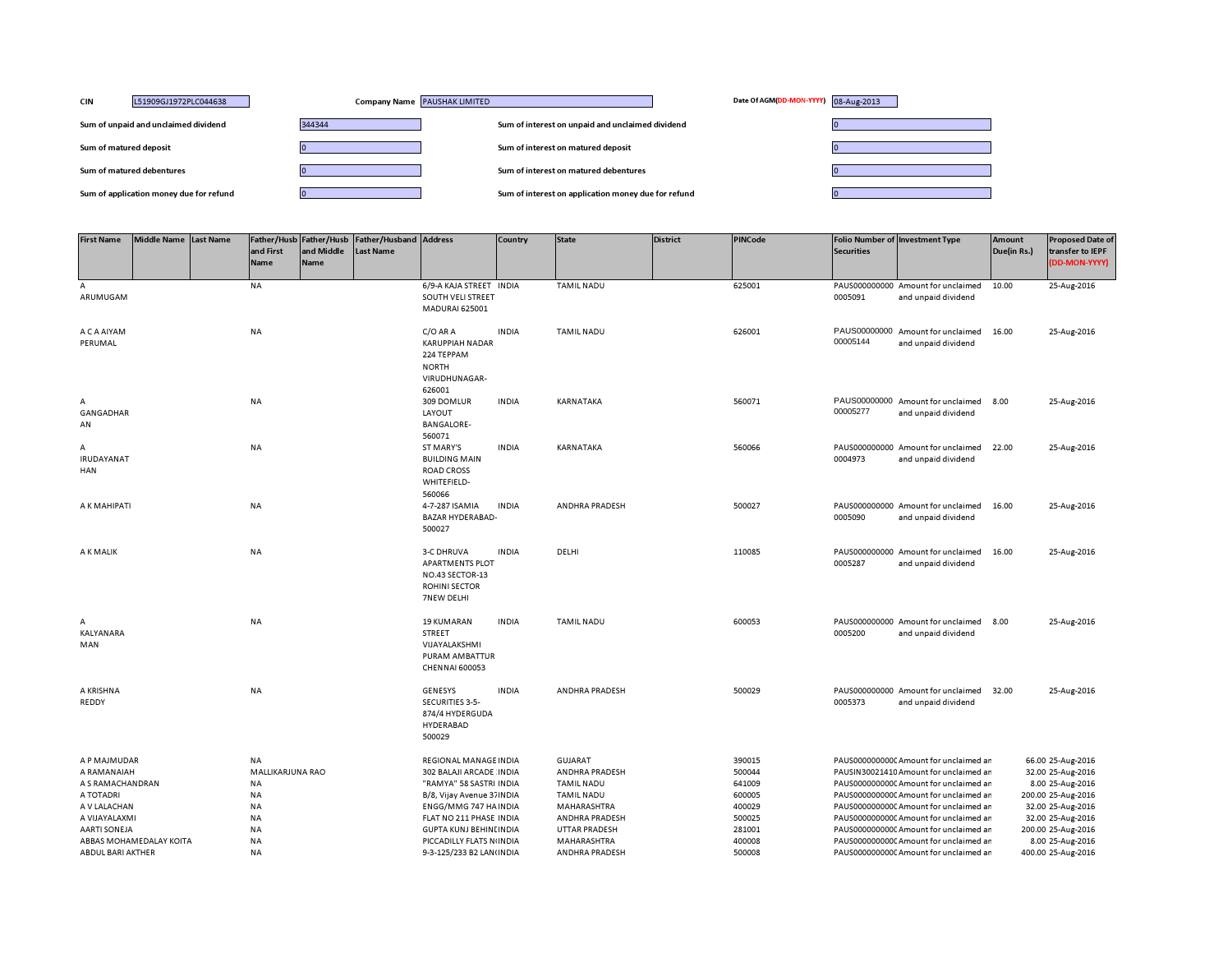| <b>ABDUL JALEEL SHAIK</b>            | <b>NA</b>               | D NO 18-39-85 REDL INDIA     | ANDHRA PRADESH       | 522003 | PAUS0000000000 Amount for unclaimed an  | 200.00 25-Aug-2016  |
|--------------------------------------|-------------------------|------------------------------|----------------------|--------|-----------------------------------------|---------------------|
| ABDUL RAHIM ABOOBACKER               | <b>NA</b>               | MAUSAM ALISSERY IINDIA       | KERALA               | 688001 | PAUS0000000000 Amount for unclaimed an  | 200.00 25-Aug-2016  |
| ABDUL RAZAK AHMED SAHIGARA           | <b>NA</b>               | C/O ABDUL RAZAD 8 INDIA      | MAHARASHTRA          | 400003 | PAUS0000000000 Amount for unclaimed ar  | 300.00 25-Aug-2016  |
| ABDUL REHMAN GULAM MOUDIN MIYAWALANA |                         | WADI MOTI VOHAR\INDIA        | <b>GUJARAT</b>       | 390001 | PAUS0000000000 Amount for unclaimed ar  | 16.00 25-Aug-2016   |
| ABDULLABHAI MOHAMEDALI RANGWALLA     | <b>NA</b>               | C/O POPULAR STATI INDIA      | MAHARASHTRA          | 400003 | PAUS0000000000 Amount for unclaimed ar  | 16.00 25-Aug-2016   |
| ABHAI SINGH                          | <b>NA</b>               | 120 SURAKSHA ENCLINDIA       | DELHI                | 110034 | PAUS0000000000 Amount for unclaimed ar  | 16.00 25-Aug-2016   |
| ABHAY KUMAR BAJAJ                    | <b>NA</b>               | C/O ALEMBIC CHEM INDIA       | PUNJAB               | 143001 | PAUS0000000000 Amount for unclaimed an  | 16.00 25-Aug-2016   |
| ABHISHEK GUPTA                       | <b>NA</b>               | 37 B KRISHN KUNJ C(INDIA     | DELHI                | 110092 | PAUSIN30240410 Amount for unclaimed ar  | 1000.00 25-Aug-2016 |
| ABHISHEK SUKHWAL                     | <b>NA</b>               | <b>GROUND FLOOR H NINDIA</b> | RAJASTHAN            | 313001 | PAUS0000000000 Amount for unclaimed ar  | 200.00 25-Aug-2016  |
| ACHIN FINANCE LEASING PVT LTD        | <b>NA</b>               | R-12/15 RAJ NAGAR INDIA      | <b>UTTAR PRADESH</b> | 201002 | PAUS00000000000Amount for unclaimed ar  | 1800.00 25-Aug-2016 |
| ACHYUT RAJARAM NAIK                  | <b>NA</b>               | SUHAS SMRUTI NAN INDIA       | MAHARASHTRA          | 400064 | PAUS0000000000 Amount for unclaimed ar  | 16.00 25-Aug-2016   |
| ADESH N JAIN                         | NIRMALKUMAR P JAIN      | 14, AKHANDANAND INDIA        | GUJARAT              | 390019 | PAUS0000000000 Amount for unclaimed ar  | 2.00 25-Aug-2016    |
| <b>ADIP KUMAR</b>                    | <b>NA</b>               | SLEEK ENTERPRISES. INDIA     | DELHI                | 110092 | PAUS0000000000 Amount for unclaimed ar  | 900.00 25-Aug-2016  |
| ADITYA KUMAR PANDEY                  | <b>NA</b>               | C-136 ASHOK VIHAR INDIA      | DELHI                | 110052 | PAUS00000000000 Amount for unclaimed ar | 16.00 25-Aug-2016   |
| AHMED ADAMBHAI PATEL                 | <b>NA</b>               | NEAR MUSJID AKOT INDIA       | <b>GUJARAT</b>       | 390005 | PAUS0000000000 Amount for unclaimed an  | 6.00 25-Aug-2016    |
| AJAY D PANSARA                       | <b>NA</b>               | RAMNAGAR B/H NE'INDIA        | GUJARAT              | 361002 | PAUSIN30103924 Amount for unclaimed ar  | 32.00 25-Aug-2016   |
| AJAY K VERMA                         | ΝA                      | POCKET A-10 FLAT N INDIA     | DELHI                | 110013 | PAUS0000000000C Amount for unclaimed ar | 2.00 25-Aug-2016    |
| AJAY KUMAR DHIMAN                    | <b>NA</b>               | A-150 RAMPRASTHA INDIA       | <b>UTTAR PRADESH</b> | 201011 | PAUS0000000000 Amount for unclaimed ar  | 200.00 25-Aug-2016  |
|                                      | <b>NA</b>               |                              | UTTAR PRADESH        | 244001 |                                         | 200.00 25-Aug-2016  |
| AJAY KUMAR GUPTA                     |                         | NEAR RASTOGI DHA INDIA       |                      | 110005 | PAUS1204180000 Amount for unclaimed an  |                     |
| AJAY KUMAR SUD                       | <b>NA</b>               | 8A/72 W E AREA KAI INDIA     | DELHI                |        | PAUS0000000000 Amount for unclaimed ar  | 16.00 25-Aug-2016   |
| AJAY KUMAR TANEJA                    | <b>NA</b>               | E-1/127-128, SECTOHNDIA      | DELHI                | 110085 | PAUS00000000000Amount for unclaimed ar  | 8.00 25-Aug-2016    |
| AJAY NAGRATH                         | <b>NA</b>               | 10/11 EAST PATEL N. INDIA    | DELHI                | 110008 | PAUS0000000000 Amount for unclaimed ar  | 200.00 25-Aug-2016  |
| AJIT DESAI                           | <b>NA</b>               | H NO 153 BANK COL INDIA      | KARNATAKA            | 591124 | PAUS0000000000Amount for unclaimed ar   | 200.00 25-Aug-2016  |
| AJIT RAMACHANDRA LADDIGI             | <b>NA</b>               | 39/D M TS RLY COL(INDIA      | KARNATAKA            | 580020 | PAUS00000000000Amount for unclaimed an  | 16.00 25-Aug-2016   |
| AJIT SINGH KOHLI                     | <b>NA</b>               | E-25 KALKA JI NEW CINDIA     | DELHI                | 110019 | PAUSIN30011810 Amount for unclaimed ar  | 16.00 25-Aug-2016   |
| AJIT SREENIVASAN NAIR                | <b>NA</b>               | ASSISTANT ENGG BLINDIA       | MAHARASHTRA          | 400037 | PAUS0000000000CAmount for unclaimed ar  | 400.00 25-Aug-2016  |
| AJITSINH VALLABHADAS                 | <b>NA</b>               | MORARJI VANDRAV. INDIA       | MAHARASHTRA          | 400002 | PAUS00000000000Amount for unclaimed an  | 8.00 25-Aug-2016    |
| AKBARKHAN NIVAJKHAN PATHAN           | <b>NA</b>               | NAVAYARD NEAR BUNDIA         | <b>GUJARAT</b>       | 390002 | PAUS00000000000Amount for unclaimed an  | 2.00 25-Aug-2016    |
| AKKIREDDI RAMUNAIDU                  | <b>NA</b>               | M/S DARSHAK LTD 4 INDIA      | ANDHRA PRADESH       | 530016 | PAUS0000000000 Amount for unclaimed ar  | 6.00 25-Aug-2016    |
| AKSHYAM RAMASWAMY                    | <b>NA</b>               | PLOT NO.2, SCHOOL INDIA      | <b>TAMIL NADU</b>    | 600028 | PAUS0000000000C Amount for unclaimed ar | 400.00 25-Aug-2016  |
| <b>ALAN JOSEPH CHAVES</b>            | <b>NA</b>               | 19/3 CUNNINGHAM INDIA        | KARNATAKA            | 560052 | PAUS0000000000 Amount for unclaimed ar  | 8.00 25-Aug-2016    |
| ALAPPAKKAM VARADACHRY RAMASAWMI      | <b>NA</b>               | <b>GOOLBAAN HAWZ S INDIA</b> | <b>TAMIL NADU</b>    | 643104 | PAUS0000000000CAmount for unclaimed an  | 6.00 25-Aug-2016    |
| ALHAD REVATIKANT DHEBRI              | <b>NA</b>               | 281 BHIMRAO HOUS INDIA       | MAHARASHTRA          | 400004 | PAUS0000000000 Amount for unclaimed ar  | 32.00 25-Aug-2016   |
| ALIAS T J                            | <b>NA</b>               | THAZNATHE VEETIL INDIA       | KERALA               | 683578 | PAUS0000000000CAmount for unclaimed ar  | 200.00 25-Aug-2016  |
| <b>ALICE PAUL</b>                    | <b>NA</b>               | 26. KANNUSWAMY FINDIA        | <b>TAMIL NADU</b>    | 641002 | PAUS0000000000 Amount for unclaimed ar  | 400.00 25-Aug-2016  |
| ALKA KHANNA                          | SHRI B B KHANNA         | FLAT NO. 15, ASHA FINDIA     | UTTAR PRADESH        | 201010 | PAUS1203000000 Amount for unclaimed ar  | 100.00 25-Aug-2016  |
| <b>ALKA SARAF</b>                    | <b>NA</b>               | SHRI VISHAWA NATHNDIA        | <b>WEST BENGAL</b>   | 700007 | PAUS0000000000 Amount for unclaimed an  | 8.00 25-Aug-2016    |
| ALKABEN HIMATLAL SHAH                | <b>NA</b>               | 4 DESAI SOCIETY CO INDIA     | <b>GUJARAT</b>       | 387001 | PAUSIN30127630 Amount for unclaimed ar  | 66.00 25-Aug-2016   |
| ALOIS LALJIBHAI RATHOD               | <b>NA</b>               | BEHIND HARINAGAF INDIA       | <b>GUJARAT</b>       | 390007 | PAUS00000000000 Amount for unclaimed ar | 6.00 25-Aug-2016    |
| <b>ALOK BINANI</b>                   | <b>NA</b>               | 426 SECT 15-A NOID INDIA     | <b>UTTAR PRADESH</b> | 201301 | PAUS0000000000 Amount for unclaimed an  | 32.00 25-Aug-2016   |
| <b>ALOKE ROY</b>                     | <b>NA</b>               | 10 WEST STREET MC INDIA      | <b>WEST BENGAL</b>   | 700075 | PAUS0000000000 Amount for unclaimed an  | 200.00 25-Aug-2016  |
| ALPA D KANERIA                       | <b>NA</b>               | 602, VAISHANAVI AFINDIA      | KARNATAKA            | 575003 | PAUS0000000000 Amount for unclaimed ar  | 8.00 25-Aug-2016    |
|                                      |                         |                              |                      |        |                                         |                     |
| ALPABEN JAYAKRISHNA PARIKH           | <b>NA</b>               | G/6 ALEMBIC COLONINDIA       | <b>GUJARAT</b>       | 390003 | PAUS0000000000 Amount for unclaimed ar  | 32.00 25-Aug-2016   |
| <b>ALPNA RANI</b>                    | <b>NA</b>               | C/O P K AGGARWAL INDIA       | <b>UTTAR PRADESH</b> | 201003 | PAUS0000000000 Amount for unclaimed ar  | 8.00 25-Aug-2016    |
| AMAIDAS SHAMALBHAI PATEL             | <b>NA</b>               | AT RODH POST & TA INDIA      | <b>GUJARAT</b>       | 392110 | PAUS0000000000 Amount for unclaimed an  | 6.00 25-Aug-2016    |
| AMAL KUMAR CHAKRABORTY               | <b>NA</b>               | K-14/12 TELCO COLC INDIA     | <b>JHARKHAND</b>     | 831004 | PAUS0000000000 Amount for unclaimed ar  | 32.00 25-Aug-2016   |
| AMAL SHAKAR BHADURI                  | <b>NA</b>               | 36-A DR SUDHIR BOSINDIA      | <b>WEST BENGAL</b>   | 700023 | PAUS0000000000 Amount for unclaimed ar  | 300.00 25-Aug-2016  |
| AMAR CHAND JAIN                      | <b>NA</b>               | 26 KASERATH BAZAF INDIA      | <b>UTTAR PRADESH</b> | 245101 | PAUS0000000000 Amount for unclaimed ar  | 24.00 25-Aug-2016   |
| AMARJIT BAIDWAN                      | <b>NA</b>               | HOUSE NO 1622 SECINDIA       | CHANDIGARH           | 160018 | PAUS0000000000 Amount for unclaimed an  | 8.00 25-Aug-2016    |
| AMARSINH KALUSINH THAKORE            | <b>KALUSINH THAKORE</b> | 2/18, BHAKTINAGAR INDIA      | <b>GUJARAT</b>       | 380024 | PAUSIN30132110 Amount for unclaimed an  | 300.00 25-Aug-2016  |
| AMBALAL BECHARBHAI PATEL             | <b>NA</b>               | 37 NAVJIVAN SOCIE INDIA      | <b>GUJARAT</b>       | 387130 | PAUS0000000000 Amount for unclaimed ar  | 16.00 25-Aug-2016   |
| AMBALAL CHIMANBHAI PATEL             | <b>NA</b>               | C/O MAHENDRA M IINDIA        | MAHARASHTRA          | 400013 | PAUS0000000000 Amount for unclaimed ar  | 8.00 25-Aug-2016    |
| AMBALAL JETHABHAI PATEL              | <b>NA</b>               | AT & POST KESALU T INDIA     | <b>GUJARAT</b>       | 392110 | PAUS0000000000 Amount for unclaimed an  | 6.00 25-Aug-2016    |
| AMBALAL KESURBHAI PATEL              | <b>NA</b>               | AT POST KANDARI T/ INDIA     | <b>GUJARAT</b>       | 391210 | PAUS0000000000 Amount for unclaimed an  | 2.00 25-Aug-2016    |
| AMBALAL MAGANBHAI PATEL              | <b>NA</b>               | CALTEX AGENTS KAF INDIA      | <b>GUJARAT</b>       | 388325 | PAUS00000000000 Amount for unclaimed ar | 2.00 25-Aug-2016    |
| AMBALAL MANGALBHAI PARMAR            | <b>NA</b>               | NEAR GANGUBAI HI(INDIA       | <b>GUJARAT</b>       | 391740 | PAUS0000000000 Amount for unclaimed ar  | 2.00 25-Aug-2016    |
| AMBALAL MANIBHAI PATEL               | <b>NA</b>               | 6 AXYA PARK SOCIET INDIA     | <b>GUJARAT</b>       | 380013 | PAUS00000000000Amount for unclaimed an  | 24.00 25-Aug-2016   |
| AMBALAL MANIBHAI PATEL               | <b>NA</b>               | AT & PO JITODIA TAHNDIA      | <b>GUJARAT</b>       | 388001 | PAUS0000000000 Amount for unclaimed an  | 2.00 25-Aug-2016    |
| AMBALAL MANSUKHRAM SHAH              | <b>NA</b>               | BAJWADA VAYU DE\INDIA        | <b>GUJARAT</b>       | 390001 | PAUS00000000000 Amount for unclaimed ar | 2.00 25-Aug-2016    |
| AMBALAL MOHANLAL SHAH                | <b>NA</b>               | 20/1 SOMWAR PETHINDIA        | MAHARASHTRA          | 411011 | PAUS0000000000 Amount for unclaimed ar  | 2.00 25-Aug-2016    |
| AMBALAL MOHANLAL SHAH                | <b>NA</b>               | 395 KHARA KHUVA'S INDIA      | <b>GUJARAT</b>       | 380001 | PAUS0000000000 Amount for unclaimed ar  | 6.00 25-Aug-2016    |
| AMBALAL NATVERLAL SHAH               | <b>NA</b>               | 10 A, SAMARTH SOC INDIA      | <b>GUJARAT</b>       | 390022 | PAUS0000000000 Amount for unclaimed an  | 16.00 25-Aug-2016   |
| AMBALAL PRABHATSINH PARMAR           | NA                      | AT & POST BHAYLI D INDIA     | <b>GUJARAT</b>       | 391410 | PAUS0000000000 Amount for unclaimed an  | 2.00 25-Aug-2016    |
| AMBALAL RANCHHODBHAI PATEL           | NA                      | 55 KRUSHNAKUNJ A' INDIA      | <b>GUJARAT</b>       | 390007 | PAUS0000000000CAmount for unclaimed ar  | 16.00 25-Aug-2016   |
| AMBALAL RANCHHODBHAI PATEL           | <b>NA</b>               | 55 KRUSHNAKUNJ A' INDIA      | <b>GUJARAT</b>       | 390007 | PAUS0000000000 Amount for unclaimed ar  | 2.00 25-Aug-2016    |
|                                      |                         |                              |                      | 380015 |                                         |                     |
| AMBALAL SHIVABHAI PATEL              | <b>NA</b>               | 23 TASKAND SOCIET INDIA      | <b>GUJARAT</b>       |        | PAUS0000000000 Amount for unclaimed an  | 8.00 25-Aug-2016    |
| AMBALAL TRIBHOVANBHAI PATEL          | <b>NA</b>               | HARIKRIPA NIVAS CHINDIA      | <b>GUJARAT</b>       | 391740 | PAUS0000000000 Amount for unclaimed an  | 6.00 25-Aug-2016    |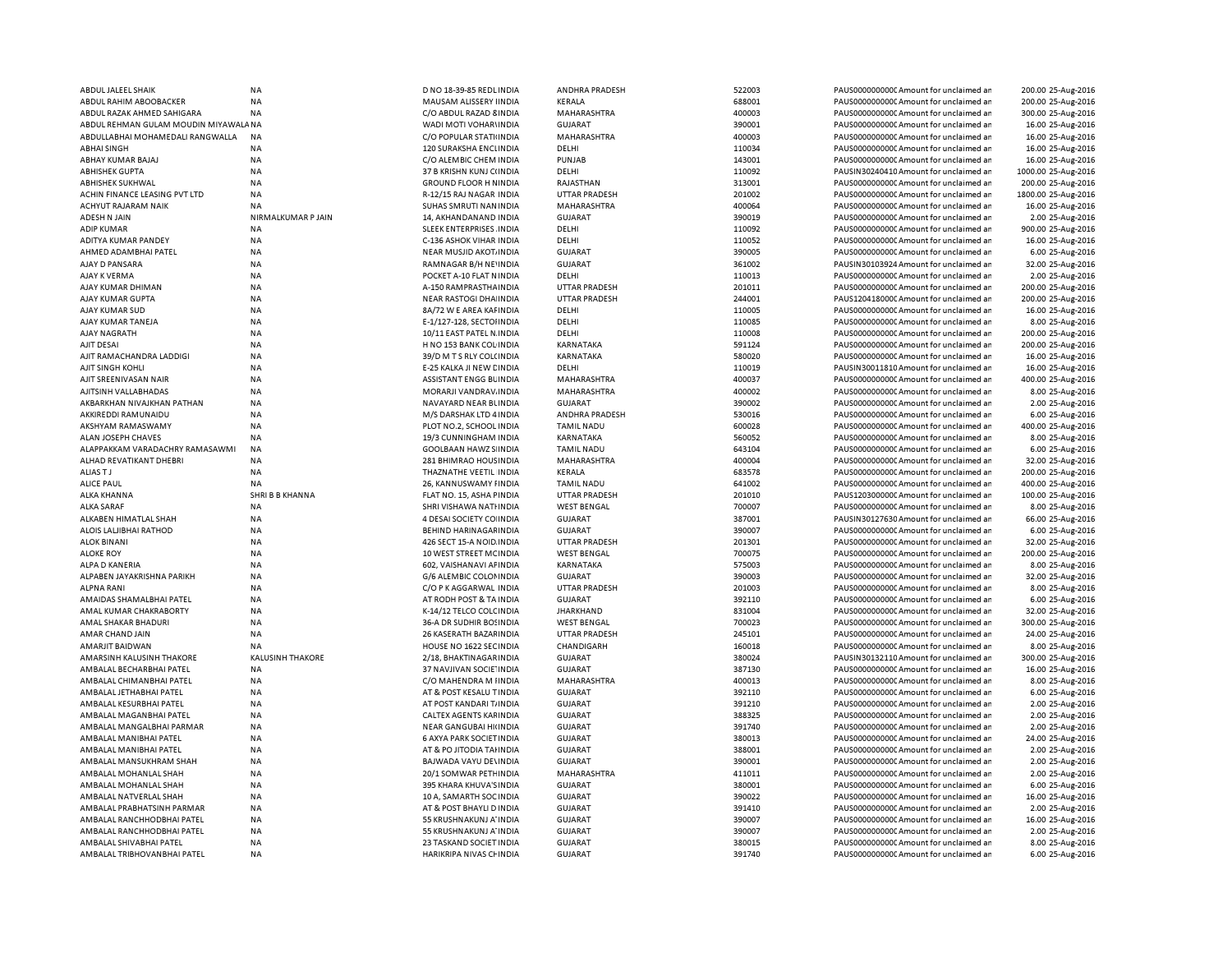| AMBALAVANAN SELVI            | <b>NA</b>                 | 40 LALKHAN STREET INDIA                              | <b>TAMIL NADU</b>       | 608001           | PAUS0000000000 Amount for unclaimed ar                                           | 14.00 25-Aug-2016                     |
|------------------------------|---------------------------|------------------------------------------------------|-------------------------|------------------|----------------------------------------------------------------------------------|---------------------------------------|
| AMBARISH LABHSHANKAR MEHTA   | <b>NA</b>                 | JASHVANTGADH PAI INDIA                               | <b>GUJARAT</b>          | 364620           | PAUS0000000000 Amount for unclaimed ar                                           | 2.00 25-Aug-2016                      |
| AMBIKARAVINDRA               | <b>RAVINDRA M A</b>       | SAPTAGIRI NILAYA K INDIA                             | KARNATAKA               | 577527           | PAUSIN30113526 Amount for unclaimed ar                                           | 8.00 25-Aug-2016                      |
| AMBUBHAI CHAGANBHAI PATEL    | NA                        | HATHIBHAG AT & PC INDIA                              | GUJARAT                 | 391240           | PAUS0000000000 Amount for unclaimed ar                                           | 6.00 25-Aug-2016                      |
| AMIRUNNISA BEGUM             | NA                        | AMEER BUILDINGS, INDIA                               | ANDHRA PRADESH          | 518001           | PAUS0000000000 Amount for unclaimed ar                                           | 800.00 25-Aug-2016                    |
| AMIT MAHESHKUMAR SHAH        | <b>NA</b>                 | BADRI MANZIL IST FIINDIA                             | MAHARASHTRA             | 400064           | PAUS0000000000 Amount for unclaimed ar                                           | 32.00 25-Aug-2016                     |
| <b>AMITS DOSHI</b>           | <b>NA</b>                 | C/O M/S SURENDRA INDIA                               | MAHARASHTRA             | 400004           | PAUS0000000000 Amount for unclaimed ar                                           | 8.00 25-Aug-2016                      |
| AMITKUMAR VINODRAY VANKANI   | <b>NA</b>                 | C/O MR P T LIMAYE INDIA                              | <b>GUJARAT</b>          | 387001           | PAUS0000000000 Amount for unclaimed ar                                           | 16.00 25-Aug-2016                     |
| <b>AMOL KULKARNI</b>         | <b>NA</b>                 | 15-A, BHALE ESTATE INDIA                             | MAHARASHTRA             | 411003           | PAUS0000000000 Amount for unclaimed ar                                           |                                       |
|                              |                           |                                                      |                         |                  |                                                                                  | 200.00 25-Aug-2016                    |
| AMOLAK SINGH BHARIJ          | <b>NA</b>                 | 123 RAMESH NAGAI INDIA                               | DELHI                   | 110015           | PAUSIN30267931 Amount for unclaimed ar                                           | 150.00 25-Aug-2016                    |
| AMORTHALIN GAM KANDA SWAMY   | NA                        | C/O GRINDLAYS BAN INDIA                              | DELHI                   | 110001           | PAUS0000000000 Amount for unclaimed ar                                           | 16.00 25-Aug-2016                     |
| AMRATLAL CHHAGANLAL SONI     | <b>NA</b>                 | AT & PO SOKHADA BINDIA                               | <b>GUJARAT</b>          | 391240           | PAUS0000000000 Amount for unclaimed ar                                           | 2.00 25-Aug-2016                      |
| AMRATLAL DALSUKHBHAI DOSHI   | NA                        | 13 NALANDA SOCIETINDIA                               | <b>GUJARAT</b>          | 390006           | PAUS0000000000C Amount for unclaimed ar                                          | 6.00 25-Aug-2016                      |
| AMRATLAL SANGHAVI            | <b>NA</b>                 | 150 JAWAN NAGAR INDIA                                | MAHARASHTRA             | 400077           | PAUS0000000000 Amount for unclaimed ar                                           | 8.00 25-Aug-2016                      |
| AMRIT KAUR                   | NA                        | 362 KAILASH TOWEF INDIA                              | DELHI                   | 110065           | PAUS00000000000Amount for unclaimed ar                                           | 8.00 25-Aug-2016                      |
| <b>AMRIT ROY</b>             | <b>NA</b>                 | 1983 KATRA LACHH( INDIA                              | DELHI                   | 110006           | PAUS0000000000 Amount for unclaimed ar                                           | 16.00 25-Aug-2016                     |
| <b>AMRITA SINGH</b>          | <b>NA</b>                 | IJ-6 IRRAMANZIL CO INDIA                             | ANDHRA PRADESH          | 500004           | PAUS0000000000 Amount for unclaimed ar                                           | 8.00 25-Aug-2016                      |
| AMRITLAL CHUNILAL SHAH       | <b>NA</b>                 | II-B WEST VIEW 309 INDIA                             | MAHARASHTRA             | 400054           | PAUS0000000000CAmount for unclaimed ar                                           | 18.00 25-Aug-2016                     |
| AMRUT HIMATLAL OSWAL         | <b>NA</b>                 | AMRUT PROVISION : INDIA                              | MAHARASHTRA             | 410506           | PAUS0000000000CAmount for unclaimed ar                                           | 32.00 25-Aug-2016                     |
| AMRUTLAL BHAICHANDBHAI PATEL | <b>NA</b>                 | C/O MILAN TRADER! INDIA                              | <b>GUJARAT</b>          | 383430           | PAUS0000000000CAmount for unclaimed ar                                           | 2.00 25-Aug-2016                      |
| AMRUTLAL MAGANLAL MISTRY     | <b>NA</b>                 | M-5/57 GOKUL APAI INDIA                              | <b>GUJARAT</b>          | 380013           | PAUS0000000000 Amount for unclaimed ar                                           | 50.00 25-Aug-2016                     |
| AMRUTLAL MANILAL PATEL       | <b>NA</b>                 | AT & PO BAKARPUR 'INDIA                              | <b>GUJARAT</b>          | 384315           | PAUS0000000000 Amount for unclaimed ar                                           | 6.00 25-Aug-2016                      |
| AMRUTLAL POPATLAL SONI       | <b>NA</b>                 | C/O SHANTILAL M R INDIA                              | MAHARASHTRA             | 401404           | PAUS0000000000 Amount for unclaimed ar                                           | 8.00 25-Aug-2016                      |
|                              |                           |                                                      |                         |                  |                                                                                  |                                       |
| ANA REGINA ABREO             | <b>NA</b>                 | 12-GURUKRUPA HSGINDIA                                | MAHARASHTRA             | 421304           | PAUS0000000000CAmount for unclaimed ar                                           | 24.00 25-Aug-2016                     |
| ANADI KUMAR DALAL            | <b>NA</b>                 | <b>1 GUEST HOUSE FLA INDIA</b>                       | <b>WEST BENGAL</b>      | 713325           | PAUS0000000000 Amount for unclaimed ar                                           | 200.00 25-Aug-2016                    |
| ANAKBEN GULABSINH GADHAVI    | <b>NA</b>                 | 4 NARENDRA PARK I INDIA                              | GUJARAT                 | 390001           | PAUS0000000000C Amount for unclaimed ar                                          | 2.00 25-Aug-2016                      |
| <b>ANAND CHILUKURI</b>       | <b>NA</b>                 | CF/3 SURYABALA AP INDIA                              | <b>ANDHRA PRADESH</b>   | 520003           | PAUS0000000000 Amount for unclaimed ar                                           | 400.00 25-Aug-2016                    |
| ANAND J MEHTA                | <b>NA</b>                 | HAWELI CHOWK, M/INDIA                                | <b>GUJARAT</b>          | 365560           | PAUSIN30097410 Amount for unclaimed ar                                           | 32.00 25-Aug-2016                     |
| <b>ANAND KUMAR</b>           | <b>NA</b>                 | C/O BHAGWAN DAS INDIA                                | DELHI                   | 110002           | PAUS0000000000 Amount for unclaimed ar                                           | 8.00 25-Aug-2016                      |
| ANAND RAMAMURTHY             | <b>NA</b>                 | HIG FLAT NO B-4/9 EINDIA                             | <b>TAMIL NADU</b>       | 600078           | PAUS0000000000CAmount for unclaimed ar                                           | 8.00 25-Aug-2016                      |
| ANANDIBEN KANAIYALAL PATEL   | <b>NA</b>                 | NANA PARKOTA, NR INDIA                               | <b>GUJARAT</b>          | 382150           | PAUSIN30034310 Amount for unclaimed ar                                           | 16.00 25-Aug-2016                     |
| ANANDJI BHURABHAI MAVANI     | <b>NA</b>                 | "PURVI" JIVAN ANAHNDIA                               | <b>GUJARAT</b>          | 360001           | PAUS0000000000Amount for unclaimed ar                                            | 66.00 25-Aug-2016                     |
| ANANT MAHADEV BATAVALE       | <b>NA</b>                 | KUVERJI DEVSHI CH/INDIA                              | MAHARASHTRA             | 400028           | PAUS0000000000 Amount for unclaimed ar                                           | 8.00 25-Aug-2016                      |
| ANANT NANUBHAI AMIN          | <b>NA</b>                 | C/O ANANT N AMIN INDIA                               | <b>GUJARAT</b>          | 391410           | PAUS0000000000 Amount for unclaimed ar                                           | 2.00 25-Aug-2016                      |
| ANANT VASANT RAO MUTALIK     | <b>NA</b>                 | H.NO.31, ASHOK NA INDIA                              | KARNATAKA               | 580032           | PAUS0000000000 Amount for unclaimed ar                                           | 200.00 25-Aug-2016                    |
| <b>ANANTH SK</b>             | <b>NA</b>                 | NO 57, 8 TH CROSS, 'INDIA                            | KARNATAKA               | 570012           | PAUS00000000000 Amount for unclaimed ar                                          | 200.00 25-Aug-2016                    |
| ANANTHARAM SHETTY            | <b>NA</b>                 | VIJAYA BANK REGIOI INDIA                             | <b>GUJARAT</b>          | 380015           | PAUS0000000000 Amount for unclaimed an                                           | 300.00 25-Aug-2016                    |
| ANANTHESWARA PRABHUCP        | <b>NA</b>                 | KOTHAWAL TEMPLE INDIA                                | KERALA                  | 682001           | PAUS0000000000 Amount for unclaimed ar                                           | 80.00 25-Aug-2016                     |
|                              |                           |                                                      | HARYANA                 | 122002           | PAUSIN30231610 Amount for unclaimed ar                                           | 32.00 25-Aug-2016                     |
|                              |                           |                                                      |                         |                  |                                                                                  |                                       |
| ANCHANA AGGARWAL             | LATE SH SHAM LAL AGGARWAL | D-95 SECTOR - 41 N INDIA                             |                         |                  |                                                                                  |                                       |
| ANGAMUTHU SOCRATES           | <b>NA</b>                 | 54, NARAYANA PAD/INDIA                               | <b>TAMIL NADU</b>       | 637408           | PAUS0000000000 Amount for unclaimed ar                                           | 200.00 25-Aug-2016                    |
| <b>ANGURI DEVI</b>           | NA                        | HOUSE NO 5890 PH/INDIA                               | DELHI                   | 110006           | PAUS0000000000 Amount for unclaimed ar                                           | 8.00 25-Aug-2016                      |
| <b>ANIL GUPTA</b>            | <b>NA</b>                 | <b>B-502 RISHI APARTM INDIA</b>                      | DELHI                   | 110019           | PAUS0000000000 Amount for unclaimed ar                                           | 8.00 25-Aug-2016                      |
| ANIL K GHIA                  | <b>NA</b>                 | C/O GROW WELL TR. INDIA                              | MAHARASHTRA             | 400004           | PAUS00000000000Amount for unclaimed ar                                           | 8.00 25-Aug-2016                      |
| <b>ANIL KAPOOR</b>           | <b>NA</b>                 | 95 SFS RAJOURI APA INDIA                             | DELHI                   | 110064           | PAUS0000000000 Amount for unclaimed ar                                           | 8.00 25-Aug-2016                      |
| ANIL KUKAM SADHUKHAN         | <b>NA</b>                 | 30 S N BANERJEE ROINDIA                              | <b>WEST BENGAL</b>      | 700013           | PAUS0000000000 Amount for unclaimed an                                           | 200.00 25-Aug-2016                    |
| ANIL KUMAR CHAWLA            | <b>NA</b>                 | 195 SURIYA NIKETAN INDIA                             | DELHI                   | 110092           | PAUS0000000000 Amount for unclaimed ar                                           | 66.00 25-Aug-2016                     |
| ANIL KUMAR JAIN              | <b>NA</b>                 | 2 NAROTAM BHUVA INDIA                                | MAHARASHTRA             | 400057           | PAUS0000000000 Amount for unclaimed ar                                           | 16.00 25-Aug-2016                     |
| ANIL KUMAR KS                | <b>NA</b>                 | KUMAR SURGICALS / INDIA                              | KERALA                  | 682011           | PAUS0000000000 Amount for unclaimed ar                                           | 200.00 25-Aug-2016                    |
| ANIL KUMAR PODDAR            | <b>NA</b>                 |                                                      | <b>WEST BENGAL</b>      | 700001           | PAUSIN30251510 Amount for unclaimed ar                                           |                                       |
|                              |                           | 9/12, LAL BAZAR STRINDIA                             |                         |                  |                                                                                  | 2.00 25-Aug-2016                      |
| ANIL KUMAR SRIVASTAVA        | <b>NA</b>                 | 8/10 WESTERN EXTEINDIA                               | DELHI                   | 110005           | PAUS0000000000 Amount for unclaimed ar                                           | 16.00 25-Aug-2016                     |
| ANIL P MAJMUDAR              | <b>NA</b>                 | 32-S, HARINAGAR SO INDIA                             | <b>GUJARAT</b>          | 390015           | PAUS0000000000 Amount for unclaimed ar                                           | 800.00 25-Aug-2016                    |
| ANIL PRABHULAL SHAH          | <b>NA</b>                 | WADI SONI POLE NC INDIA                              | <b>GUJARAT</b>          | 390001           | PAUS0000000000 Amount for unclaimed ar                                           | 16.00 25-Aug-2016                     |
| <b>ANIL RATHORE</b>          | <b>NA</b>                 | C-223 SOUTH MOTHINDIA                                | DELHI                   | 110021           | PAUS00000000000 Amount for unclaimed ar                                          | 8.00 25-Aug-2016                      |
| ANIL SHARMA                  | <b>NA</b>                 | SANGAM THEATRE FINDIA                                | DELHI                   | 110017           | PAUS0000000000 Amount for unclaimed ar                                           | 8.00 25-Aug-2016                      |
| ANIL SHIVAJI DESAI           | <b>NA</b>                 | FLAT NO-11 1ST FLO INDIA                             | MAHARASHTRA             | 400058           | PAUS0000000000 Amount for unclaimed ar                                           | 8.00 25-Aug-2016                      |
| <b>ANIL TEWARI</b>           | NA                        | F-10 M A R HOSTEL I INDIA                            | DELHI                   | 110011           | PAUS0000000000CAmount for unclaimed ar                                           | 8.00 25-Aug-2016                      |
| ANILABEN RAMESHCHANDRA PATEL | <b>NA</b>                 | NEAR SOPARIWALA INDIA                                | <b>GUJARAT</b>          | 390001           | PAUS0000000000 Amount for unclaimed ar                                           | 2.00 25-Aug-2016                      |
| ANILBHAI MANUBHAI BHATT      | NA                        | HAVELI STREET GAN INDIA                              | <b>GUJARAT</b>          | 396360           | PAUS00000000000Amount for unclaimed ar                                           | 16.00 25-Aug-2016                     |
| ANILKUMAR CHIMANLAL KHARAWA  | <b>NA</b>                 | MADAN ZAMPA RO/ INDIA                                | <b>GUJARAT</b>          | 390001           | PAUS0000000000 Amount for unclaimed ar                                           | 8.00 25-Aug-2016                      |
| ANILKUMAR KANTILAL PARIKH    | NA                        | 922 TOKERSHAH'S S'INDIA                              | <b>GUJARAT</b>          | 380001           | PAUS0000000000C Amount for unclaimed ar                                          | 2.00 25-Aug-2016                      |
| ANILKUMAR SANGHVI            | <b>NA</b>                 | ARIHUNT BALMUKU INDIA                                | <b>GUJARAT</b>          | 360005           | PAUS0000000000C Amount for unclaimed ar                                          | 200.00 25-Aug-2016                    |
| ANIRBAN BISWAS               | <b>NA</b>                 | FLAT NO-314 SUKHS. INDIA                             | <b>WEST BENGAL</b>      | 700039           | PAUS0000000000CAmount for unclaimed ar                                           | 300.00 25-Aug-2016                    |
| ANIRUDHAN N                  | <b>NA</b>                 | <b>GEETHA NIVAS NOR INDIA</b>                        | KERALA                  | 688001           | PAUS0000000000 Amount for unclaimed an                                           | 200.00 25-Aug-2016                    |
| <b>ANITA GUPTA</b>           | <b>NA</b>                 | D-8 ANAND NIKETAI INDIA                              | DELHI                   | 110021           | PAUS0000000000 Amount for unclaimed ar                                           | 32.00 25-Aug-2016                     |
| ANITA JAIN                   | <b>NA</b>                 |                                                      | DELHI                   | 110042           | PAUS0000000000 Amount for unclaimed ar                                           |                                       |
| ANITA JAIN                   | <b>NA</b>                 | BN 43 (PASCHIMI) SHINDIA                             |                         |                  |                                                                                  | 8.00 25-Aug-2016                      |
| ANITA MUKESH SHAH            | MUKESH RAMJAS SHAH        | C-Y /100 S D A HAUZ INDIA<br>3, RANAKPUR SOCIETINDIA | DELHI<br><b>GUJARAT</b> | 110016<br>380004 | PAUS00000000000Amount for unclaimed an<br>PAUSIN30034310 Amount for unclaimed ar | 8.00 25-Aug-2016<br>16.00 25-Aug-2016 |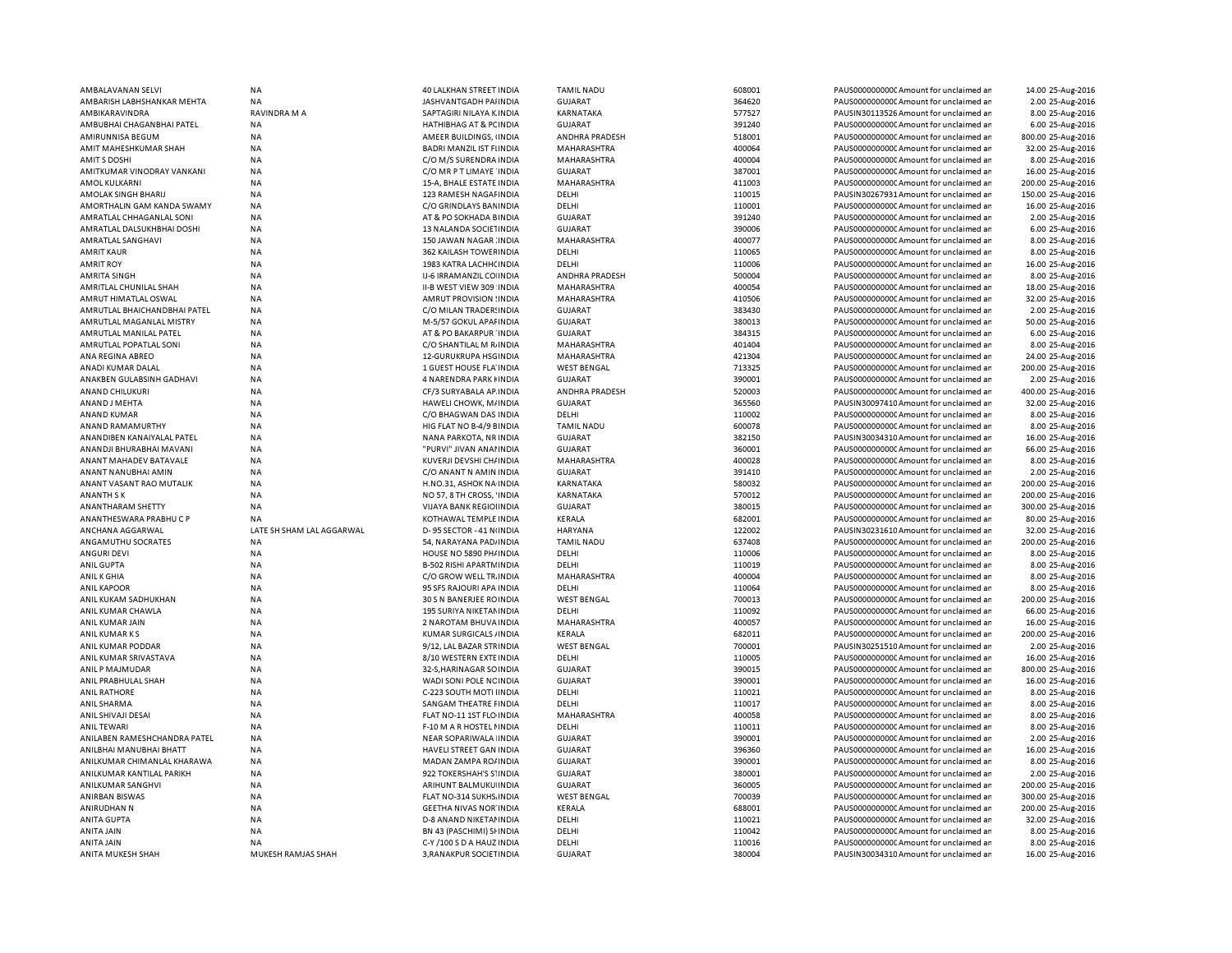| ANITA S DHAIFULE                | <b>NA</b>               | 1/1 BHAWANI BHAV INDIA          | MAHARASHTRA          | 400028 | PAUS0000000000 Amount for unclaimed an  | 66.00 25-Aug-2016  |
|---------------------------------|-------------------------|---------------------------------|----------------------|--------|-----------------------------------------|--------------------|
| ANITA SADASIV                   | <b>NA</b>               | 13 BASANTA BOSE R INDIA         | <b>WEST BENGAL</b>   | 700026 | PAUS0000000000 Amount for unclaimed ar  | 16.00 25-Aug-2016  |
| ANJALI CHAKRABARTI              | <b>NA</b>               | 19C/2 DUM DUM RCINDIA           | <b>WEST BENGAL</b>   | 700030 | PAUS0000000000 Amount for unclaimed ar  | 200.00 25-Aug-2016 |
| ANJALI JURIASINGANI             | NA                      | A-3/204 SAKET COM INDIA         | MAHARASHTRA          | 400601 | PAUS00000000000Amount for unclaimed ar  | 40.00 25-Aug-2016  |
| ANJALI SAHNI                    | ΝA                      | <b>B-58 NEW RAJINDERINDIA</b>   | DELHI                | 110060 | PAUS0000000000 Amount for unclaimed ar  | 8.00 25-Aug-2016   |
| ANJANA ASHOK PATEL              | <b>NA</b>               | LAXMI BHUVAN 3RD INDIA          | MAHARASHTRA          | 400052 | PAUS0000000000CAmount for unclaimed ar  | 2.00 25-Aug-2016   |
| ANJANA SHANTILAL AMIN           | <b>NA</b>               | HANUMAN CHOK BI INDIA           | <b>GUJARAT</b>       | 390001 | PAUS0000000000CAmount for unclaimed ar  | 24.00 25-Aug-2016  |
| ANJANABEN MAHENDRAKUMAR SHAH    | <b>NA</b>               | A-5 AAVKAR APARTMINDIA          | <b>GUJARAT</b>       | 380009 | PAUS0000000000 Amount for unclaimed ar  | 8.00 25-Aug-2016   |
|                                 |                         |                                 |                      |        |                                         |                    |
| ANJU KOTHARI                    | NA                      | KOTHARI MEDICALS INDIA          | KARNATAKA            | 573201 | PAUS0000000000CAmount for unclaimed ar  | 200.00 25-Aug-2016 |
| <b>ANJU MAKAR</b>               | <b>NA</b>               | 5/5 WEST PATEL NA(INDIA         | DELHI                | 110008 | PAUS0000000000 Amount for unclaimed ar  | 16.00 25-Aug-2016  |
| ANKIT SATISHKUMAR SHAH          | <b>NA</b>               | 41/B, PARULNAGAR INDIA          | <b>GUJARAT</b>       | 380061 | PAUSIN30098210 Amount for unclaimed ar  | 6.00 25-Aug-2016   |
| ANNAPURNA KALIDAS TRIVEDI       | NA                      | 194 "MAIPRASHAD" INDIA          | <b>GUJARAT</b>       | 380004 | PAUS0000000000CAmount for unclaimed ar  | 16.00 25-Aug-2016  |
| <b>ANSHU BHASIN</b>             | NAVNEET KUMAR BASHIN    | C-29, SECTOR - D LD/ INDIA      | <b>UTTAR PRADESH</b> | 226012 | PAUSIN30105510 Amount for unclaimed ar  | 66.00 25-Aug-2016  |
| ANSUYA BHANUDEV PANDYA          | <b>NA</b>               | C-11 ASHAPURI SOCI INDIA        | <b>GUJARAT</b>       | 380008 | PAUS0000000000CAmount for unclaimed ar  | 12.00 25-Aug-2016  |
| ANSUYA VITHALBHAI JOSHI         | <b>NA</b>               | NAYAN-KUNJ 35/2 J/ INDIA        | <b>GUJARAT</b>       | 380008 | PAUS0000000000CAmount for unclaimed ar  | 6.00 25-Aug-2016   |
| <b>ANTHOJIRAO K</b>             | <b>NA</b>               | MARUTI NAGAR NR INDIA           | <b>KARNATAKA</b>     | 583101 | PAUS0000000000CAmount for unclaimed ar  | 16.00 25-Aug-2016  |
| ANTO C PULLOKKARAN              | <b>NA</b>               | NEAR R M H S ALOO INDIA         | <b>KERALA</b>        | 680683 | PAUS0000000000 Amount for unclaimed ar  | 300.00 25-Aug-2016 |
| ANUP TULSYAN                    | <b>VIJAY KR TULSYAN</b> | J.T.PHARMA, MAKAT INDIA         | <b>JHARKHAND</b>     | 815301 | PAUS1201092600 Amount for unclaimed ar  | 150.00 25-Aug-2016 |
| ANURADHA A SHETYE               | <b>NA</b>               | D/5/8 JEEVAN SHAN INDIA         | MAHARASHTRA          | 400054 | PAUS0000000000CAmount for unclaimed an  | 8.00 25-Aug-2016   |
| ANURADHA AGARWAL                | <b>NA</b>               | C-1A/40C JANAKPURINDIA          | DELHI                | 110058 | PAUS0000000000 Amount for unclaimed ar  | 16.00 25-Aug-2016  |
| ANURADHA DINUBHAI AMIN          | NA                      | <b>BHAILI RAIPURA RO/ INDIA</b> | <b>GUJARAT</b>       | 391410 | PAUS0000000000CAmount for unclaimed an  | 2.00 25-Aug-2016   |
|                                 |                         |                                 |                      |        |                                         |                    |
| ANURADHA SEN                    | <b>NA</b>               | C K SEN ROAD AGAR INDIA         | <b>WEST BENGAL</b>   | 700109 | PAUS0000000000 Amount for unclaimed ar  | 200.00 25-Aug-2016 |
| ANUSUYA K NARASIMHAN            | <b>NA</b>               | 501, 4TH CROSS, BAI INDIA       | KARNATAKA            | 560085 | PAUS0000000000 Amount for unclaimed ar  | 16.00 25-Aug-2016  |
| APABHAI PUNAMBHAI PATEL         | <b>NA</b>               | <b>GANDHI POLE NEAR INDIA</b>   | <b>GUJARAT</b>       | 388325 | PAUS0000000000CAmount for unclaimed ar  | 2.00 25-Aug-2016   |
| APPICONDA CHALAPATHI RAO        | NA                      | C/O SHRI A L RAO D I INDIA      | ANDHRA PRADESH       | 530016 | PAUS0000000000 Amount for unclaimed ar  | 2.00 25-Aug-2016   |
| APURBA KUMAR BORAH              | ΝA                      | PRAGJYOTISH NAGA INDIA          | ASSAM                | 781014 | PAUS00000000000Amount for unclaimed ar  | 2.00 25-Aug-2016   |
| ARAYADATH BHASKARAN             | <b>NA</b>               | KUNDOOPARAMBA INDIA             | <b>KERALA</b>        | 673005 | PAUS0000000000CAmount for unclaimed ar  | 50.00 25-Aug-2016  |
| ARCHANA GHOSH                   | <b>NA</b>               | 102 BHUPENDRA BOINDIA           | <b>WEST BENGAL</b>   | 700004 | PAUS0000000000CAmount for unclaimed ar  | 8.00 25-Aug-2016   |
| <b>ARIJIT DAS</b>               | <b>NA</b>               | AC-61 SECTOR 1 SAL INDIA        | <b>WEST BENGAL</b>   | 700064 | PAUS0000000000CAmount for unclaimed ar  | 200.00 25-Aug-2016 |
| ARJUN HARISINGANI               | NA                      | A-6 MATRUCHAYA N INDIA          | MAHARASHTRA          | 401303 | PAUS0000000000CAmount for unclaimed an  | 300.00 25-Aug-2016 |
| ARJUN MAHADEV JAMBLE            | <b>NA</b>               | KUVERJI DEVSHI CH/ INDIA        | MAHARASHTRA          | 400028 | PAUS0000000000CAmount for unclaimed ar  | 8.00 25-Aug-2016   |
| ARJUN PRASAD AGARWAL            | <b>NA</b>               | C/O GOVARDHAN DJINDIA           | <b>BIHAR</b>         | 854301 | PAUS0000000000CAmount for unclaimed ar  | 8.00 25-Aug-2016   |
|                                 |                         |                                 |                      | 360005 |                                         |                    |
| ARJUNSINH N JHALA               | <b>NA</b>               | 2, GOV.SERVENT SO( INDIA        | <b>GUJARAT</b>       |        | PAUS0000000000CAmount for unclaimed ar  | 100.00 25-Aug-2016 |
| <b>ARNAB ROUTH</b>              | NA                      | P-24 C I T ROAD SCH INDIA       | <b>WEST BENGAL</b>   | 700010 | PAUS0000000000CAmount for unclaimed ar  | 200.00 25-Aug-2016 |
| ARREL J MENDES                  | <b>NA</b>               | JOSEPH MANSION OINDIA           | MAHARASHTRA          | 400028 | PAUS0000000000CAmount for unclaimed ar  | 16.00 25-Aug-2016  |
| ARUN JAYANTILAL PATEL           | <b>NA</b>               | PRATAP ROAD OPP NINDIA          | <b>GUJARAT</b>       | 390001 | PAUS00000000000Amount for unclaimed ar  | 2.00 25-Aug-2016   |
| <b>ARUN KUMAR</b>               | <b>NA</b>               | F-7/6 MODEL TOWN INDIA          | DELHI                | 110009 | PAUS0000000000 Amount for unclaimed ar  | 8.00 25-Aug-2016   |
| <b>ARUN KUMAR</b>               | <b>NA</b>               | H NO 3414 GALI MAI INDIA        | DELHI                | 110002 | PAUS0000000000 Amount for unclaimed ar  | 8.00 25-Aug-2016   |
| ARUN KUMAR GOYAL                | <b>NA</b>               | <b>B-303 DESIGNERS PAINDIA</b>  | <b>UTTAR PRADESH</b> | 201301 | PAUS0000000000 Amount for unclaimed ar  | 24.00 25-Aug-2016  |
| ARUN KUMAR GUPTA                | <b>NA</b>               | <b>INVESTOR'S POINT KINDIA</b>  | <b>JHARKHAND</b>     | 834001 | PAUS0000000000CAmount for unclaimed ar  | 66.00 25-Aug-2016  |
| ARUN MEHTA                      | <b>NA</b>               | C/O A K PHARMACELINDIA          | KARNATAKA            | 560038 | PAUS0000000000 Amount for unclaimed ar  | 200.00 25-Aug-2016 |
| ARUN SADHU                      | NA                      | EASTEND G T ROAD INDIA          | <b>WEST BENGAL</b>   | 713103 | PAUS0000000000 Amount for unclaimed ar  | 200.00 25-Aug-2016 |
| ARUNA GHOSH DASTIDAR            | NA                      | 87 AMRIT PURI "A" TINDIA        | DELHI                | 110065 | PAUS0000000000CAmount for unclaimed ar  | 8.00 25-Aug-2016   |
| ARUNA HARIOM KAPOOR             | NA                      | 42 ARUNODAYA SOCINDIA           | <b>GUJARAT</b>       | 390005 | PAUS0000000000 Amount for unclaimed ar  | 82.00 25-Aug-2016  |
|                                 |                         |                                 |                      |        |                                         |                    |
| ARUNA HARSHADBHAI PATEL         | <b>NA</b>               | KINNARI BEAUTY PA INDIA         | <b>GUJARAT</b>       | 390001 | PAUS0000000000CAmount for unclaimed ar  | 10.00 25-Aug-2016  |
| ARUNKUMAR SHIVABHAI PATEL       | NA                      | 23 TASKAND SOCIET INDIA         | <b>GUJARAT</b>       | 380015 | PAUS0000000000 Amount for unclaimed ar  | 8.00 25-Aug-2016   |
| ARVIND BADANI                   | ΝA                      | <b>16 INCOME TEX COL INDIA</b>  | MAHARASHTRA          | 440022 | PAUS0000000000CAmount for unclaimed ar  | 16.00 25-Aug-2016  |
| ARVIND BALKRISHNA MAWLANKAR     | NA                      | 1127 SHUKARWAR P INDIA          | MAHARASHTRA          | 411001 | PAUS0000000000CAmount for unclaimed ar  | 6.00 25-Aug-2016   |
| ARVIND C VED                    | <b>NA</b>               | B-25, SUN MOON PAINDIA          | <b>GUJARAT</b>       | 390020 | PAUS0000000000CAmount for unclaimed ar  | 32.00 25-Aug-2016  |
| <b>ARVIND DESAI</b>             | <b>NA</b>               | <b>65 CANTONMENT BIINDIA</b>    | KARNATAKA            | 590001 | PAUS0000000000CAmount for unclaimed ar  | 200.00 25-Aug-2016 |
| ARVIND KUMAR AGARWAL            | ANIRUDH PRASAD          | 5-3-404 TOPKHANA INDIA          | ANDHRA PRADESH       | 500012 | PAUSIN30039412 Amount for unclaimed ar  | 16.00 25-Aug-2016  |
| ARVINDBHAI MANIBHAI PATEL       | <b>NA</b>               | C/O TANZANIA PRIN INDIA         | <b>GUJARAT</b>       | 390001 | PAUS0000000000C Amount for unclaimed ar | 6.00 25-Aug-2016   |
| ARVINDBHAI MULJIBHAI PATEL      | <b>NA</b>               | MAHADEV FALIA AT INDIA          | <b>GUJARAT</b>       | 391240 | PAUS00000000000Amount for unclaimed ar  | 2.00 25-Aug-2016   |
| ARVINDBHAI PARSOTTAMDAS PATEL   | NA                      | HATHI BHAG SOKHA INDIA          | <b>GUJARAT</b>       | 391240 | PAUS0000000000CAmount for unclaimed ar  | 2.00 25-Aug-2016   |
| ARVINDBHAI UMEDBHAI PATEL       | <b>NA</b>               | C/O SHRI RAM PESTI INDIA        | <b>GUJARAT</b>       | 387620 | PAUS0000000000 Amount for unclaimed ar  | 2.00 25-Aug-2016   |
| ARVINDKUMAR AMRATLAL DAGLI      | NA                      | C/O C MANEKLAL & INDIA          | MAHARASHTRA          | 400003 | PAUS0000000000 Amount for unclaimed ar  | 8.00 25-Aug-2016   |
|                                 |                         |                                 |                      |        |                                         |                    |
| ARVINDKUMAR AMRITLAL SHAH       | <b>NA</b>               | 1062 KUVAWALO KHINDIA           | <b>GUJARAT</b>       | 380001 | PAUS0000000000 Amount for unclaimed ar  | 24.00 25-Aug-2016  |
| ARVINDKUMAR C SHAH              | <b>NA</b>               | C/O ARVINDKUMAR INDIA           | MAHARASHTRA          | 400062 | PAUS0000000000 Amount for unclaimed ar  | 2.00 25-Aug-2016   |
| ARVINDKUMAR CHANDULAL SHAH      | <b>NA</b>               | 49 JAWAHAR NAGAI INDIA          | <b>MAHARASHTRA</b>   | 400062 | PAUS0000000000 Amount for unclaimed ar  | 8.00 25-Aug-2016   |
| ARVINDKUMAR HARGOVINDBHAI PATEL | NA                      | FLAT NO 391/M66 JHNDIA          | <b>GUJARAT</b>       | 380013 | PAUS0000000000 Amount for unclaimed ar  | 8.00 25-Aug-2016   |
| ARVINDKUMAR PRAGJIBHAI MISTRY   | NA                      | 27 B JIVARAJ PARK S INDIA       | <b>GUJARAT</b>       | 380051 | PAUS0000000000 Amount for unclaimed ar  | 8.00 25-Aug-2016   |
| ARVINDKUMAR VITHALBHAI PATEL    | VITHALBHAI              | 111/2, JAWAHAR NA INDIA         | MAHARASHTRA          | 400062 | PAUS00000000000Amount for unclaimed ar  | 40.00 25-Aug-2016  |
| ARVINDLAL VITHALDAS SHAH        | NA                      | STATION ROAD GOD INDIA          | <b>GUJARAT</b>       | 389001 | PAUS0000000000 Amount for unclaimed ar  | 8.00 25-Aug-2016   |
| ASEEM BALI                      | ΝA                      | B-165, POCKET C SIDI INDIA      | DELHI                | 110014 | PAUS0000000000 Amount for unclaimed ar  | 8.00 25-Aug-2016   |
| ASHA BHANSALI                   | <b>NA</b>               | 16-KA-2 JYOTI NAGA INDIA        | RAJASTHAN            | 302005 | PAUS0000000000 Amount for unclaimed an  | 8.00 25-Aug-2016   |
| ASHA GAMBHIR                    | <b>NA</b>               | J-1813 C R PARK NEVINDIA        | DELHI                | 110019 | PAUSIN30105510 Amount for unclaimed ar  | 8.00 25-Aug-2016   |
|                                 |                         |                                 |                      |        |                                         |                    |
| ASHA GOPINATHAN                 | <b>NA</b>               | 16-A WILLINGDON CINDIA          | DELHI                | 110011 | PAUS0000000000 Amount for unclaimed ar  | 8.00 25-Aug-2016   |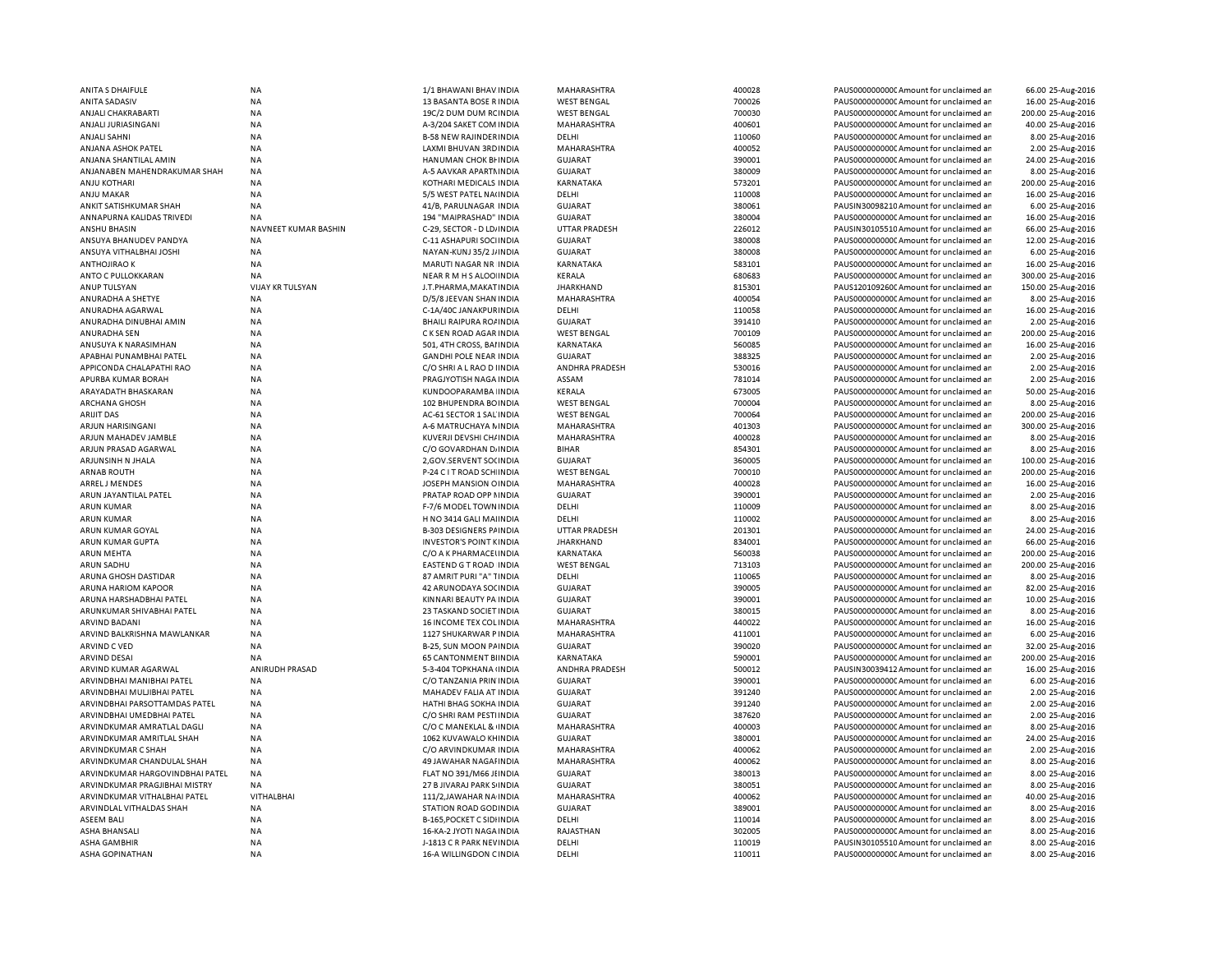| ASHA JAIN                        | <b>NA</b>       | 39-B AHINSA VIHAR INDIA       | DELHI                | 110085 | PAUS0000000000CAmount for unclaimed ar  | 8.00 25-Aug-2016    |
|----------------------------------|-----------------|-------------------------------|----------------------|--------|-----------------------------------------|---------------------|
| ASHA MAHENDRAKUMAR CHHANGAWALA   | <b>NA</b>       | 33 MANGAL PARK G/ INDIA       | <b>GUJARAT</b>       | 390001 | PAUS0000000000 Amount for unclaimed ar  | 6.00 25-Aug-2016    |
| ASHA MAHENDRAKUMAR CHHANGAWALA   | <b>NA</b>       | 33 MANGAL PARK G. INDIA       | <b>GUJARAT</b>       | 390001 | PAUS0000000000 Amount for unclaimed ar  | 6.00 25-Aug-2016    |
| <b>ASHA N KIRAN</b>              | NA              | 202 BHAVESHA CO-CINDIA        | MAHARASHTRA          | 400058 | PAUS0000000000 Amount for unclaimed ar  | 40.00 25-Aug-2016   |
| ASHA PRADEEP PATEL               | NA              | 23-C SAHAJANAND / INDIA       | <b>GUJARAT</b>       | 380015 | PAUS0000000000C Amount for unclaimed ar | 66.00 25-Aug-2016   |
| <b>ASHA SHETIYA</b>              | <b>NA</b>       | DEGREE COLLEGE D/ INDIA       | KARNATAKA            | 581325 | PAUS0000000000CAmount for unclaimed ar  | 32.00 25-Aug-2016   |
| ASHA SHUKLA                      | ΝA              | 111A/393"RAM NIV/INDIA        | <b>UTTAR PRADESH</b> | 208012 | PAUS0000000000CAmount for unclaimed ar  | 16.00 25-Aug-2016   |
| ASHIMA RANI SAHA                 | <b>NA</b>       | 7-G LENIN SARANI SI INDIA     | <b>WEST BENGAL</b>   | 712203 | PAUS00000000000 Amount for unclaimed ar |                     |
|                                  |                 |                               |                      |        |                                         | 2000.00 25-Aug-2016 |
| ASHISH M CHHANGAWALA             | NA              | 33 MANGAL PARK GJINDIA        | <b>GUJARAT</b>       | 390017 | PAUS0000000000C Amount for unclaimed ar | 2.00 25-Aug-2016    |
| ASHISH M CHHANGAWALA             | <b>NA</b>       | 33 MANGAL PARK G/ INDIA       | <b>GUJARAT</b>       | 390017 | PAUS0000000000 Amount for unclaimed ar  | 6.00 25-Aug-2016    |
| ASHISH M CHHANGAWALA             | <b>NA</b>       | 33 MANGAL PARK G. INDIA       | <b>GUJARAT</b>       | 390017 | PAUS0000000000 Amount for unclaimed ar  | 6.00 25-Aug-2016    |
| <b>ASHOK B KUMAR</b>             | <b>NA</b>       | FLAT NO-19 5TH FLC INDIA      | MAHARASHTRA          | 400081 | PAUS0000000000CAmount for unclaimed ar  | 8.00 25-Aug-2016    |
| ASHOK DIGAMBAR PARAB             | <b>NA</b>       | SIDDHIVINAYAK BUILINDIA       | MAHARASHTRA          | 401404 | PAUS0000000000CAmount for unclaimed ar  | 8.00 25-Aug-2016    |
| ASHOK DIPAKBHAI PARIKH           | <b>NA</b>       | 203 SITARAM APARTINDIA        | <b>GUJARAT</b>       | 390007 | PAUS0000000000CAmount for unclaimed ar  | 16.00 25-Aug-2016   |
| ASHOK JAYANTILAL SHAH            | <b>NA</b>       | 2/B, BHARATI SOCIE INDIA      | GUJARAT              | 384265 | PAUS0000000000CAmount for unclaimed ar  | 8.00 25-Aug-2016    |
| <b>ASHOK K ADLAKHA</b>           | <b>NA</b>       | C/O ALEMBIC CHEM INDIA        | <b>HARYANA</b>       | 133001 | PAUS0000000000CAmount for unclaimed ar  | 200.00 25-Aug-2016  |
| <b>ASHOK KOHLI</b>               | <b>NA</b>       | <b>BSO GE SRI GANGANINDIA</b> | RAJASTHAN            | 335001 | PAUS0000000000 Amount for unclaimed ar  | 40.00 25-Aug-2016   |
| ASHOK KUMAR AGARWAL              | <b>NA</b>       | FD-54 HAL FLATS OLI INDIA     | KARNATAKA            | 560093 | PAUS0000000000 Amount for unclaimed ar  | 16.00 25-Aug-2016   |
| <b>ASHOK KUMAR ARORA</b>         | <b>NA</b>       | 23-B RAM NAGAR AI INDIA       | <b>HARYANA</b>       | 133001 | PAUS0000000000CAmount for unclaimed ar  | 200.00 25-Aug-2016  |
| ASHOK KUMAR DEWAN                | <b>NA</b>       | B-XIX 1103 D TAGOR INDIA      | PUNJAB               | 141001 | PAUS0000000000 Amount for unclaimed ar  | 2500.00 25-Aug-2016 |
| <b>ASHOK KUMAR GHOSH</b>         |                 |                               |                      |        | PAUS0000000000 Amount for unclaimed ar  |                     |
|                                  | <b>NA</b>       | 102 BHUPENDRA BOINDIA         | <b>WEST BENGAL</b>   | 700004 |                                         | 8.00 25-Aug-2016    |
| ASHOK KUMAR GUPTA                | <b>NA</b>       | J-7/44 RAJOURI GAR INDIA      | DELHI                | 110027 | PAUS0000000000 Amount for unclaimed ar  | 8.00 25-Aug-2016    |
| ASHOK KUMAR RAHEJA               | <b>NA</b>       | F1/U-100, II FLOOR NINDIA     | DELHI                | 110034 | PAUS0000000000 Amount for unclaimed ar  | 200.00 25-Aug-2016  |
| ASHOK KUMAR SONS H U F           | NA              | 6/3 SADAR BAZAR DIINDIA       | DELHI                | 110006 | PAUS0000000000CAmount for unclaimed ar  | 24.00 25-Aug-2016   |
| ASHOK MATHURDAS THAKRAR          | <b>NA</b>       | 33-B KOTECHA NAG/INDIA        | <b>GUJARAT</b>       | 360001 | PAUS0000000000 Amount for unclaimed ar  | 16.00 25-Aug-2016   |
| ASHOK NAIR                       | <b>NA</b>       | FLAT NO.801, SHYAN INDIA      | <b>GUJARAT</b>       | 380015 | PAUS0000000000C Amount for unclaimed ar | 200.00 25-Aug-2016  |
| ASHOK RAJARAM GUPTE              | <b>NA</b>       | 208, SAMRUDDHI CC INDIA       | <b>GUJARAT</b>       | 390021 | PAUS0000000000CAmount for unclaimed ar  | 2.00 25-Aug-2016    |
| ASHOK ROY                        | NA              | AJOY ROY ROAD MC INDIA        | <b>JHARKHAND</b>     | 834008 | PAUS0000000000C Amount for unclaimed ar | 8.00 25-Aug-2016    |
| <b>ASHOK V NANKANI</b>           | <b>NA</b>       | P W D 13/8 PIMPRI PINDIA      | MAHARASHTRA          | 411017 | PAUS0000000000CAmount for unclaimed ar  | 8.00 25-Aug-2016    |
| ASHOKBHAI MANIBHAI PATEL         | <b>NA</b>       | B-1/4, BASERA HSG.(INDIA      | CHHATTISGARH         | 396230 | PAUS0000000000CAmount for unclaimed ar  | 32.00 25-Aug-2016   |
| ASHOKBHAI PARSHOTTAMDAS PATEL    | <b>NA</b>       | 9 BARODA PEOPLES INDIA        | <b>GUJARAT</b>       | 390005 | PAUS0000000000CAmount for unclaimed ar  | 2.00 25-Aug-2016    |
| ASHOKBHAI RASIKLAL SHAH          | <b>NA</b>       |                               | <b>GUJARAT</b>       | 390001 | PAUS0000000000 Amount for unclaimed ar  | 2.00 25-Aug-2016    |
|                                  |                 | PREMANAND KAVI'S INDIA        |                      |        |                                         |                     |
| <b>ASHOKKUMAR MODY</b>           | <b>NA</b>       | 17, SHANTI NIVAS SCINDIA      | GUJARAT              | 389001 | PAUS1202740000 Amount for unclaimed ar  | 6.00 25-Aug-2016    |
| ASHOKKUMAR R BAJAJ               | <b>NA</b>       | 35 NUTAN CLOTH M INDIA        | <b>GUJARAT</b>       | 380022 | PAUS0000000000CAmount for unclaimed ar  | 8.00 25-Aug-2016    |
| ASHRUMATI SHANKERLAL SATPANTHI   | <b>NA</b>       | SUMEL FLATS BLOCK INDIA       | GUJARAT              | 380015 | PAUS0000000000CAmount for unclaimed ar  | 2.00 25-Aug-2016    |
| ASHVINKUMAR PURUSHOTTAMDAS PATEL | <b>NA</b>       | JESANG VANMALI'S INDIA        | <b>GUJARAT</b>       | 384320 | PAUS0000000000CAmount for unclaimed ar  | 8.00 25-Aug-2016    |
| ASHWANI BHARGAVA                 | ΝA              | C/O 20/B STAR PAPE INDIA      | <b>UTTAR PRADESH</b> | 247001 | PAUS0000000000 Amount for unclaimed ar  | 32.00 25-Aug-2016   |
| ASHWANI KUMAR AGGARWAL           | <b>GAJANAND</b> | 36 NEELGIRI APPARTINDIA       | DELHI                | 110085 | PAUSIN30159010 Amount for unclaimed ar  | 8.00 25-Aug-2016    |
| <b>ASHWIN B PATEL</b>            | <b>NA</b>       | 19 AVKAR SOCIETY NINDIA       | <b>GUJARAT</b>       | 390011 | PAUS0000000000 Amount for unclaimed ar  | 2.00 25-Aug-2016    |
| <b>ASHWIN NANALAL MEHTA</b>      | <b>NA</b>       | C/O THE SWASTIK JAINDIA       | MAHARASHTRA          | 400002 | PAUS0000000000 Amount for unclaimed ar  | 8.00 25-Aug-2016    |
| ASHWINBHAI BHAILALBHAI PATEL     | <b>NA</b>       | 17 PRATAPKUNJ KARINDIA        | <b>GUJARAT</b>       | 390001 | PAUS0000000000 Amount for unclaimed ar  | 2.00 25-Aug-2016    |
| ASHWINBHAI KANTIBHAI PATEL       | <b>NA</b>       | 16 ANANDNAGAR S(INDIA         | <b>GUJARAT</b>       | 390005 | PAUS0000000000 Amount for unclaimed ar  | 16.00 25-Aug-2016   |
| ASHWINI KUMAR MISRA              | NA              | 111/336 MAHESH KUNDIA         | <b>UTTAR PRADESH</b> | 208012 | PAUS0000000000C Amount for unclaimed ar | 8.00 25-Aug-2016    |
| ASMABAI HASHIMBHAI MOTIWALA      | <b>NA</b>       | 4TH FLOOR FIDA BLE INDIA      | MAHARASHTRA          | 400002 | PAUS0000000000 Amount for unclaimed ar  | 16.00 25-Aug-2016   |
|                                  |                 |                               |                      |        |                                         |                     |
| ASOK MUKHOPADHYAY                | NA              | 188/2A PICNIC GARE INDIA      | <b>WEST BENGAL</b>   | 700039 | PAUS0000000000CAmount for unclaimed ar  | 200.00 25-Aug-2016  |
| ASOKKUMAR DATTA                  | <b>NA</b>       | A C MITRA LANE KH(INDIA       | <b>WEST BENGAL</b>   | 713101 | PAUS0000000000 Amount for unclaimed ar  | 200.00 25-Aug-2016  |
| ASVINKUMAR MAGANLAL THAKKAR      | NA              | 95 SANGAM SOCIET INDIA        | <b>GUJARAT</b>       | 390006 | PAUS0000000000 Amount for unclaimed ar  | 2.00 25-Aug-2016    |
| ATAM DEVI                        | <b>NA</b>       | WZ-91 RAM GARH C INDIA        | DELHI                | 110015 | PAUS0000000000CAmount for unclaimed ar  | 8.00 25-Aug-2016    |
| ATASI GHOSH                      | <b>NA</b>       | FLAT NO 301, BLOCK INDIA      | MAHARASHTRA          | 400101 | PAUS0000000000CAmount for unclaimed ar  | 200.00 25-Aug-2016  |
| ATAULLA MOHAMMED                 | <b>NA</b>       | 3-5-784/2/1 DARSHA INDIA      | ANDHRA PRADESH       | 500029 | PAUS0000000000CAmount for unclaimed ar  | 600.00 25-Aug-2016  |
| ATHAM YOUSUFF A                  | <b>NA</b>       | 4, WEST CAR ST., TIRINDIA     | <b>TAMIL NADU</b>    | 627006 | PAUS0000000000CAmount for unclaimed ar  | 400.00 25-Aug-2016  |
| ATUL KUMAR MISHRA                | NA              | C/O ANKUR AGENCII INDIA       | <b>UTTAR PRADESH</b> | 221106 | PAUS0000000000CAmount for unclaimed ar  | 200.00 25-Aug-2016  |
| <b>ATUL KUMAR SETHI</b>          | <b>NA</b>       | BLOCK A-3 FLAT 68 S INDIA     | DELHI                | 110063 | PAUS0000000000 Amount for unclaimed ar  | 16.00 25-Aug-2016   |
| ATUL RAMANLAL DESAI              | <b>NA</b>       | 8 DAXA SOCIETY NIZ INDIA      | <b>GUJARAT</b>       | 390002 | PAUS0000000000CAmount for unclaimed ar  | 6.00 25-Aug-2016    |
| ATULKUMAR CHANDRAKANT BHATT      | <b>NA</b>       | 102, 1ST FLR, GOLDE INDIA     | <b>GUJARAT</b>       | 395007 | PAUS0000000000 Amount for unclaimed ar  | 8.00 25-Aug-2016    |
| ATULKUMAR KANTILAL SHAH          | <b>NA</b>       | B/6 UJJWAL APPART INDIA       | <b>GUJARAT</b>       | 380009 | PAUSIN30098210 Amount for unclaimed ar  | 32.00 25-Aug-2016   |
|                                  |                 |                               |                      |        |                                         |                     |
| ATULKUMAR RAMANLAL SHAH          | <b>NA</b>       | A-6 PASHUBHAI PAR INDIA       | <b>GUJARAT</b>       | 390011 | PAUS0000000000 Amount for unclaimed ar  | 16.00 25-Aug-2016   |
| AVANTIKA SHRIDHAR DIXIT          | <b>NA</b>       | 9/1385/B-2 BALAJI R INDIA     | <b>GUJARAT</b>       | 395003 | PAUS0000000000 Amount for unclaimed ar  | 50.00 25-Aug-2016   |
| <b>AVANTILAL MUKTILAL VORA</b>   | <b>NA</b>       | BLDG NO-36 A 1ST F INDIA      | <b>GUJARAT</b>       | 380001 | PAUS0000000000 Amount for unclaimed ar  | 32.00 25-Aug-2016   |
| AVINASH MADHAV PENDHARKAR        | <b>NA</b>       | G/13 ALEMBIC COLC INDIA       | <b>GUJARAT</b>       | 390003 | PAUS0000000000 Amount for unclaimed ar  | 300.00 25-Aug-2016  |
| AVINASH NARAYAN JOGLEKAR         | <b>NA</b>       | KHARIVAV RAOPUR/ INDIA        | <b>GUJARAT</b>       | 390001 | PAUS0000000000 Amount for unclaimed ar  | 6.00 25-Aug-2016    |
| AVINASH PARSHOTAM KANJANI        | <b>NA</b>       | BARRACK NO. 968, RINDIA       | MAHARASHTRA          | 421003 | PAUS0000000000CAmount for unclaimed ar  | 8.00 25-Aug-2016    |
| AVINASH RAJARAM SHINDE           | <b>NA</b>       | MUGBHAT LANE CH. INDIA        | MAHARASHTRA          | 400004 | PAUS0000000000 Amount for unclaimed ar  | 16.00 25-Aug-2016   |
| AVULA JAYAKUMAR                  | <b>NA</b>       | 6-1-103/67 PADMARINDIA        | ANDHRA PRADESH       | 500025 | PAUS0000000000 Amount for unclaimed ar  | 600.00 25-Aug-2016  |
| AZIZ KHAN                        | <b>NA</b>       | H.No.19-2-175/3, Ta INDIA     | ANDHRA PRADESH       | 500264 | PAUS0000000000CAmount for unclaimed ar  | 400.00 25-Aug-2016  |
| AZIZHUSAIN K KAPADIA             | <b>NA</b>       | C/O M H KAPADIA 8 INDIA       | <b>GUJARAT</b>       | 380001 | PAUS0000000000CAmount for unclaimed ar  | 8.00 25-Aug-2016    |
|                                  |                 |                               |                      |        |                                         |                     |
| <b>B A NAVEENKALA</b>            | <b>NA</b>       | NO 39, UPSTAIRS JUNINDIA      | KARNATAKA            | 560051 | PAUS0000000000CAmount for unclaimed ar  | 100.00 25-Aug-2016  |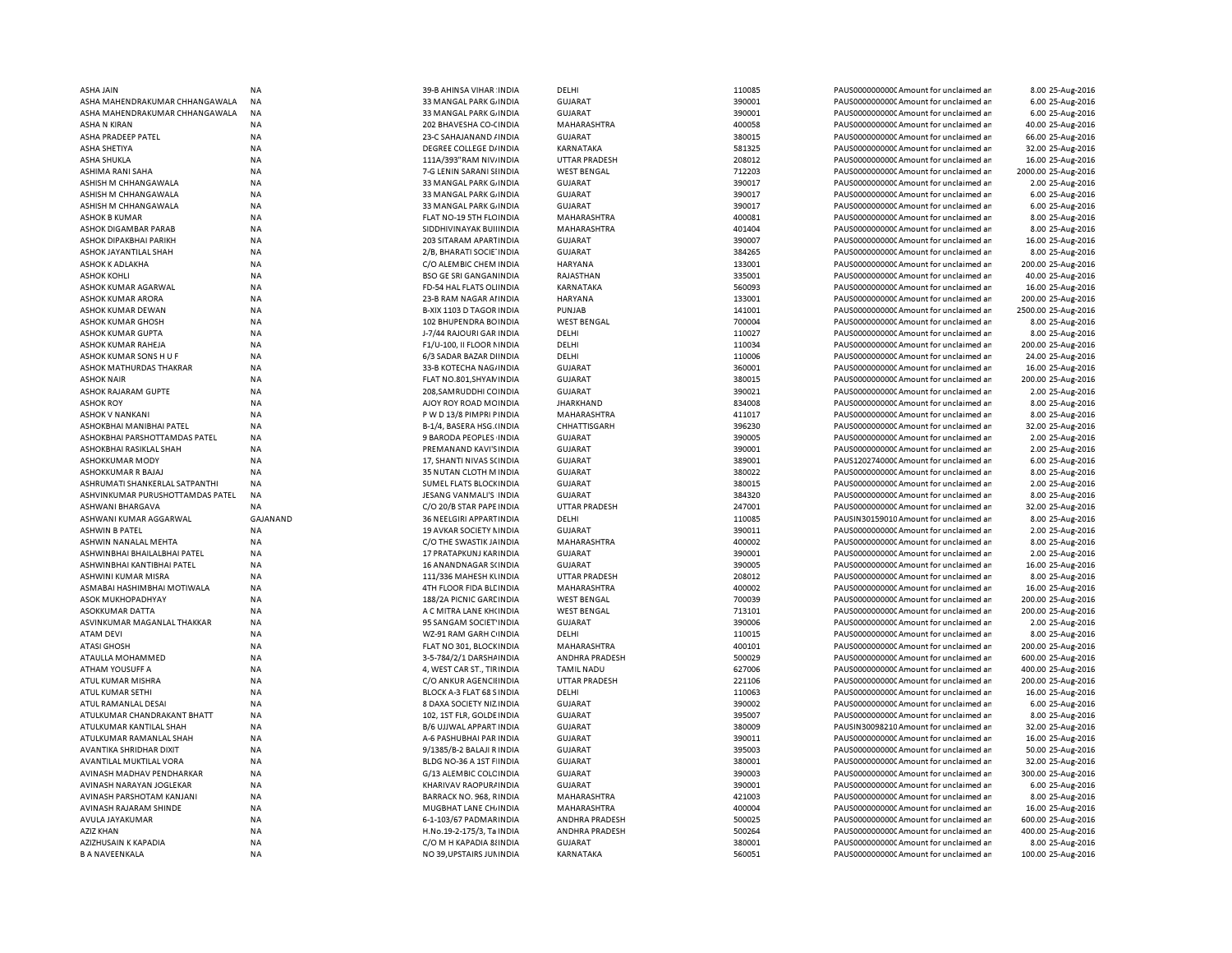| <b>B C BHARDWAJ</b>             | NA                                                                                           | STATION MASTER P/INDIA        | <b>HARYANA</b>        | 121102 | PAUS0000000000 Amount for unclaimed ar  | 16.00 25-Aug-2016   |
|---------------------------------|----------------------------------------------------------------------------------------------|-------------------------------|-----------------------|--------|-----------------------------------------|---------------------|
| <b>B CHANDRA SEKHAR SUBUDHY</b> | <b>NA</b>                                                                                    | PLOT J/10 BJB NAGA INDIA      | <b>ORISSA</b>         | 751014 | PAUS0000000000 Amount for unclaimed ar  | 200.00 25-Aug-2016  |
| <b>B G JAGANNATH</b>            | <b>NA</b>                                                                                    | 16 1ST ROAD V CROSINDIA       | KARNATAKA             | 560018 | PAUS0000000000 Amount for unclaimed ar  | 16.00 25-Aug-2016   |
| <b>B G NAGARAJU</b>             | <b>NA</b>                                                                                    | NO 1948/27.HOUSIN INDIA       | <b>KARNATAKA</b>      | 577006 | PAUS0000000000 Amount for unclaimed ar  | 400.00 25-Aug-2016  |
| <b>B G PARAMESHWARA</b>         | <b>NA</b>                                                                                    | APEX DIE CASTERS NINDIA       | <b>KARNATAKA</b>      | 560068 | PAUS0000000000 Amount for unclaimed ar  | 16.00 25-Aug-2016   |
| <b>BLUPADHYAY</b>               | <b>NA</b>                                                                                    | D-86, VIVEK VIHAR, I INDIA    | DELHI                 | 110095 | PAUS0000000000 Amount for unclaimed ar  | 16.00 25-Aug-2016   |
| <b>BN MUNIRAMAN BABL</b>        | NA                                                                                           | ADVOCATE 6 VENKA INDIA        | <b>TAMIL NADU</b>     | 636001 | PAUS0000000000 Amount for unclaimed ar  | 8.00 25-Aug-2016    |
| <b>B N SAROJA</b>               | <b>NA</b>                                                                                    | 23 NEHRUNAGAR M INDIA         | <b>KARNATAKA</b>      | 560020 | PAUS0000000000 Amount for unclaimed ar  | 50.00 25-Aug-2016   |
| <b>B NAGESHWAR</b>              | <b>NA</b>                                                                                    | 95 GANGADHEESWAINDIA          | <b>TAMIL NADU</b>     | 600084 | PAUS0000000000CAmount for unclaimed ar  | 200.00 25-Aug-2016  |
| <b>B P APPACHOO</b>             | LATE B P POOVAIAH                                                                            | NO.42, 5TH CROSS A INDIA      | KARNATAKA             | 560054 | PAUSIN30061010 Amount for unclaimed ar  | 500.00 25-Aug-2016  |
| <b>B PADMAVATHI</b>             | <b>NA</b>                                                                                    | NO.1. SUNANDA NILINDIA        | <b>KARNATAKA</b>      | 560022 | PAUS0000000000 Amount for unclaimed ar  | 200.00 25-Aug-2016  |
| <b>B R VEERABHADRA GOUD</b>     | <b>NA</b>                                                                                    | C/O TUNGABHADRA INDIA         | KARNATAKA             | 583101 | PAUS0000000000 Amount for unclaimed ar  | 32.00 25-Aug-2016   |
| <b>B S JAGADISH</b>             | <b>NA</b>                                                                                    | 438.13TH A CROSS I INDIA      | <b>KARNATAKA</b>      | 560078 | PAUS0000000000 Amount for unclaimed ar  | 400.00 25-Aug-2016  |
| <b>B S VENKATESH</b>            | <b>NA</b>                                                                                    | 809 13TH MAIN 4TH INDIA       | KARNATAKA             | 570009 | PAUS0000000000CAmount for unclaimed ar  | 200.00 25-Aug-2016  |
| <b>B V RAMA SUBBA RAO</b>       | <b>NA</b>                                                                                    | F2.BALAJI EMERALD INDIA       | <b>ANDHRA PRADESH</b> | 500060 | PAUS0000000000 Amount for unclaimed ar  | 200.00 25-Aug-2016  |
|                                 |                                                                                              |                               |                       |        |                                         |                     |
| <b>B VENKATESH UPADYA</b>       | NA                                                                                           | HOTEL ANUGRAHA LINDIA         | <b>KARNATAKA</b>      | 570001 | PAUS0000000000CAmount for unclaimed ar  | 200.00 25-Aug-2016  |
| <b>B VENKATESHAM</b>            | <b>NA</b>                                                                                    | H N 1-1-76 KAMSARI INDIA      | ANDHRA PRADESH        | 500011 | PAUS0000000000 Amount for unclaimed ar  | 6.00 25-Aug-2016    |
| BABAHAI LAXMANRAO SHEJWALKER    | <b>NA</b>                                                                                    | OPP GOVERNMENT INDIA          | GUJARAT               | 390001 | PAUS0000000000 Amount for unclaimed ar  | 2.00 25-Aug-2016    |
| <b>BABAN DAJI GAUAKUND</b>      | <b>NA</b>                                                                                    | KUVERJI DEVSHI CH/ INDIA      | MAHARASHTRA           | 400028 | PAUS0000000000CAmount for unclaimed ar  | 8.00 25-Aug-2016    |
| BABU NIMMAGADDA H MD            | <b>NA</b>                                                                                    | HOMER G.PHILLIPS FINDIA       | MAHARASHTRA           | 999999 | PAUS0000000000CAmount for unclaimed ar  | 400.00 25-Aug-2016  |
| <b>BABU VARGIS</b>              | <b>NA</b>                                                                                    | C/O AECO LTD 2ND HNDIA        | <b>GUJARAT</b>        | 380001 | PAUS0000000000 Amount for unclaimed ar  | 32.00 25-Aug-2016   |
| <b>BABUBHAI CHHAGANLAL SONI</b> | <b>NA</b>                                                                                    | AT & PO SOKHADA CINDIA        | GUJARAT               | 391240 | PAUS0000000000 Amount for unclaimed ar  | 2.00 25-Aug-2016    |
| BABUBHAI LALBHAI PARIKH         | NA                                                                                           | MAMA NI POLE RAO INDIA        | <b>GUJARAT</b>        | 390001 | PAUS0000000000C Amount for unclaimed ar | 2.00 25-Aug-2016    |
| <b>BABUBHAI MANCHAND PATEL</b>  | <b>NA</b>                                                                                    | 31-A PURSHOTTAMI INDIA        | <b>GUJARAT</b>        | 390020 | PAUS0000000000 Amount for unclaimed ar  | 2.00 25-Aug-2016    |
| BABUBHAI SHANKERLAL PARIKH      | NA                                                                                           | LADWADA SANKDI S INDIA        | <b>GUJARAT</b>        | 390017 | PAUS0000000000C Amount for unclaimed ar | 12.00 25-Aug-2016   |
| BABULAL CHUNNILALJI ATHAWASYA   | <b>NA</b>                                                                                    | NO D/7 1 DRDO CONINDIA        | <b>KARNATAKA</b>      | 560075 | PAUS0000000000 Amount for unclaimed ar  | 16.00 25-Aug-2016   |
| <b>BABULAL D SHAH</b>           | NA                                                                                           | C/O POPATLAL K SH/ INDIA      | <b>GUJARAT</b>        | 380001 | PAUS0000000000C Amount for unclaimed ar | 16.00 25-Aug-2016   |
| <b>BABULAL KOTHARI</b>          | NA                                                                                           | C/O.PAXAL CHEMIC/ INDIA       | KARNATAKA             | 560009 | PAUS0000000000 Amount for unclaimed ar  | 900.00 25-Aug-2016  |
| BABULAL MAGANLAL PANCHAL        | NA                                                                                           | 305 MITHILA'A'PURAINDIA       | MAHARASHTRA           | 400059 | PAUS0000000000C Amount for unclaimed ar | 2.00 25-Aug-2016    |
| BABULAL PURSOTAMDAS SHAH        | <b>NA</b>                                                                                    | NR TOWER THASRA INDIA         | <b>GUJARAT</b>        | 388250 | PAUS0000000000C Amount for unclaimed ar | 2.00 25-Aug-2016    |
| <b>BABY DAYAL GNANAMUTTU</b>    | <b>NA</b>                                                                                    | "THURSO", 76, PALA INDIA      | <b>TAMIL NADU</b>     | 627001 | PAUS0000000000 Amount for unclaimed ar  | 1000.00 25-Aug-2016 |
| <b>BABY KUTTERI</b>             | <b>NA</b>                                                                                    | G/117 ALEMBIC COL INDIA       | <b>GUJARAT</b>        | 390003 | PAUS0000000000C Amount for unclaimed ar | 200.00 25-Aug-2016  |
| <b>BACHUBHAI MAKANJI NAIK</b>   | <b>NA</b>                                                                                    | "PADMAJA" 25 ALEN INDIA       | <b>GUJARAT</b>        | 390016 | PAUS0000000000CAmount for unclaimed an  |                     |
|                                 |                                                                                              |                               |                       |        |                                         | 2.00 25-Aug-2016    |
| BACHUBHAI MOHANBHAI PATEL       | <b>NA</b>                                                                                    | KHICHADA SHERI P CINDIA       | <b>GUJARAT</b>        | 387810 | PAUS0000000000C Amount for unclaimed ar | 2.00 25-Aug-2016    |
| BACHUBHAI NARSHIBHAI PATEL      | <b>NA</b>                                                                                    | KHALAWAD PLOT DI INDIA        | GUJARAT               | 360410 | PAUS0000000000CAmount for unclaimed an  | 16.00 25-Aug-2016   |
| <b>BAIJ NATH TARA</b>           | <b>NA</b>                                                                                    | C/O EMBASSY OF KUINDIA        | DELHI                 | 110021 | PAUS0000000000C Amount for unclaimed ar | 8.00 25-Aug-2016    |
| <b>BAIRAM MANOHAR RASTOGI</b>   | NA                                                                                           | 2, SREE NI KETAN APIINDIA     | DELHI                 | 110096 | PAUS00000000000 Amount for unclaimed ar | 16.00 25-Aug-2016   |
|                                 | BAKRAWALA MASHHUDAHMED MOHD FAZAL MOHAMMED FAZAL KADERBHAI BAKRAWALA MOTI SHERI PEER BCINDIA |                               | <b>GUJARAT</b>        | 382715 | PAUSIN30148510 Amount for unclaimed ar  | 8.00 25-Aug-2016    |
| <b>BALACHANDRA</b>              | <b>NA</b>                                                                                    | 004 VIJAYA TOWERS INDIA       | KARNATAKA             | 560040 | PAUS0000000000 Amount for unclaimed ar  | 200.00 25-Aug-2016  |
| <b>BALAKRISHNA MODALI</b>       | NA                                                                                           | ASSISTANT CHIEF FININDIA      | KERALA                | 695004 | PAUS00000000000Amount for unclaimed ar  | 16.00 25-Aug-2016   |
| BALAKUMARI TAMMANA              | <b>NA</b>                                                                                    | C/O.MR. RAMACHAI INDIA        | ANDHRA PRADESH        | 531001 | PAUS0000000000 Amount for unclaimed ar  | 800.00 25-Aug-2016  |
| BALAKUMARI TAMMANNA             | <b>NA</b>                                                                                    | C/O. RAMACHANDR INDIA         | ANDHRA PRADESH        | 531001 | PAUS0000000000CAmount for unclaimed ar  | 800.00 25-Aug-2016  |
| BALAMURTHY MANNEM               | <b>NA</b>                                                                                    | NO.1249, 15TH MAII INDIA      | KARNATAKA             | 560076 | PAUS0000000000C Amount for unclaimed ar | 200.00 25-Aug-2016  |
| BALAN APPARAMBATH               | <b>NA</b>                                                                                    | C/O OMAN CEMENTINDIA          | MAHARASHTRA           | 999999 | PAUS0000000000CAmount for unclaimed ar  | 74.00 25-Aug-2016   |
| <b>BALARAM N K</b>              | <b>NA</b>                                                                                    | FLAT NO.9, SUNDAR INDIA       | KARNATAKA             | 560008 | PAUS0000000000CAmount for unclaimed ar  | 200.00 25-Aug-2016  |
| BALASAHEB A DESHPANDE           | <b>NA</b>                                                                                    | 'SUSHILA' TRIMURTI INDIA      | MAHARASHTRA           | 416416 | PAUS0000000000 Amount for unclaimed ar  | 400.00 25-Aug-2016  |
| BALASUBRAMANIAN A IYER          | <b>NA</b>                                                                                    | <b>BLOCK 3 ARUNODAY INDIA</b> | MAHARASHTRA           | 400062 | PAUS0000000000 Amount for unclaimed ar  | 32.00 25-Aug-2016   |
| BALASUBRAMANIAN JAGADESAN       | <b>NA</b>                                                                                    | CF4 SURYABALA APAINDIA        | ANDHRA PRADESH        | 520003 | PAUS0000000000 Amount for unclaimed ar  | 300.00 25-Aug-2016  |
| <b>BALDEV KRISHAN BATRA</b>     | LATE SH LAJPAT RAI                                                                           | RP 36 IIND FLOOR PI INDIA     | DELHI                 | 110034 | PAUSIN30112716 Amount for unclaimed ar  | 16.00 25-Aug-2016   |
| BALDEV RAMPRASAD MEHTA          | <b>NA</b>                                                                                    | 1/3, DK-5, DANISH KIINDIA     | <b>MADHYA PRADESH</b> | 462042 | PAUS0000000000 Amount for unclaimed ar  | 32.00 25-Aug-2016   |
| <b>BALDEV SINGH SIDHU</b>       | ΝA                                                                                           | 24 SRAVANA NOFRA INDIA        | MAHARASHTRA           | 400005 | PAUS0000000000C Amount for unclaimed ar | 8.00 25-Aug-2016    |
| BALDEVBHAI MOHANDAS PATEL       | <b>NA</b>                                                                                    | AT & PO HIRPURA T/ INDIA      | <b>GUJARAT</b>        | 382870 | PAUS0000000000 Amount for unclaimed ar  | 2.00 25-Aug-2016    |
| BALDEVPRASAD CHUNILAL SHAH      | <b>NA</b>                                                                                    | NAGARWADA MAIN INDIA          | GUJARAT               | 391115 | PAUS0000000000CAmount for unclaimed ar  | 16.00 25-Aug-2016   |
| <b>BALIRAM SONU SHIMPI</b>      | NA                                                                                           | 2 SUHAS 10TH NORTINDIA        | MAHARASHTRA           | 400049 | PAUS0000000000 Amount for unclaimed ar  | 8.00 25-Aug-2016    |
| <b>BALKISHAN RATHI</b>          | NA                                                                                           | H NO-4-4-407 VITHA INDIA      | ANDHRA PRADESH        | 500001 | PAUS0000000000CAmount for unclaimed ar  | 8.00 25-Aug-2016    |
|                                 |                                                                                              |                               |                       |        |                                         |                     |
| BALKRISHNA LABHSHANKAR JOSHI    | <b>NA</b>                                                                                    | 'RANG CHHAYA' BHL INDIA       | <b>GUJARAT</b>        | 390001 | PAUS0000000000C Amount for unclaimed ar | 6.00 25-Aug-2016    |
| <b>BALKRISHNA PARIKH</b>        | <b>NA</b>                                                                                    | 8, PANAMA SOCIETY INDIA       | <b>GUJARAT</b>        | 380007 | PAUSIN30246110 Amount for unclaimed ar  | 32.00 25-Aug-2016   |
| <b>BALLAKURAYA M K</b>          | <b>NA</b>                                                                                    | PROPRIETOR HOTEL INDIA        | KARNATAKA             | 572101 | PAUS0000000000 Amount for unclaimed ar  | 800.00 25-Aug-2016  |
| <b>BALMUKUND TIWARI</b>         | NA                                                                                           | B-6 "SHREYAS" 50/5 INDIA      | MAHARASHTRA           | 400086 | PAUS0000000000 Amount for unclaimed ar  | 8.00 25-Aug-2016    |
| BALRAM RAMCHANDRA DOLE          | NA                                                                                           | 70 MADHUGIRI SOCIINDIA        | MAHARASHTRA           | 400071 | PAUS0000000000 Amount for unclaimed ar  | 16.00 25-Aug-2016   |
| <b>BALRAM VATWANI</b>           | NA                                                                                           | <b>BALRAM VATWANI : INDIA</b> | RAJASTHAN             | 302001 | PAUS0000000000 Amount for unclaimed ar  | 8.00 25-Aug-2016    |
| BALUBHAI CHUNILAL PATHAK        | ΝA                                                                                           | AT & POST UNDERA INDIA        | GUJARAT               | 390001 | PAUS0000000000C Amount for unclaimed ar | 2.00 25-Aug-2016    |
| BALVANTRAI BHAVANISHANKAR DAVE  | <b>NA</b>                                                                                    | C/O M/S MAHESH TIINDIA        | <b>GUJARAT</b>        | 364290 | PAUS0000000000 Amount for unclaimed ar  | 16.00 25-Aug-2016   |
| BALVANTRAI N KABRAWALA          | NA                                                                                           | LIMDA CHOWK SUR/INDIA         | GUJARAT               | 395001 | PAUS0000000000C Amount for unclaimed ar | 6.00 25-Aug-2016    |
| BALVANTRAI RANCHHODJI NAIK      | NA                                                                                           | 68 PRAKRUTI SURYO INDIA       | <b>GUJARAT</b>        | 390002 | PAUS0000000000 Amount for unclaimed ar  | 6.00 25-Aug-2016    |
| <b>BAMDEO SHARMA</b>            | NA                                                                                           | D-518 MALVIYA NACINDIA        | RAJASTHAN             | 302017 | PAUS0000000000 Amount for unclaimed ar  | 16.00 25-Aug-2016   |
| <b>BANANI MUKHERJEE</b>         | <b>NA</b>                                                                                    | G/24 ALEMBIC COLC INDIA       | <b>GUJARAT</b>        | 390003 | PAUS0000000000 Amount for unclaimed ar  | 200.00 25-Aug-2016  |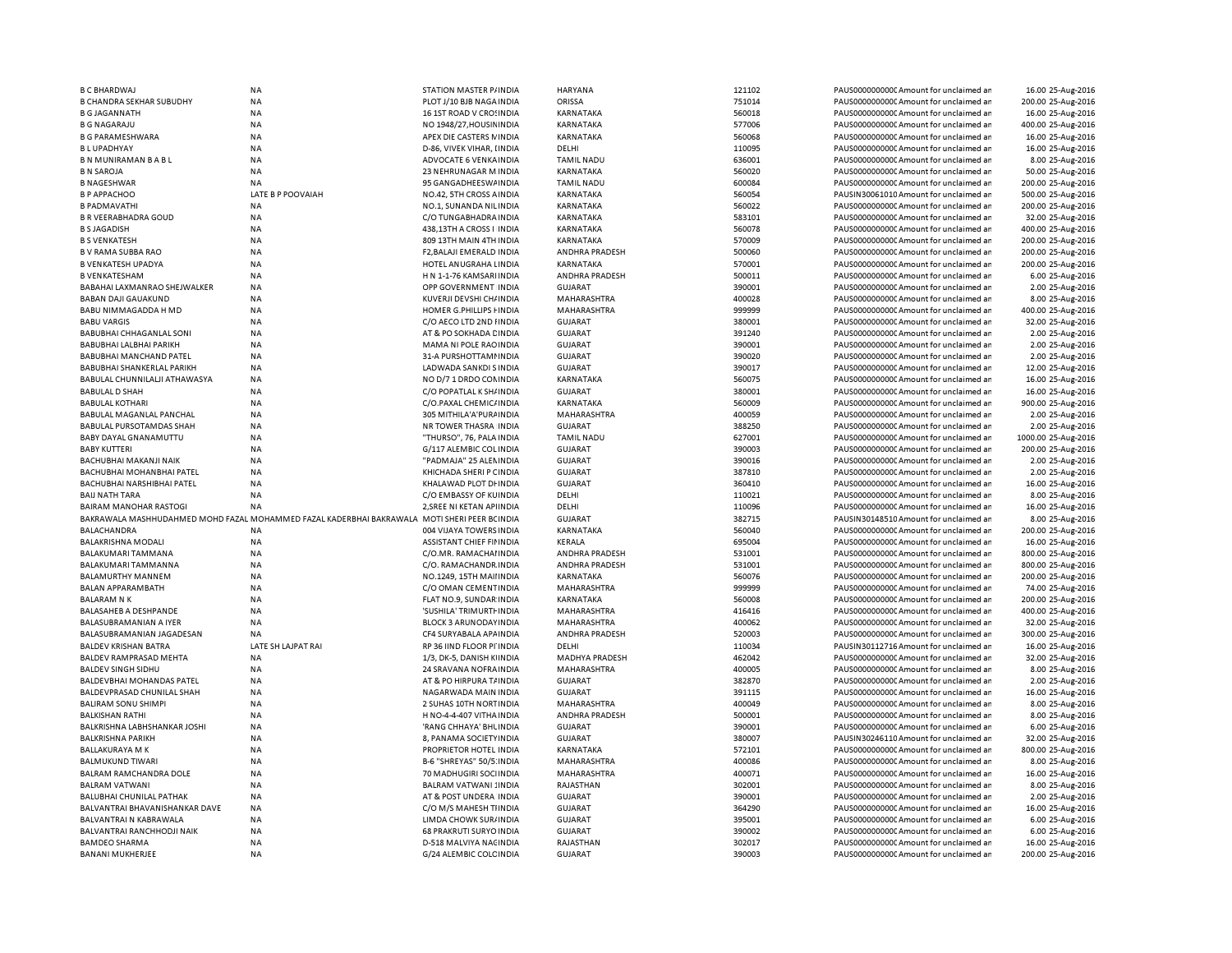| BANAPPA MALLAPPA AJAGONDA            | ΝA                              | AT PO MORAB TAL NINDIA         | KARNATAKA             | 582208 | PAUS0000000000 Amount for unclaimed an | 16.00 25-Aug-2016  |
|--------------------------------------|---------------------------------|--------------------------------|-----------------------|--------|----------------------------------------|--------------------|
| <b>BANARSIBAI</b>                    | NA                              | 5-3-404 TOPE KHANI INDIA       | ANDHRA PRADESH        | 500012 | PAUS0000000000 Amount for unclaimed ar | 8.00 25-Aug-2016   |
| BANI PADA MAJUMDER                   | NA                              | D-56, AMARABATI PINDIA         | <b>WEST BENGAL</b>    | 743331 | PAUS0000000000 Amount for unclaimed an | 8.00 25-Aug-2016   |
| BANSIBHAI BABUBHAI PANCHAL           | <b>NA</b>                       | F/48 ALEMBIC GLASSINDIA        | KARNATAKA             | 560066 | PAUS0000000000 Amount for unclaimed ar | 16.00 25-Aug-2016  |
|                                      |                                 |                                |                       |        |                                        |                    |
| BANSIBHAI RAMCHANDRA KHARADI         | <b>NA</b>                       | SHAK MARKET PADRINDIA          | GUJARAT               | 391440 | PAUS0000000000 Amount for unclaimed ar | 2.00 25-Aug-2016   |
| BANSIDHAR LEKHRAJ MAHESHWARI         | <b>NA</b>                       | 6 SHAKTI PARK SOCII INDIA      | <b>GUJARAT</b>        | 387002 | PAUS00000000000Amount for unclaimed ar | 16.00 25-Aug-2016  |
| BANSIKUMAR HIMATLAL VAIDYA           | <b>NA</b>                       | SULTANPURA LALBH INDIA         | <b>GUJARAT</b>        | 390001 | PAUS00000000000Amount for unclaimed an | 2.00 25-Aug-2016   |
| BANSILAL DAHYABHAI PATEL             | <b>NA</b>                       | NEAR HANMANJI M. INDIA         | <b>GUJARAT</b>        | 391440 | PAUS0000000000 Amount for unclaimed an | 32.00 25-Aug-2016  |
| BANSILAL JAYANTILAL SHAH             | <b>NA</b>                       | 23/268 GUJARAT HC INDIA        | <b>GUJARAT</b>        | 390006 | PAUS0000000000 Amount for unclaimed ar | 6.00 25-Aug-2016   |
| BANSILAL NARANDAS SHAH               | NA                              | 8 BHARAT APTS CHU INDIA        | <b>GUJARAT</b>        | 380022 | PAUS0000000000 Amount for unclaimed ar | 6.00 25-Aug-2016   |
| <b>BANSILAL RATILAL PANDYA</b>       | <b>NA</b>                       | 87 PRABHAKUNJ SO(INDIA         | <b>GUJARAT</b>        | 389001 | PAUS0000000000 Amount for unclaimed ar | 2.00 25-Aug-2016   |
|                                      |                                 |                                |                       |        |                                        |                    |
| BANSILAL SHANKERLAL GANDHI           | NA                              | <b>GANDHI POLE AHMEINDIA</b>   | <b>GUJARAT</b>        | 387001 | PAUS0000000000 Amount for unclaimed an | 2.00 25-Aug-2016   |
| Bantwal Baliga Prabhakar             | <b>NA</b>                       | Flat No. 301, Sharan INDIA     | <b>KARNATAKA</b>      | 560003 | PAUSIN30287120 Amount for unclaimed ar | 400.00 25-Aug-2016 |
| BAPURAMPETA LAKSHMANARAO SUNDARARANA |                                 | C/O DARSHAK LTD B. INDIA       | ANDHRA PRADESH        | 500001 | PAUS0000000000 Amount for unclaimed ar | 6.00 25-Aug-2016   |
| BARATAM JAGANNATHA RAO               | <b>NA</b>                       | PARTNER OF UNITED INDIA        | ANDHRA PRADESH        | 532001 | PAUS0000000000 Amount for unclaimed ar | 200.00 25-Aug-2016 |
| BASANT KUMAR MAHESHWARI              | <b>NA</b>                       | C/O BASANT KUMAFINDIA          | <b>WEST BENGAL</b>    | 700064 | PAUS0000000000 Amount for unclaimed ar | 8.00 25-Aug-2016   |
| BASANTI CHANDUMAL ISRANI             | NA                              | PANCHSHEEL APART INDIA         | MAHARASHTRA           | 400606 | PAUS0000000000 Amount for unclaimed ar | 8.00 25-Aug-2016   |
| BASAVANT RAMALINGAPPA SANKPAL        | ΝA                              | <b>IDEAL MEDICAL STO INDIA</b> | KARNATAKA             | 591317 | PAUS0000000000 Amount for unclaimed ar | 200.00 25-Aug-2016 |
|                                      |                                 |                                |                       |        |                                        |                    |
| BASHEERUNNISA BEGUM                  | <b>NA</b>                       | AMEER BUILDINGS, (INDIA        | ANDHRA PRADESH        | 518001 | PAUS0000000000 Amount for unclaimed ar | 400.00 25-Aug-2016 |
| <b>BASUDEB CHAKRABARTI</b>           | <b>NA</b>                       | 11, SURYASEN STREE IN DIA      | <b>WEST BENGAL</b>    | 712235 | PAUS0000000000 Amount for unclaimed ar | 200.00 25-Aug-2016 |
| BATHULAPALLI SAVITRI                 | <b>NA</b>                       | C/O DR B V RANGA FINDIA        | ANDHRA PRADESH        | 520002 | PAUS0000000000 Amount for unclaimed ar | 166.00 25-Aug-2016 |
| BATHULAPALLI VENKATA RANGARAO        | <b>NA</b>                       | C/O DR B V RANGA FINDIA        | ANDHRA PRADESH        | 520002 | PAUS0000000000CAmount for unclaimed ar | 82.00 25-Aug-2016  |
| BELTHANGADI VIVEKANAND RAO           | <b>NA</b>                       | C-909 NEW USHANA INDIA         | MAHARASHTRA           | 400078 | PAUS0000000000 Amount for unclaimed ar | 8.00 25-Aug-2016   |
| BELTHANGADY SADANAND KAMATH          | NA                              | 3 HARISH NAGAR KA INDIA        | <b>GUJARAT</b>        | 390001 | PAUS0000000000 Amount for unclaimed ar | 174.00 25-Aug-2016 |
|                                      |                                 |                                |                       |        |                                        |                    |
| <b>BHAGAVATHY RAMAKRISHNAN</b>       | <b>NA</b>                       | 139, PERUMALPURA INDIA         | <b>TAMIL NADU</b>     | 627001 | PAUS0000000000 Amount for unclaimed an | 400.00 25-Aug-2016 |
| BHAGAVATPRASAD PURSHOTTAM DAVE       | <b>NA</b>                       | A-65 ALEMBIC COLO INDIA        | GUJARAT               | 390003 | PAUS0000000000 Amount for unclaimed ar | 2.00 25-Aug-2016   |
| BHAGERATI CHANDUMAL ISRANI           | <b>NA</b>                       | C/O MRS D K VALLECINDIA        | MAHARASHTRA           | 400708 | PAUS0000000000 Amount for unclaimed ar | 8.00 25-Aug-2016   |
| BHAGIRATH PRASAD MAHESWARI           | <b>NA</b>                       | C/O, A.K.HOSLEY 89- INDIA      | DELHI                 | 110095 | PAUS0000000000 Amount for unclaimed an | 200.00 25-Aug-2016 |
| <b>BHAGIRATH SARDA</b>               | <b>NA</b>                       | C/O S & S INVESTME INDIA       | ANDHRA PRADESH        | 500873 | PAUS0000000000 Amount for unclaimed an | 8.00 25-Aug-2016   |
| <b>BHAGIRATHI SANKARAN</b>           | <b>NA</b>                       | C/O RAVI SHANKAR, INDIA        | MAHARASHTRA           | 400053 | PAUS00000000000Amount for unclaimed an | 8.00 25-Aug-2016   |
| BHAGRANI                             | NA                              | <b>B-521 SUDERSHAN PINDIA</b>  | DELHI                 | 110015 | PAUS0000000000 Amount for unclaimed ar |                    |
|                                      |                                 |                                |                       |        |                                        | 300.00 25-Aug-2016 |
| BHAGVATI MATHURDAS THAKKAR           | <b>NA</b>                       | 69/B OLD CHAWL R I INDIA       | MAHARASHTRA           | 400010 | PAUS0000000000 Amount for unclaimed ar | 8.00 25-Aug-2016   |
| BHAGWAN D CHAUHAN                    | NA                              | 8 KRUSHNA KUNJ SCINDIA         | <b>GUJARAT</b>        | 389350 | PAUS0000000000 Amount for unclaimed an | 400.00 25-Aug-2016 |
| BHAGWAN DAS ADHIKARI                 | <b>NA</b>                       | SHREE RAM TEKARI IINDIA        | <b>MADHYA PRADESH</b> | 458001 | PAUS0000000000 Amount for unclaimed ar | 8.00 25-Aug-2016   |
| BHAGWANMAL JAIN S K                  | <b>NA</b>                       | 120, D D URS ROAD I INDIA      | KARNATAKA             | 570001 | PAUS0000000000 Amount for unclaimed ar | 800.00 25-Aug-2016 |
| <b>BHAGWANTI</b>                     | <b>NA</b>                       | D-5 RAJOURI GARDE INDIA        | DELHI                 | 110027 | PAUS0000000000 Amount for unclaimed ar | 8.00 25-Aug-2016   |
| BHAGYASHREE SHRIKANT GORE            | <b>NA</b>                       | SAPHALYA SHRI SOC INDIA        | MAHARASHTRA           | 421202 | PAUS0000000000CAmount for unclaimed ar | 16.00 25-Aug-2016  |
|                                      |                                 |                                |                       |        |                                        |                    |
| BHAILAL LALLUBHAI PARMAR             | <b>NA</b>                       | 3 USHA CO OP HOUS INDIA        | <b>GUJARAT</b>        | 380001 | PAUS0000000000 Amount for unclaimed ar | 50.00 25-Aug-2016  |
| BHAILALBHAI AMBALAL PATEL            | NA                              | <b>BANIA SHERI SOKHA INDIA</b> | <b>GUJARAT</b>        | 391740 | PAUS0000000000CAmount for unclaimed ar | 2.00 25-Aug-2016   |
| BHAILALBHAI JESHANGBHAI PATEL        | <b>NA</b>                       | YAKUTPURA PATEL SINDIA         | <b>GUJARAT</b>        | 390001 | PAUS0000000000 Amount for unclaimed ar | 2.00 25-Aug-2016   |
| BHAILALBHAI PARSOTAMDBHAI KHARAWA    | <b>NA</b>                       | NAVAPURA KEVDA EINDIA          | <b>GUJARAT</b>        | 390001 | PAUS0000000000 Amount for unclaimed ar | 2.00 25-Aug-2016   |
| BHAILALBHAI PRABHUDAS PATEL          | NA                              | AT & POST ANKODIA INDIA        | <b>GUJARAT</b>        | 391330 | PAUS0000000000 Amount for unclaimed ar | 16.00 25-Aug-2016  |
| BHAILALBHAI SHANKERBHAI PATEL        | NA                              | NAVIPANASARAWAI INDIA          | <b>GUJARAT</b>        | 391440 | PAUS0000000000 Amount for unclaimed ar | 6.00 25-Aug-2016   |
|                                      |                                 |                                |                       |        |                                        |                    |
| BHAILALBHAI SHANKERBHAI PATEL        | NA                              | 13 ASOPALAV SOCIE INDIA        | <b>GUJARAT</b>        | 390002 | PAUS0000000000 Amount for unclaimed ar | 16.00 25-Aug-2016  |
| BHALCHANDRA GOVIND KULKARNI          | <b>NA</b>                       | PARAAN LIMITED DI INDIA        | MAHARASHTRA           | 411030 | PAUS0000000000 Amount for unclaimed an | 200.00 25-Aug-2016 |
| BHALCHANDRA KANTILAL DAVE            | NA                              | MUNICIPAL QUARTE INDIA         | <b>GUJARAT</b>        | 390003 | PAUS0000000000 Amount for unclaimed an | 2.00 25-Aug-2016   |
| BHANJI BAVANJI MUNJPARA              | BAVANJIBHAI PREMJIBHAI MUNJPARA | 18, VIJAY NAGAR SO INDIA       | <b>GUJARAT</b>        | 395004 | PAUS1204310000 Amount for unclaimed ar | 8.00 25-Aug-2016   |
| BHANUBEN HARISCHANDRA PATEL          | <b>NA</b>                       | RANCHHODJI'S TEM INDIA         | <b>GUJARAT</b>        | 390001 | PAUS0000000000 Amount for unclaimed ar | 200.00 25-Aug-2016 |
| BHANUBHAI CHHOTABHAI PATEL           | <b>NA</b>                       | 6/2 KRISHNA FLAT RJ INDIA      | <b>GUJARAT</b>        | 380008 | PAUS0000000000 Amount for unclaimed ar | 2.00 25-Aug-2016   |
| BHANUMATI DHANSUKHLAL MISTRY         | NA                              | 4/J APEX FLATS ANKUNDIA        | <b>GUJARAT</b>        | 380013 | PAUS0000000000 Amount for unclaimed ar | 8.00 25-Aug-2016   |
|                                      |                                 |                                |                       |        |                                        |                    |
| BHANUMATI JEKISHANDAS KAPADIA        | <b>NA</b>                       | <b>NEW STATION ROAL INDIA</b>  | <b>GUJARAT</b>        | 393145 | PAUS0000000000 Amount for unclaimed ar | 2.00 25-Aug-2016   |
| BHANUMATI LAXMIKANT PARIKH           | NA                              | MAHADEV'S POLE K(INDIA         | <b>GUJARAT</b>        | 390001 | PAUS0000000000CAmount for unclaimed ar | 32.00 25-Aug-2016  |
| BHANUMATI RAJANIKANT PATEL           | NA                              | 5 G F SHALIMAR BUI INDIA       | <b>GUJARAT</b>        | 390005 | PAUS0000000000 Amount for unclaimed an | 16.00 25-Aug-2016  |
| BHANUMATIBEN BABUBHAI THAKKAR        | <b>NA</b>                       | BHANU KUNJ VAD F/ INDIA        | <b>GUJARAT</b>        | 390001 | PAUS0000000000 Amount for unclaimed an | 2.00 25-Aug-2016   |
| <b>BHANUMATIBEN KISHORBHAI PATEL</b> | <b>NA</b>                       | 20 MA-PITRU KAUM INDIA         | <b>GUJARAT</b>        | 391110 | PAUS0000000000 Amount for unclaimed ar | 6.00 25-Aug-2016   |
| BHANUPRASAD PURSOTTAMDAS CHAUHAN     | <b>NA</b>                       | 2765 DHALGARWAD INDIA          | <b>GUJARAT</b>        | 380001 | PAUS0000000000CAmount for unclaimed ar | 16.00 25-Aug-2016  |
| <b>BHARAT BALMUKUND PARIKH</b>       | <b>NA</b>                       | C/O BALMUKUND N INDIA          | <b>GUJARAT</b>        | 390001 | PAUS0000000000 Amount for unclaimed ar | 2.00 25-Aug-2016   |
|                                      |                                 |                                |                       |        |                                        |                    |
| BHARAT BHUSHAN MOHINDRU              | NA                              | M/58 KALKAJI NEW IINDIA        | DELHI                 | 110019 | PAUS0000000000 Amount for unclaimed ar | 16.00 25-Aug-2016  |
| <b>BHARAT DESAI</b>                  | <b>NA</b>                       | PAREKH N V JEWELL INDIA        | MAHARASHTRA           | 440002 | PAUS0000000000 Amount for unclaimed ar | 100.00 25-Aug-2016 |
| BHARAT HIRALAL GANDHI                | NA                              | SULTANPURA SANKE INDIA         | <b>GUJARAT</b>        | 390001 | PAUS0000000000 Amount for unclaimed ar | 32.00 25-Aug-2016  |
| BHARAT KALYANJI LALAN                | NA                              | 105 MEHUL TOWER INDIA          | MAHARASHTRA           | 400101 | PAUS0000000000 Amount for unclaimed ar | 8.00 25-Aug-2016   |
| BHARAT NATVARLAL MEHTA               | <b>NA</b>                       | 1069 RAJAMEHTA'S INDIA         | <b>GUJARAT</b>        | 380001 | PAUS0000000000CAmount for unclaimed ar | 8.00 25-Aug-2016   |
| BHARATBHAI MULAJIBHAI PATEL          | <b>NA</b>                       | C/O MULJIBHAI NAT INDIA        | <b>GUJARAT</b>        | 383001 | PAUS0000000000 Amount for unclaimed ar | 6.00 25-Aug-2016   |
|                                      |                                 |                                |                       |        |                                        |                    |
| BHARATBHAI PARASHOTTAM PATEL         | PARASHOTTAM PATEL               | 62 JYOTI NAGAR SO(INDIA        | <b>GUJARAT</b>        | 384001 | PAUSIN30226910 Amount for unclaimed ar | 50.00 25-Aug-2016  |
| BHARATBHUSHAN SHYAMSOHAN VERMA       | <b>NA</b>                       | C/O SUVARNA 13-A IINDIA        | <b>GUJARAT</b>        | 390001 | PAUS0000000000 Amount for unclaimed ar | 2.00 25-Aug-2016   |
| BHARATHI HARIHARAN                   | NA                              | 30, SINGARACHARI SINDIA        | <b>TAMIL NADU</b>     | 600005 | PAUS0000000000 Amount for unclaimed an | 400.00 25-Aug-2016 |
| BHARATHI HARIHARAN                   | NA                              | 30 SINGARACHARI S'INDIA        | <b>TAMIL NADU</b>     | 600005 | PAUS0000000000 Amount for unclaimed an | 82.00 25-Aug-2016  |
|                                      |                                 |                                |                       |        |                                        |                    |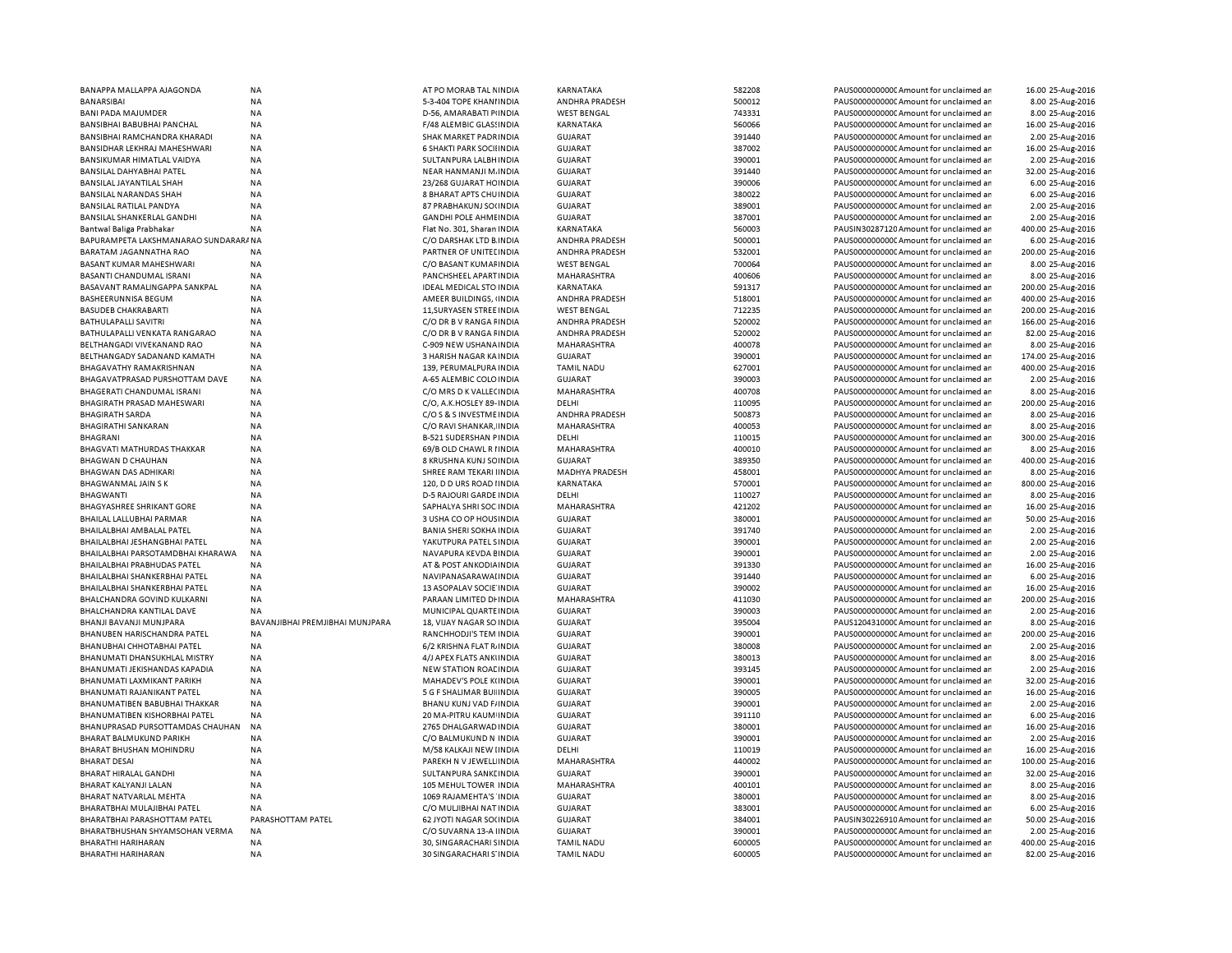| BHARATHY B RAJ                                           | <b>NA</b>                  | NO 202 II-FLOOR JS INDIA                             | KARNATAKA                              | 570004           | PAUS0000000000 Amount for unclaimed ar                                           | 200.00 25-Aug-2016                   |
|----------------------------------------------------------|----------------------------|------------------------------------------------------|----------------------------------------|------------------|----------------------------------------------------------------------------------|--------------------------------------|
| BHARATI PRAVIN MEHTA                                     | <b>NA</b>                  | 31/33 DR DESHMUK INDIA                               | MAHARASHTRA                            | 400004           | PAUS0000000000 Amount for unclaimed ar                                           | 8.00 25-Aug-2016                     |
| <b>BHARATI S DESHPANDE</b>                               | <b>NA</b>                  | 13-14 SAHKAR NIKETINDIA                              | MAHARASHTRA                            | 400031           | PAUS0000000000 Amount for unclaimed ar                                           | 8.00 25-Aug-2016                     |
| <b>BHARATI SHAH</b>                                      | <b>NA</b>                  | <b>45 SARVODAY SOCIE INDIA</b>                       | <b>GUJARAT</b>                         | 390002           | PAUS0000000000 Amount for unclaimed ar                                           | 200.00 25-Aug-2016                   |
| BHARATKUMAR CHIMANBHAI PATEL                             | <b>NA</b>                  | AT & PO JITODIA TAHNDIA                              | <b>GUJARAT</b>                         | 388001           | PAUS0000000000CAmount for unclaimed ar                                           | 6.00 25-Aug-2016                     |
| BHARATKUMAR CHIMANBHAI PATEL                             | <b>NA</b>                  | AT & PO JITODIA TAHNDIA                              | <b>GUJARAT</b>                         | 388001           | PAUS0000000000 Amount for unclaimed ar                                           | 10.00 25-Aug-2016                    |
| BHARATKUMAR CHINUBHAI PATEL                              | <b>NA</b>                  | 9-A PALLAV TENAMI INDIA                              | <b>GUJARAT</b>                         | 382325           | PAUS0000000000 Amount for unclaimed ar                                           | 16.00 25-Aug-2016                    |
| BHARATKUMAR MAGANLAL PAREKH                              | <b>NA</b>                  | B/2/24, MARAYANKUNDIA                                | <b>GUJARAT</b>                         | 392015           | PAUS0000000000 Amount for unclaimed ar                                           | 2.00 25-Aug-2016                     |
|                                                          | <b>NA</b>                  |                                                      |                                        | 364601           |                                                                                  | 16.00 25-Aug-2016                    |
| BHARATKUMAR PURSHOTTAMBHAI BALAR                         |                            | C/O VIKAS AGRO SEEINDIA                              | <b>GUJARAT</b>                         |                  | PAUS0000000000 Amount for unclaimed ar                                           |                                      |
| <b>BHARATKUMAR SAMPATRAI DESAI</b>                       | <b>NA</b>                  | <b>OVERSEAS BUSINESSINDIA</b>                        | MAHARASHTRA                            | 400028           | PAUS0000000000 Amount for unclaimed ar                                           | 16.00 25-Aug-2016                    |
| BHARATKUMAR SHANKERLAL SHAH                              | <b>NA</b>                  | B/5 ASHIRWAD SOCI INDIA                              | <b>GUJARAT</b>                         | 390022           | PAUS0000000000 Amount for unclaimed ar                                           | 2.00 25-Aug-2016                     |
| BHARATKUMAR THAKORDAS MANJRAWALA                         | <b>NA</b>                  | 3/83 PARE-H STREET INDIA                             | <b>GUJARAT</b>                         | 395005           | PAUS0000000000 Amount for unclaimed ar                                           | 8.00 25-Aug-2016                     |
| <b>BHARTI THAKER</b>                                     | <b>NA</b>                  | C/O INCOME TAX OF INDIA                              | <b>GUJARAT</b>                         | 362001           | PAUS0000000000 Amount for unclaimed ar                                           | 32.00 25-Aug-2016                    |
| BHARTIBEN KANTIBHAI DESAI                                | NA                         | JASHWANTI SADAN INDIA                                | <b>GUJARAT</b>                         | 390001           | PAUS0000000000 Amount for unclaimed ar                                           | 16.00 25-Aug-2016                    |
| <b>BHASKAR ADIGA</b>                                     | <b>NA</b>                  | HOTEL RAGHAVEND INDIA                                | KARNATAKA                              | 560034           | PAUS0000000000 Amount for unclaimed ar                                           | 20.00 25-Aug-2016                    |
| <b>BHASKAR BRAHMBHATT</b>                                | <b>NA</b>                  | 12 KASHIVISHVANA1INDIA                               | <b>GUJARAT</b>                         | 390011           | PAUS0000000000 Amount for unclaimed ar                                           | 2.00 25-Aug-2016                     |
| <b>BHASKAR MULJIBHAI SHAH</b>                            | <b>NA</b>                  | <b>MEHTA POLE DANI'S INDIA</b>                       | <b>GUJARAT</b>                         | 390006           | PAUS0000000000 Amount for unclaimed ar                                           | 32.00 25-Aug-2016                    |
| BHASKAR RAO JAGATHA                                      | <b>NA</b>                  | 59-1-15 P&T COLON' INDIA                             | ANDHRA PRADESH                         | 533105           | PAUS0000000000 Amount for unclaimed ar                                           | 600.00 25-Aug-2016                   |
| BHASKARBHAI RAMANBHAI PATEL                              | <b>NA</b>                  | 126 MAHAJAN SOCIIINDIA                               | <b>GUJARAT</b>                         | 390002           | PAUS0000000000 Amount for unclaimed ar                                           | 6.00 25-Aug-2016                     |
| BHASKARRAI BALWANTRAI DESAI                              | <b>NA</b>                  | OPP KANYASHALA TIINDIA                               | <b>GUJARAT</b>                         | 396360           | PAUS0000000000 Amount for unclaimed ar                                           | 6.00 25-Aug-2016                     |
| BHASKARRAO RAMCHANDRARAO MANEPATIL NA                    |                            | <b>RAM NIWAS BUNGLINDIA</b>                          | <b>GUJARAT</b>                         | 390001           | PAUS0000000000 Amount for unclaimed ar                                           | 12.00 25-Aug-2016                    |
| BHASKER LAXMANRAO VAIDYA                                 | <b>NA</b>                  | PAGEDAR WADA BH INDIA                                | <b>GUJARAT</b>                         | 390001           | PAUS0000000000 Amount for unclaimed ar                                           | 2.00 25-Aug-2016                     |
| BHASKERRAO RAMCHANDRARAO MANEPATIL NA                    |                            | 'RAM NIVAS' SHAHB INDIA                              | <b>GUJARAT</b>                         | 390001           | PAUS0000000000 Amount for unclaimed ar                                           | 12.00 25-Aug-2016                    |
|                                                          |                            |                                                      |                                        |                  |                                                                                  |                                      |
| <b>BHATT KAUSHIK</b>                                     | ΝA                         | C-201, SUKAN 3, NE/INDIA                             | <b>GUJARAT</b>                         | 380015           | PAUSIN30164510 Amount for unclaimed ar                                           | 50.00 25-Aug-2016                    |
| BHAVANA PURSNANI                                         | NA                         | 111-ASHOK NAGAR / INDIA                              | <b>UTTAR PRADESH</b>                   | 282010           | PAUS0000000000 Amount for unclaimed ar                                           | 200.00 25-Aug-2016                   |
| BHAVANASI VENKATESWARA RAO                               | B VENKATA NARAYANA         | 8 2 23A BRINDAVAN INDIA                              | ANDHRA PRADESH                         | 524201           | PAUSIN30102220 Amount for unclaimed ar                                           | 32.00 25-Aug-2016                    |
| BHAVNA AJAY SHAH                                         | <b>NA</b>                  | 10 MATRU SMRUTI : INDIA                              | MAHARASHTRA                            | 400057           | PAUS0000000000 Amount for unclaimed ar                                           | 8.00 25-Aug-2016                     |
| BHAVNABEN CHANDULAL GALA                                 | ΝA                         | C/O R P SHROFF & S(INDIA                             | MAHARASHTRA                            | 400023           | PAUS0000000000C Amount for unclaimed ar                                          | 24.00 25-Aug-2016                    |
| <b>BHEEMSEN M ARORA</b>                                  | <b>NA</b>                  | C-75/502 ASHWATTI INDIA                              | MAHARASHTRA                            | 400601           | PAUS0000000000 Amount for unclaimed ar                                           | 16.00 25-Aug-2016                    |
| <b>BHIKANRAO KRISHNARAO SHITOLE</b>                      | NA                         | SADI MISTRY COLONINDIA                               | GUJARAT                                | 390017           | PAUS0000000000CAmount for unclaimed ar                                           | 6.00 25-Aug-2016                     |
| BHIKHABHAI CHHOTABHAI RANA                               | NA                         | SUNDER BAZAR SOK INDIA                               | <b>GUJARAT</b>                         | 391745           | PAUS0000000000 Amount for unclaimed ar                                           | 2.00 25-Aug-2016                     |
| BHIKHABHAI MULJIBHAI THAKKAR                             | <b>NA</b>                  | 103 VUAY NAGAR GUNDIA                                | <b>GUJARAT</b>                         | 390016           | PAUS0000000000 Amount for unclaimed ar                                           | 32.00 25-Aug-2016                    |
| BHIKHABHAI NARANBHAI MISTRY                              | <b>NA</b>                  | 13 ADHUNIK SOCIET INDIA                              | <b>GUJARAT</b>                         | 391740           | PAUS0000000000 Amount for unclaimed an                                           | 2.00 25-Aug-2016                     |
| BHIKHABHAI PRABHUDAS NAI                                 | <b>NA</b>                  | <b>B-9 DAHIBA NAGAR: INDIA</b>                       | <b>GUJARAT</b>                         | 390016           | PAUS0000000000 Amount for unclaimed ar                                           | 2.00 25-Aug-2016                     |
| <b>BHIKU BABU BANDVE</b>                                 | <b>NA</b>                  | C/O A C W CO LTD L/ INDIA                            | MAHARASHTRA                            | 400001           | PAUS0000000000 Amount for unclaimed ar                                           | 6.00 25-Aug-2016                     |
| <b>BHIM SAIN GROVER</b>                                  | <b>NA</b>                  | FLAT NO 20 STAR AP INDIA                             | DELHI                                  | 110085           | PAUS0000000000 Amount for unclaimed ar                                           | 8.00 25-Aug-2016                     |
| BHIMARADDI RANGARADDI YAVAGAL                            | <b>NA</b>                  | C/O KRISHNA AGEN(INDIA                               | KARNATAKA                              | 582208           | PAUS0000000000 Amount for unclaimed ar                                           | 32.00 25-Aug-2016                    |
| <b>BHIMSEN MAHADEV HONEKARI</b>                          | <b>NA</b>                  | VASANT RAO NAIK CINDIA                               | <b>MAHARASHTRA</b>                     | 400612           | PAUS0000000000 Amount for unclaimed ar                                           |                                      |
|                                                          |                            |                                                      |                                        |                  |                                                                                  | 66.00 25-Aug-2016                    |
| <b>BHOGILAL CHHOTABHAI PATEL</b>                         | <b>NA</b>                  | F-255 ALEMBIC COL(INDIA                              | <b>GUJARAT</b>                         | 390003           | PAUS0000000000 Amount for unclaimed ar                                           | 2.00 25-Aug-2016                     |
| <b>BHOGILAL SAKHARCHAND GANDHI</b>                       | <b>NA</b>                  | KUVERJI DEVSHI CH/ INDIA                             | MAHARASHTRA                            | 400028           | PAUS0000000000 Amount for unclaimed ar                                           | 8.00 25-Aug-2016                     |
| <b>BHOGILAL SHANABHAI PATEL</b>                          | <b>NA</b>                  | 50, ALEMBIC NAGARINDIA                               | <b>GUJARAT</b>                         | 390016           | PAUS0000000000 Amount for unclaimed ar                                           | 2.00 25-Aug-2016                     |
| <b>BHOGILAL VALJIBHAI MISTRY</b>                         | <b>NA</b>                  | VISHWAKARMA ENCINDIA                                 | <b>GUJARAT</b>                         | 382315           | PAUS0000000000 Amount for unclaimed ar                                           | 6.00 25-Aug-2016                     |
| BHOLURAM RAMJI PAWAR                                     | NA                         | OPP INDIAN OVERSE INDIA                              | GUJARAT                                | 390006           | PAUS0000000000 Amount for unclaimed ar                                           | 2.00 25-Aug-2016                     |
| BHRANTI HARSHADRAY CHHAYA                                | <b>NA</b>                  | C/O H M CHHAYA B- INDIA                              | MAHARASHTRA                            | 400054           | PAUS0000000000 Amount for unclaimed ar                                           | 2.00 25-Aug-2016                     |
| BHUPATRAI GHELABHAI VASHI                                | NA                         | LIMDA CHOWK POSTINDIA                                | GUJARAT                                | 396360           | PAUS00000000000Amount for unclaimed ar                                           | 6.00 25-Aug-2016                     |
| BHUPENDRA HIMATLAL SANGHAVI                              | <b>NA</b>                  | 9 ADUKIA APARTME INDIA                               | MAHARASHTRA                            | 400067           | PAUS0000000000 Amount for unclaimed ar                                           | 16.00 25-Aug-2016                    |
| BHUPENDRABHAI CHANDULAL SURATI                           | NA                         | 2649 JUMMA MASJI INDIA                               | GUJARAT                                | 380001           | PAUS0000000000 Amount for unclaimed ar                                           | 16.00 25-Aug-2016                    |
| BHUPENDRABHAI DESAIBHAI PATEL                            | <b>NA</b>                  | DHAMANIYA KAMP/INDIA                                 | GUJARAT                                | 383325           | PAUS0000000000 Amount for unclaimed ar                                           | 2.00 25-Aug-2016                     |
| BHUPESH KRISHNALAL DESAI                                 | <b>NA</b>                  | 167 CHANDRAPRABI INDIA                               | <b>GUJARAT</b>                         | 390001           | PAUS0000000000CAmount for unclaimed ar                                           | 32.00 25-Aug-2016                    |
| <b>BIKASH BANERJEE</b>                                   | <b>NA</b>                  | 62 MOORE AVENUE INDIA                                | <b>WEST BENGAL</b>                     | 700040           | PAUS0000000000 Amount for unclaimed ar                                           | 300.00 25-Aug-2016                   |
| <b>BIMAL BHAGUBHAI SHAH</b>                              | <b>NA</b>                  |                                                      | <b>GUJARAT</b>                         | 390017           | PAUS0000000000 Amount for unclaimed ar                                           | 8.00 25-Aug-2016                     |
|                                                          |                            | C/O M/S DALIA PATEINDIA                              |                                        |                  |                                                                                  |                                      |
| <b>BIMAL CHAND DHANDIA</b>                               | <b>NA</b>                  | C/O DHANDIA JEWE INDIA                               | DELHI                                  | 110001           | PAUS0000000000 Amount for unclaimed ar                                           | 16.00 25-Aug-2016                    |
| <b>BIMAL KUMAR AGARWAL</b>                               | <b>NA</b>                  | C/O NATHMAL AGAHNDIA                                 | ORISSA                                 | 768201           | PAUSIN30125015 Amount for unclaimed ar                                           | 16.00 25-Aug-2016                    |
| <b>BIMAL KUMAR GUPTA</b>                                 | <b>NA</b>                  | J-7/44 RAJOURI GAR INDIA                             | DELHI                                  | 110027           | PAUS0000000000CAmount for unclaimed ar                                           | 8.00 25-Aug-2016                     |
| <b>BIMLA DEVI</b>                                        | <b>NA</b>                  | C/O M/S BABOO RAI INDIA                              | DELHI                                  | 110006           | PAUS0000000000 Amount for unclaimed ar                                           | 16.00 25-Aug-2016                    |
| BINA HASTIPAL JHAVERI                                    | <b>NA</b>                  | 208 SHANTINATHJI JINDIA                              | MAHARASHTRA                            | 400003           | PAUS0000000000 Amount for unclaimed ar                                           | 16.00 25-Aug-2016                    |
| BINA KALIDAS MISTRY MF G KALIDAS MI                      | <b>NA</b>                  | SHREE RAM NIWAS: INDIA                               | <b>GUJARAT</b>                         | 380008           | PAUS0000000000 Amount for unclaimed ar                                           | 32.00 25-Aug-2016                    |
| <b>BINDRABAN ARORA</b>                                   | <b>NA</b>                  | KOTHI NO HP-46 MAINDIA                               | DELHI                                  | 110034           | PAUS0000000000 Amount for unclaimed ar                                           | 8.00 25-Aug-2016                     |
| <b>BINDU DEEPAK DHANAK</b>                               | <b>NA</b>                  | 4 RAMDEV KUTIR RAINDIA                               | <b>MAHARASHTRA</b>                     | 400077           | PAUS0000000000 Amount for unclaimed ar                                           | 16.00 25-Aug-2016                    |
| <b>BINDU DILIP BHATT</b>                                 | <b>NA</b>                  | FLAT NO 60 4TH FLO INDIA                             | MAHARASHTRA                            | 400093           | PAUS0000000000 Amount for unclaimed ar                                           | 16.00 25-Aug-2016                    |
| <b>BINOD KUMAR TEKRIWAL</b>                              | <b>NA</b>                  | C/O RAJA ENTERPISE INDIA                             | <b>WEST BENGAL</b>                     | 713347           | PAUS0000000000 Amount for unclaimed ar                                           | 8.00 25-Aug-2016                     |
| <b>BINU JAIN</b>                                         | <b>BIRENDRA KUMAR JAIN</b> | 65/2, GREEN PARK, EINDIA                             | <b>WEST BENGAL</b>                     | 700055           | PAUSIN30032710 Amount for unclaimed ar                                           | 8.00 25-Aug-2016                     |
| <b>BIPIN KUMAR</b>                                       | NA                         | M/S SHOP PLANNIN INDIA                               | MAHARASHTRA                            | 400072           | PAUS0000000000 Amount for unclaimed ar                                           | 66.00 25-Aug-2016                    |
|                                                          |                            |                                                      |                                        |                  |                                                                                  |                                      |
|                                                          |                            |                                                      |                                        |                  |                                                                                  |                                      |
| <b>BIPIN PRAGJI TOPRANI</b>                              | ΝA                         | PRATAPKUNJ BLOCK INDIA                               | GUJARAT                                | 390001           | PAUS0000000000 Amount for unclaimed ar                                           | 2.00 25-Aug-2016                     |
| BIPIN TALAKCHAND MEHTA                                   | <b>NA</b>                  | C/O. RAJESH B. AMBINDIA                              | MAHARASHTRA                            | 400055           | PAUS0000000000 Amount for unclaimed ar                                           | 16.00 25-Aug-2016                    |
| BIPINBHAI CHUNIBHAI PATEL<br>BIPINBHAI JAYANTIBHAI PATEL | <b>NA</b><br><b>NA</b>     | P O MALAV TAL KAL(INDIA<br>C K 51/4 RAJA DARA' INDIA | <b>GUJARAT</b><br><b>UTTAR PRADESH</b> | 389330<br>221001 | PAUS0000000000 Amount for unclaimed ar<br>PAUS0000000000 Amount for unclaimed an | 6.00 25-Aug-2016<br>6.00 25-Aug-2016 |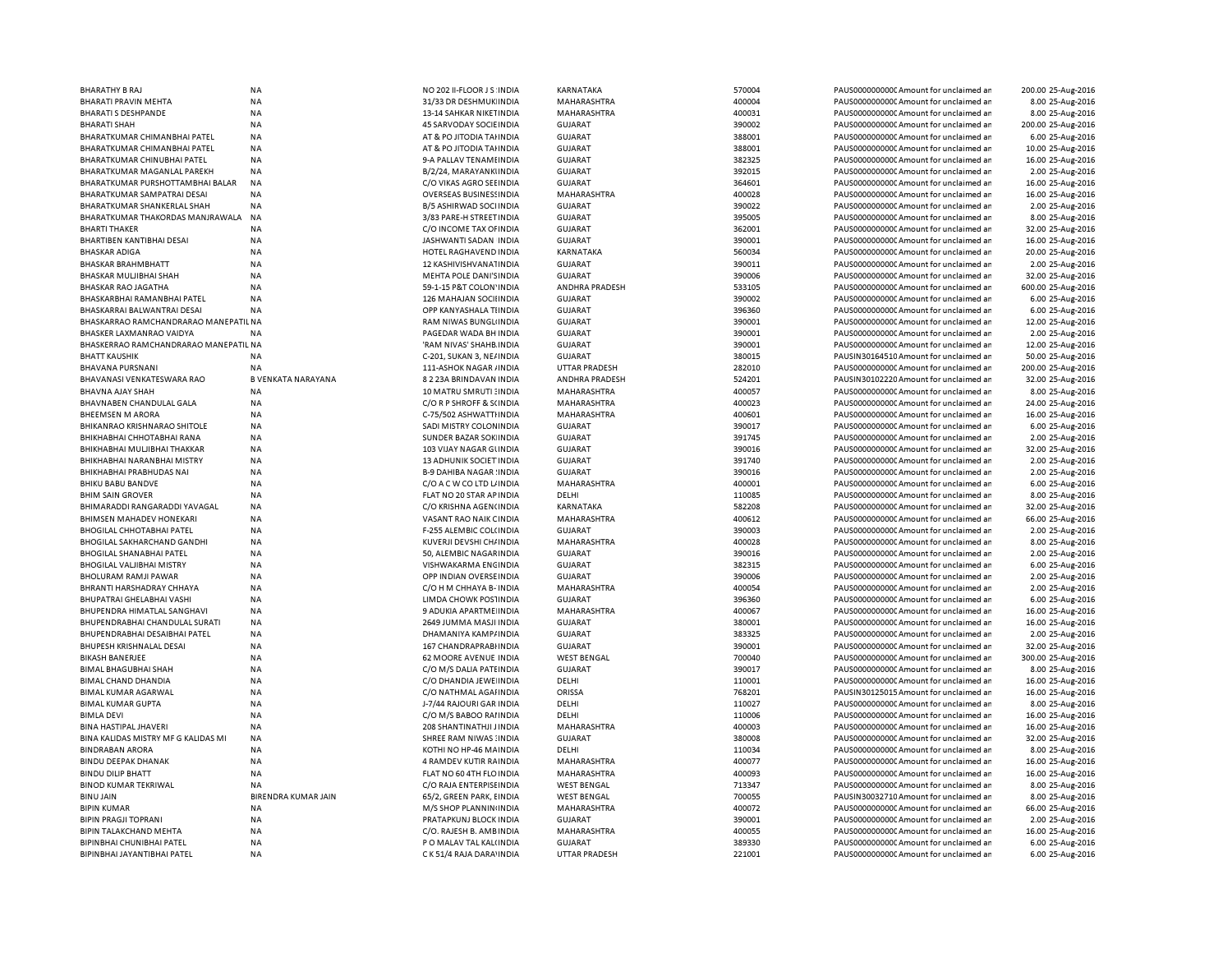| BIPINCHAND SHANKARLAL GANDHI       | ΝA                 | HARI BHAKTI'S POLE INDIA       | <b>GUJARAT</b>        | 380001 | PAUS0000000000 Amount for unclaimed ar  | 16.00 25-Aug-2016   |
|------------------------------------|--------------------|--------------------------------|-----------------------|--------|-----------------------------------------|---------------------|
| BIPINCHANDRA CHIMANLAL KHATRI      | NA                 | BAJWADA BHOIWAL INDIA          | <b>GUJARAT</b>        | 390001 | PAUS0000000000 Amount for unclaimed ar  | 16.00 25-Aug-2016   |
| BIPINCHANDRA JEKISANDAS NARIELWALA | ΝA                 | 276 VADGADI MUM INDIA          | MAHARASHTRA           | 400003 | PAUS0000000000CAmount for unclaimed ar  | 16.00 25-Aug-2016   |
| BIPINCHANDRA RAMANLAL SHETH        | NA                 | <b>GUJARAT HOUSING ! INDIA</b> | <b>GUJARAT</b>        | 390006 | PAUS0000000000 Amount for unclaimed ar  | 16.00 25-Aug-2016   |
|                                    |                    |                                | GUJARAT               | 388001 |                                         |                     |
| BIPINCHANDRA RATILAL PURANI        | NA                 | OLD RAMJI MANDIR INDIA         |                       |        | PAUS0000000000CAmount for unclaimed ar  | 2.00 25-Aug-2016    |
| BIRENDRA KUMAR TYAGI               | <b>NA</b>          | A G VIDYASAGAR & (INDIA        | DELHI                 | 110002 | PAUS0000000000CAmount for unclaimed ar  | 8.00 25-Aug-2016    |
| <b>BISHWA NATH BANERJEE</b>        | <b>NA</b>          | HIG FLAT NO 3/6 N/INDIA        | <b>UTTAR PRADESH</b>  | 221001 | PAUS0000000000CAmount for unclaimed ar  | 16.00 25-Aug-2016   |
| BISHWANATH BANERJEE                | <b>NA</b>          | HIG FLAT NO 3/6 N/INDIA        | <b>UTTAR PRADESH</b>  | 221005 | PAUS0000000000CAmount for unclaimed ar  | 200.00 25-Aug-2016  |
| BISMILLA NIVAJKHAN PATHAN          | <b>NA</b>          | NAVAYARD NEAR BUNDIA           | <b>GUJARAT</b>        | 390002 | PAUS0000000000CAmount for unclaimed ar  | 2.00 25-Aug-2016    |
| <b>BISWAS SUSHIL KUMAR</b>         | <b>NA</b>          | 152 DIAMOND PARKINDIA          | <b>WEST BENGAL</b>    | 700104 | PAUS0000000000 Amount for unclaimed ar  | 200.00 25-Aug-2016  |
| <b>BOLLAM SIVAPRASAD</b>           | <b>NA</b>          | C/O. M/S. SUNIL EN1INDIA       | ANDHRA PRADESH        | 506002 | PAUS00000000000 Amount for unclaimed ar | 1600.00 25-Aug-2016 |
|                                    |                    |                                |                       |        |                                         |                     |
| BRAHM SARUP AHUJA                  | NA                 | SUPERINTENDING EIINDIA         | HARYANA               | 132105 | PAUS0000000000 Amount for unclaimed ar  | 32.00 25-Aug-2016   |
| <b>BRIJ LAL ARORA</b>              | <b>NA</b>          | 34-D HMT COLONY / INDIA        | RAJASTHAN             | 305003 | PAUS00000000000 Amount for unclaimed ar | 16.00 25-Aug-2016   |
| <b>BRIJ MAHAJAN</b>                | NA                 | QR NO 1100 SECTOR INDIA        | DELHI                 | 110022 | PAUS0000000000 Amount for unclaimed ar  | 8.00 25-Aug-2016    |
| <b>BRIJESH KUMAR AGRAWAL</b>       | <b>NA</b>          | 144/III/I BHEL HARD'INDIA      | UTTARAKHAND           | 249403 | PAUS0000000000 Amount for unclaimed ar  | 32.00 25-Aug-2016   |
| BUDHABHAI UKABHAI PARMAR           | NA                 | BAJWA DIST BAROD INDIA         | <b>GUJARAT</b>        | 391310 | PAUS0000000000 Amount for unclaimed ar  | 2.00 25-Aug-2016    |
| <b>BUDHALAL C SHAH</b>             | NA                 | C/O POPATLAL K SH/ INDIA       | <b>GUJARAT</b>        | 380001 | PAUS0000000000 Amount for unclaimed ar  | 16.00 25-Aug-2016   |
|                                    |                    |                                |                       |        |                                         |                     |
| BULAKHIDAS POPATLAL RASANIA        | ΝA                 | 15 CHANLAOLE MANINDIA          | <b>GUJARAT</b>        | 380001 | PAUS0000000000C Amount for unclaimed ar | 16.00 25-Aug-2016   |
| <b>BURLE SATYAVATHI</b>            | NA                 | SHIVAJI DRUG HOUS INDIA        | ANDHRA PRADESH        | 522001 | PAUS0000000000 Amount for unclaimed ar  | 66.00 25-Aug-2016   |
| C B SHAKUNTALA BAI                 | NA                 | K-24 12TH CROSS I B INDIA      | KARNATAKA             | 560010 | PAUS0000000000CAmount for unclaimed ar  | 32.00 25-Aug-2016   |
| C G SASIKUMAR                      | NA                 | JAYA NIVAS KADAKK INDIA        | KERALA                | 688529 | PAUS0000000000 Amount for unclaimed ar  | 400.00 25-Aug-2016  |
| C H RAGHAVINDRA RAO                | NA                 | NO 16 VAIDYARAM/ INDIA         | <b>TAMIL NADU</b>     | 600017 | PAUS0000000000 Amount for unclaimed ar  | 6.00 25-Aug-2016    |
| C L MAHADEVAN                      | NA                 | L-12 ANNA NAGAR CINDIA         | <b>TAMIL NADU</b>     | 600102 | PAUS0000000000 Amount for unclaimed ar  | 8.00 25-Aug-2016    |
|                                    |                    |                                |                       |        |                                         |                     |
| C M BALAJI                         | NA                 | C/O E C I L B/H TOWINDIA       | <b>GUJARAT</b>        | 380006 | PAUS00000000000 Amount for unclaimed ar | 300.00 25-Aug-2016  |
| C P RAVINDER                       | <b>NA</b>          | 25-B/4 EAST MARRE INDIA        | ANDHRA PRADESH        | 500026 | PAUS0000000000CAmount for unclaimed ar  | 2.00 25-Aug-2016    |
| C RAMACHANDRAN                     | NA                 | A-20, HUDCO COLON INDIA        | <b>TAMIL NADU</b>     | 641004 | PAUS00000000000 Amount for unclaimed ar | 24.00 25-Aug-2016   |
| CS GURUMURTHY                      | NA                 | PROPRITOR MAHEN INDIA          | KARNATAKA             | 577101 | PAUS0000000000CAmount for unclaimed ar  | 8.00 25-Aug-2016    |
| C SHIVAKUMAR                       | <b>NA</b>          | 482 1ST CROSS 4TH I INDIA      | KARNATAKA             | 570023 | PAUS0000000000CAmount for unclaimed ar  | 200.00 25-Aug-2016  |
| C SRINIVASAN                       | <b>NA</b>          | 667, UPSTAIRS, NASI INDIA      | <b>TAMIL NADU</b>     | 638011 | PAUS0000000000CAmount for unclaimed ar  | 200.00 25-Aug-2016  |
|                                    |                    |                                |                       |        |                                         |                     |
| C SRINIVASAN                       | <b>NA</b>          | NO-69 BLOCK MASZI INDIA        | <b>ANDHRA PRADESH</b> | 520015 | PAUS0000000000 Amount for unclaimed ar  | 6.00 25-Aug-2016    |
| C V ANANTHA NARAYANAN              | NA                 | 21 NATTU SUBBARO INDIA         | <b>TAMIL NADU</b>     | 600004 | PAUS0000000000 Amount for unclaimed ar  | 6.00 25-Aug-2016    |
| C V SUBA RAO                       | <b>NA</b>          | <b>BSSCUREST HOUS INDIA</b>    | <b>BIHAR</b>          | 800016 | PAUS0000000000 Amount for unclaimed ar  | 200.00 25-Aug-2016  |
| CARALINE JOSEPH CARVALHO           | NA                 | C/O MR MUSTAFA S INDIA         | MAHARASHTRA           | 400008 | PAUS0000000000 Amount for unclaimed ar  | 18.00 25-Aug-2016   |
| <b>CECILY ZACHARIAS</b>            | <b>NA</b>          | VADAKETHACKAL KCINDIA          | <b>KERALA</b>         | 686039 | PAUS0000000000 Amount for unclaimed ar  | 16.00 25-Aug-2016   |
| CH V N PRASAD                      | NA                 | SALES OFFICER, HYD INDIA       | ANDHRA PRADESH        | 520010 | PAUS0000000000 Amount for unclaimed ar  | 200.00 25-Aug-2016  |
| CHAITANYA P HUPRIKAR               | NA                 | FLAT NO.8 'C' BUILDI INDIA     | MAHARASHTRA           | 411021 | PAUS0000000000 Amount for unclaimed ar  | 200.00 25-Aug-2016  |
|                                    |                    |                                |                       |        |                                         |                     |
| CHALAPATHIRAO APPICONDA            | NA                 | C/O SHRI A L RAO D I INDIA     | ANDHRA PRADESH        | 530016 | PAUS0000000000C Amount for unclaimed ar | 2.00 25-Aug-2016    |
| CHALLA SURYANARAYANA REDDY         | NA                 | M/S DARSHAK LIMIT INDIA        | ANDHRA PRADESH        | 520003 | PAUS0000000000 Amount for unclaimed ar  | 10.00 25-Aug-2016   |
| CHAMANLAL MANILAL PAREKH           | NA                 | KUVERJI DEVSHI CH/ INDIA       | MAHARASHTRA           | 400028 | PAUS0000000000 Amount for unclaimed ar  | 8.00 25-Aug-2016    |
| CHAMPABEN CHANDULAL SHAH           | NA                 | B/10 SHREENATH CCINDIA         | <b>GUJARAT</b>        | 390007 | PAUS00000000000 Amount for unclaimed ar | 16.00 25-Aug-2016   |
| CHAMPABEN NATWARLAL BAJRANG        | NA                 | 6/2098 RAMPURA MINDIA          | <b>GUJARAT</b>        | 395003 | PAUS0000000000 Amount for unclaimed ar  | 32.00 25-Aug-2016   |
| CHAMPABEN P SHETH                  | NA                 | 78/653 PUSHPAK AP INDIA        | <b>GUJARAT</b>        | 380013 | PAUS0000000000 Amount for unclaimed ar  | 8.00 25-Aug-2016    |
|                                    |                    |                                |                       |        |                                         |                     |
| CHAMPAKLAL MULCHAND MANIAR         | NA                 | KANSARA POLE VISNINDIA         | GUJARAT               | 384315 | PAUS0000000000CAmount for unclaimed ar  | 6.00 25-Aug-2016    |
| CHAND RANI KHANNA                  | NA                 | 1078 BEQUN BAGH I INDIA        | <b>UTTAR PRADESH</b>  | 250001 | PAUS0000000000C Amount for unclaimed ar | 16.00 25-Aug-2016   |
| CHANDA AGARWAL                     | NA                 | C/O SHIV INDUSTRIE INDIA       | RAJASTHAN             | 301001 | PAUS0000000000C Amount for unclaimed ar | 8.00 25-Aug-2016    |
| CHANDANBEN AMBALAL PATEL           | NA                 | BAXI FALIA SOKHAD/ INDIA       | <b>GUJARAT</b>        | 391240 | PAUS0000000000 Amount for unclaimed ar  | 2.00 25-Aug-2016    |
| CHANDANBEN B PATEL                 | NA                 | NITYANAND HOSPIT INDIA         | GUIARAT               | 391135 | PAUS00000000000 Amount for unclaimed ar | 8.00 25-Aug-2016    |
| CHANDANMAL AGARWALA                | NA                 | 13 PRAFULLA SARKA INDIA        | <b>WEST BENGAL</b>    | 700072 | PAUS0000000000C Amount for unclaimed ar | 8.00 25-Aug-2016    |
|                                    |                    |                                |                       |        |                                         |                     |
| <b>CHANDER KANTA</b>               | <b>NA</b>          | C-4B/115 JANAKPUR INDIA        | DELHI                 | 110058 | PAUS0000000000 Amount for unclaimed ar  | 8.00 25-Aug-2016    |
| <b>CHANDER KANTA</b>               | NA                 | C-4B/P-13/115 JANA INDIA       | DELHI                 | 110058 | PAUS0000000000C Amount for unclaimed ar | 8.00 25-Aug-2016    |
| CHANDER KANTA JAIN                 | <b>NA</b>          | 191/192 DOUBLE STUNDIA         | DELHI                 | 110032 | PAUS0000000000 Amount for unclaimed ar  | 8.00 25-Aug-2016    |
| CHANDER KUMAR TANDON               | NA                 | C-201 PRINCE APARTINDIA        | DELHI                 | 110092 | PAUS0000000000 Amount for unclaimed ar  | 200.00 25-Aug-2016  |
| CHANDER LEKHRAJMAL UTTAMCHANDANI   | <b>NA</b>          | A/8 MADHUKUNJ CC INDIA         | MAHARASHTRA           | 421004 | PAUSIN30290243 Amount for unclaimed ar  | 6.00 25-Aug-2016    |
|                                    |                    |                                |                       | 306401 |                                         |                     |
| <b>CHANDRA KANTA</b>               | NA                 | 166, GHARWALA JA\INDIA         | RAJASTHAN             |        | PAUS1201910100 Amount for unclaimed ar  | 50.00 25-Aug-2016   |
| CHANDRA MOHAN AGARWAL              | NA                 | CK 7/103 SIDHESHW INDIA        | <b>UTTAR PRADESH</b>  | 221001 | PAUS0000000000 Amount for unclaimed ar  | 16.00 25-Aug-2016   |
| <b>CHANDRA RAO M</b>               | <b>MADHAVA RAO</b> | 12/303 KOCHI CORPINDIA         | KERALA                | 682002 | PAUSIN30023911 Amount for unclaimed ar  | 80.00 25-Aug-2016   |
| CHANDRA SHEKHAR                    | NA                 | 95 SFS RAJOURI APA INDIA       | DELHI                 | 110064 | PAUS0000000000 Amount for unclaimed ar  | 8.00 25-Aug-2016    |
| CHANDRA SHEKHAR CHAUDHRY           | NA                 | F-12 GREEN PARK (N INDIA       | DELHI                 | 110016 | PAUS0000000000 Amount for unclaimed ar  | 8.00 25-Aug-2016    |
| CHANDRA SHEKHER SHUKLA             | NA                 | NAVJEEVAN NURSININDIA          | <b>MADHYA PRADESH</b> | 482002 | PAUS0000000000 Amount for unclaimed ar  | 200.00 25-Aug-2016  |
|                                    |                    | 5 ASHWIN SOCIETY I INDIA       | <b>GUJARAT</b>        | 380007 |                                         | 6.00 25-Aug-2016    |
| CHANDRAHAS CHIMANLAL DESAI         | <b>NA</b>          |                                |                       |        | PAUS0000000000 Amount for unclaimed ar  |                     |
| CHANDRAKALA PRANLAL MODY           | NA                 | 27 NUTAN NAGAR S'INDIA         | <b>GUJARAT</b>        | 360001 | PAUS0000000000 Amount for unclaimed ar  | 8.00 25-Aug-2016    |
| CHANDRAKANT CHUNILAL CHOKSHI       | NA                 | NEAR SHETHJI HAVE INDIA        | <b>GUJARAT</b>        | 390006 | PAUS0000000000 Amount for unclaimed ar  | 6.00 25-Aug-2016    |
| CHANDRAKANT CHUNILAL CHOKSHI       | NA                 | NEAR SHETHJINI HA'INDIA        | <b>GUJARAT</b>        | 390006 | PAUS0000000000C Amount for unclaimed ar | 16.00 25-Aug-2016   |
| CHANDRAKANT GULABCHAND SHAH        | NA                 | NALIN NIWAS NAGA INDIA         | <b>GUJARAT</b>        | 380001 | PAUS0000000000 Amount for unclaimed ar  | 16.00 25-Aug-2016   |
| CHANDRAKANT JIVABHAI NAKUM         | <b>NA</b>          | C/O M/S NAKUM BR INDIA         | <b>GUJARAT</b>        | 361305 | PAUS0000000000 Amount for unclaimed ar  | 32.00 25-Aug-2016   |
| CHANDRAKANT POPATLAL KHARADI       | <b>NA</b>          | <b>GOYAGATE SOCIETY INDIA</b>  |                       | 390001 | PAUS0000000000CAmount for unclaimed ar  |                     |
|                                    |                    |                                | <b>GUJARAT</b>        |        |                                         | 2.00 25-Aug-2016    |
| CHANDRAKANT PRABHUDAS SUTHAR       | <b>NA</b>          | TAD FALIA PALACE RINDIA        | <b>GUJARAT</b>        | 390001 | PAUS00000000000Amount for unclaimed ar  | 2.00 25-Aug-2016    |
|                                    |                    |                                |                       |        |                                         |                     |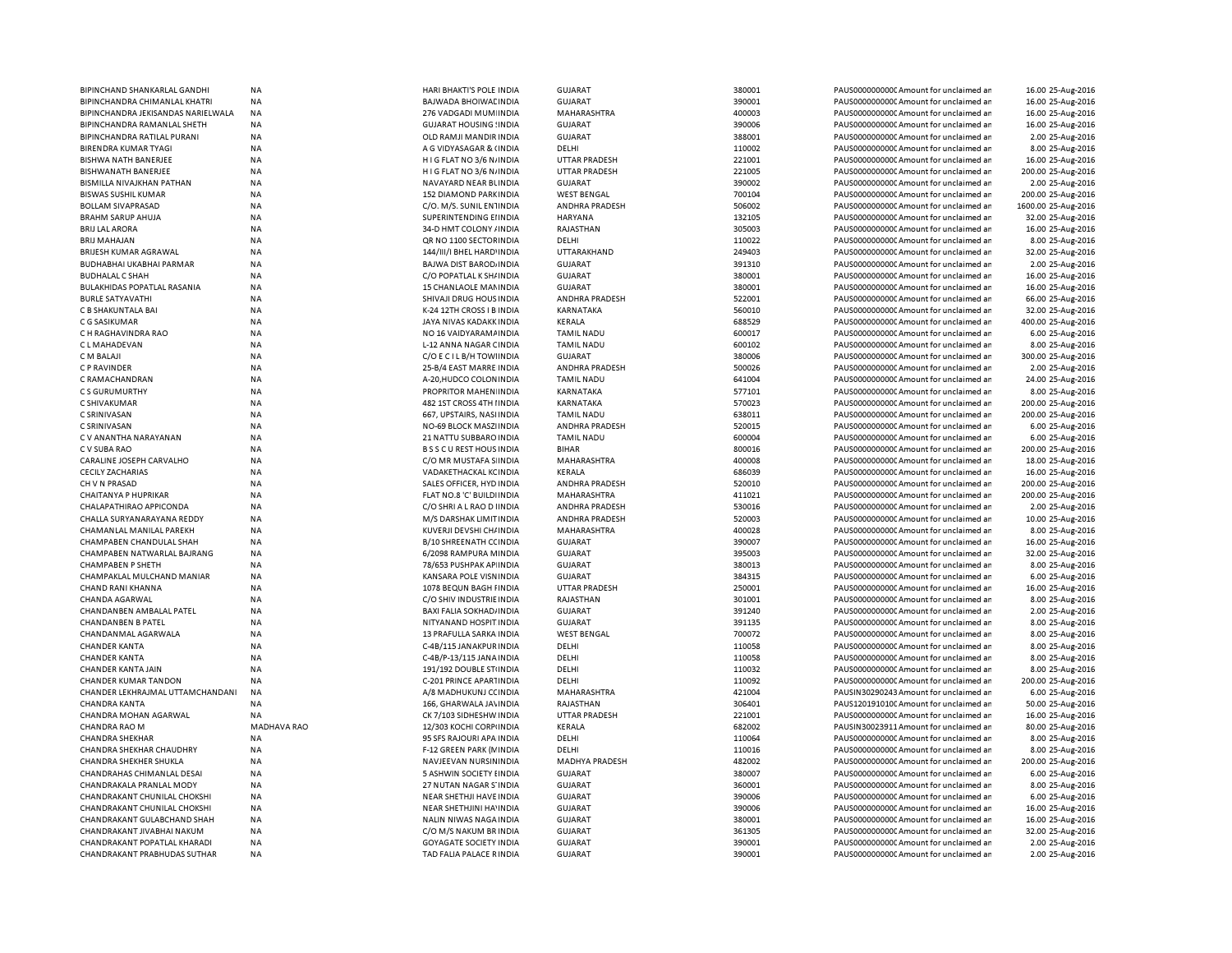| CHANDRAKANT RAMANLAL JOSHI            | <b>NA</b>                   | AT & PO JITODIA TAHNDIA       | GUJARAT               | 388001 | PAUS0000000000 Amount for unclaimed ar  | 2.00 25-Aug-2016   |
|---------------------------------------|-----------------------------|-------------------------------|-----------------------|--------|-----------------------------------------|--------------------|
| CHANDRAKANT RAMNIKLAL VORA            | NA                          | H NO 2787 JIVAN CC INDIA      | <b>GUJARAT</b>        | 380001 | PAUS0000000000 Amount for unclaimed ar  | 16.00 25-Aug-2016  |
| CHANDRAKANT RAOJIBHAI PATEL           | NA                          | C/O.H R PANDYA 16- INDIA      | <b>GUJARAT</b>        | 390018 | PAUS0000000000 Amount for unclaimed ar  | 80.00 25-Aug-2016  |
| CHANDRAKANTA NAVNITLAL JHAVERI        | NA                          | SULTANPURA ADHY/INDIA         | <b>GUJARAT</b>        | 390001 | PAUS0000000000 Amount for unclaimed ar  | 26.00 25-Aug-2016  |
|                                       |                             |                               |                       |        |                                         |                    |
| CHANDRAKANTA NAVNITLAL JHAVERI        | <b>NA</b>                   | "ZAVERI BHAVAN" S INDIA       | GUJARAT               | 390001 | PAUS0000000000CAmount for unclaimed ar  | 12.00 25-Aug-2016  |
| CHANDRAKANTA NAVNITLAL JHAVERI        | <b>NA</b>                   | "ZAVERI BHAVAN" S INDIA       | GUJARAT               | 390001 | PAUS0000000000CAmount for unclaimed ar  | 26.00 25-Aug-2016  |
| <b>CHANDRASHEKAR S</b>                | <b>NA</b>                   | BRADMA OF INDIA LINDIA        | <b>TAMIL NADU</b>     | 600002 | PAUS00000000000Amount for unclaimed ar  | 400.00 25-Aug-2016 |
| CHANDRASHEKHAR LAXMAN PALEYKER        | <b>NA</b>                   | "SHIVPADMA" A/13: INDIA       | <b>GUJARAT</b>        | 390008 | PAUS0000000000Amount for unclaimed ar   | 10.00 25-Aug-2016  |
| CHANDRAVADAN DAHYABHAI PATEL          | <b>NA</b>                   | 3111 MOTIPOLE KACINDIA        | <b>GUJARAT</b>        | 380001 | PAUS0000000000CAmount for unclaimed ar  | 2.00 25-Aug-2016   |
| CHANDRAVADAN H SHAH                   | <b>NA</b>                   | 1 AMRUT KANCHAN INDIA         | GUJARAT               | 380014 | PAUS0000000000CAmount for unclaimed ar  | 16.00 25-Aug-2016  |
| CHANDRAVADAN N CHOKSHI                | <b>NA</b>                   | 102/103 VITHALESH INDIA       | <b>GUJARAT</b>        | 390001 | PAUS0000000000 Amount for unclaimed ar  | 32.00 25-Aug-2016  |
|                                       |                             |                               |                       |        |                                         |                    |
| CHANDRAVATI MURARI NAIK               | <b>NA</b>                   | 1/9 DIAGO FERANDE INDIA       | MAHARASHTRA           | 400070 | PAUS0000000000 Amount for unclaimed ar  | 6.00 25-Aug-2016   |
| CHANDRIKA KANAIYALAL MEHTA            | <b>NA</b>                   | SHIV KRUPA 3 ABHIS INDIA      | <b>GUJARAT</b>        | 390007 | PAUS0000000000 Amount for unclaimed ar  | 12.00 25-Aug-2016  |
| CHANDRIKA PRASAD DWIVEDI              | <b>NA</b>                   | M R & D LABORATOHNDIA         | <b>GUJARAT</b>        | 390003 | PAUS0000000000 Amount for unclaimed ar  | 16.00 25-Aug-2016  |
| CHANDRIKA SACHITHANANDAM              | <b>NA</b>                   | A-12 PERIYAR NAGA INDIA       | <b>TAMIL NADU</b>     | 638001 | PAUS0000000000 Amount for unclaimed ar  | 200.00 25-Aug-2016 |
| CHANDRIKABEN KIRITKUMAR PATEL         | KIRITKUMAR GORDHANDAS PATEL | B-24, GREENWOOD INDIA         | <b>GUJARAT</b>        | 380061 | PAUSIN30132110 Amount for unclaimed ar  | 32.00 25-Aug-2016  |
| CHANDRIKABEN NALINKUMAR GANDHI        | <b>NA</b>                   | 1345 RANGILA SHER INDIA       | <b>GUJARAT</b>        | 380001 | PAUS0000000000 Amount for unclaimed ar  | 8.00 25-Aug-2016   |
|                                       |                             |                               |                       |        |                                         |                    |
| CHANDRIKABEN NALINKUMAR GANDHI        | NA                          | 1330/3 PARABADI'S INDIA       | <b>GUJARAT</b>        | 380001 | PAUS0000000000C Amount for unclaimed ar | 8.00 25-Aug-2016   |
| CHANDRU G MAKHIJANI                   | <b>NA</b>                   | 23 MADHUR MILAN INDIA         | MAHARASHTRA           | 400052 | PAUS0000000000 Amount for unclaimed ar  | 32.00 25-Aug-2016  |
| CHANDUBHAI DAHYABHAI PATEL            | <b>NA</b>                   | NAVI PANSARWAD NINDIA         | <b>GUJARAT</b>        | 391440 | PAUS00000000000Amount for unclaimed ar  | 14.00 25-Aug-2016  |
| CHANDUBHAI RANCHHODBHAI PATEL         | NA                          | AT & PO ADVALA TA INDIA       | <b>GUJARAT</b>        | 392110 | PAUS0000000000 Amount for unclaimed ar  | 6.00 25-Aug-2016   |
| CHANDULAL HIMATLAL SHAH               | <b>NA</b>                   | AT & PO JITODIA TAHNDIA       | <b>GUJARAT</b>        | 388001 | PAUS0000000000 Amount for unclaimed ar  | 2.00 25-Aug-2016   |
| CHANDULAL JAMNADAS KANIA              | <b>NA</b>                   | 4/2872 BEGUMPUR/INDIA         | <b>GUJARAT</b>        | 395001 | PAUS0000000000C Amount for unclaimed ar | 16.00 25-Aug-2016  |
| CHANDULAL LALBHAI MARFATIA            | <b>NA</b>                   | "LAVINA" FLAT NO 2 INDIA      | MAHARASHTRA           | 400054 | PAUS0000000000 Amount for unclaimed ar  | 8.00 25-Aug-2016   |
|                                       |                             |                               |                       |        |                                         |                    |
| CHANDULAL M LAVINGIA                  | <b>NA</b>                   | 29 PANCHVATI AHM INDIA        | GUJARAT               | 380008 | PAUS0000000000CAmount for unclaimed ar  | 16.00 25-Aug-2016  |
| CHANDULAL MOTILAL SHAH                | NA                          | CHANDRA VILLA BAYINDIA        | GUJARAT               | 383325 | PAUS0000000000 Amount for unclaimed ar  | 16.00 25-Aug-2016  |
| CHANUBHAI D AMIN                      | NA                          | 19, YOGI DARSHAN S INDIA      | <b>GUJARAT</b>        | 390020 | PAUS0000000000CAmount for unclaimed ar  | 800.00 25-Aug-2016 |
| CHAPIRI MATAM GURUSIDDIAH             | <b>NA</b>                   | VIJAYA CLINIC, KALY. INDIA    | ANDHRA PRADESH        | 515761 | PAUS0000000000CAmount for unclaimed ar  | 400.00 25-Aug-2016 |
| CHATURBHAI KHUSHALBHAI PATEL          | <b>NA</b>                   | AT & PO JITODIA TAHNDIA       | GUJARAT               | 388001 | PAUS0000000000CAmount for unclaimed ar  | 6.00 25-Aug-2016   |
| CHAUDHARY KALUBHAI V                  | <b>NA</b>                   | <b>41 ANAND NAGAR S INDIA</b> | <b>GUJARAT</b>        | 384315 | PAUS0000000000 Amount for unclaimed ar  | 82.00 25-Aug-2016  |
|                                       | <b>NA</b>                   |                               |                       | 628002 |                                         | 200.00 25-Aug-2016 |
| CHELLIAH M A                          |                             | C/O SAROJINI MALLI INDIA      | <b>TAMIL NADU</b>     |        | PAUS0000000000 Amount for unclaimed ar  |                    |
| CHENCHAYYA TRIPURAMALLU               | <b>NA</b>                   | C/O. RAVI MEDICAL INDIA       | <b>ANDHRA PRADESH</b> | 522601 | PAUS0000000000 Amount for unclaimed ar  | 200.00 25-Aug-2016 |
| CHETAN G WADHWA                       | <b>NA</b>                   | 4 VISHRAM BHAVAN INDIA        | MAHARASHTRA           | 400002 | PAUS0000000000 Amount for unclaimed ar  | 32.00 25-Aug-2016  |
| <b>CHETAN G WADHWA</b>                | <b>NA</b>                   | 41. VISHRAM BHAV/INDIA        | MAHARASHTRA           | 400002 | PAUS0000000000 Amount for unclaimed ar  | 32.00 25-Aug-2016  |
| CHHABIL C MAJMUNDAR                   | <b>NA</b>                   | 23/C GAYATRINAGA INDIA        | <b>GUJARAT</b>        | 390019 | PAUS0000000000 Amount for unclaimed ar  | 2.00 25-Aug-2016   |
| CHHABILBHAI O GANDHI                  | NA                          | 16/G RANGSAGAR FIINDIA        | <b>GUJARAT</b>        | 380007 | PAUS0000000000 Amount for unclaimed ar  | 16.00 25-Aug-2016  |
| CHHAGANLAL BALDEVDAS PATEL            | <b>NA</b>                   | 966/1 OPP LALAVAS, INDIA      | <b>GUJARAT</b>        | 380001 | PAUS00000000000Amount for unclaimed ar  | 32.00 25-Aug-2016  |
|                                       |                             |                               |                       |        |                                         |                    |
| CHHAGANLAL BALDEVDAS PATEL            | <b>NA</b>                   | 966/1 OPP LALA VAS INDIA      | <b>GUJARAT</b>        | 380001 | PAUS0000000000Amount for unclaimed ar   | 16.00 25-Aug-2016  |
| CHHAGANLAL BALDEVDAS PATEL            | <b>NA</b>                   | 966/1 OPP LALAVAS, INDIA      | <b>GUJARAT</b>        | 380001 | PAUS0000000000 Amount for unclaimed ar  | 16.00 25-Aug-2016  |
| CHHAGANLAL MANIBHAI NAIK              | NA                          | AT & PO KASBAPURA INDIA       | <b>GUJARAT</b>        | 396445 | PAUS0000000000 Amount for unclaimed ar  | 16.00 25-Aug-2016  |
| CHHATRASINGH FATESINGH RANA           | <b>NA</b>                   | "PANCHVATI" BLOCHNDIA         | <b>GUJARAT</b>        | 390003 | PAUS0000000000 Amount for unclaimed ar  | 2.00 25-Aug-2016   |
| CHHAYA GUPTA                          | <b>NA</b>                   | 186/1-ARYA PURI LA INDIA      | <b>UTTAR PRADESH</b>  | 251001 | PAUS0000000000 Amount for unclaimed ar  | 16.00 25-Aug-2016  |
| CHHAYABEN GUNAVANTLAL PANCHAL         | <b>NA</b>                   | F/32, ALEMBIC COLCINDIA       | KARNATAKA             | 560066 | PAUS0000000000 Amount for unclaimed ar  | 200.00 25-Aug-2016 |
| CHHAYABEN GUNVANTLAL PANCHAL          | <b>NA</b>                   | F/32 ALEMBIC GLASSINDIA       | KARNATAKA             | 560066 | PAUS0000000000C Amount for unclaimed ar | 32.00 25-Aug-2016  |
|                                       |                             |                               |                       |        |                                         |                    |
| CHHAYABEN MAHESHBHAI PATEL            | <b>NA</b>                   | C/O MAHESHBHAI K INDIA        | <b>GUJARAT</b>        | 390001 | PAUS0000000000 Amount for unclaimed ar  | 2.00 25-Aug-2016   |
| CHHIPA MEHBOOB A                      | <b>NA</b>                   | 2804 TAJPUR KALATI INDIA      | GUJARAT               | 380001 | PAUS0000000000CAmount for unclaimed ar  | 40.00 25-Aug-2016  |
| CHHOTURHAI IFSANGRHAI PATFI           | <b>NA</b>                   | QUICK TRAVELS OPP IN DIA      | GUIARAT               | 390001 | PAUS0000000000CAmount for unclaimed ar  | 32.00 25-Aug-2016  |
| CHILAKAMARRY VENU GOPAL PRASAD        | V R NARASIMHACHARYULU       | 101 PLOT 136 NOBLI INDIA      | ANDHRA PRADESH        | 500018 | PAUSIN30047640 Amount for unclaimed ar  | 8.00 25-Aug-2016   |
| CHILUKURI SEETHARAMANJAMEYA CHOWDAFNA |                             | D NO-28-15-2 SURYAINDIA       | <b>ANDHRA PRADESH</b> | 530002 | PAUS0000000000 Amount for unclaimed ar  | 10.00 25-Aug-2016  |
| CHIMAN BAVALAL DAVE                   | <b>NA</b>                   | "MEGH DHANUSH" IINDIA         | <b>GUJARAT</b>        | 360001 | PAUS0000000000C Amount for unclaimed ar | 8.00 25-Aug-2016   |
| CHIMANBHAI DAHYABHAI PATEL            | DAHYABHAI MOTIBHAI PATEL    | C/O GOPESH K PATWINDIA        | <b>GUJARAT</b>        | 390007 | PAUSIN30075710 Amount for unclaimed ar  | 10.00 25-Aug-2016  |
|                                       |                             |                               |                       |        |                                         |                    |
| CHIMANBHAI FULABHAI PATEL             | <b>NA</b>                   | HARIKRIPA NIVAS CHINDIA       | <b>GUJARAT</b>        | 391740 | PAUS0000000000 Amount for unclaimed ar  | 6.00 25-Aug-2016   |
| CHIMANBHAI MAKVAN                     | <b>NA</b>                   | A-5 ADHAR SOCIETY INDIA       | <b>GUJARAT</b>        | 390019 | PAUS0000000000 Amount for unclaimed ar  | 200.00 25-Aug-2016 |
| CHIMANBHAI PARSOTTAMDAS PATEL         | <b>NA</b>                   | NAVIPANSARAWAD INDIA          | <b>GUJARAT</b>        | 391440 | PAUS0000000000 Amount for unclaimed ar  | 6.00 25-Aug-2016   |
| CHIMANBHAI REVABHAI PATEL             | NA                          | 23/299 GUJARAT HC INDIA       | <b>GUJARAT</b>        | 390005 | PAUS0000000000 Amount for unclaimed ar  | 2.00 25-Aug-2016   |
| CHIMANLAL HARILAL VADHANI             | NA                          | C/O GAURANG TERIHNDIA         | GUJARAT               | 395006 | PAUS0000000000 Amount for unclaimed ar  | 32.00 25-Aug-2016  |
| CHIMANLAL HARILAL VADHANI             | NA                          | C/O GAURANG TERIHNDIA         | <b>GUJARAT</b>        | 395006 | PAUS0000000000CAmount for unclaimed ar  | 16.00 25-Aug-2016  |
|                                       | <b>RATILAL PATEL</b>        |                               |                       | 387620 |                                         |                    |
| CHIMANLAL RATILAL PATEL               |                             | 369, AT SORNA - 2 T/INDIA     | <b>GUJARAT</b>        |        | PAUSIN30098210 Amount for unclaimed ar  | 2.00 25-Aug-2016   |
| CHIMANLAL SHANTILAL THAKKAR           | NA                          | APPRENTIS TRAININ INDIA       | <b>GUJARAT</b>        | 361345 | PAUS0000000000 Amount for unclaimed ar  | 20.00 25-Aug-2016  |
| CHINA KOTESWAR RAO YELURI             | <b>NA</b>                   | MANAGING PARTNEINDIA          | ANDHRA PRADESH        | 522603 | PAUS0000000000 Amount for unclaimed ar  | 600.00 25-Aug-2016 |
| CHINA SUBBARAO VARDHINEDI             | NA                          | PULLA ELURU TQ W INDIA        | ANDHRA PRADESH        | 534401 | PAUS0000000000C Amount for unclaimed ar | 8.00 25-Aug-2016   |
| CHINNA NAGA UDAYA SANKAR GURRAM       | LATE VENKATA SUBBA RAO      | 1 G V S R ONIONS OF INDIA     | ANDHRA PRADESH        | 520001 | PAUSIN30039414 Amount for unclaimed ar  | 16.00 25-Aug-2016  |
| CHINTHAMANI MANICKAM                  | NA                          | <b>GOKULAM NO 13 THINDIA</b>  | <b>TAMIL NADU</b>     | 620001 | PAUS0000000000 Amount for unclaimed ar  | 24.00 25-Aug-2016  |
| CHIRAMEL MATTHEN JOSEPH               | NA                          | NO.129, NELSON M/INDIA        | <b>TAMIL NADU</b>     | 600029 | PAUS0000000000CAmount for unclaimed ar  | 16.00 25-Aug-2016  |
|                                       |                             |                               |                       |        |                                         |                    |
| CHIRANJI LAL DAMANI                   | <b>NA</b>                   | C/O M/S MANIKLAL INDIA        | <b>WEST BENGAL</b>    | 700001 | PAUS0000000000 Amount for unclaimed ar  | 24.00 25-Aug-2016  |
| CHIRANJIV LAL ARYA                    | <b>NA</b>                   | 245. STREET NO 5 THINDIA      | <b>UTTAR PRADESH</b>  | 250001 | PAUS0000000000CAmount for unclaimed ar  | 8.00 25-Aug-2016   |
| CHITRA KRISHNAMOHAN RAO               | <b>NA</b>                   | C/O THE SWASTIK JAINDIA       | MAHARASHTRA           | 400002 | PAUS0000000000CAmount for unclaimed ar  | 8.00 25-Aug-2016   |
|                                       |                             |                               |                       |        |                                         |                    |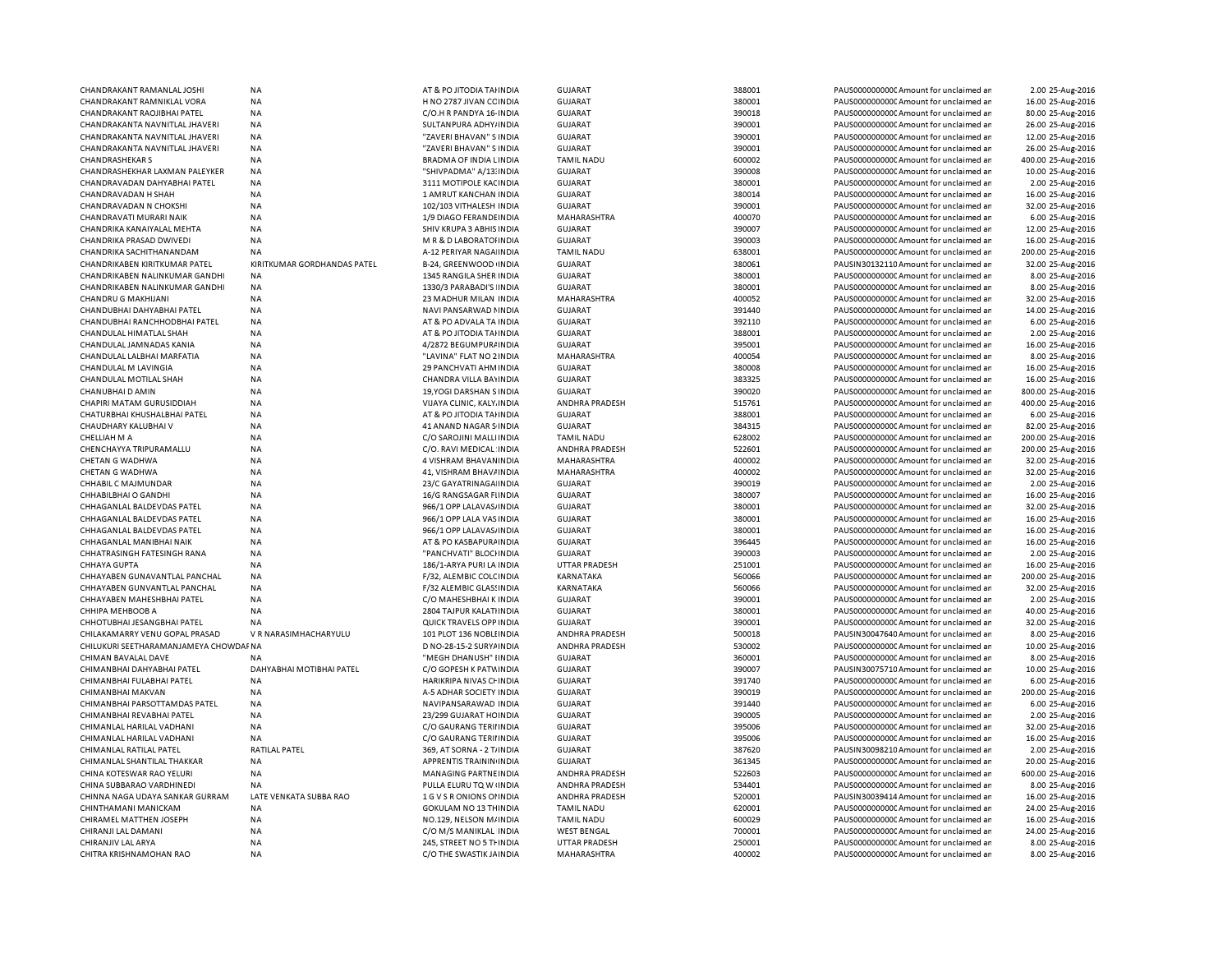| CHITTA RANJAN MUKHERJEE                         | NA           | G/24 ALEMBIC COLC INDIA                            | <b>GUJARAT</b>              | 390003           | PAUS0000000000 Amount for unclaimed ar                                           | 200.00 25-Aug-2016                     |
|-------------------------------------------------|--------------|----------------------------------------------------|-----------------------------|------------------|----------------------------------------------------------------------------------|----------------------------------------|
| <b>CHOTALAL H SHAH</b>                          | NA           | 92/10,12TH C MAIN INDIA                            | KARNATAKA                   | 560010           | PAUS0000000000 Amount for unclaimed ar                                           | 200.00 25-Aug-2016                     |
| <b>CHRISTOPHER SAMANTA</b>                      | NA           | 4 RAJPUR ROAD DEL INDIA                            | DELHI                       | 110054           | PAUS0000000000 Amount for unclaimed ar                                           | 8.00 25-Aug-2016                       |
| CHUDASAMA HANUBHA                               | NA           | 40 MANI MAHAL SHI INDIA                            | <b>GUJARAT</b>              | 364001           | PAUS0000000000 Amount for unclaimed ar                                           | 32.00 25-Aug-2016                      |
| CHUNIBHAI CHATURBHAI PATEL                      | NA           | 7 TRILOK HOUSING SINDIA                            | <b>GUJARAT</b>              | 387001           | PAUS0000000000 Amount for unclaimed ar                                           | 2.00 25-Aug-2016                       |
| CHUNIBHAI ISHVARBHAI PATEL                      | NA           | AT JITODIA TAK ANA INDIA                           | <b>GUJARAT</b>              | 388001           | PAUS0000000000CAmount for unclaimed ar                                           | 2.00 25-Aug-2016                       |
| CHUNILAL GIRDHARLAL MEHTA                       | NA           | S/3 PARTH APARTMI INDIA                            | <b>GUJARAT</b>              | 380006           | PAUS0000000000 Amount for unclaimed ar                                           | 6.00 25-Aug-2016                       |
| COLONEL RABINDER NATH WADHAWAN                  | NA           | A-502 SOM VIHAR S/INDIA                            | DELHI                       | 110022           | PAUS00000000000Amount for unclaimed an                                           | 8.00 25-Aug-2016                       |
|                                                 |              |                                                    |                             |                  |                                                                                  |                                        |
| D ANJANEYULU                                    | NA           | 39/169 VADDA PETA INDIA                            | ANDHRA PRADESH              | 518001           | PAUS0000000000 Amount for unclaimed ar                                           | 6.00 25-Aug-2016                       |
| D BALA SEKAR                                    | <b>NA</b>    | W/O MR D BALASEK INDIA                             | <b>KARNATAKA</b>            | 562158           | PAUS0000000000CAmount for unclaimed ar                                           | 16.00 25-Aug-2016                      |
| D D LUND                                        | ΝA           | <b>BALAJI TEXTILES GUI INDIA</b>                   | KARNATAKA                   | 570001           | PAUS0000000000 Amount for unclaimed ar                                           | 8.00 25-Aug-2016                       |
| D MUTHU PURUSHOTHAMAN                           | NA           | 38, BHAGIRATHI AM INDIA                            | <b>TAMIL NADU</b>           | 600017           | PAUS0000000000CAmount for unclaimed ar                                           | 66.00 25-Aug-2016                      |
| D RAJESWARI                                     | NA           | H NO 8-2-23 S K P T FINDIA                         | ANDHRA PRADESH              | 515201           | PAUS0000000000CAmount for unclaimed ar                                           | 6.00 25-Aug-2016                       |
| D SANKARA NARAYANAN                             | <b>NA</b>    | <b>48 NORTHCAR STREIINDIA</b>                      | <b>TAMIL NADU</b>           | 627401           | PAUS0000000000CAmount for unclaimed ar                                           | 200.00 25-Aug-2016                     |
| D V ASWATHANARAYANA                             | NA           | 8-1-38, A A S LANE HINDIA                          | ANDHRA PRADESH              | 515201           | PAUS0000000000CAmount for unclaimed ar                                           | 200.00 25-Aug-2016                     |
| DAHIGAURIBEN KANCHANLAL NAMDEV                  | NA           | 284 SLUM QUARTER INDIA                             | <b>GUJARAT</b>              | 390022           | PAUS0000000000CAmount for unclaimed ar                                           | 2.00 25-Aug-2016                       |
| DAHYABHAI ADITRAM VALAND                        | NA           | NANI BHAGOL KATH INDIA                             | <b>GUJARAT</b>              | 387630           | PAUS0000000000CAmount for unclaimed ar                                           | 6.00 25-Aug-2016                       |
| DAHYABHAI CHHITABHAI PATEL                      | <b>NA</b>    | OCHHAN TALUKA AN INDIA                             | <b>GUJARAT</b>              | 392110           | PAUS0000000000CAmount for unclaimed ar                                           | 16.00 25-Aug-2016                      |
| DAHYABHAI DALSHABHAI PATEL                      | NA           | 11 BHAT APARTMEN INDIA                             | <b>GUJARAT</b>              | 380022           | PAUS0000000000 Amount for unclaimed ar                                           | 16.00 25-Aug-2016                      |
| DAHYABHAI ISHWARBHAI PATEL                      | NA           | SUBHANPURA CHIM INDIA                              | <b>GUJARAT</b>              | 390007           | PAUS0000000000 Amount for unclaimed ar                                           | 6.00 25-Aug-2016                       |
| DAHYABHAI NATHABHAI MAKAVANA                    | NA           | NAVAYARD JUNI ASHNDIA                              | <b>GUJARAT</b>              | 390002           | PAUS0000000000CAmount for unclaimed ar                                           | 2.00 25-Aug-2016                       |
|                                                 |              |                                                    |                             | 396001           |                                                                                  |                                        |
| DAHYABHAI SULTANBHAI ODD                        | NA           | C/O GUJCHEM DISTI INDIA                            | <b>GUJARAT</b>              |                  | PAUS0000000000CAmount for unclaimed ar                                           | 2.00 25-Aug-2016                       |
| DAHYALAL DEVJI NAKUM                            | <b>NA</b>    | CINEMA ROAD JAMHNDIA                               | <b>GUJARAT</b>              | 361001           | PAUS00000000000Amount for unclaimed ar                                           | 2.00 25-Aug-2016                       |
| DAHYALAL GOPALJI BHOOT                          | NA           | MOTI MARAD VIA-D INDIA                             | <b>GUJARAT</b>              | 360410           | PAUS0000000000 Amount for unclaimed ar                                           | 6.00 25-Aug-2016                       |
| DAKSHA CHANDULAL BHANSALI                       | <b>NA</b>    | C/O C M BHANSALI ! INDIA                           | <b>MAHARASHTRA</b>          | 421202           | PAUS0000000000 Amount for unclaimed ar                                           | 8.00 25-Aug-2016                       |
| DAKSHA K DESAI                                  | NA           | C/O GNFC LTD. 8/A [ INDIA                          | <b>GUJARAT</b>              | 380001           | PAUS0000000000 Amount for unclaimed ar                                           | 16.00 25-Aug-2016                      |
| <b>DALIP SINGH</b>                              | <b>NA</b>    | 155 JEEVANA HALLI INDIA                            | <b>KARNATAKA</b>            | 560005           | PAUS0000000000Amount for unclaimed ar                                            | 8.00 25-Aug-2016                       |
| <b>DALJEET SINGH</b>                            | NA           | KA/74, OLD KAVINAG IN DIA                          | <b>UTTAR PRADESH</b>        | 201001           | PAUS0000000000 Amount for unclaimed ar                                           | 8.00 25-Aug-2016                       |
| DALSUKHBHAI NANABHAI PATEL                      | <b>NA</b>    | AT NEAR NANA MALINDIA                              | <b>GUJARAT</b>              | 391740           | PAUS0000000000 Amount for unclaimed ar                                           | 10.00 25-Aug-2016                      |
| DAMODAR VASANTRAO MUTALIK                       | NA           | PRATAP COLONY MI INDIA                             | MAHARASHTRA                 | 416410           | PAUS00000000000Amount for unclaimed ar                                           | 6.00 25-Aug-2016                       |
| DAMODARA MENON                                  | NA           | C-17/101 1ST FLOOR INDIA                           | MAHARASHTRA                 | 400055           | PAUS0000000000 Amount for unclaimed ar                                           | 32.00 25-Aug-2016                      |
| DAMODARBHAI SOMABHAI PATEL                      | NA           | <b>GANPATPURA TALUHNDIA</b>                        | <b>GUJARAT</b>              | 391210           | PAUS0000000000 Amount for unclaimed ar                                           | 2.00 25-Aug-2016                       |
| DAMYANTI CHATURBHUJ BHAGWANANI                  | NA           | 17 SARDAR SOCIETY INDIA                            | <b>GUJARAT</b>              | 384151           | PAUS0000000000 Amount for unclaimed ar                                           | 16.00 25-Aug-2016                      |
| DANAPPA KOLOLGI                                 | NA           | GADAG, DHARWAR IINDIA                              | KARNATAKA                   | 582101           | PAUS0000000000CAmount for unclaimed ar                                           | 200.00 25-Aug-2016                     |
| DARAYUS JIVANJI TAVARIA                         | NA           | DOTIWALLA ESTATE INDIA                             | MAHARASHTRA                 | 400027           | PAUS0000000000 Amount for unclaimed ar                                           | 32.00 25-Aug-2016                      |
|                                                 |              |                                                    |                             | 110018           |                                                                                  |                                        |
| DARSHAN KUMAR MALHOTRA                          | NA           | W Z 106 (SECTOR 2/: INDIA                          | DELHI                       |                  | PAUS0000000000 Amount for unclaimed ar                                           | 32.00 25-Aug-2016                      |
| DARSHAN LAL OBEROI                              | NA           | C-9 NAVAL OFFICERS INDIA                           | MAHARASHTRA                 | 400005           | PAUS0000000000 Amount for unclaimed ar                                           | 8.00 25-Aug-2016                       |
| DATSINE INDIA PRIVATE LIMITED                   | ΝA           | POST BOX 50, KUNN/INDIA                            | KERALA                      | 680001           | PAUS0000000000 Amount for unclaimed ar                                           | 400.00 25-Aug-2016                     |
| DATTATHREYA                                     | M SUNDARESHA | C/O M.SUNDARESH/ INDIA                             | KARNATAKA                   | 571428           | PAUS0000000000 Amount for unclaimed ar                                           | 200.00 25-Aug-2016                     |
| DATTATRAY PANDHARINATH KHOLAMKAR                | NA           | A 5(3) BAL-RATNA H: INDIA                          | MAHARASHTRA                 | 400062           | PAUS00000000000Amount for unclaimed ar                                           | 6.00 25-Aug-2016                       |
| DATTATRAYA BABURAO RANSING                      | <b>NA</b>    | 44 "SHEFALE" MAHIIINDIA                            | MAHARASHTRA                 | 400016           | PAUS0000000000CAmount for unclaimed ar                                           | 16.00 25-Aug-2016                      |
| DATTATRAYA NARAYAN HARDIKAR                     | <b>NA</b>    | PIRAMITAR ROAD D/INDIA                             | <b>GUJARAT</b>              | 390001           | PAUS0000000000CAmount for unclaimed ar                                           | 36.00 25-Aug-2016                      |
| DATTATRAYA SHANKARRAO VIDVANS                   | NA           | PRATAP ROAD RAOP INDIA                             | <b>GUJARAT</b>              | 390001           | PAUS0000000000CAmount for unclaimed ar                                           | 2.00 25-Aug-2016                       |
| <b>DAVID BANERJI</b>                            | NA           | 28A GAUTAM ENCLINDIA                               | ANDHRA PRADESH              | 500009           | PAUS0000000000CAmount for unclaimed ar                                           | 24.00 25-Aug-2016                      |
| DAVID MITHABHAI ANIL                            | NA           | PARSI MOHOLLA SAI INDIA                            | <b>GUJARAT</b>              | 390002           | PAUS0000000000CAmount for unclaimed ar                                           | 32.00 25-Aug-2016                      |
| <b>DAVINDER KAUR</b>                            | <b>NA</b>    | 12/3 W E A KAROL B. INDIA                          | DELHI                       | 110005           | PAUS0000000000 Amount for unclaimed ar                                           | 8.00 25-Aug-2016                       |
| DAXA KANTILAL SHAH                              | NA           | C/O PRAGNA PRAVILINDIA                             | <b>GUJARAT</b>              | 380001           | PAUS0000000000CAmount for unclaimed ar                                           | 24.00 25-Aug-2016                      |
| DAXA SHANTILAL RANDERIA                         | NA           | 22, AYODHYA NAGA INDIA                             | <b>GUJARAT</b>              | 395009           | PAUS0000000000CAmount for unclaimed ar                                           | 8.00 25-Aug-2016                       |
| DAXABEN BALDEVDAS THAKKAR                       | NA           | LUHANA VAS BEHINI INDIA                            | <b>GUJARAT</b>              | 382305           | PAUS0000000000 Amount for unclaimed ar                                           | 2.00 25-Aug-2016                       |
|                                                 |              |                                                    |                             |                  |                                                                                  |                                        |
| DAXESH RAMANLAL PATEL                           | NA           | J K MISTRY BUILDIN (INDIA                          | <b>GUJARAT</b>              | 390005           | PAUS0000000000CAmount for unclaimed ar                                           | 6.00 25-Aug-2016                       |
| DAYALAL DEVRAJBHAI AMIPARA                      | NA           | DAYALAL DEVRAJBH INDIA                             | GUJARAT                     | 360410           | PAUS0000000000 Amount for unclaimed ar                                           | 32.00 25-Aug-2016                      |
| DAYAVATHI MADDUKURI                             | <b>NA</b>    | 17-1 88/A KAPPALA I INDIA                          | ANDHRA PRADESH              | 534275           | PAUS0000000000CAmount for unclaimed ar                                           | 8.00 25-Aug-2016                       |
| DEBABRATA MONDAL                                | NA           | 43/7 POST OFFICE R(INDIA                           | <b>WEST BENGAL</b>          | 700028           | PAUS0000000000 Amount for unclaimed ar                                           | 200.00 25-Aug-2016                     |
| DEBANAND PRASAD                                 | NA           | AS-3/19/1 KALYANPUNDIA                             | <b>WEST BENGAL</b>          | 713304           | PAUS0000000000CAmount for unclaimed ar                                           | 200.00 25-Aug-2016                     |
| DEEDAR SINGH GHATEHORDE                         | NA           | 9 DIGNITY PLOT 134 INDIA                           | MAHARASHTRA                 | 400058           | PAUS0000000000 Amount for unclaimed ar                                           | 8.00 25-Aug-2016                       |
| DEENA DAYAL HEMANI                              | NA           | WARDENS HOUSE MINDIA                               | RAJASTHAN                   | 342003           | PAUS0000000000 Amount for unclaimed ar                                           | 200.00 25-Aug-2016                     |
| DEEP C PATEL                                    | <b>NA</b>    | KRISHNA NIVAS BHUINDIA                             | <b>GUJARAT</b>              | 390001           | PAUS00000000000Amount for unclaimed an                                           | 200.00 25-Aug-2016                     |
| DEEPA K GUPTA                                   | NA           | 44 NAGAPPA STREETINDIA                             | KARNATAKA                   | 560020           | PAUS0000000000 Amount for unclaimed ar                                           | 200.00 25-Aug-2016                     |
| <b>DEEPA MOTIHAR</b>                            | NA           | <b>R-595 NEW RAJENDHNDIA</b>                       | DELHI                       | 110060           | PAUS00000000000Amount for unclaimed an                                           | 8.00 25-Aug-2016                       |
| <b>DEEPA RANI</b>                               | NA           | C/O SH A P GOEL 21: INDIA                          | <b>UTTAR PRADESH</b>        | 250002           | PAUS0000000000 Amount for unclaimed ar                                           | 600.00 25-Aug-2016                     |
| DEEPAK DESHPANDE                                | NA           | 4/142 VIVEK KHAND INDIA                            | <b>UTTAR PRADESH</b>        | 226001           | PAUS0000000000 Amount for unclaimed ar                                           | 32.00 25-Aug-2016                      |
|                                                 |              |                                                    |                             |                  |                                                                                  |                                        |
| DEEPAK JAYANTILAL SHAH                          | NA           | 60/62 RAJA RAM MCINDIA                             | MAHARASHTRA                 | 400004           | PAUS0000000000 Amount for unclaimed ar                                           | 32.00 25-Aug-2016                      |
| DEEPAK KUMAR HANDA                              | NA           | C-86-B MOTI NAGARINDIA                             | DELHI                       | 110015           | PAUS0000000000 Amount for unclaimed ar                                           | 16.00 25-Aug-2016                      |
|                                                 |              |                                                    |                             |                  |                                                                                  |                                        |
| <b>DEEPAK MATHUR</b>                            | ΝA           | 93-A/C-2-B Jankapur INDIA                          | DELHI                       | 110058           | PAUS0000000000CAmount for unclaimed ar                                           | 300.00 25-Aug-2016                     |
| DEEPAK NARANJI DHANAK                           | NA           | 4 RAMDEV KUTIR RAINDIA                             | MAHARASHTRA                 | 400077           | PAUS0000000000 Amount for unclaimed ar                                           | 16.00 25-Aug-2016                      |
| DEEPAK P RAJPUT<br>DEEPAKKUMAR ISHVERBHAI PATEL | NA<br>NA     | 2968/3 KHADE BAZA INDIA<br>301, SUBH COMPLEX INDIA | KARNATAKA<br><b>GUJARAT</b> | 590001<br>390011 | PAUS0000000000 Amount for unclaimed ar<br>PAUS0000000000 Amount for unclaimed ar | 200.00 25-Aug-2016<br>8.00 25-Aug-2016 |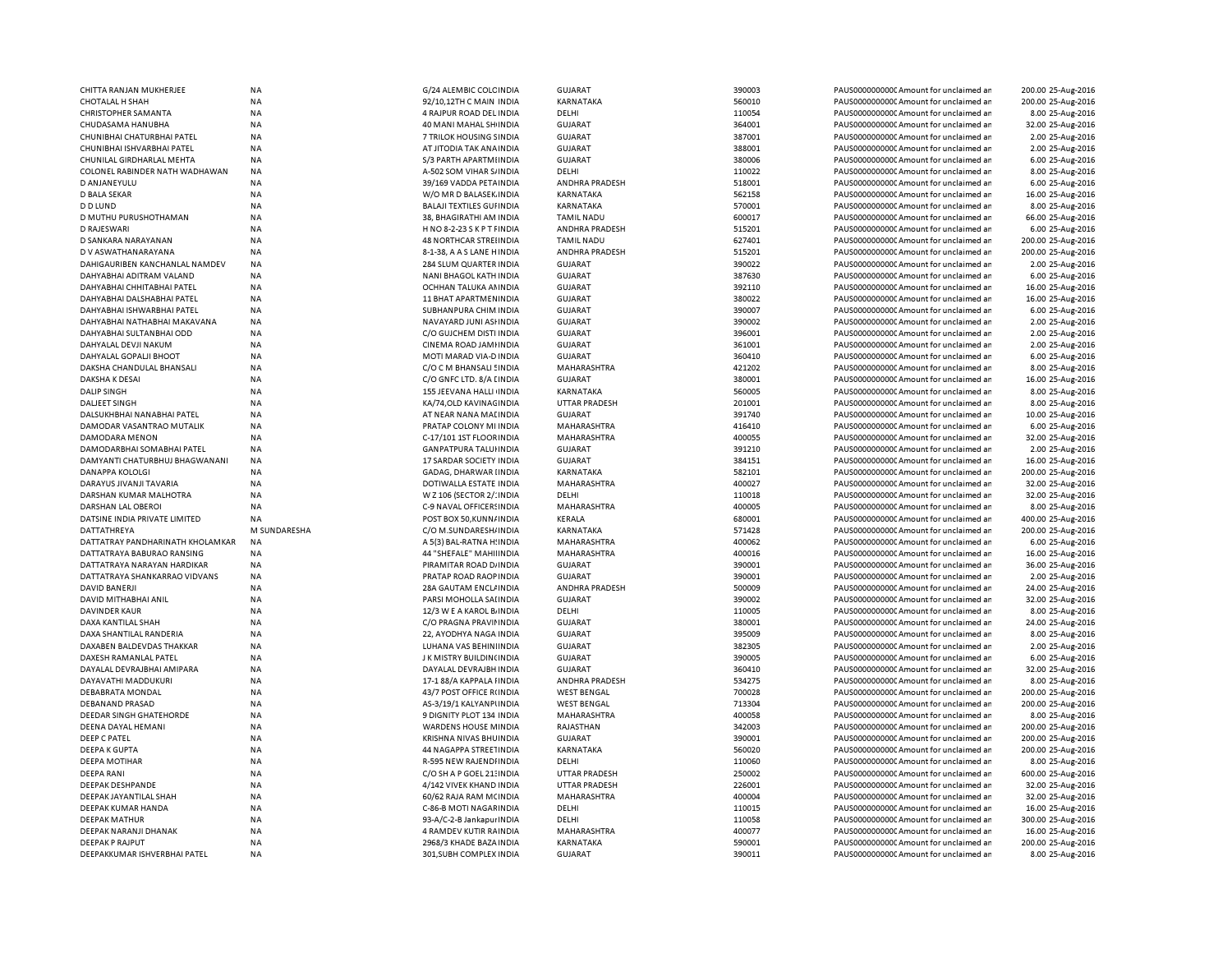| DEV RAJ JUNEJA                    | <b>NA</b>          | 344 RAM NAGAR NE INDIA         | DELHI                 | 110051 | PAUS0000000000C Amount for unclaimed ar | 8.00 25-Aug-2016   |
|-----------------------------------|--------------------|--------------------------------|-----------------------|--------|-----------------------------------------|--------------------|
| DEVANAND NARSINHBHAI PATEL        | NA                 | 51 SARVODAYA SOC INDIA         | GUJARAT               | 390002 | PAUS0000000000 Amount for unclaimed ar  | 6.00 25-Aug-2016   |
| DEVARADDI KRISTARADDI KAMARADDI   | NA                 | AT & PO TIRLAPURE INDIA        | KARNATAKA             | 576224 | PAUS0000000000 Amount for unclaimed ar  | 16.00 25-Aug-2016  |
| DEVENDRA RAMANBHAI AMIN           | NA                 | <b>15 JAWAHAR SOCIETINDIA</b>  | <b>GUJARAT</b>        | 390001 | PAUS0000000000 Amount for unclaimed ar  | 2.00 25-Aug-2016   |
| DEVENDRASINH JITENDRASINH SOLANKI | ΝA                 | BAHADUR BURAJ HAINDIA          | GUJARAT               | 392001 | PAUS0000000000C Amount for unclaimed ar | 16.00 25-Aug-2016  |
| DEVINDER KRISHAN MEHANDROO        | <b>NA</b>          | F-194 PANDAVNAGA INDIA         | DELHI                 | 110092 | PAUS0000000000CAmount for unclaimed ar  | 40.00 25-Aug-2016  |
| DEVINDRABEN ASHOKKUMAR SHAH       | ΝA                 | CHAKANIA LANE BAJINDIA         | GUJARAT               | 390001 | PAUS0000000000C Amount for unclaimed ar | 2.00 25-Aug-2016   |
| <b>DEVKI L SOMAYA</b>             | <b>NA</b>          | 10/23, MAHALAXMI INDIA         | MAHARASHTRA           | 400016 | PAUS0000000000CAmount for unclaimed ar  | 16.00 25-Aug-2016  |
| DEVYANI DHANVANT                  | <b>NA</b>          | 95/14 KAILASH BUILI INDIA      | MAHARASHTRA           | 400100 | PAUS0000000000C Amount for unclaimed ar | 8.00 25-Aug-2016   |
| DEVYANI SHANKARRAO SHAPHAKAR      | <b>NA</b>          | 24/771 GITA NAGER INDIA        | <b>GUJARAT</b>        | 380026 | PAUS0000000000 Amount for unclaimed ar  |                    |
|                                   | <b>NA</b>          |                                |                       | 390002 |                                         | 2.00 25-Aug-2016   |
| DEVYANI SUDHIK PUROHIT            |                    | 22 SARVODAYA SOC INDIA         | <b>GUJARAT</b>        |        | PAUS0000000000 Amount for unclaimed ar  | 6.00 25-Aug-2016   |
| DHAN EDALJI ANKLESARIA            | <b>NA</b>          | BELLE-VILLE OPP PU! INDIA      | <b>GUJARAT</b>        | 380001 | PAUS0000000000 Amount for unclaimed ar  | 16.00 25-Aug-2016  |
| DHANANJAY PANSE                   | <b>NA</b>          | 1578/1 SHIVAJI NAG INDIA       | MAHARASHTRA           | 411005 | PAUS0000000000 Amount for unclaimed ar  | 200.00 25-Aug-2016 |
| <b>DHARAM BIR</b>                 | <b>NA</b>          | D-54 VIJAY NAGAR CINDIA        | DELHI                 | 110009 | PAUS0000000000CAmount for unclaimed ar  | 8.00 25-Aug-2016   |
| DHARAMPAL BHADRIKLAL SHAH         | <b>NA</b>          | TAMBOLI KHADKI KAINDIA         | <b>GUJARAT</b>        | 388540 | PAUS0000000000CAmount for unclaimed ar  | 6.00 25-Aug-2016   |
| DHARMISTHA DHANJI GALA            | <b>NA</b>          | 12-KAMAL KUNJ 408 INDIA        | MAHARASHTRA           | 400019 | PAUS0000000000CAmount for unclaimed ar  | 8.00 25-Aug-2016   |
| DHARMPAL BHADRIKLAL SHAH          | <b>NA</b>          | KASHIPURA TAMBOLINDIA          | <b>GUJARAT</b>        | 388540 | PAUS0000000000 Amount for unclaimed ar  | 6.00 25-Aug-2016   |
| DHIRAJ RAMCHANDRA GAIKWAD         | RAMCHANDRA GAIKWAD | A 5 VIDYA NAGARI P INDIA       | MAHARASHTRA           | 440009 | PAUSIN30021411 Amount for unclaimed ar  | 28.00 25-Aug-2016  |
| DHIRAJKUMAR KANTIBHAI PATEL       | <b>NA</b>          | C/O KANTIBHAI NAT INDIA        | GUJARAT               | 383340 | PAUS0000000000CAmount for unclaimed ar  | 2.00 25-Aug-2016   |
| DHIRAJLAL RATILAL MEHTA           | NA                 | E/2263 FATA TALAV INDIA        | <b>GUJARAT</b>        | 392001 | PAUS0000000000 Amount for unclaimed ar  | 6.00 25-Aug-2016   |
| DHIRAJLAL S VARIA                 | <b>NA</b>          | VARIA SUNDARJI VIFINDIA        | <b>GUJARAT</b>        | 361001 | PAUS0000000000CAmount for unclaimed an  | 32.00 25-Aug-2016  |
| DHIRENDAR KUMAR SAHU              | NA                 | 294, COLONEL GANJ INDIA        | <b>UTTAR PRADESH</b>  | 211002 | PAUS0000000000 Amount for unclaimed ar  | 200.00 25-Aug-2016 |
| DHIRUBHAI PARSOTAMBHAI PATEL      | NA                 | AT AJABPURA POST (INDIA        | <b>GUJARAT</b>        | 383340 | PAUS0000000000 Amount for unclaimed ar  | 16.00 25-Aug-2016  |
| DHIRUBHAI SHANKARBHAI PATEL       | NA                 | RADODARA TA BAYA INDIA         | <b>GUJARAT</b>        | 383325 | PAUS0000000000C Amount for unclaimed ar | 16.00 25-Aug-2016  |
| DHRUBA JYOTI BARUAH               | NA                 | C/O MR P C BARUAH INDIA        | ASSAM                 | 784125 | PAUS0000000000 Amount for unclaimed ar  | 6.00 25-Aug-2016   |
| DHUDALAL PUNAMCHAND SHAH          | <b>NA</b>          | AT & POST JUNA DEHNDIA         | <b>GUJARAT</b>        | 385535 | PAUS0000000000C Amount for unclaimed ar | 32.00 25-Aug-2016  |
| DHULABHAI NARSIBHAI PATEL         | <b>NA</b>          | AMBAMATA PASE J/ INDIA         | GUJARAT               | 387001 | PAUS0000000000CAmount for unclaimed ar  | 8.00 25-Aug-2016   |
|                                   |                    |                                |                       |        |                                         |                    |
| DHURABHAI NATHUBHAI PATEL         | <b>NA</b>          | AT POST BERNA TAL INDIA        | GUJARAT               | 383001 | PAUS0000000000CAmount for unclaimed ar  | 2.00 25-Aug-2016   |
| DILIP BABULAL PARIKH              | <b>NA</b>          | 223/2669 PRATIXA A INDIA       | <b>GUJARAT</b>        | 380013 | PAUS0000000000 Amount for unclaimed ar  | 2.00 25-Aug-2016   |
| DILIP DHANJIBHAI JOSHI            | <b>NA</b>          | 116 NANDNANDAN INDIA           | MAHARASHTRA           | 400092 | PAUS0000000000 Amount for unclaimed ar  | 16.00 25-Aug-2016  |
| DILIP KUMAR CHAKRABARTI           | <b>NA</b>          | 19C/2 DUM DUM RCINDIA          | <b>WEST BENGAL</b>    | 700030 | PAUS0000000000CAmount for unclaimed ar  | 200.00 25-Aug-2016 |
| DILIP M SHAH                      | <b>NA</b>          | SIDDHIVINAYAK BUILINDIA        | MAHARASHTRA           | 401404 | PAUS0000000000CAmount for unclaimed ar  | 8.00 25-Aug-2016   |
| DILIP RAGHUNATH JOSHI             | <b>NA</b>          | 22A/15 GOVIND NA(INDIA         | MAHARASHTRA           | 400092 | PAUS0000000000CAmount for unclaimed ar  | 16.00 25-Aug-2016  |
| DILIP SHANKARRAO BIDKAR           | NA                 | <b>BUILDING NO 4 FLATINDIA</b> | <b>MAHARASHTRA</b>    | 411029 | PAUS0000000000CAmount for unclaimed ar  | 200.00 25-Aug-2016 |
| DILIPBHAI RAVAJIBHAI PATEL        | <b>NA</b>          | MAYA SHERI TA ANA INDIA        | GUJARAT               | 388365 | PAUS0000000000CAmount for unclaimed ar  | 20.00 25-Aug-2016  |
| DILIPKUMAR BALDEVDAS VAKHARIA     | <b>NA</b>          | KHADAYTAPOLE VAI INDIA         | <b>GUJARAT</b>        | 387001 | PAUS0000000000CAmount for unclaimed ar  | 2.00 25-Aug-2016   |
| DILIPKUMAR HARILAL SHAH           | NA                 | SALUN BAZAR KOVA INDIA         | <b>GUJARAT</b>        | 387001 | PAUS0000000000 Amount for unclaimed ar  | 6.00 25-Aug-2016   |
| DILIPKUMAR HARILAL VADHANI        | <b>NA</b>          | ARIHANT EMPORIUM INDIA         | <b>GUJARAT</b>        | 380015 | PAUS0000000000 Amount for unclaimed ar  | 16.00 25-Aug-2016  |
| DILIPKUMAR MAFATLAL PATEL         | NA                 | VISHNU PRINTING PIINDIA        | <b>GUJARAT</b>        | 384001 | PAUS0000000000 Amount for unclaimed ar  | 8.00 25-Aug-2016   |
| DILIPKUMAR RAMNIKLAL GANDHI       | <b>NA</b>          | THE MADRAS TRADI INDIA         | <b>GUJARAT</b>        | 360001 | PAUS0000000000 Amount for unclaimed ar  | 16.00 25-Aug-2016  |
| DIMPLE HINESH PATEL               | NA                 | Uma Society, No.32 INDIA       | <b>GUJARAT</b>        | 391110 | PAUS0000000000 Amount for unclaimed ar  | 100.00 25-Aug-2016 |
| DIN DAYAL GUPTA                   | NA                 | 4 A DEEP ENCLAVE PINDIA        | DELHI                 | 110005 | PAUS0000000000 Amount for unclaimed ar  | 8.00 25-Aug-2016   |
| DINA BEHRAMSHAH KHUMBATTA         | <b>NA</b>          | CHANDRAKANT MAIINDIA           | MAHARASHTRA           | 400007 | PAUS0000000000C Amount for unclaimed ar | 20.00 25-Aug-2016  |
| DINA VINODKUMAR PATEL             | NA                 | A-9 TRIMURTI APAR' INDIA       | <b>GUJARAT</b>        | 380052 | PAUS0000000000 Amount for unclaimed ar  | 32.00 25-Aug-2016  |
| DINDAYAL SHARMA                   | NA                 | C/o Globe Highways INDIA       | GUJARAT               | 390002 | PAUS0000000000 Amount for unclaimed an  | 200.00 25-Aug-2016 |
|                                   |                    |                                |                       |        |                                         |                    |
| DINESH CHANDRA PANDEY             | NA                 | C/O HARISH CHANDINDIA          | DELHI                 | 110092 | PAUS0000000000 Amount for unclaimed ar  | 8.00 25-Aug-2016   |
| DINESH CHANDRAKANT SHAH           | <b>NA</b>          | 15/16, TIRUMALA SO INDIA       | <b>GUJARAT</b>        | 395007 | PAUS1201040600 Amount for unclaimed ar  | 82.00 25-Aug-2016  |
| <b>DINESH KUMAR</b>               | <b>NA</b>          | "KH-75 NEW KAVI N/INDIA        | UTTAR PRADESH         | 201002 | PAUS0000000000CAmount for unclaimed ar  | 20.00 25-Aug-2016  |
| DINESH KUMAR KHANNA               | <b>NA</b>          | I-12 LAJPAT NAGAR I INDIA      | DELHI                 | 110024 | PAUS0000000000CAmount for unclaimed ar  | 8.00 25-Aug-2016   |
| DINESH KUMAR SINGH                | <b>NA</b>          | 590/B SOUTH JUNI RINDIA        | <b>UTTAR PRADESH</b>  | 208001 | PAUS0000000000CAmount for unclaimed ar  | 8.00 25-Aug-2016   |
| DINESH RANDAD                     | NA                 | PRODUCTION DEPT IINDIA         | <b>MADHYA PRADESH</b> | 442917 | PAUS0000000000CAmount for unclaimed ar  | 50.00 25-Aug-2016  |
| <b>DINESH RUPAREL</b>             | <b>NA</b>          | 'C' BLOCK (2ND FLOC INDIA      | <b>WEST BENGAL</b>    | 700001 | PAUS0000000000CAmount for unclaimed ar  | 16.00 25-Aug-2016  |
| DINESH V KARELIA                  | <b>NA</b>          | 5 GOPALNANDAN FLINDIA          | GUJARAT               | 380008 | PAUS0000000000CAmount for unclaimed an  | 8.00 25-Aug-2016   |
| DINESH VAIDYA                     | <b>NA</b>          | NEAR AZAD MAIDAN INDIA         | GUJARAT               | 390001 | PAUS0000000000CAmount for unclaimed ar  | 200.00 25-Aug-2016 |
| DINESH WADHAWAN                   | <b>NA</b>          | 212 LAXMI BAI NAG/INDIA        | DELHI                 | 110023 | PAUS0000000000 Amount for unclaimed ar  | 10.00 25-Aug-2016  |
| DINESHBHAI GORDHANBHAI PATEL      | NA                 | C/O STATE BANK OF INDIA        | <b>GUJARAT</b>        | 388121 | PAUS0000000000 Amount for unclaimed ar  | 12.00 25-Aug-2016  |
| DINESHBHAI MANIBHAI PATEL         | <b>NA</b>          | NAVIKHADKI PO KAVINDIA         | <b>GUJARAT</b>        | 388540 | PAUS0000000000 Amount for unclaimed ar  | 2.00 25-Aug-2016   |
| DINESHBHAI SHANTILAL BHATT        | NA                 | BHADRAKALI MATA' INDIA         | <b>GUJARAT</b>        | 390001 | PAUS0000000000 Amount for unclaimed ar  | 16.00 25-Aug-2016  |
| DINESHBHAI VELJIBHAI CHAUDHARI    | <b>NA</b>          | AT & POST BAMOSA INDIA         | <b>GUJARAT</b>        | 384120 | PAUS0000000000 Amount for unclaimed ar  | 2.00 25-Aug-2016   |
| DINESHBHAI VITHALBHAI PATEL       | NA                 | AT & POST ADVALA "INDIA        | <b>GUJARAT</b>        | 392110 | PAUS0000000000 Amount for unclaimed ar  | 16.00 25-Aug-2016  |
| DINESHCHANDRA HIRALAL SHAH        | NA                 | <b>GHADIALI POLE KOL INDIA</b> | <b>GUJARAT</b>        | 390001 | PAUS0000000000 Amount for unclaimed ar  | 6.00 25-Aug-2016   |
| DINESHKUMAR CHINUBHAI SHAH        | NA                 | SAYAJI GANJ NEAR AINDIA        | GUJARAT               | 390005 | PAUS0000000000CAmount for unclaimed ar  | 12.00 25-Aug-2016  |
| DINESHKUMAR LALJIBHAI PATEL       | NA                 | C/O DR.LALJIBHAI P/ INDIA      | <b>GUJARAT</b>        | 360490 | PAUS1301990000 Amount for unclaimed ar  | 16.00 25-Aug-2016  |
| <b>DINKAR K SAVEKAR</b>           | NA                 | ANANDASHRAM PL(INDIA           | MAHARASHTRA           | 400018 | PAUS0000000000 Amount for unclaimed ar  | 66.00 25-Aug-2016  |
|                                   |                    |                                |                       | 390001 |                                         |                    |
| DINKERRAY RATILAL PATHAK          | NA                 | NR LILI HAVELI NAG/INDIA       | <b>GUJARAT</b>        |        | PAUS0000000000 Amount for unclaimed ar  | 6.00 25-Aug-2016   |
| DIPA BANSILAL CHOKSHI             | NA                 | 39 AZAD SOCIETY ANINDIA        | GUJARAT               | 380015 | PAUS0000000000C Amount for unclaimed ar | 6.00 25-Aug-2016   |
| DIPAK BHASKAR PANDIT              | NA                 | B-101 ANDHERI VER: INDIA       | MAHARASHTRA           | 400058 | PAUS0000000000 Amount for unclaimed ar  | 32.00 25-Aug-2016  |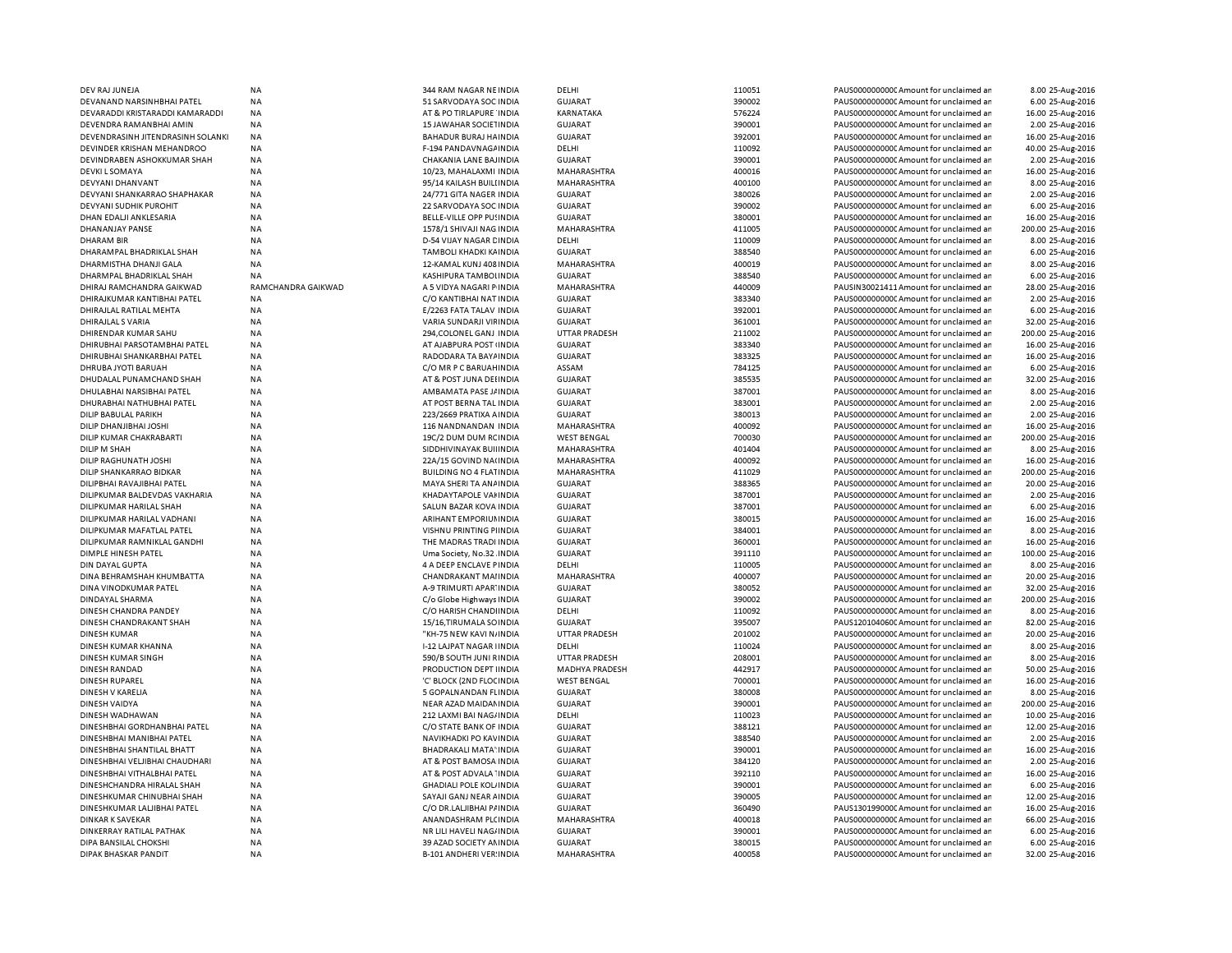| <b>DIPAK R MEHTA</b>              | <b>NA</b>                   | 38 JULLY PARK B/H S INDIA      | <b>GUJARAT</b>        | 390022 | PAUS0000000000C Amount for unclaimed ar | 66.00 25-Aug-2016   |
|-----------------------------------|-----------------------------|--------------------------------|-----------------------|--------|-----------------------------------------|---------------------|
| <b>DIPAK S VORA</b>               | <b>NA</b>                   | DARBARGADH CHOCINDIA           | <b>GUJARAT</b>        | 360001 | PAUS0000000000 Amount for unclaimed ar  | 8.00 25-Aug-2016    |
| <b>DIPAK SARKAR</b>               | <b>NA</b>                   | 23 AVENUE EAST 1S' INDIA       | <b>WEST BENGAL</b>    | 700075 | PAUS0000000000 Amount for unclaimed ar  | 200.00 25-Aug-2016  |
| DIPAKKUMAR MAGANLAL PARIKH        | MAGANLAL MAHASUKHLAL PARIKH | 52 PRABHAKUNJ SO(INDIA         | GUJARAT               | 389001 | PAUSIN30051314 Amount for unclaimed ar  | 6.00 25-Aug-2016    |
| DIPAKKUMAR RANGILDAS SHAH         | <b>NA</b>                   | 21/A GOKUL SOCIET INDIA        | <b>GUJARAT</b>        | 390004 | PAUS0000000000CAmount for unclaimed ar  | 2.00 25-Aug-2016    |
| DIPAL KRISHNAKANT MEHTA           | <b>NA</b>                   | C/104 KASTURI COMINDIA         | <b>GUJARAT</b>        | 380054 | PAUS0000000000CAmount for unclaimed ar  | 2.00 25-Aug-2016    |
| DIPAL PIYUSH PATEL                | <b>NA</b>                   | K-9 ALEMBIC COLON INDIA        | <b>GUJARAT</b>        | 390003 | PAUS0000000000CAmount for unclaimed ar  | 400.00 25-Aug-2016  |
| DIPAL PIYUSH PATEL                | <b>NA</b>                   | C/O PIYUSH MULJIBI INDIA       | <b>GUJARAT</b>        | 390003 | PAUS0000000000CAmount for unclaimed ar  | 16.00 25-Aug-2016   |
|                                   |                             |                                |                       |        |                                         |                     |
| DIPCHAND C DUDIA                  | NA                          | JAM RAVAL DIST JAMINDIA        | <b>GUJARAT</b>        | 361001 | PAUS0000000000CAmount for unclaimed ar  | 6.00 25-Aug-2016    |
| DIPCHAND PANACHAND SHAH           | <b>NA</b>                   | "VIJAYDIP" PUJARA HNDIA        | <b>GUJARAT</b>        | 360002 | PAUS0000000000 Amount for unclaimed ar  | 8.00 25-Aug-2016    |
| DIPEN A PATEL                     | <b>NA</b>                   | C/O SAMIR CORPN 5 INDIA        | MAHARASHTRA           | 400002 | PAUS0000000000 Amount for unclaimed ar  | 16.00 25-Aug-2016   |
| DIPENDRA DINKARRAY PANDYA         | <b>NA</b>                   | FLAT K-8 GROUND FIINDIA        | <b>GUJARAT</b>        | 380015 | PAUS0000000000CAmount for unclaimed ar  | 2.00 25-Aug-2016    |
| DIPIKA JAYANTILAL SHAH            | <b>NA</b>                   | FLAT 52 5TH FLOOR 'INDIA       | MAHARASHTRA           | 400007 | PAUS0000000000 Amount for unclaimed ar  | 8.00 25-Aug-2016    |
| <b>DIPTI P BHATT</b>              | <b>NA</b>                   | 2 SAHYOG FLATS DEI INDIA       | <b>GUJARAT</b>        | 380007 | PAUS0000000000CAmount for unclaimed ar  | 32.00 25-Aug-2016   |
| DIVYABEN KAUSHIKKUMAR GOSALIA     | <b>NA</b>                   | C/O KAUSHIKKUMAF INDIA         | DELHI                 | 110002 | PAUS0000000000Amount for unclaimed ar   | 2.00 25-Aug-2016    |
| DIVYAKUMAR UMIYASHANKER TRIVEDI   | <b>NA</b>                   | SAVANT BLDG OPP FINDIA         | <b>GUJARAT</b>        | 390001 | PAUS0000000000CAmount for unclaimed ar  | 10.00 25-Aug-2016   |
| DOGIPARTHI SRINIVASA RAO          | DOGIPARTHI SATYANARAYANA    | 11-63-62 DURGANIL INDIA        | <b>ANDHRA PRADESH</b> | 520001 | PAUSIN30002010 Amount for unclaimed ar  | 200.00 25-Aug-2016  |
| DOLATSINH MANSINH THAKORE         | <b>NA</b>                   | 43 SHRI JAI AMBE SCINDIA       | <b>GUJARAT</b>        | 390016 | PAUS0000000000 Amount for unclaimed ar  | 2.00 25-Aug-2016    |
| DORADLA SESHAVATHARAM             | <b>NA</b>                   | 1/1 BRODIPET GUNT INDIA        | ANDHRA PRADESH        | 522002 | PAUS00000000000Amount for unclaimed an  | 32.00 25-Aug-2016   |
|                                   |                             |                                |                       |        |                                         |                     |
| DORAISWAMY SRINIVASAN             | <b>NA</b>                   | 18/86 VANAMALI G/INDIA         | MAHARASHTRA           | 400077 | PAUS0000000000 Amount for unclaimed ar  | 8.00 25-Aug-2016    |
| <b>DOROTHY JACK RODRIGUES</b>     | <b>NA</b>                   | C/O THE SWASTIK JAINDIA        | <b>MAHARASHTRA</b>    | 400002 | PAUS0000000000 Amount for unclaimed ar  | 8.00 25-Aug-2016    |
| DR RAMABAI BHAT                   | <b>NA</b>                   | MEDICAL PRACTITIO INDIA        | KERALA                | 682002 | PAUS0000000000 Amount for unclaimed ar  | 200.00 25-Aug-2016  |
| DUBAGUNTA SUBRAMANIA VASU         | <b>NA</b>                   | 53 SEETHAMMA ROJINDIA          | <b>TAMIL NADU</b>     | 600018 | PAUS0000000000 Amount for unclaimed ar  | 8.00 25-Aug-2016    |
| DULAL MITRA                       | NA                          | <b>6 R N TAGORE ROAD INDIA</b> | <b>WEST BENGAL</b>    | 700075 | PAUS0000000000CAmount for unclaimed ar  | 200.00 25-Aug-2016  |
| <b>DURGA KEDIA</b>                | <b>NA</b>                   | A-124 SECTOR 19 NCINDIA        | <b>UTTAR PRADESH</b>  | 201301 | PAUS0000000000 Amount for unclaimed ar  | 8.00 25-Aug-2016    |
| DURGA SARASWAT                    | RAMA KANT SHARMA            | SHRI RAM SADAN NIINDIA         | RAJASTHAN             | 341303 | PAUSIN30116030 Amount for unclaimed ar  | 8.00 25-Aug-2016    |
| DURGASHANKAR DADHICH              | <b>NA</b>                   | C/O ALEMBIC GLASS INDIA        | <b>GUJARAT</b>        | 390003 | PAUS0000000000CAmount for unclaimed ar  | 32.00 25-Aug-2016   |
| DUSHYANT ASHARAM BHATT            | <b>NA</b>                   | "NANDANVAN" PRE INDIA          | <b>GUJARAT</b>        | 390001 | PAUS0000000000 Amount for unclaimed ar  | 2.00 25-Aug-2016    |
| DUSHYANT BALMUKUND PARIKH         | <b>NA</b>                   | KAROLIA POLE M G FINDIA        | <b>GUJARAT</b>        | 390001 | PAUS0000000000CAmount for unclaimed ar  | 6.00 25-Aug-2016    |
| DUSHYANT VALLABHDAS VAKIL         | <b>NA</b>                   | 5 GOPAL NANDAN F INDIA         | GUJARAT               | 380008 | PAUS0000000000CAmount for unclaimed ar  | 8.00 25-Aug-2016    |
| DWARAMPUDI SATYA DURGA DEVI       | NA                          | DOOR NO 16/36 8 1/ INDIA       | ANDHRA PRADESH        | 533001 | PAUSIN30102213 Amount for unclaimed ar  | 66.00 25-Aug-2016   |
|                                   |                             |                                |                       |        |                                         |                     |
| DWIJEN HARIBHAI DESAI             | <b>NA</b>                   | 70 SHIVAJIPARK MUI INDIA       | MAHARASHTRA           | 400028 | PAUS0000000000Amount for unclaimed ar   | 2.00 25-Aug-2016    |
| E JALEEL AHAMED                   | <b>NA</b>                   | SREE BALU PHARMA INDIA         | <b>TAMIL NADU</b>     | 641001 | PAUS0000000000CAmount for unclaimed ar  | 200.00 25-Aug-2016  |
| E K MURUGENDRAPPA ETTIGE KOTRAPPA | <b>NA</b>                   | C/O SRI T.TIPPERUDI INDIA      | KARNATAKA             | 583103 | PAUS0000000000CAmount for unclaimed ar  | 200.00 25-Aug-2016  |
| E V HARIHARA KRISHNAN             | <b>NA</b>                   | 11 A SUBBURAYAN SINDIA         | <b>TAMIL NADU</b>     | 600094 | PAUS0000000000CAmount for unclaimed ar  | 200.00 25-Aug-2016  |
| <b>EBENZER CHANDRA R</b>          | <b>NA</b>                   | C/O.KRUBA MEDICA INDIA         | <b>TAMIL NADU</b>     | 626701 | PAUS00000000000Amount for unclaimed an  | 200.00 25-Aug-2016  |
| <b>EKNATH MARTAND KHISTI</b>      | <b>NA</b>                   | SURVEY NO 25/6-1 VINDIA        | MAHARASHTRA           | 411051 | PAUS0000000000 Amount for unclaimed ar  | 2.00 25-Aug-2016    |
| <b>EKRAM HUSAIN</b>               | <b>HASAN IMAM</b>           | <b>DEPAT OF ELECTRIC/INDIA</b> | <b>UTTAR PRADESH</b>  | 202002 | PAUSIN30290242 Amount for unclaimed ar  | 8.00 25-Aug-2016    |
| Elsamma Jacob                     | NA                          | FLAT NO. 301 (2ND FINDIA       | DELHI                 | 110044 | PAUSIN30093110 Amount for unclaimed ar  | 200.00 25-Aug-2016  |
| ESKALA UMAKANTH                   | <b>KRISHNA MURTHY</b>       | SRI KANTH NURSING INDIA        | <b>ANDHRA PRADESH</b> | 533103 | PAUSIN30108022 Amount for unclaimed ar  | 200.00 25-Aug-2016  |
| <b>ESMERALDA ERIC BOSE</b>        | <b>NA</b>                   | 18 MATRUCHHAYA SINDIA          | <b>GUJARAT</b>        | 390002 | PAUS0000000000 Amount for unclaimed ar  | 32.00 25-Aug-2016   |
| <b>FAIRDEAL SECURITIES</b>        | <b>NA</b>                   | PARK CENTRE GR FL(INDIA        | <b>WEST BENGAL</b>    | 700016 | PAUS0000000000 Amount for unclaimed ar  |                     |
|                                   |                             |                                |                       |        |                                         | 16.00 25-Aug-2016   |
| <b>FAIRDEAL SECURITIES</b>        | NA                          | FAIRDEAL SECURITIE INDIA       | <b>WEST BENGAL</b>    | 700019 | PAUS0000000000 Amount for unclaimed ar  | 8.00 25-Aug-2016    |
| <b>FAIRDEAL SECURITIES</b>        | <b>NA</b>                   | FAIRDEAL SECURITIE INDIA       | <b>WEST BENGAL</b>    | 700019 | PAUS0000000000 Amount for unclaimed ar  | 8.00 25-Aug-2016    |
| FAKIRBHAI BHIKHABHAI PATEL        | NA                          | C/O FAKIRBHAI PATEINDIA        | <b>GUJARAT</b>        | 387810 | PAUS0000000000 Amount for unclaimed ar  | 32.00 25-Aug-2016   |
| FAKIRMAHAMMAD JIVABHAI MANSURI    | NA                          | KAPAD BAZAR AT & IINDIA        | <b>GUJARAT</b>        | 384225 | PAUS0000000000 Amount for unclaimed ar  | 8.00 25-Aug-2016    |
| FARIDA ABDULKADAR TOPIWALA        | ABDULKADAR                  | 1393 DISPENSARY MINDIA         | <b>GUJARAT</b>        | 380001 | PAUSIN30075710 Amount for unclaimed ar  | 300.00 25-Aug-2016  |
| FARUKH ABDULKARIM KHEDAWALA       | <b>NA</b>                   | PURABIYA WAD NEA INDIA         | <b>GUJARAT</b>        | 380001 | PAUS0000000000CAmount for unclaimed ar  | 32.00 25-Aug-2016   |
| FATEMA F MOTIWALA                 | <b>NA</b>                   | 72 SUTAR CHAWL KAINDIA         | MAHARASHTRA           | 400021 | PAUS0000000000Amount for unclaimed ar   | 36.00 25-Aug-2016   |
| FATESIH MAVSIH PARMAR             | NA                          | AT POST ASOJ TAL BI INDIA      | <b>GUJARAT</b>        | 390001 | PAUS0000000000CAmount for unclaimed ar  | 2.00 25-Aug-2016    |
| <b>FATESING BHARATSING PARMAR</b> | <b>NA</b>                   | MORALIPURA PO NII INDIA        | <b>GUJARAT</b>        | 390001 | PAUS0000000000CAmount for unclaimed ar  | 6.00 25-Aug-2016    |
| <b>FLAVIA GLADYS PINTO</b>        | <b>NA</b>                   | 303 NALANDA OFF J INDIA        | MAHARASHTRA           | 400058 | PAUS0000000000CAmount for unclaimed ar  | 66.00 25-Aug-2016   |
|                                   | <b>NA</b>                   | 590 RASTA PETH NEVINDIA        |                       | 411011 |                                         |                     |
| FORTUNE INVESTMENTS               |                             |                                | MAHARASHTRA           |        | PAUS00000000000Amount for unclaimed ar  | 16.00 25-Aug-2016   |
| FRANCIS FELIX D SOUZA             | NA                          | SILVER DROPS COTT. INDIA       | ANDHRA PRADESH        | 500001 | PAUS0000000000CAmount for unclaimed ar  | 200.00 25-Aug-2016  |
| <b>FURRUQH SAYEED</b>             | <b>NA</b>                   | NO 11 2ND CROSS R. INDIA       | <b>KARNATAKA</b>      | 560046 | PAUS0000000000 Amount for unclaimed ar  | 200.00 25-Aug-2016  |
| <b>G CHANDRAHASAN</b>             | <b>NA</b>                   | NO 40 OUT HOUSE 1 INDIA        | KARNATAKA             | 560003 | PAUS0000000000 Amount for unclaimed ar  | 10.00 25-Aug-2016   |
| <b>G CHANDRAHASAN</b>             | <b>NA</b>                   | NO 40 OUT HOUSE 1 INDIA        | KARNATAKA             | 560003 | PAUS0000000000 Amount for unclaimed ar  | 2.00 25-Aug-2016    |
| G L VIJAYAKUMAR                   | <b>NA</b>                   | NO 8 KRISHNA ROAL INDIA        | KARNATAKA             | 560004 | PAUS0000000000 Amount for unclaimed ar  | 8.00 25-Aug-2016    |
| <b>G NIRMALA</b>                  | <b>NA</b>                   | NO-33, BERI BAKKAL INDIA       | <b>TAMIL NADU</b>     | 632004 | PAUS0000000000 Amount for unclaimed ar  | 24.00 25-Aug-2016   |
| <b>G R GANDHI</b>                 | <b>NA</b>                   | 3-B, 22 IST FLOOR LA. INDIA    | DELHI                 | 110029 | PAUS0000000000 Amount for unclaimed ar  | 8.00 25-Aug-2016    |
| <b>G RAGHAVAN</b>                 | <b>NA</b>                   | 21 RAJAJI ROAD NUI INDIA       | <b>TAMIL NADU</b>     | 600034 | PAUS0000000000 Amount for unclaimed ar  | 16.00 25-Aug-2016   |
| <b>G RAGHURAM RAO</b>             | <b>NA</b>                   | H.NO 21-110 SYNDICINDIA        | ANDHRA PRADESH        | 500060 | PAUS00000000000Amount for unclaimed ar  | 200.00 25-Aug-2016  |
| <b>G SANKAR</b>                   | <b>NA</b>                   | NO 29 VAVADARAJA INDIA         | <b>TAMIL NADU</b>     | 600082 | PAUS0000000000 Amount for unclaimed ar  | 2.00 25-Aug-2016    |
|                                   |                             |                                |                       |        |                                         |                     |
| G Sivakumar                       | NA                          | No 4 1000 Teachers INDIA       | <b>TAMIL NADU</b>     | 636705 | PAUSIN30287120 Amount for unclaimed ar  | 140.00 25-Aug-2016  |
| G Sivakumar                       | <b>NA</b>                   | Old No 5/126 E5, Ne INDIA      | <b>TAMIL NADU</b>     | 636701 | PAUSIN30009511 Amount for unclaimed ar  | 60.00 25-Aug-2016   |
| G SUSILKUMAR JAIN                 | <b>NA</b>                   | 6 CHINNIAH ROAD T INDIA        | <b>TAMIL NADU</b>     | 600017 | PAUS0000000000 Amount for unclaimed ar  | 200.00 25-Aug-2016  |
| GADAMSETTI SRINIVASULU            | <b>NA</b>                   | 3/109, MAIN BAZAR, INDIA       | ANDHRA PRADESH        | 515761 | PAUS0000000000 Amount for unclaimed ar  | 1600.00 25-Aug-2016 |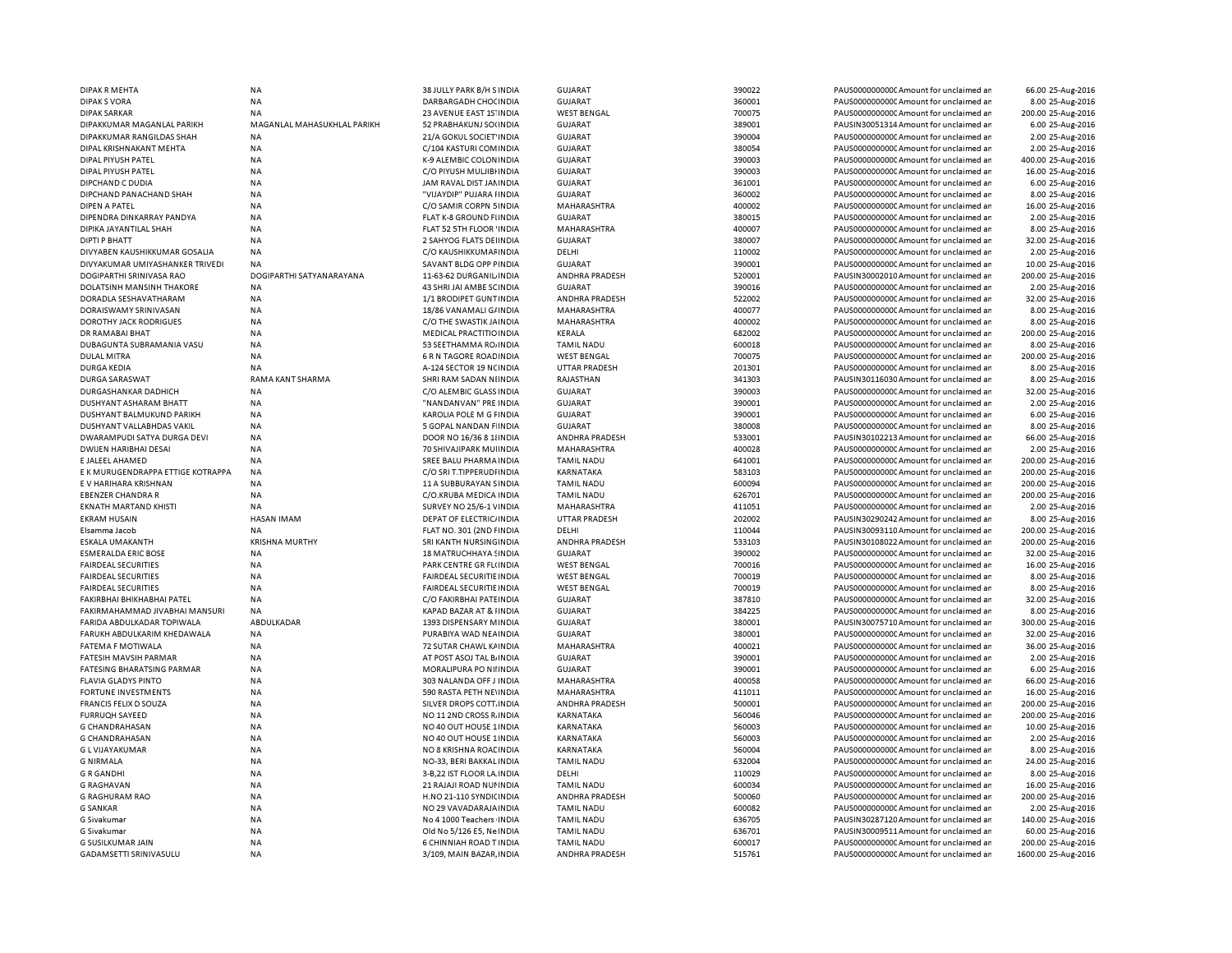| GAJANAN BHALCHANDRA KHER             | NA                              | PERFECT MOTOR CC INDIA         | MAHARASHTRA           | 411001 | PAUS0000000000 Amount for unclaimed ar  | 16.00 25-Aug-2016  |
|--------------------------------------|---------------------------------|--------------------------------|-----------------------|--------|-----------------------------------------|--------------------|
| <b>GANDAMAL DUGGAL</b>               | <b>NA</b>                       | H-42 SOUTH EXTENS INDIA        | DELHI                 | 110049 | PAUS0000000000 Amount for unclaimed an  | 16.00 25-Aug-2016  |
| GANDHI MANOJKUMAR CHIMANBHAI         | GANDHI CHIMANBHAI PURSHOTTAMDAS | SANTOSHPURI POLE INDIA         | <b>GUJARAT</b>        | 391440 | PAUS1204440000 Amount for unclaimed ar  | 16.00 25-Aug-2016  |
| GANESH KRISHNA PAI BUDBUDE           | <b>NA</b>                       | C/O. SHRI.G.G.PAI, F INDIA     | GOA                   | 403002 | PAUS0000000000CAmount for unclaimed ar  | 40.00 25-Aug-2016  |
| GANESH KUNDALIK GAMVADE              | <b>NA</b>                       | 257B-5 BUDHWAR P INDIA         | MAHARASHTRA           | 411002 | PAUS0000000000 Amount for unclaimed an  | 10.00 25-Aug-2016  |
| <b>GANESH VENKATARAMAN</b>           | <b>NA</b>                       | 520/549 7TH MAIN I INDIA       | KARNATAKA             | 560085 | PAUS0000000000 Amount for unclaimed ar  | 8.00 25-Aug-2016   |
| GANGA DEVI BHARGAVA                  | <b>NA</b>                       | 12A BELI ROAD ALLA INDIA       | <b>UTTAR PRADESH</b>  | 211002 | PAUS0000000000 Amount for unclaimed an  | 200.00 25-Aug-2016 |
| GANGADAS KANJI SHETH                 | <b>NA</b>                       | 3C/2 MAJITHIA NAG INDIA        | MAHARASHTRA           | 400067 | PAUS0000000000 Amount for unclaimed ar  | 8.00 25-Aug-2016   |
|                                      |                                 |                                |                       |        |                                         |                    |
| <b>GANGADHAR K PENDKAR</b>           | <b>NA</b>                       | DR PENDKAR HOSPITINDIA         | MAHARASHTRA           | 431001 | PAUS0000000000 Amount for unclaimed ar  | 600.00 25-Aug-2016 |
| GANGAPPA GURUSHIDDAPPA KELUR         | <b>GURUSHIDDAPPA</b>            | H NO MIG I 214 SHIL INDIA      | KARNATAKA             | 582103 | PAUSIN30113526 Amount for unclaimed ar  | 32.00 25-Aug-2016  |
| <b>GANPATBHAI BHAILALBHAI BAROT</b>  | ΝA                              | CONTROL LABORAT(INDIA          | GUJARAT               | 390003 | PAUS0000000000 Amount for unclaimed ar  | 6.00 25-Aug-2016   |
| <b>GANPATBHAI HARIBHAI PATEL</b>     | <b>NA</b>                       | AT & PO MANJALPUI INDIA        | <b>GUJARAT</b>        | 390011 | PAUS0000000000CAmount for unclaimed ar  | 2.00 25-Aug-2016   |
| <b>GANPATRAO S INGALE</b>            | <b>NA</b>                       | AT & POST MNHALLINDIA          | KARNATAKA             | 585302 | PAUS0000000000C Amount for unclaimed ar | 32.00 25-Aug-2016  |
| <b>GARIMIDI VENU GOPAL</b>           | <b>NA</b>                       | 2-2-186/53/1 RAMAHNDIA         | ANDHRA PRADESH        | 500013 | PAUS0000000000 Amount for unclaimed ar  | 8.00 25-Aug-2016   |
| GAURANG PRAVINCHANDRA PATEL          | NA                              | 68/A KUNJ SOCIETY (INDIA       | <b>GUJARAT</b>        | 390007 | PAUS1301670000 Amount for unclaimed ar  | 2.00 25-Aug-2016   |
| GAUTAMSINH BHADRASINHRAO GAEKWAR     | <b>NA</b>                       | 'PADMAKOOT' BUN(INDIA          | <b>GUJARAT</b>        | 390001 | PAUS0000000000 Amount for unclaimed ar  | 2.00 25-Aug-2016   |
| <b>GAYATRI CHATTERJEE</b>            | <b>NA</b>                       | 33/C HINDUSTHAN FINDIA         | <b>WEST BENGAL</b>    | 700029 | PAUS0000000000C Amount for unclaimed ar | 16.00 25-Aug-2016  |
| GEETA GHANSHYAMBHAI PATEL            | <b>NA</b>                       | 13 'SIDDHI' PARISHR INDIA      | <b>GUJARAT</b>        | 390007 | PAUS0000000000 Amount for unclaimed ar  | 16.00 25-Aug-2016  |
| <b>GEETA M PATEL</b>                 | <b>NA</b>                       |                                | <b>GUJARAT</b>        | 388001 | PAUS0000000000 Amount for unclaimed ar  | 16.00 25-Aug-2016  |
|                                      |                                 | 3, KRISHNA HOUSIN INDIA        |                       |        |                                         |                    |
| <b>GEETA SEN</b>                     | <b>NA</b>                       | 124 BALLYGUNGE G/INDIA         | <b>WEST BENGAL</b>    | 700029 | PAUS0000000000CAmount for unclaimed an  | 6.00 25-Aug-2016   |
| <b>GEETA U PATIL</b>                 | <b>NA</b>                       | H NO 5-2-439 J N ROINDIA       | <b>ANDHRA PRADESH</b> | 500001 | PAUS0000000000CAmount for unclaimed ar  | 8.00 25-Aug-2016   |
| <b>GEETABEN SURYAKANT RAY</b>        | <b>NA</b>                       | "SURAJ" 12 NETAJI SINDIA       | GUJARAT               | 390018 | PAUS0000000000 Amount for unclaimed an  | 6.00 25-Aug-2016   |
| <b>GEETANJALI MATAM</b>              | <b>NA</b>                       | H NO-107 HYDERBA! INDIA        | ANDHRA PRADESH        | 500003 | PAUS0000000000CAmount for unclaimed ar  | 8.00 25-Aug-2016   |
| <b>GEETHA AYYAKUTTI</b>              | <b>NA</b>                       | G-2 ALEMBIC GLASS INDIA        | KARNATAKA             | 560066 | PAUS0000000000 Amount for unclaimed an  | 80.00 25-Aug-2016  |
| <b>GEETHA PRAKASH</b>                | <b>NA</b>                       | B-3/4 FIBRE STAFF Q INDIA      | KERALA                | 673661 | PAUS0000000000 Amount for unclaimed ar  | 200.00 25-Aug-2016 |
| <b>GEETHA RAMACHANDRAN</b>           | <b>NA</b>                       | 21 RAJAJI ROAD NUI INDIA       | <b>TAMIL NADU</b>     | 600034 | PAUS0000000000 Amount for unclaimed ar  | 16.00 25-Aug-2016  |
| <b>GEEVARGHESE ABRAHAM</b>           | <b>NA</b>                       | KIZHAKEKKARA PUTI INDIA        | <b>KERALA</b>         | 686001 | PAUS0000000000CAmount for unclaimed an  | 32.00 25-Aug-2016  |
| <b>GEORGE JACOB</b>                  | <b>NA</b>                       | FB/19 ALEMBIC COLHNDIA         | <b>GUJARAT</b>        | 390003 | PAUS0000000000 Amount for unclaimed ar  | 6.00 25-Aug-2016   |
| <b>GHANSHYAM D DOSHI</b>             | <b>NA</b>                       | C/O TUSHAR ELECTRINDIA         | <b>GUJARAT</b>        | 364004 | PAUS0000000000 Amount for unclaimed ar  | 8.00 25-Aug-2016   |
| <b>GHANSHYAM DIALANI</b>             |                                 |                                | RAJASTHAN             | 302004 |                                         |                    |
|                                      | <b>NA</b>                       | PLOT NO. 479 ADAR: INDIA       |                       |        | PAUS0000000000C Amount for unclaimed ar | 8.00 25-Aug-2016   |
| GHANSHYAM RAJABHAI RATANPURA         | <b>NA</b>                       | C/O SAURASHTRA DIINDIA         | <b>GUJARAT</b>        | 362220 | PAUS0000000000 Amount for unclaimed ar  | 16.00 25-Aug-2016  |
| GHANSHYAMBHAI JASHBHAI PATEL         | <b>NA</b>                       | 16 KRISHNAKUTIR PFINDIA        | <b>GUJARAT</b>        | 390002 | PAUS0000000000CAmount for unclaimed ar  | 6.00 25-Aug-2016   |
| GHANSHYAMBHAI MOTIBHAI BAROT         | <b>NA</b>                       | AT & PO SOKHADA BINDIA         | <b>GUJARAT</b>        | 391240 | PAUS0000000000 Amount for unclaimed an  | 2.00 25-Aug-2016   |
| GHEVARCHAND L BAFNA                  | ΝA                              | C-2 ROOM NO 32 4T INDIA        | MAHARASHTRA           | 400032 | PAUS0000000000C Amount for unclaimed ar | 8.00 25-Aug-2016   |
| GHUDUSAB ABDUL KAREEM DHARWAR        | <b>NA</b>                       | 125-13, MADHAVANINDIA          | KARNATAKA             | 580020 | PAUS0000000000 Amount for unclaimed ar  | 80.00 25-Aug-2016  |
| GHULAM SAIYIDAIN MALIK               | <b>NA</b>                       | C/O PHARMA AGEN(INDIA          | JAMMU AND KASHMIR     | 190010 | PAUS0000000000 Amount for unclaimed ar  | 400.00 25-Aug-2016 |
| <b>GIAN CHAND GOEL</b>               | <b>NA</b>                       | A1/3 MAURICE NAG. INDIA        | DELHI                 | 110007 | PAUS0000000000 Amount for unclaimed an  | 8.00 25-Aug-2016   |
| <b>GIAN SINGH</b>                    | <b>NA</b>                       | 1437 KRISHANA NACINDIA         | PUNJAB                | 142001 | PAUS0000000000 Amount for unclaimed ar  | 40.00 25-Aug-2016  |
| GIRDHARLAL KALIDAS SANGHAVI          | <b>NA</b>                       | 59 CHANDRAVALI SCINDIA         | <b>GUJARAT</b>        | 390018 | PAUS0000000000 Amount for unclaimed an  | 10.00 25-Aug-2016  |
| <b>GIRDHARLAL MADHAVJI MISTRY</b>    | <b>NA</b>                       | C/O SHRI ISHWARBH INDIA        | <b>GUJARAT</b>        | 390002 | PAUS0000000000 Amount for unclaimed ar  | 2.00 25-Aug-2016   |
| <b>GIRIJA L NARAYANAN</b>            | <b>NA</b>                       | <b>IMPERIAL HOUSE (UIINDIA</b> | <b>TAMIL NADU</b>     | 625003 | PAUS0000000000 Amount for unclaimed an  | 200.00 25-Aug-2016 |
| <b>GIRISH FAKIRCHAND SHAH</b>        | <b>NA</b>                       | 9 SHAH COLONY SH/ INDIA        | <b>GUJARAT</b>        | 380001 | PAUS0000000000 Amount for unclaimed ar  |                    |
|                                      |                                 |                                |                       |        |                                         | 12.00 25-Aug-2016  |
| <b>GIRISH H DEDHIA</b>               | NA                              | 34, ANAND SOCIETY INDIA        | <b>GUJARAT</b>        | 380050 | PAUS0000000000C Amount for unclaimed ar | 10.00 25-Aug-2016  |
| <b>GIRISH RAOJIBHAI AMIN</b>         | <b>NA</b>                       | HARINAGAR SOCIET INDIA         | <b>GUJARAT</b>        | 390015 | PAUS0000000000 Amount for unclaimed ar  | 12.00 25-Aug-2016  |
| <b>GIRISH RAOJIBHAI AMIN</b>         | NA                              | 30 HARINAGAR SOCHNDIA          | <b>GUJARAT</b>        | 390015 | PAUS0000000000C Amount for unclaimed ar | 2.00 25-Aug-2016   |
| <b>GIRISHCHANDRA NEMCHAND PARMAR</b> | <b>NA</b>                       | C/O KANSARA NEM(INDIA          | <b>GUJARAT</b>        | 380001 | PAUS0000000000 Amount for unclaimed ar  | 8.00 25-Aug-2016   |
| GIRISHKUMAR MOTILAL PATEL            | NA                              | C/O AGRO CHEM INIINDIA         | <b>GUJARAT</b>        | 396001 | PAUS0000000000C Amount for unclaimed ar | 16.00 25-Aug-2016  |
| GIRISHKUMAR SOMALAL SHAH             | <b>NA</b>                       | C/O GIRISH MACHIN INDIA        | <b>GUJARAT</b>        | 391145 | PAUS0000000000 Amount for unclaimed ar  | 32.00 25-Aug-2016  |
| <b>GIRJA DEBI AGARWALA</b>           | <b>NA</b>                       | 42 PARBATI GHOSH IINDIA        | <b>WEST BENGAL</b>    | 700007 | PAUS0000000000 Amount for unclaimed ar  | 8.00 25-Aug-2016   |
| <b>GIRJADEBI AGARWALA</b>            | <b>NA</b>                       | 42 PARBATI GHOSH IINDIA        | <b>WEST BENGAL</b>    | 700007 | PAUS0000000000 Amount for unclaimed an  | 8.00 25-Aug-2016   |
| <b>GITA AGARWAL</b>                  | <b>NA</b>                       | 1- VASUDHA ENCLA\INDIA         | DELHI                 | 110034 | PAUS0000000000 Amount for unclaimed ar  | 16.00 25-Aug-2016  |
| <b>GITA GHOSH</b>                    | <b>NA</b>                       | STATE BANK OF INDIINDIA        | <b>WEST BENGAL</b>    | 700001 | PAUS0000000000 Amount for unclaimed an  | 6.00 25-Aug-2016   |
|                                      |                                 |                                |                       |        |                                         |                    |
| GITABEN JAYANTILAL PATEL             | <b>NA</b>                       | 21/1 PRABHAKUNJ GINDIA         | <b>GUJARAT</b>        | 389001 | PAUS0000000000CAmount for unclaimed ar  | 6.00 25-Aug-2016   |
| <b>GITABEN RATILAL PATEL</b>         | <b>NA</b>                       | 3 ABHAYNAGAR CO-INDIA          | <b>GUJARAT</b>        | 390016 | PAUS0000000000CAmount for unclaimed an  | 2.00 25-Aug-2016   |
| <b>GLORIA D SOUZA</b>                | <b>NA</b>                       | SUNRAY 2ND FLOOR INDIA         | <b>MAHARASHTRA</b>    | 400050 | PAUS0000000000 Amount for unclaimed ar  | 8.00 25-Aug-2016   |
| <b>GOBIND PRASAD RUSTAGI</b>         | <b>NA</b>                       | C/O SHAKTI PROVISI INDIA       | DELHI                 | 110092 | PAUS0000000000 Amount for unclaimed ar  | 8.00 25-Aug-2016   |
| <b>GODAWARI G SHARMA</b>             | <b>NA</b>                       | TIWARI BOOK COMFINDIA          | RAJASTHAN             | 332001 | PAUS0000000000CAmount for unclaimed an  | 16.00 25-Aug-2016  |
| <b>GOMATHI AMMAL T</b>               | <b>NA</b>                       | 59, OFFICER'S COLOHNDIA        | <b>TAMIL NADU</b>     | 620017 | PAUS0000000000 Amount for unclaimed ar  | 400.00 25-Aug-2016 |
| GONUGUNTA RAMASESHAIAH               | <b>NA</b>                       | C/O DARSHAK LTD S INDIA        | <b>ANDHRA PRADESH</b> | 522004 | PAUS0000000000 Amount for unclaimed ar  | 16.00 25-Aug-2016  |
| <b>GOPA PENTIAH</b>                  | <b>NA</b>                       | H NO 1-6-202/8/D B/ INDIA      | ANDHRA PRADESH        | 500020 | PAUS0000000000 Amount for unclaimed ar  | 6.00 25-Aug-2016   |
| GOPAL CHAND SHARMA                   | <b>NA</b>                       | 624 (TYPE Z) TIMAR IINDIA      | DELHI                 | 110007 | PAUS0000000000 Amount for unclaimed ar  | 16.00 25-Aug-2016  |
| GOPAL CHANDRA UPADHAYAYA             | <b>NA</b>                       | C-12/378 YAMUNA \INDIA         | DELHI                 | 110053 | PAUS0000000000 Amount for unclaimed ar  | 16.00 25-Aug-2016  |
| <b>GOPAL DINUBHAI AMIN</b>           | <b>NA</b>                       | 119 NATIONAL COOHNDIA          | MAHARASHTRA           | 411007 | PAUS0000000000 Amount for unclaimed ar  | 2.00 25-Aug-2016   |
|                                      |                                 |                                |                       |        |                                         |                    |
| GOPAL KANODIA                        | NA                              | 110/6 NEHRU NAGA INDIA         | <b>UTTAR PRADESH</b>  | 208012 | PAUS0000000000C Amount for unclaimed ar | 2.00 25-Aug-2016   |
| <b>GOPAL KRISHAN</b>                 | <b>NA</b>                       | 501 VARSHA 7 BUNCINDIA         | MAHARASHTRA           | 400061 | PAUS0000000000 Amount for unclaimed an  | 8.00 25-Aug-2016   |
| GOPAL KRISHAN KUMAR                  | <b>NA</b>                       | FLAT NO 3-B POCKETINDIA        | DELHI                 | 110035 | PAUS0000000000 Amount for unclaimed ar  | 8.00 25-Aug-2016   |
| GOPAL KRISHNARAO KULKARNI            | <b>NA</b>                       | MERCHANT MARKE INDIA           | KARNATAKA             | 582101 | PAUS0000000000 Amount for unclaimed an  | 16.00 25-Aug-2016  |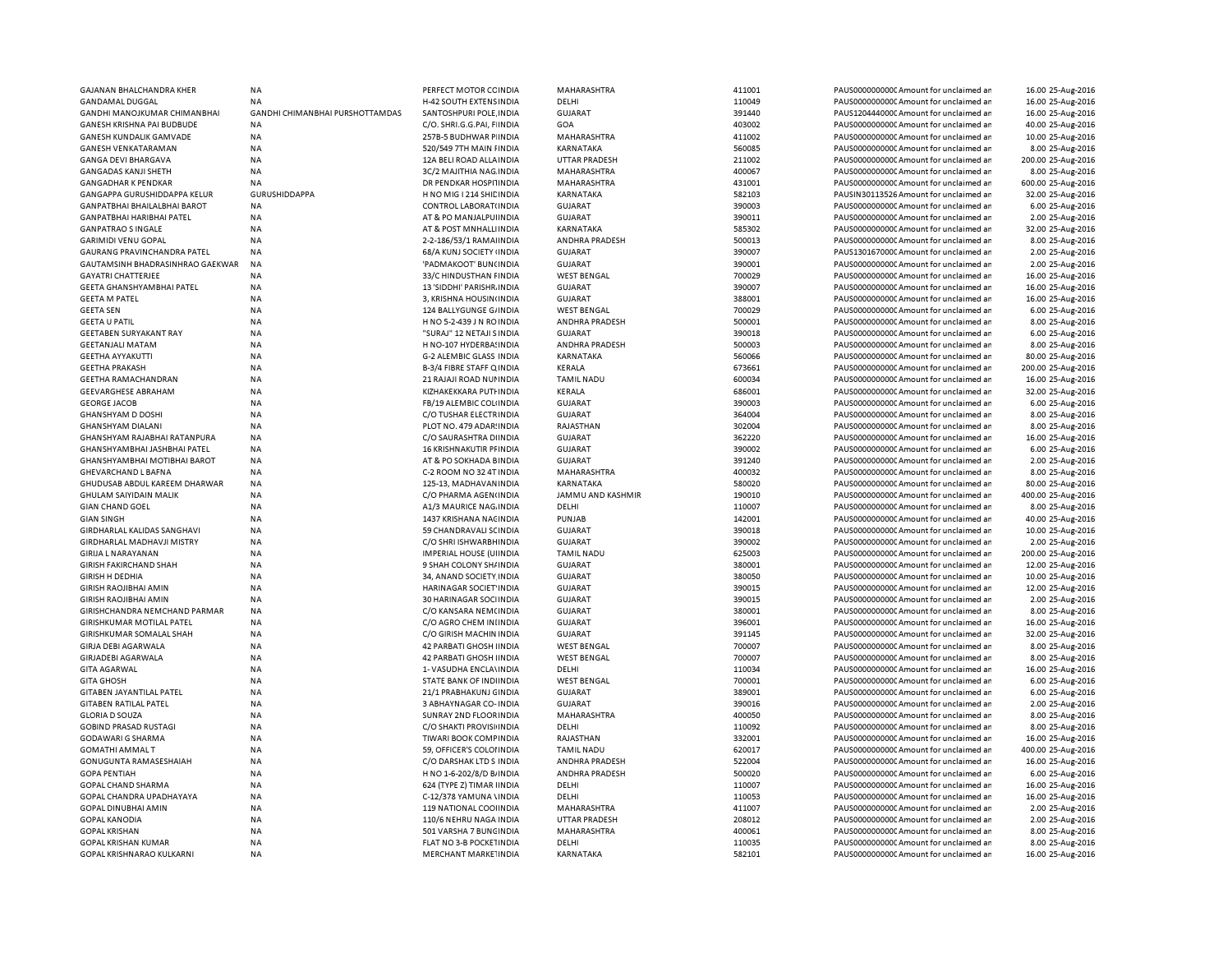| <b>GOPAL SINGH SAINI</b>                                 | <b>NA</b>              | BG-6/59-B PASCHIM INDIA                           | DELHI                         | 110063           | PAUS0000000000CAmount for unclaimed ar                                            | 16.00 25-Aug-2016                     |
|----------------------------------------------------------|------------------------|---------------------------------------------------|-------------------------------|------------------|-----------------------------------------------------------------------------------|---------------------------------------|
| GOPALAKRISHNA MURTHY TADIPARTHI                          | <b>NA</b>              | C/O SREEDHAR MEDINDIA                             | ANDHRA PRADESH                | 522201           | PAUS0000000000 Amount for unclaimed ar                                            | 200.00 25-Aug-2016                    |
| GOPALBHAI BHAGAWANDAS PATEL                              | <b>NA</b>              | KHADIA POLE NO 1 EINDIA                           | <b>GUJARAT</b>                | 390001           | PAUS0000000000 Amount for unclaimed ar                                            | 8.00 25-Aug-2016                      |
| <b>GOPALBHAI CHIMANLAL SHAH</b>                          | NA                     | <b>BITABHARTI POL PALINDIA</b>                    | <b>GUJARAT</b>                | 391440           | PAUS0000000000 Amount for unclaimed ar                                            | 2.00 25-Aug-2016                      |
| GOPALBHAI RATIBHAI VAKHARIA                              | ΝA                     | 11 MONALISHA APP INDIA                            | GUJARAT                       | 390007           | PAUS0000000000C Amount for unclaimed ar                                           | 16.00 25-Aug-2016                     |
| <b>GOPI RAM KEDIA</b>                                    | <b>NA</b>              | A-124 SECTOR 19 NC INDIA                          | <b>UTTAR PRADESH</b>          | 201301           | PAUS0000000000 Amount for unclaimed ar                                            | 8.00 25-Aug-2016                      |
| GORDHANBHAI GOKALBHAI AMIN                               | ΝA                     | CHHOTALAL BHUVAI INDIA                            | GUJARAT                       | 390002           | PAUS0000000000CAmount for unclaimed ar                                            | 10.00 25-Aug-2016                     |
| GORDHANBHAI MANIBHAI CHAUHAN                             | <b>NA</b>              | AT & PO SOKHADA BINDIA                            | <b>GUJARAT</b>                | 391240           | PAUS0000000000 Amount for unclaimed ar                                            | 2.00 25-Aug-2016                      |
|                                                          |                        |                                                   |                               | 400058           |                                                                                   | 200.00 25-Aug-2016                    |
| <b>GORUR RAYASANI KANTHI</b>                             | NA                     | 22, PANCH SHEEL, VIINDIA                          | MAHARASHTRA                   | 700028           | PAUS0000000000C Amount for unclaimed ar                                           |                                       |
| <b>GOUTAM SAHA</b>                                       | <b>NA</b>              | C/O SWAPNA MEDICINDIA                             | <b>WEST BENGAL</b>            |                  | PAUS0000000000 Amount for unclaimed ar                                            | 200.00 25-Aug-2016                    |
| <b>GOVIND GANESHPAI</b>                                  | <b>NA</b>              | FLAT NO. 19/S-1 KAMINDIA                          | GOA                           | 403002           | PAUS0000000000 Amount for unclaimed ar                                            | 2.00 25-Aug-2016                      |
| <b>GOVIND RAM GUPTA</b>                                  | <b>NA</b>              | G-79 NEW SEELAMP INDIA                            | DELHI                         | 110053           | PAUS0000000000CAmount for unclaimed ar                                            | 16.00 25-Aug-2016                     |
| GOVIND RAMCHANDRA PATHAK                                 | NA                     | 9 ASHOK COLONY KI INDIA                           | <b>MADHYA PRADESH</b>         | 474001           | PAUS0000000000 Amount for unclaimed ar                                            | 16.00 25-Aug-2016                     |
| GOVINDBHAI FULABHAI PATEL                                | <b>NA</b>              | HARIKRIPA NIVAS CHINDIA                           | <b>GUJARAT</b>                | 391740           | PAUS0000000000 Amount for unclaimed ar                                            | 6.00 25-Aug-2016                      |
| <b>GOVINDBHAI K PATEL</b>                                | <b>NA</b>              | SWAMINARAYAN V/INDIA                              | <b>GUJARAT</b>                | 382480           | PAUS00000000000Amount for unclaimed ar                                            | 16.00 25-Aug-2016                     |
| <b>GOVINDDAS VADHAWANI</b>                               | <b>NA</b>              | H NO 50 ASHOK NACINDIA                            | <b>UTTAR PRADESH</b>          | 221010           | PAUS0000000000 Amount for unclaimed ar                                            | 32.00 25-Aug-2016                     |
| <b>GOVINDLAL CHANDULAL MISTRY</b>                        | <b>NA</b>              | "MADHU KUNJ" 58 NINDIA                            | <b>GUJARAT</b>                | 390009           | PAUS0000000000 Amount for unclaimed ar                                            | 2.00 25-Aug-2016                      |
| <b>GOWRIK</b>                                            | <b>K KRISHNA SWAMY</b> | 3/14 RAM CHANDRA INDIA                            | <b>TAMIL NADU</b>             | 600004           | PAUSIN30267930 Amount for unclaimed ar                                            | 32.00 25-Aug-2016                     |
| GULABSINH RATANSINH GADHAVI                              | <b>NA</b>              | 4 NARENDRA PARK HINDIA                            | <b>GUJARAT</b>                | 390001           | PAUS0000000000 Amount for unclaimed ar                                            | 6.00 25-Aug-2016                      |
| GULAM AHMED GULAMRASUL KUVAWALA                          | <b>NA</b>              | C/O RUMIN CYCLE NINDIA                            | <b>GUJARAT</b>                | 390001           | PAUS0000000000 Amount for unclaimed ar                                            | 16.00 25-Aug-2016                     |
| GULAMHUSAIN CHANDBHAI GARIBAWALA                         | <b>NA</b>              | WADI VORWAD BAR INDIA                             | <b>GUJARAT</b>                | 390001           | PAUS0000000000 Amount for unclaimed ar                                            | 16.00 25-Aug-2016                     |
| GULAMHUSAIN NAZARALI BOXWALA                             | <b>NA</b>              | WADI BADRI MAHOLINDIA                             | <b>GUJARAT</b>                | 390001           | PAUS0000000000 Amount for unclaimed ar                                            | 16.00 25-Aug-2016                     |
| <b>GULSHAN KUMAR</b>                                     | NA                     | 50 WEST MUKERJEE INDIA                            | DELHI                         | 110009           | PAUS0000000000 Amount for unclaimed ar                                            | 8.00 25-Aug-2016                      |
|                                                          |                        |                                                   | ANDHRA PRADESH                |                  |                                                                                   |                                       |
| GUNNESWARA RAO CHALAMCHARLA                              | ΝA                     | "SUBBARAO MANSI(INDIA                             |                               | 534101           | PAUS0000000000CAmount for unclaimed ar                                            | 200.00 25-Aug-2016                    |
| GUNVANTBHAI BAKORBHAI PATEL                              | NA                     | PACHHALU STREET NINDIA                            | <b>GUJARAT</b>                | 390002           | PAUS0000000000 Amount for unclaimed ar                                            | 2.00 25-Aug-2016                      |
| <b>GUNVATRAI RATANJI DESAI</b>                           | NA                     | C/O JAYANT G DESA INDIA                           | <b>GUJARAT</b>                | 394210           | PAUS0000000000C Amount for unclaimed ar                                           | 2.00 25-Aug-2016                      |
| <b>GURCHARAN LALL SEHGAL</b>                             | <b>NA</b>              | <b>GP-37 PITAMPURA CINDIA</b>                     | DELHI                         | 110034           | PAUS0000000000 Amount for unclaimed ar                                            | 20.00 25-Aug-2016                     |
| <b>GURCHARAN SINGH</b>                                   | <b>NA</b>              | A-9A/5 VASANT VIH/ INDIA                          | DELHI                         | 110057           | PAUS0000000000 Amount for unclaimed ar                                            | 16.00 25-Aug-2016                     |
| <b>GURDEEP KAUR R MAKHIJA</b>                            | <b>NA</b>              | 3 SHRI GURU RAMD/INDIA                            | <b>GUJARAT</b>                | 380024           | PAUS0000000000 Amount for unclaimed ar                                            | 8.00 25-Aug-2016                      |
| <b>GURDEV SINGH VEDI</b>                                 | <b>NA</b>              | FLAT NO 100 POCKE INDIA                           | DELHI                         | 110001           | PAUS0000000000CAmount for unclaimed ar                                            | 8.00 25-Aug-2016                      |
| <b>GURUCHARAN SINGH D BHATIA</b>                         | NA                     | C/O JANTA ROAD LII INDIA                          | GUJARAT                       | 382405           | PAUS0000000000CAmount for unclaimed ar                                            | 66.00 25-Aug-2016                     |
| <b>GURUDUTT ANANTHRAO NAYAMPALLY</b>                     | ANANTHRAO              | KRISHANT VILLA 13 SINDIA                          | GOA                           | 403507           | PAUSIN30267930 Amount for unclaimed ar                                            | 1000.00 25-Aug-2016                   |
| GURUSIDDAPPA V YAVAGAL                                   | <b>NA</b>              | 41 ADARSH NAGAR I INDIA                           | KARNATAKA                     | 580032           | PAUS0000000000CAmount for unclaimed ar                                            | 400.00 25-Aug-2016                    |
| <b>GYAN VARDHAN PODDAR</b>                               | NA                     | SHRI HARISHANKAR INDIA                            | <b>BIHAR</b>                  | 800001           | PAUS0000000000CAmount for unclaimed ar                                            | 2500.00 25-Aug-2016                   |
| H D PATEL                                                | <b>NA</b>              | DARBAR NAKA GANLINDIA                             | <b>GUJARAT</b>                | 363330           | PAUS0000000000 Amount for unclaimed ar                                            | 16.00 25-Aug-2016                     |
| H HAREKRISHNA KAMATH                                     | <b>NA</b>              | MERCHANT MARKE INDIA                              | KARNATAKA                     | 576201           | PAUS0000000000 Amount for unclaimed ar                                            | 8.00 25-Aug-2016                      |
| H J MOTWANI                                              | NA                     | C-4B/13/85 JANAKPUNDIA                            | DELHI                         | 110058           | PAUS0000000000 Amount for unclaimed ar                                            | 8.00 25-Aug-2016                      |
| <b>H K KHOSLA</b>                                        | <b>NA</b>              | C/O UJJWAL LTD GAHNDIA                            | <b>UTTAR PRADESH</b>          | 273001           | PAUS0000000000 Amount for unclaimed ar                                            | 66.00 25-Aug-2016                     |
|                                                          |                        |                                                   |                               |                  |                                                                                   | 1400.00 25-Aug-2016                   |
| H S AMARNATH                                             | <b>NA</b>              | C/O.BANGALORE STUNDIA                             | KARNATAKA                     | 560052           | PAUS0000000000 Amount for unclaimed ar                                            |                                       |
| H S LAKSHMI                                              | <b>NA</b>              | NO 142 KUMARA PA INDIA                            | KARNATAKA                     | 560020           | PAUS0000000000 Amount for unclaimed ar                                            | 8.00 25-Aug-2016                      |
| H SHAFEEQ AHAMED SIDDIQI                                 | <b>NA</b>              | C/O ALKHALEEL RAV INDIA                           | KARNATAKA                     | 573201           | PAUS0000000000 Amount for unclaimed ar                                            | 200.00 25-Aug-2016                    |
| H SHANTHI                                                | NA                     | F/38 ALEMBIC GLASSINDIA                           | KARNATAKA                     | 560066           | PAUS0000000000 Amount for unclaimed ar                                            | 32.00 25-Aug-2016                     |
| H VISHWARADHYA                                           | <b>NA</b>              | 1572 IIND CROSS NAINDIA                           | KARNATAKA                     | 560021           | PAUS0000000000C Amount for unclaimed ar                                           | 8.00 25-Aug-2016                      |
| HANAMARADDI TIMARADDI GANGAL                             | <b>NA</b>              | <b>GANGAL NURSING HINDIA</b>                      | KARNATAKA                     | 580021           | PAUS0000000000 Amount for unclaimed ar                                            | 40.00 25-Aug-2016                     |
| HANSA BABUBHAI PARIKH                                    | <b>NA</b>              | LADWADA SANKADI INDIA                             | <b>GUJARAT</b>                | 390001           | PAUS0000000000CAmount for unclaimed ar                                            | 6.00 25-Aug-2016                      |
| HANSA DASHARATH SHAH                                     | <b>NA</b>              | 19 NEM RAJUL APARINDIA                            | <b>GUJARAT</b>                | 380007           | PAUS0000000000 Amount for unclaimed ar                                            | 16.00 25-Aug-2016                     |
| HANSA HARIKANT PARIKH                                    | <b>NA</b>              | 29, SEJAL SOCIETY, FINDIA                         | <b>GUJARAT</b>                | 390002           | PAUS0000000000 Amount for unclaimed ar                                            | 200.00 25-Aug-2016                    |
| HANSA JAYANTILAL DESAI                                   | <b>NA</b>              | DARJINO KHANCHO INDIA                             | GUJARAT                       | 380001           | PAUS0000000000CAmount for unclaimed ar                                            | 16.00 25-Aug-2016                     |
| HANSA JAYESH MEHTA                                       | <b>NA</b>              | E/402, ROSE WOOD INDIA                            | GUJARAT                       | 380015           | PAUSIN30098210 Amount for unclaimed ar                                            | 200.00 25-Aug-2016                    |
| HANSA RAJNIKANT MEHTA                                    | <b>NA</b>              | C/O THE SWASTIK JA INDIA                          | MAHARASHTRA                   | 400002           | PAUS0000000000CAmount for unclaimed ar                                            | 8.00 25-Aug-2016                      |
| HANSABEN BAVANDAS TILAWAT                                | NA                     | BANK ROAD OPP AM INDIA                            | <b>GUJARAT</b>                | 361001           | PAUS0000000000 Amount for unclaimed ar                                            | 2.00 25-Aug-2016                      |
| HANSABEN DEVENDRAPRASAD BHATT                            | <b>NA</b>              | QTR.NO.545/B,G.S.F INDIA                          | GUJARAT                       | 391750           | PAUS0000000000CAmount for unclaimed ar                                            | 2.00 25-Aug-2016                      |
| HANSABEN MAHENDRABHAI PATEL                              | <b>NA</b>              | <b>11 SANDIP APARTMIINDIA</b>                     | <b>GUJARAT</b>                | 390005           | PAUS0000000000CAmount for unclaimed ar                                            |                                       |
|                                                          |                        |                                                   |                               |                  |                                                                                   | 2.00 25-Aug-2016                      |
| HANSABEN NATUBHAI PATEL                                  | <b>NA</b>              | 5 BAKUL SOCIETY NC INDIA                          | GUJARAT                       | 390015           | PAUS0000000000CAmount for unclaimed ar                                            | 82.00 25-Aug-2016                     |
| HANSARAJBHAI JETHABHAI PATEL                             | <b>NA</b>              | AT RAMSIKAMPA PC INDIA                            | <b>GUJARAT</b>                | 383325           | PAUS0000000000 Amount for unclaimed ar                                            | 2.00 25-Aug-2016                      |
| HANSARAJBHAI VALAJIBHAI PATEL                            | <b>NA</b>              | AT MAGODILAT POS INDIA                            | <b>GUJARAT</b>                | 382010           | PAUS0000000000 Amount for unclaimed ar                                            | 16.00 25-Aug-2016                     |
| HANUMAN PRASAD BHARGAVA                                  | <b>NA</b>              | J-33 PANCHIM VIHALINDIA                           | DELHI                         | 110063           | PAUS0000000000 Amount for unclaimed ar                                            | 24.00 25-Aug-2016                     |
| HAR KRISHAN KHOSLA                                       | NA                     | 25 NEWAL KISHORE INDIA                            | <b>UTTAR PRADESH</b>          | 226001           | PAUS0000000000 Amount for unclaimed ar                                            | 50.00 25-Aug-2016                     |
| HARAPANAHALLI PRAHLAD                                    | <b>NA</b>              | <b>VISWANATH MEDIC/INDIA</b>                      | <b>KARNATAKA</b>              | 583101           | PAUS0000000000 Amount for unclaimed ar                                            | 200.00 25-Aug-2016                    |
| <b>HARBANS SINGH</b>                                     | NA                     | <b>B-76-A FATEH NAGA INDIA</b>                    | DELHI                         | 110018           | PAUS0000000000 Amount for unclaimed ar                                            | 8.00 25-Aug-2016                      |
| HARBANS SINGH GREWAL                                     | NA                     | 53/4 OLD RAJINDERIINDIA                           | DELHI                         | 110060           | PAUS0000000000 Amount for unclaimed ar                                            | 16.00 25-Aug-2016                     |
| HARBHAJAN SINGH                                          | <b>NA</b>              | 2011 URBAN VIHAR INDIA                            | <b>PUNJAB</b>                 | 141002           | PAUS1202540000 Amount for unclaimed ar                                            | 66.00 25-Aug-2016                     |
| HARDEEP SINGH                                            | NA                     | CARGILL SEEDS INDIJINDIA                          | KARNATAKA                     | 560001           | PAUS0000000000CAmount for unclaimed ar                                            | 324.00 25-Aug-2016                    |
| HARDEEP SINGH ARORA                                      | NA                     | H NO 3/196 RODU PINDIA                            | <b>PUNJAB</b>                 | 143401           | PAUS0000000000 Amount for unclaimed ar                                            | 16.00 25-Aug-2016                     |
| HARDYAL SINGH SAHOTA                                     | <b>NA</b>              | 219-E DDA (MIG) FL/ INDIA                         | DELHI                         | 110027           | PAUS0000000000 Amount for unclaimed ar                                            | 8.00 25-Aug-2016                      |
|                                                          |                        |                                                   |                               |                  |                                                                                   |                                       |
|                                                          |                        |                                                   |                               |                  |                                                                                   |                                       |
| HARESH HASSANAND MIRCHANDANI<br>HARESH NAROTTAMDAS POPAT | <b>NA</b><br><b>NA</b> | FLAT NO 180 1ST FL(INDIA<br>SAHJANAND PETROLINDIA | MAHARASHTRA<br><b>GUJARAT</b> | 400031<br>362220 | PAUS0000000000CAmount for unclaimed ar<br>PAUS0000000000C Amount for unclaimed ar | 8.00 25-Aug-2016<br>32.00 25-Aug-2016 |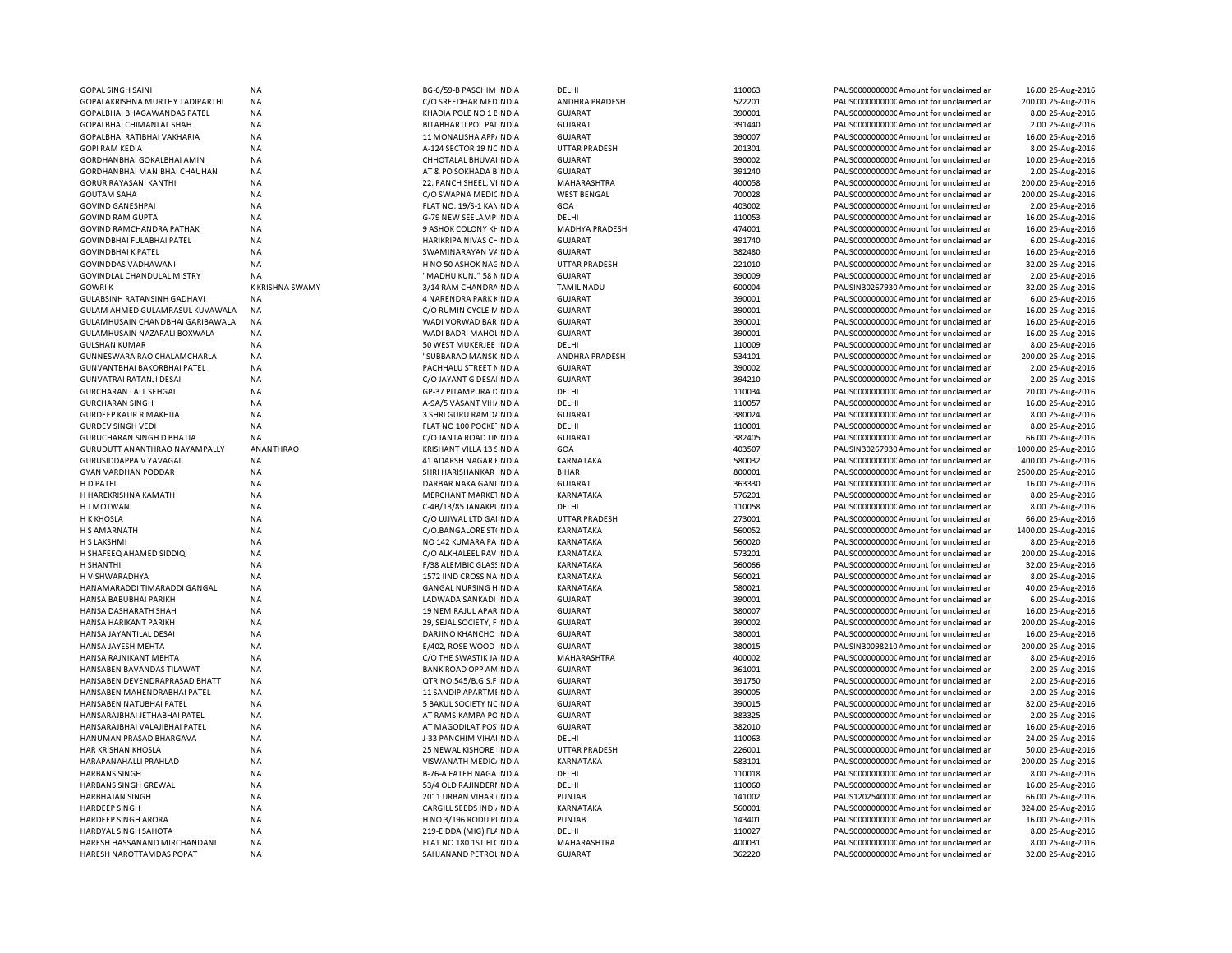| HARESH SHANTILAL SHAH                     | <b>NA</b>                    | 47 SAHJIVAN SOCIETINDIA                          | <b>GUJARAT</b>                | 380009           | PAUS0000000000 Amount for unclaimed an                                           | 8.00 25-Aug-2016                      |
|-------------------------------------------|------------------------------|--------------------------------------------------|-------------------------------|------------------|----------------------------------------------------------------------------------|---------------------------------------|
| HARESH WANWARI                            | NA                           | 93-B LATA SONI CO-(INDIA                         | MAHARASHTRA                   | 400050           | PAUS0000000000CAmount for unclaimed ar                                           | 600.00 25-Aug-2016                    |
| HARESHKUMAR KANTILAL SHAH                 | <b>NA</b>                    | C/O JITEN M BUZA 3 INDIA                         | MAHARASHTRA                   | 400092           | PAUS0000000000 Amount for unclaimed ar                                           | 8.00 25-Aug-2016                      |
| <b>HARI KRISHAN SURI</b>                  | <b>NA</b>                    | 1/190 MAHABIR NA(INDIA                           | DELHI                         | 110018           | PAUS0000000000 Amount for unclaimed ar                                           | 16.00 25-Aug-2016                     |
| HARI LAL LEEKHA                           | <b>NA</b>                    | D/216 SAKET NEW DINDIA                           | DELHI                         | 110017           | PAUS0000000000 Amount for unclaimed ar                                           | 8.00 25-Aug-2016                      |
| <b>HARI RAM GADHOK</b>                    | NA                           | J 9/48A RAJOURI GA INDIA                         | DELHI                         | 110027           | PAUS0000000000 Amount for unclaimed ar                                           | 24.00 25-Aug-2016                     |
| <b>HARIBHAI KALIDAS PATEL</b>             | <b>NA</b>                    | 10, MEGDOOT SOCII INDIA                          | <b>GUJARAT</b>                | 388001           | PAUS00000000000Amount for unclaimed ar                                           | 2.00 25-Aug-2016                      |
| HARIBHAI RATANBHAI PATEL                  | NA                           | C/O. DINESHBHAI H/ INDIA                         | <b>GUJARAT</b>                | 387620           | PAUS0000000000 Amount for unclaimed ar                                           | 2.00 25-Aug-2016                      |
| HARIBHAI SHAMJIBHAI GODHANI               | <b>NA</b>                    | KYM HOUSE POST O INDIA                           | <b>GUJARAT</b>                | 362001           | PAUS0000000000 Amount for unclaimed ar                                           | 32.00 25-Aug-2016                     |
| <b>HARIDAS ARORA</b>                      | NA                           | 26 AMAR BASU SAR/ INDIA                          | <b>WEST BENGAL</b>            | 700007           | PAUS0000000000 Amount for unclaimed ar                                           | 600.00 25-Aug-2016                    |
| HARIGANGABEN MOHANLAL PARIKH              | NA                           | C/O NAVBHARAT AGINDIA                            | <b>GUJARAT</b>                | 364515           | PAUS0000000000 Amount for unclaimed ar                                           | 32.00 25-Aug-2016                     |
| <b>HARIHAR HIRALAL JOSHI</b>              | NA                           | NR CHAPANER DARVINDIA                            | <b>GUJARAT</b>                | 390006           | PAUS0000000000 Amount for unclaimed ar                                           | 16.00 25-Aug-2016                     |
| HARIHAR MAGANBHAI PATEL                   | <b>NA</b>                    | AT & POST ANKODIA INDIA                          | <b>GUJARAT</b>                | 391330           | PAUS0000000000 Amount for unclaimed ar                                           | 16.00 25-Aug-2016                     |
| HARIKRISHNADAS PURUSHOTTAMDAS SHAH        | <b>NA</b>                    | AT & POST UTTARSA INDIA                          | <b>GUJARAT</b>                | 387001           | PAUS0000000000 Amount for unclaimed ar                                           | 6.00 25-Aug-2016                      |
| HARILAL D SHETH                           | NA                           | 25B RANI SANKARI LINDIA                          | <b>WEST BENGAL</b>            | 700026           | PAUS0000000000 Amount for unclaimed ar                                           | 8.00 25-Aug-2016                      |
| HARILAL DWARKADAS SHAH                    | <b>NA</b>                    | SALUN BAZAR KOVA INDIA                           | GUJARAT                       | 387001           | PAUS0000000000 Amount for unclaimed ar                                           | 6.00 25-Aug-2016                      |
| HARILAL TRIBHOVANDAS GANDHI               | <b>NA</b>                    | HANMANJI WALU F/INDIA                            | <b>GUJARAT</b>                | 391440           | PAUS0000000000 Amount for unclaimed ar                                           | 2.00 25-Aug-2016                      |
| <b>HARIOM V NIGAM</b>                     | <b>NA</b>                    | A 63/594 M I G COLCINDIA                         | MAHARASHTRA                   | 400051           | PAUS0000000000 Amount for unclaimed ar                                           | 8.00 25-Aug-2016                      |
| HARIRAM C GOPWANI                         | NA                           | FLAT NO 11 3RD FLOINDIA                          | MAHARASHTRA                   | 411001           | PAUS0000000000 Amount for unclaimed ar                                           | 8.00 25-Aug-2016                      |
| <b>HARIS MASOOD</b>                       | <b>NA</b>                    | RAMNA BAGH NAYA INDIA                            | <b>BIHAR</b>                  | 800004           | PAUS0000000000 Amount for unclaimed ar                                           | 2.00 25-Aug-2016                      |
|                                           |                              |                                                  |                               |                  |                                                                                  |                                       |
| HARISCHANDRA BHAILALBHAI AMIN             | NA                           | 23, PARISRAM SOCIEINDIA                          | <b>GUJARAT</b>                | 390007           | PAUS0000000000 Amount for unclaimed ar                                           | 160.00 25-Aug-2016                    |
| HARISH CHANDRA AJMANI                     | <b>NA</b>                    | LUXMI ELECTRIC CO INDIA                          | <b>UTTAR PRADESH</b>          | 201001           | PAUS0000000000 Amount for unclaimed ar                                           | 200.00 25-Aug-2016                    |
| HARISH CHHANGANI                          | NA                           | C/O BRIJ MEDICAL A INDIA                         | MADHYA PRADESH                | 452007           | PAUS0000000000 Amount for unclaimed ar                                           | 200.00 25-Aug-2016                    |
| <b>HARISH GAMBHIR</b>                     | <b>NA</b>                    | C-449(BASEMENT) CINDIA                           | MAHARASHTRA                   | 440019           | PAUS0000000000 Amount for unclaimed ar                                           | 8.00 25-Aug-2016                      |
| <b>HARISH KUMAR</b>                       | NA                           | V & PO DAULATABAI INDIA                          | <b>HARYANA</b>                | 123505           | PAUS00000000000Amount for unclaimed ar                                           | 16.00 25-Aug-2016                     |
| HARISHBHAI DAMODAR RAJDEV                 | <b>DAMODAR</b>               | MATRU CHHAYA PAI INDIA                           | <b>GUJARAT</b>                | 360001           | PAUS1203320001Amount for unclaimed ar                                            | 32.00 25-Aug-2016                     |
| HARISHBHAI MANUBHAI BHATT                 | <b>NA</b>                    | HAVELI STREET GAN INDIA                          | <b>GUJARAT</b>                | 396360           | PAUS0000000000 Amount for unclaimed ar                                           | 16.00 25-Aug-2016                     |
| HARISHBHAI MANUBHAI BHATT                 | <b>NA</b>                    | HAVELI STREET GAN INDIA                          | <b>GUJARAT</b>                | 396360           | PAUS0000000000 Amount for unclaimed ar                                           | 16.00 25-Aug-2016                     |
| HARISHBHAI N BHATT                        | <b>NA</b>                    | 45 LAXMIDAS NAGA INDIA                           | <b>GUJARAT</b>                | 390015           | PAUS0000000000 Amount for unclaimed ar                                           | 200.00 25-Aug-2016                    |
| <b>HARISHCHANDRA B</b>                    | <b>NA</b>                    | 4/12 SILVER NEST KIIINDIA                        | MAHARASHTRA                   | 400019           | PAUS0000000000 Amount for unclaimed ar                                           | 8.00 25-Aug-2016                      |
| HARISHKUMAR GOVINDBHAI PATEL              | <b>NA</b>                    | HARIKRIPA NIVAS CHINDIA                          | <b>GUJARAT</b>                | 391740           | PAUS00000000000Amount for unclaimed an                                           | 6.00 25-Aug-2016                      |
| HARISHKUMAR HARIDAS BARAI                 | <b>NA</b>                    | NEAR GOPAL BAG R/INDIA                           | <b>GUJARAT</b>                | 390002           | PAUS0000000000 Amount for unclaimed ar                                           | 2.00 25-Aug-2016                      |
| HARISING JESINGBHAI CHAUDHARI             | <b>NA</b>                    | 4 SHREYANAGAR SO INDIA                           | <b>GUJARAT</b>                | 390007           | PAUS0000000000 Amount for unclaimed ar                                           | 22.00 25-Aug-2016                     |
| HARIVADAN C DESAI                         | <b>NA</b>                    | ALHAD VAGO DESAI INDIA                           | <b>GUJARAT</b>                | 387001           | PAUS0000000000 Amount for unclaimed ar                                           | 16.00 25-Aug-2016                     |
| HARIVADAN MANILAL PARIKH                  | <b>NA</b>                    | <b>BAJWADA SHETH SE INDIA</b>                    | <b>GUJARAT</b>                | 390001           | PAUS00000000000Amount for unclaimed an                                           | 10.00 25-Aug-2016                     |
| HARJEET SINGH D BHATIA                    | <b>NA</b>                    | C/O JANTA ROAD LII INDIA                         | <b>GUJARAT</b>                | 382405           | PAUS0000000000 Amount for unclaimed ar                                           | 32.00 25-Aug-2016                     |
| <b>HARJIT KAUR</b>                        | NA                           | B-2/117 SAFDARJAN INDIA                          | DELHI                         | 110029           | PAUS0000000000 Amount for unclaimed ar                                           | 8.00 25-Aug-2016                      |
| HARMANBHAI CHHOTABHAI PATEL               | NA                           | 81 KUNJ SOCIETY BA INDIA                         | <b>GUJARAT</b>                | 390001           | PAUS00000000000Amount for unclaimed ar                                           | 2.00 25-Aug-2016                      |
| <b>HARMINDER SINGH</b>                    | <b>NA</b>                    | <b>B-81 LAJPAT NAGAR INDIA</b>                   | DELHI                         | 110024           | PAUS0000000000 Amount for unclaimed ar                                           | 16.00 25-Aug-2016                     |
| HARNAM SINGH MAGHAR SINGH GHATEHORENA     |                              | 9 DIGNITY PLOT 134 INDIA                         | MAHARASHTRA                   | 400058           | PAUS0000000000 Amount for unclaimed ar                                           | 8.00 25-Aug-2016                      |
| <b>HARSH SHARMA</b>                       | <b>NA</b>                    | 202 JAORA TOWERS INDIA                           | MADHYA PRADESH                | 452001           | PAUS0000000000 Amount for unclaimed ar                                           | 200.00 25-Aug-2016                    |
| <b>HARSHA TRIVEDI</b>                     | <b>NA</b>                    | 2 JANVISHRAM SOCHNDIA                            | <b>GUJARAT</b>                | 380015           | PAUS0000000000 Amount for unclaimed ar                                           | 16.00 25-Aug-2016                     |
| HARSHAD KUMAR PATEL                       | <b>NA</b>                    | 11 OLD SINDHI COLC INDIA                         | MADHYA PRADESH                | 462002           | PAUS0000000000 Amount for unclaimed ar                                           | 16.00 25-Aug-2016                     |
| HARSHAD MANIBHAI AMIN                     | <b>NA</b>                    | BEHIND HARIKRIPA SINDIA                          | GUJARAT                       | 390015           | PAUS0000000000 Amount for unclaimed ar                                           | 2.00 25-Aug-2016                      |
| HARSHAD PUNJABHAI PATEL                   | <b>NA</b>                    | 7 PARISHRAM SOCIE INDIA                          | <b>GUJARAT</b>                | 390007           | PAUS0000000000 Amount for unclaimed ar                                           | 12.00 25-Aug-2016                     |
| HARSHAD RAI BRAHMBHATT                    | <b>NA</b>                    | <b>GUJRATI KOTHI SWA INDIA</b>                   | UTTAR PRADESH                 | 282005           | PAUS0000000000 Amount for unclaimed ar                                           | 200.00 25-Aug-2016                    |
| HARSHADBHAI PUNJABHAI PATEL               | <b>NA</b>                    | 7 PARISHRAM SOCIE INDIA                          | <b>GUJARAT</b>                | 390007           | PAUS0000000000 Amount for unclaimed ar                                           | 2.00 25-Aug-2016                      |
| HARSHADRAY HIMATLAL SHAH                  | <b>NA</b>                    | BHADRA KALI MATA INDIA                           | <b>GUJARAT</b>                | 390001           | PAUS0000000000 Amount for unclaimed ar                                           | 2.00 25-Aug-2016                      |
| HARSHADRAY KANCHANLAL MEHTA               | <b>NA</b>                    | C/O KANCHANLAL MINDIA                            | <b>GUJARAT</b>                | 389330           | PAUS0000000000CAmount for unclaimed ar                                           | 8.00 25-Aug-2016                      |
| <b>HARSHINI DEV</b>                       | NA                           | 445 7TH CROSS 2ND INDIA                          | KARNATAKA                     | 560032           | PAUS0000000000 Amount for unclaimed ar                                           | 16.00 25-Aug-2016                     |
| HARVADAN KIKABHAI MEHTA                   | NA                           | 7 SAMETSIKHAR SOCINDIA                           | <b>GUJARAT</b>                | 380007           | PAUS0000000000CAmount for unclaimed ar                                           | 6.00 25-Aug-2016                      |
| <b>HASMUKH G PANCHAL</b>                  | <b>NA</b>                    | C/O POPATLAL K SH/ INDIA                         | <b>GUJARAT</b>                | 380001           | PAUS0000000000 Amount for unclaimed ar                                           | 16.00 25-Aug-2016                     |
| HASMUKH LALJIBHAI PATEL                   | <b>NA</b>                    | DALIAPOLE NR WAD INDIA                           | <b>GUJARAT</b>                | 390017           | PAUS0000000000 Amount for unclaimed ar                                           | 2.00 25-Aug-2016                      |
| HASMUKHBEN AMRATLAL DESAI                 | <b>NA</b>                    | 25 RATNAKUNJ MAI INDIA                           | <b>GUJARAT</b>                | 395002           | PAUS0000000000 Amount for unclaimed ar                                           | 6.00 25-Aug-2016                      |
| HASMUKHBHAI CHUNIBHAI PATEL               | NA                           | AT & PO JITODIA TAHNDIA                          | <b>GUJARAT</b>                | 388001           | PAUS00000000000Amount for unclaimed ar                                           | 2.00 25-Aug-2016                      |
| HASMUKHBHAI RAOJIBHAI PATEL               | <b>NA</b>                    | C/O M M PATEL AZA INDIA                          | <b>GUJARAT</b>                | 390003           | PAUS0000000000 Amount for unclaimed ar                                           | 16.00 25-Aug-2016                     |
| HASMUKHBHAI VIRAMBHAI PATEL               | VIRAMBHAI KASHIRAMBHAI PATEL | A 57 HARBHOLANAT INDIA                           | <b>GUJARAT</b>                | 382415           | PAUS1203320000 Amount for unclaimed ar                                           | 4.00 25-Aug-2016                      |
| HASMUKHLAL MANILAL DEVI                   | <b>NA</b>                    | 214 GUSHAPARIKHL INDIA                           | <b>GUJARAT</b>                | 380001           | PAUS0000000000 Amount for unclaimed ar                                           | 6.00 25-Aug-2016                      |
| HASMUKHRAI KANTILAL GANDHI                | <b>NA</b>                    | 658 TARDEO ROAD 4 INDIA                          | MAHARASHTRA                   | 400007           | PAUS0000000000 Amount for unclaimed ar                                           | 32.00 25-Aug-2016                     |
| HASMUKLAL KARAMCHAND GANDHI               | <b>NA</b>                    | KUVERJI DEVSHI CH/INDIA                          | MAHARASHTRA                   | 400028           | PAUS0000000000 Amount for unclaimed ar                                           | 8.00 25-Aug-2016                      |
| HASSANAND HEMANDAS LULLA                  | <b>NA</b>                    | BLOCK NO C/23 ROC INDIA                          | MAHARASHTRA                   | 421004           | PAUS0000000000 Amount for unclaimed ar                                           | 18.00 25-Aug-2016                     |
| HASUMATI KANAIYALAL TRIVEDI               | <b>NA</b>                    | <b>16 HUDEO BLOCK N(INDIA</b>                    | GUJARAT                       | 390007           | PAUS0000000000 Amount for unclaimed ar                                           | 2.00 25-Aug-2016                      |
| HASUMATI KESRICHAND SHAH                  | <b>NA</b>                    | 426 A SHRI VISHNU I INDIA                        | MAHARASHTRA                   | 400004           | PAUS0000000000 Amount for unclaimed ar                                           | 8.00 25-Aug-2016                      |
|                                           | NA                           |                                                  |                               |                  |                                                                                  |                                       |
| HASUMATI SHANKERLAL VYAS<br>HAYATHUNNISA  |                              | LADWADA SHANKHI INDIA                            | <b>GUJARAT</b>                | 390001           | PAUS0000000000C Amount for unclaimed ar                                          | 2.00 25-Aug-2016                      |
|                                           |                              |                                                  |                               |                  |                                                                                  |                                       |
|                                           | NA                           | F/7 ALEMBIC GLASS INDIA                          | KARNATAKA                     | 560066           | PAUS0000000000 Amount for unclaimed ar                                           | 16.00 25-Aug-2016                     |
| <b>HAZEL COLASO</b><br><b>HELLY PATEL</b> | NA<br><b>NA</b>              | 23 TOPAZ APARTME INDIA<br>212/CJAGNNATHPU  INDIA | MAHARASHTRA<br><b>GUJARAT</b> | 400050<br>390011 | PAUS0000000000 Amount for unclaimed ar<br>PAUS0000000000CAmount for unclaimed ar | 16.00 25-Aug-2016<br>2.00 25-Aug-2016 |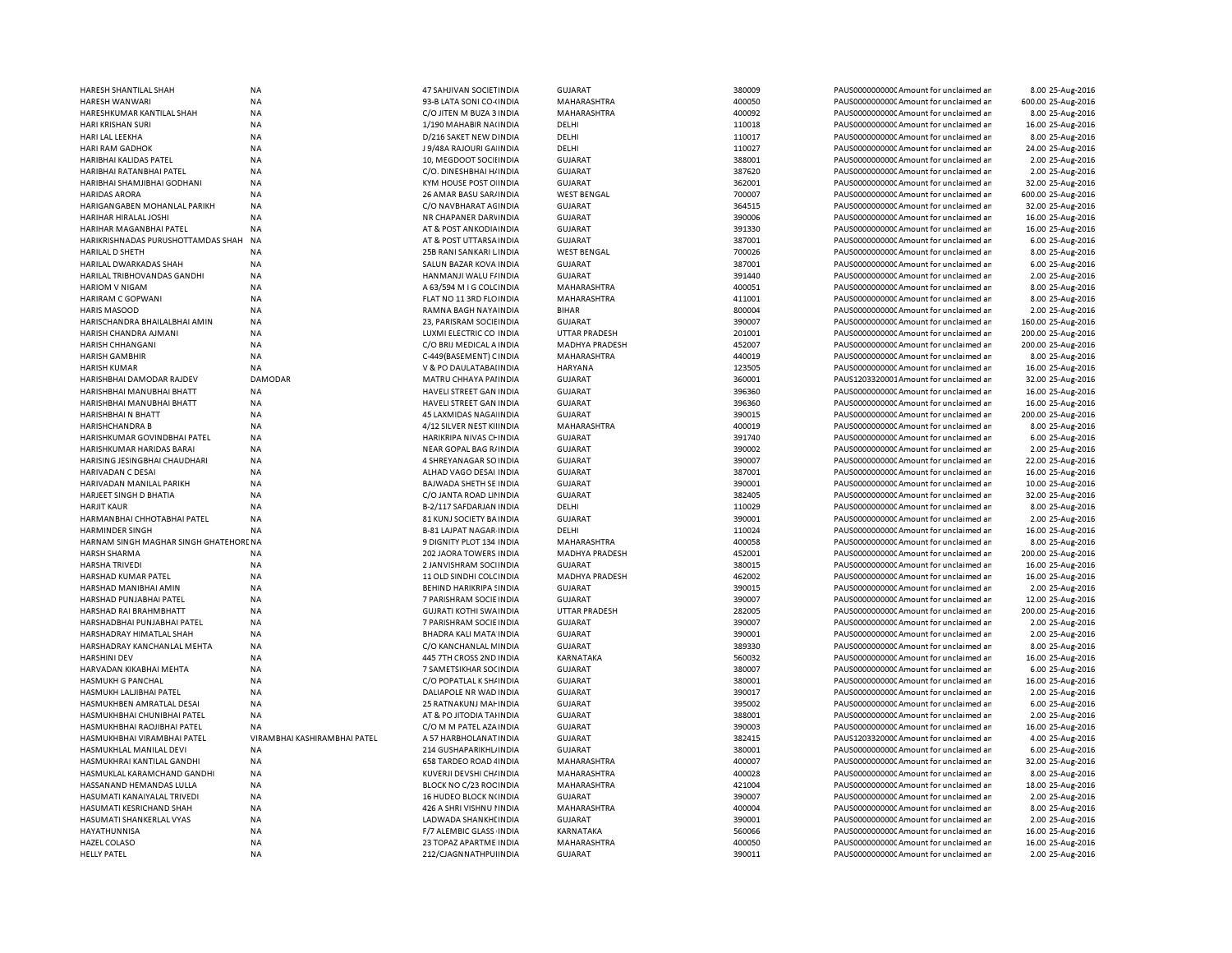| <b>HEMA KABRAWALA</b><br>406 RATANPARK AD INDIA<br><b>GUJARAT</b><br>395001<br>6.00 25-Aug-2016<br><b>NA</b><br>PAUS0000000000 Amount for unclaimed ar<br><b>NA</b><br><b>GUJARAT</b><br>390007<br>200.00 25-Aug-2016<br><b>HEMA MISTRY</b><br>C/O. MS.CHHAYA P I INDIA<br>PAUS0000000000 Amount for unclaimed ar<br><b>NA</b><br>400057<br>PAUS0000000000 Amount for unclaimed ar<br>300.00 25-Aug-2016<br>HEMALATA MADHAO CHOURIKAR<br>H/6, Nav Prabhat ChINDIA<br>MAHARASHTRA<br>HEMALATHA RAJANIKANT DESAI<br><b>NA</b><br>11, UTKARSH SOCIET IN DIA<br><b>GUJARAT</b><br>392002<br>PAUS0000000000CAmount for unclaimed ar<br>200.00 25-Aug-2016<br>380001<br>HEMANGINI BHANUPRASAD MEHTA<br><b>NA</b><br>755 BHAW'S POLE R/INDIA<br><b>GUJARAT</b><br>PAUS0000000000 Amount for unclaimed ar<br>8.00 25-Aug-2016<br><b>HEMANT KUMAR CHATURVEDI</b><br><b>NA</b><br>A 294 NEW MINAL RINDIA<br><b>MADHYA PRADESH</b><br>462023<br>PAUS0000000000 Amount for unclaimed ar<br>200.00 25-Aug-2016<br>390001<br>HEMANTKUMAR MANILAL BHATT<br>NA<br>"GAYATRI" A-22 NAI INDIA<br><b>GUJARAT</b><br>PAUS0000000000 Amount for unclaimed ar<br>2.00 25-Aug-2016<br>HEMARADDI VENKARADDI GANGAL<br><b>NA</b><br>C/O VENKATESHWA INDIA<br>KARNATAKA<br>591126<br>PAUS00000000000Amount for unclaimed ar<br>32.00 25-Aug-2016<br>390001<br>2.00 25-Aug-2016<br><b>HEMENDRA J PARIKH</b><br>NA<br>36 MUKTANAND SO INDIA<br><b>GUJARAT</b><br>PAUS0000000000 Amount for unclaimed ar<br>KANPURA VYARA DI INDIA<br>394650<br>32.00 25-Aug-2016<br>HEMENDRA RAMANLAL SHAH<br>NA<br><b>GUJARAT</b><br>PAUS0000000000 Amount for unclaimed ar<br><b>NA</b><br>560066<br>HEMLATA NATUBHAI THAKORE<br>F-31 ALEMBIC GLASS INDIA<br>KARNATAKA<br>PAUS0000000000 Amount for unclaimed ar<br>66.00 25-Aug-2016<br><b>NA</b><br>388540<br>2.00 25-Aug-2016<br>HEMLATABEN HASMUKHBHAI SHAH<br>C/O HASMUKH FULC INDIA<br><b>GUJARAT</b><br>PAUS0000000000 Amount for unclaimed ar<br><b>NA</b><br>382415<br>32.00 25-Aug-2016<br><b>HENAL P PATEL</b><br>5, VALLABHNAGAR SINDIA<br><b>GUJARAT</b><br>PAUS0000000000 Amount for unclaimed ar<br>C/O SHIV INDUSTRIE INDIA<br>301001<br>PAUS00000000000 Amount for unclaimed ar<br>8.00 25-Aug-2016<br>HET RAM AGARWAL<br><b>NA</b><br>RAJASTHAN<br><b>BHARATKUMAR SHAH</b><br>C/42 DUMUBAI CO CINDIA<br>400068<br>208.00 25-Aug-2016<br>HETAL BINISH SHAH<br><b>BINISH</b><br>MAHARASHTRA<br>PAUSIN30051310 Amount for unclaimed ar<br>HIMANSHU C SHAH<br><b>NA</b><br>C/11 JANTA NAGAR INDIA<br><b>GUJARAT</b><br>390015<br>PAUS0000000000 Amount for unclaimed ar<br>200.00 25-Aug-2016<br><b>NA</b><br>C-11 JANTANAGAR (INDIA<br>DELHI<br>110005<br>PAUS00000000000Amount for unclaimed ar<br>66.00 25-Aug-2016<br>HIMANSHU C SHAH<br>HIMANSHU RAMNIKLAL PATEL<br>NA<br><b>BHOGILAL CONTRAC INDIA</b><br><b>GUJARAT</b><br>380022<br>PAUS0000000000 Amount for unclaimed ar<br>16.00 25-Aug-2016<br><b>HIMATLAL JERAMDAS SONI</b><br><b>NA</b><br>AT & PO SOKHADA BINDIA<br><b>GUJARAT</b><br>391240<br>PAUS0000000000 Amount for unclaimed ar<br>2.00 25-Aug-2016<br><b>NA</b><br>400002<br>HINA KANTILAL MEHTA<br>ROOM NO 15 1ST FLINDIA<br>MAHARASHTRA<br>PAUS0000000000 Amount for unclaimed ar<br>8.00 25-Aug-2016<br>HINABEN JAYANTIBHAI PATEL<br><b>NA</b><br>30 SHREENATHJI SOUNDIA<br><b>GUJARAT</b><br>387001<br>PAUS0000000000 Amount for unclaimed ar<br>6.00 25-Aug-2016<br>110014<br>HIND BHUSHAN SHARMA<br><b>NA</b><br>12-F JANGPURA EXTIINDIA<br>DELHI<br>PAUS0000000000C Amount for unclaimed ar<br>32.00 25-Aug-2016<br>208001<br>2.00 25-Aug-2016<br>HIRALAL MEHROTRA<br>NA<br>35/30 BENGALI MOHNDIA<br><b>UTTAR PRADESH</b><br>PAUS0000000000 Amount for unclaimed ar<br>208001<br>HIRALAL MEHROTRA<br>NA<br>35/30 BENGALI MOI INDIA<br><b>UTTAR PRADESH</b><br>PAUS00000000000Amount for unclaimed ar<br>2.00 25-Aug-2016<br>390002<br>2.00 25-Aug-2016<br>HIRAMAN BANDU BORSE<br>NA<br>MUNICIPAL COLONY INDIA<br><b>GUJARAT</b><br>PAUS0000000000 Amount for unclaimed ar<br>388365<br>2.00 25-Aug-2016<br>HIRANBHAI GIRISH PATEL MF G G R PAT<br><b>NA</b><br>GIRDHAR NIVAS SAR INDIA<br><b>GUJARAT</b><br>PAUS0000000000 Amount for unclaimed ar<br>380054<br>16.00 25-Aug-2016<br>HIREN SARATKUMAR SHAH<br><b>NA</b><br>19 RADHIKA ROW H(INDIA<br><b>GUJARAT</b><br>PAUS0000000000 Amount for unclaimed ar<br>SHANT<br>364515<br>10.00 25-Aug-2016<br>HIREN SHANTIBHAI GONDALIYA<br>IBHAI HARIBHAI GONDALIYA<br>AT OLIYA TAL S KUNI INDIA<br><b>GUJARAT</b><br>PAUSIN30021412 Amount for unclaimed ar<br>HITENDRA KRISHNALAL SHAH<br><b>NA</b><br>8 KAILAS SOCIETY W. INDIA<br><b>GUJARAT</b><br>390006<br>PAUS0000000000 Amount for unclaimed ar<br>2.00 25-Aug-2016<br>HITENDRA MAHENDRABHAI SHAH<br><b>NA</b><br>19 MAMA'S POLE RAINDIA<br><b>GUJARAT</b><br>390001<br>PAUS0000000000 Amount for unclaimed ar<br>2.00 25-Aug-2016<br>HITESH M SHUKLA<br><b>NA</b><br>LICAGENT 149 GOVINDIA<br><b>GUJARAT</b><br>380006<br>PAUS0000000000 Amount for unclaimed ar<br>32.00 25-Aug-2016<br>HITESHKUMAR A PATEL<br>A S PATEL<br>AT KALOLCAMPA TA INDIA<br><b>GUJARAT</b><br>383255<br>PAUSIN30021412 Amount for unclaimed ar<br>20.00 25-Aug-2016<br>400006<br>HOMI DINSHAH KAPADIA<br><b>NA</b><br>161 SILVER APRT 66 INDIA<br>MAHARASHTRA<br>PAUS0000000000 Amount for unclaimed ar<br>32.00 25-Aug-2016<br><b>HOMI DINSHAH KAPADIA</b><br><b>NA</b><br>161 SILVER ARCH 66 INDIA<br>MAHARASHTRA<br>400006<br>PAUS0000000000CAmount for unclaimed ar<br>32.00 25-Aug-2016<br>390024<br>66.00 25-Aug-2016<br><b>NA</b><br><b>GUJARAT</b><br>PAUS00000000000Amount for unclaimed ar<br>HOMI RUSTOMJI MISTRY<br>"EL DORADO" 1, SAN INDIA<br>390003<br>HUSAINBHAI RANGREJ<br>NA<br>FA-27 ALEMBIC COL(INDIA<br><b>GUJARAT</b><br>PAUS0000000000 Amount for unclaimed ar<br>200.00 25-Aug-2016<br>400077<br>I YOGISHCHANDRA PAI<br>NA<br><b>GARODIA NAGAR GI INDIA</b><br>MAHARASHTRA<br>PAUS0000000000CAmount for unclaimed ar<br>8.00 25-Aug-2016<br>FLAT NO 139 SAMACINDIA<br>110091<br>8.00 25-Aug-2016<br><b>IDA GONSALVES</b><br><b>NA</b><br>DELHI<br>PAUS0000000000 Amount for unclaimed ar<br>682021<br><b>IDICULLA MATHAI</b><br>31, GREEN VALLEY V INDIA<br>KERALA<br>PAUSIN30023910 Amount for unclaimed ar<br>66.00 25-Aug-2016<br><b>IDICULLA K MATHEWS DR</b><br>390001<br>PAUS00000000000 Amount for unclaimed ar<br>2.00 25-Aug-2016<br>ILA HARSHAD SHAH<br><b>NA</b><br>LADWADA KATWAL/ INDIA<br><b>GUJARAT</b><br><b>B/5 VIMLA FLAT FAT INDIA</b><br><b>GUJARAT</b><br>380007<br>200.00 25-Aug-2016<br>ILA SHASHIKANT SHAH<br><b>NA</b><br>PAUS0000000000 Amount for unclaimed ar<br>ILABEN JAYANTILAL SHAH<br>JAYANTILAL L SHAH<br>AT PO SISODARA GA INDIA<br><b>GUJARAT</b><br>396463<br>PAUSIN30088814 Amount for unclaimed ar<br>2.00 25-Aug-2016<br>396445<br>16.00 25-Aug-2016<br>ILABEN YOGENDRAKUMAR ARYA<br><b>NA</b><br>PATEL MANSION CH INDIA<br><b>GUJARAT</b><br>PAUS0000000000 Amount for unclaimed ar<br><b>INDER SINGH M BHATIA</b><br><b>NA</b><br>C/O JANTA ROAD LII INDIA<br><b>GUJARAT</b><br>382405<br>PAUS0000000000 Amount for unclaimed ar<br>32.00 25-Aug-2016<br>INDIRA KANTILAL PATEL<br>NA<br>B 2/225 MADHUVRL INDIA<br><b>GUJARAT</b><br>380061<br>PAUS0000000000CAmount for unclaimed ar<br>8.00 25-Aug-2016<br>575003<br><b>INDIRA NANDANUR</b><br>NA<br>NO 104 MANNAGUL INDIA<br>KARNATAKA<br>PAUS0000000000 Amount for unclaimed ar<br>200.00 25-Aug-2016<br><b>INDIRA SETHI</b><br>NA<br>C/O NAJ A K SETHI C INDIA<br>MAHARASHTRA<br>999999<br>PAUS0000000000 Amount for unclaimed ar<br>8.00 25-Aug-2016<br>NAVINCHANDRA SHAH<br>3456 MANKADIS POI INDIA<br><b>GUJARAT</b><br>380001<br>PAUSIN30075711 Amount for unclaimed ar<br>8.00 25-Aug-2016<br>INDIRABEN NAVINCHANDRA SHAH<br>390001<br>INDIRABEN NAVNITLAL BHALAVAT<br>NA<br>C/O VOLGA FREEZE I INDIA<br><b>GUJARAT</b><br>PAUS0000000000 Amount for unclaimed ar<br>6.00 25-Aug-2016<br>700070<br>NA<br>C/O RUGHLALL RAM INDIA<br><b>WEST BENGAL</b><br>PAUS0000000000C Amount for unclaimed ar<br>8.00 25-Aug-2016<br><b>INDRA KUMAR JAIN</b><br>390001<br>200.00 25-Aug-2016<br>INDRAKANT RAMANLAL PATEL<br>NA<br>SAYAJI GUNJ, BAROLINDIA<br><b>GUJARAT</b><br>PAUS0000000000 Amount for unclaimed ar<br><b>NA</b><br>C/O MR SWAPAN KUINDIA<br>700017<br>PAUSIN30115112 Amount for unclaimed ar<br>16.00 25-Aug-2016<br><b>INDRANI BHOWMIK</b><br><b>WEST BENGAL</b><br>390001<br>6.00 25-Aug-2016<br>INDRAVADAN CHANDRASHANKER UPADHYAY NA<br>SHROFF MEMORIAL INDIA<br><b>GUJARAT</b><br>PAUS0000000000 Amount for unclaimed ar<br>390018<br>INDRAVADAN KAUSHALBHAI PATEL<br>NA<br>B/35 MALVIKA VALL INDIA<br><b>GUJARAT</b><br>PAUS0000000000 Amount for unclaimed ar<br>8.00 25-Aug-2016<br>INDRAVADAN KHUSALBHAI PATEL<br><b>NA</b><br>B/35 MALVIKA VALL INDIA<br><b>GUJARAT</b><br>390001<br>PAUS0000000000 Amount for unclaimed ar<br>8.00 25-Aug-2016<br>INDRAVADAN KHUSALBHAI PATEL<br><b>GUJARAT</b><br>390001<br>24.00 25-Aug-2016<br><b>NA</b><br><b>B-35 MALVIKA VALL/INDIA</b><br>PAUS0000000000 Amount for unclaimed ar<br><b>INDRAVADAN V PARMAR</b><br><b>NA</b><br>E7/83 VISHRAM PARINDIA<br><b>GUJARAT</b><br>380013<br>PAUS0000000000 Amount for unclaimed ar<br>8.00 25-Aug-2016<br><b>NA</b><br><b>GUJARAT</b><br>390006<br>PAUS0000000000 Amount for unclaimed ar<br>20.00 25-Aug-2016<br>INDRAVADANBHAI HIRABHAI PATEL<br>31 THAKKARBAPA SCINDIA<br><b>INDU SABHARWAL</b><br>NA<br><b>D-197 ASHOK VIHAR INDIA</b><br>DELHI<br>110052<br>PAUS0000000000 Amount for unclaimed ar<br>8.00 25-Aug-2016<br>INDUBALA SUNDARJI RACH<br>NA<br>C/O JAI HIND HARD\ INDIA<br><b>GUJARAT</b><br>360001<br>PAUS0000000000 Amount for unclaimed ar<br>8.00 25-Aug-2016<br>NA<br>390001<br>2.00 25-Aug-2016<br>INDUBEN SHAMALBHAI PATEL<br>PROF DOSHI'S HOUS INDIA<br>GUJARAT<br>PAUS0000000000 Amount for unclaimed ar<br>390019<br>INDUBHAI AMBALAL AMIN<br>NA<br>293 KALPANA SOCIE INDIA<br><b>GUJARAT</b><br>PAUS0000000000 Amount for unclaimed ar<br>50.00 25-Aug-2016<br>INDUBHAI AMBALAL AMIN<br>NA<br>293 KALPANA SOCIE INDIA<br><b>GUJARAT</b><br>390019<br>PAUS0000000000C Amount for unclaimed ar<br>32.00 25-Aug-2016<br>400015<br>INDUMATI J KADAKIA<br><b>NA</b><br>C/O CHANDRIKABEN INDIA<br>MAHARASHTRA<br>PAUS0000000000 Amount for unclaimed ar<br>8.00 25-Aug-2016<br>380006<br>INDUMATI JAYANTILAL GANDHI<br><b>NA</b><br>438/A/8 NAV KUNJ MNDIA<br><b>GUJARAT</b><br>PAUS0000000000 Amount for unclaimed ar<br>6.00 25-Aug-2016<br><b>INDUMATI SHAH</b><br><b>NA</b><br>"VRUNDAVAN KUNJ INDIA<br><b>GUJARAT</b><br>388120<br>PAUS00000000000 Amount for unclaimed ar<br>20.00 25-Aug-2016 | HEMA HARIHARAN | NA | C/O PARVATHY MECINDIA | KERALA | 682035 | PAUS0000000000C Amount for unclaimed ar | 200.00 25-Aug-2016 |
|-----------------------------------------------------------------------------------------------------------------------------------------------------------------------------------------------------------------------------------------------------------------------------------------------------------------------------------------------------------------------------------------------------------------------------------------------------------------------------------------------------------------------------------------------------------------------------------------------------------------------------------------------------------------------------------------------------------------------------------------------------------------------------------------------------------------------------------------------------------------------------------------------------------------------------------------------------------------------------------------------------------------------------------------------------------------------------------------------------------------------------------------------------------------------------------------------------------------------------------------------------------------------------------------------------------------------------------------------------------------------------------------------------------------------------------------------------------------------------------------------------------------------------------------------------------------------------------------------------------------------------------------------------------------------------------------------------------------------------------------------------------------------------------------------------------------------------------------------------------------------------------------------------------------------------------------------------------------------------------------------------------------------------------------------------------------------------------------------------------------------------------------------------------------------------------------------------------------------------------------------------------------------------------------------------------------------------------------------------------------------------------------------------------------------------------------------------------------------------------------------------------------------------------------------------------------------------------------------------------------------------------------------------------------------------------------------------------------------------------------------------------------------------------------------------------------------------------------------------------------------------------------------------------------------------------------------------------------------------------------------------------------------------------------------------------------------------------------------------------------------------------------------------------------------------------------------------------------------------------------------------------------------------------------------------------------------------------------------------------------------------------------------------------------------------------------------------------------------------------------------------------------------------------------------------------------------------------------------------------------------------------------------------------------------------------------------------------------------------------------------------------------------------------------------------------------------------------------------------------------------------------------------------------------------------------------------------------------------------------------------------------------------------------------------------------------------------------------------------------------------------------------------------------------------------------------------------------------------------------------------------------------------------------------------------------------------------------------------------------------------------------------------------------------------------------------------------------------------------------------------------------------------------------------------------------------------------------------------------------------------------------------------------------------------------------------------------------------------------------------------------------------------------------------------------------------------------------------------------------------------------------------------------------------------------------------------------------------------------------------------------------------------------------------------------------------------------------------------------------------------------------------------------------------------------------------------------------------------------------------------------------------------------------------------------------------------------------------------------------------------------------------------------------------------------------------------------------------------------------------------------------------------------------------------------------------------------------------------------------------------------------------------------------------------------------------------------------------------------------------------------------------------------------------------------------------------------------------------------------------------------------------------------------------------------------------------------------------------------------------------------------------------------------------------------------------------------------------------------------------------------------------------------------------------------------------------------------------------------------------------------------------------------------------------------------------------------------------------------------------------------------------------------------------------------------------------------------------------------------------------------------------------------------------------------------------------------------------------------------------------------------------------------------------------------------------------------------------------------------------------------------------------------------------------------------------------------------------------------------------------------------------------------------------------------------------------------------------------------------------------------------------------------------------------------------------------------------------------------------------------------------------------------------------------------------------------------------------------------------------------------------------------------------------------------------------------------------------------------------------------------------------------------------------------------------------------------------------------------------------------------------------------------------------------------------------------------------------------------------------------------------------------------------------------------------------------------------------------------------------------------------------------------------------------------------------------------------------------------------------------------------------------------------------------------------------------------------------------------------------------------------------------------------------------------------------------------------------------------------------------------------------------------------------------------------------------------------------------------------------------------------------------------------------------------------------------------------------------------------------------------------------------------------------------------------------------------------------------------------------------------------------------------------------------------------------------------------------------------------------------------------------------------------------------------------------------------------------------------------------------------------------------------------------------------------------------------------------------------------------------------------------------------------------------------------------------------------------------------------------------------------------------------------------------------------------------------------------------------------------------------------------------------------------------------------------------------------------------------------------------------------------------------------------------------------------------------------------------------------------------------------------------------------------------------------------------------------------------------------------------------------------------------------------------------------------------------------------------------------------------------------------------------------------------------------------------------------------------------------------------------------------------------------------------------------------------------------------------------------------------------------------------------------------------------------------------------------------------------------------------------------------------------------------------------------------------------------------------------------------------------------------------------------------------------------------------------------------------------------------------------------------------------------------------------------------------------------------------------------------------------------------------------------------------------------------------------------------------------------------------------------------------------------------------------------------------------------------------------------------------------------------------------------------------------------------|----------------|----|-----------------------|--------|--------|-----------------------------------------|--------------------|
|                                                                                                                                                                                                                                                                                                                                                                                                                                                                                                                                                                                                                                                                                                                                                                                                                                                                                                                                                                                                                                                                                                                                                                                                                                                                                                                                                                                                                                                                                                                                                                                                                                                                                                                                                                                                                                                                                                                                                                                                                                                                                                                                                                                                                                                                                                                                                                                                                                                                                                                                                                                                                                                                                                                                                                                                                                                                                                                                                                                                                                                                                                                                                                                                                                                                                                                                                                                                                                                                                                                                                                                                                                                                                                                                                                                                                                                                                                                                                                                                                                                                                                                                                                                                                                                                                                                                                                                                                                                                                                                                                                                                                                                                                                                                                                                                                                                                                                                                                                                                                                                                                                                                                                                                                                                                                                                                                                                                                                                                                                                                                                                                                                                                                                                                                                                                                                                                                                                                                                                                                                                                                                                                                                                                                                                                                                                                                                                                                                                                                                                                                                                                                                                                                                                                                                                                                                                                                                                                                                                                                                                                                                                                                                                                                                                                                                                                                                                                                                                                                                                                                                                                                                                                                                                                                                                                                                                                                                                                                                                                                                                                                                                                                                                                                                                                                                                                                                                                                                                                                                                                                                                                                                                                                                                                                                                                                                                                                                                                                                                                                                                                                                                                                                                                                                                                                                                                                                                                                                                                                                                                                                                                                                                                                                                                                                                                                                                                                                                                                                                                                                                                                                                                                                                                                                                                                                                                                                                                                                                                                                                                                                                                                                                                                         |                |    |                       |        |        |                                         |                    |
|                                                                                                                                                                                                                                                                                                                                                                                                                                                                                                                                                                                                                                                                                                                                                                                                                                                                                                                                                                                                                                                                                                                                                                                                                                                                                                                                                                                                                                                                                                                                                                                                                                                                                                                                                                                                                                                                                                                                                                                                                                                                                                                                                                                                                                                                                                                                                                                                                                                                                                                                                                                                                                                                                                                                                                                                                                                                                                                                                                                                                                                                                                                                                                                                                                                                                                                                                                                                                                                                                                                                                                                                                                                                                                                                                                                                                                                                                                                                                                                                                                                                                                                                                                                                                                                                                                                                                                                                                                                                                                                                                                                                                                                                                                                                                                                                                                                                                                                                                                                                                                                                                                                                                                                                                                                                                                                                                                                                                                                                                                                                                                                                                                                                                                                                                                                                                                                                                                                                                                                                                                                                                                                                                                                                                                                                                                                                                                                                                                                                                                                                                                                                                                                                                                                                                                                                                                                                                                                                                                                                                                                                                                                                                                                                                                                                                                                                                                                                                                                                                                                                                                                                                                                                                                                                                                                                                                                                                                                                                                                                                                                                                                                                                                                                                                                                                                                                                                                                                                                                                                                                                                                                                                                                                                                                                                                                                                                                                                                                                                                                                                                                                                                                                                                                                                                                                                                                                                                                                                                                                                                                                                                                                                                                                                                                                                                                                                                                                                                                                                                                                                                                                                                                                                                                                                                                                                                                                                                                                                                                                                                                                                                                                                                                                         |                |    |                       |        |        |                                         |                    |
|                                                                                                                                                                                                                                                                                                                                                                                                                                                                                                                                                                                                                                                                                                                                                                                                                                                                                                                                                                                                                                                                                                                                                                                                                                                                                                                                                                                                                                                                                                                                                                                                                                                                                                                                                                                                                                                                                                                                                                                                                                                                                                                                                                                                                                                                                                                                                                                                                                                                                                                                                                                                                                                                                                                                                                                                                                                                                                                                                                                                                                                                                                                                                                                                                                                                                                                                                                                                                                                                                                                                                                                                                                                                                                                                                                                                                                                                                                                                                                                                                                                                                                                                                                                                                                                                                                                                                                                                                                                                                                                                                                                                                                                                                                                                                                                                                                                                                                                                                                                                                                                                                                                                                                                                                                                                                                                                                                                                                                                                                                                                                                                                                                                                                                                                                                                                                                                                                                                                                                                                                                                                                                                                                                                                                                                                                                                                                                                                                                                                                                                                                                                                                                                                                                                                                                                                                                                                                                                                                                                                                                                                                                                                                                                                                                                                                                                                                                                                                                                                                                                                                                                                                                                                                                                                                                                                                                                                                                                                                                                                                                                                                                                                                                                                                                                                                                                                                                                                                                                                                                                                                                                                                                                                                                                                                                                                                                                                                                                                                                                                                                                                                                                                                                                                                                                                                                                                                                                                                                                                                                                                                                                                                                                                                                                                                                                                                                                                                                                                                                                                                                                                                                                                                                                                                                                                                                                                                                                                                                                                                                                                                                                                                                                                                         |                |    |                       |        |        |                                         |                    |
|                                                                                                                                                                                                                                                                                                                                                                                                                                                                                                                                                                                                                                                                                                                                                                                                                                                                                                                                                                                                                                                                                                                                                                                                                                                                                                                                                                                                                                                                                                                                                                                                                                                                                                                                                                                                                                                                                                                                                                                                                                                                                                                                                                                                                                                                                                                                                                                                                                                                                                                                                                                                                                                                                                                                                                                                                                                                                                                                                                                                                                                                                                                                                                                                                                                                                                                                                                                                                                                                                                                                                                                                                                                                                                                                                                                                                                                                                                                                                                                                                                                                                                                                                                                                                                                                                                                                                                                                                                                                                                                                                                                                                                                                                                                                                                                                                                                                                                                                                                                                                                                                                                                                                                                                                                                                                                                                                                                                                                                                                                                                                                                                                                                                                                                                                                                                                                                                                                                                                                                                                                                                                                                                                                                                                                                                                                                                                                                                                                                                                                                                                                                                                                                                                                                                                                                                                                                                                                                                                                                                                                                                                                                                                                                                                                                                                                                                                                                                                                                                                                                                                                                                                                                                                                                                                                                                                                                                                                                                                                                                                                                                                                                                                                                                                                                                                                                                                                                                                                                                                                                                                                                                                                                                                                                                                                                                                                                                                                                                                                                                                                                                                                                                                                                                                                                                                                                                                                                                                                                                                                                                                                                                                                                                                                                                                                                                                                                                                                                                                                                                                                                                                                                                                                                                                                                                                                                                                                                                                                                                                                                                                                                                                                                                                         |                |    |                       |        |        |                                         |                    |
|                                                                                                                                                                                                                                                                                                                                                                                                                                                                                                                                                                                                                                                                                                                                                                                                                                                                                                                                                                                                                                                                                                                                                                                                                                                                                                                                                                                                                                                                                                                                                                                                                                                                                                                                                                                                                                                                                                                                                                                                                                                                                                                                                                                                                                                                                                                                                                                                                                                                                                                                                                                                                                                                                                                                                                                                                                                                                                                                                                                                                                                                                                                                                                                                                                                                                                                                                                                                                                                                                                                                                                                                                                                                                                                                                                                                                                                                                                                                                                                                                                                                                                                                                                                                                                                                                                                                                                                                                                                                                                                                                                                                                                                                                                                                                                                                                                                                                                                                                                                                                                                                                                                                                                                                                                                                                                                                                                                                                                                                                                                                                                                                                                                                                                                                                                                                                                                                                                                                                                                                                                                                                                                                                                                                                                                                                                                                                                                                                                                                                                                                                                                                                                                                                                                                                                                                                                                                                                                                                                                                                                                                                                                                                                                                                                                                                                                                                                                                                                                                                                                                                                                                                                                                                                                                                                                                                                                                                                                                                                                                                                                                                                                                                                                                                                                                                                                                                                                                                                                                                                                                                                                                                                                                                                                                                                                                                                                                                                                                                                                                                                                                                                                                                                                                                                                                                                                                                                                                                                                                                                                                                                                                                                                                                                                                                                                                                                                                                                                                                                                                                                                                                                                                                                                                                                                                                                                                                                                                                                                                                                                                                                                                                                                                                         |                |    |                       |        |        |                                         |                    |
|                                                                                                                                                                                                                                                                                                                                                                                                                                                                                                                                                                                                                                                                                                                                                                                                                                                                                                                                                                                                                                                                                                                                                                                                                                                                                                                                                                                                                                                                                                                                                                                                                                                                                                                                                                                                                                                                                                                                                                                                                                                                                                                                                                                                                                                                                                                                                                                                                                                                                                                                                                                                                                                                                                                                                                                                                                                                                                                                                                                                                                                                                                                                                                                                                                                                                                                                                                                                                                                                                                                                                                                                                                                                                                                                                                                                                                                                                                                                                                                                                                                                                                                                                                                                                                                                                                                                                                                                                                                                                                                                                                                                                                                                                                                                                                                                                                                                                                                                                                                                                                                                                                                                                                                                                                                                                                                                                                                                                                                                                                                                                                                                                                                                                                                                                                                                                                                                                                                                                                                                                                                                                                                                                                                                                                                                                                                                                                                                                                                                                                                                                                                                                                                                                                                                                                                                                                                                                                                                                                                                                                                                                                                                                                                                                                                                                                                                                                                                                                                                                                                                                                                                                                                                                                                                                                                                                                                                                                                                                                                                                                                                                                                                                                                                                                                                                                                                                                                                                                                                                                                                                                                                                                                                                                                                                                                                                                                                                                                                                                                                                                                                                                                                                                                                                                                                                                                                                                                                                                                                                                                                                                                                                                                                                                                                                                                                                                                                                                                                                                                                                                                                                                                                                                                                                                                                                                                                                                                                                                                                                                                                                                                                                                                                                         |                |    |                       |        |        |                                         |                    |
|                                                                                                                                                                                                                                                                                                                                                                                                                                                                                                                                                                                                                                                                                                                                                                                                                                                                                                                                                                                                                                                                                                                                                                                                                                                                                                                                                                                                                                                                                                                                                                                                                                                                                                                                                                                                                                                                                                                                                                                                                                                                                                                                                                                                                                                                                                                                                                                                                                                                                                                                                                                                                                                                                                                                                                                                                                                                                                                                                                                                                                                                                                                                                                                                                                                                                                                                                                                                                                                                                                                                                                                                                                                                                                                                                                                                                                                                                                                                                                                                                                                                                                                                                                                                                                                                                                                                                                                                                                                                                                                                                                                                                                                                                                                                                                                                                                                                                                                                                                                                                                                                                                                                                                                                                                                                                                                                                                                                                                                                                                                                                                                                                                                                                                                                                                                                                                                                                                                                                                                                                                                                                                                                                                                                                                                                                                                                                                                                                                                                                                                                                                                                                                                                                                                                                                                                                                                                                                                                                                                                                                                                                                                                                                                                                                                                                                                                                                                                                                                                                                                                                                                                                                                                                                                                                                                                                                                                                                                                                                                                                                                                                                                                                                                                                                                                                                                                                                                                                                                                                                                                                                                                                                                                                                                                                                                                                                                                                                                                                                                                                                                                                                                                                                                                                                                                                                                                                                                                                                                                                                                                                                                                                                                                                                                                                                                                                                                                                                                                                                                                                                                                                                                                                                                                                                                                                                                                                                                                                                                                                                                                                                                                                                                                                         |                |    |                       |        |        |                                         |                    |
|                                                                                                                                                                                                                                                                                                                                                                                                                                                                                                                                                                                                                                                                                                                                                                                                                                                                                                                                                                                                                                                                                                                                                                                                                                                                                                                                                                                                                                                                                                                                                                                                                                                                                                                                                                                                                                                                                                                                                                                                                                                                                                                                                                                                                                                                                                                                                                                                                                                                                                                                                                                                                                                                                                                                                                                                                                                                                                                                                                                                                                                                                                                                                                                                                                                                                                                                                                                                                                                                                                                                                                                                                                                                                                                                                                                                                                                                                                                                                                                                                                                                                                                                                                                                                                                                                                                                                                                                                                                                                                                                                                                                                                                                                                                                                                                                                                                                                                                                                                                                                                                                                                                                                                                                                                                                                                                                                                                                                                                                                                                                                                                                                                                                                                                                                                                                                                                                                                                                                                                                                                                                                                                                                                                                                                                                                                                                                                                                                                                                                                                                                                                                                                                                                                                                                                                                                                                                                                                                                                                                                                                                                                                                                                                                                                                                                                                                                                                                                                                                                                                                                                                                                                                                                                                                                                                                                                                                                                                                                                                                                                                                                                                                                                                                                                                                                                                                                                                                                                                                                                                                                                                                                                                                                                                                                                                                                                                                                                                                                                                                                                                                                                                                                                                                                                                                                                                                                                                                                                                                                                                                                                                                                                                                                                                                                                                                                                                                                                                                                                                                                                                                                                                                                                                                                                                                                                                                                                                                                                                                                                                                                                                                                                                                                         |                |    |                       |        |        |                                         |                    |
|                                                                                                                                                                                                                                                                                                                                                                                                                                                                                                                                                                                                                                                                                                                                                                                                                                                                                                                                                                                                                                                                                                                                                                                                                                                                                                                                                                                                                                                                                                                                                                                                                                                                                                                                                                                                                                                                                                                                                                                                                                                                                                                                                                                                                                                                                                                                                                                                                                                                                                                                                                                                                                                                                                                                                                                                                                                                                                                                                                                                                                                                                                                                                                                                                                                                                                                                                                                                                                                                                                                                                                                                                                                                                                                                                                                                                                                                                                                                                                                                                                                                                                                                                                                                                                                                                                                                                                                                                                                                                                                                                                                                                                                                                                                                                                                                                                                                                                                                                                                                                                                                                                                                                                                                                                                                                                                                                                                                                                                                                                                                                                                                                                                                                                                                                                                                                                                                                                                                                                                                                                                                                                                                                                                                                                                                                                                                                                                                                                                                                                                                                                                                                                                                                                                                                                                                                                                                                                                                                                                                                                                                                                                                                                                                                                                                                                                                                                                                                                                                                                                                                                                                                                                                                                                                                                                                                                                                                                                                                                                                                                                                                                                                                                                                                                                                                                                                                                                                                                                                                                                                                                                                                                                                                                                                                                                                                                                                                                                                                                                                                                                                                                                                                                                                                                                                                                                                                                                                                                                                                                                                                                                                                                                                                                                                                                                                                                                                                                                                                                                                                                                                                                                                                                                                                                                                                                                                                                                                                                                                                                                                                                                                                                                                                         |                |    |                       |        |        |                                         |                    |
|                                                                                                                                                                                                                                                                                                                                                                                                                                                                                                                                                                                                                                                                                                                                                                                                                                                                                                                                                                                                                                                                                                                                                                                                                                                                                                                                                                                                                                                                                                                                                                                                                                                                                                                                                                                                                                                                                                                                                                                                                                                                                                                                                                                                                                                                                                                                                                                                                                                                                                                                                                                                                                                                                                                                                                                                                                                                                                                                                                                                                                                                                                                                                                                                                                                                                                                                                                                                                                                                                                                                                                                                                                                                                                                                                                                                                                                                                                                                                                                                                                                                                                                                                                                                                                                                                                                                                                                                                                                                                                                                                                                                                                                                                                                                                                                                                                                                                                                                                                                                                                                                                                                                                                                                                                                                                                                                                                                                                                                                                                                                                                                                                                                                                                                                                                                                                                                                                                                                                                                                                                                                                                                                                                                                                                                                                                                                                                                                                                                                                                                                                                                                                                                                                                                                                                                                                                                                                                                                                                                                                                                                                                                                                                                                                                                                                                                                                                                                                                                                                                                                                                                                                                                                                                                                                                                                                                                                                                                                                                                                                                                                                                                                                                                                                                                                                                                                                                                                                                                                                                                                                                                                                                                                                                                                                                                                                                                                                                                                                                                                                                                                                                                                                                                                                                                                                                                                                                                                                                                                                                                                                                                                                                                                                                                                                                                                                                                                                                                                                                                                                                                                                                                                                                                                                                                                                                                                                                                                                                                                                                                                                                                                                                                                                         |                |    |                       |        |        |                                         |                    |
|                                                                                                                                                                                                                                                                                                                                                                                                                                                                                                                                                                                                                                                                                                                                                                                                                                                                                                                                                                                                                                                                                                                                                                                                                                                                                                                                                                                                                                                                                                                                                                                                                                                                                                                                                                                                                                                                                                                                                                                                                                                                                                                                                                                                                                                                                                                                                                                                                                                                                                                                                                                                                                                                                                                                                                                                                                                                                                                                                                                                                                                                                                                                                                                                                                                                                                                                                                                                                                                                                                                                                                                                                                                                                                                                                                                                                                                                                                                                                                                                                                                                                                                                                                                                                                                                                                                                                                                                                                                                                                                                                                                                                                                                                                                                                                                                                                                                                                                                                                                                                                                                                                                                                                                                                                                                                                                                                                                                                                                                                                                                                                                                                                                                                                                                                                                                                                                                                                                                                                                                                                                                                                                                                                                                                                                                                                                                                                                                                                                                                                                                                                                                                                                                                                                                                                                                                                                                                                                                                                                                                                                                                                                                                                                                                                                                                                                                                                                                                                                                                                                                                                                                                                                                                                                                                                                                                                                                                                                                                                                                                                                                                                                                                                                                                                                                                                                                                                                                                                                                                                                                                                                                                                                                                                                                                                                                                                                                                                                                                                                                                                                                                                                                                                                                                                                                                                                                                                                                                                                                                                                                                                                                                                                                                                                                                                                                                                                                                                                                                                                                                                                                                                                                                                                                                                                                                                                                                                                                                                                                                                                                                                                                                                                                                         |                |    |                       |        |        |                                         |                    |
|                                                                                                                                                                                                                                                                                                                                                                                                                                                                                                                                                                                                                                                                                                                                                                                                                                                                                                                                                                                                                                                                                                                                                                                                                                                                                                                                                                                                                                                                                                                                                                                                                                                                                                                                                                                                                                                                                                                                                                                                                                                                                                                                                                                                                                                                                                                                                                                                                                                                                                                                                                                                                                                                                                                                                                                                                                                                                                                                                                                                                                                                                                                                                                                                                                                                                                                                                                                                                                                                                                                                                                                                                                                                                                                                                                                                                                                                                                                                                                                                                                                                                                                                                                                                                                                                                                                                                                                                                                                                                                                                                                                                                                                                                                                                                                                                                                                                                                                                                                                                                                                                                                                                                                                                                                                                                                                                                                                                                                                                                                                                                                                                                                                                                                                                                                                                                                                                                                                                                                                                                                                                                                                                                                                                                                                                                                                                                                                                                                                                                                                                                                                                                                                                                                                                                                                                                                                                                                                                                                                                                                                                                                                                                                                                                                                                                                                                                                                                                                                                                                                                                                                                                                                                                                                                                                                                                                                                                                                                                                                                                                                                                                                                                                                                                                                                                                                                                                                                                                                                                                                                                                                                                                                                                                                                                                                                                                                                                                                                                                                                                                                                                                                                                                                                                                                                                                                                                                                                                                                                                                                                                                                                                                                                                                                                                                                                                                                                                                                                                                                                                                                                                                                                                                                                                                                                                                                                                                                                                                                                                                                                                                                                                                                                                         |                |    |                       |        |        |                                         |                    |
|                                                                                                                                                                                                                                                                                                                                                                                                                                                                                                                                                                                                                                                                                                                                                                                                                                                                                                                                                                                                                                                                                                                                                                                                                                                                                                                                                                                                                                                                                                                                                                                                                                                                                                                                                                                                                                                                                                                                                                                                                                                                                                                                                                                                                                                                                                                                                                                                                                                                                                                                                                                                                                                                                                                                                                                                                                                                                                                                                                                                                                                                                                                                                                                                                                                                                                                                                                                                                                                                                                                                                                                                                                                                                                                                                                                                                                                                                                                                                                                                                                                                                                                                                                                                                                                                                                                                                                                                                                                                                                                                                                                                                                                                                                                                                                                                                                                                                                                                                                                                                                                                                                                                                                                                                                                                                                                                                                                                                                                                                                                                                                                                                                                                                                                                                                                                                                                                                                                                                                                                                                                                                                                                                                                                                                                                                                                                                                                                                                                                                                                                                                                                                                                                                                                                                                                                                                                                                                                                                                                                                                                                                                                                                                                                                                                                                                                                                                                                                                                                                                                                                                                                                                                                                                                                                                                                                                                                                                                                                                                                                                                                                                                                                                                                                                                                                                                                                                                                                                                                                                                                                                                                                                                                                                                                                                                                                                                                                                                                                                                                                                                                                                                                                                                                                                                                                                                                                                                                                                                                                                                                                                                                                                                                                                                                                                                                                                                                                                                                                                                                                                                                                                                                                                                                                                                                                                                                                                                                                                                                                                                                                                                                                                                                                         |                |    |                       |        |        |                                         |                    |
|                                                                                                                                                                                                                                                                                                                                                                                                                                                                                                                                                                                                                                                                                                                                                                                                                                                                                                                                                                                                                                                                                                                                                                                                                                                                                                                                                                                                                                                                                                                                                                                                                                                                                                                                                                                                                                                                                                                                                                                                                                                                                                                                                                                                                                                                                                                                                                                                                                                                                                                                                                                                                                                                                                                                                                                                                                                                                                                                                                                                                                                                                                                                                                                                                                                                                                                                                                                                                                                                                                                                                                                                                                                                                                                                                                                                                                                                                                                                                                                                                                                                                                                                                                                                                                                                                                                                                                                                                                                                                                                                                                                                                                                                                                                                                                                                                                                                                                                                                                                                                                                                                                                                                                                                                                                                                                                                                                                                                                                                                                                                                                                                                                                                                                                                                                                                                                                                                                                                                                                                                                                                                                                                                                                                                                                                                                                                                                                                                                                                                                                                                                                                                                                                                                                                                                                                                                                                                                                                                                                                                                                                                                                                                                                                                                                                                                                                                                                                                                                                                                                                                                                                                                                                                                                                                                                                                                                                                                                                                                                                                                                                                                                                                                                                                                                                                                                                                                                                                                                                                                                                                                                                                                                                                                                                                                                                                                                                                                                                                                                                                                                                                                                                                                                                                                                                                                                                                                                                                                                                                                                                                                                                                                                                                                                                                                                                                                                                                                                                                                                                                                                                                                                                                                                                                                                                                                                                                                                                                                                                                                                                                                                                                                                                                         |                |    |                       |        |        |                                         |                    |
|                                                                                                                                                                                                                                                                                                                                                                                                                                                                                                                                                                                                                                                                                                                                                                                                                                                                                                                                                                                                                                                                                                                                                                                                                                                                                                                                                                                                                                                                                                                                                                                                                                                                                                                                                                                                                                                                                                                                                                                                                                                                                                                                                                                                                                                                                                                                                                                                                                                                                                                                                                                                                                                                                                                                                                                                                                                                                                                                                                                                                                                                                                                                                                                                                                                                                                                                                                                                                                                                                                                                                                                                                                                                                                                                                                                                                                                                                                                                                                                                                                                                                                                                                                                                                                                                                                                                                                                                                                                                                                                                                                                                                                                                                                                                                                                                                                                                                                                                                                                                                                                                                                                                                                                                                                                                                                                                                                                                                                                                                                                                                                                                                                                                                                                                                                                                                                                                                                                                                                                                                                                                                                                                                                                                                                                                                                                                                                                                                                                                                                                                                                                                                                                                                                                                                                                                                                                                                                                                                                                                                                                                                                                                                                                                                                                                                                                                                                                                                                                                                                                                                                                                                                                                                                                                                                                                                                                                                                                                                                                                                                                                                                                                                                                                                                                                                                                                                                                                                                                                                                                                                                                                                                                                                                                                                                                                                                                                                                                                                                                                                                                                                                                                                                                                                                                                                                                                                                                                                                                                                                                                                                                                                                                                                                                                                                                                                                                                                                                                                                                                                                                                                                                                                                                                                                                                                                                                                                                                                                                                                                                                                                                                                                                                                         |                |    |                       |        |        |                                         |                    |
|                                                                                                                                                                                                                                                                                                                                                                                                                                                                                                                                                                                                                                                                                                                                                                                                                                                                                                                                                                                                                                                                                                                                                                                                                                                                                                                                                                                                                                                                                                                                                                                                                                                                                                                                                                                                                                                                                                                                                                                                                                                                                                                                                                                                                                                                                                                                                                                                                                                                                                                                                                                                                                                                                                                                                                                                                                                                                                                                                                                                                                                                                                                                                                                                                                                                                                                                                                                                                                                                                                                                                                                                                                                                                                                                                                                                                                                                                                                                                                                                                                                                                                                                                                                                                                                                                                                                                                                                                                                                                                                                                                                                                                                                                                                                                                                                                                                                                                                                                                                                                                                                                                                                                                                                                                                                                                                                                                                                                                                                                                                                                                                                                                                                                                                                                                                                                                                                                                                                                                                                                                                                                                                                                                                                                                                                                                                                                                                                                                                                                                                                                                                                                                                                                                                                                                                                                                                                                                                                                                                                                                                                                                                                                                                                                                                                                                                                                                                                                                                                                                                                                                                                                                                                                                                                                                                                                                                                                                                                                                                                                                                                                                                                                                                                                                                                                                                                                                                                                                                                                                                                                                                                                                                                                                                                                                                                                                                                                                                                                                                                                                                                                                                                                                                                                                                                                                                                                                                                                                                                                                                                                                                                                                                                                                                                                                                                                                                                                                                                                                                                                                                                                                                                                                                                                                                                                                                                                                                                                                                                                                                                                                                                                                                                                         |                |    |                       |        |        |                                         |                    |
|                                                                                                                                                                                                                                                                                                                                                                                                                                                                                                                                                                                                                                                                                                                                                                                                                                                                                                                                                                                                                                                                                                                                                                                                                                                                                                                                                                                                                                                                                                                                                                                                                                                                                                                                                                                                                                                                                                                                                                                                                                                                                                                                                                                                                                                                                                                                                                                                                                                                                                                                                                                                                                                                                                                                                                                                                                                                                                                                                                                                                                                                                                                                                                                                                                                                                                                                                                                                                                                                                                                                                                                                                                                                                                                                                                                                                                                                                                                                                                                                                                                                                                                                                                                                                                                                                                                                                                                                                                                                                                                                                                                                                                                                                                                                                                                                                                                                                                                                                                                                                                                                                                                                                                                                                                                                                                                                                                                                                                                                                                                                                                                                                                                                                                                                                                                                                                                                                                                                                                                                                                                                                                                                                                                                                                                                                                                                                                                                                                                                                                                                                                                                                                                                                                                                                                                                                                                                                                                                                                                                                                                                                                                                                                                                                                                                                                                                                                                                                                                                                                                                                                                                                                                                                                                                                                                                                                                                                                                                                                                                                                                                                                                                                                                                                                                                                                                                                                                                                                                                                                                                                                                                                                                                                                                                                                                                                                                                                                                                                                                                                                                                                                                                                                                                                                                                                                                                                                                                                                                                                                                                                                                                                                                                                                                                                                                                                                                                                                                                                                                                                                                                                                                                                                                                                                                                                                                                                                                                                                                                                                                                                                                                                                                                                         |                |    |                       |        |        |                                         |                    |
|                                                                                                                                                                                                                                                                                                                                                                                                                                                                                                                                                                                                                                                                                                                                                                                                                                                                                                                                                                                                                                                                                                                                                                                                                                                                                                                                                                                                                                                                                                                                                                                                                                                                                                                                                                                                                                                                                                                                                                                                                                                                                                                                                                                                                                                                                                                                                                                                                                                                                                                                                                                                                                                                                                                                                                                                                                                                                                                                                                                                                                                                                                                                                                                                                                                                                                                                                                                                                                                                                                                                                                                                                                                                                                                                                                                                                                                                                                                                                                                                                                                                                                                                                                                                                                                                                                                                                                                                                                                                                                                                                                                                                                                                                                                                                                                                                                                                                                                                                                                                                                                                                                                                                                                                                                                                                                                                                                                                                                                                                                                                                                                                                                                                                                                                                                                                                                                                                                                                                                                                                                                                                                                                                                                                                                                                                                                                                                                                                                                                                                                                                                                                                                                                                                                                                                                                                                                                                                                                                                                                                                                                                                                                                                                                                                                                                                                                                                                                                                                                                                                                                                                                                                                                                                                                                                                                                                                                                                                                                                                                                                                                                                                                                                                                                                                                                                                                                                                                                                                                                                                                                                                                                                                                                                                                                                                                                                                                                                                                                                                                                                                                                                                                                                                                                                                                                                                                                                                                                                                                                                                                                                                                                                                                                                                                                                                                                                                                                                                                                                                                                                                                                                                                                                                                                                                                                                                                                                                                                                                                                                                                                                                                                                                                                         |                |    |                       |        |        |                                         |                    |
|                                                                                                                                                                                                                                                                                                                                                                                                                                                                                                                                                                                                                                                                                                                                                                                                                                                                                                                                                                                                                                                                                                                                                                                                                                                                                                                                                                                                                                                                                                                                                                                                                                                                                                                                                                                                                                                                                                                                                                                                                                                                                                                                                                                                                                                                                                                                                                                                                                                                                                                                                                                                                                                                                                                                                                                                                                                                                                                                                                                                                                                                                                                                                                                                                                                                                                                                                                                                                                                                                                                                                                                                                                                                                                                                                                                                                                                                                                                                                                                                                                                                                                                                                                                                                                                                                                                                                                                                                                                                                                                                                                                                                                                                                                                                                                                                                                                                                                                                                                                                                                                                                                                                                                                                                                                                                                                                                                                                                                                                                                                                                                                                                                                                                                                                                                                                                                                                                                                                                                                                                                                                                                                                                                                                                                                                                                                                                                                                                                                                                                                                                                                                                                                                                                                                                                                                                                                                                                                                                                                                                                                                                                                                                                                                                                                                                                                                                                                                                                                                                                                                                                                                                                                                                                                                                                                                                                                                                                                                                                                                                                                                                                                                                                                                                                                                                                                                                                                                                                                                                                                                                                                                                                                                                                                                                                                                                                                                                                                                                                                                                                                                                                                                                                                                                                                                                                                                                                                                                                                                                                                                                                                                                                                                                                                                                                                                                                                                                                                                                                                                                                                                                                                                                                                                                                                                                                                                                                                                                                                                                                                                                                                                                                                                                         |                |    |                       |        |        |                                         |                    |
|                                                                                                                                                                                                                                                                                                                                                                                                                                                                                                                                                                                                                                                                                                                                                                                                                                                                                                                                                                                                                                                                                                                                                                                                                                                                                                                                                                                                                                                                                                                                                                                                                                                                                                                                                                                                                                                                                                                                                                                                                                                                                                                                                                                                                                                                                                                                                                                                                                                                                                                                                                                                                                                                                                                                                                                                                                                                                                                                                                                                                                                                                                                                                                                                                                                                                                                                                                                                                                                                                                                                                                                                                                                                                                                                                                                                                                                                                                                                                                                                                                                                                                                                                                                                                                                                                                                                                                                                                                                                                                                                                                                                                                                                                                                                                                                                                                                                                                                                                                                                                                                                                                                                                                                                                                                                                                                                                                                                                                                                                                                                                                                                                                                                                                                                                                                                                                                                                                                                                                                                                                                                                                                                                                                                                                                                                                                                                                                                                                                                                                                                                                                                                                                                                                                                                                                                                                                                                                                                                                                                                                                                                                                                                                                                                                                                                                                                                                                                                                                                                                                                                                                                                                                                                                                                                                                                                                                                                                                                                                                                                                                                                                                                                                                                                                                                                                                                                                                                                                                                                                                                                                                                                                                                                                                                                                                                                                                                                                                                                                                                                                                                                                                                                                                                                                                                                                                                                                                                                                                                                                                                                                                                                                                                                                                                                                                                                                                                                                                                                                                                                                                                                                                                                                                                                                                                                                                                                                                                                                                                                                                                                                                                                                                                                         |                |    |                       |        |        |                                         |                    |
|                                                                                                                                                                                                                                                                                                                                                                                                                                                                                                                                                                                                                                                                                                                                                                                                                                                                                                                                                                                                                                                                                                                                                                                                                                                                                                                                                                                                                                                                                                                                                                                                                                                                                                                                                                                                                                                                                                                                                                                                                                                                                                                                                                                                                                                                                                                                                                                                                                                                                                                                                                                                                                                                                                                                                                                                                                                                                                                                                                                                                                                                                                                                                                                                                                                                                                                                                                                                                                                                                                                                                                                                                                                                                                                                                                                                                                                                                                                                                                                                                                                                                                                                                                                                                                                                                                                                                                                                                                                                                                                                                                                                                                                                                                                                                                                                                                                                                                                                                                                                                                                                                                                                                                                                                                                                                                                                                                                                                                                                                                                                                                                                                                                                                                                                                                                                                                                                                                                                                                                                                                                                                                                                                                                                                                                                                                                                                                                                                                                                                                                                                                                                                                                                                                                                                                                                                                                                                                                                                                                                                                                                                                                                                                                                                                                                                                                                                                                                                                                                                                                                                                                                                                                                                                                                                                                                                                                                                                                                                                                                                                                                                                                                                                                                                                                                                                                                                                                                                                                                                                                                                                                                                                                                                                                                                                                                                                                                                                                                                                                                                                                                                                                                                                                                                                                                                                                                                                                                                                                                                                                                                                                                                                                                                                                                                                                                                                                                                                                                                                                                                                                                                                                                                                                                                                                                                                                                                                                                                                                                                                                                                                                                                                                                                         |                |    |                       |        |        |                                         |                    |
|                                                                                                                                                                                                                                                                                                                                                                                                                                                                                                                                                                                                                                                                                                                                                                                                                                                                                                                                                                                                                                                                                                                                                                                                                                                                                                                                                                                                                                                                                                                                                                                                                                                                                                                                                                                                                                                                                                                                                                                                                                                                                                                                                                                                                                                                                                                                                                                                                                                                                                                                                                                                                                                                                                                                                                                                                                                                                                                                                                                                                                                                                                                                                                                                                                                                                                                                                                                                                                                                                                                                                                                                                                                                                                                                                                                                                                                                                                                                                                                                                                                                                                                                                                                                                                                                                                                                                                                                                                                                                                                                                                                                                                                                                                                                                                                                                                                                                                                                                                                                                                                                                                                                                                                                                                                                                                                                                                                                                                                                                                                                                                                                                                                                                                                                                                                                                                                                                                                                                                                                                                                                                                                                                                                                                                                                                                                                                                                                                                                                                                                                                                                                                                                                                                                                                                                                                                                                                                                                                                                                                                                                                                                                                                                                                                                                                                                                                                                                                                                                                                                                                                                                                                                                                                                                                                                                                                                                                                                                                                                                                                                                                                                                                                                                                                                                                                                                                                                                                                                                                                                                                                                                                                                                                                                                                                                                                                                                                                                                                                                                                                                                                                                                                                                                                                                                                                                                                                                                                                                                                                                                                                                                                                                                                                                                                                                                                                                                                                                                                                                                                                                                                                                                                                                                                                                                                                                                                                                                                                                                                                                                                                                                                                                                                         |                |    |                       |        |        |                                         |                    |
|                                                                                                                                                                                                                                                                                                                                                                                                                                                                                                                                                                                                                                                                                                                                                                                                                                                                                                                                                                                                                                                                                                                                                                                                                                                                                                                                                                                                                                                                                                                                                                                                                                                                                                                                                                                                                                                                                                                                                                                                                                                                                                                                                                                                                                                                                                                                                                                                                                                                                                                                                                                                                                                                                                                                                                                                                                                                                                                                                                                                                                                                                                                                                                                                                                                                                                                                                                                                                                                                                                                                                                                                                                                                                                                                                                                                                                                                                                                                                                                                                                                                                                                                                                                                                                                                                                                                                                                                                                                                                                                                                                                                                                                                                                                                                                                                                                                                                                                                                                                                                                                                                                                                                                                                                                                                                                                                                                                                                                                                                                                                                                                                                                                                                                                                                                                                                                                                                                                                                                                                                                                                                                                                                                                                                                                                                                                                                                                                                                                                                                                                                                                                                                                                                                                                                                                                                                                                                                                                                                                                                                                                                                                                                                                                                                                                                                                                                                                                                                                                                                                                                                                                                                                                                                                                                                                                                                                                                                                                                                                                                                                                                                                                                                                                                                                                                                                                                                                                                                                                                                                                                                                                                                                                                                                                                                                                                                                                                                                                                                                                                                                                                                                                                                                                                                                                                                                                                                                                                                                                                                                                                                                                                                                                                                                                                                                                                                                                                                                                                                                                                                                                                                                                                                                                                                                                                                                                                                                                                                                                                                                                                                                                                                                                                         |                |    |                       |        |        |                                         |                    |
|                                                                                                                                                                                                                                                                                                                                                                                                                                                                                                                                                                                                                                                                                                                                                                                                                                                                                                                                                                                                                                                                                                                                                                                                                                                                                                                                                                                                                                                                                                                                                                                                                                                                                                                                                                                                                                                                                                                                                                                                                                                                                                                                                                                                                                                                                                                                                                                                                                                                                                                                                                                                                                                                                                                                                                                                                                                                                                                                                                                                                                                                                                                                                                                                                                                                                                                                                                                                                                                                                                                                                                                                                                                                                                                                                                                                                                                                                                                                                                                                                                                                                                                                                                                                                                                                                                                                                                                                                                                                                                                                                                                                                                                                                                                                                                                                                                                                                                                                                                                                                                                                                                                                                                                                                                                                                                                                                                                                                                                                                                                                                                                                                                                                                                                                                                                                                                                                                                                                                                                                                                                                                                                                                                                                                                                                                                                                                                                                                                                                                                                                                                                                                                                                                                                                                                                                                                                                                                                                                                                                                                                                                                                                                                                                                                                                                                                                                                                                                                                                                                                                                                                                                                                                                                                                                                                                                                                                                                                                                                                                                                                                                                                                                                                                                                                                                                                                                                                                                                                                                                                                                                                                                                                                                                                                                                                                                                                                                                                                                                                                                                                                                                                                                                                                                                                                                                                                                                                                                                                                                                                                                                                                                                                                                                                                                                                                                                                                                                                                                                                                                                                                                                                                                                                                                                                                                                                                                                                                                                                                                                                                                                                                                                                                                         |                |    |                       |        |        |                                         |                    |
|                                                                                                                                                                                                                                                                                                                                                                                                                                                                                                                                                                                                                                                                                                                                                                                                                                                                                                                                                                                                                                                                                                                                                                                                                                                                                                                                                                                                                                                                                                                                                                                                                                                                                                                                                                                                                                                                                                                                                                                                                                                                                                                                                                                                                                                                                                                                                                                                                                                                                                                                                                                                                                                                                                                                                                                                                                                                                                                                                                                                                                                                                                                                                                                                                                                                                                                                                                                                                                                                                                                                                                                                                                                                                                                                                                                                                                                                                                                                                                                                                                                                                                                                                                                                                                                                                                                                                                                                                                                                                                                                                                                                                                                                                                                                                                                                                                                                                                                                                                                                                                                                                                                                                                                                                                                                                                                                                                                                                                                                                                                                                                                                                                                                                                                                                                                                                                                                                                                                                                                                                                                                                                                                                                                                                                                                                                                                                                                                                                                                                                                                                                                                                                                                                                                                                                                                                                                                                                                                                                                                                                                                                                                                                                                                                                                                                                                                                                                                                                                                                                                                                                                                                                                                                                                                                                                                                                                                                                                                                                                                                                                                                                                                                                                                                                                                                                                                                                                                                                                                                                                                                                                                                                                                                                                                                                                                                                                                                                                                                                                                                                                                                                                                                                                                                                                                                                                                                                                                                                                                                                                                                                                                                                                                                                                                                                                                                                                                                                                                                                                                                                                                                                                                                                                                                                                                                                                                                                                                                                                                                                                                                                                                                                                                                         |                |    |                       |        |        |                                         |                    |
|                                                                                                                                                                                                                                                                                                                                                                                                                                                                                                                                                                                                                                                                                                                                                                                                                                                                                                                                                                                                                                                                                                                                                                                                                                                                                                                                                                                                                                                                                                                                                                                                                                                                                                                                                                                                                                                                                                                                                                                                                                                                                                                                                                                                                                                                                                                                                                                                                                                                                                                                                                                                                                                                                                                                                                                                                                                                                                                                                                                                                                                                                                                                                                                                                                                                                                                                                                                                                                                                                                                                                                                                                                                                                                                                                                                                                                                                                                                                                                                                                                                                                                                                                                                                                                                                                                                                                                                                                                                                                                                                                                                                                                                                                                                                                                                                                                                                                                                                                                                                                                                                                                                                                                                                                                                                                                                                                                                                                                                                                                                                                                                                                                                                                                                                                                                                                                                                                                                                                                                                                                                                                                                                                                                                                                                                                                                                                                                                                                                                                                                                                                                                                                                                                                                                                                                                                                                                                                                                                                                                                                                                                                                                                                                                                                                                                                                                                                                                                                                                                                                                                                                                                                                                                                                                                                                                                                                                                                                                                                                                                                                                                                                                                                                                                                                                                                                                                                                                                                                                                                                                                                                                                                                                                                                                                                                                                                                                                                                                                                                                                                                                                                                                                                                                                                                                                                                                                                                                                                                                                                                                                                                                                                                                                                                                                                                                                                                                                                                                                                                                                                                                                                                                                                                                                                                                                                                                                                                                                                                                                                                                                                                                                                                                                         |                |    |                       |        |        |                                         |                    |
|                                                                                                                                                                                                                                                                                                                                                                                                                                                                                                                                                                                                                                                                                                                                                                                                                                                                                                                                                                                                                                                                                                                                                                                                                                                                                                                                                                                                                                                                                                                                                                                                                                                                                                                                                                                                                                                                                                                                                                                                                                                                                                                                                                                                                                                                                                                                                                                                                                                                                                                                                                                                                                                                                                                                                                                                                                                                                                                                                                                                                                                                                                                                                                                                                                                                                                                                                                                                                                                                                                                                                                                                                                                                                                                                                                                                                                                                                                                                                                                                                                                                                                                                                                                                                                                                                                                                                                                                                                                                                                                                                                                                                                                                                                                                                                                                                                                                                                                                                                                                                                                                                                                                                                                                                                                                                                                                                                                                                                                                                                                                                                                                                                                                                                                                                                                                                                                                                                                                                                                                                                                                                                                                                                                                                                                                                                                                                                                                                                                                                                                                                                                                                                                                                                                                                                                                                                                                                                                                                                                                                                                                                                                                                                                                                                                                                                                                                                                                                                                                                                                                                                                                                                                                                                                                                                                                                                                                                                                                                                                                                                                                                                                                                                                                                                                                                                                                                                                                                                                                                                                                                                                                                                                                                                                                                                                                                                                                                                                                                                                                                                                                                                                                                                                                                                                                                                                                                                                                                                                                                                                                                                                                                                                                                                                                                                                                                                                                                                                                                                                                                                                                                                                                                                                                                                                                                                                                                                                                                                                                                                                                                                                                                                                                                         |                |    |                       |        |        |                                         |                    |
|                                                                                                                                                                                                                                                                                                                                                                                                                                                                                                                                                                                                                                                                                                                                                                                                                                                                                                                                                                                                                                                                                                                                                                                                                                                                                                                                                                                                                                                                                                                                                                                                                                                                                                                                                                                                                                                                                                                                                                                                                                                                                                                                                                                                                                                                                                                                                                                                                                                                                                                                                                                                                                                                                                                                                                                                                                                                                                                                                                                                                                                                                                                                                                                                                                                                                                                                                                                                                                                                                                                                                                                                                                                                                                                                                                                                                                                                                                                                                                                                                                                                                                                                                                                                                                                                                                                                                                                                                                                                                                                                                                                                                                                                                                                                                                                                                                                                                                                                                                                                                                                                                                                                                                                                                                                                                                                                                                                                                                                                                                                                                                                                                                                                                                                                                                                                                                                                                                                                                                                                                                                                                                                                                                                                                                                                                                                                                                                                                                                                                                                                                                                                                                                                                                                                                                                                                                                                                                                                                                                                                                                                                                                                                                                                                                                                                                                                                                                                                                                                                                                                                                                                                                                                                                                                                                                                                                                                                                                                                                                                                                                                                                                                                                                                                                                                                                                                                                                                                                                                                                                                                                                                                                                                                                                                                                                                                                                                                                                                                                                                                                                                                                                                                                                                                                                                                                                                                                                                                                                                                                                                                                                                                                                                                                                                                                                                                                                                                                                                                                                                                                                                                                                                                                                                                                                                                                                                                                                                                                                                                                                                                                                                                                                                                         |                |    |                       |        |        |                                         |                    |
|                                                                                                                                                                                                                                                                                                                                                                                                                                                                                                                                                                                                                                                                                                                                                                                                                                                                                                                                                                                                                                                                                                                                                                                                                                                                                                                                                                                                                                                                                                                                                                                                                                                                                                                                                                                                                                                                                                                                                                                                                                                                                                                                                                                                                                                                                                                                                                                                                                                                                                                                                                                                                                                                                                                                                                                                                                                                                                                                                                                                                                                                                                                                                                                                                                                                                                                                                                                                                                                                                                                                                                                                                                                                                                                                                                                                                                                                                                                                                                                                                                                                                                                                                                                                                                                                                                                                                                                                                                                                                                                                                                                                                                                                                                                                                                                                                                                                                                                                                                                                                                                                                                                                                                                                                                                                                                                                                                                                                                                                                                                                                                                                                                                                                                                                                                                                                                                                                                                                                                                                                                                                                                                                                                                                                                                                                                                                                                                                                                                                                                                                                                                                                                                                                                                                                                                                                                                                                                                                                                                                                                                                                                                                                                                                                                                                                                                                                                                                                                                                                                                                                                                                                                                                                                                                                                                                                                                                                                                                                                                                                                                                                                                                                                                                                                                                                                                                                                                                                                                                                                                                                                                                                                                                                                                                                                                                                                                                                                                                                                                                                                                                                                                                                                                                                                                                                                                                                                                                                                                                                                                                                                                                                                                                                                                                                                                                                                                                                                                                                                                                                                                                                                                                                                                                                                                                                                                                                                                                                                                                                                                                                                                                                                                                                         |                |    |                       |        |        |                                         |                    |
|                                                                                                                                                                                                                                                                                                                                                                                                                                                                                                                                                                                                                                                                                                                                                                                                                                                                                                                                                                                                                                                                                                                                                                                                                                                                                                                                                                                                                                                                                                                                                                                                                                                                                                                                                                                                                                                                                                                                                                                                                                                                                                                                                                                                                                                                                                                                                                                                                                                                                                                                                                                                                                                                                                                                                                                                                                                                                                                                                                                                                                                                                                                                                                                                                                                                                                                                                                                                                                                                                                                                                                                                                                                                                                                                                                                                                                                                                                                                                                                                                                                                                                                                                                                                                                                                                                                                                                                                                                                                                                                                                                                                                                                                                                                                                                                                                                                                                                                                                                                                                                                                                                                                                                                                                                                                                                                                                                                                                                                                                                                                                                                                                                                                                                                                                                                                                                                                                                                                                                                                                                                                                                                                                                                                                                                                                                                                                                                                                                                                                                                                                                                                                                                                                                                                                                                                                                                                                                                                                                                                                                                                                                                                                                                                                                                                                                                                                                                                                                                                                                                                                                                                                                                                                                                                                                                                                                                                                                                                                                                                                                                                                                                                                                                                                                                                                                                                                                                                                                                                                                                                                                                                                                                                                                                                                                                                                                                                                                                                                                                                                                                                                                                                                                                                                                                                                                                                                                                                                                                                                                                                                                                                                                                                                                                                                                                                                                                                                                                                                                                                                                                                                                                                                                                                                                                                                                                                                                                                                                                                                                                                                                                                                                                                                         |                |    |                       |        |        |                                         |                    |
|                                                                                                                                                                                                                                                                                                                                                                                                                                                                                                                                                                                                                                                                                                                                                                                                                                                                                                                                                                                                                                                                                                                                                                                                                                                                                                                                                                                                                                                                                                                                                                                                                                                                                                                                                                                                                                                                                                                                                                                                                                                                                                                                                                                                                                                                                                                                                                                                                                                                                                                                                                                                                                                                                                                                                                                                                                                                                                                                                                                                                                                                                                                                                                                                                                                                                                                                                                                                                                                                                                                                                                                                                                                                                                                                                                                                                                                                                                                                                                                                                                                                                                                                                                                                                                                                                                                                                                                                                                                                                                                                                                                                                                                                                                                                                                                                                                                                                                                                                                                                                                                                                                                                                                                                                                                                                                                                                                                                                                                                                                                                                                                                                                                                                                                                                                                                                                                                                                                                                                                                                                                                                                                                                                                                                                                                                                                                                                                                                                                                                                                                                                                                                                                                                                                                                                                                                                                                                                                                                                                                                                                                                                                                                                                                                                                                                                                                                                                                                                                                                                                                                                                                                                                                                                                                                                                                                                                                                                                                                                                                                                                                                                                                                                                                                                                                                                                                                                                                                                                                                                                                                                                                                                                                                                                                                                                                                                                                                                                                                                                                                                                                                                                                                                                                                                                                                                                                                                                                                                                                                                                                                                                                                                                                                                                                                                                                                                                                                                                                                                                                                                                                                                                                                                                                                                                                                                                                                                                                                                                                                                                                                                                                                                                                                         |                |    |                       |        |        |                                         |                    |
|                                                                                                                                                                                                                                                                                                                                                                                                                                                                                                                                                                                                                                                                                                                                                                                                                                                                                                                                                                                                                                                                                                                                                                                                                                                                                                                                                                                                                                                                                                                                                                                                                                                                                                                                                                                                                                                                                                                                                                                                                                                                                                                                                                                                                                                                                                                                                                                                                                                                                                                                                                                                                                                                                                                                                                                                                                                                                                                                                                                                                                                                                                                                                                                                                                                                                                                                                                                                                                                                                                                                                                                                                                                                                                                                                                                                                                                                                                                                                                                                                                                                                                                                                                                                                                                                                                                                                                                                                                                                                                                                                                                                                                                                                                                                                                                                                                                                                                                                                                                                                                                                                                                                                                                                                                                                                                                                                                                                                                                                                                                                                                                                                                                                                                                                                                                                                                                                                                                                                                                                                                                                                                                                                                                                                                                                                                                                                                                                                                                                                                                                                                                                                                                                                                                                                                                                                                                                                                                                                                                                                                                                                                                                                                                                                                                                                                                                                                                                                                                                                                                                                                                                                                                                                                                                                                                                                                                                                                                                                                                                                                                                                                                                                                                                                                                                                                                                                                                                                                                                                                                                                                                                                                                                                                                                                                                                                                                                                                                                                                                                                                                                                                                                                                                                                                                                                                                                                                                                                                                                                                                                                                                                                                                                                                                                                                                                                                                                                                                                                                                                                                                                                                                                                                                                                                                                                                                                                                                                                                                                                                                                                                                                                                                                                         |                |    |                       |        |        |                                         |                    |
|                                                                                                                                                                                                                                                                                                                                                                                                                                                                                                                                                                                                                                                                                                                                                                                                                                                                                                                                                                                                                                                                                                                                                                                                                                                                                                                                                                                                                                                                                                                                                                                                                                                                                                                                                                                                                                                                                                                                                                                                                                                                                                                                                                                                                                                                                                                                                                                                                                                                                                                                                                                                                                                                                                                                                                                                                                                                                                                                                                                                                                                                                                                                                                                                                                                                                                                                                                                                                                                                                                                                                                                                                                                                                                                                                                                                                                                                                                                                                                                                                                                                                                                                                                                                                                                                                                                                                                                                                                                                                                                                                                                                                                                                                                                                                                                                                                                                                                                                                                                                                                                                                                                                                                                                                                                                                                                                                                                                                                                                                                                                                                                                                                                                                                                                                                                                                                                                                                                                                                                                                                                                                                                                                                                                                                                                                                                                                                                                                                                                                                                                                                                                                                                                                                                                                                                                                                                                                                                                                                                                                                                                                                                                                                                                                                                                                                                                                                                                                                                                                                                                                                                                                                                                                                                                                                                                                                                                                                                                                                                                                                                                                                                                                                                                                                                                                                                                                                                                                                                                                                                                                                                                                                                                                                                                                                                                                                                                                                                                                                                                                                                                                                                                                                                                                                                                                                                                                                                                                                                                                                                                                                                                                                                                                                                                                                                                                                                                                                                                                                                                                                                                                                                                                                                                                                                                                                                                                                                                                                                                                                                                                                                                                                                                                         |                |    |                       |        |        |                                         |                    |
|                                                                                                                                                                                                                                                                                                                                                                                                                                                                                                                                                                                                                                                                                                                                                                                                                                                                                                                                                                                                                                                                                                                                                                                                                                                                                                                                                                                                                                                                                                                                                                                                                                                                                                                                                                                                                                                                                                                                                                                                                                                                                                                                                                                                                                                                                                                                                                                                                                                                                                                                                                                                                                                                                                                                                                                                                                                                                                                                                                                                                                                                                                                                                                                                                                                                                                                                                                                                                                                                                                                                                                                                                                                                                                                                                                                                                                                                                                                                                                                                                                                                                                                                                                                                                                                                                                                                                                                                                                                                                                                                                                                                                                                                                                                                                                                                                                                                                                                                                                                                                                                                                                                                                                                                                                                                                                                                                                                                                                                                                                                                                                                                                                                                                                                                                                                                                                                                                                                                                                                                                                                                                                                                                                                                                                                                                                                                                                                                                                                                                                                                                                                                                                                                                                                                                                                                                                                                                                                                                                                                                                                                                                                                                                                                                                                                                                                                                                                                                                                                                                                                                                                                                                                                                                                                                                                                                                                                                                                                                                                                                                                                                                                                                                                                                                                                                                                                                                                                                                                                                                                                                                                                                                                                                                                                                                                                                                                                                                                                                                                                                                                                                                                                                                                                                                                                                                                                                                                                                                                                                                                                                                                                                                                                                                                                                                                                                                                                                                                                                                                                                                                                                                                                                                                                                                                                                                                                                                                                                                                                                                                                                                                                                                                                                         |                |    |                       |        |        |                                         |                    |
|                                                                                                                                                                                                                                                                                                                                                                                                                                                                                                                                                                                                                                                                                                                                                                                                                                                                                                                                                                                                                                                                                                                                                                                                                                                                                                                                                                                                                                                                                                                                                                                                                                                                                                                                                                                                                                                                                                                                                                                                                                                                                                                                                                                                                                                                                                                                                                                                                                                                                                                                                                                                                                                                                                                                                                                                                                                                                                                                                                                                                                                                                                                                                                                                                                                                                                                                                                                                                                                                                                                                                                                                                                                                                                                                                                                                                                                                                                                                                                                                                                                                                                                                                                                                                                                                                                                                                                                                                                                                                                                                                                                                                                                                                                                                                                                                                                                                                                                                                                                                                                                                                                                                                                                                                                                                                                                                                                                                                                                                                                                                                                                                                                                                                                                                                                                                                                                                                                                                                                                                                                                                                                                                                                                                                                                                                                                                                                                                                                                                                                                                                                                                                                                                                                                                                                                                                                                                                                                                                                                                                                                                                                                                                                                                                                                                                                                                                                                                                                                                                                                                                                                                                                                                                                                                                                                                                                                                                                                                                                                                                                                                                                                                                                                                                                                                                                                                                                                                                                                                                                                                                                                                                                                                                                                                                                                                                                                                                                                                                                                                                                                                                                                                                                                                                                                                                                                                                                                                                                                                                                                                                                                                                                                                                                                                                                                                                                                                                                                                                                                                                                                                                                                                                                                                                                                                                                                                                                                                                                                                                                                                                                                                                                                                                         |                |    |                       |        |        |                                         |                    |
|                                                                                                                                                                                                                                                                                                                                                                                                                                                                                                                                                                                                                                                                                                                                                                                                                                                                                                                                                                                                                                                                                                                                                                                                                                                                                                                                                                                                                                                                                                                                                                                                                                                                                                                                                                                                                                                                                                                                                                                                                                                                                                                                                                                                                                                                                                                                                                                                                                                                                                                                                                                                                                                                                                                                                                                                                                                                                                                                                                                                                                                                                                                                                                                                                                                                                                                                                                                                                                                                                                                                                                                                                                                                                                                                                                                                                                                                                                                                                                                                                                                                                                                                                                                                                                                                                                                                                                                                                                                                                                                                                                                                                                                                                                                                                                                                                                                                                                                                                                                                                                                                                                                                                                                                                                                                                                                                                                                                                                                                                                                                                                                                                                                                                                                                                                                                                                                                                                                                                                                                                                                                                                                                                                                                                                                                                                                                                                                                                                                                                                                                                                                                                                                                                                                                                                                                                                                                                                                                                                                                                                                                                                                                                                                                                                                                                                                                                                                                                                                                                                                                                                                                                                                                                                                                                                                                                                                                                                                                                                                                                                                                                                                                                                                                                                                                                                                                                                                                                                                                                                                                                                                                                                                                                                                                                                                                                                                                                                                                                                                                                                                                                                                                                                                                                                                                                                                                                                                                                                                                                                                                                                                                                                                                                                                                                                                                                                                                                                                                                                                                                                                                                                                                                                                                                                                                                                                                                                                                                                                                                                                                                                                                                                                                                         |                |    |                       |        |        |                                         |                    |
|                                                                                                                                                                                                                                                                                                                                                                                                                                                                                                                                                                                                                                                                                                                                                                                                                                                                                                                                                                                                                                                                                                                                                                                                                                                                                                                                                                                                                                                                                                                                                                                                                                                                                                                                                                                                                                                                                                                                                                                                                                                                                                                                                                                                                                                                                                                                                                                                                                                                                                                                                                                                                                                                                                                                                                                                                                                                                                                                                                                                                                                                                                                                                                                                                                                                                                                                                                                                                                                                                                                                                                                                                                                                                                                                                                                                                                                                                                                                                                                                                                                                                                                                                                                                                                                                                                                                                                                                                                                                                                                                                                                                                                                                                                                                                                                                                                                                                                                                                                                                                                                                                                                                                                                                                                                                                                                                                                                                                                                                                                                                                                                                                                                                                                                                                                                                                                                                                                                                                                                                                                                                                                                                                                                                                                                                                                                                                                                                                                                                                                                                                                                                                                                                                                                                                                                                                                                                                                                                                                                                                                                                                                                                                                                                                                                                                                                                                                                                                                                                                                                                                                                                                                                                                                                                                                                                                                                                                                                                                                                                                                                                                                                                                                                                                                                                                                                                                                                                                                                                                                                                                                                                                                                                                                                                                                                                                                                                                                                                                                                                                                                                                                                                                                                                                                                                                                                                                                                                                                                                                                                                                                                                                                                                                                                                                                                                                                                                                                                                                                                                                                                                                                                                                                                                                                                                                                                                                                                                                                                                                                                                                                                                                                                                                         |                |    |                       |        |        |                                         |                    |
|                                                                                                                                                                                                                                                                                                                                                                                                                                                                                                                                                                                                                                                                                                                                                                                                                                                                                                                                                                                                                                                                                                                                                                                                                                                                                                                                                                                                                                                                                                                                                                                                                                                                                                                                                                                                                                                                                                                                                                                                                                                                                                                                                                                                                                                                                                                                                                                                                                                                                                                                                                                                                                                                                                                                                                                                                                                                                                                                                                                                                                                                                                                                                                                                                                                                                                                                                                                                                                                                                                                                                                                                                                                                                                                                                                                                                                                                                                                                                                                                                                                                                                                                                                                                                                                                                                                                                                                                                                                                                                                                                                                                                                                                                                                                                                                                                                                                                                                                                                                                                                                                                                                                                                                                                                                                                                                                                                                                                                                                                                                                                                                                                                                                                                                                                                                                                                                                                                                                                                                                                                                                                                                                                                                                                                                                                                                                                                                                                                                                                                                                                                                                                                                                                                                                                                                                                                                                                                                                                                                                                                                                                                                                                                                                                                                                                                                                                                                                                                                                                                                                                                                                                                                                                                                                                                                                                                                                                                                                                                                                                                                                                                                                                                                                                                                                                                                                                                                                                                                                                                                                                                                                                                                                                                                                                                                                                                                                                                                                                                                                                                                                                                                                                                                                                                                                                                                                                                                                                                                                                                                                                                                                                                                                                                                                                                                                                                                                                                                                                                                                                                                                                                                                                                                                                                                                                                                                                                                                                                                                                                                                                                                                                                                                                         |                |    |                       |        |        |                                         |                    |
|                                                                                                                                                                                                                                                                                                                                                                                                                                                                                                                                                                                                                                                                                                                                                                                                                                                                                                                                                                                                                                                                                                                                                                                                                                                                                                                                                                                                                                                                                                                                                                                                                                                                                                                                                                                                                                                                                                                                                                                                                                                                                                                                                                                                                                                                                                                                                                                                                                                                                                                                                                                                                                                                                                                                                                                                                                                                                                                                                                                                                                                                                                                                                                                                                                                                                                                                                                                                                                                                                                                                                                                                                                                                                                                                                                                                                                                                                                                                                                                                                                                                                                                                                                                                                                                                                                                                                                                                                                                                                                                                                                                                                                                                                                                                                                                                                                                                                                                                                                                                                                                                                                                                                                                                                                                                                                                                                                                                                                                                                                                                                                                                                                                                                                                                                                                                                                                                                                                                                                                                                                                                                                                                                                                                                                                                                                                                                                                                                                                                                                                                                                                                                                                                                                                                                                                                                                                                                                                                                                                                                                                                                                                                                                                                                                                                                                                                                                                                                                                                                                                                                                                                                                                                                                                                                                                                                                                                                                                                                                                                                                                                                                                                                                                                                                                                                                                                                                                                                                                                                                                                                                                                                                                                                                                                                                                                                                                                                                                                                                                                                                                                                                                                                                                                                                                                                                                                                                                                                                                                                                                                                                                                                                                                                                                                                                                                                                                                                                                                                                                                                                                                                                                                                                                                                                                                                                                                                                                                                                                                                                                                                                                                                                                                                         |                |    |                       |        |        |                                         |                    |
|                                                                                                                                                                                                                                                                                                                                                                                                                                                                                                                                                                                                                                                                                                                                                                                                                                                                                                                                                                                                                                                                                                                                                                                                                                                                                                                                                                                                                                                                                                                                                                                                                                                                                                                                                                                                                                                                                                                                                                                                                                                                                                                                                                                                                                                                                                                                                                                                                                                                                                                                                                                                                                                                                                                                                                                                                                                                                                                                                                                                                                                                                                                                                                                                                                                                                                                                                                                                                                                                                                                                                                                                                                                                                                                                                                                                                                                                                                                                                                                                                                                                                                                                                                                                                                                                                                                                                                                                                                                                                                                                                                                                                                                                                                                                                                                                                                                                                                                                                                                                                                                                                                                                                                                                                                                                                                                                                                                                                                                                                                                                                                                                                                                                                                                                                                                                                                                                                                                                                                                                                                                                                                                                                                                                                                                                                                                                                                                                                                                                                                                                                                                                                                                                                                                                                                                                                                                                                                                                                                                                                                                                                                                                                                                                                                                                                                                                                                                                                                                                                                                                                                                                                                                                                                                                                                                                                                                                                                                                                                                                                                                                                                                                                                                                                                                                                                                                                                                                                                                                                                                                                                                                                                                                                                                                                                                                                                                                                                                                                                                                                                                                                                                                                                                                                                                                                                                                                                                                                                                                                                                                                                                                                                                                                                                                                                                                                                                                                                                                                                                                                                                                                                                                                                                                                                                                                                                                                                                                                                                                                                                                                                                                                                                                                         |                |    |                       |        |        |                                         |                    |
|                                                                                                                                                                                                                                                                                                                                                                                                                                                                                                                                                                                                                                                                                                                                                                                                                                                                                                                                                                                                                                                                                                                                                                                                                                                                                                                                                                                                                                                                                                                                                                                                                                                                                                                                                                                                                                                                                                                                                                                                                                                                                                                                                                                                                                                                                                                                                                                                                                                                                                                                                                                                                                                                                                                                                                                                                                                                                                                                                                                                                                                                                                                                                                                                                                                                                                                                                                                                                                                                                                                                                                                                                                                                                                                                                                                                                                                                                                                                                                                                                                                                                                                                                                                                                                                                                                                                                                                                                                                                                                                                                                                                                                                                                                                                                                                                                                                                                                                                                                                                                                                                                                                                                                                                                                                                                                                                                                                                                                                                                                                                                                                                                                                                                                                                                                                                                                                                                                                                                                                                                                                                                                                                                                                                                                                                                                                                                                                                                                                                                                                                                                                                                                                                                                                                                                                                                                                                                                                                                                                                                                                                                                                                                                                                                                                                                                                                                                                                                                                                                                                                                                                                                                                                                                                                                                                                                                                                                                                                                                                                                                                                                                                                                                                                                                                                                                                                                                                                                                                                                                                                                                                                                                                                                                                                                                                                                                                                                                                                                                                                                                                                                                                                                                                                                                                                                                                                                                                                                                                                                                                                                                                                                                                                                                                                                                                                                                                                                                                                                                                                                                                                                                                                                                                                                                                                                                                                                                                                                                                                                                                                                                                                                                                                                         |                |    |                       |        |        |                                         |                    |
|                                                                                                                                                                                                                                                                                                                                                                                                                                                                                                                                                                                                                                                                                                                                                                                                                                                                                                                                                                                                                                                                                                                                                                                                                                                                                                                                                                                                                                                                                                                                                                                                                                                                                                                                                                                                                                                                                                                                                                                                                                                                                                                                                                                                                                                                                                                                                                                                                                                                                                                                                                                                                                                                                                                                                                                                                                                                                                                                                                                                                                                                                                                                                                                                                                                                                                                                                                                                                                                                                                                                                                                                                                                                                                                                                                                                                                                                                                                                                                                                                                                                                                                                                                                                                                                                                                                                                                                                                                                                                                                                                                                                                                                                                                                                                                                                                                                                                                                                                                                                                                                                                                                                                                                                                                                                                                                                                                                                                                                                                                                                                                                                                                                                                                                                                                                                                                                                                                                                                                                                                                                                                                                                                                                                                                                                                                                                                                                                                                                                                                                                                                                                                                                                                                                                                                                                                                                                                                                                                                                                                                                                                                                                                                                                                                                                                                                                                                                                                                                                                                                                                                                                                                                                                                                                                                                                                                                                                                                                                                                                                                                                                                                                                                                                                                                                                                                                                                                                                                                                                                                                                                                                                                                                                                                                                                                                                                                                                                                                                                                                                                                                                                                                                                                                                                                                                                                                                                                                                                                                                                                                                                                                                                                                                                                                                                                                                                                                                                                                                                                                                                                                                                                                                                                                                                                                                                                                                                                                                                                                                                                                                                                                                                                                                         |                |    |                       |        |        |                                         |                    |
|                                                                                                                                                                                                                                                                                                                                                                                                                                                                                                                                                                                                                                                                                                                                                                                                                                                                                                                                                                                                                                                                                                                                                                                                                                                                                                                                                                                                                                                                                                                                                                                                                                                                                                                                                                                                                                                                                                                                                                                                                                                                                                                                                                                                                                                                                                                                                                                                                                                                                                                                                                                                                                                                                                                                                                                                                                                                                                                                                                                                                                                                                                                                                                                                                                                                                                                                                                                                                                                                                                                                                                                                                                                                                                                                                                                                                                                                                                                                                                                                                                                                                                                                                                                                                                                                                                                                                                                                                                                                                                                                                                                                                                                                                                                                                                                                                                                                                                                                                                                                                                                                                                                                                                                                                                                                                                                                                                                                                                                                                                                                                                                                                                                                                                                                                                                                                                                                                                                                                                                                                                                                                                                                                                                                                                                                                                                                                                                                                                                                                                                                                                                                                                                                                                                                                                                                                                                                                                                                                                                                                                                                                                                                                                                                                                                                                                                                                                                                                                                                                                                                                                                                                                                                                                                                                                                                                                                                                                                                                                                                                                                                                                                                                                                                                                                                                                                                                                                                                                                                                                                                                                                                                                                                                                                                                                                                                                                                                                                                                                                                                                                                                                                                                                                                                                                                                                                                                                                                                                                                                                                                                                                                                                                                                                                                                                                                                                                                                                                                                                                                                                                                                                                                                                                                                                                                                                                                                                                                                                                                                                                                                                                                                                                                                         |                |    |                       |        |        |                                         |                    |
|                                                                                                                                                                                                                                                                                                                                                                                                                                                                                                                                                                                                                                                                                                                                                                                                                                                                                                                                                                                                                                                                                                                                                                                                                                                                                                                                                                                                                                                                                                                                                                                                                                                                                                                                                                                                                                                                                                                                                                                                                                                                                                                                                                                                                                                                                                                                                                                                                                                                                                                                                                                                                                                                                                                                                                                                                                                                                                                                                                                                                                                                                                                                                                                                                                                                                                                                                                                                                                                                                                                                                                                                                                                                                                                                                                                                                                                                                                                                                                                                                                                                                                                                                                                                                                                                                                                                                                                                                                                                                                                                                                                                                                                                                                                                                                                                                                                                                                                                                                                                                                                                                                                                                                                                                                                                                                                                                                                                                                                                                                                                                                                                                                                                                                                                                                                                                                                                                                                                                                                                                                                                                                                                                                                                                                                                                                                                                                                                                                                                                                                                                                                                                                                                                                                                                                                                                                                                                                                                                                                                                                                                                                                                                                                                                                                                                                                                                                                                                                                                                                                                                                                                                                                                                                                                                                                                                                                                                                                                                                                                                                                                                                                                                                                                                                                                                                                                                                                                                                                                                                                                                                                                                                                                                                                                                                                                                                                                                                                                                                                                                                                                                                                                                                                                                                                                                                                                                                                                                                                                                                                                                                                                                                                                                                                                                                                                                                                                                                                                                                                                                                                                                                                                                                                                                                                                                                                                                                                                                                                                                                                                                                                                                                                                                         |                |    |                       |        |        |                                         |                    |
|                                                                                                                                                                                                                                                                                                                                                                                                                                                                                                                                                                                                                                                                                                                                                                                                                                                                                                                                                                                                                                                                                                                                                                                                                                                                                                                                                                                                                                                                                                                                                                                                                                                                                                                                                                                                                                                                                                                                                                                                                                                                                                                                                                                                                                                                                                                                                                                                                                                                                                                                                                                                                                                                                                                                                                                                                                                                                                                                                                                                                                                                                                                                                                                                                                                                                                                                                                                                                                                                                                                                                                                                                                                                                                                                                                                                                                                                                                                                                                                                                                                                                                                                                                                                                                                                                                                                                                                                                                                                                                                                                                                                                                                                                                                                                                                                                                                                                                                                                                                                                                                                                                                                                                                                                                                                                                                                                                                                                                                                                                                                                                                                                                                                                                                                                                                                                                                                                                                                                                                                                                                                                                                                                                                                                                                                                                                                                                                                                                                                                                                                                                                                                                                                                                                                                                                                                                                                                                                                                                                                                                                                                                                                                                                                                                                                                                                                                                                                                                                                                                                                                                                                                                                                                                                                                                                                                                                                                                                                                                                                                                                                                                                                                                                                                                                                                                                                                                                                                                                                                                                                                                                                                                                                                                                                                                                                                                                                                                                                                                                                                                                                                                                                                                                                                                                                                                                                                                                                                                                                                                                                                                                                                                                                                                                                                                                                                                                                                                                                                                                                                                                                                                                                                                                                                                                                                                                                                                                                                                                                                                                                                                                                                                                                                         |                |    |                       |        |        |                                         |                    |
|                                                                                                                                                                                                                                                                                                                                                                                                                                                                                                                                                                                                                                                                                                                                                                                                                                                                                                                                                                                                                                                                                                                                                                                                                                                                                                                                                                                                                                                                                                                                                                                                                                                                                                                                                                                                                                                                                                                                                                                                                                                                                                                                                                                                                                                                                                                                                                                                                                                                                                                                                                                                                                                                                                                                                                                                                                                                                                                                                                                                                                                                                                                                                                                                                                                                                                                                                                                                                                                                                                                                                                                                                                                                                                                                                                                                                                                                                                                                                                                                                                                                                                                                                                                                                                                                                                                                                                                                                                                                                                                                                                                                                                                                                                                                                                                                                                                                                                                                                                                                                                                                                                                                                                                                                                                                                                                                                                                                                                                                                                                                                                                                                                                                                                                                                                                                                                                                                                                                                                                                                                                                                                                                                                                                                                                                                                                                                                                                                                                                                                                                                                                                                                                                                                                                                                                                                                                                                                                                                                                                                                                                                                                                                                                                                                                                                                                                                                                                                                                                                                                                                                                                                                                                                                                                                                                                                                                                                                                                                                                                                                                                                                                                                                                                                                                                                                                                                                                                                                                                                                                                                                                                                                                                                                                                                                                                                                                                                                                                                                                                                                                                                                                                                                                                                                                                                                                                                                                                                                                                                                                                                                                                                                                                                                                                                                                                                                                                                                                                                                                                                                                                                                                                                                                                                                                                                                                                                                                                                                                                                                                                                                                                                                                                                         |                |    |                       |        |        |                                         |                    |
|                                                                                                                                                                                                                                                                                                                                                                                                                                                                                                                                                                                                                                                                                                                                                                                                                                                                                                                                                                                                                                                                                                                                                                                                                                                                                                                                                                                                                                                                                                                                                                                                                                                                                                                                                                                                                                                                                                                                                                                                                                                                                                                                                                                                                                                                                                                                                                                                                                                                                                                                                                                                                                                                                                                                                                                                                                                                                                                                                                                                                                                                                                                                                                                                                                                                                                                                                                                                                                                                                                                                                                                                                                                                                                                                                                                                                                                                                                                                                                                                                                                                                                                                                                                                                                                                                                                                                                                                                                                                                                                                                                                                                                                                                                                                                                                                                                                                                                                                                                                                                                                                                                                                                                                                                                                                                                                                                                                                                                                                                                                                                                                                                                                                                                                                                                                                                                                                                                                                                                                                                                                                                                                                                                                                                                                                                                                                                                                                                                                                                                                                                                                                                                                                                                                                                                                                                                                                                                                                                                                                                                                                                                                                                                                                                                                                                                                                                                                                                                                                                                                                                                                                                                                                                                                                                                                                                                                                                                                                                                                                                                                                                                                                                                                                                                                                                                                                                                                                                                                                                                                                                                                                                                                                                                                                                                                                                                                                                                                                                                                                                                                                                                                                                                                                                                                                                                                                                                                                                                                                                                                                                                                                                                                                                                                                                                                                                                                                                                                                                                                                                                                                                                                                                                                                                                                                                                                                                                                                                                                                                                                                                                                                                                                                                         |                |    |                       |        |        |                                         |                    |
|                                                                                                                                                                                                                                                                                                                                                                                                                                                                                                                                                                                                                                                                                                                                                                                                                                                                                                                                                                                                                                                                                                                                                                                                                                                                                                                                                                                                                                                                                                                                                                                                                                                                                                                                                                                                                                                                                                                                                                                                                                                                                                                                                                                                                                                                                                                                                                                                                                                                                                                                                                                                                                                                                                                                                                                                                                                                                                                                                                                                                                                                                                                                                                                                                                                                                                                                                                                                                                                                                                                                                                                                                                                                                                                                                                                                                                                                                                                                                                                                                                                                                                                                                                                                                                                                                                                                                                                                                                                                                                                                                                                                                                                                                                                                                                                                                                                                                                                                                                                                                                                                                                                                                                                                                                                                                                                                                                                                                                                                                                                                                                                                                                                                                                                                                                                                                                                                                                                                                                                                                                                                                                                                                                                                                                                                                                                                                                                                                                                                                                                                                                                                                                                                                                                                                                                                                                                                                                                                                                                                                                                                                                                                                                                                                                                                                                                                                                                                                                                                                                                                                                                                                                                                                                                                                                                                                                                                                                                                                                                                                                                                                                                                                                                                                                                                                                                                                                                                                                                                                                                                                                                                                                                                                                                                                                                                                                                                                                                                                                                                                                                                                                                                                                                                                                                                                                                                                                                                                                                                                                                                                                                                                                                                                                                                                                                                                                                                                                                                                                                                                                                                                                                                                                                                                                                                                                                                                                                                                                                                                                                                                                                                                                                                                         |                |    |                       |        |        |                                         |                    |
|                                                                                                                                                                                                                                                                                                                                                                                                                                                                                                                                                                                                                                                                                                                                                                                                                                                                                                                                                                                                                                                                                                                                                                                                                                                                                                                                                                                                                                                                                                                                                                                                                                                                                                                                                                                                                                                                                                                                                                                                                                                                                                                                                                                                                                                                                                                                                                                                                                                                                                                                                                                                                                                                                                                                                                                                                                                                                                                                                                                                                                                                                                                                                                                                                                                                                                                                                                                                                                                                                                                                                                                                                                                                                                                                                                                                                                                                                                                                                                                                                                                                                                                                                                                                                                                                                                                                                                                                                                                                                                                                                                                                                                                                                                                                                                                                                                                                                                                                                                                                                                                                                                                                                                                                                                                                                                                                                                                                                                                                                                                                                                                                                                                                                                                                                                                                                                                                                                                                                                                                                                                                                                                                                                                                                                                                                                                                                                                                                                                                                                                                                                                                                                                                                                                                                                                                                                                                                                                                                                                                                                                                                                                                                                                                                                                                                                                                                                                                                                                                                                                                                                                                                                                                                                                                                                                                                                                                                                                                                                                                                                                                                                                                                                                                                                                                                                                                                                                                                                                                                                                                                                                                                                                                                                                                                                                                                                                                                                                                                                                                                                                                                                                                                                                                                                                                                                                                                                                                                                                                                                                                                                                                                                                                                                                                                                                                                                                                                                                                                                                                                                                                                                                                                                                                                                                                                                                                                                                                                                                                                                                                                                                                                                                                                         |                |    |                       |        |        |                                         |                    |
|                                                                                                                                                                                                                                                                                                                                                                                                                                                                                                                                                                                                                                                                                                                                                                                                                                                                                                                                                                                                                                                                                                                                                                                                                                                                                                                                                                                                                                                                                                                                                                                                                                                                                                                                                                                                                                                                                                                                                                                                                                                                                                                                                                                                                                                                                                                                                                                                                                                                                                                                                                                                                                                                                                                                                                                                                                                                                                                                                                                                                                                                                                                                                                                                                                                                                                                                                                                                                                                                                                                                                                                                                                                                                                                                                                                                                                                                                                                                                                                                                                                                                                                                                                                                                                                                                                                                                                                                                                                                                                                                                                                                                                                                                                                                                                                                                                                                                                                                                                                                                                                                                                                                                                                                                                                                                                                                                                                                                                                                                                                                                                                                                                                                                                                                                                                                                                                                                                                                                                                                                                                                                                                                                                                                                                                                                                                                                                                                                                                                                                                                                                                                                                                                                                                                                                                                                                                                                                                                                                                                                                                                                                                                                                                                                                                                                                                                                                                                                                                                                                                                                                                                                                                                                                                                                                                                                                                                                                                                                                                                                                                                                                                                                                                                                                                                                                                                                                                                                                                                                                                                                                                                                                                                                                                                                                                                                                                                                                                                                                                                                                                                                                                                                                                                                                                                                                                                                                                                                                                                                                                                                                                                                                                                                                                                                                                                                                                                                                                                                                                                                                                                                                                                                                                                                                                                                                                                                                                                                                                                                                                                                                                                                                                                                         |                |    |                       |        |        |                                         |                    |
|                                                                                                                                                                                                                                                                                                                                                                                                                                                                                                                                                                                                                                                                                                                                                                                                                                                                                                                                                                                                                                                                                                                                                                                                                                                                                                                                                                                                                                                                                                                                                                                                                                                                                                                                                                                                                                                                                                                                                                                                                                                                                                                                                                                                                                                                                                                                                                                                                                                                                                                                                                                                                                                                                                                                                                                                                                                                                                                                                                                                                                                                                                                                                                                                                                                                                                                                                                                                                                                                                                                                                                                                                                                                                                                                                                                                                                                                                                                                                                                                                                                                                                                                                                                                                                                                                                                                                                                                                                                                                                                                                                                                                                                                                                                                                                                                                                                                                                                                                                                                                                                                                                                                                                                                                                                                                                                                                                                                                                                                                                                                                                                                                                                                                                                                                                                                                                                                                                                                                                                                                                                                                                                                                                                                                                                                                                                                                                                                                                                                                                                                                                                                                                                                                                                                                                                                                                                                                                                                                                                                                                                                                                                                                                                                                                                                                                                                                                                                                                                                                                                                                                                                                                                                                                                                                                                                                                                                                                                                                                                                                                                                                                                                                                                                                                                                                                                                                                                                                                                                                                                                                                                                                                                                                                                                                                                                                                                                                                                                                                                                                                                                                                                                                                                                                                                                                                                                                                                                                                                                                                                                                                                                                                                                                                                                                                                                                                                                                                                                                                                                                                                                                                                                                                                                                                                                                                                                                                                                                                                                                                                                                                                                                                                                                         |                |    |                       |        |        |                                         |                    |
|                                                                                                                                                                                                                                                                                                                                                                                                                                                                                                                                                                                                                                                                                                                                                                                                                                                                                                                                                                                                                                                                                                                                                                                                                                                                                                                                                                                                                                                                                                                                                                                                                                                                                                                                                                                                                                                                                                                                                                                                                                                                                                                                                                                                                                                                                                                                                                                                                                                                                                                                                                                                                                                                                                                                                                                                                                                                                                                                                                                                                                                                                                                                                                                                                                                                                                                                                                                                                                                                                                                                                                                                                                                                                                                                                                                                                                                                                                                                                                                                                                                                                                                                                                                                                                                                                                                                                                                                                                                                                                                                                                                                                                                                                                                                                                                                                                                                                                                                                                                                                                                                                                                                                                                                                                                                                                                                                                                                                                                                                                                                                                                                                                                                                                                                                                                                                                                                                                                                                                                                                                                                                                                                                                                                                                                                                                                                                                                                                                                                                                                                                                                                                                                                                                                                                                                                                                                                                                                                                                                                                                                                                                                                                                                                                                                                                                                                                                                                                                                                                                                                                                                                                                                                                                                                                                                                                                                                                                                                                                                                                                                                                                                                                                                                                                                                                                                                                                                                                                                                                                                                                                                                                                                                                                                                                                                                                                                                                                                                                                                                                                                                                                                                                                                                                                                                                                                                                                                                                                                                                                                                                                                                                                                                                                                                                                                                                                                                                                                                                                                                                                                                                                                                                                                                                                                                                                                                                                                                                                                                                                                                                                                                                                                                                         |                |    |                       |        |        |                                         |                    |
|                                                                                                                                                                                                                                                                                                                                                                                                                                                                                                                                                                                                                                                                                                                                                                                                                                                                                                                                                                                                                                                                                                                                                                                                                                                                                                                                                                                                                                                                                                                                                                                                                                                                                                                                                                                                                                                                                                                                                                                                                                                                                                                                                                                                                                                                                                                                                                                                                                                                                                                                                                                                                                                                                                                                                                                                                                                                                                                                                                                                                                                                                                                                                                                                                                                                                                                                                                                                                                                                                                                                                                                                                                                                                                                                                                                                                                                                                                                                                                                                                                                                                                                                                                                                                                                                                                                                                                                                                                                                                                                                                                                                                                                                                                                                                                                                                                                                                                                                                                                                                                                                                                                                                                                                                                                                                                                                                                                                                                                                                                                                                                                                                                                                                                                                                                                                                                                                                                                                                                                                                                                                                                                                                                                                                                                                                                                                                                                                                                                                                                                                                                                                                                                                                                                                                                                                                                                                                                                                                                                                                                                                                                                                                                                                                                                                                                                                                                                                                                                                                                                                                                                                                                                                                                                                                                                                                                                                                                                                                                                                                                                                                                                                                                                                                                                                                                                                                                                                                                                                                                                                                                                                                                                                                                                                                                                                                                                                                                                                                                                                                                                                                                                                                                                                                                                                                                                                                                                                                                                                                                                                                                                                                                                                                                                                                                                                                                                                                                                                                                                                                                                                                                                                                                                                                                                                                                                                                                                                                                                                                                                                                                                                                                                                                         |                |    |                       |        |        |                                         |                    |
|                                                                                                                                                                                                                                                                                                                                                                                                                                                                                                                                                                                                                                                                                                                                                                                                                                                                                                                                                                                                                                                                                                                                                                                                                                                                                                                                                                                                                                                                                                                                                                                                                                                                                                                                                                                                                                                                                                                                                                                                                                                                                                                                                                                                                                                                                                                                                                                                                                                                                                                                                                                                                                                                                                                                                                                                                                                                                                                                                                                                                                                                                                                                                                                                                                                                                                                                                                                                                                                                                                                                                                                                                                                                                                                                                                                                                                                                                                                                                                                                                                                                                                                                                                                                                                                                                                                                                                                                                                                                                                                                                                                                                                                                                                                                                                                                                                                                                                                                                                                                                                                                                                                                                                                                                                                                                                                                                                                                                                                                                                                                                                                                                                                                                                                                                                                                                                                                                                                                                                                                                                                                                                                                                                                                                                                                                                                                                                                                                                                                                                                                                                                                                                                                                                                                                                                                                                                                                                                                                                                                                                                                                                                                                                                                                                                                                                                                                                                                                                                                                                                                                                                                                                                                                                                                                                                                                                                                                                                                                                                                                                                                                                                                                                                                                                                                                                                                                                                                                                                                                                                                                                                                                                                                                                                                                                                                                                                                                                                                                                                                                                                                                                                                                                                                                                                                                                                                                                                                                                                                                                                                                                                                                                                                                                                                                                                                                                                                                                                                                                                                                                                                                                                                                                                                                                                                                                                                                                                                                                                                                                                                                                                                                                                                                         |                |    |                       |        |        |                                         |                    |
|                                                                                                                                                                                                                                                                                                                                                                                                                                                                                                                                                                                                                                                                                                                                                                                                                                                                                                                                                                                                                                                                                                                                                                                                                                                                                                                                                                                                                                                                                                                                                                                                                                                                                                                                                                                                                                                                                                                                                                                                                                                                                                                                                                                                                                                                                                                                                                                                                                                                                                                                                                                                                                                                                                                                                                                                                                                                                                                                                                                                                                                                                                                                                                                                                                                                                                                                                                                                                                                                                                                                                                                                                                                                                                                                                                                                                                                                                                                                                                                                                                                                                                                                                                                                                                                                                                                                                                                                                                                                                                                                                                                                                                                                                                                                                                                                                                                                                                                                                                                                                                                                                                                                                                                                                                                                                                                                                                                                                                                                                                                                                                                                                                                                                                                                                                                                                                                                                                                                                                                                                                                                                                                                                                                                                                                                                                                                                                                                                                                                                                                                                                                                                                                                                                                                                                                                                                                                                                                                                                                                                                                                                                                                                                                                                                                                                                                                                                                                                                                                                                                                                                                                                                                                                                                                                                                                                                                                                                                                                                                                                                                                                                                                                                                                                                                                                                                                                                                                                                                                                                                                                                                                                                                                                                                                                                                                                                                                                                                                                                                                                                                                                                                                                                                                                                                                                                                                                                                                                                                                                                                                                                                                                                                                                                                                                                                                                                                                                                                                                                                                                                                                                                                                                                                                                                                                                                                                                                                                                                                                                                                                                                                                                                                                                         |                |    |                       |        |        |                                         |                    |
|                                                                                                                                                                                                                                                                                                                                                                                                                                                                                                                                                                                                                                                                                                                                                                                                                                                                                                                                                                                                                                                                                                                                                                                                                                                                                                                                                                                                                                                                                                                                                                                                                                                                                                                                                                                                                                                                                                                                                                                                                                                                                                                                                                                                                                                                                                                                                                                                                                                                                                                                                                                                                                                                                                                                                                                                                                                                                                                                                                                                                                                                                                                                                                                                                                                                                                                                                                                                                                                                                                                                                                                                                                                                                                                                                                                                                                                                                                                                                                                                                                                                                                                                                                                                                                                                                                                                                                                                                                                                                                                                                                                                                                                                                                                                                                                                                                                                                                                                                                                                                                                                                                                                                                                                                                                                                                                                                                                                                                                                                                                                                                                                                                                                                                                                                                                                                                                                                                                                                                                                                                                                                                                                                                                                                                                                                                                                                                                                                                                                                                                                                                                                                                                                                                                                                                                                                                                                                                                                                                                                                                                                                                                                                                                                                                                                                                                                                                                                                                                                                                                                                                                                                                                                                                                                                                                                                                                                                                                                                                                                                                                                                                                                                                                                                                                                                                                                                                                                                                                                                                                                                                                                                                                                                                                                                                                                                                                                                                                                                                                                                                                                                                                                                                                                                                                                                                                                                                                                                                                                                                                                                                                                                                                                                                                                                                                                                                                                                                                                                                                                                                                                                                                                                                                                                                                                                                                                                                                                                                                                                                                                                                                                                                                                                         |                |    |                       |        |        |                                         |                    |
|                                                                                                                                                                                                                                                                                                                                                                                                                                                                                                                                                                                                                                                                                                                                                                                                                                                                                                                                                                                                                                                                                                                                                                                                                                                                                                                                                                                                                                                                                                                                                                                                                                                                                                                                                                                                                                                                                                                                                                                                                                                                                                                                                                                                                                                                                                                                                                                                                                                                                                                                                                                                                                                                                                                                                                                                                                                                                                                                                                                                                                                                                                                                                                                                                                                                                                                                                                                                                                                                                                                                                                                                                                                                                                                                                                                                                                                                                                                                                                                                                                                                                                                                                                                                                                                                                                                                                                                                                                                                                                                                                                                                                                                                                                                                                                                                                                                                                                                                                                                                                                                                                                                                                                                                                                                                                                                                                                                                                                                                                                                                                                                                                                                                                                                                                                                                                                                                                                                                                                                                                                                                                                                                                                                                                                                                                                                                                                                                                                                                                                                                                                                                                                                                                                                                                                                                                                                                                                                                                                                                                                                                                                                                                                                                                                                                                                                                                                                                                                                                                                                                                                                                                                                                                                                                                                                                                                                                                                                                                                                                                                                                                                                                                                                                                                                                                                                                                                                                                                                                                                                                                                                                                                                                                                                                                                                                                                                                                                                                                                                                                                                                                                                                                                                                                                                                                                                                                                                                                                                                                                                                                                                                                                                                                                                                                                                                                                                                                                                                                                                                                                                                                                                                                                                                                                                                                                                                                                                                                                                                                                                                                                                                                                                                                         |                |    |                       |        |        |                                         |                    |
|                                                                                                                                                                                                                                                                                                                                                                                                                                                                                                                                                                                                                                                                                                                                                                                                                                                                                                                                                                                                                                                                                                                                                                                                                                                                                                                                                                                                                                                                                                                                                                                                                                                                                                                                                                                                                                                                                                                                                                                                                                                                                                                                                                                                                                                                                                                                                                                                                                                                                                                                                                                                                                                                                                                                                                                                                                                                                                                                                                                                                                                                                                                                                                                                                                                                                                                                                                                                                                                                                                                                                                                                                                                                                                                                                                                                                                                                                                                                                                                                                                                                                                                                                                                                                                                                                                                                                                                                                                                                                                                                                                                                                                                                                                                                                                                                                                                                                                                                                                                                                                                                                                                                                                                                                                                                                                                                                                                                                                                                                                                                                                                                                                                                                                                                                                                                                                                                                                                                                                                                                                                                                                                                                                                                                                                                                                                                                                                                                                                                                                                                                                                                                                                                                                                                                                                                                                                                                                                                                                                                                                                                                                                                                                                                                                                                                                                                                                                                                                                                                                                                                                                                                                                                                                                                                                                                                                                                                                                                                                                                                                                                                                                                                                                                                                                                                                                                                                                                                                                                                                                                                                                                                                                                                                                                                                                                                                                                                                                                                                                                                                                                                                                                                                                                                                                                                                                                                                                                                                                                                                                                                                                                                                                                                                                                                                                                                                                                                                                                                                                                                                                                                                                                                                                                                                                                                                                                                                                                                                                                                                                                                                                                                                                                                         |                |    |                       |        |        |                                         |                    |
|                                                                                                                                                                                                                                                                                                                                                                                                                                                                                                                                                                                                                                                                                                                                                                                                                                                                                                                                                                                                                                                                                                                                                                                                                                                                                                                                                                                                                                                                                                                                                                                                                                                                                                                                                                                                                                                                                                                                                                                                                                                                                                                                                                                                                                                                                                                                                                                                                                                                                                                                                                                                                                                                                                                                                                                                                                                                                                                                                                                                                                                                                                                                                                                                                                                                                                                                                                                                                                                                                                                                                                                                                                                                                                                                                                                                                                                                                                                                                                                                                                                                                                                                                                                                                                                                                                                                                                                                                                                                                                                                                                                                                                                                                                                                                                                                                                                                                                                                                                                                                                                                                                                                                                                                                                                                                                                                                                                                                                                                                                                                                                                                                                                                                                                                                                                                                                                                                                                                                                                                                                                                                                                                                                                                                                                                                                                                                                                                                                                                                                                                                                                                                                                                                                                                                                                                                                                                                                                                                                                                                                                                                                                                                                                                                                                                                                                                                                                                                                                                                                                                                                                                                                                                                                                                                                                                                                                                                                                                                                                                                                                                                                                                                                                                                                                                                                                                                                                                                                                                                                                                                                                                                                                                                                                                                                                                                                                                                                                                                                                                                                                                                                                                                                                                                                                                                                                                                                                                                                                                                                                                                                                                                                                                                                                                                                                                                                                                                                                                                                                                                                                                                                                                                                                                                                                                                                                                                                                                                                                                                                                                                                                                                                                                                         |                |    |                       |        |        |                                         |                    |
|                                                                                                                                                                                                                                                                                                                                                                                                                                                                                                                                                                                                                                                                                                                                                                                                                                                                                                                                                                                                                                                                                                                                                                                                                                                                                                                                                                                                                                                                                                                                                                                                                                                                                                                                                                                                                                                                                                                                                                                                                                                                                                                                                                                                                                                                                                                                                                                                                                                                                                                                                                                                                                                                                                                                                                                                                                                                                                                                                                                                                                                                                                                                                                                                                                                                                                                                                                                                                                                                                                                                                                                                                                                                                                                                                                                                                                                                                                                                                                                                                                                                                                                                                                                                                                                                                                                                                                                                                                                                                                                                                                                                                                                                                                                                                                                                                                                                                                                                                                                                                                                                                                                                                                                                                                                                                                                                                                                                                                                                                                                                                                                                                                                                                                                                                                                                                                                                                                                                                                                                                                                                                                                                                                                                                                                                                                                                                                                                                                                                                                                                                                                                                                                                                                                                                                                                                                                                                                                                                                                                                                                                                                                                                                                                                                                                                                                                                                                                                                                                                                                                                                                                                                                                                                                                                                                                                                                                                                                                                                                                                                                                                                                                                                                                                                                                                                                                                                                                                                                                                                                                                                                                                                                                                                                                                                                                                                                                                                                                                                                                                                                                                                                                                                                                                                                                                                                                                                                                                                                                                                                                                                                                                                                                                                                                                                                                                                                                                                                                                                                                                                                                                                                                                                                                                                                                                                                                                                                                                                                                                                                                                                                                                                                                                         |                |    |                       |        |        |                                         |                    |
|                                                                                                                                                                                                                                                                                                                                                                                                                                                                                                                                                                                                                                                                                                                                                                                                                                                                                                                                                                                                                                                                                                                                                                                                                                                                                                                                                                                                                                                                                                                                                                                                                                                                                                                                                                                                                                                                                                                                                                                                                                                                                                                                                                                                                                                                                                                                                                                                                                                                                                                                                                                                                                                                                                                                                                                                                                                                                                                                                                                                                                                                                                                                                                                                                                                                                                                                                                                                                                                                                                                                                                                                                                                                                                                                                                                                                                                                                                                                                                                                                                                                                                                                                                                                                                                                                                                                                                                                                                                                                                                                                                                                                                                                                                                                                                                                                                                                                                                                                                                                                                                                                                                                                                                                                                                                                                                                                                                                                                                                                                                                                                                                                                                                                                                                                                                                                                                                                                                                                                                                                                                                                                                                                                                                                                                                                                                                                                                                                                                                                                                                                                                                                                                                                                                                                                                                                                                                                                                                                                                                                                                                                                                                                                                                                                                                                                                                                                                                                                                                                                                                                                                                                                                                                                                                                                                                                                                                                                                                                                                                                                                                                                                                                                                                                                                                                                                                                                                                                                                                                                                                                                                                                                                                                                                                                                                                                                                                                                                                                                                                                                                                                                                                                                                                                                                                                                                                                                                                                                                                                                                                                                                                                                                                                                                                                                                                                                                                                                                                                                                                                                                                                                                                                                                                                                                                                                                                                                                                                                                                                                                                                                                                                                                                                         |                |    |                       |        |        |                                         |                    |
|                                                                                                                                                                                                                                                                                                                                                                                                                                                                                                                                                                                                                                                                                                                                                                                                                                                                                                                                                                                                                                                                                                                                                                                                                                                                                                                                                                                                                                                                                                                                                                                                                                                                                                                                                                                                                                                                                                                                                                                                                                                                                                                                                                                                                                                                                                                                                                                                                                                                                                                                                                                                                                                                                                                                                                                                                                                                                                                                                                                                                                                                                                                                                                                                                                                                                                                                                                                                                                                                                                                                                                                                                                                                                                                                                                                                                                                                                                                                                                                                                                                                                                                                                                                                                                                                                                                                                                                                                                                                                                                                                                                                                                                                                                                                                                                                                                                                                                                                                                                                                                                                                                                                                                                                                                                                                                                                                                                                                                                                                                                                                                                                                                                                                                                                                                                                                                                                                                                                                                                                                                                                                                                                                                                                                                                                                                                                                                                                                                                                                                                                                                                                                                                                                                                                                                                                                                                                                                                                                                                                                                                                                                                                                                                                                                                                                                                                                                                                                                                                                                                                                                                                                                                                                                                                                                                                                                                                                                                                                                                                                                                                                                                                                                                                                                                                                                                                                                                                                                                                                                                                                                                                                                                                                                                                                                                                                                                                                                                                                                                                                                                                                                                                                                                                                                                                                                                                                                                                                                                                                                                                                                                                                                                                                                                                                                                                                                                                                                                                                                                                                                                                                                                                                                                                                                                                                                                                                                                                                                                                                                                                                                                                                                                                                         |                |    |                       |        |        |                                         |                    |
|                                                                                                                                                                                                                                                                                                                                                                                                                                                                                                                                                                                                                                                                                                                                                                                                                                                                                                                                                                                                                                                                                                                                                                                                                                                                                                                                                                                                                                                                                                                                                                                                                                                                                                                                                                                                                                                                                                                                                                                                                                                                                                                                                                                                                                                                                                                                                                                                                                                                                                                                                                                                                                                                                                                                                                                                                                                                                                                                                                                                                                                                                                                                                                                                                                                                                                                                                                                                                                                                                                                                                                                                                                                                                                                                                                                                                                                                                                                                                                                                                                                                                                                                                                                                                                                                                                                                                                                                                                                                                                                                                                                                                                                                                                                                                                                                                                                                                                                                                                                                                                                                                                                                                                                                                                                                                                                                                                                                                                                                                                                                                                                                                                                                                                                                                                                                                                                                                                                                                                                                                                                                                                                                                                                                                                                                                                                                                                                                                                                                                                                                                                                                                                                                                                                                                                                                                                                                                                                                                                                                                                                                                                                                                                                                                                                                                                                                                                                                                                                                                                                                                                                                                                                                                                                                                                                                                                                                                                                                                                                                                                                                                                                                                                                                                                                                                                                                                                                                                                                                                                                                                                                                                                                                                                                                                                                                                                                                                                                                                                                                                                                                                                                                                                                                                                                                                                                                                                                                                                                                                                                                                                                                                                                                                                                                                                                                                                                                                                                                                                                                                                                                                                                                                                                                                                                                                                                                                                                                                                                                                                                                                                                                                                                                                         |                |    |                       |        |        |                                         |                    |
|                                                                                                                                                                                                                                                                                                                                                                                                                                                                                                                                                                                                                                                                                                                                                                                                                                                                                                                                                                                                                                                                                                                                                                                                                                                                                                                                                                                                                                                                                                                                                                                                                                                                                                                                                                                                                                                                                                                                                                                                                                                                                                                                                                                                                                                                                                                                                                                                                                                                                                                                                                                                                                                                                                                                                                                                                                                                                                                                                                                                                                                                                                                                                                                                                                                                                                                                                                                                                                                                                                                                                                                                                                                                                                                                                                                                                                                                                                                                                                                                                                                                                                                                                                                                                                                                                                                                                                                                                                                                                                                                                                                                                                                                                                                                                                                                                                                                                                                                                                                                                                                                                                                                                                                                                                                                                                                                                                                                                                                                                                                                                                                                                                                                                                                                                                                                                                                                                                                                                                                                                                                                                                                                                                                                                                                                                                                                                                                                                                                                                                                                                                                                                                                                                                                                                                                                                                                                                                                                                                                                                                                                                                                                                                                                                                                                                                                                                                                                                                                                                                                                                                                                                                                                                                                                                                                                                                                                                                                                                                                                                                                                                                                                                                                                                                                                                                                                                                                                                                                                                                                                                                                                                                                                                                                                                                                                                                                                                                                                                                                                                                                                                                                                                                                                                                                                                                                                                                                                                                                                                                                                                                                                                                                                                                                                                                                                                                                                                                                                                                                                                                                                                                                                                                                                                                                                                                                                                                                                                                                                                                                                                                                                                                                                                         |                |    |                       |        |        |                                         |                    |
|                                                                                                                                                                                                                                                                                                                                                                                                                                                                                                                                                                                                                                                                                                                                                                                                                                                                                                                                                                                                                                                                                                                                                                                                                                                                                                                                                                                                                                                                                                                                                                                                                                                                                                                                                                                                                                                                                                                                                                                                                                                                                                                                                                                                                                                                                                                                                                                                                                                                                                                                                                                                                                                                                                                                                                                                                                                                                                                                                                                                                                                                                                                                                                                                                                                                                                                                                                                                                                                                                                                                                                                                                                                                                                                                                                                                                                                                                                                                                                                                                                                                                                                                                                                                                                                                                                                                                                                                                                                                                                                                                                                                                                                                                                                                                                                                                                                                                                                                                                                                                                                                                                                                                                                                                                                                                                                                                                                                                                                                                                                                                                                                                                                                                                                                                                                                                                                                                                                                                                                                                                                                                                                                                                                                                                                                                                                                                                                                                                                                                                                                                                                                                                                                                                                                                                                                                                                                                                                                                                                                                                                                                                                                                                                                                                                                                                                                                                                                                                                                                                                                                                                                                                                                                                                                                                                                                                                                                                                                                                                                                                                                                                                                                                                                                                                                                                                                                                                                                                                                                                                                                                                                                                                                                                                                                                                                                                                                                                                                                                                                                                                                                                                                                                                                                                                                                                                                                                                                                                                                                                                                                                                                                                                                                                                                                                                                                                                                                                                                                                                                                                                                                                                                                                                                                                                                                                                                                                                                                                                                                                                                                                                                                                                                                         |                |    |                       |        |        |                                         |                    |
|                                                                                                                                                                                                                                                                                                                                                                                                                                                                                                                                                                                                                                                                                                                                                                                                                                                                                                                                                                                                                                                                                                                                                                                                                                                                                                                                                                                                                                                                                                                                                                                                                                                                                                                                                                                                                                                                                                                                                                                                                                                                                                                                                                                                                                                                                                                                                                                                                                                                                                                                                                                                                                                                                                                                                                                                                                                                                                                                                                                                                                                                                                                                                                                                                                                                                                                                                                                                                                                                                                                                                                                                                                                                                                                                                                                                                                                                                                                                                                                                                                                                                                                                                                                                                                                                                                                                                                                                                                                                                                                                                                                                                                                                                                                                                                                                                                                                                                                                                                                                                                                                                                                                                                                                                                                                                                                                                                                                                                                                                                                                                                                                                                                                                                                                                                                                                                                                                                                                                                                                                                                                                                                                                                                                                                                                                                                                                                                                                                                                                                                                                                                                                                                                                                                                                                                                                                                                                                                                                                                                                                                                                                                                                                                                                                                                                                                                                                                                                                                                                                                                                                                                                                                                                                                                                                                                                                                                                                                                                                                                                                                                                                                                                                                                                                                                                                                                                                                                                                                                                                                                                                                                                                                                                                                                                                                                                                                                                                                                                                                                                                                                                                                                                                                                                                                                                                                                                                                                                                                                                                                                                                                                                                                                                                                                                                                                                                                                                                                                                                                                                                                                                                                                                                                                                                                                                                                                                                                                                                                                                                                                                                                                                                                                                         |                |    |                       |        |        |                                         |                    |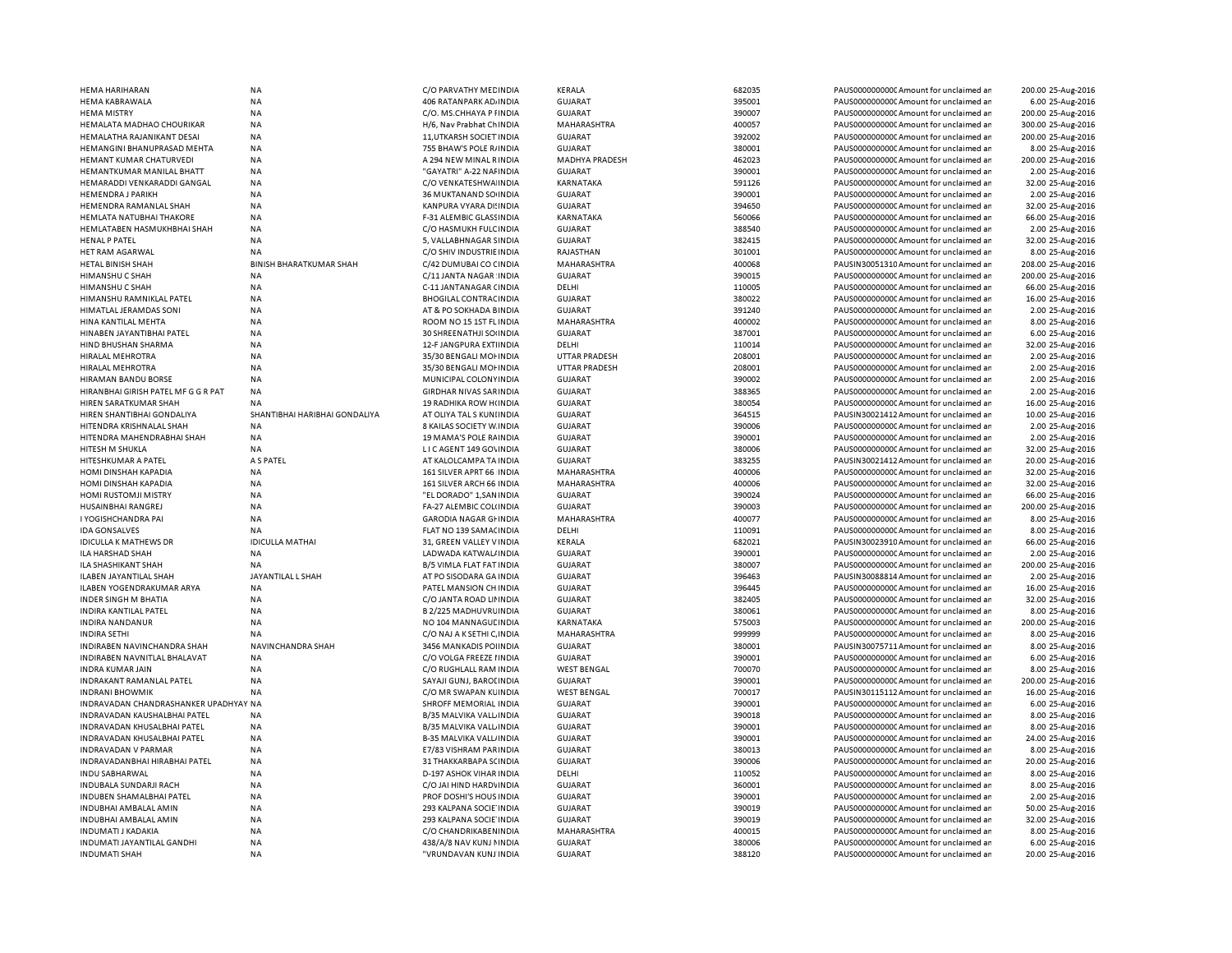| IQBAL SINGH                            | <b>NA</b>            | H NO IX/1585 GALI KINDIA  | DELHI                | 110031 | PAUS0000000000CAmount for unclaimed ar  | 8.00 25-Aug-2016   |
|----------------------------------------|----------------------|---------------------------|----------------------|--------|-----------------------------------------|--------------------|
| <b>RFAN KHAN NATHUKHAN PATHAN</b>      | <b>NA</b>            | RASULJI CHAWL NEVINDIA    | <b>GUJARAT</b>       | 390002 | PAUS0000000000CAmount for unclaimed ar  | 6.00 25-Aug-2016   |
| <b>ISAC VINAY VAS</b>                  | <b>NA</b>            | JEEVAN WINES J L BUNDIA   | KARNATAKA            | 575005 | PAUS1201090001Amount for unclaimed ar   | 600.00 25-Aug-2016 |
| ISHVARBHAI JASANGBHAI PATEL            | <b>NA</b>            | AT & PO MOTIKORAHNDIA     | <b>GUJARAT</b>       | 393001 | PAUS0000000000CAmount for unclaimed ar  | 6.00 25-Aug-2016   |
| ISHVARBHAI LALLUBHAI PATEL             | <b>NA</b>            | AT & PO JITODIA TAHNDIA   | <b>GUJARAT</b>       | 388001 | PAUS0000000000 Amount for unclaimed ar  | 6.00 25-Aug-2016   |
|                                        |                      |                           |                      |        |                                         |                    |
| ISHVERLAL N SHAH                       | <b>NA</b>            | 202/7 SAHAKAR NIKI INDIA  | MAHARASHTRA          | 400031 | PAUS0000000000C Amount for unclaimed ar | 200.00 25-Aug-2016 |
| <b>ISHWAR CHANDRA PURI</b>             | <b>NA</b>            | H.NO.1041 OUTSIDE INDIA   | PUNJAB               | 146001 | PAUSIN30143610 Amount for unclaimed ar  | 8.00 25-Aug-2016   |
| ISHWAR SHARAN NIGAM                    | <b>NA</b>            | FLAT NO 35 UHARAM INDIA   | DELHI                | 110092 | PAUS0000000000CAmount for unclaimed ar  | 8.00 25-Aug-2016   |
| ISHWARBHAI HARMANBHAI PATEL            | <b>NA</b>            | 227. SARDARNAGAR INDIA    | <b>GUJARAT</b>       | 390002 | PAUS0000000000 Amount for unclaimed ar  | 6.00 25-Aug-2016   |
| ISHWARBHAI MOTIBHAI PATEL              | NA                   | NAVIPANSHRAWAD INDIA      | <b>GUJARAT</b>       | 391440 | PAUS0000000000C Amount for unclaimed ar | 6.00 25-Aug-2016   |
| ISHWARBHAI TRIBHOVANDAS PATEL          | <b>NA</b>            | MOGARA VADI KOTI INDIA    | <b>GUJARAT</b>       | 396001 | PAUS0000000000 Amount for unclaimed ar  | 16.00 25-Aug-2016  |
|                                        |                      |                           |                      |        |                                         |                    |
| ISHWARLAL MUNDRA                       | <b>NA</b>            | 27 ADARSH NAGAR LINDIA    | MADHYA PRADESH       | 450331 | PAUS0000000000 Amount for unclaimed ar  | 300.00 25-Aug-2016 |
| J A VENKATESH                          | <b>NA</b>            | NO 474/1 7TH CROS: INDIA  | KARNATAKA            | 577002 | PAUS00000000000 Amount for unclaimed ar | 200.00 25-Aug-2016 |
| J ARVIND KUMAR                         | <b>NA</b>            | KOTHARI MEDICALS INDIA    | KARNATAKA            | 573201 | PAUS0000000000 Amount for unclaimed ar  | 200.00 25-Aug-2016 |
| J C DURAI                              | <b>NA</b>            | PLOT NO.10, M.G. N. INDIA | <b>TAMIL NADU</b>    | 600091 | PAUS00000000000 Amount for unclaimed ar | 24.00 25-Aug-2016  |
| J D BHOJANI                            | <b>NA</b>            | 30 GIRIVAN SOCIETY INDIA  | <b>GUJARAT</b>       | 390015 | PAUS0000000000CAmount for unclaimed ar  | 8.00 25-Aug-2016   |
| J GEORGE MATHEW                        | <b>NA</b>            | MANAGER THE ALW INDIA     | KERALA               | 683101 | PAUS0000000000 Amount for unclaimed ar  | 8.00 25-Aug-2016   |
| <b>J GURURAJA</b>                      | <b>NA</b>            |                           | DELHI                | 110003 |                                         |                    |
|                                        |                      | D-I/104 RABINDRA NINDIA   |                      |        | PAUS00000000000 Amount for unclaimed ar | 8.00 25-Aug-2016   |
| J KISHORE KUMAR                        | <b>NA</b>            | #557, 9TH CROSS, 3HNDIA   | KARNATAKA            | 560078 | PAUS0000000000 Amount for unclaimed ar  | 2.00 25-Aug-2016   |
| <b>J KRISHNAMOORTHY</b>                | <b>NA</b>            | "SAPTAGIRI" D-5 LAI INDIA | <b>TAMIL NADU</b>    | 600061 | PAUS0000000000CAmount for unclaimed ar  | 8.00 25-Aug-2016   |
| J PADMAVATHI                           | <b>NA</b>            | 1 PONNUSAMY ROA INDIA     | <b>TAMIL NADU</b>    | 641002 | PAUS0000000000 Amount for unclaimed ar  | 32.00 25-Aug-2016  |
| J R GULECHA                            | <b>NA</b>            | P.B 1831, NO.3 II MAINDIA | <b>KARNATAKA</b>     | 560018 | PAUS0000000000CAmount for unclaimed ar  | 100.00 25-Aug-2016 |
| J RAMDAS RAO                           | ΝA                   | 30 SAROJINI ST T NA INDIA | <b>TAMIL NADU</b>    | 600017 | PAUS0000000000CAmount for unclaimed ar  | 2.00 25-Aug-2016   |
|                                        |                      |                           |                      |        |                                         |                    |
| J RAVI                                 | <b>NA</b>            | 61/11 BRINDABAN TINDIA    | MAHARASHTRA          | 400601 | PAUS0000000000 Amount for unclaimed ar  | 24.00 25-Aug-2016  |
| J S RISHI                              | <b>NA</b>            | C/O MR T D ARNEJA INDIA   | <b>UTTAR PRADESH</b> | 201001 | PAUS0000000000C Amount for unclaimed ar | 32.00 25-Aug-2016  |
| JADIBEN TULSIRAM KHARWA                | <b>NA</b>            | MOTI KHARWAWAD INDIA      | <b>GUJARAT</b>       | 390001 | PAUS0000000000 Amount for unclaimed ar  | 32.00 25-Aug-2016  |
| JADISHCHANDRA HIRALAL KOTHARI          | NA                   | 1535 KUBER MALUK' INDIA   | <b>GUJARAT</b>       | 380001 | PAUS0000000000CAmount for unclaimed ar  | 10.00 25-Aug-2016  |
| JADO KRISHAN BHATNAGAR                 | <b>NA</b>            | UJJWAL LTD S M S H INDIA  | RAJASTHAN            | 302003 | PAUS0000000000 Amount for unclaimed ar  | 100.00 25-Aug-2016 |
|                                        | <b>NA</b>            |                           |                      | 382029 | PAUS0000000000C Amount for unclaimed ar | 6.00 25-Aug-2016   |
| JAFARALI DAREDIYA                      |                      | BLOCK NO 81/1 "CH' INDIA  | <b>GUJARAT</b>       |        |                                         |                    |
| JAGADAMBAL                             | <b>NA</b>            | 3-D 4TH ST GOKULAI INDIA  | <b>TAMIL NADU</b>    | 641041 | PAUS0000000000CAmount for unclaimed ar  | 200.00 25-Aug-2016 |
| JAGADEESH GURUBALAPPA KALYAN SHETTI    | <b>NA</b>            | M/S. JAGADEESH (DIINDIA   | KARNATAKA            | 580020 | PAUS0000000000 Amount for unclaimed ar  | 400.00 25-Aug-2016 |
| JAGADISH DAHYALAL PATEL                | <b>NA</b>            | 202 DUDHESHWAR SINDIA     | <b>GUJARAT</b>       | 395003 | PAUS0000000000CAmount for unclaimed ar  | 16.00 25-Aug-2016  |
| JAGADISHCHANDRA NATUBHAI CHAUHAN       | <b>NA</b>            | SHRINATHJI SOCIETYINDIA   | <b>GUJARAT</b>       | 383350 | PAUS00000000000 Amount for unclaimed ar | 2.00 25-Aug-2016   |
| JAGAJIVANDAS SHANKARBHAI PATEL         | <b>NA</b>            | AT & PO SODAPUR T INDIA   | <b>GUJARAT</b>       | 387001 | PAUS0000000000CAmount for unclaimed ar  | 16.00 25-Aug-2016  |
|                                        | <b>NA</b>            | 220/B-5 LOYDS ROAHNDIA    | <b>TAMIL NADU</b>    | 600086 | PAUS00000000000 Amount for unclaimed ar | 8.00 25-Aug-2016   |
| JAGAM CHARI                            |                      |                           |                      |        |                                         |                    |
| JAGANMOHANRAO KOTA                     | NA                   | DF-3 SURYABALA AP INDIA   | ANDHRA PRADESH       | 520003 | PAUS0000000000CAmount for unclaimed ar  | 500.00 25-Aug-2016 |
|                                        |                      |                           |                      |        |                                         |                    |
| JAGAT PARKASH TALWAR                   | SH ISHAR DAS TALWAR  | J-402 NEW RAJINDHNDIA     | DELHI                | 110060 | PAUSIN30020610 Amount for unclaimed ar  | 16.00 25-Aug-2016  |
| JAGATKISHOR KRISHNALAL VYAS            | <b>NA</b>            | 821 BHAU'S POLE RAINDIA   | <b>GUJARAT</b>       | 380001 | PAUS0000000000C Amount for unclaimed ar | 8.00 25-Aug-2016   |
| <b>JAGDIP P TRIVEDI</b>                | <b>NA</b>            |                           | <b>GUJARAT</b>       | 380015 | PAUS0000000000 Amount for unclaimed ar  |                    |
|                                        |                      | 81/1 "H" COLONY OHNDIA    |                      |        |                                         | 16.00 25-Aug-2016  |
| JAGDISH CHANDER DHAWAN                 | <b>NA</b>            | 25 MALCHA MARG CINDIA     | DELHI                | 110021 | PAUS0000000000 Amount for unclaimed ar  | 8.00 25-Aug-2016   |
| <b>JAGDISH G RAVAL</b>                 | <b>NA</b>            | C/10 BHAGVATI APT INDIA   | <b>GUJARAT</b>       | 380052 | PAUS0000000000 Amount for unclaimed ar  | 6.00 25-Aug-2016   |
| JAGDISH PERSHAD JAIN                   | <b>NA</b>            | C/O SH BHAGWAN CINDIA     | DELHI                | 110059 | PAUS0000000000 Amount for unclaimed ar  | 8.00 25-Aug-2016   |
| JAGDISH PERSHAD JAIN                   | <b>NA</b>            | C/O SHRI BHAGAWA INDIA    | DELHI                | 110059 | PAUS0000000000 Amount for unclaimed ar  | 8.00 25-Aug-2016   |
| JAGDISHBHAI MANIBHAI DESAI             | <b>NA</b>            | 6 AMBICA BHUVAN IINDIA    | <b>GUJARAT</b>       | 387001 | PAUS0000000000 Amount for unclaimed ar  | 8.00 25-Aug-2016   |
| JAGDISHBHAI RAOJIBHAI PATEL            | <b>NA</b>            | AT & PO SOKHADA NINDIA    | <b>GUJARAT</b>       | 391240 | PAUS0000000000 Amount for unclaimed ar  | 2.00 25-Aug-2016   |
|                                        |                      |                           |                      |        |                                         |                    |
| JAGDISHCHAND NARAYANDAS SHARMA         | <b>NA</b>            | FB-47 ALEMBIC COL(INDIA   | <b>GUJARAT</b>       | 390003 | PAUS0000000000 Amount for unclaimed ar  | 2.00 25-Aug-2016   |
| JAGDISHCHANDRA GIRDHARLAL SHAH         | <b>NA</b>            | MOTIKAKA'S CHAWLINDIA     | <b>GUJARAT</b>       | 388120 | PAUS00000000000 Amount for unclaimed ar | 16.00 25-Aug-2016  |
| JAGDISHCHANDRA PUNJALAL PATEL          | <b>NA</b>            | RA/2/26 SHIYAPURA INDIA   | <b>GUJARAT</b>       | 390001 | PAUS00000000000 Amount for unclaimed ar | 2.00 25-Aug-2016   |
| JAGDISHCHANDRA TRIBHOVANDAS BRAHMBI NA |                      | 8A, SNEHALPARK SO INDIA   | <b>GUJARAT</b>       | 390006 | PAUS0000000000 Amount for unclaimed ar  | 6.00 25-Aug-2016   |
| JAGJIVAN CHHOTALAL PATEL               | <b>NA</b>            | AT & PO BODELI TA ! INDIA | <b>GUJARAT</b>       | 391135 | PAUS00000000000 Amount for unclaimed ar | 16.00 25-Aug-2016  |
| JAGJIVAN CHHOTALAL PATEL               | <b>NA</b>            | AT PO BODELI TA SA INDIA  | <b>GUJARAT</b>       | 391135 | PAUS0000000000 Amount for unclaimed ar  | 16.00 25-Aug-2016  |
|                                        |                      |                           |                      |        |                                         |                    |
| JAGMOHAN MOTIBHAI PATEL                | NA                   | C/O DR. T B PATEL SHNDIA  | <b>GUJARAT</b>       | 390001 | PAUS00000000000 Amount for unclaimed ar | 2.00 25-Aug-2016   |
| JAHARLAL BASU                          | <b>NA</b>            | 6/2/A ROY BAHADUI INDIA   | <b>WEST BENGAL</b>   | 700034 | PAUS0000000000 Amount for unclaimed ar  | 200.00 25-Aug-2016 |
| JAI BHAGWAN SINGHAL                    | <b>NA</b>            | 80 KHANDAK MEERLINDIA     | <b>UTTAR PRADESH</b> | 250002 | PAUS00000000000 Amount for unclaimed ar | 32.00 25-Aug-2016  |
| JAI DEEP DHAMA                         | <b>NA</b>            | POCKET C-2 FLAT NC INDIA  | DELHI                | 110035 | PAUS0000000000C Amount for unclaimed ar | 8.00 25-Aug-2016   |
| JAI DEEP DHAMA                         | <b>NA</b>            | POCKET C-2 FLAT NC INDIA  | DELHI                | 110035 | PAUS0000000000 Amount for unclaimed ar  | 8.00 25-Aug-2016   |
| JAI DEV VARMA                          | <b>NA</b>            | C/O SATISH KUMAR INDIA    | DELHI                | 110092 | PAUS0000000000CAmount for unclaimed ar  | 16.00 25-Aug-2016  |
|                                        |                      |                           |                      |        |                                         |                    |
| JAI GOPAL AHUJA                        | <b>NA</b>            | 26/6, NEHRU NAGAR INDIA   | CHHATTISGARH         | 490020 | PAUS0000000000 Amount for unclaimed ar  | 32.00 25-Aug-2016  |
| JAI KRISHAN KOCHHAR                    | <b>NA</b>            | 94 MANU GANJ DEHINDIA     | UTTARAKHAND          | 248001 | PAUS0000000000C Amount for unclaimed ar | 8.00 25-Aug-2016   |
| JAI MANOHAR MISRA                      | <b>NA</b>            | 23/69 PATTKAPUR K INDIA   | <b>UTTAR PRADESH</b> | 208001 | PAUS0000000000 Amount for unclaimed ar  | 8.00 25-Aug-2016   |
| JAI PAUL THERATTIL                     | <b>NA</b>            | HEAT EXCHANGER DINDIA     | ANDHRA PRADESH       | 500032 | PAUS0000000000CAmount for unclaimed ar  | 8.00 25-Aug-2016   |
| <b>JAIBIR SINGH</b>                    | <b>NA</b>            | 18/105 ELLORA PARI INDIA  | <b>GUJARAT</b>       | 390007 | PAUS0000000000CAmount for unclaimed ar  | 32.00 25-Aug-2016  |
|                                        |                      |                           |                      |        |                                         |                    |
| JAIDEV MAZUMDER                        | <b>NA</b>            | C/O D MAZUMDAR SINDIA     | DELHI                | 110055 | PAUS0000000000CAmount for unclaimed ar  | 32.00 25-Aug-2016  |
| JAIDEV T JOSHI                         | TULJASHANKAR J JOSHI | 18 AKSHAT APPARTMINDIA    | <b>GUJARAT</b>       | 380007 | PAUSIN30132110 Amount for unclaimed ar  | 32.00 25-Aug-2016  |
| JAIMALA H SHAH                         | <b>NA</b>            | C/11 JANTA NAGAR INDIA    | <b>GUJARAT</b>       | 390015 | PAUS00000000000 Amount for unclaimed ar | 200.00 25-Aug-2016 |
| JAIMIN ASHOKBHAI PATEL M F G A J PA    | <b>NA</b>            | BLOCK NO 2 CHETAMINDIA    | <b>GUJARAT</b>       | 390007 | PAUS0000000000CAmount for unclaimed ar  | 32.00 25-Aug-2016  |
| JAINDER SINGH                          | <b>NA</b>            | IJ-6 IRRAMANZIL CO INDIA  | ANDHRA PRADESH       | 500004 | PAUS0000000000 Amount for unclaimed ar  | 8.00 25-Aug-2016   |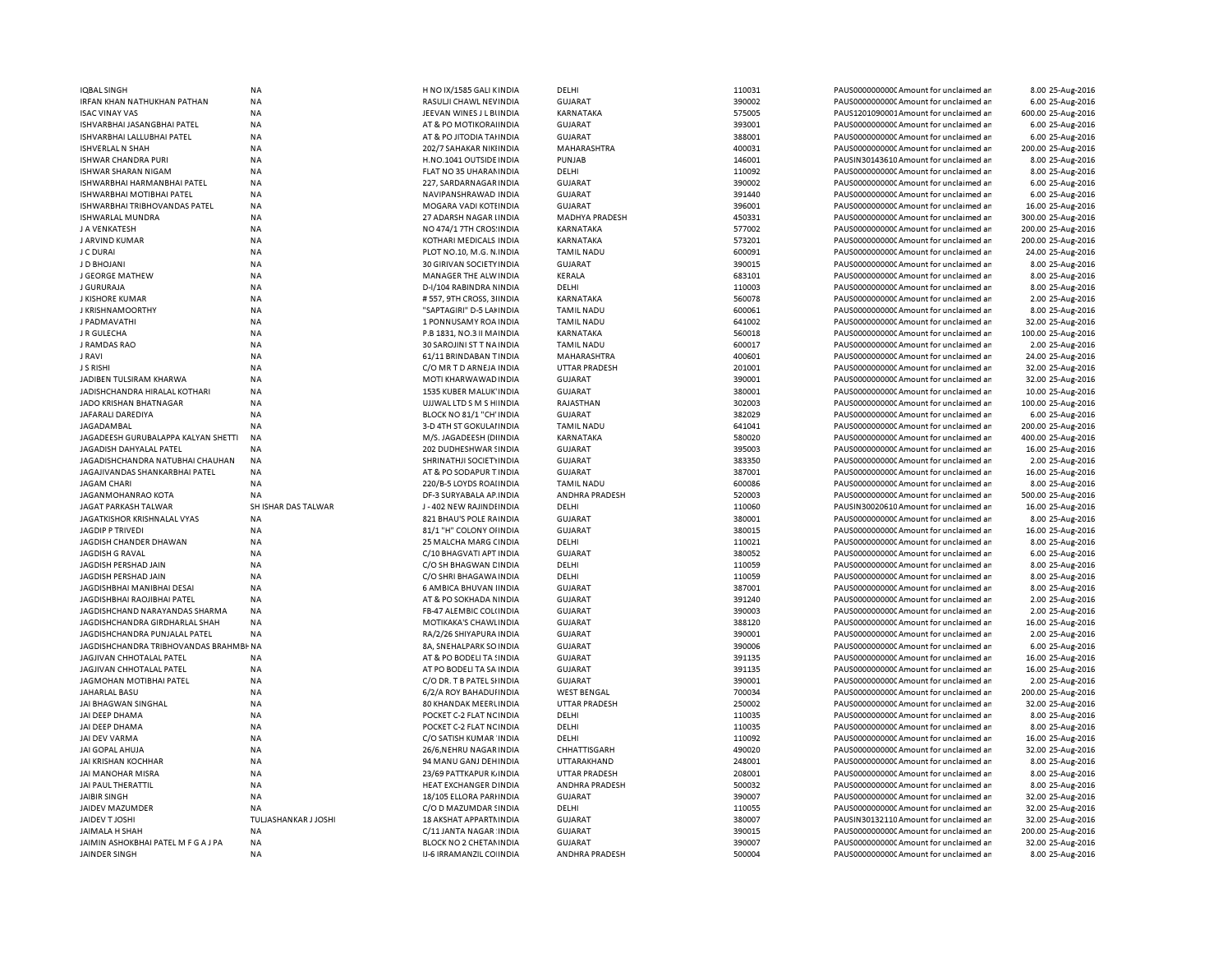| JAIPRAKASH GOKULDASJI KALANTRI     | <b>NA</b>              | JAISHREE BHAWAN IINDIA         | MAHARASHTRA                         | 442001 | PAUS00000000000Amount for unclaimed ar | 8.00 25-Aug-2016   |
|------------------------------------|------------------------|--------------------------------|-------------------------------------|--------|----------------------------------------|--------------------|
| JAIRAM MOHANLAL NANGRANI           | MOHANLAL               | NANGRANIS CLINIC IINDIA        | KARNATAKA                           | 587101 | PAUSIN30290246 Amount for unclaimed ar | 800.00 25-Aug-2016 |
| JAMNADAS PUNJABHAI PATEL           | <b>NA</b>              | NEAR BALMANDIR BINDIA          | <b>GUJARAT</b>                      | 361001 | PAUS0000000000 Amount for unclaimed ar | 32.00 25-Aug-2016  |
| <b>JAMSHED KAIKHUSHRU TAMBOLI</b>  | <b>NA</b>              | <b>16QUEENS GARDEN: INDIA</b>  | MAHARASHTRA                         | 411001 | PAUS0000000000 Amount for unclaimed ar | 100.00 25-Aug-2016 |
| JANAK JAYANTILAL PATEL             | <b>NA</b>              | C/O V M PATEL 15 SHNDIA        | <b>GUJARAT</b>                      | 390004 | PAUS0000000000 Amount for unclaimed ar | 8.00 25-Aug-2016   |
| JANAKI SUNDARAM                    | <b>NA</b>              | W/O DR.R.SUNDARA INDIA         | <b>TAMIL NADU</b>                   | 636014 | PAUS0000000000 Amount for unclaimed ar | 400.00 25-Aug-2016 |
| JANAKLAL BULAKHIDAS SHAH           | <b>NA</b>              | VYAS WADA NEAR S INDIA         | <b>GUJARAT</b>                      | 388450 | PAUS0000000000CAmount for unclaimed ar | 2.00 25-Aug-2016   |
| JANAKRAI SHAMJIBHAI DAVE           | <b>NA</b>              | A-604, REAL KEDAR I INDIA      | <b>GUJARAT</b>                      | 395009 | PAUS0000000000 Amount for unclaimed ar | 32.00 25-Aug-2016  |
|                                    |                        |                                |                                     | 400019 |                                        | 8.00 25-Aug-2016   |
| JANARDAN G PANDIT                  | ΝA                     | 5 BRAHMIN WADI K INDIA         | MAHARASHTRA                         | 500039 | PAUS0000000000 Amount for unclaimed ar | 200.00 25-Aug-2016 |
| JANARDHAN REDDY YELMA REDDY        | <b>NA</b>              | 2-177-CHILDREN'S C INDIA       | ANDHRA PRADESH<br><b>TAMIL NADU</b> |        | PAUS0000000000 Amount for unclaimed ar |                    |
| JANARDHANAN A                      | <b>NA</b>              | 9-A 3RD MAIN ROACINDIA         |                                     | 600042 | PAUS0000000000CAmount for unclaimed ar | 16.00 25-Aug-2016  |
| JANASWAMY PURNAIAH SASTRY          | <b>NA</b>              | <b>BRANCH MANAGER INDIA</b>    | ANDHRA PRADESH                      | 520003 | PAUS00000000000Amount for unclaimed ar | 32.00 25-Aug-2016  |
| <b>JARNAIL VERMA</b>               | <b>NA</b>              | 18 GOVIND MARG N INDIA         | RAJASTHAN                           | 302004 | PAUS00000000000Amount for unclaimed ar | 200.00 25-Aug-2016 |
| JASHABHAI LALBHAI PATEL            | <b>NA</b>              | VASANA BUJARG TA INDIA         | <b>GUJARAT</b>                      | 387530 | PAUS00000000000Amount for unclaimed ar | 32.00 25-Aug-2016  |
| <b>JASHBHAI MOTIBHAI PATEL</b>     | <b>NA</b>              | AT & PO DASRATH D INDIA        | <b>GUJARAT</b>                      | 391740 | PAUS0000000000CAmount for unclaimed ar | 2.00 25-Aug-2016   |
| <b>JASHBHAI SOMABHAI PATEL</b>     | <b>NA</b>              | AT & POST BIL DIST EIN DIA     | <b>GUJARAT</b>                      | 390001 | PAUS0000000000 Amount for unclaimed ar | 6.00 25-Aug-2016   |
| JASHODABEN CHANDRAKANT PATEL       | CHANDRAKANT            | C/O D 3 OM VIHAR EINDIA        | MAHARASHTRA                         | 999999 | PAUSIN30267930 Amount for unclaimed ar | 200.00 25-Aug-2016 |
| JASHVANTIBEN DASHRATHLAL PRESSWALA | NA                     | C/O MAGANLAL MOINDIA           | <b>GUJARAT</b>                      | 395006 | PAUS0000000000 Amount for unclaimed ar | 16.00 25-Aug-2016  |
| JASHVANTLAL RAMBHAI PATEL          | <b>NA</b>              | AT AND POST HATHI INDIA        | <b>GUJARAT</b>                      | 383340 | PAUSIN30127630 Amount for unclaimed ar | 2.00 25-Aug-2016   |
| JASHVIDYA NARAYAN PANDYA           | NARAYAN VASUDEV PANDYA | 5/A, ATUL PARK NARINDIA        | <b>GUJARAT</b>                      | 380013 | PAUSIN30123310 Amount for unclaimed ar | 4.00 25-Aug-2016   |
| JASHWANTLAL CHIMANLAL DESAI        | <b>NA</b>              | 6/33 ILORA PARK RA INDIA       | <b>GUJARAT</b>                      | 390007 | PAUS0000000000 Amount for unclaimed ar | 6.00 25-Aug-2016   |
| JASPAL KAUR SACHDEVA               | <b>NA</b>              | 6699-KOTHI MEMBAINDIA          | DELHI                               | 110006 | PAUS0000000000 Amount for unclaimed ar | 8.00 25-Aug-2016   |
| JASPAL SINGH TEHALIA               | <b>NA</b>              | C/O.DR.HARPRAKSH INDIA         | KARNATAKA                           | 586209 | PAUS0000000000 Amount for unclaimed ar | 200.00 25-Aug-2016 |
| JASUBEN BALCHANDRA DAVE            | <b>NA</b>              | C/O.DR.DAVE. B.T SHNDIA        | <b>GUJARAT</b>                      | 390001 | PAUS0000000000 Amount for unclaimed ar | 200.00 25-Aug-2016 |
| JASUMATI RANCHHODLAL PARIKH        | NA                     | SICKANAGAR E BLOCINDIA         | MAHARASHTRA                         | 400004 | PAUS0000000000 Amount for unclaimed ar | 10.00 25-Aug-2016  |
| JASVANTSINH CHHITUBHAI CHAUHAN     | <b>NA</b>              | AT & PO VALNER TA INDIA        | <b>GUJARAT</b>                      | 393030 | PAUS0000000000 Amount for unclaimed ar | 16.00 25-Aug-2016  |
| JASWANT RATILAL PATHAK             | <b>NA</b>              | NEAR LILY HAVELI NJINDIA       | <b>GUJARAT</b>                      | 390001 | PAUS0000000000 Amount for unclaimed ar | 6.00 25-Aug-2016   |
|                                    |                        |                                |                                     |        |                                        |                    |
| JASWANT SINGH KANG                 | <b>NA</b>              | C/O LT COL LAKHA SI INDIA      | DELHI                               | 110006 | PAUS0000000000 Amount for unclaimed ar | 8.00 25-Aug-2016   |
| <b>JASWANT SOKHI</b>               | <b>NA</b>              | 123 P O RAMESH NA INDIA        | DELHI                               | 110015 | PAUSIN30267931 Amount for unclaimed ar | 968.00 25-Aug-2016 |
| JASWANTRAI CHIMANLAL KAMDAR        | NA                     | SAURASHTRA ALEMIINDIA          | <b>GUJARAT</b>                      | 360001 | PAUS0000000000 Amount for unclaimed ar | 16.00 25-Aug-2016  |
| <b>JATIN NAGAR</b>                 | NA                     | 38 KRISHNA NAGAR INDIA         | <b>GUJARAT</b>                      | 392001 | PAUS0000000000CAmount for unclaimed ar | 16.00 25-Aug-2016  |
| JATIN NATVARLAL MEHTA              | <b>NA</b>              | 1069 RAJAMEHTA' S'INDIA        | <b>GUJARAT</b>                      | 380001 | PAUS0000000000 Amount for unclaimed ar | 8.00 25-Aug-2016   |
| JATINDER KUMAR SAHNI               | <b>NA</b>              | <b>B-58 NEW RAJINDER INDIA</b> | DELHI                               | 110060 | PAUS0000000000 Amount for unclaimed ar | 8.00 25-Aug-2016   |
| JATINDER PAUL                      | NA                     | C/O GIAN SINGH 143 INDIA       | PUNJAB                              | 142001 | PAUS0000000000 Amount for unclaimed ar | 40.00 25-Aug-2016  |
| JATINDER SINGH                     | NA                     | 249-SANT NAGAR NIINDIA         | DELHI                               | 110017 | PAUS0000000000 Amount for unclaimed ar | 8.00 25-Aug-2016   |
| JAYA ANIL PANDIT                   | <b>NA</b>              | 300, 39TH CROSS, JAINDIA       | KARNATAKA                           | 560084 | PAUS00000000000Amount for unclaimed ar | 80.00 25-Aug-2016  |
| JAYA ANIL PANDIT                   | <b>NA</b>              | 300 39TH CROSS 8TH INDIA       | KARNATAKA                           | 560082 | PAUS0000000000 Amount for unclaimed ar | 6.00 25-Aug-2016   |
| <b>JAYA ANIL PANDIT</b>            | <b>NA</b>              | 300 39TH CROSS 8TH INDIA       | KARNATAKA                           | 560082 | PAUS0000000000 Amount for unclaimed ar | 10.00 25-Aug-2016  |
| <b>JAYA BHARATI KOTI</b>           | ΝA                     | C/O K S SAI HOUSE NINDIA       | ANDHRA PRADESH                      | 500032 | PAUS00000000000Amount for unclaimed ar | 8.00 25-Aug-2016   |
| <b>JAYA P NAYAK</b>                | <b>NA</b>              | 'TULSI' C-15 4TH DIV INDIA     | KARNATAKA                           | 577201 | PAUS0000000000 Amount for unclaimed ar | 24.00 25-Aug-2016  |
| JAYABEN HIRJIBHAI SHAH             | NA                     | 34 ANAND SOCIETY INDIA         | <b>GUJARAT</b>                      | 380050 | PAUS0000000000CAmount for unclaimed ar | 2.00 25-Aug-2016   |
| JAYABEN JAYANT PATEL               | NA                     | C/O D P SHAH & ASS INDIA       | <b>GUJARAT</b>                      | 390005 | PAUS00000000000Amount for unclaimed ar | 6.00 25-Aug-2016   |
| JAYABEN MADHUBHAI PATEL            | NA                     | 7 PARISHRAM SOCIE INDIA        | <b>GUJARAT</b>                      | 390007 | PAUS0000000000CAmount for unclaimed ar | 16.00 25-Aug-2016  |
| JAYABEN SHAMALDAS PARIKH           | <b>NA</b>              | C/O NAVBHARAT AGINDIA          | <b>GUJARAT</b>                      | 364515 | PAUS0000000000CAmount for unclaimed ar | 32.00 25-Aug-2016  |
| JAYAGAURI MANEKLAL SHETH           | <b>NA</b>              | NAVI POLE GANDIG/INDIA         | <b>GUJARAT</b>                      | 390001 | PAUS0000000000CAmount for unclaimed ar | 2.00 25-Aug-2016   |
| <b>JAYALAKSHMI</b>                 | <b>NA</b>              | 112, LALBAGH ROAD IN DIA       | KARNATAKA                           | 560027 | PAUS0000000000 Amount for unclaimed ar | 400.00 25-Aug-2016 |
| JAYANA HARESHKUMAR SHAH            |                        |                                | MAHARASHTRA                         | 400092 | PAUS0000000000 Amount for unclaimed ar | 8.00 25-Aug-2016   |
|                                    | <b>NA</b>              | C/O JITEN M BUZA 3 INDIA       |                                     |        |                                        |                    |
| JAYANT N INAMDAR                   | <b>NA</b>              | C-14/3 GROUND FLC INDIA        | MAHARASHTRA                         | 400099 | PAUS0000000000 Amount for unclaimed ar | 100.00 25-Aug-2016 |
| <b>JAYANT WABLE</b>                | <b>NA</b>              | 14 GUMASTA SOCIE' INDIA        | MAHARASHTRA                         | 413003 | PAUS0000000000 Amount for unclaimed ar | 200.00 25-Aug-2016 |
| JAYANTA KUMAR BHATTACHARYYA        | <b>NA</b>              | AA-218 SECTOR-I SA INDIA       | <b>WEST BENGAL</b>                  | 700064 | PAUS0000000000 Amount for unclaimed ar | 300.00 25-Aug-2016 |
| <b>JAYANTA THKUR CHOUDHURY</b>     | <b>NA</b>              | 20 AVENUE EAST M(INDIA         | <b>WEST BENGAL</b>                  | 700075 | PAUS0000000000 Amount for unclaimed ar | 200.00 25-Aug-2016 |
| JAYANTIBHAI GORDHANBHAI PATEL      | <b>NA</b>              | 5 PRATAPGUNJ BAR(INDIA         | <b>GUJARAT</b>                      | 390002 | PAUS0000000000 Amount for unclaimed ar | 32.00 25-Aug-2016  |
| JAYANTIBHAI HIMABHAI PATEL         | <b>NA</b>              | SAYAJIGUNJ BEHINDINDIA         | <b>GUJARAT</b>                      | 390005 | PAUS0000000000 Amount for unclaimed ar | 20.00 25-Aug-2016  |
| JAYANTIBHAI ISHWARBHAI RAY         | <b>NA</b>              | WADI RANGMAHAL INDIA           | <b>GUJARAT</b>                      | 390001 | PAUS0000000000 Amount for unclaimed ar | 2.00 25-Aug-2016   |
| JAYANTIBHAI MANGALDAS PATEL        | <b>NA</b>              | 45 SHANTI NAGAR T. INDIA       | <b>GUJARAT</b>                      | 390009 | PAUS0000000000 Amount for unclaimed ar | 12.00 25-Aug-2016  |
| JAYANTIBHAI MULJIBHAI PATEL        | <b>NA</b>              | MAHADEV FALIA AT INDIA         | <b>GUJARAT</b>                      | 391240 | PAUS0000000000CAmount for unclaimed ar | 2.00 25-Aug-2016   |
| JAYANTIBHAI RAMDASBHAI PATEL       | <b>NA</b>              | 109, VIJAYA SOCIETYINDIA       | <b>GUJARAT</b>                      | 390001 | PAUS0000000000 Amount for unclaimed ar | 2.00 25-Aug-2016   |
| JAYANTIBHAI SOMABHAI PATEL         | NA                     | KACHHIA WAD NEHI INDIA         | <b>GUJARAT</b>                      | 388580 | PAUS0000000000 Amount for unclaimed ar | 6.00 25-Aug-2016   |
| JAYANTILAL ARJUNLAL VAIDYA         | <b>NA</b>              | KHARI POLE NADIAD INDIA        | <b>GUJARAT</b>                      | 387001 | PAUS0000000000 Amount for unclaimed ar | 6.00 25-Aug-2016   |
| JAYANTILAL BAGUBHAI SHAH           | NA                     | B/2, YASHPAL APP-2, INDIA      | <b>GUJARAT</b>                      | 380009 | PAUS0000000000 Amount for unclaimed ar | 200.00 25-Aug-2016 |
| JAYANTILAL CHANDULAL DESAI         | <b>NA</b>              | 23 AMARKUNJ SOCIHNDIA          | <b>GUJARAT</b>                      | 390007 | PAUS0000000000CAmount for unclaimed ar | 66.00 25-Aug-2016  |
| JAYANTILAL HIMATLAL JAISHWAL       | <b>NA</b>              | HUZARAT PAGA SHUINDIA          | <b>GUJARAT</b>                      | 390006 | PAUS0000000000 Amount for unclaimed ar | 16.00 25-Aug-2016  |
| JAYANTILAL JATASHANKER KHETIA      | NA                     | JAYANT MEDICAL STINDIA         | <b>GUJARAT</b>                      | 361001 | PAUS0000000000CAmount for unclaimed ar | 16.00 25-Aug-2016  |
| JAYANTILAL KARSHANDAS AJMERI       | NA                     | A-13 SAMARTH SOCHNDIA          | <b>GUJARAT</b>                      | 390001 | PAUS0000000000 Amount for unclaimed ar | 6.00 25-Aug-2016   |
| JAYANTILAL N DESAI                 | <b>NA</b>              | 50/418 UNNAT NAG INDIA         | MAHARASHTRA                         | 400062 | PAUS0000000000 Amount for unclaimed ar | 8.00 25-Aug-2016   |
| JAYANTILAL NATHALAL GANDHI         | <b>NA</b>              | MADAN ZAMPA RO/INDIA           | <b>GUJARAT</b>                      | 390001 | PAUS0000000000CAmount for unclaimed an | 32.00 25-Aug-2016  |
| JAYANTILAL PUKHARAJ JAIN           | <b>NA</b>              | KUVERJI DEVSHI CH/ INDIA       |                                     | 400028 | PAUS00000000000Amount for unclaimed ar |                    |
|                                    |                        |                                | MAHARASHTRA                         |        |                                        | 8.00 25-Aug-2016   |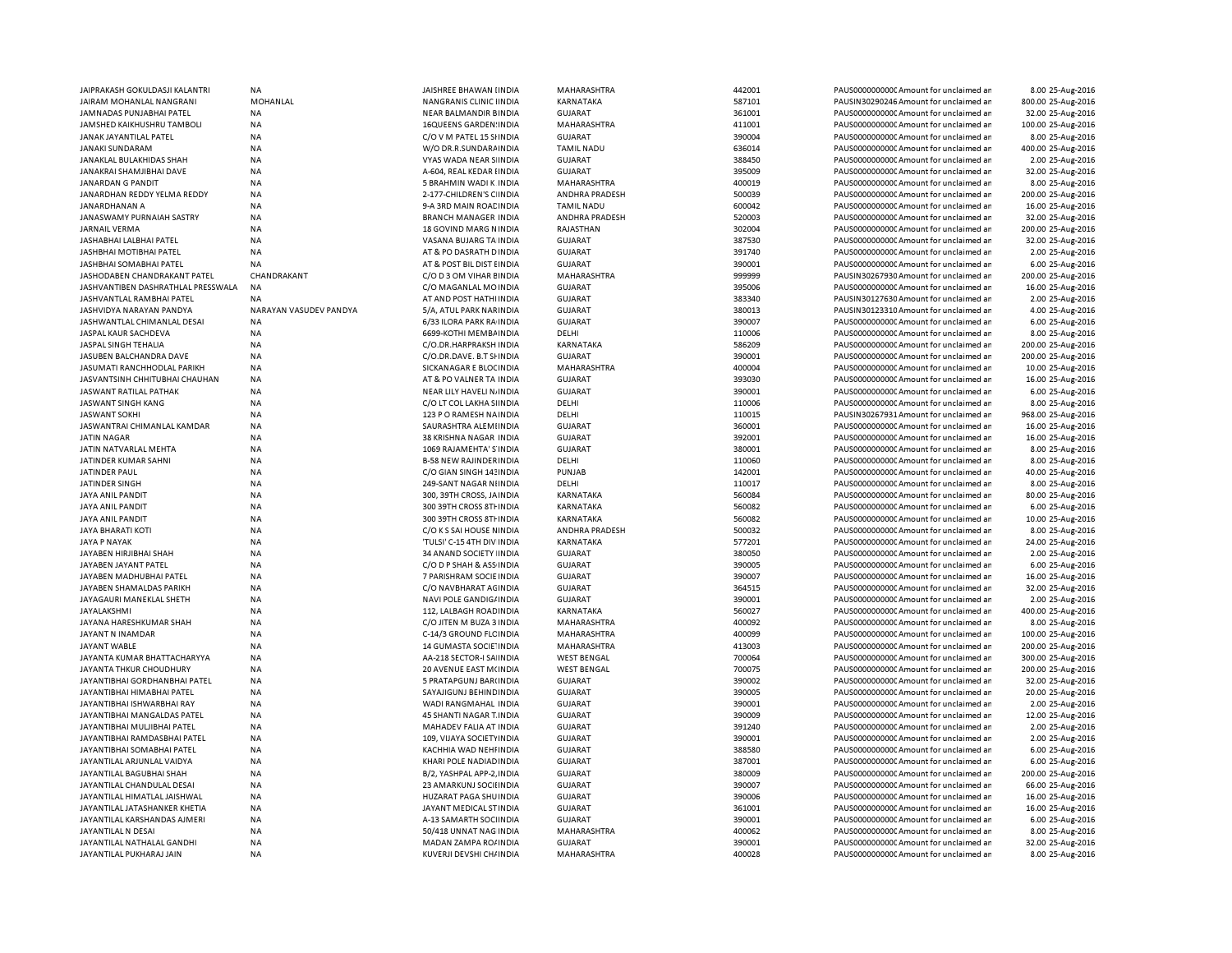| JAYANTILAL S SHAH                 | <b>NA</b>                | C/O POPATLAL K SH/ INDIA       | <b>GUJARAT</b>       | 380001 | PAUS0000000000 Amount for unclaimed ar  | 16.00 25-Aug-2016   |
|-----------------------------------|--------------------------|--------------------------------|----------------------|--------|-----------------------------------------|---------------------|
| JAYANTKUMAR MEHTA                 | <b>NA</b>                | 97 LISA PARK NO-1 1 INDIA      | <b>GUJARAT</b>       | 390007 | PAUS0000000000 Amount for unclaimed an  | 200.00 25-Aug-2016  |
| JAYANTKUMAR NATHALAL PATEL        | <b>NA</b>                | <b>46 ADARSH SOCIETY INDIA</b> | <b>GUJARAT</b>       | 380016 | PAUS0000000000 Amount for unclaimed ar  | 16.00 25-Aug-2016   |
|                                   |                          |                                |                      |        |                                         |                     |
| JAYARAMBHAI GORDHANBHAI PATEL     | <b>NA</b>                | "NAUJAHAR BUNGL(INDIA          | <b>GUJARAT</b>       | 396445 | PAUS0000000000 Amount for unclaimed ar  | 16.00 25-Aug-2016   |
| JAYASHREE                         | <b>NA</b>                | NO 6 RUTURAJ APAFINDIA         | KARNATAKA            | 590016 | PAUS0000000000 Amount for unclaimed ar  | 2400.00 25-Aug-2016 |
| JAYASHREE BHOLE                   | <b>NA</b>                | BLOCK NO 12 PLOT I INDIA       | MAHARASHTRA          | 431001 | PAUS0000000000 Amount for unclaimed ar  | 400.00 25-Aug-2016  |
| JAYASHREE MURTHY                  | <b>NA</b>                | 49, 2nd Phase, 4th B INDIA     | KARNATAKA            | 560085 | PAUS0000000000 Amount for unclaimed ar  | 400.00 25-Aug-2016  |
| JAYASHREE R DESHPANDE             | NA                       | 97 BRAHMIN WADI HNDIA          | MAHARASHTRA          | 400019 | PAUS0000000000C Amount for unclaimed ar | 16.00 25-Aug-2016   |
| JAYASHREE RADHAKRISHNA VERNEKAR   | <b>NA</b>                | C/O THE SWASTIK JAINDIA        | MAHARASHTRA          | 400002 | PAUS0000000000 Amount for unclaimed ar  | 8.00 25-Aug-2016    |
|                                   |                          |                                |                      |        |                                         |                     |
| JAYEETA DE                        | <b>NA</b>                | FL NO A/16 23 EAST INDIA       | <b>WEST BENGAL</b>   | 700078 | PAUS0000000000 Amount for unclaimed ar  | 200.00 25-Aug-2016  |
| JAYENDRA H VYAS                   | HARSHAD RAY VYAS         | 15/7 SUNDERVAN S(INDIA         | <b>GUJARAT</b>       | 380022 | PAUSIN30127630 Amount for unclaimed ar  | 24.00 25-Aug-2016   |
| JAYENDRABHAI NARANBHAI PATEL      | NA                       | C/O WESTERN CHEN INDIA         | GUJARAT              | 388001 | PAUS0000000000 Amount for unclaimed ar  | 6.00 25-Aug-2016    |
| JAYESH PATEL                      | <b>NA</b>                | A/2 VENUS APARTM INDIA         | MAHARASHTRA          | 400018 | PAUS0000000000 Amount for unclaimed ar  | 1300.00 25-Aug-2016 |
| JAYKRISHNA CHIMANLAL PARIKH       | <b>NA</b>                | SULTANPURA DESAI'INDIA         | <b>GUJARAT</b>       | 390001 | PAUS0000000000 Amount for unclaimed ar  | 16.00 25-Aug-2016   |
| JAYKUMAR GANPATLAL DAVE           | <b>NA</b>                | NADIADI'S KHADAKI INDIA        | <b>GUJARAT</b>       | 390001 | PAUS0000000000 Amount for unclaimed ar  | 2.00 25-Aug-2016    |
| JAYMATI RAMCHANDRA DIVECHA        | <b>NA</b>                | NAVLAKHA MENSIO INDIA          | <b>GUJARAT</b>       | 390005 | PAUS0000000000 Amount for unclaimed ar  | 2.00 25-Aug-2016    |
|                                   |                          |                                |                      |        |                                         |                     |
| JAYNTILAL DEVJI FADADU            | NA                       | C-7 NEW BALADEVI ! INDIA       | <b>GUJARAT</b>       | 394601 | PAUS0000000000C Amount for unclaimed ar | 16.00 25-Aug-2016   |
| JAYPRAKASH KESHAVLAL BAROT        | <b>NA</b>                | NARSHINH PREMAN INDIA          | <b>GUJARAT</b>       | 390001 | PAUS0000000000 Amount for unclaimed ar  | 2.00 25-Aug-2016    |
| JAYSHREE DATTATRAYA HARDIKAR      | NA                       | PIRAMITAR ROAD D/ INDIA        | <b>GUJARAT</b>       | 390001 | PAUS0000000000 Amount for unclaimed ar  | 2.00 25-Aug-2016    |
| JAYSHREE DINESHBHAI PATEL         | <b>NA</b>                | NEAR POST OFFICE SINDIA        | <b>GUJARAT</b>       | 391310 | PAUS0000000000 Amount for unclaimed ar  | 2.00 25-Aug-2016    |
| JAYSHREE K AGARWAL                | NA                       | 8/30 KHANDERAO WINDIA          | MAHARASHTRA          | 400002 | PAUS0000000000C Amount for unclaimed ar | 8.00 25-Aug-2016    |
| JAYSHREE KANTILAL SHAH            | LATE KANTILAL L SHAH     | 101, VIGYANSHILA JUNDIA        | MAHARASHTRA          | 400061 | PAUS0000000000 Amount for unclaimed ar  | 16.00 25-Aug-2016   |
|                                   | <b>NA</b>                | C/O MR BHUPENDR/ INDIA         | <b>GUJARAT</b>       | 390006 | PAUS0000000000Amount for unclaimed ar   | 16.00 25-Aug-2016   |
| JAYSHREE PARIKH                   |                          |                                |                      |        |                                         |                     |
| <b>JAYSHREE SHAH</b>              | <b>NA</b>                | 13 SANJOG SOCIETY INDIA        | MAHARASHTRA          | 400054 | PAUS0000000000CAmount for unclaimed ar  | 6.00 25-Aug-2016    |
| JAYSHREEBEN B PATEL               | <b>NA</b>                | 8 REDPARK SOCIETY INDIA        | GUIARAT              | 390011 | PAUS0000000000 Amount for unclaimed ar  | 2.00 25-Aug-2016    |
| JAYSHREEBEN CHANDRAKANT SHAH      | <b>NA</b>                | NANDKRUPA BLDG EINDIA          | <b>GUJARAT</b>       | 390001 | PAUS0000000000CAmount for unclaimed ar  | 32.00 25-Aug-2016   |
| JAYSHRI ANIRUDDHA VYAS            | <b>NA</b>                | 21 KAMESHWAR TWINDIA           | <b>GUJARAT</b>       | 380015 | PAUS0000000000CAmount for unclaimed ar  | 8.00 25-Aug-2016    |
| JENAB HUSAINBHAI KADIWALA         | <b>NA</b>                | HOTEL DELUX SAYAJ INDIA        | <b>GUJARAT</b>       | 390005 | PAUS0000000000CAmount for unclaimed ar  | 16.00 25-Aug-2016   |
| JENUDDIN MAHOMEDHUSEIN PARAWALA   | <b>NA</b>                | RAILWAY GODI ROAHNDIA          | <b>GUJARAT</b>       | 389151 | PAUS0000000000 Amount for unclaimed ar  | 16.00 25-Aug-2016   |
|                                   |                          |                                |                      |        |                                         |                     |
| JERAMDAS BHUDARDAS SONI           | NA                       | AT & PO SOKHADA BINDIA         | <b>GUJARAT</b>       | 391240 | PAUS0000000000C Amount for unclaimed ar | 2.00 25-Aug-2016    |
| <b>JESSIE SCRAPHINE D SOUZA</b>   | <b>NA</b>                | "SHALOM" NEAR ST INDIA         | MAHARASHTRA          | 422101 | PAUS0000000000 Amount for unclaimed ar  | 16.00 25-Aug-2016   |
| <b>JETH MAL</b>                   | <b>NA</b>                | CK 13/1 LAKHI CHAU INDIA       | <b>UTTAR PRADESH</b> | 221001 | PAUS0000000000C Amount for unclaimed ar | 24.00 25-Aug-2016   |
| JETHALAL GOKALBHAI GOHEL          | <b>NA</b>                | STATE BANK OF INDIINDIA        | <b>GUJARAT</b>       | 362001 | PAUS0000000000 Amount for unclaimed ar  | 8.00 25-Aug-2016    |
| JETHU SINGH BHATI                 | NA                       | PRADEEP DADHA AGINDIA          | MAHARASHTRA          | 999999 | PAUS0000000000C Amount for unclaimed ar | 200.00 25-Aug-2016  |
| <b>JEYA CHANDRAN K</b>            | <b>KRISHNA MOORTHY P</b> | 130. THILAGAR STRE INDIA       | <b>TAMIL NADU</b>    | 624601 | PAUSIN30169610 Amount for unclaimed ar  | 30.00 25-Aug-2016   |
| <b>JIHANI DEVI</b>                | <b>NA</b>                | C/O SRI YASH PAL SII INDIA     | UTTAR PRADESH        | 251002 | PAUS0000000000 Amount for unclaimed ar  | 8.00 25-Aug-2016    |
|                                   |                          |                                |                      |        |                                         |                     |
| JIND KAUR CHAWALIA                | <b>NA</b>                | 11/92 WEST AZAD N INDIA        | DELHI                | 110051 | PAUS00000000000 Amount for unclaimed ar | 8.00 25-Aug-2016    |
| JITENDER KAUR                     | <b>NA</b>                | 3290/ SECTOR 35-D INDIA        | CHANDIGARH           | 160035 | PAUS00000000000 Amount for unclaimed ar | 8.00 25-Aug-2016    |
| JITENDRA A SHAH                   | <b>NA</b>                | C/O ARVINDKUMAR INDIA          | MAHARASHTRA          | 400062 | PAUS0000000000 Amount for unclaimed ar  | 8.00 25-Aug-2016    |
| JITENDRA BHOGILAL PARIKH          | <b>NA</b>                | A-7 JYOTI NAGAR CC INDIA       | <b>GUJARAT</b>       | 390019 | PAUS0000000000Amount for unclaimed ar   | 6.00 25-Aug-2016    |
| JITEN DRA ISHWARLAL VYAS          | <b>NA</b>                | OPP SHETH ANANDLINDIA          | <b>GUJARAT</b>       | 390006 | PAUS0000000000 Amount for unclaimed ar  | 16.00 25-Aug-2016   |
| JITENDRA MOHANLAL VACHHANI        | <b>NA</b>                | C/O PATIDAR PESTIC INDIA       | <b>GUJARAT</b>       | 360530 | PAUS0000000000 Amount for unclaimed ar  | 32.00 25-Aug-2016   |
| JITENDRA RAMANLAL SHAH            | <b>NA</b>                | KANPURA VYARA DI! INDIA        | <b>GUJARAT</b>       | 394650 | PAUS0000000000 Amount for unclaimed ar  | 32.00 25-Aug-2016   |
|                                   |                          |                                |                      |        |                                         |                     |
| JITENDRA THAKORLAL MANUBARWALA    | <b>NA</b>                | C/27 ELCO ARCADE 4 IN DIA      | MAHARASHTRA          | 400050 | PAUS00000000000Amount for unclaimed an  | 16.00 25-Aug-2016   |
| JITENDRAKUMAR BABULAL SHAH        | <b>NA</b>                | NO 52/B PANCHSHILINDIA         | <b>GUJARAT</b>       | 380013 | PAUS0000000000 Amount for unclaimed ar  | 2.00 25-Aug-2016    |
| JITENDRAKUMAR CHIMANBHAI PATEL    | <b>NA</b>                | HARIKRIPA NIVAS CHINDIA        | <b>GUJARAT</b>       | 391740 | PAUS0000000000 Amount for unclaimed ar  | 6.00 25-Aug-2016    |
| JITEN DRAKUMAR GIRDHARLAL DOSHI   | <b>NA</b>                | C/O AMARDEEP FER INDIA         | <b>GUJARAT</b>       | 383430 | PAUS0000000000 Amount for unclaimed ar  | 6.00 25-Aug-2016    |
| JITEN DRAKUMAR HARIKRISHNA THAKER | <b>NA</b>                | NATHA BHATT S POLINDIA         | <b>GUJARAT</b>       | 388220 | PAUS0000000000 Amount for unclaimed ar  | 2.00 25-Aug-2016    |
| JITENDRAKUMAR RAMANLAL SHAH       | <b>NA</b>                | 39 ANJANA PARK SO INDIA        | <b>GUJARAT</b>       | 380001 | PAUS0000000000 Amount for unclaimed ar  | 32.00 25-Aug-2016   |
| JITSU S MERCHANT                  | <b>NA</b>                | 'ASCOT' FLAT NO. 60 INDIA      | MAHARASHTRA          | 400053 | PAUS0000000000 Amount for unclaimed ar  | 16.00 25-Aug-2016   |
|                                   |                          |                                |                      |        |                                         |                     |
| JITUBHAI KALIDAS PATEL            | <b>NA</b>                | NAGARWADA NADI/INDIA           | <b>GUJARAT</b>       | 387001 | PAUS0000000000 Amount for unclaimed ar  | 10.00 25-Aug-2016   |
| <b>JOGINDER SINGH</b>             | <b>NA</b>                | J-161A RAJOURI GAFINDIA        | DELHI                | 110027 | PAUS0000000000 Amount for unclaimed ar  | 24.00 25-Aug-2016   |
| JOHN LALLUBHAI PARMAR             | <b>NA</b>                | BLOCK NO 32 JAYESHNDIA         | <b>GUJARAT</b>       | 390002 | PAUS0000000000 Amount for unclaimed ar  | 2.00 25-Aug-2016    |
| <b>JOHN PK</b>                    | <b>NA</b>                | PORUTHUKAREN HC INDIA          | KERALA               | 686013 | PAUS00000000000 Amount for unclaimed ar | 300.00 25-Aug-2016  |
| JONNA VEERA NARAYANA              | <b>NA</b>                | 15/447 KAMALA NA(INDIA         | ANDHRA PRADESH       | 515002 | PAUS0000000000 Amount for unclaimed ar  | 6.00 25-Aug-2016    |
| JOSEPH OLIVERA                    | <b>NA</b>                | 9 AMIN NAGAR CHH INDIA         | <b>GUJARAT</b>       | 391740 | PAUS0000000000 Amount for unclaimed ar  | 6.00 25-Aug-2016    |
| JOSEPH P T                        | <b>NA</b>                | AMBALTHINGAL HO INDIA          | KERALA               | 683517 | PAUS00000000000Amount for unclaimed an  |                     |
|                                   |                          |                                |                      |        |                                         | 80.00 25-Aug-2016   |
| JOSEPH SEBASTIAN CARVALHO         | <b>NA</b>                | C/O MR MUSTAFA S INDIA         | MAHARASHTRA          | 400008 | PAUS0000000000 Amount for unclaimed ar  | 18.00 25-Aug-2016   |
| JOSHI SNEHAL ULHAS                | <b>NA</b>                | PLOT.NO.10, SWAN/INDIA         | MAHARASHTRA          | 411052 | PAUSIN30028010 Amount for unclaimed ar  | 8.00 25-Aug-2016    |
| <b>JOY KURIAN</b>                 | <b>NA</b>                | VACHAPARAMBIL K(INDIA          | KERALA               | 673008 | PAUS0000000000 Amount for unclaimed ar  | 200.00 25-Aug-2016  |
| JOYENDU J CHAUDHURI               | <b>NA</b>                | K-4 ALEMBIC COLONINDIA         | <b>GUJARAT</b>       | 390003 | PAUS0000000000 Amount for unclaimed ar  | 200.00 25-Aug-2016  |
| JOYSHREE KUNDU                    | NA                       | PROVA APARTMENT INDIA          | <b>WEST BENGAL</b>   | 700084 | PAUS0000000000 Amount for unclaimed ar  | 200.00 25-Aug-2016  |
| JUIE RANI PODDAR                  | <b>NA</b>                | 125/2A BELEGHATA INDIA         | <b>WEST BENGAL</b>   | 700010 | PAUS0000000000 Amount for unclaimed ar  | 32.00 25-Aug-2016   |
|                                   |                          |                                |                      |        |                                         |                     |
| JUTUR NAGENDRA RAO                | NA                       | 18/487, MAIN BAZAHNDIA         | ANDHRA PRADESH       | 516360 | PAUS0000000000C Amount for unclaimed ar | 200.00 25-Aug-2016  |
| JWO MANNA LALL SWARNKAR           | <b>NA</b>                | NO 220 SQDN AIR FCINDIA        | MAHARASHTRA          | 999999 | PAUS0000000000 Amount for unclaimed ar  | 8.00 25-Aug-2016    |
| JYOTHI A SHETTY                   | <b>NA</b>                | <b>B.101, LAVKUSH APPINDIA</b> | <b>GUJARAT</b>       | 380054 | PAUS0000000000CAmount for unclaimed ar  | 300.00 25-Aug-2016  |
| JYOTI BHUSHAN GHOSH DASTIDAR      | <b>NA</b>                | 87 AMRIT PURI "A" TINDIA       | DELHI                | 110065 | PAUS0000000000CAmount for unclaimed ar  | 8.00 25-Aug-2016    |
|                                   |                          |                                |                      |        |                                         |                     |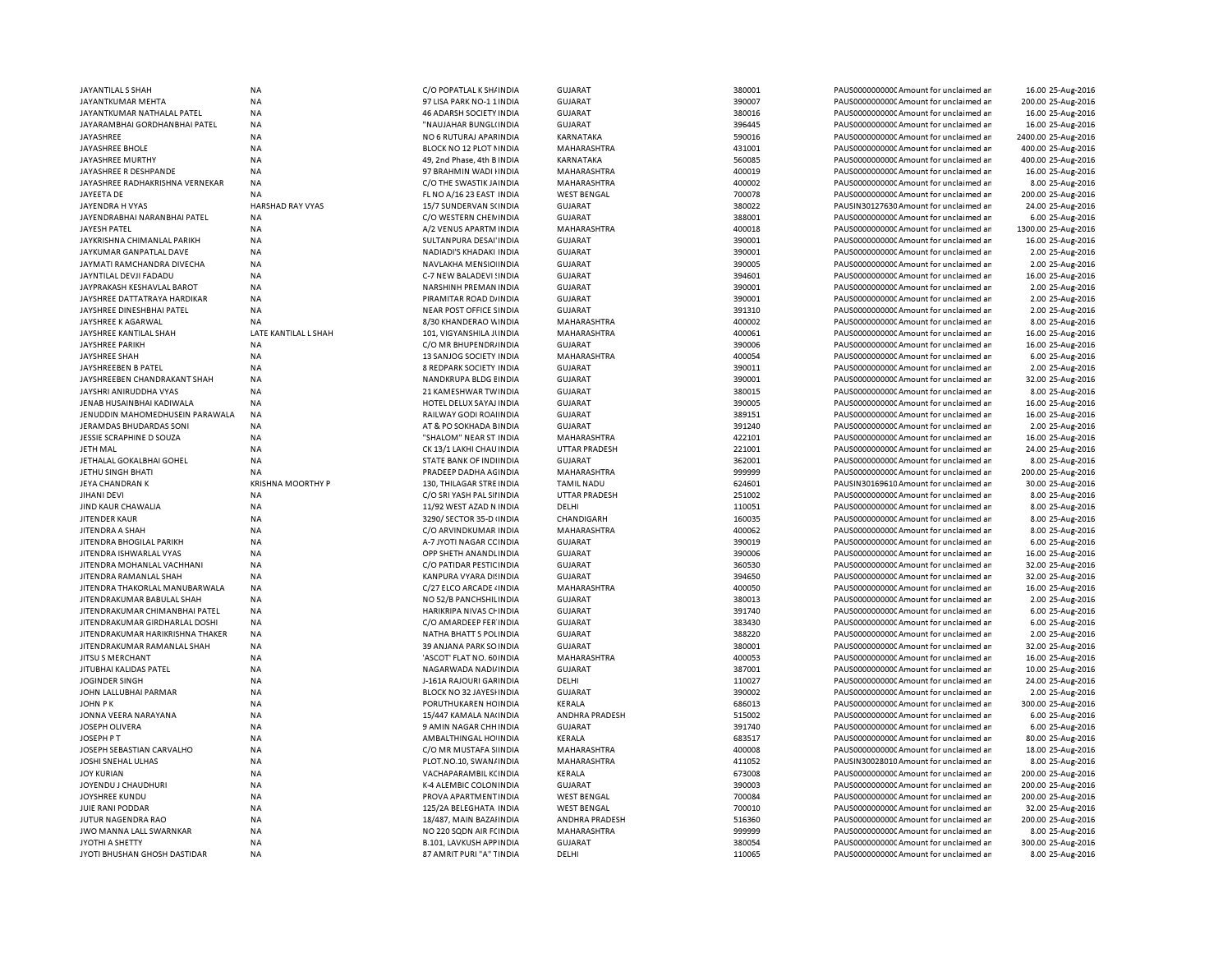| JYOTI BHUSHAN GHOSH DASTIDAR       | NA                     | 87 AMRIT PURI "A" TINDIA                                | DELHI                 | 110065           | PAUS0000000000 Amount for unclaimed an                                           | 8.00 25-Aug-2016                     |
|------------------------------------|------------------------|---------------------------------------------------------|-----------------------|------------------|----------------------------------------------------------------------------------|--------------------------------------|
| JYOTI BHUSHAN GHOSH DASTIDAR       | <b>NA</b>              | 87 AMRIT PURI "A" TINDIA                                | DELHI                 | 110065           | PAUS0000000000 Amount for unclaimed an                                           | 8.00 25-Aug-2016                     |
| JYOTI JITENDRA KHATRI              | NA                     | C/O PRANAV N PATEINDIA                                  | GUJARAT               | 380009           | PAUS0000000000 Amount for unclaimed ar                                           | 8.00 25-Aug-2016                     |
| JYOTI MARZBAN BHATHENA             | NA                     | G/18 ALEMBIC COLC INDIA                                 | GUJARAT               | 390003           | PAUS00000000000 Amount for unclaimed ar                                          | 16.00 25-Aug-2016                    |
| <b>JYOTI MONGA</b>                 | <b>NA</b>              | 3/13 KALKAJI EXTEN: INDIA                               | DELHI                 | 110019           | PAUS0000000000 Amount for unclaimed ar                                           | 8.00 25-Aug-2016                     |
| <b>JYOTI SANJIV PATIL</b>          | <b>NA</b>              | AT PO CHAHARDI TA INDIA                                 | MAHARASHTRA           | 425108           | PAUS0000000000 Amount for unclaimed an                                           | 32.00 25-Aug-2016                    |
| JYOTIBEN AMRITLAL SHAH             | <b>NA</b>              | INDIRA GANDHI INS' INDIA                                | <b>MAHARASHTRA</b>    | 400065           | PAUS0000000000 Amount for unclaimed ar                                           | 16.00 25-Aug-2016                    |
| JYOTINDRAKUMAR SHANTILAL PATWA     | NA                     | MEHTA POLE NEAR IINDIA                                  | <b>GUJARAT</b>        | 390006           | PAUS0000000000 Amount for unclaimed ar                                           | 6.00 25-Aug-2016                     |
| JYOTSANA BHAGVAT BHATT             | <b>NA</b>              | <b>19 CHAROTAR PATELINDIA</b>                           | <b>GUJARAT</b>        | 380018           | PAUS0000000000 Amount for unclaimed ar                                           | 16.00 25-Aug-2016                    |
| JYOTSANABEN MANGALBHAI PATEL       | NA                     | HARIKRIPA NIVAS CHINDIA                                 | <b>GUJARAT</b>        | 391740           | PAUS0000000000 Amount for unclaimed an                                           | 6.00 25-Aug-2016                     |
| JYOTSNA ASHOK SHAH                 | <b>NA</b>              | LADWADA KATWAL/ INDIA                                   | <b>GUJARAT</b>        | 390001           | PAUS0000000000 Amount for unclaimed ar                                           | 40.00 25-Aug-2016                    |
| JYOTSNABEN MAGANBHAI PATEL         | NA                     | AT & POST SISVA TAIINDIA                                | <b>GUJARAT</b>        | 388540           | PAUS0000000000 Amount for unclaimed ar                                           | 6.00 25-Aug-2016                     |
| <b>KARUMUGAM</b>                   | NA                     | 33LAJAPATHI ROI ST INDIA                                | <b>TAMIL NADU</b>     | 641009           | PAUS0000000000 Amount for unclaimed ar                                           | 8.00 25-Aug-2016                     |
| K ASHWATHA                         | <b>NA</b>              | NO.67 SHRISHARAD/ INDIA                                 | KARNATAKA             | 560011           | PAUS0000000000 Amount for unclaimed an                                           | 300.00 25-Aug-2016                   |
| K BALASUBRAMANIAM                  | NA                     | 4009 V AVENUE ANNINDIA                                  | <b>TAMIL NADU</b>     | 600040           | PAUS0000000000 Amount for unclaimed an                                           | 6.00 25-Aug-2016                     |
| <b>K BALASUBRAMANIAN</b>           | NA                     | 21 NEW STREET DIN INDIA                                 | <b>TAMIL NADU</b>     | 624001           | PAUS0000000000 Amount for unclaimed ar                                           | 6.00 25-Aug-2016                     |
| K BALASUBRAMANIAN                  | NA                     | 108-A KRISHNA COL(INDIA                                 | <b>TAMIL NADU</b>     | 641005           | PAUS0000000000 Amount for unclaimed ar                                           | 8.00 25-Aug-2016                     |
| K BHAGEERATHI                      | <b>NA</b>              | NO 8 KALAPPA BLOC INDIA                                 | <b>KARNATAKA</b>      | 560004           | PAUS0000000000CAmount for unclaimed ar                                           | 200.00 25-Aug-2016                   |
| <b>K C LAKSHMI</b>                 | NA                     | A-9 NEELAM PARK OINDIA                                  | <b>GUJARAT</b>        | 380054           | PAUS0000000000 Amount for unclaimed an                                           | 66.00 25-Aug-2016                    |
| <b>K C SREEDHARAN</b>              | <b>NA</b>              | <b>RUKVARA MEDICAL: INDIA</b>                           | <b>ANDHRA PRADESH</b> | 517002           | PAUS0000000000 Amount for unclaimed ar                                           | 16.00 25-Aug-2016                    |
| K CHANDRASEKARAN                   | NA                     | SHRIJI APARTMENTS INDIA                                 | <b>GUJARAT</b>        | 380015           | PAUS0000000000 Amount for unclaimed ar                                           | 8.00 25-Aug-2016                     |
| <b>K DURAIRAJAN</b>                | <b>NA</b>              | LALITHA STUDIOS M INDIA                                 | <b>TAMIL NADU</b>     | 600093           | PAUS0000000000 Amount for unclaimed ar                                           | 16.00 25-Aug-2016                    |
| K GANAPATHY RAJ                    | <b>NA</b>              | F/5 MAHALAKSHMI, INDIA                                  | <b>TAMIL NADU</b>     | 620006           | PAUS0000000000 Amount for unclaimed ar                                           | 200.00 25-Aug-2016                   |
| <b>K GOPINATH</b>                  | NA                     | 40/2 3RD BLOCK THYINDIA                                 | KARNATAKA             | 560028           | PAUS0000000000 Amount for unclaimed an                                           | 16.00 25-Aug-2016                    |
| <b>K GOPINATH</b>                  | NA                     | GAMA (INDIA) SERVIINDIA                                 | KARNATAKA             | 560028           | PAUS0000000000CAmount for unclaimed ar                                           | 32.00 25-Aug-2016                    |
| K GOVINDA CHARI                    | NA                     | JAYANTH ASSOCIATI INDIA                                 | <b>TAMIL NADU</b>     | 641009           | PAUS0000000000 Amount for unclaimed ar                                           | 200.00 25-Aug-2016                   |
| K H SARASWATHI                     | <b>NA</b>              | 39, UPSTAIRS JUMM, INDIA                                | KARNATAKA             | 560051           | PAUS0000000000 Amount for unclaimed ar                                           | 100.00 25-Aug-2016                   |
| K JAYALAKSHMI                      | <b>NA</b>              | C/O M/S DARSHAK LINDIA                                  | <b>TAMIL NADU</b>     | 600001           | PAUS0000000000 Amount for unclaimed ar                                           | 2.00 25-Aug-2016                     |
| <b>KK SUNDARESH</b>                | <b>NA</b>              |                                                         | KERALA                | 682019           | PAUS0000000000 Amount for unclaimed ar                                           | 200.00 25-Aug-2016                   |
| <b>KLVERMA</b>                     | <b>NA</b>              | Flat No.3A, Star Retr INDIA<br>22/32-B TILAK NAGA INDIA | DELHI                 | 110018           | PAUS0000000000 Amount for unclaimed ar                                           | 24.00 25-Aug-2016                    |
| K LAKSHMINARAYANA                  | <b>NA</b>              | NO 36, MALLIKARJUI INDIA                                | <b>KARNATAKA</b>      | 560002           | PAUS00000000000 Amount for unclaimed ar                                          | 200.00 25-Aug-2016                   |
|                                    |                        |                                                         |                       |                  |                                                                                  |                                      |
| K M LIAQUAT ALI                    | <b>NA</b>              | K M MEDICAL STORE INDIA                                 | <b>TAMIL NADU</b>     | 624001           | PAUS0000000000 Amount for unclaimed an                                           | 200.00 25-Aug-2016                   |
| <b>KM THOMAS</b>                   | <b>NA</b>              | <b>ROSE VILLA B NARAYINDIA</b>                          | <b>KARNATAKA</b>      | 560013           | PAUS0000000000 Amount for unclaimed ar                                           | 6.00 25-Aug-2016                     |
| K MEENAMBAL                        | NA                     | 50, SB COLONY EDAI INDIA                                | <b>TAMIL NADU</b>     | 620012           | PAUS0000000000 Amount for unclaimed ar                                           | 200.00 25-Aug-2016                   |
| <b>KN MISRA</b>                    | <b>NA</b>              | SHREE KRISHNA KRUINDIA                                  | <b>GUJARAT</b>        | 390002           | PAUS0000000000 Amount for unclaimed ar                                           | 66.00 25-Aug-2016                    |
| K NAGARAJU                         | <b>NA</b>              | H NO 19-8-28B SATY INDIA                                | ANDHRA PRADESH        | 515201           | PAUS0000000000 Amount for unclaimed ar                                           | 60.00 25-Aug-2016                    |
| K NARAYAN ACHARYA                  | <b>NA</b>              | ADMINISTRATIVE OF INDIA                                 | DELHI                 | 110002           | PAUS0000000000 Amount for unclaimed ar                                           | 16.00 25-Aug-2016                    |
| K NIRMALA DEVI                     | NA                     | "RENUKA" 490 3A MINDIA                                  | KARNATAKA             | 560085           | PAUS0000000000CAmount for unclaimed ar                                           | 200.00 25-Aug-2016                   |
| <b>KP SUMATHI RAO</b>              | LATE K P ANANDA RAO    | C/O M V KAMATH V INDIA                                  | KARNATAKA             | 575003           | PAUSIN30192630 Amount for unclaimed ar                                           | 400.00 25-Aug-2016                   |
| K R JAYABALAN                      | NA                     | K R JAYABALAN 22 B INDIA                                | <b>TAMIL NADU</b>     | 636002           | PAUS00000000000Amount for unclaimed an                                           | 24.00 25-Aug-2016                    |
| K R LAKSHMI NARA SIMHA             | <b>NA</b>              | FLAT NO 6B 1/1A JUIINDIA                                | <b>WEST BENGAL</b>    | 700027           | PAUS00000000000 Amount for unclaimed ar                                          | 8.00 25-Aug-2016                     |
| K R SANJEEVA SETTY                 | <b>NA</b>              | NO.22, I FLOOR, 4TH INDIA                               | KARNATAKA             |                  |                                                                                  |                                      |
| K R SANJEEVA SETTY                 |                        |                                                         |                       | 560053           | PAUS0000000000 Amount for unclaimed ar                                           | 100.00 25-Aug-2016                   |
| K R SANJEEVA SETTY                 | <b>NA</b>              | NO.22, IFLOOR, 4TH INDIA                                | KARNATAKA             | 560053           | PAUS0000000000 Amount for unclaimed ar                                           | 100.00 25-Aug-2016                   |
|                                    | <b>NA</b>              | NO.22, I FLOOR, 4TH INDIA                               | KARNATAKA             | 560053           | PAUS0000000000 Amount for unclaimed ar                                           | 100.00 25-Aug-2016                   |
| <b>K RAGHAVA MENON</b>             | NA                     | KOLLANGARA HOUS INDIA                                   | KERALA                | 680001           | PAUS0000000000 Amount for unclaimed ar                                           | 200.00 25-Aug-2016                   |
| K RAGHAVENDRA RAO                  | NA                     | NO.365, "PAVANA" (INDIA                                 | KARNATAKA             | 560050           | PAUS0000000000 Amount for unclaimed ar                                           | 200.00 25-Aug-2016                   |
| K Rama                             | Kannan P               | 54, B Block, R K MuttINDIA                              | <b>TAMIL NADU</b>     | 600004           | PAUSIN30009510 Amount for unclaimed ar                                           | 182.00 25-Aug-2016                   |
| K RAMACHANDRA RAO                  | NA                     | NO.184, IV MAIN CR INDIA                                | KARNATAKA             | 560085           | PAUS0000000000 Amount for unclaimed ar                                           | 400.00 25-Aug-2016                   |
| K RAMESH                           | <b>NA</b>              | SRI VIGNESHWARA [ INDIA                                 | <b>TAMIL NADU</b>     | 643001           | PAUS0000000000CAmount for unclaimed ar                                           | 200.00 25-Aug-2016                   |
| K RAMESH KUMAR                     | <b>NA</b>              | S NO 342 LAD BAZAF INDIA                                | ANDHRA PRADESH        | 500002           | PAUS0000000000 Amount for unclaimed ar                                           | 8.00 25-Aug-2016                     |
|                                    |                        |                                                         | ANDHRA PRADESH        |                  |                                                                                  |                                      |
| K S ANANDA LAKSHMI                 | <b>NA</b>              | 7-3-148 A MAIN BAZ INDIA                                |                       | 515201           | PAUS0000000000CAmount for unclaimed ar                                           | 100.00 25-Aug-2016                   |
| K S KALYANAKRISHNAN                | <b>NA</b>              | C/O DARSHAK LTD N INDIA                                 | <b>TAMIL NADU</b>     | 600004           | PAUS0000000000 Amount for unclaimed ar                                           | 200.00 25-Aug-2016                   |
| K S KALYANAKRISHNAN                | <b>NA</b>              | C/O DARSHAK LTD 1 INDIA                                 | <b>TAMIL NADU</b>     | 600001           | PAUS0000000000 Amount for unclaimed ar                                           | 6.00 25-Aug-2016                     |
| <b>KS KRISHNAVENI</b>              | <b>NA</b>              | 762 3RD BLOCK RAJ/ INDIA                                | KARNATAKA             | 560010           | PAUS0000000000 Amount for unclaimed ar                                           | 400.00 25-Aug-2016                   |
| K SAKKU BAI                        | <b>NA</b>              | C/O.K.SRINIVASA MUNDIA                                  | ANDHRA PRADESH        | 500060           | PAUS0000000000 Amount for unclaimed ar                                           | 16.00 25-Aug-2016                    |
| <b>K SAMPATH</b>                   | <b>NA</b>              | 45 NATESA NAGAR \INDIA                                  | <b>TAMIL NADU</b>     | 600092           | PAUS0000000000 Amount for unclaimed ar                                           | 200.00 25-Aug-2016                   |
| K SANKARAN KUTTY                   | <b>NA</b>              | KOLATE HOUSE THIRINDIA                                  | KERALA                | 673004           | PAUS00000000000 Amount for unclaimed ar                                          | 10.00 25-Aug-2016                    |
| <b>K SARPARAJ</b>                  | <b>NA</b>              | "RENUKA" 490 3A MINDIA                                  | KARNATAKA             | 560085           | PAUS0000000000 Amount for unclaimed ar                                           | 200.00 25-Aug-2016                   |
| K SATYANARAYANA RAO                | NA                     | H NO 12-3/B ADARSI INDIA                                | <b>ANDHRA PRADESH</b> | 500037           | PAUSIN30039413 Amount for unclaimed ar                                           | 32.00 25-Aug-2016                    |
| K SREERAMULU                       | <b>KRAMAIAH</b>        | D NO 2 / 195 111 RO INDIA                               | ANDHRA PRADESH        | 515001           | PAUSIN30102220 Amount for unclaimed ar                                           | 32.00 25-Aug-2016                    |
| <b>K SRINIVASAN</b>                | <b>NA</b>              | 18 UMAPATHY ST W INDIA                                  | <b>TAMIL NADU</b>     | 600033           | PAUS0000000000 Amount for unclaimed ar                                           | 24.00 25-Aug-2016                    |
| <b>K SUBRAMANIAN</b>               | NA                     | NO 22 1ST STREET SUNDIA                                 | <b>TAMIL NADU</b>     | 600024           | PAUS0000000000 Amount for unclaimed ar                                           | 2.00 25-Aug-2016                     |
| K SUBRAMANYAM                      | NA                     | NO.43, 9TH "A" MAI INDIA                                | KARNATAKA             | 560050           | PAUS0000000000 Amount for unclaimed ar                                           | 16.00 25-Aug-2016                    |
| K SUDHAKAR SHETTY                  | <b>NA</b>              | Senior Branch Mana INDIA                                | ANDHRA PRADESH        | 500050           | PAUS0000000000CAmount for unclaimed ar                                           | 200.00 25-Aug-2016                   |
| <b>K SURESH</b>                    | <b>NA</b>              | NO 2042 7TH MAIN INDIA                                  | KARNATAKA             | 560010           | PAUS0000000000CAmount for unclaimed ar                                           | 200.00 25-Aug-2016                   |
| K V RAJALAKSHMY<br>K V SHIVAPRASAD | <b>NA</b><br><b>NA</b> | RAJA PRASTHAN KAI INDIA<br>44/1 A T STREET OPF INDIA    | KERALA<br>KARNATAKA   | 678701<br>560053 | PAUS00000000000Amount for unclaimed an<br>PAUS0000000000 Amount for unclaimed an | 8.00 25-Aug-2016<br>8.00 25-Aug-2016 |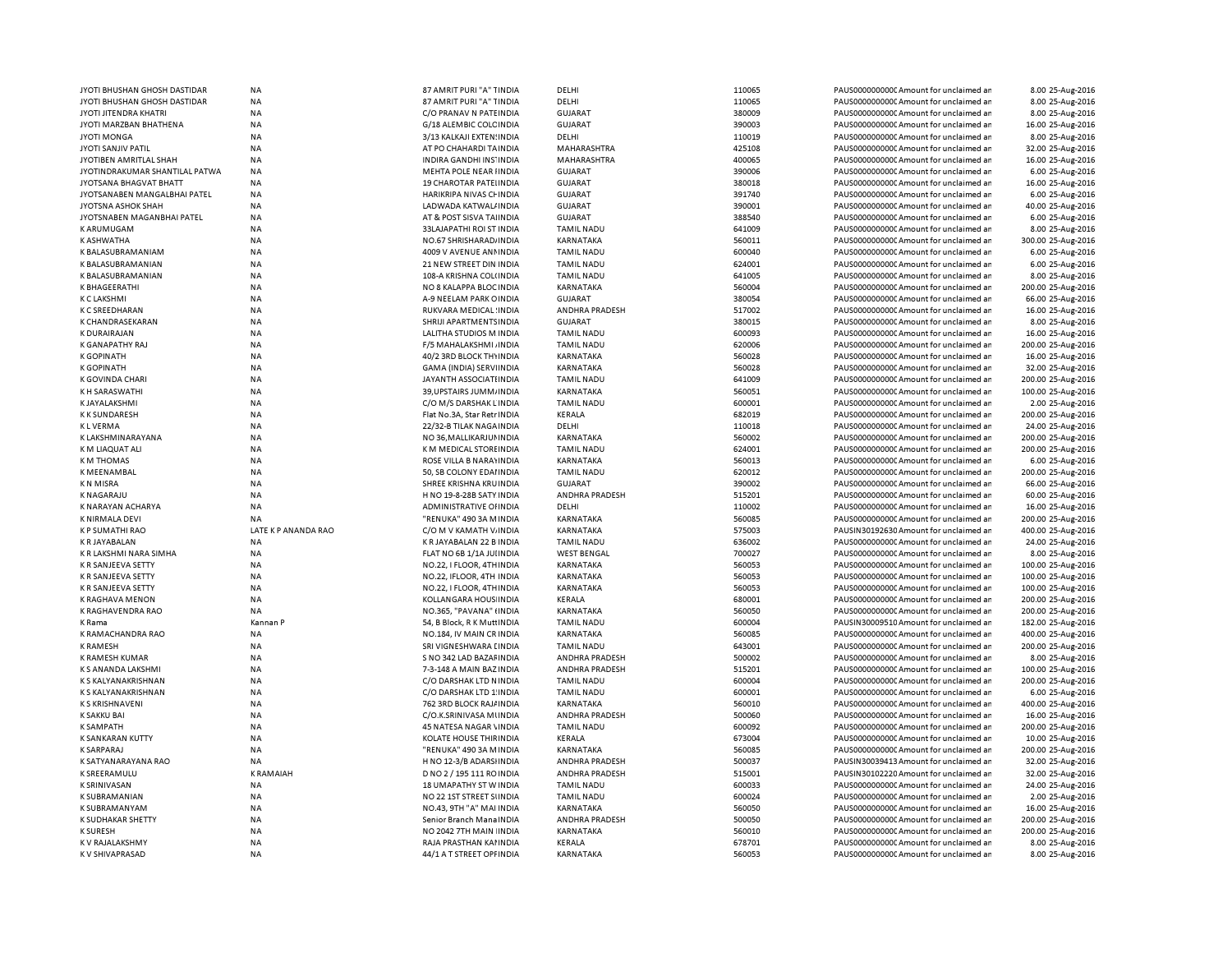| K V SUMA                         | NA                          | C/O ELECTROPLAST : INDIA       | MAHARASHTRA          | 400071 | PAUS0000000000 Amount for unclaimed ar  | 32.00 25-Aug-2016   |
|----------------------------------|-----------------------------|--------------------------------|----------------------|--------|-----------------------------------------|---------------------|
| K VASUDEVAN UNNI                 | NA                          | PALLITHRIKOYIL MAI INDIA       | KERALA               | 682019 | PAUS0000000000CAmount for unclaimed ar  | 1100.00 25-Aug-2016 |
| K VENKATA NARAYANA GUPTA         | SUBBARAO                    | 9 2 10 NIDUBROLU NINDIA        | ANDHRA PRADESH       | 522124 | PAUSIN30115120 Amount for unclaimed ar  | 300.00 25-Aug-2016  |
| KABITA BARUA                     | ΝA                          | C/O SANKARBARUA INDIA          | ASSAM                | 781001 | PAUS0000000000 Amount for unclaimed ar  | 300.00 25-Aug-2016  |
| KADAGAD MURIGEPPA SHIDDAPPA      | <b>NA</b>                   | SAUNDATTI BELGAU INDIA         | KARNATAKA            | 590001 | PAUS0000000000 Amount for unclaimed ar  | 32.00 25-Aug-2016   |
| KADIR SALEHBHAI                  | <b>NA</b>                   | <b>BRABOURNE COURT INDIA</b>   | <b>WEST BENGAL</b>   | 700013 | PAUS0000000000CAmount for unclaimed ar  | 8.00 25-Aug-2016    |
| KAILAS JANAKBHAI PATEL           | <b>NA</b>                   | 4 MUNICIPAL HOSPI INDIA        | <b>GUJARAT</b>       | 388001 | PAUS0000000000 Amount for unclaimed ar  | 32.00 25-Aug-2016   |
| KAILASBEN RAMANLAL PATEL         | NA                          | 18-A/VASUDHA SOCINDIA          | <b>GUJARAT</b>       | 380014 | PAUS00000000000 Amount for unclaimed an | 8.00 25-Aug-2016    |
| KAILASH CHANDRA MAHESHWARI       | <b>NA</b>                   | 29/4/B GOKULNAGA INDIA         | <b>GUJARAT</b>       | 380013 | PAUS0000000000 Amount for unclaimed ar  | 8.00 25-Aug-2016    |
| KAILASH KAUR                     | <b>NA</b>                   | <b>B-234 ASHOK VIHAR INDIA</b> | DELHI                | 110052 | PAUS00000000000 Amount for unclaimed an | 8.00 25-Aug-2016    |
| KAILASH R BHUTA                  | ΝA                          | 20 NEW AMBICA BH INDIA         | MAHARASHTRA          | 400069 | PAUS0000000000 Amount for unclaimed ar  | 32.00 25-Aug-2016   |
| KAILASH SAHNAN                   | <b>NA</b>                   | H.NO.1718/8 STREE INDIA        | PUNJAB               | 141008 | PAUS0000000000CAmount for unclaimed ar  | 200.00 25-Aug-2016  |
| KAJAL SEN                        | <b>NA</b>                   | 1591 NAPIER TOWN INDIA         | MADHYA PRADESH       | 482001 | PAUS0000000000CAmount for unclaimed ar  | 200.00 25-Aug-2016  |
| <b>KAKALI DEY</b>                | NA                          | <b>BHOWANIPUR POKINDIA</b>     | <b>WEST BENGAL</b>   | 721301 | PAUS00000000000 Amount for unclaimed ar | 200.00 25-Aug-2016  |
| KALA DIVYAKUMAR TRIVEDI          | <b>NA</b>                   | SAVANT BLDG NEAR INDIA         | <b>GUJARAT</b>       | 390001 | PAUS0000000000CAmount for unclaimed ar  | 10.00 25-Aug-2016   |
| KALAVATI JAYANDRAKUMAR PATEL     | <b>NA</b>                   | AT & PO DHANPURA INDIA         | <b>GUJARAT</b>       | 382870 | PAUS0000000000CAmount for unclaimed ar  | 16.00 25-Aug-2016   |
| KALAVATIBEN JAYANDRA PATEL       | NA                          | AT & PO DHANPURA INDIA         | <b>GUJARAT</b>       | 382870 | PAUS0000000000 Amount for unclaimed ar  | 16.00 25-Aug-2016   |
| KALAWATI DEVI GUPTA              | <b>NA</b>                   | PREM KUTI 110/1 BAINDIA        | DELHI                | 110007 | PAUS0000000000CAmount for unclaimed ar  | 8.00 25-Aug-2016    |
| KALIDAS CHANDULAL TRIVEDI        | <b>NA</b>                   | 194 "MAIPRASHAD" INDIA         | <b>GUJARAT</b>       | 380004 | PAUS0000000000 Amount for unclaimed ar  | 16.00 25-Aug-2016   |
| KALIDAS GORDHANBHAI BRAMBHATT    | NA                          | BRAMBHAHWADA AINDIA            | <b>GUJARAT</b>       | 391240 | PAUS0000000000 Amount for unclaimed ar  | 2.00 25-Aug-2016    |
| KALPANA                          | NA                          | 8B MAHESHWARI SCINDIA          | <b>GUJARAT</b>       | 390015 | PAUS0000000000CAmount for unclaimed ar  | 200.00 25-Aug-2016  |
| <b>KALPANA DEY</b>               | NA                          | C/O MR D L ROY CH(INDIA        | <b>WEST BENGAL</b>   | 700034 | PAUS0000000000CAmount for unclaimed ar  | 8.00 25-Aug-2016    |
| KALPANA JESUKHLAL DHRU           | <b>NA</b>                   | C/O THE SWASTIK JA INDIA       | MAHARASHTRA          | 400002 | PAUS0000000000Amount for unclaimed ar   | 8.00 25-Aug-2016    |
| KALPANABEN CHANDRAKANT SHAH      | <b>NA</b>                   | NANDKRUPA BLDG EINDIA          | <b>GUJARAT</b>       | 390001 | PAUS0000000000 Amount for unclaimed ar  | 32.00 25-Aug-2016   |
| KALUBHAI JASMATBHAI VAGASIYA     | <b>NA</b>                   | AT & POST LUNDHIY INDIA        | <b>GUJARAT</b>       | 362001 | PAUS0000000000 Amount for unclaimed ar  | 16.00 25-Aug-2016   |
|                                  |                             |                                |                      |        |                                         |                     |
| KALVA MANIKYA RAO                | <b>NA</b>                   | COMMERCIAL GOOI INDIA          | <b>TAMIL NADU</b>    | 600001 | PAUS0000000000 Amount for unclaimed ar  | 200.00 25-Aug-2016  |
| KALYANDAS TRIKAMLAL SHAH         | <b>NA</b>                   | BAJWADA SHETH SHINDIA          | <b>GUJARAT</b>       | 390001 | PAUS0000000000CAmount for unclaimed ar  | 2.00 25-Aug-2016    |
| KALYANIKUTTY C NAIR              | <b>NA</b>                   | <b>MARATH HOUSE V PINDIA</b>   | KERALA               | 678504 | PAUS0000000000 Amount for unclaimed ar  | 16.00 25-Aug-2016   |
| KALYANJI KACHARABHAI PARMAR      | <b>NA</b>                   | <b>NEAR BARADI GATE INDIA</b>  | <b>GUJARAT</b>       | 361001 | PAUS0000000000 Amount for unclaimed ar  | 6.00 25-Aug-2016    |
| KAMAL CHAND JAIN                 | <b>NA</b>                   | 9/10 MAHESH NAGA INDIA         | MADHYA PRADESH       | 461775 | PAUS0000000000CAmount for unclaimed ar  | 2.00 25-Aug-2016    |
| KAMAL CHAND M JAIN               | <b>NA</b>                   | 6 CHINNIA ROAD T NINDIA        | <b>TAMIL NADU</b>    | 600017 | PAUS0000000000 Amount for unclaimed ar  | 200.00 25-Aug-2016  |
| KAMAL DATTATRAYA HARDIKAR        | <b>NA</b>                   | PIRAMITAR ROAD D/ INDIA        | <b>GUJARAT</b>       | 390001 | PAUS0000000000 Amount for unclaimed ar  | 2.00 25-Aug-2016    |
| KAMAL DINESH THAKKAR             | NA                          | DINESH BHUVAN 2N INDIA         | MAHARASHTRA          | 400004 | PAUS0000000000 Amount for unclaimed ar  | 16.00 25-Aug-2016   |
| KAMAL KISHORE DAMANI             | ΝA                          | 3 BYSACK STREET CA INDIA       | <b>WEST BENGAL</b>   | 700070 | PAUS0000000000CAmount for unclaimed ar  | 16.00 25-Aug-2016   |
| KAMAL PURUSHOTTAM PANDYA         | <b>NA</b>                   | A/7 MANGALAM DUINDIA           | <b>GUJARAT</b>       | 390008 | PAUS0000000000 Amount for unclaimed ar  | 2.00 25-Aug-2016    |
| KAMALABEN V SHAH                 | <b>NA</b>                   | 10 SAVITA SADAN SUNDIA         | <b>MAHARASHTRA</b>   | 400064 | PAUS0000000000 Amount for unclaimed ar  | 8.00 25-Aug-2016    |
| KAMALAVALLI                      | NA                          | 3-D 4TH ST GOKULAI INDIA       | <b>TAMIL NADU</b>    | 641041 | PAUS0000000000CAmount for unclaimed ar  | 300.00 25-Aug-2016  |
| KAMALKANT CHANDULAL PAREKH       | NA                          | C/O KISAN TRADERS INDIA        | <b>GUJARAT</b>       | 383315 | PAUS0000000000 Amount for unclaimed ar  | 16.00 25-Aug-2016   |
| KAMASASTRY AYYALASOMAYAJULA      | <b>NA</b>                   | C/O DARSHAK LIMIT INDIA        | ANDHRA PRADESH       | 500029 | PAUS0000000000 Amount for unclaimed ar  | 16.00 25-Aug-2016   |
| KAMESETTY VENKATASUBBAIAH K      | <b>NA</b>                   | 9/226, SHANKAR RAIINDIA        | ANDHRA PRADESH       | 516360 | PAUS00000000000 Amount for unclaimed an | 200.00 25-Aug-2016  |
| KAMINIBEN DILIPBHAI PATEL        | NA                          | <b>GUNDA FALIA RAJM. INDIA</b> | <b>GUJARAT</b>       | 390001 | PAUS0000000000CAmount for unclaimed ar  | 6.00 25-Aug-2016    |
| KAMLA R JHAMNANI                 | <b>NA</b>                   | "SHRI RAM NIVAS" 8 INDIA       | <b>GUJARAT</b>       | 382340 | PAUS0000000000CAmount for unclaimed ar  | 32.00 25-Aug-2016   |
| KAMLA SALWAN                     | <b>NA</b>                   | S-374 GREATER KAIL INDIA       | DELHI                | 110048 | PAUS0000000000CAmount for unclaimed ar  | 16.00 25-Aug-2016   |
| KAMLA SEKHRI                     | NA                          | 26/104 BIRHANA ROINDIA         | <b>UTTAR PRADESH</b> | 208001 | PAUS0000000000CAmount for unclaimed ar  | 8.00 25-Aug-2016    |
| KAMLA YASHWANTRAI DESAI          | <b>NA</b>                   | C/O M M NAIK G-32 INDIA        | <b>GUJARAT</b>       | 390003 | PAUS0000000000CAmount for unclaimed ar  | 2.00 25-Aug-2016    |
| KAMLABEN BABUBHAI PATEL          | <b>NA</b>                   | <b>NEAR NARANDEV MINDIA</b>    | <b>GUJARAT</b>       | 388325 | PAUS0000000000 Amount for unclaimed ar  | 32.00 25-Aug-2016   |
| KAMLABEN JAYANTIBHAI PATEL       | <b>NA</b>                   | AT JALLA TAL KHAMI INDIA       | <b>GUJARAT</b>       | 388150 | PAUS0000000000CAmount for unclaimed ar  | 6.00 25-Aug-2016    |
| KAMLABEN MOHANLAL SHAH           | NA                          | C/O MOHANLAL KAL INDIA         | <b>GUJARAT</b>       | 390001 | PAUS0000000000CAmount for unclaimed ar  | 10.00 25-Aug-2016   |
| KAMLESH A RATHOD                 | <b>NA</b>                   | C/O SUMANBHAI A FINDIA         | <b>GUJARAT</b>       | 380007 | PAUS0000000000 Amount for unclaimed ar  | 8.00 25-Aug-2016    |
| KAMLESH D NAIK                   |                             | B-802, SUROYODAYA INDIA        | <b>GUJARAT</b>       | 380061 | PAUS0000000000CAmount for unclaimed ar  | 16.00 25-Aug-2016   |
|                                  | NA<br><b>INDRA DEO GARG</b> |                                |                      | 110075 |                                         |                     |
| KAMLESH GARG                     |                             | FLAT NO B-3, ST COL INDIA      | DELHI                |        | PAUSIN30267931 Amount for unclaimed ar  | 50.00 25-Aug-2016   |
| KAMLESH HASMUKHLAL SHAH          | <b>NA</b>                   | C/O AWISHKAR ASSCINDIA         | KARNATAKA            | 560027 | PAUS0000000000CAmount for unclaimed ar  | 8.00 25-Aug-2016    |
| KAMLESH K SHARMA                 | <b>NA</b>                   | C/O ALEMBIC CHEM INDIA         | PUNJAB               | 143001 | PAUS0000000000CAmount for unclaimed ar  | 16.00 25-Aug-2016   |
| KAMLESH LEASING FINANCE PVT LTD  | <b>NA</b>                   | 2, GAUTAM VIHAR S INDIA        | <b>GUJARAT</b>       | 380013 | PAUS1203320000 Amount for unclaimed ar  | 166.00 25-Aug-2016  |
| KAMLESH MEDIRATTA                | <b>NA</b>                   | I-132 KIRTI NAGAR NINDIA       | DELHI                | 110015 | PAUS0000000000 Amount for unclaimed ar  | 8.00 25-Aug-2016    |
| KAMLESHBHAI KANTIBHAI PATEL      | NA                          | C/O M/S KAMLESH CINDIA         | <b>GUJARAT</b>       | 380001 | PAUS0000000000 Amount for unclaimed ar  | 32.00 25-Aug-2016   |
| KAMLESHKUMAR CHANDULAL BHARVADA  | <b>NA</b>                   | C/O B C BHARVADA 'INDIA        | <b>GUJARAT</b>       | 360002 | PAUS0000000000CAmount for unclaimed ar  | 16.00 25-Aug-2016   |
| KANAHYA LAL CHUTTANI             | <b>NA</b>                   | FC 136 TAGORE GAR INDIA        | DELHI                | 110027 | PAUS0000000000 Amount for unclaimed ar  | 8.00 25-Aug-2016    |
| KANAIYALAL AMBALAL SHAH          | <b>NA</b>                   | 11 DHANUSHDHARI INDIA          | <b>GUJARAT</b>       | 380007 | PAUS0000000000CAmount for unclaimed ar  | 16.00 25-Aug-2016   |
| KANAIYALAL HIRALAL DESAI         | <b>NA</b>                   | 3 VIMAL SOCIETY M/INDIA        | <b>GUJARAT</b>       | 390009 | PAUS0000000000 Amount for unclaimed ar  | 2.00 25-Aug-2016    |
| KANAIYALAL KALIDAS VAIDYA        | <b>NA</b>                   | ANNYONYA HOUSIN INDIA          | <b>GUJARAT</b>       | 388450 | PAUS0000000000 Amount for unclaimed ar  | 6.00 25-Aug-2016    |
| KANAIYALAL KANTILAL SHAH         | <b>NA</b>                   | 28 SINDEY COLONY HNDIA         | <b>GUJARAT</b>       | 390001 | PAUS0000000000 Amount for unclaimed ar  | 6.00 25-Aug-2016    |
| KANAIYALAL RANCHHODLAL THAKER    | NA                          | 13 JAY RANCHHOD SINDIA         | <b>GUJARAT</b>       | 390006 | PAUS0000000000 Amount for unclaimed ar  | 2.00 25-Aug-2016    |
| KANAIYALAL SUNDERLAL GANDHI      | ΝA                          | MADANZAMPA ROA INDIA           | <b>GUJARAT</b>       | 390001 | PAUS0000000000CAmount for unclaimed ar  | 2.00 25-Aug-2016    |
| KANAJI MEGHJIBHAI KAMANI         | <b>NA</b>                   | AMBAJI KADVA PLOTINDIA         | <b>GUJARAT</b>       | 360001 | PAUS0000000000 Amount for unclaimed ar  | 16.00 25-Aug-2016   |
| KANAK MEHTA                      | <b>NA</b>                   | C4 SARDAR PATEL MINDIA         | RAJASTHAN            | 302001 | PAUS0000000000 Amount for unclaimed ar  | 8.00 25-Aug-2016    |
| KANAKASABHAI PILLAI KRISHNASWAMI | <b>NA</b>                   | KAILAS 1ST FLOOR 1 INDIA       | <b>TAMIL NADU</b>    | 600004 | PAUS0000000000 Amount for unclaimed ar  | 16.00 25-Aug-2016   |
|                                  |                             |                                |                      |        |                                         |                     |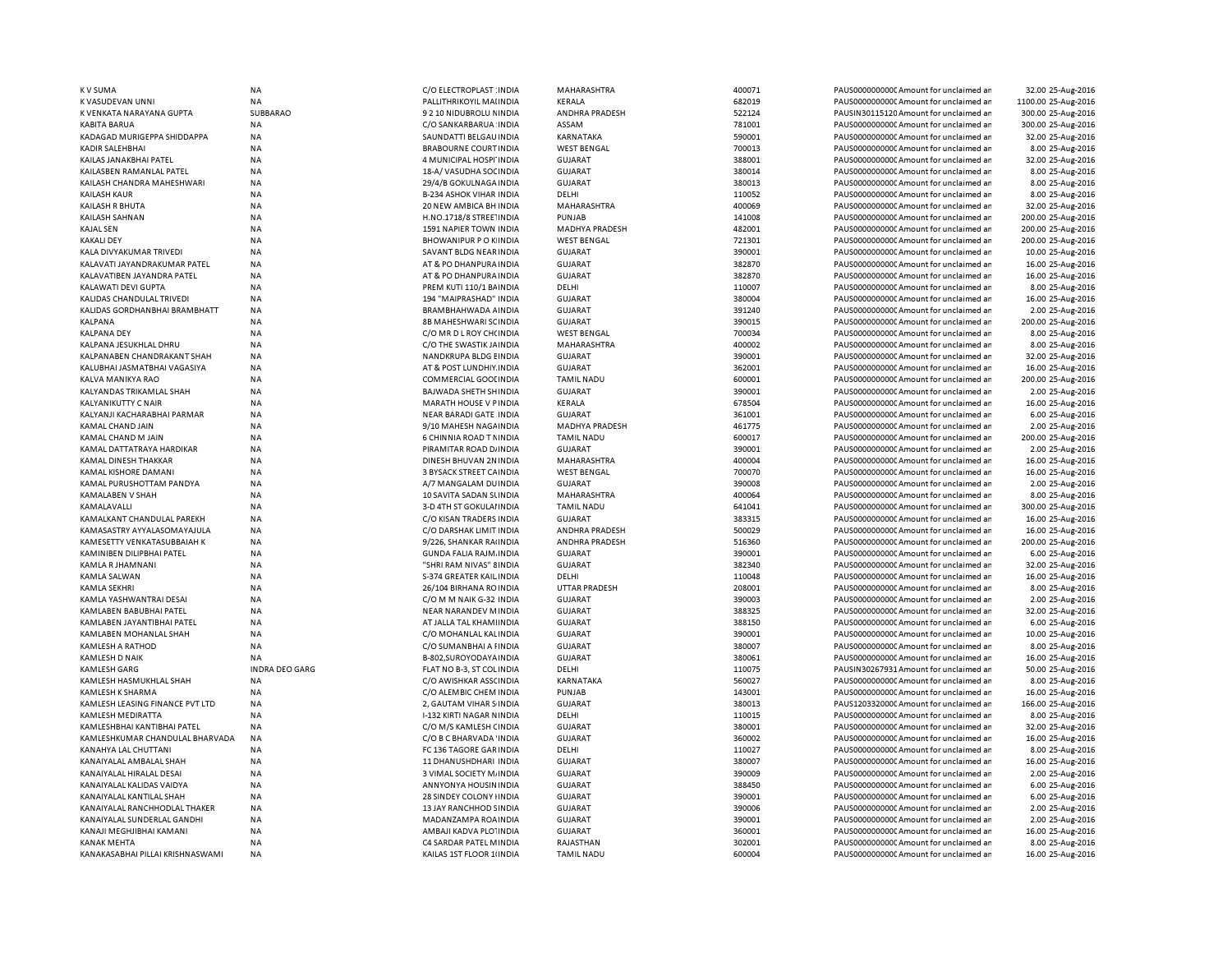| KANCHAN GIANCHANDANI             | NA        | 109/D-11 SECTOR 8 INDIA                | DELHI              | 110001 | PAUS00000000000 Amount for unclaimed ar     | 8.00 25-Aug-2016   |
|----------------------------------|-----------|----------------------------------------|--------------------|--------|---------------------------------------------|--------------------|
|                                  |           |                                        |                    |        |                                             |                    |
| KANCHANBEN BANSILAL GANDHI       | NA        | <b>GANDHI POLE AHMEINDIA</b>           | <b>GUJARAT</b>     | 387001 | PAUS00000000000 Amount for unclaimed ar     | 2.00 25-Aug-2016   |
| KANCHANBEN VITHALBHAI PATEL      | NA        | AT & POST ADAVALAINDIA                 | <b>GUJARAT</b>     | 392110 | PAUS00000000000 Amount for unclaimed ar     | 16.00 25-Aug-2016  |
| KANCHANLAL MULJIBHAI MODI        | <b>NA</b> | DESAI SHERI BAVAMINDIA                 | <b>GUJARAT</b>     | 390001 | PAUS00000000000Amount for unclaimed ar      | 2.00 25-Aug-2016   |
| KANCHANLAL MULJIBHAI MODI        | <b>NA</b> | <b>GHADIALIPOLE DESAINDIA</b>          | <b>GUJARAT</b>     | 390001 | PAUS0000000000 Amount for unclaimed ar      | 2.00 25-Aug-2016   |
| KANCHANLAL MULJIBHAI MODI        | <b>NA</b> | <b>GHADIALI POLE DES/INDIA</b>         | <b>GUJARAT</b>     | 390001 | PAUS0000000000 Amount for unclaimed ar      | 2.00 25-Aug-2016   |
| KANGOVI NARAYANARAO KAUSALYA BAI | <b>NA</b> | K-24 12TH CROSS I B INDIA              | KARNATAKA          | 560010 | PAUS0000000000 Amount for unclaimed ar      | 32.00 25-Aug-2016  |
| KANIKA MITRA                     | NA        | 214 MAIN ROAD WE INDIA                 | <b>WEST BENGAL</b> | 743276 | PAUS0000000000 Amount for unclaimed ar      | 200.00 25-Aug-2016 |
| KANIYALAL DAYALAL BHAVSAR        | <b>NA</b> | 1ST DELLA OLD ACHI INDIA               | <b>GUJARAT</b>     | 380005 | PAUS0000000000 Amount for unclaimed ar      | 8.00 25-Aug-2016   |
|                                  |           |                                        |                    |        |                                             |                    |
| KANJIBHAI AMBALAL PATEL          | <b>NA</b> | 56/B SEVASHRAM C(INDIA                 | <b>GUJARAT</b>     | 390007 | PAUS0000000000 Amount for unclaimed ar      | 2.00 25-Aug-2016   |
| <b>KANNAN MALA</b>               | <b>NA</b> | 7/81 NORTH TANK S'INDIA                | <b>TAMIL NADU</b>  | 612001 | PAUS00000000000 Amount for unclaimed ar     | 32.00 25-Aug-2016  |
| <b>KANTA DUA</b>                 | <b>NA</b> | A-18 MAN SAROVER INDIA                 | DELHI              | 110015 | PAUS0000000000CAmount for unclaimed ar      | 8.00 25-Aug-2016   |
| <b>KANTA MEHTA</b>               | <b>NA</b> | ROOM NO 15 HIRAN INDIA                 | MAHARASHTRA        | 400002 | PAUS0000000000 Amount for unclaimed ar      | 8.00 25-Aug-2016   |
| <b>KANTA RANI GANDHI</b>         | NA        | J-48 KIRTI NAGAR NEINDIA               | DELHI              | 110015 | PAUS00000000000 Amount for unclaimed ar     | 8.00 25-Aug-2016   |
| <b>KANTA SARABHAI</b>            | <b>NA</b> | "MANGALAM" 9 JACINDIA                  | <b>GUJARAT</b>     | 380022 | PAUS0000000000CAmount for unclaimed an      | 32.00 25-Aug-2016  |
| <b>KANTABEN DESAI</b>            | <b>NA</b> | 2 ANURADHA APARTINDIA                  | <b>GUJARAT</b>     | 380007 | PAUS0000000000CAmount for unclaimed an      | 8.00 25-Aug-2016   |
|                                  |           |                                        |                    |        |                                             |                    |
| KANTABEN JAYANTIBHAI PATEL       | <b>NA</b> | OLD NAGARDAS RO/INDIA                  | MAHARASHTRA        | 400069 | PAUS0000000000C Amount for unclaimed ar     | 6.00 25-Aug-2016   |
| KANTABEN NAVINCHANDRA GOSRANI    | NA        | <b>B-31 MAHAVIR SOCI INDIA</b>         | <b>GUJARAT</b>     | 361008 | PAUS0000000000 Amount for unclaimed ar      | 32.00 25-Aug-2016  |
| KANTABEN RAMBHAI PATEL           | NA        | "ACHUYT' 203, BAKRINDIA                | <b>GUJARAT</b>     | 388120 | PAUS0000000000 Amount for unclaimed ar      | 122.00 25-Aug-2016 |
| KANTI LAL KOTHARI                | NA        | C/O.PAXAL CHEMIC/ INDIA                | KARNATAKA          | 560009 | PAUS0000000000 Amount for unclaimed an      | 900.00 25-Aug-2016 |
| <b>KANTI PANDEY</b>              | <b>NA</b> | 74 LAKE-TOWN BLO(INDIA                 | <b>WEST BENGAL</b> | 700055 | PAUS0000000000 Amount for unclaimed ar      | 8.00 25-Aug-2016   |
| KANTIBHAI CHANDULAL VAIDYA       | <b>NA</b> | ANNYONYA HOUSIN INDIA                  | <b>GUJARAT</b>     | 388450 | PAUS0000000000 Amount for unclaimed ar      | 6.00 25-Aug-2016   |
| KANTIBHAI CHATURBHAI PATEL       | NA        | 11 BARODA PEOPLE' INDIA                | <b>GUJARAT</b>     | 390005 | PAUS00000000000Amount for unclaimed ar      | 2.00 25-Aug-2016   |
| KANTIBHAI                        | NA        | AT & POST<br><b>INDIA</b>              | <b>GUJARAT</b>     | 390014 | PAUS000000000 Amount for unclaimed 2.00     | 25-Aug-2016        |
|                                  |           |                                        |                    |        |                                             |                    |
| <b>CHHOTABHAI</b>                |           | <b>JAMBUVA</b>                         |                    |        | 0007592<br>and unpaid dividend              |                    |
| PATEL                            |           | VADODARA                               |                    |        |                                             |                    |
| KANTIBHAI                        | <b>NA</b> | JASHWANTI SADAN INDIA                  | <b>GUJARAT</b>     | 390001 | PAUS000000000 Amount for unclaimed<br>16.00 | 25-Aug-2016        |
| <b>DARUBHAI</b>                  |           | <b>UPLA FALIA</b>                      |                    |        | 0007652<br>and unpaid dividend              |                    |
| DESAI                            |           | <b>MADAN ZAPA</b>                      |                    |        |                                             |                    |
|                                  |           | ROAD BARODA-                           |                    |        |                                             |                    |
|                                  |           | 390001                                 |                    |        |                                             |                    |
| KANTIBHAI                        | NA        | C/O KATARIA SEEDS INDIA                | <b>GUJARAT</b>     | 384315 | PAUS000000000 Amount for unclaimed<br>32.00 | 25-Aug-2016        |
|                                  |           |                                        |                    |        |                                             |                    |
| SHAMJIBHAI                       |           | <b>NEAR BUS STAND</b>                  |                    |        | 0008053<br>and unpaid dividend              |                    |
| KATARIA                          |           | AT & POST                              |                    |        |                                             |                    |
|                                  |           | <b>VISNAGAR 384315</b>                 |                    |        |                                             |                    |
| KANTILAL                         | NA        | AT-KADAVIA PO-<br><b>INDIA</b>         | <b>GUJARAT</b>     | 383325 | PAUS000000000 Amount for unclaimed<br>32.00 | 25-Aug-2016        |
| BAHECHARD                        |           | AMBAGAM TA                             |                    |        | 0007556<br>and unpaid dividend              |                    |
| AS PATEL                         |           | <b>BAYAD DIST S K PIN</b>              |                    |        |                                             |                    |
|                                  |           | 383325                                 |                    |        |                                             |                    |
| KANTILAL                         | NA        | <b>ASHA BISCUITS</b><br><b>INDIA</b>   | <b>GUJARAT</b>     | 396360 | PAUS000000000 Amount for unclaimed<br>50.00 | 25-Aug-2016        |
|                                  |           |                                        |                    |        |                                             |                    |
| CHUNILAL                         |           | <b>BAZAR GANDEVI</b>                   |                    |        | 0007653<br>and unpaid dividend              |                    |
| <b>BHAVSAR</b>                   |           | <b>DIST BULSAR PIN-</b>                |                    |        |                                             |                    |
|                                  |           | 396360                                 |                    |        |                                             |                    |
| KANTILAL                         | NA        | RHUSHIWADI B/H<br><b>INDIA</b>         | <b>GUJARAT</b>     | 360410 | PAUS000000000 Amount for unclaimed<br>66.00 | 25-Aug-2016        |
| DEVABHAI                         |           | ANANDNAGAR                             |                    |        | 0007655<br>and unpaid dividend              |                    |
| PRAJAPATI                        |           | DHORAJI 360410                         |                    |        |                                             |                    |
| <b>KANTILAL G</b>                | NA        | <b>DHOBIWAD</b><br><b>INDIA</b>        | <b>GUJARAT</b>     | 396360 | PAUS000000000 Amount for unclaimed<br>6.00  | 25-Aug-2016        |
| RANA                             |           | <b>GANDEVI DIST</b>                    |                    |        | 0007728<br>and unpaid dividend              |                    |
|                                  |           | <b>BULSAR 396360</b>                   |                    |        |                                             |                    |
|                                  |           |                                        |                    |        |                                             |                    |
| KANTILAL                         | <b>NA</b> | <b>JOSHI NI KHADKI</b><br><b>INDIA</b> | <b>GUJARAT</b>     | 387130 | PAUS000000000 Amount for unclaimed<br>2.00  | 25-Aug-2016        |
| <b>GOKALDAS</b>                  |           | <b>DESAI POLE PO</b>                   |                    |        | 0007565<br>and unpaid dividend              |                    |
| MEHTA                            |           | MAHEMDABAD                             |                    |        |                                             |                    |
|                                  |           | DIST KHEDA 387130                      |                    |        |                                             |                    |
|                                  |           |                                        |                    |        |                                             |                    |
| <b>KANTILAL J</b>                | NA        | <b>INDIA</b><br>31 PRERNA PARK         | <b>GUJARAT</b>     | 390016 | PAUS000000000 Amount for unclaimed<br>2.00  | 25-Aug-2016        |
| PATEL                            |           | <b>LAXMI PURA RD</b>                   |                    |        | 0008079<br>and unpaid dividend              |                    |
|                                  |           |                                        |                    |        |                                             |                    |
|                                  |           | <b>GORWA BARODA</b>                    |                    |        |                                             |                    |
|                                  |           | 390016                                 |                    |        |                                             |                    |
| KANTILAL                         | NA        | <b>INDIA</b><br>AT & POST              | <b>GUJARAT</b>     | 390005 | PAUS000000000 Amount for unclaimed<br>6.00  | 25-Aug-2016        |
| JETHALAL                         |           | ATLADRA BARODA                         |                    |        | 0007553<br>and unpaid dividend              |                    |
| PANDYA                           |           | 390005                                 |                    |        |                                             |                    |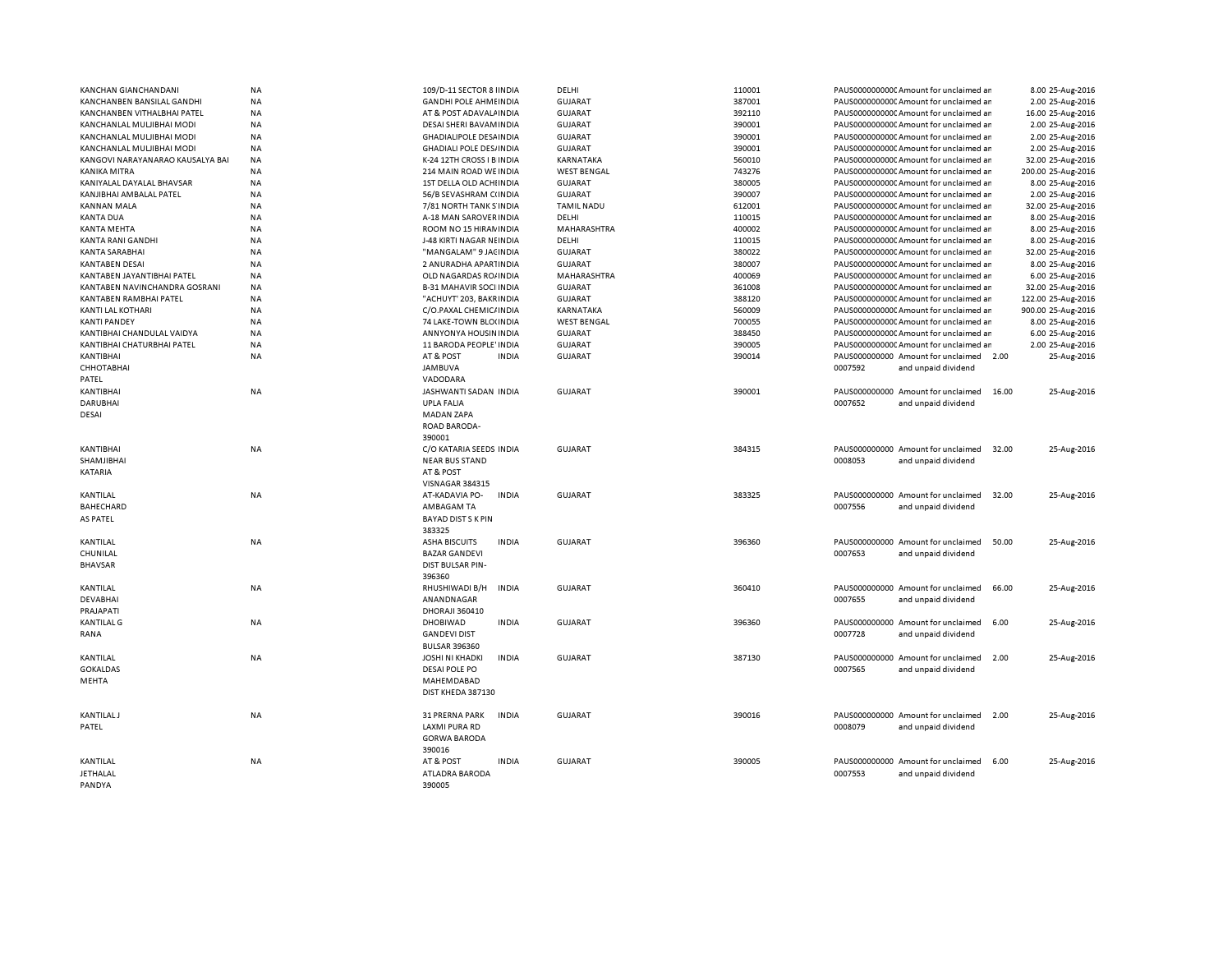| KANTILAL<br>LALJIBHAI<br>VALAND          | <b>NA</b> | 16 GAYATRI<br>SOCIETY AHED<br>PUROHIT DINING -<br><b>HALL NEAR</b><br>NANDANVAN<br>SOCIETY TAL<br>ANAND A-T & PO<br>VALLABH<br>VIDYANAGAR<br>388120 DIST K-AIRA | <b>INDIA</b> | GUJARAT        | 388120 | 0007656 | PAUS000000000 Amount for unclaimed<br>and unpaid dividend | 6.00  | 25-Aug-2016 |
|------------------------------------------|-----------|-----------------------------------------------------------------------------------------------------------------------------------------------------------------|--------------|----------------|--------|---------|-----------------------------------------------------------|-------|-------------|
| <b>KANTILAL M</b><br>SHAH                | <b>NA</b> | C/O POPATLAL K<br>SHAH AT MARCHI<br>POLE RATAN POLE<br>AHMEDABAD-<br>380001                                                                                     | <b>INDIA</b> | GUJARAT        | 380001 | 0007857 | PAUS000000000 Amount for unclaimed<br>and unpaid dividend | 16.00 | 25-Aug-2016 |
| KANTILAL<br>MANGALDAS<br>SHAH            | NA        | <b>UDAY OWNER</b><br>SHEEP FLAT 4TH<br>FLOOR 4/10 KAPDI<br>POLE BARODA-<br>390001                                                                               | <b>INDIA</b> | <b>GUJARAT</b> | 390001 | 0007657 | PAUS000000000 Amount for unclaimed<br>and unpaid dividend | 10.00 | 25-Aug-2016 |
| KANTILAL<br>RAMANLAL<br>SHETH            | <b>NA</b> | 57 ANKUR SOCIETY INDIA<br><b>BEHIND</b><br>ARYUVEDIK HOSPI-<br><b>TAL NR</b><br>RANCHHODJI<br><b>MANDIR PANIGATE</b><br>BAROD-A 390019 -                        |              | <b>GUJARAT</b> | 390019 | 0007659 | PAUS000000000 Amount for unclaimed<br>and unpaid dividend | 2.00  | 25-Aug-2016 |
| KANTILAL<br>RAMJI<br>DHAROD              | <b>NA</b> | KUVERJI DEVSHI<br>CHAWL 2ND FL B S<br><b>ROAD OPP</b><br>ZARAPKAR SHOW<br>ROOM DADAR W<br><b>RLY MUMBAI</b><br>400028                                           | <b>INDIA</b> | MAHARASHTRA    | 400028 | 0007871 | PAUS000000000 Amount for unclaimed<br>and unpaid dividend | 8.00  | 25-Aug-2016 |
| KANTILAL<br>RAMJI GALA                   | <b>NA</b> | <b>KUVERJI DEVSHI</b><br>CHAWL 2ND FL B S<br><b>ROAD OPP</b><br>ZARAPKAR SHOW<br>ROOM DADAR W<br><b>RLY MUMBAI</b><br>400028                                    | <b>INDIA</b> | MAHARASHTRA    | 400028 | 0007872 | PAUS000000000 Amount for unclaimed<br>and unpaid dividend | 8.00  | 25-Aug-2016 |
| KANUBHAI<br>BHAGAWAN<br><b>DAS PATEL</b> | NA        | KHADIA POLE NO 2 INDIA<br>BARODA-390001                                                                                                                         |              | GUJARAT        | 390001 | 0007661 | PAUS000000000 Amount for unclaimed<br>and unpaid dividend | 8.00  | 25-Aug-2016 |
| <b>KANUBHAI M</b><br><b>GOHIL</b>        | <b>NA</b> | C/O AGRO<br><b>SERVICES BAZAR</b><br>DHANSURA 383310                                                                                                            | <b>INDIA</b> | <b>GUJARAT</b> | 383310 | 0007578 | PAUS000000000 Amount for unclaimed<br>and unpaid dividend | 2.00  | 25-Aug-2016 |
| KANUBHAI<br>MANIBHAI<br>PATEL            | <b>NA</b> | C/O RAMESHBHAI<br>CHUNIBHAI PATEL<br>18A VIKR-AM<br><b>NAGAR COLONY</b><br>B/H ARYAKANYA<br>VIDHYALAY-A<br>KARELIBAUG<br>BARODA 390018 -                        | <b>INDIA</b> | <b>GUJARAT</b> | 390018 | 0007551 | PAUS000000000 Amount for unclaimed<br>and unpaid dividend | 2.00  | 25-Aug-2016 |
| KANUBHAI<br>NATHABHAI<br>PATEL           | <b>NA</b> | AT & PO JITODIA<br>TAK ANAND DIST<br>KAIRA PIN-388001                                                                                                           | <b>INDIA</b> | <b>GUJARAT</b> | 388001 | 0007662 | PAUS000000000 Amount for unclaimed<br>and unpaid dividend | 2.00  | 25-Aug-2016 |
| KANUBHAI<br>PATEL                        | NA        | C/O SHREE A M<br>PATEL & CO JIVAJEE<br><b>CHOWK LASKAR</b><br>GWALIOR-474001                                                                                    | <b>INDIA</b> | MADHYA PRADESH | 474001 | 0007749 | PAUS000000000 Amount for unclaimed<br>and unpaid dividend | 16.00 | 25-Aug-2016 |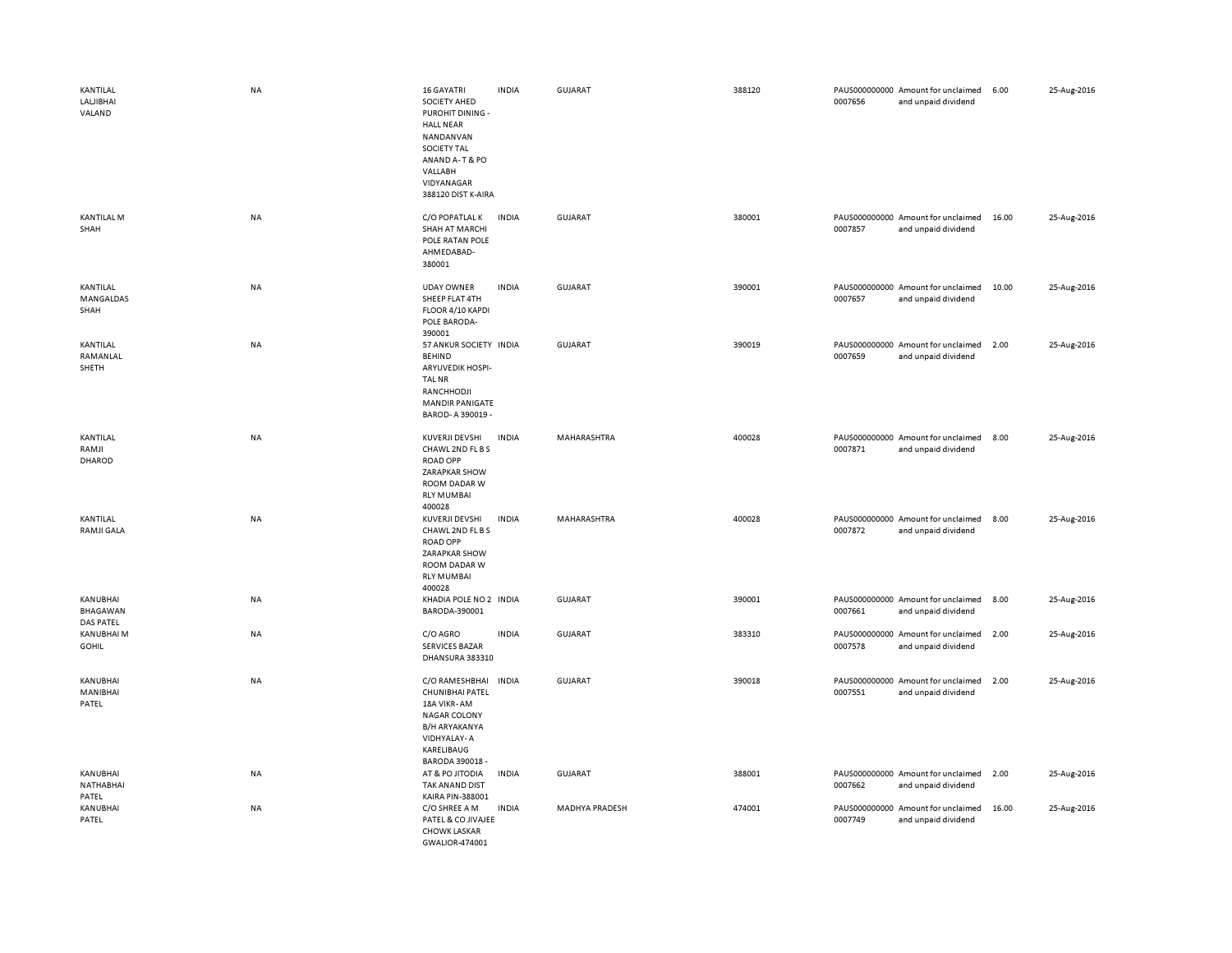| KANUBHAI<br>RAVJIBHAI<br>PATEL        | <b>NA</b> | AT PO HODOD TA<br><b>KARAJAN DIST</b><br><b>BARODA PIN</b><br>391240                                                                              | <b>INDIA</b> | <b>GUJARAT</b> | 391240 | 0007557 | PAUS000000000 Amount for unclaimed<br>and unpaid dividend | 16.00 | 25-Aug-2016 |
|---------------------------------------|-----------|---------------------------------------------------------------------------------------------------------------------------------------------------|--------------|----------------|--------|---------|-----------------------------------------------------------|-------|-------------|
| KANUBHAI S<br>PATEL                   | <b>NA</b> | SHRI KRISHNA PARK INDIA<br><b>NEAR IRMA GATE</b><br>MANGALPURA<br>ANAND 388001                                                                    |              | <b>GUJARAT</b> | 388001 | 0007744 | PAUS000000000 Amount for unclaimed<br>and unpaid dividend | 8.00  | 25-Aug-2016 |
| KANWALJEET<br>KAUR                    | <b>NA</b> | W/O DR. AJEET<br>SINGH, 28, GANGA<br>SAGAR B, VAISHALI<br>NAGAR, JAIPUR -<br>301021                                                               | <b>INDIA</b> | RAJASTHAN      | 301021 | 0008067 | PAUS000000000 Amount for unclaimed<br>and unpaid dividend | 32.00 | 25-Aug-2016 |
| <b>KAPIL</b><br>CHAWLA                | <b>NA</b> | B-2/87 JANAK PURI INDIA<br><b>NEW DELHI-110058</b>                                                                                                |              | DELHI          | 110058 | 0007789 | PAUS000000000 Amount for unclaimed<br>and unpaid dividend | 8.00  | 25-Aug-2016 |
| <b>KAPILS</b><br>SABHARWAL            | NA        | C 2D/18 B JANAK<br>PURI NEW DELHI<br>110058                                                                                                       | <b>INDIA</b> | DELHI          | 110058 | 0008097 | PAUS000000000 Amount for unclaimed<br>and unpaid dividend | 8.00  | 25-Aug-2016 |
| <b>KAPILA BANSI</b><br>PATEL          | NA        | C-34, GANGA<br>LAHARI<br>CO.OP.HSG.SCTY.<br>NEAR-<br>PRATIDNYAMANGA<br>L KARYALAY,<br>KARVENAGAR, -<br><b>PUNE (M.S.)-</b><br>411052 -            | <b>INDIA</b> | MAHARASHTRA    | 411052 | 0007978 | PAUS000000000 Amount for unclaimed<br>and unpaid dividend | 32.00 | 25-Aug-2016 |
| KAPILA<br>RAMANLAL<br>HARIBHAKTI      | <b>NA</b> | <b>GHADIALI POLE</b><br><b>KAROLIA POLE</b><br><b>HARIBHAKTI'S</b><br><b>HAVELI BARODA-</b><br>390001                                             | <b>INDIA</b> | <b>GUJARAT</b> | 390001 | 0007596 | PAUS000000000 Amount for unclaimed<br>and unpaid dividend | 2.00  | 25-Aug-2016 |
| KAPILABEN<br><b>BABUBHAI</b><br>PATEL | NA        | DESAI'S KHANCHA INDIA<br>SULTANPURA<br>VADODARA 390001                                                                                            |              | <b>GUJARAT</b> | 390001 | 0008099 | PAUS000000000 Amount for unclaimed<br>and unpaid dividend | 6.00  | 25-Aug-2016 |
| KAPILABEN<br>JAYANTILAL<br>SHAH       | NA        | <b>46 VEER NAGAR</b><br>SOCIETY VIP ROAD<br>KARELIBAUG<br><b>BARODA 390018</b>                                                                    | <b>INDIA</b> | <b>GUJARAT</b> | 390018 | 0007664 | PAUS000000000 Amount for unclaimed<br>and unpaid dividend | 2.00  | 25-Aug-2016 |
| KAPILABEN<br>MULJIBHAI<br><b>MODI</b> | <b>NA</b> | DESAI SHERI BAVA- INDIA<br><b>MADHI'S KHANCHA</b><br><b>BALKRU-SHNA</b><br><b>BHUVAN 3RD</b><br><b>FLOOR GHADIALI</b><br>POLE BAR-ODA-<br>390001- |              | GUJARAT        | 390001 | 0007665 | PAUS000000000 Amount for unclaimed<br>and unpaid dividend | 2.00  | 25-Aug-2016 |
| KAPILABEN<br>RAMESHBHAI<br>PATEL      | NA        | SHRIJI KRUPA<br><b>GIRIRAJ SOCIETY</b><br><b>BEHIND GAURAV</b><br><b>SOC PANIGATE</b><br>BARODA-390006                                            | <b>INDIA</b> | <b>GUJARAT</b> | 390006 | 0007667 | PAUS000000000 Amount for unclaimed<br>and unpaid dividend | 2.00  | 25-Aug-2016 |
| KAPILABEN<br>RAMESHBHAI<br>PATEL      | NA        | SHRIJI-KRUPA 11<br><b>GIRIRAJ SOCIETY</b><br><b>BEHIND GAURAV</b><br><b>SOC PANIGATE</b><br>BARODA-390006                                         | <b>INDIA</b> | <b>GUJARAT</b> | 390006 | 0007666 | PAUS000000000 Amount for unclaimed<br>and unpaid dividend | 2.00  | 25-Aug-2016 |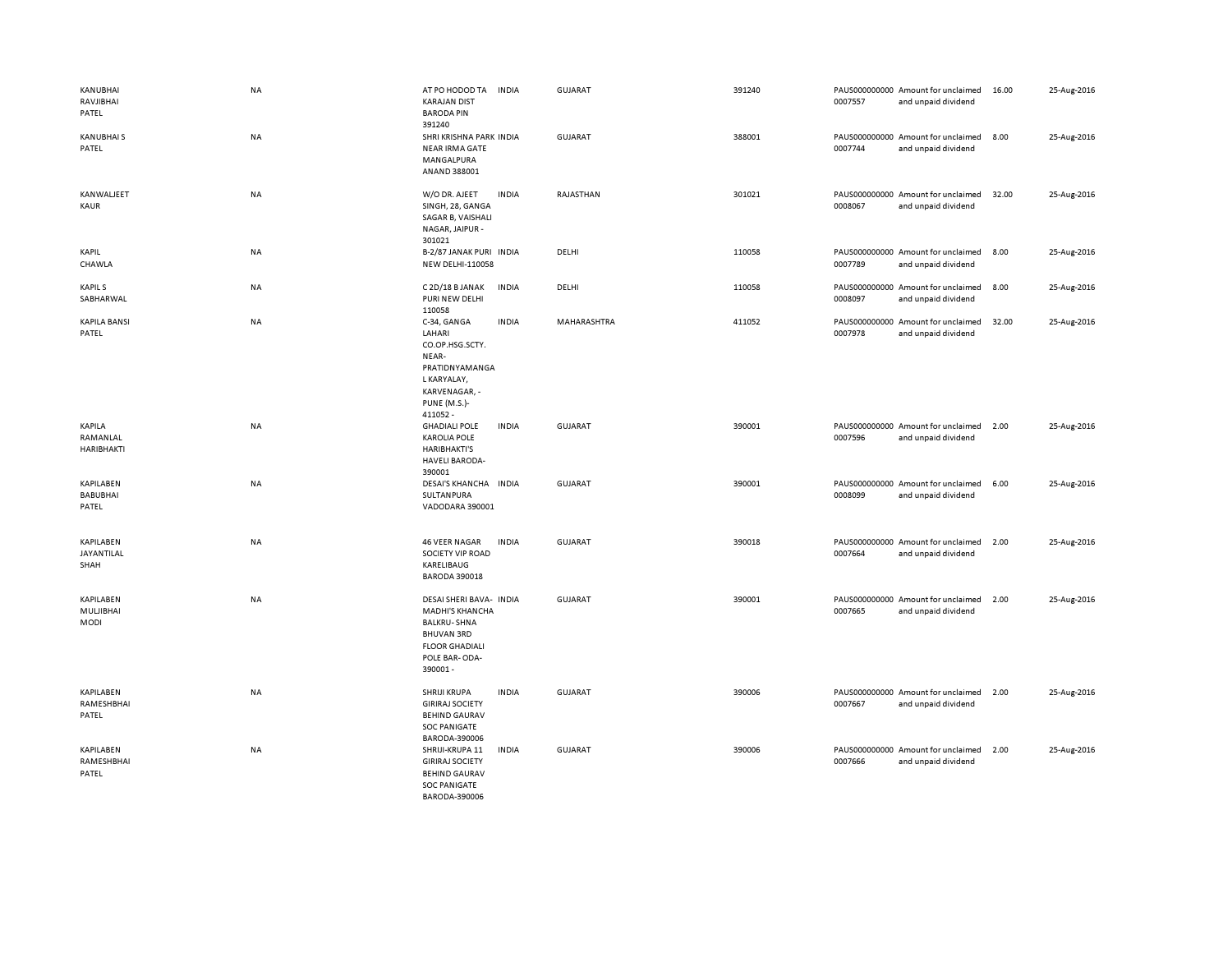| KAPILABEN<br><b>VINODBHAI</b><br>MODI    | <b>VINODBHAI</b><br><b>KMODI</b> | 1201,<br><b>CHOKHATIYA'S</b><br>POLE<br>DHANASUTHAR'S<br>POLE KALUPUR<br>AHMEDABAD                                       | <b>INDIA</b> | GUJARAT        | 380001 | 0312986 | PAUSIN3009821 Amount for unclaimed<br>and unpaid dividend | 200.00 | 25-Aug-2016 |
|------------------------------------------|----------------------------------|--------------------------------------------------------------------------------------------------------------------------|--------------|----------------|--------|---------|-----------------------------------------------------------|--------|-------------|
| KARAM<br>SINGH<br><b>BINDRA</b>          | <b>NA</b>                        | E-50 GURU NANAK INDIA<br>PURA JAIL ROAD<br><b>NEW DELHI 110018</b>                                                       |              | DELHI          | 110018 | 0007791 | PAUS000000000 Amount for unclaimed<br>and unpaid dividend | 24.00  | 25-Aug-2016 |
| KARAMCHAN<br>D<br>GHANSHAMD<br>AS NAGDEV | NA                               | A/81 JUMANI<br><b>MARKET REVADI</b><br><b>BAZAR</b><br>AHMEDABAD<br>380002                                               | <b>INDIA</b> | GUJARAT        | 380002 | 0007668 | PAUS000000000 Amount for unclaimed<br>and unpaid dividend | 16.00  | 25-Aug-2016 |
| <b>KARAMSHIT</b><br>PETHANI              | NA                               | OM HOSPITAL<br><b>BUSINESS CENTRE</b><br>CANAL ROAD<br><b>RAJKOT 360002</b>                                              | <b>INDIA</b> | <b>GUJARAT</b> | 360002 | 0008045 | PAUS000000000 Amount for unclaimed<br>and unpaid dividend | 8.00   | 25-Aug-2016 |
| KARANSINH<br>SOMSINH<br>RAULII           | NA                               | AT&POST<br><b>MOTIKANTDI TA</b><br><b>GODHARA PIN</b><br>389001                                                          | <b>INDIA</b> | <b>GUJARAT</b> | 389001 | 0007568 | PAUS000000000 Amount for unclaimed<br>and unpaid dividend | 6.00   | 25-Aug-2016 |
| KARKALA<br>NARASINHA<br>PAI              | NA                               | <b>BLOCK NO 2</b><br>JOSEPHWADI S V<br><b>ROAD GOREGAON</b><br><b>WEST MUMBAI-</b><br>400062                             | <b>INDIA</b> | MAHARASHTRA    | 400062 | 0007597 | PAUS000000000 Amount for unclaimed<br>and unpaid dividend | 22.00  | 25-Aug-2016 |
| KARNAIL<br>VERMA                         | NA                               | 18 GOVIND MARG INDIA<br><b>NEAR POLICE</b><br><b>MEMORIAL JAIPUR</b>                                                     |              | RAJASTHAN      | 302004 | 0K03331 | PAUS000000000 Amount for unclaimed<br>and unpaid dividend | 200.00 | 25-Aug-2016 |
| KARSHAN<br>ARAJAN<br>PATEL               | NA                               | C/O KARSHAN<br>ARAJAN KANTARIA<br><b>LALPUR DIST</b><br>JAMNAGAR PIN-<br>361170                                          | <b>INDIA</b> | GUJARAT        | 361170 | 0007669 | PAUS000000000 Amount for unclaimed<br>and unpaid dividend | 16.00  | 25-Aug-2016 |
| KARUNA<br>SHARMA                         | <b>NA</b>                        | 78D POCKET A D<br>SHALIMAR BAGH<br>DELHI 110052                                                                          | <b>INDIA</b> | DELHI          | 110052 | 0007813 | PAUS000000000 Amount for unclaimed<br>and unpaid dividend | 16.00  | 25-Aug-2016 |
| KASHMIRI<br>LAL                          | NA                               | KASHMIRI LAL 1/53 INDIA<br>AMATI NAGAR N<br>DELHI-110015                                                                 |              | DELHI          | 110015 | 0007807 | PAUS000000000 Amount for unclaimed<br>and unpaid dividend | 8.00   | 25-Aug-2016 |
| KASHYAP<br>RASIKLAL<br>MODY              | <b>NA</b>                        | 587<br>THANGAVADA'S<br>POLE RAIPUR<br>AHMEDABAD-<br>380001                                                               | <b>INDIA</b> | <b>GUJARAT</b> | 380001 | 0007737 | PAUS000000000 Amount for unclaimed<br>and unpaid dividend | 8.00   | 25-Aug-2016 |
| KASTURIRAN<br><b>GANTG</b>               | <b>NA</b>                        | <b>ENGINEER PSS</b><br><b>DIVISION VIKRAM</b><br>SARABHAI SPACE<br>CENTRE<br>TRIVANDRUM-<br>695022                       | <b>INDIA</b> | KERALA         | 695022 | 0007936 | PAUS000000000 Amount for unclaimed<br>and unpaid dividend | 16.00  | 25-Aug-2016 |
| KATTEPUR<br>RANGARAO<br>SUBRAMANY<br>AM  | <b>NA</b>                        | 2745,1ST FLOOR,<br>12TH MAIN E,<br>BLOCK,<br>RAJAJINAGAR, 2ND<br><b>BLOCK (NR. KAVERI</b><br>TILES, BANGALORE-<br>560010 | <b>INDIA</b> | KARNATAKA      | 560010 | 0007535 | PAUS000000000 Amount for unclaimed<br>and unpaid dividend | 16.00  | 25-Aug-2016 |
| KAUMUDI<br><b>HARIVADAN</b><br>PARIKH    | <b>NA</b>                        | <b>BAJWADA SHETH</b><br><b>SERI BARODA</b><br>390001                                                                     | <b>INDIA</b> | <b>GUJARAT</b> | 390001 | 0007542 | PAUS000000000 Amount for unclaimed<br>and unpaid dividend | 10.00  | 25-Aug-2016 |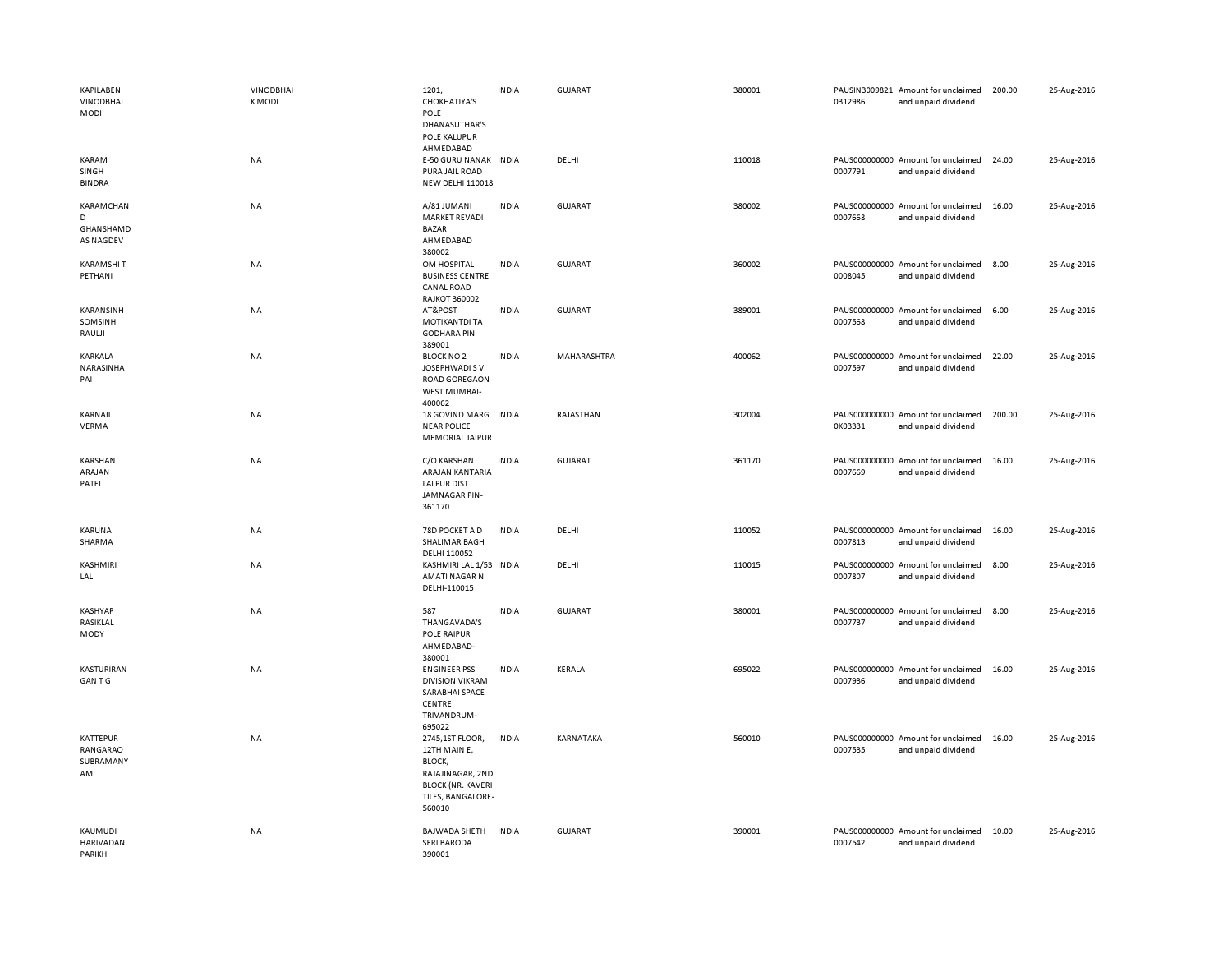| KAUSHALYA<br>DEVI                               | NA                                        | F-30 PRASHANT<br><b>VIHAR ROHINI</b><br><b>SECTOR XIV DELHI</b><br>110085                                                           | <b>INDIA</b> | DELHI              | 110085 | 0007909 | PAUS000000000 Amount for unclaimed<br>and unpaid dividend | 8.00    | 25-Aug-2016 |
|-------------------------------------------------|-------------------------------------------|-------------------------------------------------------------------------------------------------------------------------------------|--------------|--------------------|--------|---------|-----------------------------------------------------------|---------|-------------|
| KAUSHALYA<br>DEVI                               | NA                                        | B-161 NIRMAN<br><b>VIHAR NEAR</b><br>SHAKARPUR DELHI-<br>110092                                                                     | <b>INDIA</b> | DELHI              | 110092 | 0007805 | PAUS000000000 Amount for unclaimed<br>and unpaid dividend | 16.00   | 25-Aug-2016 |
| KAUSHALYA<br>RANI                               | NA                                        | 812 ANAND KUNJ<br><b>VIKAS PURI NEW</b><br>DELHI 110018                                                                             | <b>INDIA</b> | DELHI              | 110018 | 0007910 | PAUS000000000 Amount for unclaimed<br>and unpaid dividend | 20.00   | 25-Aug-2016 |
| KAUSHIK<br><b>BURMAN</b><br>ROY                 | NA                                        | P 242 A C IT ROAD INDIA<br>CALCUTTA 700010                                                                                          |              | <b>WEST BENGAL</b> | 700010 | 0008031 | PAUS000000000 Amount for unclaimed<br>and unpaid dividend | 32.00   | 25-Aug-2016 |
| KAUSHIK<br>DAHYABHAI<br>PATEL                   | NA                                        | "MANGALAM" 82<br>MALAYIYA NAGAR<br><b>B RAJKOT 360004</b>                                                                           | <b>INDIA</b> | <b>GUJARAT</b>     | 360004 | 0007919 | PAUS000000000 Amount for unclaimed<br>and unpaid dividend | 8.00    | 25-Aug-2016 |
| KAUSTABH<br>CHATTERJEE                          | NA                                        | 6/14 GOVT<br><b>HOUSING STATE P</b><br>O SODEPUR 24 PGS<br>(N)                                                                      | <b>INDIA</b> | <b>WEST BENGAL</b> | 700110 | 0K02785 | PAUS000000000 Amount for unclaimed<br>and unpaid dividend | 200.00  | 25-Aug-2016 |
| KAVITA JAIN                                     | <b>NA</b>                                 | C/O PRAGYA SALES INDIA<br><b>BEHIND</b><br>CHHATISGARH<br><b>COLLEGE RAIPUR</b>                                                     |              | CHHATTISGARH       | 492001 | 0K03300 | PAUS000000000 Amount for unclaimed<br>and unpaid dividend | 1300.00 | 25-Aug-2016 |
| <b>KAVITA V</b><br>PAREKH                       | NA                                        | C/O V G<br>PAREKH, PAREKH<br>KHIDAKI NR MUNI<br>M-ITHAIWALA OPP<br><b>MANU BROS</b><br>KHARGATE M G RO-<br>AD BHAVNAGAR<br>364001 - | <b>INDIA</b> | <b>GUJARAT</b>     | 364001 | 0008004 | PAUS000000000 Amount for unclaimed<br>and unpaid dividend | 66.00   | 25-Aug-2016 |
| <b>KAWALJIT</b><br>MEHTA                        | NA                                        | <b>B-78 NANAK PURA INDIA</b><br><b>NEARPTI</b><br><b>BUILDING NEW</b><br>DELHI-110001                                               |              | DELHI              | 110001 | 0007908 | PAUS000000000 Amount for unclaimed<br>and unpaid dividend | 8.00    | 25-Aug-2016 |
| KENDAPUDI<br><b>JAYABALAN</b><br>PREMAVATH<br>Y | NA                                        | <b>KJ PREMAVATHY</b><br>22 BUNGALOW<br><b>STREET SHEVAPET</b><br>SALEM<br>TAMILNADU<br>636002                                       | <b>INDIA</b> | <b>TAMIL NADU</b>  | 636002 | 0007768 | PAUS000000000 Amount for unclaimed<br>and unpaid dividend | 16.00   | 25-Aug-2016 |
| KESHAVBHAI<br>NAGJIBHAI<br>PATEL                | <b>NA</b>                                 | 34.<br>LAXMINARAYAN<br>NAGAR OPP.<br>LAXMINARAYAN<br><b>MANDIR</b><br>MANJALPUR<br>VADODARA                                         | <b>INDIA</b> | <b>GUJARAT</b>     | 390011 | 0007672 | PAUS000000000 Amount for unclaimed<br>and unpaid dividend | 2.00    | 25-Aug-2016 |
| KESHAVE<br><b>KISHORE</b><br>SHRIVASTAV<br>А    | BRIJ<br><b>KISHORE</b><br>SHRIVASTAV<br>Α | E 7 EAST OF<br><b>KAILASH NEW</b><br>DELHI                                                                                          | <b>INDIA</b> | DELHI              | 110005 | 3548520 | PAUSIN3001831 Amount for unclaimed<br>and unpaid dividend | 600.00  | 25-Aug-2016 |
| KESHAVJI<br>MANDAN<br>SANGANI                   | <b>NA</b>                                 | AT & POST SANALA INDIA<br><b>TALAKA KALAVAD</b><br>SHITLA DIST<br>JAMNAGAR 361160                                                   |              | <b>GUJARAT</b>     | 361160 | 0008047 | PAUS000000000 Amount for unclaimed<br>and unpaid dividend | 32.00   | 25-Aug-2016 |
| KESHAVLAL<br>DEVSHANKER<br><b>BHATT</b>         | NA                                        | SAVITRI 26<br>ARUNODAYA<br>SOCIETY ALKAPURI<br>BARODA-390005                                                                        | <b>INDIA</b> | <b>GUJARAT</b>     | 390005 | 0007673 | PAUS000000000 Amount for unclaimed<br>and unpaid dividend | 82.00   | 25-Aug-2016 |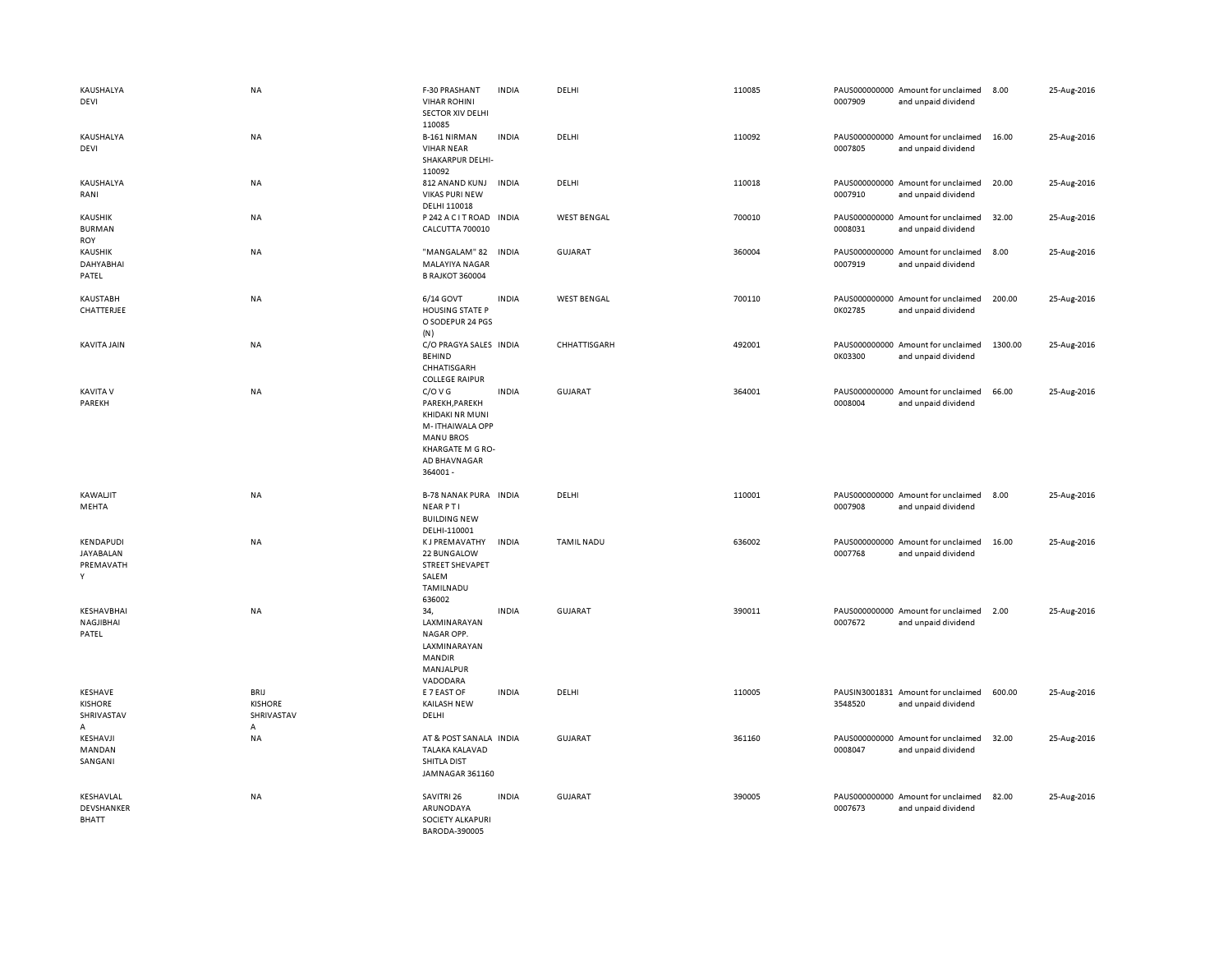| KESHAVLAL<br>PARBAT<br>SHAH                     | NA        | KHODIYAR COLONY INDIA<br>AERODROME<br>ROAD JAMNAGAR-<br>361006                                                                        | GUJARAT            | 361006 | PAUS000000000 Amount for unclaimed<br>0007674<br>and unpaid dividend | 16.00  | 25-Aug-2016 |
|-------------------------------------------------|-----------|---------------------------------------------------------------------------------------------------------------------------------------|--------------------|--------|----------------------------------------------------------------------|--------|-------------|
| KESHAVRAO<br><b>GOVINDRAO</b><br>SAPRE          | NA        | C/O SAPRE<br><b>INDIA</b><br><b>BROTHERS GREAT</b><br><b>EASTERN ROAD</b><br><b>RAIPUR MP 492001</b>                                  | CHHATTISGARH       | 492001 | PAUS000000000 Amount for unclaimed<br>0007534<br>and unpaid dividend | 10.00  | 25-Aug-2016 |
| <b>KESHAWLAL P</b><br>SAVLANI                   | NA        | <b>INDIA</b><br>BLOCK-4 4TH<br><b>FLOOR LOTUS</b><br>COURT 12-A DR<br>ANNIE BESANT<br><b>ROAD WORLI</b><br>MUMBAI 400018              | MAHARASHTRA        | 400018 | PAUS000000000 Amount for unclaimed<br>0007876<br>and unpaid dividend | 8.00   | 25-Aug-2016 |
| KESHVLAL<br>ANANDJI<br>PATEL                    | NA        | <b>INDIA</b><br>KAMDARNAGAR<br>SOCIETY SANSKAR<br>VIDYALAYA<br>BARODA-390002                                                          | <b>GUJARAT</b>     | 390002 | PAUS000000000 Amount for unclaimed<br>0007569<br>and unpaid dividend | 32.00  | 25-Aug-2016 |
| KEVALBHAI<br><b>MATHURBHA</b><br><b>I PATEL</b> | <b>NA</b> | AT AJABPURA POST INDIA<br>ODHA TAL BAYAD<br><b>DIST</b><br>SABARKANTHA<br>383325                                                      | <b>GUJARAT</b>     | 383325 | PAUS000000000 Amount for unclaimed<br>0007676<br>and unpaid dividend | 2.00   | 25-Aug-2016 |
| <b>KEWAL</b><br><b>KRISHAN</b>                  | NA        | C/O K G GUPTA<br><b>INDIA</b><br>2616 KINARI BAZAR<br>DELHI-110006                                                                    | DELHI              | 110006 | PAUS000000000 Amount for unclaimed<br>0007794<br>and unpaid dividend | 8.00   | 25-Aug-2016 |
| <b>KEWAL</b><br>KRISHNA<br>THAKAR               | NA        | B-90/2 EAST OF<br><b>INDIA</b><br><b>KAILASH NEW</b><br>DELHI-110065                                                                  | DELHI              | 110065 | PAUS000000000 Amount for unclaimed<br>0007949<br>and unpaid dividend | 36.00  | 25-Aug-2016 |
| <b>KHAN ABDUL</b><br>SATTAR                     | NA        | <b>SULEMAN BROS</b><br><b>INDIA</b><br><b>BLDG ROOM NO 4</b><br>213 NEW MILL<br><b>ROAD KURLA WEST</b><br>MUMBAI 400070               | MAHARASHTRA        | 400070 | PAUS000000000 Amount for unclaimed<br>0008078<br>and unpaid dividend | 16.00  | 25-Aug-2016 |
| <b>KHAN ABDUL</b><br>SATTAR                     | <b>NA</b> | <b>SULEMAN BROS</b><br><b>INDIA</b><br><b>BUILDING ROOM</b><br><b>NO 4 213 NEW</b><br>MILL ROAD KURLA<br><b>WEST MUMBAI</b><br>400070 | MAHARASHTRA        | 400070 | PAUS000000000 Amount for unclaimed<br>0005427<br>and unpaid dividend | 16.00  | 25-Aug-2016 |
| <b>KHEVNAV</b><br>MANKAD                        | NA        | 2/H 74 307 HUDCO INDIA<br><b>ANAND NAGAR</b><br>OPP GAYTRI<br><b>TEMPLE RAJKOT</b>                                                    | GUJARAT            | 360002 | PAUS000000000 Amount for unclaimed<br>0K04122<br>and unpaid dividend | 200.00 | 25-Aug-2016 |
| KHODABHAI<br>CHHAGANLAL<br>PATEL                | NA        | AMBICANAGAR<br><b>INDIA</b><br>BLOCK NO2/33<br>NAGARWEL<br><b>HANUMAN ROAD</b><br>AHMEDABAD-<br>380023                                | <b>GUJARAT</b>     | 380023 | PAUS000000000 Amount for unclaimed<br>0007677<br>and unpaid dividend | 6.00   | 25-Aug-2016 |
| KHURSHEED<br>ALAM                               | NA        | 21 GORACHAND<br><b>INDIA</b><br>ROAD CALCUTTA                                                                                         | <b>WEST BENGAL</b> | 700014 | PAUS000000000 Amount for unclaimed<br>0K02817<br>and unpaid dividend | 200.00 | 25-Aug-2016 |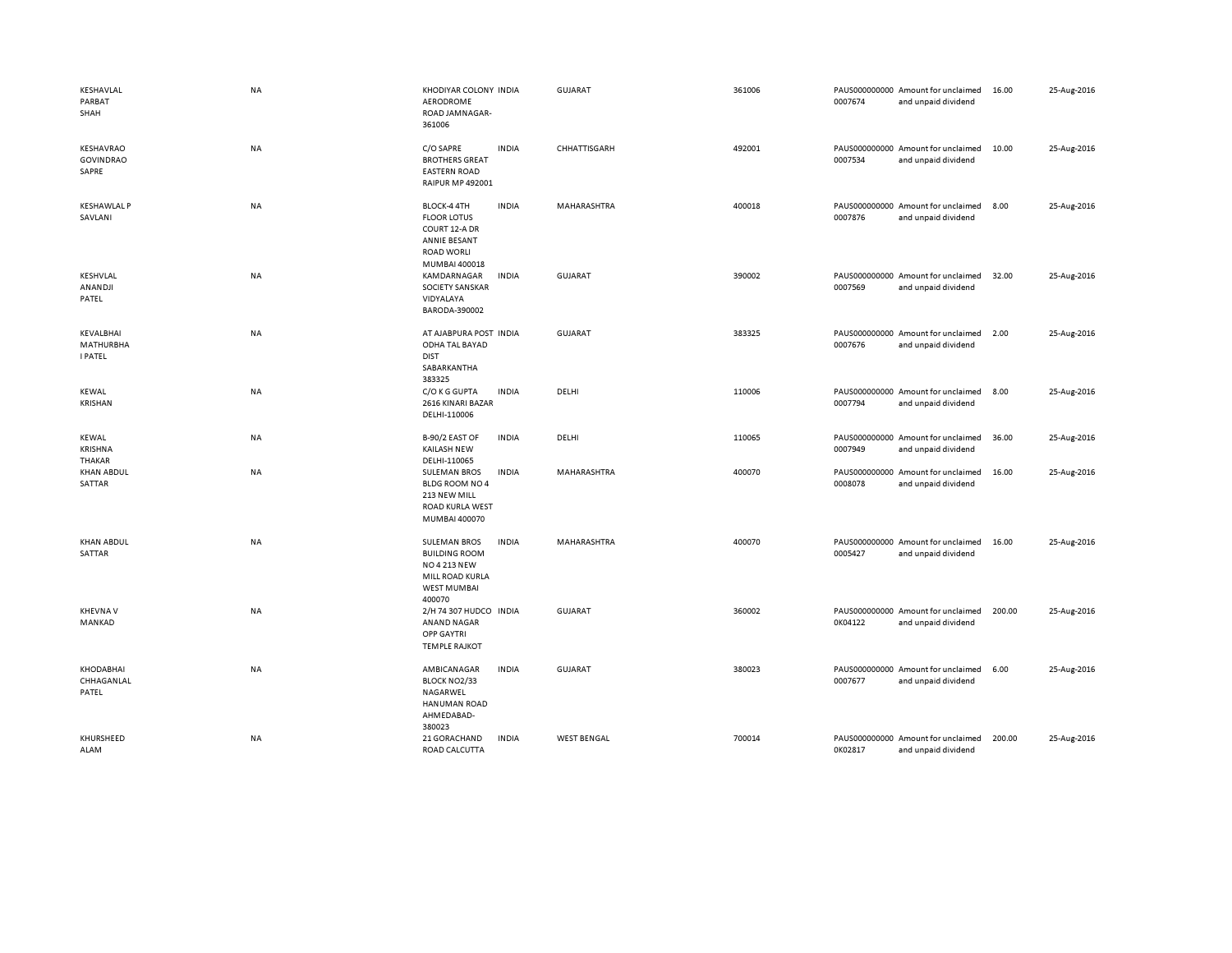| KIKIBEN<br><b>BALKRISHNA</b><br>PARIKH | NA                       | 8, PANAMA<br><b>INDIA</b><br>SOCIETY VIBHAG 1<br>PALDI, OPP.RANGSA<br><b>GAR FLATS PT</b><br><b>COLLIGE</b><br>ROAD, CHANDRANA<br><b>GAR AHMEDABAD</b> | <b>GUJARAT</b>     | 380007 | 0098904 | PAUSIN3024611 Amount for unclaimed<br>and unpaid dividend | 32.00 | 25-Aug-2016 |
|----------------------------------------|--------------------------|--------------------------------------------------------------------------------------------------------------------------------------------------------|--------------------|--------|---------|-----------------------------------------------------------|-------|-------------|
| KIMTI LAL<br>JAIN                      | NA                       | BN-43 (PASCHIMI) INDIA<br>SHALIMAR BAGH<br>RING ROAD DELHI<br>110042                                                                                   | DELHI              | 110042 | 0007798 | PAUS000000000 Amount for unclaimed<br>and unpaid dividend | 8.00  | 25-Aug-2016 |
| KINJAL<br>NITINBHAI<br>KOTHARI         | N                        | <b>INDIA</b><br>D 501 SHUKAN<br>LOTUS NEW S G RD<br><b>NEAR TULSI</b><br><b>BUNGLOWS</b><br>CHANDLODIYAAH<br>MEDABAD                                   | GUJARAT            | 382481 | 0283751 | PAUS120180000 Amount for unclaimed<br>and unpaid dividend | 8.00  | 25-Aug-2016 |
| <b>KIRAN BALA</b>                      | NA                       | <b>INDIA</b><br>25 PARDA BAGH<br>DARYA GANG NEW<br>DELHI-110002                                                                                        | DELHI              | 110002 | 0007904 | PAUS000000000 Amount for unclaimed<br>and unpaid dividend | 8.00  | 25-Aug-2016 |
| <b>KIRAN BALA</b>                      | NA                       | H 34/117 SECTOR-3 INDIA<br><b>ROHINI DELHI</b>                                                                                                         | DELHI              | 110085 | 0007799 | PAUS000000000 Amount for unclaimed<br>and unpaid dividend | 8.00  | 25-Aug-2016 |
| KIRAN<br>CHUGH                         | LT COL<br>VINOD<br>CHUGH | E 107 AMAR<br><b>INDIA</b><br><b>COLONY SIDE</b><br><b>ENTRY LAJPAT</b><br>NAGAR IV NEW<br>DELHI DELHI INDIA                                           | DELHI              | 110024 | 6110532 | PAUSIN3029024 Amount for unclaimed<br>and unpaid dividend | 32.00 | 25-Aug-2016 |
| <b>KIRAN D</b><br>SHAH                 | <b>DHANESH M</b><br>SHAH | 109 CHANDRALOK INDIA<br>COMPLEX S D<br>ROAD<br>SECUNDERABAD                                                                                            | ANDHRA PRADESH     | 500003 | 0025794 | PAUSIN3027341 Amount for unclaimed<br>and unpaid dividend | 8.00  | 25-Aug-2016 |
| KIRAN<br><b>FULCHAND</b><br>SHAH       | <b>NA</b>                | A/8 MANORATH<br><b>INDIA</b><br>DATTAPADA X<br>ROAD NO <sub>2</sub><br><b>BORIVALI EAST</b><br>MUMBAI 400066                                           | <b>MAHARASHTRA</b> | 400066 | 0008008 | PAUS000000000 Amount for unclaimed<br>and unpaid dividend | 66.00 | 25-Aug-2016 |
| <b>KIRAN J</b><br>KHAMBHAITA           | <b>NA</b>                | <b>INDIA</b><br>A/21 RUPAL<br>SOCIETY B/H<br>AKASHWANI<br><b>MAKARPURA ROAD</b><br>VADODARA 390009                                                     | GUJARAT            | 390009 | 0008068 | PAUS000000000 Amount for unclaimed<br>and unpaid dividend | 6.00  | 25-Aug-2016 |
| KIRAN<br><b>KHANNA</b>                 | NA                       | 242 MIG B SECTOR- INDIA<br>10 FARIDABAD<br>HARYANA 121002                                                                                              | <b>HARYANA</b>     | 121002 | 0007947 | PAUS000000000 Amount for unclaimed<br>and unpaid dividend | 8.00  | 25-Aug-2016 |
| KIRAN<br>KHANNA                        | <b>NA</b>                | 242 MIG-B SECTOR- INDIA<br>10 FARIDABAD<br><b>HARYANA 121001</b>                                                                                       | HARYANA            | 121001 | 0007815 | PAUS000000000 Amount for unclaimed<br>and unpaid dividend | 8.00  | 25-Aug-2016 |
| KIRAN<br><b>KUMAR</b>                  | NA                       | A-5B/137-A<br><b>INDIA</b><br>JANAKPURI NEW<br>DELHI-110058                                                                                            | DELHI              | 110058 | 0007894 | PAUS000000000 Amount for unclaimed<br>and unpaid dividend | 8.00  | 25-Aug-2016 |
| <b>KIRAN P BAXI</b>                    | <b>NA</b>                | $C/O$ M/S<br><b>INDIA</b><br><b>COMPUTER AIDS</b><br>INDIA 2/8 SARAT<br><b>BOSE ROAD</b><br>CALCUTTA 700020                                            | <b>WEST BENGAL</b> | 700020 | 0008083 | PAUS000000000 Amount for unclaimed<br>and unpaid dividend | 8.00  | 25-Aug-2016 |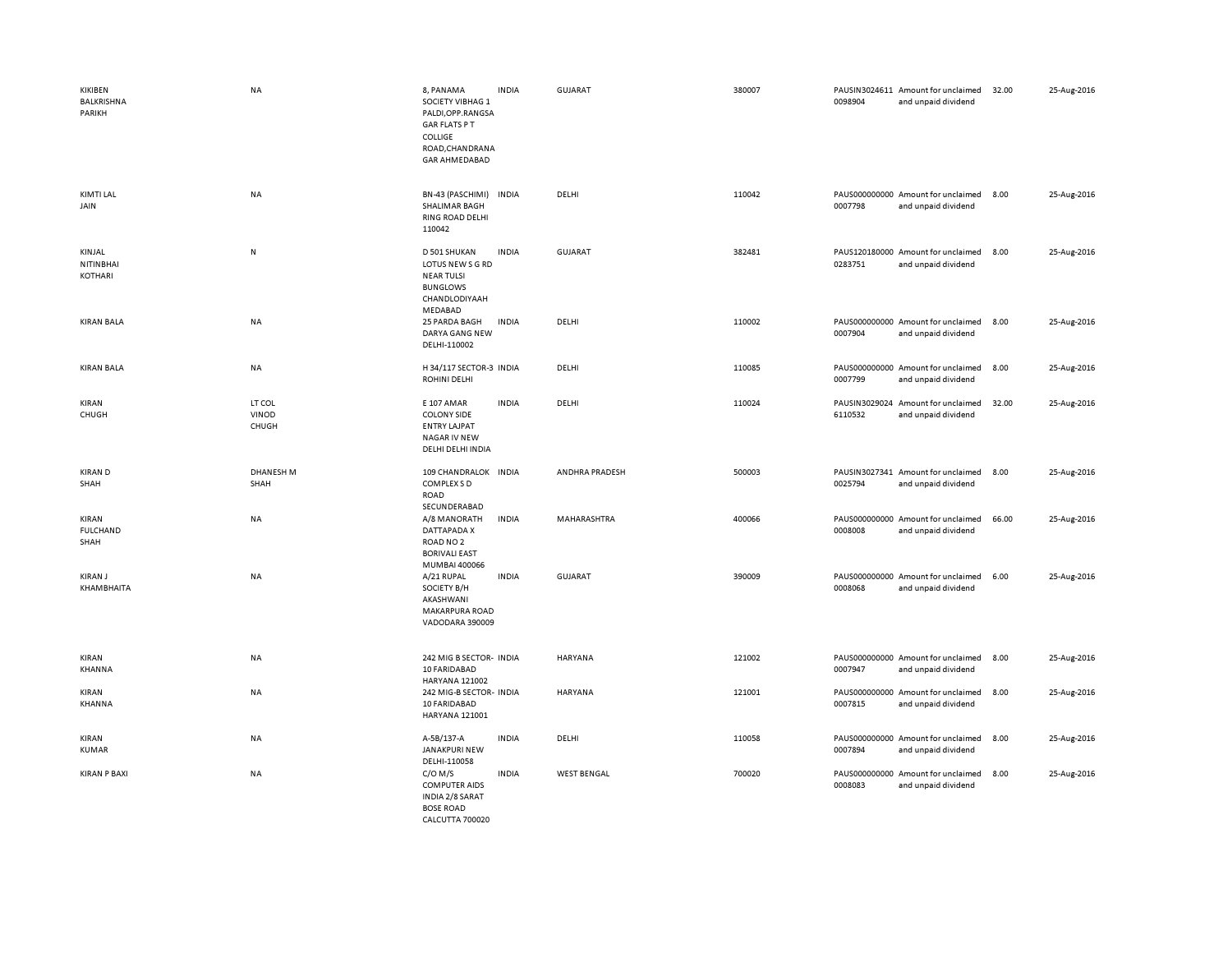| <b>KIRAN R</b><br>CHAUDHARI                  | NA        | 31-B ABHAY<br><b>SHOPPING CENTRE</b><br>OPP G I D C DIST<br>MEHSANA N G<br>VISNAGAR 384315                                        | <b>INDIA</b> | <b>GUJARAT</b>       | 384315 | 0008077 | PAUS000000000 Amount for unclaimed<br>and unpaid dividend | 32.00  | 25-Aug-2016 |
|----------------------------------------------|-----------|-----------------------------------------------------------------------------------------------------------------------------------|--------------|----------------------|--------|---------|-----------------------------------------------------------|--------|-------------|
| KIRAN<br>SHARMA                              | NA        | $71-A$<br><b>RAVINDRAPURI</b><br>LANE NO3POBH                                                                                     | <b>INDIA</b> | <b>UTTAR PRADESH</b> | 221005 | 0K03404 | PAUS000000000 Amount for unclaimed<br>and unpaid dividend | 200.00 | 25-Aug-2016 |
| KIRANKUMAR<br>MANUBHAI<br>PATEL              | <b>NA</b> | U VARANASI<br>C/O MANUBHAI H INDIA<br>PATEL 'GOKUL' MAI<br><b>SOCIETY NEAR</b><br><b>VAISHALI THEATRE</b><br>PO NADIAD-<br>387001 |              | <b>GUJARAT</b>       | 387001 | 0007678 | PAUS000000000 Amount for unclaimed<br>and unpaid dividend | 16.00  | 25-Aug-2016 |
| <b>KIRIT G SHAH</b>                          | NA        | NEAR JAIN TEMPLE INDIA<br>POST ODE VIA<br>ANAND PIN-388210                                                                        |              | <b>GUJARAT</b>       | 388210 | 0007679 | PAUS000000000 Amount for unclaimed<br>and unpaid dividend | 6.00   | 25-Aug-2016 |
| KIRIT<br><b>JECHANDBHA</b><br><b>I DHRUV</b> | NA        | C/O KALPNA<br><b>CLASSES LALIT</b><br><b>BUILDING</b><br>RAOPURA BARODA-<br>390001                                                | <b>INDIA</b> | <b>GUJARAT</b>       | 390001 | 0007680 | PAUS000000000 Amount for unclaimed<br>and unpaid dividend | 6.00   | 25-Aug-2016 |
| KIRIT<br>NARANDAS<br>MODY                    | NA        | RADHESHYAM<br><b>BULDING 1ST</b><br><b>FLOOR BEHIND OLD</b><br>POLICE ST S V<br><b>ROAD BORIVALI</b><br>(W) MUMBAI-<br>400092     | <b>INDIA</b> | MAHARASHTRA          | 400092 | 0007753 | PAUS000000000 Amount for unclaimed<br>and unpaid dividend | 8.00   | 25-Aug-2016 |
| KIRIT<br>NAVNITLAL<br><b>TRIVEDI</b>         | NA        | NEAR MEHTA POLE INDIA<br><b>ABOVE KALYAN</b><br>PAN HOUSE BANK<br><b>ROAD BARODA</b><br>390006                                    |              | <b>GUJARAT</b>       | 390006 | 0008070 | PAUS000000000 Amount for unclaimed<br>and unpaid dividend | 16.00  | 25-Aug-2016 |
| <b>KIRIT SHAH</b>                            | NA        | 45 SARVODAY<br>SOCIETY NIZAM<br>PURA VADODARA                                                                                     | <b>INDIA</b> | <b>GUJARAT</b>       | 390008 | 0K04554 | PAUS000000000 Amount for unclaimed<br>and unpaid dividend | 200.00 | 25-Aug-2016 |
| KIRITBHAI<br><b>ISHVARLAL</b><br>DESAI       | NA        | 6/B TASHKAND<br>SOCIETY<br>NIZAMPURA<br>BARODA-390002                                                                             | <b>INDIA</b> | <b>GUJARAT</b>       | 390002 | 0007681 | PAUS000000000 Amount for unclaimed<br>and unpaid dividend | 100.00 | 25-Aug-2016 |
| KIRITBHAI<br>JETHALAL<br>SHAH                | NA        | SHIVE KRUPA 3RD<br>FLOOR FLAT NO 9<br>KARANILANE<br><b>GHATKOPAR</b><br>MUMBAI-400086                                             | INDIA        | MAHARASHTRA          | 400086 | 0007877 | PAUS000000000 Amount for unclaimed<br>and unpaid dividend | 8.00   | 25-Aug-2016 |
| KIRITKUMAR<br>CHARANDAS<br><b>JOGIDASANI</b> | NA        | PASU KAMDAR<br><b>STREET KUTCH-</b><br>MANDVI-370465                                                                              | <b>INDIA</b> | GUJARAT              | 370465 | 0007747 | PAUS000000000 Amount for unclaimed<br>and unpaid dividend | 16.00  | 25-Aug-2016 |
| KIRITKUMAR<br>LAXMICHAND<br>SARVAIYA         | NA        | 102/103 NO 2<br>PRITAM SOCIETY<br><b>BHARUCH-392002</b>                                                                           | <b>INDIA</b> | <b>GUJARAT</b>       | 392002 | 0007684 | PAUS000000000 Amount for unclaimed<br>and unpaid dividend | 100.00 | 25-Aug-2016 |
| KIRITKUMAR<br>NAVANITLAL<br>SHAH             | NA        | C/O J L SANGHAVI<br><b>16 STHANAKWASI</b><br><b>JAIN SOC NR</b><br>NARANPURA RLY<br>CROSSING<br><b>NARANPURA</b>                  | <b>INDIA</b> | <b>GUJARAT</b>       | 380014 | 0007862 | PAUS000000000 Amount for unclaimed<br>and unpaid dividend | 24.00  | 25-Aug-2016 |

 AHMEDABAD 380014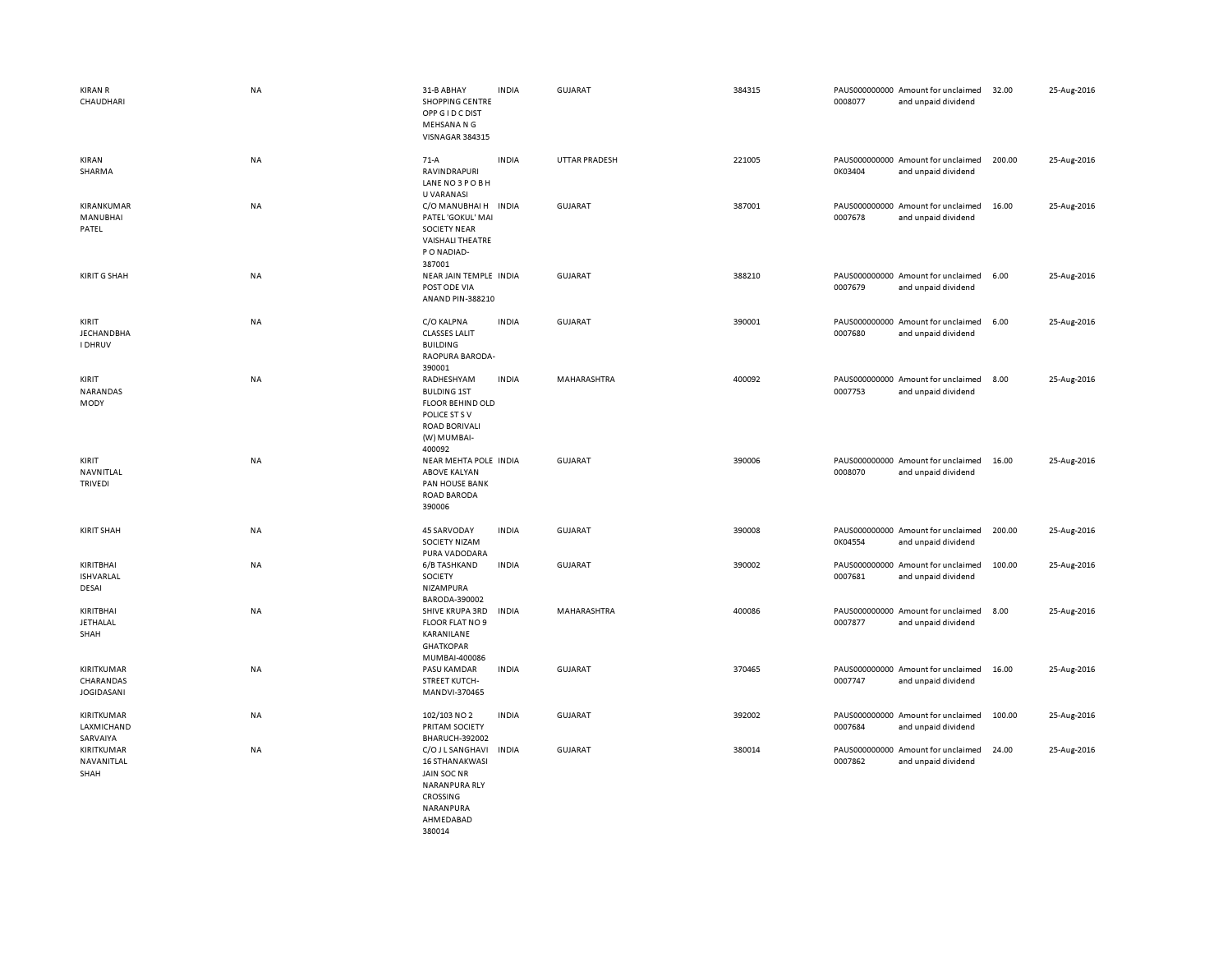| KIRITKUMAR<br>NAVANITLAL<br>SHAH                             | NA        | C/O J L SANGHAVI<br><b>INDIA</b><br><b>16 STHANAKWASI</b><br>JAIN SOC NR<br><b>NARANPURA RLY</b><br>CROSSING<br>AHMEDABAD                                    | <b>GUJARAT</b>       | 380013 | PAUS000000000 Amount for unclaimed<br>0008030<br>and unpaid dividend | 8.00   | 25-Aug-2016 |
|--------------------------------------------------------------|-----------|--------------------------------------------------------------------------------------------------------------------------------------------------------------|----------------------|--------|----------------------------------------------------------------------|--------|-------------|
| KIRITKUMAR<br>SHANTILAL<br>PATEL                             | NA        | 380013<br><b>INDIA</b><br>C/O BABUBHAI<br><b>KESHAVBHAI PATEL</b><br>OPP WADI<br>RANGMAHAL<br>DARWAJA WADI<br><b>BARODA 390017</b>                           | <b>GUJARAT</b>       | 390017 | PAUS000000000 Amount for unclaimed<br>0007571<br>and unpaid dividend | 2.00   | 25-Aug-2016 |
| KIRITRAY<br>AMBALAL<br>AMIN                                  | <b>NA</b> | 22 RACE COURSE<br><b>INDIA</b><br><b>PARK RACE COURSE</b><br><b>CIRCLE - WEST</b><br><b>NEAR NATUBHAI</b><br><b>CENTRE GOTRI</b><br>ROAD BA-RODA<br>390007 - | <b>GUJARAT</b>       | 390007 | PAUS000000000 Amount for unclaimed<br>0007608<br>and unpaid dividend | 6.00   | 25-Aug-2016 |
| KIRTIKUMAR<br>RAMANLAL<br>DESAI                              | <b>NA</b> | 9 DIYALOK SOCIETY INDIA<br>PART-I OPP<br>SAIKRIPA S- OC OPP<br><b>KUNIKA SOC HARNI</b><br>ROAD BARODA 390-<br>$022 -$                                        | <b>GUJARAT</b>       | 390022 | PAUS000000000 Amount for unclaimed<br>0008073<br>and unpaid dividend | 16.00  | 25-Aug-2016 |
| <b>KISHAN DAS</b>                                            | NA        | PRIYA LAHURABIR INDIA<br>CROSSING<br><b>VARANASI 221001</b>                                                                                                  | <b>UTTAR PRADESH</b> | 221001 | PAUS000000000 Amount for unclaimed<br>0007914<br>and unpaid dividend | 8.00   | 25-Aug-2016 |
| <b>KISHAN N</b><br><b>TANDON</b>                             | NA        | 158K A P C ROAD<br><b>INDIA</b><br>CALCUTTA                                                                                                                  | <b>WEST BENGAL</b>   | 700004 | PAUS000000000 Amount for unclaimed<br>0K02791<br>and unpaid dividend | 200.00 | 25-Aug-2016 |
| KISHANLAL<br>SULTANIA                                        | NA        | <b>SULTANIA HOUSE</b><br><b>INDIA</b><br>PB NO 1 PO<br><b>JHARSUGUDA</b><br>ORRISSA 768201                                                                   | ORISSA               | 768201 | PAUS000000000 Amount for unclaimed<br>0007987<br>and unpaid dividend | 8.00   | 25-Aug-2016 |
| <b>KISHOR</b><br>NANALAL<br>KUKADIA                          | NA        | 22 BHASKER LANE INDIA<br>MAVJI JERAM BLDG<br>2ND FLOOR ROOM<br><b>NO 50</b><br>BHULESHWAR<br>MUMBAI-400002                                                   | MAHARASHTRA          | 400002 | PAUS000000000 Amount for unclaimed<br>0007756<br>and unpaid dividend | 8.00   | 25-Aug-2016 |
| <b>KISHOR P LAD</b>                                          | <b>NA</b> | <b>BEHIND BHARATI</b><br><b>INDIA</b><br>HIGH SCHOOL<br>BARANPURA<br>BARODA-390001                                                                           | <b>GUJARAT</b>       | 390001 | PAUS000000000 Amount for unclaimed<br>0007689<br>and unpaid dividend | 2.00   | 25-Aug-2016 |
| <b>KISHORCHAN</b><br>DRA<br><b>CHHOTUBHAI</b><br><b>NAIK</b> | NA        | AT PATEL STREET<br><b>INDIA</b><br><b>SARBHON PO</b><br><b>SARBHON VIA</b><br><b>BARDOLI DIST</b><br><b>SURAT PIN 394350</b>                                 | <b>GUJARAT</b>       | 394350 | PAUS000000000 Amount for unclaimed<br>0007545<br>and unpaid dividend | 16.00  | 25-Aug-2016 |
| <b>KISHORE</b><br><b>KUMAR</b>                               | NA        | <b>INDIA</b><br>A-297, RISHI<br>NAGAR, RANI<br><b>BAGH, NEW DELHI</b>                                                                                        | DELHI                | 110034 | PAUSIN3022691 Amount for unclaimed<br>1316184<br>and unpaid dividend | 100.00 | 25-Aug-2016 |
| <b>KISHORE BHAI</b><br>KANTILAL<br>JAYSWAL                   | NA        | 6 AMI APARTMENT INDIA<br><b>NEAR COLLECTOR</b><br><b>BUNGLOW GOL</b><br>LIMADA<br>MANINAGAR<br>AHMFDARAD-                                                    | <b>GUJARAT</b>       | 380008 | PAUS000000000 Amount for unclaimed<br>0007688<br>and unpaid dividend | 16.00  | 25-Aug-2016 |

380008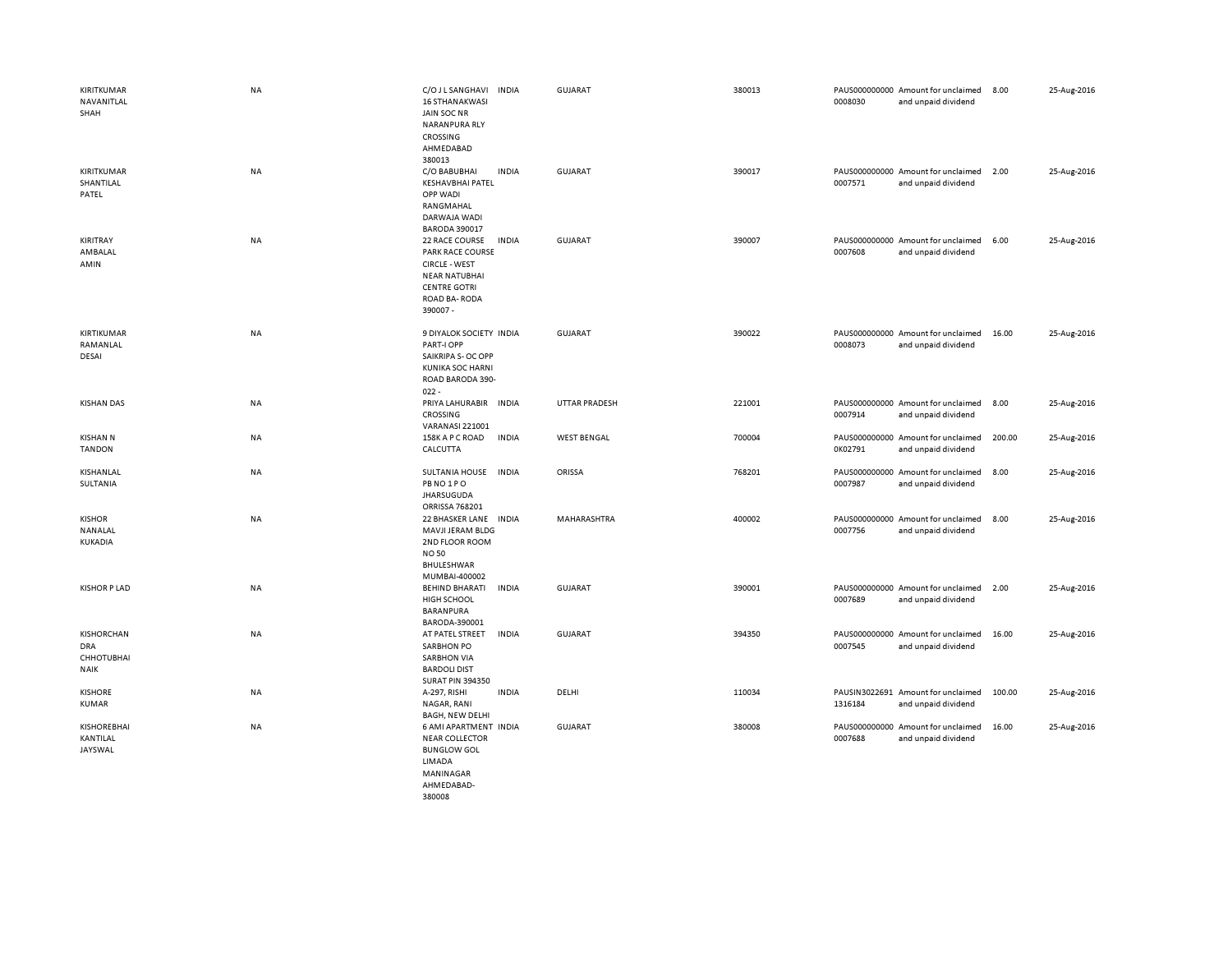| <b>KISHORIBEN</b><br>HARIPRASAD<br>SHAH                  | <b>NA</b> | <b>BAHAI CENTRE</b><br><b>INDIA</b><br><b>SHAHPUR BAHAR</b><br><b>CENTRE SHAHPUR</b><br>AHMEDABAD-<br>380001                            | <b>GUJARAT</b>     | 380001 | PAUS000000000 Amount for unclaimed<br>0007691<br>and unpaid dividend | 32.00  | 25-Aug-2016 |
|----------------------------------------------------------|-----------|-----------------------------------------------------------------------------------------------------------------------------------------|--------------------|--------|----------------------------------------------------------------------|--------|-------------|
| KISHORILAL<br>NARANIA                                    | <b>NA</b> | 4-3-716 RAMKOTE INDIA<br><b>SULTAN BAZAR</b><br>HYDERABAD<br>500195                                                                     | MAHARASHTRA        | 999999 | PAUS000000000 Amount for unclaimed<br>0008066<br>and unpaid dividend | 8.00   | 25-Aug-2016 |
| KN<br>NAGAMMAI                                           | NA        | 21& II LINK STREET INDIA<br>MANDAVELI<br>PAKKAM CHENNAI<br>600028                                                                       | <b>TAMIL NADU</b>  | 600028 | PAUS000000000 Amount for unclaimed<br>0008036<br>and unpaid dividend | 32.00  | 25-Aug-2016 |
| <b>KOKILA I</b><br><b>THAKKAR</b>                        | NA        | 708 HARIDARSHAN INDIA<br><b>APARTMENTS</b><br><b>NEAR PARIMAL RLY</b><br><b>CROSSING ELLIS</b><br><b>BRIDGE</b><br>AHMEDABAD-<br>380006 | <b>GUJARAT</b>     | 380006 | PAUS000000000 Amount for unclaimed<br>0007740<br>and unpaid dividend | 8.00   | 25-Aug-2016 |
| <b>KOKILABEN</b><br>AMBUBHAI<br>PATEL                    | <b>NA</b> | C/O MAHENDRA M INDIA<br>PATEL 231<br>RANGARI CHAWL<br>OPP BAWLA<br>MASJID N M JOSHI<br>MARG MUMBAI-<br>400013                           | <b>MAHARASHTRA</b> | 400013 | PAUS000000000 Amount for unclaimed<br>0007746<br>and unpaid dividend | 40.00  | 25-Aug-2016 |
| <b>KOKILABEN</b><br>RAMESHBHAI<br>PATEL                  | <b>NA</b> | BANK OF BARODA INDIA<br><b>GOWHAR BAUG,</b><br>COLLEGE ROAD,<br>BILIMORA-396321                                                         | <b>GUJARAT</b>     | 396321 | PAUS000000000 Amount for unclaimed<br>0007558<br>and unpaid dividend | 12.00  | 25-Aug-2016 |
| KOMARALIN<br>GAM<br>PARASURAM<br>A IYER<br><b>NATARA</b> | NA        | 19 MIG FLATS<br><b>INDIA</b><br><b>SECOND MAIN</b><br><b>ROAD INDIRA</b><br>NAGAR ADYAR<br>CHENNAI-600020                               | <b>TAMIL NADU</b>  | 600020 | PAUS000000000 Amount for unclaimed<br>0007783<br>and unpaid dividend | 8.00   | 25-Aug-2016 |
| <b>KONDAIAH</b><br><b>EVANI</b>                          | NA        | C/OMR<br><b>INDIA</b><br>SUNDEREVANI B-<br>1/174 JANAKPURI<br><b>NEW DELHI 110058</b>                                                   | DELHI              | 110058 | PAUS000000000 Amount for unclaimed<br>0007812<br>and unpaid dividend | 8.00   | 25-Aug-2016 |
| <b>KOTESWAR</b><br>RAO<br>TUNGAM                         | NA        | 8-3-228/396<br><b>INDIA</b><br>REHMATHNAGAR<br>YOUSUFGUDA<br>HYDERABAD                                                                  | ANDHRA PRADESH     | 500045 | PAUS000000000 Amount for unclaimed<br>0K03126<br>and unpaid dividend | 200.00 | 25-Aug-2016 |
| <b>KOTHAILAKS</b><br>HMI<br>SUNDARARAJ<br>AN             | NA        | SRINIVAS 16-B A A INDIA<br>ROAD VELLAI<br>PILLAIYAR KOEL<br><b>STREET S S COLONY</b><br>MADURAI-625016                                  | <b>TAMIL NADU</b>  | 625016 | PAUS000000000 Amount for unclaimed<br>0007865<br>and unpaid dividend | 8.00   | 25-Aug-2016 |
| KRISHAN<br>GOPAL<br>CHADHA                               | NA        | 13/28 WEST PATEL INDIA<br>NAGAR NEW DELHI-<br>110008                                                                                    | DELHI              | 110008 | PAUS000000000 Amount for unclaimed<br>0007907<br>and unpaid dividend | 8.00   | 25-Aug-2016 |
| KRISHAN<br>LALIT                                         | NA        | 1255 SECTOR-14<br><b>INDIA</b><br>FARIDABAD 121002                                                                                      | HARYANA            | 121002 | PAUS000000000 Amount for unclaimed<br>0007912<br>and unpaid dividend | 8.00   | 25-Aug-2016 |
| <b>KRISHANA</b><br>CHAUDHARY                             | NA        | C/O ASHIRWAD<br><b>INDIA</b><br><b>TRANSPORT</b><br><b>CARRIER 6 VISHAL</b><br>CORP BLDG NAROL<br>CHAR RASTA.<br><b>NAROL</b>           | <b>GUJARAT</b>     | 382405 | PAUS000000000 Amount for unclaimed<br>0K02328<br>and unpaid dividend | 300.00 | 25-Aug-2016 |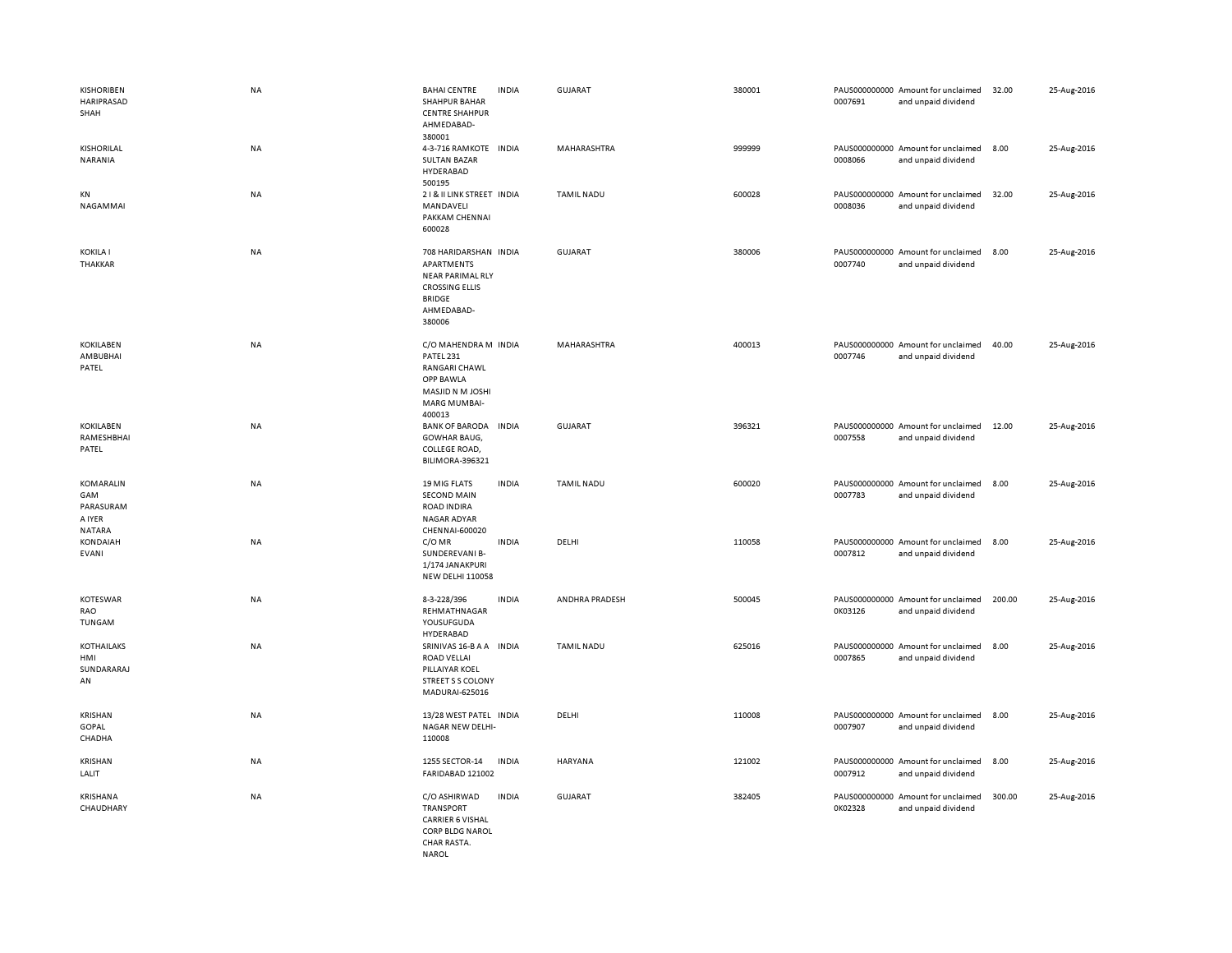| KRISHANA<br>PANDURANG<br>KAMBLE             | <b>NA</b> | KUVERJI DEVSHI<br><b>INDIA</b><br>CHAWL 2ND FL B S<br><b>ROAD OPP</b><br>ZARAPKAR SHOW<br>ROOM DADAR W<br><b>RLY MUMBAI</b><br>400028          | MAHARASHTRA           | 400028 | PAUS000000000 Amount for unclaimed<br>0007870<br>and unpaid dividend | 8.00<br>25-Aug-2016   |
|---------------------------------------------|-----------|------------------------------------------------------------------------------------------------------------------------------------------------|-----------------------|--------|----------------------------------------------------------------------|-----------------------|
| KRISHNA<br>CHANDRA<br><b>BATRA</b>          | <b>NA</b> | C/O INDU PILLY<br><b>INDIA</b><br><b>MOTHERS</b><br><b>INTERNATIONAL SC-</b><br><b>HOOL SRI</b><br>AURUBINDO MARG<br>NEW DELHI 11001-<br>$6 -$ | DELHI                 | 110016 | PAUS000000000 Amount for unclaimed<br>0007809<br>and unpaid dividend | 8.00<br>25-Aug-2016   |
| KRISHNA<br>KAMMA                            | <b>NA</b> | GURU DATTAREYA INDIA<br><b>FERTILIZERS OPP</b><br>NAVAYUGA HOTEL<br>BELLARY                                                                    | KARNATAKA             | 583101 | PAUS000000000 Amount for unclaimed<br>0K02483<br>and unpaid dividend | 25-Aug-2016<br>200.00 |
| KRISHNA<br><b>KUMAR</b>                     | NA        | ARMAMENT<br><b>INDIA</b><br><b>SECTION</b><br>NO.109, HU, AIR<br><b>FORCE SULUR</b><br><b>COIMBATORE</b>                                       | <b>TAMIL NADU</b>     | 641401 | PAUS000000000 Amount for unclaimed<br>0K01269<br>and unpaid dividend | 25-Aug-2016<br>200.00 |
| KRISHNA<br><b>KUMAR</b><br>KABRA            | NA        | M/S RAIGARH JUTE INDIA<br>MILLS LTD SE RLY<br>RAIGARH 496001                                                                                   | CHHATTISGARH          | 496001 | PAUS000000000 Amount for unclaimed<br>0007885<br>and unpaid dividend | 25-Aug-2016<br>32.00  |
| KRISHNA<br>KUMARI<br>CHELIKANI              | NA        | Q NO 61-B/TYPE III INDIA<br><b>BHELTOWN SHIP</b><br>HYDERABAD-<br>500032                                                                       | ANDHRA PRADESH        | 500032 | PAUS000000000 Amount for unclaimed<br>0007776<br>and unpaid dividend | 8.00<br>25-Aug-2016   |
| KRISHNA<br>KUMARI<br><b>DUBEY</b>           | NA        | <b>INDIA</b><br>73 ASHOKA<br>SOCIETY NEAR 11<br><b>NO BUS STOP</b><br><b>BHOPAL MP</b><br>462016                                               | MADHYA PRADESH        | 462016 | PAUS000000000 Amount for unclaimed<br>0007883<br>and unpaid dividend | 8.00<br>25-Aug-2016   |
| <b>KRISHNA LAL</b><br><b>TANDON</b>         | NA        | KD 3 L C DDA FLATS INDIA<br><b>ASHOK VIHAR</b><br>DELHI 110052                                                                                 | DELHI                 | 110052 | PAUS000000000 Amount for unclaimed<br>0007976<br>and unpaid dividend | 25-Aug-2016<br>32.00  |
| <b>KRISHNAMG</b><br>s.                      | NA        | 505, PALLAVI VIHAR INDIA<br>APARTMENT<br>AMEERPET<br>HYDERABAD                                                                                 | <b>ANDHRA PRADESH</b> | 500016 | PAUS000000000 Amount for unclaimed<br>0M01163<br>and unpaid dividend | 400.00<br>25-Aug-2016 |
| KRISHNA<br><b>MURTHY</b><br><b>KOTAGIRI</b> | NA        | <b>RAM BAZAR</b><br><b>INDIA</b><br>JAGTIAL,<br>KARIMNAGAR<br>KARIMNAGAR DIST.                                                                 | ANDHRA PRADESH        | 505327 | PAUS000000000 Amount for unclaimed<br>0K03214<br>and unpaid dividend | 25-Aug-2016<br>200.00 |
| KRISHNA<br>NEMA                             | <b>NA</b> | C/O MAN MOHAN INDIA<br><b>NEEMA 34/1</b><br><b>GRASIM STAFF</b><br><b>QRTS BIRLAGRAM</b><br>456331 NAGDA                                       | MADHYA PRADESH        | 456331 | PAUS000000000 Amount for unclaimed<br>0007846<br>and unpaid dividend | 24.00<br>25-Aug-2016  |
| KRISHNA<br>RAMAKRISHN<br>ARAO<br>KULKARNI   | NA        | 14/2 BELLARY GALLI INDIA<br>HUBLI-580020                                                                                                       | KARNATAKA             | 580020 | PAUS000000000 Amount for unclaimed<br>0007702<br>and unpaid dividend | 25-Aug-2016<br>32.00  |
| KRISHNA<br>SONEJA                           | NA        | <b>GUPTA KUNJ</b><br><b>INDIA</b><br><b>BEHIND MUSEUM</b><br><b>DAMPIER NAGAR</b><br>MATHURA                                                   | UTTAR PRADESH         | 281001 | PAUS000000000 Amount for unclaimed<br>0K04002<br>and unpaid dividend | 200.00<br>25-Aug-2016 |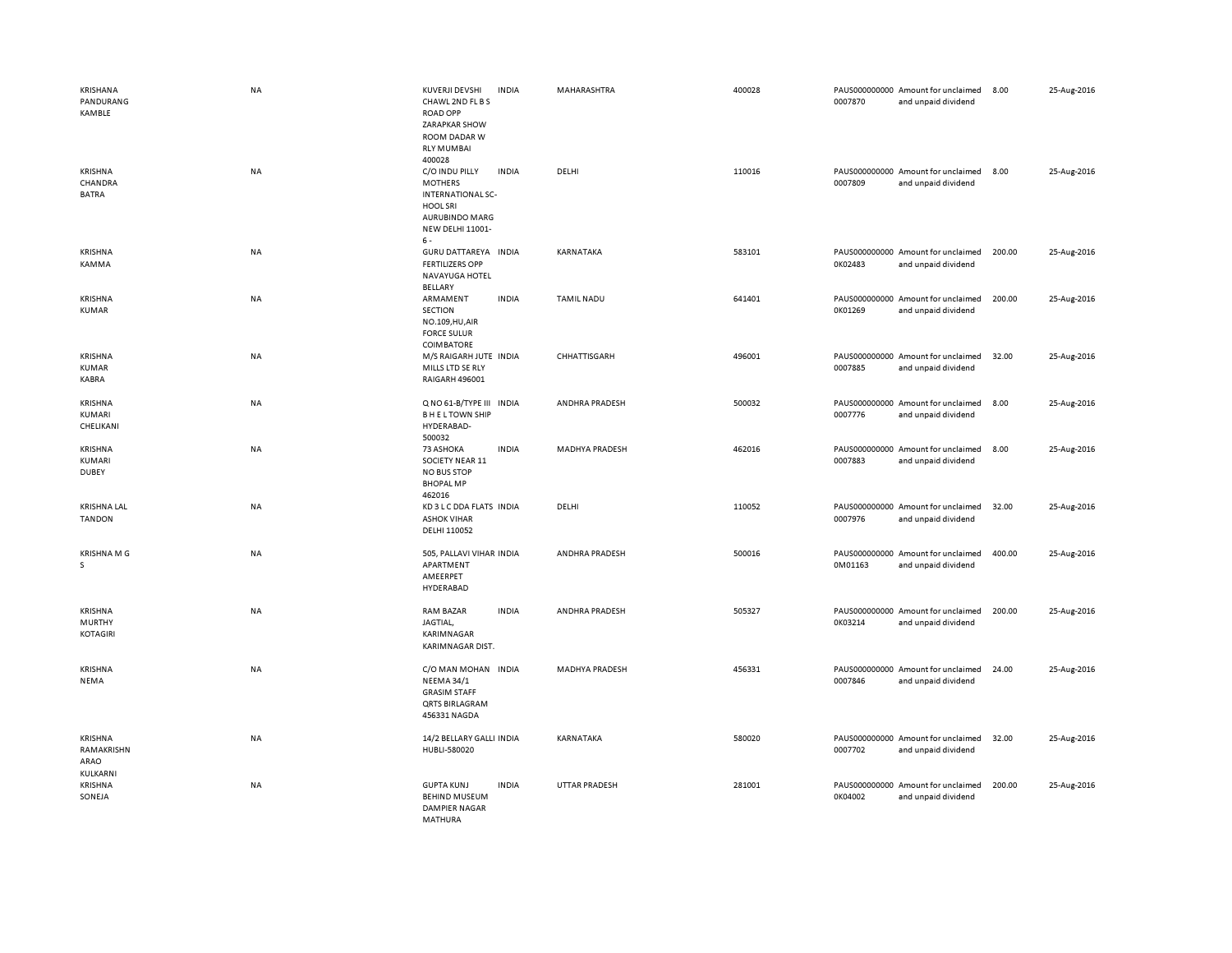| <b>KRISHNA V R</b>                                              | NA        | H NO 12-1-1314/7<br><b>SHANTI NAGAR</b><br>NORTH LALAGUDA<br>SECUNDERABAD                                      | INDIA        | ANDHRA PRADESH    | 500017 | 0K03194 | PAUS000000000 Amount for unclaimed<br>and unpaid dividend | 200.00 | 25-Aug-2016 |
|-----------------------------------------------------------------|-----------|----------------------------------------------------------------------------------------------------------------|--------------|-------------------|--------|---------|-----------------------------------------------------------|--------|-------------|
| KRISHNADUT<br><b>T GROVER</b>                                   | <b>NA</b> | ROOM NO 1 O T<br><b>SECTION BARRACK</b><br><b>NO382</b><br>ULHASNAGAR                                          | <b>INDIA</b> | MAHARASHTRA       | 421001 | 0K03643 | PAUS000000000 Amount for unclaimed<br>and unpaid dividend | 200.00 | 25-Aug-2016 |
| KRISHNAIAH<br><b>GUDURI</b>                                     | NA        | HNO 35-3-<br>69/29,CRP<br><b>QUARTERS SANJAY</b><br>GANDHI<br>COLONY, ONGOLE<br>PRAKASAM DT, A P               | <b>INDIA</b> | ANDHRA PRADESH    | 523001 | 0K00491 | PAUS000000000 Amount for unclaimed<br>and unpaid dividend | 200.00 | 25-Aug-2016 |
| KRISHNAJI<br>VASUDEO<br>KARMARKAR                               | NA        | SHANKAR SMRITI<br><b>GOGRAS WADI</b><br>PATHARALI RASTA<br><b>DOMBIVLI EAST-</b><br>421202                     | <b>INDIA</b> | MAHARASHTRA       | 421202 | 0007697 | PAUS000000000 Amount for unclaimed<br>and unpaid dividend | 6.00   | 25-Aug-2016 |
| KRISHNAKAN<br>T PARASHAR                                        | NA        | 146, 2ND FLOOR,<br>4TH CROSS,<br>BHUVANESHWARI<br>NAGAR, 3RD PHASE<br>BANASHANKARI,<br>3RD<br>STAGE, BANGALORE | <b>INDIA</b> | KARNATAKA         | 560085 | 0388646 | PAUS120289000 Amount for unclaimed<br>and unpaid dividend | 2.00   | 25-Aug-2016 |
| KRISHNAMUR<br>THY RAJAIAH<br>SETTY                              | NA        | C/O.RATNA<br><b>MEDICAL STORES,</b><br>ASHOKA ROAD<br><b>MYSORE</b>                                            | <b>INDIA</b> | KARNATAKA         | 570001 | 0K01886 | PAUS000000000 Amount for unclaimed<br>and unpaid dividend | 200.00 | 25-Aug-2016 |
| <b>KRISHNAMUR</b><br>THY<br>RAMACHAND<br><b>RA RAO</b><br>DAVAN | NA        | C/O.D<br>RAGHAVENDRARA<br>O 2-3-703/12/A<br>TIRUMALANAGAR<br>AMBERPET                                          | <b>INDIA</b> | ANDHRA PRADESH    | 500013 | 0K00493 | PAUS000000000 Amount for unclaimed<br>and unpaid dividend | 200.00 | 25-Aug-2016 |
| KRISHNAN<br>GANAPATHY<br>RAJ                                    | <b>NA</b> | PARKATHY NIVAS 7 INDIA<br>KANNADASAN<br>STREET S S COLONY<br><b>MADURAI 625016</b>                             |              | <b>TAMIL NADU</b> | 625016 | 0007716 | PAUS000000000 Amount for unclaimed<br>and unpaid dividend | 16.00  | 25-Aug-2016 |
| <b>KRISHNAN</b><br>JAYARAM<br><b>IYER</b>                       | NA        | KL-4 22/5 SECTOR - INDIA<br><b>5E KALAMBOLI</b><br><b>NAVI MUMBAI</b>                                          |              | MAHARASHTRA       | 400064 | 0007867 | PAUS000000000 Amount for unclaimed<br>and unpaid dividend | 16.00  | 25-Aug-2016 |
| KRISHNARAO<br>V V                                               | NA        | DARSHAK LTD 26-5- INDIA<br>12, G.S.RAJU<br>ROAD, NEAR<br><b>GYMKHANA CL</b><br>GANDHINAGAR, VIJ<br>AYAWADA     |              | ANDHRA PRADESH    | 520003 | 0K04736 | PAUS000000000 Amount for unclaimed<br>and unpaid dividend | 200.00 | 25-Aug-2016 |
| KRISHNAVAD<br>AN H JETLEY                                       | NA        | 20 PRITAM-NAGAR INDIA<br>ELLISBRIDGE<br>AHMEDABAD-<br>380006                                                   |              | GUJARAT           | 380006 | 0007859 | PAUS000000000 Amount for unclaimed<br>and unpaid dividend | 8.00   | 25-Aug-2016 |
| <b>KULDIP KAUR</b><br>KHANNA                                    | NA        | J-19 RAJOURI<br><b>GARDEN NEW</b><br>DELHI-110027                                                              | <b>INDIA</b> | DELHI             | 110027 | 0007814 | PAUS000000000 Amount for unclaimed<br>and unpaid dividend | 16.00  | 25-Aug-2016 |
| <b>KULJIT KAUR</b><br>KHURANA                                   | NA        | 2429-TILAK STREET INDIA<br>CHUNA MANDI<br>PAHARGANJ NEW<br>DELHI-110055                                        |              | DELHI             | 110055 | 0007801 | PAUS000000000 Amount for unclaimed<br>and unpaid dividend | 8.00   | 25-Aug-2016 |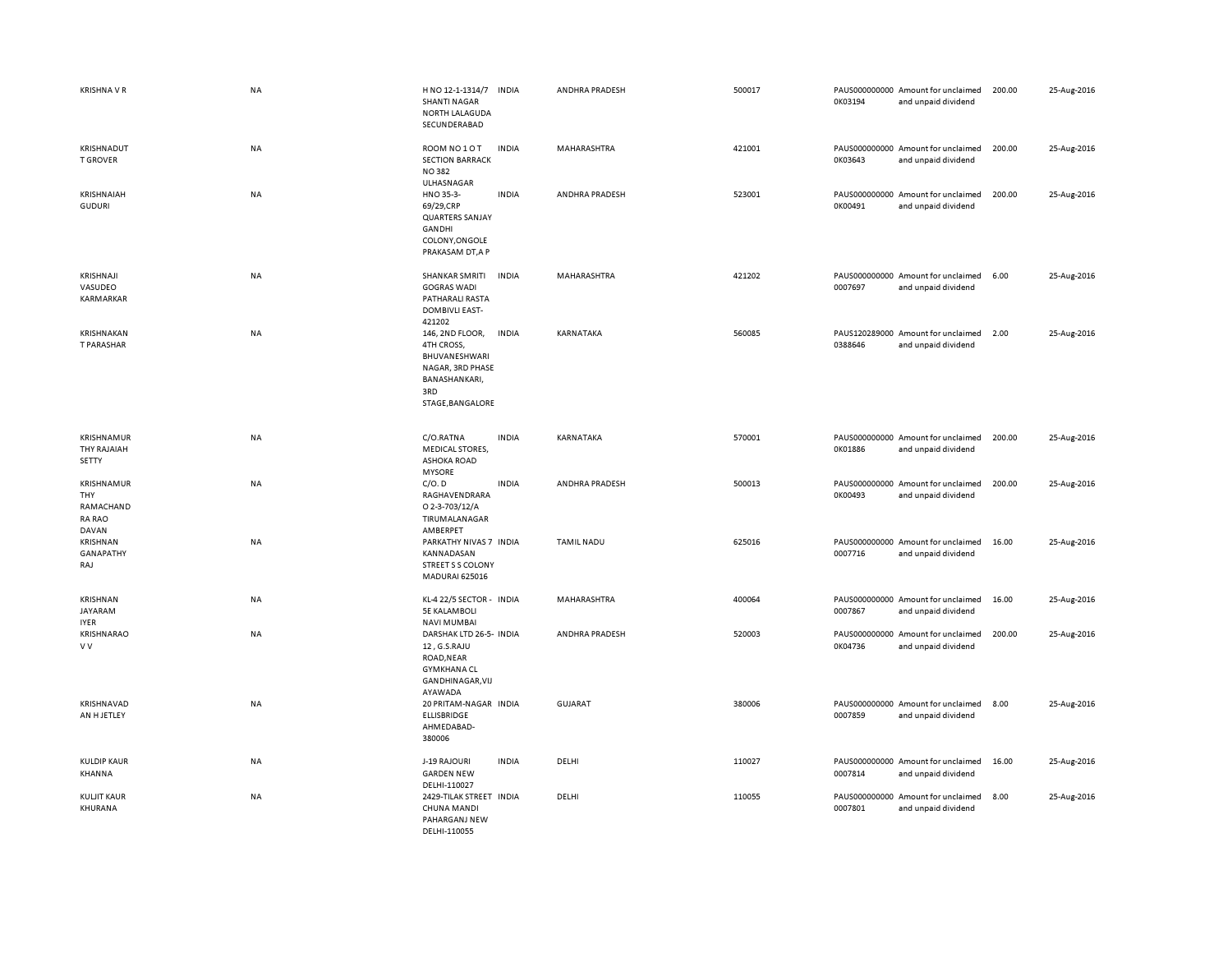| KULKARNI R B                               | NA                                | CHIEF ENGINEER<br>(RETD) 10-3/45 SRI<br>SATHYA SAI KRUPA<br>VITHAL<br>NAGAR, GULBARGA                                                   | <b>INDIA</b> | KARNATAKA          | 585103 | 0R00934 | PAUS000000000 Amount for unclaimed<br>and unpaid dividend | 800.00  | 25-Aug-2016 |
|--------------------------------------------|-----------------------------------|-----------------------------------------------------------------------------------------------------------------------------------------|--------------|--------------------|--------|---------|-----------------------------------------------------------|---------|-------------|
| <b>KUM KUM</b><br>RASTOGI                  | NA                                | 31/109C GALI NO-5 INDIA<br><b>BHIKAM SINGH</b><br><b>COLONY VISHWAS</b><br>NAGAR SHAHADRA<br>DELHI 110032                               |              | DELHI              | 110032 | 0007792 | PAUS000000000 Amount for unclaimed<br>and unpaid dividend | 8.00    | 25-Aug-2016 |
| <b>KUMARBAL K</b><br>SHAHA                 | NA                                | "GIRIRAJ<br><b>BUILDING" SHIVAJI</b><br>NAGAR MIRAJ M.S                                                                                 | <b>INDIA</b> | MAHARASHTRA        | 416410 | 0K04066 | PAUS000000000 Amount for unclaimed<br>and unpaid dividend | 300.00  | 25-Aug-2016 |
| KUMARKANT<br>M<br>MAHARAJA                 | NA                                | 4/16/44 DIPARA<br>VISNAGAR-384315                                                                                                       | <b>INDIA</b> | <b>GUJARAT</b>     | 384315 | 0007855 | PAUS000000000 Amount for unclaimed<br>and unpaid dividend | 8.00    | 25-Aug-2016 |
| KUMUD<br>GARG                              | <b>SHIV KUMAR</b><br><b>GUPTA</b> | D 21 GANESH<br><b>MARG BAPU</b><br>NAGAR JAIPUR                                                                                         | <b>INDIA</b> | RAJASTHAN          | 302015 | 8491281 | PAUSIN3013301 Amount for unclaimed<br>and unpaid dividend | 8.00    | 25-Aug-2016 |
| <b>KUMUD</b><br>MADHUSUDA<br>N PANDYA      | <b>NA</b>                         | 323/9 JAMNADAS<br><b>BULDG DANDIA</b><br><b>BAZAR BARODA-</b><br>390001                                                                 | <b>INDIA</b> | <b>GUJARAT</b>     | 390001 | 0007555 | PAUS000000000 Amount for unclaimed<br>and unpaid dividend | 2.00    | 25-Aug-2016 |
| KUMUD<br>NILRATNA<br>MEHTA                 | NA                                | <b>MEHTA HOUSE</b><br><b>ASHOK SILK MILLS</b><br>LANE OFF L B<br><b>SHASTRI MARG</b><br><b>GHATKOPAR WEST</b><br>MUMBAI 400086          | <b>INDIA</b> | MAHARASHTRA        | 400086 | 0007916 | PAUS000000000 Amount for unclaimed<br>and unpaid dividend | 32.00   | 25-Aug-2016 |
| KUMUDBEN<br>KASTURCHAN<br>D SHAH           | <b>NA</b>                         | C/O KASTURCHAND INDIA<br>CHIMANLAL SHAH<br>36 NAMRA-TA CO-<br>OP HSG SOC<br><b>NARAYAN NAGAR</b><br>RD VASNA-<br>AHMEDABAD-<br>380007 - |              | <b>GUJARAT</b>     | 380007 | 0007825 | PAUS000000000 Amount for unclaimed<br>and unpaid dividend | 8.00    | 25-Aug-2016 |
| KUMUDCHAN<br>DRA C VORA                    | <b>NA</b>                         | 3/2 JAWAN NAGAR INDIA<br><b>BHANUSHALI LANE</b><br><b>GHATKOPAR</b><br>MUMBAI-400077                                                    |              | <b>MAHARASHTRA</b> | 400077 | 0007960 | PAUS000000000 Amount for unclaimed<br>and unpaid dividend | 8.00    | 25-Aug-2016 |
| <b>KUNCHITHAP</b><br>ATHAM TN              | NA                                | "MURUGAN<br>ILLAM", 24-A,<br>KATTUKARA<br>STREET,<br>MADAPURAM,<br>TIRUVARUR                                                            | <b>INDIA</b> | <b>TAMIL NADU</b>  | 610001 | 0T00897 | PAUS000000000 Amount for unclaimed<br>and unpaid dividend | 400.00  | 25-Aug-2016 |
| KUNDANBEN<br>MAHENDRAB<br><b>HAI PATEL</b> | NA                                | M/S MEENA<br>MOTORS D NO 2-3-<br>61/6 TAHA<br>MANSION M G<br><b>ROAD</b><br>NALLAGUTTA<br>SECUNDERABAD<br>500003                        | <b>INDIA</b> | ANDHRA PRADESH     | 500003 | 0007615 | PAUS000000000 Amount for unclaimed<br>and unpaid dividend | 6.00    | 25-Aug-2016 |
| <b>KUNHALAN V</b><br>P B SC ENGG           | <b>NA</b>                         | 'OASIS' 35/130(1)<br><b>NETHAJI NAGAR</b><br>H.P.O.ROAD                                                                                 | <b>INDIA</b> | KERALA             | 678002 | 0V00777 | PAUS000000000 Amount for unclaimed<br>and unpaid dividend | 1600.00 | 25-Aug-2016 |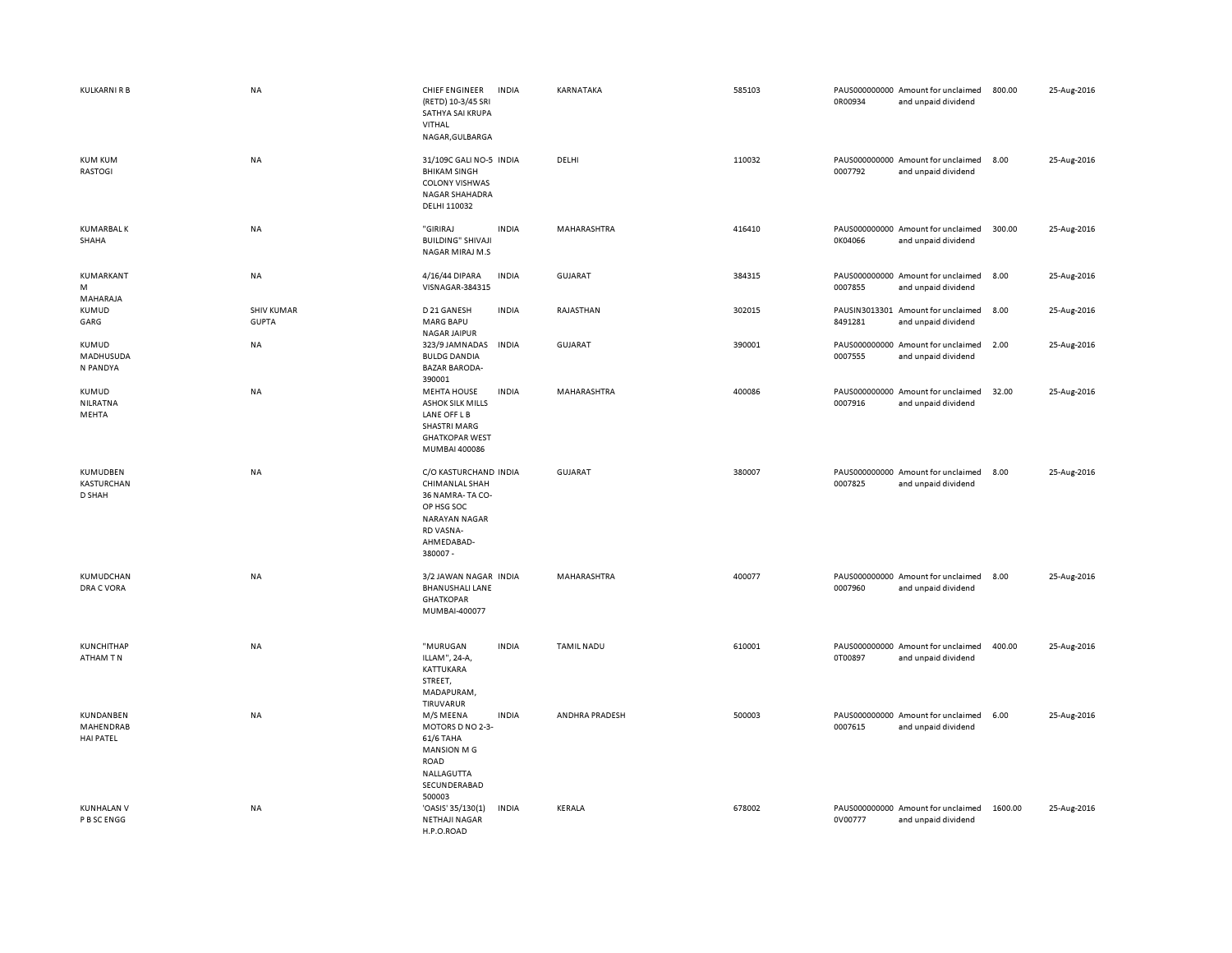| <b>KUNJ BEHARI</b><br>AGARWAL                 | <b>NA</b> | 8 KHANDERAO<br><b>INDIA</b><br>WADI ROOM NO 30<br><b>AGIARY LANE</b><br>KALBADEVI ROAD<br>MUMBAI-400002                                                                                                                   | MAHARASHTRA           | 400002 | PAUS000000000 Amount for unclaimed<br>0007873<br>and unpaid dividend | 8.00   | 25-Aug-2016 |
|-----------------------------------------------|-----------|---------------------------------------------------------------------------------------------------------------------------------------------------------------------------------------------------------------------------|-----------------------|--------|----------------------------------------------------------------------|--------|-------------|
| <b>KUNJ LATA</b><br>JIAN                      | <b>NA</b> | <b>INDIA</b><br>7 SHUBHAM<br>APARTMENT<br>PATPAR GANJ<br>DELHI                                                                                                                                                            | DELHI                 | 110092 | PAUSIN3024041 Amount for unclaimed<br>0135292<br>and unpaid dividend | 16.00  | 25-Aug-2016 |
| KUNJAMMA<br>THOMAS                            | <b>NA</b> | ARANGASSERY<br><b>INDIA</b><br><b>HOUSE X/1066,</b><br><b>NEW BASALICA</b><br><b>CHURCH THRISSUR</b>                                                                                                                      | <b>KERALA</b>         | 680001 | PAUS000000000 Amount for unclaimed<br>0K05546<br>and unpaid dividend | 200.00 | 25-Aug-2016 |
| <b>KUSUM</b><br><b>DINESH</b><br><b>MUNIM</b> | NA        | SHANTISADAN 8TH INDIA<br><b>FLOOR XIITH ROAD</b><br>KHAR MUMBAI-<br>400022                                                                                                                                                | MAHARASHTRA           | 400100 | PAUS000000000 Amount for unclaimed<br>0007617<br>and unpaid dividend | 12.00  | 25-Aug-2016 |
| KUSUM<br><b>GUPTA</b>                         | <b>NA</b> | 294-D PRASHANT<br><b>INDIA</b><br>VIHAR DELHI-<br>110042                                                                                                                                                                  | DELHI                 | 110042 | PAUS000000000 Amount for unclaimed<br>0007906<br>and unpaid dividend | 16.00  | 25-Aug-2016 |
| <b>KUSUM LATA</b>                             | <b>NA</b> | HOUSE NO 1460<br><b>INDIA</b><br><b>SECTOR 4 URBAN</b><br><b>ESTATE GURGAON</b><br>HARYANA 122001                                                                                                                         | HARYANA               | 122001 | PAUS000000000 Amount for unclaimed<br>0007913<br>and unpaid dividend | 40.00  | 25-Aug-2016 |
| <b>KUSUM LATA</b>                             | NA        | 213 PATHARWALA INDIA<br><b>STREET MEERUT</b><br>CITY                                                                                                                                                                      | <b>UTTAR PRADESH</b>  | 250002 | PAUS000000000 Amount for unclaimed<br>0K01629<br>and unpaid dividend | 200.00 | 25-Aug-2016 |
| <b>KUSUM LATA</b><br>MAHESHWAR                | NA        | C/O SANJAYKUMAR INDIA<br>MAHESHWARI<br>CHAMBER NO 4-02<br>PADAM TOWER 1<br>14/113 CIVIL LINES<br>KAN-PUR 208001 -                                                                                                         | <b>UTTAR PRADESH</b>  | 208001 | PAUS000000000 Amount for unclaimed<br>0007845<br>and unpaid dividend | 8.00   | 25-Aug-2016 |
| <b>KUSUM MALL</b>                             | NA        | KANCHANA 4B 7/1 INDIA<br><b>RUSSEL STREET</b><br>CALCUTTA                                                                                                                                                                 | <b>WEST BENGAL</b>    | 700071 | PAUS000000000 Amount for unclaimed<br>0K02823<br>and unpaid dividend | 200.00 | 25-Aug-2016 |
| KUSUM<br>RALHAN                               | <b>NA</b> | D-20 VIJAY NAGAR INDIA<br>DELHI-110009                                                                                                                                                                                    | DELHI                 | 110009 | PAUS000000000 Amount for unclaimed<br>0007795<br>and unpaid dividend | 8.00   | 25-Aug-2016 |
| KUSUMBEN<br>HASMUKHLA<br>L SHAH               | NA        | C/O. JAYENDRA<br><b>INDIA</b><br>HASMUKHLAL<br>SHAH 74-G MANJIT<br>NAGAR<br>SOCIETY, NR.DEEP<br>CHAMBERS, TULSI<br><b>DHAM CHAR</b><br>RASTA, OPP:<br><b>KESHAR</b><br>DUPLEX, GIDC<br>RD, MANJALPUR, VA<br><b>DODARA</b> | <b>GUJARAT</b>        | 390011 | PAUS000000000 Amount for unclaimed<br>0007619<br>and unpaid dividend | 2.00   | 25-Aug-2016 |
| <b>KUSUMBEN K</b><br>PATEL                    | NA        | C/O SHREE A M<br><b>INDIA</b><br>PATEL & CO JIVAJEE<br><b>CHOWK LASHKAR</b><br>GWALIOR-474001                                                                                                                             | <b>MADHYA PRADESH</b> | 474001 | PAUS000000000 Amount for unclaimed<br>0007748<br>and unpaid dividend | 16.00  | 25-Aug-2016 |
| KUTTIAMMA<br>L.                               | <b>NA</b> | A/75 31ST A CROSS INDIA<br>7TH BLOCK<br><b>JAYANAGAR</b>                                                                                                                                                                  | KARNATAKA             | 560082 | PAUS000000000 Amount for unclaimed<br>0K05658<br>and unpaid dividend | 400.00 | 25-Aug-2016 |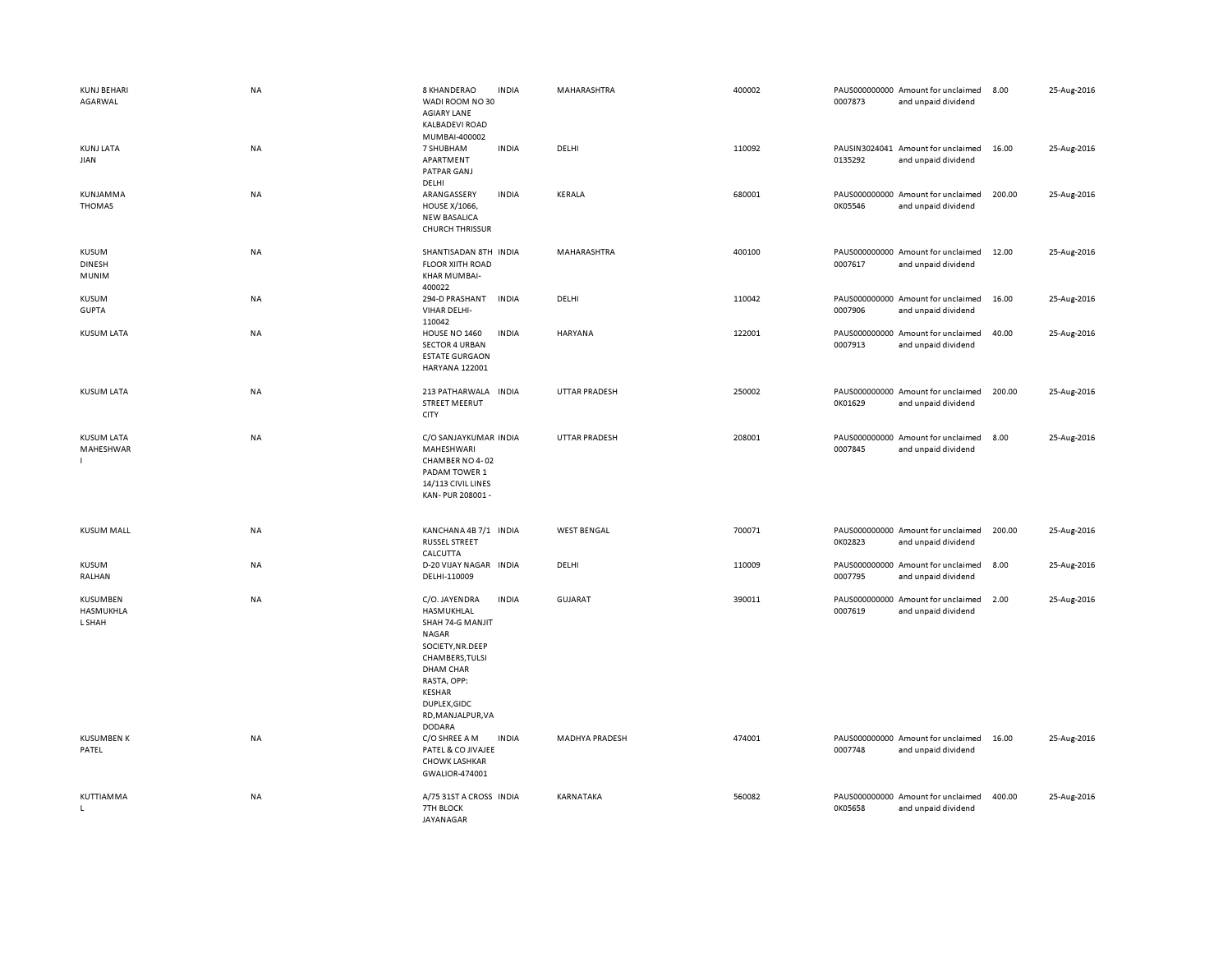| <b>LA RENUKA</b><br>DEVI                | <b>NA</b> | 39 THEPPA<br>MUDDALIAR<br>STREET<br><b>BANGALORE</b><br>560001                                    | <b>INDIA</b> | KARNATAKA         | 560001 | 0008196 | PAUS000000000 Amount for unclaimed<br>and unpaid dividend | 8.00   | 25-Aug-2016 |
|-----------------------------------------|-----------|---------------------------------------------------------------------------------------------------|--------------|-------------------|--------|---------|-----------------------------------------------------------|--------|-------------|
| LS<br><b>DESHMUKH</b>                   | NA        | H NO 5-1-221<br>JAMBAG<br>HYDERABAD-<br>500001                                                    | <b>INDIA</b> | ANDHRA PRADESH    | 500001 | 0008139 | PAUS000000000 Amount for unclaimed<br>and unpaid dividend | 32.00  | 25-Aug-2016 |
| L.<br>SOWBHAGYA                         | NA        | 1492 THYAGARAJA INDIA<br><b>ROAD MYSORE</b>                                                       |              | KARNATAKA         | 570004 | 0L02486 | PAUS000000000 Amount for unclaimed<br>and unpaid dividend | 200.00 | 25-Aug-2016 |
| LABHSHANKA<br>R VADILAL<br><b>NAYAK</b> | <b>NA</b> | <b>GUJARAT HOUSING INDIA</b><br><b>BOARD BLOCK 1</b><br>ROOM-33 GORWA<br><b>BARODA 390003</b>     |              | <b>GUJARAT</b>    | 390003 | 0008123 | PAUS000000000 Amount for unclaimed<br>and unpaid dividend | 6.00   | 25-Aug-2016 |
| LABHUBEN<br>PATEL                       | NA        | 73, NIRMAL<br>SOCIETY VATVA<br><b>ROAD MANINAGAR</b><br>AHMEDABAD<br>380008                       | <b>INDIA</b> | <b>GUJARAT</b>    | 380008 | 0008204 | PAUS000000000 Amount for unclaimed<br>and unpaid dividend | 16.00  | 25-Aug-2016 |
| LACHMAN<br>RAM                          | NA        | H NO 24201 LANE<br>NO 4 BASTI MANI<br><b>SINGH RAHON</b><br>ROAD LUDHIANA                         | <b>INDIA</b> | PUNJAB            | 141008 | 0008148 | PAUS000000000 Amount for unclaimed<br>and unpaid dividend | 16.00  | 25-Aug-2016 |
| <b>LAJWANTI N</b><br>SUKHIJA            | NA        | 53 KATJA COLONY INDIA<br>INDORE (MP)<br>452001                                                    |              | MADHYA PRADESH    | 452001 | 0008168 | PAUS000000000 Amount for unclaimed<br>and unpaid dividend | 8.00   | 25-Aug-2016 |
| LAKSHMANA<br>N <sub>M</sub>             | <b>NA</b> | 4, MATHURAM<br>COLONY 2ND<br>CROSS WEST,<br><b>THILLAI NAGAR</b><br><b>TRICHY (TAMIL</b><br>NADU) | <b>INDIA</b> | <b>TAMIL NADU</b> | 620018 | 0M00523 | PAUS000000000 Amount for unclaimed<br>and unpaid dividend | 120.00 | 25-Aug-2016 |
| LAKSHMEESH<br>A S                       | <b>NA</b> | NO 52/B III CROSS<br><b>JOURNALIST</b><br>COLONY<br><b>BANGALORE-</b><br>560002                   | <b>INDIA</b> | KARNATAKA         | 560002 | 0008147 | PAUS000000000 Amount for unclaimed<br>and unpaid dividend | 8.00   | 25-Aug-2016 |
| LAKSHMI<br><b>DEVIJ</b>                 | <b>NA</b> | 40/802 D,<br>NEHRUNAGAR,<br><b>KURNOOL</b>                                                        | <b>INDIA</b> | ANDHRA PRADESH    | 518004 | 0J01128 | PAUS000000000 Amount for unclaimed<br>and unpaid dividend | 400.00 | 25-Aug-2016 |
| LAKSHMI<br>KUTTY<br>AMMA S              | NA        | W/O.LATE.MR.N.K. INDIA<br>ACHUTHAN,<br>SARAMBICAL<br>HOUSE, MELUR<br>P.O. (VIA)<br>PANAMANNA      |              | KERALA            | 679501 | 0S01048 | PAUS000000000 Amount for unclaimed<br>and unpaid dividend | 40.00  | 25-Aug-2016 |
| LAKSHMI<br>PENUGONDA                    | NA        | PARMATMA KRUPA INDIA<br>75 FEET ROAD D<br>NO 27-32-54<br>VISAKHAPATNAM                            |              | ANDHRA PRADESH    | 530001 | 0L04849 | PAUS000000000 Amount for unclaimed<br>and unpaid dividend | 300.00 | 25-Aug-2016 |
| LAKSHMI<br>VENKIAH<br>KOTHA             | NA        | <b>GUPTHA</b><br><b>EMPORIUM 13-1-</b><br>62, SURYARAOPET<br>KAKINADA (A.P)                       | <b>INDIA</b> | ANDHRA PRADESH    | 533001 | 0L00510 | PAUS000000000 Amount for unclaimed<br>and unpaid dividend | 400.00 | 25-Aug-2016 |
| LALAJIBHAI<br>MANJIBHAI<br>PATEL        | NA        | ADALPURA KAMPA<br>POST DHANSURA<br>TAL MODASA DIST<br>SABARKANTHA<br>383310                       | <b>INDIA</b> | GUJARAT           | 383310 | 0008129 | PAUS000000000 Amount for unclaimed<br>and unpaid dividend | 6.00   | 25-Aug-2016 |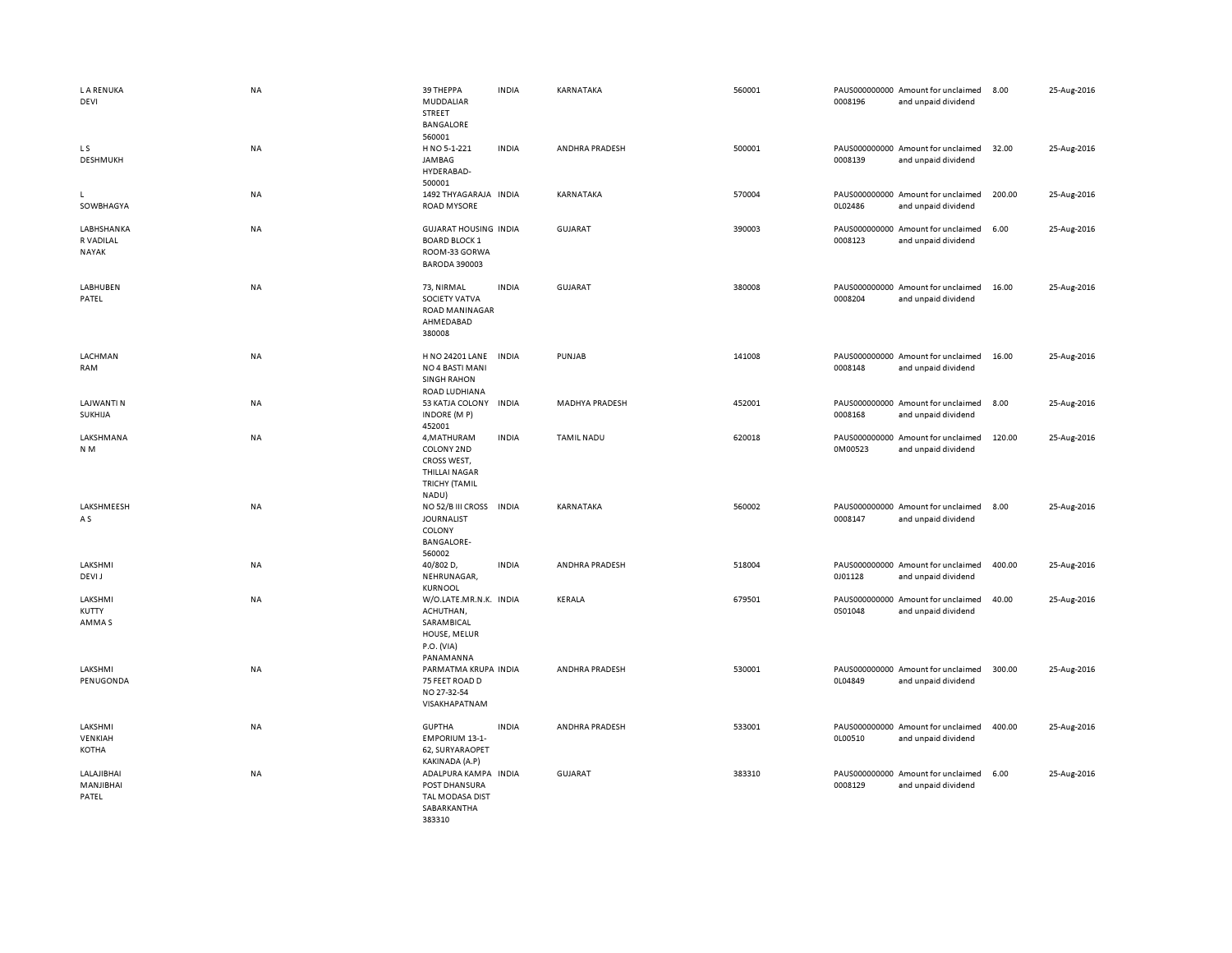| LALITA<br>KUMARI<br>TADIPARTHI          | <b>NA</b> | C/O SREEDHAR<br>MEDICAL<br><b>DISTRIBUTORS</b><br><b>NEHRU ROAD</b><br><b>TENALI</b>                        | <b>INDIA</b> | ANDHRA PRADESH     | 522201 | 0L04755 | PAUS000000000 Amount for unclaimed<br>and unpaid dividend | 200.00 | 25-Aug-2016 |
|-----------------------------------------|-----------|-------------------------------------------------------------------------------------------------------------|--------------|--------------------|--------|---------|-----------------------------------------------------------|--------|-------------|
| LALITA<br>MATHUR                        | <b>NA</b> | <b>B-2/84 ASHOK</b><br><b>VIHAR PHASE II</b><br>DELHI-110052                                                | <b>INDIA</b> | DELHI              | 110052 | 0008141 | PAUS000000000 Amount for unclaimed<br>and unpaid dividend | 66.00  | 25-Aug-2016 |
| <b>LALITHAR</b><br>MENON                | NA        | A2 LF GARDENS<br><b>KATTAYIL ROAD LF</b><br><b>CHURCH ROAD</b><br><b>KALOOR</b>                             | <b>INDIA</b> | KERALA             | 682017 | 0L04251 | PAUS000000000 Amount for unclaimed<br>and unpaid dividend | 200.00 | 25-Aug-2016 |
| LALITHA<br>SWAMINATH<br>AN              | <b>NA</b> | 27, SAIT COLONY, II INDIA<br>STREET, EGMORE,<br>CHENNAI-600008                                              |              | <b>TAMIL NADU</b>  | 600008 | 0008152 | PAUS000000000 Amount for unclaimed<br>and unpaid dividend | 8.00   | 25-Aug-2016 |
| LALJI<br>DHARSHI<br>THAKKAR             | <b>NA</b> | 5 VITHAL SOCIETY R INDIA<br>V DESAI ROAD<br>BARODA-390001                                                   |              | <b>GUJARAT</b>     | 390001 | 0008187 | PAUS000000000 Amount for unclaimed<br>and unpaid dividend | 12.00  | 25-Aug-2016 |
| LALJI<br>HANSRAJ<br>SHAH                | <b>NA</b> | BLOCK NO4 LAXMI INDIA<br>NIVAS (EXTN)<br>SHARADHANAND<br>ROAD VILE-PARLE<br><b>EAST MUMBAI-</b><br>400057   |              | MAHARASHTRA        | 400057 | 0008167 | PAUS000000000 Amount for unclaimed<br>and unpaid dividend | 8.00   | 25-Aug-2016 |
| LATA<br>GOPICHAND<br><b>NANWANI</b>     | <b>NA</b> | <b>BK 1818 ROOM</b><br>NO.15 & 16<br>SECTION-38<br>ULHASNAGAR                                               | <b>INDIA</b> | MAHARASHTRA        | 421005 | 0008198 | PAUS000000000 Amount for unclaimed<br>and unpaid dividend | 16.00  | 25-Aug-2016 |
| LATA<br><b>HARWANI</b>                  | <b>NA</b> | PLOT NO 3 GURU<br><b>NANAK COLONY</b><br>AJMER 305001                                                       | <b>INDIA</b> | RAJASTHAN          | 305001 | 0008211 | PAUS000000000 Amount for unclaimed<br>and unpaid dividend | 16.00  | 25-Aug-2016 |
| <b>LATAK</b><br><b>MURTHY</b>           | NA        | NO 10 SOUTH END INDIA<br><b>ROAD SESHADRI</b><br>PURAM<br><b>BANGALORE-</b><br>560020                       |              | KARNATAKA          | 560020 | 0008182 | PAUS000000000 Amount for unclaimed<br>and unpaid dividend | 8.00   | 25-Aug-2016 |
| LATA<br>PRAFULLCHA<br><b>NDRA BHATT</b> | NA        | 7-B HARBOUT<br><b>HEIGHTS B</b><br><b>BUILDING NEAR</b><br><b>COLABA STATION</b><br>COLABA MUMBAI<br>400005 | <b>INDIA</b> | MAHARASHTRA        | 400005 | 0008137 | PAUS000000000 Amount for unclaimed<br>and unpaid dividend | 6.00   | 25-Aug-2016 |
| LATIKA<br>MUKHERJEE                     | <b>NA</b> | 3 KEDAR BOSE<br>LANE CALCUTTA<br>700025                                                                     | <b>INDIA</b> | <b>WEST BENGAL</b> | 700025 | 0008224 | PAUS000000000 Amount for unclaimed<br>and unpaid dividend | 8.00   | 25-Aug-2016 |
| LAVANYA M<br>SHENOY                     | <b>NA</b> | 205," GAYATRI<br>"APPARTMENTS<br>891 KANTHARAJ<br>USR ROAD<br>LAKSHMIPURAM<br><b>MYSORE</b>                 | <b>INDIA</b> | KARNATAKA          | 570004 | 0L02447 | PAUS000000000 Amount for unclaimed<br>and unpaid dividend | 200.00 | 25-Aug-2016 |
| <b>LAXMAN G</b><br><b>GOKHALAY</b>      | NA        | C/O CAPTAIN UDAY INDIA<br>L GOKHALAY 166/7<br>MEDHI PARK D P<br>ROAD AUNDH<br><b>PUNE 411007</b>            |              | MAHARASHTRA        | 411007 | 0008143 | PAUS000000000 Amount for unclaimed<br>and unpaid dividend | 8.00   | 25-Aug-2016 |
| LAXMANA<br>RAO LANKA                    | <b>NA</b> | 12-2-24 DANTU<br><b>VARI STREET</b><br><b>SURYARAO PET</b><br>KAKINADA                                      | <b>INDIA</b> | ANDHRA PRADESH     | 533001 | 0L04711 | PAUS000000000 Amount for unclaimed<br>and unpaid dividend | 400.00 | 25-Aug-2016 |
| <b>LAXMI DEVI</b><br>GOEL               | <b>NA</b> | B-1/7B, PASCHIM<br>VIHAR NEW DELHI                                                                          | <b>INDIA</b> | DELHI              | 110063 | 0L01282 | PAUS000000000 Amount for unclaimed<br>and unpaid dividend | 200.00 | 25-Aug-2016 |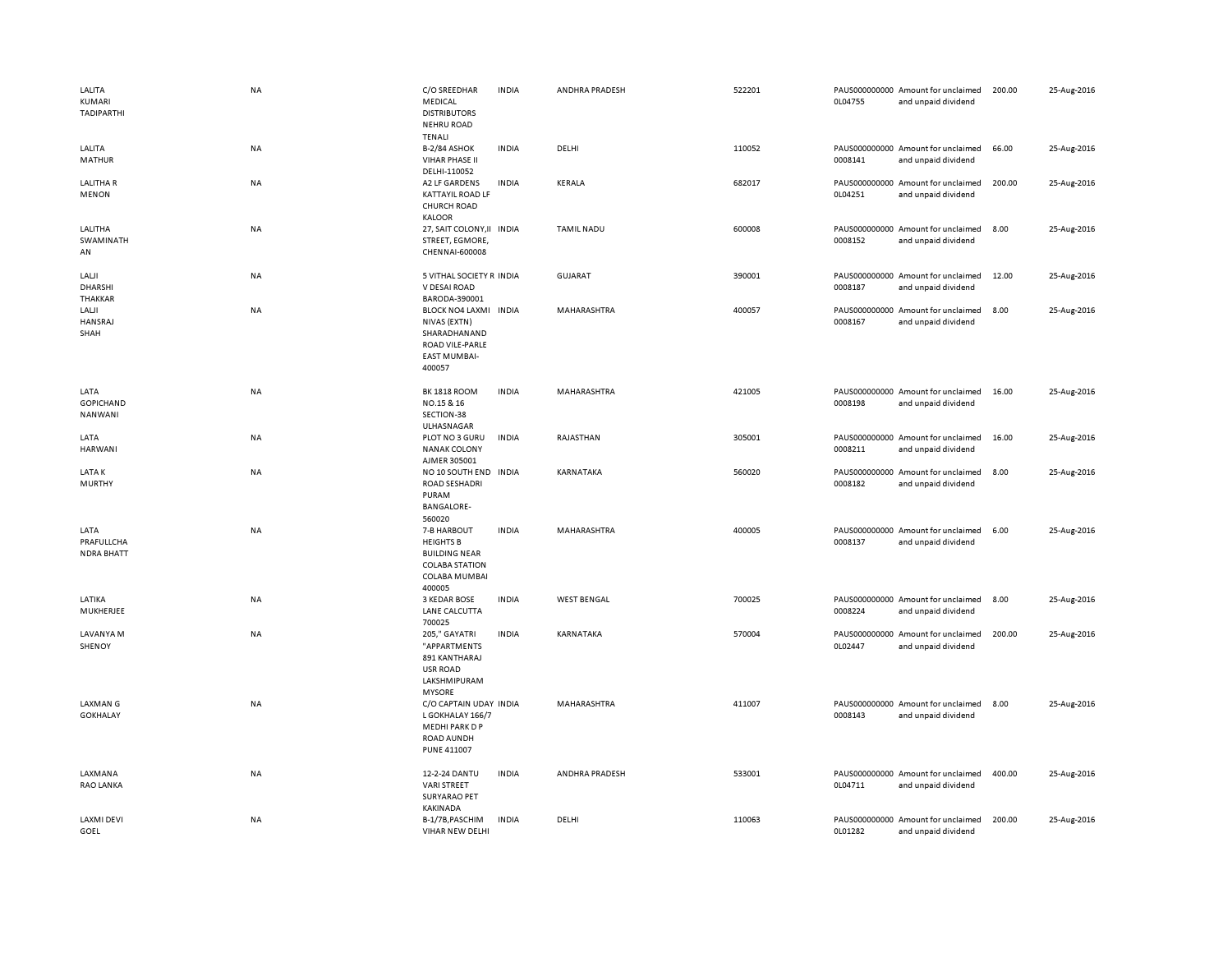| <b>LAXMIBAI</b><br>PATIL<br>LAXMIBEN<br>SHANKARLAL<br>KHATRI | <b>NA</b><br>NA   | SHRI SHIVA<br>YOGESWAR KRUPA<br>PLOT NO 5<br>SAINAGAR UNKAL<br><b>HUBLI 580020</b><br>KARNATAK<br>C/O SHANKAR<br><b>MATCHING</b><br><b>CENTRE OPP CIVIL</b><br><b>HOSPITAL STATION</b> | <b>INDIA</b><br><b>INDIA</b> | KARNATAKA<br>GUJARAT | 580020<br>385001 | 0008132<br>0008205       | PAUS000000000 Amount for unclaimed<br>and unpaid dividend<br>PAUS000000000 Amount for unclaimed<br>and unpaid dividend | 16.00<br>16.00 | 25-Aug-2016<br>25-Aug-2016 |
|--------------------------------------------------------------|-------------------|----------------------------------------------------------------------------------------------------------------------------------------------------------------------------------------|------------------------------|----------------------|------------------|--------------------------|------------------------------------------------------------------------------------------------------------------------|----------------|----------------------------|
|                                                              |                   | <b>ROAD PALANPUR N</b><br>GUJARAT 385001                                                                                                                                               |                              |                      |                  |                          |                                                                                                                        |                |                            |
| LAXMIKANT<br>ANANDRAO<br>KORDE                               | <b>NA</b>         | KALUPURA<br><b>BRAHMAN FALIA</b><br>BARODA-390006                                                                                                                                      | <b>INDIA</b>                 | <b>GUJARAT</b>       | 390006           | 0008133                  | PAUS000000000 Amount for unclaimed<br>and unpaid dividend                                                              | 16.00          | 25-Aug-2016                |
| LAXMIKANT<br>VASANTLAL<br><b>JOSHI</b>                       | <b>NA</b>         | B/20 PUNAM<br><b>TENAMENT B/H</b><br>PUNAM COMPLEX<br><b>WAGHODIA</b><br>ROADVADODARA                                                                                                  | <b>INDIA</b>                 | <b>GUJARAT</b>       | 390019           | 0008134                  | PAUS000000000 Amount for unclaimed<br>and unpaid dividend                                                              | 2.00           | 25-Aug-2016                |
| LEELA A<br>MAHIPATHI                                         | <b>NA</b>         | 4-7-287, ESANIA<br>BAZAAR,<br>HYDERABAD                                                                                                                                                | <b>INDIA</b>                 | ANDHRA PRADESH       | 500027           | 0L01502                  | PAUS000000000 Amount for unclaimed<br>and unpaid dividend                                                              | 80.00          | 25-Aug-2016                |
| LEELA A<br>MAHIPATI                                          | NA                | 4-7-287 ISAMIA<br><b>BAZAR HYDERABAD</b><br>500027                                                                                                                                     | <b>INDIA</b>                 | ANDHRA PRADESH       | 500027           | 0008190                  | PAUS000000000 Amount for unclaimed<br>and unpaid dividend                                                              | 6.00           | 25-Aug-2016                |
| LEELA A<br>MAHIPATI                                          | <b>NA</b>         | 4/7/287 ESAMIA<br><b>BAZAR HYDERABAD-</b><br>500027                                                                                                                                    | <b>INDIA</b>                 | ANDHRA PRADESH       | 500027           | 0008188                  | PAUS000000000 Amount for unclaimed<br>and unpaid dividend                                                              | 16.00          | 25-Aug-2016                |
| <b>LEELA DEVI</b><br>SARDA                                   | NA                | 14-6-10 BEGUM<br><b>BAZAR HYDERABAD</b><br>500012 AP                                                                                                                                   | <b>INDIA</b>                 | ANDHRA PRADESH       | 500012           | 0008201                  | PAUS000000000 Amount for unclaimed<br>and unpaid dividend                                                              | 8.00           | 25-Aug-2016                |
| LEELA<br><b>JAYVANT</b><br>PRADHAN                           | NA                | 4 PATEL COLONY<br>SIDDHNATH ROAD<br><b>BARODA 390001</b><br><b>BARODA 390001</b>                                                                                                       | <b>INDIA</b>                 | GUJARAT              | 390001           | 0008197                  | PAUS000000000 Amount for unclaimed<br>and unpaid dividend                                                              | 16.00          | 25-Aug-2016                |
| LEELA<br>MAHENDRAK<br><b>UMAR DESAI</b>                      | MAHENDRA<br>KUMAR | 101 RAMKRISHNA<br><b>FLATS 26 ALKAPU</b><br>OPP ALKAPURI<br>GYMKHANA<br>VADODARA                                                                                                       | <b>INDIA</b>                 | GUJARAT              | 390007           | 0767180                  | PAUS120132000 Amount for unclaimed<br>and unpaid dividend                                                              | 16.00          | 25-Aug-2016                |
| LEELA<br>MANOHAR<br>NARKHEDE                                 | <b>NA</b>         | NIKITA PO NO 10<br><b>GAJANAN NAGAR</b><br><b>NEAR GOVT POLY</b><br>COLLEGE<br>SAMANGAON<br><b>ROAD NASHIK</b><br><b>ROAD</b>                                                          | <b>INDIA</b>                 | MAHARASHTRA          | 422101           | PAUSIN3011271<br>5452251 | Amount for unclaimed<br>and unpaid dividend                                                                            | 66.00          | 25-Aug-2016                |
| <b>LEELABEN H</b><br><b>GOHIL</b>                            | <b>NA</b>         | AT & PO UNDERA<br><b>DISTT BARODA</b>                                                                                                                                                  | <b>INDIA</b>                 | <b>GUJARAT</b>       | 390016           | 0008221                  | PAUS000000000 Amount for unclaimed<br>and unpaid dividend                                                              | 2.00           | 25-Aug-2016                |
| LEELABEN<br>MANUBHAI<br>PATEL                                | <b>NA</b>         | SHRIKUNJ HARIHAR INDIA<br>SOCIETY RAMNATH<br>PETLAD 388450                                                                                                                             |                              | <b>GUJARAT</b>       | 388450           | 0008117                  | PAUS000000000 Amount for unclaimed<br>and unpaid dividend                                                              | 2.00           | 25-Aug-2016                |
| LEELAVATI<br>MODADUGU                                        | <b>NA</b>         | 3-2-334<br>SOMASUNDARAM<br>STREET<br>SECUNDERABAD-<br>500003                                                                                                                           | <b>INDIA</b>                 | ANDHRA PRADESH       | 500003           | 0008149                  | PAUS000000000 Amount for unclaimed<br>and unpaid dividend                                                              | 8.00           | 25-Aug-2016                |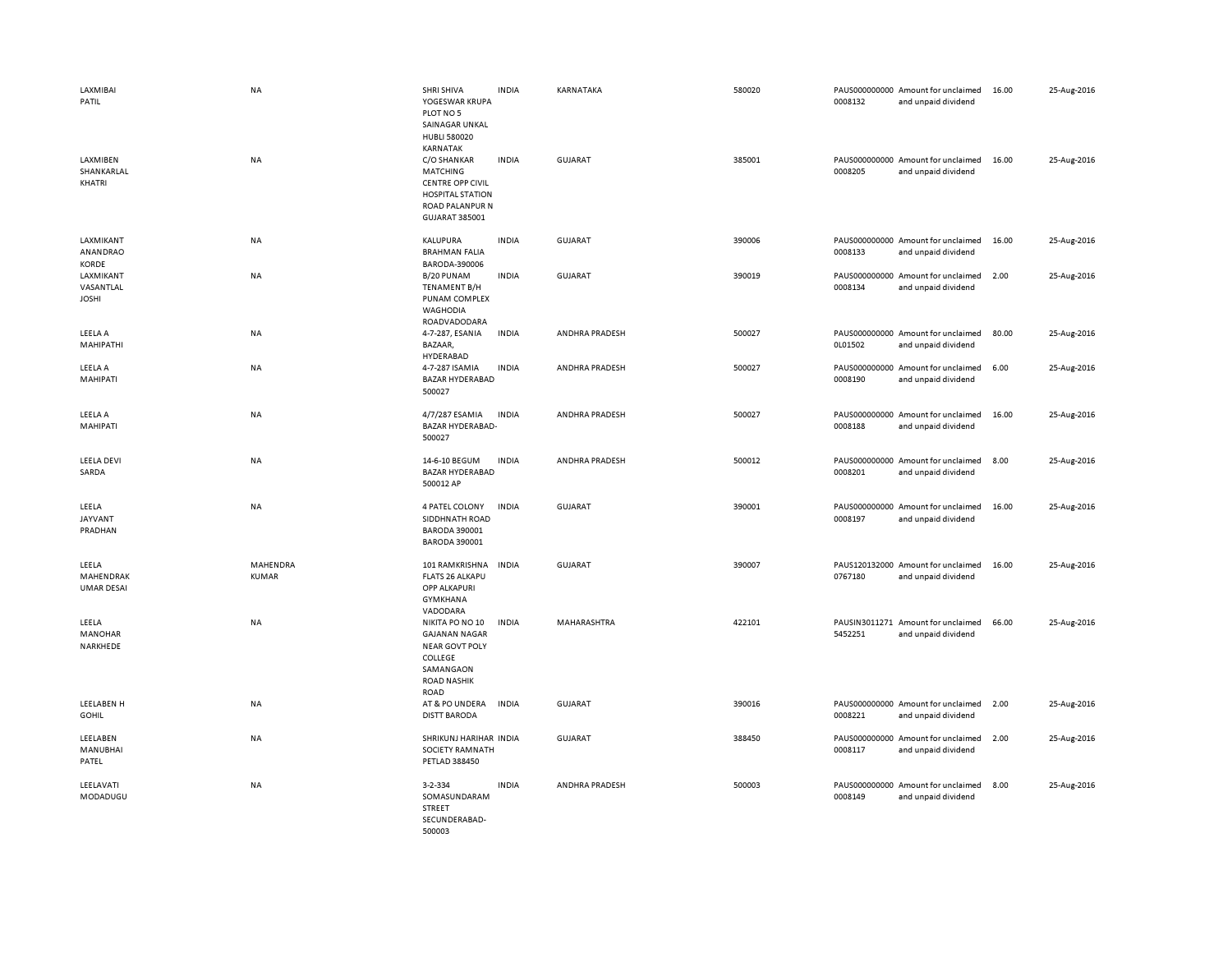| LEELAVATI<br>RAMAKRISHN<br>CHAUDHARI             | <b>NA</b> | <b>6 PRATHEMESH</b><br>DARSHAN NR HOLY<br><b>CROSS CONV-ENT</b><br><b>SCH BEHIND</b><br>JOSEPH COLONY<br><b>KARNIK ROA-D</b><br>KALYAN W 421304<br>MAHARASHTRA - | <b>INDIA</b> | MAHARASHTRA    | 421304 | 0008200                  | PAUS000000000 Amount for unclaimed<br>and unpaid dividend | 16.00  | 25-Aug-2016 |
|--------------------------------------------------|-----------|------------------------------------------------------------------------------------------------------------------------------------------------------------------|--------------|----------------|--------|--------------------------|-----------------------------------------------------------|--------|-------------|
| LESLIE<br><b>XAVIER</b><br>GONSALVES             | <b>NA</b> | SAGARSHET WADI INDIA<br><b>NEAR PETROL</b><br>PUMP VASHI DIST<br>THANE M S 401201                                                                                |              | MAHARASHTRA    | 401201 | 0008213                  | PAUS000000000 Amount for unclaimed<br>and unpaid dividend | 8.00   | 25-Aug-2016 |
| LILA BHUYAN                                      | <b>NA</b> | C/O.DR.S.BURMAN INDIA<br>PAN BAZAR,<br><b>GUWAHATI</b>                                                                                                           |              | ASSAM          | 781001 | 0L03074                  | PAUS000000000 Amount for unclaimed<br>and unpaid dividend | 400.00 | 25-Aug-2016 |
| LILA<br>MAHENDRA<br>KAPADIA                      | <b>NA</b> | C/O BHADU C<br>PARMO-2/3862<br><b>HALADIA STREET</b><br>SAGRAMPURA<br>SURAT                                                                                      | <b>INDIA</b> | <b>GUJARAT</b> | 395002 | 0008170                  | PAUS000000000 Amount for unclaimed<br>and unpaid dividend | 8.00   | 25-Aug-2016 |
| LILABEN<br>CHANDUBHAI<br>PATEL                   | <b>NA</b> | NAVIPANSARAWAD INDIA<br>NAVAPURA PADRA<br>DIST BARODA PIN-<br>391440                                                                                             |              | GUJARAT        | 391440 | 0008135                  | PAUS000000000 Amount for unclaimed<br>and unpaid dividend | 8.00   | 25-Aug-2016 |
| LILABEN<br><b>DASHARATHB</b><br><b>HAI PATEL</b> | <b>NA</b> | 27<br>NARAYANNAGAR<br><b>GORWA BARODA-</b><br>390003                                                                                                             | <b>INDIA</b> | GUJARAT        | 390003 | 0008136                  | PAUS000000000 Amount for unclaimed<br>and unpaid dividend | 2.00   | 25-Aug-2016 |
| LILABEN<br>HAZARILAL<br>RATHOD                   | NA        | RASULJI CHAL,<br><b>DINESH TILES</b><br>FACTORY, NR. OLD<br>STATION, BARODA<br>PIN-390003                                                                        | <b>INDIA</b> | <b>GUJARAT</b> | 390003 | PAUS000000000<br>0008228 | Amount for unclaimed<br>and unpaid dividend               | 6.00   | 25-Aug-2016 |
| LILABHAI<br><b>ISHVARBHAI</b><br>PATEL           | <b>NA</b> | C/742 IPCL<br><b>TOWNSHIP PO</b><br>PETROCHEMICALS<br><b>DIST BARODA</b><br>391345                                                                               | <b>INDIA</b> | <b>GUJARAT</b> | 391345 | 0008121                  | PAUS000000000 Amount for unclaimed<br>and unpaid dividend | 2.00   | 25-Aug-2016 |
| LILADHAR<br>NANAJI<br>PADARIA                    | <b>NA</b> | JAYANT ENG CO<br><b>BHADAR ROAD</b><br><b>BHADAR ROAD</b><br>UPLETA-360490                                                                                       | <b>INDIA</b> | <b>GUJARAT</b> | 360490 | 0008151                  | PAUS000000000 Amount for unclaimed<br>and unpaid dividend | 8.00   | 25-Aug-2016 |
| LILADHAR<br>VORA                                 | NA        | C/21-A MEDICAL<br>CAMPUS<br>JAMNAGAR                                                                                                                             | <b>INDIA</b> | <b>GUJARAT</b> | 361008 | 0L03344                  | PAUS000000000 Amount for unclaimed<br>and unpaid dividend | 300.00 | 25-Aug-2016 |
| LILAVATI<br>CHAMPAKLAL                           | <b>NA</b> | <b>B 204 FALGUN</b><br><b>TENAMENTS</b><br>JODHPUR GAM<br>ROAD SATELLITE<br>AHMEDABAD<br>380015                                                                  | <b>INDIA</b> | <b>GUJARAT</b> | 380015 | 0008126                  | PAUS000000000 Amount for unclaimed<br>and unpaid dividend | 16.00  | 25-Aug-2016 |
| LILAVATI<br><b>INDRAVADA</b><br>N DESAI          | <b>NA</b> | <b>DESAI NO</b><br>KHANCHO<br>SULTANPURA<br>BARODA-390001                                                                                                        | <b>INDIA</b> | <b>GUJARAT</b> | 390001 | 0008127                  | PAUS000000000 Amount for unclaimed<br>and unpaid dividend | 40.00  | 25-Aug-2016 |
| LILAVATIBEN<br>SHANTILAL<br>SONI                 | <b>NA</b> | SONI FALIA (SONI<br>KHADKI) BORSAD<br>387411 DIST KAIRA                                                                                                          | <b>INDIA</b> | GUJARAT        | 387411 | 0008191                  | PAUS000000000 Amount for unclaimed<br>and unpaid dividend | 2.00   | 25-Aug-2016 |
| LILAWATI<br><b>MALHOTRA</b>                      | <b>NA</b> | 3807 DAVID STREET INDIA<br>DARYA GANJ NEW<br>DELHI-110002                                                                                                        |              | DELHI          | 110002 | PAUS000000000<br>0008179 | Amount for unclaimed<br>and unpaid dividend               | 8.00   | 25-Aug-2016 |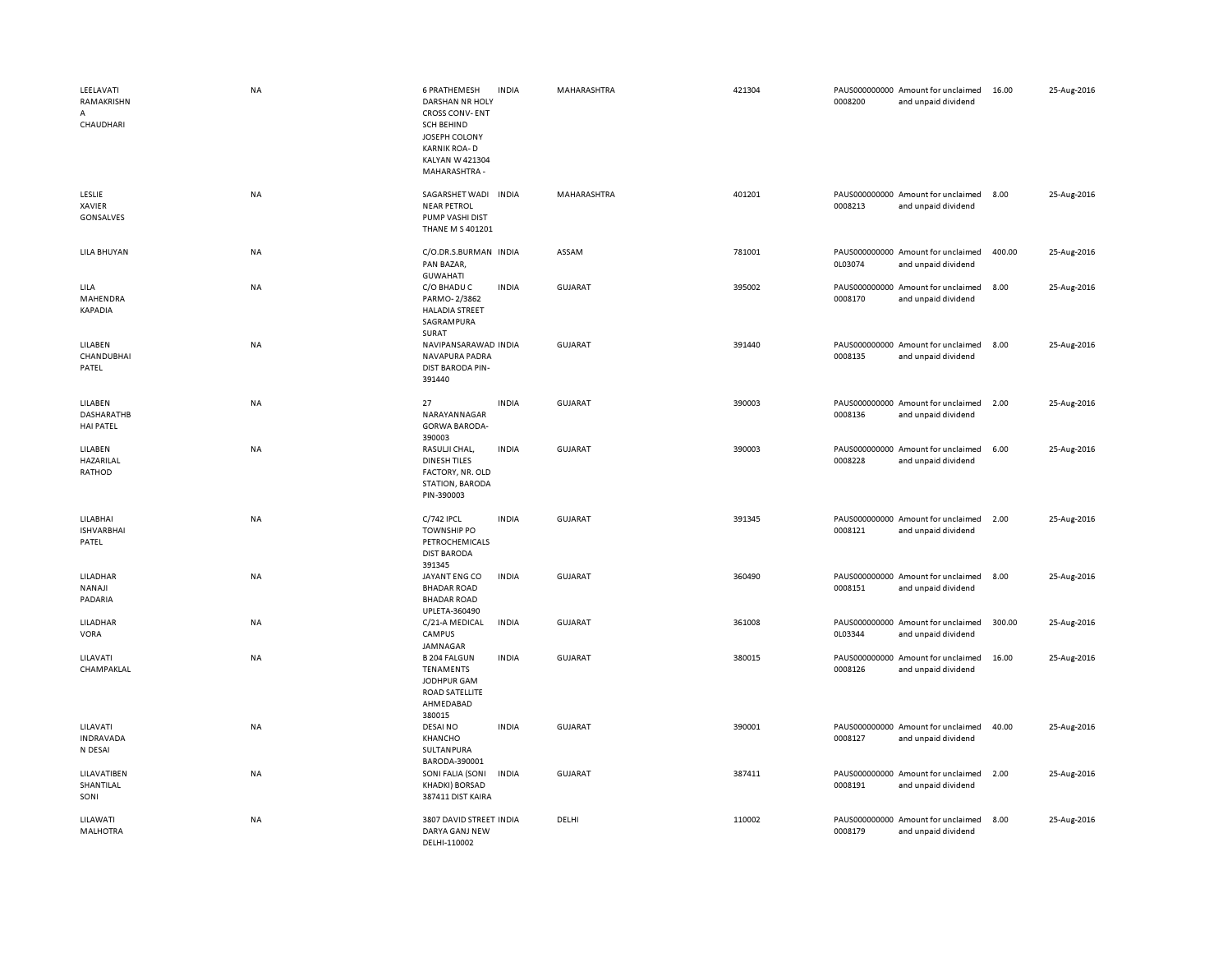| LILYBEN D<br>PATEL                     | <b>NA</b> | 13-155 PARAS<br><b>INDIA</b><br>NAGAR SOLA ROAD<br>NARANPURA<br>AHMEDABAD<br>380013                                                          | GUJARAT           | 380013 | 0008212 | PAUS000000000 Amount for unclaimed<br>and unpaid dividend | 24.00   | 25-Aug-2016 |
|----------------------------------------|-----------|----------------------------------------------------------------------------------------------------------------------------------------------|-------------------|--------|---------|-----------------------------------------------------------|---------|-------------|
| LILYBEN D<br>PATEL                     | <b>NA</b> | 13/155 PARAS<br><b>INDIA</b><br><b>NAGAR II SOLA</b><br>ROAD NARANPURA<br>AHMEDABAD<br>380013                                                | GUJARAT           | 380013 | 0008207 | PAUS000000000 Amount for unclaimed<br>and unpaid dividend | 24.00   | 25-Aug-2016 |
| LINGARADDI<br>KRISTARADDI<br>KAMARADDI | <b>NA</b> | AT & PO TIRLAPURE INDIA<br>TAL NAVALGUND<br><b>DIST DHARWAR</b><br>KARNATAK 576224                                                           | KARNATAKA         | 576224 | 0008138 | PAUS000000000 Amount for unclaimed<br>and unpaid dividend | 16.00   | 25-Aug-2016 |
| LOKANATH<br>RAO V S                    | <b>NA</b> | 119, BRIGADE<br><b>INDIA</b><br>ROAD, BANGALORE                                                                                              | KARNATAKA         | 560001 | 0V00299 | PAUS000000000 Amount for unclaimed<br>and unpaid dividend | 800.00  | 25-Aug-2016 |
| M<br>ANNAPOORN<br>AMMA                 | <b>NA</b> | <b>GANESH MEDICALS INDIA</b><br>ANANTHAPUR<br><b>ROAD BELLARY</b>                                                                            | KARNATAKA         | 583101 | 0M02058 | PAUS000000000 Amount for unclaimed<br>and unpaid dividend | 1600.00 | 25-Aug-2016 |
| M B<br>NARGUND                         | NA        | <b>INDIA</b><br>NO 247 53RD<br>CROSS ROAD 4 TH<br><b>BLOCK RAJAJI</b><br>NAGAR<br>BANGALORE                                                  | KARNATAKA         | 560010 | 1062749 | PAUSIN3002141 Amount for unclaimed<br>and unpaid dividend | 32.00   | 25-Aug-2016 |
| M C SUMA                               | <b>NA</b> | C/O.DR.K.M.GOVIN INDIA<br>DE GOWDA<br>NAVACHETHANA<br>E.N.T. CLINIC,<br>VEENA<br>SHESHANNA ROAD,<br>K.R.MOHALLA, MYS<br>ORE                  | KARNATAKA         | 570024 | 0M02635 | PAUS000000000 Amount for unclaimed<br>and unpaid dividend | 200.00  | 25-Aug-2016 |
| M DHARANI                              | <b>NA</b> | D-5 METRO CASTLE INDIA<br>NO.10 JAYAM STV<br><b>GPANNER</b><br>NAGARMOGAPAIR<br>CHENNAI                                                      | <b>TAMIL NADU</b> | 600037 | 0M02106 | PAUS000000000 Amount for unclaimed<br>and unpaid dividend | 200.00  | 25-Aug-2016 |
| M G<br>ANANTHALA<br><b>KSHMY</b>       | <b>NA</b> | C/O SRI M S<br><b>INDIA</b><br><b>GOVINDAN C-2</b><br>DAMAYANTHI APTS<br>17 SOUTH MADA<br><b>ST</b><br>NUNGAMBAKKAM<br><b>CHENNAI 600034</b> | <b>TAMIL NADU</b> | 600034 | 0008535 | PAUS000000000 Amount for unclaimed<br>and unpaid dividend | 16.00   | 25-Aug-2016 |
| M G<br>MARISWAMY                       | <b>NA</b> | XI 72 CAR STREET<br><b>INDIA</b><br>BELLARY<br><b>KARNATAK PIN-</b><br>583101                                                                | KARNATAKA         | 583101 | 0008435 | PAUS000000000 Amount for unclaimed<br>and unpaid dividend | 32.00   | 25-Aug-2016 |
| M<br><b>GOPALAKRIS</b><br>HNA          | <b>NA</b> | NO.30 II MAIN CKC INDIA<br>GARGEN<br>SHANTINAGAR<br>BANGALORE                                                                                | KARNATAKA         | 560027 | 0M02064 | PAUS000000000 Amount for unclaimed<br>and unpaid dividend | 100.00  | 25-Aug-2016 |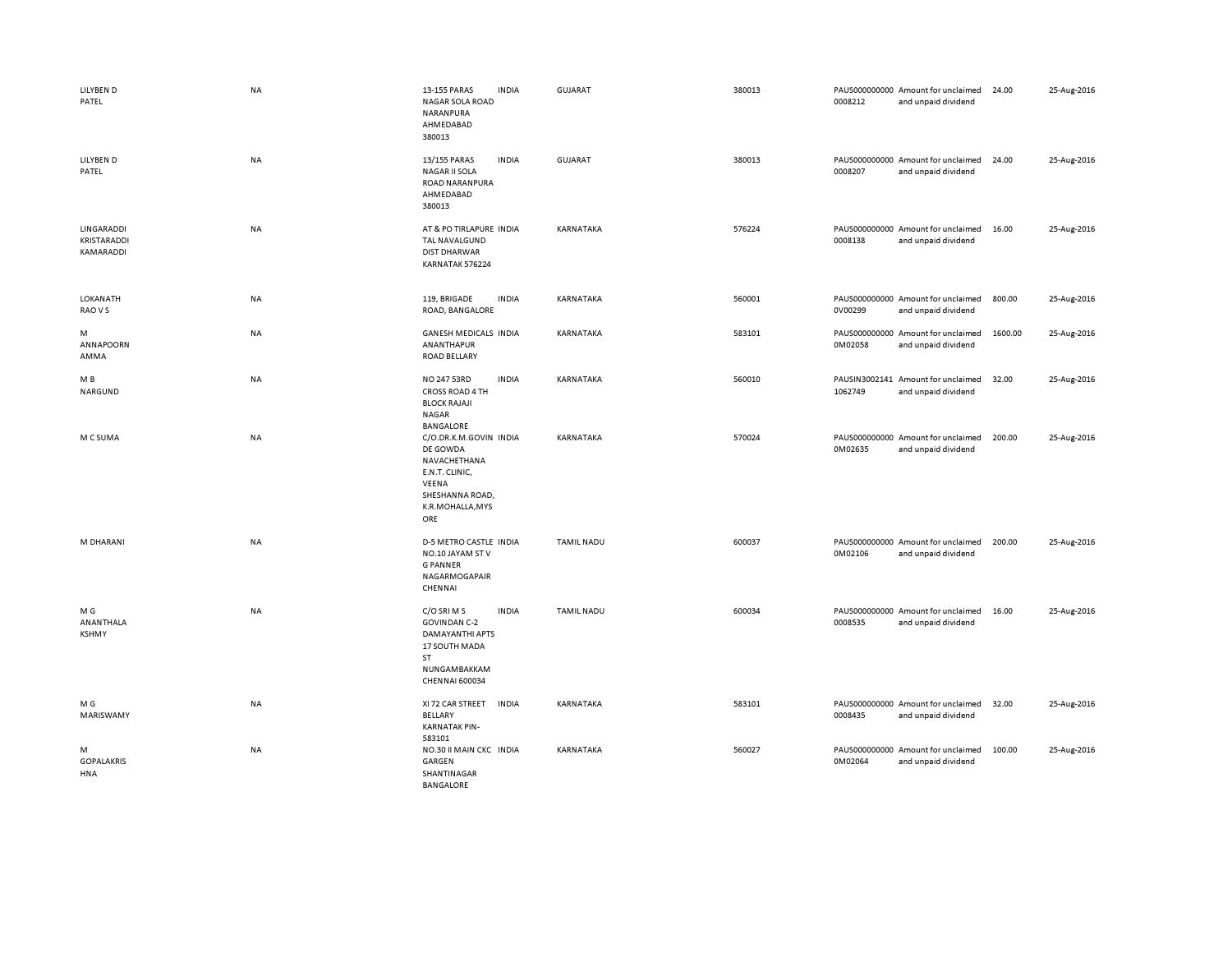| M K JAYA<br>PRAKASH              | <b>NA</b>            | TALLAM<br>PHARMACEUTICAL<br>S 80/A3(7) I FLOOR<br>,I MAIN 2ND<br>STAGE, INDUSTRIAL<br><b>SUBURB</b><br>YESHWANTPUR, BA<br>NGALORE | <b>INDIA</b> | KARNATAKA         | 560022 | 0M02379 | PAUS000000000 Amount for unclaimed<br>and unpaid dividend | 1300.00 | 25-Aug-2016 |
|----------------------------------|----------------------|-----------------------------------------------------------------------------------------------------------------------------------|--------------|-------------------|--------|---------|-----------------------------------------------------------|---------|-------------|
| M KRISHNAN                       | <b>NA</b>            | 14 'O' BLOCK RAMA INDIA<br>KAMATHUPURAM<br>T NAGAR CHENNAI-<br>600017                                                             |              | <b>TAMIL NADU</b> | 600017 | 0008445 | PAUS000000000 Amount for unclaimed<br>and unpaid dividend | 2.00    | 25-Aug-2016 |
| <b>MLTANDON</b>                  | NA                   | 2/89 SECTOR-15C<br>CHANDIGARH<br>160015                                                                                           | <b>INDIA</b> | CHANDIGARH        | 160015 | 0008511 | PAUS000000000 Amount for unclaimed<br>and unpaid dividend | 16.00   | 25-Aug-2016 |
| M M HAQ                          | NA                   | <b>B-21 RBI STAFF</b><br>QUARTERS P B NO<br>4243 OSBORNE<br>ROAD BANGALORE<br>560042                                              | <b>INDIA</b> | KARNATAKA         | 560042 | 0008741 | PAUS000000000 Amount for unclaimed<br>and unpaid dividend | 32.00   | 25-Aug-2016 |
| M MATEEN<br>KHAN                 | <b>NA</b>            | H.NO.89/I<br>VANKATARAO<br>BUILDING,<br>POST:NILEKANI-<br>SIRSI DIST.UTTARA<br>KANNADA<br>KARNATAKA                               | <b>INDIA</b> | KARNATAKA         | 581403 | 0008746 | PAUS000000000 Amount for unclaimed<br>and unpaid dividend | 66.00   | 25-Aug-2016 |
| M<br>MUTHUPALA<br><b>NIAPPAN</b> | <b>NA</b>            | MIDAS INDIA<br>PHARMACIETICALS<br>13/1 BISHOP LANE<br>PURASAWALKKAM<br>CHENNAI                                                    | <b>INDIA</b> | <b>TAMIL NADU</b> | 600007 | 0M03476 | PAUS000000000 Amount for unclaimed<br>and unpaid dividend | 300.00  | 25-Aug-2016 |
| M N BABULAL                      | NA                   | 13/50 A-4<br>KAMALANAGAR<br>ANANTAPUR<br>515001                                                                                   | <b>INDIA</b> | ANDHRA PRADESH    | 515001 | 0008519 | PAUS000000000 Amount for unclaimed<br>and unpaid dividend | 8.00    | 25-Aug-2016 |
| M<br>PRAKASHBAB<br>$\cup$        | M<br>NARAYANAP<br>PA | 10/316 FLAT<br>NO.405 4TH<br>FLOOR,<br>CHADRAPRIYA<br>RESIDENCY<br><b>ADIMURTY NAGAR</b><br>ANANTAPUR                             | <b>INDIA</b> | ANDHRA PRADESH    | 515001 | 0012446 | PAUS000000000 Amount for unclaimed<br>and unpaid dividend | 200.00  | 25-Aug-2016 |
| M R<br>JAGADEESWA<br>RAN         | NA                   | 10/224-A<br>RASTRAPATHI<br>STREET<br>PARAMMAKADI TN<br>623707                                                                     | <b>INDIA</b> | <b>TAMIL NADU</b> | 623707 | 0008838 | PAUS000000000 Amount for unclaimed<br>and unpaid dividend | 66.00   | 25-Aug-2016 |
| M R<br>RAJARAMAN                 | NA                   | 15 ILAYARAJA<br>STREET A A ROAD<br>VIPLAPURAM<br>MADURAI                                                                          | <b>INDIA</b> | <b>TAMIL NADU</b> | 625012 | 0M03530 | PAUS000000000 Amount for unclaimed<br>and unpaid dividend | 300.00  | 25-Aug-2016 |
| M RADHA                          | <b>NA</b>            | W/O.MR.M.<br>VENUNANDA,<br>'PARVATHI<br>NILAYA', AN ANTHP<br>UR COLONY,<br>SATYANARAYANAP<br>ET, II CROSS                         | <b>INDIA</b> | KARNATAKA         | 583101 | 0M04870 | PAUS000000000 Amount for unclaimed<br>and unpaid dividend | 200.00  | 25-Aug-2016 |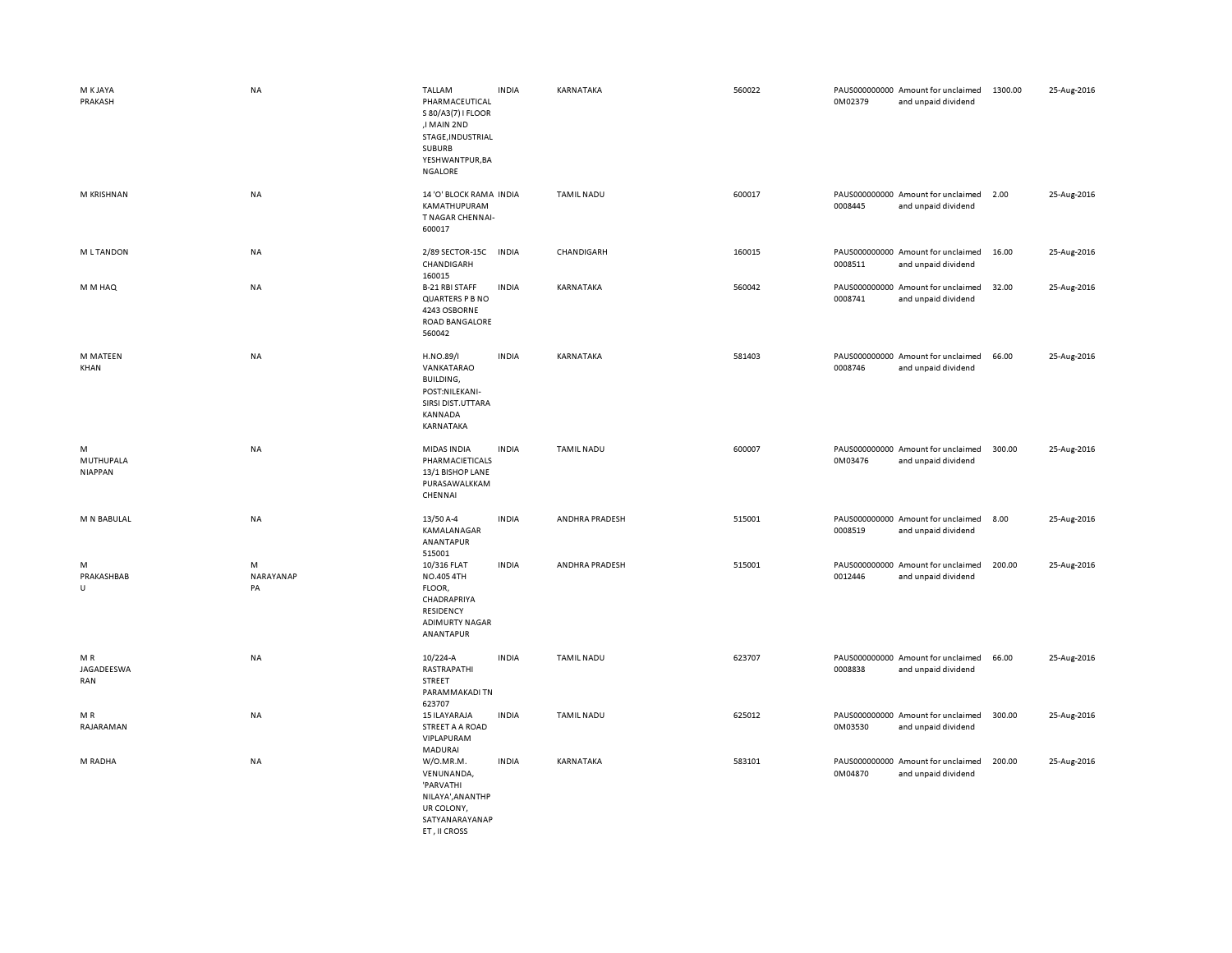| M S<br>ANANTHA<br>RAMAN                             | <b>NA</b> | NO 21 II MAIN<br>ROAD<br>SESHADRIPURAM<br><b>BANGALORE-</b><br>560020                                 | <b>INDIA</b> | KARNATAKA         | 560020 | 0008678 | PAUS000000000 Amount for unclaimed<br>and unpaid dividend | 8.00   | 25-Aug-2016 |
|-----------------------------------------------------|-----------|-------------------------------------------------------------------------------------------------------|--------------|-------------------|--------|---------|-----------------------------------------------------------|--------|-------------|
| M S<br>CHANDRA<br>SHEKAR                            | NA        | NO 21 SECOND<br>MAIN<br>SESHADRIPURAM<br><b>BANGALORE-</b><br>560020                                  | <b>INDIA</b> | <b>KARNATAKA</b>  | 560020 | 0008679 | PAUS000000000 Amount for unclaimed<br>and unpaid dividend | 8.00   | 25-Aug-2016 |
| M S<br>DHANANJAY<br>A                               | <b>NA</b> | NO 567 10 CROSS J INDIA<br>P NAGAR III PHASE<br>BANGALORE                                             |              | KARNATAKA         | 560078 | 0M02354 | PAUS000000000 Amount for unclaimed<br>and unpaid dividend | 200.00 | 25-Aug-2016 |
| M <sub>S</sub><br>RAJARATHNA<br>M                   | <b>NA</b> | M-98/5 VII AVENUE INDIA<br><b>BESANTNAGAR</b><br><b>CHENNAI 600090</b>                                |              | <b>TAMIL NADU</b> | 600090 | 0008529 | PAUS000000000 Amount for unclaimed<br>and unpaid dividend | 8.00   | 25-Aug-2016 |
| M S SAMAYA<br>INVESTMENT<br>AND<br><b>TRADING C</b> | NA        | 145, TRIBHUVAN<br><b>COMPLEX ISHWAR</b><br><b>NAGAR MATHURA</b><br><b>ROADNEW DELHI</b>               | <b>INDIA</b> | DELHI             | 110065 | 0011692 | PAUS000000000 Amount for unclaimed<br>and unpaid dividend | 32.00  | 25-Aug-2016 |
| M SRINIVASA<br>RAO                                  | NA        | 22 CUSTIAN BEACH INDIA<br><b>ROAD SANTHOME</b><br>CHENNAI                                             |              | <b>TAMIL NADU</b> | 600004 | 0M02108 | PAUS000000000 Amount for unclaimed<br>and unpaid dividend | 400.00 | 25-Aug-2016 |
| M SRINIVASA<br>RAO                                  | NA        | 22 CUSTIAN BEACH INDIA<br><b>ROAD SANTHOME</b><br>CHENNAI                                             |              | <b>TAMIL NADU</b> | 600004 | 0M02107 | PAUS000000000 Amount for unclaimed<br>and unpaid dividend | 400.00 | 25-Aug-2016 |
| M SUBBU                                             | NA        | MIDASINDIA<br>PHARMACEUTICAL<br>S 13/1 BISHOP<br>LANE<br>PURASWALKKAM<br>CHENNAI                      | <b>INDIA</b> | <b>TAMIL NADU</b> | 600007 | 0M03479 | PAUS000000000 Amount for unclaimed<br>and unpaid dividend | 300.00 | 25-Aug-2016 |
| M UDAYA<br>SHANKAR                                  | <b>NA</b> | S/O P.MARIAPPA<br>D.NO.517,<br>SHREYAS, 18TH<br>CROSS 25TH MAIN,<br>II STAGE, D<br>BLOCK, J.P. NAGAR, | <b>INDIA</b> | KARNATAKA         | 570008 | 0M02500 | PAUS000000000 Amount for unclaimed<br>and unpaid dividend | 200.00 | 25-Aug-2016 |
| M UMA<br>MAHESWARI                                  | NA        | 52 TATCHI<br>ARUNACHALA ST<br>2ND FLOOR<br><b>MYLAPORE</b><br><b>CHENNAI 600004</b>                   | <b>INDIA</b> | <b>TAMIL NADU</b> | 600004 | 0008795 | PAUS000000000 Amount for unclaimed<br>and unpaid dividend | 16.00  | 25-Aug-2016 |
| M V<br>SUBBARAO                                     | NA        | D N S-78-30/4 III RD INDIA<br>LINE ASHOK NAGAR<br><b>GUNTUR 522002</b>                                |              | ANDHRA PRADESH    | 522002 | 0008799 | PAUS000000000 Amount for unclaimed<br>and unpaid dividend | 32.00  | 25-Aug-2016 |
| M V<br>SUBBARAO                                     | NA        | FLAT NO A-7<br>PRAGATI<br><b>APARTMENTS 5/2</b><br>CHANDRAMOULI<br><b>NAGAR GUNTUR A</b><br>P 522001  | <b>INDIA</b> | ANDHRA PRADESH    | 522001 | 0008793 | PAUS000000000 Amount for unclaimed<br>and unpaid dividend | 100.00 | 25-Aug-2016 |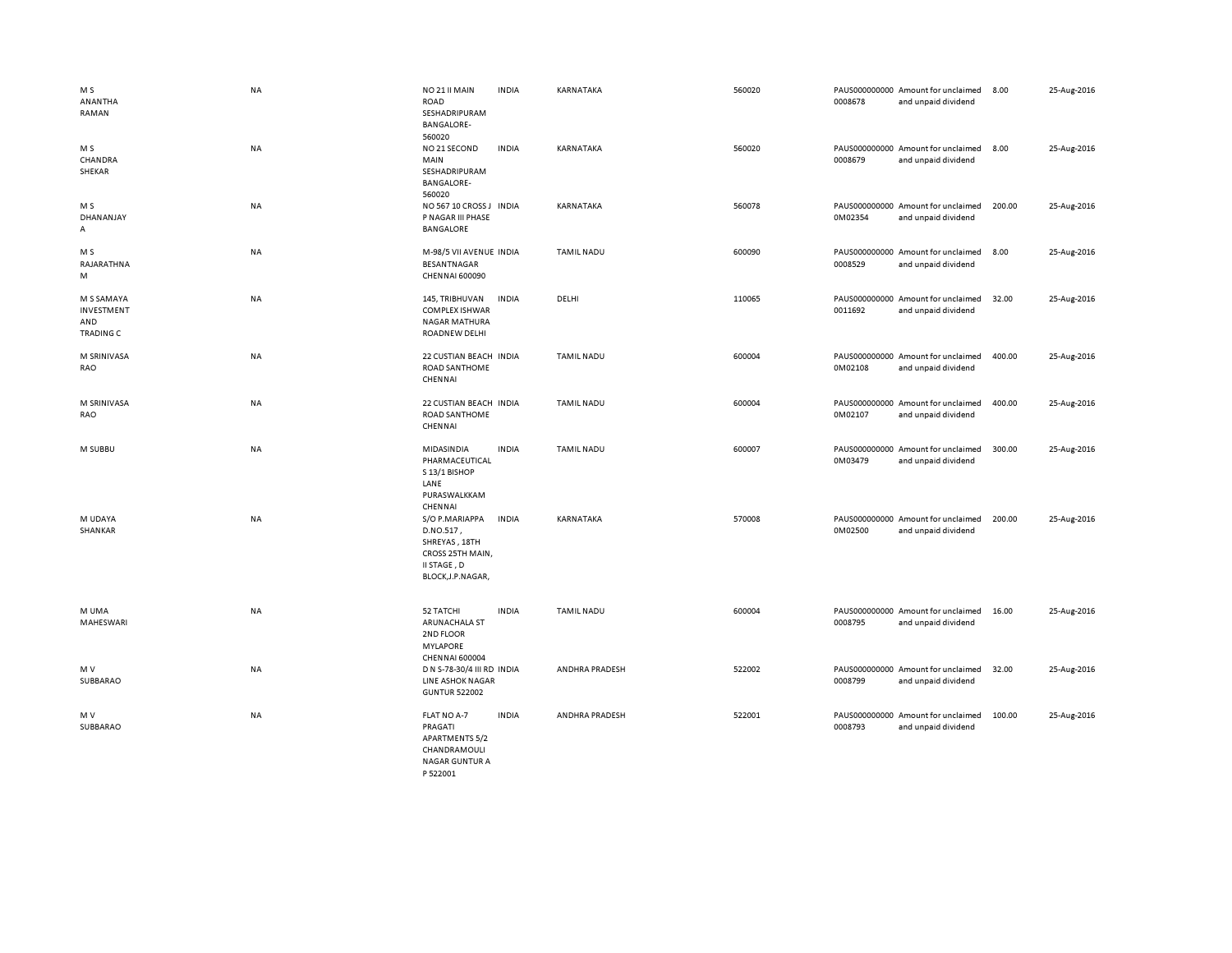| M<br>VALLIKKANN<br>U             | <b>NA</b> | C/O. M.<br><b>VISWANATH FLAT</b><br>NO. C4, EAST CREST<br>APARTMENT 149<br>L.B. ROAD,<br>THIRUVANMIYUR<br>CHENNAI 600041 | <b>INDIA</b> | <b>TAMIL NADU</b> | 600041 | 0008561 | PAUS000000000 Amount for unclaimed<br>and unpaid dividend | 8.00   | 25-Aug-2016 |
|----------------------------------|-----------|--------------------------------------------------------------------------------------------------------------------------|--------------|-------------------|--------|---------|-----------------------------------------------------------|--------|-------------|
| MACHAROUT<br>U SURESH<br>BABU    | NA        | C/O MR M<br>RAMAIAH VARMA<br>26/233 CHITTARI<br><b>STREET KURNOOL</b><br>518001                                          | <b>INDIA</b> | ANDHRA PRADESH    | 518001 | 0008440 | PAUS000000000 Amount for unclaimed<br>and unpaid dividend | 32.00  | 25-Aug-2016 |
| MADALASA<br>GORLA                | NA        | H NO-107<br>HYDERBASTHY<br><b>BEHIND BIBLE</b><br><b>HOUSE KING'S WAY</b><br>SECUNDERABAD-<br>500003                     | <b>INDIA</b> | ANDHRA PRADESH    | 500003 | 0008517 | PAUS000000000 Amount for unclaimed<br>and unpaid dividend | 8.00   | 25-Aug-2016 |
| <b>MADAN LAL</b><br>MOHINDRU     | NA        | 1/6318 GALI NO 4 INDIA<br><b>EAST ROHTAS</b><br>NAGAR SHAHDARA<br>DELHI-110032                                           |              | DELHI             | 110032 | 0008658 | PAUS000000000 Amount for unclaimed<br>and unpaid dividend | 24.00  | 25-Aug-2016 |
| MADAN<br><b>MOHAN</b><br>BAKSHI  | NA        | # 504 LOTUS BLOCK INDIA<br>AMRAVATI<br><b>ENCLAVE PO</b><br>CHANDIMANDIRPA<br><b>NCHIKULA</b>                            |              | <b>HARYANA</b>    | 134107 | 0008577 | PAUS000000000 Amount for unclaimed<br>and unpaid dividend | 16.00  | 25-Aug-2016 |
| MADAN<br><b>MOHAN</b><br>SHARMA  | NA        | C/O ALEMBIC<br><b>CHEMICAL WORKS</b><br>CO LTD 22 ALBERT<br>ROAD AMRITSAR-<br>143001                                     | <b>INDIA</b> | PUNJAB            | 143001 | 0008448 | PAUS000000000 Amount for unclaimed<br>and unpaid dividend | 16.00  | 25-Aug-2016 |
| <b>MADAN PAL</b><br>SHARMA       | NA        | C/O HARISH<br><b>CHANDER MITTAL</b><br>G-12 LAXMI NAGAR<br><b>NR VIJAY CHOWK</b><br>DELHI 110092                         | <b>INDIA</b> | DELHI             | 110092 | 0008660 | PAUS000000000 Amount for unclaimed<br>and unpaid dividend | 8.00   | 25-Aug-2016 |
| <b>MADANT</b><br>KUNDNANI        | NA        | 7/A GOKUL NIVAS<br>LT P N KOTNIS<br>PATH MAHIM<br>MUMBAI 400016                                                          | <b>INDIA</b> | MAHARASHTRA       | 400016 | 0008835 | PAUS000000000 Amount for unclaimed<br>and unpaid dividend | 8.00   | 25-Aug-2016 |
| MADANLAL<br>CHIMANLAL<br>JAISWAL | NA        | M-96/414<br>SARASWATINAGAR<br>POLYTECHNIC POST<br>OFFICE<br>AHMEDABAD-<br>380015                                         | <b>INDIA</b> | GUJARAT           | 380015 | 0008293 | PAUS000000000 Amount for unclaimed<br>and unpaid dividend | 6.00   | 25-Aug-2016 |
| MADDI<br>HEMASUNDA<br>RI         | NA        | W/O<br>MR.NAGESWARA<br>RAO, 20/411, POTTI<br>SRIRAMULU<br>STREET<br>CHILAKALURIPETA,<br><b>GUNTUR</b>                    | <b>INDIA</b> | ANDHRA PRADESH    | 522616 | 0N00855 | PAUS000000000 Amount for unclaimed<br>and unpaid dividend | 200.00 | 25-Aug-2016 |
| MADDUR<br>SUBBARAO<br>SRINIVAS   | <b>NA</b> | "APEKSHE" 53/33<br>30TH CROSS 7TH<br><b>BLOCK JAYANAGAR</b><br><b>BANGALORE</b>                                          | <b>INDIA</b> | <b>KARNATAKA</b>  | 560082 | 0M05063 | PAUS000000000 Amount for unclaimed<br>and unpaid dividend | 100.00 | 25-Aug-2016 |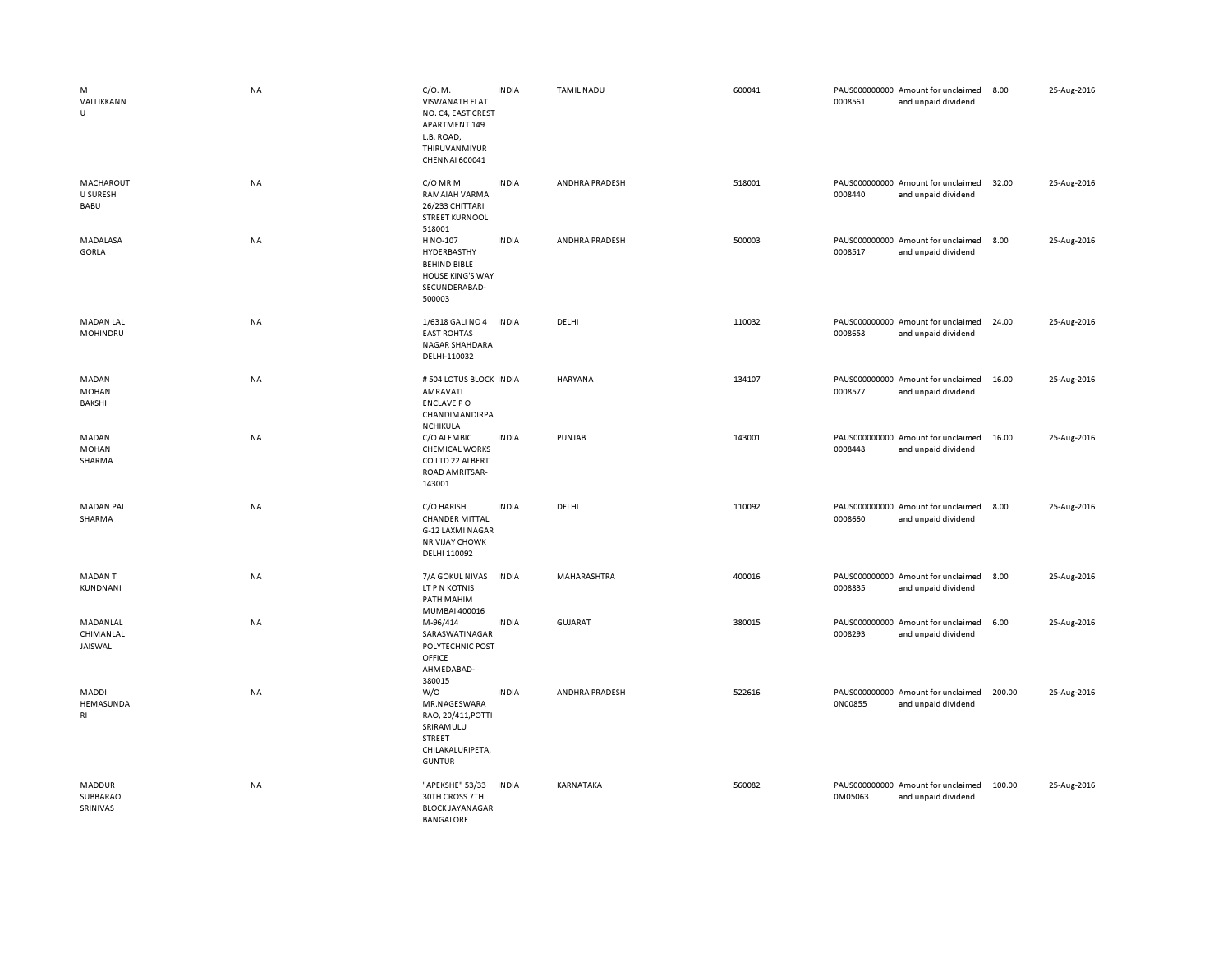| MADHAV<br>SHANKAR<br>PAVGI                | NA        | 17 RAM NIVAS BRIJ INDIA<br><b>ENCLAVE</b><br>SUNDARPUR                                                      |              | <b>UTTAR PRADESH</b> | 221005 | 0008244                  | PAUS000000000 Amount for unclaimed<br>and unpaid dividend | 32.00   | 25-Aug-2016 |
|-------------------------------------------|-----------|-------------------------------------------------------------------------------------------------------------|--------------|----------------------|--------|--------------------------|-----------------------------------------------------------|---------|-------------|
| MADHAV<br>SHANKAR<br>PAVGI                | NA        | <b>VARANASI 221005</b><br>17 RAM NIWAS<br><b>BRIJ ENCLAVE</b><br>SUNDARPUR<br><b>VARANASI 221005</b>        | <b>INDIA</b> | <b>UTTAR PRADESH</b> | 221005 | 0008463                  | PAUS000000000 Amount for unclaimed<br>and unpaid dividend | 50.00   | 25-Aug-2016 |
| MADHAVDAS<br><b>B GULWANI</b>             | NA        | <b>KISHORE TEXTILE</b><br>SILK MILLS 6 A<br>GULWANI<br>COMPOUND<br>UDHNA-394210                             | <b>INDIA</b> | <b>GUJARAT</b>       | 394210 | 0008586                  | PAUS000000000 Amount for unclaimed<br>and unpaid dividend | 8.00    | 25-Aug-2016 |
| MADHIRA<br>SAROJANI                       | <b>NA</b> | 495 I I T KANPUR                                                                                            | <b>INDIA</b> | <b>UTTAR PRADESH</b> | 208016 | 0M05189                  | PAUS000000000 Amount for unclaimed<br>and unpaid dividend | 1200.00 | 25-Aug-2016 |
| MADHU A<br>BAJAJ                          | NA        | 35 NUTAN CLOTH<br>MARKET O/S<br><b>RAIPUR GATE</b><br>AHMEDABAD<br>380022                                   | <b>INDIA</b> | <b>GUJARAT</b>       | 380022 | 0008787                  | PAUS000000000 Amount for unclaimed<br>and unpaid dividend | 8.00    | 25-Aug-2016 |
| <b>MADHU BALA</b><br><b>KAKAR</b>         | NA        | 29/99 WEST PATEL INDIA<br>NAGAR NEW DELHI-<br>110008                                                        |              | DELHI                | 110008 | 0008570                  | PAUS000000000 Amount for unclaimed<br>and unpaid dividend | 8.00    | 25-Aug-2016 |
| MADHU<br><b>BHATNAGAR</b>                 | NA        | A-6 GREEN PARK<br><b>EXTENSION NEW-</b><br>DELHI-110016                                                     | <b>INDIA</b> | DELHI                | 110016 | 0008653                  | PAUS000000000 Amount for unclaimed<br>and unpaid dividend | 8.00    | 25-Aug-2016 |
| MADHU<br><b>GUPTA</b>                     | NA        | 5-B, ALOPIBAGH<br>DARAGANJ, P.O<br>ALLAHABAD                                                                | <b>INDIA</b> | <b>UTTAR PRADESH</b> | 211006 | 0M01487                  | PAUS000000000 Amount for unclaimed<br>and unpaid dividend | 400.00  | 25-Aug-2016 |
| MADHU JAIN                                | <b>NA</b> | C/0 MR. AJAY<br>PORWAL<br>268.AHOOD<br><b>NAGAR INDORE</b>                                                  | <b>INDIA</b> | MADHYA PRADESH       | 452002 | 0008527                  | PAUS000000000 Amount for unclaimed<br>and unpaid dividend | 16.00   | 25-Aug-2016 |
| MADHU<br>KUTHIALA                         | NA        | E-15, SAKET, NEW<br>DELHI                                                                                   | <b>INDIA</b> | DELHI                | 110017 | 0M03967                  | PAUS000000000 Amount for unclaimed<br>and unpaid dividend | 600.00  | 25-Aug-2016 |
| MADHU M<br>SHAH                           | NA        | C/O MOOLCHAND INDIA<br>MAHENDRAKUMA<br>R & CO. 189/2<br>JAWAHARNAGAR<br>ROAD NO.13<br>GOREGAON<br>(W)MUMBAI |              | MAHARASHTRA          | 400062 | PAUS000000000<br>0008794 | Amount for unclaimed<br>and unpaid dividend               | 40.00   | 25-Aug-2016 |
| MADHU SYAL                                | <b>NA</b> | D/21 TEXTILE<br>SOCIETY<br>PRABHADEVI<br>MUMBAI-400025                                                      | <b>INDIA</b> | MAHARASHTRA          | 400025 | 0008557                  | PAUS000000000 Amount for unclaimed<br>and unpaid dividend | 8.00    | 25-Aug-2016 |
| MADHU<br>VARMA                            | NA        | "KRUSHNA" NEAR<br>LAXMI CINEMA<br>ANAND 388001                                                              | <b>INDIA</b> | <b>GUJARAT</b>       | 388001 | 0008758                  | PAUS000000000 Amount for unclaimed<br>and unpaid dividend | 32.00   | 25-Aug-2016 |
| MADHUBALA<br>NEEMA                        | NA        | ANAND NEEMA<br>372 M G ROAD<br><b>INDORE 452002</b>                                                         | <b>INDIA</b> | MADHYA PRADESH       | 452002 | 0008879                  | PAUS000000000 Amount for unclaimed<br>and unpaid dividend | 16.00   | 25-Aug-2016 |
| MADHUBALA<br>NISHIKANT<br>WALAWALAK<br>AR | NA        | C/O MRSJ<br>WADKAR 301 EFF<br>JUMBADARSHAN -<br>HSG SOC<br><b>KOLAONGRI ROAD</b><br><b>ANDHERI FAST</b>     | <b>INDIA</b> | MAHARASHTRA          | 400069 | 0008339                  | PAUS000000000 Amount for unclaimed<br>and unpaid dividend | 16.00   | 25-Aug-2016 |

MUM- BAI 400069 -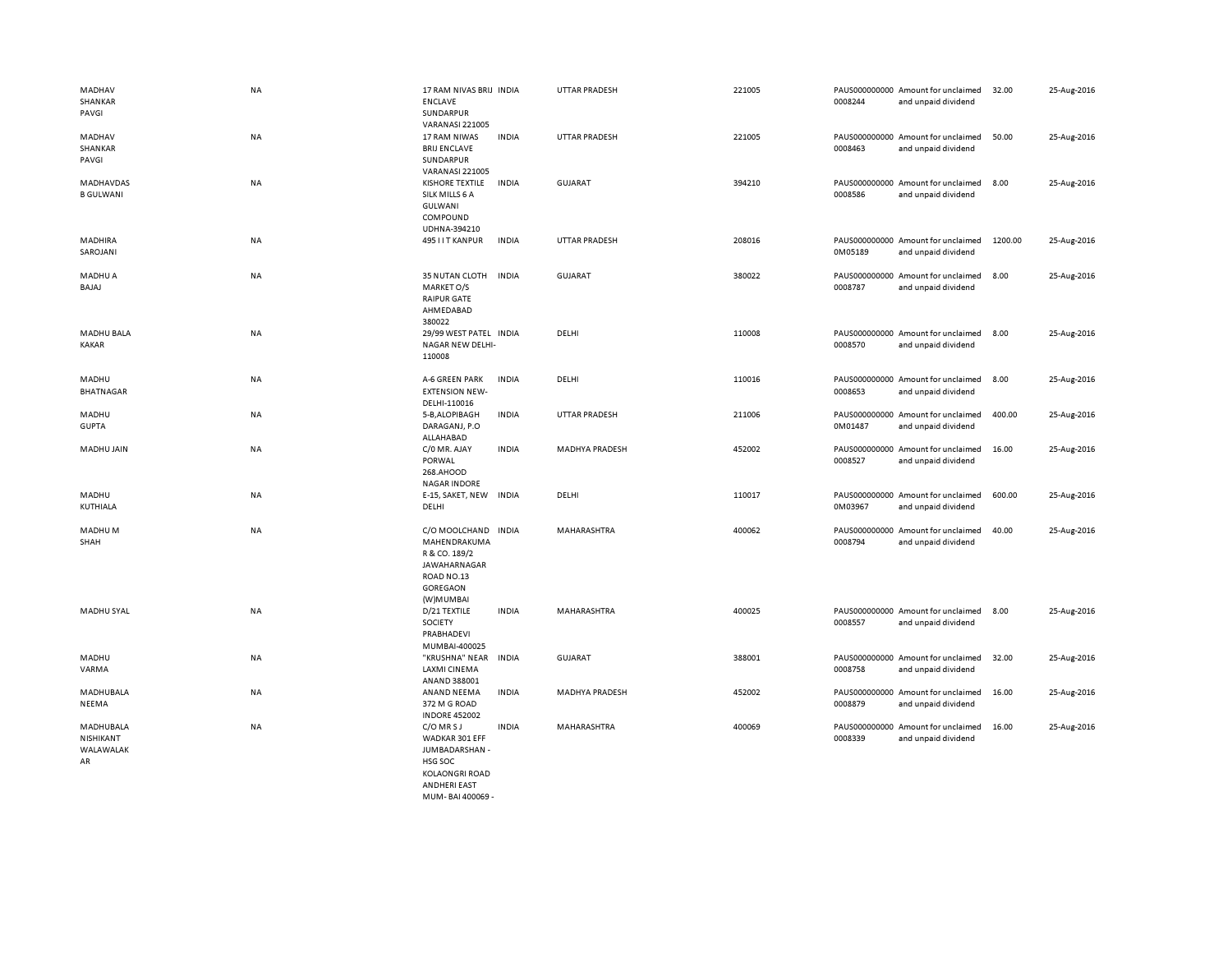| MADHUBEN<br>AMBALAL<br>PATEL                         | <b>NA</b> | 23 TASKAND<br>SOCIETY BEHIND C<br>N VIDHYALAYA<br>AMBAWADI<br>AHMEDABAD-<br>380015                       | <b>INDIA</b> | GUJARAT        | 380015 | 0008617 | PAUS000000000 Amount for unclaimed<br>and unpaid dividend | 16.00  | 25-Aug-2016 |
|------------------------------------------------------|-----------|----------------------------------------------------------------------------------------------------------|--------------|----------------|--------|---------|-----------------------------------------------------------|--------|-------------|
| MADHUBEN<br><b>JASHBHAI</b><br>PATEL                 | NA        | C/O JYOJASH<br>PRINTING PRESS<br>NAVABAZAR NAKA<br>BARODA-390006                                         | <b>INDIA</b> | GUJARAT        | 390006 | 0008337 | PAUS000000000 Amount for unclaimed<br>and unpaid dividend | 2.00   | 25-Aug-2016 |
| MADHUBEN<br>RAMESHBHAI<br>PATEL                      | <b>NA</b> | GNAN-YAGNA BHD INDIA<br><b>GUNATIT-JYOT</b><br>VALLABHVIDYA<br>NAGAR VIA ANAND-<br>388120                |              | <b>GUJARAT</b> | 388120 | 0008480 | PAUS000000000 Amount for unclaimed<br>and unpaid dividend | 8.00   | 25-Aug-2016 |
| MADHUBEN<br>VADILAL<br>PANCHAL                       | <b>NA</b> | $B-10$<br>SIDDHARTHNAGAR<br><b>SOCIETY NEAR</b><br>KAMLA NEHRU<br>PARK NIZAMPURA<br><b>BARODA 390002</b> | <b>INDIA</b> | <b>GUJARAT</b> | 390002 | 0008734 | PAUS000000000 Amount for unclaimed<br>and unpaid dividend | 2.00   | 25-Aug-2016 |
| MADHUBHAI<br>AMBALAL<br>PATEL                        | <b>NA</b> | SHREE AMBICA<br><b>PULS MILLS</b><br><b>STATION ROAD</b><br>PETLAD-388450                                | <b>INDIA</b> | GUJARAT        | 388450 | 0005304 | PAUS000000000 Amount for unclaimed<br>and unpaid dividend | 16.00  | 25-Aug-2016 |
| <b>MADHUBHAI</b><br>DAGADUBHAI<br>BHUBE              | <b>NA</b> | 127 JANAKPURI<br>SOCIETY KARODIA<br>ROAD POST BAJWA<br><b>DIST BARODA</b>                                | <b>INDIA</b> | <b>GUJARAT</b> | 391310 | 0008338 | PAUS000000000 Amount for unclaimed<br>and unpaid dividend | 16.00  | 25-Aug-2016 |
| MADHUBHAI<br>PREMJIBHAI<br>KORAT                     | <b>NA</b> | AT HALRIYA POST<br><b>HALRIYA VIA</b><br><b>CHALALA DIST</b><br>AMRELI 364630                            | <b>INDIA</b> | GUJARAT        | 364630 | 0008340 | PAUS000000000 Amount for unclaimed<br>and unpaid dividend | 16.00  | 25-Aug-2016 |
| MADHUBHAI<br>PUNJABHAI<br>PATEL                      | NA        | MAHIJ 7<br>PARISHRAM SOC<br>SUBHANPURA<br><b>BARODA 390007</b>                                           | <b>INDIA</b> | <b>GUJARAT</b> | 390007 | 0008730 | PAUS000000000 Amount for unclaimed<br>and unpaid dividend | 100.00 | 25-Aug-2016 |
| MADHUBHAI<br>PUNJABHAI<br>PATEL                      | NA        | 7 MAHIJ<br>PARISHRAM<br>SOCIETY<br>SUBHANPURA<br><b>BARODA 390007</b>                                    | <b>INDIA</b> | <b>GUJARAT</b> | 390007 | 0008261 | PAUS000000000 Amount for unclaimed<br>and unpaid dividend | 6.00   | 25-Aug-2016 |
| MADHUBHAI<br>PUNJABHAI<br>PATEL                      | NA        | 7 PARISHRAM<br>SOCIETY<br>SUBHANPURA<br><b>BARODA 390007</b>                                             | <b>INDIA</b> | <b>GUJARAT</b> | 390007 | 0008728 | PAUS000000000 Amount for unclaimed<br>and unpaid dividend | 100.00 | 25-Aug-2016 |
| MADHUKANT<br>A<br><b>GOVINDBHAI</b><br><b>MISTRY</b> | NA        | 58 MADHAV BAUG INDIA<br>SOCIETY<br>MAKARPURA ROAD<br>VADODARA                                            |              | <b>GUJARAT</b> | 390009 | 0M04621 | PAUS000000000 Amount for unclaimed<br>and unpaid dividend | 200.00 | 25-Aug-2016 |
| MADHUKANT<br>A RAMANLAL<br>SARAIYA                   | <b>NA</b> | <b>B/1/3 NEW</b><br><b>ALKNANDA NEAR</b><br><b>AZAD SOCIETY</b><br>AMBAWADI<br>AHMEDABAD<br>380015       | <b>INDIA</b> | GUJARAT        | 380015 | 0008239 | PAUS000000000 Amount for unclaimed<br>and unpaid dividend | 2.00   | 25-Aug-2016 |
| MADHUKAR<br><b>GAJANAN</b><br><b>JOSHI</b>           | NA        | <b>BLOCK NO 9</b><br><b>CHAMPA NIWAS 19</b><br>WADALA RD PLOT<br>NO 257 MUMBAI-<br>400031                | <b>INDIA</b> | MAHARASHTRA    | 400031 | 0008302 | PAUS000000000 Amount for unclaimed<br>and unpaid dividend | 22.00  | 25-Aug-2016 |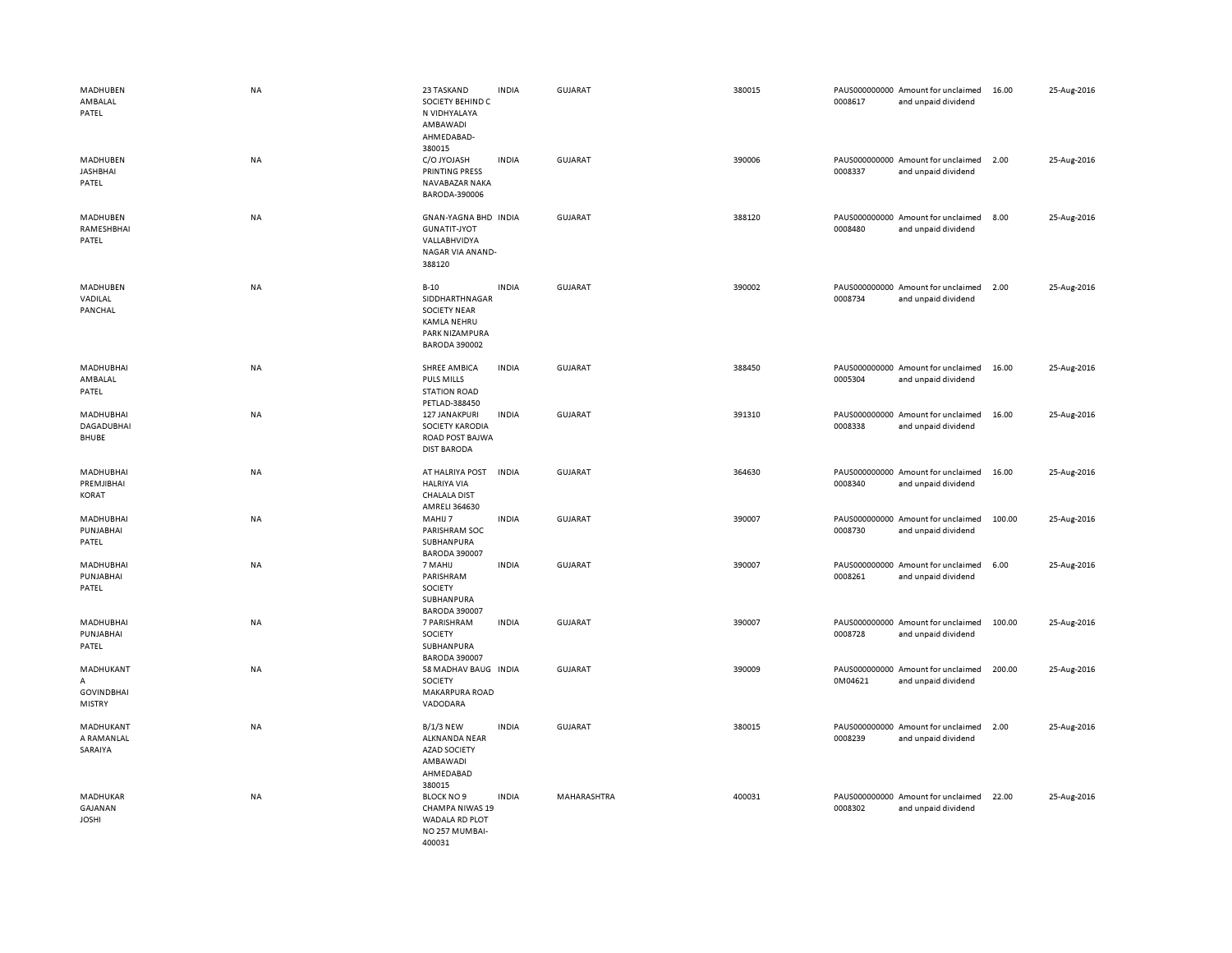| MADHUKAR<br>GAJANAN<br><b>JOSHI</b>         | <b>NA</b> | 9/257 CHAMPA<br>NIWAS 19 VADALA<br>MUMBAI-400031                                                                              | <b>INDIA</b> | MAHARASHTRA        | 400031 | 0008301 | PAUS000000000 Amount for unclaimed<br>and unpaid dividend | 22.00  | 25-Aug-2016 |
|---------------------------------------------|-----------|-------------------------------------------------------------------------------------------------------------------------------|--------------|--------------------|--------|---------|-----------------------------------------------------------|--------|-------------|
| MADHUKAR<br>GANPAT<br>CHAUVAN               | NA        | KHALAPUR POLICE INDIA<br><b>STATION</b><br><b>KHALAPUR DIST</b><br>KOLABA 410202                                              |              | MAHARASHTRA        | 410202 | 0008462 | PAUS000000000 Amount for unclaimed<br>and unpaid dividend | 6.00   | 25-Aug-2016 |
| MADHUKAR<br>HASTEKAR                        | NA        | 1 RAJ GRAHA OLD<br><b>MUMBAIRD</b><br><b>THANE 400602</b>                                                                     | <b>INDIA</b> | MAHARASHTRA        | 400602 | 0008805 | PAUS000000000 Amount for unclaimed<br>and unpaid dividend | 16.00  | 25-Aug-2016 |
| MADHUKAR<br>RAMCHANDR<br>A RANADIVE         | <b>NA</b> | 98 ANAND PARK<br><b>AUNDH PUNE</b><br>411007                                                                                  | <b>INDIA</b> | MAHARASHTRA        | 411007 | 0008303 | PAUS000000000 Amount for unclaimed<br>and unpaid dividend | 166.00 | 25-Aug-2016 |
| MADHUKAR<br>SHIVRAM<br>JADHAV               | NA        | <b>BDD CHAWL NO</b><br>34 ROOM NO 40<br><b>1ST FLOOR WORLI</b><br>MUMBAI-400018                                               | <b>INDIA</b> | MAHARASHTRA        | 400018 | 0008341 | PAUS000000000 Amount for unclaimed<br>and unpaid dividend | 50.00  | 25-Aug-2016 |
| MADHULIKA<br>CHOUDHRY                       | NA        | C/O LT RAJIV<br>CHOUDHRY 3C<br><b>ANURADHA NOFRA</b><br><b>NAVY NAGAR</b><br>COLABA MUMBAI<br>400005                          | <b>INDIA</b> | MAHARASHTRA        | 400005 | 0008873 | PAUS000000000 Amount for unclaimed<br>and unpaid dividend | 32.00  | 25-Aug-2016 |
| MADHUMAL<br>ATI<br>HANAMARAD<br>DI GANGAL   | <b>NA</b> | C/O H T GANGAL<br><b>GANGAL NURSING</b><br><b>HOME HOUSE</b><br><b>HUBLI KARNATAK</b><br>PIN-580021                           | <b>INDIA</b> | <b>KARNATAKA</b>   | 580021 | 0008438 | PAUS000000000 Amount for unclaimed<br>and unpaid dividend | 40.00  | 25-Aug-2016 |
| MADHUR<br><b>LATA GOEL</b>                  | NA        | B-1/7B, PASCHIM<br>VIHAR NEW DELHI                                                                                            | <b>INDIA</b> | DELHI              | 110063 | 0M01285 | PAUS000000000 Amount for unclaimed<br>and unpaid dividend | 200.00 | 25-Aug-2016 |
| <b>MADHURI</b><br><b>BISWAS</b>             | NA        | A E 756 SECTOR-I<br>SALTLAKE CITY<br>CALCUTTA-700064                                                                          | <b>INDIA</b> | <b>WEST BENGAL</b> | 700064 | 0008681 | PAUS000000000 Amount for unclaimed<br>and unpaid dividend | 16.00  | 25-Aug-2016 |
| MADHUSINH<br><b>MOTISINH</b><br>SOLANKI     | NA        | MUDIA<br>(NANAMUDIA)<br>POST SATHAMBA<br>TAL BAYAD DIST<br>SABARKANTHA<br>383340                                              | <b>INDIA</b> | <b>GUJARAT</b>     | 383340 | 0008342 | PAUS000000000 Amount for unclaimed<br>and unpaid dividend | 2.00   | 25-Aug-2016 |
| <b>MADHUSOO</b><br>DAN<br>BAPULAL<br>PARIKH | NA        | C/O MAHENDRA<br>SHANKARLAL<br>PARIKH <sub>2</sub> ,<br>SHYAMBAUG<br>SOCIETY<br><b>GADAPURA GOTRI</b><br>ROAD BARODA<br>390015 | <b>INDIA</b> | GUJARAT            | 390015 | 0008232 | PAUS000000000 Amount for unclaimed<br>and unpaid dividend | 6.00   | 25-Aug-2016 |
| MADHUSUDA<br>N<br>KANAIYALAL<br>SHAH        | NA        | <b>MEHTA POLE</b><br><b>DANI'S KHANCHA</b><br>BARODA-390006                                                                   | <b>INDIA</b> | <b>GUJARAT</b>     | 390006 | 0008343 | PAUS000000000 Amount for unclaimed<br>and unpaid dividend | 6.00   | 25-Aug-2016 |
| MADHUSUDA<br>N MALI                         | <b>NA</b> | "PUSHPA BHAVAN" INDIA<br>MADANZAMPA<br>ROAD VADODARA                                                                          |              | GUJARAT            | 390001 | 0M04667 | PAUS000000000 Amount for unclaimed<br>and unpaid dividend | 200.00 | 25-Aug-2016 |
| MADHUSUDA<br>N MALI                         | NA        | "PUSHPA BHUVAN" INDIA<br>MADANZAMPA<br>ROAD VADODARA                                                                          |              | <b>GUJARAT</b>     | 390001 | 0012486 | PAUS000000000 Amount for unclaimed<br>and unpaid dividend | 300.00 | 25-Aug-2016 |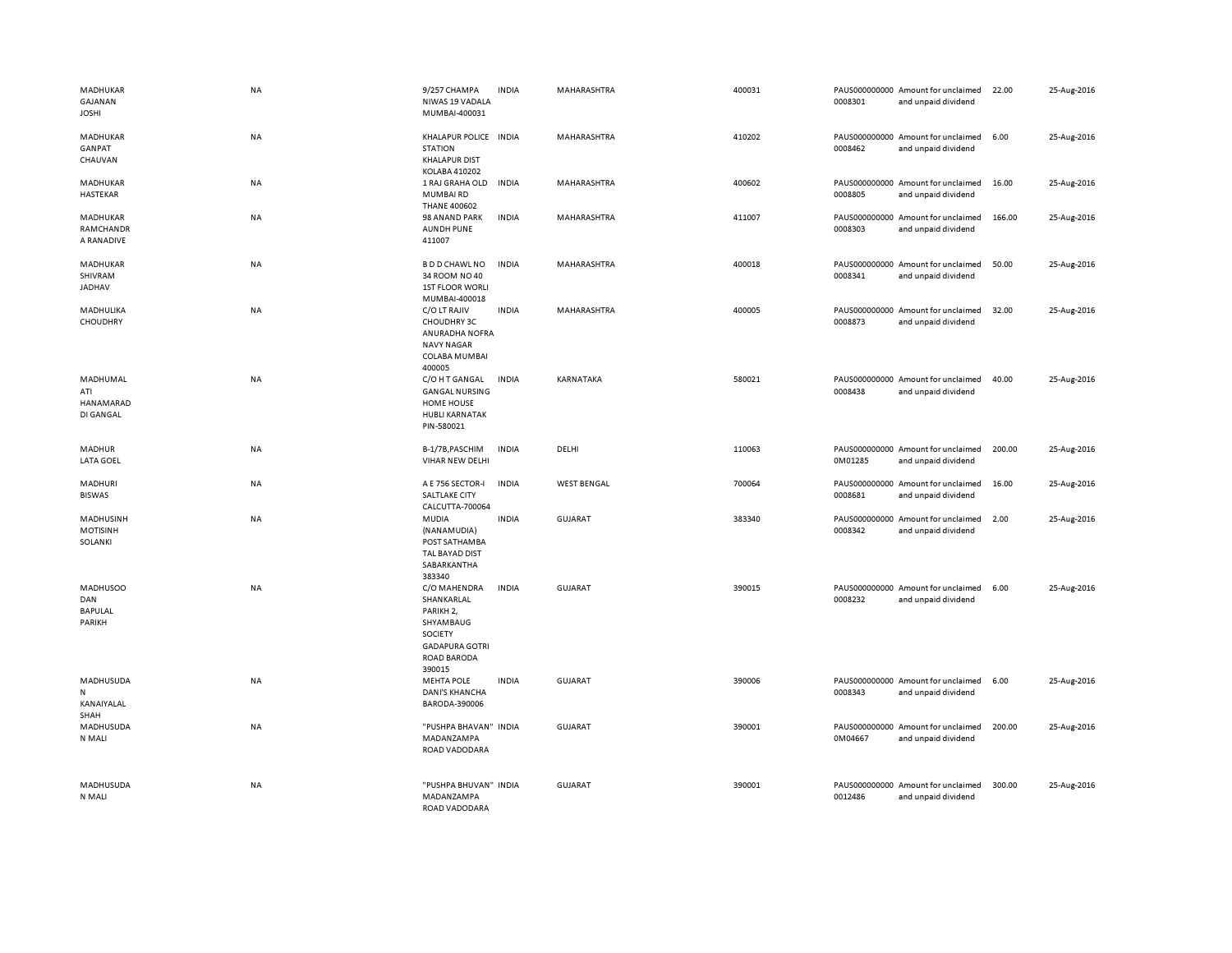| MADHUSUDA<br>N<br>SHIVSHANKE<br>R PANDYA         | NA                 | 323/9 JAMNADAS<br><b>BLDG DANDIA</b><br><b>BAZAR BARODA-</b><br>390001                                                   | <b>INDIA</b> | <b>GUJARAT</b>    | 390001 | 0008263 | PAUS000000000 Amount for unclaimed<br>and unpaid dividend | 2.00   | 25-Aug-2016 |
|--------------------------------------------------|--------------------|--------------------------------------------------------------------------------------------------------------------------|--------------|-------------------|--------|---------|-----------------------------------------------------------|--------|-------------|
| MAFATLAL<br>KANTILAL<br>SONI                     | NA                 | PAINTERNI KHADKI INDIA<br>SONIWAD GODHRA<br><b>PANCHMAHALS</b><br>389001                                                 |              | <b>GUJARAT</b>    | 389001 | 0008712 | PAUS000000000 Amount for unclaimed<br>and unpaid dividend | 2.00   | 25-Aug-2016 |
| MAFATLAL<br>NARAYANDA<br>S PATEL                 | NA                 | KAMANIYA PARU<br><b>NEAR GYMKHANA</b><br>UNJHA (N.G.)                                                                    | <b>INDIA</b> | <b>GUJARAT</b>    | 384170 | 0243808 | PAUSIN3012331 Amount for unclaimed<br>and unpaid dividend | 250.00 | 25-Aug-2016 |
| MAGANBHAI<br><b>JETHABHAI</b><br>PATEL           | <b>NA</b>          | AT RAMSIKAMPA<br>POST ODHA TAL<br><b>BAYAD DIST</b><br>SABARKANTHA<br>383325                                             | <b>INDIA</b> | <b>GUJARAT</b>    | 383325 | 0008345 | PAUS000000000 Amount for unclaimed<br>and unpaid dividend | 2.00   | 25-Aug-2016 |
| <b>MAGANBHAI</b><br>KALIDAS<br>PATEL             | <b>NA</b>          | C/O FRIENDS<br><b>ELECTRIC STORES</b><br><b>BHAN BLDG M G</b><br>ROAD BARODA-<br>390001                                  | <b>INDIA</b> | <b>GUJARAT</b>    | 390001 | 0008347 | PAUS000000000 Amount for unclaimed<br>and unpaid dividend | 6.00   | 25-Aug-2016 |
| MAGANLAL<br>AMBELAL<br>GANDHI                    | NA                 | BUNDER ROAD OPP INDIA<br>PETIT LIBRARY<br><b>BILIMORA PIN-</b><br>396321                                                 |              | <b>GUJARAT</b>    | 396321 | 0008348 | PAUS000000000 Amount for unclaimed<br>and unpaid dividend | 10.00  | 25-Aug-2016 |
| MAGANLAL<br><b>JIVANBHAI</b><br><b>BHANVADIA</b> | <b>NA</b>          | <b>LALPUR DIST</b><br>JAMNAGAR PIN-<br>361170                                                                            | <b>INDIA</b> | GUJARAT           | 361170 | 0008349 | PAUS000000000 Amount for unclaimed<br>and unpaid dividend | 16.00  | 25-Aug-2016 |
| MAGANLAL<br>KARSHANBH<br>AI PADALIA              | <b>NA</b>          | C/O KRUSHI VIKAS<br><b>KENDRA NEAR</b><br><b>CENTRAL BANK OF</b><br>INDIA JAM<br>JODHPUR DIST<br>JAMNAGAR PIN-<br>360530 | <b>INDIA</b> | <b>GUJARAT</b>    | 360530 | 0008350 | PAUS000000000 Amount for unclaimed<br>and unpaid dividend | 32.00  | 25-Aug-2016 |
| MAHADEVAN<br>PILLAY V                            | NA                 | MAHALAKSHMI<br><b>NURSING HOME</b><br>RAMAVARAMPURA<br>M NAGARCOIL<br>(TAMILNADU)                                        | <b>INDIA</b> | <b>TAMIL NADU</b> | 629001 | 0V00914 | PAUS000000000 Amount for unclaimed<br>and unpaid dividend | 400.00 | 25-Aug-2016 |
| MAHALINGA<br>M S V                               | NA                 | C/O.K.SREEMATHY, INDIA<br>36/1, RUKMANI<br>STREET, WEST<br>MAMBALAM<br>CHENNAI.                                          |              | <b>TAMIL NADU</b> | 600033 | 0S00963 | PAUS000000000 Amount for unclaimed<br>and unpaid dividend | 80.00  | 25-Aug-2016 |
| MAHAMADB<br>HAI<br><b>FATESINH</b><br>RATHOD     | ΝA                 | <b>MASJID FALIA</b><br><b>GORWA BARODA</b><br>390003                                                                     | <b>INDIA</b> | <b>GUJARAT</b>    | 390003 | 0008272 | PAUS000000000 Amount for unclaimed<br>and unpaid dividend | 2.00   | 25-Aug-2016 |
| MAHARASI                                         | <b>NA</b>          | 75, OLD.NO.17-A<br>SUBRAMANIA<br>PILLAI STREET<br>S.S.COLONY                                                             | <b>INDIA</b> | <b>TAMIL NADU</b> | 625010 | 0M05495 | PAUS000000000 Amount for unclaimed<br>and unpaid dividend | 80.00  | 25-Aug-2016 |
| <b>MAHAVIR</b><br>JAIN                           | MISHRI MAL<br>JAIN | 75 JAWAHAR<br>NAGAR GODHARA<br><b>ROAD HALOL</b><br>PANCHMAHAL                                                           | <b>INDIA</b> | <b>GUJARAT</b>    | 389350 | 0198447 | PAUSIN3016451 Amount for unclaimed<br>and unpaid dividend | 100.00 | 25-Aug-2016 |
| MAHENDRA<br><b>KUMAR</b><br><b>BHATIA</b>        | NA                 | UJJWAL LTD 397<br><b>3RD C ROAD</b><br>SARDARPURA<br>JODHPUR 342001                                                      | <b>INDIA</b> | RAJASTHAN         | 342001 | 0008451 | PAUS000000000 Amount for unclaimed<br>and unpaid dividend | 16.00  | 25-Aug-2016 |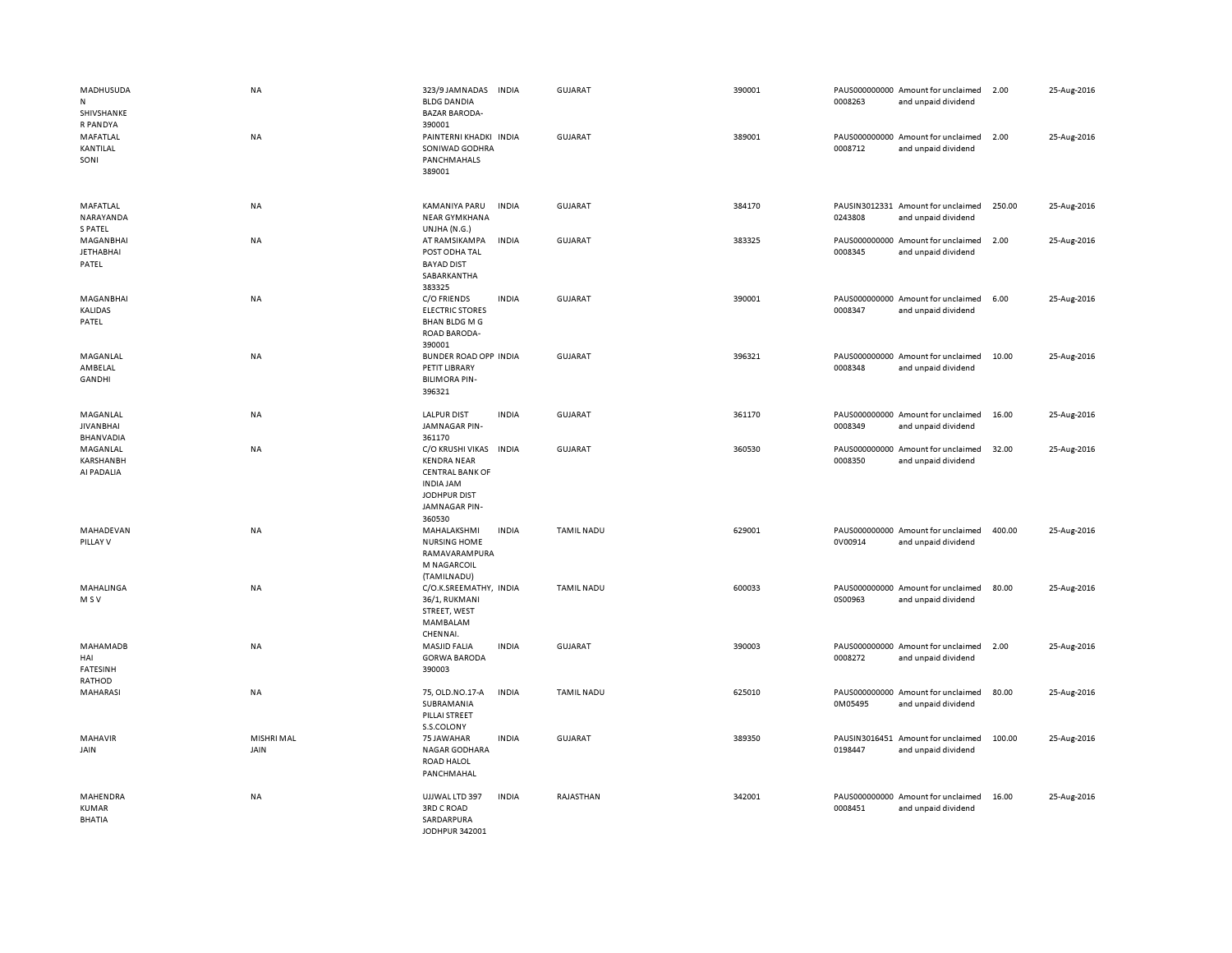| MAHENDRA<br>LAXMIDAS<br>THAKKER                        | <b>NA</b>                | KUVERJI DEVSHI<br><b>INDIA</b><br>CHAWL 2ND FL B S<br><b>ROAD OPP</b><br>ZARAPKAR SHOW<br><b>ROOM DADAR</b>                                      | MAHARASHTRA    | 400028 | PAUS000000000 Amount for unclaimed<br>0008633<br>and unpaid dividend | 8.00  | 25-Aug-2016 |
|--------------------------------------------------------|--------------------------|--------------------------------------------------------------------------------------------------------------------------------------------------|----------------|--------|----------------------------------------------------------------------|-------|-------------|
| MAHENDRA<br>M SHAH                                     | NA                       | MUMBAI 400028<br>C/O MOOLCHAND<br><b>INDIA</b><br>MAHENDRAKUKAR<br>& CO. 189/2<br>JAWAHARNAGAR<br>ROAD NO.13<br>GOREGAON (W)<br>MUMBAI           | MAHARASHTRA    | 400062 | PAUS000000000 Amount for unclaimed<br>0008786<br>and unpaid dividend | 40.00 | 25-Aug-2016 |
| MAHENDRA<br>PANDYA                                     | <b>BABULAL</b><br>PANDYA | LILY COTTAGE 2238 INDIA<br>C/3 B/H SADHANA<br>SOCIETY<br>DAVBAUGH<br>BHAVNAGAR                                                                   | <b>GUJARAT</b> | 364002 | PAUSIN3010392 Amount for unclaimed<br>4342947<br>and unpaid dividend | 16.00 | 25-Aug-2016 |
| MAHENDRA<br><b>POPATLAL</b><br>SHAH                    | NA                       | SULTANPURA<br><b>INDIA</b><br><b>ADHYARU'S POLE</b><br>BARODA-390001                                                                             | <b>GUJARAT</b> | 390001 | PAUS000000000 Amount for unclaimed<br>0008353<br>and unpaid dividend | 6.00  | 25-Aug-2016 |
| MAHENDRA<br>PUNJABHAI<br>KHIMASYA                      | NA                       | 2 SAVMIA FLATS ST INDIA<br>ZAVIERS COLLEGE<br><b>ROAD</b><br>NAVRANGPURA<br>AHMEDABAD<br>380009                                                  | <b>GUJARAT</b> | 380009 | PAUS000000000 Amount for unclaimed<br>0008667<br>and unpaid dividend | 8.00  | 25-Aug-2016 |
| MAHENDRAB<br>HAI<br><b>ISHWARBHAI</b><br>PATEL         | NA                       | NAVI KANSARWAD INDIA<br>PADRA DIST.<br>VADODARA                                                                                                  | <b>GUJARAT</b> | 391440 | PAUS000000000 Amount for unclaimed<br>0008719<br>and unpaid dividend | 12.00 | 25-Aug-2016 |
| MAHENDRAB<br>HAI<br><b>ISHWARBHAI</b><br>PATEL         | <b>NA</b>                | NAVIPANSARAWAD INDIA<br>NAVAPURA PADRA<br><b>DIST VADODARA</b><br>PIN-391440                                                                     | GUJARAT        | 391440 | PAUS000000000 Amount for unclaimed<br>0008357<br>and unpaid dividend | 12.00 | 25-Aug-2016 |
| MAHENDRAB<br>HAI<br>VASANTRAI<br>PANDYA                | NA                       | 2 PANCHAMRUT<br><b>INDIA</b><br>SOCIETY BEHIND T<br><b>B HOSPITAL OPP</b><br><b>GEB SUB STATION</b><br><b>GOTRI ROAD</b><br><b>BARODA 390007</b> | <b>GUJARAT</b> | 390007 | PAUS000000000 Amount for unclaimed<br>0008291<br>and unpaid dividend | 2.00  | 25-Aug-2016 |
| MAHENDRAK<br><b>UMAR</b><br>HEMJIBHAI<br>PATEL         | NA                       | C/O OM FERTILIZER INDIA<br><b>STATION ROAD AT</b><br>& PO TAL DEHGAM<br>DIST AHMEDABAD<br>PIN-382305                                             | GUJARAT        | 382305 | PAUS000000000 Amount for unclaimed<br>0008358<br>and unpaid dividend | 16.00 | 25-Aug-2016 |
| MAHENDRAK<br><b>UMAR</b><br><b>ISHWARBHAI</b><br>PATEL | NA                       | B/26 GANGA<br><b>INDIA</b><br><b>JAMANA SOCIETY</b><br>SUBHANPURA<br><b>BARODA 390007</b>                                                        | <b>GUJARAT</b> | 390007 | PAUS000000000 Amount for unclaimed<br>0008274<br>and unpaid dividend | 16.00 | 25-Aug-2016 |
| MAHENDRAK<br><b>UMAR</b><br><b>JASHBHAI</b><br>PATEL   | NA                       | C/O JASHBHAI<br><b>INDIA</b><br><b>HATHIBHAI PATEL</b><br>AXAR SADAN NR<br><b>BUS STAND</b><br>KARAMSAD 388325                                   | <b>GUJARAT</b> | 388325 | PAUS000000000 Amount for unclaimed<br>0008310<br>and unpaid dividend | 16.00 | 25-Aug-2016 |
| MAHENDRAK<br><b>UMAR</b><br>NATHALAL<br>PATEL          | NA                       | DIPARA DARWAJA<br><b>INDIA</b><br><b>RANDAL MATA'S</b><br>MADH VISNAGAR<br>384315                                                                | <b>GUJARAT</b> | 384315 | PAUS000000000 Amount for unclaimed<br>0008803<br>and unpaid dividend | 6.00  | 25-Aug-2016 |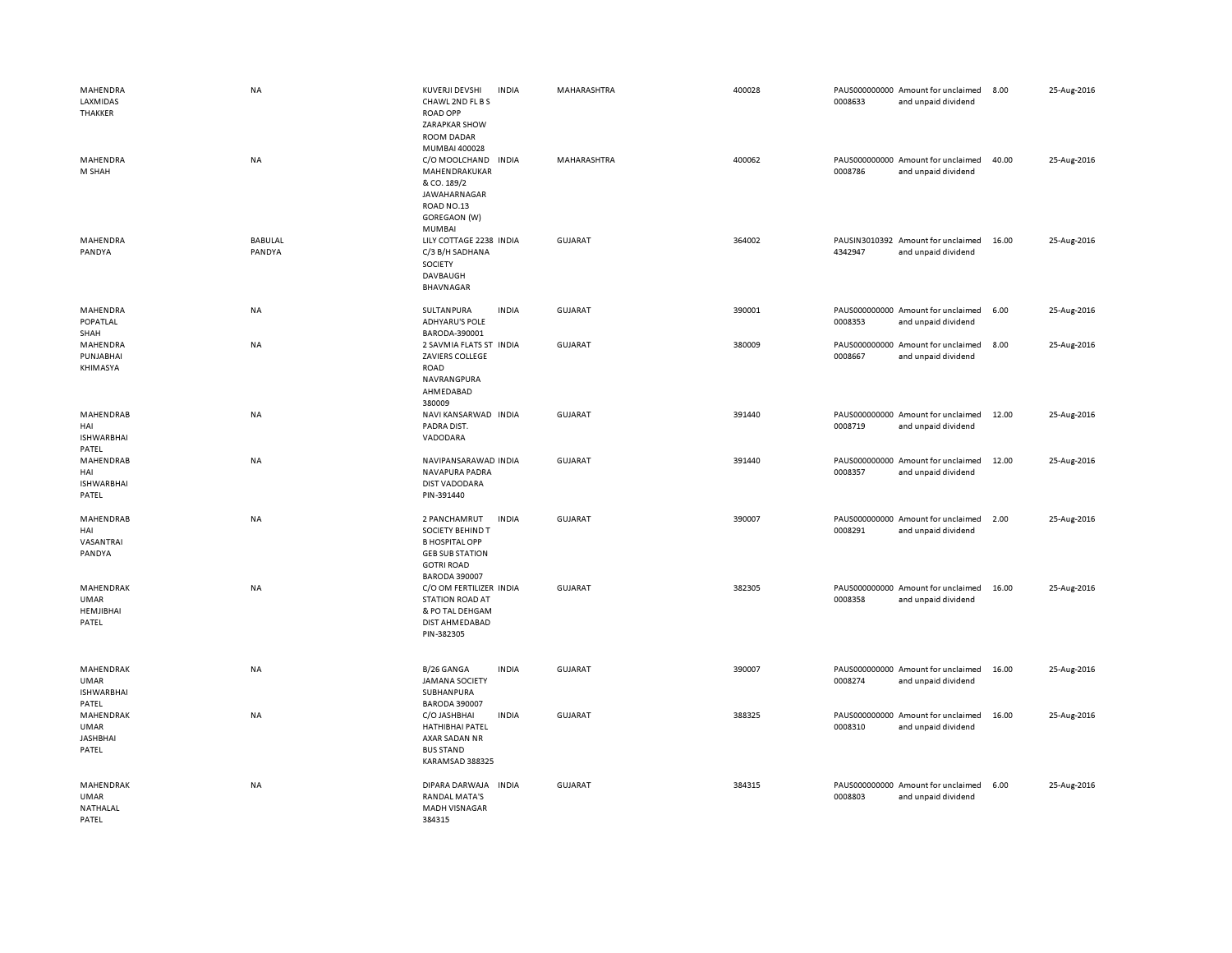| MAHENDRAK<br>UMAR<br>SHIVABHAI<br>PATEL                  | NA                                      | <b>BACK GATE 52</b><br><b>INDIA</b><br><b>VITTHAL NAGAR</b><br>KARELI<br>BAUGHVADODARA                                                | <b>GUJARAT</b>       | 390018 | 0008724 | PAUS000000000 Amount for unclaimed<br>and unpaid dividend | 82.00 | 25-Aug-2016 |
|----------------------------------------------------------|-----------------------------------------|---------------------------------------------------------------------------------------------------------------------------------------|----------------------|--------|---------|-----------------------------------------------------------|-------|-------------|
| MAHENDRAK<br><b>UMAR</b><br>THAKORLAL<br>CHHANGAW<br>ALA | <b>NA</b>                               | 33 MANGAL PARK INDIA<br>GAJARAWADI<br>BARODA-390001                                                                                   | <b>GUJARAT</b>       | 390001 | 0008311 | PAUS000000000 Amount for unclaimed<br>and unpaid dividend | 2.00  | 25-Aug-2016 |
| MAHESH<br>CHAND<br><b>GUPTA</b>                          | <b>NA</b>                               | 70 GANDHI GANJ<br><b>INDIA</b><br><b>HAPUR DIST</b><br>GHAZIABAD 245101                                                               | <b>UTTAR PRADESH</b> | 245101 | 0008562 | PAUS000000000 Amount for unclaimed<br>and unpaid dividend | 8.00  | 25-Aug-2016 |
| MAHESH<br><b>CHAND JAIN</b>                              | <b>NA</b>                               | C/O DR M C JAIN 64 INDIA<br><b>JAIN MANDIR</b><br>ABUPURA<br>MUZAFFAR NAGAR-<br>251001                                                | <b>UTTAR PRADESH</b> | 251001 | 0008651 | PAUS000000000 Amount for unclaimed<br>and unpaid dividend | 16.00 | 25-Aug-2016 |
| MAHESH H<br>MARU                                         | NA                                      | <b>INDIA</b><br>FAITH<br><b>BHOMESHWAR</b><br>WADI-1<br>JAMNAGAR ROAD<br><b>RAJKOT 360006</b>                                         | <b>GUJARAT</b>       | 360006 | 0008691 | PAUS000000000 Amount for unclaimed<br>and unpaid dividend | 24.00 | 25-Aug-2016 |
| MAHESH<br><b>KUMAR MULL</b>                              | <b>NA</b>                               | FLAT NO 301 6, JAN INDIA<br><b>KALYAN NAGAR</b><br>SAMRAT-<br><b>BUILDING MARVE</b><br><b>ROAD MALAD</b><br>WEST MUMBAI 4-<br>00095 - | MAHARASHTRA          | 400095 | 0008846 | PAUS000000000 Amount for unclaimed<br>and unpaid dividend | 16.00 | 25-Aug-2016 |
| MAHESH M<br>PATEL                                        | NA                                      | <b>BLOCK NO 109/1</b><br><b>INDIA</b><br>CH-TYPE<br>PETROCHEMICAL<br><b>TOWNSHIP</b><br>GANDHINAGAR<br>382021                         | GUJARAT              | 382021 | 0008762 | PAUS000000000 Amount for unclaimed<br>and unpaid dividend | 32.00 | 25-Aug-2016 |
| MAHESH<br>MANUBHAI<br>PATEL                              | <b>NA</b>                               | 9/1/B SHREEJIBAG INDIA<br>SOCIETY B/H<br>NAVRANGPUR-A<br>POLICE STATION<br>NAVRANGPURA<br>AHMEDABAD -<br>380009-                      | GUJARAT              | 380009 | 0008780 | PAUS000000000 Amount for unclaimed<br>and unpaid dividend | 66.00 | 25-Aug-2016 |
| MAHESH<br>SITARAM<br>AMBEGAONK<br>ER                     | <b>NA</b>                               | 6/107 NEO SHASTRI INDIA<br><b>NAGAR SOCIETY</b><br>MULUND WEST<br>MUMBAI-400082                                                       | MAHARASHTRA          | 400082 | 0008467 | PAUS000000000 Amount for unclaimed<br>and unpaid dividend | 6.00  | 25-Aug-2016 |
| MAHESHBAB<br>U MAHADEO<br><b>GHODKE</b>                  | <b>NA</b>                               | "SARASWATI"<br><b>INDIA</b><br>KALUPURA<br><b>BRAHMIN FALIA</b><br>NAVA BAZAR<br>BARODA-390006                                        | <b>GUJARAT</b>       | 390006 | 0008359 | PAUS000000000 Amount for unclaimed<br>and unpaid dividend | 2.00  | 25-Aug-2016 |
| MAHESHBHAI<br><b>MOHANBHAI</b><br>PATEL                  | NA                                      | <b>INDIA</b><br>"DHANLAXMI",<br><b>BUNGLOW, OPP A P</b><br>C VIDHYANAGR<br>ROAD, ANAND,<br>GUJARAT.                                   | <b>GUJARAT</b>       | 388120 | 0008278 | PAUS000000000 Amount for unclaimed<br>and unpaid dividend | 2.00  | 25-Aug-2016 |
| MAHESHBHAI<br>NARSINHBHA<br><b>I PATEL</b>               | NARSINHBH<br>AI<br>MATHURBH<br>AI PATEL | AT & POST-<br><b>INDIA</b><br><b>CHAKLAD TA-</b><br>AMOD DIST-<br>BHARUCHCHAKLAD                                                      | <b>GUJARAT</b>       | 392110 | 0112005 | PAUS130167000 Amount for unclaimed<br>and unpaid dividend | 20.00 | 25-Aug-2016 |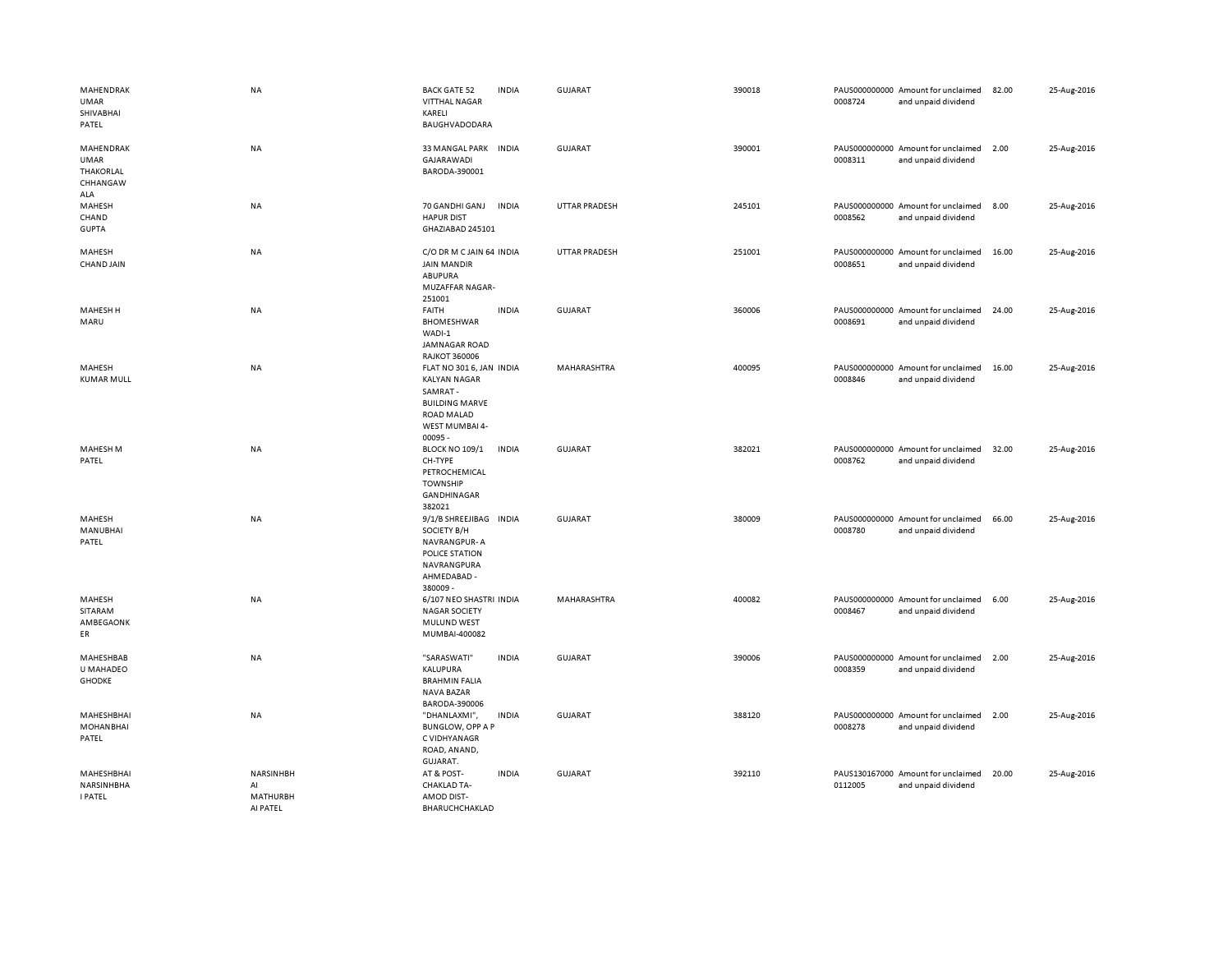| MAHESHCHA<br><b>NDRA</b><br>OCHHAVLAL<br><b>VYAS</b> | <b>NA</b> | <b>B-57 ALEMBIC</b><br><b>COLONY BARODA</b><br>390003                                                                                                                     | <b>INDIA</b> | GUJARAT           | 390003 | 0008257 | PAUS000000000 Amount for unclaimed<br>and unpaid dividend | 2.00   | 25-Aug-2016 |
|------------------------------------------------------|-----------|---------------------------------------------------------------------------------------------------------------------------------------------------------------------------|--------------|-------------------|--------|---------|-----------------------------------------------------------|--------|-------------|
| MAHESHCHA<br><b>NDRA</b><br>SANJULAL<br>PANDYA       | NA        | SALATWADA GOVT INDIA<br><b>COLONY BLOCK NO</b><br>D/31 BARODA-<br>390001                                                                                                  |              | GUJARAT           | 390001 | 0008362 | PAUS000000000 Amount for unclaimed<br>and unpaid dividend | 6.00   | 25-Aug-2016 |
| MAHIJIBHAI<br><b>JETHABHAI</b><br>PATEL              | <b>NA</b> | 34/1<br>SADHANANAGAR<br>KARELIBAG<br><b>BARODA 390001</b>                                                                                                                 | <b>INDIA</b> | <b>GUJARAT</b>    | 390001 | 0008248 | PAUS000000000 Amount for unclaimed<br>and unpaid dividend | 12.00  | 25-Aug-2016 |
| MAIMUNA<br>KHATOON                                   | <b>NA</b> | 3137 SECTOR P-3<br>VASANT KUNJ NEW<br>DELHI 110030                                                                                                                        | <b>INDIA</b> | DELHI             | 110030 | 0008652 | PAUS000000000 Amount for unclaimed<br>and unpaid dividend | 8.00   | 25-Aug-2016 |
| <b>MAJOR RD</b><br>SINGH                             | <b>NA</b> | <b>HEAD QUARTERS</b><br>CME COLLEGE OF<br>MILITARY<br><b>ENGINEERING CME</b><br>P O PUNE 411031                                                                           | <b>INDIA</b> | MAHARASHTRA       | 411031 | 0008522 | PAUS000000000 Amount for unclaimed<br>and unpaid dividend | 8.00   | 25-Aug-2016 |
| MAJOR<br>SATYAPAL<br>SAIGAL                          | NA        | A-46/1 NARAINA<br>VIHAR NEW DELHI-<br>110028                                                                                                                              | <b>INDIA</b> | DELHI             | 110028 | 0008656 | PAUS000000000 Amount for unclaimed<br>and unpaid dividend | 8.00   | 25-Aug-2016 |
| MAKAM<br>RAMANJANE<br>YULU                           | <b>NA</b> | M/S.KINGS & CO., INDIA<br>SIVALAYAM<br>STREET,<br>PRODDATUR<br>(CUDDAPAH DIST.)                                                                                           |              | ANDHRA PRADESH    | 516360 | 0M00157 | PAUS000000000 Amount for unclaimed<br>and unpaid dividend | 200.00 | 25-Aug-2016 |
| MALA<br>ARVIND<br><b>KOTWALA</b>                     | NA        | 11/12 DAULAT<br><b>SOCIETY NR</b><br>UTKARSH VIDYALA-<br>YA NR UTKARSH<br>VIDYALAYA<br><b>GADAPURA LIONS -</b><br><b>HALL RD RACE</b><br><b>COURSE BARODA</b><br>390007 - | <b>INDIA</b> | <b>GUJARAT</b>    | 390007 | 0008363 | PAUS000000000 Amount for unclaimed<br>and unpaid dividend | 16.00  | 25-Aug-2016 |
| MALANGBHA<br><b>I GABUBHAI</b><br>DUDHWALA           | NA        | <b>FATEHPURA</b><br>BARODA-390006                                                                                                                                         | <b>INDIA</b> | <b>GUJARAT</b>    | 390006 | 0008455 | PAUS000000000 Amount for unclaimed<br>and unpaid dividend | 16.00  | 25-Aug-2016 |
| MALKAJAPPA<br>S SALANKI                              | NA        | C/O.S.M.SALANKI<br><b>CHEMIST &amp;</b><br><b>DRUGGIST</b><br><b>TALIKOTI (BIJAPUR</b><br>DIST.)                                                                          | <b>INDIA</b> | KARNATAKA         | 586214 | 0M00545 | PAUS000000000 Amount for unclaimed<br>and unpaid dividend | 200.00 | 25-Aug-2016 |
| MALLAIAH<br><b>SETTY</b><br>NAGELLA                  | <b>NA</b> | $S/O$ N<br>SUBBARAYUDU<br>SEETY VELUGODU<br><b>DIST KURNOOL</b><br>518533                                                                                                 | <b>INDIA</b> | ANDHRA PRADESH    | 518533 | 0008506 | PAUS000000000 Amount for unclaimed<br>and unpaid dividend | 8.00   | 25-Aug-2016 |
| MALLIKA<br>SWAMINATH<br>AN                           | <b>NA</b> | 17 FIRST STREET<br>ABIRAMAPURAM<br>CHENNAI-600018                                                                                                                         | <b>INDIA</b> | <b>TAMIL NADU</b> | 600018 | 0008536 | PAUS000000000 Amount for unclaimed<br>and unpaid dividend | 16.00  | 25-Aug-2016 |
| MALTI<br>ARVIND<br>VAGHELA                           | <b>NA</b> | "MOHIT" 8,<br><b>VAISHALI NAGAR</b><br><b>RAJKOT 360001</b>                                                                                                               | <b>INDIA</b> | <b>GUJARAT</b>    | 360001 | 0008791 | PAUS000000000 Amount for unclaimed<br>and unpaid dividend | 8.00   | 25-Aug-2016 |
| MALTI<br><b>ASHWIN R</b><br>PARIKH                   | <b>NA</b> | <b>PARIKH SADAN</b><br>POOLBARI NAKA<br>SALATWADA<br>VADODARA-390001                                                                                                      | <b>INDIA</b> | <b>GUJARAT</b>    | 390001 | 0008314 | PAUS000000000 Amount for unclaimed<br>and unpaid dividend | 6.00   | 25-Aug-2016 |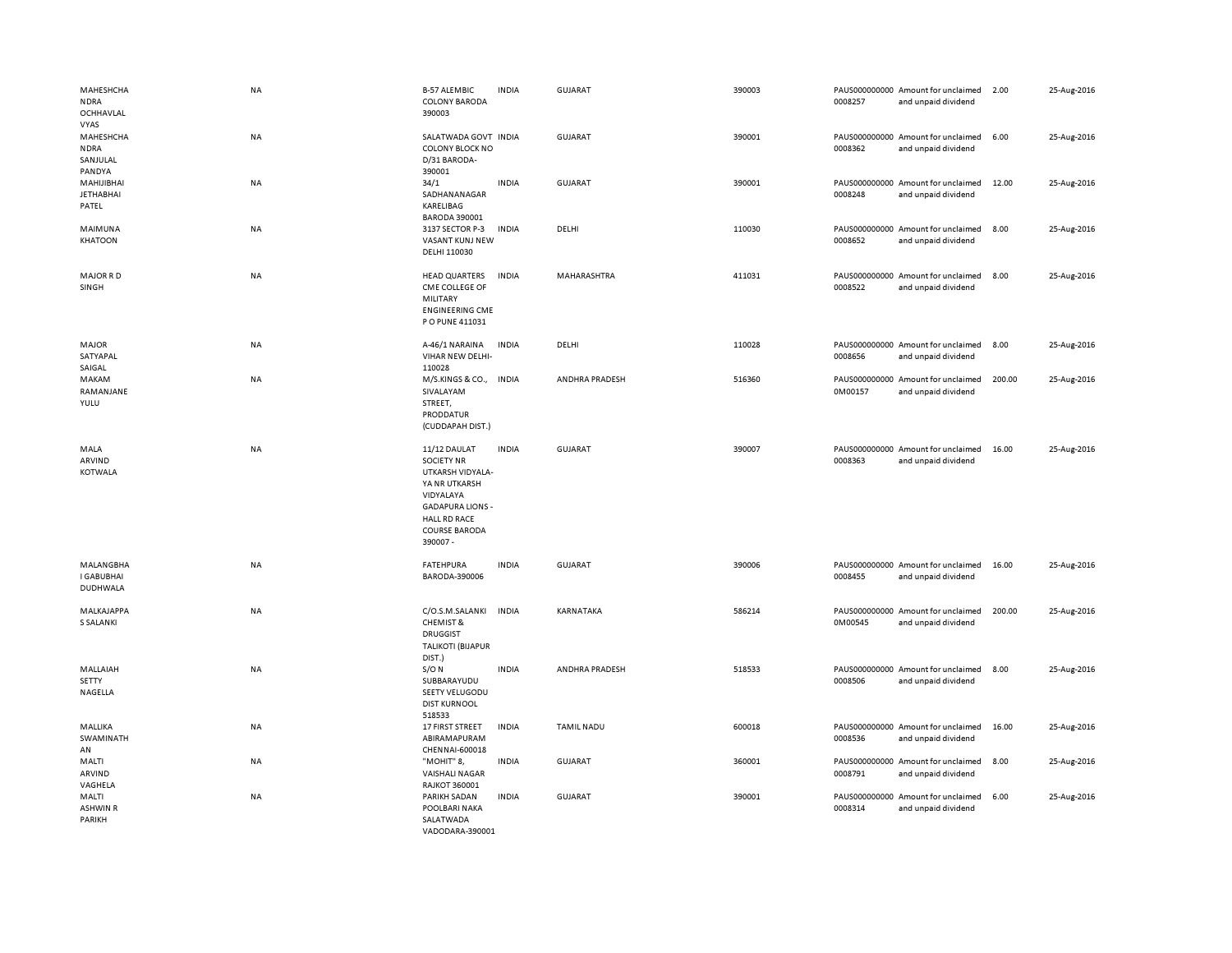| MALTI<br><b>HARWANI</b>                 | NA        | MALTI HARWANI<br>PLOT NO 3 GURU<br><b>NANAK COLONY</b><br>AJMER 305001                                          | <b>INDIA</b> | RAJASTHAN            | 305001 | 0008806                  | PAUS000000000 Amount for unclaimed<br>and unpaid dividend | 16.00  | 25-Aug-2016 |
|-----------------------------------------|-----------|-----------------------------------------------------------------------------------------------------------------|--------------|----------------------|--------|--------------------------|-----------------------------------------------------------|--------|-------------|
| MALTI JAIN                              | NA        | E-38 G T B NAGAR<br>ALLAHABAD<br>211016                                                                         | <b>INDIA</b> | <b>UTTAR PRADESH</b> | 211016 | 0008697                  | PAUS000000000 Amount for unclaimed<br>and unpaid dividend | 32.00  | 25-Aug-2016 |
| MALTI<br><b>NAVINCHAN</b><br><b>DRA</b> | NA        | <b>63 RANNAPARK</b><br><b>SOCIETY PART-2</b><br><b>GHATLODIA</b><br>AHMEDABAD<br>380061                         | <b>INDIA</b> | GUJARAT              | 380061 | 0008231                  | PAUS000000000 Amount for unclaimed<br>and unpaid dividend | 16.00  | 25-Aug-2016 |
| MALTI<br>VAJPEYI                        | ΝA        | 10 BAKERY ROAD<br><b>HASTINGS</b><br>CALCUTTA 700022                                                            | INDIA        | <b>WEST BENGAL</b>   | 700022 | 0008637                  | PAUS000000000 Amount for unclaimed<br>and unpaid dividend | 16.00  | 25-Aug-2016 |
| MALTI<br>VAJPEYI                        | NA        | 10 BAKERY ROAD<br><b>HASTINGS</b><br>CALCUTTA 700022                                                            | <b>INDIA</b> | <b>WEST BENGAL</b>   | 700022 | 0008747                  | PAUS000000000 Amount for unclaimed<br>and unpaid dividend | 16.00  | 25-Aug-2016 |
| MAMATHA<br>RAO                          | NA        | K-24 12TH CROSS I<br><b>BLOCK</b><br>RAJAJINAGAR<br><b>BANGALORE-</b><br>560010                                 | INDIA        | KARNATAKA            | 560010 | 0008436                  | PAUS000000000 Amount for unclaimed<br>and unpaid dividend | 32.00  | 25-Aug-2016 |
| MAMATHA<br>SUBODH                       | <b>NA</b> | 428 14TH 'A' MAIN I INDIA<br><b>BLOCK III STAGE</b><br>BASAVESHWARA<br><b>NAGAR</b><br>BANGALORE                |              | <b>KARNATAKA</b>     | 560079 | 0M02560                  | PAUS000000000 Amount for unclaimed<br>and unpaid dividend | 200.00 | 25-Aug-2016 |
| <b>MAMATHAT</b>                         | NA        | 41, NALA ROAD<br><b>NEAR ANITHA</b><br>SOUND<br>SYSTEMS, CONTON<br><b>MENT BANGALORE</b>                        | <b>INDIA</b> | KARNATAKA            | 560042 | 0M05516                  | PAUS000000000 Amount for unclaimed<br>and unpaid dividend | 200.00 | 25-Aug-2016 |
| <b>MAMTA RANI</b>                       | NA        | 95 SFS RAJOURI<br><b>APARTMENTS OPP</b><br><b>GOVT OF INDIA</b><br>PRESS NEW DELHI<br>110064                    | <b>INDIA</b> | DELHI                | 110064 | 0008689                  | PAUS000000000 Amount for unclaimed<br>and unpaid dividend | 8.00   | 25-Aug-2016 |
| MAN<br><b>MOHAN SURI</b>                | NA        | 14 A/74 W E A<br><b>KAROLBAGH NEW</b><br>DELHI-110005                                                           | <b>INDIA</b> | DELHI                | 110005 | 0008572                  | PAUS000000000 Amount for unclaimed<br>and unpaid dividend | 16.00  | 25-Aug-2016 |
| MAN<br><b>MOHAN SYAL</b>                | NA        | D/21 TEXTILA<br>SOCIETY<br>PRABHADEVI<br>MUMBAI-400004                                                          | <b>INDIA</b> | MAHARASHTRA          | 400004 | PAUS000000000<br>0008720 | Amount for unclaimed<br>and unpaid dividend               | 8.00   | 25-Aug-2016 |
| MANAB<br>BHATTACHAR<br>YA               | NA        | 14 ISHAVASHYAM<br><b>BUNGLOWS OPP</b><br><b>LOVEKUSH SOCIETY</b><br>132 FT RING<br>ROAD, SATELLITE<br>AHMEDABAD | <b>INDIA</b> | <b>GUJARAT</b>       | 380015 | 0M04577                  | PAUS000000000 Amount for unclaimed<br>and unpaid dividend | 200.00 | 25-Aug-2016 |
| <b>MANAHARBH</b><br>AI A PATEL          | <b>NA</b> | AT & PO VANSOLI<br>MANDIR FALIYA TA<br>MAHEMDABAD<br><b>DIST KHEDA</b><br><b>GUJARAT</b>                        | <b>INDIA</b> | <b>GUJARAT</b>       | 387411 | 0008860                  | PAUS000000000 Amount for unclaimed<br>and unpaid dividend | 32.00  | 25-Aug-2016 |
| MANAKLAL<br>KHANDELWA                   | <b>NA</b> | 73 WARDEN ROAD INDIA<br>MUMBAI 400026                                                                           |              | MAHARASHTRA          | 400026 | 0008881                  | PAUS000000000 Amount for unclaimed<br>and unpaid dividend | 16.00  | 25-Aug-2016 |

 $L$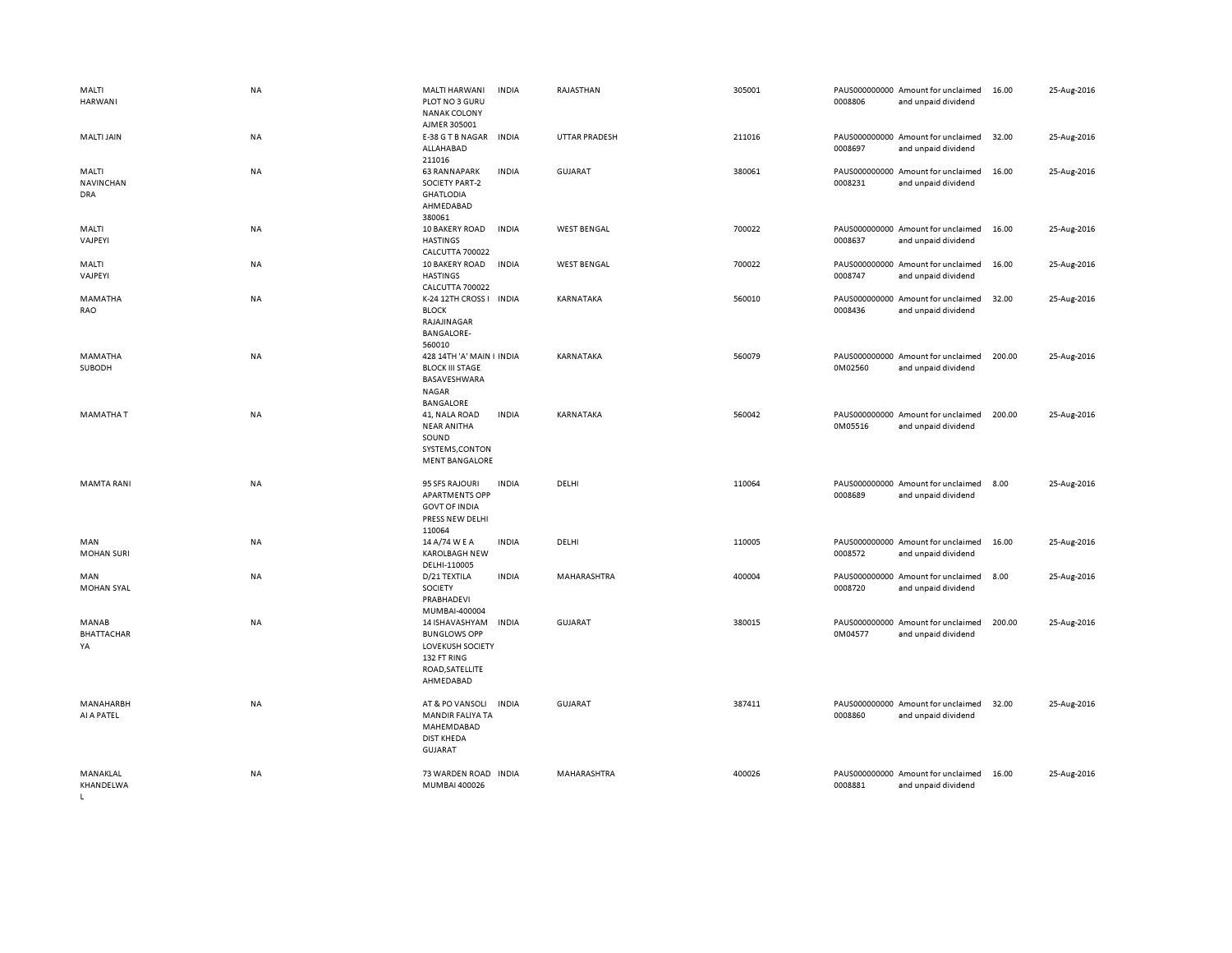| MANGALA<br>AMBALAL<br><b>PUROHIT</b>     | NA             | 1858 DHANTURA<br>POLE POST OFFICE<br><b>BLDG DARIAPUR</b><br>AHMEDABAD-<br>380001                        | <b>INDIA</b> | <b>GUJARAT</b> | 380001 | 0008238 | PAUS000000000 Amount for unclaimed<br>and unpaid dividend | 2.00   | 25-Aug-2016 |
|------------------------------------------|----------------|----------------------------------------------------------------------------------------------------------|--------------|----------------|--------|---------|-----------------------------------------------------------|--------|-------------|
| MANGALBHA<br><b>I FULABHAI</b><br>PATEL  | <b>NA</b>      | HARIKRIPA NIVAS<br><b>BARODA PIN-</b><br>391740                                                          | <b>INDIA</b> | GUJARAT        | 391740 | 0008364 | PAUS000000000 Amount for unclaimed<br>and unpaid dividend | 6.00   | 25-Aug-2016 |
| MANGALBHA<br><b>INARANBHAI</b><br>PATEL  | <b>NA</b>      | RADODARA TAL-<br><b>BAYAD DIST</b><br>SABARKANTHA PIN<br>383325                                          | <b>INDIA</b> | GUJARAT        | 383325 | 0008265 | PAUS000000000 Amount for unclaimed<br>and unpaid dividend | 16.00  | 25-Aug-2016 |
| MANGAT<br>KANNAN<br><b>NAIR</b>          | <b>NA</b>      | <b>MANGAT HOUSE</b><br>P.O. CHOKLI<br>KERALA                                                             | <b>INDIA</b> | KERALA         | 670672 | 0M00981 | PAUS000000000 Amount for unclaimed<br>and unpaid dividend | 40.00  | 25-Aug-2016 |
| <b>MANGE RAM</b><br><b>GUPTA</b>         | S D GUPTA      | B 7/33,<br>SAFDARJUNG<br><b>ENCLAVE NEW</b><br>DELHI                                                     | <b>INDIA</b> | DELHI          | 110029 | 0288200 | PAUSIN3014361 Amount for unclaimed<br>and unpaid dividend | 16.00  | 25-Aug-2016 |
| MANGESH<br>NARAYAN<br>RAO                | MANGESH<br>RAO | FLAT NO-403<br>ALBUQUERQUE<br>APARTMENTS<br>PANDESHWAR<br>MANGALORE                                      | <b>INDIA</b> | KARNATAKA      | 575001 | 2077175 | PAUSIN3003941 Amount for unclaimed<br>and unpaid dividend | 200.00 | 25-Aug-2016 |
| MANGLABEN<br>KANUBHAI<br>DALAL           | NA             | SHRIJI NIVAS<br>SHANTINIVAS<br>SOCIETY GODHRA<br><b>DIST PMS PIN-</b><br>389001                          | <b>INDIA</b> | GUJARAT        | 389001 | 0008317 | PAUS000000000 Amount for unclaimed<br>and unpaid dividend | 6.00   | 25-Aug-2016 |
| MANGUBEN<br><b>K SHAH</b>                | <b>NA</b>      | <b>TALATI BLDG</b><br>RAMNAGAR<br>SABARMATI<br>AHMEDABAD-<br>380005                                      | <b>INDIA</b> | GUJARAT        | 380005 | 0008716 | PAUS000000000 Amount for unclaimed<br>and unpaid dividend | 8.00   | 25-Aug-2016 |
| MANHARBHA<br><b>I BANSIBHAI</b><br>PATEL | NA             | <b>SAKAR MANSION</b><br><b>SHAHPUR MILL</b><br>COMPOUND<br>AHMEDABAD-<br>380001                          | <b>INDIA</b> | <b>GUJARAT</b> | 380001 | 0008471 | PAUS000000000 Amount for unclaimed<br>and unpaid dividend | 8.00   | 25-Aug-2016 |
| MANHARLAL<br>GIRDHARLAL<br><b>DOSHIT</b> | <b>NA</b>      | C/O M G DOSHIT & INDIA<br>CO35 EMBASSY<br>MARKET<br>NAVRANGPURA<br>AHMEDABAD-<br>380009                  |              | GUJARAT        | 380009 | 0008469 | PAUS000000000 Amount for unclaimed<br>and unpaid dividend | 16.00  | 25-Aug-2016 |
| MANHARLAL<br>MANILAL                     | <b>NA</b>      | C/O MONEY<br><b>VINIMAY CORP</b><br>DHOLI KUI PETLAD<br><b>VIA ANAND DIST</b><br><b>KAIRA PIN-388450</b> | <b>INDIA</b> | <b>GUJARAT</b> | 388450 | 0008319 | PAUS000000000 Amount for unclaimed<br>and unpaid dividend | 4.00   | 25-Aug-2016 |
| MANI<br><b>BHARUCHA</b>                  | NA             | <b>BHARUCHA BLDG</b><br><b>SALAPOSE ROAD</b><br>AHMEDABAD-<br>380001                                     | <b>INDIA</b> | <b>GUJARAT</b> | 380001 | 0008704 | PAUS000000000 Amount for unclaimed<br>and unpaid dividend | 8.00   | 25-Aug-2016 |
| MANI<br>RAMAKRISHN<br>AN                 | <b>NA</b>      | A/8 NALANDA<br>ANUSHAKTI NAGAR<br>PO MUMBAI<br>400094                                                    | <b>INDIA</b> | MAHARASHTRA    | 400094 | 0008496 | PAUS000000000 Amount for unclaimed<br>and unpaid dividend | 8.00   | 25-Aug-2016 |
| MANIBEN<br>CHHAGANBH<br>AI PATEL         | <b>NA</b>      | C/O M C PATEL &<br>CO STATION ROAD<br><b>BAJWA DIST</b><br><b>BARODA PIN</b><br>391310                   | <b>INDIA</b> | <b>GUJARAT</b> | 391310 | 0008237 | PAUS000000000 Amount for unclaimed<br>and unpaid dividend | 20.00  | 25-Aug-2016 |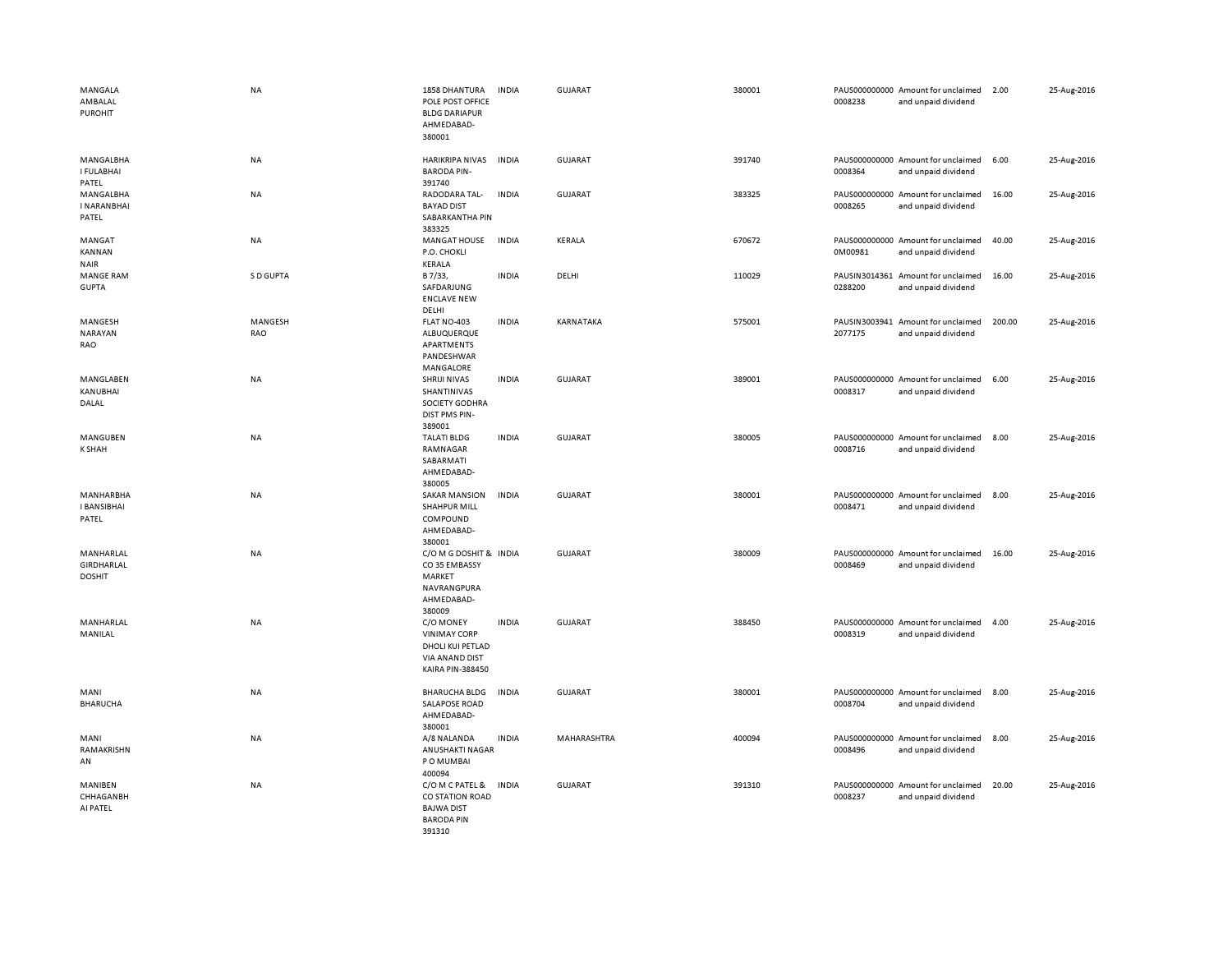| Manibhai<br>Kanjibhai<br>Patel          | NA        | 704 Sri Vijay<br>Apartments Nr<br>Pratima Society<br>Vijay Char Rasta<br>AHMEDABAD          | <b>INDIA</b> | <b>GUJARAT</b>       | 380009 | 0187386 | PAUSIN3024611 Amount for unclaimed<br>and unpaid dividend | 32.00   | 25-Aug-2016 |
|-----------------------------------------|-----------|---------------------------------------------------------------------------------------------|--------------|----------------------|--------|---------|-----------------------------------------------------------|---------|-------------|
| MANIK<br>KASWA                          | NA        | SATYAM<br><b>APARTMENTS 8</b><br><b>WARDHA ROAD</b><br><b>NAGPUR</b>                        | <b>INDIA</b> | MAHARASHTRA          | 440012 | 0M03746 | PAUS000000000 Amount for unclaimed<br>and unpaid dividend | 1300.00 | 25-Aug-2016 |
| MANIK<br>MADHAVE<br>SHEVADE             | NA        | HOUSE NO 54<br>SIDDHESHWAR<br>GANDHIGRAM<br><b>KANPUR 208007</b>                            | <b>INDIA</b> | <b>UTTAR PRADESH</b> | 208007 | 0008251 | PAUS000000000 Amount for unclaimed<br>and unpaid dividend | 10.00   | 25-Aug-2016 |
| MANILAL<br><b>GOKALDAS</b><br>PATEL     | NA        | AT & POST ANTISAR INDIA<br>TAL KAPADVANJ<br><b>KAPADWANJ DIST</b><br>KHEDA                  |              | GUJARAT              | 387620 | 0008369 | PAUS000000000 Amount for unclaimed<br>and unpaid dividend | 2.00    | 25-Aug-2016 |
| MANILAL<br><b>GOPALDAS</b><br>PARMAR    | NA        | NIRMALA COLONY INDIA<br>NAVAYARD OPP D<br><b>CABIN BARODA-</b><br>390002                    |              | <b>GUJARAT</b>       | 390002 | 0008371 | PAUS000000000 Amount for unclaimed<br>and unpaid dividend | 16.00   | 25-Aug-2016 |
| MANILAL<br><b>GOPALDAS</b><br>PARMAR    | <b>NA</b> | NIRMALA COLONY INDIA<br>NAVAYARD OPP D<br><b>CABIN BARODA-</b><br>390002                    |              | <b>GUJARAT</b>       | 390002 | 0008370 | PAUS000000000 Amount for unclaimed<br>and unpaid dividend | 16.00   | 25-Aug-2016 |
| MANILAL<br>HARGOVAND<br><b>AS PATEL</b> | <b>NA</b> | <b>GUNDIKHAD</b><br>MANARO<br>VISNAGAR-384315                                               | <b>INDIA</b> | <b>GUJARAT</b>       | 384315 | 0008372 | PAUS000000000 Amount for unclaimed<br>and unpaid dividend | 16.00   | 25-Aug-2016 |
| MANILAL<br>NATHALAL<br>CHAUDHARY        | NA        | AT BAKARPUR PO<br><b>KUVASANA TA</b><br><b>VISNAGAR DIST</b><br>MEHSANA PIN-<br>384315      | <b>INDIA</b> | <b>GUJARAT</b>       | 384315 | 0008373 | PAUS000000000 Amount for unclaimed<br>and unpaid dividend | 2.00    | 25-Aug-2016 |
| MANIMALA<br>VARANASI                    | NA        | W/OV<br>PUNDARIKAKSHA<br>16-3-5/5, DAYAL<br>APARTMENT<br>OFFICIAL COLONY-I<br>VISAKHAPATNAM | <b>INDIA</b> | ANDHRA PRADESH       | 530002 | 0M04854 | PAUS000000000 Amount for unclaimed<br>and unpaid dividend | 300.00  | 25-Aug-2016 |
| <b>MANISH H</b><br>THAKKER              | NA        | 1/3227 KRISHNA<br><b>KUNJ NR SMITA</b><br>APT KAJI MAIDAN<br><b>GOPIPURA SURAT</b>          | <b>INDIA</b> | <b>GUJARAT</b>       | 395001 | 0M04190 | PAUS000000000 Amount for unclaimed<br>and unpaid dividend | 200.00  | 25-Aug-2016 |
| MANISH<br>JAYANTILAL<br>KATIRA          | NA        | <b>MANAS MANDIR</b><br>P.O B/H ARVI NAKA<br>WARDHA 442005                                   | <b>INDIA</b> | MAHARASHTRA          | 442005 | 0008809 | PAUS000000000 Amount for unclaimed<br>and unpaid dividend | 32.00   | 25-Aug-2016 |
| MANISHA<br><b>OCHCHHAV</b><br>DESAI     | NA        | TAMBOLIWADO<br><b>SHRI GOPAL KRUPA</b><br>PO KADI DIST<br><b>MEHSANA 382715</b>             | <b>INDIA</b> | <b>GUJARAT</b>       | 382715 | 0008769 | PAUS000000000 Amount for unclaimed<br>and unpaid dividend | 24.00   | 25-Aug-2016 |
| MANJEET<br>KAUR<br><b>TEHALIA</b>       | NA        | C/O.DR.HARIPRAKA INDIA<br>SH SINGH TEHALIA<br>P.O.INDI BIJAPUR<br>DIST.                     |              | KARNATAKA            | 586209 | 0M00857 | PAUS000000000 Amount for unclaimed<br>and unpaid dividend | 200.00  | 25-Aug-2016 |
| MANJERI<br>SUNDARAM<br>NARAYANAS<br>AMY | <b>NA</b> | FLAT D-6<br>ASHOKNAGAR<br>56TH STREET<br>CHENNAI-600083                                     | <b>INDIA</b> | <b>TAMIL NADU</b>    | 600083 | 0008645 | PAUS000000000 Amount for unclaimed<br>and unpaid dividend | 8.00    | 25-Aug-2016 |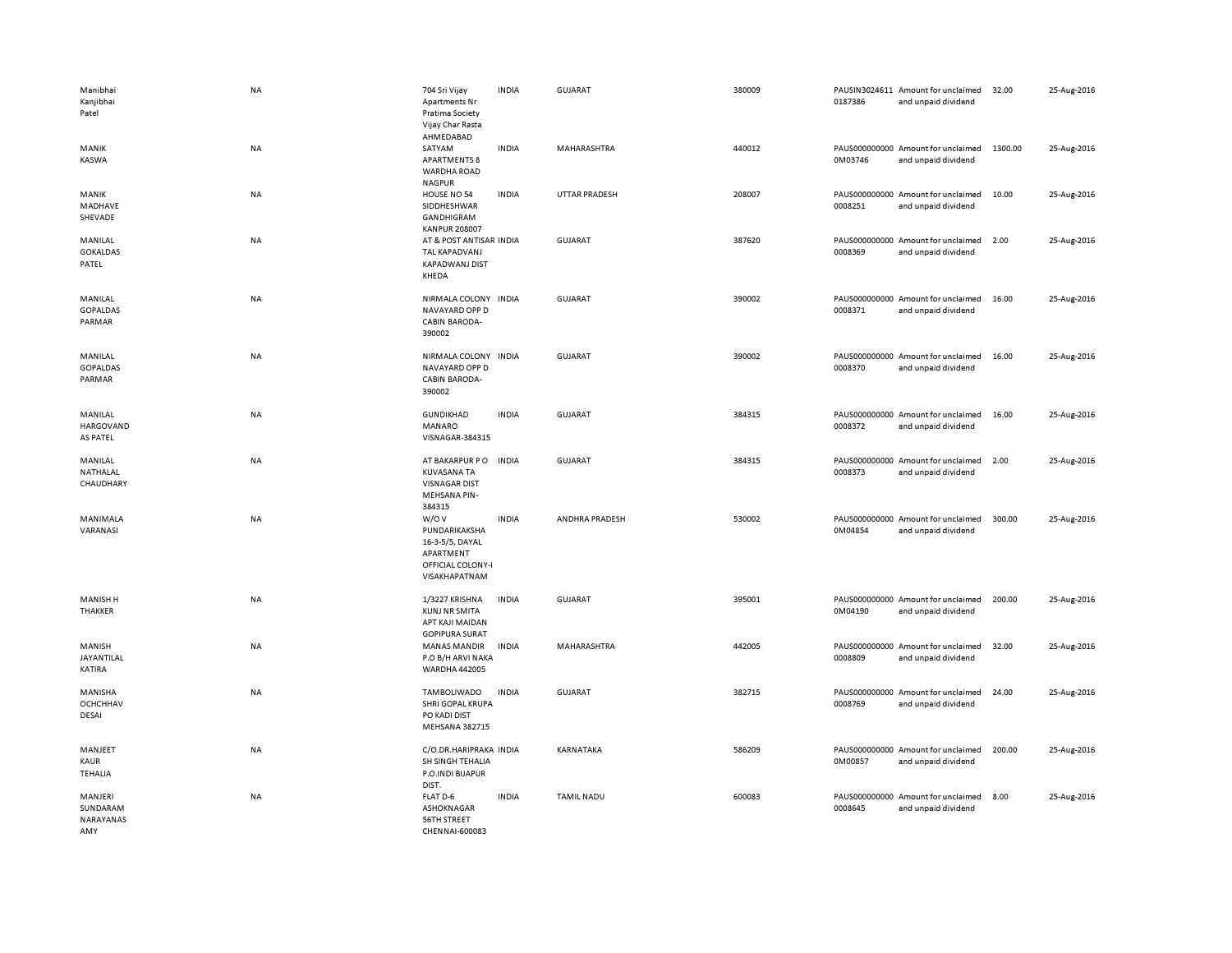| <b>MANJIT KAUR</b>                        | <b>NA</b> | 53/78 RAMJAS<br>ROAD KAROL BAGH<br>N DELHI-110005                                                               | <b>INDIA</b> | DELHI              | 110005 | 0008551                  | PAUS000000000 Amount for unclaimed<br>and unpaid dividend | 8.00   | 25-Aug-2016 |
|-------------------------------------------|-----------|-----------------------------------------------------------------------------------------------------------------|--------------|--------------------|--------|--------------------------|-----------------------------------------------------------|--------|-------------|
| MANJU<br>ASHOK<br>RAMNANI                 | NA        | BK NO 980 ROOM<br><b>NO 9 STATION</b><br><b>ROAD</b><br>ULHASNAGAR DIST<br><b>THANE PIN-421003</b>              | INDIA        | MAHARASHTRA        | 421003 | 0008629                  | PAUS000000000 Amount for unclaimed<br>and unpaid dividend | 8.00   | 25-Aug-2016 |
| MANJU<br>BHATT                            | <b>NA</b> | C1A/57C JANAK<br>PURI NEW DELHI<br>110058                                                                       | <b>INDIA</b> | DELHI              | 110058 | 0008859                  | PAUS000000000 Amount for unclaimed<br>and unpaid dividend | 16.00  | 25-Aug-2016 |
| MANJU DEVI<br>AGRAWAL                     | NA        | F/84 MAJOR<br><b>SHAITAN SINGH</b><br><b>COLONY SHASTRI</b><br><b>NAGAR JAIPUR</b>                              | <b>INDIA</b> | RAJASTHAN          | 302016 | 0008824                  | PAUS000000000 Amount for unclaimed<br>and unpaid dividend | 8.00   | 25-Aug-2016 |
| MANJU DEVI<br>AGRAWAL                     | NA        | F/84 MAJOR<br><b>SHAITAN SINGH</b><br><b>COLONY SHASTRI</b><br><b>NAGAR JAIPUR</b>                              | <b>INDIA</b> | RAJASTHAN          | 302016 | 0008688                  | PAUS000000000 Amount for unclaimed<br>and unpaid dividend | 8.00   | 25-Aug-2016 |
| MANJU<br><b>GUPTA</b>                     | NA        | 20 MAHARSHI<br><b>DEBENDRA ROAD</b><br><b>III FLOOR ROOM</b><br>NO 61 CALCUTTA-<br>700007                       | <b>INDIA</b> | <b>WEST BENGAL</b> | 700007 | 0008510                  | PAUS000000000 Amount for unclaimed<br>and unpaid dividend | 24.00  | 25-Aug-2016 |
| MANJU<br><b>MOHTA</b>                     | <b>NA</b> | KARUNAMOYEE<br><b>HOUSING ESTATE</b><br>PHASE II FLAT NO E-<br>22/8 SALT LAKE<br><b>CALCUTTA 700091</b>         | <b>INDIA</b> | <b>WEST BENGAL</b> | 700091 | 0008604                  | PAUS000000000 Amount for unclaimed<br>and unpaid dividend | 40.00  | 25-Aug-2016 |
| MANJU<br>MOORARKA                         | NA        | C/O ASHISH STD<br>PCD OPP M V<br><b>MARKET NEAR</b><br>NEW BUS STAND<br><b>BILASPUR MP</b><br>495001            | <b>INDIA</b> | CHHATTISGARH       | 495001 | 0008845                  | PAUS000000000 Amount for unclaimed<br>and unpaid dividend | 16.00  | 25-Aug-2016 |
| MANJU<br>RANJAN                           | <b>NA</b> | 8/31 TILAK NAGAR INDIA<br><b>NEW DELHI-110018</b>                                                               |              | DELHI              | 110018 | 0008647                  | PAUS000000000 Amount for unclaimed<br>and unpaid dividend | 8.00   | 25-Aug-2016 |
| MANJU<br>SHARMA                           | NA        | <b>1402 GALI</b><br><b>MUSBBIRON</b><br><b>CHANKYA MARG</b><br>SUBHASH CHOWK<br>JAIPUR 302002                   | <b>INDIA</b> | RAJASTHAN          | 302002 | 0008821                  | PAUS000000000 Amount for unclaimed<br>and unpaid dividend | 16.00  | 25-Aug-2016 |
| MANJU<br>SHREE<br><b>BHATTACHAR</b><br>YA | <b>NA</b> | 14 ISHAVASHYAM<br><b>BUNGLOWS OPP</b><br><b>LOVEKUSH SOCIETY</b><br>132 FT RING<br>ROAD, SATELLITE<br>AHMEDABAD | <b>INDIA</b> | <b>GUJARAT</b>     | 380015 | 0M04564                  | PAUS000000000 Amount for unclaimed<br>and unpaid dividend | 200.00 | 25-Aug-2016 |
| MANJU<br>ZEEKNA                           | NA        | D/O LATE SH MEGH INDIA<br>RAJ LEEKHA PO<br><b>BHUWA DIST</b><br><b>HISSAR 126008</b><br><b>HARYANA</b>          |              | <b>HARYANA</b>     | 126008 | 0008685                  | PAUS000000000 Amount for unclaimed<br>and unpaid dividend | 32.00  | 25-Aug-2016 |
| MANJUBALA<br>TILAKRAJ<br>MAHAJAN          | NA        | <b>B-215 YOJANA</b><br><b>VIHAR DELHI</b><br>110092                                                             | <b>INDIA</b> | DELHI              | 110092 | 0008659                  | PAUS000000000 Amount for unclaimed<br>and unpaid dividend | 8.00   | 25-Aug-2016 |
| MANJUBEN<br>JAYANTILAL<br>SHAH            | NA        | PRABHAKUNJ CO-<br>OP HSG SOCIETY<br><b>COLLEGE ROAD NR</b><br>DERI GODHRA-<br>389001                            | <b>INDIA</b> | <b>GUJARAT</b>     | 389001 | PAUS000000000<br>0008318 | Amount for unclaimed<br>and unpaid dividend               | 2.00   | 25-Aug-2016 |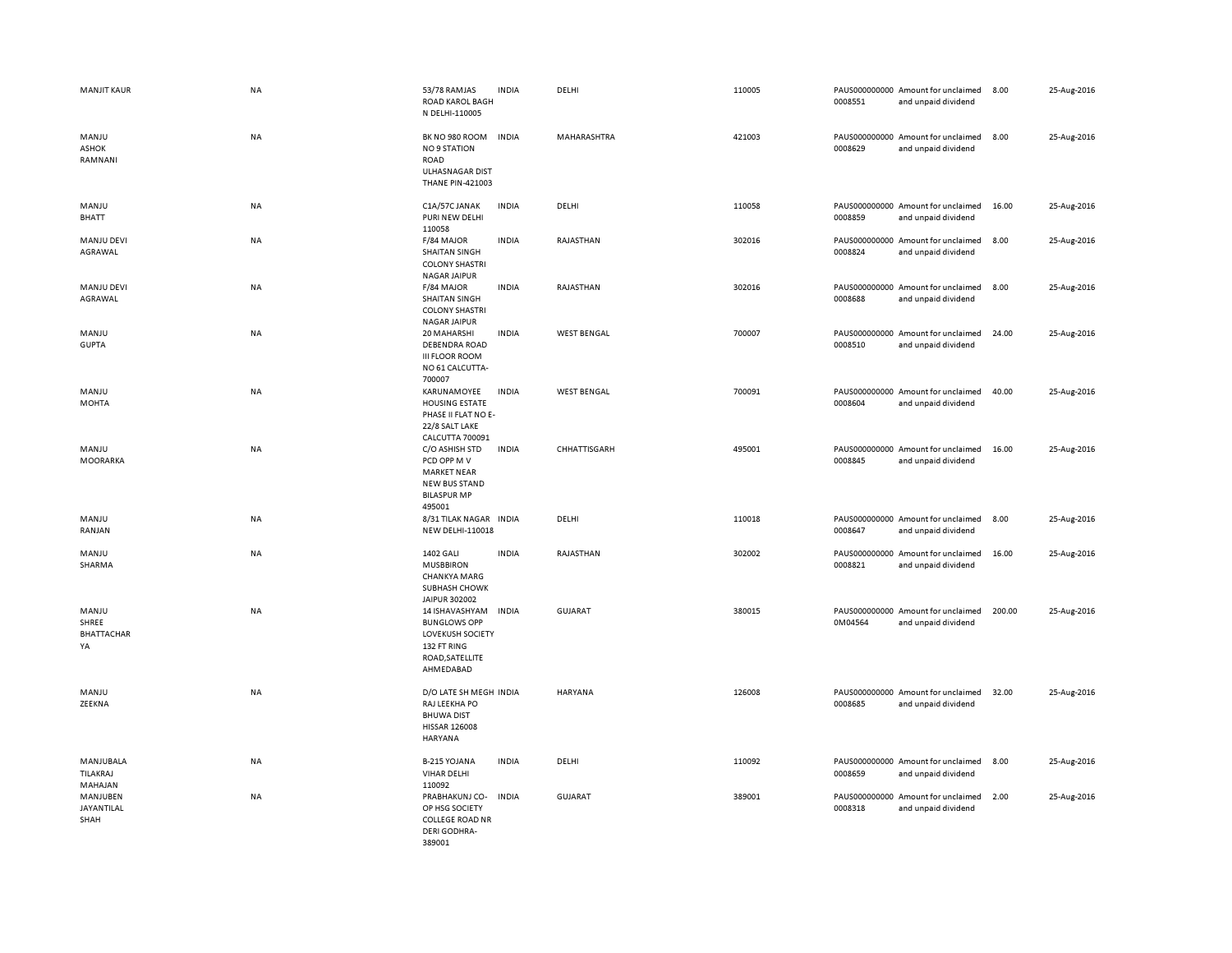| MANJUBEN<br><b>VINOD PATEL</b>                            | NA        | 18 NEW SHARAD<br><b>HOUSING SOCIETY</b><br>NARANPURA AREA<br>OPP VIJAYNAGAR<br>AHMEDABAD-<br>380013                           | <b>INDIA</b> | GUJARAT        | 380013 | 0008665                  | PAUS000000000 Amount for unclaimed<br>and unpaid dividend | 24.00  | 25-Aug-2016 |
|-----------------------------------------------------------|-----------|-------------------------------------------------------------------------------------------------------------------------------|--------------|----------------|--------|--------------------------|-----------------------------------------------------------|--------|-------------|
| MANJULA<br>CHANDULAL<br>PATEL                             | <b>NA</b> | DREAMLAND<br>AGENCY RAJMAHEL<br>ROAD BARODA-<br>390001                                                                        | <b>INDIA</b> | <b>GUJARAT</b> | 390001 | 0008374                  | PAUS000000000 Amount for unclaimed<br>and unpaid dividend | 16.00  | 25-Aug-2016 |
| MANJULA<br>NARESHCHA<br>NDRA JOSHI                        | <b>NA</b> | 4 HARIOM FLAT<br><b>CHANDRANAGAR N</b><br>N ROAD PALDI<br>AHMEDABAD<br>380007                                                 | <b>INDIA</b> | <b>GUJARAT</b> | 380007 | 0008853                  | PAUS000000000 Amount for unclaimed<br>and unpaid dividend | 32.00  | 25-Aug-2016 |
| MANJULA<br>NAVNITLAL<br>SHAH                              | <b>NA</b> | 9 NIYOJAN NAGAR INDIA<br>SOCIETY<br>AMBAWADI<br><b>ELLISBRIDGE</b><br>AHMEDABAD<br>380015                                     |              | <b>GUJARAT</b> | 380015 | 0008731                  | PAUS000000000 Amount for unclaimed<br>and unpaid dividend | 6.00   | 25-Aug-2016 |
| <b>MANJULA P</b><br>THAKKER                               | NA        | "SUDHIR" DERASAR INDIA<br>ROAD JAMNAGAR<br>361001                                                                             |              | <b>GUJARAT</b> | 361001 | 0008882                  | PAUS000000000 Amount for unclaimed<br>and unpaid dividend | 16.00  | 25-Aug-2016 |
| MANJULABE<br>N<br><b>CHIMANBHAI</b><br>PATEL              | NA        | HARIKRIPA NIVAS<br><b>CHHANI DIST</b><br><b>BARODA PIN-</b><br>391740                                                         | <b>INDIA</b> | <b>GUJARAT</b> | 391740 | 0008375                  | PAUS000000000 Amount for unclaimed<br>and unpaid dividend | 6.00   | 25-Aug-2016 |
| MANJULABE<br>N<br><b>GANPATBHAI</b>                       | NA        | VACHALU FALIA<br>MANJALPUR<br>BARODA-390011                                                                                   | <b>INDIA</b> | <b>GUJARAT</b> | 390011 | 0008376                  | PAUS000000000 Amount for unclaimed<br>and unpaid dividend | 2.00   | 25-Aug-2016 |
| PATEL<br>MANJULABE<br>N<br>GHANSHYAM<br><b>BHAI PATEL</b> | NA        | A-3 ALEMBIC<br>COLONY BARODA-<br>390003                                                                                       | <b>INDIA</b> | <b>GUJARAT</b> | 390003 | 0008377                  | PAUS000000000 Amount for unclaimed<br>and unpaid dividend | 6.00   | 25-Aug-2016 |
| MANJULABE<br>N<br>KRISHNALAL<br>SHAH                      | NA        | HARIKRIPA NR ST INDIA<br>STAND<br>UTTERSANDA<br>387370                                                                        |              | <b>GUJARAT</b> | 387370 | 0008727                  | PAUS000000000 Amount for unclaimed<br>and unpaid dividend | 16.00  | 25-Aug-2016 |
| MANJULABE<br>N<br>MAGANBHAI<br>PATEL                      | NA        | B/31 SEVASHRAM<br><b>SOCIETY NEAR</b><br><b>ATMA JYOTI -</b><br><b>ASHRAM RACE</b><br><b>COURSE ROAD</b><br>BARODA 390007 - - | <b>INDIA</b> | GUJARAT        | 390007 | 0008271                  | PAUS000000000 Amount for unclaimed<br>and unpaid dividend | 6.00   | 25-Aug-2016 |
| MANJULABE<br>N<br>NAGARBHAI<br>PATEL                      | NA        | 39 GOPAL BAUG<br><b>SOCIETY NR</b><br>MADHUVRUND<br>SOCIETY<br><b>GHATLODIA</b><br>AHMEDABAD<br>380061                        | <b>INDIA</b> | <b>GUJARAT</b> | 380061 | 0008589                  | PAUS000000000 Amount for unclaimed<br>and unpaid dividend | 16.00  | 25-Aug-2016 |
| MANJULATH<br>ΑK                                           | NA        | $10 - 1 - 78$<br>MANILLAGUDEM<br>KHAMMAM                                                                                      | <b>INDIA</b> | ANDHRA PRADESH | 507001 | 0M04731                  | PAUS000000000 Amount for unclaimed<br>and unpaid dividend | 200.00 | 25-Aug-2016 |
| MANMOHAN<br>LAL<br>AGARWAL                                | NA        | 42 MADHUVAN<br><b>COLONY DELHI</b><br>110092                                                                                  | <b>INDIA</b> | DELHI          | 110092 | 0008541                  | PAUS000000000 Amount for unclaimed<br>and unpaid dividend | 8.00   | 25-Aug-2016 |
| <b>MANMOHAN</b><br>LAL<br>AGARWAL                         | <b>NA</b> | <b>42 MADHUVAN</b><br><b>COLONY DELHI</b><br>110092                                                                           | <b>INDIA</b> | DELHI          | 110092 | PAUS000000000<br>0008550 | Amount for unclaimed<br>and unpaid dividend               | 8.00   | 25-Aug-2016 |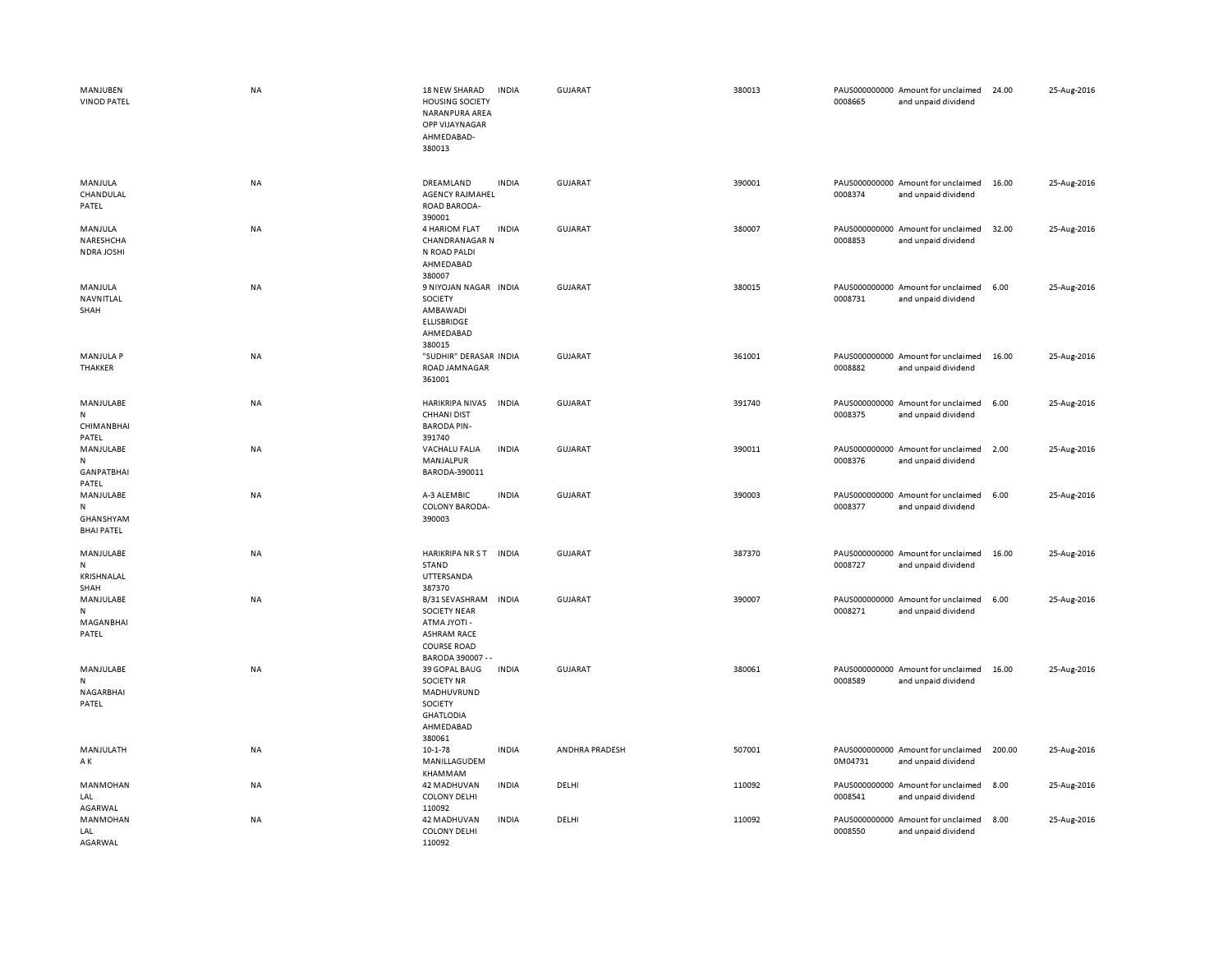| MANMOHAN<br>NEEMA                       | NA | 34/1 GRASIM STAFF INDIA<br><b>QRTS BIRLAGRAM</b><br>NAGDA 456331                                                                                                                                     | MADHYA PRADESH | 456331 | PAUS000000000 Amount for unclaimed<br>0008607<br>and unpaid dividend | 24.00  | 25-Aug-2016 |
|-----------------------------------------|----|------------------------------------------------------------------------------------------------------------------------------------------------------------------------------------------------------|----------------|--------|----------------------------------------------------------------------|--------|-------------|
| MANNALAL<br>RAMGOPAL<br>BAJAJ           | NA | 30 VAISHALI<br><b>INDIA</b><br>SOCIETY 1ST FLOOR<br><b>BEHIND S T BUS</b><br><b>DEPOT</b><br>ANKLESHWAR<br>393001                                                                                    | <b>GUJARAT</b> | 393001 | PAUS000000000 Amount for unclaimed<br>0008627<br>and unpaid dividend | 16.00  | 25-Aug-2016 |
| MANNE<br>VITTAL RAO                     | NA | N E E RI ZONAL LAB INDIA<br>R R L CAMPUS<br>HYDERABAD<br>500007                                                                                                                                      | ANDHRA PRADESH | 500007 | PAUS000000000 Amount for unclaimed<br>0008612<br>and unpaid dividend | 40.00  | 25-Aug-2016 |
| MANNUR<br>MADHUSUDA<br>N REDDY          | NA | A-47 HAUZ KHAS<br>INDIA<br>NEW DELHI-110016                                                                                                                                                          | DELHI          | 110016 | PAUS000000000 Amount for unclaimed<br>0008662<br>and unpaid dividend | 8.00   | 25-Aug-2016 |
| MANOHAR<br>BABU<br>KONDAPALLI           | NA | C/O EXCELL<br><b>INDIA</b><br>THERAPEUTICS LTD<br>H NO 1-2-59-<br>7/30/C 1ST FLR<br><b>SAHITYA APTS</b><br>LANE B/S IN-DIRA<br><b>PARK P PUMP</b><br><b>INDIRA PARK ROAD</b><br>HYDER-ABAD<br>500080 | ANDHRA PRADESH | 500080 | PAUS000000000 Amount for unclaimed<br>0008380<br>and unpaid dividend | 32.00  | 25-Aug-2016 |
| MANOHAR<br>SRIRAM<br>RAJORIA            | NA | C/O UNITED INDIA INDIA<br><b>INSURANCE CO LTD</b><br><b>DIVISIONAL OFFICE</b><br>POST BOX NO 303<br>NEW OSMANPURA<br>AURANGABAD<br>431001                                                            | MAHARASHTRA    | 431001 | PAUS000000000 Amount for unclaimed<br>0008600<br>and unpaid dividend | 8.00   | 25-Aug-2016 |
| MANOJ<br>BHUPENDRA<br><b>BHAI PATEL</b> | NA | 9 GEETANJALI<br><b>INDIA</b><br>SOCIETY JETALPUR<br>ROAD VADODARA-<br>390005                                                                                                                         | <b>GUJARAT</b> | 390005 | PAUS000000000 Amount for unclaimed<br>0008381<br>and unpaid dividend | 32.00  | 25-Aug-2016 |
| MANOJ<br>BHUPENDRA<br><b>BHAI PATEL</b> | NA | <b>INDIA</b><br>9 GEETANJALI<br>SOCIETY JETALPUR<br>ROAD VADODARA-<br>390005                                                                                                                         | <b>GUJARAT</b> | 390005 | PAUS000000000 Amount for unclaimed<br>0008290<br>and unpaid dividend | 2.00   | 25-Aug-2016 |
| MANOJ<br><b>KUMAR</b><br>JAIAN          | NA | <b>INDIA</b><br><b>TRISALA PEO</b><br><b>FANCY BAZAR</b><br><b>GUWAHATI</b>                                                                                                                          | ASSAM          | 781001 | PAUS000000000 Amount for unclaimed<br>0M03069<br>and unpaid dividend | 200.00 | 25-Aug-2016 |
| MANOJ<br><b>MUJOO</b>                   | NA | C/O ALEMBIC<br><b>INDIA</b><br><b>CHEMICAL WORKS</b><br>CO LTD 110<br>JAWAHAR LAL<br><b>NEHRU MARG</b><br>AMBALA CANTT                                                                               | HARYANA        | 133001 | PAUS000000000 Amount for unclaimed<br>0M03412<br>and unpaid dividend | 200.00 | 25-Aug-2016 |
| MANOJ<br>PATTANI                        | NA | 105 SUNRISE<br><b>INDIA</b><br>RAHEJA VIHAR B/H<br>SHIPPING CORP OF<br><b>INDIA POWAI</b><br>MUMBAI 400072                                                                                           | MAHARASHTRA    | 400072 | PAUS000000000 Amount for unclaimed<br>0008883<br>and unpaid dividend | 16.00  | 25-Aug-2016 |
| MANOJ<br>PROACH                         | NA | 54-B RAM NAGAR<br><b>INDIA</b><br>AMBALA CANTT                                                                                                                                                       | HARYANA        | 133001 | PAUS000000000 Amount for unclaimed<br>0M03436<br>and unpaid dividend | 200.00 | 25-Aug-2016 |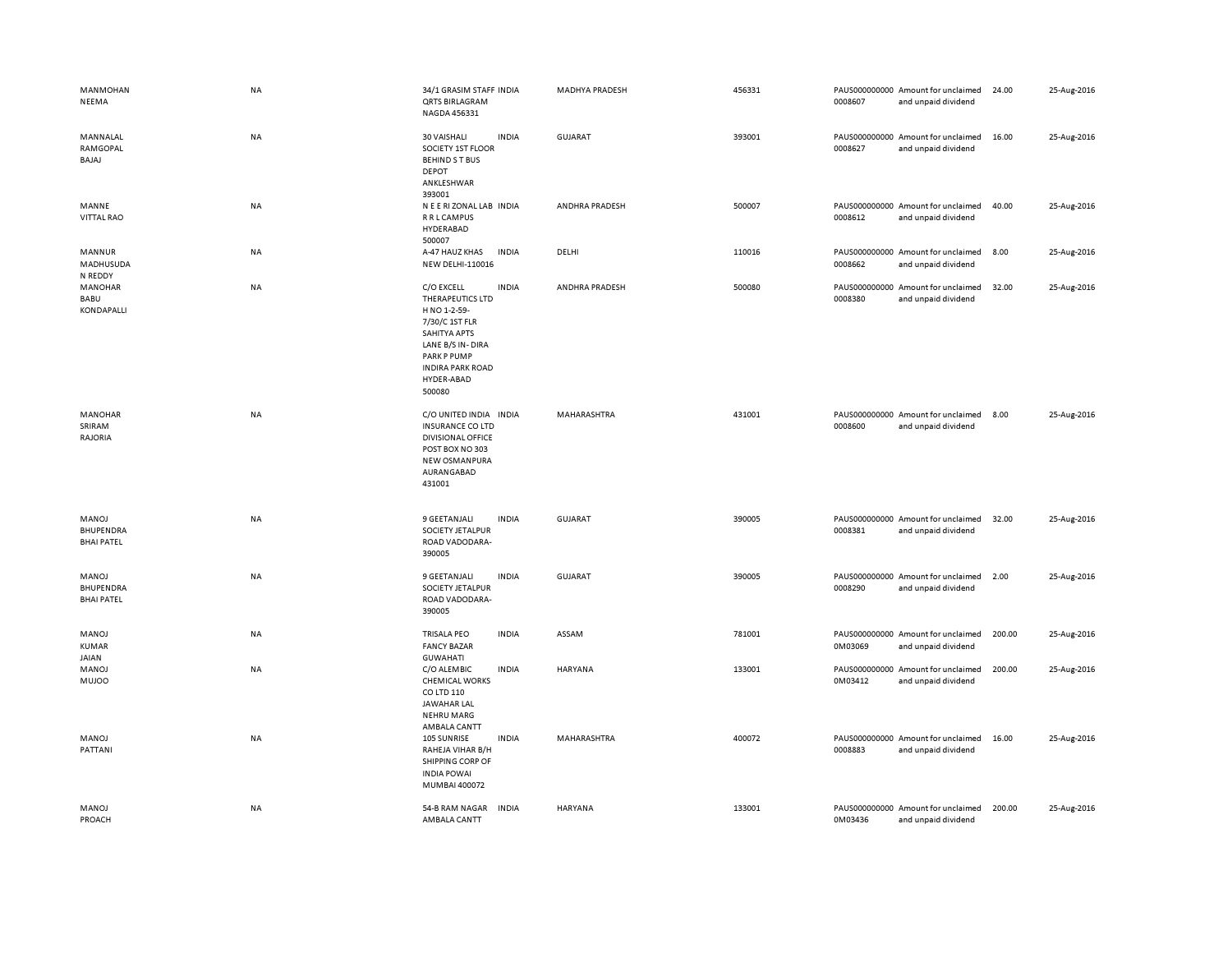| MANOJKUM<br>AR P PATEL                              | <b>NA</b> | 11A BHAVITA PARK INDIA<br>SOC NEW SAMA<br>ROAD VADODARA                                                          |              | <b>GUJARAT</b>    | 390008 | 1637685 | PAUSIN3030285 Amount for unclaimed<br>and unpaid dividend | 16.00  | 25-Aug-2016 |
|-----------------------------------------------------|-----------|------------------------------------------------------------------------------------------------------------------|--------------|-------------------|--------|---------|-----------------------------------------------------------|--------|-------------|
| MANORAMA<br>R RAO                                   | NA        | 16, VAIDYARAMA<br><b>IYER ST T.NAGAR</b><br>CHENNAI                                                              | <b>INDIA</b> | TAMIL NADU        | 600017 | 0M01294 | PAUS000000000 Amount for unclaimed<br>and unpaid dividend | 200.00 | 25-Aug-2016 |
| MANORAMA<br>R RAO                                   | NA        | 16 VAIDYARAMA<br>IYER ST T NAGAR<br>CHENNAI                                                                      | <b>INDIA</b> | <b>TAMIL NADU</b> | 600017 | 0M01641 | PAUS000000000 Amount for unclaimed<br>and unpaid dividend | 400.00 | 25-Aug-2016 |
| MANPREET<br>MALIK                                   | NA        | WZ-3 OLD<br><b>MAHABIR NAGAR</b><br>NEW DELHI-110018                                                             | <b>INDIA</b> | DELHI             | 110018 | 0008547 | PAUS000000000 Amount for unclaimed<br>and unpaid dividend | 8.00   | 25-Aug-2016 |
| MANSINH<br>GHEMARBHA<br>I.<br>CHAUDHARY             | NA        | AT&PO<br><b>KHANDOSAN TA</b><br><b>VISNAGAR VIA</b><br><b>VALAM DIST</b><br><b>MEHSANA PIN-</b><br>392310        | <b>INDIA</b> | <b>GUJARAT</b>    | 392310 | 0008384 | PAUS000000000 Amount for unclaimed<br>and unpaid dividend | 6.00   | 25-Aug-2016 |
| MANSUKHAL<br>AL AMRITLAL<br>PAREKH                  | NA        | KUVERJI DEVSHI<br>CHAWL 2ND FLOOR<br><b>B S ROAD OPP</b><br><b>ZARAPKAR SHOW</b><br>ROOM DADAR<br>MUMBAI 400028  | <b>INDIA</b> | MAHARASHTRA       | 400028 | 0008632 | PAUS000000000 Amount for unclaimed<br>and unpaid dividend | 8.00   | 25-Aug-2016 |
| MANSUKHLA<br><b>LJIVABHAI</b><br><b>NAKUM</b>       | <b>NA</b> | C/O M/S NAKUM<br><b>BROTHERS</b><br>JODHPUR GATE<br><b>JAM KHAMBHALIA</b><br>361305                              | <b>INDIA</b> | <b>GUJARAT</b>    | 361305 | 0008288 | PAUS000000000 Amount for unclaimed<br>and unpaid dividend | 32.00  | 25-Aug-2016 |
| MANSUKHLA<br><b>L POPATLAL</b><br><b>MISTRY</b>     | NA        | AMAR HARDWARE INDIA<br><b>MART MADAN</b><br>ZAMPA ROAD<br>BARODA-390001                                          |              | GUJARAT           | 390001 | 0008386 | PAUS000000000 Amount for unclaimed<br>and unpaid dividend | 16.00  | 25-Aug-2016 |
| MANSUKHLA<br>$\mathbf{L}$<br>TRIBHOVAND<br>AS PATEL | <b>NA</b> | 11 HASUBHAI PARK INDIA<br>NR JODHPUR GAM<br><b>SATELITE ROAD</b><br>AHMEDABAD<br>380015                          |              | GUJARAT           | 380015 | 0008324 | PAUS000000000 Amount for unclaimed<br>and unpaid dividend | 6.00   | 25-Aug-2016 |
| MANUBHAI<br>СННОТАВНАІ<br>PATEL                     | NA        | NR POST OFFICE<br><b>TEKRE AT &amp; PO</b><br>PALANA 387350 TA<br>NADIAD                                         | <b>INDIA</b> | GUJARAT           | 387350 | 0008733 | PAUS000000000 Amount for unclaimed<br>and unpaid dividend | 6.00   | 25-Aug-2016 |
| MANUBHAI G<br>PATEL                                 | NA        | 6 KRISHNA KUNJ<br>SOCIETY JETALPUR<br>ROAD BARODA-<br>390005                                                     | <b>INDIA</b> | <b>GUJARAT</b>    | 390005 | 0008389 | PAUS000000000 Amount for unclaimed<br>and unpaid dividend | 16.00  | 25-Aug-2016 |
| MANUBHAI<br><b>GOVINDBHAI</b><br>PATEL              | NA        | 6 KRISHNA KUNJ<br>SOCIETY JETALPUR<br><b>RD BARODA-</b><br>390005                                                | <b>INDIA</b> | <b>GUJARAT</b>    | 390005 | 0008286 | PAUS000000000 Amount for unclaimed<br>and unpaid dividend | 32.00  | 25-Aug-2016 |
| MANUBHAI<br>MAHIJIBHAI<br>PATEL                     | <b>NA</b> | SHREEJI KHADAKI INDIA<br>AT & PO KALALI TAL<br>& DIST BARODA PIN-<br>391410                                      |              | GUJARAT           | 391410 | 0008391 | PAUS000000000 Amount for unclaimed<br>and unpaid dividend | 2.00   | 25-Aug-2016 |
| MANUBHAI<br>RANGILDAS<br>PATHAK                     | NA        | 7 FATEHGANJ CO<br>OP HOUSING<br>SOCIETY BEHIND<br><b>CHURCH NEAR</b><br><b>DHOBIGHAT</b><br><b>BARODA 390002</b> | <b>INDIA</b> | <b>GUJARAT</b>    | 390002 | 0008454 | PAUS000000000 Amount for unclaimed<br>and unpaid dividend | 16.00  | 25-Aug-2016 |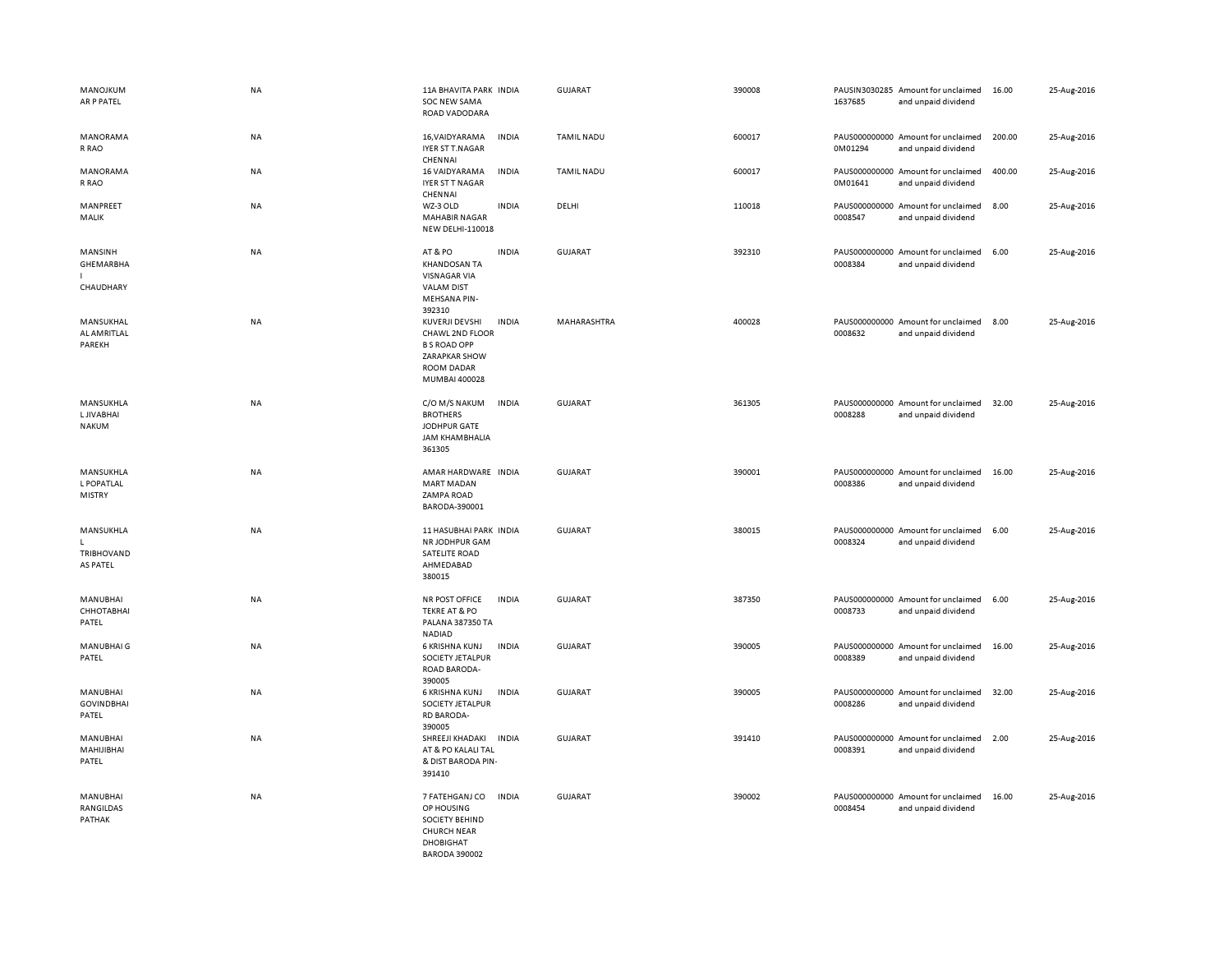| MANUBHAI<br>RAVJIBHAI<br>PATEL                   | <b>NA</b>  | AT PO HODOD TA<br><b>KARAJAN DIST</b><br><b>BARODA PIN</b><br>390001                                         | <b>INDIA</b> | GUJARAT           | 390001 | 0008264                  | PAUS000000000 Amount for unclaimed<br>and unpaid dividend | 16.00  | 25-Aug-2016 |
|--------------------------------------------------|------------|--------------------------------------------------------------------------------------------------------------|--------------|-------------------|--------|--------------------------|-----------------------------------------------------------|--------|-------------|
| MANUBHAI<br>SHANKERBHA<br><b>I PATEL</b>         | NA         | <b>SHRIKUNJ</b><br><b>HARIHAR SOCIETY</b><br>RAMNATH PETLAD-<br>388450                                       | <b>INDIA</b> | <b>GUJARAT</b>    | 388450 | 0008392                  | PAUS000000000 Amount for unclaimed<br>and unpaid dividend | 16.00  | 25-Aug-2016 |
| MANUBHAI<br>SHANKERBHA<br><b>I PATEL</b>         | <b>NA</b>  | "CHANDRAJEET" 4 INDIA<br>PARISHRAM<br>SOCIETY<br>FATEHGANJ<br>BARODA-390002                                  |              | <b>GUJARAT</b>    | 390002 | 0008249                  | PAUS000000000 Amount for unclaimed<br>and unpaid dividend | 2.00   | 25-Aug-2016 |
| MANUBHAI<br>SHANKERBHA<br><b>I PATEL</b>         | <b>NA</b>  | "CHANDRAJEET" 4 INDIA<br>PARISHRAM<br>SOCIETY FATEGANJ<br>BARODA-390002                                      |              | <b>GUJARAT</b>    | 390002 | 0008250                  | PAUS000000000 Amount for unclaimed<br>and unpaid dividend | 2.00   | 25-Aug-2016 |
| <b>MARIADAS</b><br><b>JOSEPH</b><br><b>NADAR</b> | <b>NA</b>  | ARULURA NILAYAM INDIA<br>52-A KOLLUPETTAI<br>STREET<br>THANGAVUR-<br>613001                                  |              | <b>TAMIL NADU</b> | 613001 | 0008447                  | PAUS000000000 Amount for unclaimed<br>and unpaid dividend | 32.00  | 25-Aug-2016 |
| MARIAMA<br><b>KURIAN</b>                         | <b>NA</b>  | C/O OM KURIAN D INDIA<br>D GEARS (P) LTD 28,<br><b>MOTIA KHAN</b><br>JHUNDELWALA<br>ROAD NEW DELHI<br>110055 |              | DELHI             | 110055 | 0008563                  | PAUS000000000 Amount for unclaimed<br>and unpaid dividend | 8.00   | 25-Aug-2016 |
| MARIAMBEN<br><b>UMARBHAI</b><br>BALIM            | NA         | AT & PO ANASTU<br>TA KARJAN DIST<br><b>BARODA</b>                                                            | INDIA        | <b>GUJARAT</b>    | 391240 | 0008742                  | PAUS000000000 Amount for unclaimed<br>and unpaid dividend | 2.00   | 25-Aug-2016 |
| <b>MARIAPPAK</b><br>$\mathsf{C}$                 | NA         | NO.1, COLES ROAD INDIA<br><b>FRASER TOWN</b><br><b>BANGALORE</b>                                             |              | KARNATAKA         | 560005 | 0K00096                  | PAUS000000000 Amount for unclaimed<br>and unpaid dividend | 400.00 | 25-Aug-2016 |
| MARY<br>SUGANTHI                                 | NA         | 12/4, C.S.NAGAR, II INDIA<br><b>STREET 'BALDWIN</b><br>NIVAS'<br>KRISHNAPURAM<br><b>COLONY MADURAI</b>       |              | <b>TAMIL NADU</b> | 625014 | PAUS000000000<br>0M00163 | Amount for unclaimed<br>and unpaid dividend               | 400.00 | 25-Aug-2016 |
| MASUKLAL<br>NANALAL<br>VORA                      | <b>NA</b>  | KUVERJI DEVSHI<br>CHAWL 2ND FL B S<br><b>ROAD OPP</b><br>ZARAPKAR SHOW<br>ROOM DADAR<br>MUMBAI 400028        | <b>INDIA</b> | MAHARASHTRA       | 400028 | 0008634                  | PAUS000000000 Amount for unclaimed<br>and unpaid dividend | 8.00   | 25-Aug-2016 |
| <b>MATHEW B</b><br>KURIAN                        | V M KURIAN | VALLAMATTOM IS INDIA<br>PRESS ROAD KOCHI                                                                     |              | KERALA            | 682018 | 0116622                  | PAUS120239000 Amount for unclaimed<br>and unpaid dividend | 230.00 | 25-Aug-2016 |
| MATHURADA<br>S MORARJI                           | <b>NA</b>  | C/O HEMRAJ CANJI INDIA<br>& SONS SHOP NO<br>683 GOVIND<br><b>CHOWKMJ</b><br><b>MARKET MUMBAI-</b><br>400002  |              | MAHARASHTRA       | 400002 | PAUS000000000<br>0008433 | Amount for unclaimed<br>and unpaid dividend               | 16.00  | 25-Aug-2016 |
| <b>MAULIKR</b><br>MEHTA                          | NA         | 33/B ASHOK<br><b>NAGAR SOC</b><br><b>BEHIND RLY</b><br>STATION NADIAD                                        | <b>INDIA</b> | <b>GUJARAT</b>    | 387001 | 0M04436                  | PAUS000000000 Amount for unclaimed<br>and unpaid dividend | 200.00 | 25-Aug-2016 |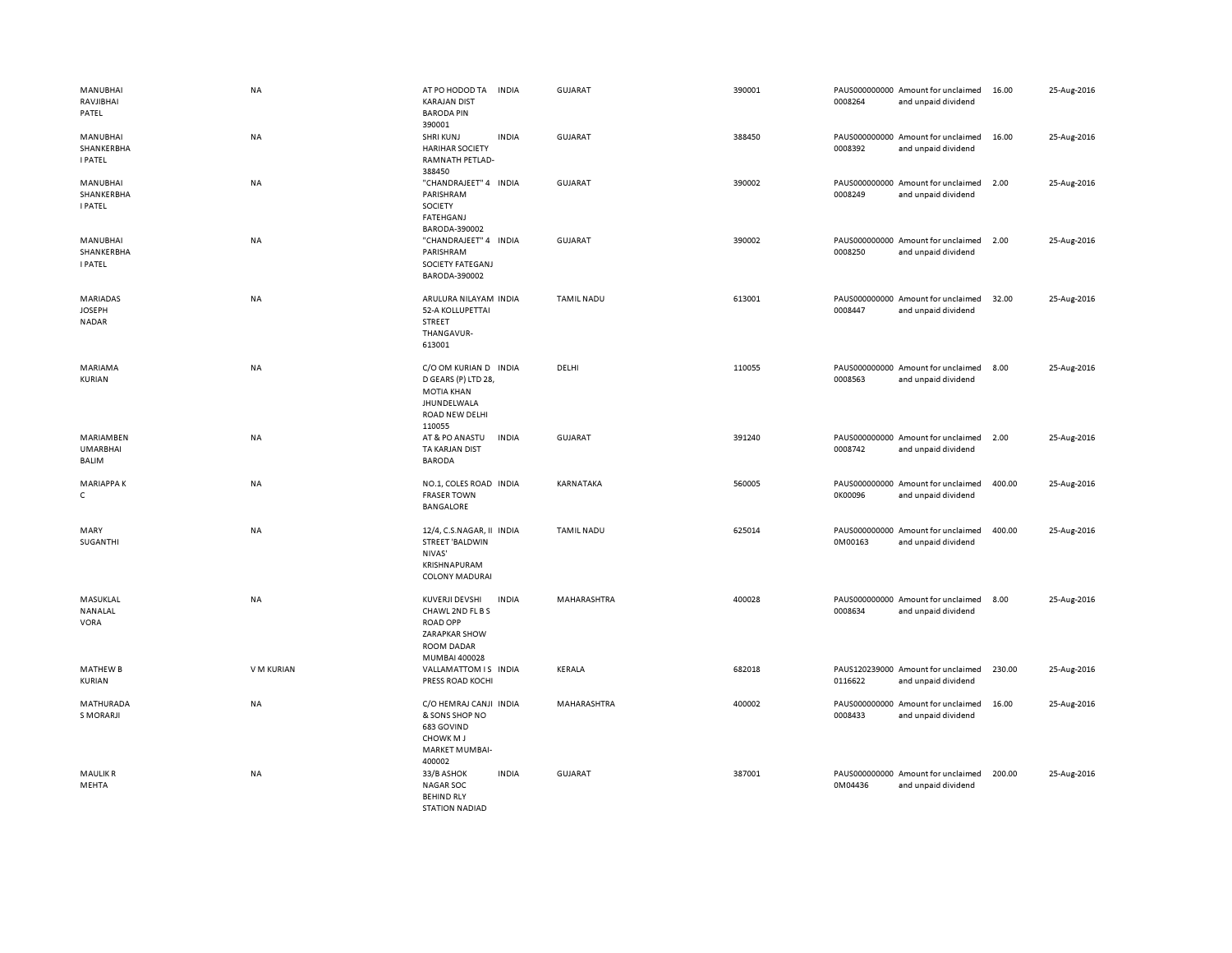| MAYA GUPTA                         | <b>NA</b> | C/O M/S SRI SHAKTI INDIA<br>CALENDERS 32/14<br><b>CHAWAL MARDI</b><br><b>CHOWK KANPUR</b><br>208001              | <b>UTTAR PRADESH</b> | 208001 | 0008875 | PAUS000000000 Amount for unclaimed<br>and unpaid dividend | 32.00  | 25-Aug-2016 |
|------------------------------------|-----------|------------------------------------------------------------------------------------------------------------------|----------------------|--------|---------|-----------------------------------------------------------|--------|-------------|
| MAYANK<br>JAYANTILAL<br>SHAH       | NA        | FLAT 52 5TH FLOOR INDIA<br><b>WARDEN COURT</b><br><b>AUGUST KRANTI</b><br><b>MARG MUMBAI-</b><br>400036          | MAHARASHTRA          | 400036 | 0008628 | PAUS000000000 Amount for unclaimed<br>and unpaid dividend | 8.00   | 25-Aug-2016 |
| MEDAM<br>RANGAIAH<br><b>GUPTA</b>  | NA        | <b>INDIA</b><br>RANGANATH<br><b>MEDICAL STORES</b><br>RAILWAY STATION<br><b>ROAD</b><br>ANANTHAPUR (A.P)         | ANDHRA PRADESH       | 515001 | 0M00165 | PAUS000000000 Amount for unclaimed<br>and unpaid dividend | 200.00 | 25-Aug-2016 |
| MEENA<br>ANAND                     | <b>NA</b> | <b>INDIA</b><br>C/O SETHI & SON<br>1599 MAIN BAZAR<br>PAHARGANJ NEW<br>DELHI-110055                              | DELHI                | 110055 | 0008569 | PAUS000000000 Amount for unclaimed<br>and unpaid dividend | 8.00   | 25-Aug-2016 |
| MEENA<br><b>BHUSHAN</b>            | NA        | FLAT NO 306<br><b>INDIA</b><br>NAWALKALA<br><b>ENCLAVE PARK</b><br><b>ROAD</b><br>KADAMKHAN<br>PATNA             | <b>BIHAR</b>         | 800003 | 0M04019 | PAUS000000000 Amount for unclaimed<br>and unpaid dividend | 200.00 | 25-Aug-2016 |
| MEENA SHAH                         | <b>NA</b> | 379/2 KHETARPAL'S INDIA<br>POLE MANEK<br><b>CHOWK</b><br>AHMEDABAD<br>380001                                     | GUJARAT              | 380001 | 0008745 | PAUS000000000 Amount for unclaimed<br>and unpaid dividend | 2.00   | 25-Aug-2016 |
| <b>MEENAV</b><br>PATEL             | <b>NA</b> | 5, PARAAG PARK,<br><b>INDIA</b><br>OPP:<br>SHAIDARSHAN<br>APARTMENT,<br>KARELIBAG<br>BARAODA-390018              | <b>GUJARAT</b>       | 390018 | 0008784 | PAUS000000000 Amount for unclaimed<br>and unpaid dividend | 50.00  | 25-Aug-2016 |
| MEENAKSHI<br>AGGARWAL              | <b>NA</b> | A-11/25 VASANT<br><b>INDIA</b><br>VIHAR NEW ELHI<br>110057                                                       | DELHI                | 110057 | 0008687 | PAUS000000000 Amount for unclaimed<br>and unpaid dividend | 8.00   | 25-Aug-2016 |
| MEERA<br><b>BATRA</b>              | <b>NA</b> | C-19 KIRTI NAGAR<br><b>INDIA</b><br>NEW DELHI-110015                                                             | DELHI                | 110015 | 0008648 | PAUS000000000 Amount for unclaimed<br>and unpaid dividend | 8.00   | 25-Aug-2016 |
| MEERA<br>GAJANAN<br><b>BHAPKAR</b> | <b>NA</b> | NEAR SRP 2ND GR INDIA<br>AZAD NAGAR S NO<br>58 WANWADI<br>POONA 411022                                           | <b>MAHARASHTRA</b>   | 411022 | 0008851 | PAUS000000000 Amount for unclaimed<br>and unpaid dividend | 32.00  | 25-Aug-2016 |
| MEERA RAO I<br>K                   | NA        | 004 VIJAYA<br><b>INDIA</b><br>TOWERS R P C<br>LAYOUT<br>VIJAYANAGAR<br><b>BANGALORE</b>                          | KARNATAKA            | 560040 | 0M02619 | PAUS000000000 Amount for unclaimed<br>and unpaid dividend | 200.00 | 25-Aug-2016 |
| MEERA<br><b>RASTOGI</b>            | <b>NA</b> | C/O ADARSH<br><b>INDIA</b><br>PHARMA <sub>11</sub><br><b>BHASIN MARKET</b><br><b>AMI NAGAR</b><br><b>LUCKNOW</b> | <b>UTTAR PRADESH</b> | 226018 | 0M03373 | PAUS000000000 Amount for unclaimed<br>and unpaid dividend | 200.00 | 25-Aug-2016 |
| <b>MEERA ROY</b><br>CHOWDHURY      | NA        | C/O. GURU DUTT,<br><b>INDIA</b><br>51/185, GALI NO.6<br>W.E.A. KAROL<br><b>BAGH NEW DELHI-</b><br>110005         | DELHI                | 110005 | 0008888 | PAUS000000000 Amount for unclaimed<br>and unpaid dividend | 24.00  | 25-Aug-2016 |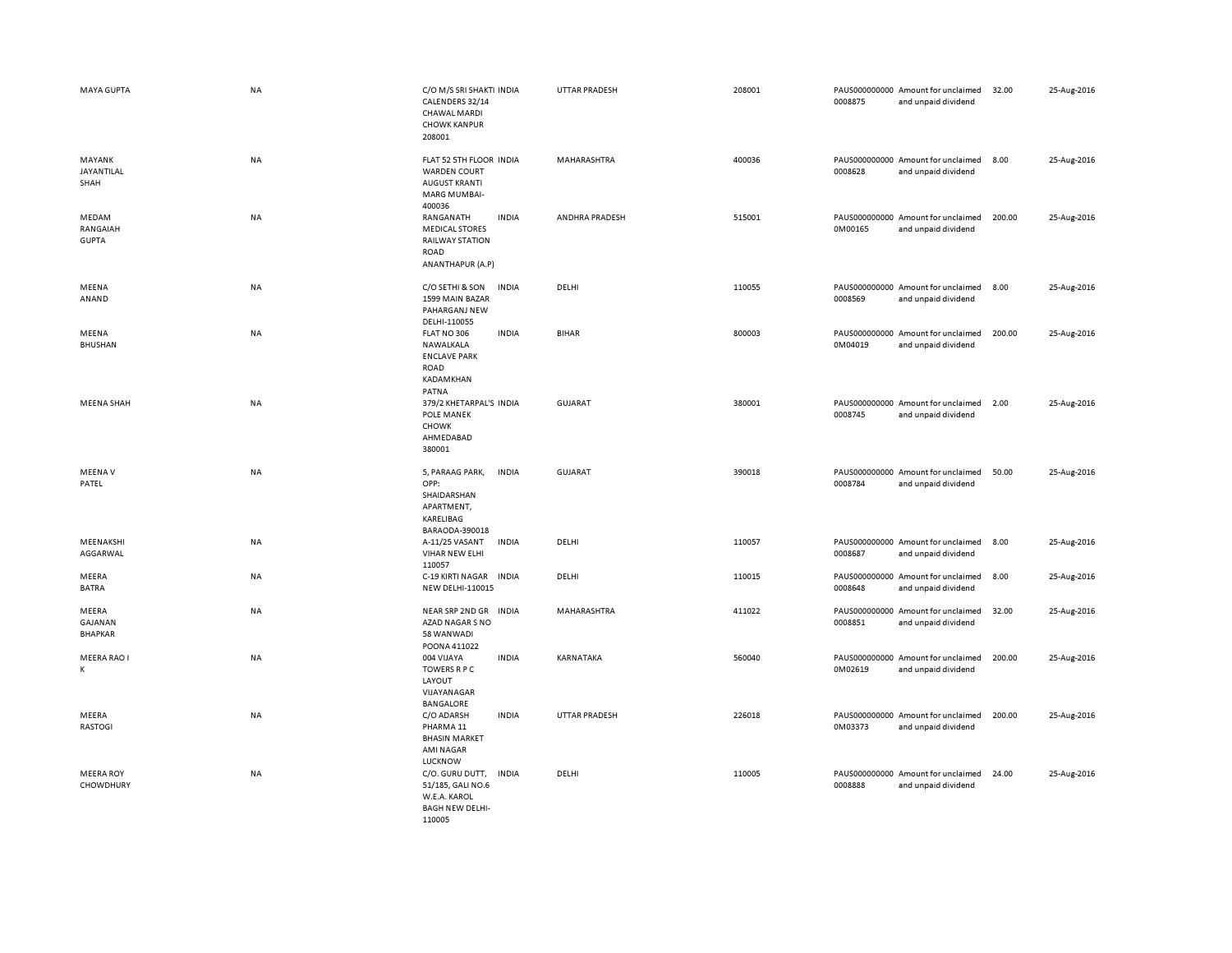| MEETA D<br>SHARMA                                  | NA        | 55 GAYATRI VIHAR INDIA<br>RATANADA<br>JODHPUR RAJ<br>342001                                                                                  |              | RAJASTHAN      | 342001 | 0008820 | PAUS000000000 Amount for unclaimed<br>and unpaid dividend | 8.00   | 25-Aug-2016 |
|----------------------------------------------------|-----------|----------------------------------------------------------------------------------------------------------------------------------------------|--------------|----------------|--------|---------|-----------------------------------------------------------|--------|-------------|
| MEGHJI<br>NANJI<br>KAMANI                          | <b>NA</b> | AMBAJI KADWA<br>PLOT SHERI NO 6-C<br>OPP<br>LADALIBHAI, B/H P<br>D MALAVIYA<br><b>COLLEGE RAJKOT</b>                                         | <b>INDIA</b> | <b>GUJARAT</b> | 360001 | 0008427 | PAUS000000000 Amount for unclaimed<br>and unpaid dividend | 2.00   | 25-Aug-2016 |
| <b>MEHUL BIPIN</b><br>PATEL                        | NA        | "NIRALI'<br>AKASHGANGA<br>COMPLEX, STATE<br>HIGHWAY NO.9,<br>HIMATNAGAR (S.K.)-<br>383001                                                    | <b>INDIA</b> | GUJARAT        | 383001 | 0008812 | PAUS000000000 Amount for unclaimed<br>and unpaid dividend | 16.00  | 25-Aug-2016 |
| MEHUL<br>PANKAJ<br>PATEL                           | NA        | ORTHOPAEDIC<br><b>HOSPITAL</b><br>OPP.RAMAKRISHN<br>A ASHRAM<br>DR.YAGNIK RD,<br>RAJKOT                                                      | <b>INDIA</b> | <b>GUJARAT</b> | 360001 | 0M05472 | PAUS000000000 Amount for unclaimed<br>and unpaid dividend | 300.00 | 25-Aug-2016 |
| MEHUL<br>PATEL                                     | <b>NA</b> | ORTHOPAEDIC<br><b>HOSPITAL DR</b><br>YAGNIK ROAD<br>RAJKOT                                                                                   | <b>INDIA</b> | GUJARAT        | 360001 | 0M04130 | PAUS000000000 Amount for unclaimed<br>and unpaid dividend | 300.00 | 25-Aug-2016 |
| <b>MELA RAM</b>                                    | NA        | FLAT 26 B NEW<br>QUTOB ROAD<br>DELHI-110001                                                                                                  | <b>INDIA</b> | DELHI          | 110001 | 0008565 | PAUS000000000 Amount for unclaimed<br>and unpaid dividend | 8.00   | 25-Aug-2016 |
| <b>MELKOTE</b><br>RANGACHAR<br>SESHADRI<br>IYENGAR | <b>NA</b> | 21/4 GROUND<br><b>FLOOR ASHRAYA</b><br>APT 1ST MAIN - 'A'<br>ROAD<br>ATHMANANDA<br><b>COLONY R T</b><br>NAGAR BA-<br><b>NGALORE 560032 -</b> | <b>INDIA</b> | KARNATAKA      | 560032 | 0008280 | PAUS000000000 Amount for unclaimed<br>and unpaid dividend | 166.00 | 25-Aug-2016 |
| MELWYN D<br>SILVA                                  | <b>NA</b> | 501/A TIRUPATHI<br><b>APTS YESHWANT</b><br>NAGAR ROA-D<br>VAKOLA<br><b>SANTACRUZ EAST</b><br>MUMBAI 400055 - -                               | <b>INDIA</b> | MAHARASHTRA    | 400055 | 0008748 | PAUS000000000 Amount for unclaimed<br>and unpaid dividend | 16.00  | 25-Aug-2016 |
| MENTA<br>SADANANDE<br>SWARUDU                      | NA        | 18/477 UPSTAIRS<br>RANGAIAHGARI<br><b>CHOULTRI STREET</b><br>PRODDATUR,<br>CUDDAPAH DIST.                                                    | <b>INDIA</b> | ANDHRA PRADESH | 516360 | 0M00317 | PAUS000000000 Amount for unclaimed<br>and unpaid dividend | 200.00 | 25-Aug-2016 |
| <b>MERYL MARY</b><br>ABRAHAM                       | NA        | PUTHUMANA<br>PONKUNNAM PO<br>KOTTAYAM KERALA                                                                                                 | <b>INDIA</b> | KERALA         | 686506 | 0M03014 | PAUS000000000 Amount for unclaimed<br>and unpaid dividend | 200.00 | 25-Aug-2016 |
| MILIND SHAH                                        | NA        | SHREE,<br>VIJDYANEKETAN<br><b>COLONY COURT</b><br>ROAD PARATWADA                                                                             | <b>INDIA</b> | MAHARASHTRA    | 444805 | 0M03747 | PAUS000000000 Amount for unclaimed<br>and unpaid dividend | 300.00 | 25-Aug-2016 |
| MINA L<br>PATEL                                    | NA        | 153, KOCHRAB<br>PATEL WAS<br><b>ELLISBRIDGE</b><br>AHMEDABAD<br>380006                                                                       | <b>INDIA</b> | <b>GUJARAT</b> | 380006 | 0008789 | PAUS000000000 Amount for unclaimed<br>and unpaid dividend | 66.00  | 25-Aug-2016 |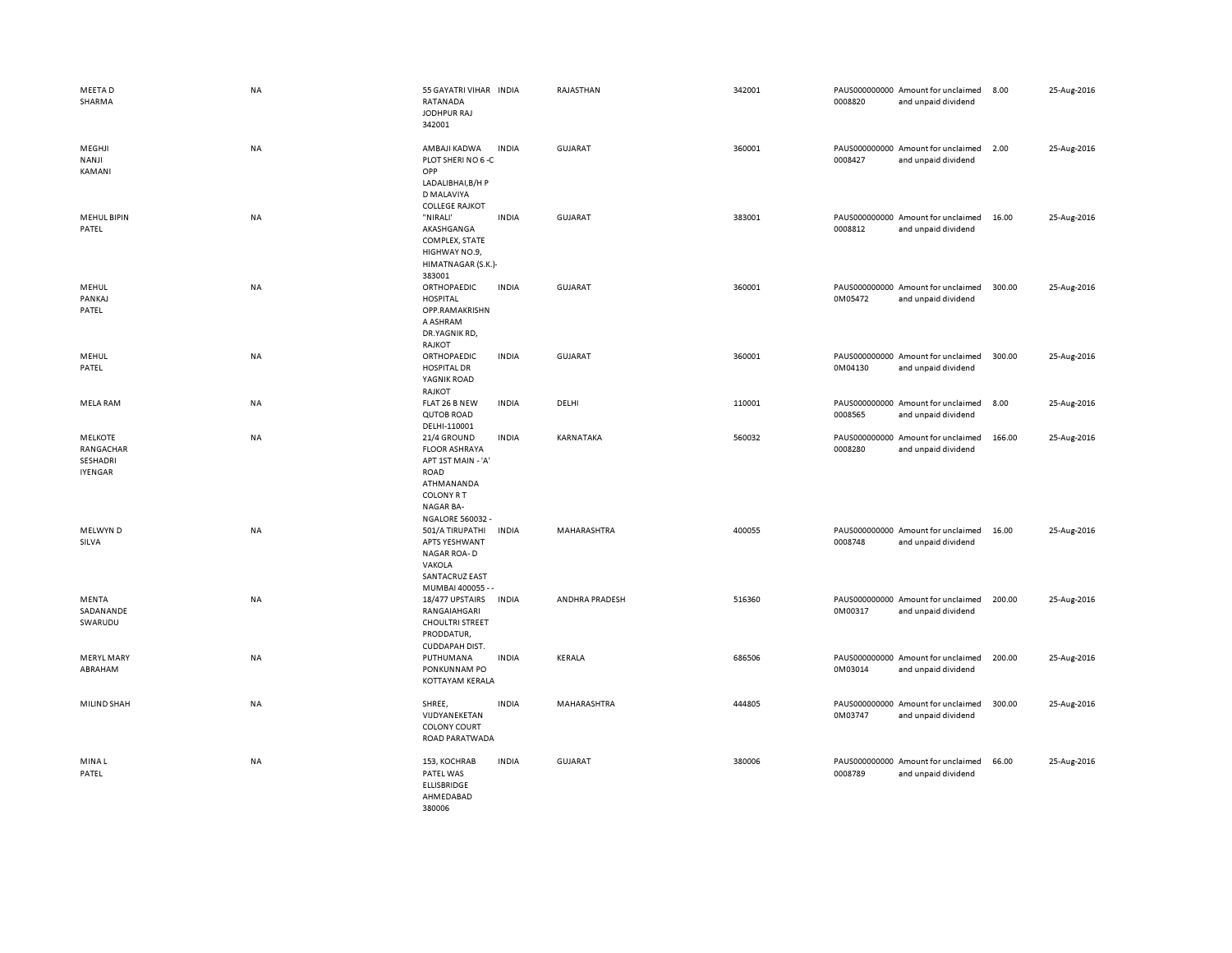| MINAXI<br>DIPAKKUMAR<br>NANAVATI        | <b>NA</b> | 66 MANAV<br><b>MANDIR SOCIETY</b><br>DIWALIPURA OLD<br>PADRA ROAD                                                        | <b>INDIA</b> | GUJARAT            | 390015 | 0008837                  | PAUS000000000 Amount for unclaimed<br>and unpaid dividend | 32.00  | 25-Aug-2016 |
|-----------------------------------------|-----------|--------------------------------------------------------------------------------------------------------------------------|--------------|--------------------|--------|--------------------------|-----------------------------------------------------------|--------|-------------|
| MINAXI SHAH                             | <b>NA</b> | <b>BARODA 390015</b><br>D/4 JAI JALARAM<br><b>SOCIETY NEAR</b><br>LAKE VEIW HOTEL<br><b>PIPLOD SURAT</b><br>395007       | <b>INDIA</b> | GUJARAT            | 395007 | 0008796                  | PAUS000000000 Amount for unclaimed<br>and unpaid dividend | 82.00  | 25-Aug-2016 |
| MINAXI<br>SHYAMSUND<br>AR DESAI         | <b>NA</b> | <b>14 KIRTIKUNJ</b><br>SOCIETY<br>KARELIBAG<br>BARODA-390001                                                             | <b>INDIA</b> | <b>GUJARAT</b>     | 390001 | 0008289                  | PAUS000000000 Amount for unclaimed<br>and unpaid dividend | 2.00   | 25-Aug-2016 |
| MINISH C<br>SHAH                        | NA        | 55 GIRIDHARI<br>SHRINATHJI<br><b>SOCIETY BEHIND</b><br><b>RAILWAY STATION</b><br>NADIAD 387001                           | <b>INDIA</b> | <b>GUJARAT</b>     | 387001 | 0008753                  | PAUS000000000 Amount for unclaimed<br>and unpaid dividend | 22.00  | 25-Aug-2016 |
| MINISH C<br>SHAH                        | <b>NA</b> | 55 GIRIDHARI<br>SHRINATHJI<br>SOCIETY BEHIND<br><b>RAILWAY STATION</b><br>NADIAD 387001                                  | <b>INDIA</b> | <b>GUJARAT</b>     | 387001 | 0008754                  | PAUS000000000 Amount for unclaimed<br>and unpaid dividend | 16.00  | 25-Aug-2016 |
| <b>MIRA NANDI</b>                       | <b>NA</b> | 82 SIR SN<br><b>BANERJEE ROAD</b><br><b>MATRU VILLA</b><br><b>BARRACKPORE 24</b><br>PARGANAS (N)                         | <b>INDIA</b> | <b>WEST BENGAL</b> | 743262 | 0008255                  | PAUS000000000 Amount for unclaimed<br>and unpaid dividend | 6.00   | 25-Aug-2016 |
| <b>MIRA P SHAH</b>                      | <b>NA</b> | "HARI BHUVAN'<br>ZAVER ROAD<br>MULUND (W)<br>MUMBAI-400080                                                               | <b>INDIA</b> | MAHARASHTRA        | 400080 | 0008598                  | PAUS000000000 Amount for unclaimed<br>and unpaid dividend | 16.00  | 25-Aug-2016 |
| MIRA<br>PURKAYASTH<br>A                 | <b>NA</b> | <b>CARE SRI A K</b><br>PURKAYASTHA<br><b>SURVEYOR &amp;</b><br>ASSESOR M A<br>ROAD, GUWAHATI                             | <b>INDIA</b> | ASSAM              | 781008 | 0M03076                  | PAUS000000000 Amount for unclaimed<br>and unpaid dividend | 200.00 | 25-Aug-2016 |
| MITA<br>JAYANTILAL<br>SHAH              | <b>NA</b> | 17 NAVPAD<br>SOCIETY OPP NEW<br><b>VIKAS GRUH PALDI</b><br>AHMEDABAD-<br>380007                                          | <b>INDIA</b> | GUJARAT            | 380007 | PAUS000000000<br>0008695 | Amount for unclaimed<br>and unpaid dividend               | 24.00  | 25-Aug-2016 |
| MITABEN<br><b>BIPINCHAND</b><br>RA VYAS | <b>NA</b> | K/12 ALEMBIC<br><b>COLONY BARODA-</b><br>390003                                                                          | <b>INDIA</b> | <b>GUJARAT</b>     | 390003 | 0008456                  | PAUS000000000 Amount for unclaimed<br>and unpaid dividend | 16.00  | 25-Aug-2016 |
| MITEN<br><b>GIRISHBHAI</b><br>PATEL     | <b>NA</b> | GIRDHAR NIVAS TA INDIA<br>ANAND SARSA DIST<br><b>KAIRA PIN-388365</b>                                                    |              | <b>GUJARAT</b>     | 388365 | 0008430                  | PAUS000000000 Amount for unclaimed<br>and unpaid dividend | 2.00   | 25-Aug-2016 |
| MITHILESH<br>KUMAR<br>SINHA             | <b>NA</b> | V-8 SECTOR 6<br><b>VASHI NEW</b><br>MUMBAI-400703                                                                        | <b>INDIA</b> | MAHARASHTRA        | 400703 | 0008495                  | PAUS000000000 Amount for unclaimed<br>and unpaid dividend | 16.00  | 25-Aug-2016 |
| MITSUR<br>SHAH                          | <b>NA</b> | 'ASCOT' FLAT NO.<br>601, C-27,<br>SHASHTRI NG-R,<br>OFF. FOUR<br><b>BUNGLOWS,</b><br>LOKHANDWALA<br>ROAD-,<br>ANDHERI(W) | <b>INDIA</b> | MAHARASHTRA        | 400053 | 0008782                  | PAUS000000000 Amount for unclaimed<br>and unpaid dividend | 16.00  | 25-Aug-2016 |

BOMBAY-400053 -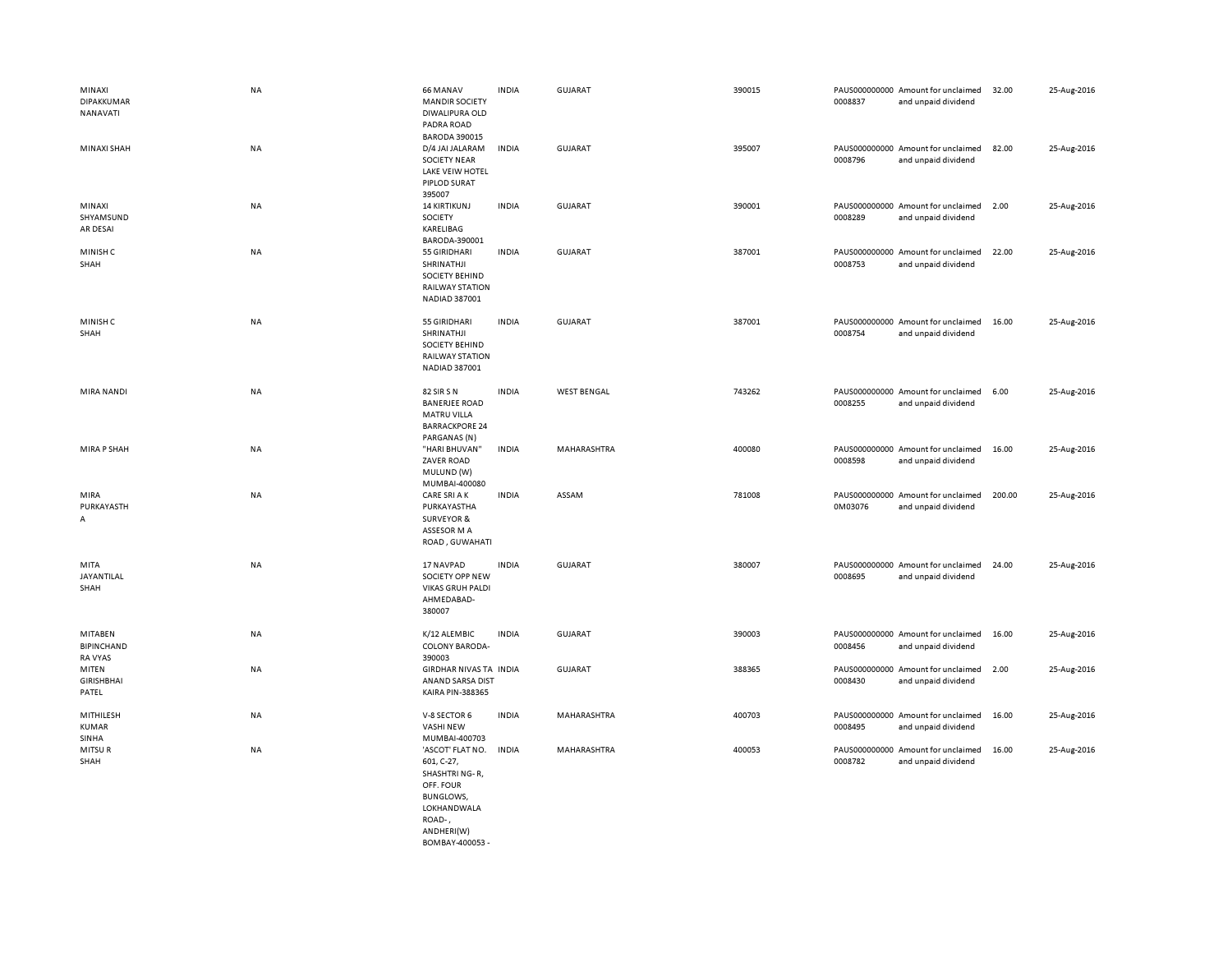| MITTA<br>NARAYANAP<br>PA                                                 | <b>NA</b> | SRI<br>VENKATESWARA<br>JEWELLERY MART<br>PRODDATUR                                                                              | <b>INDIA</b> | ANDHRA PRADESH | 516360 | 0M00170 | PAUS000000000 Amount for unclaimed<br>and unpaid dividend | 200.00 | 25-Aug-2016 |
|--------------------------------------------------------------------------|-----------|---------------------------------------------------------------------------------------------------------------------------------|--------------|----------------|--------|---------|-----------------------------------------------------------|--------|-------------|
| MODY<br>RATNA                                                            | <b>NA</b> | CUDDAPAH DIST.<br>204, Ravidarshan<br><b>Apartments Near</b><br>Amidhar<br><b>Apartments Parle</b><br>Point, City Lighy<br>Area | <b>INDIA</b> | <b>GUJARAT</b> | 395007 | 0M05291 | PAUS000000000 Amount for unclaimed<br>and unpaid dividend | 200.00 | 25-Aug-2016 |
| <b>MOHAMADS</b><br>HAHID<br>MALEK                                        | NA        | VAVDI STREET NR<br><b>MASJID ON TEKRI</b><br><b>BORSAD DIST</b><br>KHEDA                                                        | INDIA        | <b>GUJARAT</b> | 388540 | 0M04562 | PAUS000000000 Amount for unclaimed<br>and unpaid dividend | 200.00 | 25-Aug-2016 |
| MOHAMEDA<br>LI ESHAQ<br>CHHATRIWAL<br>LA                                 | <b>NA</b> | 121 GUINEVERE<br><b>ROAD MARKHAM</b><br><b>ON L3S 4R8</b><br>CANADA                                                             | <b>INDIA</b> | MAHARASHTRA    | 999999 | 0008489 | PAUS000000000 Amount for unclaimed<br>and unpaid dividend | 8.00   | 25-Aug-2016 |
| MOHAMMED<br>AYUB<br>MOHAMMED<br>SIDDIQ GARIB                             | NA        | WADI MOTI<br>WORWAD BARODA-<br>390001                                                                                           | <b>INDIA</b> | <b>GUJARAT</b> | 390001 | 0008431 | PAUS000000000 Amount for unclaimed<br>and unpaid dividend | 16.00  | 25-Aug-2016 |
| MOHAMMED<br>HABIB<br><b>GULAM</b><br><b>MOHIYUDDI</b><br>N MIY           | <b>NA</b> | <b>WADI MOTI</b><br>VOHARWADA<br>BARODA-390001                                                                                  | <b>INDIA</b> | <b>GUJARAT</b> | 390001 | 0008432 | PAUS000000000 Amount for unclaimed<br>and unpaid dividend | 16.00  | 25-Aug-2016 |
| MOHAMMED<br><b>IRFAN</b><br>SOPARIWALA                                   | NA        | <b>OPP JAHANGIR</b><br>PURA MASJID<br>WADI VADODARA                                                                             | <b>INDIA</b> | GUJARAT        | 390017 | 0M04601 | PAUS000000000 Amount for unclaimed<br>and unpaid dividend | 200.00 | 25-Aug-2016 |
| MOHAMMED<br><b>HABIB</b><br>MOHAMMED<br>SIDDIQ<br>GARIBA                 | <b>NA</b> | WADI MOTI<br>WOHARWAD<br>BARODA-390001                                                                                          | <b>INDIA</b> | <b>GUJARAT</b> | 390001 | 0008400 | PAUS000000000 Amount for unclaimed<br>and unpaid dividend | 16.00  | 25-Aug-2016 |
| MOHAMMED<br>KASAM<br>MOHAMMED<br><b>USMAN</b><br>SOPARIW                 | NA        | JANGHIRPURA<br><b>WADI BARODA-</b><br>390001                                                                                    | <b>INDIA</b> | <b>GUJARAT</b> | 390001 | 0008401 | PAUS000000000 Amount for unclaimed<br>and unpaid dividend | 6.00   | 25-Aug-2016 |
| MOHAMMED<br>SALIM<br><b>GULAMHUSAI</b><br>${\sf N}$                      | <b>NA</b> | WADI VOHARWAD<br>BARODA-390001                                                                                                  | <b>INDIA</b> | <b>GUJARAT</b> | 390001 | 0008403 | PAUS000000000 Amount for unclaimed<br>and unpaid dividend | 16.00  | 25-Aug-2016 |
| GARIBAWAL<br>MOHAMMED<br><b>SIDDIQ</b><br><b>CHANDBHAI</b><br>GARIBAWALA | NA        | <b>WADI MOTI</b><br>WOHARWAD<br>BARODA-390001                                                                                   | <b>INDIA</b> | <b>GUJARAT</b> | 390001 | 0008404 | PAUS000000000 Amount for unclaimed<br>and unpaid dividend | 16.00  | 25-Aug-2016 |
| MOHAMMED<br><b>USMAN</b><br><b>GULAMHUSAI</b><br>N<br>GARIBAWAL          | <b>NA</b> | WADI WOHARWAD INDIA<br>BARODA-390001                                                                                            |              | <b>GUJARAT</b> | 390001 | 0008405 | PAUS000000000 Amount for unclaimed<br>and unpaid dividend | 16.00  | 25-Aug-2016 |
| MOHAN<br><b>BORGIKAR</b>                                                 | NA        | AT PO JATH DIST<br>SANGLI JATH<br>MAHARASHTRA                                                                                   | <b>INDIA</b> | MAHARASHTRA    | 416404 | 0M04101 | PAUS000000000 Amount for unclaimed<br>and unpaid dividend | 200.00 | 25-Aug-2016 |
| <b>MOHAN</b><br><b>GUPTA</b>                                             | <b>NA</b> | 23 NIZAMUDDIN<br><b>EAST NEW DELHI</b><br>110013                                                                                | <b>INDIA</b> | DELHI          | 110013 | 0008552 | PAUS000000000 Amount for unclaimed<br>and unpaid dividend | 16.00  | 25-Aug-2016 |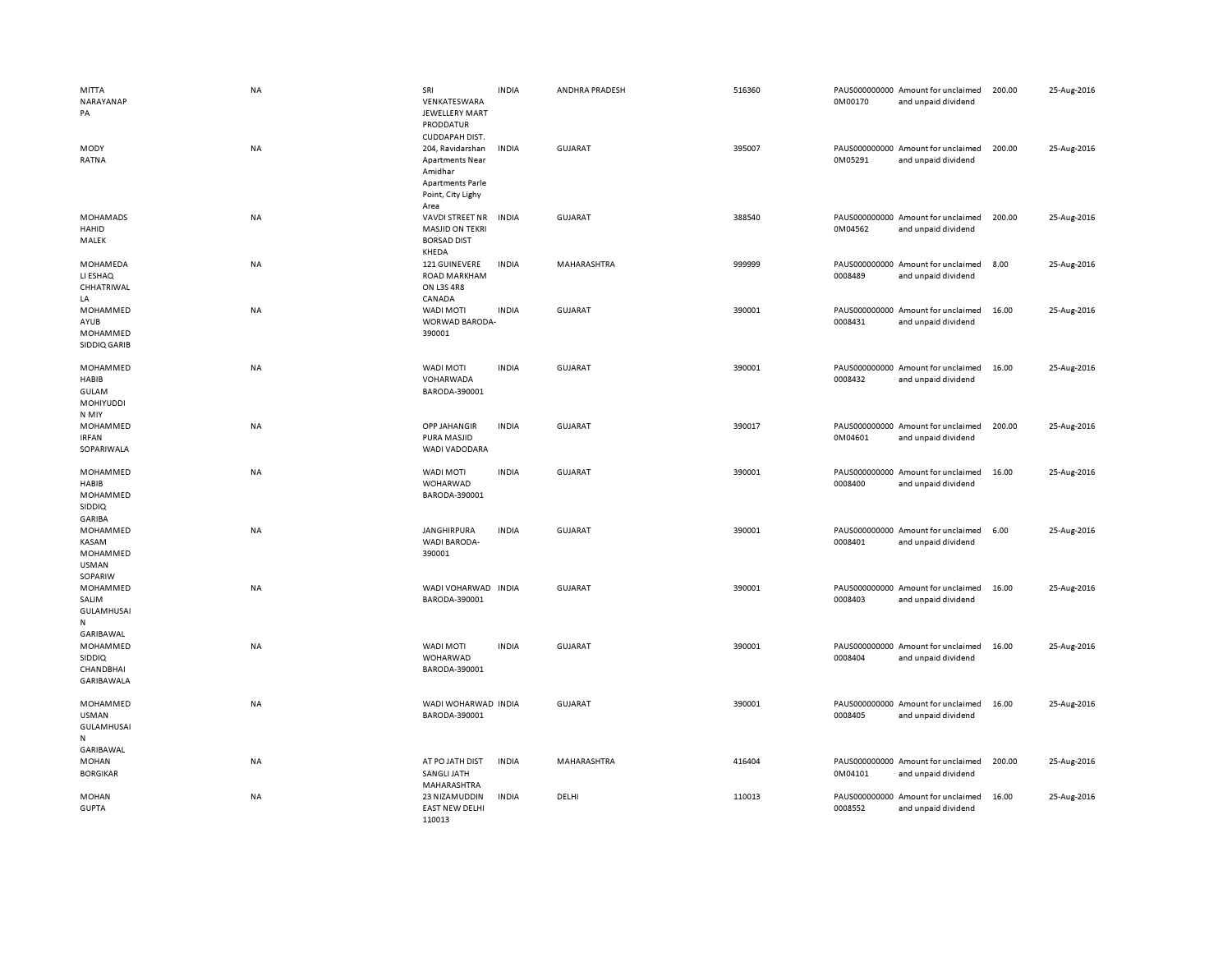| MOHAN J<br>PANDIT                              | <b>NA</b> | 5 BRAHMIN WADI K INDIA<br>A SUBRAMANIAM<br><b>ROAD MATUNGA</b><br>MUMBAI-400019                                                   |              | MAHARASHTRA           | 400019 | 0008672 | PAUS000000000 Amount for unclaimed<br>and unpaid dividend | 8.00   | 25-Aug-2016 |
|------------------------------------------------|-----------|-----------------------------------------------------------------------------------------------------------------------------------|--------------|-----------------------|--------|---------|-----------------------------------------------------------|--------|-------------|
| <b>MOHAN</b><br>KUMARI<br>ANAND                | NA        | 34/16 OLD<br><b>RAJINDER NAGAR</b><br><b>NEW DELHI-110060</b>                                                                     | <b>INDIA</b> | DELHI                 | 110060 | 0008657 | PAUS000000000 Amount for unclaimed<br>and unpaid dividend | 8.00   | 25-Aug-2016 |
| <b>MOHAN LAL</b><br>AGARWAL                    | NA        | FLAT NO G-2<br><b>CLUSTER X</b><br>PURBACHAL HSG<br>EST- ATE SALT LAKE<br><b>SECTOR III</b><br>CALCUTTA 70009-1                   | <b>INDIA</b> | <b>WEST BENGAL</b>    | 700091 | 0008509 | PAUS000000000 Amount for unclaimed<br>and unpaid dividend | 16.00  | 25-Aug-2016 |
| MOHAN<br>PERSHADILAL<br>SHARMA                 | <b>NA</b> | 218 SARDARNAGAR INDIA<br>BARODA-390002                                                                                            |              | <b>GUJARAT</b>        | 390002 | 0008406 | PAUS000000000 Amount for unclaimed<br>and unpaid dividend | 32.00  | 25-Aug-2016 |
| <b>MOHAN</b><br>SINGH<br>VISHWAKAR<br>MA       | <b>NA</b> | 830 D Z D-SECTOR<br>PIPLANI BHEL<br><b>BHOPAL 462021</b>                                                                          | <b>INDIA</b> | <b>MADHYA PRADESH</b> | 462021 | 0008828 | PAUS000000000 Amount for unclaimed<br>and unpaid dividend | 50.00  | 25-Aug-2016 |
| <b>MOHAN</b><br>SINGH<br>VISHWAKAR<br>MA       | NA        | 830 D Z D-SECTOR INDIA<br>PIPLANI BHEL<br><b>BHOPAL 462021</b>                                                                    |              | <b>MADHYA PRADESH</b> | 462021 | 0008829 | PAUS000000000 Amount for unclaimed<br>and unpaid dividend | 50.00  | 25-Aug-2016 |
| <b>MOHANI</b><br>CHATRUBHUJ<br>MATRETA         | NA        | 2/4-A 4TH FLR<br><b>CENTRE POINT</b><br>PANCHVATI<br>AMBAWADI<br>AHMEDABAD<br>380006                                              | <b>INDIA</b> | <b>GUJARAT</b>        | 380006 | 0008407 | PAUS000000000 Amount for unclaimed<br>and unpaid dividend | 26.00  | 25-Aug-2016 |
| MOHANLAL                                       | <b>NA</b> | H.NO.5-3-669,<br>THOPKHANA, OPP.<br>OSMANGUNJ<br>HYDERABAD                                                                        | <b>INDIA</b> | ANDHRA PRADESH        | 500012 | 0M00557 | PAUS000000000 Amount for unclaimed<br>and unpaid dividend | 400.00 | 25-Aug-2016 |
| MOHANLAL                                       | NA        | <b>NEAR FATIMA</b><br>HOSPITAL JUNGLE<br><b>SALIG RAM PADRI</b><br><b>BAZAR</b><br><b>GORAKHPUR</b>                               | <b>INDIA</b> | <b>UTTAR PRADESH</b>  | 273001 | 0M03375 | PAUS000000000 Amount for unclaimed<br>and unpaid dividend | 200.00 | 25-Aug-2016 |
| MOHANLAL<br><b>MATHURDAS</b><br><b>BHATT</b>   | NA        | <b>HAVELI STREET</b><br><b>GANDEVI DIST</b><br>BULSAR PIN-396360                                                                  | <b>INDIA</b> | <b>GUJARAT</b>        | 396360 | 0008408 | PAUS000000000 Amount for unclaimed<br>and unpaid dividend | 16.00  | 25-Aug-2016 |
| MOHANLAL<br>PURSNANI                           | NA        | 111-ASHOK NAGAR INDIA<br>AGRA                                                                                                     |              | <b>UTTAR PRADESH</b>  | 282010 | 0M04005 | PAUS000000000 Amount for unclaimed<br>and unpaid dividend | 200.00 | 25-Aug-2016 |
| MOHANSINH<br>PRATAPSINH<br>DESAI               | <b>NA</b> | <b>HOUSE NO 1130</b><br>107 H I G GUJ HSG<br>BOARD O-PPITI<br><b>COLLEGE LAXMI</b><br>KUNJ LAXMIPURA R-<br>D VADODARA<br>390016 - | <b>INDIA</b> | <b>GUJARAT</b>        | 390016 | 0008276 | PAUS000000000 Amount for unclaimed<br>and unpaid dividend | 2.00   | 25-Aug-2016 |
| <b>MOHD</b><br><b>IMTHIAZUDDI</b><br>${\sf N}$ | <b>NA</b> | SENIOR ADVOCATE INDIA<br>11-33-940<br>MALLAPELLY<br>HYDERABAD                                                                     |              | ANDHRA PRADESH        | 500001 | 0M03164 | PAUS000000000 Amount for unclaimed<br>and unpaid dividend | 400.00 | 25-Aug-2016 |
| MOHD<br>MAHBOOB<br>ALI                         | <b>NA</b> | JANATA MEDICAL<br><b>HALL MAIN ROAD</b><br><b>TANDUR</b><br>(HYDERABAD DT.)                                                       | <b>INDIA</b> | ANDHRA PRADESH        | 501141 | 0M00932 | PAUS000000000 Amount for unclaimed<br>and unpaid dividend | 200.00 | 25-Aug-2016 |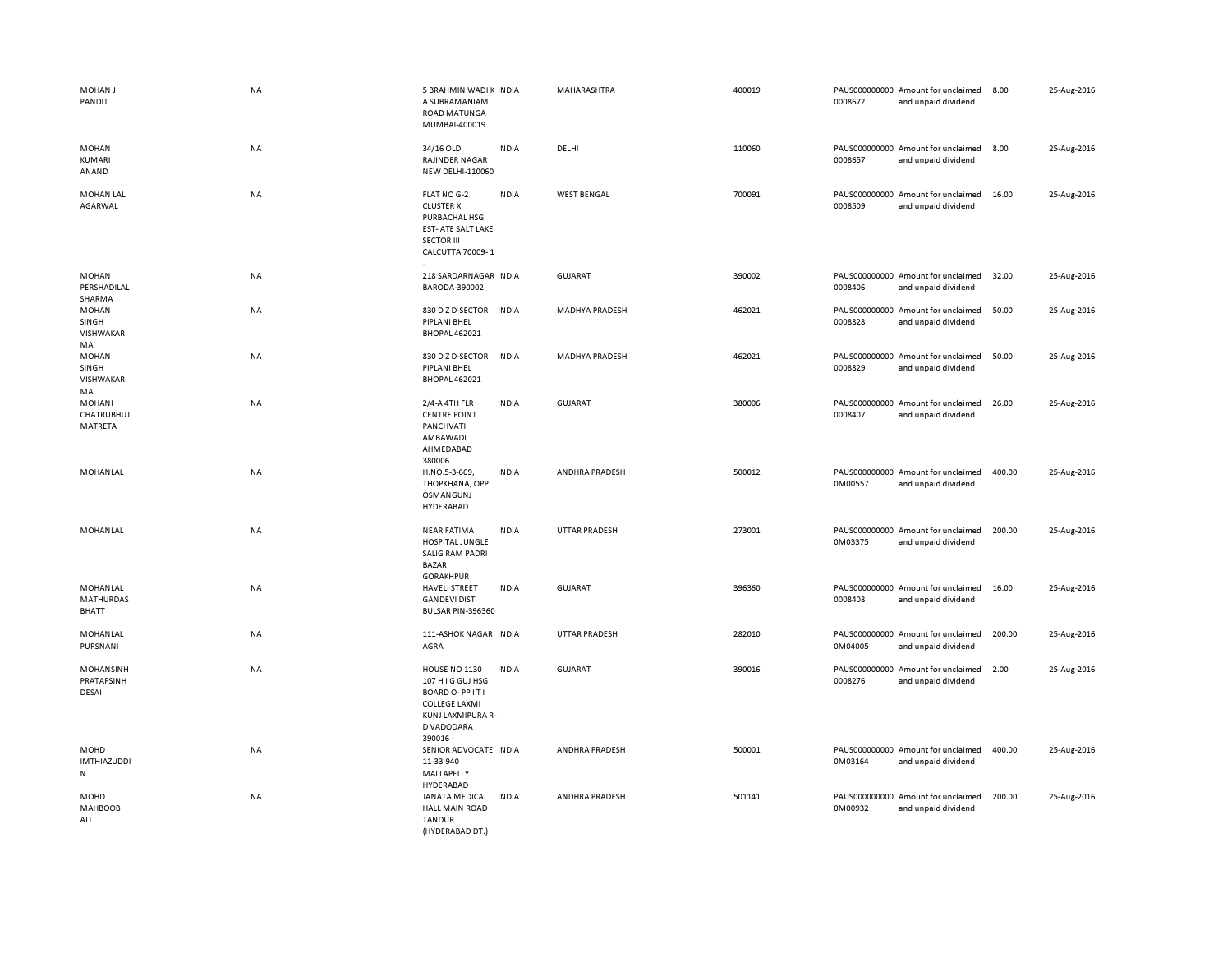| MOHD YUSUF                                  | <b>NA</b>                            | <b>NEAR RAILWAY</b><br><b>INDIA</b><br>MAL GODAM<br>MAKRANA DISTT.<br>NAGAUR (RAJ.)                                                   | RAJASTHAN          | 341505 | 0288737 | PAUSIN3011603 Amount for unclaimed<br>and unpaid dividend | 150.00 | 25-Aug-2016 |
|---------------------------------------------|--------------------------------------|---------------------------------------------------------------------------------------------------------------------------------------|--------------------|--------|---------|-----------------------------------------------------------|--------|-------------|
| <b>MOHINDAR</b><br>KAUR<br>KAWATRA          | <b>NA</b>                            | 150 RAJA GARDENS INDIA<br>NEW DELHI-110015                                                                                            | DELHI              | 110015 | 0008573 | PAUS000000000 Amount for unclaimed<br>and unpaid dividend | 16.00  | 25-Aug-2016 |
| <b>MOHINDER</b><br><b>KUMAR JAIN</b>        | <b>NA</b>                            | 137/15 AKALSAR<br><b>INDIA</b><br>ROAD SARDAR<br><b>NAGAR STREET</b><br><b>ELECTRIC OFFICE</b><br><b>MOGA DIST</b><br><b>FARIDKOT</b> | PUNJAB             | 142001 | 0M01305 | PAUS000000000 Amount for unclaimed<br>and unpaid dividend | 200.00 | 25-Aug-2016 |
| <b>MOHINDER</b><br><b>LAL BERRY</b>         | NA                                   | 217 RAJA GARDEN INDIA<br>NEW DELHI-110015                                                                                             | DELHI              | 110015 | 0008543 | PAUS000000000 Amount for unclaimed<br>and unpaid dividend | 8.00   | 25-Aug-2016 |
| <b>MOHINDER</b><br>PAL SINGH                | NA                                   | M/S UJJWAL LTD<br><b>INDIA</b><br>110 JAWAHARLAL<br><b>NEHRU MARG</b><br>AMBALA CANTT<br>133001                                       | HARYANA            | 133001 | 0008450 | PAUS000000000 Amount for unclaimed<br>and unpaid dividend | 16.00  | 25-Aug-2016 |
| <b>MOHINI DEVI</b><br>LAKHOTIA              | LATE<br>SHRIKISHAN<br>DAS<br>MUNDHRA | 24/A,<br><b>INDIA</b><br>SHAKESPEARE<br>SARANI 'PARIJAAT',<br>9th FLOOR FLAT No-<br>94KOLKATA                                         | <b>WEST BENGAL</b> | 700017 | 0007422 | PAUS120265010 Amount for unclaimed<br>and unpaid dividend | 16.00  | 25-Aug-2016 |
| MOHIT<br><b>GULATI</b>                      | NA                                   | C-93 WEST PATEL INDIA<br><b>NAGAR NEW DELHI</b><br>110008                                                                             | DELHI              | 110008 | 0008826 | PAUS000000000 Amount for unclaimed<br>and unpaid dividend | 8.00   | 25-Aug-2016 |
| MOLLAH<br><b>MASOOD</b><br>AHSAN<br>MOLLAH  | <b>NA</b>                            | C/O DR EMAD ALI<br><b>INDIA</b><br>MOLLAH AHSAN<br>MOLLAH SUJAN<br><b>BAGAN PO &amp; DIST</b><br><b>HOOGHLY W B</b>                   | <b>WEST BENGAL</b> | 712103 | 0M02780 | PAUS000000000 Amount for unclaimed<br>and unpaid dividend | 200.00 | 25-Aug-2016 |
| MOLLY<br>CHADHA                             | NA                                   | <b>BLOCK E, FLAT</b><br><b>INDIA</b><br>NO.425, SECTOR<br>18, ROHINI, DELHI-<br>110085                                                | DELHI              | 110085 | 0008843 | PAUS000000000 Amount for unclaimed<br>and unpaid dividend | 8.00   | 25-Aug-2016 |
| MONA<br>SIDANA                              | <b>NA</b>                            | 0593, JALVAYU<br><b>INDIA</b><br><b>TOWERS</b><br>SADANAND NAGAR<br><b>BANGALORE</b>                                                  | KARNATAKA          | 560001 | 0008869 | PAUS000000000 Amount for unclaimed<br>and unpaid dividend | 16.00  | 25-Aug-2016 |
| <b>MOOL</b><br>CHAND<br>BANSAL              | <b>NA</b>                            | <b>B-709 SAROJINI</b><br><b>INDIA</b><br>NAGAR NEW DELHI-<br>110023                                                                   | DELHI              | 110023 | 0008686 | PAUS000000000 Amount for unclaimed<br>and unpaid dividend | 8.00   | 25-Aug-2016 |
| MORESHWAR<br>RAMAKRISHN<br>ARAO<br>KULKARNI | <b>NA</b>                            | 14/1 BELLARY GALLI INDIA<br>HUBLI-580020                                                                                              | KARNATAKA          | 580020 | 0008437 | PAUS000000000 Amount for unclaimed<br>and unpaid dividend | 32.00  | 25-Aug-2016 |
| MORLIDHAR<br>MAGANLAL<br>THAKKAR            | NA                                   | 95 SANGAM<br><b>INDIA</b><br><b>SOCIETY HARNI</b><br>ROAD BARODA<br>390006                                                            | GUJARAT            | 390006 | 0008409 | PAUS000000000 Amount for unclaimed<br>and unpaid dividend | 32.00  | 25-Aug-2016 |
| <b>MOTIBEN A</b><br>PATEL                   | NA                                   | <b>INDIA</b><br>9/B HARIKRISHNA<br><b>SOCIETY</b><br><b>BALIAKAKA ROAD</b><br>AHMEDABAD<br>380028                                     | GUJARAT            | 380028 | 0008614 | PAUS000000000 Amount for unclaimed<br>and unpaid dividend | 8.00   | 25-Aug-2016 |
| MOTIBHAI<br>RANCHHODB<br><b>HAI DESAI</b>   | <b>NA</b>                            | <b>INDIA</b><br><b>MOTA</b><br>NAGARWADA<br><b>KAPADWANJ DIST</b><br>KHEDA 387620                                                     | <b>GUJARAT</b>     | 387620 | 0008410 | PAUS000000000 Amount for unclaimed<br>and unpaid dividend | 32.00  | 25-Aug-2016 |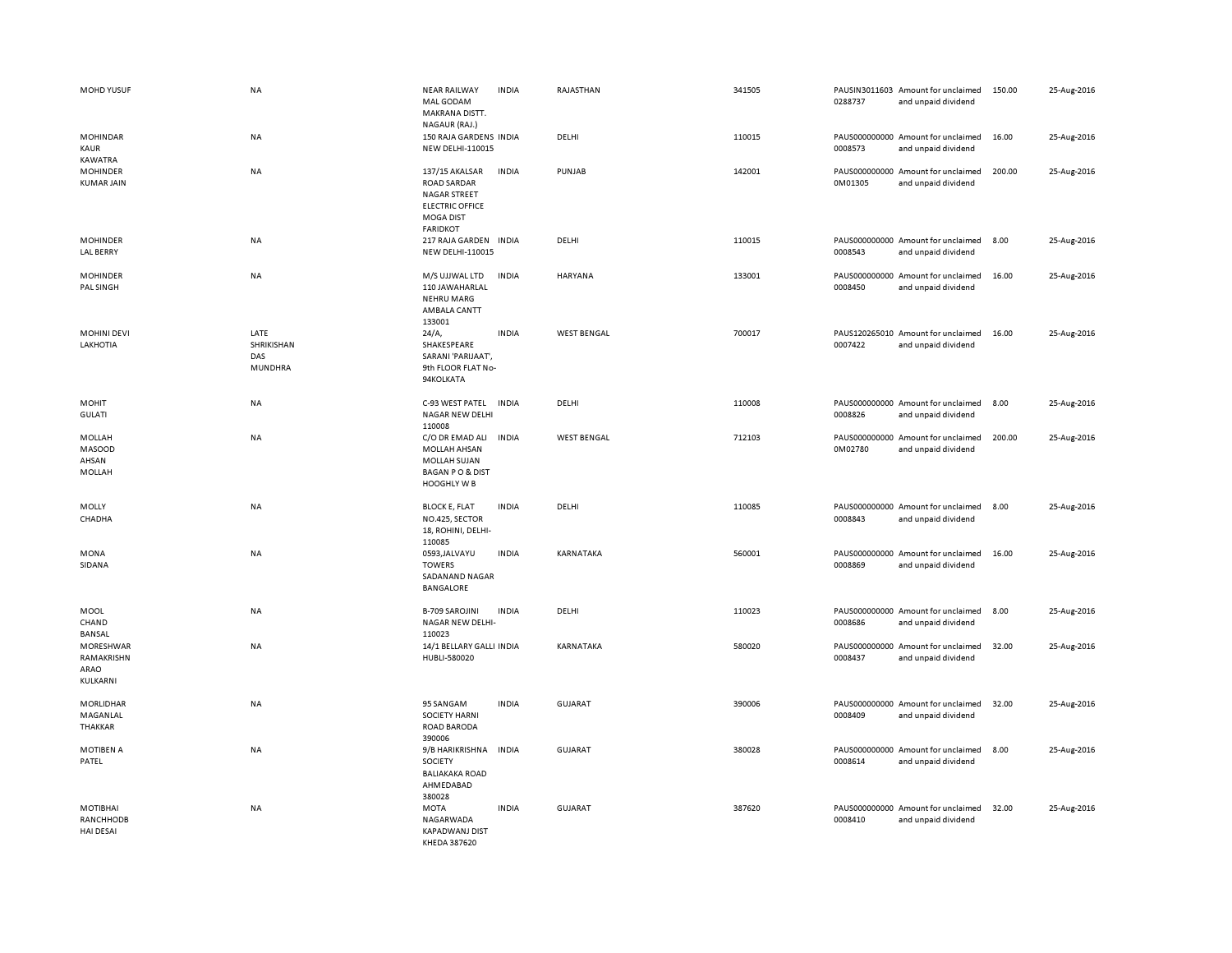| MOTIBHAI<br>SOMABHAI<br>BAROT                 | <b>NA</b>                            | AT & PO SOKHADA INDIA<br><b>BAROTWADA DIST</b><br><b>BARODA PIN-</b><br>391240                                            |              | GUJARAT            | 391240 | 0008411                  | PAUS000000000 Amount for unclaimed<br>and unpaid dividend | 2.00   | 25-Aug-2016 |
|-----------------------------------------------|--------------------------------------|---------------------------------------------------------------------------------------------------------------------------|--------------|--------------------|--------|--------------------------|-----------------------------------------------------------|--------|-------------|
| <b>MOTIRAM</b><br>VATWANI                     | NA                                   | <b>MOTIRAM</b><br><b>VATWANI JAIPUR</b><br>302004                                                                         | <b>INDIA</b> | RAJASTHAN          | 302004 | 0008526                  | PAUS000000000 Amount for unclaimed<br>and unpaid dividend | 8.00   | 25-Aug-2016 |
| <b>MOTTUR</b><br>PADMANABH<br>AN<br>VENUGOPAL | <b>MOTTUR</b><br>PADMANAB<br>HAN     | 1938 SOUTH END D INDIA<br>ROAD 9TH BLOCK<br>JAYANAGAR<br><b>BANGALORE</b>                                                 |              | KARNATAKA          | 560069 | 3414285                  | PAUSIN3001831 Amount for unclaimed<br>and unpaid dividend | 4.00   | 25-Aug-2016 |
| <b>MOUNABATI</b><br>SAHOO                     | ABHIMANYU<br>SAHOO                   | <b>PLOT NO 452 &amp;</b><br>A/70 NUA SAHI OPP<br>SOCIAL WELFARE<br><b>BOARD NAYAPALLI</b><br>BHUBANESHWAR<br>ORISSA       | <b>INDIA</b> | ORISSA             | 751012 | 1494007                  | PAUSIN3004501 Amount for unclaimed<br>and unpaid dividend | 32.00  | 25-Aug-2016 |
| MRIDULA G                                     | NA                                   | NO30,2ND MAIN<br>ROAD,CK<br>CHANNAPPA<br>GARDENS<br>SHANTHINAGAR<br>POST BANGALORE                                        | <b>INDIA</b> | KARNATAKA          | 560027 | 0G01901                  | PAUS000000000 Amount for unclaimed<br>and unpaid dividend | 100.00 | 25-Aug-2016 |
| <b>MRS ANJANA</b><br>SAHA                     | <b>ASHOK</b><br><b>KUMAR</b><br>SAHA | VILL/PO KHANYAN INDIA<br>DIST HOOGHLY W B                                                                                 |              | <b>WEST BENGAL</b> | 712147 | 8320154                  | PAUSIN3012502 Amount for unclaimed<br>and unpaid dividend | 16.00  | 25-Aug-2016 |
| <b>MRS RANI</b><br>ALIAS<br><b>SIVAKAMT K</b> | <b>NA</b>                            | 4, KANDASWAMY<br>MUDALI STREET,<br>RANIPET,<br>(N.A.DIST),<br>TAMILNADU.                                                  | <b>INDIA</b> | TAMIL NADU         | 632401 | 0K00465                  | PAUS000000000 Amount for unclaimed<br>and unpaid dividend | 400.00 | 25-Aug-2016 |
| MRUDULA<br>SHARAD<br>DESAI                    | NA                                   | BAJWADA BHATIA INDIA<br><b>SHERI BARODA</b><br>390001                                                                     |              | <b>GUJARAT</b>     | 390001 | 0008236                  | PAUS000000000 Amount for unclaimed<br>and unpaid dividend | 10.00  | 25-Aug-2016 |
| MRUDULABE<br>N RAOJIBHAI<br>PATEL             | NA                                   | 47-A POONAM<br><b>BUILDING 3RD</b><br><b>FLOOR LINKING</b><br><b>ROAD KHAR(WEST)</b><br>MUMBAI-400052                     | <b>INDIA</b> | MAHARASHTRA        | 400052 | PAUS000000000<br>0008413 | Amount for unclaimed<br>and unpaid dividend               | 16.00  | 25-Aug-2016 |
| MRUDULKU<br><b>MARK</b><br>SHUKLA             | NA                                   | SECTOR NO 24<br>BLOCK NO 216<br><b>DOUBLE DECKER</b><br>LAL-PATO<br>GANDHINAGAR<br>GUJ 382024                             | <b>INDIA</b> | <b>GUJARAT</b>     | 382024 | 0008690                  | PAUS000000000 Amount for unclaimed<br>and unpaid dividend | 8.00   | 25-Aug-2016 |
| MRUGENDRA<br>MUKUNDLAL<br>DAVE                | NA                                   | C/O SHRI<br>DHANUBHAI G<br><b>DESAI GHADIALI</b><br>POLE GHANTIADA<br>SURESHWAR DESAI<br><b>LANE BARODA</b><br>390001     | <b>INDIA</b> | <b>GUJARAT</b>     | 390001 | 0008241                  | PAUS000000000 Amount for unclaimed<br>and unpaid dividend | 2.00   | 25-Aug-2016 |
| MRUNAL<br>PATHAK                              | <b>NA</b>                            | <b>BHAGIRATHI</b><br>APARTMENT FLAT<br><b>NO B/II-5</b><br><b>KINKHEDE LAYOUT</b><br><b>BHARAT NAGAR</b><br><b>NAGPUR</b> | <b>INDIA</b> | MAHARASHTRA        | 440001 | 0M03717                  | PAUS000000000 Amount for unclaimed<br>and unpaid dividend | 200.00 | 25-Aug-2016 |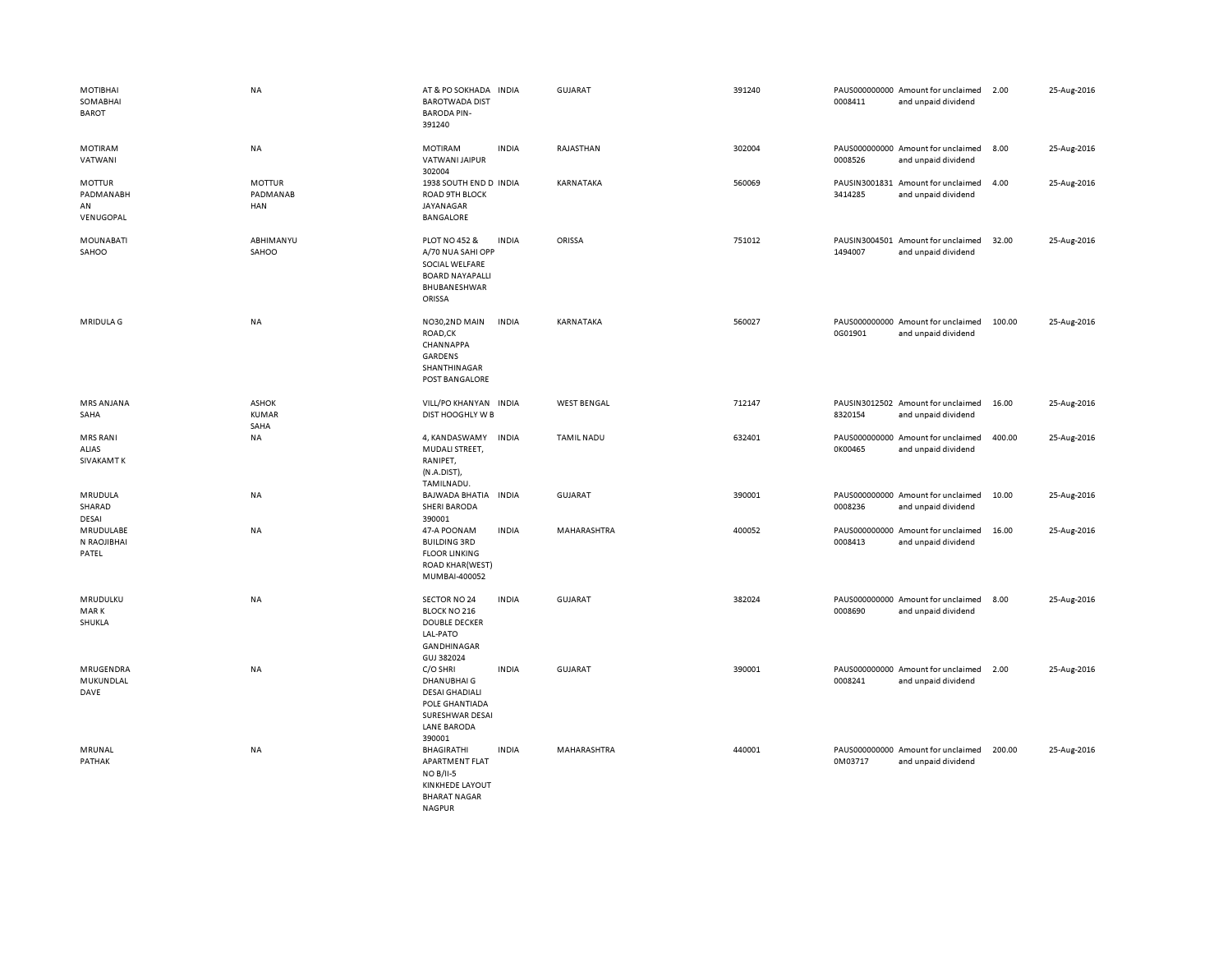| MRUNALIKA<br>YAGNIK                              | NA        | C/O D M YAGNIK 11- INDIA<br><b>B VISHWJYOT SOC</b><br>OPP UNI HOSTELS<br>NAVRANGPURA<br>AHMEDABAD<br>380009 |              | GUJARAT        | 380009 | 0008864                  | PAUS000000000 Amount for unclaimed<br>and unpaid dividend | 6.00   | 25-Aug-2016 |
|--------------------------------------------------|-----------|-------------------------------------------------------------------------------------------------------------|--------------|----------------|--------|--------------------------|-----------------------------------------------------------|--------|-------------|
| MUDDU B<br>KOTIAN                                | NA        | D-5-8 JEEVAN<br><b>SHANTI S V ROAD</b><br>SANTACRUZ WEST<br>MUMBAI 400054                                   | <b>INDIA</b> | MAHARASHTRA    | 400054 | 0008625                  | PAUS000000000 Amount for unclaimed<br>and unpaid dividend | 8.00   | 25-Aug-2016 |
| MUKAND<br>SETHI                                  | NA        | WZ-3 OLD<br><b>MAHABIR NAGAR</b><br>NEW DELHI-110018                                                        | <b>INDIA</b> | DELHI          | 110018 | 0008546                  | PAUS000000000 Amount for unclaimed<br>and unpaid dividend | 8.00   | 25-Aug-2016 |
| <b>MUKESH</b><br>KANSAL                          | NA        | "KH-75 NEW KAVI INDIA<br>NAGAR"<br>GHAZIABAD 201002                                                         |              | UTTAR PRADESH  | 201002 | 0008539                  | PAUS000000000 Amount for unclaimed<br>and unpaid dividend | 20.00  | 25-Aug-2016 |
| MUKESHCHA<br><b>NDRA</b><br>THAKORLAL<br>PATEL   | <b>NA</b> | <b>B40 GREENLAND</b><br>SOCIETY B/H<br>HARINAGAR<br><b>WATER TANK</b><br><b>GOTRI VASNA</b><br>ROADVADODARA | <b>INDIA</b> | <b>GUJARAT</b> | 390021 | 0008414                  | PAUS000000000 Amount for unclaimed<br>and unpaid dividend | 2.00   | 25-Aug-2016 |
| MUKESHKUM<br>AR<br>NAGINBHAI<br>PATEL            | NA        | NAVAPURA SUNAV INDIA<br>388470 TA PETLAD<br><b>DIST KAIRA</b>                                               |              | <b>GUJARAT</b> | 388410 | 0008416                  | PAUS000000000 Amount for unclaimed<br>and unpaid dividend | 16.00  | 25-Aug-2016 |
| <b>MUKTA GAUR</b>                                | <b>NA</b> | IV/2934<br><b>BHOLANATH</b><br><b>NAGAR EXTN</b><br>SHAHDARA DELHI-<br>110032                               | <b>INDIA</b> | DELHI          | 110032 | 0008554                  | PAUS000000000 Amount for unclaimed<br>and unpaid dividend | 8.00   | 25-Aug-2016 |
| <b>MUKTABEN</b><br>MATHURADA<br><b>S GANATRA</b> | NA        | <b>1STCARPENTER ST</b><br><b>RAMESH BHUVAN</b><br><b>3RD FLOOR ROOM</b><br>NO 22 MUMBAI-<br>400004          | <b>INDIA</b> | MAHARASHTRA    | 400004 | 0008483                  | PAUS000000000 Amount for unclaimed<br>and unpaid dividend | 8.00   | 25-Aug-2016 |
| MUKUL<br><b>ENDAW</b>                            | NA        | C/O DEVI ART A K<br><b>AZAD ROAD</b><br>REHABARI<br><b>GUWAHATI</b>                                         | <b>INDIA</b> | ASSAM          | 781008 | 0M03097                  | PAUS000000000 Amount for unclaimed<br>and unpaid dividend | 200.00 | 25-Aug-2016 |
| MUKUL<br>VERMA                                   | NA        | FLAT NO.209 FERNS INDIA<br><b>NEST HENNUR</b><br><b>MAIN ROAD</b><br><b>BANGALORE</b>                       |              | KARNATAKA      | 560043 | 0008564                  | PAUS000000000 Amount for unclaimed<br>and unpaid dividend | 24.00  | 25-Aug-2016 |
| MUKUND<br>RAMCHANDR<br>A BAHULKAR                | NA        | DESPANDE WADA<br><b>RAOPURA KHATRI</b><br>POLE JUBILEE BAUG<br>BARODA-390001                                | <b>INDIA</b> | <b>GUJARAT</b> | 390001 | 0008419                  | PAUS000000000 Amount for unclaimed<br>and unpaid dividend | 6.00   | 25-Aug-2016 |
| MUKUND<br>SHASTRY                                | NA        | <b>ALEMBIC CHEM</b><br>WORKS CO LTD<br><b>MARKETING DEPT</b><br><b>ALEMBIC ROAD</b><br>VADODARA             | <b>INDIA</b> | <b>GUJARAT</b> | 390003 | PAUS000000000<br>0M04573 | Amount for unclaimed<br>and unpaid dividend               | 300.00 | 25-Aug-2016 |
| MUKUNDARA<br>O KODURU                            | NA        | MEDICAL<br>SUPERINTENDENT<br><b>MAIN HOSPITAL</b><br>THE S C CO LTD<br>KOTHAGUDEM                           | <b>INDIA</b> | ANDHRA PRADESH | 507101 | 0M00860                  | PAUS000000000 Amount for unclaimed<br>and unpaid dividend | 200.00 | 25-Aug-2016 |

KHAMMAM (A.P)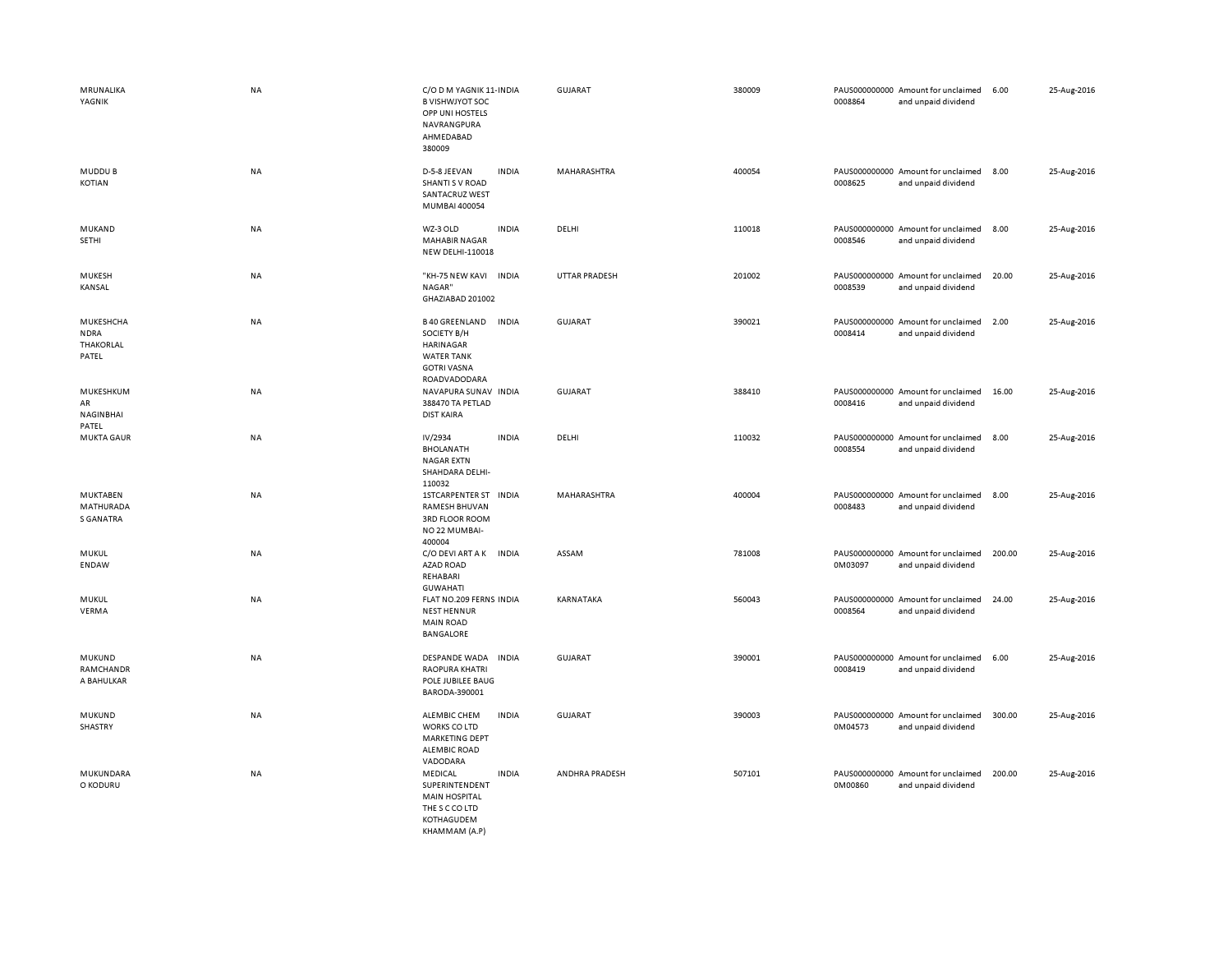| MUKUNDLAL<br><b>PURSHOTTA</b><br><b>MDAS SHAH</b> | <b>NA</b> | APNA GHAR<br>KHARADIWAD<br>NEAR LEHARIPURA<br><b>GATE M G ROAD</b><br><b>BARODA 390001</b>                                                    | <b>INDIA</b> | GUJARAT              | 390001 | 0008797 | PAUS000000000 Amount for unclaimed<br>and unpaid dividend | 12.00  | 25-Aug-2016 |
|---------------------------------------------------|-----------|-----------------------------------------------------------------------------------------------------------------------------------------------|--------------|----------------------|--------|---------|-----------------------------------------------------------|--------|-------------|
| MUKUNDRAI<br>P PATHAK                             | NA        | 164/5/1 LAKE<br>GARDENS<br>CALCUTTA-700045                                                                                                    | <b>INDIA</b> | <b>WEST BENGAL</b>   | 700045 | 0008703 | PAUS000000000 Amount for unclaimed<br>and unpaid dividend | 8.00   | 25-Aug-2016 |
| MULACKAL V<br><b>JOSEPH</b>                       | <b>NA</b> | MULACKAL HOUSE INDIA<br>KUMARAMANGALA<br><b>MPO</b><br>THODUPUZHA DIST<br><b>IDUKKI KERALA</b><br><b>STATE 685597</b>                         |              | <b>KERALA</b>        | 685597 | 0008468 | PAUS000000000 Amount for unclaimed<br>and unpaid dividend | 24.00  | 25-Aug-2016 |
| MULASINHJI<br>RATNASINHJI<br>SOLANKI              | <b>NA</b> | AT POST<br>SATHAMBA TAL<br><b>BAYAD DIST</b><br>SABARKANTHA<br>383340                                                                         | <b>INDIA</b> | GUJARAT              | 383340 | 0008420 | PAUS000000000 Amount for unclaimed<br>and unpaid dividend | 2.00   | 25-Aug-2016 |
| MULCHAND<br><b>BHAICHAND</b><br>PAREKH            | <b>NA</b> | MAHAK HINA 1<br><b>CHETAN SOCIETY</b><br>OPP ANAND<br><b>NAGAR PO</b><br>AHMEDABAD<br>380007                                                  | <b>INDIA</b> | RAJASTHAN            | 302001 | 0008335 | PAUS000000000 Amount for unclaimed<br>and unpaid dividend | 6.00   | 25-Aug-2016 |
| MULCHAND<br>KORJIMAL<br>MULCHANDA<br>ΝI           | NA        | SINDHI COLONY<br><b>KHERALU DIST</b><br><b>MEHSANA PIN-</b><br>384325                                                                         | <b>INDIA</b> | <b>GUJARAT</b>       | 384325 | 0008421 | PAUS000000000 Amount for unclaimed<br>and unpaid dividend | 16.00  | 25-Aug-2016 |
| MULJIBHAI<br><b>ISHVARBHAI</b><br>RAI             | NA        | C/O PRAPTI<br><b>GARMENT DABHOI</b><br><b>NAGAR PALIKA -</b><br><b>SHOPPING CENTRE</b><br>SHOP NO 4 OPP ST<br><b>DEPOT-DABHOI</b><br>391110 - | <b>INDIA</b> | GUJARAT              | 391110 | 0008282 | PAUS000000000 Amount for unclaimed<br>and unpaid dividend | 2.00   | 25-Aug-2016 |
| MULJIBHAI<br>MANGALDAS<br>SONI                    | <b>NA</b> | AT & POST AMALA INDIA<br>TA PADRA DIST<br><b>BARODA PIN-</b><br>391445                                                                        |              | GUJARAT              | 391445 | 0008422 | PAUS000000000 Amount for unclaimed<br>and unpaid dividend | 6.00   | 25-Aug-2016 |
| MULKI<br>SADANANDA<br><b>BANGERA</b>              | NA        | DANDELI NIVAS<br><b>HOSUR 1ST CROSS</b><br>HOSUR, HUBLI                                                                                       | <b>INDIA</b> | KARNATAKA            | 580021 | 0M01108 | PAUS000000000 Amount for unclaimed<br>and unpaid dividend | 80.00  | 25-Aug-2016 |
| MULKY<br><b>INDRA BAI</b>                         | NA        | 40, ATHIKAMAN<br><b>BYPASS ROAD</b><br>DHARMAPURI<br>TAMILNADU                                                                                | <b>INDIA</b> | <b>TAMIL NADU</b>    | 636701 | 0M00561 | PAUS000000000 Amount for unclaimed<br>and unpaid dividend | 400.00 | 25-Aug-2016 |
| MUNEERA<br>UDAYAN<br><b>CHINUBHAI</b>             | <b>NA</b> | SHANTIKUNJ SHAH INDIA<br><b>BAG AHMEDABAD-</b><br>380001                                                                                      |              | GUJARAT              | 380001 | 0008283 | PAUS000000000 Amount for unclaimed<br>and unpaid dividend | 16.00  | 25-Aug-2016 |
| MUNGARA<br>SWATANTRA<br><b>BHARATHI</b>           | <b>NA</b> | C/O.MANDAVA<br>BALAKOTIAH<br><b>GADAVALLI P.O</b><br>REPALLITQ.                                                                               | <b>INDIA</b> | ANDHRA PRADESH       | 522265 | 0M00562 | PAUS000000000 Amount for unclaimed<br>and unpaid dividend | 400.00 | 25-Aug-2016 |
| <b>MUNISH</b><br><b>AJMANI</b>                    | <b>NA</b> | (GUNTUR DT.)<br>MUNISH TELECOM INDIA<br>CENTRE 108 G T<br>ROAD GHAZIABAD                                                                      |              | <b>UTTAR PRADESH</b> | 201001 | 0M03902 | PAUS000000000 Amount for unclaimed<br>and unpaid dividend | 200.00 | 25-Aug-2016 |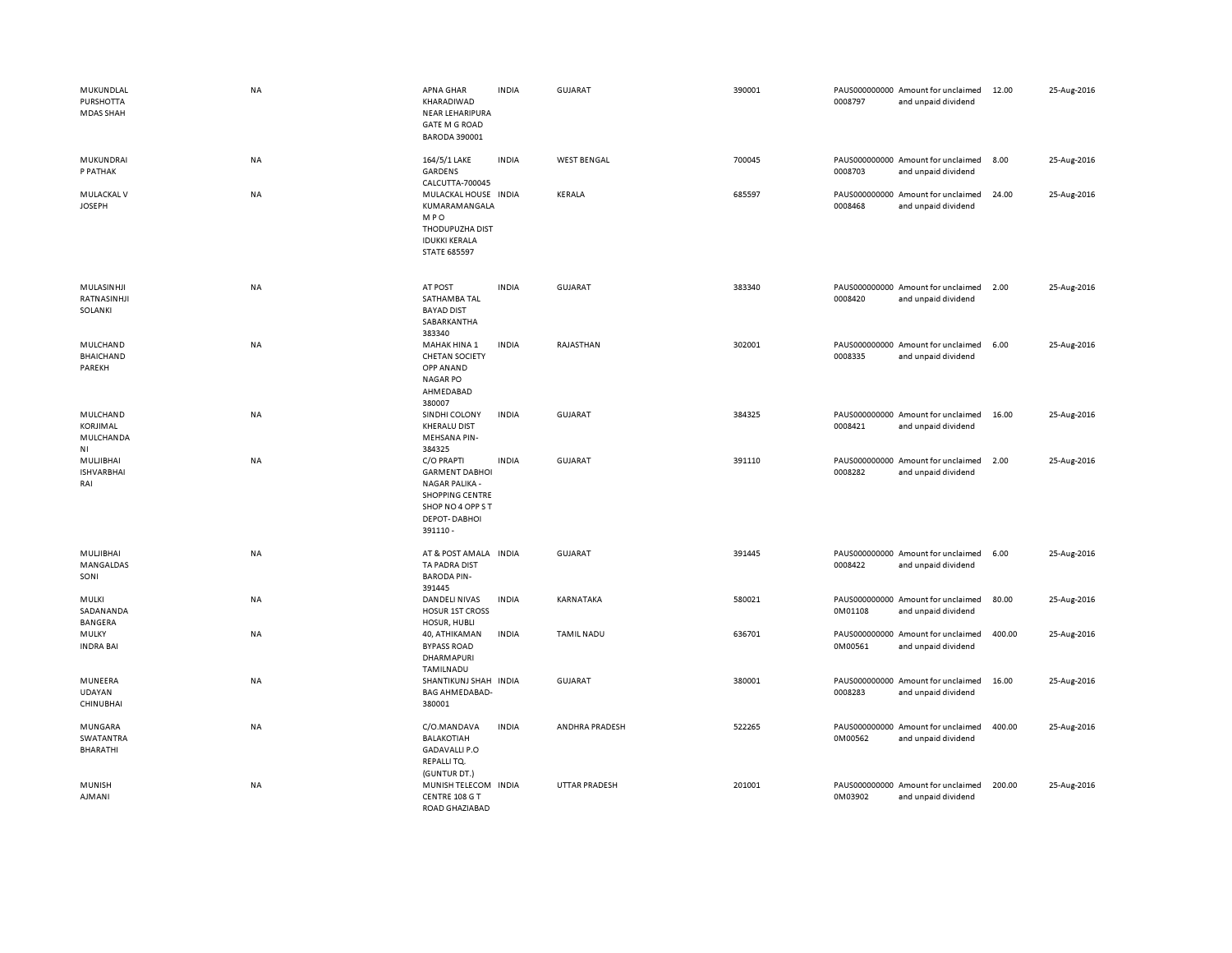| MUNISWAM<br>Y T                                  | NA        | 29, BYRAGI<br>MADAM ST.,<br>SHOLINGUR.<br>N.A.DIST.                                                                                                                   | <b>INDIA</b> | <b>TAMIL NADU</b>  | 631102 | 0T00280 | PAUS000000000 Amount for unclaimed<br>and unpaid dividend | 400.00 | 25-Aug-2016 |
|--------------------------------------------------|-----------|-----------------------------------------------------------------------------------------------------------------------------------------------------------------------|--------------|--------------------|--------|---------|-----------------------------------------------------------|--------|-------------|
| MURAKONDA<br>VENKATARAY<br>UDU                   | NA        | RAGHU MEDICALS INDIA<br><b>MAIN ROAD</b><br>NARASARAOPET,<br>(GUNTUR DT.)                                                                                             |              | ANDHRA PRADESH     | 522601 | 0M00563 | PAUS000000000 Amount for unclaimed<br>and unpaid dividend | 400.00 | 25-Aug-2016 |
| MURALI<br>RAMNATH                                | NA        | JANATHA NURSING INDIA<br><b>HOME KAKANI</b><br>ROAD, NR RAILWAY<br><b>GATE GUNTUR</b>                                                                                 |              | ANDHRA PRADESH     | 522001 | 0M01961 | PAUS000000000 Amount for unclaimed<br>and unpaid dividend | 800.00 | 25-Aug-2016 |
| MURLIDHAR<br>MODI                                | NA        | 138-A KARAYA<br>ROAD CALCUTTA<br>700017                                                                                                                               | <b>INDIA</b> | <b>WEST BENGAL</b> | 700017 | 0008507 | PAUS000000000 Amount for unclaimed<br>and unpaid dividend | 16.00  | 25-Aug-2016 |
| MURLIDHAR<br>PARMANAND<br><b>TEKCHANDA</b><br>NI | NA        | SHRI RAM NIWAS<br>PALACE ROAD<br><b>NEAR MARKET</b><br>POST OFFICE<br>BARODA-390001                                                                                   | <b>INDIA</b> | <b>GUJARAT</b>     | 390001 | 0008287 | PAUS000000000 Amount for unclaimed<br>and unpaid dividend | 32.00  | 25-Aug-2016 |
| MURUKUTLA<br>CHALAPATHY<br>RAO                   | NA        | <b>DIVISION</b><br>MANAGER C/O<br>DARSHAK LTD 18/1<br>ARUNDELPET<br>GUNTUR-522002                                                                                     | <b>INDIA</b> | ANDHRA PRADESH     | 522002 | 0008441 | PAUS000000000 Amount for unclaimed<br>and unpaid dividend | 32.00  | 25-Aug-2016 |
| MURUKUTLA<br>RADHAKRISH<br>NA                    | NA        | <b>INDOFARM</b><br><b>SERVICES 4TH</b><br><b>FLOOR BRODIPET</b><br>GUNTUR-522002                                                                                      | <b>INDIA</b> | ANDHRA PRADESH     | 522002 | 0008444 | PAUS000000000 Amount for unclaimed<br>and unpaid dividend | 32.00  | 25-Aug-2016 |
| MURUKUTLA<br>SITA DEVI                           | NA        | C/O MR M<br>RADHAKRISHNA<br><b>INDOFARM</b><br>SERVICE 4TH LINE<br><b>BRODIPET GUNTUR-</b><br>522002                                                                  | <b>INDIA</b> | ANDHRA PRADESH     | 522002 | 0008443 | PAUS000000000 Amount for unclaimed<br>and unpaid dividend | 32.00  | 25-Aug-2016 |
| MUTHAMMA<br><b>LANNI</b>                         | NA        | "TAMILAGAM",<br>WEST CAR STREET,<br>TIRUNELVELI,<br>TAMIL NADU.                                                                                                       | <b>INDIA</b> | <b>TAMIL NADU</b>  | 627001 | 0D00386 | PAUS000000000 Amount for unclaimed<br>and unpaid dividend | 400.00 | 25-Aug-2016 |
| MUTHIYALU<br>NARAYANAS<br>WAMY                   | NA        | PROFESSOR OF<br><b>MATHEMATICS</b><br><b>COLLEGE OF</b><br><b>ENGINEERING</b><br><b>GUINDY CHENNAI-</b><br>600025                                                     | <b>INDIA</b> | <b>TAMIL NADU</b>  | 600025 | 0008611 | PAUS000000000 Amount for unclaimed<br>and unpaid dividend | 8.00   | 25-Aug-2016 |
| <b>MUTHUKRISH</b><br>NAN R                       | <b>NA</b> | NO.30, PONNUSAM INDIA<br>Y NAIKEN STREET<br>ROYAPETTAH<br>CHENNAI                                                                                                     |              | <b>TAMIL NADU</b>  | 600014 | 0M01312 | PAUS000000000 Amount for unclaimed<br>and unpaid dividend | 200.00 | 25-Aug-2016 |
| MYRTLE<br>FERNANDEZ                              | NA        | <b>FERN HOUSE</b><br>MIRZAPUR ROAD<br>AHMEDABAD<br>380001                                                                                                             | <b>INDIA</b> | <b>GUJARAT</b>     | 380001 | 0008736 | PAUS000000000 Amount for unclaimed<br>and unpaid dividend | 6.00   | 25-Aug-2016 |
| N BHARATHI                                       | NA        | C/O<br>MR.N.RAJAN, HOD(<br><b>COMPUTER</b><br><b>SCIENCE) AMBER</b><br>VALLEY<br>RESIDENTIAL<br>SCHOOL,<br>K.M.ROAD, MUGTHI<br>HALLI, CHIKMAGAL<br><b>URKARNATAKA</b> | <b>INDIA</b> | KARNATAKA          | 577101 | 0009279 | PAUS000000000 Amount for unclaimed<br>and unpaid dividend | 8.00   | 25-Aug-2016 |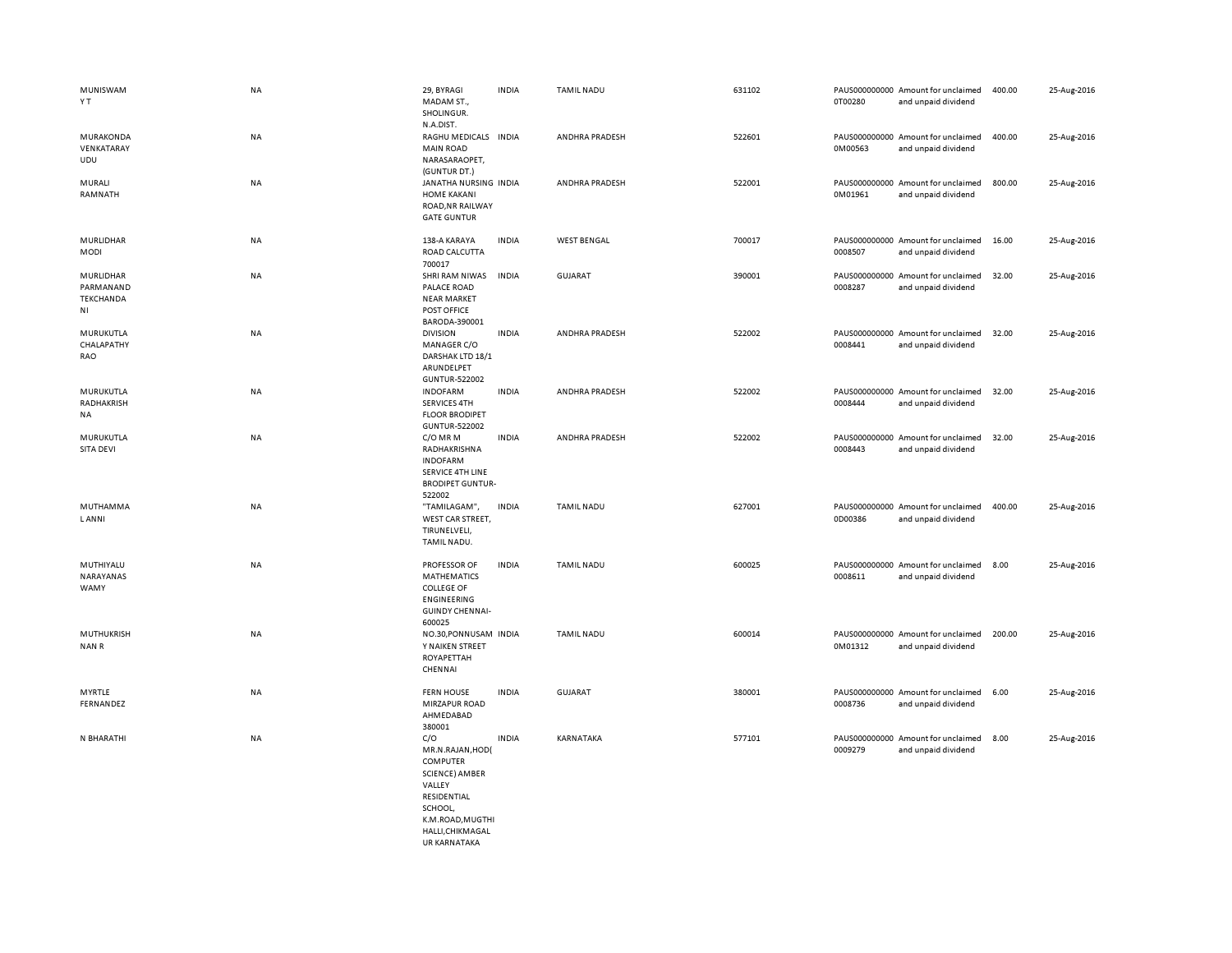| N G<br>NAGARAJU                 | <b>NA</b> | 1572,39TH F<br>CROSS, 18TH MAIN<br>4TH T<br>BLOCK, JAYANAGAR                                            | <b>INDIA</b> | KARNATAKA         | 560041 | 0N02008 | PAUS000000000 Amount for unclaimed<br>and unpaid dividend | 200.00 | 25-Aug-2016 |
|---------------------------------|-----------|---------------------------------------------------------------------------------------------------------|--------------|-------------------|--------|---------|-----------------------------------------------------------|--------|-------------|
| N GANESA<br>RAJA                | <b>NA</b> | <b>BANGALORE</b><br>21 RAJAJI ROAD<br>NUNGAMBAKKAM<br>CHENNAI-600034                                    | <b>INDIA</b> | <b>TAMIL NADU</b> | 600034 | 0009071 | PAUS000000000 Amount for unclaimed<br>and unpaid dividend | 16.00  | 25-Aug-2016 |
| N K<br>BALARAM                  | NA        | FLAT NO.9,<br>SUNDARSRI<br>APARTMENTS 367,<br>100 FEET ROAD,<br><b>HAL II STAGE</b><br>INDIRANAGAR      | <b>INDIA</b> | KARNATAKA         | 560008 | 0N05279 | PAUS000000000 Amount for unclaimed<br>and unpaid dividend | 200.00 | 25-Aug-2016 |
| N K GOYAL                       | NA        | D-25 HAKKIKAT RAI INDIA<br>ROAD ADARSH<br>NAGAR DELHI<br>110033                                         |              | DELHI             | 110033 | 0009182 | PAUS000000000 Amount for unclaimed<br>and unpaid dividend | 16.00  | 25-Aug-2016 |
| N K GUPTA                       | NA        | 28 INDIRA NAGAR<br>PEROORKADA<br>TRIVANDRUM<br>695005                                                   | <b>INDIA</b> | <b>KERALA</b>     | 695005 | 0009115 | PAUS000000000 Amount for unclaimed<br>and unpaid dividend | 8.00   | 25-Aug-2016 |
| N <sub>M</sub><br>VENKATESH     | NA        | <b>56 EGMORE HIGH</b><br>ROAD CHENNAI-<br>600008                                                        | <b>INDIA</b> | <b>TAMIL NADU</b> | 600008 | 0009178 | PAUS000000000 Amount for unclaimed<br>and unpaid dividend | 8.00   | 25-Aug-2016 |
| N<br>MANJUNATH                  | NA        | NO.160/26 36TH<br><b>CROSS JAYANAGAR</b><br><b>5TH BLOCK</b><br><b>BANGALORE</b>                        | <b>INDIA</b> | KARNATAKA         | 560041 | 0N02143 | PAUS000000000 Amount for unclaimed<br>and unpaid dividend | 200.00 | 25-Aug-2016 |
| ${\sf N}$<br>NANDHAKU<br>MAR    | <b>NA</b> | 2 FOURTH AVENUE INDIA<br><b>INDIRA NAGAR</b><br><b>CHENNAI 600020</b>                                   |              | <b>TAMIL NADU</b> | 600020 | 0009114 | PAUS000000000 Amount for unclaimed<br>and unpaid dividend | 16.00  | 25-Aug-2016 |
| N<br>NARAYANAN                  | <b>NA</b> | C-1 P E T S BLOCK<br>14 NEYVELI<br><b>TOWNSHIP</b><br><b>NEYVELI 607803</b>                             | <b>INDIA</b> | <b>TAMIL NADU</b> | 607803 | 0009117 | PAUS000000000 Amount for unclaimed<br>and unpaid dividend | 8.00   | 25-Aug-2016 |
| NR<br>NARASIMHA<br>N            | NA        | 32/3 ST JOHN'S<br><b>ROAD CROSS 2ND</b><br><b>FLOOR RUKMINI</b><br>COLONY<br><b>BANGALORE</b><br>560042 | <b>INDIA</b> | KARNATAKA         | 560042 | 0009095 | PAUS000000000 Amount for unclaimed<br>and unpaid dividend | 20.00  | 25-Aug-2016 |
| N<br>RAGHAVEND<br><b>RA RAO</b> | NA        | NO 1197 18TH<br>MAIN II PHASE J P<br>NAGAR<br><b>BANGALORE</b>                                          | <b>INDIA</b> | KARNATAKA         | 560078 | 0N02643 | PAUS000000000 Amount for unclaimed<br>and unpaid dividend | 200.00 | 25-Aug-2016 |
| N RAJENDRA                      | NA        | NO.73, SARASWATH INDIA<br><b>INAGAR</b><br>VIJAYANAGAR<br><b>BANGALORE</b>                              |              | KARNATAKA         | 560040 | 0N02039 | PAUS000000000 Amount for unclaimed<br>and unpaid dividend | 200.00 | 25-Aug-2016 |
| N<br>RAJESHWARA<br>N            | <b>NA</b> | 16,EAST<br>KONGALAMMAN<br>KOIL ST ERODE<br>638001                                                       | <b>INDIA</b> | <b>TAMIL NADU</b> | 638001 | 0009257 | PAUS000000000 Amount for unclaimed<br>and unpaid dividend | 166.00 | 25-Aug-2016 |
| N S VIJAYA                      | <b>NA</b> | 105 GORINAGAR<br>KADAVAMTHANA<br><b>KOCHIN</b>                                                          | <b>INDIA</b> | KERALA            | 682020 | 0N02999 | PAUS000000000 Amount for unclaimed<br>and unpaid dividend | 200.00 | 25-Aug-2016 |
| N<br>SAKUNTHALA                 | NA        | 15 WEST ADAYA<br><b>VALANJAN STREET</b><br>SRIRANGAM-<br>620006                                         | <b>INDIA</b> | <b>TAMIL NADU</b> | 620006 | 0009112 | PAUS000000000 Amount for unclaimed<br>and unpaid dividend | 8.00   | 25-Aug-2016 |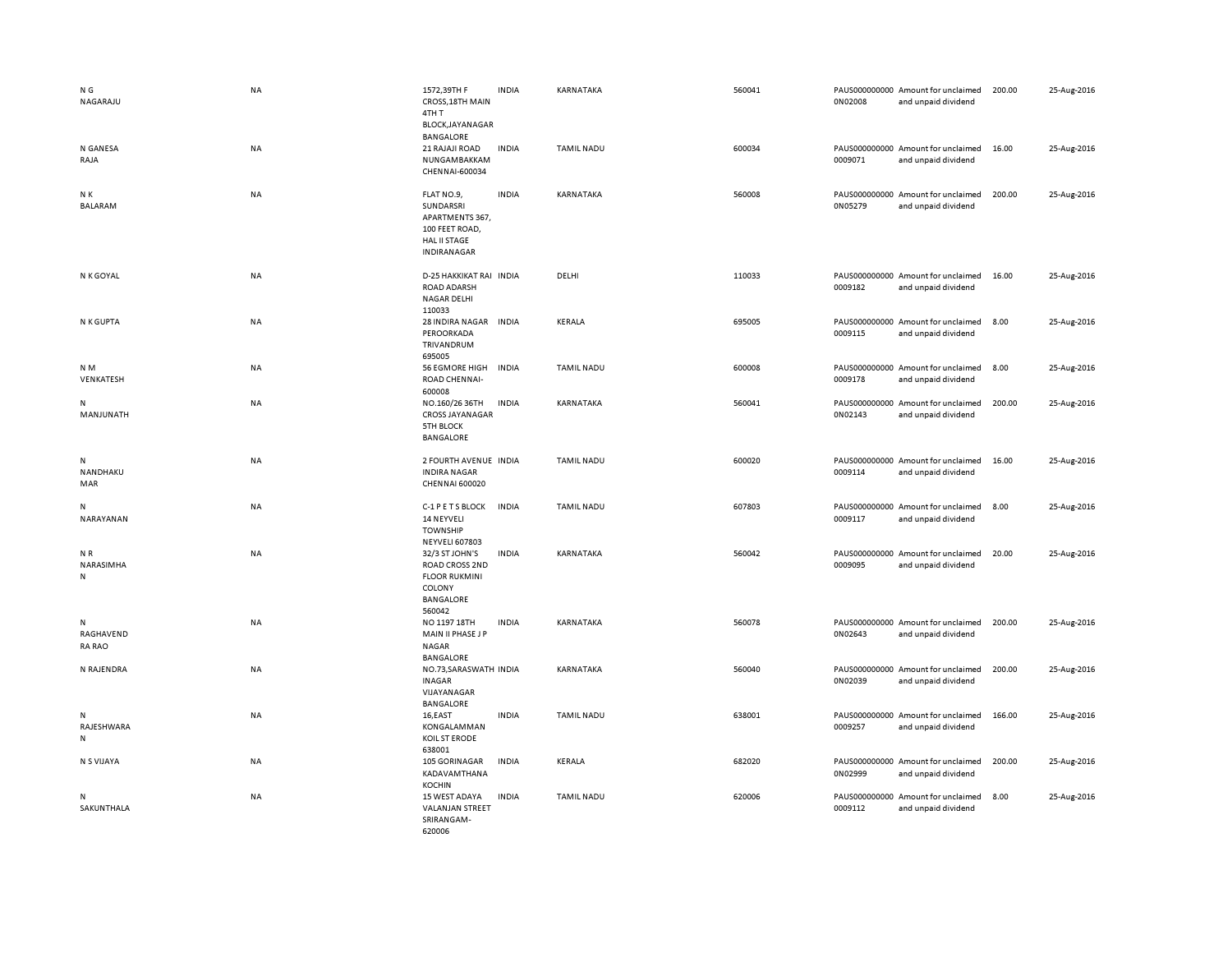| N V K GUPTA                                     | <b>NA</b>                        | 44 NAGAPPA<br>STREET<br>SESHADRIPURAM<br>BANGALORE                                                                            | <b>INDIA</b> | KARNATAKA         | 560020 | 0N05128 | PAUS000000000 Amount for unclaimed<br>and unpaid dividend | 200.00  | 25-Aug-2016 |
|-------------------------------------------------|----------------------------------|-------------------------------------------------------------------------------------------------------------------------------|--------------|-------------------|--------|---------|-----------------------------------------------------------|---------|-------------|
| N<br>VALLINAYAKA<br>M                           | NA                               | W/OR NAGARAJAN INDIA<br>H NO-15 7TH<br>CROSS<br>MARUTHINAGAR<br>MADIWALA                                                      |              | KARNATAKA         | 560068 | 0N02599 | PAUS000000000 Amount for unclaimed<br>and unpaid dividend | 200.00  | 25-Aug-2016 |
| N<br>VENKATARA<br>MAN                           | <b>NA</b>                        | 520/549 SEVENTH INDIA<br><b>MAIN ROAD</b><br><b>ELEVENTH CROSS</b><br><b>GIRINAGAR PHASE</b><br><b>II BANGALORE</b><br>560085 |              | KARNATAKA         | 560085 | 0009104 | PAUS000000000 Amount for unclaimed<br>and unpaid dividend | 8.00    | 25-Aug-2016 |
| N<br>VENKATRAN<br>AN                            | NA                               | 18 INF DIV SIG REGI INDIA<br><b>56 APO</b>                                                                                    |              | MAHARASHTRA       | 999999 | 0009194 | PAUS000000000 Amount for unclaimed<br>and unpaid dividend | 8.00    | 25-Aug-2016 |
| <b>NABIN</b><br><b>KUMAR</b><br><b>BALLODIA</b> | OM<br>PRAKASH<br><b>BALLODIA</b> | 444 DHRUVA<br><b>APARTMENTS 4 IP</b><br><b>EXTENSION</b><br>PATPARGUNJ DELHI                                                  | <b>INDIA</b> | DELHI             | 110092 | 0285799 | PAUSIN3001421 Amount for unclaimed<br>and unpaid dividend | 16.00   | 25-Aug-2016 |
| NACHAMMAI<br>MURUGAPPA<br>N                     | NA                               | NO-5 UDAYAR<br><b>STREET TIRUVARUR</b>                                                                                        | <b>INDIA</b> | <b>TAMIL NADU</b> | 610002 | 0N02436 | PAUS000000000 Amount for unclaimed<br>and unpaid dividend | 200.00  | 25-Aug-2016 |
| NADELLA<br>BASAVA<br>PURNAIAH                   | NA                               | <b>VIJAYA MEDICAL</b><br><b>INDIA</b><br>STORES, PRAKASAM<br>ROAD, SURY<br>VIJAYAWADA                                         |              | ANDHRA PRADESH    | 520002 | 0N00568 | PAUS000000000 Amount for unclaimed<br>and unpaid dividend | 200.00  | 25-Aug-2016 |
| NADIM<br>MODAK                                  | NA                               | 402 "RED GATES"<br><b>ST ALEXIERS ROAD</b><br><b>BANDRA WEST</b><br>MUMBAI 400050                                             | <b>INDIA</b> | MAHARASHTRA       | 400050 | 0009256 | PAUS000000000 Amount for unclaimed<br>and unpaid dividend | 8.00    | 25-Aug-2016 |
| <b>NAFISAE</b><br>RANGWALA                      | NA                               | <b>GURU HIMMAT</b><br><b>SOCIETY 3RD</b><br>FLOOR FLAT NO 7<br>DR MASCANHENCE<br><b>ROAD MAZGAON</b><br>400010                | <b>INDIA</b> | MAHARASHTRA       | 400010 | 0008994 | PAUS000000000 Amount for unclaimed<br>and unpaid dividend | 32.00   | 25-Aug-2016 |
| NAGAKUMAR<br>H P                                | <b>NA</b>                        | M/S. MYSORE<br>MEDL.HALL,<br>ASHOKA ROAD,<br>TUMKUR(KARNATA<br>KA)                                                            | <b>INDIA</b> | KARNATAKA         | 572101 | 0H00074 | PAUS000000000 Amount for unclaimed<br>and unpaid dividend | 4000.00 | 25-Aug-2016 |
| NAGALATHA<br>N <sub>S</sub>                     | <b>NA</b>                        | 153/A THIRD BLOCK INDIA<br>THYAGARAJANAGA<br>R BANGALORE-<br>560028                                                           |              | KARNATAKA         | 560028 | 0009097 | PAUS000000000 Amount for unclaimed<br>and unpaid dividend | 8.00    | 25-Aug-2016 |
| <b>NAGAPPA</b><br><b>NAIAKM</b>                 | <b>NA</b>                        | <b>NEO MEDICAL</b><br>STORES, HARIHAR<br><b>MYSORE</b>                                                                        | <b>INDIA</b> | KARNATAKA         | 577601 | 0M00526 | PAUS000000000 Amount for unclaimed<br>and unpaid dividend | 200.00  | 25-Aug-2016 |
| NAGARAJA B<br>s                                 | NA                               | C/O. RENUKA<br>MEDICAL HALL,<br>ARSIKERE, HASSAN<br>DIST.                                                                     | <b>INDIA</b> | KARNATAKA         | 583125 | 0B00945 | PAUS000000000 Amount for unclaimed<br>and unpaid dividend | 200.00  | 25-Aug-2016 |
| NAGARAJA H<br>К                                 | NA                               | VINAYAKA STORES INDIA<br><b>NEHRU STREET</b><br>HASSAN                                                                        |              | KARNATAKA         | 573201 | 0H00419 | PAUS000000000 Amount for unclaimed<br>and unpaid dividend | 40.00   | 25-Aug-2016 |
| NAGENDER<br>PRASAD                              | <b>NA</b>                        | A-2/168 SECTOR-3 INDIA<br>ROHINI DELHI                                                                                        |              | DELHI             | 110085 | 0N03987 | PAUS000000000 Amount for unclaimed<br>and unpaid dividend | 200.00  | 25-Aug-2016 |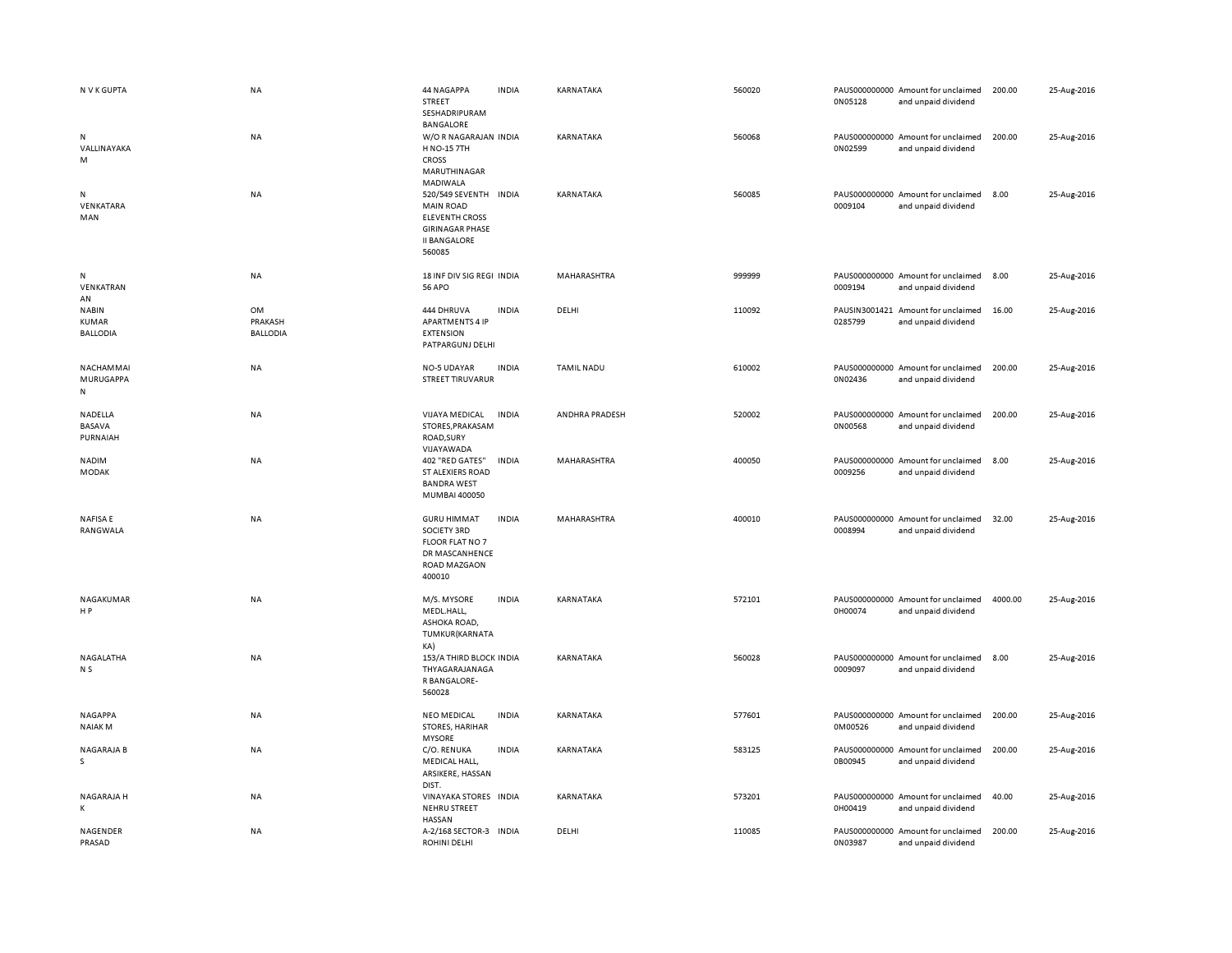| NAGESH<br><b>KUMAR</b>                 | SATYA<br>PRAKASH  | 6/23 FIRST FLOOR<br><b>EAST PATEL NAGAR</b><br>NEW DELHI                                                                                                  | <b>INDIA</b> | DELHI          | 110008 | 0013052 | PAUS000000000 Amount for unclaimed<br>and unpaid dividend | 16.00  | 25-Aug-2016 |
|----------------------------------------|-------------------|-----------------------------------------------------------------------------------------------------------------------------------------------------------|--------------|----------------|--------|---------|-----------------------------------------------------------|--------|-------------|
| NAGESH<br><b>VITTHAL RAO</b><br>KHISTY | NA                | 8.2.293/82/jlll,<br>Road No.86,<br>Jubilee Hills,<br><b>Behind Appollo</b><br>Hospital,                                                                   | <b>INDIA</b> | ANDHRA PRADESH | 500004 | 0N01833 | PAUS000000000 Amount for unclaimed<br>and unpaid dividend | 40.00  | 25-Aug-2016 |
| NAGINBHAI<br>MAKANBHAI<br>TANDEL       | <b>NA</b>         | <b>KHATRI POLE</b><br><b>KHATRI BLDG</b><br><b>BEHIND JUBILEE</b><br><b>GARDEN BARODA</b><br>390001                                                       | <b>INDIA</b> | <b>GUJARAT</b> | 390001 | 0008935 | PAUS000000000 Amount for unclaimed<br>and unpaid dividend | 2.00   | 25-Aug-2016 |
| NAGINBHAI<br>MOTILAL<br>SHAH           | NA                | DESAI SHERI DESAI INDIA<br><b>BLDG GROUND</b><br><b>FLOOR</b><br><b>BAWAMADHI'S</b><br>KHANCHA<br><b>GHADIALI POLE</b>                                    |              | GUJARAT        | 390001 | 0008996 | PAUS000000000 Amount for unclaimed<br>and unpaid dividend | 2.00   | 25-Aug-2016 |
| NAGINBHAI<br>MOTILAL<br>SHAH           | NA                | BARODA-390001<br>DESAI SHERI BAVA INDIA<br><b>MADHI'S KHANCHA</b><br><b>CHANDRAKANT'S</b><br><b>DESAI KHADKI</b><br><b>GHADIALI POLE</b><br>BARODA-390001 |              | <b>GUJARAT</b> | 390001 | 0008997 | PAUS000000000 Amount for unclaimed<br>and unpaid dividend | 2.00   | 25-Aug-2016 |
| NAGINDAS<br><b>KURAJIBHAI</b><br>PATEL | NA                | SHREENATHJI<br>SOCIETY PLOT NO<br>102/6 OPP T B<br><b>HOSPITAL NEAR</b><br><b>GAYATRI SCHOOL</b><br>JAMNAGAR 361008                                       | <b>INDIA</b> | <b>GUJARAT</b> | 361008 | 0008998 | PAUS000000000 Amount for unclaimed<br>and unpaid dividend | 32.00  | 25-Aug-2016 |
| NAGJIBHAI G<br>ARYA                    | NA                | ARYAKUMAR<br>ASHRAM<br>KARELIBAUG<br>BARODA-390001                                                                                                        | <b>INDIA</b> | <b>GUJARAT</b> | 390001 | 0009001 | PAUS000000000 Amount for unclaimed<br>and unpaid dividend | 6.00   | 25-Aug-2016 |
| NAILESH<br>MAHASUKHL<br>AL DESAI       | NA                | 10/1449B AGAM<br><b>MANDIR ROAD</b><br><b>GOPIPURA</b><br>SUBHASH CHOWK<br>SURAT 395001                                                                   | <b>INDIA</b> | <b>GUJARAT</b> | 395001 | 0009294 | PAUS000000000 Amount for unclaimed<br>and unpaid dividend | 16.00  | 25-Aug-2016 |
| <b>NAINESH N</b><br>MEHTA              | NA                | A/3 ATIT<br><b>APPORTMENTS B/H</b><br>MANAGEMENT<br>ENCLAVE<br>VASTRAPUR<br>AHMEDABAD                                                                     | <b>INDIA</b> | <b>GUJARAT</b> | 380015 | 0N02332 | PAUS000000000 Amount for unclaimed<br>and unpaid dividend | 200.00 | 25-Aug-2016 |
| <b>NAINESHS</b><br>PATEL               | NA                | <b>BESIDE JAIN</b><br><b>DERASAR INSIDE</b><br><b>RANG MAHAL</b><br>DARWAJA WADI<br><b>BARODA 390017</b>                                                  | <b>INDIA</b> | GUJARAT        | 390017 | 0009290 | PAUS000000000 Amount for unclaimed<br>and unpaid dividend | 2.00   | 25-Aug-2016 |
| NAINESH<br>SHANTILAL<br>PATEL          | NA                | NR. JAIN TEMPLE,<br><b>INSIDE WADI</b><br>RANGMAHAL<br>WADI, BARODA-<br>390017                                                                            | INDIA        | <b>GUJARAT</b> | 390017 | 0009322 | PAUS000000000 Amount for unclaimed<br>and unpaid dividend | 2.00   | 25-Aug-2016 |
| NAINMAL<br>BANSRAJ<br>JAIN             | S O BANSRAJ<br>JI | NEAR JAIN TEMPLE INDIA<br>SINDHARI                                                                                                                        |              | RAJASTHAN      | 344033 | 0278188 | PAUS130176000 Amount for unclaimed<br>and unpaid dividend | 32.00  | 25-Aug-2016 |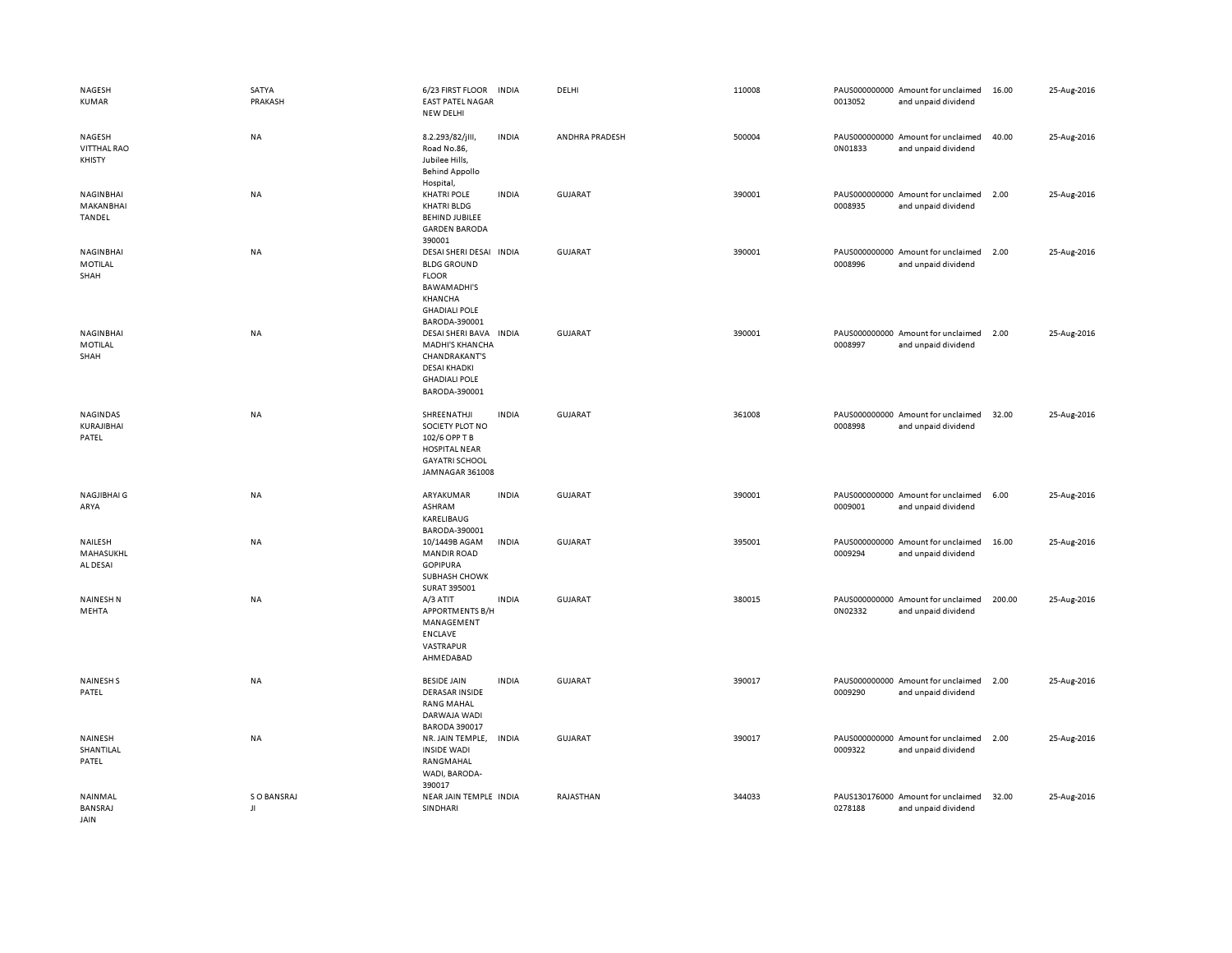| NALINI<br>CHANDRAKA<br>NT SHAH                  | <b>NA</b>                  | 401/4 PAGRAV<br><b>BUILDING NEAR</b><br>PATKAR COLLEGE<br><b>GOREGAON WEST</b><br>MUMBAI                                     | <b>INDIA</b> | MAHARASHTRA           | 400062 | 0N03588 | PAUS000000000 Amount for unclaimed<br>and unpaid dividend | 400.00 | 25-Aug-2016 |
|-------------------------------------------------|----------------------------|------------------------------------------------------------------------------------------------------------------------------|--------------|-----------------------|--------|---------|-----------------------------------------------------------|--------|-------------|
| NALINI<br><b>JAGDISH</b><br>MEHTA               | <b>NA</b>                  | C/O THE SWASTIK<br><b>JANATA SAHAKARI</b><br><b>BANK LTD 502</b><br>KALBADEVI ROAD<br>MUMBAI-400002                          | <b>INDIA</b> | MAHARASHTRA           | 400002 | 0009169 | PAUS000000000 Amount for unclaimed<br>and unpaid dividend | 8.00   | 25-Aug-2016 |
| <b>NALINI RAO</b><br>M                          | <b>NA</b>                  | RATANAVILLA<br>MANGALORE<br>SOUTH KANARA                                                                                     | <b>INDIA</b> | KARNATAKA             | 575003 | 0M00138 | PAUS000000000 Amount for unclaimed<br>and unpaid dividend | 200.00 | 25-Aug-2016 |
| NALINKUMA<br>R A SHAH                           | <b>NA</b>                  | 8 RAJGHAT<br>SOCIETY NEAR JAIN<br><b>MERCHANT SO-</b><br><b>CIETY</b><br><b>FATEHNAGAR</b><br>PALDI<br>AHMEDABAD<br>380007-- | <b>INDIA</b> | <b>GUJARAT</b>        | 380007 | 0009002 | PAUS000000000 Amount for unclaimed<br>and unpaid dividend | 32.00  | 25-Aug-2016 |
| NAMESH<br><b>MOHAN</b><br>CHAURASIA             | <b>NA</b>                  | H-136 DDA LIG<br><b>FLATS ASHOK</b><br><b>VIHAR PHASE-I</b><br>DELHI 110052                                                  | <b>INDIA</b> | DELHI                 | 110052 | 0009185 | PAUS000000000 Amount for unclaimed<br>and unpaid dividend | 8.00   | 25-Aug-2016 |
| <b>NANAK</b><br>CHAND<br>MOHINDRU               | <b>NA</b>                  | NANAK COTTAGE<br>M/58 KALKAJI NEW<br>DELHI-110019                                                                            | <b>INDIA</b> | DELHI                 | 110019 | 0009133 | PAUS000000000 Amount for unclaimed<br>and unpaid dividend | 16.00  | 25-Aug-2016 |
| <b>NANAK</b><br>RAJANI                          | CHANDI<br>RAM JI<br>RAJANI | 10, KATJU COLONY, INDIA<br><b>INDORE</b>                                                                                     |              | <b>MADHYA PRADESH</b> | 452004 | 0520826 | PAUS130176000 Amount for unclaimed<br>and unpaid dividend | 16.00  | 25-Aug-2016 |
| NANAK<br>SINGH<br>MEHTA                         | NA                         | H NO IX/1585 GALI INDIA<br><b>KRISHNA MKT</b><br><b>GANDHI NAGAR</b><br>DELHI-110031                                         |              | DELHI                 | 110031 | 0009196 | PAUS000000000 Amount for unclaimed<br>and unpaid dividend | 8.00   | 25-Aug-2016 |
| <b>NANDI DEVI</b>                               | <b>NA</b>                  | C/O SHIV<br><b>INDUSTRIES KEDAL</b><br><b>GUNJ ALWAR-</b><br>301001                                                          | <b>INDIA</b> | RAJASTHAN             | 301001 | 0009109 | PAUS000000000 Amount for unclaimed<br>and unpaid dividend | 8.00   | 25-Aug-2016 |
| <b>NANDINIH</b><br>PATEL                        | NA                         | 2 SAGAR FLATS<br><b>GOKUL PARK NEAR</b><br>POLY TECHNIC<br>AHMEDABAD-<br>380015                                              | <b>INDIA</b> | GUJARAT               | 380015 | 0009003 | PAUS000000000 Amount for unclaimed<br>and unpaid dividend | 32.00  | 25-Aug-2016 |
| NANDINI RAJ<br>SHAH                             | <b>NA</b>                  | "ASHWINI" 9/190<br>SATYAGRAHA<br>CHHAVNI<br>AHMEDABAD                                                                        | <b>INDIA</b> | GUJARAT               | 380054 | 0009315 | PAUS000000000 Amount for unclaimed<br>and unpaid dividend | 6.00   | 25-Aug-2016 |
| <b>NANDKISHOR</b><br>BHAI<br>NAGARBHAI<br>PATEL | <b>NA</b>                  | 380054<br>AT P O SAMA NEAR INDIA<br><b>UNION BANK,</b><br>SAMA BARODA-<br>391775                                             |              | <b>GUJARAT</b>        | 391775 | 0009004 | PAUS000000000 Amount for unclaimed<br>and unpaid dividend | 2.00   | 25-Aug-2016 |
| NANDLAL<br>KHETARPAL                            | NA                         | III/B-6 LAJPAT<br>NAGAR NEW DELHI-<br>110024                                                                                 | <b>INDIA</b> | DELHI                 | 110024 | 0009197 | PAUS000000000 Amount for unclaimed<br>and unpaid dividend | 16.00  | 25-Aug-2016 |
| NANDUBHAI<br>KALIDAS<br>PATEL                   | NA                         | <b>4 ADHUNIK</b><br>SOCIETY CHHANI<br>DIST BARODA PIN-<br>391740                                                             | <b>INDIA</b> | <b>GUJARAT</b>        | 391740 | 0009005 | PAUS000000000 Amount for unclaimed<br>and unpaid dividend | 6.00   | 25-Aug-2016 |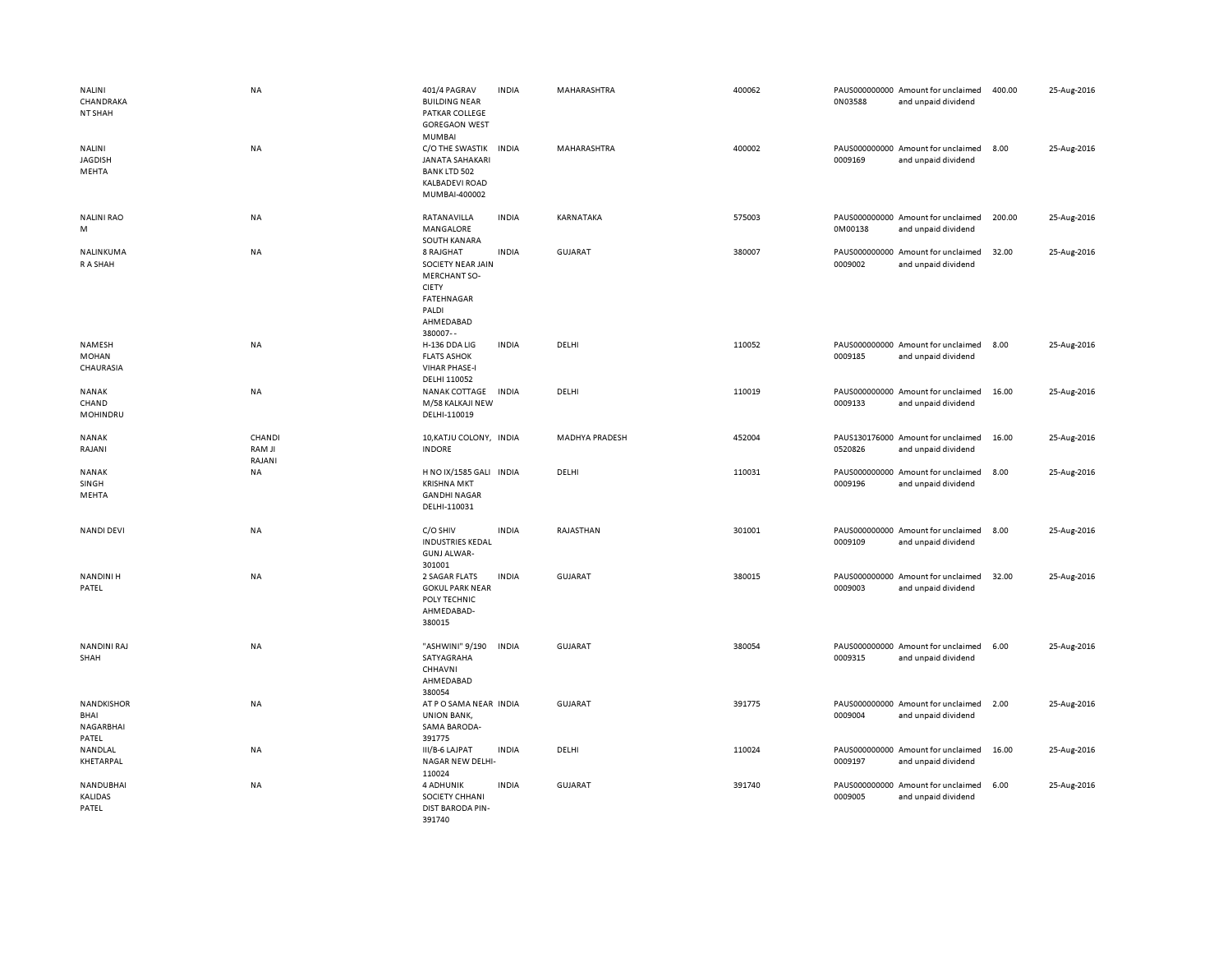| <b>NANUBEN</b><br><b>FAKIRMAHA</b><br>MMAD<br>MANSURI   | <b>NA</b> | <b>BAZAR AT &amp; PO</b><br><b>DHINOJ TA</b><br>CHANASMA DIST<br>MEHSANA 384225                                  | <b>INDIA</b> | <b>GUJARAT</b>    | 384225 | 0009218 | PAUS000000000 Amount for unclaimed<br>and unpaid dividend | 24.00  | 25-Aug-2016 |
|---------------------------------------------------------|-----------|------------------------------------------------------------------------------------------------------------------|--------------|-------------------|--------|---------|-----------------------------------------------------------|--------|-------------|
| NARAHARI<br>KOTA                                        | <b>NA</b> | C/O QUINN INDIA INDIA<br>LIMITED 3-6-307/1<br>HYDERGUDA<br>HYDERABAD-<br>500001                                  |              | ANDHRA PRADESH    | 500001 | 0009108 | PAUS000000000 Amount for unclaimed<br>and unpaid dividend | 8.00   | 25-Aug-2016 |
| NARANBHAI<br>PUNAMBHAI<br>PATEL                         | NA        | KAKARKHAD<br>NADIAD-387001                                                                                       | <b>INDIA</b> | GUJARAT           | 387001 | 0008916 | PAUS000000000 Amount for unclaimed<br>and unpaid dividend | 6.00   | 25-Aug-2016 |
| NARANBHAI<br>TRIKAMBHAI<br>PATEL                        | NA        | <b>KANBHA TA</b><br><b>BORSAD DIST</b><br>KHEDA 388540                                                           | <b>INDIA</b> | <b>GUJARAT</b>    | 388540 | 0009008 | PAUS000000000 Amount for unclaimed<br>and unpaid dividend | 32.00  | 25-Aug-2016 |
| NARANDAS<br>VITHALDAS<br>PATEL                          | <b>NA</b> | 205 SANTOK<br><b>CHAMBERS NEAR</b><br>SARDARNAGAR<br><b>BUS STAND OLD</b><br>CHHANI ROAD<br>BARODA-390002        | <b>INDIA</b> | <b>GUJARAT</b>    | 390002 | 0008946 | PAUS000000000 Amount for unclaimed<br>and unpaid dividend | 16.00  | 25-Aug-2016 |
| NARAPARED<br>DY<br>RAMIREDDY                            | NA        | $C/O$ M<br>RAGHAVAREDDY<br>VINJAMUR<br>NELLORE DT AP<br>524228                                                   | <b>INDIA</b> | ANDHRA PRADESH    | 524228 | 0009292 | PAUS000000000 Amount for unclaimed<br>and unpaid dividend | 66.00  | 25-Aug-2016 |
| NARASIMHA<br>RAMACHAND<br><b>RA RAO</b><br><b>GOLLA</b> | NA        | C/O.CITY PHARMA INDIA<br><b>DISTRIBUTORS</b><br>BHAVANARAYANA<br>STREET<br>VIJAYAWADA (A.P)                      |              | ANDHRA PRADESH    | 520001 | 0N00922 | PAUS000000000 Amount for unclaimed<br>and unpaid dividend | 200.00 | 25-Aug-2016 |
| NARAYAN<br>NARMADASH<br>ANKER<br>THAKER                 | NA        | 47 ARIHANT CO-OP INDIA<br><b>HSG SOCIETY</b><br><b>BEHIND RIDHI</b><br>SIDHI NAGAR AJWA<br>ROAD BARODA<br>390018 |              | <b>GUJARAT</b>    | 390018 | 0008937 | PAUS000000000 Amount for unclaimed<br>and unpaid dividend | 6.00   | 25-Aug-2016 |
| NARAYAN<br>PRABHU                                       | NA        | 88 4TH MAIN<br>MALLESWARAM<br><b>BANGALORE</b>                                                                   | <b>INDIA</b> | KARNATAKA         | 560003 | 0N01655 | PAUS000000000 Amount for unclaimed<br>and unpaid dividend | 400.00 | 25-Aug-2016 |
| NARAYAN<br>SINGH<br>CHAUDHRY                            | NA        | C/O AJANTA<br>OPTICALS 73<br>ARUOBINDO PLACE<br><b>MARKET HAUZ</b><br>KHAS NEW DELHI<br>110016                   | <b>INDIA</b> | DELHI             | 110016 | 0009086 | PAUS000000000 Amount for unclaimed<br>and unpaid dividend | 16.00  | 25-Aug-2016 |
| NARAYANAN<br>A C                                        | NA        | CHULLIPARAMBIL<br>HOUSE,<br>MUTHUVATTOOR,P<br>.O CHAVAKKAAD,<br><b>TRICHUR</b><br>DIST.(KERALA<br>STATE)         | <b>INDIA</b> | KERALA            | 680506 | 0A01038 | PAUS000000000 Amount for unclaimed<br>and unpaid dividend | 40.00  | 25-Aug-2016 |
| NARAYANAN<br>S G                                        | NA        | Block I, B1 Green<br><b>Park Apartments</b><br>No.2, LIC Colony<br>Main Road,<br>Velachery                       | <b>INDIA</b> | <b>TAMIL NADU</b> | 600042 | 0S00234 | PAUS000000000 Amount for unclaimed<br>and unpaid dividend | 200.00 | 25-Aug-2016 |
| NARAYANAR<br><b>AO R KAVI</b>                           | <b>NA</b> | C/O.DR.G.R.KAVI                                                                                                  | <b>INDIA</b> | KARNATAKA         | 586209 |         | PAUS000000000 Amount for unclaimed                        | 400.00 | 25-Aug-2016 |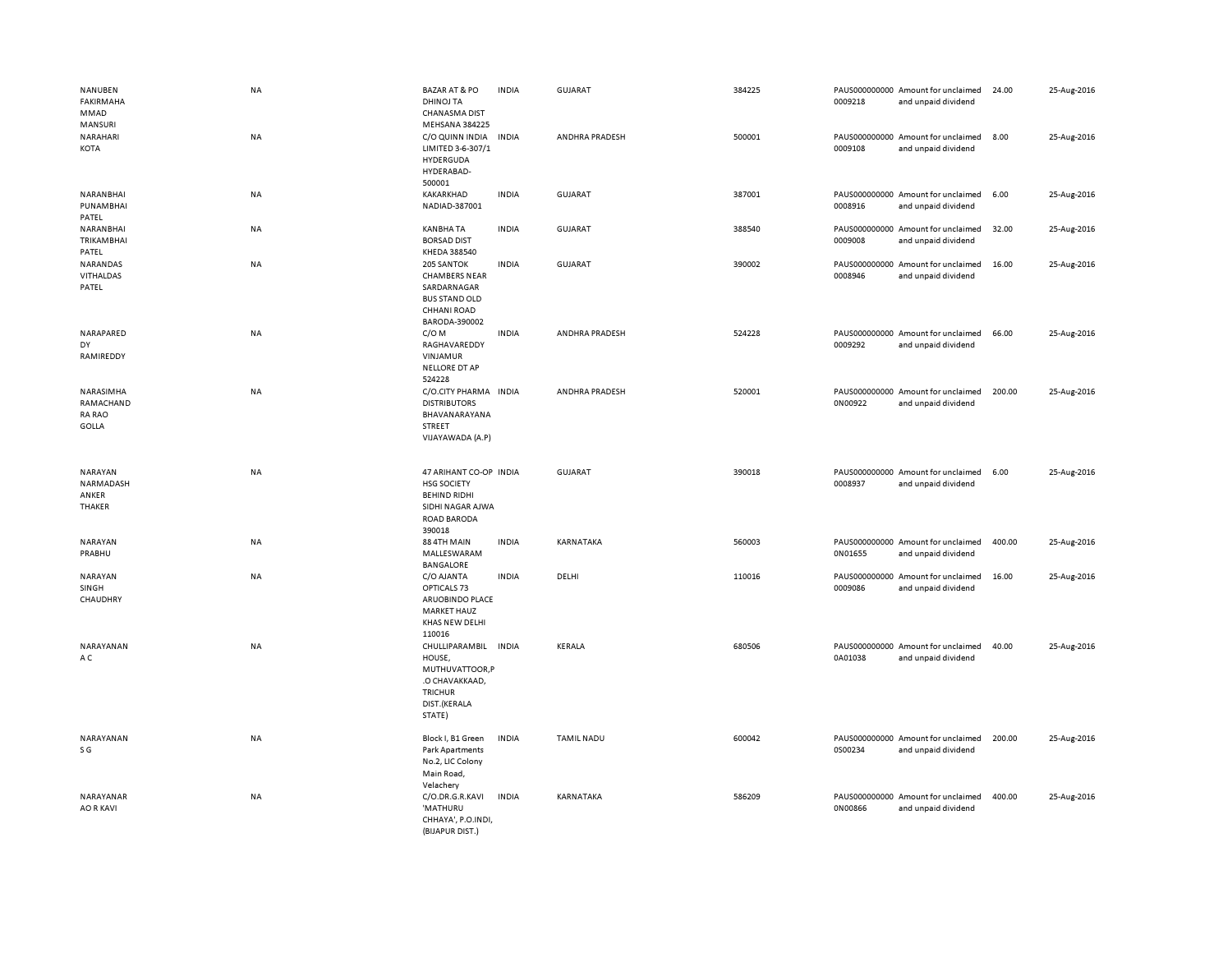| NARBADABE<br>N<br><b>DAHYABHAI</b><br>PATEL    | <b>NA</b>        | 11 BHAT<br>APARTMENT<br>CHUNIBHAI<br><b>COLONY KANKARIA</b><br>AHMEDABAD-<br>380022                                                          | <b>INDIA</b> | <b>GUJARAT</b> | 380022 | 0008958                  | PAUS000000000 Amount for unclaimed<br>and unpaid dividend | 16.00  | 25-Aug-2016 |
|------------------------------------------------|------------------|----------------------------------------------------------------------------------------------------------------------------------------------|--------------|----------------|--------|--------------------------|-----------------------------------------------------------|--------|-------------|
| NARENDER<br>KUMAR                              | <b>BD JINDAL</b> | 8272 NEW ANAJ<br><b>MANDI BARA</b>                                                                                                           | <b>INDIA</b> | DELHI          | 110006 | 0172414                  | PAUSIN3001181 Amount for unclaimed<br>and unpaid dividend | 66.00  | 25-Aug-2016 |
| NARENDER<br>SINGH                              | <b>NA</b>        | HINDU RAO DELHI<br>40-D GEWA<br>APARTMENTS<br><b>VIKAS PURI NEW</b><br>DELHI 110018                                                          | <b>INDIA</b> | DELHI          | 110018 | PAUS000000000<br>0009129 | Amount for unclaimed<br>and unpaid dividend               | 8.00   | 25-Aug-2016 |
| NARENDRA<br>JETHALAL<br>VYAS                   | <b>NA</b>        | LIMDI FALIYA AT & INDIA<br>PO CHHANI DIST<br><b>BARODA PIN-</b><br>391740                                                                    |              | <b>GUJARAT</b> | 391740 | 0009010                  | PAUS000000000 Amount for unclaimed<br>and unpaid dividend | 2.00   | 25-Aug-2016 |
| NARENDRA<br>KANTILAL<br>SHAH                   | <b>NA</b>        | C/O M K SHAH<br>HOUSE GIDC<br>COLONY<br><b>UMBERGAON DIST</b><br>VALSAD                                                                      | <b>INDIA</b> | <b>GUJARAT</b> | 388250 | 0009011                  | PAUS000000000 Amount for unclaimed<br>and unpaid dividend | 2.00   | 25-Aug-2016 |
| NARENDRA<br>KUMAR<br>AGARWAL                   | <b>NA</b>        | FLAT NO.11/503<br>SHAHJAHANBAD<br><b>CO-OP GROUP</b><br>PLOT NO.1 SECTOR<br>11 DWARKA                                                        | <b>INDIA</b> | DELHI          | 110045 | 0N03884                  | PAUS000000000 Amount for unclaimed<br>and unpaid dividend | 200.00 | 25-Aug-2016 |
| NARENDRA<br>KUMAR<br>CHIMANLAL                 | <b>NA</b>        | B/99, ALEMBIC<br>COLONY<br>VADODARA                                                                                                          | <b>INDIA</b> | <b>GUJARAT</b> | 390003 | 0N00181                  | PAUS000000000 Amount for unclaimed<br>and unpaid dividend | 40.00  | 25-Aug-2016 |
| DESAI<br>NARENDRA<br><b>KUMARS</b>             | NA               | VADODARA<br>NO 2,4TH CROSS,<br>VASANTHANAGAR<br>BANGALORE                                                                                    | <b>INDIA</b> | KARNATAKA      | 560052 | 0S01896                  | PAUS000000000 Amount for unclaimed<br>and unpaid dividend | 200.00 | 25-Aug-2016 |
| NARENDRA<br>MAGANLAL<br>SHAH                   | <b>NA</b>        | 89 NAVI POLE<br><b>FATASA'S POLE</b><br><b>GANDHI ROAD</b><br>AHMEDABAD-<br>380001                                                           | <b>INDIA</b> | <b>GUJARAT</b> | 380001 | 0009140                  | PAUS000000000 Amount for unclaimed<br>and unpaid dividend | 8.00   | 25-Aug-2016 |
| NARENDRA<br>PURANI                             | <b>NA</b>        | NEAR RANCHHODJI INDIA<br><b>MANDIR GODHRA</b><br><b>DIST</b><br>PANCHMAHALS<br>389001                                                        |              | <b>GUJARAT</b> | 389001 | 0009087                  | PAUS000000000 Amount for unclaimed<br>and unpaid dividend | 8.00   | 25-Aug-2016 |
| NARENDRA<br>SHAH                               | <b>NA</b>        | <b>SHARE &amp; STOCK</b><br><b>BROKER 201, SHIV</b><br><b>APPARTME-NT</b><br><b>SHASTRI POLE</b><br>KOTHI CHAR-RASTA<br>VADODA-RA<br>390001- | <b>INDIA</b> | <b>GUJARAT</b> | 390001 | 0009259                  | PAUS000000000 Amount for unclaimed<br>and unpaid dividend | 10.00  | 25-Aug-2016 |
| NARENDRAK<br><b>UMAR</b><br>AMBALAL<br>PATEL   | <b>NA</b>        | <b>NEAR JAGAJI</b><br><b>MANDIR AT &amp; PO</b><br><b>SOKHADA DIST</b><br><b>BARODA PIN-</b><br>391240                                       | <b>INDIA</b> | <b>GUJARAT</b> | 391240 | 0009013                  | PAUS000000000 Amount for unclaimed<br>and unpaid dividend | 6.00   | 25-Aug-2016 |
| NARENDRAK<br><b>UMAR</b><br>CHIMANLAL<br>DESAI | <b>NA</b>        | FB/99 ALEMBIC<br><b>COLONY BARODA-</b><br>390003                                                                                             | INDIA        | GUJARAT        | 390003 | 0008960                  | PAUS000000000 Amount for unclaimed<br>and unpaid dividend | 16.00  | 25-Aug-2016 |
| NARENDRAK<br><b>UMAR</b><br>CHIMANLAL<br>DESAI | NA               | FB 99 ALEMBIC<br><b>COLONY BARODA</b><br>390003                                                                                              | <b>INDIA</b> | <b>GUJARAT</b> | 390003 | 0008925                  | PAUS000000000 Amount for unclaimed<br>and unpaid dividend | 2.00   | 25-Aug-2016 |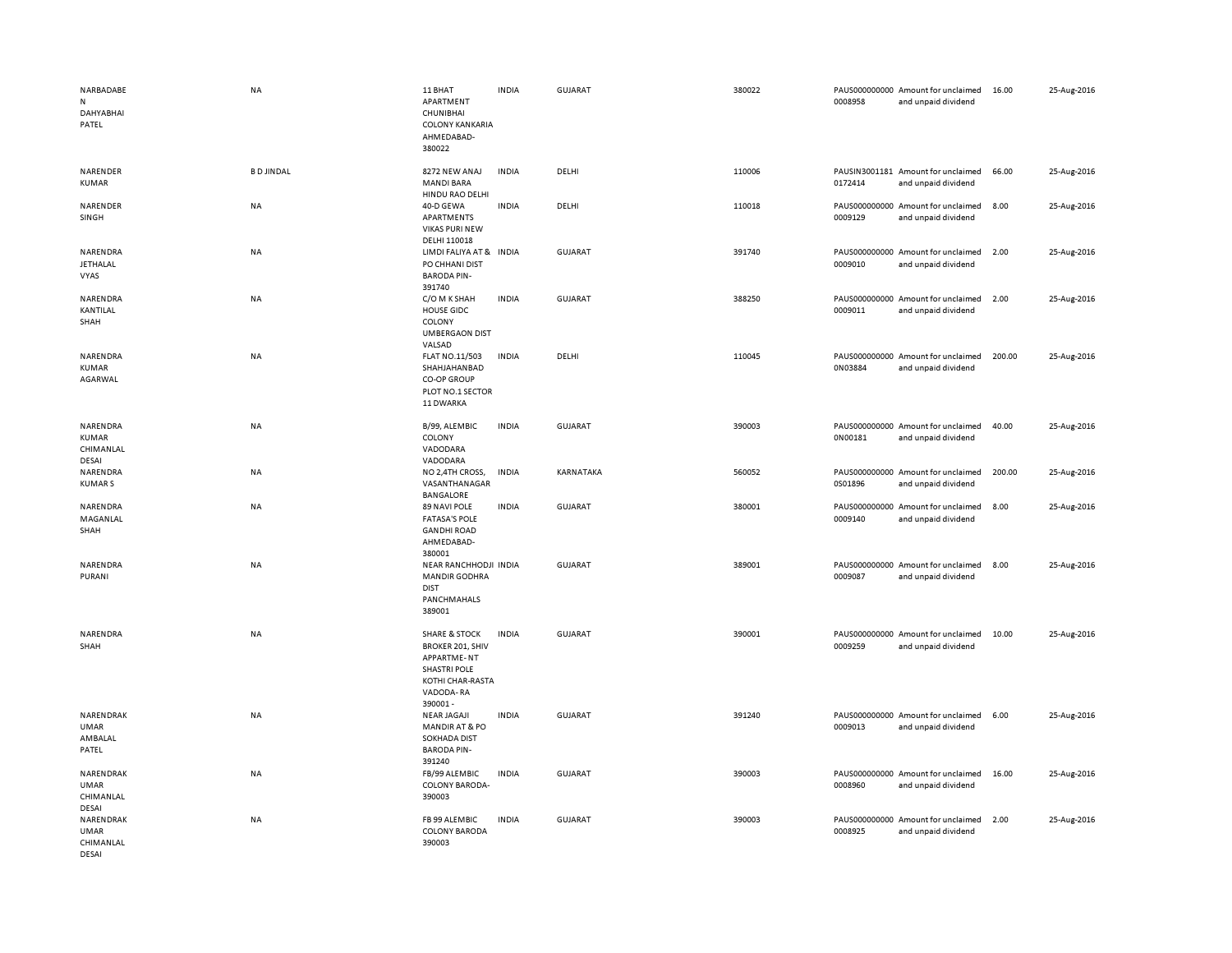| NARENDRAK<br>UMAR<br>OCHHAVLAL<br>SHAH                         | NA        | VYAS WADA NEAR<br>RADHA KRISHNA<br><b>TEMPLE PETLAD</b><br><b>DIST KAIRA PIN-</b><br>388450                            | <b>INDIA</b> | <b>GUJARAT</b>     | 388450 | 0009015 | PAUS000000000 Amount for unclaimed<br>and unpaid dividend | 2.00  | 25-Aug-2016 |
|----------------------------------------------------------------|-----------|------------------------------------------------------------------------------------------------------------------------|--------------|--------------------|--------|---------|-----------------------------------------------------------|-------|-------------|
| NARENDRAK<br><b>UMAR</b><br><b>PURSHOTTA</b><br>MDAS<br>VAIDYA | <b>NA</b> | F-246 ALEMBIC<br><b>GLASS COLONY</b><br><b>ALEMBIC ROAD</b><br><b>BARODA 390003</b>                                    | <b>INDIA</b> | <b>GUJARAT</b>     | 390003 | 0008940 | PAUS000000000 Amount for unclaimed<br>and unpaid dividend | 2.00  | 25-Aug-2016 |
| NARESH<br><b>CHAND JAIN</b>                                    | <b>NA</b> | <b>C/O VICKERS</b><br>SPERRY OF INDIA<br>LTD D-104<br><b>HIMALAYA HOUSE</b><br><b>K G ROAD NEW</b><br>DELHI-110001     | <b>INDIA</b> | DELHI              | 110001 | 0009120 | PAUS000000000 Amount for unclaimed<br>and unpaid dividend | 8.00  | 25-Aug-2016 |
| NARESH<br><b>KUMAR</b><br>AGARWAL                              | NA        | AGRAWALS 18/72<br><b>GEETA COLONY</b><br>DELHI 110031                                                                  | INDIA        | DELHI              | 110031 | 0009209 | PAUS000000000 Amount for unclaimed<br>and unpaid dividend | 24.00 | 25-Aug-2016 |
| NARESH<br><b>KUMAR</b><br>AGARWAL                              | NA        | AGRAWALS 18/72<br><b>GEETA COLONY</b><br>DELHI 110031                                                                  | <b>INDIA</b> | DELHI              | 110031 | 0009119 | PAUS000000000 Amount for unclaimed<br>and unpaid dividend | 8.00  | 25-Aug-2016 |
| NARESH<br><b>KUMAR</b><br>GANGWANI                             | <b>NA</b> | 13/31-A MOTI<br>NAGAR NEW DELHI<br>110015                                                                              | <b>INDIA</b> | DELHI              | 110015 | 0009246 | PAUS000000000 Amount for unclaimed<br>and unpaid dividend | 16.00 | 25-Aug-2016 |
| NARESH<br>SABHARWAL                                            | NA        | D-197 ASHOK<br><b>VIHAR PHASE-I</b><br>DELHI 110052                                                                    | <b>INDIA</b> | DELHI              | 110052 | 0009282 | PAUS000000000 Amount for unclaimed<br>and unpaid dividend | 8.00  | 25-Aug-2016 |
| NARESH<br>VERMA                                                | NA        | 24/1 SHAKTI<br>NAGAR DELHI-<br>110007                                                                                  | <b>INDIA</b> | DELHI              | 110007 | 0009074 | PAUS000000000 Amount for unclaimed<br>and unpaid dividend | 32.00 | 25-Aug-2016 |
| NARESH<br>VITTHAL<br><b>BATAVALE</b>                           | <b>NA</b> | KUVERJI DEVSHI<br>CHAWL 2ND FL B S<br><b>ROAD OPP</b><br><b>ZARAPKAR SHOW</b><br><b>ROAD DADAR</b><br>MUMBAI 400028    | <b>INDIA</b> | <b>MAHARASHTRA</b> | 400028 | 0009172 | PAUS000000000 Amount for unclaimed<br>and unpaid dividend | 8.00  | 25-Aug-2016 |
| NARESH<br>VRAJLAL<br>VAGHELA                                   | <b>NA</b> | FLAT 42 BLDG 17<br>11TH FLOOR<br><b>NAVJIVAN SOCIETY</b><br><b>LAMINGTON ROAD</b><br>MUMBAI-400008                     | <b>INDIA</b> | MAHARASHTRA        | 400008 | 0009143 | PAUS000000000 Amount for unclaimed<br>and unpaid dividend | 8.00  | 25-Aug-2016 |
| <b>NARGIS</b><br>MASIH                                         | NA        | C/O ST JOHN'S<br><b>BAPTIST SCHOOL</b><br>SOHNA ROAD<br>PALWAL DIST<br><b>FARIDABAD</b><br><b>HARYANA 121102</b>       | <b>INDIA</b> | <b>HARYANA</b>     | 121102 | 0009202 | PAUS000000000 Amount for unclaimed<br>and unpaid dividend | 32.00 | 25-Aug-2016 |
| NARINDER<br><b>DEV GROVER</b>                                  | NA        | C/O INDIAN<br>PETROCHEMICALS<br>CORP LTD 2ND -<br><b>FLOOR HIMALAYA</b><br>HOUSE 23 K G<br>MARG NEW DE-LHI-<br>110001- | <b>INDIA</b> | DELHI              | 110001 | 0009118 | PAUS000000000 Amount for unclaimed<br>and unpaid dividend | 8.00  | 25-Aug-2016 |
| NARMADABE<br>N<br><b>THAKORLAL</b><br>PATEL                    | NA        | <b>KADIPORE</b><br><b>GANDEVI DIST</b><br>BULSAR-396360                                                                | <b>INDIA</b> | GUJARAT            | 396360 | 0009017 | PAUS000000000 Amount for unclaimed<br>and unpaid dividend | 16.00 | 25-Aug-2016 |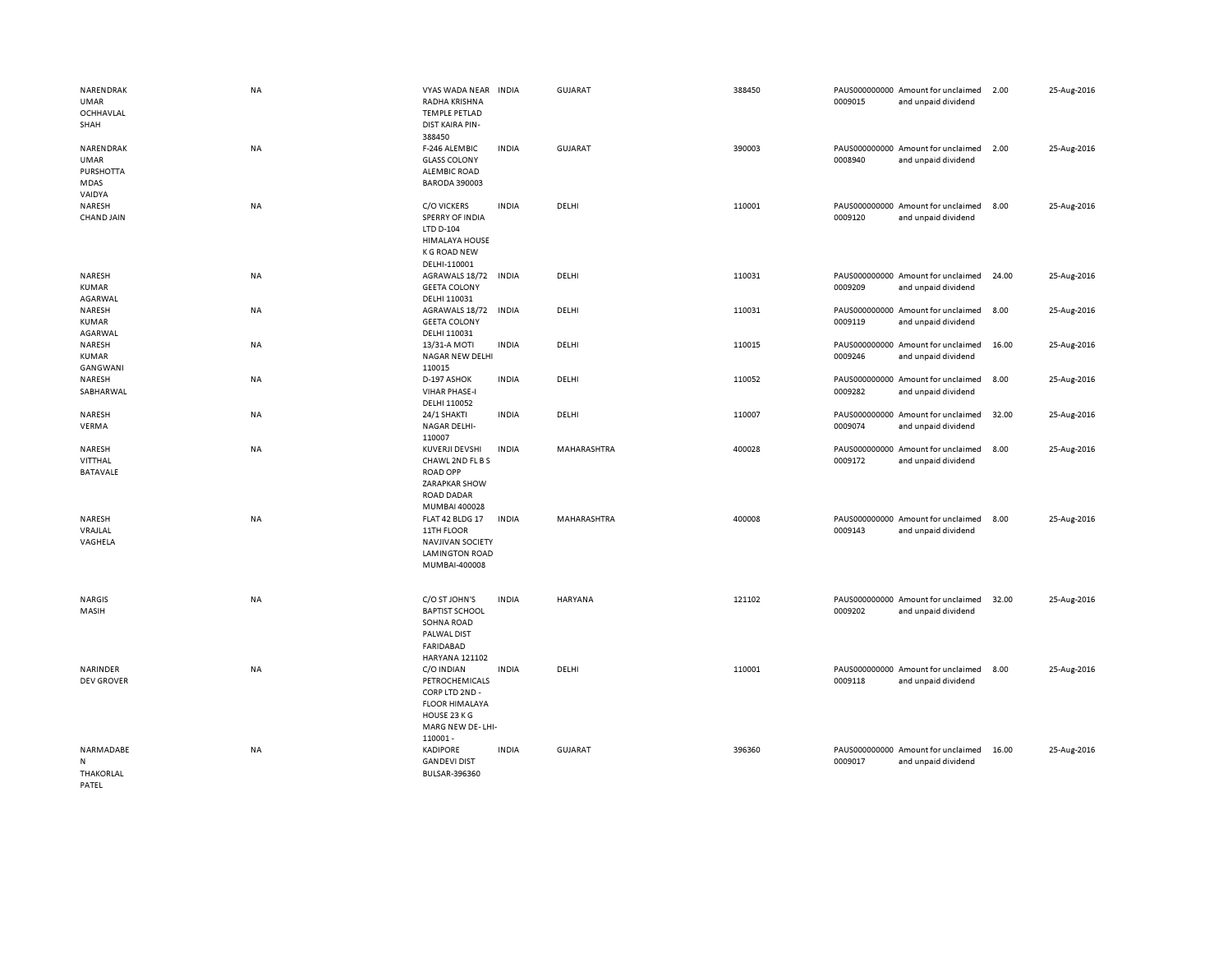| <b>NAROTAMBH</b><br>AI<br><b>MATHURBHA</b><br><b>I PATEL</b> | NA                    | AT BHACHARVADA INDIA<br>POST HAZARPURA<br>TAL NADOD DIST<br><b>BROACH DIST</b><br><b>BROACH</b>                        |              | <b>GUJARAT</b>        | 392001 | 0009232 | PAUS000000000 Amount for unclaimed<br>and unpaid dividend | 2.00   | 25-Aug-2016 |
|--------------------------------------------------------------|-----------------------|------------------------------------------------------------------------------------------------------------------------|--------------|-----------------------|--------|---------|-----------------------------------------------------------|--------|-------------|
| NAROTTAM<br>TRIBHOVAN<br>GHUSANI                             | NA                    | NEAR KALYANJI<br><b>TEMPLE</b><br><b>GHOGHIDELI</b><br>JAMNAGAR-361001                                                 | <b>INDIA</b> | GUJARAT               | 361001 | 0009019 | PAUS000000000 Amount for unclaimed<br>and unpaid dividend | 16.00  | 25-Aug-2016 |
| NAROTTAMD<br>AS<br>HARAKHCHA<br><b>ND PAREKH</b>             | NA                    | SURKAWALA DR<br>PANDYA S BLDG<br>OPP HOME SCH-<br>OOL WAGHAVADI<br><b>ROAD BHAVNAGAR</b><br>$364002 - -$               | <b>INDIA</b> | <b>GUJARAT</b>        | 364002 | 0008923 | PAUS000000000 Amount for unclaimed<br>and unpaid dividend | 52.00  | 25-Aug-2016 |
| <b>NARPAT</b><br>SINGH<br><b>DUGAR</b>                       | NA                    | C/O INDUSTRIAL<br><b>SALES AGENCY</b><br><b>MARSHALL HOUSE</b><br>33/1 NETAJI<br><b>SUBHASH ROAD</b><br>CALCUTT-700001 | <b>INDIA</b> | <b>WEST BENGAL</b>    | 700001 | 0009150 | PAUS000000000 Amount for unclaimed<br>and unpaid dividend | 8.00   | 25-Aug-2016 |
| NARSIMHA<br><b>RAO KASAM</b>                                 | <b>NA</b>             | 8-3-225/59<br>YADAGIRINAGAR<br>YOUSUFGUDA<br>HYDERABAD                                                                 | <b>INDIA</b> | <b>ANDHRA PRADESH</b> | 500045 | 0N03177 | PAUS000000000 Amount for unclaimed<br>and unpaid dividend | 200.00 | 25-Aug-2016 |
| NARSINGH<br>PRASAD<br>KHAITAN                                | NA                    | <b>6A MADAN</b><br><b>MOHAN TALLA</b><br>STREET CALCUTTA-<br>700005                                                    | <b>INDIA</b> | <b>WEST BENGAL</b>    | 700005 | 0009148 | PAUS000000000 Amount for unclaimed<br>and unpaid dividend | 8.00   | 25-Aug-2016 |
| NARSINHBHA<br><b>I METHABHAI</b><br><b>GHUMALIA</b>          | NA                    | C\O MANSUKH K<br><b>KAMANI SATNAM</b><br>TRADING CO. A-<br>54, MARKETING<br>YARD RAJKOT                                | INDIA        | <b>GUJARAT</b>        | 360003 | 0009021 | PAUS000000000 Amount for unclaimed<br>and unpaid dividend | 2.00   | 25-Aug-2016 |
| NARSINHBHA<br>VALLABHBHA<br><b>I PASTAGIA</b>                | NA                    | SHAKBHAJI<br><b>MARKET BAZAR</b><br><b>GANDEVI DIST</b><br>BULSAR PIN-396360                                           | <b>INDIA</b> | <b>GUJARAT</b>        | 396360 | 0009022 | PAUS000000000 Amount for unclaimed<br>and unpaid dividend | 32.00  | 25-Aug-2016 |
| NARSINHBHA<br>I VIRABHAI<br>CHAUDHARY                        | NA                    | AT & PO PALDI TA<br><b>VISNAGAR DIST</b><br><b>MEHSANA PIN-</b><br>384315                                              | <b>INDIA</b> | <b>GUJARAT</b>        | 384315 | 0009023 | PAUS000000000 Amount for unclaimed<br>and unpaid dividend | 10.00  | 25-Aug-2016 |
| NASSIRUDDI<br>N                                              | ZAHI<br><b>RUDDIN</b> | 607 CHHOTI<br><b>BAZARIA RAILWAY</b><br>ROAD GHAZIABAD                                                                 | <b>INDIA</b> | <b>UTTAR PRADESH</b>  | 201001 | 1934078 | PAUSIN3001831 Amount for unclaimed<br>and unpaid dividend | 32.00  | 25-Aug-2016 |
| NATARAJ C<br>HIREMATH                                        | NA                    | 201 1ST A CROSS J P INDIA<br><b>NAGAR GOKUL</b><br><b>ROAD HUBLI</b>                                                   |              | KARNATAKA             | 580030 | 0N02479 | PAUS000000000 Amount for unclaimed<br>and unpaid dividend | 200.00 | 25-Aug-2016 |
| NATHABHAI<br>NARSINHBHA<br><b>I PATEL</b>                    | NA                    | KRUSHNAKRUPA<br><b>BLDG BHAIJI</b><br><b>DAROGAS POLE</b><br><b>BEHIND JUBILEE</b><br><b>BAG BARODA-</b>               | <b>INDIA</b> | GUJARAT               | 390001 | 0008966 | PAUS000000000 Amount for unclaimed<br>and unpaid dividend | 6.00   | 25-Aug-2016 |

390001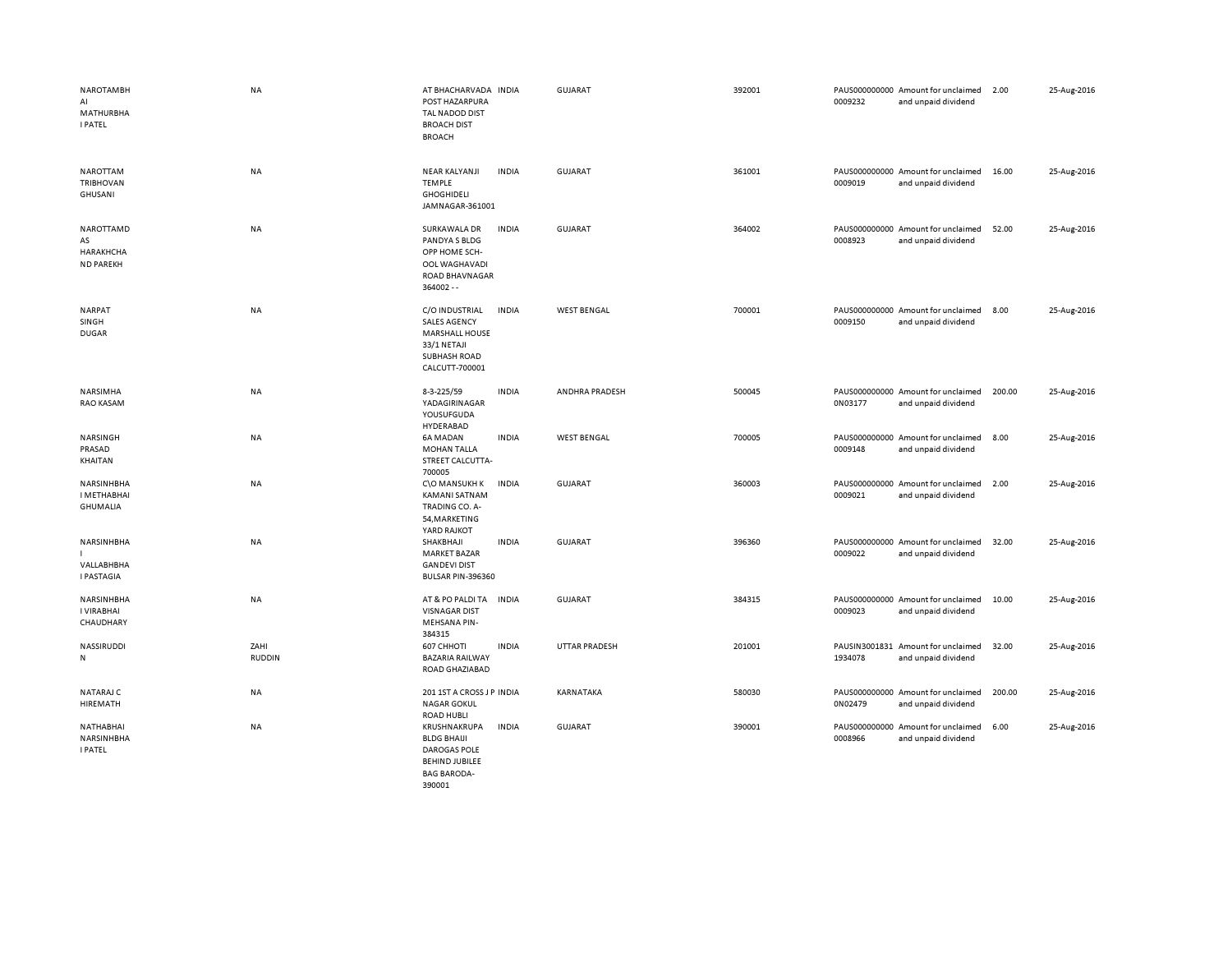| NATHALAL<br>BHANJI<br><b>MISTRY</b>         | <b>NA</b> | 8 ASHIRWAD NEAR INDIA<br>SUVARNA<br><b>HOSPITAL KASTUR</b><br><b>PARK SHIMPOLI</b><br><b>ROAD BORIVALI</b><br><b>WEST MUMBAI</b>          |              | MAHARASHTRA    | 400092 | 0009299 | PAUS000000000 Amount for unclaimed<br>and unpaid dividend | 32.00 | 25-Aug-2016 |
|---------------------------------------------|-----------|-------------------------------------------------------------------------------------------------------------------------------------------|--------------|----------------|--------|---------|-----------------------------------------------------------|-------|-------------|
| <b>NATUBHAI</b><br>DAHYABHAI<br>PATEL       | <b>NA</b> | 400092<br>AT & PO VINA TAL<br><b>NADIAD DIST KAIRA</b><br>PIN-387001                                                                      | <b>INDIA</b> | <b>GUJARAT</b> | 387001 | 0009025 | PAUS000000000 Amount for unclaimed<br>and unpaid dividend | 16.00 | 25-Aug-2016 |
| <b>NATUBHAI</b><br>MOTIBHAI<br>PATEL        | <b>NA</b> | AT & PO DASRATH<br><b>DIST BARODA PIN-</b><br>391740                                                                                      | <b>INDIA</b> | GUJARAT        | 391740 | 0009026 | PAUS000000000 Amount for unclaimed<br>and unpaid dividend | 2.00  | 25-Aug-2016 |
| <b>NATUBHAI</b><br>PURSOTTAM<br>DAS PATEL   | <b>NA</b> | <b>5 BAKUL SOCIETY</b><br>NO <sub>3</sub> OPP<br><b>ABHISHEK COLONY</b><br><b>RACE COURSE</b><br><b>ROAD BARODA</b><br>390015             | <b>INDIA</b> | <b>GUJARAT</b> | 390015 | 0009027 | PAUS000000000 Amount for unclaimed<br>and unpaid dividend | 82.00 | 25-Aug-2016 |
| <b>NATUBHAI</b><br>RAMRATNA<br>ACHARYA      | NA        | AT & POST<br>SUNDARPURA TAL<br><b>BARODA PIN</b><br>390001                                                                                | <b>INDIA</b> | <b>GUJARAT</b> | 390001 | 0008926 | PAUS000000000 Amount for unclaimed<br>and unpaid dividend | 6.00  | 25-Aug-2016 |
| NATUBHAI<br>SHANKERBHA<br><b>I PATEL</b>    | NA        | SUBHANPURA<br>BARODA-390007                                                                                                               | <b>INDIA</b> | <b>GUJARAT</b> | 390007 | 0009078 | PAUS000000000 Amount for unclaimed<br>and unpaid dividend | 16.00 | 25-Aug-2016 |
| <b>NATUBHAI</b><br>SOMABHAI<br>PATEL        | <b>NA</b> | ASHIRVAD BEHIND INDIA<br><b>BANSHIDAR</b><br><b>SOCIETY NEAR</b><br><b>VYAYAM MANDIR</b><br>ANAND-388001                                  |              | <b>GUJARAT</b> | 388001 | 0009088 | PAUS000000000 Amount for unclaimed<br>and unpaid dividend | 8.00  | 25-Aug-2016 |
| NATUBHAI V<br>PATEL                         | NA        | C/O M/S NATUBHAI INDIA<br>PATEL BEHARI<br>SHAW LANE PATNA-<br>800004                                                                      |              | <b>BIHAR</b>   | 800004 | 0009069 | PAUS000000000 Amount for unclaimed<br>and unpaid dividend | 82.00 | 25-Aug-2016 |
| NATVARBHAI<br>RAMCHANDB<br><b>HAI PATEL</b> | <b>NA</b> | <b>OUTSIDE FATEH</b><br>DARWAJA AT PO &<br>TA VISNAGAR DIST<br><b>MEHSANA PIN-</b><br>384315                                              | <b>INDIA</b> | <b>GUJARAT</b> | 384315 | 0009029 | PAUS000000000 Amount for unclaimed<br>and unpaid dividend | 2.00  | 25-Aug-2016 |
| NATVARLAL<br>DALSUKHBHA<br><b>I PARIKH</b>  | <b>NA</b> | JAGMAL S POLE<br><b>VIJAY NIWAS</b><br>BARODA-390001                                                                                      | <b>INDIA</b> | GUJARAT        | 390001 | 0008913 | PAUS000000000 Amount for unclaimed<br>and unpaid dividend | 8.00  | 25-Aug-2016 |
| NATVARLAL<br>DALSUKHBHA<br><b>I PARIKH</b>  | <b>NA</b> | <b>VIJAY NIWAS</b><br>KALYANRAIJI<br><b>MANDIR BARODA-</b><br>390001                                                                      | <b>INDIA</b> | GUJARAT        | 390001 | 0008912 | PAUS000000000 Amount for unclaimed<br>and unpaid dividend | 8.00  | 25-Aug-2016 |
| NATVARLAL<br>HIRALAL<br>PARIKH              | NA        | PATODIA POLE<br><b>BARODA 390001</b>                                                                                                      | <b>INDIA</b> | <b>GUJARAT</b> | 390001 | 0008920 | PAUS000000000 Amount for unclaimed<br>and unpaid dividend | 2.00  | 25-Aug-2016 |
| NATVARLAL<br>MANGALDAS<br>SHAH              | NA        | C/O. HARESH N.<br>SHAH A/20,<br><b>GHANSHYAM PAR-</b><br>K SCTY.OPP:<br>RAJDHANI SCTY.<br>HARNI-VARAS-IA<br>RING ROAD,<br>VADODARA 390006 | <b>INDIA</b> | GUJARAT        | 390006 | 0008936 | PAUS000000000 Amount for unclaimed<br>and unpaid dividend | 2.00  | 25-Aug-2016 |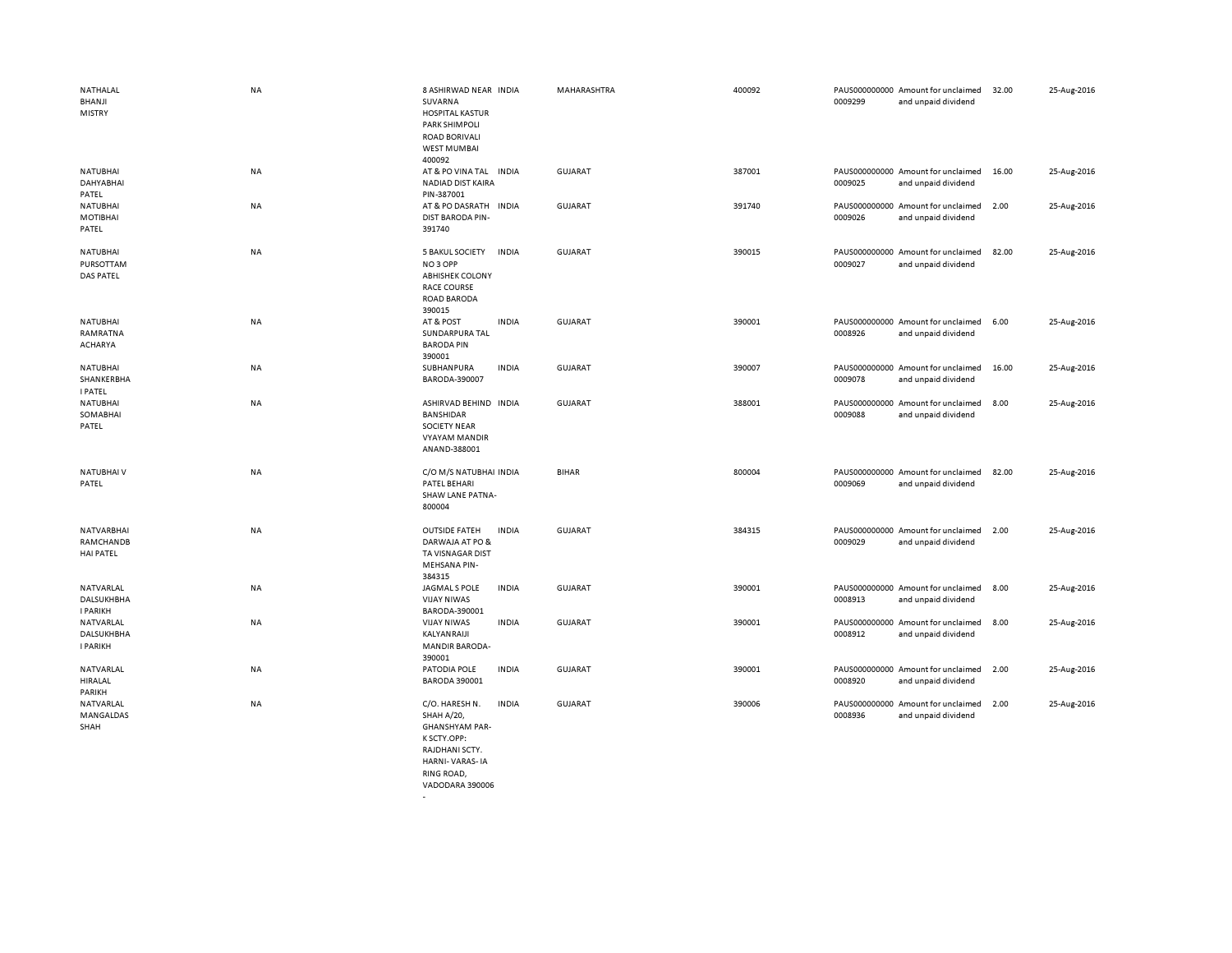| NATVARLAL<br>MANGALSIN<br><b>GH PARMAR</b>                        | <b>NA</b> | AMPRAPALI<br>SOCIETY 34/3 NR.<br>MANGLESHWAR<br>MAHADEV TEMPLE<br>AT & PO.<br>HALOLPANCHMAH<br>AL | <b>INDIA</b> | <b>GUJARAT</b>   | 389350 | 0008932                  | PAUS000000000 Amount for unclaimed<br>and unpaid dividend | 6.00  | 25-Aug-2016 |
|-------------------------------------------------------------------|-----------|---------------------------------------------------------------------------------------------------|--------------|------------------|--------|--------------------------|-----------------------------------------------------------|-------|-------------|
| NATVERLAL<br>CHANDULAL<br>SHAH                                    | NA        | LADWADA<br><b>KATWALA'S LANE</b><br><b>BARODA 390001</b>                                          | <b>INDIA</b> | <b>GUJARAT</b>   | 390001 | 0008909                  | PAUS000000000 Amount for unclaimed<br>and unpaid dividend | 2.00  | 25-Aug-2016 |
| NATVERLAL<br>CHUNILAL<br>SHAH                                     | NA        | <b>GANU BAKRI'S</b><br>KHANCHA LAKKAD<br>PITHA ROAD<br>BARODA-390001                              | <b>INDIA</b> | GUJARAT          | 390001 | 0009032                  | PAUS000000000 Amount for unclaimed<br>and unpaid dividend | 50.00 | 25-Aug-2016 |
| NATVERLAL<br>GOVARDHAN<br>DAS SHAH                                | NA        | 287 SAMUEL<br><b>STREET MUMBAI</b><br>400003                                                      | <b>INDIA</b> | MAHARASHTRA      | 400003 | 0008908                  | PAUS000000000 Amount for unclaimed<br>and unpaid dividend | 16.00 | 25-Aug-2016 |
| NATWARLAL<br>BAPULAL<br>SHAH                                      | NA        | 2 ANURADHA<br>SOCIETY PANIGATE<br>BARODA-390001                                                   | <b>INDIA</b> | <b>GUJARAT</b>   | 390001 | 0009033                  | PAUS000000000 Amount for unclaimed<br>and unpaid dividend | 16.00 | 25-Aug-2016 |
| NATWARLAL<br>SHAH                                                 | NA        | "ADITI" 12<br><b>KAMLESH PARK</b><br>SOC COLLEGE<br><b>ROAD NADIAD-</b><br>387001                 | <b>INDIA</b> | <b>GUJARAT</b>   | 387001 | PAUS000000000<br>0008910 | Amount for unclaimed<br>and unpaid dividend               | 2.00  | 25-Aug-2016 |
| NAVAL<br>KHYALIRAM<br><b>GUPTA</b>                                | NA        | 28 ALKAPURI<br>SOCIETY SUMUL<br>DAIRY ROAD SURAT<br>395003                                        | <b>INDIA</b> | <b>GUJARAT</b>   | 395003 | 0009258                  | PAUS000000000 Amount for unclaimed<br>and unpaid dividend | 32.00 | 25-Aug-2016 |
| NAVANITBHA<br><b>INARANBHAI</b><br>PATEL                          | NA        | AT JITODIA TAK<br>ANAND DIST KAIRA<br>PIN-388001                                                  | <b>INDIA</b> | <b>GUJARAT</b>   | 388001 | 0009035                  | PAUS000000000 Amount for unclaimed<br>and unpaid dividend | 32.00 | 25-Aug-2016 |
| <b>NAVEEN</b><br><b>KUMAR JAIN</b>                                | NA        | C/O UMA<br>BHANDAR 26 J J<br><b>ROAD UPPER</b><br><b>BAZAR RANCHI</b><br>834001 BIHAR             | <b>INDIA</b> | <b>JHARKHAND</b> | 834001 | 0009295                  | PAUS000000000 Amount for unclaimed<br>and unpaid dividend | 8.00  | 25-Aug-2016 |
| <b>NAVIN</b><br><b>TANDON</b>                                     | <b>NA</b> | 69 GODAVARI<br>APARTMENTS<br>ALAKNANDA NEW<br>DELHI 110019                                        | <b>INDIA</b> | DELHI            | 110019 | 0009099                  | PAUS000000000 Amount for unclaimed<br>and unpaid dividend | 8.00  | 25-Aug-2016 |
| NAVINCHAN<br><b>DRA BABULAL</b><br><b>JOSHI</b>                   | NA        | C/O VISHNU STORE INDIA<br>S T ROAD IDAR DIST<br>SABARKATHA PIN-<br>383430                         |              | <b>GUJARAT</b>   | 383430 | 0009039                  | PAUS000000000 Amount for unclaimed<br>and unpaid dividend | 2.00  | 25-Aug-2016 |
| NAVINCHAN<br>DRA C MODI                                           | NA        | 701, MATRU ASHISH INDIA<br>CO.OP.HSG.SCTY.<br>PLOT 46 SECTOR<br>29, VASHI, NAVI<br>MUMBAI-400705  |              | MAHARASHTRA      | 400705 | 0009326                  | PAUS000000000 Amount for unclaimed<br>and unpaid dividend | 16.00 | 25-Aug-2016 |
| NAVINCHAN<br><b>DRA</b><br><b>ICHCHHASHA</b><br><b>NKER VAYAS</b> | NA        | 13 KARAN PARA<br><b>NARAYAN NIWAS</b><br>RAJKOT-360002                                            | <b>INDIA</b> | <b>GUJARAT</b>   | 360002 | 0009137                  | PAUS000000000 Amount for unclaimed<br>and unpaid dividend | 8.00  | 25-Aug-2016 |
| NAVINCHAN<br><b>DRA</b><br>SHAKARLAL<br>PATEL                     | NA        | AT & POST SOKHDA INDIA<br>TAL & DIST<br><b>BARODA PIN-</b><br>391240                              |              | GUJARAT          | 391240 | 0009041                  | PAUS000000000 Amount for unclaimed<br>and unpaid dividend | 2.00  | 25-Aug-2016 |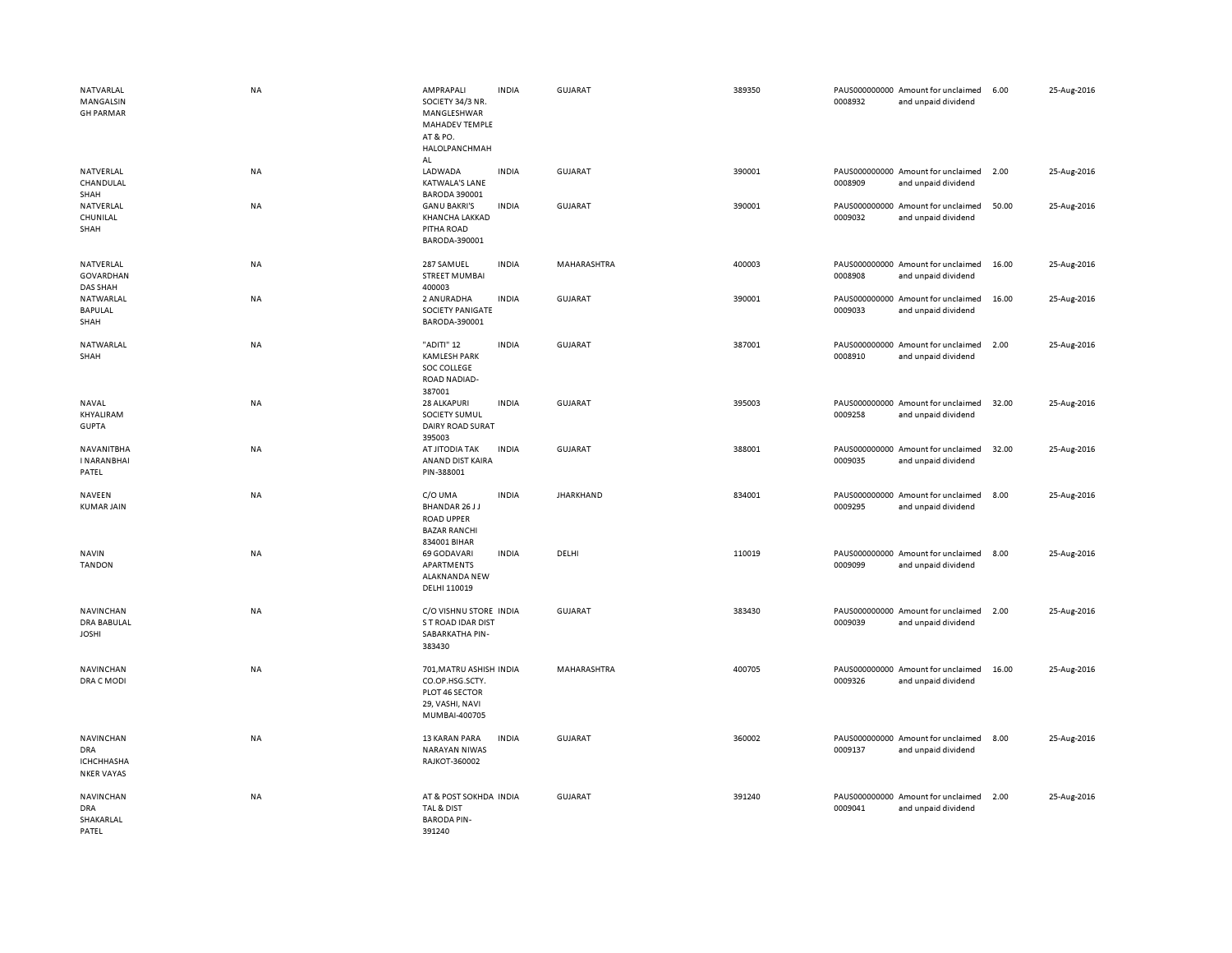| NAVINKUMA<br>R AMBALAL<br>PATEL                | NA        | <b>16 MAHARANI</b><br><b>ROAD INDORE</b><br>452007                                                                          | <b>INDIA</b> | <b>MADHYA PRADESH</b> | 452007 | 0009221 | PAUS000000000 Amount for unclaimed<br>and unpaid dividend | 58.00  | 25-Aug-2016 |
|------------------------------------------------|-----------|-----------------------------------------------------------------------------------------------------------------------------|--------------|-----------------------|--------|---------|-----------------------------------------------------------|--------|-------------|
| NAVNITLAL<br><b>JETHALAL</b><br>SHAH           | NA        | 117 SARGAM<br>APARTMENT CO-<br>OP HOUSING SOC -<br>LTD NR SHRIPAD<br><b>NAGAR SOCIETY</b><br>KARELIBAUG-<br>BARODA 390018 - | <b>INDIA</b> | <b>GUJARAT</b>        | 390018 | 0008941 | PAUS000000000 Amount for unclaimed<br>and unpaid dividend | 10.00  | 25-Aug-2016 |
| NAVNITRAI<br>AMRUTLAL<br>MEHTA                 | NA        | C/O MONA<br><b>TRADING CO MAIN</b><br><b>BAZAR AT RAJULA</b><br>DIST AMRELI PIN-<br>364560                                  | <b>INDIA</b> | GUJARAT               | 364560 | 0009045 | PAUS000000000 Amount for unclaimed<br>and unpaid dividend | 16.00  | 25-Aug-2016 |
| <b>NAYAN</b><br>PARIKH                         | <b>NA</b> | <b>16-A BHAGWATI</b><br>PARK OLD PADRA<br>ROAD VADODARA                                                                     | <b>INDIA</b> | <b>GUJARAT</b>        | 390020 | 0N04417 | PAUS000000000 Amount for unclaimed<br>and unpaid dividend | 200.00 | 25-Aug-2016 |
| NAYANA<br>RAMNIKLAL<br>MALKAN                  | NA        | "GOKUL"<br>ARVINDNAGAR<br><b>SOCIETY STREET</b><br>NO 1 PORBANDAR<br>360575                                                 | <b>INDIA</b> | <b>GUJARAT</b>        | 360575 | 0009242 | PAUS000000000 Amount for unclaimed<br>and unpaid dividend | 16.00  | 25-Aug-2016 |
| <b>NAYANA</b><br>SURESH<br>DHRU                | NA        | C/O THE SWASTIK<br><b>JANATA SAHAKARI</b><br><b>BANK LTD 502</b><br><b>KALBADEVI ROAD</b><br>MUMBAI-400002                  | <b>INDIA</b> | MAHARASHTRA           | 400002 | 0009168 | PAUS000000000 Amount for unclaimed<br>and unpaid dividend | 8.00   | 25-Aug-2016 |
| <b>NAYNA</b><br>DEVENDRAK<br><b>UMAR PATEL</b> | <b>NA</b> | 406 NAVAWAS<br>HATHIKHANA NEAR<br>SWAMI NARAYAN<br><b>TEMPLE</b><br>AHMEDABAD-<br>380001                                    | <b>INDIA</b> | <b>GUJARAT</b>        | 380001 | 0009206 | PAUS000000000 Amount for unclaimed<br>and unpaid dividend | 16.00  | 25-Aug-2016 |
| NAZEERUDDI<br>N<br>MOHAMMED<br>SULTAN          | NA        | QAMAR MANZIL 6- INDIA<br>12-23A, KB LAYOUT<br>TIRUPATI                                                                      |              | ANDHRA PRADESH        | 517507 | 0037488 | PAUS120135000 Amount for unclaimed<br>and unpaid dividend | 200.00 | 25-Aug-2016 |
| NAZMUDDIN<br>ABDUL<br><b>KADER</b>             | NA        | KATABJIWALA P3<br><b>CHANDNI CHOWK</b><br>ST 2ND FLOOR<br>CALCUTTA-700013                                                   | <b>INDIA</b> | <b>WEST BENGAL</b>    | 700013 | 0009149 | PAUS000000000 Amount for unclaimed<br>and unpaid dividend | 16.00  | 25-Aug-2016 |
| NEELA<br>RAMESHCHA<br><b>NDRA DESAI</b>        | NA        | RATNA-DEEP 80<br><b>ATMAJYOTI NAGAR</b><br><b>OPP ATMAJYOTI</b><br><b>ASHRAM RACE</b><br>COURSE<br>VADODARA-390007          | <b>INDIA</b> | GUJARAT               | 390007 | 0008980 | PAUS000000000 Amount for unclaimed<br>and unpaid dividend | 2.00   | 25-Aug-2016 |
| NEELA<br>VIJAYKUMAR<br><b>CHOKSHI</b>          | NA        | A/002, SAGAR<br>SAMRAT<br>APPARTMENTS<br><b>TIMES PRESS ROAD</b><br>NR OVER BRIDGE,<br>SATELLITE<br>AHMFDARAD               | <b>INDIA</b> | GUJARAT               | 380051 | 0009333 | PAUS000000000 Amount for unclaimed<br>and unpaid dividend | 6.00   | 25-Aug-2016 |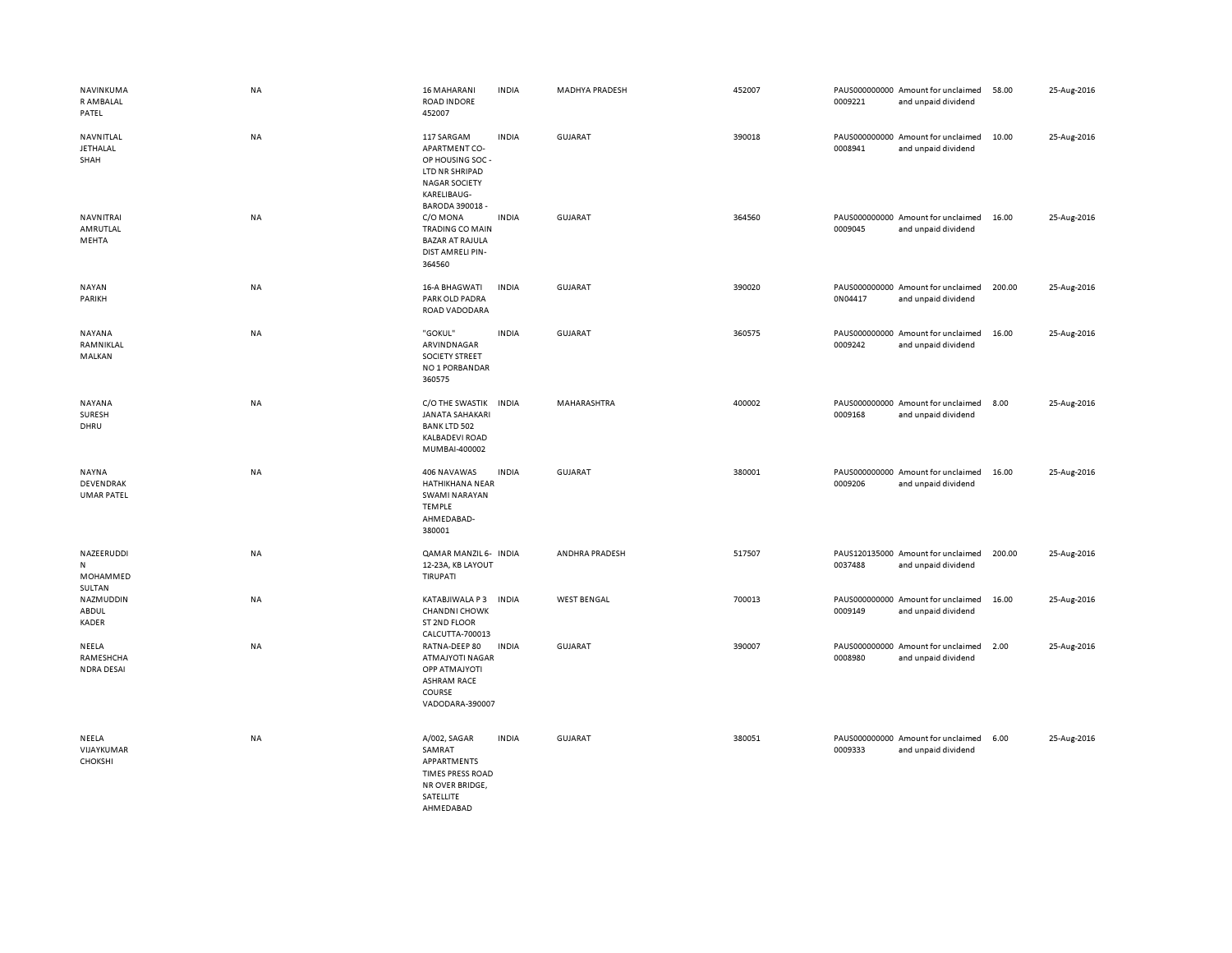| NEELAKANTH<br>PUNNAPPA<br><b>HALBHAVI</b> | <b>NA</b>                            | 1819.<br>RASIVADEKAR<br><b>GALLI CHIKODI</b>                                                                                            | <b>INDIA</b> | KARNATAKA             | 591201 | 0N00575 | PAUS000000000 Amount for unclaimed<br>and unpaid dividend | 200.00 | 25-Aug-2016 |
|-------------------------------------------|--------------------------------------|-----------------------------------------------------------------------------------------------------------------------------------------|--------------|-----------------------|--------|---------|-----------------------------------------------------------|--------|-------------|
| NEELAM<br><b>GUPTA</b>                    | ARUN<br><b>KUMAR</b><br><b>GUPTA</b> | <b>ANANT METALS</b><br><b>NORTH MARKET</b><br><b>ROAD RANCHI</b><br>RANCHI                                                              | <b>INDIA</b> | <b>JHARKHAND</b>      | 834001 | 7592213 | PAUSIN3013301 Amount for unclaimed<br>and unpaid dividend | 32.00  | 25-Aug-2016 |
| NEELAM<br>MERANI                          | <b>NA</b>                            | <b>B406</b><br>MORESHWAR<br><b>KRUPA EKSAR</b><br><b>ROAD NEAR EKSAR</b><br><b>TALAO BORIVILI</b><br><b>WEST MUMBAI</b><br>400103       | <b>INDIA</b> | MAHARASHTRA           | 400103 | 0009316 | PAUS000000000 Amount for unclaimed<br>and unpaid dividend | 66.00  | 25-Aug-2016 |
| NEELAM<br>SINGH                           | <b>NA</b>                            | 9/116 MALVIYA<br>NAGAR NEW DELHI-<br>110017                                                                                             | <b>INDIA</b> | DELHI                 | 110017 | 0009130 | PAUS000000000 Amount for unclaimed<br>and unpaid dividend | 8.00   | 25-Aug-2016 |
| NEELIMA<br>MADHUKAR<br>DESHPANDE          | <b>NA</b>                            | 42 SHANWAR PETH INDIA<br>PUNE-411030                                                                                                    |              | MAHARASHTRA           | 411030 | 0008981 | PAUS000000000 Amount for unclaimed<br>and unpaid dividend | 6.00   | 25-Aug-2016 |
| NEELKANTH<br><b>NARAYAN</b><br>SAPRE      | NA                                   | SHARMA WARD<br>KHURAI M P<br>262700<br>SAGARMADHYA<br>PRADESH                                                                           | <b>INDIA</b> | <b>MADHYA PRADESH</b> | 470117 | 0008918 | PAUS000000000 Amount for unclaimed<br>and unpaid dividend | 6.00   | 25-Aug-2016 |
| NEENA<br>CHANDRU<br>SHAHANI               | <b>NA</b>                            | <b>MADHUR JYOTI</b><br><b>HARE KRISHNA</b><br><b>MANDIR ROAD</b><br><b>PUNE 411016</b>                                                  | <b>INDIA</b> | MAHARASHTRA           | 411016 | 0009142 | PAUS000000000 Amount for unclaimed<br>and unpaid dividend | 8.00   | 25-Aug-2016 |
| NEERAJ<br>MEDIRATTA                       | <b>NA</b>                            | I-132 KIRTI NAGAR INDIA<br>NEW DELHI                                                                                                    |              | DELHI                 | 110001 | 0009283 | PAUS000000000 Amount for unclaimed<br>and unpaid dividend | 8.00   | 25-Aug-2016 |
| NEERUV<br>KHANNA                          | <b>NA</b>                            | 103/B SAMEER<br>NIWAS 21/AJP<br>ROAD <sub>7</sub><br><b>BUNGLOWS</b><br><b>VERSOVA MUMBAI</b>                                           | <b>INDIA</b> | MAHARASHTRA           | 400061 | 0N04615 | PAUS000000000 Amount for unclaimed<br>and unpaid dividend | 300.00 | 25-Aug-2016 |
| NEETA R<br>LALANI                         | NA                                   | PAREKH FALI AT<br><b>DHANDHUKA DIST</b><br>AHMEDABAD<br>382460                                                                          | <b>INDIA</b> | <b>GUJARAT</b>        | 382460 | 0009274 | PAUS000000000 Amount for unclaimed<br>and unpaid dividend | 32.00  | 25-Aug-2016 |
| <b>NEETAR</b><br>PATEL                    | NA                                   | <b>6 HILL PARK</b><br>SOCIETY COLLEGE<br>ROAD NADIAD                                                                                    | <b>INDIA</b> | <b>GUJARAT</b>        | 387001 | 0N04700 | PAUS000000000 Amount for unclaimed<br>and unpaid dividend | 400.00 | 25-Aug-2016 |
| <b>NEILJ GAJJAR</b>                       | <b>NA</b>                            | 35-A AZAD ROAD<br>JUHU TARA H<br><b>GAWDE MARG</b><br>MUMBAI 400049                                                                     | <b>INDIA</b> | MAHARASHTRA           | 400049 | 0009314 | PAUS000000000 Amount for unclaimed<br>and unpaid dividend | 6.00   | 25-Aug-2016 |
| NEMAI<br>CHAND<br>SARKAR                  | <b>NA</b>                            | M G ROAD<br>DHARAMPUR<br>CHINSURAH<br><b>HOOGALY</b>                                                                                    | <b>INDIA</b> | <b>WEST BENGAL</b>    | 712101 | 0N02923 | PAUS000000000 Amount for unclaimed<br>and unpaid dividend | 200.00 | 25-Aug-2016 |
| <b>NEVES</b><br>AGUSTA D<br>SOUZA         | <b>NA</b>                            | UNIVERSAL<br>FILTRATION CO 202<br>COMMERCE HO-<br>USE 2ND FLOOR<br>140 NAGINDAS<br>MASTER ROAD -<br><b>MEDOWS ST</b><br>MUMBAI 400023 - | <b>INDIA</b> | MAHARASHTRA           | 400023 | 0009293 | PAUS000000000 Amount for unclaimed<br>and unpaid dividend | 8.00   | 25-Aug-2016 |
| NIKHIL JAIN                               | <b>NA</b>                            | 4358 MAIN ROAD<br>PAHARI DHIRAJ<br>DELHI 110006                                                                                         | <b>INDIA</b> | DELHI                 | 110006 | 0009226 | PAUS000000000 Amount for unclaimed<br>and unpaid dividend | 32.00  | 25-Aug-2016 |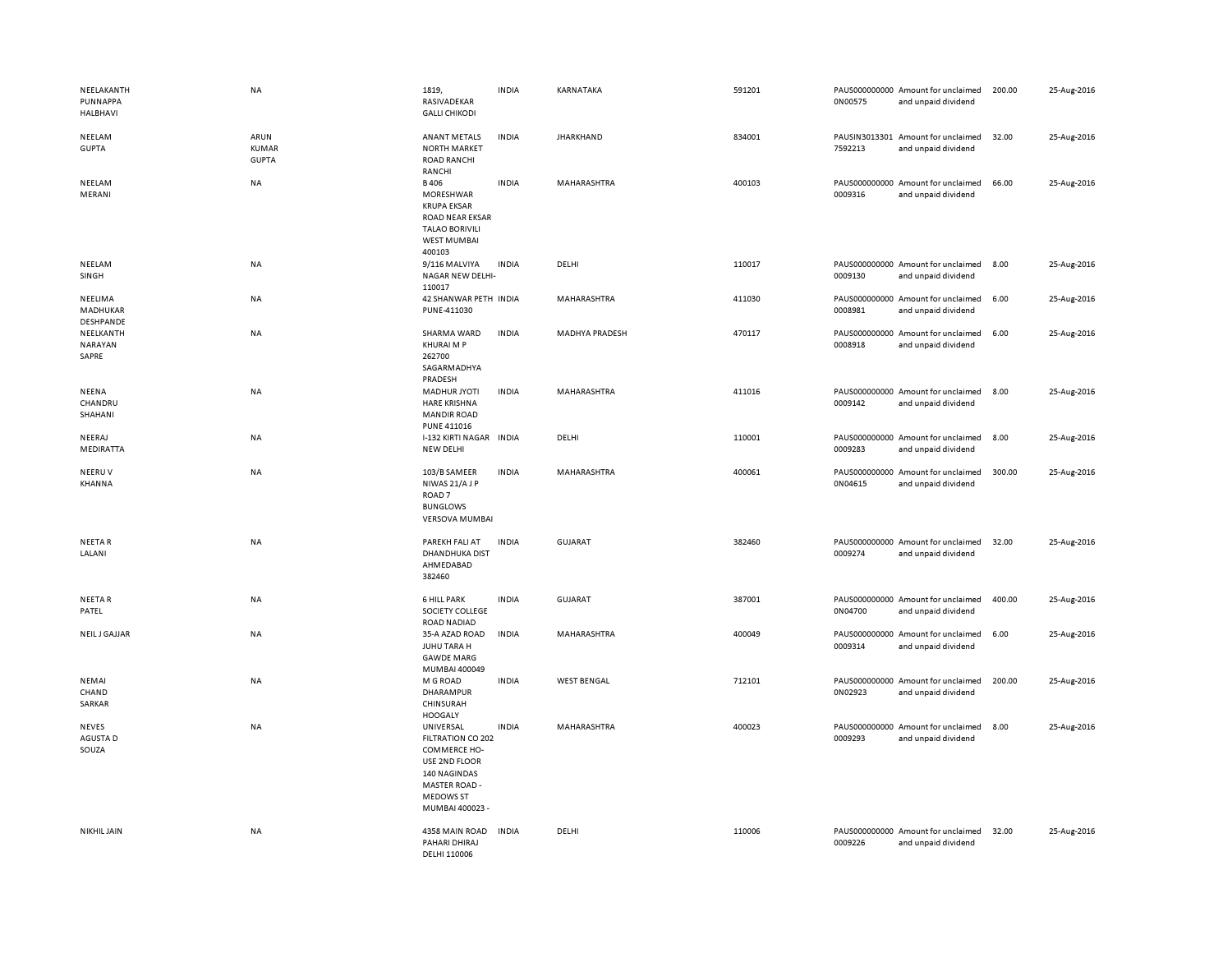| <b>NIKHIL R</b><br>CHAMANKAR              | NA              | 703, DHEERAJ<br>VIHAR, NATWAR<br>NAGAR, ROAD,<br>NO.1 PP DIAS<br>COMPOUND, JOGES<br>HWAR(E) MUMBAI-<br>400060                      | <b>INDIA</b> | MAHARASHTRA           | 400060 | 0009275 | PAUS000000000 Amount for unclaimed<br>and unpaid dividend | 8.00   | 25-Aug-2016 |
|-------------------------------------------|-----------------|------------------------------------------------------------------------------------------------------------------------------------|--------------|-----------------------|--------|---------|-----------------------------------------------------------|--------|-------------|
| NIKUNJ                                    | NA              | B-103 SHEETAL<br>ARCADE SHEETAL<br><b>NAGAR MIRA ROAD</b><br><b>EAST DIST THANE</b><br>401107                                      | <b>INDIA</b> | MAHARASHTRA           | 401107 | 0009281 | PAUS000000000 Amount for unclaimed<br>and unpaid dividend | 16.00  | 25-Aug-2016 |
| NIKUNJKUMA<br>R VINUBHAI<br>SHAH          | NA              | 176 AJAY SOCIETY<br><b>BEHIND CONVENT</b><br><b>HIGH SCHOOL</b><br>FATEGUNJ BARODA-<br>390002                                      | <b>INDIA</b> | <b>GUJARAT</b>        | 390002 | 0008982 | PAUS000000000 Amount for unclaimed<br>and unpaid dividend | 2.00   | 25-Aug-2016 |
| NILABEN<br>AMRATLAL<br>DESAI              | NA              | 4A SARABHAI<br><b>HOUSING SOCIETY</b><br>WADI WADI<br>ALKAPURI BARODA<br>390007                                                    | <b>INDIA</b> | GUJARAT               | 390007 | 0008907 | PAUS000000000 Amount for unclaimed<br>and unpaid dividend | 16.00  | 25-Aug-2016 |
| NILESH<br><b>BABUBHAI</b><br>SHAH         | NA              | 602/D RAJESH<br>NAGAR SAI BABA<br><b>NAGAR BORIVALI</b><br>WEST MUMBAI<br>400092                                                   | <b>INDIA</b> | MAHARASHTRA           | 400092 | 0009255 | PAUS000000000 Amount for unclaimed<br>and unpaid dividend | 66.00  | 25-Aug-2016 |
| NILESHKUMA<br>R<br>CHANDULAL<br>PATEL     | NA              | RAMJI MANDIR AT INDIA<br>& PO SOKHADA<br><b>DIST BARODA PIN-</b><br>391240                                                         |              | GUJARAT               | 391240 | 0009050 | PAUS000000000 Amount for unclaimed<br>and unpaid dividend | 2.00   | 25-Aug-2016 |
| NILIMA P<br>GUNDAWAR                      | NA              | C/O SHRIP<br>GUNDAWAR<br><b>9ADVOCATE</b><br>GANDHIGATE<br>SHUKRAWARI<br><b>ROAD MAHAL</b><br>NAGPUR 440002                        | <b>INDIA</b> | MAHARASHTRA           | 440002 | 0009265 | PAUS000000000 Amount for unclaimed<br>and unpaid dividend | 100.00 | 25-Aug-2016 |
| NILKANTH<br>NARAYAN<br>SAPRE              | NA              | "VASUDEO<br>SMRITTEE" SHUKLA<br>WARD KHURAI M P<br>470117                                                                          | <b>INDIA</b> | <b>MADHYA PRADESH</b> | 470117 | 0008983 | PAUS000000000 Amount for unclaimed<br>and unpaid dividend | 6.00   | 25-Aug-2016 |
| NILKANTHKU<br>MAR<br>SANTILAL<br>SHAH     | NA              | <b>CHAVDI BAZAR</b><br>PETLAD DIST KAIRA<br>PIN-388450                                                                             | <b>INDIA</b> | <b>GUJARAT</b>        | 388450 | 0009051 | PAUS000000000 Amount for unclaimed<br>and unpaid dividend | 2.00   | 25-Aug-2016 |
| NIMMAGAD<br>DA BABU<br>RAJENDRA<br>PRASAD | NA              | 40-3-3 KRISHNA<br>NAGAR LABBI PET<br>VIJAYAWADA-<br>520010                                                                         | <b>INDIA</b> | ANDHRA PRADESH        | 520010 | 0009052 | PAUS000000000 Amount for unclaimed<br>and unpaid dividend | 32.00  | 25-Aug-2016 |
| NIMMAGAD<br>DA DHANA<br>RATNA<br>PRASAD   | NA              | 40-3-3 KRISHNA<br>NAGAR LABBI PETA<br>VIJAYAWADA-<br>520010                                                                        | <b>INDIA</b> | ANDHRA PRADESH        | 520010 | 0009053 | PAUS000000000 Amount for unclaimed<br>and unpaid dividend | 32.00  | 25-Aug-2016 |
| NIMMAGAD<br>DA MADHU<br>BABU              | SITARAMAIA<br>H | NO 40-25-47 1ST<br><b>FLOOR KESAVA</b><br><b>TOWERS KONERU</b><br>CHENNAKESAVA<br><b>RAO STREET</b><br>PATAMATALANKA<br>VIJAYAWADA | <b>INDIA</b> | ANDHRA PRADESH        | 520010 | 0029151 | PAUSIN3013132 Amount for unclaimed<br>and unpaid dividend | 16.00  | 25-Aug-2016 |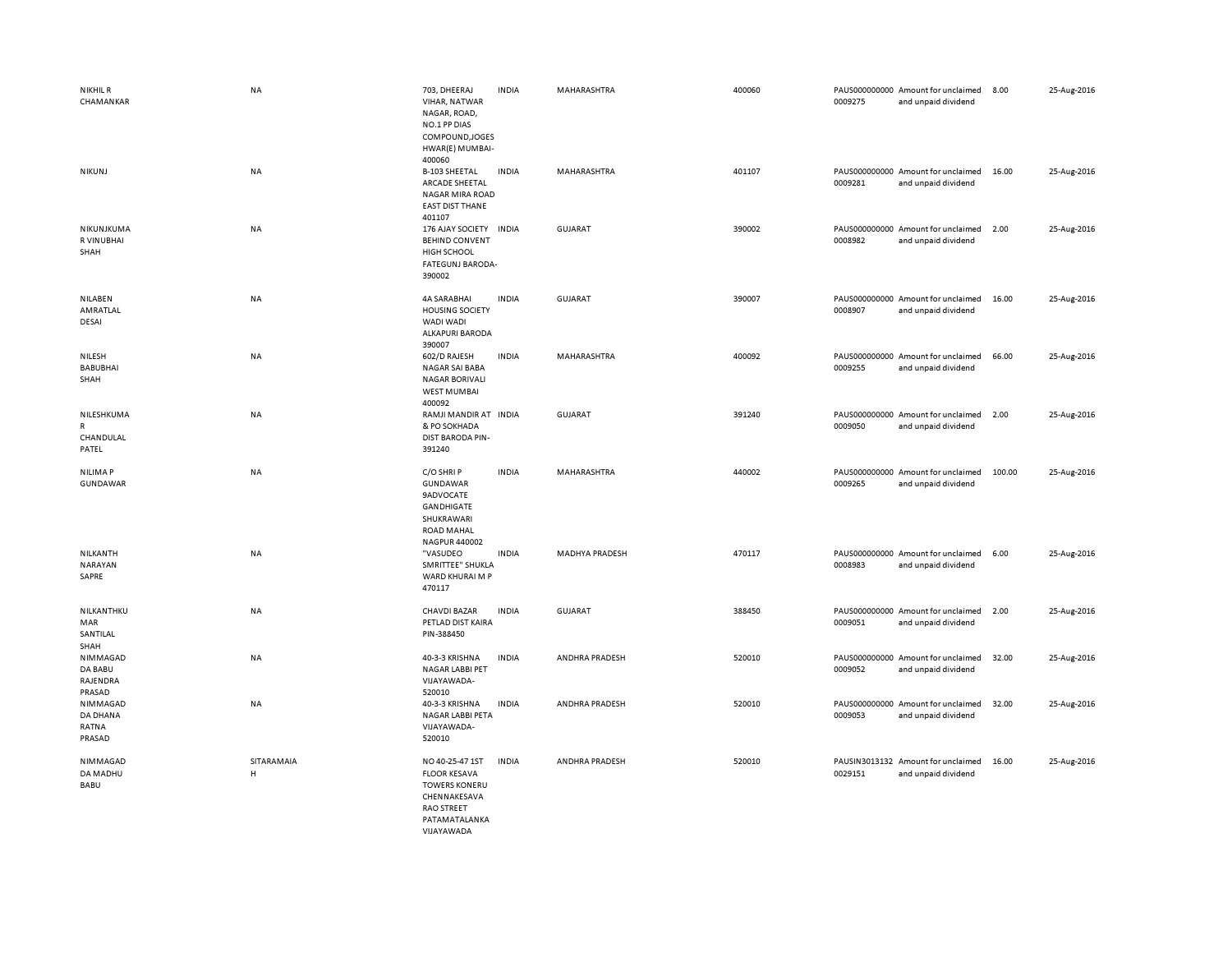| NIMMAGAD<br><b>DA VENKATA</b><br><b>KRISHNARAO</b> | <b>NA</b>                                          | 40-3-3 KRISHNA<br>NAGAR LABBI PET<br>VIJAYAWADA-<br>520010                                                              | <b>INDIA</b> | ANDHRA PRADESH | 520010 | 0009055 | PAUS000000000 Amount for unclaimed<br>and unpaid dividend | 32.00  | 25-Aug-2016 |
|----------------------------------------------------|----------------------------------------------------|-------------------------------------------------------------------------------------------------------------------------|--------------|----------------|--------|---------|-----------------------------------------------------------|--------|-------------|
| <b>NINA DIPAK</b><br>RAJYAGURU                     | <b>NA</b>                                          | <b>6 SAIBABA FLATS</b><br><b>ANKUR ROAD</b><br>NARANPURA<br>AHMEDABAD<br>380013                                         | <b>INDIA</b> | <b>GUJARAT</b> | 380013 | 0009296 | PAUS000000000 Amount for unclaimed<br>and unpaid dividend | 66.00  | 25-Aug-2016 |
| NIRANJAN<br>KANCHANLAL<br>SHETH                    | NA                                                 | K-5 GHANSHYAM<br><b>NAGAR NEAR</b><br>SUBHASH BRIDGE<br>AHMEDABAD-<br>380027                                            | <b>INDIA</b> | <b>GUJARAT</b> | 380027 | 0009082 | PAUS000000000 Amount for unclaimed<br>and unpaid dividend | 16.00  | 25-Aug-2016 |
| NIRANJANA<br>SHANKARLAL<br><b>SEVAK</b>            | <b>NA</b>                                          | C/O BHARATBHAI<br><b>BHAILALBHAI JOSHI</b><br>LAKHA JOSHI'S<br>POLE LAL DARWAJA<br>P O UMRETH DIST<br>KHEDA             | <b>INDIA</b> | <b>GUJARAT</b> | 387411 | 0009301 | PAUS000000000 Amount for unclaimed<br>and unpaid dividend | 16.00  | 25-Aug-2016 |
| NIRANJANBH<br>AI<br>PARBATBHAI<br>SAVANI           | PARBATBHAI<br><b>BHAGWANB</b><br><b>HAI SAVANI</b> | 1 PARMESHWAR<br><b>AVENUE GROUND</b><br><b>FLOOR</b><br>VISHVAKARMA<br><b>COLONY KANKARIA</b><br>MANINAGAR<br>AHMEDABAD | <b>INDIA</b> | <b>GUJARAT</b> | 380008 | 2925058 | PAUSIN3001831 Amount for unclaimed<br>and unpaid dividend | 66.00  | 25-Aug-2016 |
| NIRGUNA<br>MANSHANKA<br>R UPADHYAY                 | <b>NA</b>                                          | C/O JANTA<br><b>MEDICAL STORE</b><br><b>KODINAR DIST</b><br>AMRELI PIN-362720                                           | <b>INDIA</b> | GUJARAT        | 362720 | 0008985 | PAUS000000000 Amount for unclaimed<br>and unpaid dividend | 6.00   | 25-Aug-2016 |
| NIRMAL<br>AGRAWAL                                  | NA                                                 | FLAT 11/503<br>SHAHJAHANABAG<br>CO-OP GROUP HS<br>PLOT NO.1 SECTOR<br>11 DWARKA                                         | <b>INDIA</b> | DELHI          | 110045 | 0N03883 | PAUS000000000 Amount for unclaimed<br>and unpaid dividend | 200.00 | 25-Aug-2016 |
| NIRMAL<br>PRASAD<br>MEKAPATTI                      | <b>NA</b>                                          | C/O.MR.P.S.H.PRAS INDIA<br>AD SUNDARAM<br>COLONY, RING<br>ROAD, GUNTUR                                                  |              | ANDHRA PRADESH | 522006 | 0N00185 | PAUS000000000 Amount for unclaimed<br>and unpaid dividend | 400.00 | 25-Aug-2016 |
| NIRMAL<br>WALIA                                    | <b>NA</b>                                          | C-7/171 NAVIN<br>NIKETAN<br>SAFDARJANG<br>DEVELOPMENT<br>AREA NEW DELHI                                                 | <b>INDIA</b> | DELHI          | 110016 | 0009126 | PAUS000000000 Amount for unclaimed<br>and unpaid dividend | 8.00   | 25-Aug-2016 |
| NIRMALA<br><b>BHASKARRAO</b><br>INGLE              | NA                                                 | 252 SARAD NAGAR INDIA<br><b>TARSALICO</b><br>SOCIETY BARODA-<br>390009                                                  |              | <b>GUJARAT</b> | 390009 | 0008939 | PAUS000000000 Amount for unclaimed<br>and unpaid dividend | 2.00   | 25-Aug-2016 |
| NIRMALA C<br>KASHIKAR                              | <b>NA</b>                                          | 11 SAURABH SANT INDIA<br><b>NAMDEV PATH</b><br>DOMBIVLI 421201<br>MAHARASHTRA                                           |              | MAHARASHTRA    | 421201 | 0009240 | PAUS000000000 Amount for unclaimed<br>and unpaid dividend | 66.00  | 25-Aug-2016 |
| NIRMALA<br>CHHAPARWA<br>L.                         | <b>NA</b>                                          | B 202 SHIVAM<br><b>APARTMENTS RPTS</b><br><b>ROAD SURENDRA</b><br><b>NAGAR NAGPUR</b>                                   | <b>INDIA</b> | MAHARASHTRA    | 440015 | 0N03830 | PAUS000000000 Amount for unclaimed<br>and unpaid dividend | 200.00 | 25-Aug-2016 |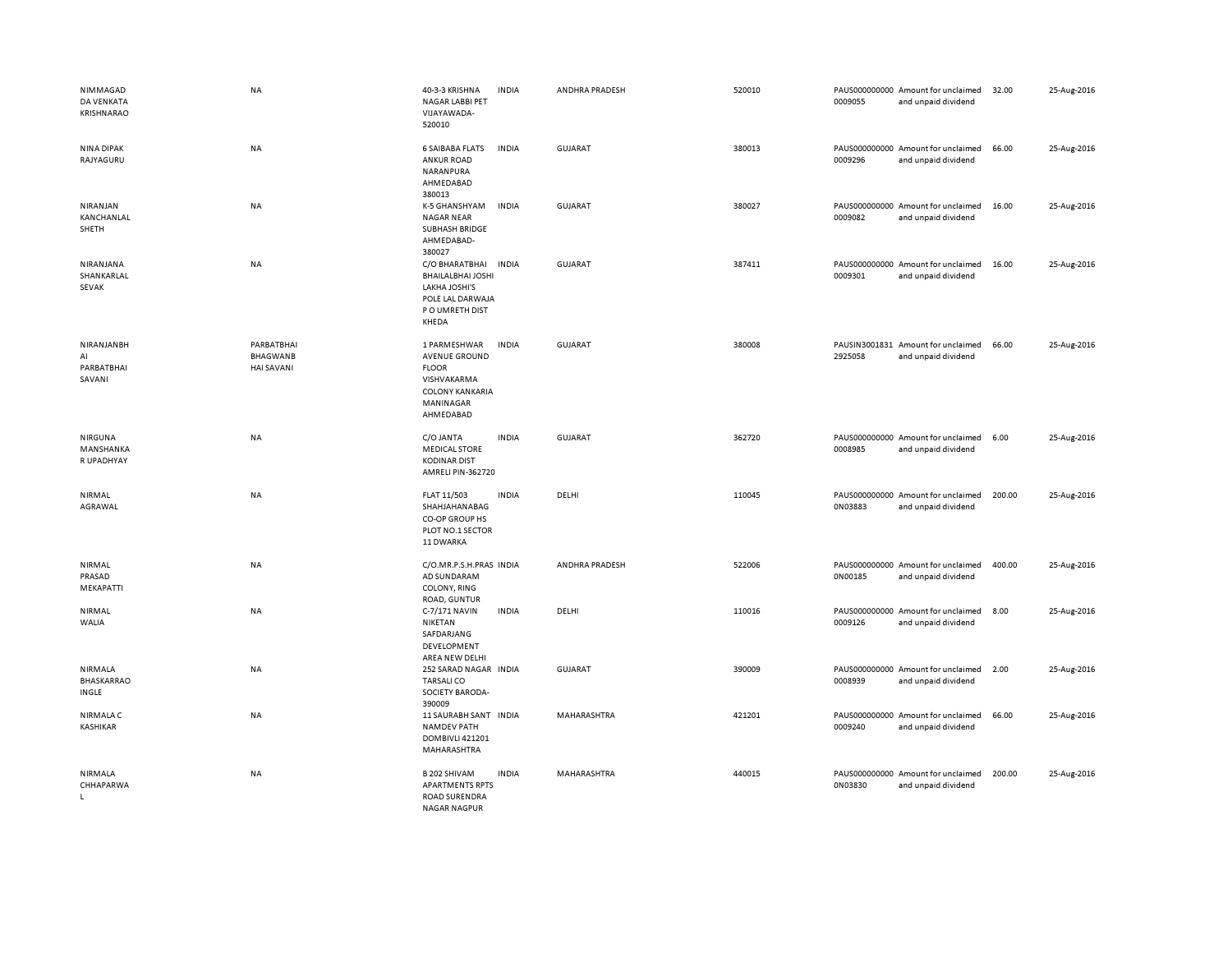| NIRMALA<br>DEVI<br>KOTHARI                    | <b>NA</b>                | C/O MATHURA DAS INDIA<br>KOTHARI 6<br>SIKDARPARA II N D<br>LANE CALCUTTA-<br>700070                                                            | <b>WEST BENGAL</b>    | 700070 | PAUS000000000 Amount for unclaimed<br>0009145<br>and unpaid dividend | 24.00  | 25-Aug-2016 |
|-----------------------------------------------|--------------------------|------------------------------------------------------------------------------------------------------------------------------------------------|-----------------------|--------|----------------------------------------------------------------------|--------|-------------|
| NIRMALA<br>MISRA                              | <b>NA</b>                | INDRANI VILLA 3<br><b>INDIA</b><br><b>CIVIL LINES OPP DR</b><br><b>DUBE'S HOSPITAL</b><br>HOSHANGABAD M<br>P461001                             | <b>MADHYA PRADESH</b> | 461001 | PAUS000000000 Amount for unclaimed<br>0008987<br>and unpaid dividend | 16.00  | 25-Aug-2016 |
| NIRMALA R<br>DESHPANDE                        | <b>NA</b>                | 97 BRAHMIN WADI INDIA<br><b>KA SUBRAMANIAM</b><br>ROAD MATUNGA<br>MUMBAI-400019                                                                | MAHARASHTRA           | 400019 | PAUS000000000 Amount for unclaimed<br>0009191<br>and unpaid dividend | 16.00  | 25-Aug-2016 |
| <b>NIRMALAR</b><br>MALPANI                    | NA                       | V P ROAD<br><b>INDIA</b><br><b>VAIJAPUR DIST</b><br>AURANGABAD<br>423701                                                                       | MAHARASHTRA           | 423701 | PAUS000000000 Amount for unclaimed<br>0009237<br>and unpaid dividend | 8.00   | 25-Aug-2016 |
| NIRMALA R<br><b>PONNAMBAL</b><br>AM           | <b>NA</b>                | A-6 HOUSING UNIT INDIA<br>S N PALAYAM<br><b>COIMBATORE</b>                                                                                     | <b>TAMIL NADU</b>     | 641007 | PAUS000000000 Amount for unclaimed<br>0N03043<br>and unpaid dividend | 300.00 | 25-Aug-2016 |
| NIRMALA<br>RATANLAL<br>DESAI                  | RATANLAL<br><b>DESAI</b> | OPPOSITE KRISHNA INDIA<br><b>BHUVAN</b><br>HANUMAN POLE<br><b>BAJWADA BARODA</b><br><b>GUJARAT</b>                                             | <b>GUJARAT</b>        | 390001 | PAUSIN3011511 Amount for unclaimed<br>2610278<br>and unpaid dividend | 2.00   | 25-Aug-2016 |
| <b>NIRMALAS</b><br>GANDHI                     | <b>NA</b>                | 19 KALPANA<br><b>INDIA</b><br><b>SOCIETY RACE</b><br><b>COURCE CIRCLE</b><br>BARODA-390007                                                     | GUJARAT               | 390007 | PAUS000000000 Amount for unclaimed<br>0009057<br>and unpaid dividend | 32.00  | 25-Aug-2016 |
| NIRMALA<br>SURESH<br>AMIN                     | NA                       | 46, HARIBHAKTHI<br><b>INDIA</b><br><b>COLONY RACE</b><br><b>COURSE ROAD</b><br>VADODARA                                                        | <b>GUJARAT</b>        | 390007 | PAUS000000000 Amount for unclaimed<br>0N00592<br>and unpaid dividend | 200.00 | 25-Aug-2016 |
| NIRMALABEN<br>CHIMANLAL<br>SHAH               | NA                       | C/O VADILAL C<br><b>INDIA</b><br><b>SHAH OPP</b><br>KAMODIA<br><b>DISPENSARY</b><br><b>MAKEN KUVA</b><br>GODHRA-389001                         | <b>GUJARAT</b>        | 389001 | PAUS000000000 Amount for unclaimed<br>0008990<br>and unpaid dividend | 16.00  | 25-Aug-2016 |
| NIRMALDAS<br><b>BHARATHARI</b><br><b>KORI</b> | NA                       | <b>KUVERJI DEVSHI</b><br><b>INDIA</b><br>CHAWL 2ND FL B S<br><b>ROAD OPP</b><br><b>ZARAPKAR SHOW</b><br>ROOM DADAR<br>MUMBAI 400028            | MAHARASHTRA           | 400028 | PAUS000000000 Amount for unclaimed<br>0009171<br>and unpaid dividend | 8.00   | 25-Aug-2016 |
| NIRUPABEN<br>KANUBHAI<br>PATEL                | NA                       | C/O BABUBHAI<br><b>INDIA</b><br><b>FULABHAI PATEL</b><br><b>B11 RANMUKT-</b><br><b>ESHWAR SOCIETY</b><br>OPP VIHAR CINEMA<br>BARODA-- 390004 - | <b>GUJARAT</b>        | 390004 | PAUS000000000 Amount for unclaimed<br>0009067<br>and unpaid dividend | 2.00   | 25-Aug-2016 |
| <b>NISHABEN</b><br>ARUNBHAI<br><b>DIGHE</b>   | NA                       | <b>INDIA</b><br>301, KARAN<br>COMPLEX<br>NR.MAHAVIR<br>COLONY<br>RAJMAHEL ROAD<br>VADODARA                                                     | <b>GUJARAT</b>        | 390001 | PAUS000000000 Amount for unclaimed<br>0009335<br>and unpaid dividend | 2.00   | 25-Aug-2016 |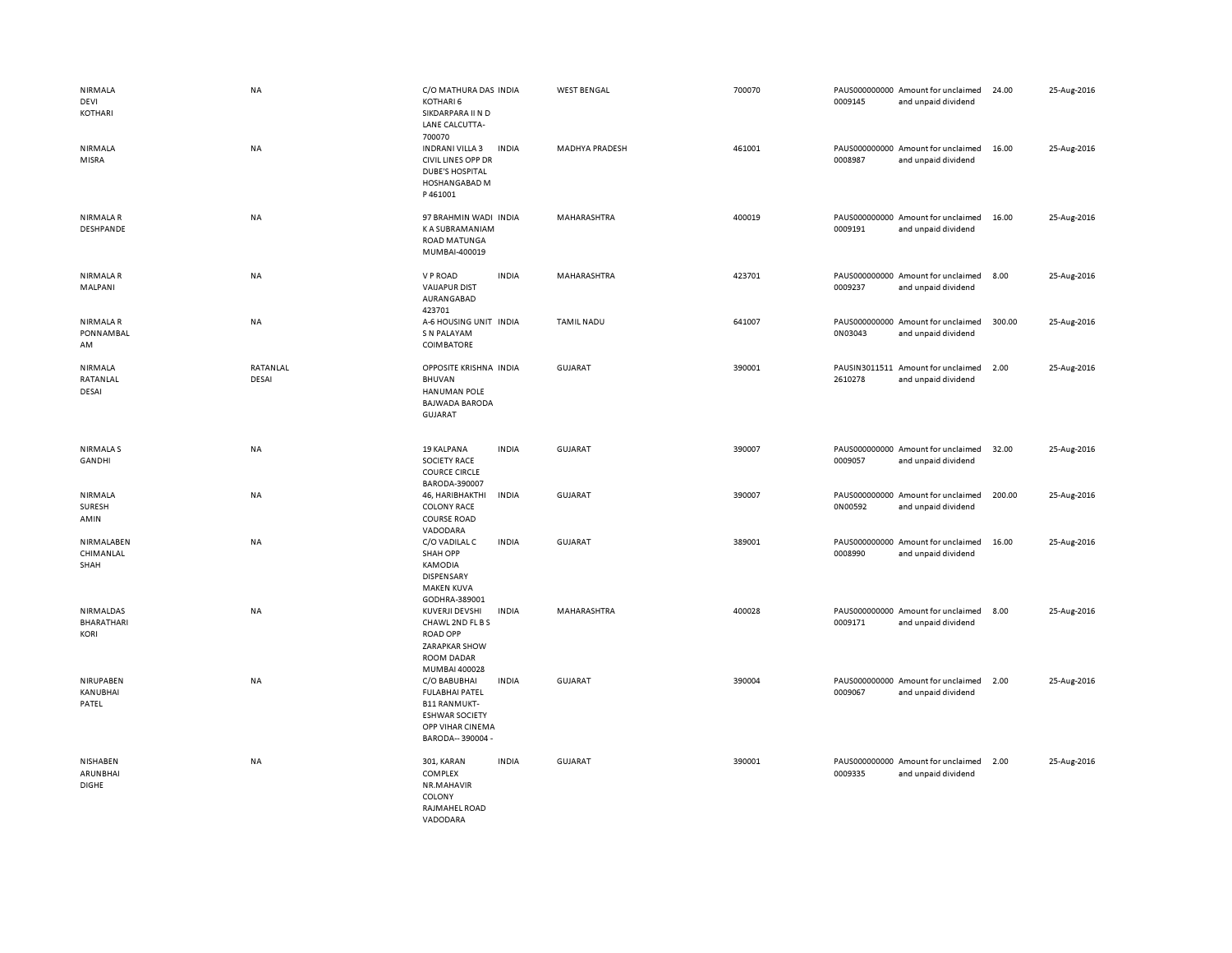| NISHANT<br>KULSHRESHT<br>HA                      | NA                                              | C/O M B PHARMA<br><b>OPP RAILWAY</b><br><b>INSTITUTE</b>                                                                                                                            | <b>INDIA</b> | RAJASTHAN            | 342001 | 0N03338 | PAUS000000000 Amount for unclaimed<br>and unpaid dividend | 200.00 | 25-Aug-2016 |
|--------------------------------------------------|-------------------------------------------------|-------------------------------------------------------------------------------------------------------------------------------------------------------------------------------------|--------------|----------------------|--------|---------|-----------------------------------------------------------|--------|-------------|
| <b>NISHAR</b><br>EHMAD<br>GULAM<br><b>MOUDIN</b> | NA                                              | <b>JODHPUR</b><br>WADI MOTI<br>VORWAWAD<br>BARODA-390001                                                                                                                            | <b>INDIA</b> | <b>GUJARAT</b>       | 390001 | 0009061 | PAUS000000000 Amount for unclaimed<br>and unpaid dividend | 16.00  | 25-Aug-2016 |
| MIYAWALA<br>NISHIT P<br>KOTHARI                  | NA                                              | 204-USH-KAL NEW INDIA<br>RAMDASPETH<br>NAGPUR-440010                                                                                                                                |              | MAHARASHTRA          | 440010 | 0009152 | PAUS000000000 Amount for unclaimed<br>and unpaid dividend | 8.00   | 25-Aug-2016 |
| NITA GUPTA                                       | NA                                              | 120 CANAL STREET INDIA<br><b>SREE BHUMI</b><br>CALCUTTA                                                                                                                             |              | <b>WEST BENGAL</b>   | 700048 | 0N02702 | PAUS000000000 Amount for unclaimed<br>and unpaid dividend | 200.00 | 25-Aug-2016 |
| <b>NITA</b><br>HARWANI                           | NA                                              | PLOT NO 3 GURU<br><b>NANAK COLONY</b><br>AJMER 305001                                                                                                                               | <b>INDIA</b> | RAJASTHAN            | 305001 | 0009266 | PAUS000000000 Amount for unclaimed<br>and unpaid dividend | 32.00  | 25-Aug-2016 |
| <b>NITA</b><br>WADHERA                           | NA                                              | 2 BAG FARZANA<br><b>CIVIL LINES AGRA</b><br>282002                                                                                                                                  | <b>INDIA</b> | <b>UTTAR PRADESH</b> | 282002 | 0009141 | PAUS000000000 Amount for unclaimed<br>and unpaid dividend | 8.00   | 25-Aug-2016 |
| NITAI<br>BANERJEA                                | NA                                              | 32/3N GARIAHAT<br>ROAD (SOUTH)<br>CALCUTTA 700031                                                                                                                                   | <b>INDIA</b> | <b>WEST BENGAL</b>   | 700031 | 0009100 | PAUS000000000 Amount for unclaimed<br>and unpaid dividend | 8.00   | 25-Aug-2016 |
| NITEEN<br>RATANSHI<br><b>BHUVA</b>               | NA                                              | 24-A INDRADEEP<br>CO-OP SOCIETY<br>OPP KASTURBA<br><b>VIKAS GRUH</b><br>JAMNAGAR-361001                                                                                             | <b>INDIA</b> | GUJARAT              | 361001 | 0009062 | PAUS000000000 Amount for unclaimed<br>and unpaid dividend | 32.00  | 25-Aug-2016 |
| NITESH<br>DAHYABHAI<br>CHAVDA                    | <b>DAHYABHAI</b><br><b>ISHVARBHAI</b><br>CHAVDA | E/3/28, VISHRAM<br>PARK, OPP.<br><b>BHAVSAR HOTEL,</b><br>NEW WADAJ,<br>AHMEDAABD.                                                                                                  | <b>INDIA</b> | <b>GUJARAT</b>       | 380013 | 0532233 | PAUSIN3003431 Amount for unclaimed<br>and unpaid dividend | 10.00  | 25-Aug-2016 |
| NITIDA<br>MAHENDRAK<br><b>UMAR PATEL</b>         | NA                                              | 15, VRINDAVAN<br><b>STATE BANK</b><br>OFFICERS SOC,<br>NR.BHAVSAR<br>HOSTELNAVA<br>VADAJ<br>AHMEDABAD                                                                               | <b>INDIA</b> | <b>GUJARAT</b>       | 380013 | 0008993 | PAUS000000000 Amount for unclaimed<br>and unpaid dividend | 16.00  | 25-Aug-2016 |
| <b>NITIN GANGJI</b><br><b>MOTA</b>               | NA                                              | E-16 RH-IV SECTOR INDIA<br><b>6 VASHI NEW</b><br>MUMBAI 400703                                                                                                                      |              | MAHARASHTRA          | 400703 | 0009254 | PAUS000000000 Amount for unclaimed<br>and unpaid dividend | 8.00   | 25-Aug-2016 |
| <b>NITIN K SHAH</b>                              | NA                                              | <b>BARODA</b><br>ORTHOPAEDIC<br><b>CLINIC KHARIVAR</b><br>NEAR G.P.O.<br>VADODARA-390001                                                                                            | <b>INDIA</b> | GUJARAT              | 390001 | 0009323 | PAUS000000000 Amount for unclaimed<br>and unpaid dividend | 2.00   | 25-Aug-2016 |
| <b>NITIN</b><br>RAMANLAL<br>MEHTA                | NA                                              | <b>FLAT</b><br>NO.104/C,FIRST<br><b>FLOOR SHANTIVAN</b><br><b>CO-OPERATIVE</b><br><b>HOUSING SOCIETY</b><br>LTD.VASANT<br>KARISHMA<br>COMPLEX, NR.MAN<br>AV MANDHIR<br>COMPLEAMBADI | <b>INDIA</b> | <b>MAHARASHTRA</b>   | 401202 | 0009312 | PAUS000000000 Amount for unclaimed<br>and unpaid dividend | 66.00  | 25-Aug-2016 |

RD.VASAI RD.VASAI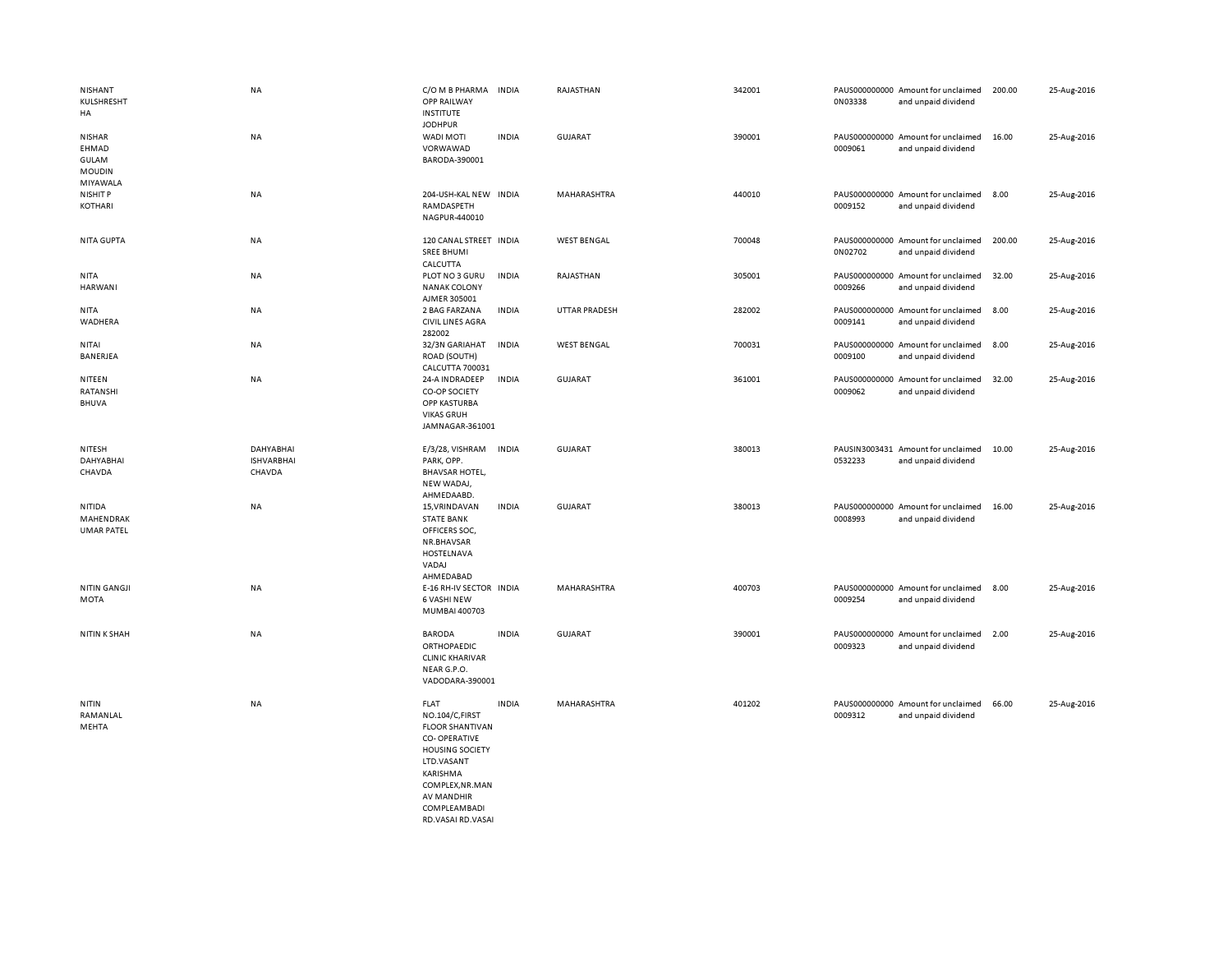| NITINKUMAR<br><b>THAKORBHAI</b><br>PATEL              | <b>NA</b>             | C/O. MAHESHBHAI INDIA<br>D. DESAI 45/B<br>VRUNDVAN SCTY.<br><b>B/H.BRIGHT</b><br>SCHOOL, VIP ROAD,<br>KARELIBAUG,<br>VADODARA |              | <b>GUJARAT</b>       | 390018 | 0008944 | PAUS000000000 Amount for unclaimed<br>and unpaid dividend | 2.00    | 25-Aug-2016 |
|-------------------------------------------------------|-----------------------|-------------------------------------------------------------------------------------------------------------------------------|--------------|----------------------|--------|---------|-----------------------------------------------------------|---------|-------------|
| NIVAJKHAN<br>ANAVARKHA<br>N PATHAN                    | <b>NA</b>             | NAVAYARD NEAR INDIA<br><b>BUS STAND</b><br>BARODA-390002                                                                      |              | GUJARAT              | 390002 | 0009064 | PAUS000000000 Amount for unclaimed<br>and unpaid dividend | 2.00    | 25-Aug-2016 |
| <b>NIVEDITA R</b><br>DAVE                             | NA                    | C/O MR UPENDRA<br>VED 408 SHILPA<br><b>GOLIBAR LANE</b><br>JAGDUSHANAGAR<br><b>GHATKOPAR</b><br>MUMBAI 400077                 | <b>INDIA</b> | MAHARASHTRA          | 400077 | 0009277 | PAUS000000000 Amount for unclaimed<br>and unpaid dividend | 32.00   | 25-Aug-2016 |
| <b>NIWAS</b><br>SARDA                                 | NA                    | C/O RAJ KUMAR<br><b>KABRA O JOGBANI</b><br>854328 DIST<br>ARARIA BIHAR                                                        | INDIA        | <b>BIHAR</b>         | 854328 | 0011484 | PAUS000000000 Amount for unclaimed<br>and unpaid dividend | 1666.00 | 25-Aug-2016 |
| <b>NOONEY</b><br>SESHA<br>SUSEELA                     | NA                    | <b>3RD LINE BRODI</b><br>PET GUNTUR-<br>522002                                                                                | INDIA        | ANDHRA PRADESH       | 522002 | 0009065 | PAUS000000000 Amount for unclaimed<br>and unpaid dividend | 32.00   | 25-Aug-2016 |
| <b>NOONEY</b><br><b>UMA DEVI</b>                      | MAHABAGES<br>WARA RAO | NO 5-25-112<br><b>BRODIPET GUNTUR</b>                                                                                         | <b>INDIA</b> | ANDHRA PRADESH       | 522002 | 6183467 | PAUSIN3003941 Amount for unclaimed<br>and unpaid dividend | 216.00  | 25-Aug-2016 |
| <b>NOONEY</b><br>VASANTA                              | <b>NA</b>             | <b>3RD LINE BRODI</b><br>PET GUNTUR-<br>522002                                                                                | <b>INDIA</b> | ANDHRA PRADESH       | 522002 | 0009066 | PAUS000000000 Amount for unclaimed<br>and unpaid dividend | 32.00   | 25-Aug-2016 |
| <b>NOONEY</b><br>VASANTA                              | <b>NA</b>             | 3RD LANE<br><b>BRODIPET GUNTUR</b>                                                                                            | <b>INDIA</b> | ANDHRA PRADESH       | 522002 | 0N05358 | PAUS000000000 Amount for unclaimed<br>and unpaid dividend | 600.00  | 25-Aug-2016 |
| <b>NOORUNNIS</b><br>A MOHD<br><b>HUSAIN</b><br>PARKAR | <b>NA</b>             | 4/24 MUNICIPAL<br><b>BUILDING LJ CROSS</b><br>ROAD NO 2 MAHIM<br>MUMBAI 400016                                                | <b>INDIA</b> | MAHARASHTRA          | 400016 | 0009269 | PAUS000000000 Amount for unclaimed<br>and unpaid dividend | 66.00   | 25-Aug-2016 |
| <b>NOVBHAR</b><br><b>SINGH RATHI</b>                  | HERKESH<br>SINGH      | VILLAGE-<br>RAMPUR, NANABA<br>D POST KHARI<br>(JHALU)<br>DIST.BIJNOR                                                          | <b>INDIA</b> | <b>UTTAR PRADESH</b> | 246701 | 0012907 | PAUS000000000 Amount for unclaimed<br>and unpaid dividend | 600.00  | 25-Aug-2016 |
| NUKARATNA<br>M PALUKURI                               | NA                    | <b>GENERAL &amp;</b><br><b>MEDICAL STORES</b><br><b>STATION</b><br>ROAD, ANAKAPALLE<br>VISAKHAPATNAM                          | <b>INDIA</b> | ANDHRA PRADESH       | 531001 | 0N00593 | PAUS000000000 Amount for unclaimed<br>and unpaid dividend | 800.00  | 25-Aug-2016 |
| O V THOMAS                                            | <b>NA</b>             | MANAGING<br>PARTNER NEERA<br><b>AGENCIES</b><br>ERNAKULAM<br>682011                                                           | <b>INDIA</b> | <b>KERALA</b>        | 682011 | 0009337 | PAUS000000000 Amount for unclaimed<br>and unpaid dividend | 50.00   | 25-Aug-2016 |
| <b>OCHCHHAV</b><br>HASMUKHLA<br>L DESAI               | <b>NA</b>             | TAMBOLIWADO<br>SHRI GOPAL KRUPA<br>PO KADI DIST<br>MEHSANA 382715                                                             | <b>INDIA</b> | <b>GUJARAT</b>       | 382715 | 0009361 | PAUS000000000 Amount for unclaimed<br>and unpaid dividend | 24.00   | 25-Aug-2016 |
| OM NARAIN<br>TIWARI                                   | <b>NA</b>             | FRONT SIDE, 1ST<br>FLOOR, 7/107A(1)<br><b>SWAROOP NAGAR</b><br>KANPUR                                                         | <b>INDIA</b> | <b>UTTAR PRADESH</b> | 208002 | 0001329 | PAUS000000000 Amount for unclaimed<br>and unpaid dividend | 200.00  | 25-Aug-2016 |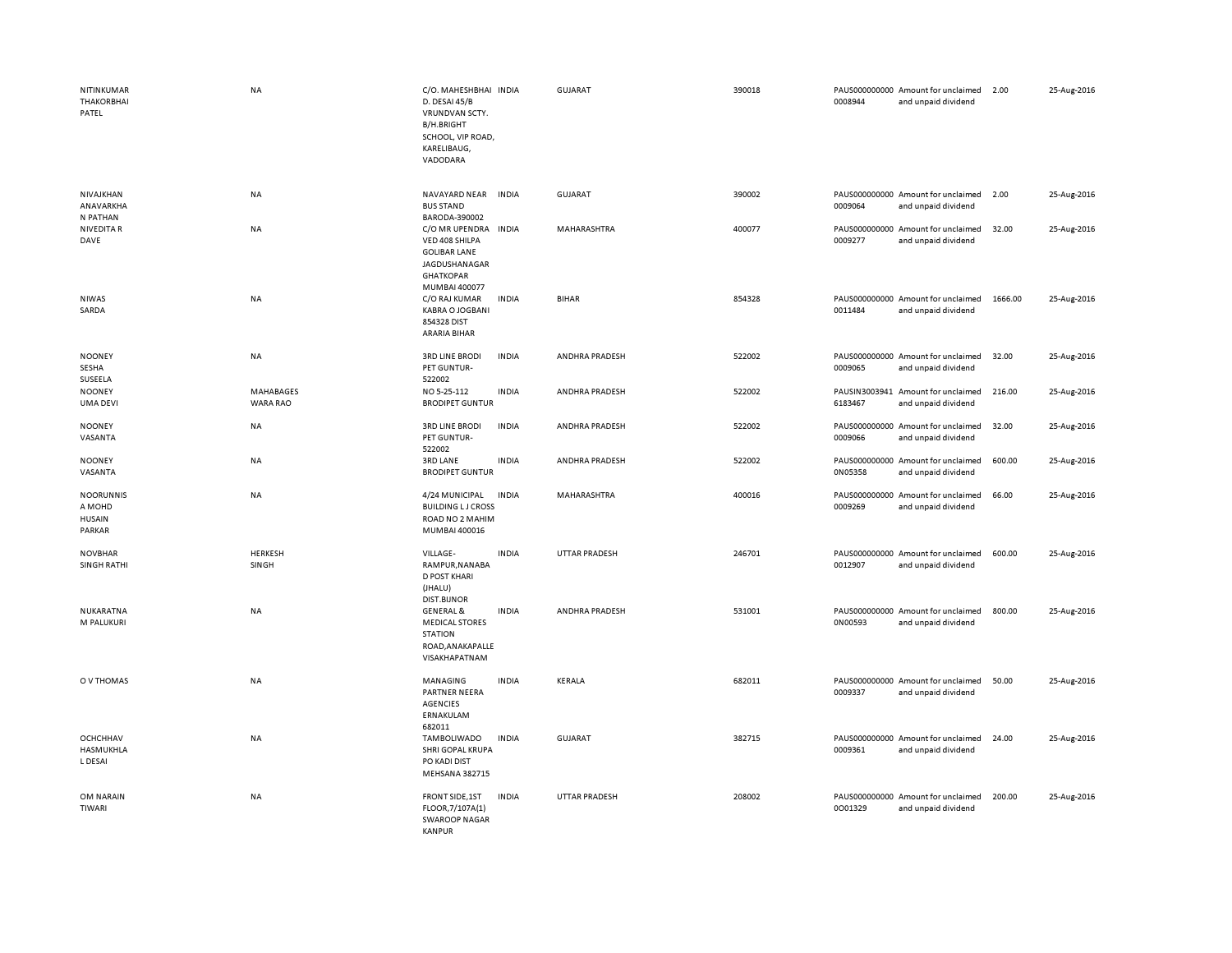| OM PARKASH<br>ANAND                    | <b>NA</b>            | C/O HARI RAM<br>CHHABRA T/367<br>AHATA KIDARA<br><b>BARA HINDU RAO</b><br>DELHI-110006  | <b>INDIA</b> | DELHI              | 110006 | 0009342                  | PAUS000000000 Amount for unclaimed<br>and unpaid dividend | 8.00   | 25-Aug-2016 |
|----------------------------------------|----------------------|-----------------------------------------------------------------------------------------|--------------|--------------------|--------|--------------------------|-----------------------------------------------------------|--------|-------------|
| OM PRAKASH                             | NA                   | <b>SHAM MACHINE</b><br><b>COMPANY KHAIR</b><br><b>NAGAR BAZAR</b><br><b>MEERUT CITY</b> | <b>INDIA</b> | UTTAR PRADESH      | 250002 | 0001668                  | PAUS000000000 Amount for unclaimed<br>and unpaid dividend | 800.00 | 25-Aug-2016 |
| OM PRAKASH<br><b>GUPTA</b>             | NA                   | B-15 ARMY<br>OFFICERS FLATS<br><b>NAVY NAGAR</b><br><b>COLABA MUMBAI</b><br>400025      | <b>INDIA</b> | MAHARASHTRA        | 400025 | 0009359                  | PAUS000000000 Amount for unclaimed<br>and unpaid dividend | 16.00  | 25-Aug-2016 |
| OM PRAKASH<br>LATA                     | NA                   | 9, B T ROAD 10/25 IN DIA<br><b>BELGHARIA GOVT</b><br><b>QTRS CALCUTTA</b><br>700056     |              | <b>WEST BENGAL</b> | 700056 | 0009350                  | PAUS000000000 Amount for unclaimed<br>and unpaid dividend | 32.00  | 25-Aug-2016 |
| OM PRAKASH<br><b>TANDON</b>            | NA                   | II-G-48 LAJPAT<br><b>NAGAR II NEW</b><br>DELHI 110024                                   | <b>INDIA</b> | DELHI              | 110024 | 0009345                  | PAUS000000000 Amount for unclaimed<br>and unpaid dividend | 8.00   | 25-Aug-2016 |
| OM SHANKER<br>MEHRA                    | NA                   | SECTOR IV POCKET INDIA<br><b>B/8 FLAT NO 101</b><br>MIG ROHINI DELHI<br>110085          |              | DELHI              | 110085 | 0009343                  | PAUS000000000 Amount for unclaimed<br>and unpaid dividend | 32.00  | 25-Aug-2016 |
| OMPRAKASH<br><b>GOBINDRAM</b><br>MEHRA | <b>NA</b>            | 104 RAJKUTIR PLOT INDIA<br>NO 301-302<br><b>LINKING ROAD</b><br>KHAR MUMBAI-<br>400052  |              | MAHARASHTRA        | 400052 | 0009351                  | PAUS000000000 Amount for unclaimed<br>and unpaid dividend | 8.00   | 25-Aug-2016 |
| OMPRAKASH<br>MALANI                    | <b>NA</b>            | 56 RISHI ARBIND<br><b>SARANI B T ROAD</b><br><b>BONHOOGHLY</b><br>CALCUTTA 700090       | <b>INDIA</b> | <b>WEST BENGAL</b> | 700090 | 0009349                  | PAUS000000000 Amount for unclaimed<br>and unpaid dividend | 8.00   | 25-Aug-2016 |
| <b>ONKAR NATH</b><br>CHAUBEY           | NA                   | <b>BHITARI LOHTA</b><br>VARANASI                                                        | <b>INDIA</b> | UTTAR PRADESH      | 221007 | 0345451                  | PAUS120384000 Amount for unclaimed<br>and unpaid dividend | 120.00 | 25-Aug-2016 |
| PA<br>MANDARAVA<br>LLI                 | <b>NA</b>            | 48/4 13TH CROSS,<br>8TH MAIN<br>MALLESWARAM<br><b>BANGALORE</b>                         | <b>INDIA</b> | KARNATAKA          | 560003 | PAUSIN3006101<br>0182729 | Amount for unclaimed<br>and unpaid dividend               | 42.00  | 25-Aug-2016 |
| P <sub>B</sub><br>CHAUDHARY            | <b>NA</b>            | 35 VANDANA 9TH INDIA<br><b>FLOOR OLD INS</b><br>TRATA R C CHURCH<br>COLABA MUMBAI       |              | <b>MAHARASHTRA</b> | 400005 | 0009838                  | PAUS000000000 Amount for unclaimed<br>and unpaid dividend | 66.00  | 25-Aug-2016 |
| P<br><b>BALAKRISHN</b><br>AN           | NA                   | 147/1 KARAYA<br>ROAD FLAT 4<br>CALCUTTA 700017                                          | <b>INDIA</b> | <b>WEST BENGAL</b> | 700017 | 0009674                  | PAUS000000000 Amount for unclaimed<br>and unpaid dividend | 8.00   | 25-Aug-2016 |
| P GOLDWIN                              | <b>NA</b>            | 519, 10TH F MAIN, INDIA<br><b>6TH BLOCK RAJAJI</b><br>NAGAR<br><b>BANGALORE</b>         |              | KARNATAKA          | 560010 | 0P02019                  | PAUS000000000 Amount for unclaimed<br>and unpaid dividend | 200.00 | 25-Aug-2016 |
| P GOMATHI                              | s<br>SUBRAMANI<br>AM | 1/258 A1 3RD<br><b>STREET PALPANDI</b><br><b>NAGAR TUTICORIN</b>                        | <b>INDIA</b> | <b>TAMIL NADU</b>  | 628008 | 2042470                  | PAUSIN3010802 Amount for unclaimed<br>and unpaid dividend | 100.00 | 25-Aug-2016 |
| P JOSEPH<br>GERALD                     | NA                   | PRODUCT<br>MANAGER<br>ALEMBIC<br><b>CHEMICAL WORKS</b><br>LTD VADODARA                  | <b>INDIA</b> | <b>GUJARAT</b>     | 390003 | 0P04571                  | PAUS000000000 Amount for unclaimed<br>and unpaid dividend | 200.00 | 25-Aug-2016 |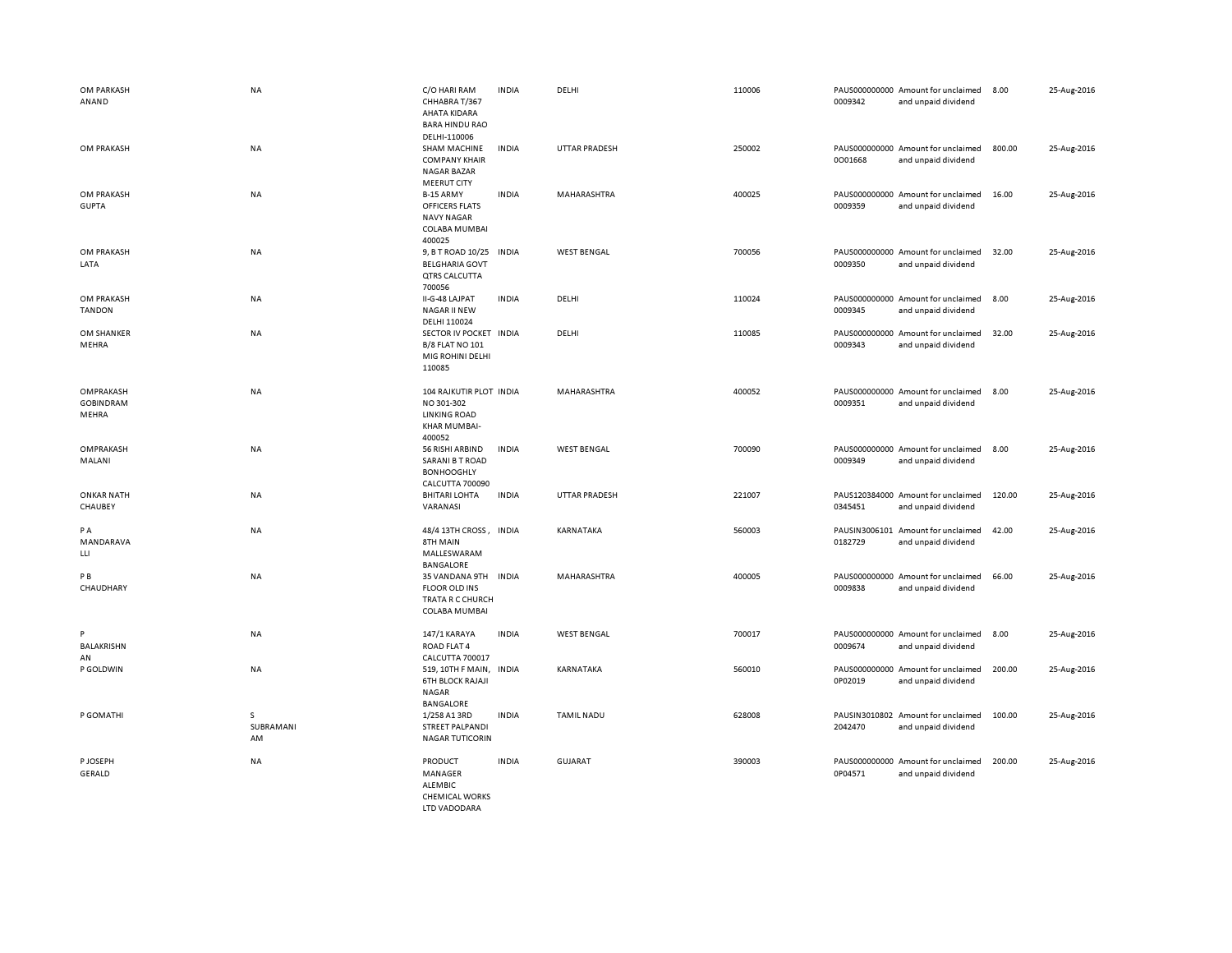| P K Bairoliya                           | <b>KP</b> Bairoliya               | No-31, Swamy<br>Enclave No - 9, 1st<br>Main, 1st Block<br>Koramangala<br><b>BANGALORE</b>                                | <b>INDIA</b> | KARNATAKA         | 560034 | 0055521 | PAUSIN3000951 Amount for unclaimed<br>and unpaid dividend | 8.00   | 25-Aug-2016 |
|-----------------------------------------|-----------------------------------|--------------------------------------------------------------------------------------------------------------------------|--------------|-------------------|--------|---------|-----------------------------------------------------------|--------|-------------|
| P K N PILLAI                            | <b>NA</b>                         | THURUTHEL HOUSE INDIA<br>KUTTUR TIRUVALLA                                                                                |              | KERALA            | 689106 | 0123344 | PAUSIN3008961 Amount for unclaimed<br>and unpaid dividend | 8.00   | 25-Aug-2016 |
| P KASTURI                               | NA                                | SERNO CONTROLS INDIA<br><b>DIVISION E CIL</b><br>HYDERABAD-<br>500762                                                    |              | ANDHRA PRADESH    | 500762 | 0009577 | PAUS000000000 Amount for unclaimed<br>and unpaid dividend | 8.00   | 25-Aug-2016 |
| P<br>KRISHNAMUR<br>THI                  | NA                                | D-1 E I D PARRY<br>RESIDENTIAL<br>ESTATE E T P S<br>POST OFFICE<br><b>ENNORE CHENNAI</b><br>600057                       | <b>INDIA</b> | <b>TAMIL NADU</b> | 600057 | 0009588 | PAUS000000000 Amount for unclaimed<br>and unpaid dividend | 100.00 | 25-Aug-2016 |
| P LAKSHMI                               | NA                                | 44 VENKATACHALA INDIA<br><b>CHETTY ST</b><br>TRIPLICANE<br><b>CHENNAI 600005</b>                                         |              | <b>TAMIL NADU</b> | 600005 | 0009738 | PAUS000000000 Amount for unclaimed<br>and unpaid dividend | 8.00   | 25-Aug-2016 |
| PM<br>ACHAMMA<br>PONNAMMA               | <b>NA</b>                         | C/O O M KURIAN D INDIA<br>D GEARS (P) LTD 28<br><b>MOTIA KHAN</b><br><b>JHANDEWALA</b><br><b>ROAD N DELHI-</b><br>110055 |              | DELHI             | 110055 | 0009610 | PAUS000000000 Amount for unclaimed<br>and unpaid dividend | 8.00   | 25-Aug-2016 |
| P<br>MAHALAKSH<br>MI                    | NA                                | 14, III - CROSS<br>NARAYANA<br>NAGAR, SALEM<br>T.N.-636015                                                               | <b>INDIA</b> | <b>TAMIL NADU</b> | 636015 | 0009866 | PAUS000000000 Amount for unclaimed<br>and unpaid dividend | 166.00 | 25-Aug-2016 |
| P MARUTHAI                              | <b>NA</b>                         | NO 46 SECOND<br>STREET KAMARAJ<br><b>NAGAR KORATTUR</b><br>CHENNAI                                                       | <b>INDIA</b> | <b>TAMIL NADU</b> | 600080 | 0P03498 | PAUS000000000 Amount for unclaimed<br>and unpaid dividend | 600.00 | 25-Aug-2016 |
| P P GUPTA                               | <b>NA</b>                         | <b>6 PROFESSOR'S</b><br>COLONY<br><b>MODINAGAR DT</b><br><b>GHAZIABAD PIN-</b><br>201204                                 | <b>INDIA</b> | UTTAR PRADESH     | 201204 | 0009686 | PAUS000000000 Amount for unclaimed<br>and unpaid dividend | 8.00   | 25-Aug-2016 |
| P<br>PRAKASHCHA<br><b>ND</b>            | NA                                | 4 GOWDIA MUTT<br>ROAD 1ST FLOOR<br>ROYAPETTAH<br>CHENNAI 600014                                                          | <b>INDIA</b> | <b>TAMIL NADU</b> | 600014 | 0009678 | PAUS000000000 Amount for unclaimed<br>and unpaid dividend | 8.00   | 25-Aug-2016 |
| P R GHOSH<br>DASTIDAR                   | NA                                | D-592<br>CHITTARANJAN<br>PARK KALKAJI NEW<br>DELHI-110019                                                                | <b>INDIA</b> | DELHI             | 110019 | 0009606 | PAUS000000000 Amount for unclaimed<br>and unpaid dividend | 16.00  | 25-Aug-2016 |
| P<br>RAMAKRISHN<br>A HARI<br>PRASAD     | PINNU<br>CHANDRAYA<br>PPA SRESHTY | 9/12 MAIN ROAD<br>DHARMAVARAM A<br>P                                                                                     | <b>INDIA</b> | ANDHRA PRADESH    | 515671 | 4929677 | PAUSIN3003941 Amount for unclaimed<br>and unpaid dividend | 32.00  | 25-Aug-2016 |
| P<br>RAMESHCHA<br><b>ND</b><br>BHANDARI | <b>NA</b>                         | H NO 3-4-376/16<br><b>BASANT NAGAR</b><br>COLONY<br>HYDERABAD<br>500027                                                  | <b>INDIA</b> | ANDHRA PRADESH    | 500027 | 0009769 | PAUS000000000 Amount for unclaimed<br>and unpaid dividend | 100.00 | 25-Aug-2016 |
| P S<br>DAKSHAYANI                       | <b>NA</b>                         | 535, HARBHAVI<br>CIRCLE,<br>CHAMRAJPET                                                                                   | <b>INDIA</b> | KARNATAKA         | 577001 | 0P05570 | PAUS000000000 Amount for unclaimed<br>and unpaid dividend | 400.00 | 25-Aug-2016 |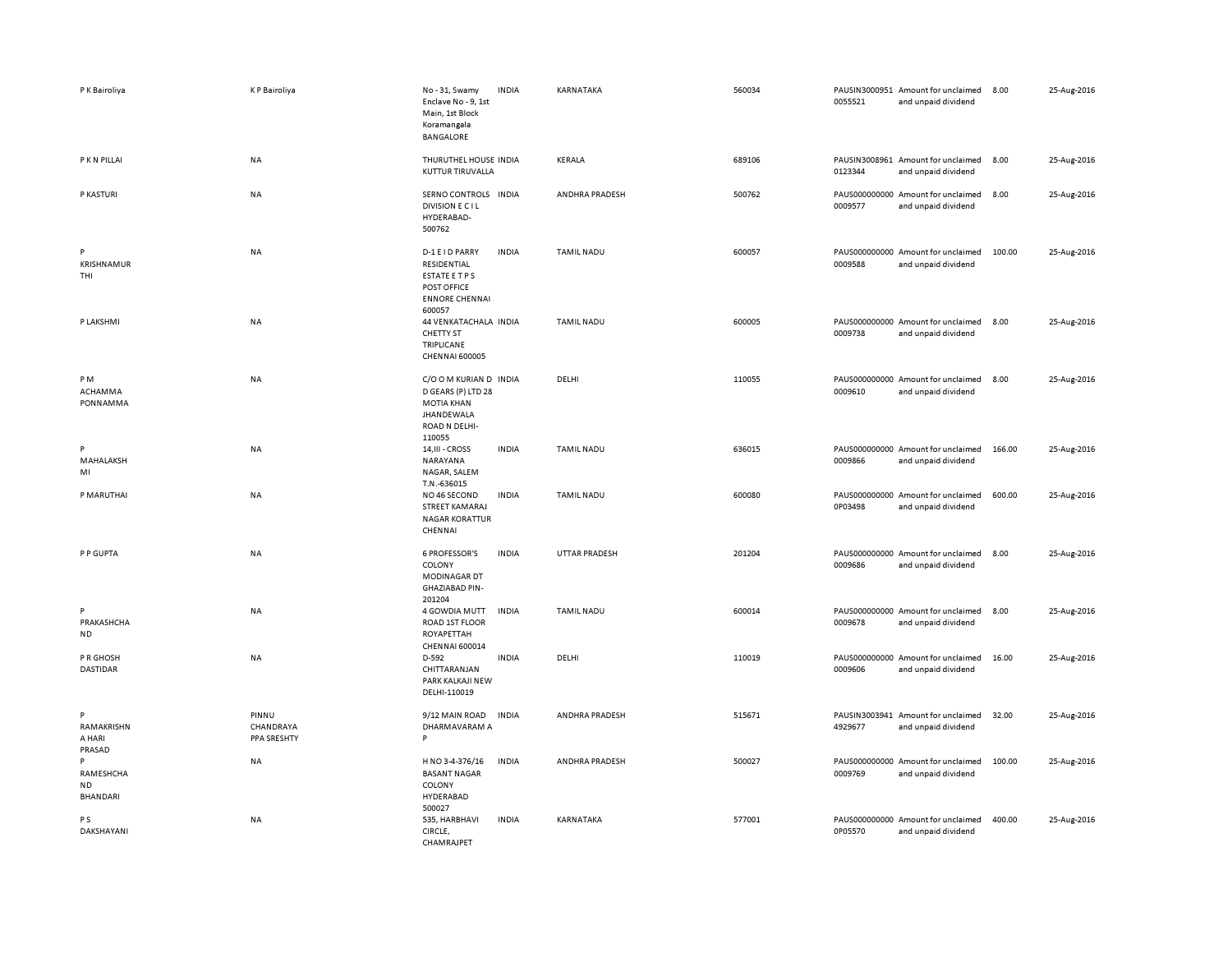| $\,$ P S<br>SUBASHINI               | <b>NA</b>                      | $C/O$ K K<br>GOPALAKRISHNAN<br>KOKKUVAYIL<br>HOUSE PO<br>EDAVALANGU DIST<br><b>TRICHUR 680006</b>                                                                                  | <b>INDIA</b> | KERALA            | 680006 | 0009521 | PAUS000000000 Amount for unclaimed<br>and unpaid dividend | 32.00  | 25-Aug-2016 |
|-------------------------------------|--------------------------------|------------------------------------------------------------------------------------------------------------------------------------------------------------------------------------|--------------|-------------------|--------|---------|-----------------------------------------------------------|--------|-------------|
| P SANJAY                            | <b>NA</b>                      | NO 32 3RD CROSS<br>AREKEMPANA<br><b>HALLI WILSON</b><br>GARDEN<br>BANGALORE<br>560027                                                                                              | <b>INDIA</b> | KARNATAKA         | 560027 | 0009840 | PAUS000000000 Amount for unclaimed<br>and unpaid dividend | 8.00   | 25-Aug-2016 |
| P<br>SARVAMANG<br>ALAMMA            | LATE T G<br>RAJENDRA<br>PRASAD | $C/O$ T G<br>JAYAPRAKSH<br><b>GOSALA NILAYA</b><br>2ND MAIN 1ST<br><b>CROSS JAYANAGAR</b><br>(WEST)TUMKUR                                                                          | <b>INDIA</b> | KARNATAKA         | 572102 | 0012788 | PAUS000000000 Amount for unclaimed<br>and unpaid dividend | 16.00  | 25-Aug-2016 |
| P<br>SATHYAVATH<br><b>I GUPTA</b>   | <b>NA</b>                      | NO 452 WEST AT<br><b>CHORD ROAD</b><br>LAKSHMINIVAS<br><b>3RD STAGE 1ST</b><br><b>BLOCK 10TH MAIN</b><br><b>IIND CROSS</b><br>BASAVESHWARA<br>NAGAR<br><b>BANGALORE-</b><br>560079 | <b>INDIA</b> | KARNATAKA         | 560079 | 0009567 | PAUS000000000 Amount for unclaimed<br>and unpaid dividend | 8.00   | 25-Aug-2016 |
| P SITARAM                           | <b>NA</b>                      | 4-4-106<br><b>BHAGWANDAS</b><br><b>BLDG SULTAN</b><br>BAZAR HYDERABAD-<br>500001                                                                                                   | <b>INDIA</b> | ANDHRA PRADESH    | 500001 | 0009525 | PAUS000000000 Amount for unclaimed<br>and unpaid dividend | 10.00  | 25-Aug-2016 |
| P<br>SIVASANKAR<br>AN               | NA                             | G/5 MAHALAKSHMI INDIA<br><b>FLATS</b><br><b>HARRINGTON</b><br>ROAD 5TH AVENUE<br>CHETPET CHENNAI<br>600031                                                                         |              | <b>TAMIL NADU</b> | 600031 | 0009587 | PAUS000000000 Amount for unclaimed<br>and unpaid dividend | 8.00   | 25-Aug-2016 |
| P T JOSEPH                          | <b>NA</b>                      | AMBALATHINGAL INDIA<br>THUNDATHUMKAD<br>AVU PO<br>VARAPUZHA<br><b>ERNAKULAM DIST</b><br>KERALA                                                                                     |              | KERALA            | 682011 | 0009519 | PAUS000000000 Amount for unclaimed<br>and unpaid dividend | 16.00  | 25-Aug-2016 |
| P<br>VIMALCHAN<br><b>D BHANDARI</b> | <b>NA</b>                      | H NO 3-4-376/16<br><b>BASANT NAGAR</b><br>COLONY<br>HYDERABAD<br>500027                                                                                                            | <b>INDIA</b> | ANDHRA PRADESH    | 500027 | 0009770 | PAUS000000000 Amount for unclaimed<br>and unpaid dividend | 100.00 | 25-Aug-2016 |
| P<br>VISWANATH<br>AN                | NA                             | 134/10A, THIRD<br><b>FLOOR, RAJPARIS</b><br>BRINDAVA-N APT.<br>ELDAMS ROAD,<br>TEYNAMPET<br>CHENNAI-6-00018 -                                                                      | <b>INDIA</b> | <b>TAMIL NADU</b> | 600018 | 0009584 | PAUS000000000 Amount for unclaimed<br>and unpaid dividend | 8.00   | 25-Aug-2016 |
| PADAM DAS                           | <b>NA</b>                      | 18 SAURABH<br><b>NAGAR OPP</b><br>JEEWAN JYOTI<br>DAYAL BAGH AGRA                                                                                                                  | <b>INDIA</b> | UTTAR PRADESH     | 282005 | 0P03999 | PAUS000000000 Amount for unclaimed<br>and unpaid dividend | 200.00 | 25-Aug-2016 |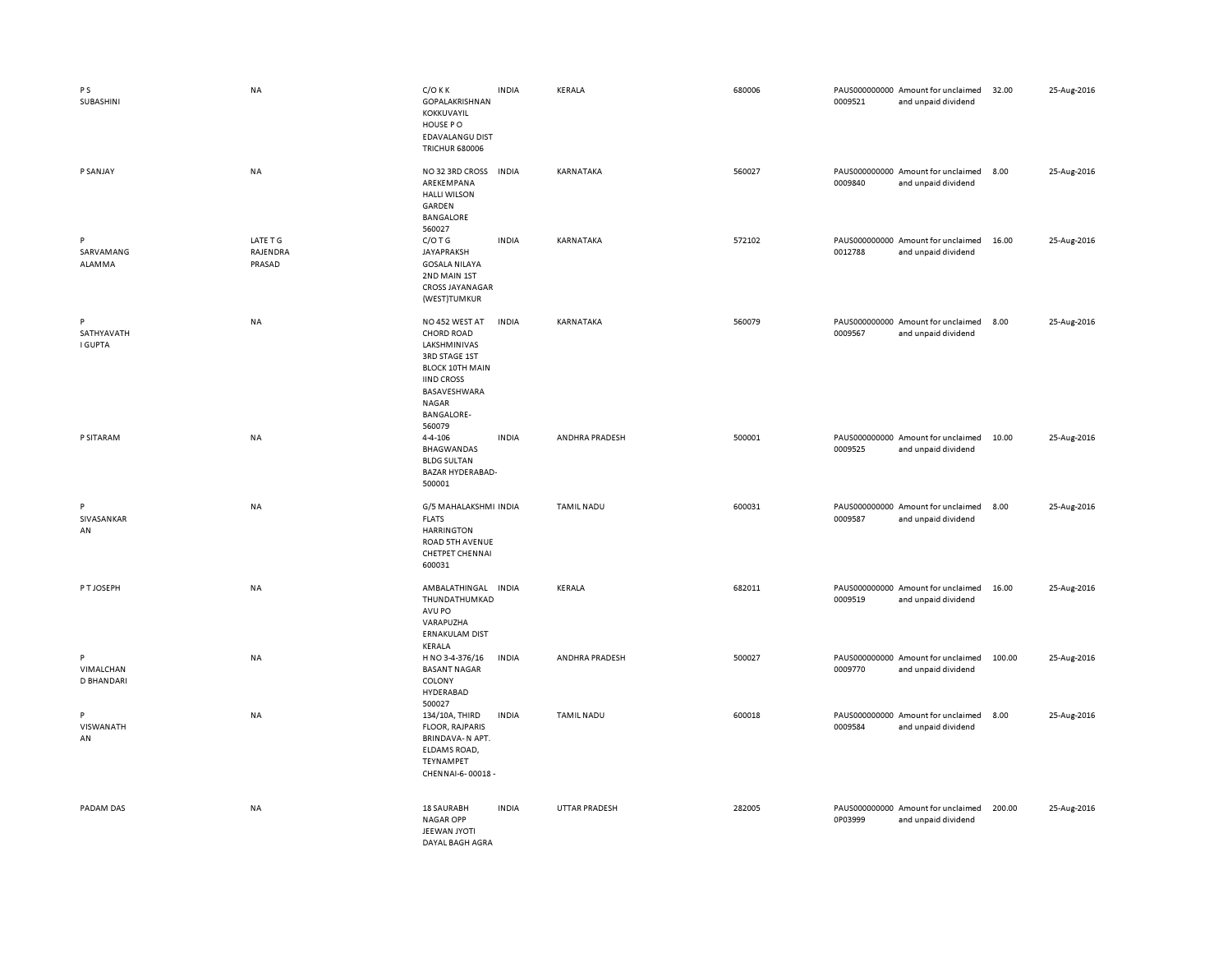| PADMA<br>DALWANI                     | <b>NA</b> | 5 B MANISHPARK<br>APPT 5TH FLOOR<br><b>ADGARA STREET</b><br><b>NANPURA SURAT</b>                                                                       | <b>INDIA</b> | <b>GUJARAT</b>    | 395001 | 0P04173 | PAUS000000000 Amount for unclaimed<br>and unpaid dividend | 200.00 | 25-Aug-2016 |
|--------------------------------------|-----------|--------------------------------------------------------------------------------------------------------------------------------------------------------|--------------|-------------------|--------|---------|-----------------------------------------------------------|--------|-------------|
| PADMA<br>MURTHY                      | <b>NA</b> | 1104 SRINIVAS 35-<br>D CROSS 4TH T<br><b>BLOCK JAYANAGAR</b><br><b>BANGALORE</b><br>560041                                                             | <b>INDIA</b> | KARNATAKA         | 560041 | 0009730 | PAUS000000000 Amount for unclaimed<br>and unpaid dividend | 8.00   | 25-Aug-2016 |
| PADMA<br>NARAYANAS<br>WAMY           | NA        | 24 F MIG FLATS<br><b>STREET E</b><br><b>MAYAPURI NEW</b><br>DELHI                                                                                      | <b>INDIA</b> | DELHI             | 110064 | 1871685 | PAUSIN3026793 Amount for unclaimed<br>and unpaid dividend | 16.00  | 25-Aug-2016 |
| PADMA<br>NATARAJAN                   | NA        | $C/O$ KP<br>NATARAJAN<br>ARUNDLE NAGAR<br>PLOT NO-26<br><b>BEACH ROAD</b><br>KALAKSHETRA<br><b>COLONY BESAN-T</b><br><b>NAGAR CHENNAI-</b><br>600090 - | <b>INDIA</b> | <b>TAMIL NADU</b> | 600090 | 0009585 | PAUS000000000 Amount for unclaimed<br>and unpaid dividend | 8.00   | 25-Aug-2016 |
| PADMA<br>PARWATRAI<br>DESAI          | NA        | 4 A/6 SONAWALA<br><b>BLDG III FLOOR</b><br><b>TARDEO MUMBAI-</b><br>400007                                                                             | <b>INDIA</b> | MAHARASHTRA       | 400007 | 0009413 | PAUS000000000 Amount for unclaimed<br>and unpaid dividend | 6.00   | 25-Aug-2016 |
| PADMA<br>RAMAN                       | NA        | 286 AVVAI<br>SHANMUGAM<br><b>ROAD CHENNAI-</b><br>600014                                                                                               | <b>INDIA</b> | <b>TAMIL NADU</b> | 600014 | 0009681 | PAUS000000000 Amount for unclaimed<br>and unpaid dividend | 8.00   | 25-Aug-2016 |
| PADMA RANI<br>KHETAN                 | NA        | M/S KHETAN & CO INDIA<br><b>KHETAN BHAWAN</b><br>M I ROAD JAIPUR-<br>302001                                                                            |              | RAJASTHAN         | 302001 | 0009581 | PAUS000000000 Amount for unclaimed<br>and unpaid dividend | 8.00   | 25-Aug-2016 |
| PADMA<br>VIJAYAN                     | NA        | FLAT NO 402 RAVI<br>APARTMENTS<br>EDULJI ROAD<br><b>CHARAI THANE</b><br>WEST 400601                                                                    | <b>INDIA</b> | MAHARASHTRA       | 400601 | 0009656 | PAUS000000000 Amount for unclaimed<br>and unpaid dividend | 32.00  | 25-Aug-2016 |
| <b>PALLAVIS</b><br>THAKKAR           | <b>NA</b> | NATHY SHIVJI BLDG INDIA<br><b>1ST FLOOR BAZAR</b><br>PETH JAMBLI NAKA<br><b>THANA WEST</b><br>400601                                                   |              | MAHARASHTRA       | 400601 | 0009848 | PAUS000000000 Amount for unclaimed<br>and unpaid dividend | 32.00  | 25-Aug-2016 |
| PALLAVI<br>SHAH                      | NA        | 8, SUJATHA<br>SOCIETY GOTRI<br>ROAD, NEAR<br><b>HARINAGAR</b><br><b>PANCH RASTA</b>                                                                    | <b>INDIA</b> | GUJARAT           | 390021 | 0P05585 | PAUS000000000 Amount for unclaimed<br>and unpaid dividend | 100.00 | 25-Aug-2016 |
| PALLAVIBEN<br>KIRITKUMAR<br>SARVAIYA | NA        | 102/103 NO 2<br>PRITAM SOCIETY<br><b>BHARUCH-392002</b>                                                                                                | <b>INDIA</b> | <b>GUJARAT</b>    | 392002 | 0009449 | PAUS000000000 Amount for unclaimed<br>and unpaid dividend | 66.00  | 25-Aug-2016 |
| PANALAL<br>SHAH                      | NA        | "VRUNDAVAN<br>KUNJ" MAHADEO<br>ROAD VALLABH<br>VIDYANAGAR<br>388120 KHEDA GUJ                                                                          | <b>INDIA</b> | GUJARAT           | 388120 | 0009772 | PAUS000000000 Amount for unclaimed<br>and unpaid dividend | 4.00   | 25-Aug-2016 |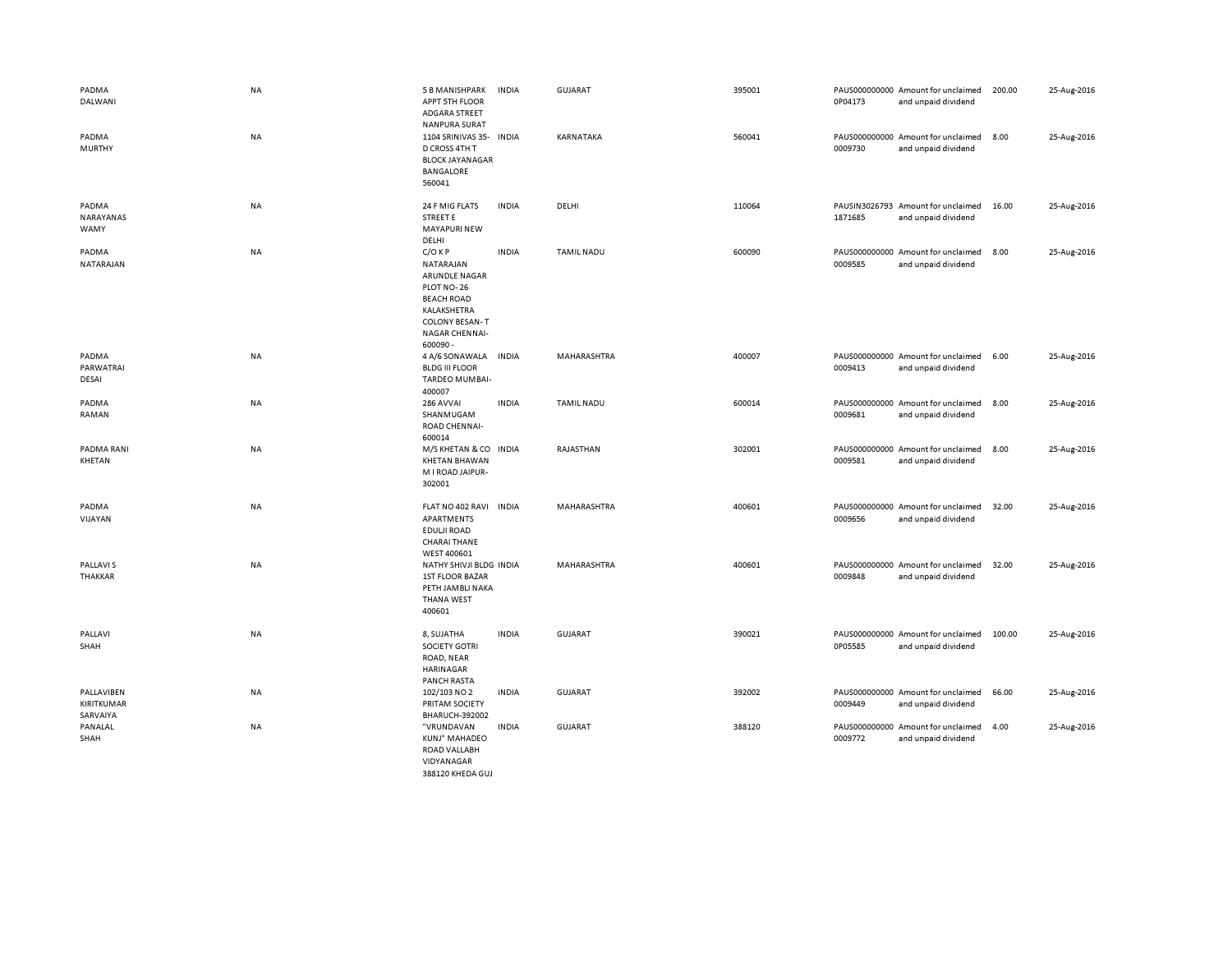| PANALAL<br>SHAH                                       | <b>NA</b> | VRUNDAVAN KUNJ INDIA<br>MAHANDEO'S<br>ROAD VALLABH<br><b>VIDYANAGAR DIST</b><br><b>KHEDA GUJARAT</b><br>388120  |              | <b>GUJARAT</b>    | 388120 | 0009762 | PAUS000000000 Amount for unclaimed<br>and unpaid dividend | 24.00  | 25-Aug-2016 |
|-------------------------------------------------------|-----------|-----------------------------------------------------------------------------------------------------------------|--------------|-------------------|--------|---------|-----------------------------------------------------------|--------|-------------|
| PANDARATHI<br>$\mathbf{L}$<br><b>BALACHAND</b><br>RAN | <b>NA</b> | GEETHANJALI<br>PATTATHANAM<br><b>EAST QUILON</b><br>691001 KERALA                                               | <b>INDIA</b> | KERALA            | 691001 | 0009527 | PAUS000000000 Amount for unclaimed<br>and unpaid dividend | 32.00  | 25-Aug-2016 |
| PANDURANG<br>SARAF                                    | <b>NA</b> | SRI DHARA KRUPA<br>APTS FIRST FLOOR,<br>FLAT NO 1 NEAR<br>HARIMANDIR, ANG<br>OL ROAD                            | <b>INDIA</b> | KARNATAKA         | 590006 | 0P02600 | PAUS000000000 Amount for unclaimed<br>and unpaid dividend | 200.00 | 25-Aug-2016 |
| PANDURANG<br>AN <sub>S</sub>                          | NA        | MANI MEDL.<br>STORES 61, BAZAAR<br>STREET,<br>VINIYAMBADI (N.A)                                                 | <b>INDIA</b> | <b>TAMIL NADU</b> | 635751 | 0P00193 | PAUS000000000 Amount for unclaimed<br>and unpaid dividend | 400.00 | 25-Aug-2016 |
| PANKAJ K<br><b>DOSHI</b>                              | <b>NA</b> | C/O POPATLAL K<br><b>SHAH AT MARCHI</b><br>POLE IN RATAN<br>POLE AHMEDABAD-<br>380001                           | <b>INDIA</b> | GUJARAT           | 380001 | 0009643 | PAUS000000000 Amount for unclaimed<br>and unpaid dividend | 16.00  | 25-Aug-2016 |
| PANKAJ<br>PATEL                                       | NA        | ORTHOPAEDIC<br><b>HOSPITAL DR</b><br>YAGNIK ROAD<br>RAJKOT                                                      | <b>INDIA</b> | <b>GUJARAT</b>    | 360001 | 0P04144 | PAUS000000000 Amount for unclaimed<br>and unpaid dividend | 300.00 | 25-Aug-2016 |
| PANKAJKUM<br>AR<br>MANEKLAL<br>SHAH                   | <b>NA</b> | C-1, ASHIRWAD<br>APARTMENTS, MIR-<br>AMBICA ROAD,<br>NEAR KALPTARU<br>SCTY.<br>NARANPURA, AHM<br>EDABAD-380013  | <b>INDIA</b> | GUJARAT           | 380013 | 0009743 | PAUS000000000 Amount for unclaimed<br>and unpaid dividend | 16.00  | 25-Aug-2016 |
| PANKAJKUM<br>AR<br>MANSUKHLA<br>L VADHANI             | NA        | C/O VADHANI<br><b>BROTHERS</b><br><b>FERTILIZER</b><br>MERCHANT AT<br>LATHI DIST AMRELI<br>PIN-364430           | <b>INDIA</b> | <b>GUJARAT</b>    | 364430 | 0009451 | PAUS000000000 Amount for unclaimed<br>and unpaid dividend | 16.00  | 25-Aug-2016 |
| PANTHAM<br><b>RANGA RAO</b>                           | NA        | VENKATACHALA<br><b>CLINIC &amp; NURSING</b><br>HOME MAIN ROAD<br>PITHAPURAM,<br>E.G.DIST                        | <b>INDIA</b> | ANDHRA PRADESH    | 533450 | 0P05558 | PAUS000000000 Amount for unclaimed<br>and unpaid dividend | 400.00 | 25-Aug-2016 |
| PAPPU<br>VITHALACHA<br>R                              | NA        | 413, (A-4),<br>SHARAVATHI<br><b>BLOCK NATIONAL</b><br><b>GAMES HOUSING</b><br>COMPLEX<br>KORAMANGA<br>BANGALORE | <b>INDIA</b> | KARNATAKA         | 560047 | 0P03150 | PAUS000000000 Amount for unclaimed<br>and unpaid dividend | 300.00 | 25-Aug-2016 |
| PARAG<br>HANAMARAD<br>DI GANGAL                       | <b>NA</b> | C/O DR H T<br><b>GANGAL GANGAL</b><br><b>NURSING HOME</b><br>HOUSE HUBLI-<br>580021                             | <b>INDIA</b> | KARNATAKA         | 580021 | 0009520 | PAUS000000000 Amount for unclaimed<br>and unpaid dividend | 40.00  | 25-Aug-2016 |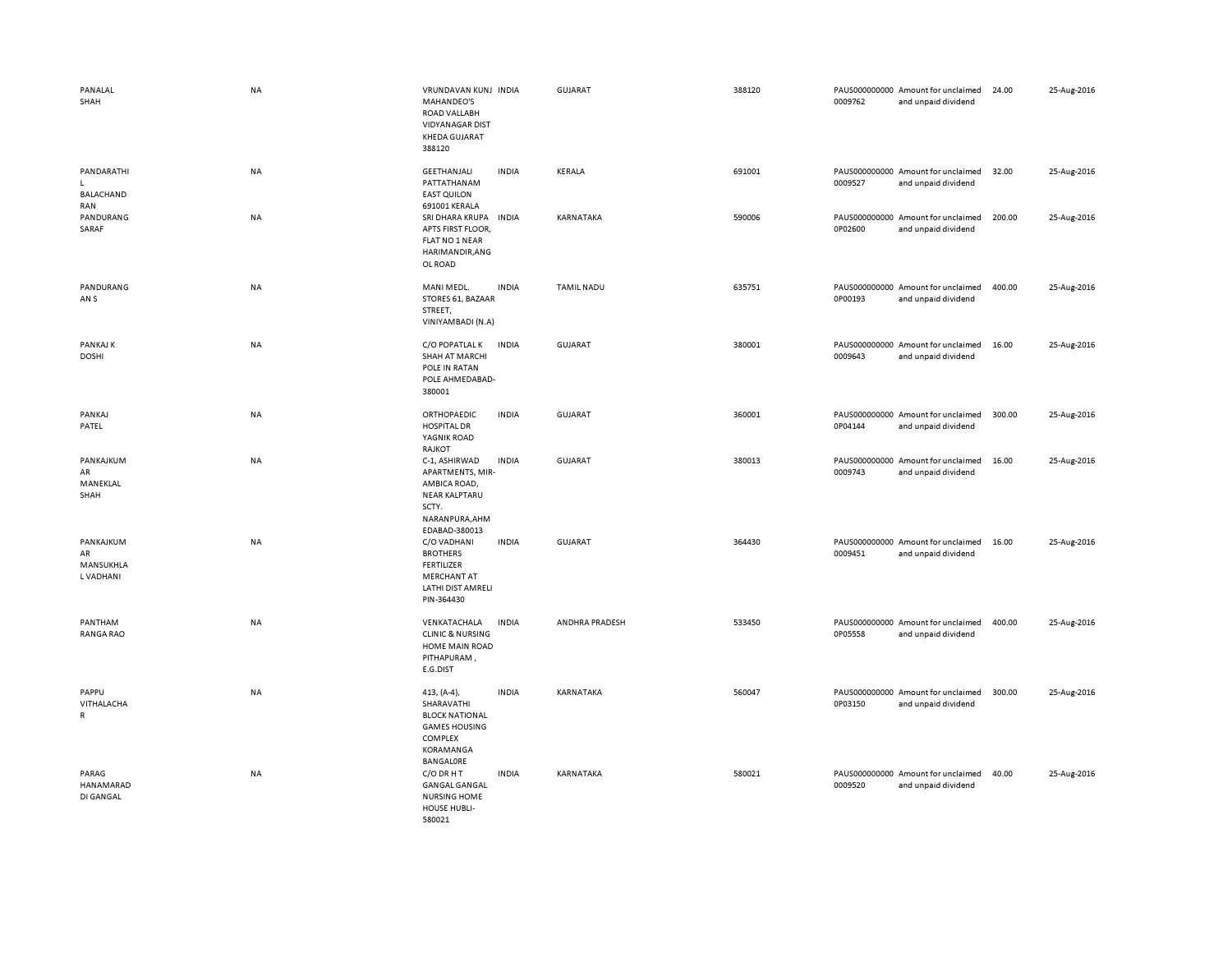| PARAMESWA<br>RAN<br>MANJAPPILLI<br>AMBAT<br>PARAMPAVA | <b>NA</b><br>NA                 | MANJAPPILLI<br><b>INDIA</b><br>AMBAT KUZHUR (P<br>O) VIA MALA<br><b>TRICHUR DIST</b><br><b>KERALA 680734</b><br>'GOVARDANAGIRI'<br><b>INDIA</b> | KERALA<br>KARNATAKA | 680734<br>560072 | PAUS000000000 Amount for unclaimed<br>0009575<br>and unpaid dividend<br>PAUS000000000 Amount for unclaimed | 8.00<br>200.00 | 25-Aug-2016<br>25-Aug-2016 |
|-------------------------------------------------------|---------------------------------|-------------------------------------------------------------------------------------------------------------------------------------------------|---------------------|------------------|------------------------------------------------------------------------------------------------------------|----------------|----------------------------|
| <b>NA MURTHY</b><br>SAJJALA                           |                                 | OLD NO 12, NEW<br>NO33, 3RD MAIN,<br>SANJIVINI NAGAR,<br>MUDALAPALYA                                                                            |                     |                  | 0P00605<br>and unpaid dividend                                                                             |                |                            |
| PARASOTTA<br>M T PATEL                                | NA                              | <b>INDIA</b><br>A 203 VISHWA<br><b>RESIDENCY NR</b><br>VISHRAMNAGAR<br>SHUBHASH CHOWK<br>MEMNAGARAHME<br>DABAD                                  | GUJARAT             | 380052           | PAUS000000000 Amount for unclaimed<br>0009545<br>and unpaid dividend                                       | 16.00          | 25-Aug-2016                |
| PARBATI<br>LEEKHA                                     | NA                              | D/216 SAKET NEW INDIA<br>DELHI 110017                                                                                                           | DELHI               | 110017           | PAUS000000000 Amount for unclaimed<br>0009694<br>and unpaid dividend                                       | 8.00           | 25-Aug-2016                |
| PARESH<br>JAYANTILAL<br>PATEL                         | JAYANTILAL<br>MAGANLAL<br>PATEL | 125 SARVODAY<br><b>INDIA</b><br><b>NAGAR SHAHPUR</b><br>AHMEDABAD                                                                               | <b>GUJARAT</b>      | 380004           | PAUSIN3013211 Amount for unclaimed<br>0615316<br>and unpaid dividend                                       | 24.00          | 25-Aug-2016                |
| PARESH K<br><b>TAILOR</b>                             | NA                              | "SHIVAM" 4<br><b>INDIA</b><br>JAYANTI NAGAR NR<br>T B HOSPITAL<br><b>GOTRI RD</b><br>VADODARA                                                   | <b>GUJARAT</b>      | 390021           | PAUS000000000 Amount for unclaimed<br>0P04336<br>and unpaid dividend                                       | 200.00         | 25-Aug-2016                |
| PARESH R<br><b>GUPTA</b>                              | <b>NA</b>                       | YESH INVESTMENT INDIA<br>VIJAY<br>COMMERCIAL<br><b>MARKET NEAR</b><br><b>TOWER</b><br>VIRAMGAM<br>382150                                        | <b>GUJARAT</b>      | 382150           | PAUS000000000 Amount for unclaimed<br>0009799<br>and unpaid dividend                                       | 8.00           | 25-Aug-2016                |
| PARESHNATH<br>DAS                                     | NA                              | PARESHNATH DAS INDIA<br>"THE ARTIST"<br><b>HOOGHLY GHAT B</b><br>DE RD PO & DIST<br><b>HOOGHLY W</b><br><b>BENGAL-712103</b>                    | <b>WEST BENGAL</b>  | 712103           | PAUS000000000 Amount for unclaimed<br>0009641<br>and unpaid dividend                                       | 8.00           | 25-Aug-2016                |
| PARIMAL<br>MANHARLAL<br><b>DOSHI</b>                  | <b>NA</b>                       | 'SAMRUDHI', B/H.<br>INDIA<br>SANSKAR SOCIETY<br>OPP. JINTAN<br>FACTORY, 80 FEET<br>ROAD,<br>SURENDRANAGAR.                                      | GUJARAT             | 363001           | PAUSIN3009741 Amount for unclaimed<br>0423833<br>and unpaid dividend                                       | 12.00          | 25-Aug-2016                |
| PARITOSHKU<br><b>MAR MITRA</b>                        | NA                              | 214 MAIN ROAD<br><b>INDIA</b><br>WEST PO NEW<br><b>BARRACKPORE DIST</b><br>24 PARGANAS                                                          | <b>WEST BENGAL</b>  | 743276           | PAUS000000000 Amount for unclaimed<br>0P02680<br>and unpaid dividend                                       | 200.00         | 25-Aug-2016                |
| PARKASH<br>KUMARI<br>SABHERWAL                        | NA                              | A-12/3 MOTI<br><b>INDIA</b><br>NAGAR NEW DELHI<br>110015                                                                                        | DELHI               | 110015           | PAUS000000000 Amount for unclaimed<br>0009744<br>and unpaid dividend                                       | 8.00           | 25-Aug-2016                |
| PARMAR<br>ANIL B                                      | NA                              | <b>INDIA</b><br>FB-79 ALEMBIC<br><b>COLONY BARODA</b><br>390003                                                                                 | <b>GUJARAT</b>      | 390003           | PAUS000000000 Amount for unclaimed<br>0009815<br>and unpaid dividend                                       | 32.00          | 25-Aug-2016                |
| PARMOD<br>CHANDER<br>SABHARWAL                        | <b>NA</b>                       | H NO 79/2A G NO 2 INDIA<br><b>EAST MOTI BAGH</b><br>SARAI ROHILLA<br>DELHI-110007                                                               | DELHI               | 110007           | PAUS000000000 Amount for unclaimed<br>0009599<br>and unpaid dividend                                       | 16.00          | 25-Aug-2016                |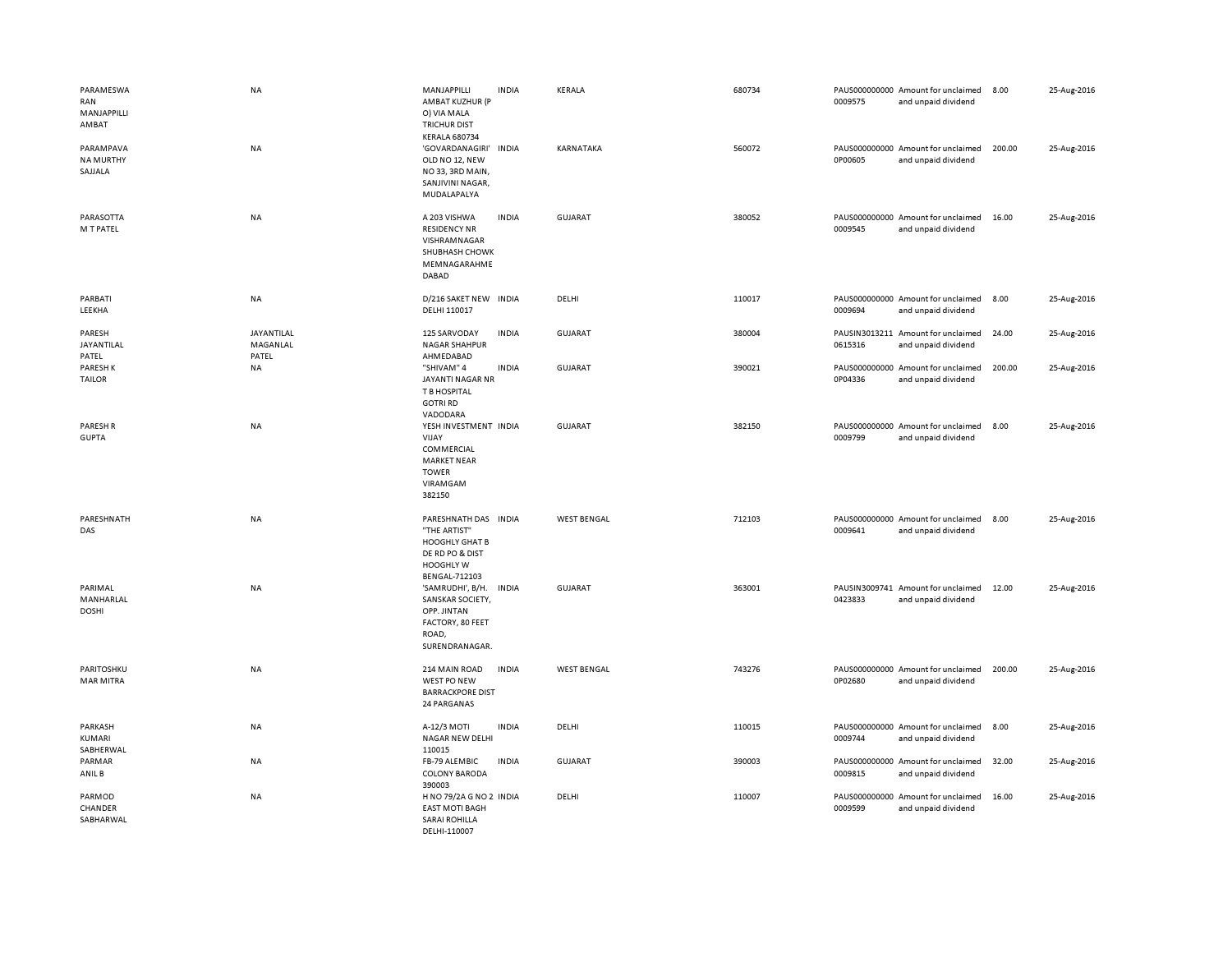| PARSHOTAM<br>BHAI<br><b>HIRABHAI</b><br>PATEL             | <b>NA</b>                  | AT POST BOROL<br><b>TAL BAYAD DIST</b><br>SABARKANTHA<br>383325                                          | <b>INDIA</b> | <b>GUJARAT</b> | 383325 | 0009455 | PAUS000000000 Amount for unclaimed<br>and unpaid dividend | 2.00   | 25-Aug-2016 |
|-----------------------------------------------------------|----------------------------|----------------------------------------------------------------------------------------------------------|--------------|----------------|--------|---------|-----------------------------------------------------------|--------|-------------|
| PARSHOTAM<br><b>DAS MOTILAL</b><br>PARIKH                 | NA                         | RANCHHODJI POLE INDIA<br>MEHMEDABAD<br><b>DIST KAIRA PIN</b><br>387130                                   |              | <b>GUJARAT</b> | 387130 | 0009382 | PAUS000000000 Amount for unclaimed<br>and unpaid dividend | 6.00   | 25-Aug-2016 |
| PARSHOTTA<br>MBHAI<br>NATHUBHAI<br>PATEL                  | NA                         | AT POST BERNA<br><b>TAL HIMATNAGAR</b><br>383001                                                         | <b>INDIA</b> | <b>GUJARAT</b> | 383001 | 0009456 | PAUS000000000 Amount for unclaimed<br>and unpaid dividend | 2.00   | 25-Aug-2016 |
| PARSHURAM<br>ANANT<br>BHIDE                               | NA                         | 553 NARAYAN<br>PETH KELKAR ROAD<br>POONA 411030                                                          | <b>INDIA</b> | MAHARASHTRA    | 411030 | 0009383 | PAUS000000000 Amount for unclaimed<br>and unpaid dividend | 2.00   | 25-Aug-2016 |
| PARSHURAM<br>ANANT<br>BHIDE                               | <b>NA</b>                  | GRINDWELL<br><b>NORTON LTD</b><br><b>MORA NAD</b><br><b>KARANJA DIST</b><br><b>KULABA PIN-</b><br>400704 | <b>INDIA</b> | MAHARASHTRA    | 400704 | 0009412 | PAUS000000000 Amount for unclaimed<br>and unpaid dividend | 6.00   | 25-Aug-2016 |
| PARSOTTAM<br>DEVSHIBHAI<br>PATEL                          | <b>DEVSHIBHAI</b><br>PATEL | AT-KAILASH<br>CAMPA, TA-<br>KAPADWANJ DIST-<br>KHEDA,                                                    | <b>INDIA</b> | <b>GUJARAT</b> | 387620 | 0636113 | PAUSIN3009821 Amount for unclaimed<br>and unpaid dividend | 32.00  | 25-Aug-2016 |
| PARSOTTAM<br><b>HIRABHAI</b><br>PARMAR                    | NA                         | <b>CHHANI ROAD</b><br><b>JAKAT NAKA EKTA</b><br><b>NAGAR BARODA-</b><br>390002                           | <b>INDIA</b> | <b>GUJARAT</b> | 390002 | 0009401 | PAUS000000000 Amount for unclaimed<br>and unpaid dividend | 2.00   | 25-Aug-2016 |
| PARSOTTAM<br><b>MATHURBHA</b><br>I RAVAL                  | <b>NA</b>                  | 12/2 SHASTRI PARK INDIA<br><b>BEHIND ARYA</b><br>KANYA VIDYALAYA<br>KARELIBAG<br><b>BARODA 390018</b>    |              | <b>GUJARAT</b> | 390018 | 0009457 | PAUS000000000 Amount for unclaimed<br>and unpaid dividend | 2.00   | 25-Aug-2016 |
| PARSOTTAM<br>BHAI<br><b>GANGARAMB</b><br><b>HAI PATEL</b> | NA                         | AT VILASPURA<br><b>KUMPA PO</b><br><b>FATEPURA (MOTA)</b><br>TAL PRANTIJ DIST<br>SABARKANTHA<br>383210   | <b>INDIA</b> | <b>GUJARAT</b> | 383210 | 0009825 | PAUS000000000 Amount for unclaimed<br>and unpaid dividend | 66.00  | 25-Aug-2016 |
| PARVATHIBE<br>N<br>CHAMPALAL<br>DANDIWALA                 | <b>NA</b>                  | 22/C MANAV<br><b>MANDIR</b><br>SOCIETY, OPP<br><b>WATER TANK</b><br><b>WAGHODIA ROAD</b><br>VADODARA     | <b>INDIA</b> | <b>GUJARAT</b> | 390019 | 0P01885 | PAUS000000000 Amount for unclaimed<br>and unpaid dividend | 160.00 | 25-Aug-2016 |
| PARVEEN<br>GANGWANI                                       | NA                         | 71/6 BERI WALA<br><b>BAGH AZAD</b><br><b>MARKET DELHI-</b><br>110006                                     | <b>INDIA</b> | DELHI          | 110006 | 0009689 | PAUS000000000 Amount for unclaimed<br>and unpaid dividend | 16.00  | 25-Aug-2016 |
| PARWATI<br>RAHEJA                                         | NA                         | C-4 B/13/147<br><b>JANAKPURI NEW</b><br>DELHI-110058                                                     | <b>INDIA</b> | DELHI          | 110058 | 0009613 | PAUS000000000 Amount for unclaimed<br>and unpaid dividend | 24.00  | 25-Aug-2016 |
| PASANDALI G<br>HAMID                                      | NA                         | C/O RJ SURANI OPP INDIA<br>S T STAND SANAND<br>DIST AHMEDABAD<br>382110                                  |              | GUJARAT        | 382110 | 0009775 | PAUS000000000 Amount for unclaimed<br>and unpaid dividend | 32.00  | 25-Aug-2016 |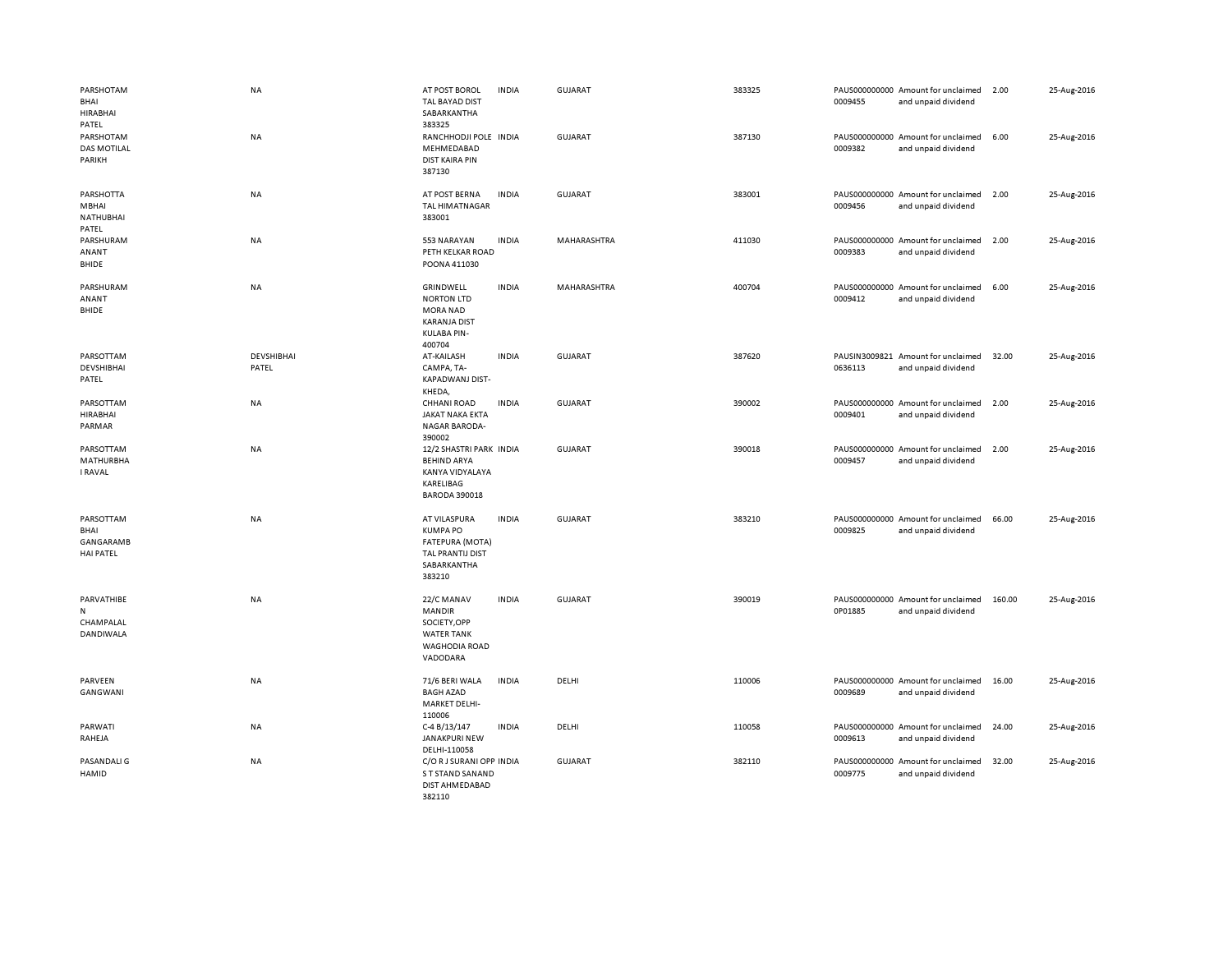| PASCAL BASIL<br>PINHO                     | NA                                           | "ARCABELLE" B/H. INDIA<br>ZILLA PARISHAD<br>OFFICE, DATTA<br>CHOWK, BELAVLI,<br>PO. KULGAON<br>BADLAPUR-421503                                 |              | MAHARASHTRA    | 421503 | 0009565 | PAUS000000000 Amount for unclaimed<br>and unpaid dividend | 16.00  | 25-Aug-2016 |
|-------------------------------------------|----------------------------------------------|------------------------------------------------------------------------------------------------------------------------------------------------|--------------|----------------|--------|---------|-----------------------------------------------------------|--------|-------------|
| PASUMARTHI<br>VARALAKSH<br>MI             | <b>GURUNADH</b><br>A RAO P                   | D.NO.16-123<br><b>BANDAM STREET</b><br>PARVATHIPURAM                                                                                           | <b>INDIA</b> | ANDHRA PRADESH | 535501 | 0118858 | PAUSIN3016961 Amount for unclaimed<br>and unpaid dividend | 94.00  | 25-Aug-2016 |
| PATANJALI<br>NINNE                        | NA                                           | C/O PANKAJ M<br>THANEKAR 4/22<br><b>WALMIK NAGAR-</b><br>SOC MITHBANDAR<br><b>ROAD NEAR BIMS</b><br>PARADISE-SCHOOL<br>THANE (EAST)<br>400603- | <b>INDIA</b> | MAHARASHTRA    | 400603 | 0009785 | PAUS000000000 Amount for unclaimed<br>and unpaid dividend | 50.00  | 25-Aug-2016 |
| PATEL<br><b>GIRISHBHAI</b><br>VITTHALBHAI | VITTHALBHA<br><b>IP PATEL</b>                | 26.ABHAY NAGAR<br>SOCIETY, NEAR<br>VEGETABLE<br>MARKET, GORWA,<br>VADODARA.                                                                    | <b>INDIA</b> | GUJARAT        | 390016 | 0012777 | PAUS000000000 Amount for unclaimed<br>and unpaid dividend | 2.00   | 25-Aug-2016 |
| PATEL<br>HITESHBHAI<br>RASHMIKANT         | RASHMIKAN<br>T PATEL                         | D-44<br>WAGHESHWARI<br>SOCIETY OPP.<br><b>VRUNDAWAN BUS</b><br><b>STOP WAGHODIA</b><br>ROAD VADODARA.                                          | <b>INDIA</b> | GUJARAT        | 390019 | 0013024 | PAUS000000000 Amount for unclaimed<br>and unpaid dividend | 2.00   | 25-Aug-2016 |
| PATEL<br><b>JYOTSANABE</b><br>N S         | PATEL<br>SANKALCHA<br><b>ND</b><br>KESHAVLAL | 21, JYOTIKA PARK<br>SOCIETY HIGH WAY<br>ROAD KALOL (N.G.)                                                                                      | <b>INDIA</b> | <b>GUJARAT</b> | 382721 | 0076068 | PAUSIN3012331 Amount for unclaimed<br>and unpaid dividend | 32.00  | 25-Aug-2016 |
| PATEL<br><b>KAVITABEN</b><br>KIRANBHAI    | NA                                           | OPP MUKHYA<br><b>KUMAR SHALLA</b><br>"OMVILLA" ANAND<br>388001                                                                                 | <b>INDIA</b> | GUJARAT        | 388001 | 0009816 | PAUS000000000 Amount for unclaimed<br>and unpaid dividend | 32.00  | 25-Aug-2016 |
| PATEL<br>LILABEN                          | BHIKHUBHAI                                   | B/2, SABAR FLATS,<br>NARAYAN NAGAR<br>ROAD, PALDI<br>AHMEDABAD                                                                                 | <b>INDIA</b> | GUJARAT        | 380007 | 0249562 | PAUSIN3016451 Amount for unclaimed<br>and unpaid dividend | 166.00 | 25-Aug-2016 |
| PATEL<br>SHANKARLAL<br>RAYCHANDD<br>AS    | NA                                           | DHALWADO MADH INDIA<br>AT PO KANSA N G                                                                                                         |              | GUJARAT        | 384315 | 3111807 | PAUSIN3003941 Amount for unclaimed<br>and unpaid dividend | 2.00   | 25-Aug-2016 |
| PATEL<br>VALLAVBHAI<br>PUNJABHAI          | <b>NA</b>                                    | AT & P.O.DAVAL<br>WEST PART TO.<br><b>BORSA &amp; DIST.</b><br>KAIRA                                                                           | <b>INDIA</b> | <b>GUJARAT</b> | 387411 | 0P00607 | PAUS000000000 Amount for unclaimed<br>and unpaid dividend | 80.00  | 25-Aug-2016 |
| PAULOMI<br>RAJENDRA<br>DESAI              | <b>NA</b>                                    | 'Yamuna' 12A,<br>Chndralok Society<br>Near Jain Derasar,<br>Manjalpur                                                                          | <b>INDIA</b> | <b>GUJARAT</b> | 390011 | 0P05604 | PAUS000000000 Amount for unclaimed<br>and unpaid dividend | 100.00 | 25-Aug-2016 |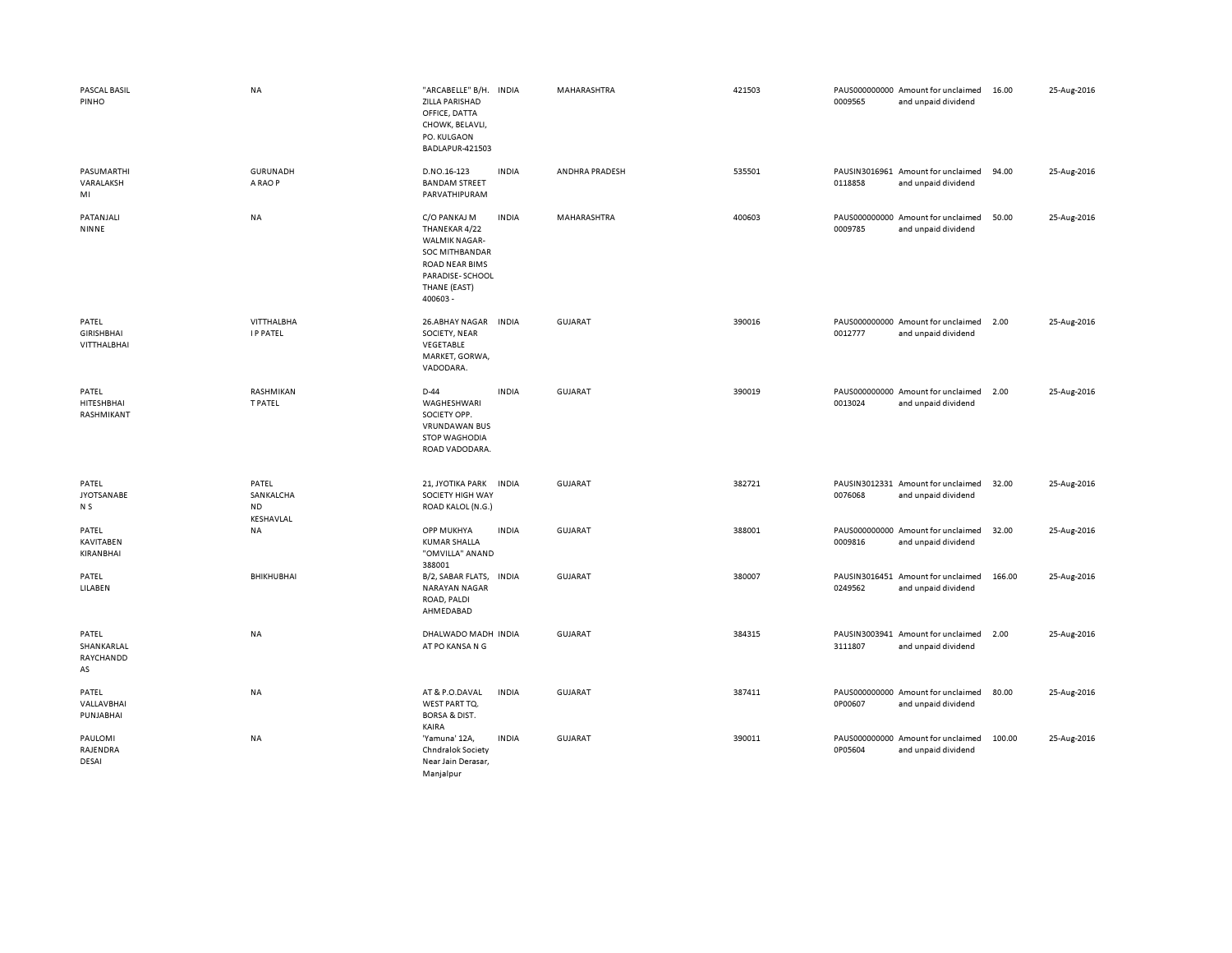| PAWAN<br>AGARWAL                              | N <sub>L</sub><br>AGARWAL | 1330 GLOBE NEST<br><b>MOGAIPPAIR ROAD</b><br>ANNANAGAR<br><b>WESTERN EXT</b><br><b>CHENNAI TAMIL</b><br><b>NADU</b>                                | <b>INDIA</b> | <b>TAMIL NADU</b>    | 600050 | 3516486 | PAUSIN3001831 Amount for unclaimed<br>and unpaid dividend | 332.00 | 25-Aug-2016 |
|-----------------------------------------------|---------------------------|----------------------------------------------------------------------------------------------------------------------------------------------------|--------------|----------------------|--------|---------|-----------------------------------------------------------|--------|-------------|
| PAWAN<br><b>KUMAR</b><br>GOYAL                | NA                        | CLOTH MERCHANT INDIA<br><b>NEAR POST OFFICE</b><br>P O GANGOH<br>SAHARANPUR<br>247341                                                              |              | <b>UTTAR PRADESH</b> | 247341 | 0009731 | PAUS000000000 Amount for unclaimed<br>and unpaid dividend | 8.00   | 25-Aug-2016 |
| PAWAN<br><b>KUMAR</b><br>RENWA                | NA                        | 12B TARAK DUTT<br>ROAD CALCUTTA-<br>700019                                                                                                         | <b>INDIA</b> | <b>WEST BENGAL</b>   | 700019 | 0009572 | PAUS000000000 Amount for unclaimed<br>and unpaid dividend | 16.00  | 25-Aug-2016 |
| PAWAN<br><b>KUMAR</b><br>SHARMA               | NA                        | 158/10 BELILIOUS<br>ROAD 1ST FLOOR<br>HOWRAH 711101                                                                                                | INDIA        | <b>WEST BENGAL</b>   | 711101 | 0009759 | PAUS000000000 Amount for unclaimed<br>and unpaid dividend | 8.00   | 25-Aug-2016 |
| PENDYALA<br>LAKSHMI<br>SOBHADEVI              | NA                        | C/O P KRISHNA<br>KUMAR DR NO 27-3-<br>29 UPSTA- IRS<br>CHEJARLE<br>LAKSHMANACHARY<br>2ND ST BESI-DES<br>SOUTH RD ONGOLE<br>523001<br>PRAKASHAM DT- | <b>INDIA</b> | ANDHRA PRADESH       | 523001 | 0009459 | PAUS000000000 Amount for unclaimed<br>and unpaid dividend | 32.00  | 25-Aug-2016 |
| PENMETSA<br>SESHU BABU                        | NA                        | 8-2-335/2 ROAD<br>NO 5 BANJARA<br>HILLS HYDERABAD<br>500034                                                                                        | <b>INDIA</b> | ANDHRA PRADESH       | 500034 | 0009795 | PAUS000000000 Amount for unclaimed<br>and unpaid dividend | 16.00  | 25-Aug-2016 |
| PERVEEN M<br>TAYABALI                         | NA                        | SANDRINGHAM<br>VILLA 63-K B DESAI<br><b>ROAD MUMBAI</b><br>400026                                                                                  | <b>INDIA</b> | MAHARASHTRA          | 400026 | 0009776 | PAUS000000000 Amount for unclaimed<br>and unpaid dividend | 16.00  | 25-Aug-2016 |
| PETER<br>AMBALAL<br>PARMAR                    | <b>NA</b>                 | H.NO. F-1214/18,<br><b>ISHWARKRUPA</b><br>SOCIETY, AKOTA<br>ROAD, VADODARA-<br>390020                                                              | <b>INDIA</b> | <b>GUJARAT</b>       | 390020 | 0009395 | PAUS000000000 Amount for unclaimed<br>and unpaid dividend | 2.00   | 25-Aug-2016 |
| PINAKIN<br><b>BIHARILAL</b><br><b>CHOKSHI</b> | <b>NA</b>                 | <b>MEHTA POLE</b><br>HOLICHAKLA<br>BARODA-390006                                                                                                   | <b>INDIA</b> | <b>GUJARAT</b>       | 390006 | 0009461 | PAUS000000000 Amount for unclaimed<br>and unpaid dividend | 2.00   | 25-Aug-2016 |
| PINDI DASS<br>SAHNI                           | NA                        | <b>D-5 RAJOURI</b><br><b>GARDEN NEW</b><br>DELHI 110027                                                                                            | <b>INDIA</b> | DELHI                | 110027 | 0009609 | PAUS000000000 Amount for unclaimed<br>and unpaid dividend | 8.00   | 25-Aug-2016 |
| PIUSBHAI<br><b>JACOBBHAI</b><br><b>MACWAN</b> | <b>NA</b>                 | <b>GUJ ELECTRICITY</b><br><b>BOARD 66 KU</b><br><b>SUBSTATION AT &amp;</b><br>PO MOGAR TAL<br>ANAND 388340                                         | <b>INDIA</b> | <b>GUJARAT</b>       | 388340 | 0009462 | PAUS000000000 Amount for unclaimed<br>and unpaid dividend | 6.00   | 25-Aug-2016 |
| PIYUSH<br><b>BHUPENDRA</b><br>PATEL           | NA                        | <b>ALKAPURI POST-</b><br>SOKHDA DIST-<br><b>BARODA</b>                                                                                             | <b>INDIA</b> | <b>GUJARAT</b>       | 391745 | 0009884 | PAUS000000000 Amount for unclaimed<br>and unpaid dividend | 2.00   | 25-Aug-2016 |
| PIYUSH<br>HARISCHAND<br><b>RA AMIN</b>        | NA                        | 23 PARISHRAM<br>SOCIETY<br>VADODARA                                                                                                                | <b>INDIA</b> | <b>GUJARAT</b>       | 390007 | 0P00612 | PAUS000000000 Amount for unclaimed<br>and unpaid dividend | 80.00  | 25-Aug-2016 |
| PIYUSH<br>RAMCHANDR<br>A GANDHI               | NA                        | D/208 RAJ DEEP<br>SOCIETY OPP POLO<br><b>GROUND NEAR</b><br><b>BARODA SCHOOL</b><br><b>BARODA 390001</b>                                           | <b>INDIA</b> | <b>GUJARAT</b>       | 390001 | 0009849 | PAUS000000000 Amount for unclaimed<br>and unpaid dividend | 16.00  | 25-Aug-2016 |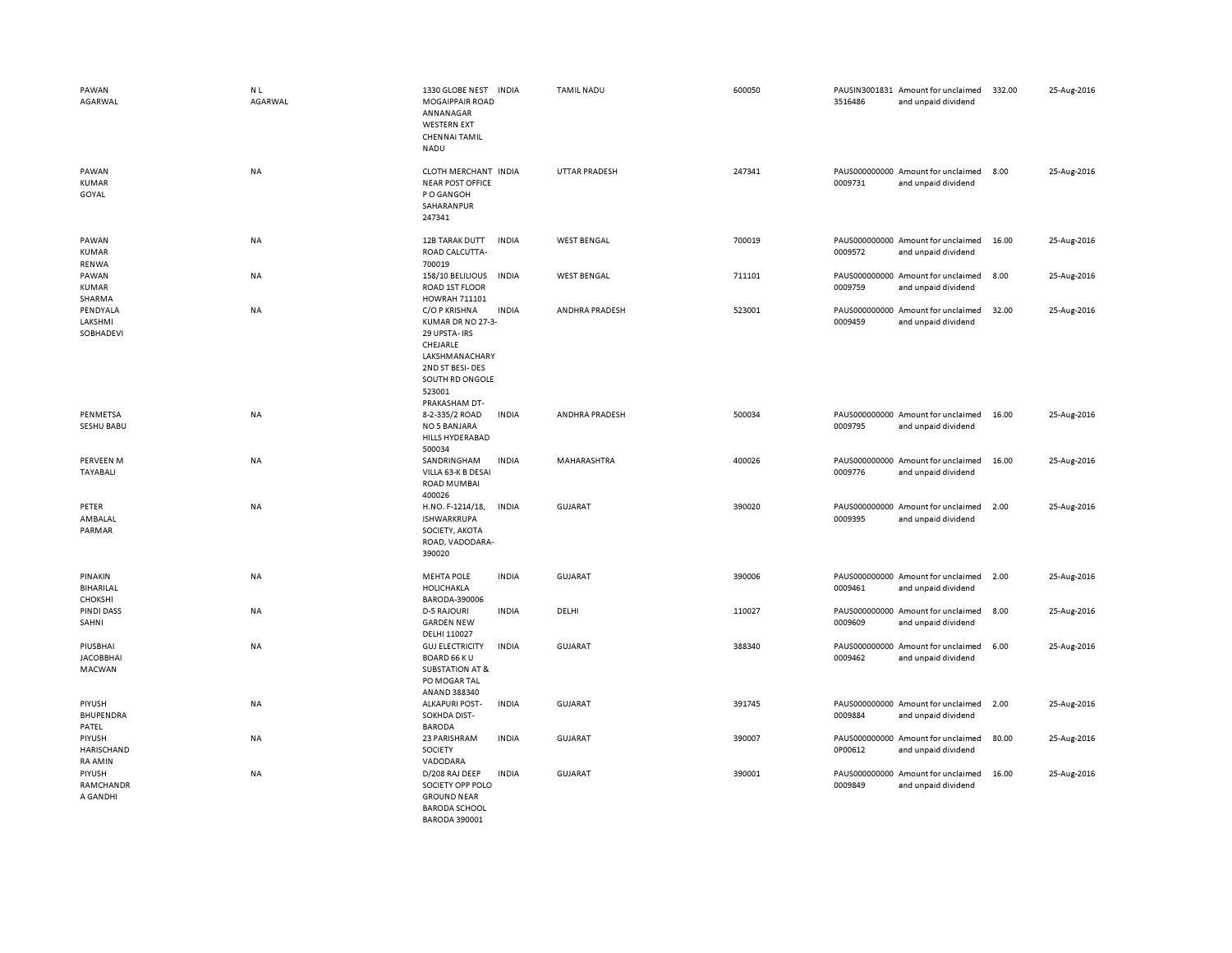| PIYUSHKUMA<br>R GOVINDLAL<br><b>TRIVEDI</b> | <b>NA</b>            | FB/54 ALEMBIC<br>COLONY BARODA-<br>390003                                                                               | <b>INDIA</b> | GUJARAT              | 390003 | 0009529                  | PAUS000000000 Amount for unclaimed<br>and unpaid dividend | 16.00   | 25-Aug-2016 |
|---------------------------------------------|----------------------|-------------------------------------------------------------------------------------------------------------------------|--------------|----------------------|--------|--------------------------|-----------------------------------------------------------|---------|-------------|
| PL<br>VISALAKSHI                            | NA                   | 33 LAJAPATHI ROI<br><b>ST RAMNAGAR</b><br>COIMBATORE-<br>641009                                                         | <b>INDIA</b> | <b>TAMIL NADU</b>    | 641009 | 0009576                  | PAUS000000000 Amount for unclaimed<br>and unpaid dividend | 8.00    | 25-Aug-2016 |
| POOJA<br>KOTHARI                            | <b>NA</b>            | 16/117A G STAFF<br><b>QUARTER NR</b><br>SAURASHTRA<br>UNIVERSITY<br><b>RAJKOT 390005</b>                                | <b>INDIA</b> | GUJARAT              | 390005 | 0009778                  | PAUS000000000 Amount for unclaimed<br>and unpaid dividend | 16.00   | 25-Aug-2016 |
| POONAM<br>AGARWAL                           | <b>NA</b>            | C-3/23 JANAK PURI INDIA<br><b>NEW DELHI-110058</b>                                                                      |              | DELHI                | 110058 | 0009605                  | PAUS000000000 Amount for unclaimed<br>and unpaid dividend | 8.00    | 25-Aug-2016 |
| <b>POORANI</b><br>DEVI RM                   | RANGASAM<br>Y MANIAN | NO 45 KANGAYAM<br>ROAD KODUMUDI<br>ERODE,<br>TAMILNADU                                                                  | <b>INDIA</b> | <b>TAMIL NADU</b>    | 638151 | PAUSIN3018951<br>0585073 | Amount for unclaimed<br>and unpaid dividend               | 240.00  | 25-Aug-2016 |
| POPATLAL<br>NATHALAL<br>SHAH                | <b>NA</b>            | A/6 SUPARANA<br>FLATS B/H H L<br>COMMERCE<br><b>COLLEGE'S HOSTEL</b><br>NAVARANGAPURA<br>AHMEDABAD-<br>380009           | <b>INDIA</b> | <b>GUJARAT</b>       | 380009 | 0009538                  | PAUS000000000 Amount for unclaimed<br>and unpaid dividend | 8.00    | 25-Aug-2016 |
| POTINA<br>SURYABAI                          | <b>NA</b>            | W/O.DR.POTINA<br>VENKATESWARA<br><b>RAO MEDICAL</b><br>PRACTIONER,<br><b>KOTHAPETA MAIN</b><br>ROAD, VIJAYAWAD<br>(A.P) | <b>INDIA</b> | ANDHRA PRADESH       | 520001 | 0P00614                  | PAUS000000000 Amount for unclaimed<br>and unpaid dividend | 800.00  | 25-Aug-2016 |
| PR<br>NAGAPPAN                              | NA                   | 27 RAMANATHAN<br>STREET T NAGAR<br>CHENNAI 600017                                                                       | <b>INDIA</b> | <b>TAMIL NADU</b>    | 600017 | 0009680                  | PAUS000000000 Amount for unclaimed<br>and unpaid dividend | 8.00    | 25-Aug-2016 |
| PRABHA<br>KHANDELWA<br>L.                   | NA                   | H/8 HARDING<br><b>ROAD KANPUR</b><br><b>KANPUR</b>                                                                      | <b>INDIA</b> | <b>UTTAR PRADESH</b> | 208001 | 0602925                  | PAUSIN3000111 Amount for unclaimed<br>and unpaid dividend | 8.00    | 25-Aug-2016 |
| PRABHA<br>RAMACHAND<br>RA<br>PARANJAPE      | <b>NA</b>            | "SAVITRI" ROW D<br>SAI COLONY CO-OP<br>SOCIETY, BELTHUR,<br>KADUGODI,<br><b>BANGALORE</b>                               | <b>INDIA</b> | KARNATAKA            | 560067 | 0P00201                  | PAUS000000000 Amount for unclaimed<br>and unpaid dividend | 1800.00 | 25-Aug-2016 |
| PRABHA RANI<br><b>TATAPUDY</b>              | <b>NA</b>            | C/O MR V V RAMA INDIA<br>RAO 48 8 9 2<br>DWARKANAGAR<br>VISAKHAPATNAM<br>530016                                         |              | ANDHRA PRADESH       | 530016 | 0009725                  | PAUS000000000 Amount for unclaimed<br>and unpaid dividend | 8.00    | 25-Aug-2016 |
| PRABHA<br>SINGH                             | <b>NA</b>            | 3/387 VISHWAS<br><b>KHAND GOMTI</b><br><b>NAGAR LUCKNOW</b>                                                             | <b>INDIA</b> | <b>UTTAR PRADESH</b> | 226010 | 5110414                  | PAUSIN3015491 Amount for unclaimed<br>and unpaid dividend | 66.00   | 25-Aug-2016 |
| PRABHAKAR<br>BHALCHAND<br><b>RA BHAGWAT</b> | NA                   | PARIKH<br>BUNGLOW, OPP;<br>SLU COLLEGE,<br>ELLISBRIDGE, AHME<br>DARAD PIN-380006                                        | <b>INDIA</b> | <b>GUJARAT</b>       | 380006 | 0009871                  | PAUS000000000 Amount for unclaimed<br>and unpaid dividend | 16.00   | 25-Aug-2016 |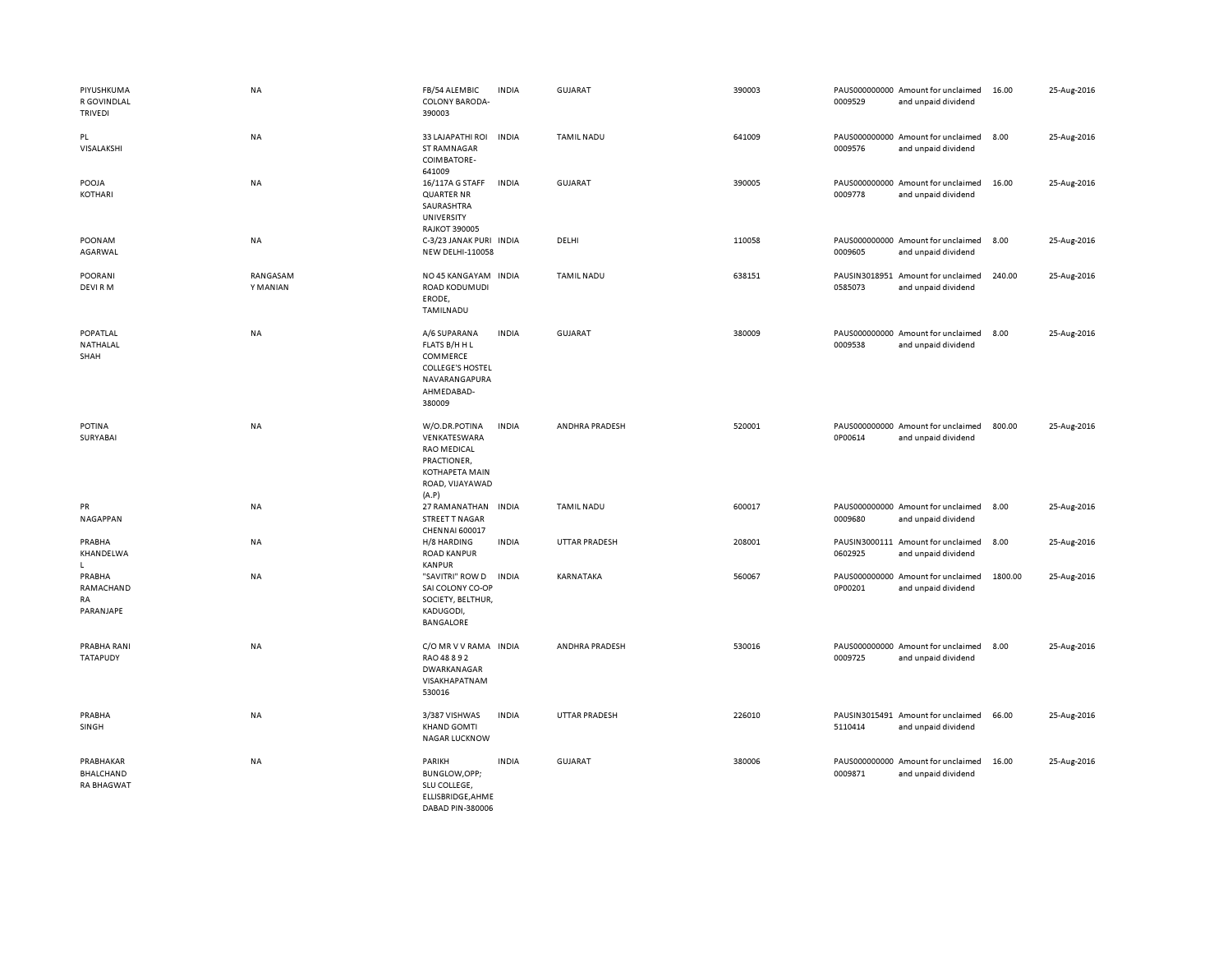| PRABHAKAR<br>NAGARDAS<br><b>BHATT</b>               | <b>NA</b> | 75A HARIYALA<br><b>PLOT BORDI GATE</b><br><b>NEAR HANUMAN</b><br><b>DERI BHAVNAGAR-</b><br>364001                            | <b>INDIA</b> | <b>GUJARAT</b> | 364001 | 0009420 | PAUS000000000 Amount for unclaimed<br>and unpaid dividend | 10.00  | 25-Aug-2016 |
|-----------------------------------------------------|-----------|------------------------------------------------------------------------------------------------------------------------------|--------------|----------------|--------|---------|-----------------------------------------------------------|--------|-------------|
| PRABHAKAR<br>RAO<br>KULKARNI                        | NA        | 1-8-525.<br>CHIKKADPALLI.<br>HYDERABAD PIN-<br>500020                                                                        | <b>INDIA</b> | ANDHRA PRADESH | 500020 | 0009869 | PAUS000000000 Amount for unclaimed<br>and unpaid dividend | 100.00 | 25-Aug-2016 |
| PRABHAT<br>KUMAR<br>SRIVASTAVA                      | NA        | C/O ANANT<br>PHARMA NG/S/44<br><b>NEHRU PLACE</b><br><b>JAIPUR</b>                                                           | <b>INDIA</b> | RAJASTHAN      | 302006 | 0P04678 | PAUS000000000 Amount for unclaimed<br>and unpaid dividend | 200.00 | 25-Aug-2016 |
| PRABHAVATI<br>BALKRISHNA<br>KULKARNI                | NA        | 2181 SADASHIV<br>PETH NARAYAN<br>SADAN HAVELE<br><b>BUNGLOW TILAK</b><br><b>ROAD POONA</b><br>411030                         | <b>INDIA</b> | MAHARASHTRA    | 411030 | 0009739 | PAUS000000000 Amount for unclaimed<br>and unpaid dividend | 8.00   | 25-Aug-2016 |
| PRABHAVATI<br>VINUBHAI<br>SHAH                      | <b>NA</b> | C/O UNITED<br>COMMERCIAL<br><b>BANK M G ROAD</b><br><b>BARODA 390001</b>                                                     | <b>INDIA</b> | <b>GUJARAT</b> | 390001 | 0009736 | PAUS000000000 Amount for unclaimed<br>and unpaid dividend | 10.00  | 25-Aug-2016 |
| PRABHAVATI<br>VITHALDAS<br>DESAI                    | NA        | SHREE KUNJ DESAI INDIA<br>VAGO NADIAD-<br>387001                                                                             |              | <b>GUJARAT</b> | 387001 | 0009368 | PAUS000000000 Amount for unclaimed<br>and unpaid dividend | 16.00  | 25-Aug-2016 |
| PRABHAVATI<br><b>BEN</b><br><b>VINUBHAI</b><br>SHAH | NA        | C/O UCO BANK M G INDIA<br><b>ROAD BARODA</b><br>390001                                                                       |              | <b>GUJARAT</b> | 390001 | 0009422 | PAUS000000000 Amount for unclaimed<br>and unpaid dividend | 6.00   | 25-Aug-2016 |
| PRABHUDAS<br><b>BALUBHAI</b><br>PATWARI             | NA        | <b>46 PARIMAL</b><br>SOCIETY<br>AHMEDABAD<br>380006                                                                          | <b>INDIA</b> | <b>GUJARAT</b> | 380006 | 0009376 | PAUS000000000 Amount for unclaimed<br>and unpaid dividend | 100.00 | 25-Aug-2016 |
| PRABHUDAS<br>BHAILALBHAI<br>PATEL                   | NA        | "JAGDISH" BEHIND INDIA<br>CHURCH<br><b>FATEHGUNJ</b><br><b>UNIVERSITY ROAD</b><br>BARODA-390002                              |              | <b>GUJARAT</b> | 390002 | 0009423 | PAUS000000000 Amount for unclaimed<br>and unpaid dividend | 6.00   | 25-Aug-2016 |
| PRABHUDAS<br>BHAILALBHAI<br>PATEL                   | <b>NA</b> | 'JAGDISH' BEHIND<br>CHURCH<br><b>FATEHGUNJ</b><br>UNIVERSITY ROAD<br>BARODA-390002                                           | <b>INDIA</b> | <b>GUJARAT</b> | 390002 | 0009424 | PAUS000000000 Amount for unclaimed<br>and unpaid dividend | 6.00   | 25-Aug-2016 |
| PRABHUDAS<br>P PATEL                                | NA        | 7, SUSHIL NAGAR<br>SOCIETY,<br>NIZAMPURA,<br>BARODA-390002                                                                   | <b>INDIA</b> | <b>GUJARAT</b> | 390002 | 0009876 | PAUS000000000 Amount for unclaimed<br>and unpaid dividend | 2.00   | 25-Aug-2016 |
| PRABHUDEV<br><b>LAKKUNDI</b>                        | NA        | C/O DATTA<br><b>MANDIR ASHOK</b><br><b>NAGAR HUBLI</b>                                                                       | <b>INDIA</b> | KARNATAKA      | 580032 | 0P02472 | PAUS000000000 Amount for unclaimed<br>and unpaid dividend | 200.00 | 25-Aug-2016 |
| PRABHULAL<br>NANALAL<br><b>VORA</b>                 | <b>NA</b> | KUVERJI DEVSHI<br>CHAWL 2ND FL B S<br><b>ROAD OPP</b><br><b>ZARAPKAR SHOW</b><br>ROOM DADAR W<br><b>RLY MUMBAI</b><br>400028 | <b>INDIA</b> | MAHARASHTRA    | 400028 | 0009665 | PAUS000000000 Amount for unclaimed<br>and unpaid dividend | 8.00   | 25-Aug-2016 |
| PRABHUVAB<br>HAI<br><b>ISHWARDAS</b><br>PATEL       | NA        | AT & PO DABHI<br>SURAJNAGAR TAL<br>SIDDHPUR DIST<br>MEHSANA 384151                                                           | <b>INDIA</b> | <b>GUJARAT</b> | 384151 | 0009466 | PAUS000000000 Amount for unclaimed<br>and unpaid dividend | 2.00   | 25-Aug-2016 |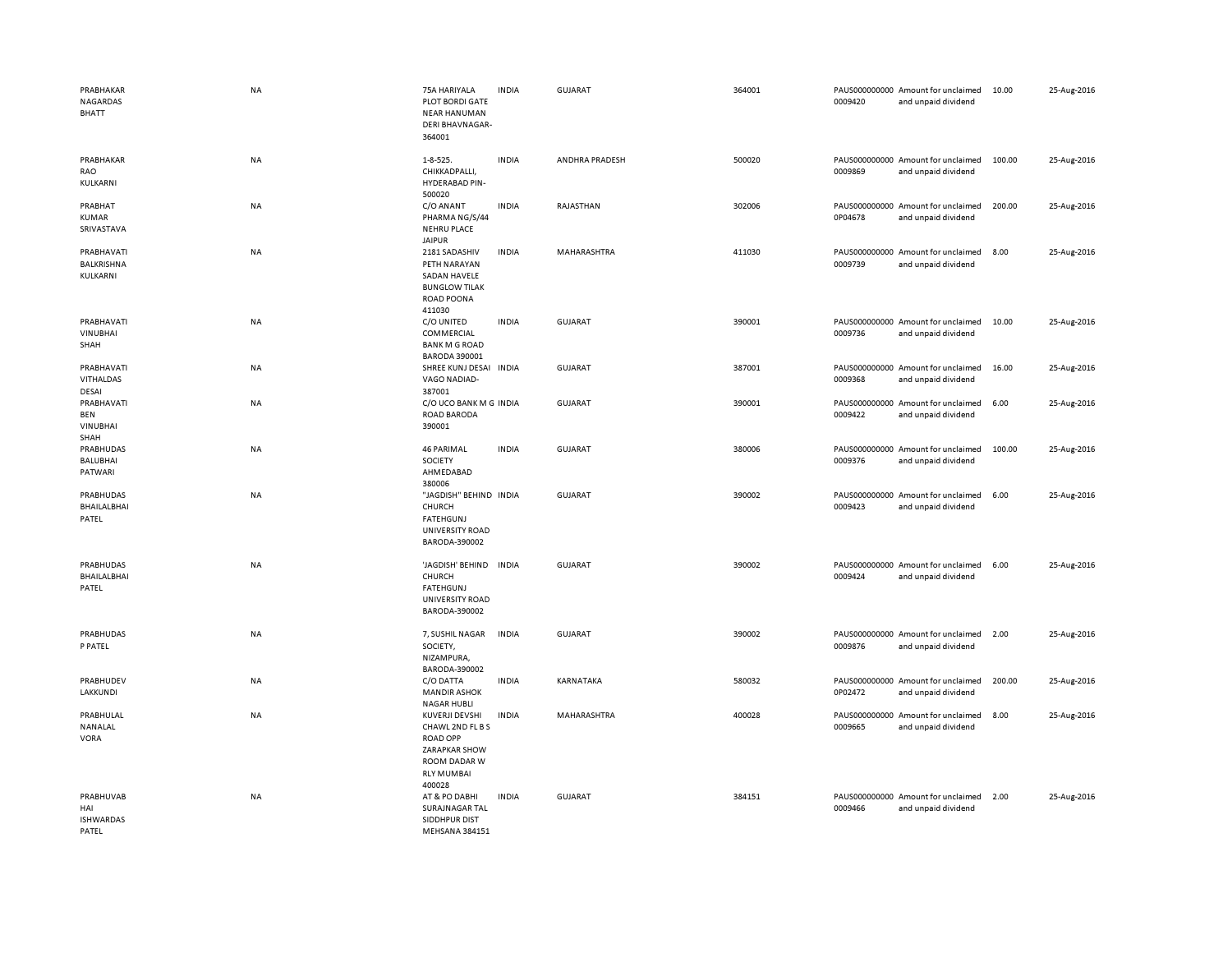| PRADEEP<br>KUMAR<br><b>GUPTA</b>                         | <b>NA</b> | 58 B D ESTATE<br><b>LUCKNOW ROAD</b><br>DELHI-110007                                                   | <b>INDIA</b> | DELHI          | 110007 | 0009660 | PAUS000000000 Amount for unclaimed<br>and unpaid dividend | 16.00  | 25-Aug-2016 |
|----------------------------------------------------------|-----------|--------------------------------------------------------------------------------------------------------|--------------|----------------|--------|---------|-----------------------------------------------------------|--------|-------------|
| PRADEEP<br><b>KUMAR SETH</b>                             | NA        | A 55 BATHLA<br>APARTMENT 43 I P<br><b>EXTN PATPAR GANJ</b><br>DELHI                                    | <b>INDIA</b> | DELHI          | 110092 | 0263729 | PAUS120335030 Amount for unclaimed<br>and unpaid dividend | 16.00  | 25-Aug-2016 |
| PRADEEP<br><b>KUMAR</b><br>VARMA                         | NA        | FLAT NO.C-403,<br>PRINCE<br>APARTMENTS,<br>PLOT<br>NO.54, PATPARGAN<br>J, DELHI.                       | <b>INDIA</b> | DELHI          | 110092 | 0009574 | PAUS000000000 Amount for unclaimed<br>and unpaid dividend | 16.00  | 25-Aug-2016 |
| PRADEEP<br>SURANA                                        | <b>NA</b> | A-21, Sector.2<br>Reliance Greens,<br>PO Digvijay Gram                                                 | <b>INDIA</b> | <b>GUJARAT</b> | 361140 | 0P05296 | PAUS000000000 Amount for unclaimed<br>and unpaid dividend | 200.00 | 25-Aug-2016 |
| PRADIP<br>CHIMANLAL<br>MEHTA                             | <b>NA</b> | C/O POPATLAL K<br>SHAH AT MARCHI<br>POLE IN RATAN<br>POLE AHMEDABAD-<br>380001                         | <b>INDIA</b> | <b>GUJARAT</b> | 380001 | 0009644 | PAUS000000000 Amount for unclaimed<br>and unpaid dividend | 16.00  | 25-Aug-2016 |
| PRADNYA<br>PRABHAKAR                                     | NA        | BHALERAO TEKARI INDIA<br><b>RAOPURA BARODA-</b><br>390001                                              |              | GUJARAT        | 390001 | 0009513 | PAUS000000000 Amount for unclaimed<br>and unpaid dividend | 2.00   | 25-Aug-2016 |
| PRAFUL<br>KESHAVRAO<br>DAYAL                             | <b>NA</b> | "AMIT" B/3<br><b>NARAYAN COLONY</b><br><b>OPPITINEARTV</b><br><b>CENTRE AMRELI</b><br>365601           | <b>INDIA</b> | <b>GUJARAT</b> | 365601 | 0009708 | PAUS000000000 Amount for unclaimed<br>and unpaid dividend | 16.00  | 25-Aug-2016 |
| PRAFULABEN<br>S SHAH                                     | NA        | BLOCK NO 45/3<br>SECTOR NO 16<br>GANDHINAGAR<br>382016                                                 | <b>INDIA</b> | <b>GUJARAT</b> | 382016 | 0009427 | PAUS000000000 Amount for unclaimed<br>and unpaid dividend | 16.00  | 25-Aug-2016 |
| PRAFULBHAI<br>MANIBHAI<br>DESAI                          | <b>NA</b> | 6 AMBICA BHUVAN INDIA<br><b>DAKOR ROAD</b><br><b>BEHIND SHITAL</b><br><b>TALKIES NADIAD-</b><br>387001 |              | <b>GUJARAT</b> | 387001 | 0009542 | PAUS000000000 Amount for unclaimed<br>and unpaid dividend | 8.00   | 25-Aug-2016 |
| PRAFULCHAN<br><b>DRA</b><br>CHINTAMAN<br><b>RAO BAXI</b> | <b>NA</b> | WADI CHHELLI<br>POLE PRAFULL<br>NIWAS 1ST FLOOR<br>BARODA-390001                                       | <b>INDIA</b> | <b>GUJARAT</b> | 390001 | 0009468 | PAUS000000000 Amount for unclaimed<br>and unpaid dividend | 2.00   | 25-Aug-2016 |
| PRAFULCHAN<br><b>DRA</b><br>MOHANLAL<br><b>CHOKSHI</b>   | <b>NA</b> | $C/O$ M/S<br>MAHESHCHANDRA<br>MOHANLAL & CO<br><b>NEAR LIMDA</b><br>MANEKCHOWK<br>AHMEDABAD-<br>380001 | <b>INDIA</b> | <b>GUJARAT</b> | 380001 | 0009428 | PAUS000000000 Amount for unclaimed<br>and unpaid dividend | 2.00   | 25-Aug-2016 |
| PRAFULCHAN<br><b>DRA</b><br>SHANTILAL<br>PARIKH          | <b>NA</b> | 21 KAILASH<br>SOCIETY<br><b>WAGHODIA ROAD</b><br><b>OUTSIDE PANIGATE</b><br><b>BARODA 390019</b>       | <b>INDIA</b> | <b>GUJARAT</b> | 390019 | 0009399 | PAUS000000000 Amount for unclaimed<br>and unpaid dividend | 2.00   | 25-Aug-2016 |
| <b>PRAFULLAK</b><br>SHETTY                               | <b>NA</b> | HARSHA NILAYA<br>KUMBHASHI<br>COONDAPUR TAJ-<br>576231                                                 | <b>INDIA</b> | KARNATAKA      | 576231 | 0009570 | PAUS000000000 Amount for unclaimed<br>and unpaid dividend | 16.00  | 25-Aug-2016 |
| PRAGNA P<br>SHAH                                         | <b>NA</b> | 7, SHAH COLONY"<br>"SHAH SADAN"<br><b>OUTSIDE SHAHPUR</b><br><b>GATE AHMEDABAD</b><br>380004           | <b>INDIA</b> | <b>GUJARAT</b> | 380004 | 0009648 | PAUS000000000 Amount for unclaimed<br>and unpaid dividend | 24.00  | 25-Aug-2016 |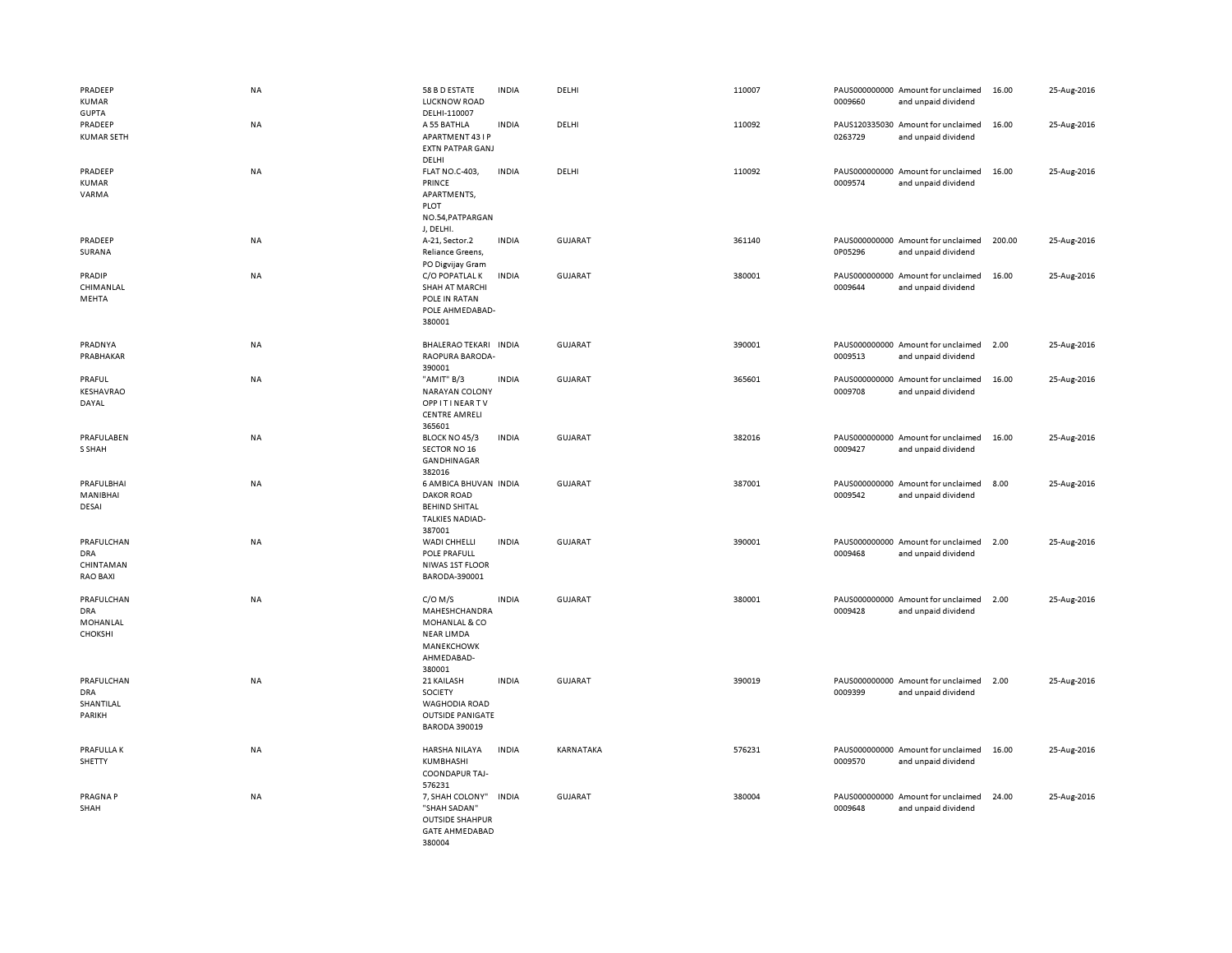| PRAGNYA<br><b>KETAN PATEL</b>                 | <b>NA</b>                          | <b>NEAR AYYAPPA</b><br><b>TEMPLE NEW</b><br><b>SAHRA ROAD</b><br>VADODARA 390008                 | <b>INDIA</b> | GUJARAT            | 390008 | 0009833 | PAUS000000000 Amount for unclaimed<br>and unpaid dividend | 172.00 | 25-Aug-2016 |
|-----------------------------------------------|------------------------------------|--------------------------------------------------------------------------------------------------|--------------|--------------------|--------|---------|-----------------------------------------------------------|--------|-------------|
| PRAGNYA<br>RAJNIKANT<br>PATEL                 | NA                                 | <b>OPP K D C C BANK</b><br>NADIAD-387001                                                         | <b>INDIA</b> | <b>GUJARAT</b>     | 387001 | 0009429 | PAUS000000000 Amount for unclaimed<br>and unpaid dividend | 6.00   | 25-Aug-2016 |
| PRAHALADBH<br>AI DESAIBHAI<br>PATEL           | NA                                 | DHAMANIYA<br><b>KAMPA POST</b><br>DHAMANIA TAL<br><b>BAYAD DIST</b><br>SABARKANTHA<br>383325     | <b>INDIA</b> | <b>GUJARAT</b>     | 383325 | 0009472 | PAUS000000000 Amount for unclaimed<br>and unpaid dividend | 2.00   | 25-Aug-2016 |
| PRAHLAD<br>SARDA                              | <b>NA</b>                          | SRI INVESTMENTS<br>14-6-68<br>NAGARKHANA<br><b>BAGUM BAZAR</b><br>HYDERABAD<br>500012            | <b>INDIA</b> | ANDHRA PRADESH     | 500012 | 0009784 | PAUS000000000 Amount for unclaimed<br>and unpaid dividend | 8.00   | 25-Aug-2016 |
| PRAHLADBHA<br><b>I ATMARAM</b><br>PATEL       | NA                                 | 9 RANJAN SOCIETY INDIA<br><b>NEAR SARDAR</b><br>PATEL COLONY<br>AHMEDABAD-<br>380015             |              | <b>GUJARAT</b>     | 380015 | 0009430 | PAUS000000000 Amount for unclaimed<br>and unpaid dividend | 2.00   | 25-Aug-2016 |
| PRAKASH<br><b>BABUBHAI</b><br>PATEL           | <b>NA</b>                          | 5 PRATAPGUNJ<br>BARODA-390002                                                                    | <b>INDIA</b> | <b>GUJARAT</b>     | 390002 | 0009473 | PAUS000000000 Amount for unclaimed<br>and unpaid dividend | 50.00  | 25-Aug-2016 |
| PRAKASH<br>BHAMBHANI                          | <b>NA</b>                          | <b>B/304 LOK VIHAR</b><br>PITAMPURA DELHI<br>110034                                              | <b>INDIA</b> | DELHI              | 110034 | 0009684 | PAUS000000000 Amount for unclaimed<br>and unpaid dividend | 16.00  | 25-Aug-2016 |
| PRAKASH<br><b>DUDANI</b>                      | NA                                 | 24/23 RAJENDRA<br>NAGAR NEW DELHI-<br>110060                                                     | <b>INDIA</b> | DELHI              | 110060 | 0009600 | PAUS000000000 Amount for unclaimed<br>and unpaid dividend | 24.00  | 25-Aug-2016 |
| PRAKASH<br><b>GURUNATH</b><br><b>HEBALKAR</b> | NA                                 | FLAT 601 UDAY<br><b>DARSHAN SAYANI</b><br>ROAD PRABHADEVI<br>MUMBAI 400025                       | <b>INDIA</b> | MAHARASHTRA        | 400025 | 0009672 | PAUS000000000 Amount for unclaimed<br>and unpaid dividend | 8.00   | 25-Aug-2016 |
| PRAKASH<br>MAL<br>DHARIWAL                    | <b>SHRI KAN</b><br>MAL<br>DHARIWAL | D 696<br>CHITTARANJAN<br><b>PARK FIRST FLOOR</b><br>NEW DELHI                                    | <b>INDIA</b> | DELHI              | 110019 | 0073373 | PAUSIN3002141 Amount for unclaimed<br>and unpaid dividend | 8.00   | 25-Aug-2016 |
| PRAKASH N<br>SERVAIA                          | NA                                 | 38 L G NAGAR<br>NIZAMPURA<br><b>BARODA 390002</b>                                                | <b>INDIA</b> | <b>GUJARAT</b>     | 390002 | 0009474 | PAUS000000000 Amount for unclaimed<br>and unpaid dividend | 2.00   | 25-Aug-2016 |
| PRAKASH<br>PUJARI                             | <b>NA</b>                          | B-1/20 PANKAJ<br><b>BUILDING NEAR</b><br>SHAHAD RAILWAY<br><b>STATION SHAHAD</b><br>WEST, MUMBAI | <b>INDIA</b> | <b>MAHARASHTRA</b> | 421103 | 0P03638 | PAUS000000000 Amount for unclaimed<br>and unpaid dividend | 400.00 | 25-Aug-2016 |
| PRAKASHCHA<br>NDRA M<br>DESAI                 | NA                                 | <b>LIVE STOCK</b><br>RESEARCH<br><b>STATION GUJARAT</b><br>AGRICULTURAL UNI<br>NAVSARI 396450    | <b>INDIA</b> | <b>GUJARAT</b>     | 396450 | 0009552 | PAUS000000000 Amount for unclaimed<br>and unpaid dividend | 16.00  | 25-Aug-2016 |
| PRAKASHKU<br>MAR<br>RAMANLAL<br>CHOKSHI       | NA                                 | <b>CHOKSHI BAZAR</b><br><b>THREE POLE</b><br><b>UMRETH DIST</b><br><b>KAIRA PIN-388220</b>       | <b>INDIA</b> | <b>GUJARAT</b>     | 388220 | 0009476 | PAUS000000000 Amount for unclaimed<br>and unpaid dividend | 6.00   | 25-Aug-2016 |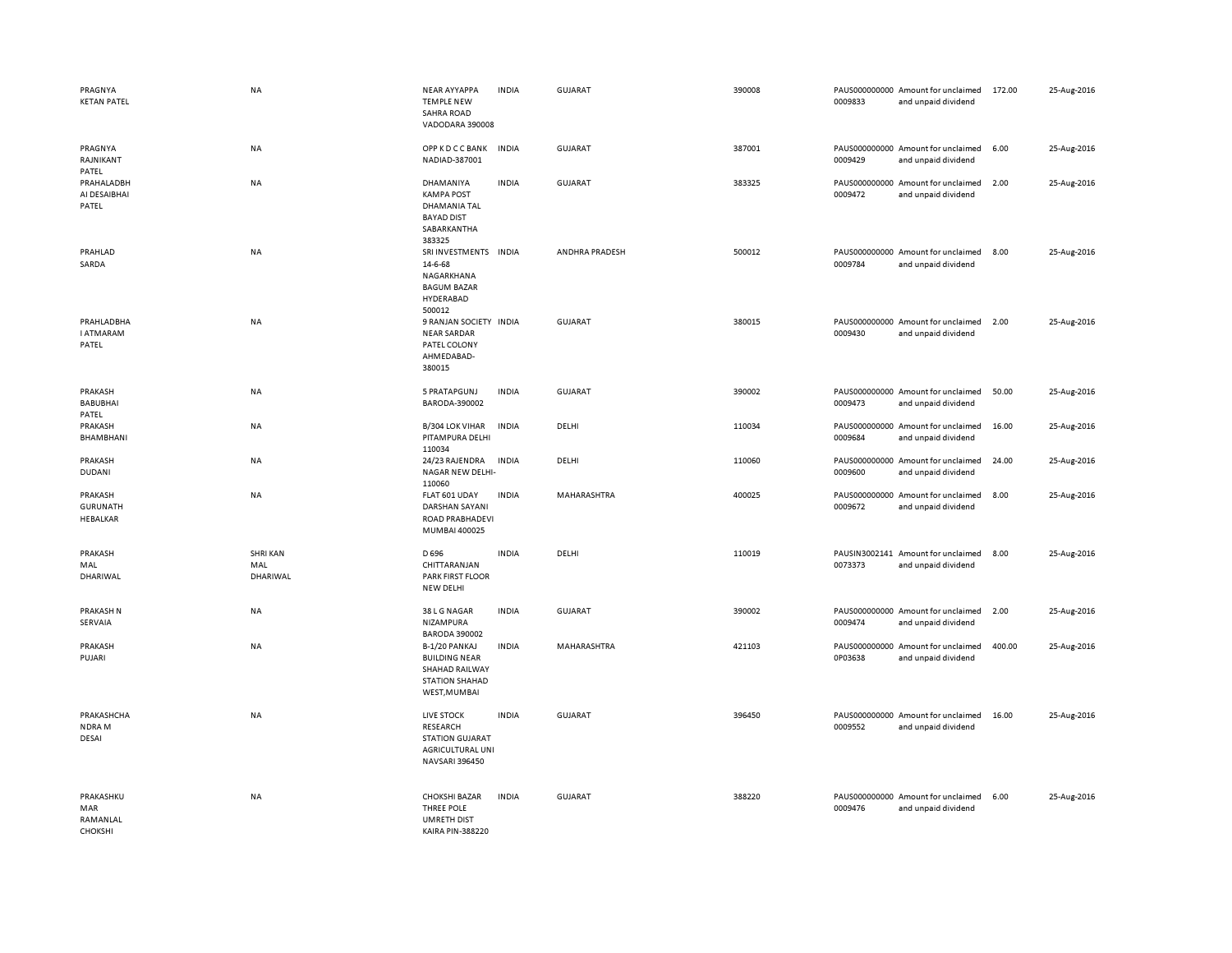| PRALHAD<br>SAWALARAM<br>GARGE                    | NA        | C/O S B GARGE<br>WARD NO 20 OLD<br><b>TOWN BULDANA</b><br>DIST BULDANA M S<br>PIN 443001                                    | <b>INDIA</b> | MAHARASHTRA          | 443001 | 0009365 | PAUS000000000 Amount for unclaimed<br>and unpaid dividend | 2.00   | 25-Aug-2016 |
|--------------------------------------------------|-----------|-----------------------------------------------------------------------------------------------------------------------------|--------------|----------------------|--------|---------|-----------------------------------------------------------|--------|-------------|
| PRAMILA R<br>SHAH                                | NA        | C/O. SRI BISHAN<br>SWARUP<br>KHANDELWAL. 90,<br>HEERANAAGAR,<br>JAIL ROAD, PO.<br>HALDWANI(DIST.<br>NAINITAL.UP)-<br>263139 | <b>INDIA</b> | UTTARAKHAND          | 263139 | 0009571 | PAUS000000000 Amount for unclaimed<br>and unpaid dividend | 16.00  | 25-Aug-2016 |
| PRAMILABEN<br>YESHWANTR<br><b>H2OLOA</b>         | <b>NA</b> | <b>KHODIAR MATA</b><br>LANE NAGARWADA<br>BARODA-390001                                                                      | <b>INDIA</b> | GUJARAT              | 390001 | 0009433 | PAUS000000000 Amount for unclaimed<br>and unpaid dividend | 6.00   | 25-Aug-2016 |
| PRAMOD CJ                                        | <b>NA</b> | 1798/9 NEAR<br>AYURVEDIC<br><b>COLLEGE ANJANYA</b><br>LAYOUT<br>DAVANGERE                                                   | <b>INDIA</b> | KARNATAKA            | 577004 | 0P02593 | PAUS000000000 Amount for unclaimed<br>and unpaid dividend | 200.00 | 25-Aug-2016 |
| PRAMOD<br><b>MATUBHAI</b><br>PANDYA              | NA        | 1 NUTAN SOCIETY INDIA<br>PALDI<br>AHMEDABAD-<br>380007                                                                      |              | <b>GUJARAT</b>       | 380007 | 0009477 | PAUS000000000 Amount for unclaimed<br>and unpaid dividend | 16.00  | 25-Aug-2016 |
| PRAMOD<br><b>NARAIN</b><br>MUTTOO                | NA        | 9 ASHOK AVENUE<br><b>SAPRU MARG</b><br><b>LUCKNOW</b>                                                                       | <b>INDIA</b> | <b>UTTAR PRADESH</b> | 226001 | 0P03394 | PAUS000000000 Amount for unclaimed<br>and unpaid dividend | 400.00 | 25-Aug-2016 |
| PRAMOD<br>SABHERVAL                              | NA        | A-12/3 MOTI<br><b>NAGAR NEW DELHI</b><br>110015                                                                             | <b>INDIA</b> | DELHI                | 110015 | 0009688 | PAUS000000000 Amount for unclaimed<br>and unpaid dividend | 8.00   | 25-Aug-2016 |
| PRAMODRAY<br>KESHAVLAL<br>VYAS                   | NA        | 19 PARAMHANSE<br>SOCIETY<br>MANJALPUR<br>BARODA-390011                                                                      | <b>INDIA</b> | <b>GUJARAT</b>       | 390011 | 0009435 | PAUS000000000 Amount for unclaimed<br>and unpaid dividend | 16.00  | 25-Aug-2016 |
| <b>PRAN NATH</b><br>MUGRAI                       | NA        | T/696 GALI NO 4<br><b>FAIZ ROAD KAROL</b><br><b>BAGH NEW DELHI</b><br>110005                                                | <b>INDIA</b> | DELHI                | 110005 | 0009692 | PAUS000000000 Amount for unclaimed<br>and unpaid dividend | 8.00   | 25-Aug-2016 |
| PRANLAL<br>AMRUTLAL<br>MEHTA                     | NA        | 19/A PRABHAT<br>COLONY<br>WAGHODIA ROAD<br>VADODARA-390019                                                                  | <b>INDIA</b> | <b>GUJARAT</b>       | 390019 | 0009478 | PAUS000000000 Amount for unclaimed<br>and unpaid dividend | 2.00   | 25-Aug-2016 |
| PRANLAL<br>RAMCHANDR<br>A KHARADI                | NA        | <b>SHAK MARKET</b><br><b>PADRA DIST</b><br><b>BARODA PIN-</b><br>391440                                                     | <b>INDIA</b> | <b>GUJARAT</b>       | 391440 | 0009479 | PAUS000000000 Amount for unclaimed<br>and unpaid dividend | 2.00   | 25-Aug-2016 |
| PRAPHULLAC<br><b>HANDRA</b><br>SHANTILAL<br>SHAH | NA        | 70/1, HAZRA ROAD INDIA<br>P.O. BALLYGUNGE<br>KOLKATA                                                                        |              | <b>WEST BENGAL</b>   | 700019 | 0031192 | PAUS120277000 Amount for unclaimed<br>and unpaid dividend | 8.00   | 25-Aug-2016 |
| PRASAD K                                         | NA        | PRAKASH<br><b>PROVISION STORES</b><br>GANDHINAGAR<br><b>3RD CROSS</b><br><b>BELLARY</b>                                     | <b>INDIA</b> | KARNATAKA            | 583103 | 0P02482 | PAUS000000000 Amount for unclaimed<br>and unpaid dividend | 200.00 | 25-Aug-2016 |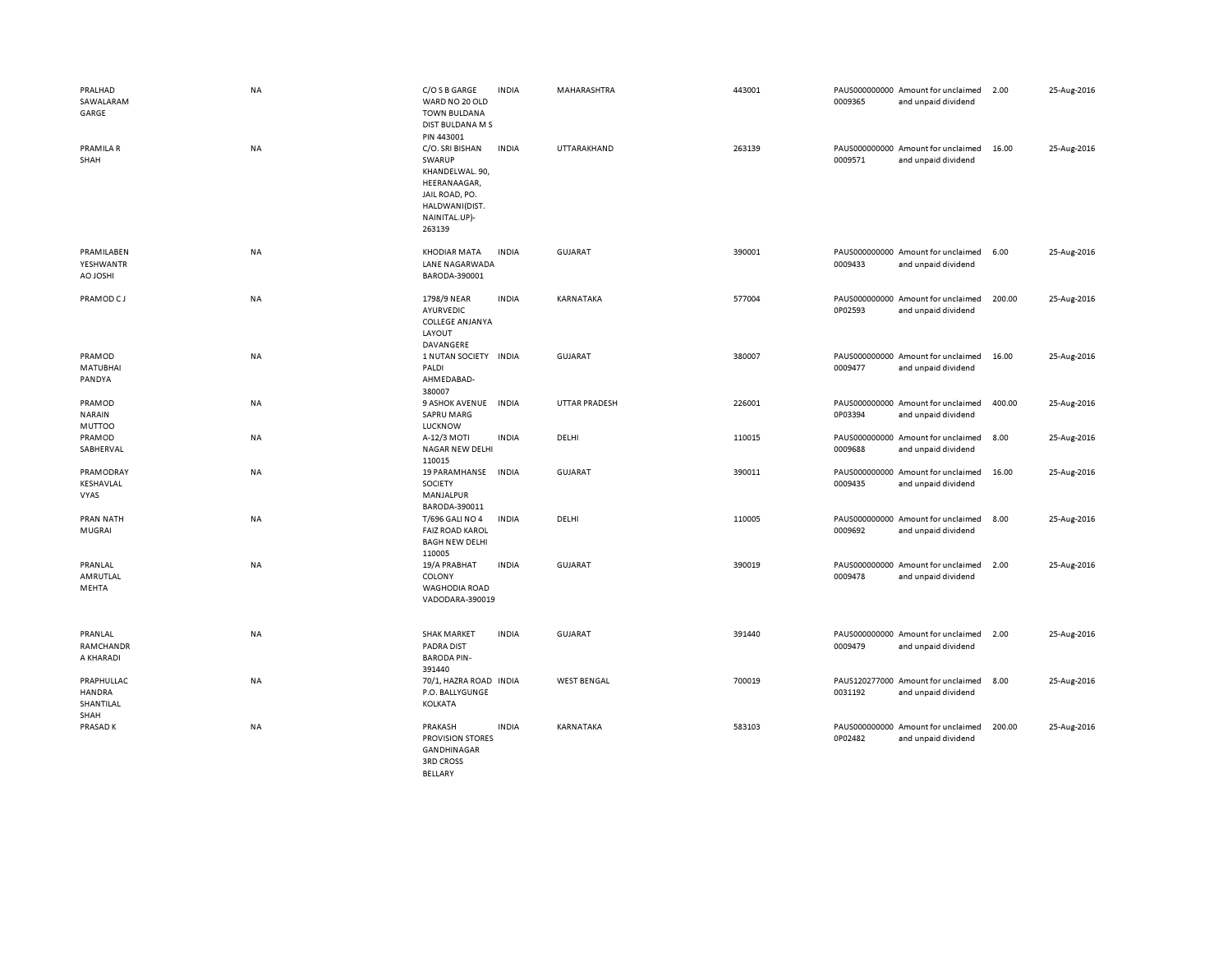| PRASAD<br>PURKAIT                       | NA                 | C/O MR.RAVINDRA INDIA<br>KUMAR<br>SRIVASTAVA<br>HOUSE NO.C/1<br>38/47<br>ALINAGAR(NORTH)                                | <b>UTTAR PRADESH</b> | 272001 | 0P03379 | PAUS000000000 Amount for unclaimed<br>and unpaid dividend | 200.00 | 25-Aug-2016 |
|-----------------------------------------|--------------------|-------------------------------------------------------------------------------------------------------------------------|----------------------|--------|---------|-----------------------------------------------------------|--------|-------------|
| PRASADARAO<br>VULIGVNDA<br>M            | NA                 | ECIL 570 ANNA<br><b>INDIA</b><br>SALAI TEY NAMPET<br>CHENNAI-600018                                                     | <b>TAMIL NADU</b>    | 600018 | 0009589 | PAUS000000000 Amount for unclaimed<br>and unpaid dividend | 8.00   | 25-Aug-2016 |
| PRASANNA P<br>VAIDYA                    | NA                 | BLOCK 10 SHIVNERI INDIA<br>177 SION WEST-<br>400022                                                                     | MAHARASHTRA          | 400100 | 0009556 | PAUS000000000 Amount for unclaimed<br>and unpaid dividend | 16.00  | 25-Aug-2016 |
| PRASHANT<br>DADASAHEB<br>PAWAR          | DADASAHEB<br>PAWAR | C/O SACHIN<br><b>INDIA</b><br><b>KIRANA STORES</b><br><b>GWAHANE WASTI,</b><br><b>ADINATH NAGAR</b><br>BHOSARIPUNE      | MAHARASHTRA          | 411039 | 0173701 | PAUS120132000 Amount for unclaimed<br>and unpaid dividend | 8.00   | 25-Aug-2016 |
| PRASHANT<br>SHARMA                      | <b>ID SHARMA</b>   | A 211 HARI NAGAR INDIA<br><b>CLOCK TOWER</b><br>NEW DELHI                                                               | DELHI                | 110064 | 0304934 | PAUSIN3014361 Amount for unclaimed<br>and unpaid dividend | 8.00   | 25-Aug-2016 |
| PRATAPRAY<br>MOTILAL<br>DESAI           | <b>MOTILAL</b>     | <b>INDIA</b><br>41, MAHARSHI<br>APPARTMENTS,<br>OPP C P NAGAR,<br>BHUYANGDEV<br>CHHAR RASTA,<br>GHATLODIA,<br>AHMEDABAD | <b>GUJARAT</b>       | 380061 | 0242322 | PAUSIN3013211 Amount for unclaimed<br>and unpaid dividend | 32.00  | 25-Aug-2016 |
| PRATAPSINH<br>MOHANSINH<br><b>BARIA</b> | NA                 | ALEMBIC COLONY INDIA<br><b>BLOCK NO FB/72</b><br><b>BARODA 390003</b>                                                   | GUJARAT              | 390003 | 0009398 | PAUS000000000 Amount for unclaimed<br>and unpaid dividend | 2.00   | 25-Aug-2016 |
| PRATIBHA P<br>PARMAR                    | NA                 | "AVNI", 41-B,<br><b>INDIA</b><br><b>MAHAVIR SOCIETY</b><br><b>NEAR NIRMALA</b><br>CONVENT SCHOOL,<br>RAJKOT.            | <b>GUJARAT</b>       | 360001 | 0009879 | PAUS000000000 Amount for unclaimed<br>and unpaid dividend | 82.00  | 25-Aug-2016 |
| PRATIBHA R<br>SONGIRE                   | NA                 | C/O DEY'S MEDICAL INDIA<br>A B ROAD KAKAD<br><b>CHAMBER WORLI</b><br><b>MUMBAI</b>                                      | MAHARASHTRA          | 400018 | 0P03792 | PAUS000000000 Amount for unclaimed<br>and unpaid dividend | 200.00 | 25-Aug-2016 |
| PRATIK<br>VASAVADA                      | NA                 | 2 NEW NAGAR<br><b>INDIA</b><br>ROAD JUNAGADH<br><b>GUJARAT</b>                                                          | GUJARAT              | 362001 | 0P04161 | PAUS000000000 Amount for unclaimed<br>and unpaid dividend | 400.00 | 25-Aug-2016 |
| PRATIMA O<br>GARG                       | NA                 | BLOCK B-1 FLAT NO INDIA<br>404 VARUNA<br>APARTMENTS-<br>PLOT 12 SECTOR 9<br>ROHINI NEW DELHI<br>$1100 - 85$             | DELHI                | 110085 | 0009659 | PAUS000000000 Amount for unclaimed<br>and unpaid dividend | 8.00   | 25-Aug-2016 |
| PRATIMA<br>RANI<br>KARMAKAR             | NA                 | 29 GULU OSTAGAR INDIA<br>LANE P O BEADON<br>STREET CALCUTTA-<br>700006                                                  | <b>WEST BENGAL</b>   | 700006 | 0009701 | PAUS000000000 Amount for unclaimed<br>and unpaid dividend | 16.00  | 25-Aug-2016 |
| PRATIMA<br>SAMANTA                      | NA                 | C/O DR B K<br><b>INDIA</b><br>SAMANTA 12B<br>LOTAFAT HOSSEIN<br><b>I ANE CALCUTTA</b>                                   | <b>WEST BENGAL</b>   | 700085 | 0P02765 | PAUS000000000 Amount for unclaimed<br>and unpaid dividend | 200.00 | 25-Aug-2016 |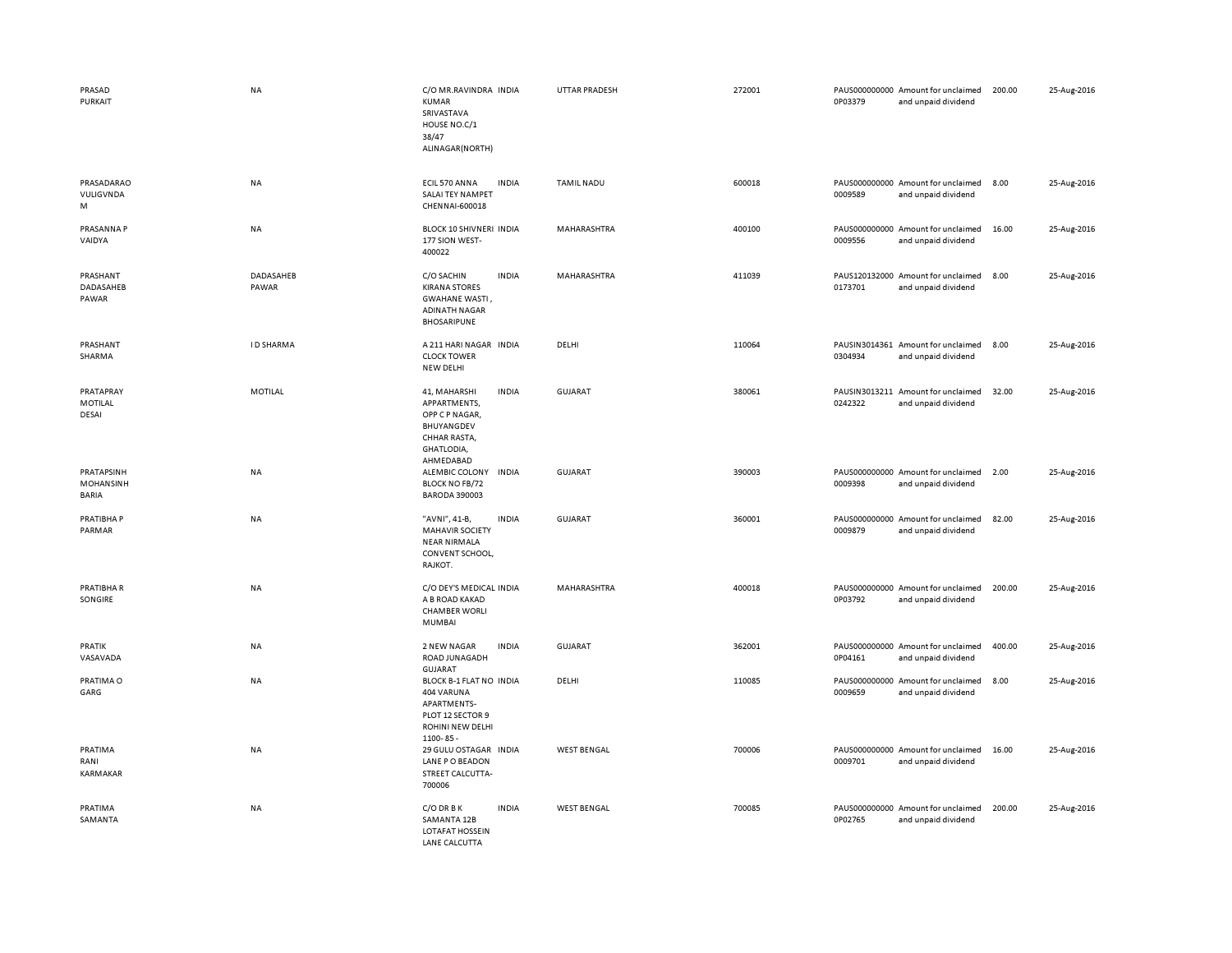| PRAVATI<br>JANA                             | <b>NA</b>                      | <b>GOLEPUKUR OPP</b><br><b>TELEPHONE</b><br><b>EXCHANGE PO</b><br><b>BARIPUR 24</b><br>PARGANAS                                              | <b>INDIA</b> | <b>WEST BENGAL</b> | 743248 | 0P02929 | PAUS000000000 Amount for unclaimed<br>and unpaid dividend | 200.00 | 25-Aug-2016 |
|---------------------------------------------|--------------------------------|----------------------------------------------------------------------------------------------------------------------------------------------|--------------|--------------------|--------|---------|-----------------------------------------------------------|--------|-------------|
| PRAVEEN<br>KALIA                            | <b>NA</b>                      | 8-378 GREATER<br>KAILASH PART II<br>NEW DELHI-110048                                                                                         | <b>INDIA</b> | DELHI              | 110048 | 0009721 | PAUS000000000 Amount for unclaimed<br>and unpaid dividend | 8.00   | 25-Aug-2016 |
| PRAVIN<br>JETHALAL<br>MEHTA                 | NA                             | 31/33 DR<br><b>DESHMUKH LANE</b><br>1ST FLOOR V P<br>ROAD MUMBAI-<br>400004                                                                  | <b>INDIA</b> | MAHARASHTRA        | 400004 | 0009562 | PAUS000000000 Amount for unclaimed<br>and unpaid dividend | 8.00   | 25-Aug-2016 |
| PRAVIN<br>KUMAR<br>TRIPATHI                 | NA                             | PRODUCT<br>MANAGER<br>ALEMBIC<br><b>CHEMICAL WORKS</b><br>L ALEMBIC ROAD<br>VADODARA                                                         | <b>INDIA</b> | <b>GUJARAT</b>     | 390003 | 0P04500 | PAUS000000000 Amount for unclaimed<br>and unpaid dividend | 200.00 | 25-Aug-2016 |
| PRAVIN P<br><b>RATHORE</b>                  | PANNALALJI<br><b>U RATHORE</b> | 6 DIPTI JYOT<br><b>BUILDING PM</b><br>ROAD VILE PARLE<br><b>EAST MUMBAI.</b>                                                                 | <b>INDIA</b> | MAHARASHTRA        | 400057 | 0013046 | PAUS000000000 Amount for unclaimed<br>and unpaid dividend | 600.00 | 25-Aug-2016 |
| <b>PRAVIN P</b><br>SHAH                     | NA                             | 7 SHAH COLONY<br><b>OUT SIDE SHAPUR</b><br><b>GATE AHMEDABAD-</b><br>380001                                                                  | <b>INDIA</b> | <b>GUJARAT</b>     | 380001 | 0009544 | PAUS000000000 Amount for unclaimed<br>and unpaid dividend | 24.00  | 25-Aug-2016 |
| PRAVINA<br>SURENDRA<br>SHAH                 | <b>NA</b>                      | 15 REKHA NO 2 3RD INDIA<br><b>FLOOR 46 RIDGE</b><br>ROAD WALKESWAR<br>MUMBAI-400006                                                          |              | MAHARASHTRA        | 400006 | 0009630 | PAUS000000000 Amount for unclaimed<br>and unpaid dividend | 8.00   | 25-Aug-2016 |
| PRAVINBHAI<br>RAMANLAL<br>PATEL             | <b>NA</b>                      | FB 106 ALEMBIC<br><b>COLONY BARODA</b><br>390003                                                                                             | <b>INDIA</b> | <b>GUJARAT</b>     | 390003 | 0009400 | PAUS000000000 Amount for unclaimed<br>and unpaid dividend | 6.00   | 25-Aug-2016 |
| PRAVINBHAI<br>SAKARLAL<br>KAPADIA           | NA                             | G-31 BOMBAY<br>MARKET<br><b>UMARWADA</b><br>SURAT 395010                                                                                     | <b>INDIA</b> | GUJARAT            | 395010 | 0009842 | PAUS000000000 Amount for unclaimed<br>and unpaid dividend | 16.00  | 25-Aug-2016 |
| PRAVINBHAI<br>SHANKERLAL<br>THAKKAR         | <b>NA</b>                      | DAUAL SALES<br>CORPORATION<br>SHOP NO 9<br><b>KRISHNA BAUG</b><br><b>STATION ROAD</b><br><b>MALAD WEST</b><br>MUMBAI-400064                  | <b>INDIA</b> | MAHARASHTRA        | 400064 | 0009724 | PAUS000000000 Amount for unclaimed<br>and unpaid dividend | 8.00   | 25-Aug-2016 |
| PRAVINCHAN<br>DR<br>CHANDULAL<br>BHINARWALA | CHANDULAL                      | 4/2872, SRIJI<br><b>NIWAS</b><br>MUMBAIWAD<br>BEGUMPURASURA<br>T                                                                             | <b>INDIA</b> | <b>GUJARAT</b>     | 395003 | 0166145 | PAUS120107000 Amount for unclaimed<br>and unpaid dividend | 16.00  | 25-Aug-2016 |
| PRAVINCHAN<br><b>DRA BABULAL</b><br>PARIKH  | NA                             | $B - 6/11$<br>RAMANSMRUTI CO-<br>OP HOUSING<br>SOCIET-Y LTD<br><b>BEHIND NEW VIKAS</b><br><b>GRIHA DHUMKETU</b><br>R-OAD PALDI<br>AHMFDARAD- | <b>INDIA</b> | <b>GUJARAT</b>     | 380007 | 0009438 | PAUS000000000 Amount for unclaimed<br>and unpaid dividend | 2.00   | 25-Aug-2016 |

380007 -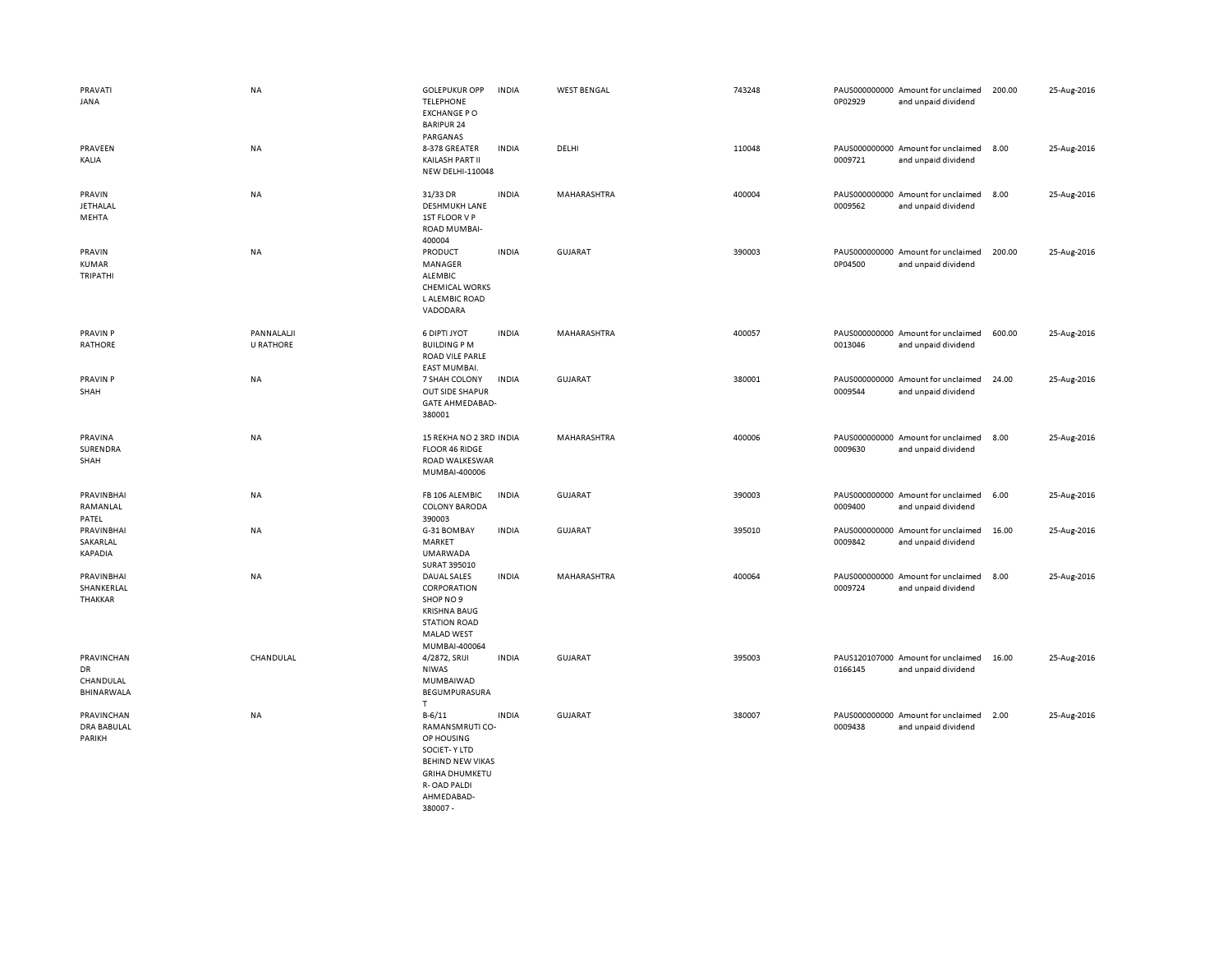| <b>PRAVINCHAN</b><br><b>DRA BABULAL</b><br>SHAH         | <b>NA</b>                             | 140/1 KABUTAR<br><b>KHANA KALUPUR</b><br><b>CHOKHA BAZAR</b><br>AHMEDABAD                                         | <b>INDIA</b> | <b>GUJARAT</b>       | 380002 | 0009798 | PAUS000000000 Amount for unclaimed<br>and unpaid dividend | 8.00    | 25-Aug-2016 |
|---------------------------------------------------------|---------------------------------------|-------------------------------------------------------------------------------------------------------------------|--------------|----------------------|--------|---------|-----------------------------------------------------------|---------|-------------|
| PRAVINCHAN<br>DRA C<br>GANDHI                           | NA                                    | 380002<br>C/O M M GANDHI<br><b>DINMANI SADAN</b><br>RAMRATAN<br><b>TRIVEDI ROAD</b><br>MULUND MUMBAI-<br>400088   | <b>INDIA</b> | MAHARASHTRA          | 400088 | 0009439 | PAUS000000000 Amount for unclaimed<br>and unpaid dividend | 6.00    | 25-Aug-2016 |
| PRAVINCHAN<br><b>DRA</b><br>CHIMANLAL<br><b>CHOKSHI</b> | NA                                    | 913/1 NAGAR<br><b>BORDI'S POLE</b><br>RAIPUR<br>AHMEDABAD<br>380001                                               | <b>INDIA</b> | GUJARAT              | 380001 | 0009740 | PAUS000000000 Amount for unclaimed<br>and unpaid dividend | 6.00    | 25-Aug-2016 |
| PRAVINKUM<br><b>AR PATEL</b>                            | <b>NA</b>                             | 10 LAXMINIWAS<br>MANGESH LODGE<br>LANE AHILYABAI<br><b>CHOWK KALYAN</b>                                           | <b>INDIA</b> | MAHARASHTRA          | 421301 | 0P03787 | PAUS000000000 Amount for unclaimed<br>and unpaid dividend | 200.00  | 25-Aug-2016 |
| PRAVINSINH<br><b>FATEHSINH</b><br><b>GOHIL</b>          | NA                                    | AT VITHALGAM<br>POST UMARGAM<br>TAL VALIA DIST<br><b>BROACH PIN-</b><br>393135                                    | <b>INDIA</b> | <b>GUJARAT</b>       | 393135 | 0009489 | PAUS000000000 Amount for unclaimed<br>and unpaid dividend | 32.00   | 25-Aug-2016 |
| <b>PRECIOUS</b><br><b>SECURITIES P</b><br><b>LTD</b>    | NA                                    | 338 1ST FLOOR<br>PRABHAT COMPLEX<br><b>K G ROAD</b><br><b>BANGALORE</b>                                           | <b>INDIA</b> | KARNATAKA            | 560009 | 0016758 | PAUSIN3021481 Amount for unclaimed<br>and unpaid dividend | 2.00    | 25-Aug-2016 |
| PREM<br><b>KUMAR</b><br><b>BAIROLIYA</b>                | KAILASH<br>PRASAD<br><b>BAIROLIYA</b> | 31, SWAMY<br><b>ENCLAVE NO 9,1ST</b><br><b>MAIN ROAD 1ST</b><br><b>BLOCK</b><br>KORAMANGALA, BA<br><b>NGALORE</b> | <b>INDIA</b> | KARNATAKA            | 560034 | 2443672 | PAUSIN3002391 Amount for unclaimed<br>and unpaid dividend | 86.00   | 25-Aug-2016 |
| PREM NATH<br><b>KAPOOR</b>                              | NA                                    | 14/116 B CIVIL<br>LINES KANPUR-<br>208001                                                                         | <b>INDIA</b> | <b>UTTAR PRADESH</b> | 208001 | 0009677 | PAUS000000000 Amount for unclaimed<br>and unpaid dividend | 8.00    | 25-Aug-2016 |
| PREM<br>PRAKASH<br>MANGHANI                             | NA                                    | 10000 GALI NAL<br>WALI NAWAB GANJ<br>PUL BANGASH<br>DELHI-110006                                                  | <b>INDIA</b> | DELHI                | 110006 | 0009595 | PAUS000000000 Amount for unclaimed<br>and unpaid dividend | 16.00   | 25-Aug-2016 |
| PREMANAND<br><b>JIVALAL</b><br>CHAUHAN                  | NA                                    | 3 MEGHDOOT<br>SOCIETY<br>KARELIBAUG<br>BARODA-390001                                                              | <b>INDIA</b> | <b>GUJARAT</b>       | 390001 | 0009490 | PAUS000000000 Amount for unclaimed<br>and unpaid dividend | 6.00    | 25-Aug-2016 |
| PREMASAKHI<br>ANANTAPAT<br><b>NAIKUNI</b>               | NA                                    | C/O.DR.A.KRISHNA INDIA<br>RAO, DAYAL CLINIC<br>VISAKHAPATNAM                                                      |              | ANDHRA PRADESH       | 530001 | 0P00622 | PAUS000000000 Amount for unclaimed<br>and unpaid dividend | 1600.00 | 25-Aug-2016 |
| PREMILA<br>SUBODHKUM<br>AR SAKARIA                      | NA                                    | A/8 KAILASHPURI<br>CO-OP SOC C B<br>ROAD JUHU LANE<br><b>ANDHERI WEST</b><br>MUMBAI-400058                        | <b>INDIA</b> | MAHARASHTRA          | 400058 | 0009491 | PAUS000000000 Amount for unclaimed<br>and unpaid dividend | 6.00    | 25-Aug-2016 |
| PREMJIBHAI<br>CHHAGANBH<br>AI PATEL                     | NA                                    | AT & PO BAYAD<br><b>DIST</b><br>SABARKANTHA PIN<br>383325                                                         | <b>INDIA</b> | GUJARAT              | 383325 | 0009389 | PAUS000000000 Amount for unclaimed<br>and unpaid dividend | 16.00   | 25-Aug-2016 |
| PREMSUKHB<br>HAI<br>СННОТАВНАІ<br>PATEL                 | NA                                    | AT & PO VINA<br>MOTI KHADKI TAL<br>NADIAD DIST KAIRA<br>387001                                                    | <b>INDIA</b> | <b>GUJARAT</b>       | 387001 | 0009493 | PAUS000000000 Amount for unclaimed<br>and unpaid dividend | 6.00    | 25-Aug-2016 |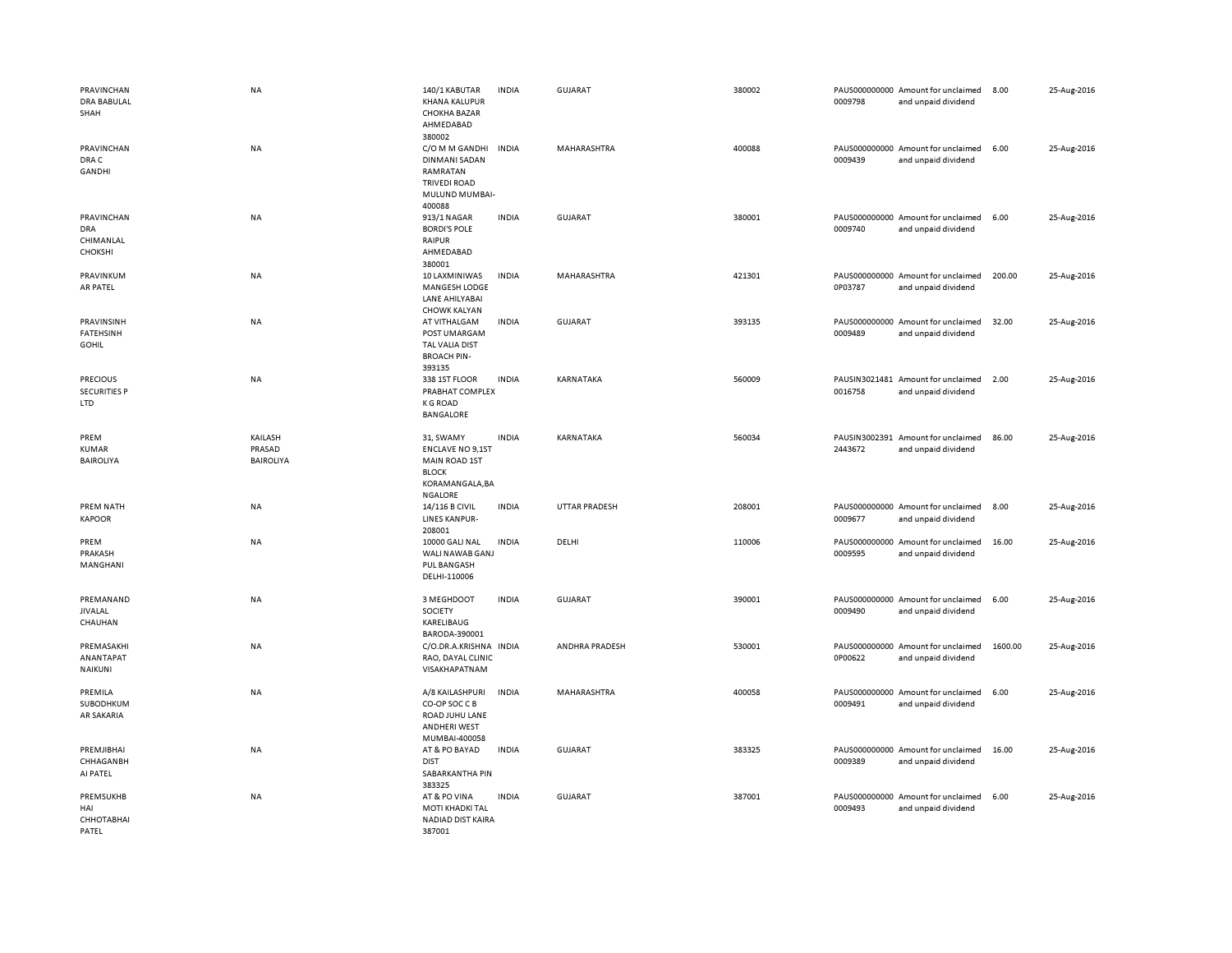| PREMWATI<br>MALAIYA                         | <b>NA</b> | C/O V.O.MILLS<br><b>TEEN GULLI</b><br>DAMOH DAMOH                                                             | <b>INDIA</b> | MADHYA PRADESH     | 470661 | 0153444 | PAUS120316000 Amount for unclaimed<br>and unpaid dividend | 8.00   | 25-Aug-2016 |
|---------------------------------------------|-----------|---------------------------------------------------------------------------------------------------------------|--------------|--------------------|--------|---------|-----------------------------------------------------------|--------|-------------|
| PRITI JAIN                                  | NA        | 49- PREM PURI<br>MUZAFFARNAGAR<br>251002                                                                      | <b>INDIA</b> | UTTAR PRADESH      | 251002 | 0009615 | PAUS000000000 Amount for unclaimed<br>and unpaid dividend | 8.00   | 25-Aug-2016 |
| PRITI RATILAL<br>SHAH                       | NA        | II-B WEST VIEW 309 INDIA<br>S V ROAD<br>SANTACRUZ (W)                                                         |              | MAHARASHTRA        | 400054 | 0009668 | PAUS000000000 Amount for unclaimed<br>and unpaid dividend | 18.00  | 25-Aug-2016 |
| PRIYAKANT<br>MANILAL<br><b>BHATT</b>        | NA        | MUMBAI-400054<br><b>45 CHANDRALOK</b><br>SOCIETY CADILA<br>ROAD GHODASAR P<br>O VATVA<br>AHMEDABAD-<br>382440 | <b>INDIA</b> | <b>GUJARAT</b>     | 382440 | 0009543 | PAUS000000000 Amount for unclaimed<br>and unpaid dividend | 8.00   | 25-Aug-2016 |
| PRODYOT<br>MAZUMDER                         | NA        | 16/9 ROY<br><b>BAHADUR ROAD</b><br>CALCUTTA                                                                   | <b>INDIA</b> | <b>WEST BENGAL</b> | 700034 | 0P02912 | PAUS000000000 Amount for unclaimed<br>and unpaid dividend | 200.00 | 25-Aug-2016 |
| PROMOD<br>RAKSHIT                           | <b>NA</b> | C/O S ROY UCO<br>BANK<br>GORUBANDHA<br><b>BRANCH PO</b><br>MISSAMAIR 784506                                   | <b>INDIA</b> | ASSAM              | 784506 | 0009787 | PAUS000000000 Amount for unclaimed<br>and unpaid dividend | 32.00  | 25-Aug-2016 |
| PUNJABHAI<br>PARASHOTA<br><b>MDAS PATEL</b> | <b>NA</b> | AT POST<br>HATHIPURA VIA<br>SATHAMBA TAL<br><b>BAYAD DIST</b><br>SABARKANTHA<br>383340                        | <b>INDIA</b> | <b>GUJARAT</b>     | 383340 | 0009497 | PAUS000000000 Amount for unclaimed<br>and unpaid dividend | 2.00   | 25-Aug-2016 |
| PURNANAND<br><b>GOVINDJI</b><br>DAMANIA     | <b>NA</b> | 47 C P TANK ROAD INDIA<br>OLD SONAWALAL<br><b>BLDG 1ST FLOOR</b><br>ROOM NO <sub>17</sub><br>MUMBAI-400004    |              | MAHARASHTRA        | 400004 | 0009554 | PAUS000000000 Amount for unclaimed<br>and unpaid dividend | 8.00   | 25-Aug-2016 |
| PURNIMA<br>CHATTOPAD<br>HYAY                | NA        | E 374 MAYUR<br><b>VIHAR PHASE II</b><br><b>NEW DELHI 110091</b>                                               | <b>INDIA</b> | DELHI              | 110091 | 0009856 | PAUS000000000 Amount for unclaimed<br>and unpaid dividend | 8.00   | 25-Aug-2016 |
| PURNIMA<br>CHATTOPAD<br>HYAY                | <b>NA</b> | HOUSE<br>NO.374, POCKET-E<br><b>MAYUR VIHAR</b><br>PHASE-I DELHI-<br>110091                                   | <b>INDIA</b> | DELHI              | 110091 | 0009863 | PAUS000000000 Amount for unclaimed<br>and unpaid dividend | 8.00   | 25-Aug-2016 |
| PURNIMA<br>MITTAL                           | NA        | 1719 SECTOR 44-B INDIA<br><b>RBI OFFICER'S</b><br><b>FLATS</b><br>CHANDIGARH<br>160047                        |              | CHANDIGARH         | 160047 | 0009580 | PAUS000000000 Amount for unclaimed<br>and unpaid dividend | 8.00   | 25-Aug-2016 |
| <b>PURSHOTTA</b><br>M DASS<br>CHACHAN       | NA        | 402, TAKSHASHILA INDIA<br>APARTMENT<br><b>BHATAR ROAD,</b><br>SURAT-395001                                    |              | GUJARAT            | 395001 | 0009639 | PAUS000000000 Amount for unclaimed<br>and unpaid dividend | 8.00   | 25-Aug-2016 |
| <b>PURSHOTTA</b><br>M DASS<br>RUSTAGI       | <b>NA</b> | 4/20 RACQUET<br><b>COURT ROAD CIVIL</b><br>LINES DELHI                                                        | <b>INDIA</b> | DELHI              | 110054 | 0561791 | PAUS130176000 Amount for unclaimed<br>and unpaid dividend | 8.00   | 25-Aug-2016 |
| PURUSHOTH<br>AM N D                         | <b>NA</b> | MALNAD<br>E.N.T.CLINIC,<br>1232/4 34TH CROSS<br><b>4TH T BLOCK</b><br><b>IAYANAGAR</b>                        | <b>INDIA</b> | KARNATAKA          | 560041 | 0N00175 | PAUS000000000 Amount for unclaimed<br>and unpaid dividend | 400.00 | 25-Aug-2016 |

BANGALORE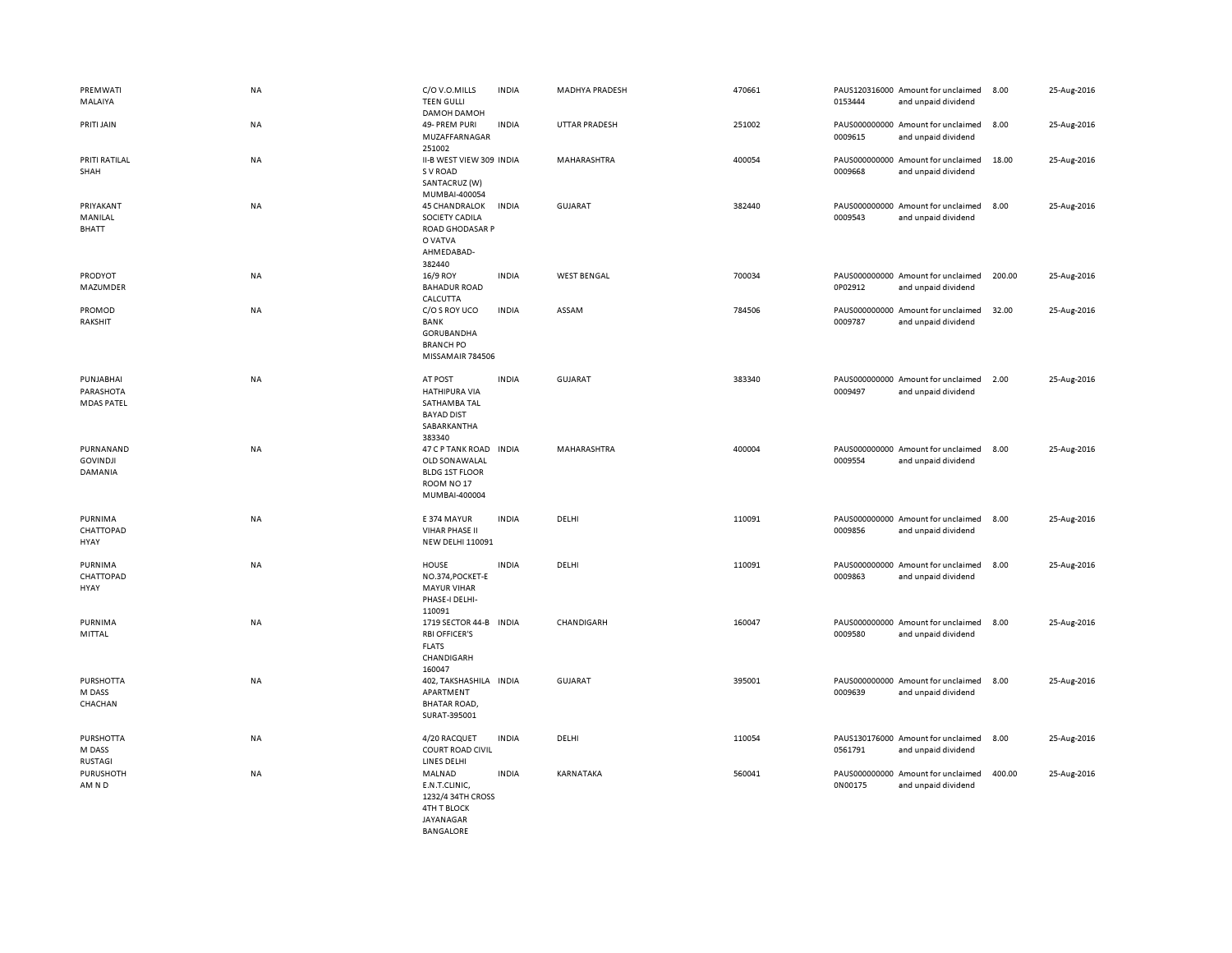| PURUSHOTH<br>AM V BHIDE                    | <b>NA</b>       | 25/5 PADMAREKHA INDIA<br><b>SOCIETY KARVE</b><br><b>NAGAR PUNE</b>                                                                                                     | MAHARASHTRA        | 411052 | 0P04035 | PAUS000000000 Amount for unclaimed<br>and unpaid dividend | 200.00 | 25-Aug-2016 |
|--------------------------------------------|-----------------|------------------------------------------------------------------------------------------------------------------------------------------------------------------------|--------------------|--------|---------|-----------------------------------------------------------|--------|-------------|
| PURUSHOTTA<br>M AMBALAL<br>PATEL           | NA              | SARDAR CHOWK<br><b>INDIA</b><br>SUNAV TAL PETLAD<br>DIST KAIRA 388470                                                                                                  | <b>GUJARAT</b>     | 388470 | 0009500 | PAUS000000000 Amount for unclaimed<br>and unpaid dividend | 16.00  | 25-Aug-2016 |
| PURUSHOTTA<br>M AMBALAL<br>PATEL           | NA              | SARDAR CHOWK<br><b>INDIA</b><br><b>SUNAV TAL PETLAD</b><br>DIST KAIRA 388470                                                                                           | <b>GUJARAT</b>     | 388470 | 0009499 | PAUS000000000 Amount for unclaimed<br>and unpaid dividend | 16.00  | 25-Aug-2016 |
| PURUSHOTTA<br>M BAHADUR<br>MATHUR          | NA              | D-57/49 PLOT NO 3 INDIA<br><b>MOLVI BAGH</b><br><b>VARANASI 221010</b>                                                                                                 | UTTAR PRADESH      | 221010 | 0009502 | PAUS000000000 Amount for unclaimed<br>and unpaid dividend | 66.00  | 25-Aug-2016 |
| <b>PURUSHOTTA</b><br>M J POLA              | NA              | COMETAL<br><b>INDIA</b><br>INDUSTRIES 2/23<br><b>INDUSTRIAL</b><br><b>ESTATE BARODA-</b><br>390003                                                                     | <b>GUJARAT</b>     | 390003 | 0009503 | PAUS000000000 Amount for unclaimed<br>and unpaid dividend | 2.00   | 25-Aug-2016 |
| PURUSHOTTA<br>M R WAIDYA                   | <b>NA</b>       | 1 MANGAL DHARA INDIA<br>HSG SOC GANGA<br><b>WADI RAVIWAR</b><br>PETH NASIK 422001                                                                                      | MAHARASHTRA        | 422001 | 0009381 | PAUS000000000 Amount for unclaimed<br>and unpaid dividend | 2.00   | 25-Aug-2016 |
| PURUSHOTTA<br>MBHAI H<br>MANGROUA          | <b>NA</b>       | 31 MAHECHHA CO- INDIA<br><b>HOUSING SOCIETY</b><br><b>ISANPUR CHAR</b><br><b>RASTA ISANPUR</b><br>AHMEDABAD                                                            | GUJARAT            | 382443 | 0P02291 | PAUS000000000 Amount for unclaimed<br>and unpaid dividend | 200.00 | 25-Aug-2016 |
| PURUSHOTTA<br>MBHAI<br>SOMABHAI<br>PATEL   | NA              | AT & PO JITODIA<br><b>INDIA</b><br>TAK AN AND DIST<br>KAIRA PIN-388001                                                                                                 | GUJARAT            | 388001 | 0009504 | PAUS000000000 Amount for unclaimed<br>and unpaid dividend | 16.00  | 25-Aug-2016 |
| <b>PUSHP LATA</b><br>CHAUDHARY             | NA              | C/O SH H R<br><b>INDIA</b><br>CHHABRA Q NO<br>74B BA/BLOCK PA-<br>NKHA RD<br>RESIDENTIAL<br>SCHEME JAIL ROAD<br>NE-W DELHI<br>110018-                                  | DELHI              | 110018 | 0009603 | PAUS000000000 Amount for unclaimed<br>and unpaid dividend | 8.00   | 25-Aug-2016 |
| PUSHPA<br>BHARDWAJ                         | BHARDWAJ<br>B M | 185 SEC-19 A-<br><b>INDIA</b><br><b>BLOCK DWARKA</b><br><b>NEW DELHI</b>                                                                                               | DELHI              | 110075 | 0552584 | PAUSIN3004411 Amount for unclaimed<br>and unpaid dividend | 16.00  | 25-Aug-2016 |
| PUSHPA<br>CHHABADA                         | NA              | 23 DROOPAD<br><b>INDIA</b><br>COLONY<br>GANDHINAGAR<br><b>KOLHAPUR M S</b>                                                                                             | MAHARASHTRA        | 416119 | 0P04045 | PAUS000000000 Amount for unclaimed<br>and unpaid dividend | 200.00 | 25-Aug-2016 |
| <b>PUSHPA</b><br>DHIRENDRA<br>PATEL        | NA              | C/O SHRI<br><b>INDIA</b><br>MUKUNDRAV<br><b>GHANEKAR NR</b><br>KHUSHALC- HAND<br><b>CHARITY TRUST</b><br><b>B/H MAHARANI</b><br><b>SCH RAO-PURA</b><br>BARODA 390001 - | <b>GUJARAT</b>     | 390001 | 0009505 | PAUS000000000 Amount for unclaimed<br>and unpaid dividend | 16.00  | 25-Aug-2016 |
| <b>PUSHPA</b><br><b>DUTTA</b><br>CHOWDHURY | <b>NA</b>       | 38/1/2 RAMTONU INDIA<br><b>BOSE LANE</b><br>CALCUTTA-700006                                                                                                            | <b>WEST BENGAL</b> | 700006 | 0009573 | PAUS000000000 Amount for unclaimed<br>and unpaid dividend | 16.00  | 25-Aug-2016 |
| PUSHPA G<br>SURANA                         | NA              | C-403 VEENA<br><b>INDIA</b><br><b>NAGAR S V ROAD</b><br><b>MALAD WEST</b><br>MUMBAI 400064                                                                             | MAHARASHTRA        | 400064 | 0009821 | PAUS000000000 Amount for unclaimed<br>and unpaid dividend | 8.00   | 25-Aug-2016 |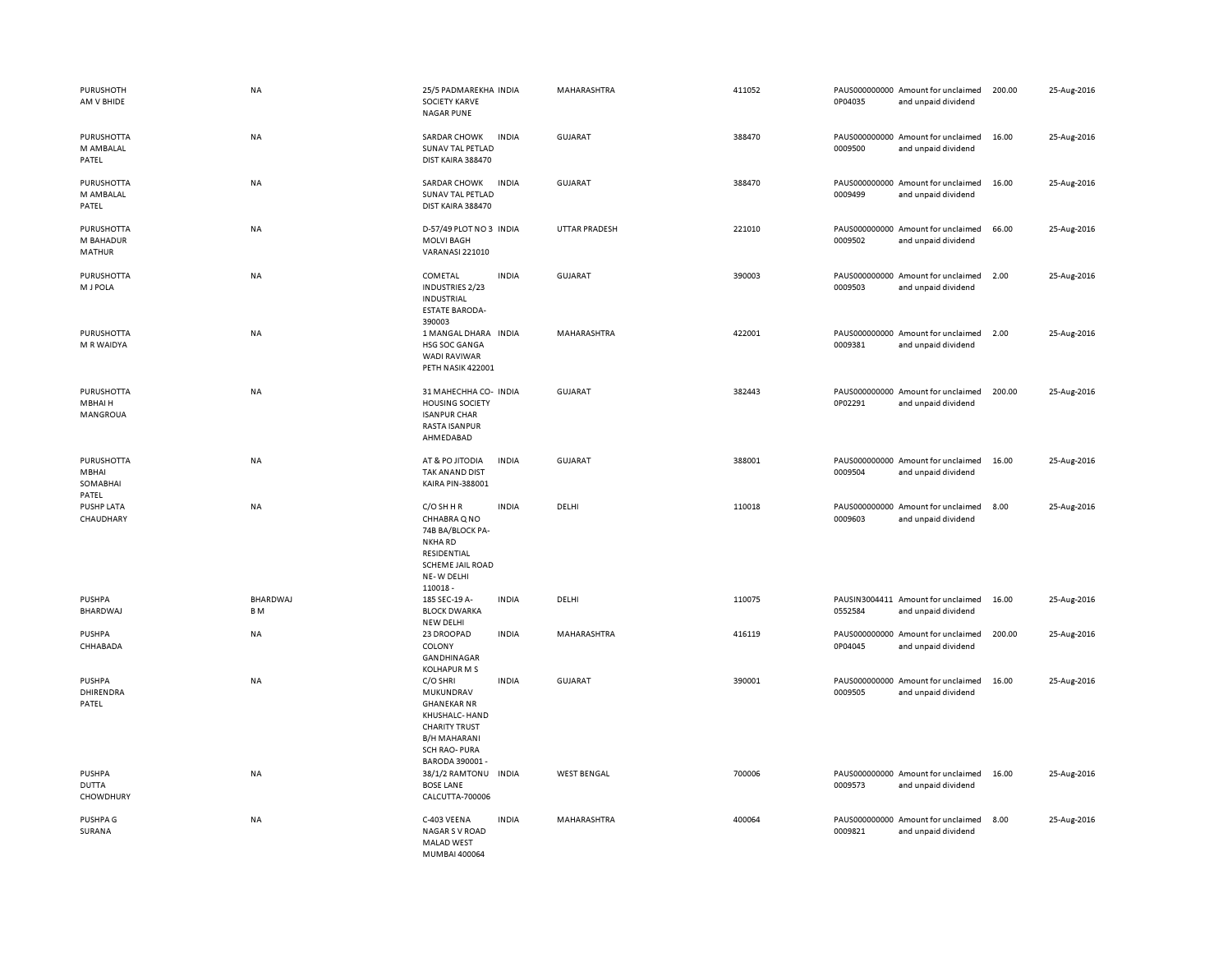| PUSHPA G<br>SURANA                                   | <b>NA</b> | C/403 VEENA<br><b>NAGAR S V ROAD</b><br><b>MALAD WEST</b><br>MUMBAI 400064                                           | <b>INDIA</b> | MAHARASHTRA       | 400064 | 0009777 | PAUS000000000 Amount for unclaimed<br>and unpaid dividend | 24.00   | 25-Aug-2016 |
|------------------------------------------------------|-----------|----------------------------------------------------------------------------------------------------------------------|--------------|-------------------|--------|---------|-----------------------------------------------------------|---------|-------------|
| <b>PUSHPA</b><br><b>NARAYAN</b><br>SAHASRABUD<br>DHE | NA        | SHRIRAM BHAVAN INDIA<br>PANCH ALI PAR<br>NAKA KALYAN-<br>421301                                                      |              | MAHARASHTRA       | 421301 | 0009667 | PAUS000000000 Amount for unclaimed<br>and unpaid dividend | 8.00    | 25-Aug-2016 |
| <b>PUSHPA</b><br>PRAVINCHAN<br>DRA MEHTA             | <b>NA</b> | C/O THE SWASTIK<br><b>JANATA SAHAKARI</b><br><b>BANK LTD 502</b><br><b>KALBADEVI ROAD</b><br>MUMBAI-400002           | <b>INDIA</b> | MAHARASHTRA       | 400002 | 0009655 | PAUS000000000 Amount for unclaimed<br>and unpaid dividend | 8.00    | 25-Aug-2016 |
| <b>PUSHPA</b><br>RAMCHANDR<br>A JOSHI                | <b>NA</b> | BLOCK NO.5,<br>RAMKRUPA<br>BLDG.AVADH APT.<br>ELEVENTH(11)LANE<br>, PARAMHANSA<br>NAGAR,<br>KOTHRUD, PUNE-<br>411038 | <b>INDIA</b> | MAHARASHTRA       | 411038 | 0009447 | PAUS000000000 Amount for unclaimed<br>and unpaid dividend | 32.00   | 25-Aug-2016 |
| <b>PUSHPA SAI</b><br>KRISHNAN                        | NA        | A/6 SYNDICATE<br>RESIDENCY<br><b>DR.THOMAS ROAD</b><br><b>CROSS, OFF BDAG</b><br>ROAD<br>T.NAGAR, MADRAS             | <b>INDIA</b> | <b>TAMIL NADU</b> | 600017 | 0P01692 | PAUS000000000 Amount for unclaimed<br>and unpaid dividend | 400.00  | 25-Aug-2016 |
| PUSHPABEN<br>ARVINDBHAI<br>RAJYAGURU                 | <b>NA</b> | <b>6 SAIBABA FLATS</b><br>NARANPURA CHAR<br><b>RASTA ANKUR</b><br>ROAD<br>AHMEDABAD<br>380013                        | <b>INDIA</b> | GUJARAT           | 380013 | 0009853 | PAUS000000000 Amount for unclaimed<br>and unpaid dividend | 166.00  | 25-Aug-2016 |
| PUSHPABEN<br>KANUBHAI<br>SHAH                        | <b>NA</b> | 1, GOVARDHAN<br>APARTMENTS 69,<br>SUVARNAPURI<br>SOCIETY, CHIKUWA<br>DI, JETALPUR<br>ROAD, VADODARA-<br>390005       | <b>INDIA</b> | <b>GUJARAT</b>    | 390005 | 0009509 | PAUS000000000 Amount for unclaimed<br>and unpaid dividend | 66.00   | 25-Aug-2016 |
| PUSHPABEN<br>KANUBHAI<br>SHAH                        | <b>NA</b> | 1, GOVARDHAN<br>APTS. 69,<br>SUVARNAPURI<br>SOCIETY, CHIKUWA<br>DI JETALPUR ROAD,<br>VADODARA-390005                 | <b>INDIA</b> | <b>GUJARAT</b>    | 390005 | 0009510 | PAUS000000000 Amount for unclaimed<br>and unpaid dividend | 12.00   | 25-Aug-2016 |
| PUSHPALATA<br>MADHAVRAO<br>KHANVILKAR                | NA        | C/O RELIABLE<br><b>CARGO CARRIER</b><br>OPP PAWAGADH<br><b>BUSSTAND</b><br>BARODA-390001                             | <b>INDIA</b> | <b>GUJARAT</b>    | 390001 | 0009511 | PAUS000000000 Amount for unclaimed<br>and unpaid dividend | 32.00   | 25-Aug-2016 |
| PUSHPALATH<br>A KURAPATI                             | NA        | C/O.DR.K.RAJAHAR INDIA<br><b>TNAM SHANTHI</b><br><b>NURSING HOME</b><br>CHILAKALURPET<br>(GUNTUR DT.) (A.P)          |              | ANDHRA PRADESH    | 522616 | 0P00624 | PAUS000000000 Amount for unclaimed<br>and unpaid dividend | 1000.00 | 25-Aug-2016 |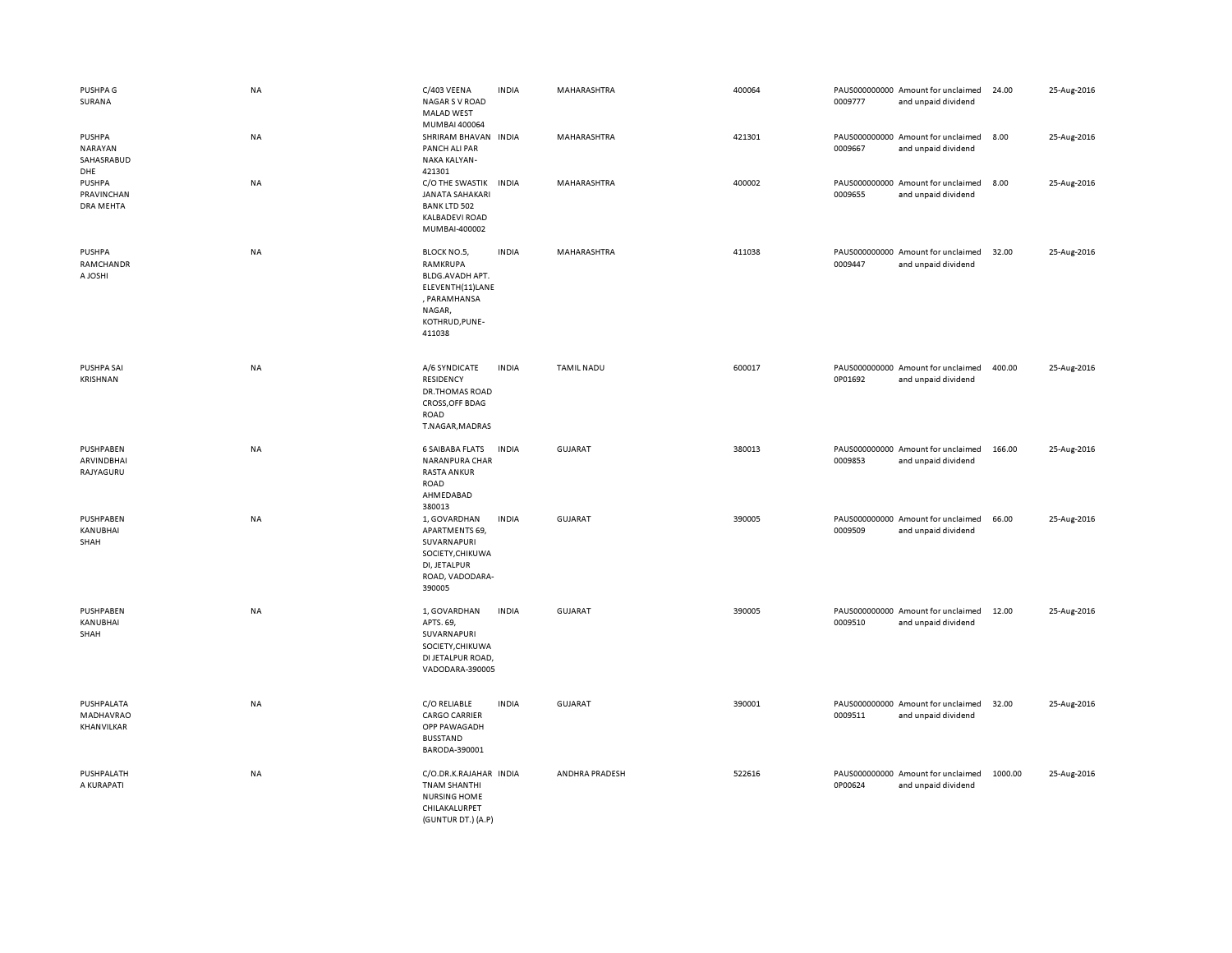| PUSHPAVATI<br><b>BHANUPRAS</b><br>AD DESAI | NA        | 24 "SHRADDHA"<br>PANKAJ SOCIETY<br><b>RACE COURSE</b><br><b>CIRCLE BARODA-</b><br>390007                                     | <b>INDIA</b> | GUJARAT            | 390007 | 0009512                  | PAUS000000000 Amount for unclaimed<br>and unpaid dividend | 2.00   | 25-Aug-2016 |
|--------------------------------------------|-----------|------------------------------------------------------------------------------------------------------------------------------|--------------|--------------------|--------|--------------------------|-----------------------------------------------------------|--------|-------------|
| Puspa<br>Chanani                           | <b>NA</b> | 7, Tarachand Dutta<br>Street, 6th Floor,<br>Kolkata                                                                          | <b>INDIA</b> | <b>WEST BENGAL</b> | 700073 | 0005995                  | PAUSIN3014931 Amount for unclaimed<br>and unpaid dividend | 50.00  | 25-Aug-2016 |
| PYARELAL<br>CHIMANLAL<br>PRAJAPATI         | NA        | KUVERJI DEVSHI<br>CHAWL 2ND FL B S<br><b>ROAD OPP</b><br><b>ZARAPKAR SHOW</b><br>ROOM DADAR W<br><b>RLY MUMBAI</b><br>400028 | <b>INDIA</b> | MAHARASHTRA        | 400028 | 0009666                  | PAUS000000000 Amount for unclaimed<br>and unpaid dividend | 8.00   | 25-Aug-2016 |
| R A GUPTA                                  | <b>NA</b> | C/O TAYLOR INST<br>CO (I) LTD 14<br><b>MATHURA ROAD</b><br><b>FARIDABAD</b>                                                  | <b>INDIA</b> | <b>HARYANA</b>     | 121001 | 0010436                  | PAUS000000000 Amount for unclaimed<br>and unpaid dividend | 16.00  | 25-Aug-2016 |
| R B LAL                                    | NA        | C/O UJJWAL LTD<br>4/18 ASAFALI ROAD<br><b>NEW DELHI 110001</b>                                                               | <b>INDIA</b> | DELHI              | 110001 | 0010110                  | PAUS000000000 Amount for unclaimed<br>and unpaid dividend | 50.00  | 25-Aug-2016 |
| ${\sf R}$<br><b>BALAKRISHN</b><br>AN       | <b>NA</b> | C 26, 5TH FLOOR<br><b>EUCRESS</b><br><b>BUILDING, WADALA</b><br><b>EAST MUMBAI</b>                                           | <b>INDIA</b> | MAHARASHTRA        | 400037 | 0R05235                  | PAUS000000000 Amount for unclaimed<br>and unpaid dividend | 200.00 | 25-Aug-2016 |
| R CHANDRA<br>SHEKAR                        | NA        | "AKSHAYA" 12/3<br>53RD STREET<br><b>ASHOK NAGAR</b><br>CHENNAI                                                               | <b>INDIA</b> | <b>TAMIL NADU</b>  | 600083 | 0R05209                  | PAUS000000000 Amount for unclaimed<br>and unpaid dividend | 200.00 | 25-Aug-2016 |
| R<br>CHANDRAM<br>OHAN                      | NA        | PLOT NO. 50,<br>SEETHAPATHY<br><b>COLONY WEST</b><br>MARREDPALLY,<br>SECUNDERABAD-<br>500026                                 | <b>INDIA</b> | ANDHRA PRADESH     | 500026 | 0010180                  | PAUS000000000 Amount for unclaimed<br>and unpaid dividend | 8.00   | 25-Aug-2016 |
| R DEVIKA                                   | NA        | 21 RAJAJI ROAD<br>NUNGAMBAKKAM<br>CHENNAI-600034                                                                             | <b>INDIA</b> | <b>TAMIL NADU</b>  | 600034 | 0010107                  | PAUS000000000 Amount for unclaimed<br>and unpaid dividend | 16.00  | 25-Aug-2016 |
| R DURGA<br>PARAMESWA<br>RAN                | NA        | 127 NEHRU NAGAR INDIA<br><b>TRICHUR 680006</b>                                                                               |              | KERALA             | 680006 | 0010316                  | PAUS000000000 Amount for unclaimed<br>and unpaid dividend | 8.00   | 25-Aug-2016 |
| R<br>JAYALAKSHM                            | NA        | NO 9 ANJANADRI<br>1ST MAIN 10TH<br><b>CROSS GAVIPURAM</b><br>EX<br>BASAPPALAYOUT<br><b>BANGALORE-</b><br>560019              | <b>INDIA</b> | KARNATAKA          | 560019 | 0010399                  | PAUS000000000 Amount for unclaimed<br>and unpaid dividend | 16.00  | 25-Aug-2016 |
| R K AGRAWAL                                | NA        | AB-846 SAROJINI<br>NAGAR NEW DELHI-<br>110023                                                                                | <b>INDIA</b> | DELHI              | 110023 | 0010323                  | PAUS000000000 Amount for unclaimed<br>and unpaid dividend | 8.00   | 25-Aug-2016 |
| R<br>KALAIGNANA<br>M                       | NA        | 1/10 SRI SWATI CO- INDIA<br>OP HSG SOCIETY<br><b>GOVANDI MUMBAI-</b><br>400088                                               |              | MAHARASHTRA        | 400088 | PAUS000000000<br>0010138 | Amount for unclaimed<br>and unpaid dividend               | 8.00   | 25-Aug-2016 |
| R KUMARI                                   | <b>NA</b> | 511 A BLOCK RIVER INDIA<br>DALE APTS 4TH<br><b>MAIN ROAD EXTN</b><br>KOTTURPURAM<br>CHENNAL 600085                           |              | <b>TAMIL NADU</b>  | 600085 | 0010175                  | PAUS000000000 Amount for unclaimed<br>and unpaid dividend | 16.00  | 25-Aug-2016 |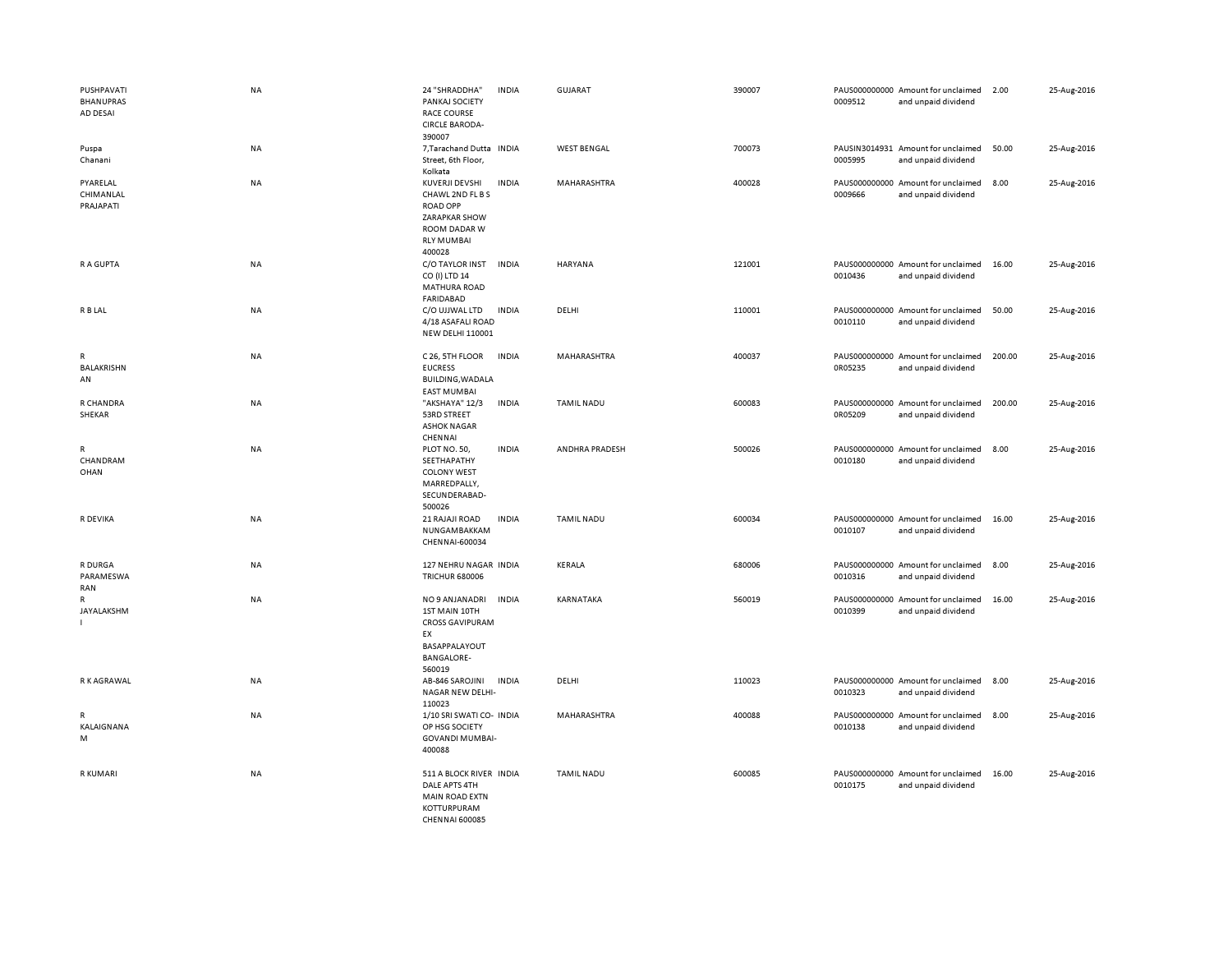| R<br>MYLVAGANA<br>N             | NA                         | 21 RAJAJI ROAD<br>NUNGAMBAKKAM<br>CHENNAI-600034                                                                      | <b>INDIA</b> | <b>TAMIL NADU</b> | 600034 | 0010106 | PAUS000000000 Amount for unclaimed<br>and unpaid dividend | 16.00   | 25-Aug-2016 |
|---------------------------------|----------------------------|-----------------------------------------------------------------------------------------------------------------------|--------------|-------------------|--------|---------|-----------------------------------------------------------|---------|-------------|
| R N<br>RANGACHAR                | NA                         | NR 9 TANK ROAD<br>COTTONPET<br><b>BANGALORE-</b><br>560053                                                            | <b>INDIA</b> | KARNATAKA         | 560053 | 0010365 | PAUS000000000 Amount for unclaimed<br>and unpaid dividend | 8.00    | 25-Aug-2016 |
| R N SUJATHA                     | NA                         | 44 NAGAPPA<br>STREET<br>SESHADRIPURAM<br><b>BANGALORE</b>                                                             | <b>INDIA</b> | KARNATAKA         | 560020 | 0R05127 | PAUS000000000 Amount for unclaimed<br>and unpaid dividend | 200.00  | 25-Aug-2016 |
| R<br>NAGARAJAN                  | NA                         | C/O DARSHAK<br>LIMITED NO 1<br>ARULANANDAM<br>MUDALI STREET<br>SANTHOME<br><b>CHENNAI 600004</b>                      | <b>INDIA</b> | <b>TAMIL NADU</b> | 600004 | 0010120 | PAUS000000000 Amount for unclaimed<br>and unpaid dividend | 52.00   | 25-Aug-2016 |
| R<br>NAGARAJAN                  | NA                         | C/O DARSHAK LTD INDIA<br>NO <sub>1</sub><br>ARULANANDAM<br><b>MUDALI STREET</b><br>SANTHOME<br><b>CHENNAI 600004</b>  |              | <b>TAMIL NADU</b> | 600004 | 0010109 | PAUS000000000 Amount for unclaimed<br>and unpaid dividend | 32.00   | 25-Aug-2016 |
| $\mathsf{R}$<br>NAGARAJAN       | <b>NA</b>                  | C/O DARSHAK LTD IN DIA<br>NO <sub>1</sub><br>ARULANANDAM<br><b>MUDALI STREET</b><br>SANTHOME<br><b>CHENNAI 600004</b> |              | <b>TAMIL NADU</b> | 600004 | 0010121 | PAUS000000000 Amount for unclaimed<br>and unpaid dividend | 32.00   | 25-Aug-2016 |
| R P<br>SUBRAMANI                | NA                         | 609/1VEENA<br>SHESANNA ROAD<br><b>8TH CROSS KR</b><br><b>MOHALLA MYSORE</b><br>570001                                 | <b>INDIA</b> | KARNATAKA         | 570001 | 0010153 | PAUS000000000 Amount for unclaimed<br>and unpaid dividend | 24.00   | 25-Aug-2016 |
| R PADMINI                       | NA                         | 1 ARULAMAMDA<br><b>MUDALI ST</b><br>SANTHOME<br>CHENNAI                                                               | <b>INDIA</b> | <b>TAMIL NADU</b> | 600004 | 0R03454 | PAUS000000000 Amount for unclaimed<br>and unpaid dividend | 600.00  | 25-Aug-2016 |
| $\mathsf{R}$<br>PALANIAMM<br>AL | <b>NA</b>                  | 28 IVTH STREET<br>VEDATHALANGAD<br>$\cup$<br>KARUVAMPALAYA<br>M TIRUPUR                                               | <b>INDIA</b> | <b>TAMIL NADU</b> | 641604 | 0010170 | PAUS000000000 Amount for unclaimed<br>and unpaid dividend | 8.00    | 25-Aug-2016 |
| R RADHA<br><b>KRISHNAN</b>      | PRS<br>RAMASAMY<br>REDDIAR | NO 7 AGAJA APTS<br>NO <sub>13</sub> RAMAN<br>STREET T NAGAR<br>CHENNAI                                                | <b>INDIA</b> | <b>TAMIL NADU</b> | 600017 | 2244752 | PAUSIN3010802 Amount for unclaimed<br>and unpaid dividend | 1600.00 | 25-Aug-2016 |
| R RAJAM                         | NA                         | <b>7C KALINGA</b><br><b>COLONY K K NAGAR</b><br>CHENNAI                                                               | <b>INDIA</b> | TAMIL NADU        | 600078 | 0R03477 | PAUS000000000 Amount for unclaimed<br>and unpaid dividend | 200.00  | 25-Aug-2016 |
| R RAMESH                        | NA                         | E-211, Raheja<br>Residency 3rd<br>Block, 7th Main<br>Koramangala                                                      | <b>INDIA</b> | KARNATAKA         | 560034 | 0R04198 | PAUS000000000 Amount for unclaimed<br>and unpaid dividend | 200.00  | 25-Aug-2016 |
| R S<br><b>MANOHAR</b>           | NA                         | NO 9 TANK ROAD<br>COTTONPET<br><b>BANGALORE-</b><br>560053                                                            | <b>INDIA</b> | KARNATAKA         | 560053 | 0010366 | PAUS000000000 Amount for unclaimed<br>and unpaid dividend | 8.00    | 25-Aug-2016 |
| R<br>SARASWATHI                 | NA                         | 50/5, SECOND<br><b>MAIN ROAD</b><br>GANDHINAGAR<br>ADYAR                                                              | <b>INDIA</b> | <b>TAMIL NADU</b> | 600020 | 0R03455 | PAUS000000000 Amount for unclaimed<br>and unpaid dividend | 400.00  | 25-Aug-2016 |
| R<br>SITARAMAN                  | NA                         | 42 NEW STREET<br><b>KARUR 639001</b><br><b>TAMILNADU</b>                                                              | <b>INDIA</b> | <b>TAMIL NADU</b> | 639001 | 0010507 | PAUS000000000 Amount for unclaimed<br>and unpaid dividend | 32.00   | 25-Aug-2016 |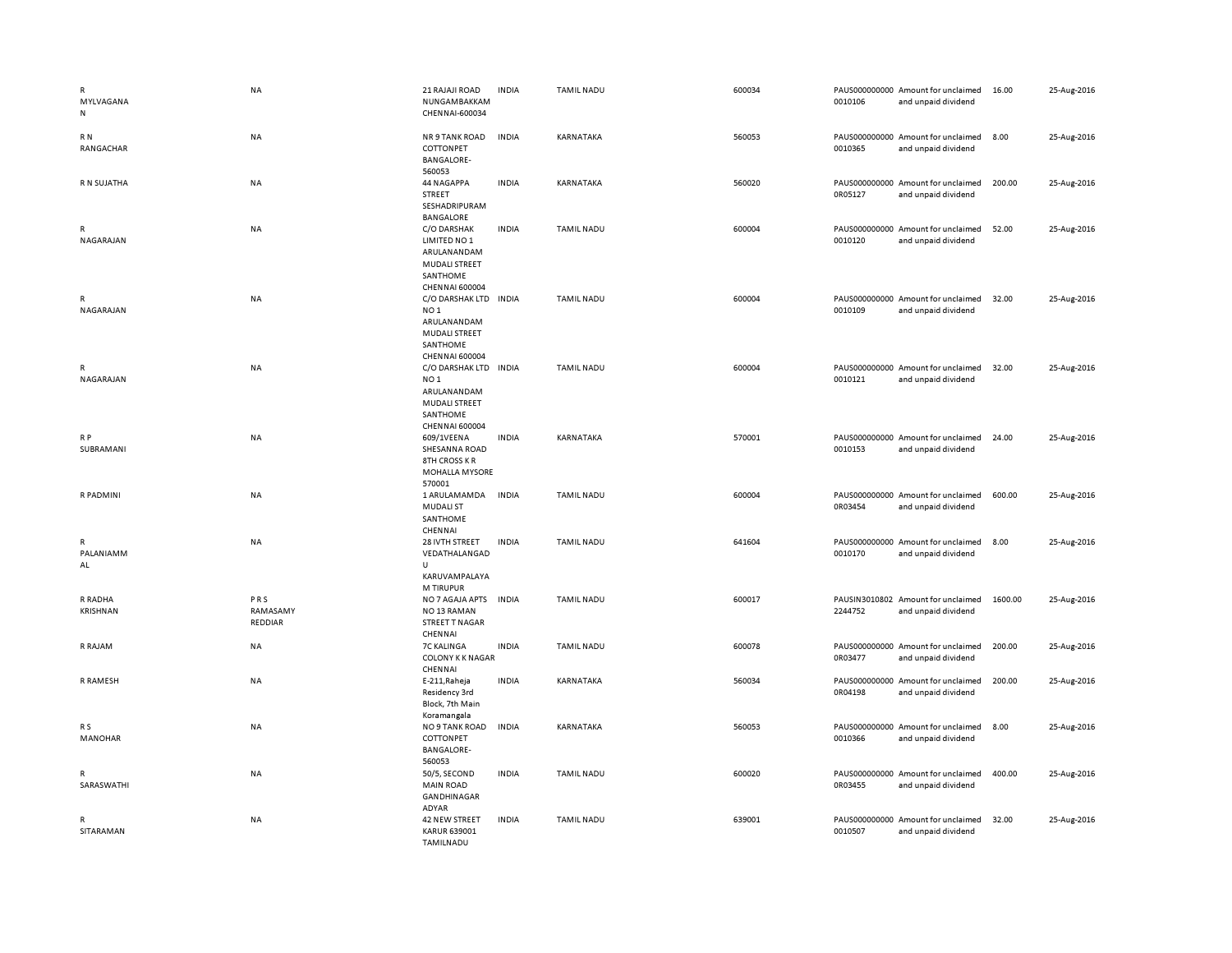| R SRIDHAR                                  | NA                                         | 5-6-511/11<br>SARASWATI NAGAR<br>SARASWATI NAGAR<br>NIZAMABAD                                                                                          | <b>INDIA</b> | ANDHRA PRADESH    | 503003 | 0466073                  | PAUSIN3023241 Amount for unclaimed<br>and unpaid dividend | 300.00 | 25-Aug-2016 |
|--------------------------------------------|--------------------------------------------|--------------------------------------------------------------------------------------------------------------------------------------------------------|--------------|-------------------|--------|--------------------------|-----------------------------------------------------------|--------|-------------|
| $\mathsf{R}$<br>SUBRAMANY<br>AM            | NA                                         | 45/26 B-2 ASHOK<br><b>NAGAR KURNOOL</b><br>518005                                                                                                      | <b>INDIA</b> | ANDHRA PRADESH    | 518005 | 0010005                  | PAUS000000000 Amount for unclaimed<br>and unpaid dividend | 16.00  | 25-Aug-2016 |
| <b>R SURENDRA</b><br>KAMATH                | LATE N<br>RAMACHEN<br><b>DRA</b><br>KAMATH | 5/918 PATHUMURI INDIA<br><b>GKAVENUE</b><br>MATTANCHERRI<br>KOCHI                                                                                      |              | KERALA            | 682002 | PAUSIN3003941<br>2157505 | Amount for unclaimed<br>and unpaid dividend               | 16.00  | 25-Aug-2016 |
| R V<br>NAGARKAR                            | NA                                         | <b>SURVEY NO</b><br>35, BLDG NO 65/181<br><b>DUTTAWADI</b><br><b>AKURDI PUNE</b><br>411035                                                             | <b>INDIA</b> | MAHARASHTRA       | 411035 | 0010462                  | PAUS000000000 Amount for unclaimed<br>and unpaid dividend | 6.00   | 25-Aug-2016 |
| $\mathsf{R}$<br>VIJAYARANG<br><b>HAVAN</b> | <b>NA</b>                                  | C/O M/S DARSHAK INDIA<br>LTD 62/236<br>CHIDAMBARA RAO<br>ST FORT KURNOOL-<br>518001                                                                    |              | ANDHRA PRADESH    | 518001 | 0010006                  | PAUS000000000 Amount for unclaimed<br>and unpaid dividend | 16.00  | 25-Aug-2016 |
| RABAB<br>SIRAJUDDIN<br><b>TAPIA</b>        | NA                                         | TAPIA HOUSE 2ND INDIA<br><b>FLOOR</b><br><b>BEGUMPURA</b><br><b>HAIDARALI</b><br><b>CASAMJI STREET</b><br>SURAT-395003                                 |              | GUJARAT           | 395003 | 0010394                  | PAUS000000000 Amount for unclaimed<br>and unpaid dividend | 16.00  | 25-Aug-2016 |
| RABINDRANA<br>TH SARKAR                    | NA                                         | 184/134 SASTRY<br>STREET<br>TIRUVENGADAPUR<br>AM PONNERI NEXT<br><b>TO SRI</b><br>KARUMARIAMMAN<br><b>TEMPLE</b><br>TIRUVALLUR DIST                    | <b>INDIA</b> | <b>TAMIL NADU</b> | 601204 | 3170489                  | PAUSIN3010801 Amount for unclaimed<br>and unpaid dividend | 8.00   | 25-Aug-2016 |
| RACHNA<br>RIKHYE                           | <b>NA</b>                                  | C/O GANDOTRA<br>ANCHAL MUSEUM<br>HILL ROAD SIMLA<br>171004                                                                                             | <b>INDIA</b> | HIMACHAL PRADESH  | 171004 | 0010415                  | PAUS000000000 Amount for unclaimed<br>and unpaid dividend | 32.00  | 25-Aug-2016 |
| RACHNA<br>RIKHYE                           | <b>NA</b>                                  | C/O GANDOTRA<br>ANCHAL MUSEUM<br>HILL ROAD SIMLA<br>171004                                                                                             | <b>INDIA</b> | HIMACHAL PRADESH  | 171004 | 0010375                  | PAUS000000000 Amount for unclaimed<br>and unpaid dividend | 8.00   | 25-Aug-2016 |
| <b>RACHNA</b><br>SADDI                     | NA                                         | 152 B F, S F S FLATS INDIA<br>SHALIMAR BAGH<br>DELHI                                                                                                   |              | DELHI             | 110052 | 0R03871                  | PAUS000000000 Amount for unclaimed<br>and unpaid dividend | 200.00 | 25-Aug-2016 |
| RADHA<br>KISHAN<br>KHANNA                  | <b>NA</b>                                  | BA 293/1 TAGORE INDIA<br><b>GARDEN NEW</b><br>DELHI 110027                                                                                             |              | DELHI             | 110027 | 0010377                  | PAUS000000000 Amount for unclaimed<br>and unpaid dividend | 8.00   | 25-Aug-2016 |
| RADHA<br>KRISHNA<br>PERUMALLA              | NA                                         | <b>STENO</b><br>CONSTRUCTION<br><b>EQUIPMENT ZONE</b><br>RASHT-RIYA ISPAT<br><b>NIGAM LTD</b><br>VISAKHAPATNAM<br>STEE-LPJT<br><b>BALACHERUVU SITE</b> | <b>INDIA</b> | ANDHRA PRADESH    | 530026 | 0010313                  | PAUS000000000 Amount for unclaimed<br>and unpaid dividend | 8.00   | 25-Aug-2016 |

OFFICE VISAKHAPAT-NAM-530026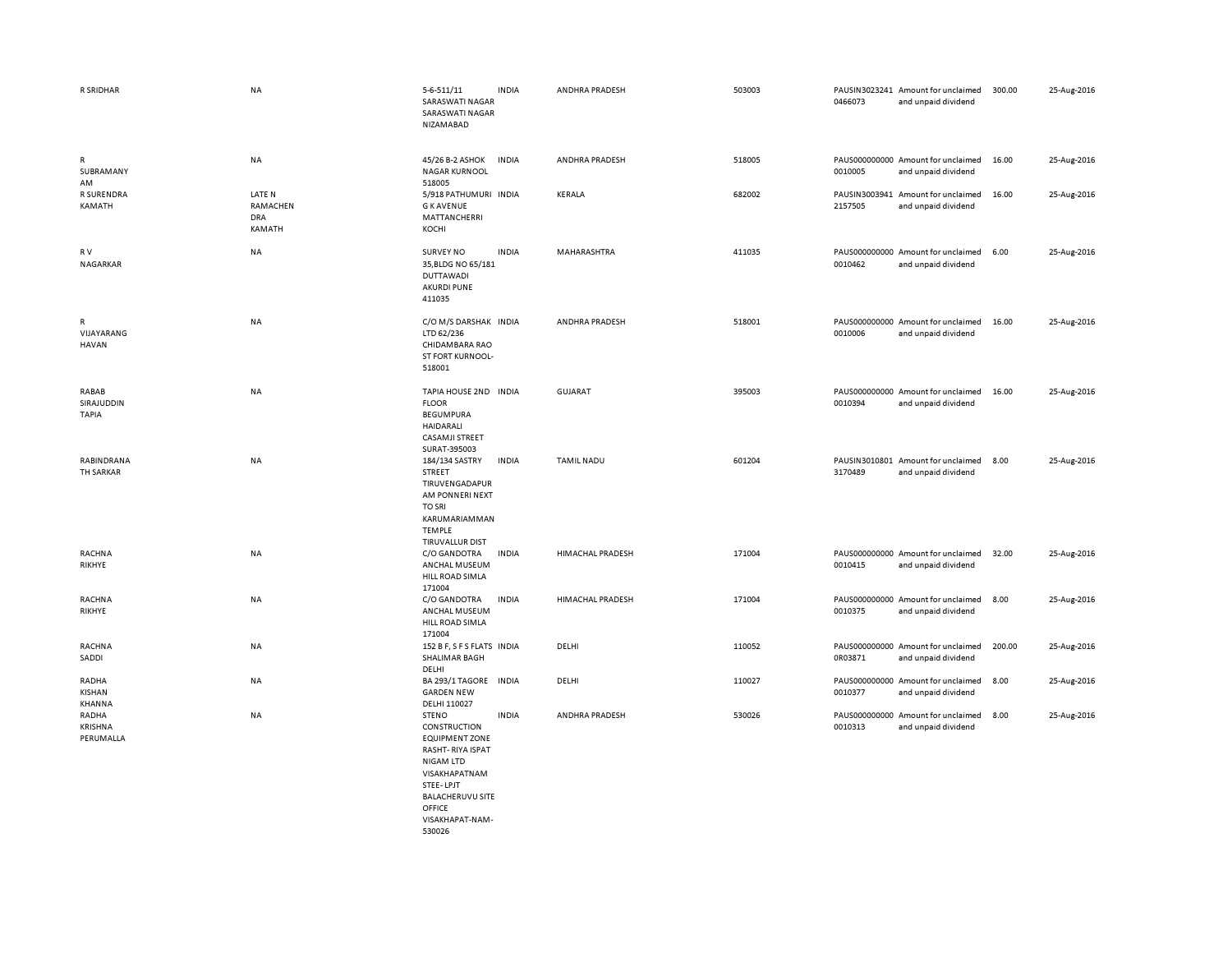| RADHA<br>MOHAN<br>VERMA                        | <b>NA</b>                   | FLAT NO-23,<br>INDERPRASTA<br>APTT. PATPARGANJ<br><b>NEW DELHI</b>                                                 | <b>INDIA</b> | DELHI             | 110092 | 0010225 | PAUS000000000 Amount for unclaimed<br>and unpaid dividend | 24.00  | 25-Aug-2016 |
|------------------------------------------------|-----------------------------|--------------------------------------------------------------------------------------------------------------------|--------------|-------------------|--------|---------|-----------------------------------------------------------|--------|-------------|
| RADHAKRISH<br><b>NA GOVINDA</b><br>HEGDE       | GOVIND<br>SHIVARAM<br>HEGDE | <b>FOREST</b><br>CONTRACTOR<br>YELLAPUR NAKA<br>SIRSI                                                              | <b>INDIA</b> | KARNATAKA         | 581401 | 2894908 | PAUSIN3026793 Amount for unclaimed<br>and unpaid dividend | 16.00  | 25-Aug-2016 |
| RADHAKRISH<br>NAN M B                          | NA                          | 38/1485 KRIPA<br>PULLEPPADY<br><b>COCHIN 682035</b>                                                                | <b>INDIA</b> | KERALA            | 682035 | 0010488 | PAUS000000000 Amount for unclaimed<br>and unpaid dividend | 32.00  | 25-Aug-2016 |
| RADHAKRISH<br>NAN M B                          | NA                          | 38/485, 'KRIPA'<br>PULLEPPADY<br>COCHIN                                                                            | <b>INDIA</b> | KERALA            | 682035 | 0R02006 | PAUS000000000 Amount for unclaimed<br>and unpaid dividend | 200.00 | 25-Aug-2016 |
| RADHARANI                                      | NA                          | C/O M/S BABOO<br><b>RAM HARI CHAND</b><br>KHARI BAOLI DELHI-<br>110006                                             | <b>INDIA</b> | DELHI             | 110006 | 0010192 | PAUS000000000 Amount for unclaimed<br>and unpaid dividend | 8.00   | 25-Aug-2016 |
| RADHE<br>SHIAM<br><b>GUPTA</b>                 | NA                          | D-290 PRASHANT<br><b>VIHAR PO ROHINI</b><br>DELHI 110085                                                           | <b>INDIA</b> | DELHI             | 110085 | 0010222 | PAUS000000000 Amount for unclaimed<br>and unpaid dividend | 8.00   | 25-Aug-2016 |
| RADHIKA<br>SOLASA                              | NA                          | 12-151 KOTHAPET INDIA<br>CHIRALA A P                                                                               |              | ANDHRA PRADESH    | 523157 | 0R04750 | PAUS000000000 Amount for unclaimed<br>and unpaid dividend | 200.00 | 25-Aug-2016 |
| RAGESH<br>VASUDEV<br><b>THAKOR</b>             | NA                          | C/O SHRIVG<br>THAKOR 50<br>NIHARIKA<br><b>BUNGLOW</b><br>AMBAWADI<br>AHMEDABAD<br>380015                           | <b>INDIA</b> | GUJARAT           | 380015 | 0010282 | PAUS000000000 Amount for unclaimed<br>and unpaid dividend | 16.00  | 25-Aug-2016 |
| RAGHABHAI<br>LAXMANBHAI<br>SURANI              | NA                          | C/O SURANI<br><b>BROTHERS VIJAY</b><br><b>CHOWK BAGSARA</b><br>(MEGHANI) DIST<br>AMRELI 365440                     | <b>INDIA</b> | <b>GUJARAT</b>    | 365440 | 0010007 | PAUS000000000 Amount for unclaimed<br>and unpaid dividend | 32.00  | 25-Aug-2016 |
| RAGHAVEND<br>RA<br>KRISHNAMO<br><b>HAN RAO</b> | NA                          | C/O THE SWASTIK<br><b>JANATA SAHAKARI</b><br><b>BANK LTD 502</b><br><b>KALBADEVI ROAD</b><br>MUMBAI-400002         | <b>INDIA</b> | MAHARASHTRA       | 400002 | 0010292 | PAUS000000000 Amount for unclaimed<br>and unpaid dividend | 8.00   | 25-Aug-2016 |
| RAGHAVEND<br>RA<br>PRASANNAT                   | NA                          | 41 NALA ROAD B/H INDIA<br><b>SHREE TALNES</b><br>CANTONMENT<br><b>BANGALORE</b>                                    |              | KARNATAKA         | 560042 | 0R05060 | PAUS000000000 Amount for unclaimed<br>and unpaid dividend | 600.00 | 25-Aug-2016 |
| RAGHAVEND<br>RA<br>RANGARAO<br>KULKARNI        | NA                          | FLAT NO.1,<br><b>BUILDING NO.4A,</b><br>TAPOVAN CO.OP<br>HOUSING SOCIETY,<br>WARJE, PUNE.                          | <b>INDIA</b> | MAHARASHTRA       | 411029 | 0R00631 | PAUS000000000 Amount for unclaimed<br>and unpaid dividend | 800.00 | 25-Aug-2016 |
| RAGHAVEND<br>RA RAO CH                         | NA                          | NO.16, VAIDYA<br>RAMA IYER STREET<br>T.NAGAR CHENNAI                                                               | <b>INDIA</b> | <b>TAMIL NADU</b> | 600017 | 0C00364 | PAUS000000000 Amount for unclaimed<br>and unpaid dividend | 400.00 | 25-Aug-2016 |
| RAGHAVJI<br><b>JIVRAJ</b><br>MEHTA             | NA                          | KUVERJI DEVSHI<br>CHAWL 2ND FL B S<br>ROAD OP-P<br><b>ZARAPKAR SHOW</b><br>ROOM DADAR W<br>RLY MUMBAI--<br>400028- | <b>INDIA</b> | MAHARASHTRA       | 400028 | 0010299 | PAUS000000000 Amount for unclaimed<br>and unpaid dividend | 8.00   | 25-Aug-2016 |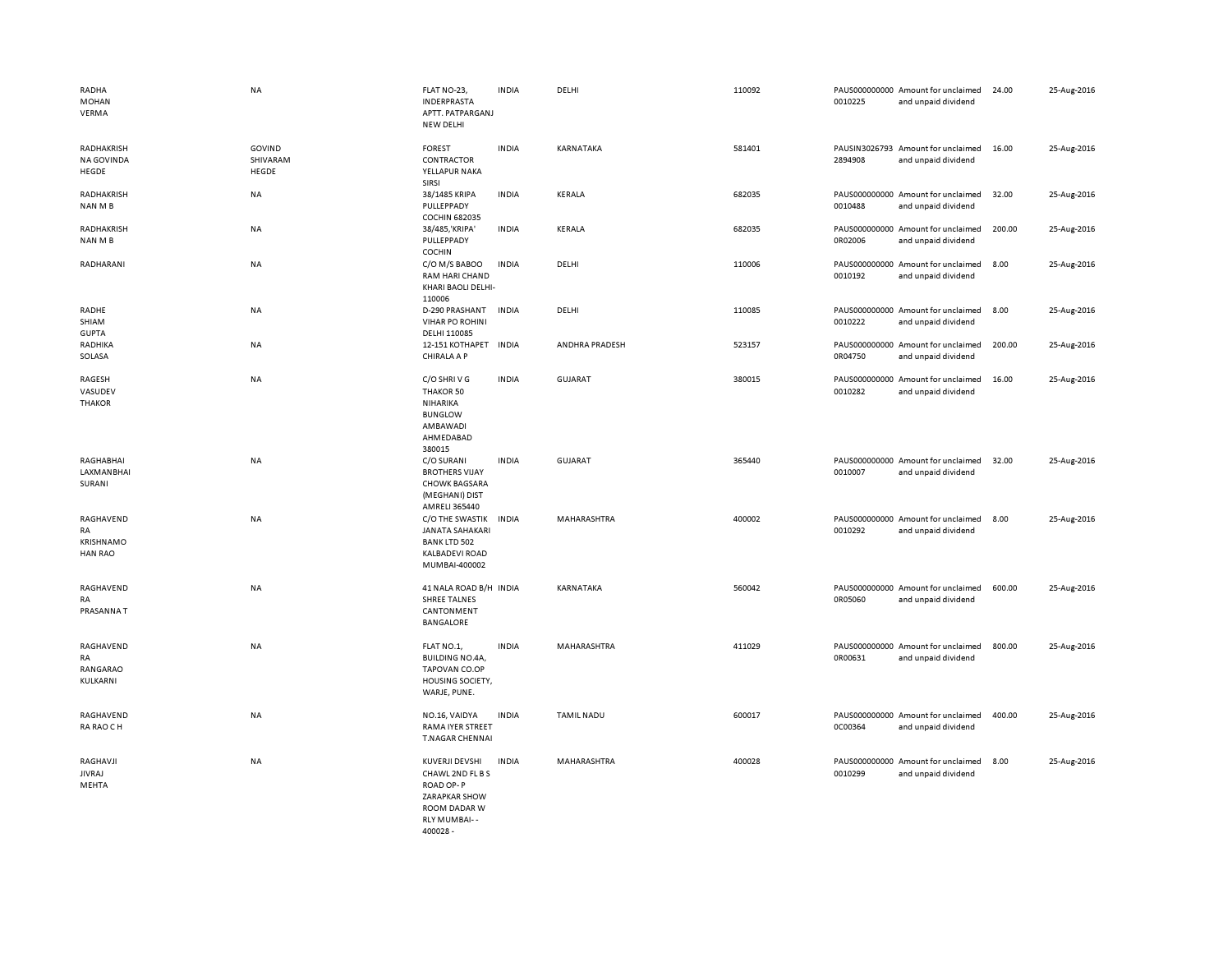| RAGHAVJI<br><b>MOHANBHAI</b><br>ADROJA<br><b>RAGHU NATH</b><br>PRASAD | <b>NA</b><br><b>NA</b> | "SATYAM" OPP<br><b>INDIA</b><br>HANUMAN'S<br><b>TEMPLE JOGASAR</b><br>ROAD<br>DHRANGADHRA<br>363310<br>C/O SHAKTI<br><b>INDIA</b><br>PROVISION STORE I- | GUJARAT<br>DELHI     | 363310<br>110092 | PAUS000000000 Amount for unclaimed<br>0009942<br>PAUS000000000 Amount for unclaimed<br>0010349 | and unpaid dividend<br>and unpaid dividend | 2.00<br>8.00 | 25-Aug-2016<br>25-Aug-2016 |
|-----------------------------------------------------------------------|------------------------|---------------------------------------------------------------------------------------------------------------------------------------------------------|----------------------|------------------|------------------------------------------------------------------------------------------------|--------------------------------------------|--------------|----------------------------|
| RAGUNATHA<br>RADDI<br>HANAMARAD<br>DI IRADDI                          | <b>NA</b>              | 4/5 MAIN BAZAR<br><b>LAXMI NAGAR</b><br>DELHI-110092<br>AT & PO TIRLAPURE INDIA<br>TAL NAVALGUNDA<br><b>DIST DHARWAR</b><br>KARNATAK 582208             | KARNATAKA            | 582208           | PAUS000000000 Amount for unclaimed<br>0010103                                                  | and unpaid dividend                        | 16.00        | 25-Aug-2016                |
| RAHMAN<br>MASTAN<br>SHERIFF                                           | <b>NA</b>              | E-18 SECTOR 21<br><b>INDIA</b><br>JALVAYU VIHAR<br>NOIDA 201301 U P                                                                                     | <b>UTTAR PRADESH</b> | 201301           | PAUS000000000 Amount for unclaimed<br>0010364                                                  | and unpaid dividend                        | 8.00         | 25-Aug-2016                |
| RAIBEN K<br>PRAJAPATI                                                 | NA                     | FB/61, ALEMBIC<br><b>INDIA</b><br>COLONY, ALEMBIC<br>ROAD, VADODARA-<br>390003                                                                          | GUJARAT              | 390003           | PAUS000000000 Amount for unclaimed<br>0010577                                                  | and unpaid dividend                        | 16.00        | 25-Aug-2016                |
| RAICHAND<br>ODHAVJI<br><b>DOSHI</b>                                   | <b>NA</b>              | C/O THE SWASTIK INDIA<br><b>JANATA SAHAKARI</b><br><b>BANK LTD 502</b><br><b>KALBADEVI ROAD</b><br>MUMBAI-400002                                        | MAHARASHTRA          | 400002           | PAUS000000000 Amount for unclaimed<br>0010291                                                  | and unpaid dividend                        | 8.00         | 25-Aug-2016                |
| RAIJIBHAI<br>SULTANBHAI<br>ODD                                        | <b>NA</b>              | ODD FALIA NEAR<br><b>INDIA</b><br><b>KACHHIA POLE</b><br>POST CHHANI PIN-<br>391740                                                                     | <b>GUJARAT</b>       | 391740           | PAUS000000000 Amount for unclaimed<br>0010008                                                  | and unpaid dividend                        | 2.00         | 25-Aug-2016                |
| <b>RAJ KISHORE</b><br>MEHRA                                           | <b>NA</b>              | 24 HARTINGS ROAD INDIA<br>ALLAHABAD-<br>211001                                                                                                          | <b>UTTAR PRADESH</b> | 211001           | PAUS000000000 Amount for unclaimed<br>0010009                                                  | and unpaid dividend                        | 16.00        | 25-Aug-2016                |
| RAJ KUMAR                                                             | <b>NA</b>              | C/O BHAGWAN<br><b>INDIA</b><br>DAS GUPTA & CO 4<br><b>DELHI STOCK</b><br><b>EXCHANGE BULD</b><br><b>ASAF ALI ROAD</b><br><b>NEW DELHI-110002</b>        | DELHI                | 110002           | PAUS000000000 Amount for unclaimed<br>0010321                                                  | and unpaid dividend                        | 8.00         | 25-Aug-2016                |
| <b>RAJ KUMAR</b><br>GOSWAMI                                           | <b>NA</b>              | <b>HAZINAGAR</b><br><b>INDIA</b><br>NATUN TELI LANE P<br>$\circ$<br>CHANDANNAGAR<br><b>DIST HOOGHLY</b>                                                 | <b>WEST BENGAL</b>   | 712136           | PAUS000000000 Amount for unclaimed<br>0R02918                                                  | and unpaid dividend                        | 200.00       | 25-Aug-2016                |
| <b>RAJ KUMAR</b><br>JAIN                                              | <b>NA</b>              | C/O A K GUTGUTIA<br><b>INDIA</b><br>& CO F-29 SOUTH<br>EXT PART I NEW<br>DELHI-110049                                                                   | DELHI                | 110049           | PAUS000000000 Amount for unclaimed<br>0010203                                                  | and unpaid dividend                        | 8.00         | 25-Aug-2016                |
| RAJ KUMAR<br><b>JHA</b>                                               | NA                     | <b>INDIA</b><br>C/O SRI SUBANSH<br><b>JHA DEPUTY PARA</b><br>RANCHI 834001                                                                              | <b>JHARKHAND</b>     | 834001           | PAUS000000000 Amount for unclaimed<br>0010268                                                  | and unpaid dividend                        | 8.00         | 25-Aug-2016                |
| <b>RAJ KUMAR</b><br>SADDI                                             | <b>NA</b>              | C/O ALEMBIC<br><b>INDIA</b><br><b>CHEMICALS WORKS</b><br>CO LTD 110<br>JAWAHARLAL<br><b>NEHRU MARG</b><br>AMRAIA CANTT                                  | <b>HARYANA</b>       | 133001           | PAUS000000000 Amount for unclaimed<br>0R03414                                                  | and unpaid dividend                        | 200.00       | 25-Aug-2016                |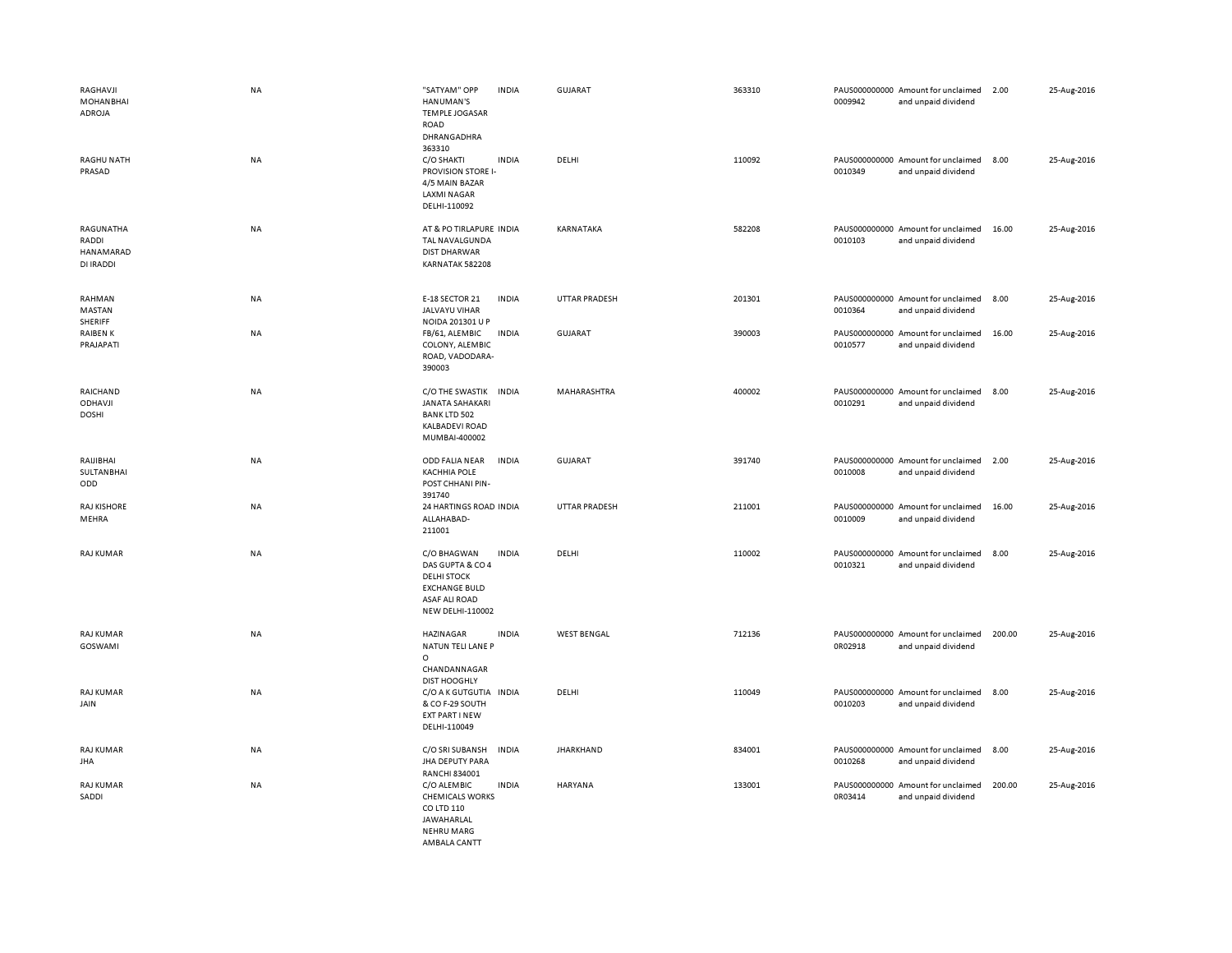| <b>RAJ KUMAR</b><br><b>TAKKER</b>              | NA        | <b>DR R K TAKKER</b><br><b>BARAN DIST KOTA-</b><br>325205                                                                             | <b>INDIA</b> | RAJASTHAN            | 325205 | 0010381 | PAUS000000000 Amount for unclaimed<br>and unpaid dividend | 8.00    | 25-Aug-2016 |
|------------------------------------------------|-----------|---------------------------------------------------------------------------------------------------------------------------------------|--------------|----------------------|--------|---------|-----------------------------------------------------------|---------|-------------|
| <b>RAJ KUMARI</b>                              | NA        | B-23/9 DOUBLE<br><b>STOREY RAMESH</b><br><b>NAGAR NEW DELHI</b><br>110015                                                             | <b>INDIA</b> | DELHI                | 110015 | 0010516 | PAUS000000000 Amount for unclaimed<br>and unpaid dividend | 8.00    | 25-Aug-2016 |
| <b>RAJ KUMARI</b>                              | NA        | B-23/9 DOUBLE<br><b>STOREY RAMESH</b><br>NAGAR NEW DELHI<br>110015                                                                    | <b>INDIA</b> | DELHI                | 110015 | 0010515 | PAUS000000000 Amount for unclaimed<br>and unpaid dividend | 8.00    | 25-Aug-2016 |
| RAJ KUMARI<br>CHATURVEDI                       | NA        | 5/13 ROOP NAGAR INDIA<br>DELHI-110007                                                                                                 |              | DELHI                | 110007 | 0010354 | PAUS000000000 Amount for unclaimed<br>and unpaid dividend | 8.00    | 25-Aug-2016 |
| <b>RAJ RANI</b>                                | NA        | XV-8315 GALI NO 4 INDIA<br>MULTANI DHANDA<br>PAHAR GANJ NEW<br>DELHI-110055                                                           |              | DELHI                | 110055 | 0010348 | PAUS000000000 Amount for unclaimed<br>and unpaid dividend | 8.00    | 25-Aug-2016 |
| RAJ SEHGAL                                     | NA        | GP-37 PITAMPURA INDIA<br>DELHI-110034                                                                                                 |              | DELHI                | 110034 | 0010176 | PAUS000000000 Amount for unclaimed<br>and unpaid dividend | 20.00   | 25-Aug-2016 |
| RAJ SEHGAL                                     | NA        | GP-37 PITAMPURA INDIA<br>DELHI 110034                                                                                                 |              | DELHI                | 110034 | 0010421 | PAUS000000000 Amount for unclaimed<br>and unpaid dividend | 20.00   | 25-Aug-2016 |
| RAJA RAM<br>RASTOGI                            | NA        | 35 HAVE LOCK<br>ROAD LUCKNOW                                                                                                          | <b>INDIA</b> | <b>UTTAR PRADESH</b> | 226001 | 0R03366 | PAUS000000000 Amount for unclaimed<br>and unpaid dividend | 4000.00 | 25-Aug-2016 |
| RAJAGOPALA<br>N                                | <b>NA</b> | 12/2 12TH AVENUE INDIA<br><b>ASHOK NAGAR</b><br>CHENNAI 600083                                                                        |              | <b>TAMIL NADU</b>    | 600083 | 0010147 | PAUS000000000 Amount for unclaimed<br>and unpaid dividend | 16.00   | 25-Aug-2016 |
| RAJAGOPALA<br>N<br>RAGHAVEND<br>RA<br>SUNDARAM | NA        | NO.64,<br>RAJAMANGAL<br>VILLA IST STREET<br><b>NEW FAIRLANDS</b><br>SALEM                                                             | <b>INDIA</b> | <b>TAMIL NADU</b>    | 636016 | 0R00632 | PAUS000000000 Amount for unclaimed<br>and unpaid dividend | 200.00  | 25-Aug-2016 |
| RAJAGOPALA<br>N<br>VENKATARA<br>MAN            | NA        | 65/14 MURALI<br>ANAND FLATS<br>ALAMELU<br>MANGAPURAM<br><b>MYLAPORE</b>                                                               | <b>INDIA</b> | <b>TAMIL NADU</b>    | 600004 | 0R04221 | PAUS000000000 Amount for unclaimed<br>and unpaid dividend | 200.00  | 25-Aug-2016 |
| RAJAM<br>VAIDYANATH<br>AN                      | NA        | FLAT NO 3 SPRING INDIA<br>FIELDS 25 FIRST<br><b>CROSS - STREET</b><br><b>KASTURBA NAGAR</b><br><b>ADAYAR CHENNAI</b><br>$60 - 0020 -$ |              | <b>TAMIL NADU</b>    | 600020 | 0010272 | PAUS000000000 Amount for unclaimed<br>and unpaid dividend | 8.00    | 25-Aug-2016 |
| <b>RAJAN BATRA</b>                             | NA        | C-19 KIRTI NAGAR<br><b>NEW DELHI-110015</b>                                                                                           | <b>INDIA</b> | DELHI                | 110015 | 0010391 | PAUS000000000 Amount for unclaimed<br>and unpaid dividend | 8.00    | 25-Aug-2016 |
| RAJAN<br><b>GUPTA</b>                          | NA        | H NO 27 WEST<br>AZAD NAGAR DELHI<br>110051                                                                                            | <b>INDIA</b> | DELHI                | 110051 | 0010517 | PAUS000000000 Amount for unclaimed<br>and unpaid dividend | 8.00    | 25-Aug-2016 |
| RAJANIKANT<br><b>HARILAL JANI</b>              | NA        | <b>14 'SHAKUNTAL</b><br>PARK' MANJALPUR<br><b>NAKA BARODA-</b><br>390004                                                              | <b>INDIA</b> | <b>GUJARAT</b>       | 390004 | 0010011 | PAUS000000000 Amount for unclaimed<br>and unpaid dividend | 10.00   | 25-Aug-2016 |
| RAJEEV<br><b>KUMAR</b><br>SAWHNEY              | <b>NA</b> | 14/41 CIVIL LINES<br>LAL IMLI ROAD<br><b>KANPUR 208001</b>                                                                            | <b>INDIA</b> | UTTAR PRADESH        | 208001 | 0010510 | PAUS000000000 Amount for unclaimed<br>and unpaid dividend | 8.00    | 25-Aug-2016 |
| RAJEEV<br>KUMAR<br>SAWHNEY                     | NA        | 14/41 CIVIL LINES<br>LAL IMLI ROAD<br>KANPUR-208001                                                                                   | <b>INDIA</b> | <b>UTTAR PRADESH</b> | 208001 | 0010310 | PAUS000000000 Amount for unclaimed<br>and unpaid dividend | 8.00    | 25-Aug-2016 |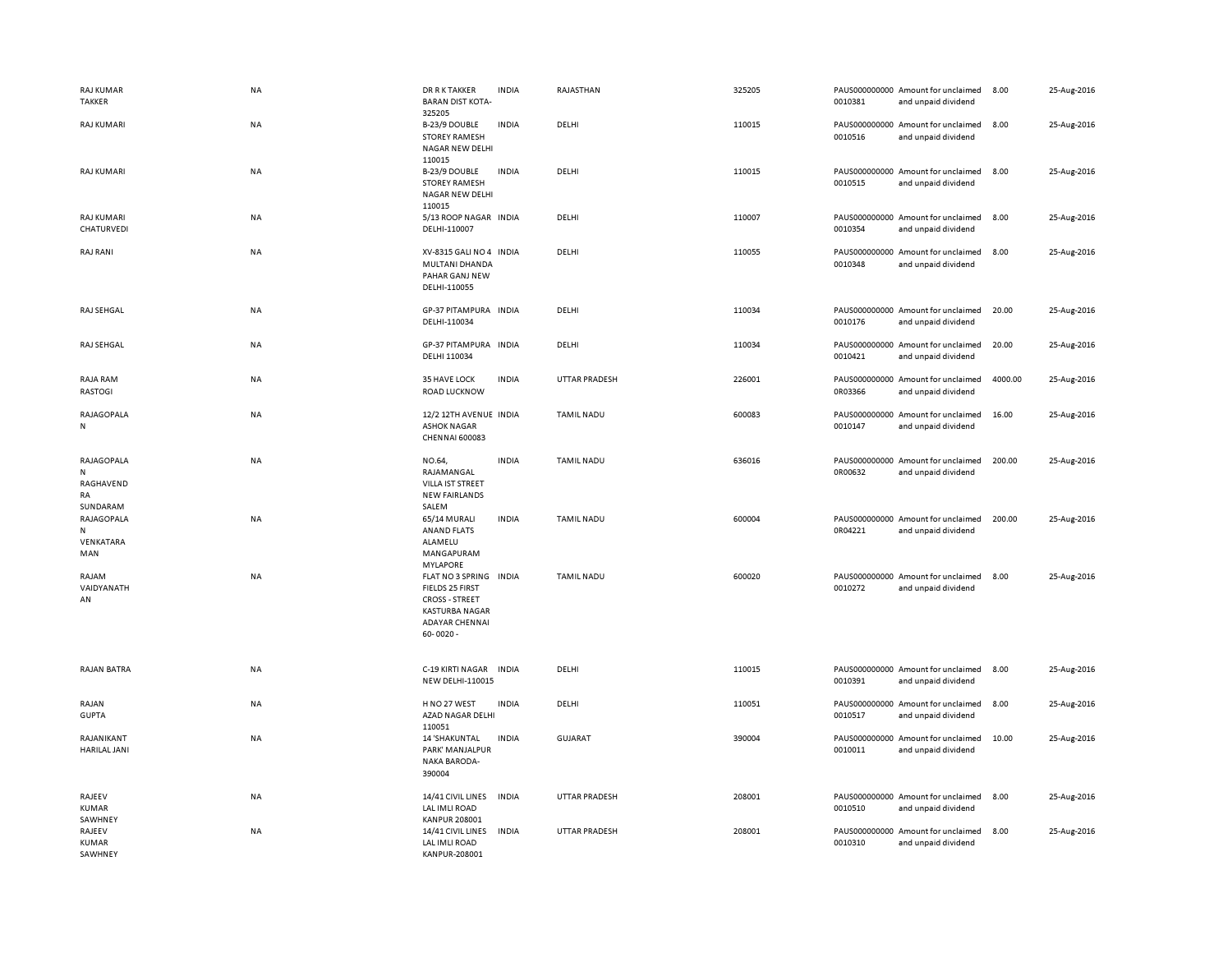| RAJENDER<br>VANKAMAMI<br>DI                         | NA                          | $1 - 8 - 47$<br>KRISHNANAGAR<br>COLONY 137<br>PENDERGHAST<br><b>ROAD</b><br>SECUNDERABAD           | <b>INDIA</b> | ANDHRA PRADESH       | 500003 | 0R04889 | PAUS000000000 Amount for unclaimed<br>and unpaid dividend | 600.00 | 25-Aug-2016 |
|-----------------------------------------------------|-----------------------------|----------------------------------------------------------------------------------------------------|--------------|----------------------|--------|---------|-----------------------------------------------------------|--------|-------------|
| RAJENDRA<br>ATMARAM<br><b>MODI</b>                  | NA                          | CHOKSHY DR & CO INDIA<br>OPP GHANCHI'S<br>POLE<br>MANEKCHOWK<br>AHMEDABAD<br>380001                |              | <b>GUJARAT</b>       | 380001 | 0010545 | PAUS000000000 Amount for unclaimed<br>and unpaid dividend | 2.00   | 25-Aug-2016 |
| RAJENDRA<br><b>KRISHNA DAS</b>                      | NA                          | 355/16 JOKHAN<br><b>BAGH JHANSI</b><br>284001                                                      | <b>INDIA</b> | <b>UTTAR PRADESH</b> | 284001 | 0010111 | PAUS000000000 Amount for unclaimed<br>and unpaid dividend | 32.00  | 25-Aug-2016 |
| RAJENDRA<br>KUMAR<br>BANSAL                         | <b>SHRI NIWAS</b><br>BANSAL | 477, GALI<br>BAKHTAWAR,<br>HATHRAS                                                                 | <b>INDIA</b> | <b>UTTAR PRADESH</b> | 204101 | 0016105 | PAUSIN3010061 Amount for unclaimed<br>and unpaid dividend | 16.00  | 25-Aug-2016 |
| RAJENDRA<br>MADHAV<br>BARHATE                       | NA                          | N-9 L-172/1 CIDCO INDIA<br>SHIVAJI NAGAR<br>AURANGABAD (M<br>H)                                    |              | MAHARASHTRA          | 431003 | 0R04923 | PAUS000000000 Amount for unclaimed<br>and unpaid dividend | 300.00 | 25-Aug-2016 |
| RAJENDRA<br>MANOHAR<br>GADGIL                       | NA                          | A/4/304,<br><b>HARIDHAM FLATS</b><br>MANJALPUR<br>AHMEDABAD                                        | <b>INDIA</b> | <b>GUJARAT</b>       | 380001 | 0009960 | PAUS000000000 Amount for unclaimed<br>and unpaid dividend | 2.00   | 25-Aug-2016 |
| <b>RAJENDRA P</b><br>SONGIRE                        | <b>NA</b>                   | C/O DEY'S MEDICAL INDIA<br>A B ROAD KAKAD<br><b>CHAMBER WORLI</b><br><b>MUMBAI</b>                 |              | <b>MAHARASHTRA</b>   | 400018 | 0R03788 | PAUS000000000 Amount for unclaimed<br>and unpaid dividend | 200.00 | 25-Aug-2016 |
| RAJENDRA<br>RAMCHAND<br>MIRCHANDA<br>N <sub>1</sub> | NA                          | BHANUKUNJ<br>ADANIYA BRIDGE<br>BARODA-390006                                                       | <b>INDIA</b> | <b>GUJARAT</b>       | 390006 | 0009969 | PAUS000000000 Amount for unclaimed<br>and unpaid dividend | 2.00   | 25-Aug-2016 |
| RAJENDRA<br>SREENATH<br>PRASAD                      | NA                          | M/4 79 ONGC<br><b>FLATS</b><br>CHITTARANJAN<br><b>NAGAR VIDYA</b><br>VIHAR (EAST)<br>MUMBAI-400077 | <b>INDIA</b> | MAHARASHTRA          | 400077 | 0010286 | PAUS000000000 Amount for unclaimed<br>and unpaid dividend | 8.00   | 25-Aug-2016 |
| RAJENDRA<br>THAKORLAL<br>DESAI                      | NA                          | <b>PUSHPAK</b><br><b>APARTMENT 5TH</b><br>FL FLAT NO-331<br>ALTAMOUNT ROAD<br>MUMBAI-400026        | <b>INDIA</b> | MAHARASHTRA          | 400026 | 0009906 | PAUS000000000 Amount for unclaimed<br>and unpaid dividend | 16.00  | 25-Aug-2016 |
| RAJENDRA V<br>SHAH                                  | NA                          | 10, SAVITA SADAN<br>SUBHASH LANE<br><b>DAFTARY ROAD</b><br><b>MALAD EAST</b><br>MUMBAI 400097      | <b>INDIA</b> | MAHARASHTRA          | 400097 | 0010483 | PAUS000000000 Amount for unclaimed<br>and unpaid dividend | 16.00  | 25-Aug-2016 |
| <b>RAJENDRA V</b><br>SHAH                           | NA                          | 10 SAVITA SADAN<br>SUBHASH LANE<br><b>DAFTARY ROAD</b><br><b>MALAD EAST</b><br>MUMBAI 400097       | <b>INDIA</b> | MAHARASHTRA          | 400097 | 0010496 | PAUS000000000 Amount for unclaimed<br>and unpaid dividend | 16.00  | 25-Aug-2016 |
| RAJENDRA<br><b>VORA</b>                             | NA                          | <b>RAJESH PARK</b><br><b>KEDARMAL RD</b><br><b>MALAD EAST</b><br><b>MUMBAI</b>                     | <b>INDIA</b> | MAHARASHTRA          | 400097 | 0R03796 | PAUS000000000 Amount for unclaimed<br>and unpaid dividend | 200.00 | 25-Aug-2016 |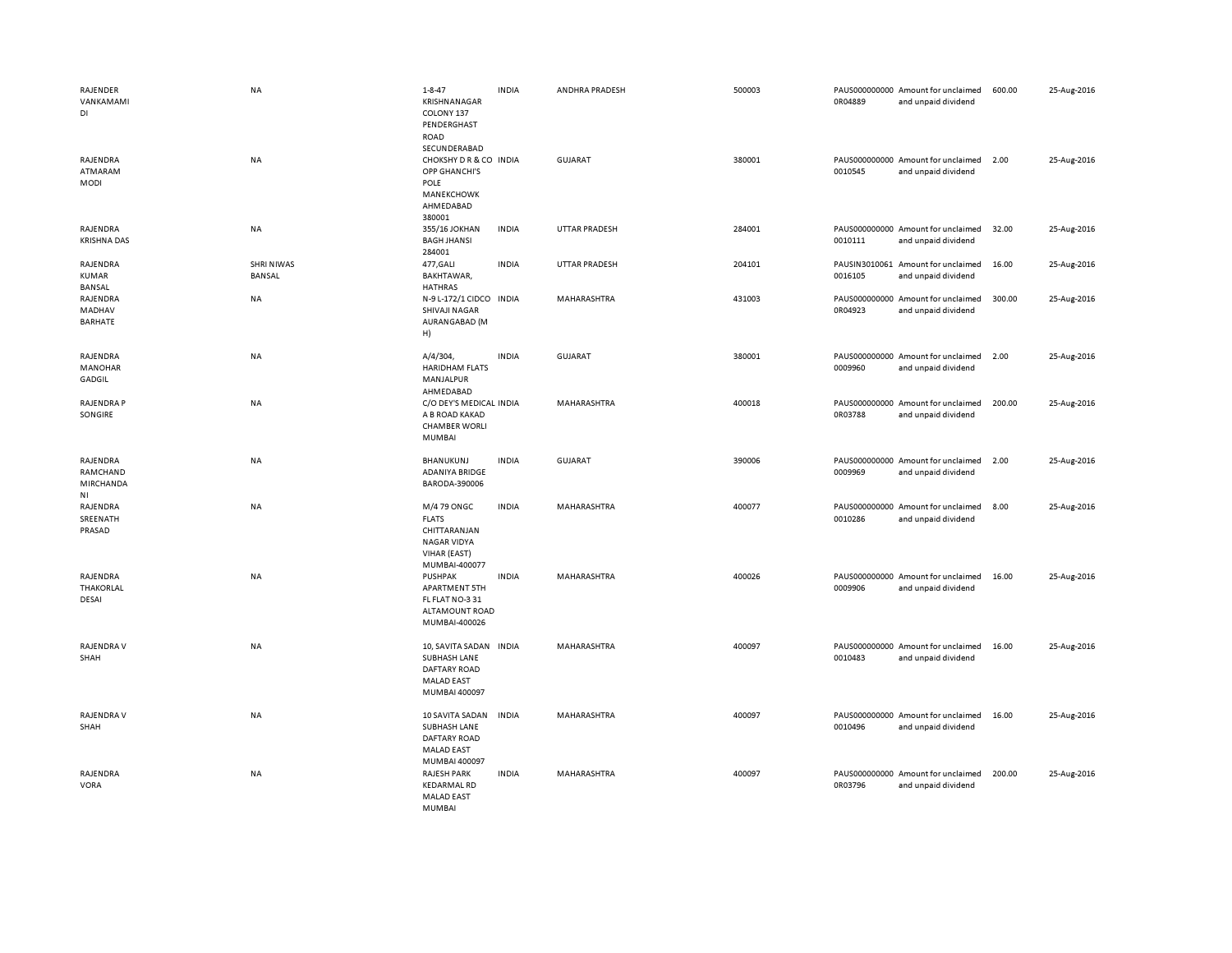| RAJENDRABA<br><b>BU</b><br>PRATAPRAI<br>DESAI           | NA        | KACHHOLI<br><b>GANDEVI VIA</b><br><b>AMALSAD DIST</b><br>BULSAR PIN-396360                                                                                               | <b>INDIA</b> | <b>GUJARAT</b> | 396360 | 0010013 | PAUS000000000 Amount for unclaimed<br>and unpaid dividend | 16.00  | 25-Aug-2016 |
|---------------------------------------------------------|-----------|--------------------------------------------------------------------------------------------------------------------------------------------------------------------------|--------------|----------------|--------|---------|-----------------------------------------------------------|--------|-------------|
| RAJENDRABH<br>AI DADUBHAI<br>PATEL                      | NA        | ANNAPURNA<br>SHAREPURA<br>PETLAD-388450                                                                                                                                  | <b>INDIA</b> | GUJARAT        | 388450 | 0010014 | PAUS000000000 Amount for unclaimed<br>and unpaid dividend | 6.00   | 25-Aug-2016 |
| RAJENDRAKU<br>MAR<br><b>HARMANBHA</b><br><b>I PATEL</b> | NA        | 9A GANDHINAGAR INDIA<br>SOCIETY<br>MANINAGAR<br>AHMEDABAD-<br>380008                                                                                                     |              | <b>GUJARAT</b> | 380008 | 0009970 | PAUS000000000 Amount for unclaimed<br>and unpaid dividend | 6.00   | 25-Aug-2016 |
| RAJENDRAKU<br>MAR<br>KANTILAL<br>SONI                   | NA        | PAINTERNI KHADKI INDIA<br>SONIWAD GODHRA<br>PANCHAMAHALS<br>389001                                                                                                       |              | <b>GUJARAT</b> | 389001 | 0010416 | PAUS000000000 Amount for unclaimed<br>and unpaid dividend | 2.00   | 25-Aug-2016 |
| RAJENDRAKU<br>MAR<br>SATYADEV<br>PATEL                  | NA        | AMHEDABAD'S<br>KHADKI SAMARKHA<br>DIST KAIRA PIN-<br>388360                                                                                                              | <b>INDIA</b> | GUJARAT        | 388360 | 0010016 | PAUS000000000 Amount for unclaimed<br>and unpaid dividend | 6.00   | 25-Aug-2016 |
| RAJENDRAKU<br>VARBA<br>LAXMANSINH<br><b>JI SOLANK</b>   | NA        | AT POST<br>SATHAMBA TAL<br><b>BAYAD DIST</b><br>SABARKANTHA<br>383340                                                                                                    | <b>INDIA</b> | GUJARAT        | 383340 | 0010017 | PAUS000000000 Amount for unclaimed<br>and unpaid dividend | 2.00   | 25-Aug-2016 |
| RAJENDRANA<br>TH MATHUR                                 | NA        | <b>PROFESSOR &amp;</b><br><b>HEAD INSTITUTE</b><br>OF OPHTHALMO-<br>LOGY <sub>2</sub><br>PROFESSOR'S FLATS<br><b>CIVIL HOSPITAL-</b><br>ASARWA<br>AHMEDABAD-<br>380016 - | <b>INDIA</b> | <b>GUJARAT</b> | 380016 | 0010018 | PAUS000000000 Amount for unclaimed<br>and unpaid dividend | 16.00  | 25-Aug-2016 |
| RAJENDRAPR<br>ASAD<br><b>JAGDISHBHAI</b><br>PATEL       | NA        | DAJI NIVAS AT & PO INDIA<br><b>SOKHADA DIST</b><br><b>BARODA PIN-</b><br>391240                                                                                          |              | GUJARAT        | 391240 | 0010019 | PAUS000000000 Amount for unclaimed<br>and unpaid dividend | 2.00   | 25-Aug-2016 |
| RAJESH<br>CHANDER<br>VAID                               | NA        | 881 HIG-2<br><b>HOUSING BOARD</b><br><b>COLONY SECTOR-</b><br>29 FARIDABAD<br>(HARYANA)                                                                                  | <b>INDIA</b> | DELHI          | 110022 | 0010116 | PAUS000000000 Amount for unclaimed<br>and unpaid dividend | 16.00  | 25-Aug-2016 |
| RAJESH D<br>THAKKAR                                     | <b>NA</b> | A/3/72 GOYAL<br>INTERCITY B/H.<br>DRIVE IN CINEMA<br>OPP: PRAJAPATI<br>HOSTEL,<br>MEMNAGAR, AHME<br>DABAD 380001-<br>380001                                              | <b>INDIA</b> | <b>GUJARAT</b> | 380001 | 0010573 | PAUS000000000 Amount for unclaimed<br>and unpaid dividend | 16.00  | 25-Aug-2016 |
| RAJESH<br>DAYALJIBHAI<br>POOJARA                        | NA        | SECTOR NO 19<br><b>BLOCK NO 276/1</b><br>GANDHINAGAR-<br>382019                                                                                                          | <b>INDIA</b> | <b>GUJARAT</b> | 382019 | 0010358 | PAUS000000000 Amount for unclaimed<br>and unpaid dividend | 8.00   | 25-Aug-2016 |
| RAJESH G<br>KAGALI                                      | NA        | NO.16/21,<br><b>LALBAGH FORT</b><br>ROAD<br>BASAVANAGUDI<br><b>BANGALORE</b>                                                                                             | <b>INDIA</b> | KARNATAKA      | 560004 | 0R02604 | PAUS000000000 Amount for unclaimed<br>and unpaid dividend | 200.00 | 25-Aug-2016 |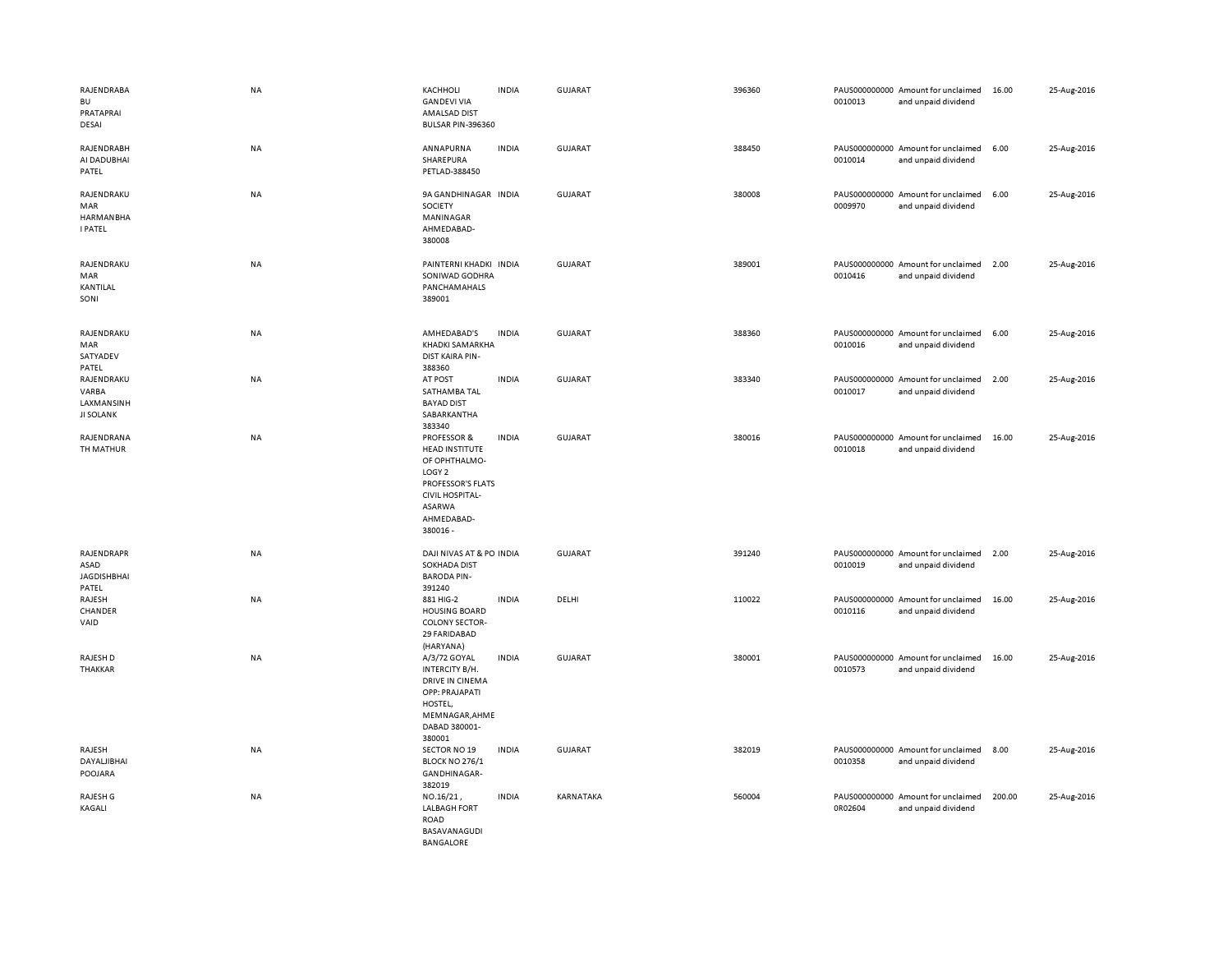| RAJESH<br><b>KUMAR</b><br>MALIK                | <b>NA</b>                  | 10232 AZAD<br><b>MARKET LIBRARY</b><br>ROAD DELHI-                                                                           | <b>INDIA</b> | DELHI                | 110006 | 0010213 | PAUS000000000 Amount for unclaimed<br>and unpaid dividend | 8.00   | 25-Aug-2016 |
|------------------------------------------------|----------------------------|------------------------------------------------------------------------------------------------------------------------------|--------------|----------------------|--------|---------|-----------------------------------------------------------|--------|-------------|
| RAJESH<br><b>KUMAR SETH</b>                    | NA                         | 110006<br>4 CAPPER ROAD<br>LALBAGH<br>LUCKNOW                                                                                | <b>INDIA</b> | <b>UTTAR PRADESH</b> | 226001 | 0R03382 | PAUS000000000 Amount for unclaimed<br>and unpaid dividend | 300.00 | 25-Aug-2016 |
| RAJESH<br>MANGLA                               | NA                         | 79 KAPIL VIHAR<br>PITAMPURA NEW<br>DELHI 110034                                                                              | <b>INDIA</b> | DELHI                | 110034 | 0010199 | PAUS000000000 Amount for unclaimed<br>and unpaid dividend | 8.00   | 25-Aug-2016 |
| RAJESH<br>SHANTILAL<br>RANDERIA                | NA                         | 22, AYODHYA<br>NAGARI B/H<br><b>JOGANI NAGAR</b><br><b>NEW RANDER</b><br>ROADADAJAN,<br>SURAT                                | <b>INDIA</b> | <b>GUJARAT</b>       | 395009 | 0010289 | PAUS000000000 Amount for unclaimed<br>and unpaid dividend | 8.00   | 25-Aug-2016 |
| RAJESH<br><b>UMARSHI</b><br>PALAN              | <b>NA</b>                  | C/O THE SWASTIK<br><b>JANATA SAHAKARI</b><br><b>BANK LTD 502</b><br><b>KALBADEVI ROAD</b><br>MUMBAI-400002                   | <b>INDIA</b> | MAHARASHTRA          | 400002 | 0010290 | PAUS000000000 Amount for unclaimed<br>and unpaid dividend | 8.00   | 25-Aug-2016 |
| RAJESHKUMA<br>R HIMATLAL<br>PATEL              | <b>HIMATLAL J</b><br>PATEL | C/O HIMATLAL<br><b>JOITARAM PATEL</b><br>UMIYANAGAR<br><b>SOCIETY NEAR</b><br><b>TOWER GOJARIA</b><br>TA AND DIST<br>MEHSANA | <b>INDIA</b> | <b>GUJARAT</b>       | 382825 | 0242582 | PAUSIN3013211 Amount for unclaimed<br>and unpaid dividend | 8.00   | 25-Aug-2016 |
| RAJESHKUMA<br>R<br>MANGALBHA<br><b>I PATEL</b> | NA                         | <b>HARIKRIPA NIVAS</b><br><b>CHHANI BARODA</b><br>PIN-391740                                                                 | <b>INDIA</b> | <b>GUJARAT</b>       | 391740 | 0010021 | PAUS000000000 Amount for unclaimed<br>and unpaid dividend | 6.00   | 25-Aug-2016 |
| RAJESHWARI                                     | NA                         | RU-97 VISHAKHA<br><b>ENCLAVE MIG</b><br><b>FLATS PITAMPURA</b><br>DELHI 110034                                               | <b>INDIA</b> | DELHI                | 110034 | 0010208 | PAUS000000000 Amount for unclaimed<br>and unpaid dividend | 8.00   | 25-Aug-2016 |
| RAJESHWARI                                     | <b>NA</b>                  | RU-97 VISHAKHA<br><b>ENCLAVE MIG</b><br><b>FLATS PITAMPURA</b><br>DELHI 110034                                               | <b>INDIA</b> | DELHI                | 110034 | 0010389 | PAUS000000000 Amount for unclaimed<br>and unpaid dividend | 16.00  | 25-Aug-2016 |
| RAJESHWARI<br><b>DEVI GOEL</b>                 | NA                         | 142<br>SATHAMANGALAM<br><b>HOUSING UNIT</b><br>MADURAI-625020                                                                | <b>INDIA</b> | <b>TAMIL NADU</b>    | 625020 | 0010172 | PAUS000000000 Amount for unclaimed<br>and unpaid dividend | 16.00  | 25-Aug-2016 |
| RAJINDER<br>KAUR<br>GHATEHORD<br>E.            | <b>NA</b>                  | <b>9 DIGNITY PLOT</b><br>134 NR BON BON<br>OFF J P ROAD 4<br><b>BUNGLOW</b><br><b>ANDHERI WEST</b><br>MUMBAI 400058          | <b>INDIA</b> | <b>MAHARASHTRA</b>   | 400058 | 0010134 | PAUS000000000 Amount for unclaimed<br>and unpaid dividend | 8.00   | 25-Aug-2016 |
| <b>RAJINDER</b><br><b>KUMAR</b><br>NISCHAL     | NA                         | <b>B/5 PRABHAT</b><br>APPARTMENT PLOT<br>NO 162/A DEVLI<br><b>NEW DELHI 110062</b>                                           | <b>INDIA</b> | DELHI                | 110062 | 0010400 | PAUS000000000 Amount for unclaimed<br>and unpaid dividend | 124.00 | 25-Aug-2016 |
| <b>RAJINDER</b><br>PAUL<br>SAWHNEY             | <b>NA</b>                  | 803 CHHOTA<br><b>BAZAR KASHMERE</b><br><b>GATE DELHI-</b><br>110006                                                          | <b>INDIA</b> | DELHI                | 110006 | 0010236 | PAUS000000000 Amount for unclaimed<br>and unpaid dividend | 8.00   | 25-Aug-2016 |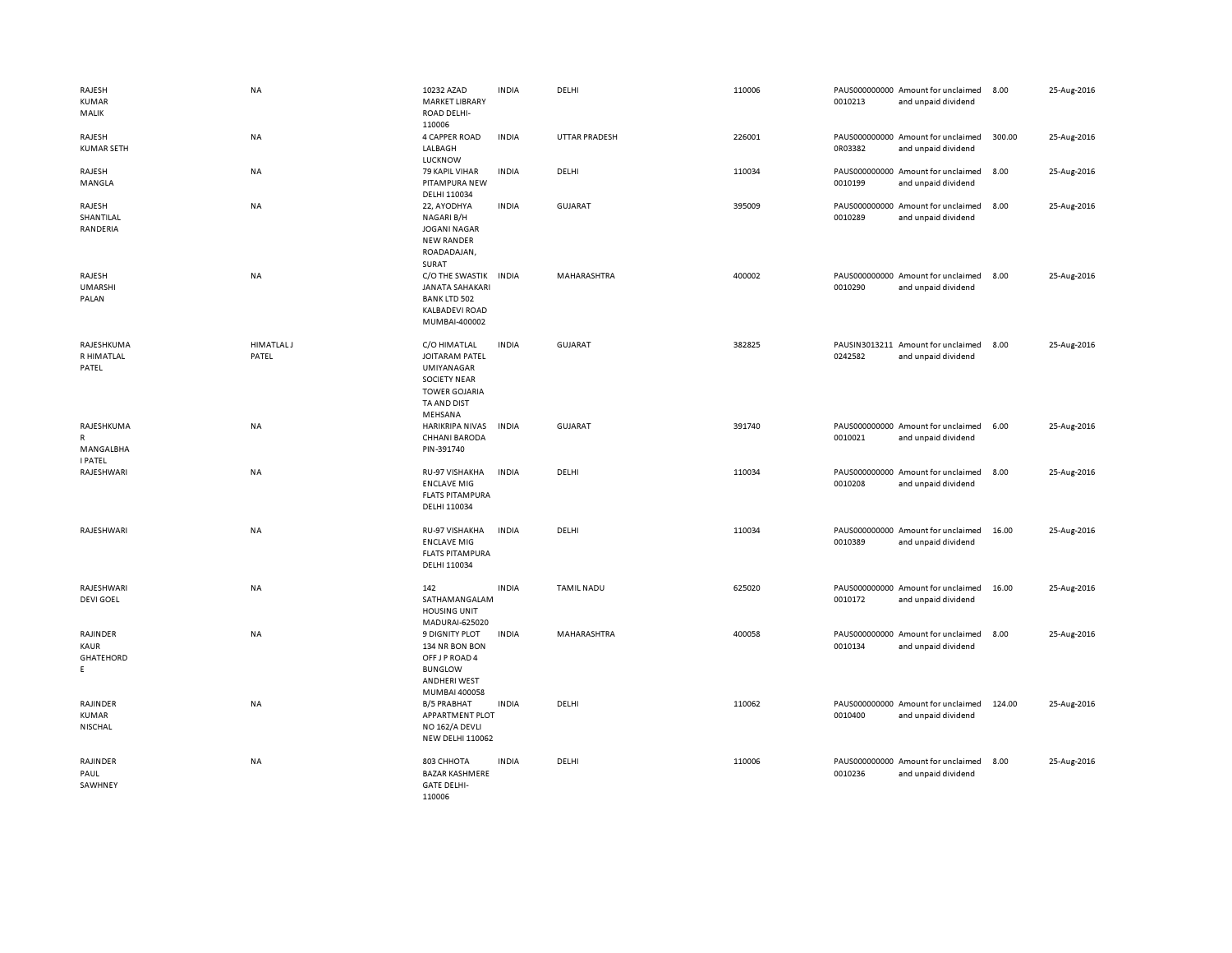| RAJINDER<br>PERSHAD<br><b>GUPTA</b><br>RAJINDER<br>PURI | <b>NA</b><br>KASHMIRI<br><b>LAL PURI</b> | PROP M/S PREM<br><b>FLOUR MILLS J</b><br>5/101 F NEHRU<br><b>MARKET RAJORI</b><br><b>GARDEN NEW</b><br>DELHI-110027<br>B-25, 3RD FLOOR,<br>OLD QUARTER,<br>RAMESH<br>NAGARNEW DELHI | <b>INDIA</b><br><b>INDIA</b> | DELHI<br>DELHI     | 110027<br>110015 | 0010215<br>0001679       | PAUS000000000 Amount for unclaimed<br>and unpaid dividend<br>PAUS120496000 Amount for unclaimed<br>and unpaid dividend | 8.00<br>48.00 | 25-Aug-2016<br>25-Aug-2016 |
|---------------------------------------------------------|------------------------------------------|-------------------------------------------------------------------------------------------------------------------------------------------------------------------------------------|------------------------------|--------------------|------------------|--------------------------|------------------------------------------------------------------------------------------------------------------------|---------------|----------------------------|
| RAJIV<br>BHARDWAJ                                       | NA                                       | A-9/4 VASANT<br>VIHAR NEW DELHI-<br>110057                                                                                                                                          | <b>INDIA</b>                 | DELHI              | 110057           | 0010326                  | PAUS000000000 Amount for unclaimed<br>and unpaid dividend                                                              | 24.00         | 25-Aug-2016                |
| RAJIV KUMAR<br>CHHABRA                                  | NA                                       | <b>B-99 GREATER</b><br>KAILASH-I NEW<br>DELHI 110048                                                                                                                                | <b>INDIA</b>                 | DELHI              | 110048           | 0010518                  | PAUS000000000 Amount for unclaimed<br>and unpaid dividend                                                              | 8.00          | 25-Aug-2016                |
| RAJIV KUMAR<br>CHHABRA                                  | <b>NA</b>                                | <b>B-99 GREATER</b><br>KAILASH I NEW<br>DELHI-110048                                                                                                                                | <b>INDIA</b>                 | DELHI              | 110048           | 0010237                  | PAUS000000000 Amount for unclaimed<br>and unpaid dividend                                                              | 20.00         | 25-Aug-2016                |
| <b>RAJIV KUMAR</b><br>CHHABRA                           | NA                                       | <b>B-99 GREATER</b><br>KAILASH-I NEW<br>DELHI 110048                                                                                                                                | <b>INDIA</b>                 | DELHI              | 110048           | 0010430                  | PAUS000000000 Amount for unclaimed<br>and unpaid dividend                                                              | 20.00         | 25-Aug-2016                |
| <b>RAJIV KUMAR</b><br>JAIN                              | NA                                       | 'BASERA' NEAR<br><b>GANDHI NAGAR</b><br><b>HEAD POST OFFICE</b><br>JAIPUR 302015                                                                                                    | <b>INDIA</b>                 | RAJASTHAN          | 302015           | 0010164                  | PAUS000000000 Amount for unclaimed<br>and unpaid dividend                                                              | 8.00          | 25-Aug-2016                |
| <b>RAJIV MALIK</b>                                      | <b>NA</b>                                | B-1/16 JANAK PURI INDIA<br>NEW DELHI                                                                                                                                                |                              | DELHI              | 110058           | 0010591                  | PAUS000000000 Amount for unclaimed<br>and unpaid dividend                                                              | 16.00         | 25-Aug-2016                |
| RAJIV<br>MUDGILL                                        | NA                                       | 5 MADHAB<br>CHATTERJEE<br>STREET CALCUTTA<br>700020                                                                                                                                 | <b>INDIA</b>                 | <b>WEST BENGAL</b> | 700020           | PAUS000000000<br>0010561 | Amount for unclaimed<br>and unpaid dividend                                                                            | 8.00          | 25-Aug-2016                |
| RAJIV<br>RAMCHANDR<br>A JOSHI                           | NA                                       | G/31, ALEMBIC<br><b>COLONY ALEMBIC</b><br>ROAD VADODARA                                                                                                                             | <b>INDIA</b>                 | <b>GUJARAT</b>     | 390003           | 0R03853                  | PAUS000000000 Amount for unclaimed<br>and unpaid dividend                                                              | 200.00        | 25-Aug-2016                |
| RAJIV<br>RATTAN<br>NANGPAL                              | NA                                       | G-134 PREET VIHAR INDIA<br><b>VIKAS MARG DELHI</b><br>110092                                                                                                                        |                              | DELHI              | 110092           | 0010226                  | PAUS000000000 Amount for unclaimed<br>and unpaid dividend                                                              | 8.00          | 25-Aug-2016                |
| RAJIV<br>SAWHNEY                                        | NA                                       | C-62 IST FLOOR<br><b>SHIVAJI PARK</b><br><b>PUNJABI BAGH</b><br>NEW DELHI 110026                                                                                                    | <b>INDIA</b>                 | DELHI              | 110026           | 0010197                  | PAUS000000000 Amount for unclaimed<br>and unpaid dividend                                                              | 8.00          | 25-Aug-2016                |
| RAJIVKUMAR<br>NAGESHWAR<br>SHUKLA                       | <b>NA</b>                                | <b>MEHTA POLE</b><br><b>MUSA POLE</b><br>BARODA-390006                                                                                                                              | <b>INDIA</b>                 | <b>GUJARAT</b>     | 390006           | 0010022                  | PAUS000000000 Amount for unclaimed<br>and unpaid dividend                                                              | 6.00          | 25-Aug-2016                |
| RAJIVLOCHA<br>N B PURANIK                               | NA                                       | K-2 WEST HIGH<br><b>COURT RD LAXMI</b><br>NAGAR SNEHA APT<br><b>NAGPUR</b>                                                                                                          | <b>INDIA</b>                 | MAHARASHTRA        | 440022           | 0R03771                  | PAUS000000000 Amount for unclaimed<br>and unpaid dividend                                                              | 400.00        | 25-Aug-2016                |
| <b>RAJNI GIRISH</b><br>PATEL                            | <b>NA</b>                                | C/O RAMESH M<br>AMIN 1 PIYUSH<br>COURT R C DUTT<br>ROAD OPP HOTEL<br><b>EXPRESS ALKAPURI</b><br><b>BARODA 390005</b>                                                                | <b>INDIA</b>                 | GUJARAT            | 390005           | 0010404                  | PAUS000000000 Amount for unclaimed<br>and unpaid dividend                                                              | 2.00          | 25-Aug-2016                |
| RAJNI JOSHI                                             | <b>NA</b>                                | C-5A/132 JANAK<br>PURI NEW DELHI-<br>110058                                                                                                                                         | <b>INDIA</b>                 | DELHI              | 110058           | 0010216                  | PAUS000000000 Amount for unclaimed<br>and unpaid dividend                                                              | 20.00         | 25-Aug-2016                |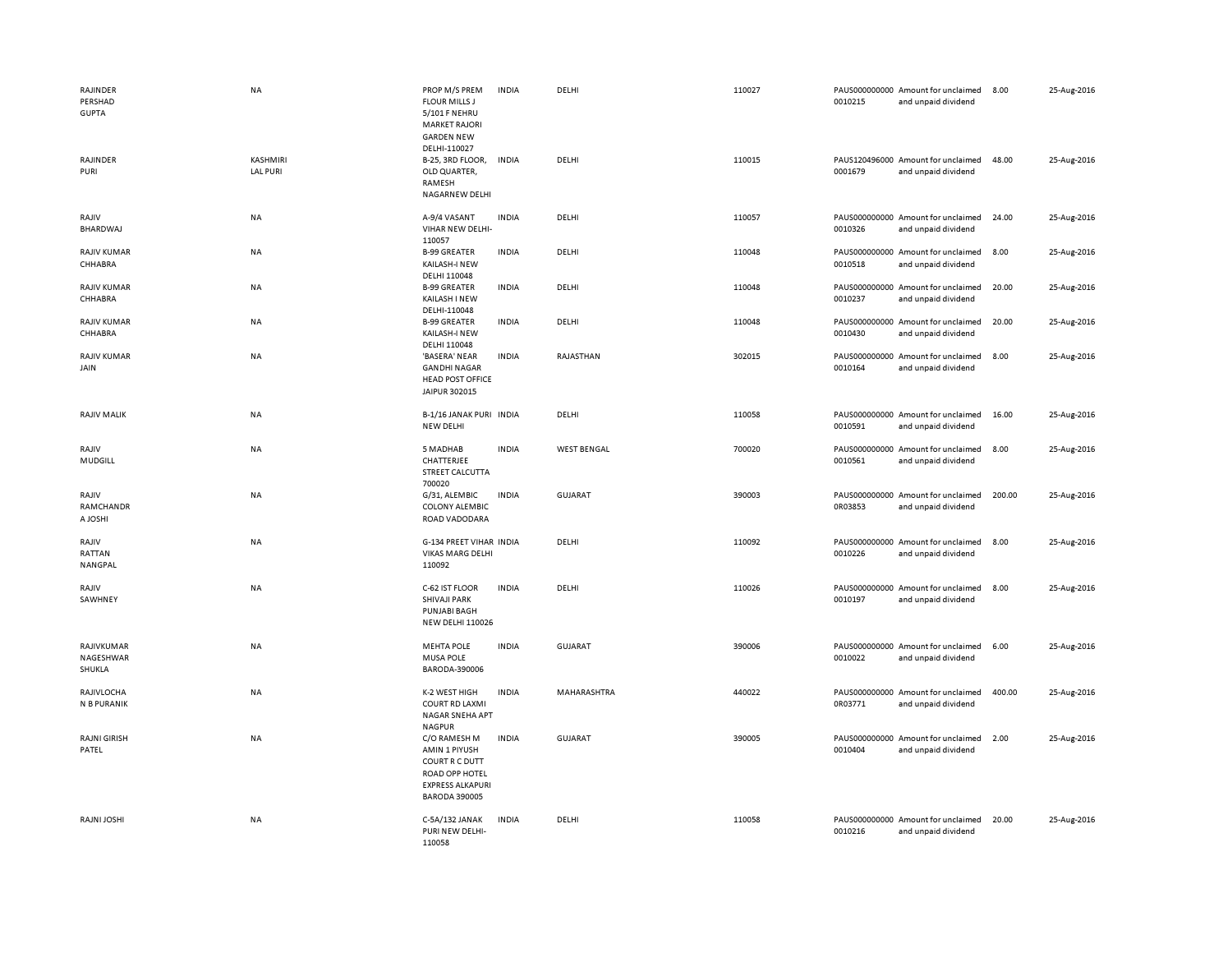| RAJNIKANT<br>AMBALAL<br>PATEL           | <b>NA</b>                  | VADVALU FALIU<br>ODE VIA ANAND<br>388210                                                                   | <b>INDIA</b> | GUJARAT           | 388210 | 0009927 | PAUS000000000 Amount for unclaimed<br>and unpaid dividend | 2.00   | 25-Aug-2016 |
|-----------------------------------------|----------------------------|------------------------------------------------------------------------------------------------------------|--------------|-------------------|--------|---------|-----------------------------------------------------------|--------|-------------|
| RAJNIKANT<br>BHIKHABHAI<br>PATEL        | NA                         | 16, ROKADNATH<br>SOCIETY, LIONS<br>HALL ROAD, , RACE<br>COURSE<br>CIRCLEVADODARA                           | <b>INDIA</b> | <b>GUJARAT</b>    | 390007 | 0009972 | PAUS000000000 Amount for unclaimed<br>and unpaid dividend | 2.00   | 25-Aug-2016 |
| RAJNIKANT<br><b>CHATURBHAI</b><br>PATEL | NA                         | C-12 ABHAYNAGAR INDIA<br><b>SOCIETY NEAR</b><br><b>GORVA HOUSING</b><br><b>BOARD BARODA-</b><br>390016     |              | GUJARAT           | 390016 | 0009939 | PAUS000000000 Amount for unclaimed<br>and unpaid dividend | 6.00   | 25-Aug-2016 |
| RAJNIKANT<br><b>GULABCHAN</b><br>D SHAH | NA                         | NEAR JAIN TEMPLE INDIA<br>POST ODE TAL<br>ANAND PIN-388210                                                 |              | <b>GUJARAT</b>    | 388210 | 0010023 | PAUS000000000 Amount for unclaimed<br>and unpaid dividend | 16.00  | 25-Aug-2016 |
| RAJNIKANT<br><b>HARILAL</b><br>SHAH     | NA                         | <b>SALUN BAZAR</b><br><b>KOVADA POLE</b><br>NADIAD DIST KAIRA<br>PIN-387001                                | <b>INDIA</b> | GUJARAT           | 387001 | 0010024 | PAUS000000000 Amount for unclaimed<br>and unpaid dividend | 6.00   | 25-Aug-2016 |
| RAJNIKANT<br>MANIBHAI<br>PATEL          | NA                         | NAVAPURA SUNAV INDIA<br>TAL PETLAD DIST<br>KAIRA 388470                                                    |              | <b>GUJARAT</b>    | 388470 | 0010025 | PAUS000000000 Amount for unclaimed<br>and unpaid dividend | 16.00  | 25-Aug-2016 |
| RAJNIKANT<br>NANALAL<br>MEHTA           | NA                         | C/O THE SWASTIK<br><b>JANATA SAHAKARI</b><br><b>BANK LTD 502</b><br><b>KALBADEVI ROAD</b><br>MUMBAI-400002 | <b>INDIA</b> | MAHARASHTRA       | 400002 | 0010293 | PAUS000000000 Amount for unclaimed<br>and unpaid dividend | 8.00   | 25-Aug-2016 |
| RAJNIKANT<br>RAMBHAI<br>PATEL           | NA                         | AT PO HANSAPORE INDIA<br>TAL NAVSARI DIST<br>VALSAD-396445                                                 |              | <b>GUJARAT</b>    | 396445 | 0010250 | PAUS000000000 Amount for unclaimed<br>and unpaid dividend | 8.00   | 25-Aug-2016 |
| RAJNIKANT<br>RAVISHANKE<br>R SHUKLA     | <b>NA</b>                  | C/O STATE BANK INDIA<br>OF INDIA<br>RATANPOLE PATAN                                                        |              | GUJARAT           | 384265 | 0010148 | PAUS000000000 Amount for unclaimed<br>and unpaid dividend | 8.00   | 25-Aug-2016 |
| RAJNIKANT<br>SHAH                       | NA                         | C/O P N DABHI 108- INDIA<br><b>B SURYA DARSHAN</b><br>124/138 SANT<br>SENA MAHARAJ<br><b>MARG MUMBAI</b>   |              | MAHARASHTRA       | 400004 | 0R03599 | PAUS000000000 Amount for unclaimed<br>and unpaid dividend | 200.00 | 25-Aug-2016 |
| RAJSHREE<br>JAIN                        | PAWAN<br><b>KUMAR JAIN</b> | 72/73 SANATAN<br>MISTRY LANE 4TH<br><b>FLOOR SALKIA</b><br>(ORIA PARA)<br><b>HOWRAH</b>                    | <b>INDIA</b> | MAHARASHTRA       | 999999 | 0054397 | PAUSIN3007731 Amount for unclaimed<br>and unpaid dividend | 8.00   | 25-Aug-2016 |
| RAJU LOHIYA                             | <b>NA</b>                  | 5-C/II MITTAL<br><b>COURT NARIMAN</b><br>POINT MUMBAI                                                      | <b>INDIA</b> | MAHARASHTRA       | 400021 | 0R05238 | PAUS000000000 Amount for unclaimed<br>and unpaid dividend | 200.00 | 25-Aug-2016 |
| RAJU P G                                | <b>NA</b>                  | <b>NEW NO.29,</b><br>VARADARAJAN<br>STREET,<br>VETRINAGAR,<br>CHENNAI                                      | <b>INDIA</b> | <b>TAMIL NADU</b> | 600082 | 0P00965 | PAUS000000000 Amount for unclaimed<br>and unpaid dividend | 40.00  | 25-Aug-2016 |
| RAJU P G                                | <b>NA</b>                  | <b>NEW NO.29,</b><br>VARADARAJAN<br>STREET,<br>VETRINAGAR,<br>CHENNAL                                      | <b>INDIA</b> | <b>TAMIL NADU</b> | 600082 | 0P00952 | PAUS000000000 Amount for unclaimed<br>and unpaid dividend | 40.00  | 25-Aug-2016 |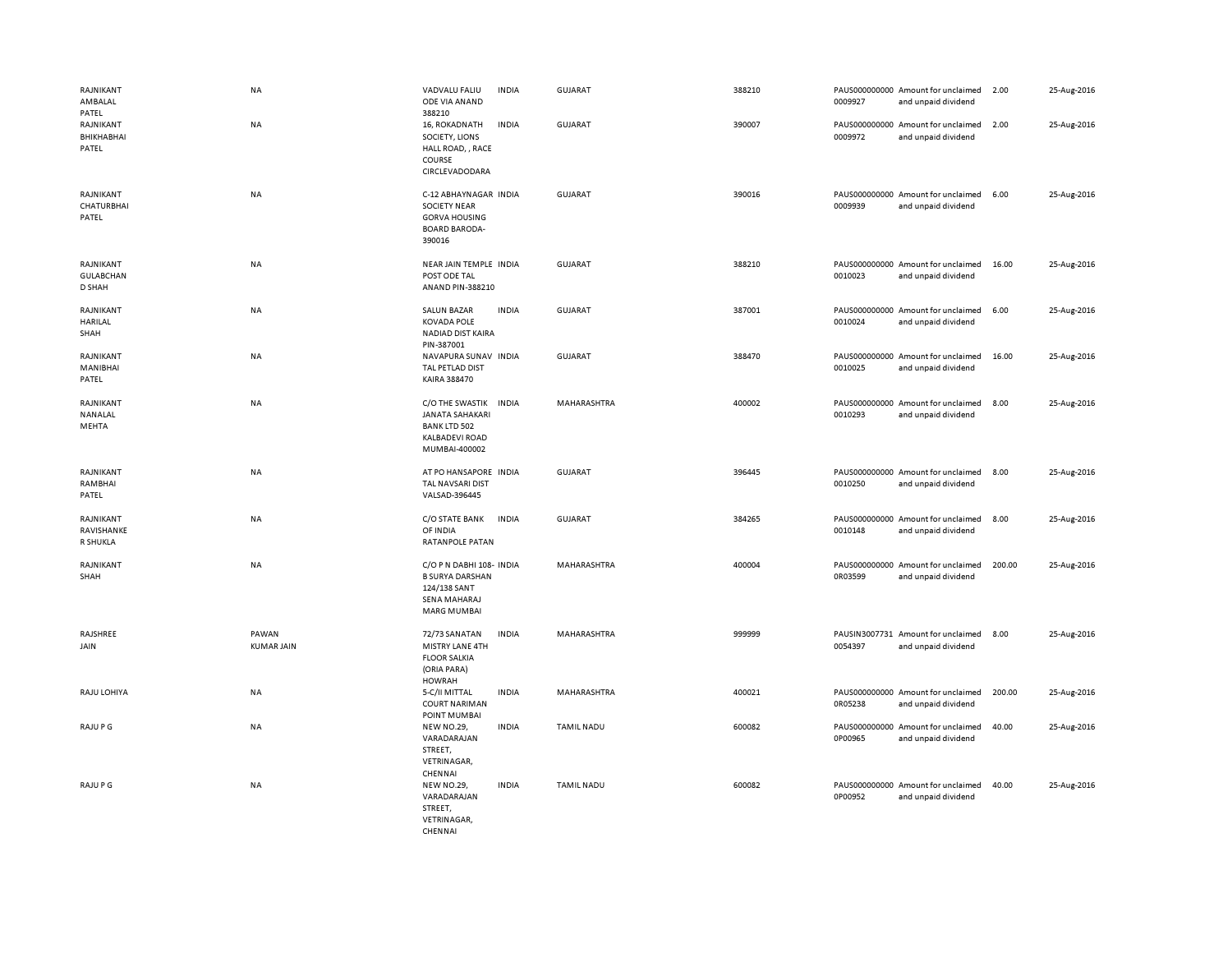| RAJU P G                                   | <b>NA</b>           | <b>NEW NO.29,</b><br>VARADARAJAN<br>STREET,<br>VETRINAGAR,                                                                     | <b>INDIA</b> | <b>TAMIL NADU</b>    | 600082 | 0P00951 | PAUS000000000 Amount for unclaimed<br>and unpaid dividend | 40.00  | 25-Aug-2016 |
|--------------------------------------------|---------------------|--------------------------------------------------------------------------------------------------------------------------------|--------------|----------------------|--------|---------|-----------------------------------------------------------|--------|-------------|
| RAJVILAS<br><b>GUPTA</b>                   | NA                  | CHENNAI<br>H NO.4-2-66,<br><b>SULTAN BAZAR</b><br><b>HYDERABAD</b>                                                             | <b>INDIA</b> | ANDHRA PRADESH       | 500001 | 0R00639 | PAUS000000000 Amount for unclaimed<br>and unpaid dividend | 200.00 | 25-Aug-2016 |
| RAKESH<br>JAYANTILAL<br>OSWAL              | JAYANTILAL<br>OSWAL | J.D. JAIN BUILDING INDIA<br><b>IIND CROSS</b><br>J.C.NAGAR BESIDE<br><b>AJANTA HOTEL</b><br><b>STATION</b><br>ROADHUBLI        |              | KARNATAKA            | 580020 | 0271404 | PAUS120106000 Amount for unclaimed<br>and unpaid dividend | 200.00 | 25-Aug-2016 |
| <b>RAKESH KANT</b><br>JAIN                 | <b>NA</b>           | 5 P & T COLONY<br><b>AGRA CANTT AGRA</b>                                                                                       | <b>INDIA</b> | UTTARAKHAND          | 263001 | 0010115 | PAUS000000000 Amount for unclaimed<br>and unpaid dividend | 16.00  | 25-Aug-2016 |
| RAKESH<br><b>KUMAR</b><br>AGARWAL          | NA                  | PURCHASE DEPTT<br>SYNTHETIES CHEM<br>LTD FATEHGANJ<br><b>WEST BAREILLY</b>                                                     | <b>INDIA</b> | <b>UTTAR PRADESH</b> | 243501 | 0R03914 | PAUS000000000 Amount for unclaimed<br>and unpaid dividend | 500.00 | 25-Aug-2016 |
| RAKESH<br><b>KUMAR JAIN</b>                | <b>NA</b>           | BN-43 (PASCHIMI)<br>SHALIMAR BAGH<br>RING ROAD DELHI<br>110042                                                                 | <b>INDIA</b> | DELHI                | 110042 | 0010230 | PAUS000000000 Amount for unclaimed<br>and unpaid dividend | 8.00   | 25-Aug-2016 |
| RAKESH<br><b>KUMAR</b><br>KUMAR            | NA                  | W-2 115-A<br>MINAKASHI<br><b>GARDEN PO TILAK</b><br>NAGAR NEW DELHI-<br>110018                                                 | <b>INDIA</b> | DELHI                | 110018 | 0010206 | PAUS000000000 Amount for unclaimed<br>and unpaid dividend | 8.00   | 25-Aug-2016 |
| RAKESH<br><b>KUMAR</b><br>SRIVASTAVA       | NA                  | 43 JAGANATHPUR INDIA<br><b>GORAKHPUR</b>                                                                                       |              | UTTAR PRADESH        | 273001 | 0R03374 | PAUS000000000 Amount for unclaimed<br>and unpaid dividend | 200.00 | 25-Aug-2016 |
| RAKESH<br>SARAF                            | NA                  | 20/81 SHAKTI<br><b>NAGAR DELHI-</b><br>110007                                                                                  | <b>INDIA</b> | DELHI                | 110007 | 0010026 | PAUS000000000 Amount for unclaimed<br>and unpaid dividend | 10.00  | 25-Aug-2016 |
| RAKESH<br>SHAMSHERY                        | NA                  | 7-A COURT ROAD<br>DEHRADUN                                                                                                     | <b>INDIA</b> | UTTARAKHAND          | 248001 | 0R03556 | PAUS000000000 Amount for unclaimed<br>and unpaid dividend | 200.00 | 25-Aug-2016 |
| RAKESH<br>VASHISHTA                        | <b>NA</b>           | UJJWAL LTD<br>SHASHI BUILDING<br>ASAF ALI ROAD<br>NEW DELHI                                                                    | <b>INDIA</b> | DELHI                | 110002 | 0R03873 | PAUS000000000 Amount for unclaimed<br>and unpaid dividend | 200.00 | 25-Aug-2016 |
| RAKSHA<br>PRAVINCHAN<br><b>DRA TRIVEDI</b> | <b>NA</b>           | 2770/1<br>JIVANKAMALSHI'S<br><b>POLE SHAHPUR</b><br>AHMEDABAD-<br>380001                                                       | <b>INDIA</b> | <b>GUJARAT</b>       | 380001 | 0010129 | PAUS000000000 Amount for unclaimed<br>and unpaid dividend | 8.00   | 25-Aug-2016 |
| <b>RAKSHABEN S</b><br>PAGARIA              | NA                  | A/302,<br>PARMESHWAR<br><b>AVENUE VISHWA</b><br>KARMA COL,<br><b>GORDHANWADI</b><br>TAKARA KANKARIA,<br>MANINAGAR<br>AHMEDABAD | <b>INDIA</b> | <b>GUJARAT</b>       | 380008 | 0346264 | PAUSIN3022011 Amount for unclaimed<br>and unpaid dividend | 2.00   | 25-Aug-2016 |
| <b>RAM AVATAR</b><br><b>GUPTA</b>          | <b>NA</b>           | C/O TAYLOR<br><b>INSTRUMENT CO</b><br>(P) LTD 14-<br><b>MATHURA ROAD</b><br>FARIDABAD 121001                                   | <b>INDIA</b> | HARYANA              | 121001 | 0010329 | PAUS000000000 Amount for unclaimed<br>and unpaid dividend | 16.00  | 25-Aug-2016 |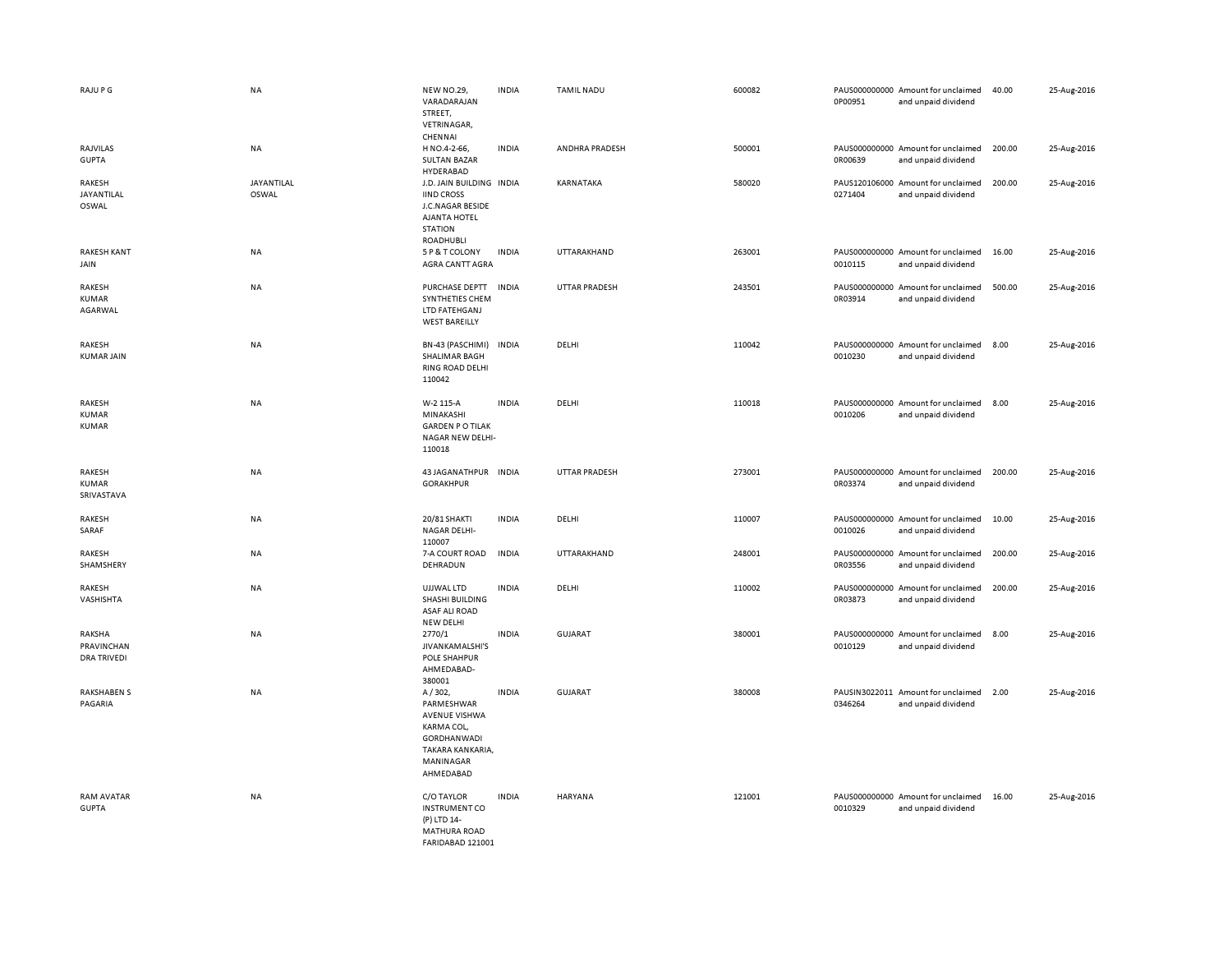| RAM<br><b>BAHADUR</b><br>SINHA    | <b>NA</b>                 | <b>LAKE AVENUE</b><br><b>KANKE ROAD</b><br>RANCHI-834008                                                                  | <b>INDIA</b> | <b>JHARKHAND</b>   | 834008 | 0010027                  | PAUS000000000 Amount for unclaimed<br>and unpaid dividend | 16.00  | 25-Aug-2016 |
|-----------------------------------|---------------------------|---------------------------------------------------------------------------------------------------------------------------|--------------|--------------------|--------|--------------------------|-----------------------------------------------------------|--------|-------------|
| <b>RAM CHAND</b><br>TAKHTANI      | NA                        | E-349 RAMESH<br>NAGAR NEW DELHI-<br>110015                                                                                | <b>INDIA</b> | DELHI              | 110015 | 0010336                  | PAUS000000000 Amount for unclaimed<br>and unpaid dividend | 8.00   | 25-Aug-2016 |
| <b>RAM DHARI</b><br>GOEL          | NA                        | 77 CHANDU PARK INDIA<br>DELHI-110051                                                                                      |              | DELHI              | 110051 | 0010390                  | PAUS000000000 Amount for unclaimed<br>and unpaid dividend | 8.00   | 25-Aug-2016 |
| <b>RAM KISHAN</b><br>DALAL        | NA                        | C/O ALEMBIC<br><b>CHEMICALS WORKS</b><br>CO LTD AMBALA<br>CANTT                                                           | <b>INDIA</b> | <b>HARYANA</b>     | 133001 | 0R03416                  | PAUS000000000 Amount for unclaimed<br>and unpaid dividend | 200.00 | 25-Aug-2016 |
| <b>RAM KUMAR</b><br>SINGHAL       | <b>NA</b>                 | <b>DELHI STOCK</b><br><b>EXCHANGE BLDG</b><br><b>ASAF ALI ROAD</b><br>NEW DELHI-110002                                    | <b>INDIA</b> | DELHI              | 110002 | 0010333                  | PAUS000000000 Amount for unclaimed<br>and unpaid dividend | 8.00   | 25-Aug-2016 |
| <b>RAM LAL</b>                    | <b>NA</b>                 | C/O BHAGWAN<br>DAS GUPTA & CO 4<br><b>DELHI STOCK</b><br><b>EXCHANGE BULD</b><br>ASAF ALI ROAD<br><b>NEW DELHI-110002</b> | <b>INDIA</b> | DELHI              | 110002 | 0010320                  | PAUS000000000 Amount for unclaimed<br>and unpaid dividend | 8.00   | 25-Aug-2016 |
| RAM LAL<br>KHURANA                | NA                        | C-64, RETREAT<br>APTS PLOT NO. 20, I-<br>P EXTENSION<br>OPPOSIT,<br>MAMGALAM<br>HOSPITAL DELHI                            | <b>INDIA</b> | DELHI              | 110092 | 0140040                  | PAUSIN3014361 Amount for unclaimed<br>and unpaid dividend | 16.00  | 25-Aug-2016 |
| <b>RAM MOHAN</b><br><b>MENON</b>  | <b>NA</b>                 | 35 J S HALL 'B'<br>ROAD CHURCH<br><b>GATE MUMBAI-</b><br>400020                                                           | <b>INDIA</b> | MAHARASHTRA        | 400020 | 0010143                  | PAUS000000000 Amount for unclaimed<br>and unpaid dividend | 8.00   | 25-Aug-2016 |
| RAM<br>NARAYAN<br>KOTHARI         | NA                        | NO-6 SIKDAR PARA INDIA<br>2ND LANE<br>CALCUTTA 700007                                                                     |              | <b>WEST BENGAL</b> | 700007 | 0010261                  | PAUS000000000 Amount for unclaimed<br>and unpaid dividend | 24.00  | 25-Aug-2016 |
| <b>RAM RATTAN</b><br>PAUL         | NA                        | M/S UJJWAL<br>LIMITED 110 J L N<br><b>MARG AMBALA</b><br><b>CANTT HARYANA</b>                                             | <b>INDIA</b> | HARYANA            | 133001 | 0R03408                  | PAUS000000000 Amount for unclaimed<br>and unpaid dividend | 200.00 | 25-Aug-2016 |
| <b>RAM SINGH</b><br><b>GUPTA</b>  | <b>BISHAMBAR</b><br>DAYAL | F-26 / 56, SECTOR -<br>7, ROHINI, DELHI                                                                                   | <b>INDIA</b> | DELHI              | 110085 | PAUSIN3014361<br>0236687 | Amount for unclaimed<br>and unpaid dividend               | 32.00  | 25-Aug-2016 |
| RAM<br>SWARUP J<br><b>SUROTIA</b> | <b>NA</b>                 | M 5/5/38<br>SHASTRINAGAR<br>AHMEDABAD<br>380013                                                                           | <b>INDIA</b> | <b>GUJARAT</b>     | 380013 | 0010028                  | PAUS000000000 Amount for unclaimed<br>and unpaid dividend | 66.00  | 25-Aug-2016 |
| RAMA<br>CHAKRABORT<br>Y           | <b>NA</b>                 | C/O MR SWAPAN<br><b>CHAKRABORTY M/S</b><br><b>MODERN WATCH</b><br>COMPANY<br><b>GUWAHATI</b>                              | <b>INDIA</b> | ASSAM              | 781001 | 0R03099                  | PAUS000000000 Amount for unclaimed<br>and unpaid dividend | 200.00 | 25-Aug-2016 |
| <b>RAMA DEVI</b><br>CHOPRA        | <b>NA</b>                 | A G VIDYASAGAR & INDIA<br>CO STOCK & SHARE<br><b>BROCKERS 12-D S E</b><br><b>BUILDING ASAF ALI</b><br>ROAD NEW DELHI-     |              | DELHI              | 110002 | 0010324                  | PAUS000000000 Amount for unclaimed<br>and unpaid dividend | 8.00   | 25-Aug-2016 |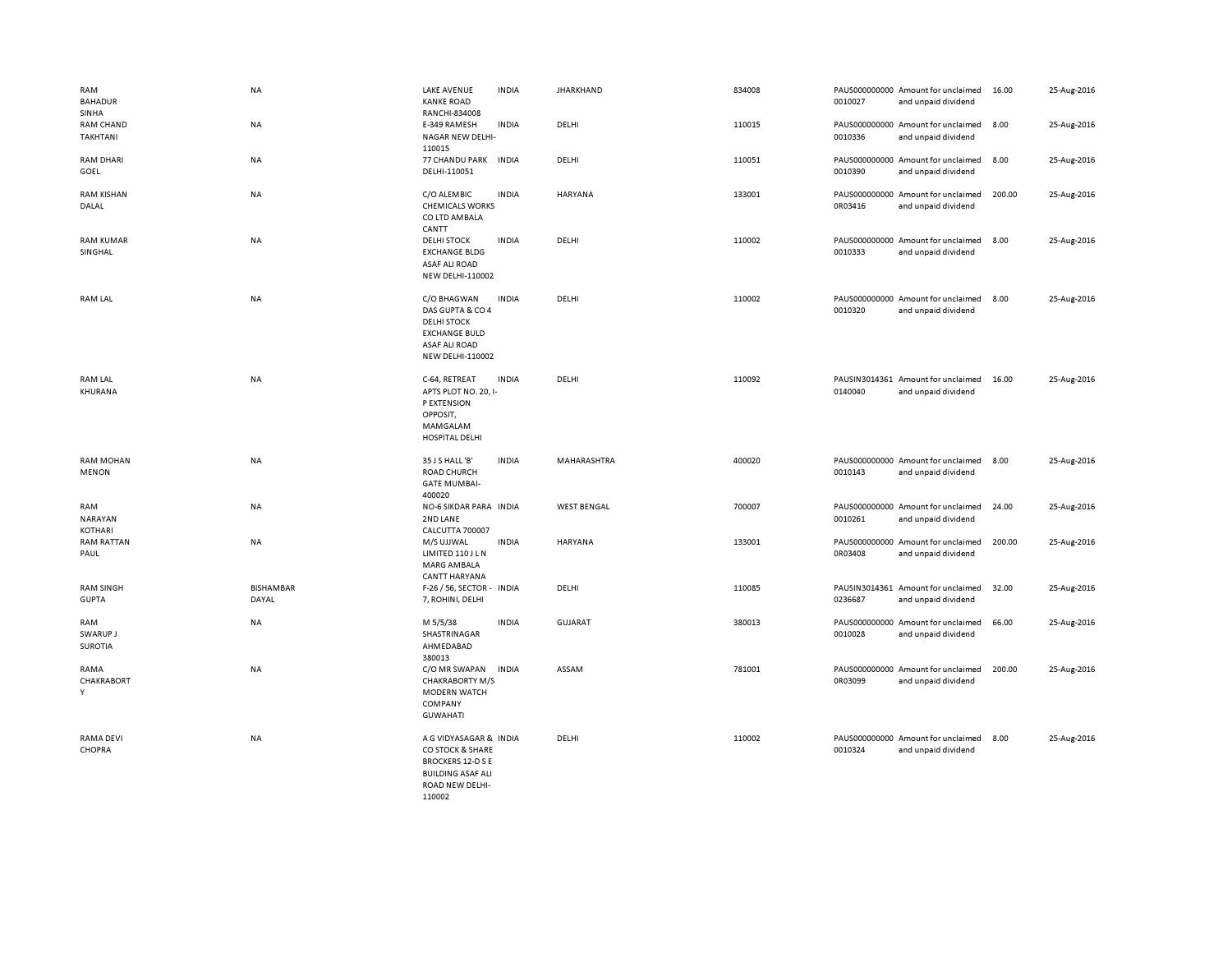| RAMA KANT<br>PANDEY                                 | NA        | UJJWAL LTD<br><b>AAKRITI TOWER</b><br>6TH FLR 19/B<br><b>VIDHAN SABHA</b><br><b>MARG LUCKNOW</b><br>226001                                        | <b>INDIA</b> | UTTAR PRADESH     | 226001 | 0010113 | PAUS000000000 Amount for unclaimed<br>and unpaid dividend | 16.00  | 25-Aug-2016 |
|-----------------------------------------------------|-----------|---------------------------------------------------------------------------------------------------------------------------------------------------|--------------|-------------------|--------|---------|-----------------------------------------------------------|--------|-------------|
| RAMA<br><b>OBEROI</b>                               | NA        | H NO 533 DR<br>MUKERJI NAGAR<br>RAM LAL KAPOOR<br><b>MARG DELHI</b>                                                                               | <b>INDIA</b> | DELHI             | 110009 | 1988058 | PAUSIN3026793 Amount for unclaimed<br>and unpaid dividend | 16.00  | 25-Aug-2016 |
| RAMA<br>PANDYA                                      | <b>NA</b> | A/7 MANGALAM<br><b>DUPLEX</b><br><b>MANGALAM CROSS</b><br>ROAD OPP SAMA<br>TALAVSAMA<br><b>SAVALI ROAD</b>                                        | <b>INDIA</b> | <b>GUJARAT</b>    | 390008 | 0010530 | PAUS000000000 Amount for unclaimed<br>and unpaid dividend | 2.00   | 25-Aug-2016 |
| <b>RAMABEN B</b><br>PATEL                           | NA        | C/O MBM POP<br><b>RIVETS &amp;</b><br><b>FASTENERS (P) LTD</b><br>114 (B) METAGALLI<br><b>INDUSTRIAL AREA</b><br><b>KRS ROAD MYSORE</b><br>570016 | <b>INDIA</b> | KARNATAKA         | 570016 | 0009974 | PAUS000000000 Amount for unclaimed<br>and unpaid dividend | 6.00   | 25-Aug-2016 |
| RAMABEN<br>GOVINDLAL<br>SHAH                        | NA        | ASHOK NIVAS LEVA INDIA<br>SHERI<br>AHMEDABADI POLE<br>RAOPURA BARODA<br>390001                                                                    |              | <b>GUJARAT</b>    | 390001 | 0009904 | PAUS000000000 Amount for unclaimed<br>and unpaid dividend | 2.00   | 25-Aug-2016 |
| RAMACHAND<br>RA CHETTY T<br>VE                      | NA        | 43, NAIKER NEW<br>STREET, MADURAI                                                                                                                 | <b>INDIA</b> | <b>TAMIL NADU</b> | 625001 | 0T00289 | PAUS000000000 Amount for unclaimed<br>and unpaid dividend | 200.00 | 25-Aug-2016 |
| RAMACHAND<br><b>RA RAO</b><br><b>BOYINA</b>         | NA        | C/O B L PATNAIK<br>ASN COLONY OPP<br><b>BONDILIPURAM</b><br>SCHOOL<br>SRIKAKULAM AP                                                               | <b>INDIA</b> | ANDHRA PRADESH    | 532001 | 0R04828 | PAUS000000000 Amount for unclaimed<br>and unpaid dividend | 200.00 | 25-Aug-2016 |
| RAMACHAND<br>RA RAO<br><b>GRANDHI</b>               | <b>NA</b> | <b>ADVOCATE</b><br><b>NOTARY &amp; ASST</b><br><b>GOVT PLEADER</b><br>CHINNA VADHI<br>VIRIANAGRAM-<br>531201                                      | <b>INDIA</b> | ANDHRA PRADESH    | 531201 | 0010163 | PAUS000000000 Amount for unclaimed<br>and unpaid dividend | 8.00   | 25-Aug-2016 |
| RAMACHAND<br><b>RA SHENOI V</b>                     | <b>NA</b> | HOUSE NO IV/1193 INDIA<br><b>NORTH CHERLAI</b><br><b>GOGRI ST COCHIN</b><br>682002                                                                |              | KERALA            | 682002 | 0010535 | PAUS000000000 Amount for unclaimed<br>and unpaid dividend | 32.00  | 25-Aug-2016 |
| RAMADHAN<br><b>BHAGAVATIP</b><br>RASAD<br>SHUKLA    | NA        | 31 SARVODAYA<br>SOCIETY CHHANI<br>ROAD NIZAMPURA<br>BARODA-390002                                                                                 | <b>INDIA</b> | <b>GUJARAT</b>    | 390002 | 0010029 | PAUS000000000 Amount for unclaimed<br>and unpaid dividend | 16.00  | 25-Aug-2016 |
| RAMADHAR<br><b>BHAGVATIPR</b><br><b>ASAD SHUKLA</b> | NA        | 31 SARVODAY<br>SOCIETY<br>NIZAMPURA<br>BARODA-390002                                                                                              | <b>INDIA</b> | GUJARAT           | 390002 | 0010030 | PAUS000000000 Amount for unclaimed<br>and unpaid dividend | 32.00  | 25-Aug-2016 |
| RAMADHURA<br>IKS                                    | NA        | ANNAI ARUL NO 9<br>SRINIVASANAGAR<br><b>NORTH EXTENSION</b><br>TIRUVANAIKOIL<br><b>TRICHY 620005</b>                                              | <b>INDIA</b> | <b>TAMIL NADU</b> | 620005 | 0010181 | PAUS000000000 Amount for unclaimed<br>and unpaid dividend | 8.00   | 25-Aug-2016 |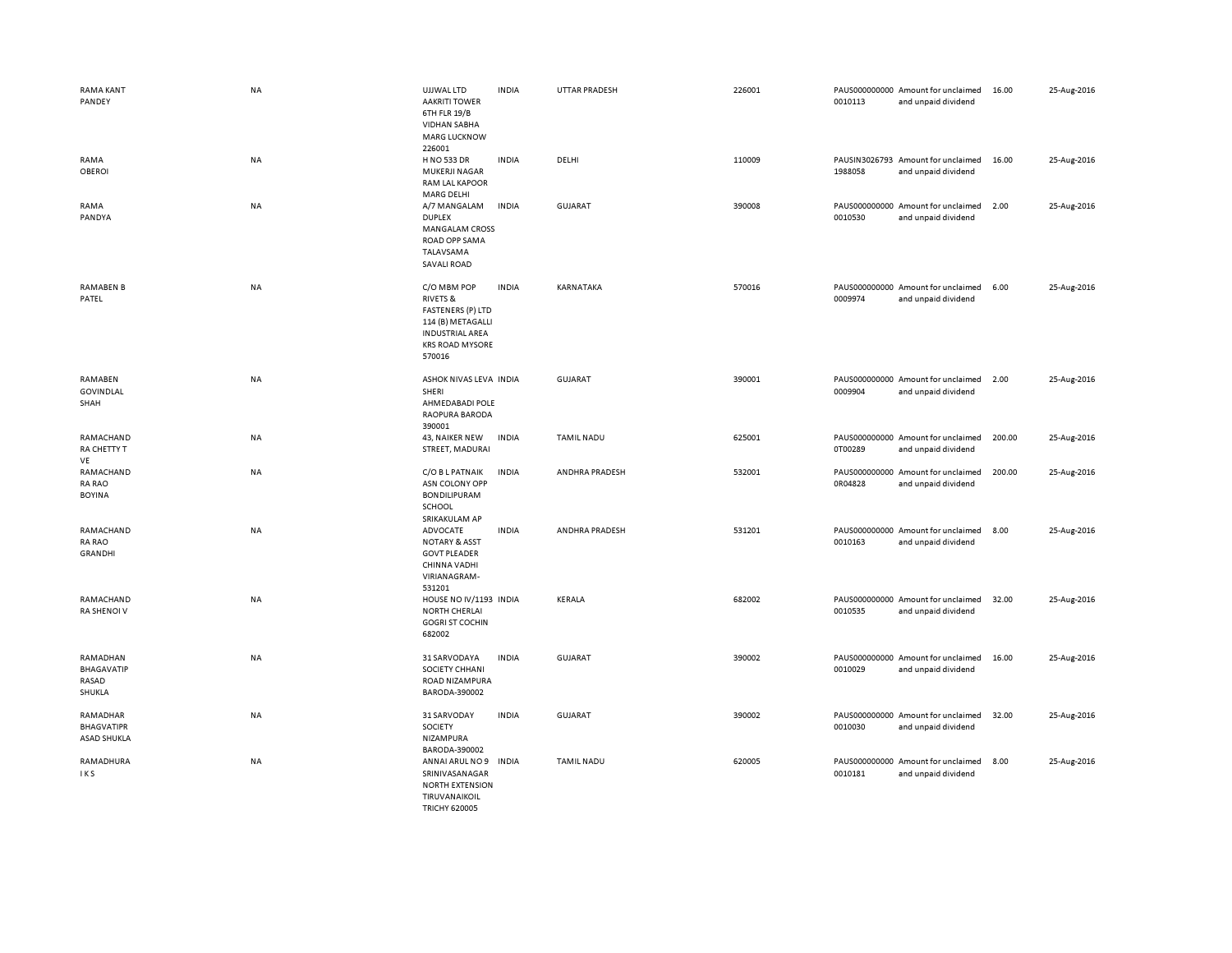| RAMALAXMI<br>MANTHA                        | <b>NA</b> | C/O.CPL MANTHA INDIA<br>V.R. STATION<br>WORK SHOP, AIR<br>FORCE STATION,<br>BEGUMPET, SECUN<br>DARABAD.         |              | ANDHRA PRADESH    | 500011 | 0R05470 | PAUS000000000 Amount for unclaimed<br>and unpaid dividend | 200.00 | 25-Aug-2016 |
|--------------------------------------------|-----------|-----------------------------------------------------------------------------------------------------------------|--------------|-------------------|--------|---------|-----------------------------------------------------------|--------|-------------|
| RAMAMURT<br>HY<br>SWAMINATH<br>Α           | <b>NA</b> | HIG FLAT NO B4/9 INDIA<br>BHARATHIDASAN<br><b>COLONY TN HBKK</b><br>NAGAR CHENNAI<br>600083                     |              | <b>TAMIL NADU</b> | 600083 | 0010173 | PAUS000000000 Amount for unclaimed<br>and unpaid dividend | 8.00   | 25-Aug-2016 |
| RAMANAND<br>ADVAITANAN<br><b>D SHASTRI</b> | <b>NA</b> | AMBALAL<br>DUDHWALA'S<br>HOUSE<br>MANGALDAS<br>MOHALLA SIABAG<br>BARODA-390001                                  | <b>INDIA</b> | <b>GUJARAT</b>    | 390001 | 0009978 | PAUS000000000 Amount for unclaimed<br>and unpaid dividend | 6.00   | 25-Aug-2016 |
| RAMANATHA<br>N N                           | NA        | 89, NARAYANA<br>PILLAI STREET<br>CANTONMENT<br>BANGALORE                                                        | <b>INDIA</b> | KARNATAKA         | 560001 | 0N01076 | PAUS000000000 Amount for unclaimed<br>and unpaid dividend | 200.00 | 25-Aug-2016 |
| RAMANBHAI<br>A PATEL                       | NA        | 1110, LAXMIKUNJ, INDIA<br>VADODARA                                                                              |              | <b>GUJARAT</b>    | 390001 | 0010578 | PAUS000000000 Amount for unclaimed<br>and unpaid dividend | 16.00  | 25-Aug-2016 |
| RAMANBHAI<br>ASHABHAI<br>DESAI             | <b>NA</b> | 5, CHANDRAMANI INDIA<br>PARK OPP<br>JAIBAJRANG<br>SOCIETY I P C L<br>ROAD<br>SUBHANPURA<br><b>BARODA 390007</b> |              | GUJARAT           | 390007 | 0009956 | PAUS000000000 Amount for unclaimed<br>and unpaid dividend | 6.00   | 25-Aug-2016 |
| RAMANBHAI                                  | NA        | <b>TRIVENI B BLOCK</b>                                                                                          | <b>INDIA</b> | MAHARASHTRA       | 400054 |         | PAUS000000000 Amount for unclaimed                        | 22.00  | 25-Aug-2016 |
| BHULABHAI<br>DESAI                         |           | FLAT NO 4 SV<br>ROAD<br>SANTACRUZ(WEST)<br>MUMBAI 400054                                                        |              |                   |        | 0009888 | and unpaid dividend                                       |        |             |
| RAMANBHAI<br>CHATURBHAI<br>PATEL           | <b>NA</b> | AT KHANPUR POST INDIA<br><b>SEWASI DIST</b><br><b>BARODA PIN-</b><br>390007                                     |              | <b>GUJARAT</b>    | 390007 | 0010031 | PAUS000000000 Amount for unclaimed<br>and unpaid dividend | 2.00   | 25-Aug-2016 |
| RAMANBHAI<br><b>DARUBHAI</b><br>PATEL      | <b>NA</b> | <b>MAY SHERI POST</b><br>SARSA TA ANAND<br>DIST KAIRA PIN-<br>388365                                            | <b>INDIA</b> | <b>GUJARAT</b>    | 388365 | 0010032 | PAUS000000000 Amount for unclaimed<br>and unpaid dividend | 6.00   | 25-Aug-2016 |
| RAMANBHAI<br><b>HIRABHAI</b><br>PATEL      | NA        | AT & POST ADVALA INDIA<br>TA AMOD DIST<br><b>BROACH PIN-</b><br>392110                                          |              | <b>GUJARAT</b>    | 392110 | 0010033 | PAUS000000000 Amount for unclaimed<br>and unpaid dividend | 16.00  | 25-Aug-2016 |
| RAMANBHAI<br>MAGANBHAI<br>PATEL            | NA        | AT & PO BAYAD<br><b>DIST</b><br>SABARKANTHA PIN<br>383325                                                       | <b>INDIA</b> | GUJARAT           | 383325 | 0009925 | PAUS000000000 Amount for unclaimed<br>and unpaid dividend | 16.00  | 25-Aug-2016 |
| RAMANBHAI<br>MAHIJIBHAI<br>PATEL           | NA        | 44 RANJAN<br><b>SOCIETY NR LIONS</b><br><b>HALL RACE COURSE</b><br><b>BARODA 390015</b>                         | <b>INDIA</b> | GUJARAT           | 390015 | 0009949 | PAUS000000000 Amount for unclaimed<br>and unpaid dividend | 2.00   | 25-Aug-2016 |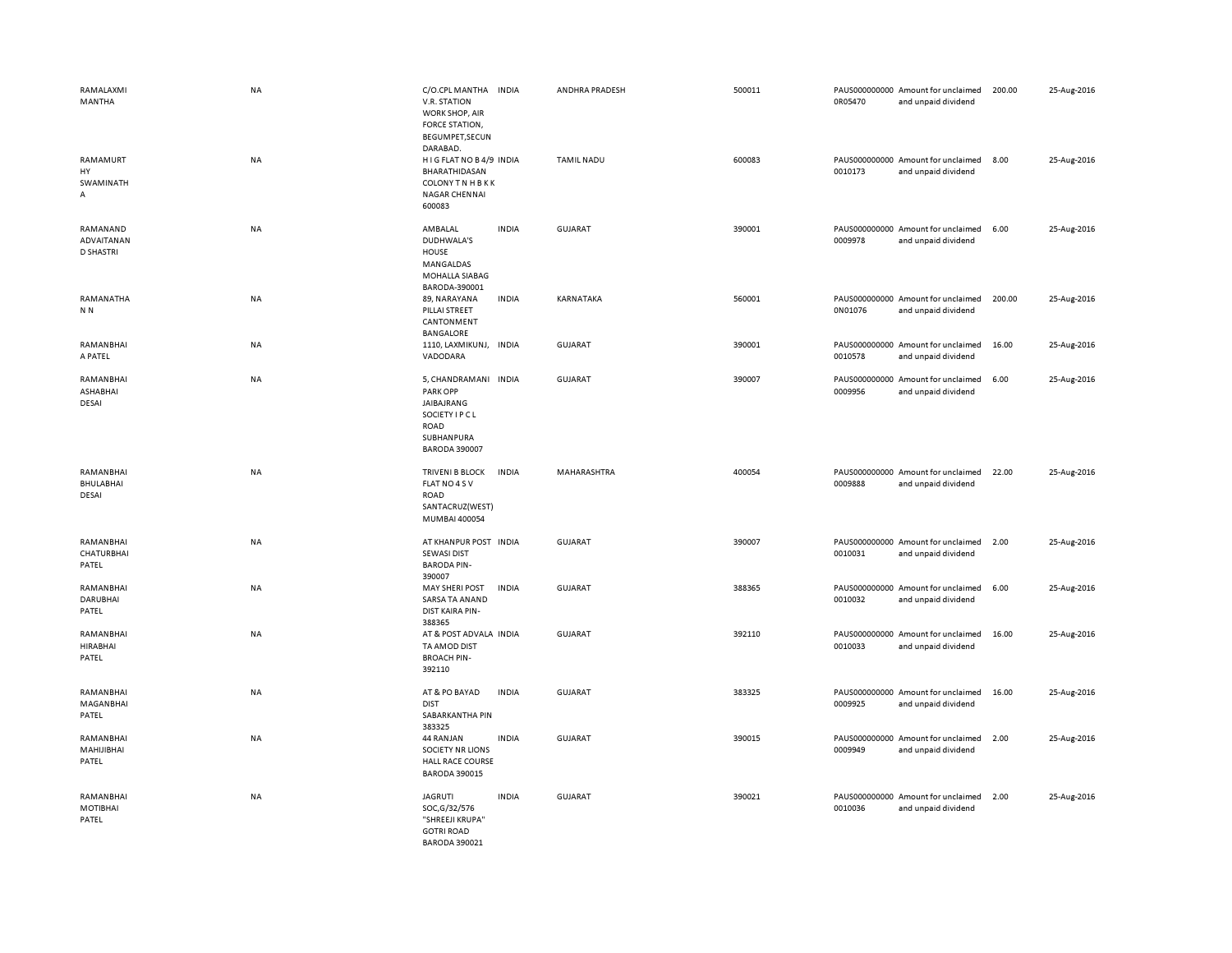| RAMANBHAI<br>MOTIBHAI<br>PATEL                     | NA        | AT & PO DASRATH<br><b>DIST BARODA PIN-</b><br>391740                                                                              | <b>INDIA</b> | <b>GUJARAT</b>     | 391740 | 0010034 | PAUS000000000 Amount for unclaimed<br>and unpaid dividend | 2.00   | 25-Aug-2016 |
|----------------------------------------------------|-----------|-----------------------------------------------------------------------------------------------------------------------------------|--------------|--------------------|--------|---------|-----------------------------------------------------------|--------|-------------|
| RAMANGOU<br>DA<br>NEELKANTHA<br><b>GOUDA PATIL</b> | NA        | <b>SHREE SHAKTI</b><br><b>TRADERS DEALERS</b><br>IN SEED PESTISIDE<br>& FERTILIZERS<br>RANEBENNUR DIST<br><b>DHARWAR</b>          | <b>INDIA</b> | KARNATAKA          | 581110 | 0010102 | PAUS000000000 Amount for unclaimed<br>and unpaid dividend | 16.00  | 25-Aug-2016 |
| RAMANIKLAL<br>AMARPRASA<br>D<br>PASSAWALA          | NA        | 1805 DESAI'S POLE INDIA<br>KHADIA<br>AHMEDABAD-<br>380001                                                                         |              | <b>GUJARAT</b>     | 380001 | 0010041 | PAUS000000000 Amount for unclaimed<br>and unpaid dividend | 2.00   | 25-Aug-2016 |
| RAMANLAL<br>AMBALAL<br>PATEL                       | <b>NA</b> | 1110 LAXMIKUNJ<br>SOCIETY 107 HIG<br><b>GUJARAT - HSG</b><br><b>BOARD GORWA</b><br><b>LAXMIPURA ROAD</b><br>VADODARA-<br>390016 - | <b>INDIA</b> | <b>GUJARAT</b>     | 390016 | 0009944 | PAUS000000000 Amount for unclaimed<br>and unpaid dividend | 6.00   | 25-Aug-2016 |
| RAMANLAL<br>DEVJIBHAI<br>PATEL                     | NA        | 9, MONALI PARK,<br><b>NEAR PADMATEX</b><br><b>ENG. VISHWAMITRI</b><br>ROAD, VADODARA-<br>390011                                   | <b>INDIA</b> | <b>GUJARAT</b>     | 390011 | 0010574 | PAUS000000000 Amount for unclaimed<br>and unpaid dividend | 500.00 | 25-Aug-2016 |
| RAMANLAL<br><b>JAMIATRAM</b><br><b>JOSHI</b>       | <b>NA</b> | <b>KASTURBA CROSS</b><br>ROAD NO-8<br><b>BORIVALI (EAST)</b><br>MUMBAI-400066                                                     | <b>INDIA</b> | <b>MAHARASHTRA</b> | 400066 | 0010122 | PAUS000000000 Amount for unclaimed<br>and unpaid dividend | 6.00   | 25-Aug-2016 |
| RAMANLAL<br><b>JOSHI</b>                           | NA        | C/102 SAGUN<br>PLAZA NEAR GOYAL<br><b>PARK JUDGES</b><br><b>COLONY ROAD</b><br>JODHPUR TEKRA<br>AHMEDABAD<br>380015               | <b>INDIA</b> | <b>GUJARAT</b>     | 380015 | 0010445 | PAUS000000000 Amount for unclaimed<br>and unpaid dividend | 16.00  | 25-Aug-2016 |
| RAMANLAL<br>KHEMCHAND<br>GANDHI                    | NA        | <b>SATWAI ROAD</b><br>NIPANI-BELGAUM<br>NIPANI 591237                                                                             | <b>INDIA</b> | KARNATAKA          | 591237 | 0010239 | PAUS000000000 Amount for unclaimed<br>and unpaid dividend | 16.00  | 25-Aug-2016 |
| RAMANLAL<br>MOHANLAL<br>PANCHAL                    | NA        | AMLI FALIA<br>NAGARVADA<br>BARODA-390001                                                                                          | <b>INDIA</b> | GUJARAT            | 390001 | 0009917 | PAUS000000000 Amount for unclaimed<br>and unpaid dividend | 6.00   | 25-Aug-2016 |
| RAMANLAL<br>SHANALAL<br>SHAH                       | NA        | PATOLIA POLE<br><b>DEHRASAR NI</b><br>KHADKI BARODA-<br>390001                                                                    | <b>INDIA</b> | <b>GUJARAT</b>     | 390001 | 0009897 | PAUS000000000 Amount for unclaimed<br>and unpaid dividend | 2.00   | 25-Aug-2016 |
| RAMANLAL<br>SOMALAL<br><b>CHOKSHI</b>              | NA        | <b>CHOKSHI BAZAR</b><br>THREEPOLE<br><b>UMRETH DIST</b><br><b>KAIRA PIN-388220</b>                                                | <b>INDIA</b> | <b>GUJARAT</b>     | 388220 | 0010043 | PAUS000000000 Amount for unclaimed<br>and unpaid dividend | 6.00   | 25-Aug-2016 |
| RAMANLAL<br>VALJIBHAI<br><b>MISTRY</b>             | NA        | VISHWAKARMA<br><b>ENG WORKS</b><br><b>DEGAUM RAKHIAL</b><br>TAL DEGAUM DIST<br>AHMEDABAD PIN-<br>382315                           | <b>INDIA</b> | <b>GUJARAT</b>     | 382315 | 0010044 | PAUS000000000 Amount for unclaimed<br>and unpaid dividend | 6.00   | 25-Aug-2016 |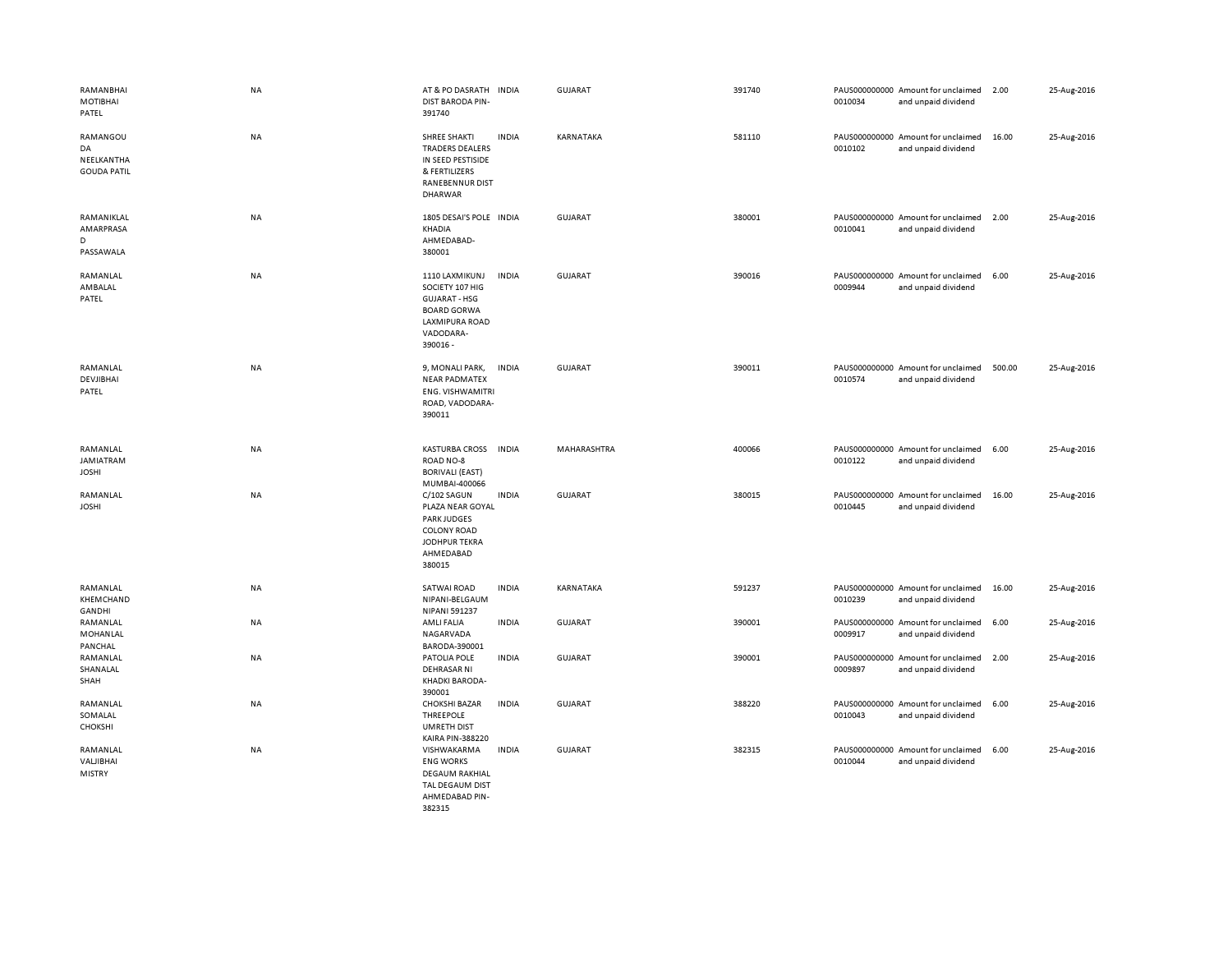| RAMANUJAM<br>PERANBAKKA<br>M                 | <b>NA</b> | <b>45 KOTHANDA</b><br><b>RAMAIYER ST</b><br>WASHERMAN PET<br>CHENNAI-600021                                                | <b>INDIA</b> | <b>TAMIL NADU</b> | 600021 | 0010174 | PAUS000000000 Amount for unclaimed<br>and unpaid dividend | 8.00   | 25-Aug-2016 |
|----------------------------------------------|-----------|----------------------------------------------------------------------------------------------------------------------------|--------------|-------------------|--------|---------|-----------------------------------------------------------|--------|-------------|
| RAMASUBRA<br><b>MANYAM GS</b>                | NA        | NO.7, 'SRUTHI<br>FLATS' 2, MOSQUE<br>STREET,<br>MYLAPORE,                                                                  | <b>INDIA</b> | <b>TAMIL NADU</b> | 600004 | 0R00655 | PAUS000000000 Amount for unclaimed<br>and unpaid dividend | 200.00 | 25-Aug-2016 |
| RAMASWAM<br>YKP                              | NA        | ALEMBIC<br><b>CHEMICALS WORKS</b><br>COLTD, NO 1<br>ARULANANDA<br>MUDALI<br>ST, SANTHOME, MY<br><b>LAPORE CHENNAI</b>      | <b>INDIA</b> | <b>TAMIL NADU</b> | 600004 | 0K01142 | PAUS000000000 Amount for unclaimed<br>and unpaid dividend | 380.00 | 25-Aug-2016 |
| RAMAVATAR<br>D LOHIA                         | NA        | C/O SOMA<br><b>TEXTILES RAKHIAL</b><br>ROAD<br>AHMEDABAD-<br>380021                                                        | <b>INDIA</b> | <b>GUJARAT</b>    | 380021 | 0010128 | PAUS000000000 Amount for unclaimed<br>and unpaid dividend | 8.00   | 25-Aug-2016 |
| RAMAYE<br>ACHI                               | <b>NA</b> | 441, RAJAJI STREET, INDIA<br>COIMBATORE.                                                                                   |              | <b>TAMIL NADU</b> | 641001 | 0A01105 | PAUS000000000 Amount for unclaimed<br>and unpaid dividend | 400.00 | 25-Aug-2016 |
| <b>RAMAYEE R</b>                             | NA        | W/O.A.L.RAMASW INDIA<br>AMY NO.9, PATTY<br>STREET,<br>PENNADAM<br>(S.A.DIST.) TAMIL<br><b>NADU</b>                         |              | <b>TAMIL NADU</b> | 606105 | 0R00212 | PAUS000000000 Amount for unclaimed<br>and unpaid dividend | 400.00 | 25-Aug-2016 |
| RAMBHAI<br>SOMABHAI<br>PATEL                 | NA        | <b>NEAR MADHI</b><br><b>MOTA PURE</b><br>NADIAD 387001<br><b>DIST KHEDA</b><br><b>GUJARAT</b>                              | <b>INDIA</b> | <b>GUJARAT</b>    | 387001 | 0010482 | PAUS000000000 Amount for unclaimed<br>and unpaid dividend | 132.00 | 25-Aug-2016 |
| RAMCHANDR<br>A C THENGNE                     | NA        | C/O BALAJI<br><b>MEDICAL STORES</b><br><b>VIRANI TALKIES</b><br>ROAD WANI DIST<br>YAVATMAL<br>MAHARASHTRA<br>445304        | <b>INDIA</b> | MAHARASHTRA       | 445304 | 0010159 | PAUS000000000 Amount for unclaimed<br>and unpaid dividend | 16.00  | 25-Aug-2016 |
| RAMCHANDR<br>A<br>CHHOTALAL<br>PATEL         | NA        | AT PO BODELI TA<br>SANKHEDA DIST<br><b>BARODA PIN-</b><br>391135                                                           | <b>INDIA</b> | <b>GUJARAT</b>    | 391135 | 0010046 | PAUS000000000 Amount for unclaimed<br>and unpaid dividend | 16.00  | 25-Aug-2016 |
| RAMCHANDR<br>Α<br>DATTATRAYA<br><b>JOSHI</b> | NA        | <b>BLOCK</b><br>NO.5, RAMKRUPA<br>BLDG.AVADH APT.<br>ELEVENTH(11)<br>LANE,<br>PARAMHANSA<br>NAGAR, KOTHRUD,<br>PUNE-411038 | <b>INDIA</b> | MAHARASHTRA       | 411038 | 0009980 | PAUS000000000 Amount for unclaimed<br>and unpaid dividend | 32.00  | 25-Aug-2016 |
| RAMCHANDR<br>A GARG                          | NA        | RAJASTHAN<br><b>TRADING AGENCY</b><br>104 SIYAGANG<br>INDORE-452001                                                        | <b>INDIA</b> | MADHYA PRADESH    | 452001 | 0010371 | PAUS000000000 Amount for unclaimed<br>and unpaid dividend | 8.00   | 25-Aug-2016 |
| RAMCHANDR<br>A SITARAM<br>MAHAJAN            | NA        | AT & PO SHIRALA<br>TAL SHIRALA DIST<br><b>SANGLI 415408</b>                                                                | <b>INDIA</b> | MAHARASHTRA       | 415408 | 0010439 | PAUS000000000 Amount for unclaimed<br>and unpaid dividend | 20.00  | 25-Aug-2016 |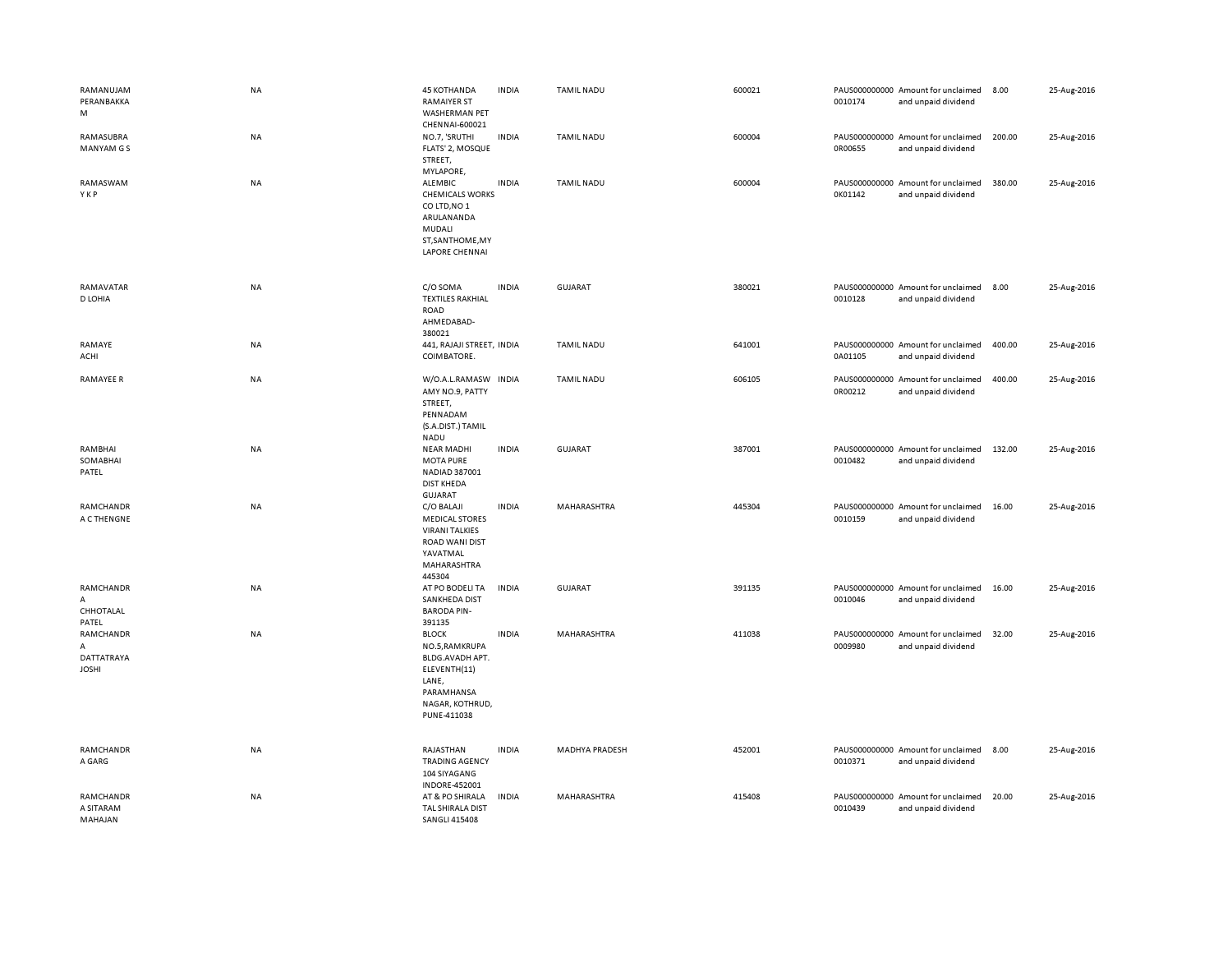| RAMCHANDR<br>A TRIKAMLAL<br>PANCHAL                | <b>NA</b>                         | C-76 NUTAN<br>MAHESHWAR<br>SOCIETY<br>SUBHANPURA<br>BARODA-390007                          | <b>INDIA</b> | <b>GUJARAT</b>    | 390007 | 0009952                  | PAUS000000000 Amount for unclaimed<br>and unpaid dividend | 16.00  | 25-Aug-2016 |
|----------------------------------------------------|-----------------------------------|--------------------------------------------------------------------------------------------|--------------|-------------------|--------|--------------------------|-----------------------------------------------------------|--------|-------------|
| RAMCHANDR<br>А<br>VISHWANAT<br>H<br>PATWARDHA<br>N | NA                                | <b>15-A BURROWS</b><br>LANE MUMBAI<br>400002                                               | <b>INDIA</b> | MAHARASHTRA       | 400002 | 0009900                  | PAUS000000000 Amount for unclaimed<br>and unpaid dividend | 50.00  | 25-Aug-2016 |
| RAMCHANDR<br>ABHAI<br>CHHOTALAL<br>PATEL           | <b>NA</b>                         | AT:DHANKIA, PO:M INDIA<br>ASABAR,<br>TQ.JAMBUGHODA,<br>DIST.PANCHMAHAL-<br>389390          |              | GUJARAT           | 389390 | 0009929                  | PAUS000000000 Amount for unclaimed<br>and unpaid dividend | 16.00  | 25-Aug-2016 |
| RAMDAS<br>KANAIYALAL<br>SHARMA                     | <b>NA</b>                         | FB/47 ALEMBIC<br><b>COLONY BARODA-</b><br>390003                                           | <b>INDIA</b> | <b>GUJARAT</b>    | 390003 | 0010119                  | PAUS000000000 Amount for unclaimed<br>and unpaid dividend | 16.00  | 25-Aug-2016 |
| RAMESH<br><b>BABU E</b>                            | NA                                | C/O S SHIVRAM<br>REDDY H NO 17-E II<br>GANDHINAGAR<br><b>IIIRD CROSS</b><br><b>BELLARY</b> | <b>INDIA</b> | KARNATAKA         | 583103 | 0R02595                  | PAUS000000000 Amount for unclaimed<br>and unpaid dividend | 200.00 | 25-Aug-2016 |
| RAMESH<br>CHAND<br>CHHABRA                         | NA                                | W Z 2080 RANI<br><b>BAGH DELHI-</b><br>110034                                              | <b>INDIA</b> | DELHI             | 110034 | 0010352                  | PAUS000000000 Amount for unclaimed<br>and unpaid dividend | 8.00   | 25-Aug-2016 |
| RAMESH<br><b>CHAND JAIN</b>                        | NA                                | POST PACHEWAR<br><b>VIA DIGGI DIST</b><br><b>TONK 304504</b>                               | <b>INDIA</b> | RAJASTHAN         | 304504 | 0010339                  | PAUS000000000 Amount for unclaimed<br>and unpaid dividend | 16.00  | 25-Aug-2016 |
| RAMESH<br>CHAND<br><b>JHAMB</b>                    | <b>NA</b>                         | <b>H,NO 189 RANG</b><br><b>BHARIYAN KI GALI</b><br>ALWAR ALWAR<br>ALWAR                    | <b>INDIA</b> | RAJASTHAN         | 301001 | 0054872                  | PAUS120216000 Amount for unclaimed<br>and unpaid dividend | 6.00   | 25-Aug-2016 |
| RAMESH<br><b>CHANDRAN G</b>                        | NA                                | 50, SHYAMAL ROW INDIA<br><b>HOUSES 1A</b><br>SATELLITE ROAD<br>AHMEDABAD                   |              | <b>GUJARAT</b>    | 380015 | 0R04565                  | PAUS000000000 Amount for unclaimed<br>and unpaid dividend | 300.00 | 25-Aug-2016 |
| <b>RAMESHK</b><br><b>BHAT</b>                      | <b>NA</b>                         | 9/36-A DR<br><b>NANJAPPA ROAD</b><br>CHENNYS<br>CHAMBERS<br>COIMBATORE                     | <b>INDIA</b> | <b>TAMIL NADU</b> | 641018 | 0R03067                  | PAUS000000000 Amount for unclaimed<br>and unpaid dividend | 200.00 | 25-Aug-2016 |
| RAMESH<br>KIMATRAM<br><b>GULANI</b>                | NA                                | 9 SAPTA-SINDHU<br>ROAD NO <sub>2</sub><br>CHEMBUR<br>MUMBAI-400071                         | <b>INDIA</b> | MAHARASHTRA       | 400071 | 0010252                  | PAUS000000000 Amount for unclaimed<br>and unpaid dividend | 16.00  | 25-Aug-2016 |
| RAMESH<br><b>KUMAR</b><br>KHANNA                   | <b>NA</b>                         | 2E/3<br>JHANDEWALAN<br><b>EXTENSION LINK</b><br>ROAD NEW DELHI-<br>110055                  | <b>INDIA</b> | DELHI             | 110055 | 0010218                  | PAUS000000000 Amount for unclaimed<br>and unpaid dividend | 8.00   | 25-Aug-2016 |
| RAMESH<br>KUMARI                                   | <b>KEDAR NATH</b><br><b>MONGA</b> | 2/360, SUBHASH<br>NAGAR, NEW<br>DELHI                                                      | <b>INDIA</b> | DELHI             | 110027 | 0043461                  | PAUS120300000 Amount for unclaimed<br>and unpaid dividend | 66.00  | 25-Aug-2016 |
| <b>RAMESH M</b><br>SALANKI                         | NA                                | C/O S M SALANKI<br><b>TALIKOTI</b><br><b>KARNATAK</b>                                      | <b>INDIA</b> | KARNATAKA         | 586214 | 0R05101                  | PAUS000000000 Amount for unclaimed<br>and unpaid dividend | 200.00 | 25-Aug-2016 |
| RAMESH<br>MODY                                     | <b>NA</b>                         | <b>16 PRERNA PARK</b><br>GORWA<br>VADODARA                                                 | <b>INDIA</b> | <b>GUJARAT</b>    | 390016 | PAUS000000000<br>0R04401 | Amount for unclaimed<br>and unpaid dividend               | 200.00 | 25-Aug-2016 |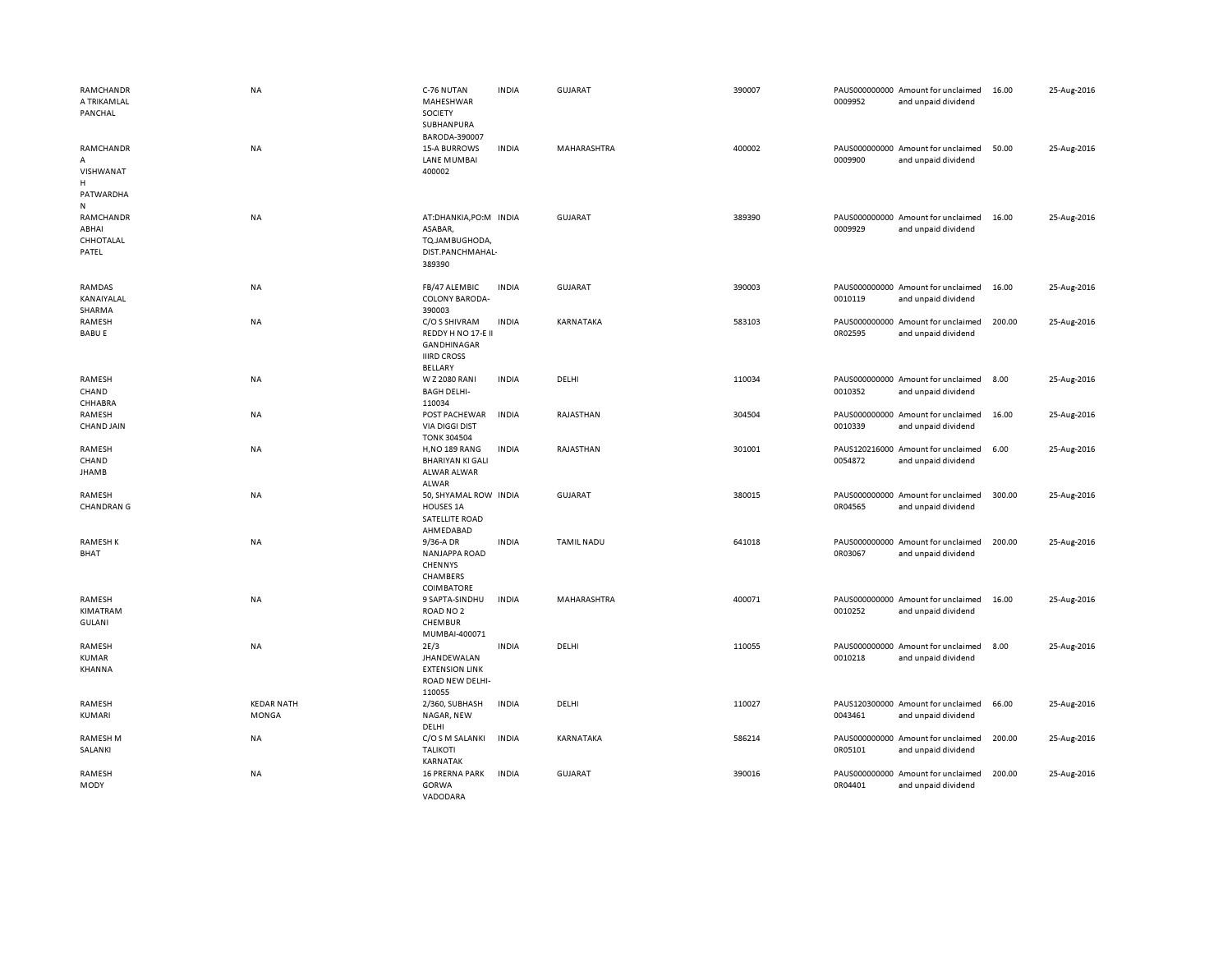| RAMESH<br>PARSHOTAM<br><b>DAS PATEL</b>       | <b>NA</b> | C/O AURO<br><b>ELECTRIC CO</b><br>ANANDPURA NEAR<br>S S G HOSPITAL<br>BARODA-390001                                                | <b>INDIA</b> | GUJARAT        | 390001 | 0010047 | PAUS000000000 Amount for unclaimed<br>and unpaid dividend | 6.00   | 25-Aug-2016 |
|-----------------------------------------------|-----------|------------------------------------------------------------------------------------------------------------------------------------|--------------|----------------|--------|---------|-----------------------------------------------------------|--------|-------------|
| RAMESH<br>POLASA                              | NA        | <b>CIVIL ASST</b><br>SURGEON GOVT T<br><b>B HOSPITAL</b>                                                                           | <b>INDIA</b> | ANDHRA PRADESH | 505185 | 0R03173 | PAUS000000000 Amount for unclaimed<br>and unpaid dividend | 800.00 | 25-Aug-2016 |
| RAMESH<br>RUPCHAND<br>JAIN                    | NA        | SULTANABAD<br>M/S FUTARMAL<br>MULCHAND & CO<br>220 KIKA ST<br>GULALWADI                                                            | <b>INDIA</b> | MAHARASHTRA    | 400002 | 0010144 | PAUS000000000 Amount for unclaimed<br>and unpaid dividend | 8.00   | 25-Aug-2016 |
| RAMESH<br>SACHDEV                             | NA        | MUMBAI-400002<br>6B/28 RAMESH<br>NAGAR NEW DELHI-<br>110015                                                                        | <b>INDIA</b> | DELHI          | 110015 | 0010378 | PAUS000000000 Amount for unclaimed<br>and unpaid dividend | 16.00  | 25-Aug-2016 |
| <b>RAMESHV</b><br>BEKNAL                      | NA        | M/S GULBARGA<br><b>MEDICAL HALL OPP</b><br><b>GOVT HOSPITAL</b><br><b>GULBARGA</b>                                                 | <b>INDIA</b> | KARNATAKA      | 585102 | 0R02569 | PAUS000000000 Amount for unclaimed<br>and unpaid dividend | 300.00 | 25-Aug-2016 |
| RAMESHBHAI<br>BHAILALBHAI<br>PATEL            | NA        | D-25, SHANTI PARK INDIA<br><b>SCO MAKRAND</b><br><b>DESAI MARG NEAR</b><br><b>TRIBHOVAN PARK</b><br>SCOVASNA ROAD<br><b>BARODA</b> |              | GUJARAT        | 390015 | 0009947 | PAUS000000000 Amount for unclaimed<br>and unpaid dividend | 6.00   | 25-Aug-2016 |
| RAMESHBHAI<br><b>FULABHAI</b><br>PATEL        | NA        | <b>B/55 ALEMBIC</b><br>COLONY P O CHEM<br><b>IND BARODA</b><br>390003                                                              | <b>INDIA</b> | GUJARAT        | 390003 | 0009940 | PAUS000000000 Amount for unclaimed<br>and unpaid dividend | 6.00   | 25-Aug-2016 |
| RAMESHBHAI<br>NARANDAS<br>PATEL               | NA        | 11 GIRIRAJ SOCIETY INDIA<br>SHRIJI-KRUPA<br><b>BEHIND - GAURAV</b><br>SOCIETY PANIGATE<br>BARODA-390006 - -                        |              | <b>GUJARAT</b> | 390006 | 0010037 | PAUS000000000 Amount for unclaimed<br>and unpaid dividend | 6.00   | 25-Aug-2016 |
| RAMESHBHAI<br>RAOJIBHAI<br>PATEL              | NA        | 12 NANDANVAN<br>SOCIETY GHODDOD<br>ROAD ATHWALINES<br>SURAT 395001                                                                 | <b>INDIA</b> | <b>GUJARAT</b> | 395001 | 0010437 | PAUS000000000 Amount for unclaimed<br>and unpaid dividend | 32.00  | 25-Aug-2016 |
| RAMESHBHAI<br>RATILAL<br>PATEL                | NA        | TAYAGRAJ MARG<br><b>ADANIA POOL</b><br><b>FATEHPURA</b><br>BARODA-390006                                                           | <b>INDIA</b> | <b>GUJARAT</b> | 390006 | 0009985 | PAUS000000000 Amount for unclaimed<br>and unpaid dividend | 6.00   | 25-Aug-2016 |
| RAMESHCHA<br><b>NDRA B VYAS</b>               | NA        | <b>3 JAGNATH PLOT</b><br>"RAMNIKETAN'<br>RAJKOT-360001                                                                             | INDIA        | <b>GUJARAT</b> | 360001 | 0010242 | PAUS000000000 Amount for unclaimed<br>and unpaid dividend | 8.00   | 25-Aug-2016 |
| RAMESHCHA<br><b>NDRA</b><br>CHANDULAL<br>JANI | NA        | <b>BLOCK NO A-43</b><br><b>KACHHI SOCIETY</b><br><b>CHHAPARIA ROAD</b><br><b>HIMATNAGAR DIST</b><br>S K PIN-383001                 | <b>INDIA</b> | <b>GUJARAT</b> | 383001 | 0010051 | PAUS000000000 Amount for unclaimed<br>and unpaid dividend | 6.00   | 25-Aug-2016 |
| RAMESHCHA<br>NDRAD<br>MFHTA                   | <b>NA</b> | FB-119 ALEMBIC<br>COLONY<br>VADODARA                                                                                               | <b>INDIA</b> | <b>GUJARAT</b> | 390003 | 0R04274 | PAUS000000000 Amount for unclaimed<br>and unpaid dividend | 200.00 | 25-Aug-2016 |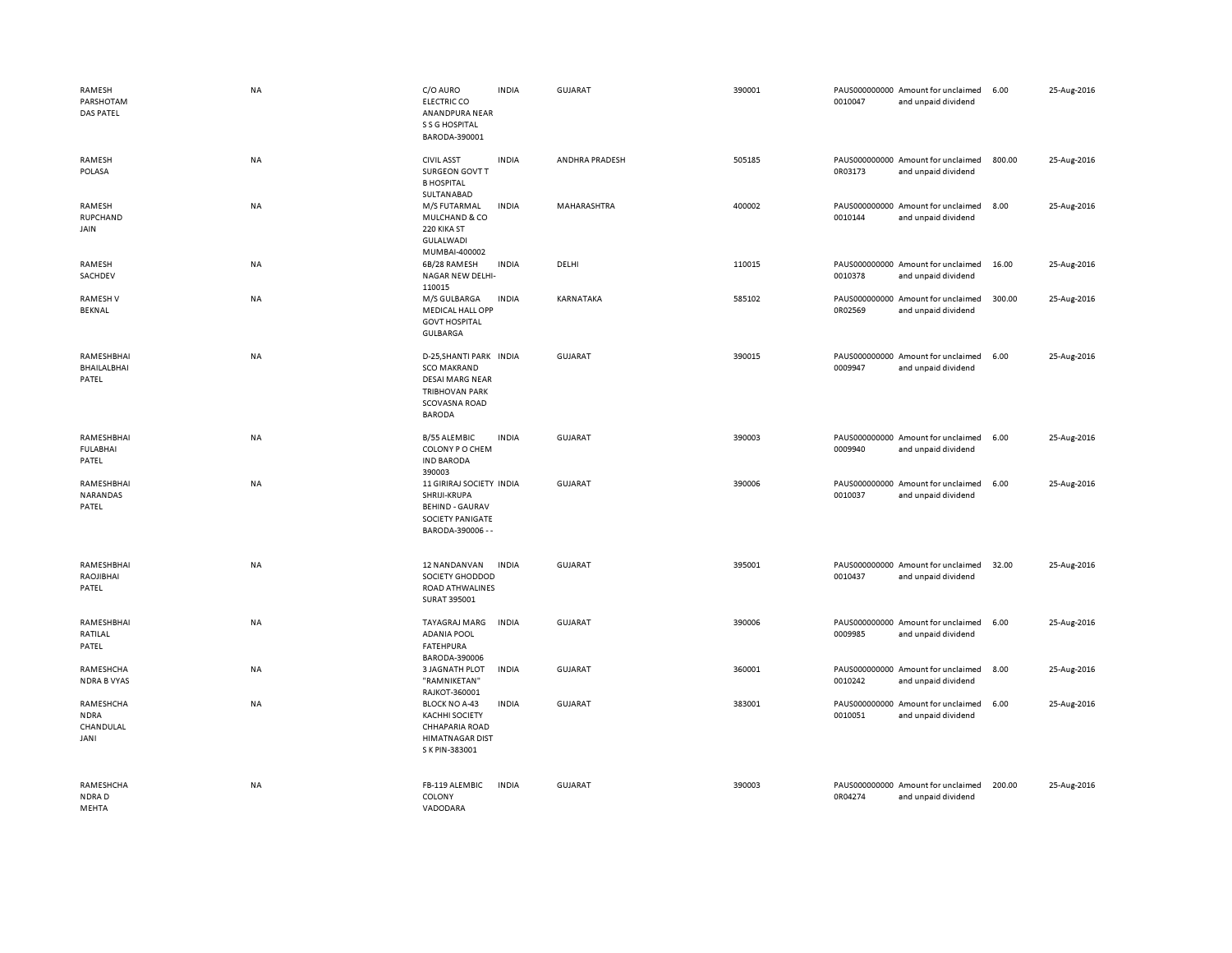| RAMESHCHA<br><b>NDRA</b><br><b>DAHYABHAI</b><br><b>CHOKSHI</b> | <b>NA</b>       | 10 SHANTINAGAR<br>SOCIETY ASHRAM<br>ROAD WADAJ<br>AHMEDABAD<br>380013                                             | <b>INDIA</b> | GUJARAT        | 380013 | 0010453 | PAUS000000000 Amount for unclaimed<br>and unpaid dividend | 32.00 | 25-Aug-2016 |
|----------------------------------------------------------------|-----------------|-------------------------------------------------------------------------------------------------------------------|--------------|----------------|--------|---------|-----------------------------------------------------------|-------|-------------|
| RAMESHCHA<br><b>NDRA</b><br>GIRDHARLAL<br>MEHTA                | <b>NA</b>       | STAYWELL<br><b>APARTMENT NEAR</b><br>R K NAGAR 4<br><b>SHARDA NAGAR</b><br>RAJKOT-360001                          | <b>INDIA</b> | GUJARAT        | 360001 | 0010382 | PAUS000000000 Amount for unclaimed<br>and unpaid dividend | 8.00  | 25-Aug-2016 |
| RAMESHCHA<br><b>NDRA</b><br><b>JETHALAL</b><br>KANSARA         | <b>JETHALAL</b> | VIJLI ROAD UPLETA INDIA<br>UPLETA                                                                                 |              | GUJARAT        | 360490 | 0006879 | PAUS130199000 Amount for unclaimed<br>and unpaid dividend | 32.00 | 25-Aug-2016 |
| RAMESHCHA<br><b>NDRA</b><br>KANTILAL<br>SHAH                   | NA              | KATHAWADA<br><b>VILLAGE TA</b><br><b>DASKROI DI</b><br>AHMEDABAD                                                  | <b>INDIA</b> | <b>GUJARAT</b> | 380001 | 0010245 | PAUS000000000 Amount for unclaimed<br>and unpaid dividend | 16.00 | 25-Aug-2016 |
| RAMESHCHA<br><b>NDRA</b><br>KHANDERAO<br>POWAR                 | NA              | OPP<br>MAHARASHTRA<br><b>BOARDING DANDIA</b><br><b>BAZZAR BARODA-</b><br>390001                                   | <b>INDIA</b> | <b>GUJARAT</b> | 390001 | 0010053 | PAUS000000000 Amount for unclaimed<br>and unpaid dividend | 2.00  | 25-Aug-2016 |
| RAMESHCHA<br><b>NDRA</b><br>LAXMIDAS<br>PATEL                  | NA              | <b>BANK OF BARODA</b><br><b>GOWHAR BAUG,</b><br>COLLEGE<br>ROAD, BILIMORA-<br>396321                              | <b>INDIA</b> | <b>GUJARAT</b> | 396321 | 0009910 | PAUS000000000 Amount for unclaimed<br>and unpaid dividend | 16.00 | 25-Aug-2016 |
| RAMESHCHA<br><b>NDRA</b><br>MOHANLAL<br>DAVE                   | NA              | A16/17 DALIA BLDG INDIA<br><b>ELLISBRIDGE</b><br>AHMEDABAD-<br>380006                                             |              | <b>GUJARAT</b> | 380006 | 0009988 | PAUS000000000 Amount for unclaimed<br>and unpaid dividend | 6.00  | 25-Aug-2016 |
| RAMESHCHA<br><b>NDRA</b><br>RASIKLAL<br>SHAH                   | NA              | 58 CHANDRALOK<br><b>CO-OP HOUSING</b><br>SOCIETY CADILA<br>ROAD GHODASAR P<br>O VATWA<br>AHMEDABAD PIN-<br>382440 | <b>INDIA</b> | <b>GUJARAT</b> | 382440 | 0010126 | PAUS000000000 Amount for unclaimed<br>and unpaid dividend | 8.00  | 25-Aug-2016 |
| RAMESHCHA<br><b>NDRA</b><br>TULSIDAS<br>RANA                   | NA              | C/O R R RANA<br><b>NEAR WATER</b><br><b>STAND POST GOSAI</b><br><b>MOHALLA</b><br><b>WARASIA BARODA</b><br>390006 | <b>INDIA</b> | <b>GUJARAT</b> | 390006 | 0009937 | PAUS000000000 Amount for unclaimed<br>and unpaid dividend | 2.00  | 25-Aug-2016 |
| RAMESHCHA<br><b>NDRA</b><br>VADILAL<br>PATEL                   | NA              | 4 RANJAN SOCIETY INDIA<br>NO <sub>2</sub> NR <sub>SP</sub><br>COLONY<br>AHMEDABAD-<br>380013                      |              | <b>GUJARAT</b> | 380013 | 0009990 | PAUS000000000 Amount for unclaimed<br>and unpaid dividend | 16.00 | 25-Aug-2016 |
| RAMESHKUM<br>AR<br>JAMNADAS<br>VADHANI                         | NA              | C/O VADHANI<br><b>BROTHERS</b><br><b>FERTILIZER</b><br><b>MERCHANT AT</b><br>LATHI DIST AMRELI<br>PIN-364430      | <b>INDIA</b> | <b>GUJARAT</b> | 364430 | 0010057 | PAUS000000000 Amount for unclaimed<br>and unpaid dividend | 16.00 | 25-Aug-2016 |
| RAMESHKUM<br>AR<br><b>TRIBHOVANB</b><br><b>HAI PATEL</b>       | NA              | <b>HARIKRIPA NIVAS</b><br>CHHANI BARODA-<br>391740                                                                | <b>INDIA</b> | GUJARAT        | 391740 | 0010058 | PAUS000000000 Amount for unclaimed<br>and unpaid dividend | 6.00  | 25-Aug-2016 |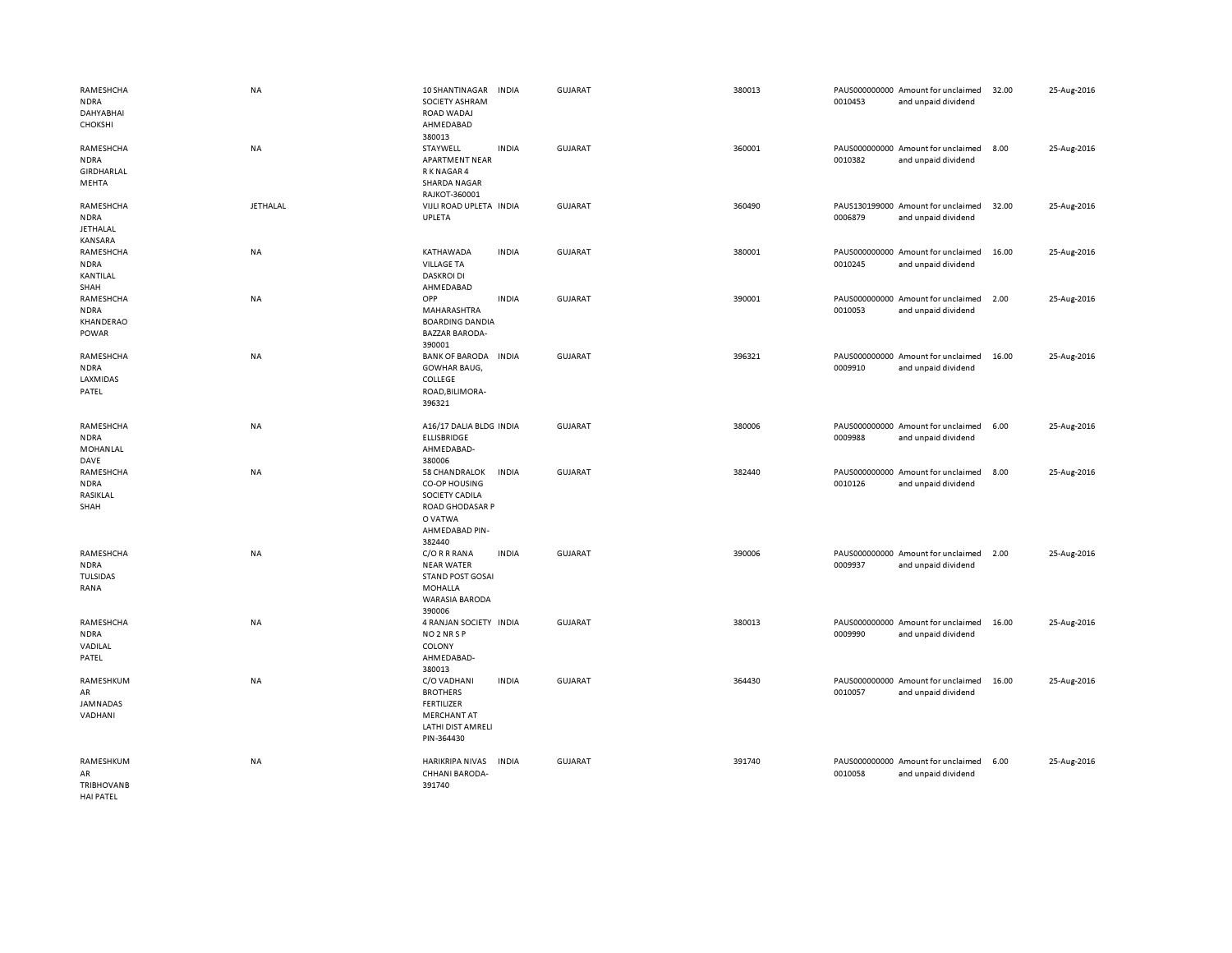| RAMGOPAL<br>JAWAHARLAL<br>SUROTIA           | <b>NA</b> | C/O P J SOROTIA & INDIA<br>CO OPP.<br>CHAKHODIA<br>MAHADEV RAKHIAL<br>AHMEDABAD                                              |              | GUJARAT        | 380060 | 0010059 | PAUS000000000 Amount for unclaimed<br>and unpaid dividend | 82.00   | 25-Aug-2016 |
|---------------------------------------------|-----------|------------------------------------------------------------------------------------------------------------------------------|--------------|----------------|--------|---------|-----------------------------------------------------------|---------|-------------|
| RAMGOPAL<br><b>KOTA MBBS</b>                | NA        | S/O. DR. GUPTA.<br>K.G.K 15TH LANE,<br>ARUNDELPET,<br><b>GUNTUR</b>                                                          | <b>INDIA</b> | ANDHRA PRADESH | 522002 | 0K00464 | PAUS000000000 Amount for unclaimed<br>and unpaid dividend | 1000.00 | 25-Aug-2016 |
| RAMILA<br>RAMESHCHA<br><b>NDRA SHAH</b>     | NA        | 87 AMIN NAGAR<br><b>CHHANI DIST</b><br><b>BARODA PIN-</b><br>391740                                                          | <b>INDIA</b> | <b>GUJARAT</b> | 391740 | 0009991 | PAUS000000000 Amount for unclaimed<br>and unpaid dividend | 32.00   | 25-Aug-2016 |
| RAMJI SAMJI<br>GORA                         | <b>NA</b> | <b>KUVERJI DEVSHI</b><br>CHAWL 2ND FL B S<br><b>ROAD OPP</b><br>ZARAPKAR SHOW<br>ROOM DADAR W<br><b>RLY MUMBAI</b><br>400028 | <b>INDIA</b> | MAHARASHTRA    | 400028 | 0010298 | PAUS000000000 Amount for unclaimed<br>and unpaid dividend | 8.00    | 25-Aug-2016 |
| RAMJIBHAI<br>CHHOTABHAI<br>PATEL            | NA        | <b>NAVAPUR</b><br><b>PUNITCHOK POST</b><br>PADRA TA PADRA<br><b>DIST BARODA PIN-</b><br>391440                               | <b>INDIA</b> | <b>GUJARAT</b> | 391440 | 0010061 | PAUS000000000 Amount for unclaimed<br>and unpaid dividend | 6.00    | 25-Aug-2016 |
| RAMJIBHAI<br><b>GALABHAI</b><br>PATEL       | NA        | GIN PLOT DHORAJI INDIA<br><b>DIST-RAJKOT PIN</b><br>360410                                                                   |              | <b>GUJARAT</b> | 360410 | 0009934 | PAUS000000000 Amount for unclaimed<br>and unpaid dividend | 32.00   | 25-Aug-2016 |
| RAMKISHEN<br>AGARWAL                        | NA        | JANATA MEDICAL<br><b>HALL ABID ROAD</b><br>HYDERABAD                                                                         | <b>INDIA</b> | ANDHRA PRADESH | 500001 | 0R00926 | PAUS000000000 Amount for unclaimed<br>and unpaid dividend | 400.00  | 25-Aug-2016 |
| RAMLAL<br>HIRALAL<br>PATEL                  | <b>NA</b> | <b>KHODIYAR</b><br><b>BHUVAN BEHIND</b><br>GOVERNMENT<br><b>GODOWN NEAR</b><br>RAILWAY BRIDGE<br>PALANPUR-385001             | <b>INDIA</b> | GUJARAT        | 385001 | 0010247 | PAUS000000000 Amount for unclaimed<br>and unpaid dividend | 8.00    | 25-Aug-2016 |
| RAMPAL<br><b>BHURAJI</b><br>VERMA           | NA        | 9, NIPA<br><b>TENAMENTS (4)</b><br><b>KARODIA ROAD</b><br><b>GORWA BARODA</b><br>390016                                      | <b>INDIA</b> | <b>GUJARAT</b> | 390016 | 0009936 | PAUS000000000 Amount for unclaimed<br>and unpaid dividend | 10.00   | 25-Aug-2016 |
| RAMPRAKAS<br>H SINGH                        | NA        | PAUSHAK LTD 4TH<br><b>FLOOR ALEMBIC</b><br>ROAD BARODA<br>390003                                                             | <b>INDIA</b> | <b>GUJARAT</b> | 390003 | 0010466 | PAUS000000000 Amount for unclaimed<br>and unpaid dividend | 32.00   | 25-Aug-2016 |
| RAMSINH<br><b>JINABHAI</b><br><b>THAKOR</b> | NA        | 'ROHIT' 55<br>DHANLAKSHMI<br>SOCIETY NO 2<br><b>BEHIND</b><br>ARYAKANYA<br>VIDYALAYA<br>KARELIBAUG<br><b>BARODA 390001</b>   | <b>INDIA</b> | <b>GUJARAT</b> | 390001 | 0009926 | PAUS000000000 Amount for unclaimed<br>and unpaid dividend | 2.00    | 25-Aug-2016 |
| RAMSWARO<br>OP SHARMA                       | <b>NA</b> | M/S KHETAN & CO INDIA<br><b>KHETAN BHAWAN</b><br>M I ROAD JAIPUR-<br>302001                                                  |              | RAJASTHAN      | 302001 | 0010165 | PAUS000000000 Amount for unclaimed<br>and unpaid dividend | 8.00    | 25-Aug-2016 |
| RAMVILAS<br>MODANI                          | NA        | $3 - 3 - 188$<br>CHAPPALBAZAR<br>HYDERABAD-<br>500027                                                                        | <b>INDIA</b> | ANDHRA PRADESH | 500027 | 0010369 | PAUS000000000 Amount for unclaimed<br>and unpaid dividend | 8.00    | 25-Aug-2016 |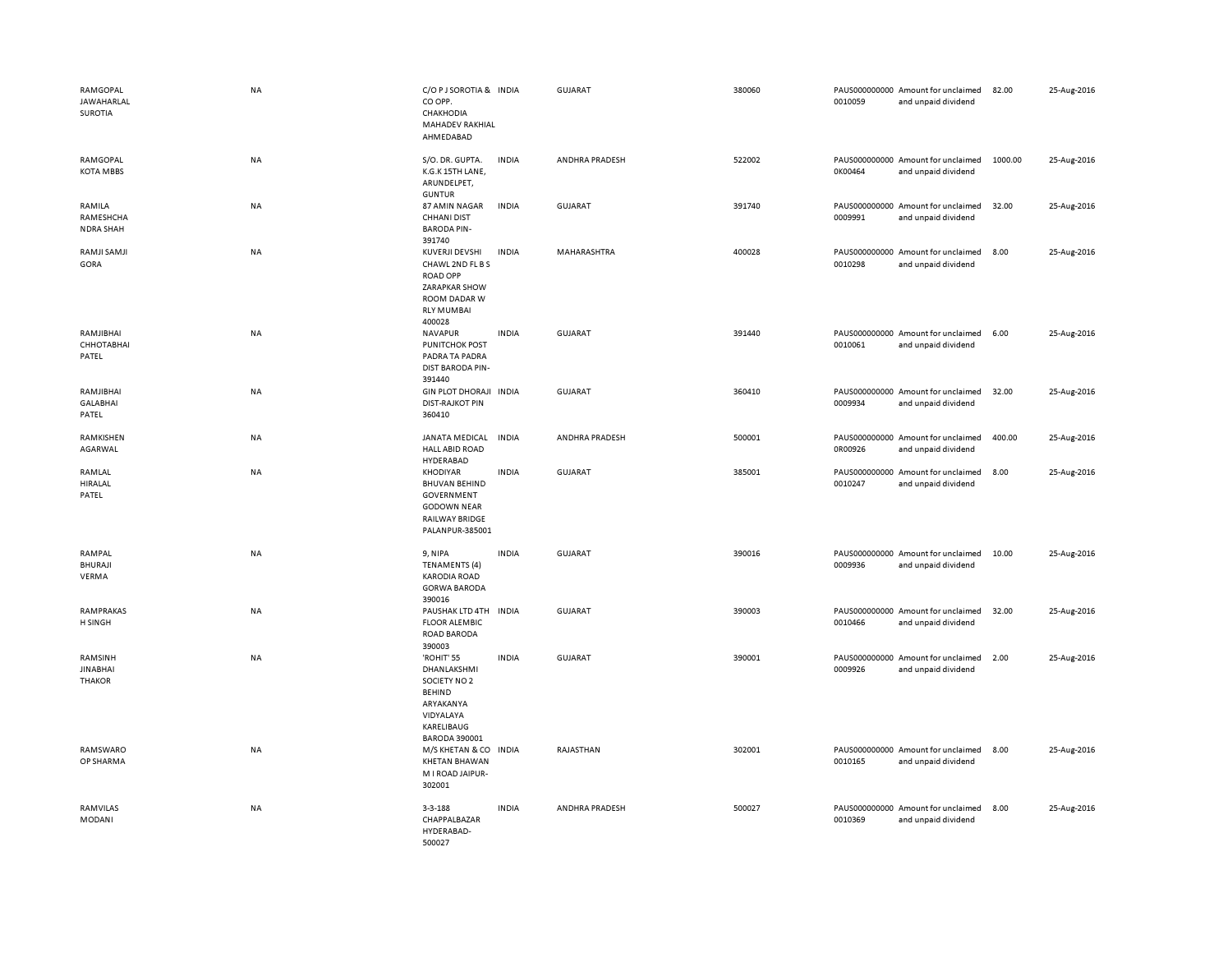| RANACHHOD<br>BHAI<br>AMBALAL<br>BRAHMABHA<br>π       | <b>NA</b> | SALATWADA<br>TULSIBHAI<br><b>BAKORBHAINI</b><br>CHAL BARODA-<br>390001                                                    | <b>INDIA</b> | <b>GUJARAT</b>     | 390001 | 0010422 | PAUS000000000 Amount for unclaimed<br>and unpaid dividend | 2.00   | 25-Aug-2016 |
|------------------------------------------------------|-----------|---------------------------------------------------------------------------------------------------------------------------|--------------|--------------------|--------|---------|-----------------------------------------------------------|--------|-------------|
| RANADIP<br>RANJAN<br><b>GHOSH ROY</b>                | <b>NA</b> | <b>FLAT-3 E-14</b><br>KARUNAMAYEE<br><b>ESTATE SALT LAKE</b><br>CITY CALCUTTA                                             | <b>INDIA</b> | <b>WEST BENGAL</b> | 700091 | 0R02829 | PAUS000000000 Amount for unclaimed<br>and unpaid dividend | 200.00 | 25-Aug-2016 |
| RANCHHODB<br>HAI<br>BECHARBHAI<br>PATEL              | <b>NA</b> | UMIYA KRUPA<br>DUNGARAWALA<br><b>FALIYA PADRA DIST</b><br>VADODARA PIN-<br>391440                                         | <b>INDIA</b> | <b>GUJARAT</b>     | 391440 | 0010062 | PAUS000000000 Amount for unclaimed<br>and unpaid dividend | 16.00  | 25-Aug-2016 |
| RANCHHODB<br>HAI<br><b>JAGJIVANBH</b><br>AI PANCHOLI | <b>NA</b> | VIVEKANAND CO- INDIA<br>HSG SOC A-23<br>AJWA ROAD<br>BARODA-390006                                                        |              | <b>GUJARAT</b>     | 390006 | 0010063 | PAUS000000000 Amount for unclaimed<br>and unpaid dividend | 32.00  | 25-Aug-2016 |
| RANGA<br>ANNAVAJJAL<br>А                             | <b>NA</b> | C/O.MR.RANGANA INDIA<br>TH SHARMA 6,<br>MINCHIN STREET,<br><b>KURNOOL (A.P)</b>                                           |              | ANDHRA PRADESH     | 518001 | 0R00227 | PAUS000000000 Amount for unclaimed<br>and unpaid dividend | 200.00 | 25-Aug-2016 |
| RANGANATH<br>AN<br>SRINIVASAN                        | <b>NA</b> | 2 EAST<br>RANGANATHAPUR<br>AM SRIRANGAM<br><b>TRICHY 620006</b>                                                           | <b>INDIA</b> | <b>TAMIL NADU</b>  | 620006 | 0010105 | PAUS000000000 Amount for unclaimed<br>and unpaid dividend | 12.00  | 25-Aug-2016 |
| RANGARAO<br>PANTAM                                   | NA        | PITHAPURAM EAST INDIA<br>GODAVARI DIST.<br>ANDHRA PRADESH                                                                 |              | ANDHRA PRADESH     | 533450 | 0R00658 | PAUS000000000 Amount for unclaimed<br>and unpaid dividend | 400.00 | 25-Aug-2016 |
| RANGAREDD<br>Y KAMJULA                               | NA        | KARUMANCHI<br>TANGUTUR<br>PRAKASAM                                                                                        | <b>INDIA</b> | ANDHRA PRADESH     | 523272 | 4487015 | PAUSIN3017741 Amount for unclaimed<br>and unpaid dividend | 400.00 | 25-Aug-2016 |
| RANGASWA<br>MY GR                                    | <b>NA</b> | 25/2<br>THULASIRAMDAS<br>MUTT ROAD<br><b>FRAZER TOWN</b><br><b>BANGALORE</b>                                              | <b>INDIA</b> | KARNATAKA          | 560005 | 0R02529 | PAUS000000000 Amount for unclaimed<br>and unpaid dividend | 200.00 | 25-Aug-2016 |
| RANGNATH<br>ANNARAO<br>KULKARNI                      | <b>NA</b> | <b>BEHIND DR</b><br>SWPHALA'S<br>HOSPITAL JETPURA<br>PO CHANDRAPUR<br>442401 M S                                          | <b>INDIA</b> | MAHARASHTRA        | 442401 | 0010273 | PAUS000000000 Amount for unclaimed<br>and unpaid dividend | 8.00   | 25-Aug-2016 |
| RANI B<br>NANGRANI                                   | <b>NA</b> | 802 EMBASSY<br><b>TOWERS 7</b><br><b>BUNGLOWS RD</b><br>VARSOVA MUMBAI<br>400061                                          | <b>INDIA</b> | MAHARASHTRA        | 400061 | 0010476 | PAUS000000000 Amount for unclaimed<br>and unpaid dividend | 300.00 | 25-Aug-2016 |
| RANI<br>CHANDUMAL<br><b>ISRANI</b>                   | <b>NA</b> | C/O MRS D K<br>VALLECHA AL-4<br>BLDG NO 12 ROOM<br>NO 1 SECTOR NO 5<br>AIROLI CIDCO<br><b>COLONY NEW</b><br>MUMBAI 400708 | <b>INDIA</b> | MAHARASHTRA        | 400708 | 0010362 | PAUS000000000 Amount for unclaimed<br>and unpaid dividend | 8.00   | 25-Aug-2016 |
| <b>RANIK</b><br>VASWANI                              | <b>NA</b> | FLAT NO 15 BLOCK INDIA<br>1 PUSHPA VIHAR<br><b>NEAR COLABA</b><br>POST OFFICE<br>MUMBAI-400005                            |              | MAHARASHTRA        | 400005 | 0010141 | PAUS000000000 Amount for unclaimed<br>and unpaid dividend | 8.00   | 25-Aug-2016 |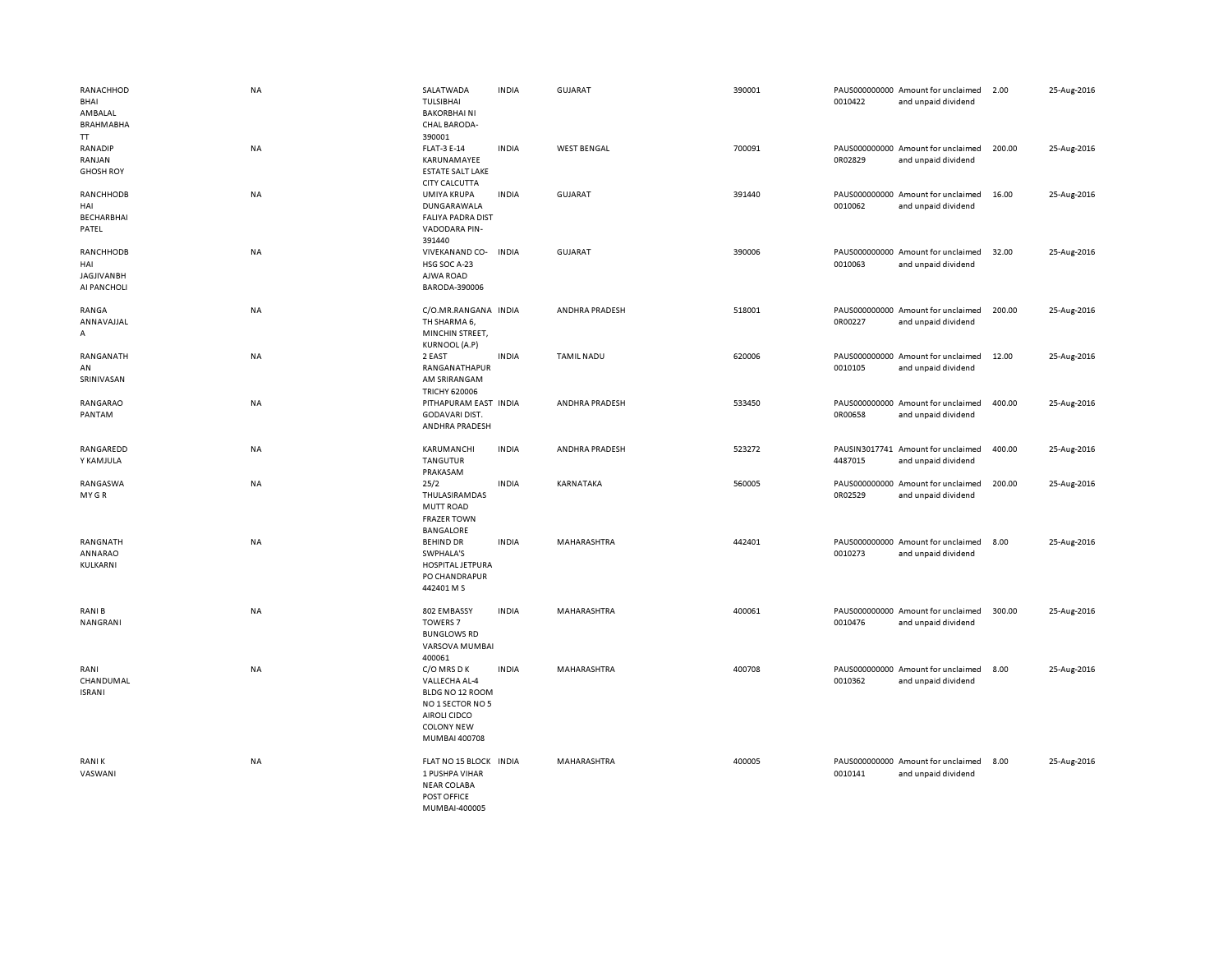| RANJAN<br><b>JAMES SALIS</b>                | <b>NA</b>                 | RB-II 7/15 RAILWAY INDIA<br>QUARTERS 335 SIR<br>J J ROAD BYCULLA<br>MUMBAI 400008                                         |              | MAHARASHTRA        | 400008 | 0010504 | PAUS000000000 Amount for unclaimed<br>and unpaid dividend | 32.00  | 25-Aug-2016 |
|---------------------------------------------|---------------------------|---------------------------------------------------------------------------------------------------------------------------|--------------|--------------------|--------|---------|-----------------------------------------------------------|--------|-------------|
| RANJAN<br>SAPRA                             | NA                        | A2/97 RAJOURI<br><b>GARDEN NEW</b><br>DELHI-110027                                                                        | <b>INDIA</b> | DELHI              | 110027 | 0010190 | PAUS000000000 Amount for unclaimed<br>and unpaid dividend | 8.00   | 25-Aug-2016 |
| RANJANA<br>AGGARWAL                         | <b>NA</b>                 | C/O KASHMIRILAL<br>AGGARWAL &<br><b>BROS ENGINEERS &amp;</b><br><b>FOUNDERS</b><br><b>FAIZPURA ROAD</b><br>BATALA-143505  | <b>INDIA</b> | PUNJAB             | 143505 | 0010156 | PAUS000000000 Amount for unclaimed<br>and unpaid dividend | 8.00   | 25-Aug-2016 |
| RANJANA<br><b>GUPTA</b>                     | MANGE<br><b>RAM GUPTA</b> | B-7/33 SAFDAR<br><b>JUNG ENCLAVE</b><br><b>NEW DELHI</b>                                                                  | <b>INDIA</b> | DELHI              | 110029 | 0288218 | PAUSIN3014361 Amount for unclaimed<br>and unpaid dividend | 16.00  | 25-Aug-2016 |
| RANJANA<br><b>JIVARAJ</b><br>SHAH           | NA                        | C/O RATANSINH<br><b>RUNCHORDAS 25</b><br><b>SWALLOW LANE</b><br>CALCUTTA-700001                                           | <b>INDIA</b> | <b>WEST BENGAL</b> | 700001 | 0010265 | PAUS000000000 Amount for unclaimed<br>and unpaid dividend | 8.00   | 25-Aug-2016 |
| RANJANBEN<br>RAJENDRAKU<br><b>MAR PATEL</b> | NA                        | DIVN 7 BLOCK NO<br>1/B SARDARNAGAR<br>SOCIETY CHHANI<br><b>ROAD BARODA</b><br>390002                                      | <b>INDIA</b> | GUJARAT            | 390002 | 0009889 | PAUS000000000 Amount for unclaimed<br>and unpaid dividend | 22.00  | 25-Aug-2016 |
| RANJANBEN<br>RANJINKANT<br>PATEL            | <b>NA</b>                 | C/O D J N MEHTA<br>HIGH SCHOOL AT<br>JUNA DISA TO DISA<br><b>DIST</b><br>B.K.GUJ.385540                                   | <b>INDIA</b> | GUJARAT            | 385540 | 0010471 | PAUS000000000 Amount for unclaimed<br>and unpaid dividend | 66.00  | 25-Aug-2016 |
| RANJEET<br>KAUR                             | NA                        | C/O A-41/E D D A<br><b>FLAT MUNIRKA</b><br>NEW DELHI-110067                                                               | <b>INDIA</b> | DELHI              | 110067 | 0010331 | PAUS000000000 Amount for unclaimed<br>and unpaid dividend | 8.00   | 25-Aug-2016 |
| RANJEETA<br>SARDA                           | NA                        | 11 KAKANAGAR<br><b>MARKET DR ZAKIR</b><br><b>HUSSAIN ROAD</b><br><b>NEW DELHI 110003</b>                                  | <b>INDIA</b> | DELHI              | 110003 | 0010459 | PAUS000000000 Amount for unclaimed<br>and unpaid dividend | 32.00  | 25-Aug-2016 |
| RANJITKAUR<br>RATTANSING<br>H BUNAIT        | NA                        | L/1 SUJATA FLATS<br><b>CAMP ROAD SHAHI</b><br><b>BAG OPP SHAHI</b><br><b>BAG POLICE</b><br>CHOWKY<br>AHMEDABAD-<br>380004 | <b>INDIA</b> | GUJARAT            | 380004 | 0010065 | PAUS000000000 Amount for unclaimed<br>and unpaid dividend | 16.00  | 25-Aug-2016 |
| RANJNA<br>SEHGAL                            | NA                        | C/O MR C V<br>RAMACHANDRAN<br>G C H F LTD 121-0<br><b>NEW DELHI HOUSE</b><br>27 BARA ROAD<br>NEW DELH-I-<br>110001-       | <b>INDIA</b> | DELHI              | 110001 | 0010322 | PAUS000000000 Amount for unclaimed<br>and unpaid dividend | 8.00   | 25-Aug-2016 |
| RAO G<br>PURUSHOTH<br>AMA                   | NA                        | 688/1 N S ROAD<br><b>DEVARAJ</b><br>MOHALLA MYSORE                                                                        | <b>INDIA</b> | KARNATAKA          | 570001 | 0R02631 | PAUS000000000 Amount for unclaimed<br>and unpaid dividend | 200.00 | 25-Aug-2016 |
| RAOJIBHAI<br>AMBALAL<br>SOLANKI             | NA                        | <b>SOLANKI STREET</b><br><b>GORWA BARODA-</b><br>390003                                                                   | <b>INDIA</b> | GUJARAT            | 390003 | 0009950 | PAUS000000000 Amount for unclaimed<br>and unpaid dividend | 2.00   | 25-Aug-2016 |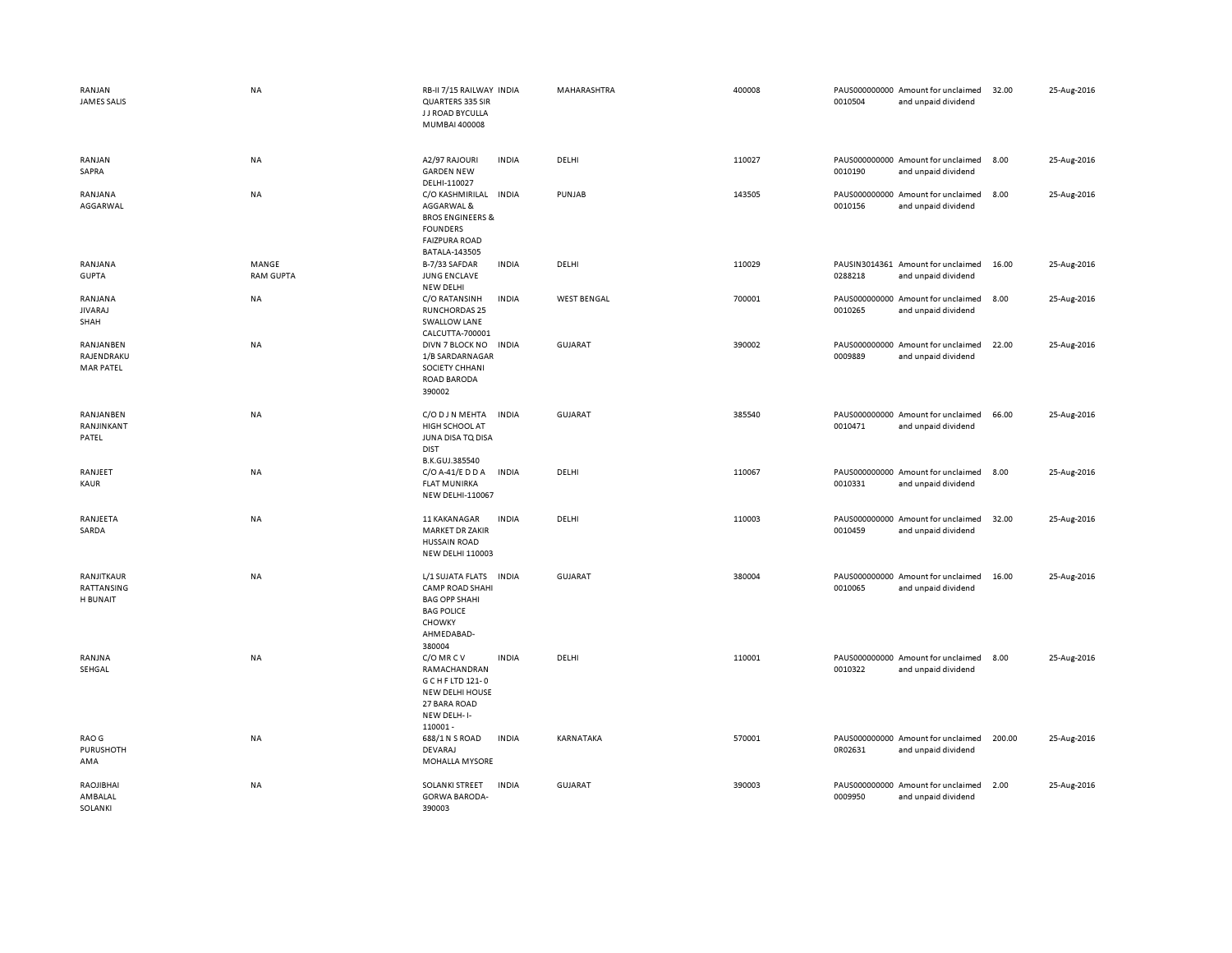| RAOJIBHAI<br>BHAILALBHAI<br>PATEL               | NA        | LALDAS STREET AT INDIA<br><b>KANTHARIA TAL</b><br><b>BORSADN VIA</b><br>VASADDIST. KHEDA             |              | <b>GUJARAT</b>   | 388307 | 0010066 | PAUS000000000 Amount for unclaimed<br>and unpaid dividend | 2.00   | 25-Aug-2016 |
|-------------------------------------------------|-----------|------------------------------------------------------------------------------------------------------|--------------|------------------|--------|---------|-----------------------------------------------------------|--------|-------------|
| RAOJIBHAI<br><b>MATHURBHA</b><br><b>I PATEL</b> | NA        | 1 JAYSHREE<br>SOCIETY<br>KARELIBAG<br>BARODA-390001                                                  | <b>INDIA</b> | <b>GUJARAT</b>   | 390001 | 0009993 | PAUS000000000 Amount for unclaimed<br>and unpaid dividend | 16.00  | 25-Aug-2016 |
| RAOJIBHAI<br>SOMABHAI<br>PATEL                  | <b>NA</b> | C/O MR SOMABHAI INDIA<br><b>B PATEL AT POST</b><br>VEHRA KHADI TAL<br>ANAND DIST KAIRA<br>PIN-388001 |              | GUJARAT          | 388001 | 0009995 | PAUS000000000 Amount for unclaimed<br>and unpaid dividend | 10.00  | 25-Aug-2016 |
| RASHMI<br>GERA                                  | NA        | <b>NEW MEDICINE</b><br><b>HOME MAIN</b><br>ROAD, NEAR<br>SUJATHA CINEMA<br>RANCHI                    | <b>INDIA</b> | <b>JHARKHAND</b> | 834001 | 0R05551 | PAUS000000000 Amount for unclaimed<br>and unpaid dividend | 200.00 | 25-Aug-2016 |
| RASHMI<br>RAMESH<br>SAVTALE                     | NA        | 304 MIRANDA APTS INDIA<br><b>VEER SAVARKAR</b><br><b>ROAD DADAR</b><br>MUMBAI 400028                 |              | MAHARASHTRA      | 400028 | 0010301 | PAUS000000000 Amount for unclaimed<br>and unpaid dividend | 16.00  | 25-Aug-2016 |
| RASHMI<br>VINAYAK<br>PATANKAR                   | NA        | VINAYAKASHRAM<br>759/15 DECCAN<br><b>GYMKHANA PUNE</b><br>411004                                     | <b>INDIA</b> | MAHARASHTRA      | 411004 | 0010420 | PAUS000000000 Amount for unclaimed<br>and unpaid dividend | 6.00   | 25-Aug-2016 |
| RASHMI<br>VINAYAK<br>PATANKAR                   | NA        | VINAYAKASHRAM<br>759/15 DECCAN<br><b>GYMKHANA PUNE</b><br>411004                                     | <b>INDIA</b> | MAHARASHTRA      | 411004 | 0010431 | PAUS000000000 Amount for unclaimed<br>and unpaid dividend | 6.00   | 25-Aug-2016 |
| RASHMIBEN<br>RAJNIBHAI<br>PATEL                 | NA        | <b>GUNDA FALIA</b><br>RAJMAHAL ROAD<br>BARODA-390001                                                 | <b>INDIA</b> | <b>GUJARAT</b>   | 390001 | 0010068 | PAUS000000000 Amount for unclaimed<br>and unpaid dividend | 6.00   | 25-Aug-2016 |
| RASHMIKANT<br>JAYENDRA<br>SHUKLA                | NA        | 58 VARDHAMAN<br><b>NAGAR SOC</b><br><b>BEHIND SARDAR</b><br><b>BAG KALOL PIN-</b><br>382721          | <b>INDIA</b> | <b>GUJARAT</b>   | 382721 | 0010069 | PAUS000000000 Amount for unclaimed<br>and unpaid dividend | 16.00  | 25-Aug-2016 |
| RASHMIKANT<br>RAOJIBHAI<br>PATEL                | NA        | F/3 ALEMBIC GLASS INDIA<br>COLONY<br>WHITEFIELD<br><b>BANGALORE-</b><br>560066                       |              | KARNATAKA        | 560066 | 0010118 | PAUS000000000 Amount for unclaimed<br>and unpaid dividend | 32.00  | 25-Aug-2016 |
| RASHMIKANT<br>SHANTILAL<br>PATEL                | NA        | SHARE<br>DEPARTMENT<br>ALEMBIC<br><b>CHEMICAL WORKS</b><br>CO LTD BARODA<br>390003                   | <b>INDIA</b> | <b>GUJARAT</b>   | 390003 | 0009943 | PAUS000000000 Amount for unclaimed<br>and unpaid dividend | 2.00   | 25-Aug-2016 |
| RASHMIKUM<br>AR G PANDYA                        | NA        | 16/21 ADHYAPAK<br><b>NIVAS GUJARAT</b><br>VIDHYAPITH<br>AHMEDABAD<br>380014                          | <b>INDIA</b> | <b>GUJARAT</b>   | 380014 | 0010536 | PAUS000000000 Amount for unclaimed<br>and unpaid dividend | 32.00  | 25-Aug-2016 |
| RASIK<br>CHHOTALAL<br>CHAUHAN                   | <b>NA</b> | <b>SADAR BAZAR</b><br><b>DHOBIMAHOLLA</b><br><b>FATEH GUNJ</b><br><b>BARODA 390002</b>               | <b>INDIA</b> | <b>GUJARAT</b>   | 390002 | 0009945 | PAUS000000000 Amount for unclaimed<br>and unpaid dividend | 6.00   | 25-Aug-2016 |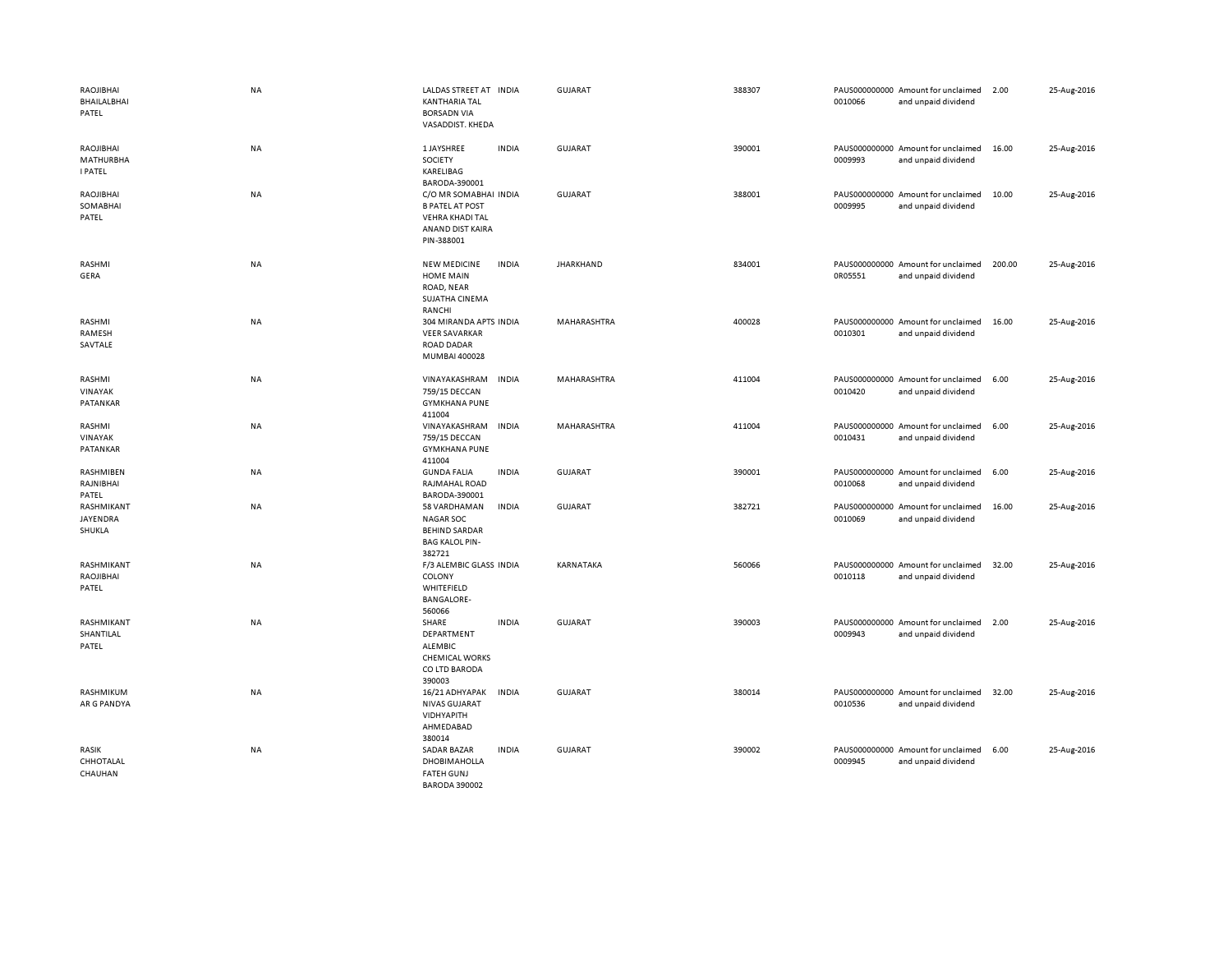| RASIKBHAI<br><b>HARIBHAI</b><br>SONI     | <b>NA</b> | <b>B-33 JALABAPA</b><br><b>NAGAR SOCIETY</b><br><b>BACK OF</b><br>RANCHHODJI<br><b>MANDIR NR ANKUR</b><br><b>SOC VAGHODIA</b><br>ROAD BARODA<br>390019 | <b>INDIA</b> | <b>GUJARAT</b> | 390019 | 0009938 | PAUS000000000 Amount for unclaimed<br>and unpaid dividend | 2.00  | 25-Aug-2016 |
|------------------------------------------|-----------|--------------------------------------------------------------------------------------------------------------------------------------------------------|--------------|----------------|--------|---------|-----------------------------------------------------------|-------|-------------|
| RASIKLAL<br><b>BHOGILAL</b><br>MODI      | NA        | 20 SHANTINAGAR<br><b>SOCIETY NEAR</b><br><b>GAYATRI TEMPLE</b><br>VISNAGAR 384315<br><b>NORTH GUJARAT</b>                                              | <b>INDIA</b> | <b>GUJARAT</b> | 384315 | 0010072 | PAUS000000000 Amount for unclaimed<br>and unpaid dividend | 16.00 | 25-Aug-2016 |
| RASIKLAL<br>MADHAVLAL<br>SHAH            | NA        | KAPOOR BUILDING INDIA<br>AMBAWADI<br>RAMNAGAR<br>SABARMATI<br>AHMEDABAD<br>380005                                                                      |              | <b>GUJARAT</b> | 380005 | 0010447 | PAUS000000000 Amount for unclaimed<br>and unpaid dividend | 16.00 | 25-Aug-2016 |
| RASIKLAL<br>MAGANLAL<br><b>UPADHYAYA</b> | NA        | PRATHMIK AROGYA INDIA<br>AKKAM AT & PO<br>SOKHADA TA<br>SOKHADA-391240                                                                                 |              | <b>GUJARAT</b> | 391240 | 0010073 | PAUS000000000 Amount for unclaimed<br>and unpaid dividend | 2.00  | 25-Aug-2016 |
| RASIKLAL<br>RAMCHANDR<br>A KHARADI       | <b>NA</b> | <b>SHAK MARKET</b><br><b>PADRA DIST</b><br><b>BARODA PIN-</b><br>391440                                                                                | <b>INDIA</b> | <b>GUJARAT</b> | 391440 | 0010075 | PAUS000000000 Amount for unclaimed<br>and unpaid dividend | 2.00  | 25-Aug-2016 |
| RASIKLAL<br>RANCHHODL<br>AL MODI         | NA        | RANDHEJA DIST<br><b>GANDHINAGAR</b><br>382620                                                                                                          | <b>INDIA</b> | GUJARAT        | 382620 | 0009998 | PAUS000000000 Amount for unclaimed<br>and unpaid dividend | 2.00  | 25-Aug-2016 |
| RASIKLAL<br>TRIKAMLAL                    | NA        | SHARE BROKER 469 INDIA<br>SHANTINATH'S<br>POLE KALUPUR<br>AHMEDABAD-<br>380001                                                                         |              | <b>GUJARAT</b> | 380001 | 0010100 | PAUS000000000 Amount for unclaimed<br>and unpaid dividend | 10.00 | 25-Aug-2016 |
| RASIKLAL<br><b>VELJI GANDHI</b>          | NA        | KUVERJI DEVSHI<br>CHAWL 2ND FL B S<br><b>ROAD OPP</b><br><b>ZARAPKAR SHOW</b><br>ROOM DADAR W<br><b>RLY MUMBAI</b><br>400028                           | <b>INDIA</b> | MAHARASHTRA    | 400028 | 0010300 | PAUS000000000 Amount for unclaimed<br>and unpaid dividend | 8.00  | 25-Aug-2016 |
| RASULBHAI<br>ALIBHAI<br><b>BHARMAL</b>   | NA        | C/O BHARMAL<br><b>BROTHERS &amp; CO</b><br><b>KALSARI ROAD AT</b><br><b>VISAVADAR DIST</b><br>JUNAGADH PIN-<br>362130                                  | <b>INDIA</b> | <b>GUJARAT</b> | 362130 | 0010076 | PAUS000000000 Amount for unclaimed<br>and unpaid dividend | 16.00 | 25-Aug-2016 |
| RATANBEN<br>KANTILAL<br><b>FURIA</b>     | NA        | C/O R P SHROFF<br>AND SONS 704 A<br><b>STOCK EXCHANGE</b><br>PLAZA DALAL<br><b>STREET FORT</b><br>MUMBAI-400023                                        | <b>INDIA</b> | MAHARASHTRA    | 400023 | 0010296 | PAUS000000000 Amount for unclaimed<br>and unpaid dividend | 24.00 | 25-Aug-2016 |
| RATANSINH<br>MOHANSINH<br>CHAVDA         | <b>NA</b> | AT & PO UNDEL<br><b>DARBAR FALIA</b><br><b>CAMBAY DIST</b><br>KAIRA 388640                                                                             | INDIA        | <b>GUJARAT</b> | 388640 | 0010490 | PAUS000000000 Amount for unclaimed<br>and unpaid dividend | 32.00 | 25-Aug-2016 |
| RATANSINH<br>PARTHAMSIN<br>H RAO         | NA        | 94/E RAILWAY<br>COLONY<br>PRATAPNAGAR<br>BARODA-390004                                                                                                 | <b>INDIA</b> | GUJARAT        | 390004 | 0010077 | PAUS000000000 Amount for unclaimed<br>and unpaid dividend | 2.00  | 25-Aug-2016 |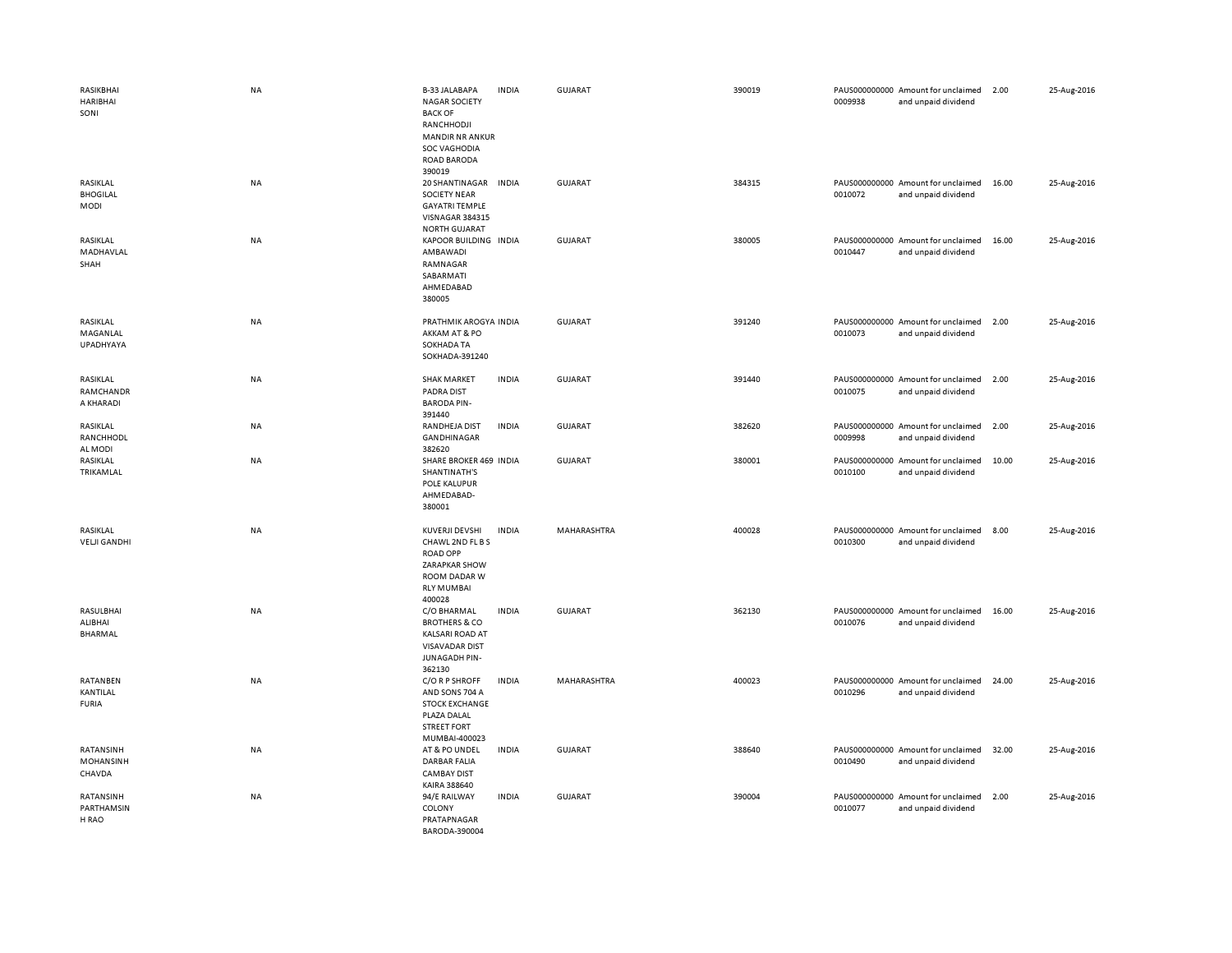| RATHINDRA<br><b>KR MITRA</b>          | NA                 | 172 DIAMOND<br>PARK PO JOKA 24<br>PARGANAS(S)                                                               | <b>INDIA</b> | <b>WEST BENGAL</b> | 700104 | 0R02882 | PAUS000000000 Amount for unclaimed<br>and unpaid dividend | 200.00 | 25-Aug-2016 |
|---------------------------------------|--------------------|-------------------------------------------------------------------------------------------------------------|--------------|--------------------|--------|---------|-----------------------------------------------------------|--------|-------------|
| RATILAL<br><b>BAPUBHAI</b><br>RAVAL   | NA                 | VAIRAGI MAHOLLO INDIA<br>MADAN ZAMPA RD<br>PATTHER GATE<br><b>BARODA 390001</b>                             |              | <b>GUJARAT</b>     | 390001 | 0009951 | PAUS000000000 Amount for unclaimed<br>and unpaid dividend | 2.00   | 25-Aug-2016 |
| RATILAL<br>CHUNILAL<br>SHAH           | NA                 | II-B WEST VIEW 309 INDIA<br>S V ROAD<br>SANTACRUZ (W)<br>MUMBAI-400054                                      |              | MAHARASHTRA        | 400054 | 0010306 | PAUS000000000 Amount for unclaimed<br>and unpaid dividend | 18.00  | 25-Aug-2016 |
| RATILAL<br>DEVJI<br>FADADU            | NA                 | 26 ASIYAD NAGAR<br><b>KANJARI ROAD</b><br><b>HALOL 348350 PMS</b>                                           | <b>INDIA</b> | <b>GUJARAT</b>     | 384350 | 0009933 | PAUS000000000 Amount for unclaimed<br>and unpaid dividend | 16.00  | 25-Aug-2016 |
| RATILAL<br><b>HARIBHAI</b><br>SAVALIA | <b>NA</b>          | M/S NANJIBHAI<br><b>HARIBHAI &amp; CO</b><br>POST OFFICE ROAD<br><b>VISAVADAR DIST</b><br>JUNAGADH 362130   | <b>INDIA</b> | GUJARAT            | 362130 | 0009963 | PAUS000000000 Amount for unclaimed<br>and unpaid dividend | 16.00  | 25-Aug-2016 |
| RATILAL<br><b>HIRALAL</b><br>PATEL    | NA                 | 4, UTKARSH<br>SOCIETY NANA<br>KUMBHNATH<br><b>ROAD NADIAD-</b><br>387001                                    | <b>INDIA</b> | <b>GUJARAT</b>     | 387001 | 0009901 | PAUS000000000 Amount for unclaimed<br>and unpaid dividend | 2.00   | 25-Aug-2016 |
| RATNA A<br>MODI                       | NA                 | B-604, GOLD COIN INDIA<br>APTS. HAJIALI,<br>TARDEO ROAD,<br>PT.M.M.M. MARG,<br>MUMBAI-400034                |              | MAHARASHTRA        | 400034 | 0010579 | PAUS000000000 Amount for unclaimed<br>and unpaid dividend | 32.00  | 25-Aug-2016 |
| RATNA<br>TELIKAPALLI                  | NA                 | D-1, PRESIDENT<br><b>BANZARA ROAD</b><br>NO.2 BANZARA<br>HILLS,<br>SECUNDERABAD                             | <b>INDIA</b> | ANDHRA PRADESH     | 500038 | 0R00659 | PAUS000000000 Amount for unclaimed<br>and unpaid dividend | 800.00 | 25-Aug-2016 |
| RAVAJIBHAI<br>KUBERBHAI<br>PATEL      | NA                 | SINHUJ MOTI<br><b>KHADKI TA</b><br>MEHMADABAD<br><b>DIST KAIRA PIN-</b><br>387130                           | <b>INDIA</b> | <b>GUJARAT</b>     | 387130 | 0010080 | PAUS000000000 Amount for unclaimed<br>and unpaid dividend | 2.00   | 25-Aug-2016 |
| <b>RAVI B WALIA</b>                   | ΝA                 | 279 RESHIM BAUG INDIA<br>NAGPUR-440009                                                                      |              | MAHARASHTRA        | 440009 | 0010081 | PAUS000000000 Amount for unclaimed<br>and unpaid dividend | 6.00   | 25-Aug-2016 |
| <b>RAVI KIRAN</b><br>MALIK            | LATE SHKB<br>MALIK | S-1/16 DLF PHASE - INDIA<br><b>III GURGAON</b><br><b>HARYANA</b>                                            |              | <b>HARYANA</b>     | 122001 | 0008530 | PAUSIN3023651 Amount for unclaimed<br>and unpaid dividend | 8.00   | 25-Aug-2016 |
| RAVI KUMAR<br><b>PODURI</b>           | NA                 | 69-3A-1 SRI SURYA INDIA<br><b>TEJA ANDHRA</b><br><b>BANK COLONY</b><br><b>KAKINADA</b>                      |              | ANDHRA PRADESH     | 533003 | 0R04710 | PAUS000000000 Amount for unclaimed<br>and unpaid dividend | 400.00 | 25-Aug-2016 |
| RAVI<br>PRAKASH<br>SETH               | NA                 | 3346 PYARE LAL<br><b>ROAD KAROL BAGH</b><br><b>NEW DELHI-110005</b>                                         | <b>INDIA</b> | DELHI              | 110005 | 0010184 | PAUS000000000 Amount for unclaimed<br>and unpaid dividend | 8.00   | 25-Aug-2016 |
| RAVILAL<br>LAXMIDAS<br>THAKKER        | NA                 | KUVERJI DEVSHI<br>CHAWL 2ND FL B S<br><b>ROAD OPP</b><br>ZARAPKAR SHOW<br><b>ROOM DADAR</b><br>MUMBAL400028 | <b>INDIA</b> | MAHARASHTRA        | 400028 | 0010297 | PAUS000000000 Amount for unclaimed<br>and unpaid dividend | 8.00   | 25-Aug-2016 |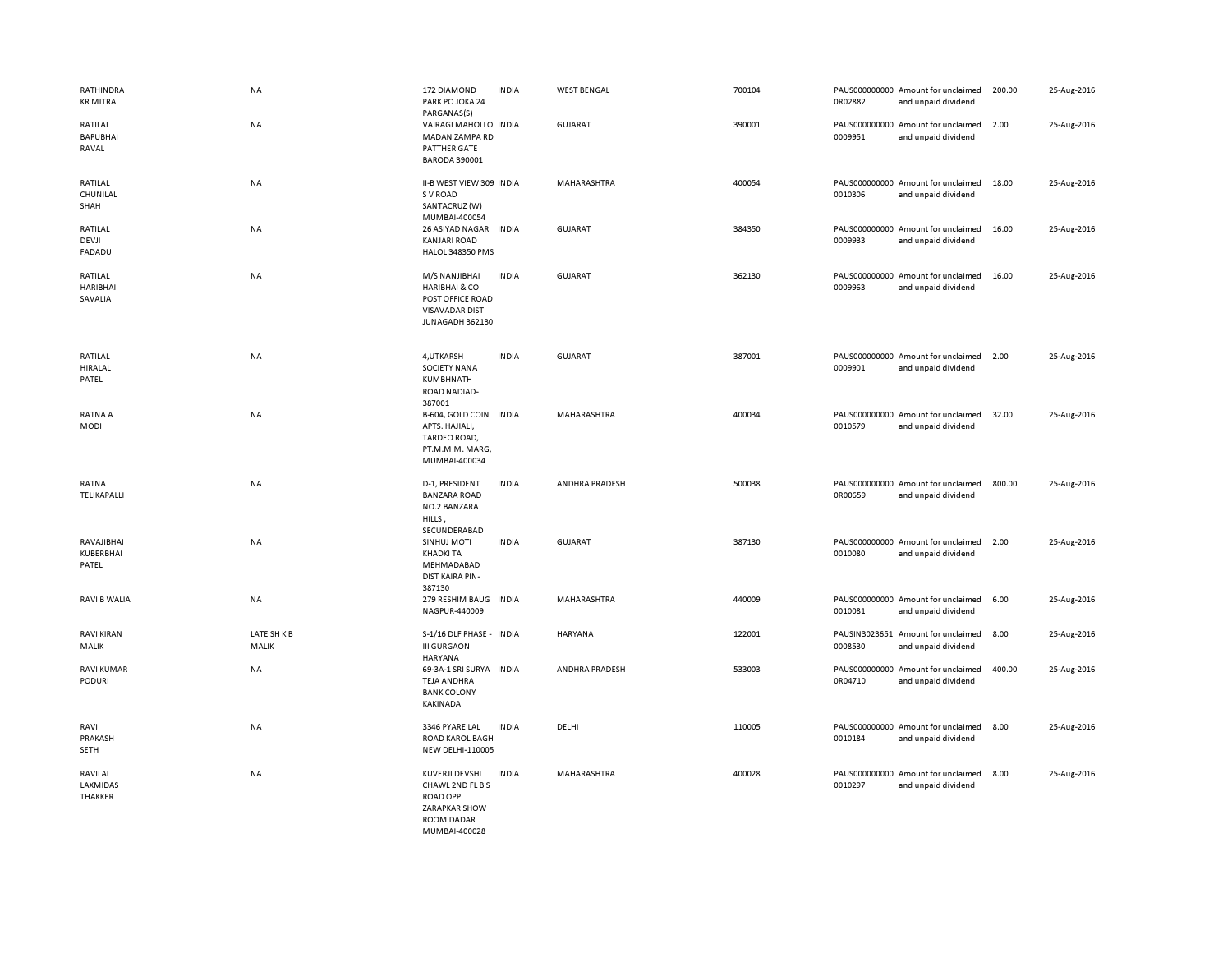| RAVINABEN<br>MAGANBHAI<br>MACWAN          | NA                        | C/O M H MACWAN INDIA<br><b>ASHOK</b><br>COMPOUND<br>PENSIONPURA                                                                 |              | GUJARAT           | 390002 | 0010083 | PAUS000000000 Amount for unclaimed<br>and unpaid dividend | 2.00   | 25-Aug-2016 |
|-------------------------------------------|---------------------------|---------------------------------------------------------------------------------------------------------------------------------|--------------|-------------------|--------|---------|-----------------------------------------------------------|--------|-------------|
| RAVINDER<br>JANGAM                        | NA                        | BARODA-390002<br><b>BHARGAVI</b><br>MEDICAL<br><b>AGENCIES MAIN</b><br>ROAD METPALLY                                            | <b>INDIA</b> | ANDHRA PRADESH    | 505325 | 0R03137 | PAUS000000000 Amount for unclaimed<br>and unpaid dividend | 200.00 | 25-Aug-2016 |
| RAVINDER<br><b>KUMAR</b><br><b>BHATIA</b> | <b>NA</b>                 | 5/11 OLD RAJINDER INDIA<br>NAGAR NEW DELHI-<br>110060                                                                           |              | DELHI             | 110060 | 0010347 | PAUS000000000 Amount for unclaimed<br>and unpaid dividend | 8.00   | 25-Aug-2016 |
| RAVINDER<br><b>KUMAR JAIN</b>             | NA                        | 132 VEER NAGAR<br>DELHI-110007                                                                                                  | <b>INDIA</b> | DELHI             | 110007 | 0010353 | PAUS000000000 Amount for unclaimed<br>and unpaid dividend | 16.00  | 25-Aug-2016 |
| <b>RAVINDER</b><br><b>KUMAR JAIN</b>      | <b>NA</b>                 | 196 PREM GALI<br><b>KASHMERE GATE</b><br>DELHI-110006                                                                           | <b>INDIA</b> | DELHI             | 110006 | 0010211 | PAUS000000000 Amount for unclaimed<br>and unpaid dividend | 8.00   | 25-Aug-2016 |
| RAVINDER<br>SINGH                         | NA                        | M B 76 NEAR PO<br>DELHI-110092                                                                                                  | <b>INDIA</b> | DELHI             | 110092 | 0010343 | PAUS000000000 Amount for unclaimed<br>and unpaid dividend | 8.00   | 25-Aug-2016 |
| RAVINDER<br>SINGH<br>KHURANA              | NA                        | 2429-TILAK STREET INDIA<br>CHUNA MANDI<br>PAHAR GANJ NEW<br>DELHI-110055                                                        |              | DELHI             | 110055 | 0010212 | PAUS000000000 Amount for unclaimed<br>and unpaid dividend | 8.00   | 25-Aug-2016 |
| RAVINDRA<br><b>BABUBHAI</b><br>AMIN       | NA                        | 28 HARIBHAKTI<br><b>EXTENSION OLD</b><br>PADRA ROAD<br>BARODA-390005                                                            | <b>INDIA</b> | <b>GUJARAT</b>    | 390005 | 0010084 | PAUS000000000 Amount for unclaimed<br>and unpaid dividend | 16.00  | 25-Aug-2016 |
| RAVINDRA<br>GAJANAN<br>PHANSE             | <b>NA</b>                 | PHANSE'S WADA<br><b>NEAR DR DIGHE</b><br>LABORATORY<br><b>DANDIA BAZAR</b><br>BARODA-390001                                     | <b>INDIA</b> | <b>GUJARAT</b>    | 390001 | 0009959 | PAUS000000000 Amount for unclaimed<br>and unpaid dividend | 2.00   | 25-Aug-2016 |
| RAVINDRA J<br>PANDYA                      | <b>NA</b>                 | S-19 MAHAVEER<br>MARG C SCHEME<br>JAIPUR 302001                                                                                 | <b>INDIA</b> | RAJASTHAN         | 302001 | 0010112 | PAUS000000000 Amount for unclaimed<br>and unpaid dividend | 32.00  | 25-Aug-2016 |
| RAVINDRA<br>JAYANTILAL<br>JANI            | NA                        | 9 RANGVIHAR<br><b>SOCIETY OPP</b><br>SHANKER ASHRAM<br>PALDI<br>AHMEDABAD<br>380007                                             | <b>INDIA</b> | <b>GUJARAT</b>    | 380007 | 0009999 | PAUS000000000 Amount for unclaimed<br>and unpaid dividend | 2.00   | 25-Aug-2016 |
| RAVINDRA<br>MAHESHWAR                     | KWELRAM<br>MAHESHWA<br>RI | NEW NO 5 OLD NO INDIA<br>3 C I T COLONY<br><b>MYLAPORE</b><br>CHENNAI                                                           |              | <b>TAMIL NADU</b> | 600004 | 0009440 | PAUSIN3030285 Amount for unclaimed<br>and unpaid dividend | 2.00   | 25-Aug-2016 |
| RAVINDRA<br><b>NATH A</b>                 | NA                        | 63 VARADHA<br>MUTHIAPPAN<br>STREET CHENNAI-                                                                                     | <b>INDIA</b> | <b>TAMIL NADU</b> | 600001 | 0010374 | PAUS000000000 Amount for unclaimed<br>and unpaid dividend | 8.00   | 25-Aug-2016 |
| RAVINDRABH<br>AI<br>RAMANBHAI<br>PATEL    | NA                        | 600001<br>C/O ORIENTAL<br>PROSPECTING CO<br>AT KOT KARK-<br>HANA PO KOT TAL<br><b>VIJAPUR DIST</b><br>MEHSANA P-IN-<br>382870 - | <b>INDIA</b> | <b>GUJARAT</b>    | 382870 | 0010085 | PAUS000000000 Amount for unclaimed<br>and unpaid dividend | 2.00   | 25-Aug-2016 |
| RAVINDRAKU<br>MAR<br>KANTILAL<br>PATEL    | <b>NA</b>                 | JAWAHARNAGAR<br>PLOT NO 327<br><b>GOREGAON (WEST)</b><br>MUMBAI-400062                                                          | <b>INDIA</b> | MAHARASHTRA       | 400062 | 0010409 | PAUS000000000 Amount for unclaimed<br>and unpaid dividend | 32.00  | 25-Aug-2016 |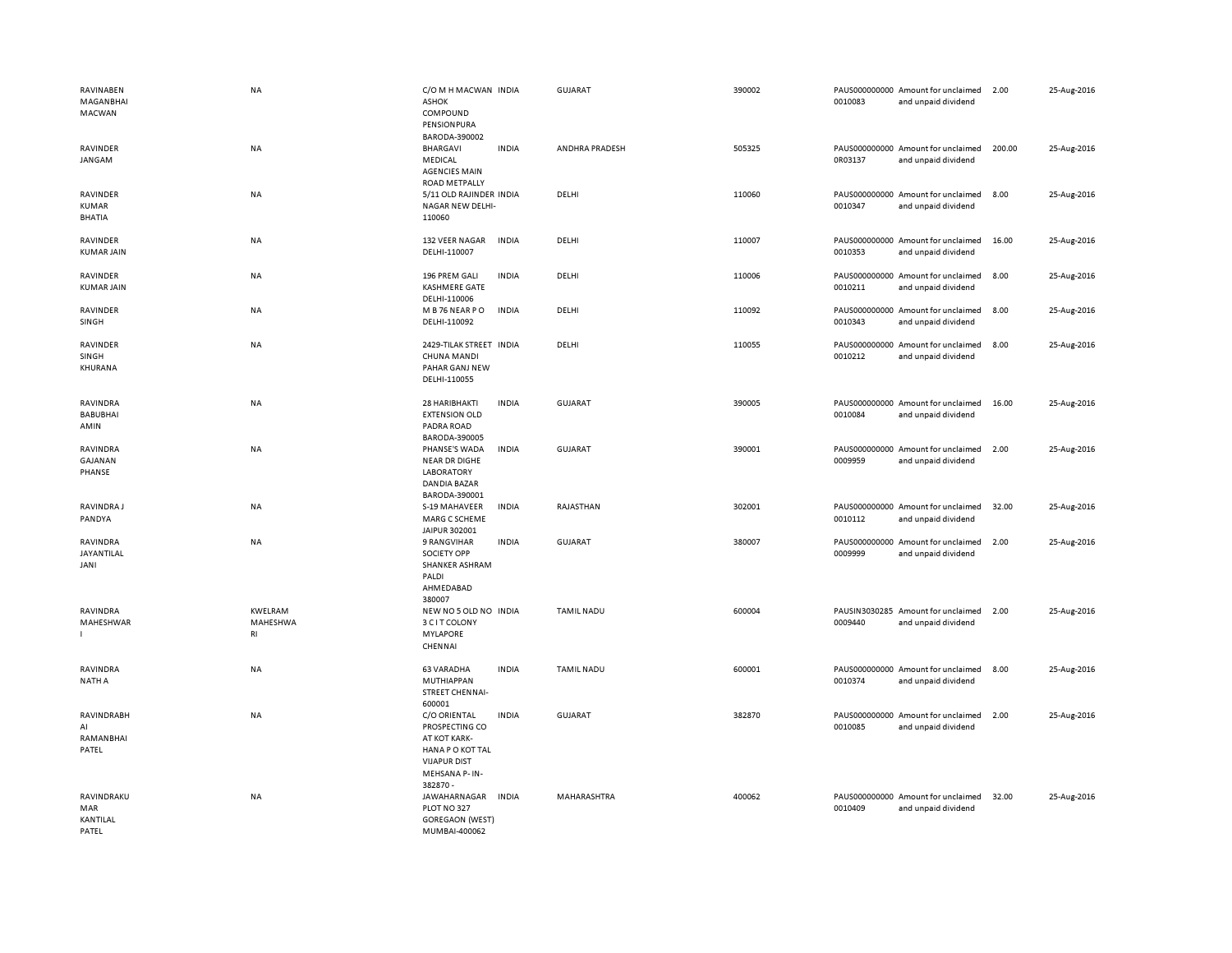| RAVJI<br>PUNABHAI<br>PATEL              | <b>NA</b> | C/O SUMANRAI<br><b>HARIBHAI &amp; CO</b><br><b>KALSARI ROAD</b><br><b>VISAVADAR DIST</b><br>JUNAGADH PIN-<br>362130    | <b>INDIA</b> | <b>GUJARAT</b>    | 362130 | 0009962                  | PAUS000000000 Amount for unclaimed<br>and unpaid dividend | 16.00   | 25-Aug-2016 |
|-----------------------------------------|-----------|------------------------------------------------------------------------------------------------------------------------|--------------|-------------------|--------|--------------------------|-----------------------------------------------------------|---------|-------------|
| RAVJIBHAI<br><b>BECHARBHAI</b><br>PATEL | NA        | B/50 GIDC COLONY INDIA<br><b>TAL KALOL 389330</b><br><b>DIST PANCHMAHAL</b>                                            |              | <b>GUJARAT</b>    | 389330 | 0009935                  | PAUS000000000 Amount for unclaimed<br>and unpaid dividend | 2.00    | 25-Aug-2016 |
| RAVJIBHAI<br><b>JETHABHAI</b><br>PATEL  | NA        | AT&PO<br>DUDHATHALLA<br>POST DUDHATAL<br>TAL KAPADVANJ<br><b>DIST KAIRA</b>                                            | <b>INDIA</b> | <b>GUJARAT</b>    | 387620 | 0010087                  | PAUS000000000 Amount for unclaimed<br>and unpaid dividend | 2.00    | 25-Aug-2016 |
| RAVJIBHAI<br>PUNABHAI<br>PATEL          | NA        | C/O SUMANRAI<br><b>HARIBHAI &amp; CO</b><br><b>KALSARI ROAD AT</b><br><b>VISAVADAR DIST</b><br>JUNAGADH PIN-<br>362130 | <b>INDIA</b> | GUJARAT           | 362130 | 0010088                  | PAUS000000000 Amount for unclaimed<br>and unpaid dividend | 16.00   | 25-Aug-2016 |
| RAYEN FJ                                | <b>NA</b> | 10, V.E.ROAD,<br>TUTICORIN,                                                                                            | <b>INDIA</b> | <b>TAMIL NADU</b> | 628001 | 0F00058                  | PAUS000000000 Amount for unclaimed<br>and unpaid dividend | 400.00  | 25-Aug-2016 |
| <b>REKHA BHELA</b>                      | <b>NA</b> | <b>HE 655 A</b><br><b>HANUMAN NAGAR</b><br><b>VISTAR SIRRI ROAD</b><br>KHATIPURA JAIPUR                                | <b>INDIA</b> | RAJASTHAN         | 302001 | PAUSIN3001831<br>3298178 | Amount for unclaimed<br>and unpaid dividend               | 20.00   | 25-Aug-2016 |
| <b>REKHAM</b><br>MEHTA                  | NA        | 33/B ASHOK<br><b>NAGAR SOC</b><br><b>BEHIND RLY</b><br><b>STATION NADIAD</b>                                           | <b>INDIA</b> | <b>GUJARAT</b>    | 387001 | 0R04437                  | PAUS000000000 Amount for unclaimed<br>and unpaid dividend | 200.00  | 25-Aug-2016 |
| <b>REKHAN</b><br><b>MURTHY</b>          | NA        | NO 15 ASHRAYA<br>APARTMENTS<br>ATMANANDA<br><b>COLONY MAIN RD</b><br><b>RTNAGAR</b><br>BANGALORE                       | <b>INDIA</b> | KARNATAKA         | 560032 | 0R02632                  | PAUS000000000 Amount for unclaimed<br>and unpaid dividend | 1300.00 | 25-Aug-2016 |
| REKHA<br>NARESH<br>PONDA                | NA        | 8 DR M B VELKAR<br>ST 3RD FLOOR<br><b>KALBADEVI ROAD</b><br>MUMBAI-400002                                              | <b>INDIA</b> | MAHARASHTRA       | 400002 | 0010136                  | PAUS000000000 Amount for unclaimed<br>and unpaid dividend | 8.00    | 25-Aug-2016 |
| <b>REKHAP</b><br>GAJARE                 | NA        | <b>FLAT NO 166/1</b><br>POCKET D-12<br>SECTOR NO 7<br><b>ROHINI DELHI</b><br>110034                                    | <b>INDIA</b> | DELHI             | 110034 | 0010201                  | PAUS000000000 Amount for unclaimed<br>and unpaid dividend | 8.00    | 25-Aug-2016 |
| REKHA<br>VERMA                          | <b>NA</b> | C/O MR JARNAIL<br>VERMA 18 GOVIND<br><b>MARG JAIPUR</b>                                                                | <b>INDIA</b> | RAJASTHAN         | 302004 | 0R03310                  | PAUS000000000 Amount for unclaimed<br>and unpaid dividend | 200.00  | 25-Aug-2016 |
| RENU<br><b>BHARGAVA</b>                 | NA        | B2/4B LAWRENCE INDIA<br><b>ROAD DELHI</b><br>110035                                                                    |              | DELHI             | 110035 | 0010424                  | PAUS000000000 Amount for unclaimed<br>and unpaid dividend | 16.00   | 25-Aug-2016 |
| RENU<br>KHANNA                          | NA        | <b>B-64 MOTI NAGAR INDIA</b><br><b>NEW DELHI-110015</b>                                                                |              | DELHI             | 110015 | 0010335                  | PAUS000000000 Amount for unclaimed<br>and unpaid dividend | 16.00   | 25-Aug-2016 |
| RENU SETHI                              | NA        | 95 DEFENCE<br><b>ENCLAVE VIKASH</b><br><b>MARG DELHI-</b><br>110092                                                    | <b>INDIA</b> | DELHI             | 110092 | 0010345                  | PAUS000000000 Amount for unclaimed<br>and unpaid dividend | 8.00    | 25-Aug-2016 |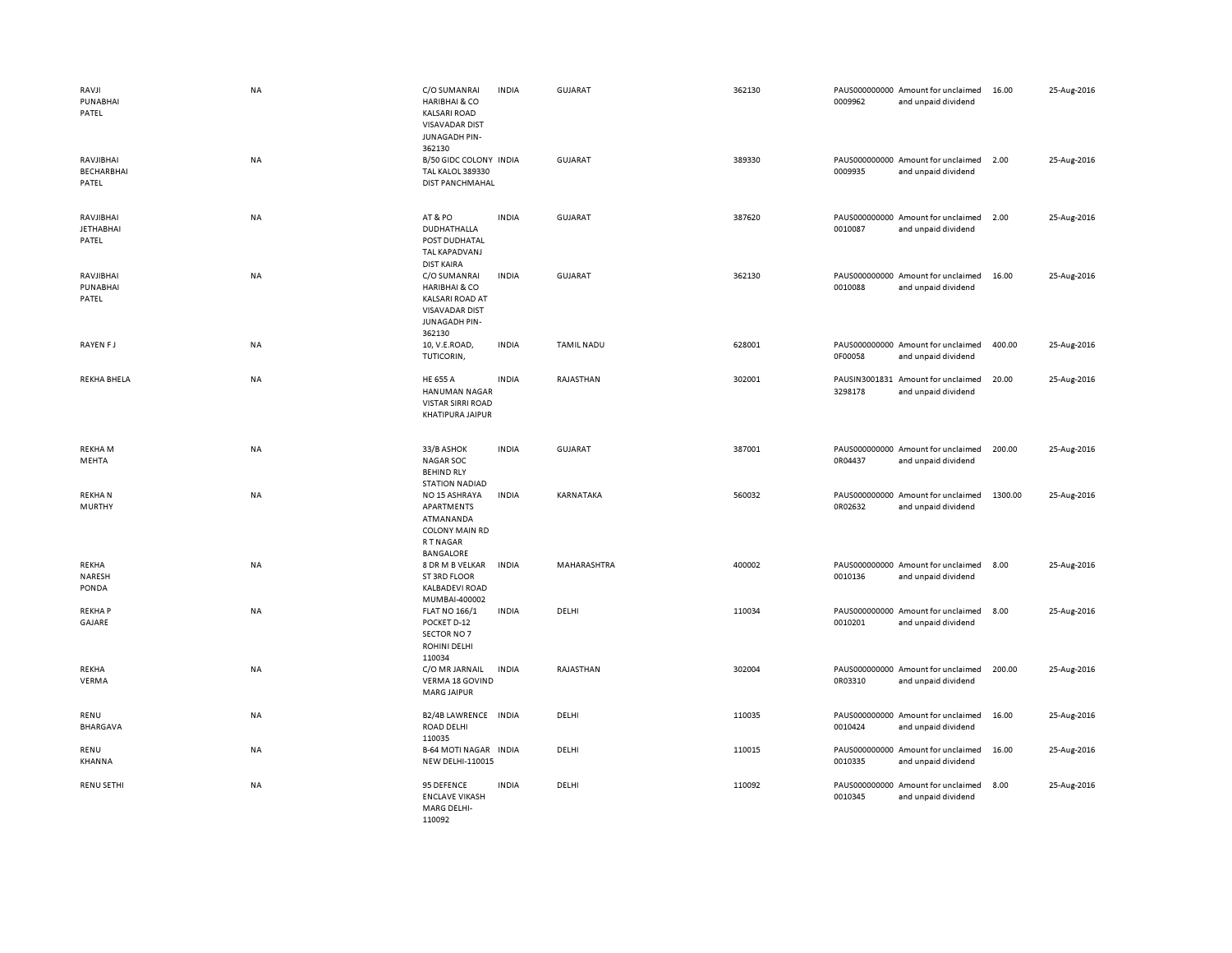| RENUKANAT<br>HBS                               | <b>NA</b> | C/O. RENUKA<br>MEDICAL HALL,<br>ARSIKERE, HASSAN<br>DIST.                                                               | <b>INDIA</b> | KARNATAKA          | 583125 | 0B00947 | PAUS000000000 Amount for unclaimed<br>and unpaid dividend | 200.00 | 25-Aug-2016 |
|------------------------------------------------|-----------|-------------------------------------------------------------------------------------------------------------------------|--------------|--------------------|--------|---------|-----------------------------------------------------------|--------|-------------|
| REVATHI<br><b>BHARATAN</b>                     | NA        | H NO 9 HYDER<br><b>BASTHY</b><br>SECUNDERABAD-<br>500003                                                                | <b>INDIA</b> | ANDHRA PRADESH     | 500003 | 0010370 | PAUS000000000 Amount for unclaimed<br>and unpaid dividend | 24.00  | 25-Aug-2016 |
| RINABEN<br>MAHENDRAS<br><b>INH RANA</b>        | NA        | <b>GARASIA MOHALLA INDIA</b><br>OPP. GORWA<br>POLICE STATION<br>GORWA                                                   |              | <b>GUJARAT</b>     | 390003 | 0R05577 | PAUS000000000 Amount for unclaimed<br>and unpaid dividend | 100.00 | 25-Aug-2016 |
| <b>RIPU DAMAN</b><br>BHARADWAJ                 | <b>NA</b> | HIG-21/G-3, TNHB<br><b>FLATS SEA BREEZE</b><br>APTS, THIRUVALLUV<br><b>AR NAGAR</b><br>THIRUVANMIYUR,<br>CHENNAI        | <b>INDIA</b> | <b>TAMIL NADU</b>  | 600041 | 0R02182 | PAUS000000000 Amount for unclaimed<br>and unpaid dividend | 100.00 | 25-Aug-2016 |
| RISHMAKUM<br>ARI<br><b>KISHORBHAI</b><br>PATEL | NA        | WADI CHHELLI<br>POLE BARODA-<br>390001                                                                                  | <b>INDIA</b> | <b>GUJARAT</b>     | 390001 | 0010092 | PAUS000000000 Amount for unclaimed<br>and unpaid dividend | 2.00   | 25-Aug-2016 |
| RITA                                           | NA        | <b>B-49 MOTI NAGAR INDIA</b><br>NEWDELHI-110015                                                                         |              | DELHI              | 110015 | 0010214 | PAUS000000000 Amount for unclaimed<br>and unpaid dividend | 20.00  | 25-Aug-2016 |
| RITA NATH                                      | <b>NA</b> | A/9 NEWRAIPUR<br>ROAD "RUPAYAN"<br>WEST BENGAL PO<br>GARIA                                                              | <b>INDIA</b> | <b>WEST BENGAL</b> | 700084 | 0R02868 | PAUS000000000 Amount for unclaimed<br>and unpaid dividend | 200.00 | 25-Aug-2016 |
| <b>RITA ROSE</b><br>KURIAN                     | <b>NA</b> | VACHAPARAMBIL<br>KOTTAMPARAMBA<br><b>B O CALICUT</b>                                                                    | <b>INDIA</b> | KERALA             | 673008 | 0R02960 | PAUS000000000 Amount for unclaimed<br>and unpaid dividend | 200.00 | 25-Aug-2016 |
| RITABEN<br>PRAVINBHAI<br><b>KAPADIA</b>        | NA        | G-31 BOMBAY<br>MARKET<br><b>UMARWADA</b><br>SURAT 395010                                                                | <b>INDIA</b> | <b>GUJARAT</b>     | 395010 | 0010552 | PAUS000000000 Amount for unclaimed<br>and unpaid dividend | 32.00  | 25-Aug-2016 |
| <b>RITEN M</b><br>ANTANI                       | NA        | "SAMANVAY" OPP INDIA<br>TRIKAMRAY<br><b>TEMPLE DR MEHTA</b><br><b>MARG NAGAR</b><br>CHAKALO BHUJ<br>KUTCH               |              | <b>GUJARAT</b>     | 370001 | 0R04699 | PAUS000000000 Amount for unclaimed<br>and unpaid dividend | 400.00 | 25-Aug-2016 |
| RITESH<br>RAMESH<br>PARIKH                     | NA        | FLAT NO 22 THE<br>LANDMARK<br><b>BUILDING 42</b><br><b>AUNDH ROAD</b><br><b>KHADKI PUNE</b>                             | <b>INDIA</b> | MAHARASHTRA        | 411020 | 3623492 | PAUSIN3030285 Amount for unclaimed<br>and unpaid dividend | 16.00  | 25-Aug-2016 |
| RIYAZ ALI<br>KHAN                              | NA        | INDIAN OVERSEAS INDIA<br><b>BANK TILAK NAGAR</b><br><b>NEAR LBS COLLEGE</b><br>JAIPUR 302004                            |              | RAJASTHAN          | 302004 | 0010509 | PAUS000000000 Amount for unclaimed<br>and unpaid dividend | 16.00  | 25-Aug-2016 |
| <b>ROHINI</b><br>POPATLAL<br>PARIKH            | <b>NA</b> | 136 SAMRAT<br><b>ASHOK SOCIETY</b><br><b>4TH FLOOR RATILAL</b><br>R THAKKAR MARG<br><b>MALBAR HILL</b><br>MUMBAI-400006 | <b>INDIA</b> | MAHARASHTRA        | 400006 | 0010003 | PAUS000000000 Amount for unclaimed<br>and unpaid dividend | 32.00  | 25-Aug-2016 |
| <b>ROHINI</b><br>SHRIKRISHNA<br>MHASKAR        | NA        | ALAKNANDA 38/8A INDIA<br>ERANDAVANE<br>PUNE-411004                                                                      |              | <b>MAHARASHTRA</b> | 411004 | 0010241 | PAUS000000000 Amount for unclaimed<br>and unpaid dividend | 16.00  | 25-Aug-2016 |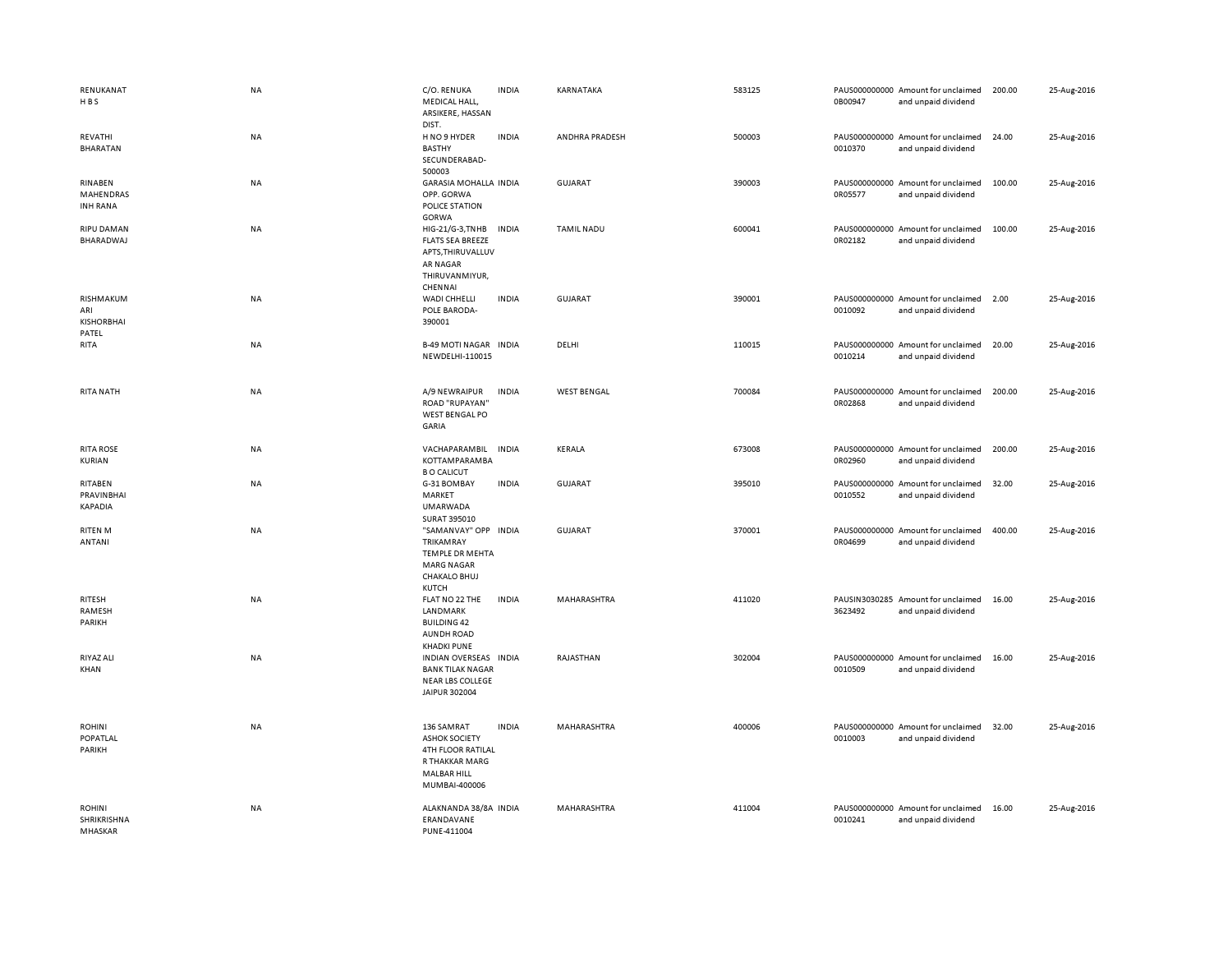| <b>ROHINI</b><br>VIRENDRA<br>PARIKH                         | <b>NA</b>                       | <b>BAJWADA SHETH</b><br><b>SERI BARODA</b><br>390001                                                             | <b>INDIA</b> | <b>GUJARAT</b>     | 390001 | 0009903 | PAUS000000000 Amount for unclaimed<br>and unpaid dividend | 6.00   | 25-Aug-2016 |
|-------------------------------------------------------------|---------------------------------|------------------------------------------------------------------------------------------------------------------|--------------|--------------------|--------|---------|-----------------------------------------------------------|--------|-------------|
| <b>ROHIT</b><br>ANAND                                       | <b>NA</b>                       | 21/36 OLD<br>RAJINDAR NAGAR<br><b>NEW DELHI 110060</b>                                                           | <b>INDIA</b> | DELHI              | 110060 | 0010486 | PAUS000000000 Amount for unclaimed<br>and unpaid dividend | 16.00  | 25-Aug-2016 |
| <b>ROHIT</b><br><b>HARISHCHAN</b><br><b>DRA</b><br>CHANDAN  | <b>NA</b>                       | A/9 NARENDRA<br>SOCIETY BUILDING<br>S V ROAD<br><b>JOGESHWARI</b><br>MUMBAI-400060                               | <b>INDIA</b> | MAHARASHTRA        | 400060 | 0010142 | PAUS000000000 Amount for unclaimed<br>and unpaid dividend | 8.00   | 25-Aug-2016 |
| ROHIT MODI                                                  | NA                              | SHANKER BHUVAN INDIA<br>OPP RLY CLUB<br>MANINAGAR<br>AHMEDABAD                                                   |              | <b>GUJARAT</b>     | 380008 | 0R02292 | PAUS000000000 Amount for unclaimed<br>and unpaid dividend | 700.00 | 25-Aug-2016 |
| <b>ROHIT</b><br>NARESH<br><b>GUPTA</b>                      | NARESH<br>CHAND<br><b>GUPTA</b> | 20 KEYA DUPLEX<br><b>NEAR RADIKA SOC</b><br><b>ISKON TEMPLE</b><br>ROAD NEAR VASNA<br>VADODARA<br><b>GUJARAT</b> | <b>INDIA</b> | <b>GUJARAT</b>     | 390007 | 1541179 | PAUSIN3026793 Amount for unclaimed<br>and unpaid dividend | 8.00   | 25-Aug-2016 |
| ROHITBHAI A<br>SHAH                                         | NA                              | 41 EESHITA<br>APARTMENTS<br><b>NEAR ISHWAR</b><br><b>BHUVAN</b><br>NAVRANGPURA<br>AHMEDABAD-<br>380009           | <b>INDIA</b> | <b>GUJARAT</b>     | 380009 | 0010093 | PAUS000000000 Amount for unclaimed<br>and unpaid dividend | 32.00  | 25-Aug-2016 |
| <b>ROHITBHAI</b><br>MAGANLAL<br><b>KAMDAR</b>               | NA                              | KAMDAR STREET<br><b>CORNER OF</b><br>UJJADPA JETPUR-<br>360370                                                   | <b>INDIA</b> | <b>GUJARAT</b>     | 360370 | 0010094 | PAUS000000000 Amount for unclaimed<br>and unpaid dividend | 16.00  | 25-Aug-2016 |
| <b>ROHITKUMA</b><br>${\sf R}$<br><b>ISHVARBHAI</b><br>PATEL | NA                              | AT & PO JITODIA<br>TAK ANAND DIST<br>KAIRA PIN-388001                                                            | <b>INDIA</b> | GUJARAT            | 388001 | 0010095 | PAUS000000000 Amount for unclaimed<br>and unpaid dividend | 10.00  | 25-Aug-2016 |
| <b>ROMINDER</b><br>KALRA                                    | NA                              | 62 NAVJIWAN<br>VIHAR NEW DELHI-<br>110017                                                                        | <b>INDIA</b> | DELHI              | 110017 | 0010328 | PAUS000000000 Amount for unclaimed<br>and unpaid dividend | 40.00  | 25-Aug-2016 |
| RONNIE<br>VARIAWA                                           | NA                              | 12 SAVA SADI<br>SADAN<br><b>BHAVNAGARI ST</b><br><b>VANKI BORDI</b><br>SURAT                                     | <b>INDIA</b> | GUJARAT            | 395003 | 0R04665 | PAUS000000000 Amount for unclaimed<br>and unpaid dividend | 200.00 | 25-Aug-2016 |
| <b>ROSA</b><br>STANLEY<br>MENACHERY                         | NA                              | 5/5 ARTISTES<br><b>VILLAGE SECTOR 8</b><br>C B D BELAPUR<br><b>NEW MUMBAI</b><br>400614                          | <b>INDIA</b> | MAHARASHTRA        | 400614 | 0010498 | PAUS000000000 Amount for unclaimed<br>and unpaid dividend | 16.00  | 25-Aug-2016 |
| <b>RUBY DOSS</b>                                            | NA                              | NO 9 MUTHIAL<br><b>NAICK STREET</b><br>PURASA WALKAM<br>CHENNAI-600007                                           | <b>INDIA</b> | <b>TAMIL NADU</b>  | 600007 | 0010171 | PAUS000000000 Amount for unclaimed<br>and unpaid dividend | 8.00   | 25-Aug-2016 |
| <b>RUCHIRA</b><br>SUDHAN<br>RAJPUT                          | <b>NA</b>                       | C 12/5 RCF<br><b>TOWNSHIP KURUKL</b><br>ALIBAG<br>MAHARASHTRA<br>402209                                          | <b>INDIA</b> | <b>MAHARASHTRA</b> | 402209 | 0010448 | PAUS000000000 Amount for unclaimed<br>and unpaid dividend | 32.00  | 25-Aug-2016 |
| <b>RUDOEF</b><br>OLIVERA                                    | <b>NA</b>                       | 9 AMIN NAGAR<br>CHHANI BARODA-<br>391740                                                                         | <b>INDIA</b> | <b>GUJARAT</b>     | 391740 | 0010096 | PAUS000000000 Amount for unclaimed<br>and unpaid dividend | 6.00   | 25-Aug-2016 |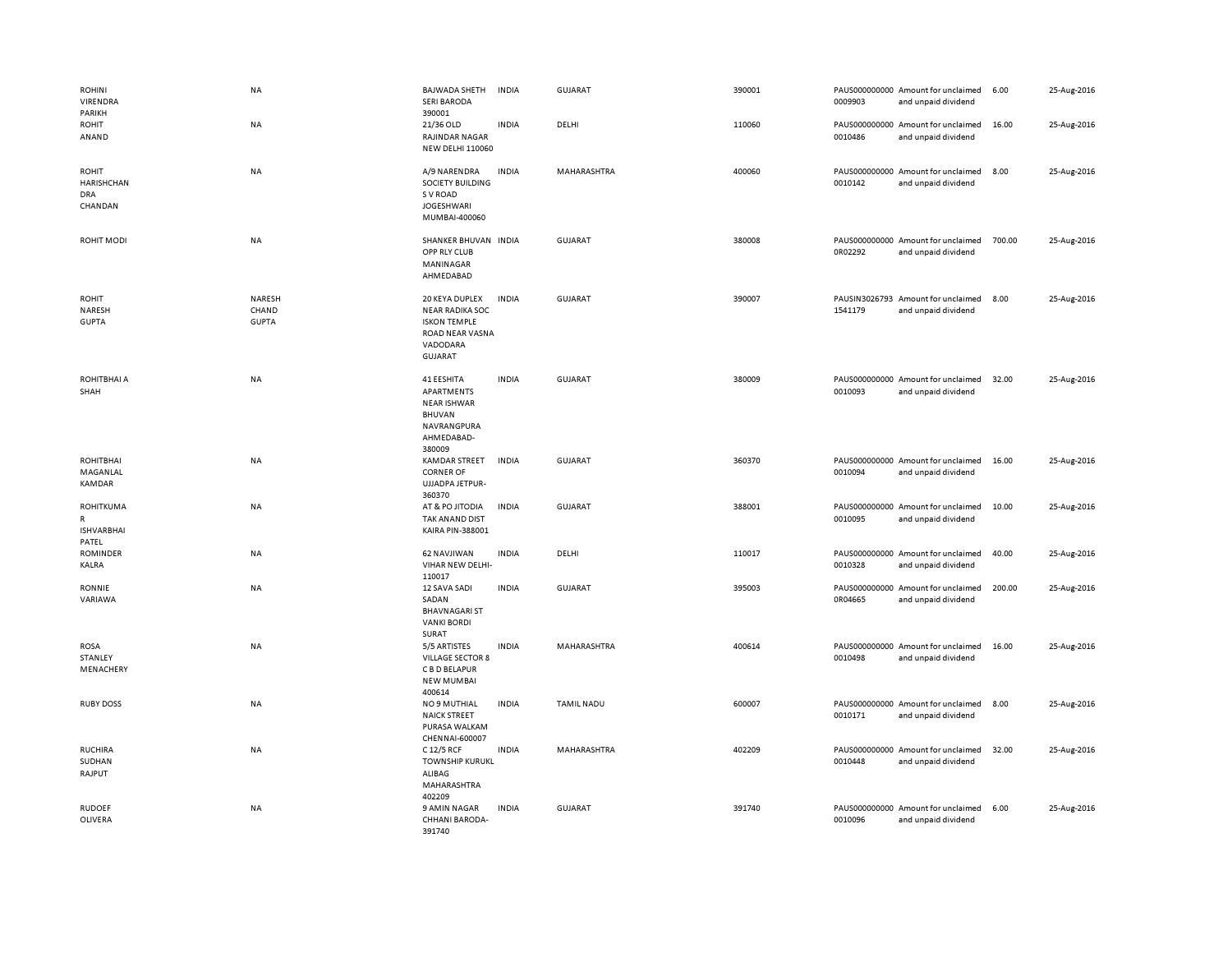| RUDRAIYA D<br>M                           | <b>NA</b> | CITY X-RAY CLINIC, INDIA<br>K.R.MARKET<br>FRONTAGE,<br><b>BANGALORE</b>                                | KARNATAKA          | 560002 | PAUS000000000 Amount for unclaimed<br>0D00385<br>and unpaid dividend    | 200.00 | 25-Aug-2016 |
|-------------------------------------------|-----------|--------------------------------------------------------------------------------------------------------|--------------------|--------|-------------------------------------------------------------------------|--------|-------------|
| RUKMANI<br>KRISHNASWA<br>MI               | NA        | <b>INDIA</b><br>KAILAS 1ST FLOOR<br>10 NINETH ST DR<br>RADHAKRISHNAN<br>SALAI CHENNAI-<br>600004       | <b>TAMIL NADU</b>  | 600004 | PAUS000000000 Amount for unclaimed<br>0010179<br>and unpaid dividend    | 16.00  | 25-Aug-2016 |
| <b>RUKMANITR</b>                          | <b>NA</b> | <b>NO</b><br><b>INDIA</b><br>6,TIMVALLUVAR<br>STREET<br>ANBANLAGAM<br><b>NAGAR PERAMBUR</b><br>CHENNAI | <b>TAMIL NADU</b>  | 600011 | PAUS000000000 Amount for unclaimed<br>0T00757<br>and unpaid dividend    | 400.00 | 25-Aug-2016 |
| RUKMINI<br>DEVI                           | NA        | 5-B BASANT VIHAR INDIA<br>17/5 BLOCK "A"<br><b>NEW ALIPORE</b><br>CALCUTTA 700053                      | <b>WEST BENGAL</b> | 700053 | PAUS000000000 Amount for unclaimed<br>0010481<br>and unpaid dividend    | 8.00   | 25-Aug-2016 |
| <b>RUMA</b><br><b>ACHARYA</b>             | NA        | 43 SWADHIN YALLY INDIA<br>P O SINTHI<br>CALCUTTA                                                       | <b>WEST BENGAL</b> | 700050 | PAUS000000000 Amount for unclaimed<br>0R02767<br>and unpaid dividend    | 200.00 | 25-Aug-2016 |
| <b>RUPCHAND</b><br>SHAH                   | NA        | C/O. PRAKASH &<br><b>INDIA</b><br>CO. 763 GANPATI<br>PETH SANGLI                                       | <b>GUJARAT</b>     | 380006 | PAUS000000000 Amount for unclaimed<br>0009870<br>and unpaid dividend    | 8.00   | 25-Aug-2016 |
| <b>RUSHIKANT P</b><br>MEHTA               | <b>NA</b> | <b>INDIA</b><br><b>BUNGALOW NO2</b><br>PUSHPKUNJ<br>SOCIETY KANKARIA<br>ROAD<br>AHMEDABAD-<br>380028   | <b>GUJARAT</b>     | 380028 | PAUS000000000<br>Amount for unclaimed<br>0010276<br>and unpaid dividend | 16.00  | 25-Aug-2016 |
| <b>RUSTOM</b><br>JAMSHEDJEE<br>TUREL      | <b>NA</b> | 11/B5 2ND FLOOR<br><b>INDIA</b><br><b>GOVT. QUATERS</b><br>HAJI ALI MUMBAI                             | <b>MAHARASHTRA</b> | 400034 | PAUS000000000 Amount for unclaimed<br>0R03572<br>and unpaid dividend    | 200.00 | 25-Aug-2016 |
| <b>RUSTOMJI</b><br>ARDESHIR<br>NARAILVALA | NA        | <b>INDIA</b><br>ALI MANZIL 2ND<br><b>FLOOR N PATIT ST</b><br><b>GRANT ROAD</b><br>MUMBAI-400007        | MAHARASHTRA        | 400007 | PAUS000000000 Amount for unclaimed<br>0010004<br>and unpaid dividend    | 6.00   | 25-Aug-2016 |
| RUXMANIBE<br>N KANTILAL<br>PATEL          | NA        | <b>INDIA</b><br>6/B BARODA<br>PEOPLES CO-OP<br>SOCIETY ALKAPURI<br>BARODA-390005                       | <b>GUJARAT</b>     | 390005 | PAUS000000000 Amount for unclaimed<br>0009923<br>and unpaid dividend    | 6.00   | 25-Aug-2016 |
| S ARUNA                                   | NA        | <b>INDIA</b><br>NO 27/2 C P W D<br>COLONY K K NAGAR<br>CHENNAI-600078                                  | <b>TAMIL NADU</b>  | 600078 | PAUS000000000 Amount for unclaimed<br>0010840<br>and unpaid dividend    | 2.00   | 25-Aug-2016 |
| S BALAJI                                  | <b>NA</b> | FLAT D ABINAYA-1<br><b>INDIA</b><br>II MAIN ROAD T G<br><b>NAGAR CHENNAI</b>                           | <b>TAMIL NADU</b>  | 600061 | PAUS000000000 Amount for unclaimed<br>0S03509<br>and unpaid dividend    | 400.00 | 25-Aug-2016 |
| s<br>BENUGOPAL<br>PATRA                   | <b>NA</b> | PLOT NO J-10 B J B INDIA<br>NAGAR<br>BHUBANESWAR                                                       | ORISSA             | 751014 | PAUS000000000 Amount for unclaimed<br>0S02647<br>and unpaid dividend    | 200.00 | 25-Aug-2016 |
| S G<br>NARAYANAN                          | <b>NA</b> | FLAT NO 17 METRO INDIA<br><b>FLATS VELACHERI</b><br>ROAD SEMBAKKAM<br><b>SELAIYUR POST</b>             | <b>TAMIL NADU</b>  | 600073 | PAUS000000000 Amount for unclaimed<br>0010842<br>and unpaid dividend    | 16.00  | 25-Aug-2016 |

CHENNAI 600073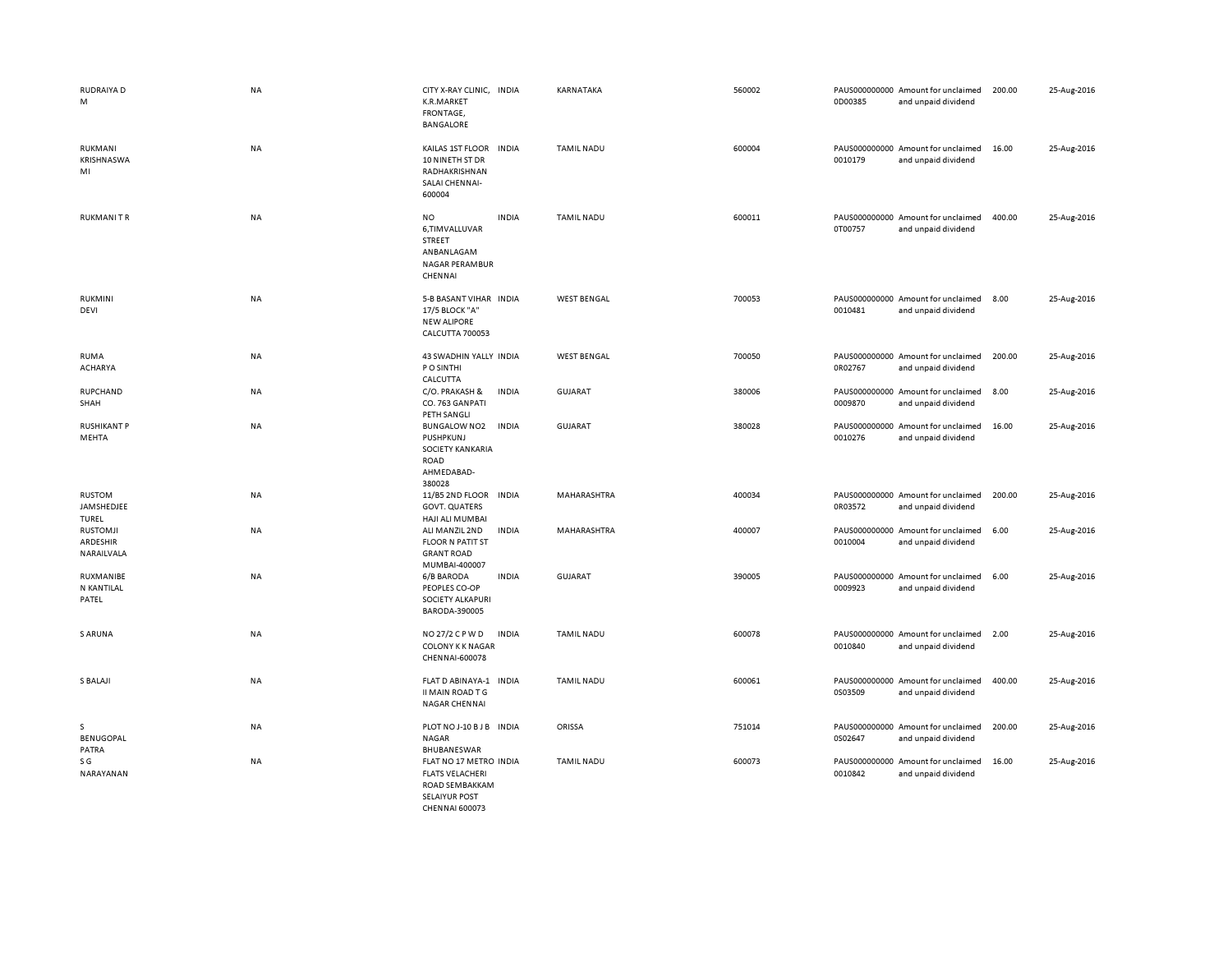| <b>S HARISH</b>                    | <b>NA</b> | 228 I FLOOR 9TH<br><b>CROSS "M" BLOCK</b><br><b>II STAGE</b><br>KUVEMPUNAGAR                                                 | <b>INDIA</b> | KARNATAKA         | 570023 | 0S02443 | PAUS000000000 Amount for unclaimed<br>and unpaid dividend | 200.00 | 25-Aug-2016 |
|------------------------------------|-----------|------------------------------------------------------------------------------------------------------------------------------|--------------|-------------------|--------|---------|-----------------------------------------------------------|--------|-------------|
| S INDRANI<br>NAGENDRA              | <b>NA</b> | <b>MYSORE</b><br>COMPCO LTD.<br>NO.125/A<br><b>BLOCK, BALAJI</b><br>COMPLEX,<br>SULTANPET, BANGA<br>LORE-560053              | <b>INDIA</b> | KARNATAKA         | 560053 | 0011424 | PAUS000000000 Amount for unclaimed<br>and unpaid dividend | 8.00   | 25-Aug-2016 |
| SKB<br>PATNAIK                     | NA        | H NO-2-2-647/99<br><b>CENTRAL EXCIDE</b><br>COLONY<br>HYDERABAD-<br>500013                                                   | INDIA        | ANDHRA PRADESH    | 500013 | 0010954 | PAUS000000000 Amount for unclaimed<br>and unpaid dividend | 8.00   | 25-Aug-2016 |
| S K MOHANA                         | <b>NA</b> | FLAT NO 11<br>DHRUVA<br>APARTMENTS<br><b>BHARANI CO-LONY</b><br>DEFENCE COLONY<br>SAINIKPURI PO<br>SECUN-DERABAD<br>500594 - | <b>INDIA</b> | ANDHRA PRADESH    | 500594 | 0010962 | PAUS000000000 Amount for unclaimed<br>and unpaid dividend | 16.00  | 25-Aug-2016 |
| S K TIKU                           | <b>NA</b> | DARSHAK LIMITED INDIA<br><b>BANK OF INDIA</b><br>BLDG NO.11 KG<br>ROAD                                                       |              | KARNATAKA         | 560009 | 0S03882 | PAUS000000000 Amount for unclaimed<br>and unpaid dividend | 200.00 | 25-Aug-2016 |
| S KAMALA                           | <b>NA</b> | New No.52,<br>Apparseamy Koil<br>Strret Old No.<br>102/2, Mylapore                                                           | <b>INDIA</b> | <b>TAMIL NADU</b> | 600004 | 0S05608 | PAUS000000000 Amount for unclaimed<br>and unpaid dividend | 160.00 | 25-Aug-2016 |
| S Krishna                          | <b>NA</b> | Old No 5 - 211- B 2 INDIA<br>New No 4/99, Sri<br>Sakthi Nivas<br><b>Winding Driver</b><br>Chinnasamy Street<br>Dharmapuri    |              | <b>TAMIL NADU</b> | 636701 | 1240900 | PAUSIN3000951 Amount for unclaimed<br>and unpaid dividend | 2.00   | 25-Aug-2016 |
| <b>S KRISHNA</b><br>LATA           | <b>NA</b> | 1-10-27/1 ASHOK<br><b>NAGAR</b><br>HYDERABAD<br>500020                                                                       | <b>INDIA</b> | ANDHRA PRADESH    | 500020 | 0010902 | PAUS000000000 Amount for unclaimed<br>and unpaid dividend | 8.00   | 25-Aug-2016 |
| S LALITHA                          | <b>NA</b> | C/O.M/S RENUKA<br><b>MEDICAL HALL</b><br>ARASIKERE HASSAN<br><b>DIST</b>                                                     | <b>INDIA</b> | KARNATAKA         | 583125 | 0S01834 | PAUS000000000 Amount for unclaimed<br>and unpaid dividend | 200.00 | 25-Aug-2016 |
| S LALITHA                          | <b>NA</b> | NO 6 JHANKAR<br>SOCIETY JIVRAJ PO<br>AHMEDABAD-<br>380051                                                                    | <b>INDIA</b> | <b>GUJARAT</b>    | 380051 | 0010881 | PAUS000000000 Amount for unclaimed<br>and unpaid dividend | 16.00  | 25-Aug-2016 |
| S M ADEEBA<br>KHANAM               | <b>NA</b> | NO 7 SIXTH STREET INDIA<br><b>TIRUMURTINAGAR</b><br>CHENNAI-600034                                                           |              | <b>TAMIL NADU</b> | 600034 | 0010974 | PAUS000000000 Amount for unclaimed<br>and unpaid dividend | 16.00  | 25-Aug-2016 |
| s<br>MUTHUKUM<br><b>ARA PILLAI</b> | <b>NA</b> | 40 LALKHAN<br><b>STREET</b><br>CHIDAMBARAM-<br>608001                                                                        | <b>INDIA</b> | <b>TAMIL NADU</b> | 608001 | 0010662 | PAUS000000000 Amount for unclaimed<br>and unpaid dividend | 20.00  | 25-Aug-2016 |
| S N<br>JAYARAMAN                   | <b>NA</b> | <b>3A SELUKKA</b><br><b>SUBBIER LANE EAST</b><br><b>VELI ST MADURAI</b><br>625001                                            | <b>INDIA</b> | TAMIL NADU        | 625001 | 0011206 | PAUS000000000 Amount for unclaimed<br>and unpaid dividend | 8.00   | 25-Aug-2016 |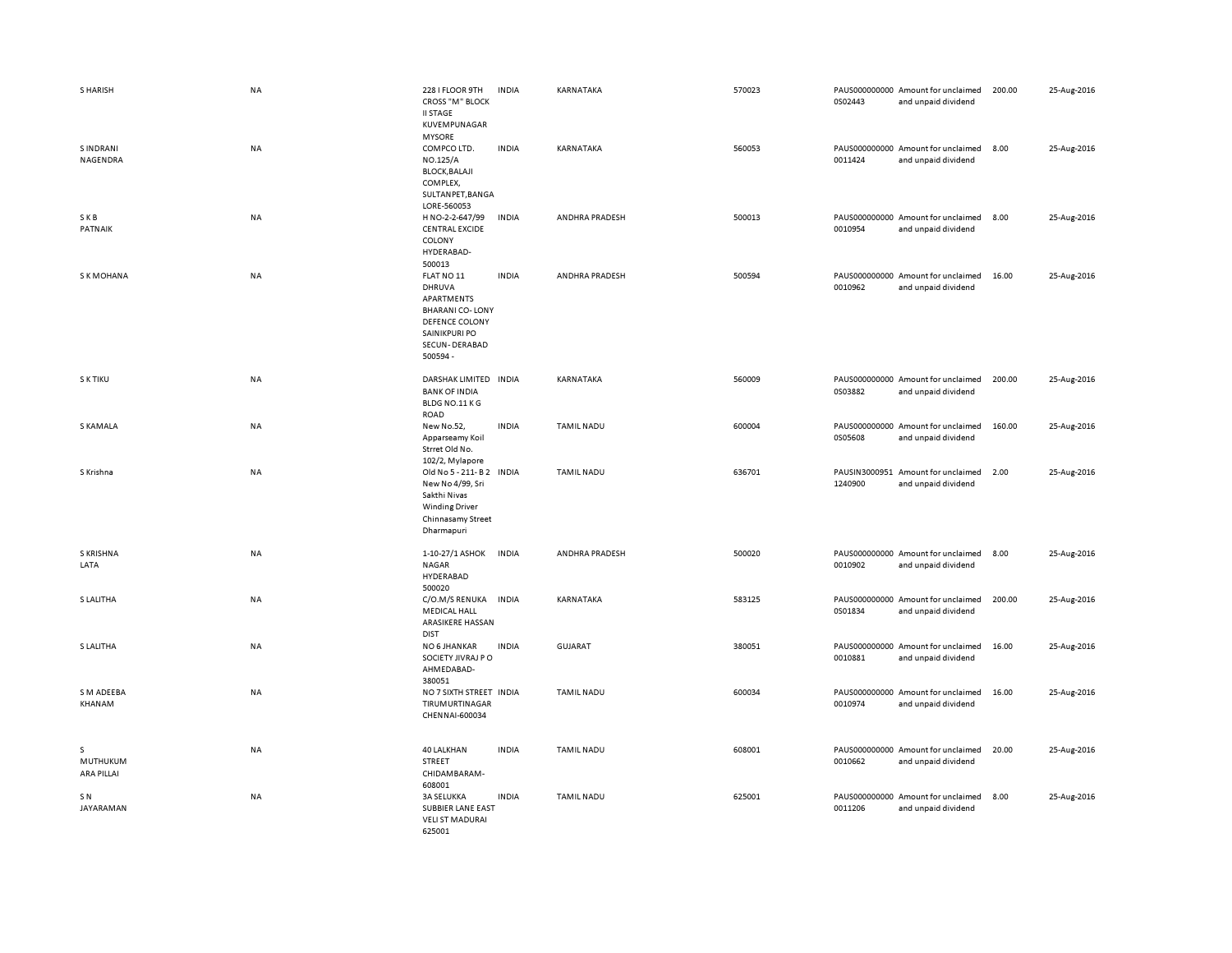| SN<br><b>MOORTHY</b><br><b>GUNTURI</b> | <b>NA</b> | Darshak Ltd. 26-5-<br><b>INDIA</b><br>12, G.S.Raje Street<br>Near Gyamkhana<br>Club, Gandhinagar                                          | ANDHRA PRADESH    | 520003 | 0S04715 | PAUS000000000 Amount for unclaimed<br>and unpaid dividend | 400.00 | 25-Aug-2016 |
|----------------------------------------|-----------|-------------------------------------------------------------------------------------------------------------------------------------------|-------------------|--------|---------|-----------------------------------------------------------|--------|-------------|
| <b>S NARENDRA</b><br><b>KUMAR</b>      | NA        | NO.30 2ND MAIN<br><b>INDIA</b><br>ROAD C K C<br>GARDEN<br><b>BANGALORE</b>                                                                | KARNATAKA         | 560027 | 0S02112 | PAUS000000000 Amount for unclaimed<br>and unpaid dividend | 100.00 | 25-Aug-2016 |
| <b>SNEENA</b>                          | NA        | C/O S SANTOSH<br><b>INDIA</b><br><b>KUMAR 4304</b><br>MEENAXI<br>APPARTMENTS<br><b>GOKULDHAM</b><br><b>GOREGAON EAST</b><br>MUMBAI 400063 | MAHARASHTRA       | 400063 | 0011544 | PAUS000000000 Amount for unclaimed<br>and unpaid dividend | 32.00  | 25-Aug-2016 |
| s<br>PADMAVATH<br>Y                    | NA        | 2688 18TH MAIN<br><b>INDIA</b><br>4TH CROSS HAL II<br><b>STAGE BANGALORE</b><br>560008                                                    | KARNATAKA         | 560008 | 0011281 | PAUS000000000 Amount for unclaimed<br>and unpaid dividend | 8.00   | 25-Aug-2016 |
| s<br>PARAMASIVA<br>N                   | NA        | PLOT NO 2 SASTHA INDIA<br><b>NAGAR II</b><br>MUDAKKATHAN<br>MADURAI                                                                       | <b>TAMIL NADU</b> | 625014 | 0S03512 | PAUS000000000 Amount for unclaimed<br>and unpaid dividend | 200.00 | 25-Aug-2016 |
| S PRABHAKER<br>RAO                     | <b>NA</b> | 16/482 KURLA EAST INDIA<br>NEHRUNAGAR<br>MUMBAI-400024                                                                                    | MAHARASHTRA       | 400024 | 0010901 | PAUS000000000 Amount for unclaimed<br>and unpaid dividend | 8.00   | 25-Aug-2016 |
| <b>S R INDIRA</b><br>BAI               | NA        | B/94 LAXMI NILAYA INDIA<br>JNANA MARG<br>SIDDHARTHA<br><b>NAGAR MYSORE</b>                                                                | KARNATAKA         | 570011 | 0S02615 | PAUS000000000 Amount for unclaimed<br>and unpaid dividend | 200.00 | 25-Aug-2016 |
| SR<br>PRABHAKAR                        | <b>NA</b> | NO-9 TANK ROAD<br><b>INDIA</b><br><b>COTTON PET</b><br><b>BANGALORE-</b><br>560053                                                        | KARNATAKA         | 560053 | 0011283 | PAUS000000000 Amount for unclaimed<br>and unpaid dividend | 8.00   | 25-Aug-2016 |
| s<br>RAJALAKSHM                        | NA        | MADHUKUNJ CO-<br><b>INDIA</b><br>OP HSG SOC FLAT 2<br><b>BLDG-2 IST FLOOR</b><br>249 NAGALA PARK<br>E WARD KOLHAPUR<br>416003             | MAHARASHTRA       | 416003 | 0011309 | PAUS000000000 Amount for unclaimed<br>and unpaid dividend | 16.00  | 25-Aug-2016 |
| s<br>RAMACHAND<br>RAN                  | NA        | 21 RAJAJI ROAD<br><b>INDIA</b><br>NUNGAMBAKKAM<br>CHENNAI-600034                                                                          | <b>TAMIL NADU</b> | 600034 | 0010843 | PAUS000000000 Amount for unclaimed<br>and unpaid dividend | 16.00  | 25-Aug-2016 |
| s<br>RAMASWAM<br>Υ                     | <b>NA</b> | <b>INDIA</b><br>NO <sub>15</sub> JYOTHI<br>RAMALINGASWAM<br>Y STREET WEST<br>MAMBALAM<br>CHENNAI-600033                                   | <b>TAMIL NADU</b> | 600033 | 0010839 | PAUS000000000 Amount for unclaimed<br>and unpaid dividend | 2.00   | 25-Aug-2016 |
| S RAMU                                 | <b>NA</b> | 50/5, SECOND<br><b>INDIA</b><br><b>MAIN ROAD</b><br>GANDHINAGAR<br>ADYAR, CHENNAI                                                         | <b>TAMIL NADU</b> | 600020 | 0S03456 | PAUS000000000 Amount for unclaimed<br>and unpaid dividend | 400.00 | 25-Aug-2016 |
| s<br>RANGANAYA<br><b>KAMMA</b>         | NA        | W/O MR S V S<br><b>INDIA</b><br><b>BHASKAR RAO D M</b><br>M/S DARSHAK LTD<br>MALLADIVARI<br><b>STREET RAILPET</b>                         | ANDHRA PRADESH    | 522001 | 0010735 | PAUS000000000 Amount for unclaimed<br>and unpaid dividend | 32.00  | 25-Aug-2016 |

GUNTUR 522001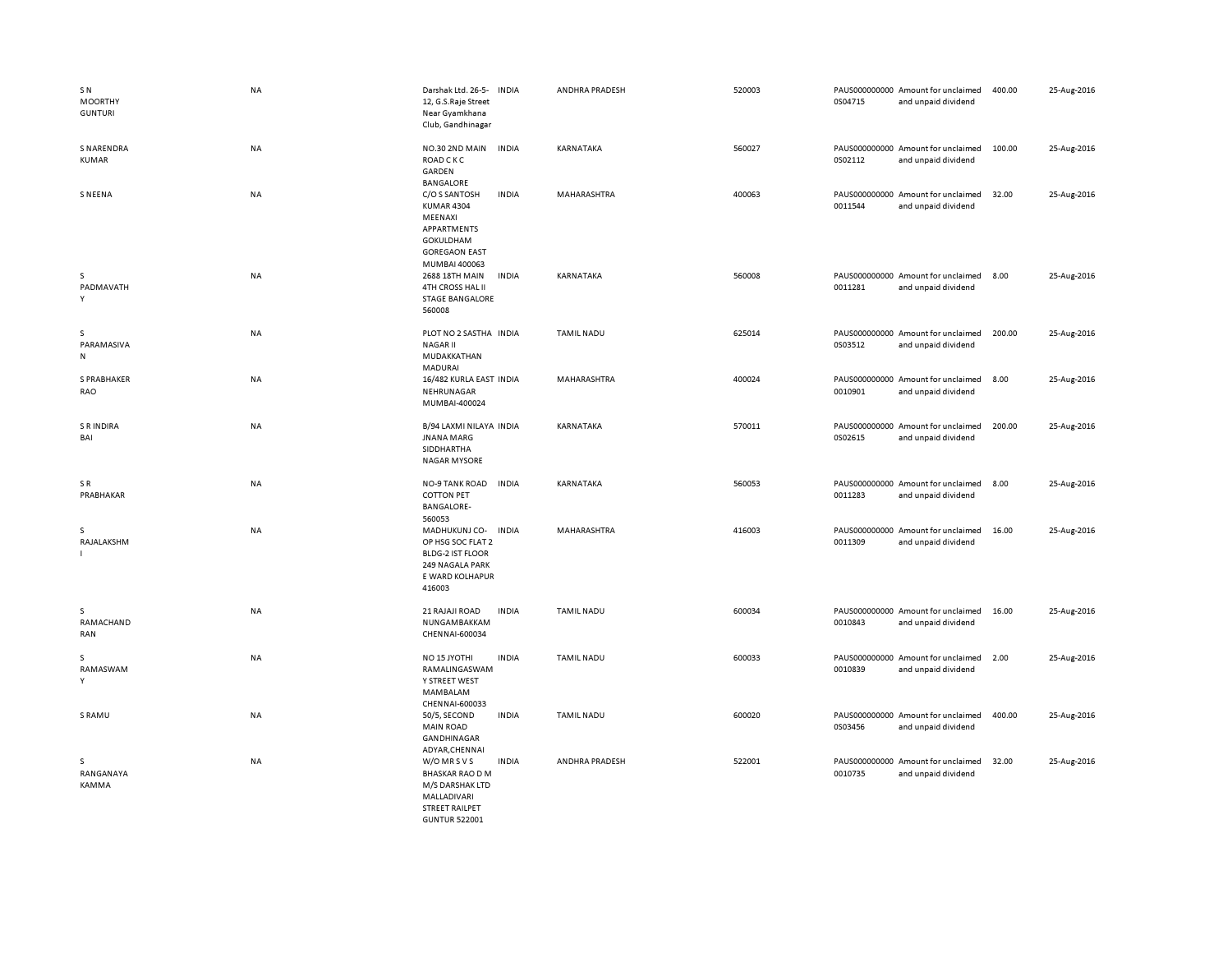| <b>S RATHINAM</b><br>VENKATESAN | NA        | C/O GRACE AGRO<br><b>SERVICE 1 EAST</b><br><b>MAIN STREET</b>                                                    | <b>INDIA</b> | <b>TAMIL NADU</b> | 612001 | 0010834 | PAUS000000000 Amount for unclaimed<br>and unpaid dividend | 10.00  | 25-Aug-2016 |
|---------------------------------|-----------|------------------------------------------------------------------------------------------------------------------|--------------|-------------------|--------|---------|-----------------------------------------------------------|--------|-------------|
| S S GEORGE<br>RAO               | NA        | <b>TANJORE</b><br>DENTAL SURGEON INDIA<br>H NO 10-247 A<br>GULZARPET<br>ANANTAPUR                                |              | ANDHRA PRADESH    | 515001 | 0S03144 | PAUS000000000 Amount for unclaimed<br>and unpaid dividend | 200.00 | 25-Aug-2016 |
| S S<br>VANCHINATH<br>AN         | NA        | JAYANTH<br><b>ASSOCIATES 85</b><br>SASTRI RD RAM<br>NAGAR<br>COIMBATORE                                          | <b>INDIA</b> | TAMIL NADU        | 641009 | 0S03050 | PAUS000000000 Amount for unclaimed<br>and unpaid dividend | 200.00 | 25-Aug-2016 |
| <b>S SATHISH</b><br>KUMAR       | NA        | $A-127/1$<br>JEEVANBIMANAGA<br>R BANGALORE                                                                       | <b>INDIA</b> | KARNATAKA         | 560075 | 0S02100 | PAUS000000000 Amount for unclaimed<br>and unpaid dividend | 500.00 | 25-Aug-2016 |
| S SATYA<br>BAMA                 | <b>NA</b> | NO.3, SUNDARAM INDIA<br>LANE,<br>PURASAWAIKAM,<br>CHENNAI-600007                                                 |              | <b>TAMIL NADU</b> | 600007 | 0010838 | PAUS000000000 Amount for unclaimed<br>and unpaid dividend | 2.00   | 25-Aug-2016 |
| S SEKAR                         | <b>NA</b> | NO <sub>1</sub><br>ARULANANDA<br>MUDALI STREET<br><b>SANT HOME</b><br>MAILAPUR<br><b>CHENNAI 600004</b>          | <b>INDIA</b> | <b>TAMIL NADU</b> | 600004 | 0011590 | PAUS000000000 Amount for unclaimed<br>and unpaid dividend | 66.00  | 25-Aug-2016 |
| S SEKAR                         | NA        | 1 ARULAMAMDA<br><b>MUDALI ST</b><br>SANTHOME<br>CHENNAI                                                          | <b>INDIA</b> | <b>TAMIL NADU</b> | 600004 | 0S03453 | PAUS000000000 Amount for unclaimed<br>and unpaid dividend | 600.00 | 25-Aug-2016 |
| S SEKAR                         | <b>NA</b> | NO.1<br>ARULANANDA<br><b>STREET</b><br>SANTHOME, CHEN<br><b>NAI</b>                                              | <b>INDIA</b> | <b>TAMIL NADU</b> | 600004 | 0S02168 | PAUS000000000 Amount for unclaimed<br>and unpaid dividend | 320.00 | 25-Aug-2016 |
| s<br>SHANKARAPP<br>А            | <b>NA</b> | "RAVI KRUPA" 17<br>'A' STREET EAST<br><b>LINK ROAD</b><br>MALLESWARAM<br>BANGALORE                               | <b>INDIA</b> | KARNATAKA         | 560003 | 0S02545 | PAUS000000000 Amount for unclaimed<br>and unpaid dividend | 200.00 | 25-Aug-2016 |
| s<br>SIVASADAVA<br><b>NAN</b>   | NA        | SUJATHA<br>MEDICALS 353,<br>VALAYAKARA<br>STREET, ERODE.                                                         | <b>INDIA</b> | <b>TAMIL NADU</b> | 638001 | 0S04169 | PAUS000000000 Amount for unclaimed<br>and unpaid dividend | 200.00 | 25-Aug-2016 |
| S SUNDARAM                      | <b>NA</b> | 26/1<br>VISWANATHAPURA<br>M, II STREET,<br>KODAMBAKKAM,<br>CHENNAI-600024                                        | <b>INDIA</b> | <b>TAMIL NADU</b> | 600024 | 0010981 | PAUS000000000 Amount for unclaimed<br>and unpaid dividend | 8.00   | 25-Aug-2016 |
| S SUNDARAM                      | NA        | 504 "NUGEET" 5TH INDIA<br><b>FLOOR NEW</b><br>PRABHADEVI R-<br>OAD OPP "SAMNA"<br>PRESS WORLI<br>MUMBAI 4000-25- |              | MAHARASHTRA       | 400025 | 0011620 | PAUS000000000 Amount for unclaimed<br>and unpaid dividend | 32.00  | 25-Aug-2016 |
| s<br>SWAMINATH<br>AN            | NA        | L 1/C EX MILITARY INDIA<br><b>LAND ASHOK</b><br><b>NAGAR CHENNAI-</b><br>600083                                  |              | <b>TAMIL NADU</b> | 600083 | 0010841 | PAUS000000000 Amount for unclaimed<br>and unpaid dividend | 2.00   | 25-Aug-2016 |
| s<br>SWAMINATH<br>AN            | <b>NA</b> | C/65 7TH CROSS<br>THILLAINAGAR<br><b>TRICHY</b>                                                                  | <b>INDIA</b> | <b>TAMIL NADU</b> | 620018 | 0S04226 | PAUS000000000 Amount for unclaimed<br>and unpaid dividend | 400.00 | 25-Aug-2016 |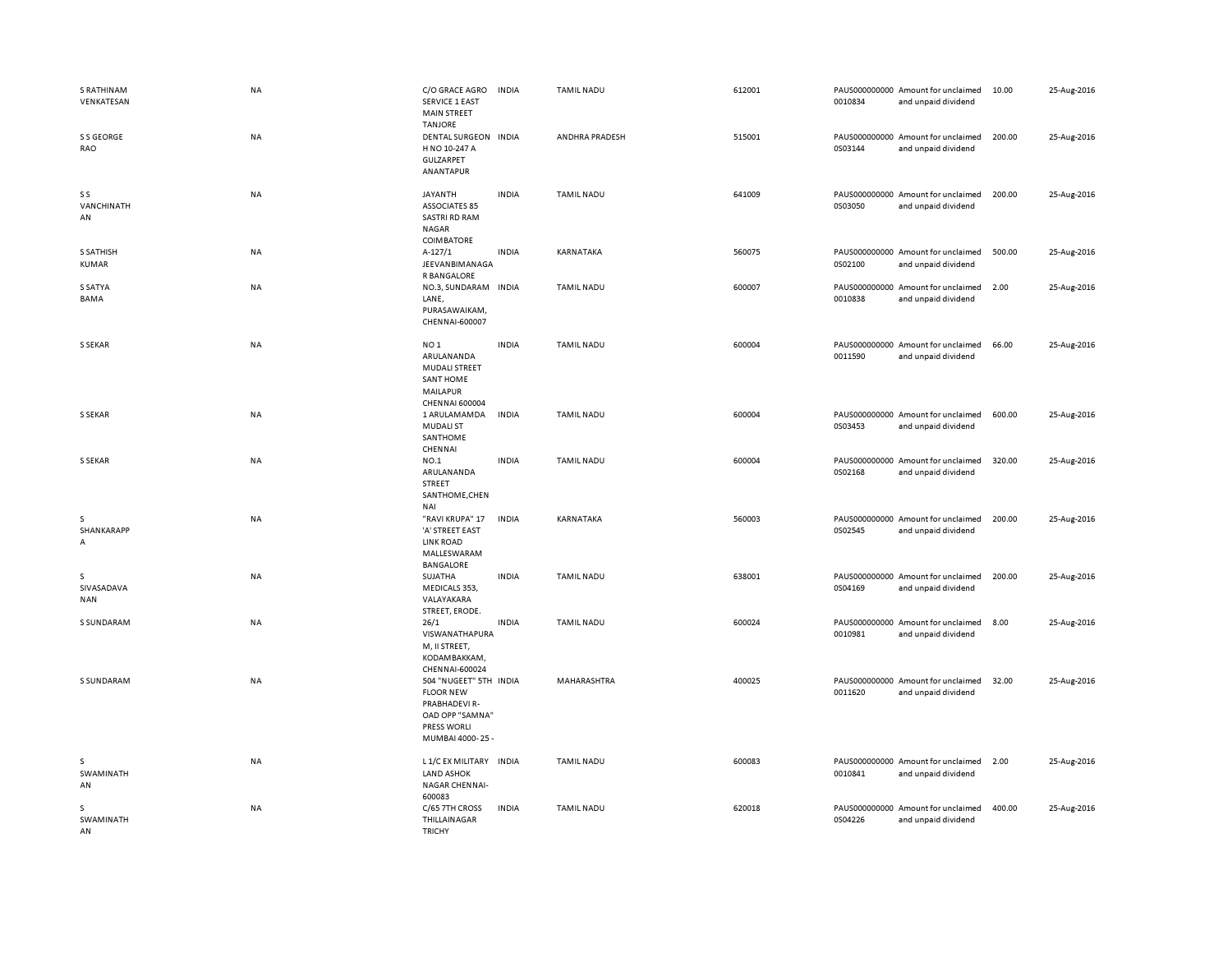| s<br>THANGADUR<br>AI                     | NA                                | 47 NATCHIYAR<br>PALAYAM<br><b>WORAIYUR TRICHY</b><br><b>TAMIL NADU</b>                                                                                                           | <b>INDIA</b> | <b>TAMIL NADU</b>     | 620003 | 0S04212                  | PAUS000000000 Amount for unclaimed<br>and unpaid dividend | 200.00 | 25-Aug-2016 |
|------------------------------------------|-----------------------------------|----------------------------------------------------------------------------------------------------------------------------------------------------------------------------------|--------------|-----------------------|--------|--------------------------|-----------------------------------------------------------|--------|-------------|
| <b>SUMANATH</b><br>NAYAK                 | <b>NA</b>                         | CORPORATION<br><b>BANK REGIONAL</b><br>OFFICE DALAMA-L<br>TOWERS 409-412<br><b>4TH FLOOR</b><br><b>BACKBAY RECL-</b><br><b>AMATION</b><br><b>NARIMAN POINT</b><br>MUMBAI 400021- | <b>INDIA</b> | <b>MAHARASHTRA</b>    | 400021 | 0010870                  | PAUS000000000 Amount for unclaimed<br>and unpaid dividend | 2.00   | 25-Aug-2016 |
| <b>SV RAVI</b>                           | <b>NA</b>                         | 27 D, Vinayaka<br>Apartments<br>Dr.Ambedkar Road<br>Venkatapuram,<br>Velandipalayam                                                                                              | <b>INDIA</b> | <b>TAMIL NADU</b>     | 641025 | 0S03511                  | PAUS000000000 Amount for unclaimed<br>and unpaid dividend | 200.00 | 25-Aug-2016 |
| s<br>VASANTHALA<br><b>KSHMI</b>          | NA                                | 431/A, 9th Cross<br>Girinagar II Phase                                                                                                                                           | <b>INDIA</b> | KARNATAKA             | 560085 | 0S05434                  | PAUS000000000 Amount for unclaimed<br>and unpaid dividend | 100.00 | 25-Aug-2016 |
| s<br>VEERARAGHA<br>VAN                   | NA                                | C/O ENNORE<br><b>FOUNDRIES LTD</b><br><b>ENNORE CHENNAI-</b><br>600057                                                                                                           | <b>INDIA</b> | <b>TAMIL NADU</b>     | 600057 | 0011337                  | PAUS000000000 Amount for unclaimed<br>and unpaid dividend | 8.00   | 25-Aug-2016 |
| SABBELLA<br>SATYANARAY<br>ANA REDDY      | SABBELLA<br>RAMACHAN<br>DRA REDDY | <b>DOOR NO 5-68</b><br>DEVALAYAM<br><b>STREET NEAR</b><br><b>DWAJA</b><br>STAMBHAM G<br>MAMIDADA, EAST<br><b>GODAVARI DIST</b>                                                   | <b>INDIA</b> | ANDHRA PRADESH        | 533344 | 0012700                  | PAUSIN3023241 Amount for unclaimed<br>and unpaid dividend | 100.00 | 25-Aug-2016 |
| SADANANDA<br>S PUTHRAN                   | <b>NA</b>                         | D-5-8 JEEVAN<br><b>SHANTI S V ROAD</b><br>SANTACRUZ WEST<br>MUMBAI 400054                                                                                                        | <b>INDIA</b> | MAHARASHTRA           | 400054 | 0011155                  | PAUS000000000 Amount for unclaimed<br>and unpaid dividend | 8.00   | 25-Aug-2016 |
| SADASHIV<br>SRINIVAS<br>KAMATH           | NA                                | FLAT NO 210<br>GANESH APTS 36<br>440 HARDIKAR<br><b>BAGH ROAD NO 5</b><br>HIMAYATNAGAR<br>HYDERABAD<br>500029                                                                    | <b>INDIA</b> | ANDHRA PRADESH        | 500029 | 0010979                  | PAUS000000000 Amount for unclaimed<br>and unpaid dividend | 8.00   | 25-Aug-2016 |
| SADAYA<br>PILLAI                         | NA                                | KOLATHU THERU,<br>SUNNAMBUMEDU<br>VILLAGE,<br>KILKOVLVED P.O.,<br>VANDAVASI TQ.                                                                                                  | <b>INDIA</b> | <b>TAMIL NADU</b>     | 604408 | 0S01148                  | PAUS000000000 Amount for unclaimed<br>and unpaid dividend | 40.00  | 25-Aug-2016 |
| SADHANA<br>PORWAL                        | SURESH<br>CHANDRA<br>PORWAL       | 17/6/1, HAT LANE<br><b>SADAR HOWRAH</b>                                                                                                                                          | <b>INDIA</b> | <b>WEST BENGAL</b>    | 711101 | 0011793                  | PAUS120432000 Amount for unclaimed<br>and unpaid dividend | 166.00 | 25-Aug-2016 |
| SADHNA<br>KHANDELWA<br>L.                | NA                                | STREET NO 6<br><b>SADAR CANTT</b><br><b>JABALPUR</b>                                                                                                                             | <b>INDIA</b> | <b>MADHYA PRADESH</b> | 482001 | 0S03269                  | PAUS000000000 Amount for unclaimed<br>and unpaid dividend | 200.00 | 25-Aug-2016 |
| SADRUDIN<br>ABDUL<br>KARIM<br>VIRANI     | NA                                | POST KAUSA DIST<br><b>THANE PIN-400612</b>                                                                                                                                       | <b>INDIA</b> | MAHARASHTRA           | 400612 | 0011094                  | PAUS000000000 Amount for unclaimed<br>and unpaid dividend | 40.00  | 25-Aug-2016 |
| SAFAIYABU<br><b>ALIHUSEIN</b><br>TINWALA | NA                                | <b>WADI BADRI</b><br>MOHALLA BARODA-<br>390001                                                                                                                                   | <b>INDIA</b> | <b>GUJARAT</b>        | 390001 | PAUS000000000<br>0010737 | Amount for unclaimed<br>and unpaid dividend               | 10.00  | 25-Aug-2016 |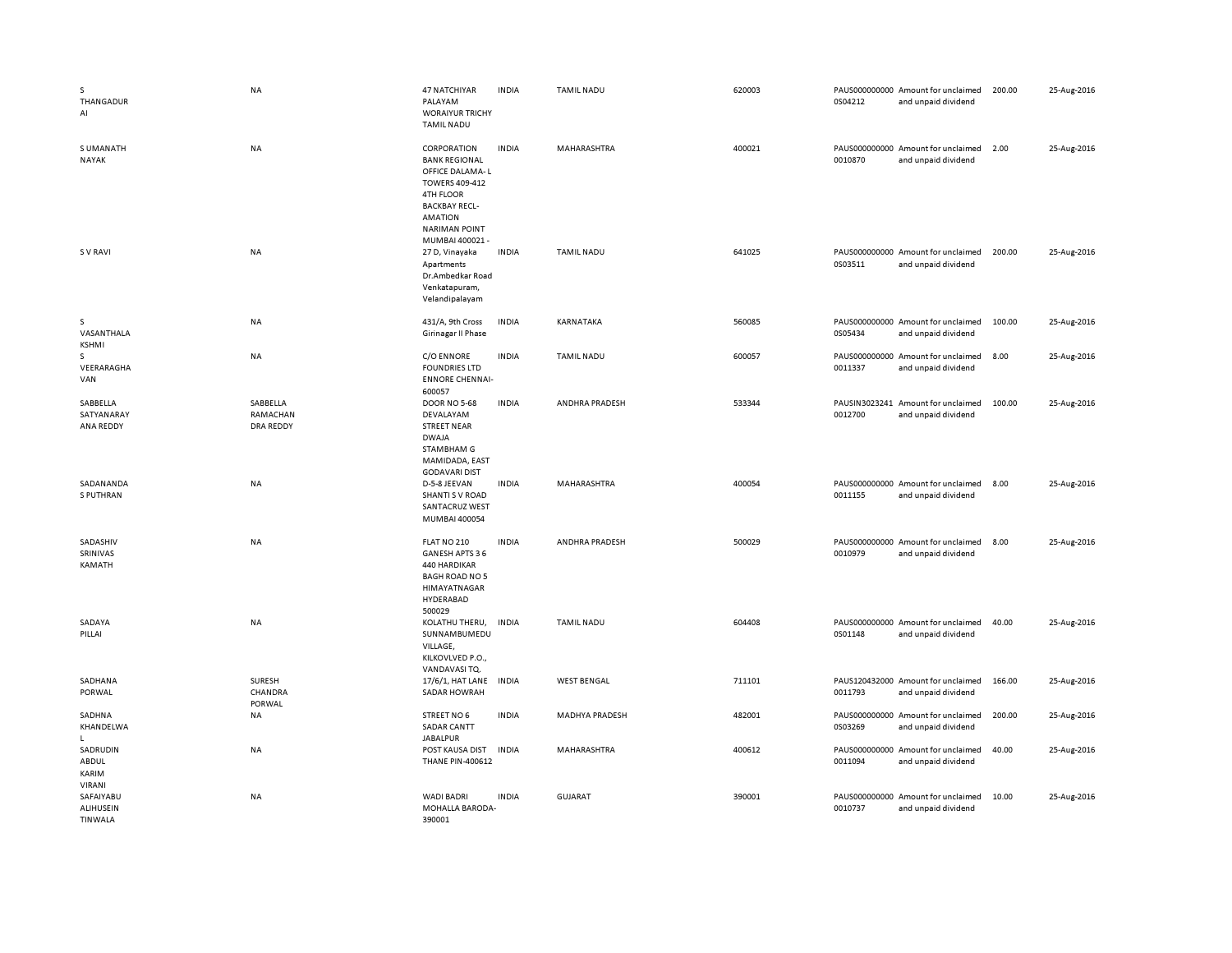| SAHIL<br><b>KUMARI</b>                    | <b>NA</b> | 190 DAYANAND<br><b>VIHAR VIKAS</b><br><b>NAGAR DELHI</b><br>110002                                                              | <b>INDIA</b> | DELHI              | 110002 | 0011397 | PAUS000000000 Amount for unclaimed<br>and unpaid dividend | 8.00   | 25-Aug-2016 |
|-------------------------------------------|-----------|---------------------------------------------------------------------------------------------------------------------------------|--------------|--------------------|--------|---------|-----------------------------------------------------------|--------|-------------|
| SAI<br><b>KRISHNAN N</b>                  | <b>NA</b> | A/6 SYNDICATE<br>RESIDENCY<br>DR.THOMAS ROAD<br>CROSS OFF.BDAG<br>ROAD<br>T.NAGAR, CHENNAI                                      | <b>INDIA</b> | <b>TAMIL NADU</b>  | 600017 | 0S01737 | PAUS000000000 Amount for unclaimed<br>and unpaid dividend | 400.00 | 25-Aug-2016 |
| SAI<br>TRIMURTULU<br>KASINA               | NA        | S S L D MEDICALS<br>17-9-14 A.P.P.MILLS<br>ROAD<br>SEETAAMPETA<br>RAJAHMUNDRY                                                   | <b>INDIA</b> | ANDHRA PRADESH     | 533104 | 0S04763 | PAUS000000000 Amount for unclaimed<br>and unpaid dividend | 300.00 | 25-Aug-2016 |
| SAINSON<br>INVESTMENT<br>S PVT LTD        | NA        | 273/45 A<br>CHANDIGARH<br>160047                                                                                                | <b>INDIA</b> | <b>CHANDIGARH</b>  | 160047 | 0011623 | PAUS000000000 Amount for unclaimed<br>and unpaid dividend | 16.00  | 25-Aug-2016 |
| SAJAL<br><b>KUMAR</b><br><b>GHOSH</b>     | <b>NA</b> | 338 DUM DUM<br>PARK CALCUTTA                                                                                                    | <b>INDIA</b> | <b>WEST BENGAL</b> | 700055 | 0S02707 | PAUS000000000 Amount for unclaimed<br>and unpaid dividend | 200.00 | 25-Aug-2016 |
| <b>SAKINA HADI</b>                        | NA        | 8-2-120/86/2 ROAD INDIA<br>NO 3 BANJARA<br><b>HILLS HYDERABAD</b>                                                               |              | ANDHRA PRADESH     | 500034 | 0S03140 | PAUS000000000 Amount for unclaimed<br>and unpaid dividend | 600.00 | 25-Aug-2016 |
| SAKINA<br>SULEMAN                         | <b>NA</b> | WARDHA<br>PLYWOOD DEPOT<br>OPP KHOJA<br>JAMATKHANA<br>WARDHA-442001                                                             | <b>INDIA</b> | MAHARASHTRA        | 442001 | 0011149 | PAUS000000000 Amount for unclaimed<br>and unpaid dividend | 8.00   | 25-Aug-2016 |
| SAKUNTALA<br>DEBI<br>MAHESHWAR            | <b>NA</b> | 101/B BELGACHIA<br>ROAD CALCUTTA-<br>700004                                                                                     | <b>INDIA</b> | <b>WEST BENGAL</b> | 700004 | 0011286 | PAUS000000000 Amount for unclaimed<br>and unpaid dividend | 16.00  | 25-Aug-2016 |
| SAKUNTALAB<br><b>EN RAVIKANT</b><br>SHETH | <b>NA</b> | <b>VINAY BHUVAN</b><br><b>STATION ROAD</b><br><b>IDAR DIST</b><br>SABARKATHA PIN-<br>383430                                     | <b>INDIA</b> | <b>GUJARAT</b>     | 383430 | 0010738 | PAUS000000000 Amount for unclaimed<br>and unpaid dividend | 2.00   | 25-Aug-2016 |
| SALIN<br>KATARIA                          | NA        | II-L-86, LAJPAT<br>NAGAR NEW DELHI                                                                                              | <b>INDIA</b> | DELHI              | 110024 | 0011723 | PAUS000000000 Amount for unclaimed<br>and unpaid dividend | 166.00 | 25-Aug-2016 |
| SAMBA SIVA<br>RAO<br>ADDEPALLI            | <b>NA</b> | C/O SREE DEVI<br>MEDICAL<br><b>DISTRIBUTORS D</b><br>NO 6-4-23<br>ANJANEYAPANTUL<br>U STREET<br>GANGANAMMAPE<br><b>T TENALI</b> | <b>INDIA</b> | ANDHRA PRADESH     | 522201 | 0S04737 | PAUS000000000 Amount for unclaimed<br>and unpaid dividend | 200.00 | 25-Aug-2016 |
| SAMEER<br>HANAMARAD<br>DI GANGAL          | <b>NA</b> | C/O DR H T<br><b>GANGAL GANGAL</b><br><b>NURSING HOME</b><br><b>HOUSE HUBLI-</b><br>580021                                      | <b>INDIA</b> | KARNATAKA          | 580021 | 0010835 | PAUS000000000 Amount for unclaimed<br>and unpaid dividend | 40.00  | 25-Aug-2016 |
| SAMEER N<br>SHAH                          | <b>NA</b> | 25/C SONORIKA<br>APPARTMENT 1ST<br><b>FLOOR</b><br>CHANDAWADI OPP<br><b>MADHAO BAUG C P</b><br><b>TANK MUMBAI</b><br>400004     | <b>INDIA</b> | MAHARASHTRA        | 400004 | 0011482 | PAUS000000000 Amount for unclaimed<br>and unpaid dividend | 16.00  | 25-Aug-2016 |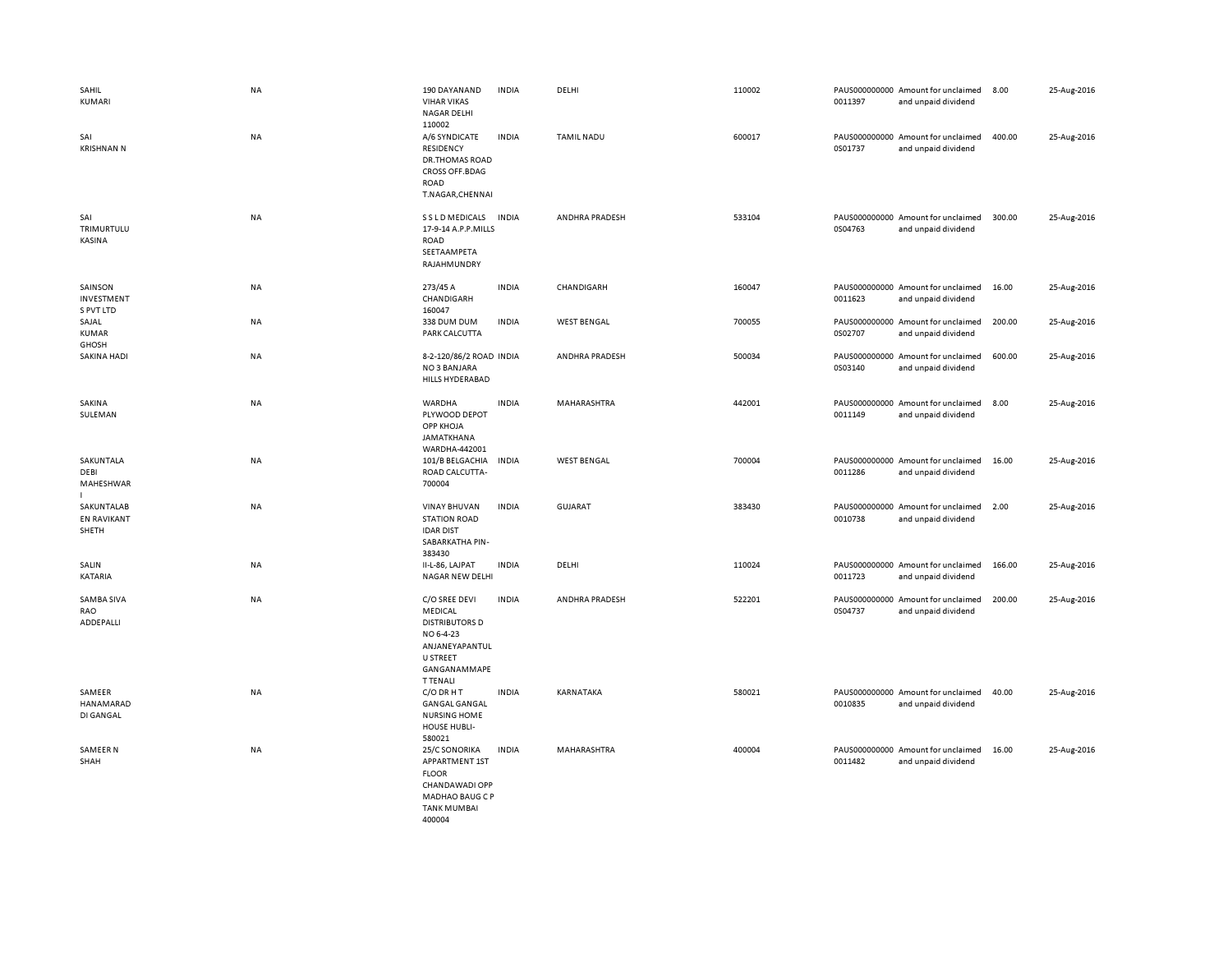| SAMERCHAN<br>D                            | <b>NA</b> | P.B.1831, NO.3 II<br><b>INDIA</b><br>MAIN<br>ROAD, CHAMRAJPE<br><b>T BANGALORE</b>                                     | KARNATAKA            | 560018 | 0S05421 | PAUS000000000 Amount for unclaimed<br>and unpaid dividend | 100.00 | 25-Aug-2016 |
|-------------------------------------------|-----------|------------------------------------------------------------------------------------------------------------------------|----------------------|--------|---------|-----------------------------------------------------------|--------|-------------|
| SAMIR<br>PARIKH                           | NA        | C/O DR PARIKH H M INDIA<br>29 SEJAL SOCIETY<br>POSTOFFICE ROAD<br>FATEHGANJ, VADO<br>DARA                              | GUJARAT              | 390002 | 0S01740 | PAUS000000000 Amount for unclaimed<br>and unpaid dividend | 800.00 | 25-Aug-2016 |
| <b>SAMIR R</b><br>PARIKH                  | NA        | 402, GIRIRAJ FLAT<br><b>INDIA</b><br>11, JAGABHAI PARK<br>RAMBAUG,<br>MANINAGAR<br>AHMEDABAD                           | <b>GUJARAT</b>       | 380008 | 0225792 | PAUSIN3012331 Amount for unclaimed<br>and unpaid dividend | 100.00 | 25-Aug-2016 |
| SAMIRENDRA<br>SAHA                        | <b>NA</b> | <b>INDIA</b><br>14 G SWINHOE<br>STREET CALCUTTA                                                                        | <b>WEST BENGAL</b>   | 700019 | 0S02892 | PAUS000000000 Amount for unclaimed<br>and unpaid dividend | 200.00 | 25-Aug-2016 |
| SAMJUBHAI<br>VALLABHAI<br>SANGHANI        | NA        | C/O PATEL<br><b>INDIA</b><br>SAMJUBHAI<br>VALLABHAI SASAN<br><b>ROAD AT</b><br><b>MENDARDA DIST</b><br>JUNAGADH-362630 | <b>GUJARAT</b>       | 362630 | 0010739 | PAUS000000000 Amount for unclaimed<br>and unpaid dividend | 32.00  | 25-Aug-2016 |
| SAMPATH<br><b>KUMARKJ</b>                 | NA        | 2668, 17th D Cross INDIA<br>Banashankari II<br>Stage                                                                   | KARNATAKA            | 560070 | 0S04719 | PAUS000000000 Amount for unclaimed<br>and unpaid dividend | 600.00 | 25-Aug-2016 |
| SAMRUDDHI<br>SHAILESH<br>GANDHI           | NA        | II-B WEST VIEW 309 INDIA<br>S V ROAD<br>SANTACRUZ (WEST)<br>MUMBAI-400054                                              | MAHARASHTRA          | 400054 | 0011176 | PAUS000000000 Amount for unclaimed<br>and unpaid dividend | 18.00  | 25-Aug-2016 |
| SAMUEL H<br>LAWRENCE                      | NA        | MISSION TRAINING INDIA<br>COMPOUND<br><b>FATEHGUNJ</b><br>BARODA-390002                                                | <b>GUJARAT</b>       | 390002 | 0011086 | PAUS000000000 Amount for unclaimed<br>and unpaid dividend | 16.00  | 25-Aug-2016 |
| SAMYUKTA<br>VADLAMANN<br>ATI              | <b>NA</b> | C/O.DAMODARA<br><b>INDIA</b><br>RAO V.L.V.H<br>AKKENAPRAGADA<br>WARI STREET, OLD<br><b>GUNTUR GUNTUR</b><br>(A.P)      | ANDHRA PRADESH       | 522001 | 0S00682 | PAUS000000000 Amount for unclaimed<br>and unpaid dividend | 400.00 | 25-Aug-2016 |
| SANDEEP                                   | <b>NA</b> | EF-620 SAROJINI<br><b>INDIA</b><br>NAGAR NEW DELHI-<br>110023                                                          | DELHI                | 110023 | 0010740 | PAUS000000000 Amount for unclaimed<br>and unpaid dividend | 6.00   | 25-Aug-2016 |
| SANDHYA<br>JAIN                           | NA        | C-19 PANCHSHEEL INDIA<br><b>ENCLAVE NEW</b><br>DELHI 110017                                                            | DELHI                | 110017 | 0011376 | PAUS000000000 Amount for unclaimed<br>and unpaid dividend | 16.00  | 25-Aug-2016 |
| SANDHYA<br>VINAYACHAN<br><b>D BADHANI</b> | NA        | 294 FIRST FLOOR<br><b>INDIA</b><br><b>GANDHI CHOWK</b><br><b>SADAR BAZAR</b><br>NAGPUR (M.S.)                          | MAHARASHTRA          | 440001 | 0S04925 | PAUS000000000 Amount for unclaimed<br>and unpaid dividend | 200.00 | 25-Aug-2016 |
| SANGAM KR                                 | NA        | <b>INDIA</b><br>678, NEW<br>TIPPASANDRA HAL<br><b>IIIRD STAGE</b><br><b>BANGALORE</b>                                  | KARNATAKA            | 560075 | 0S01387 | PAUS000000000 Amount for unclaimed<br>and unpaid dividend | 200.00 | 25-Aug-2016 |
| <b>SANJAY BHAT</b>                        | NA        | <b>INDIA</b><br>KASHNA-E-NARJIS<br><b>CIVIL LINE-2 BIJNOR</b>                                                          | <b>UTTAR PRADESH</b> | 246701 | 0S03931 | PAUS000000000 Amount for unclaimed<br>and unpaid dividend | 200.00 | 25-Aug-2016 |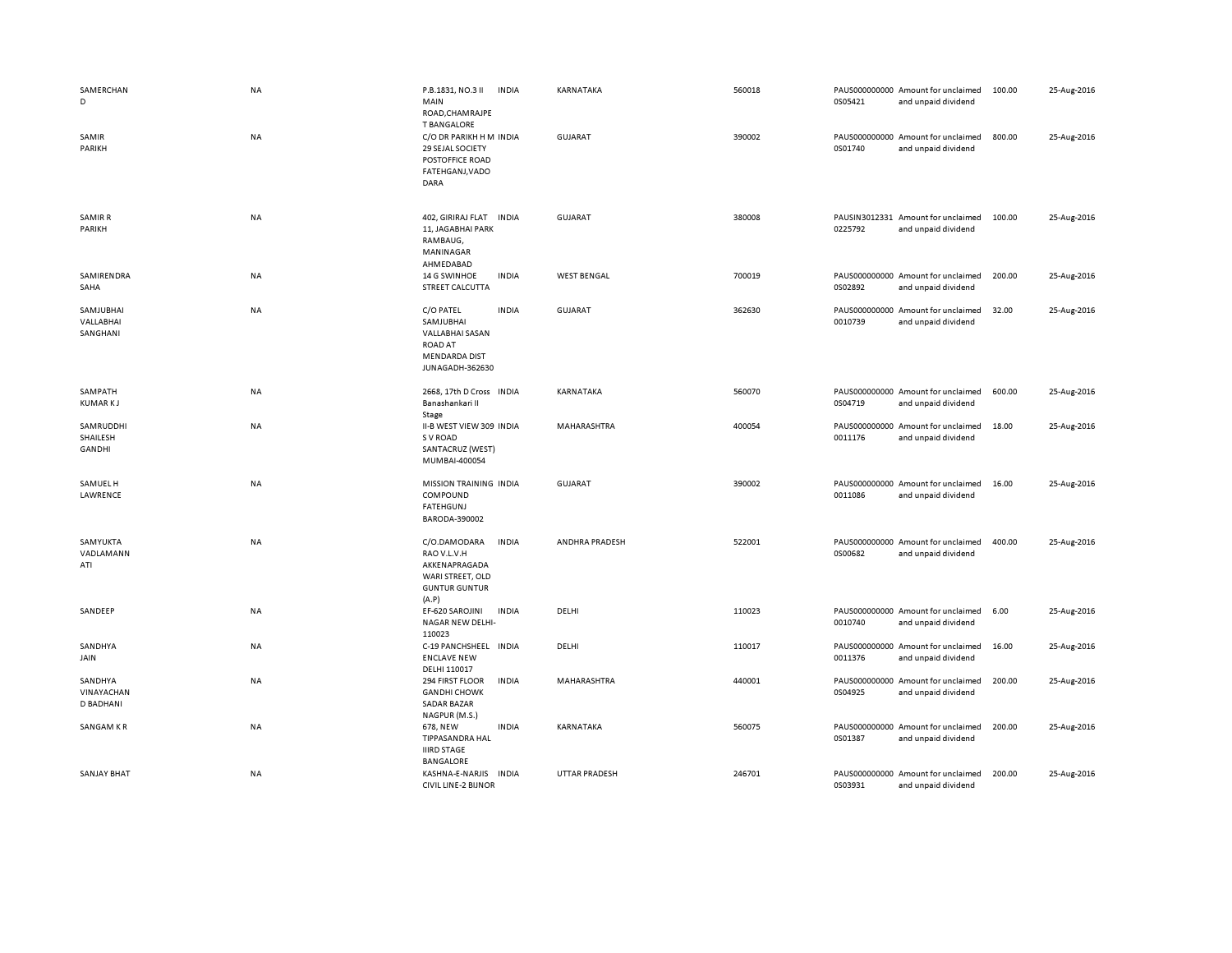| <b>SANJAY BORA</b>                 | NA                              | D-702, ROHAN<br><b>TAPOVAN</b><br>98/2A/1A GOKHALE<br>NAGAR SENAPATI<br><b>BAPAT ROADPUNE</b>                                                                                 | <b>INDIA</b> | MAHARASHTRA        | 411016 | 0011566 | PAUS000000000 Amount for unclaimed<br>and unpaid dividend | 16.00  | 25-Aug-2016 |
|------------------------------------|---------------------------------|-------------------------------------------------------------------------------------------------------------------------------------------------------------------------------|--------------|--------------------|--------|---------|-----------------------------------------------------------|--------|-------------|
| SANJAY<br>CHAMPAKLAL<br>SHAH       | NA                              | C/O THE SWASTIK<br><b>JANATA SAHAKARI</b><br><b>BANK LTD 502</b><br>KALBADEVI ROAD<br>MUMBAI-400002                                                                           | <b>INDIA</b> | MAHARASHTRA        | 400002 | 0011161 | PAUS000000000 Amount for unclaimed<br>and unpaid dividend | 8.00   | 25-Aug-2016 |
| SANJAY<br>HASTIMAL<br>SAKARIA      | <b>NA</b>                       | B/12 KINNDU<br>APARTMENT 3RD<br>FLR OPP<br>MUNICIPAL<br><b>MARKET MILLAN</b><br>PARK SOC<br>NAVRANGPURA<br>AHMEDABAD<br>380009                                                | <b>INDIA</b> | <b>GUJARAT</b>     | 380009 | 0011395 | PAUS000000000 Amount for unclaimed<br>and unpaid dividend | 32.00  | 25-Aug-2016 |
| SANJAY<br>KAWATHEKA<br>$\mathsf R$ | AD<br>KAWATHEKA<br>$\mathsf{R}$ | C/O A D GAWAI<br>PLOT NO 49<br><b>VAIBHAV NAGAR</b><br><b>NEAR</b><br>RADHAKRISHNA<br><b>NGR NEAR</b><br><b>WAGHAPUR</b><br><b>TEKADI LOHARA</b><br>ROAD WAGHAPUR<br>YAVATMAL | <b>INDIA</b> | MAHARASHTRA        | 445001 | 3007422 | PAUSIN3005131 Amount for unclaimed<br>and unpaid dividend | 20.00  | 25-Aug-2016 |
| SANJAY<br><b>KUMAR</b><br>MISRA    | NA                              | CL-139 SALT LAKE<br><b>CITY SECTOR II</b><br>CALCUTTA 700091                                                                                                                  | <b>INDIA</b> | <b>WEST BENGAL</b> | 700091 | 0011291 | PAUS000000000 Amount for unclaimed<br>and unpaid dividend | 8.00   | 25-Aug-2016 |
| SANJAY<br>MEHTA                    | NA                              | 44/1 CHAKRA<br><b>BARIA ROAD</b><br>SOUTH CALCUTTA<br>700025                                                                                                                  | <b>INDIA</b> | <b>WEST BENGAL</b> | 700025 | 0011661 | PAUS000000000 Amount for unclaimed<br>and unpaid dividend | 32.00  | 25-Aug-2016 |
| SANJAY<br>PRAKASH<br>MEHTA         | NA                              | C/O SKG<br><b>EQUIPMENTS PVT</b><br>LTD 59, GAUTAM<br>COMPLEX SEC-<br>11,CBD<br>BELAPURNAVI<br>MUMBAI                                                                         | <b>INDIA</b> | MAHARASHTRA        | 400614 | 0011287 | PAUS000000000 Amount for unclaimed<br>and unpaid dividend | 16.00  | 25-Aug-2016 |
| SANJAY R<br>GOYANI                 | NA                              | 701/1 GULSHAN<br>VILLA CO-OP HSG<br>SOC JUHU LANE<br>ANDHERI WEST<br>MUMBAI 400058                                                                                            | <b>INDIA</b> | MAHARASHTRA        | 400058 | 0011594 | PAUS000000000 Amount for unclaimed<br>and unpaid dividend | 100.00 | 25-Aug-2016 |
| SANJAY<br>SAHAI                    | NA                              | <b>MARKETING DIV</b><br>ALEMBIC<br>CHEMICALS<br>VADODARA                                                                                                                      | <b>INDIA</b> | <b>GUJARAT</b>     | 390003 | 0S04566 | PAUS000000000 Amount for unclaimed<br>and unpaid dividend | 300.00 | 25-Aug-2016 |
| SANJAY<br>SAHNAN                   | <b>NA</b>                       | 1718/8 STREET NO INDIA<br>3 MOHALLA<br><b>FATEHGARH BACK</b><br>SIDE CHAND<br>CINEMA LUDHIANA<br>PB                                                                           |              | PUNJAB             | 141008 | 0S03407 | PAUS000000000 Amount for unclaimed<br>and unpaid dividend | 300.00 | 25-Aug-2016 |
| SANJEEV<br><b>KUMAR</b>            | <b>KRISHAN</b><br>KUMAR         | 4B/47 OLD<br>RAJENDER NAGAR<br>NEW DELHI                                                                                                                                      | <b>INDIA</b> | DELHI              | 110060 | 0276110 | PAUSIN3009661 Amount for unclaimed<br>and unpaid dividend | 4.00   | 25-Aug-2016 |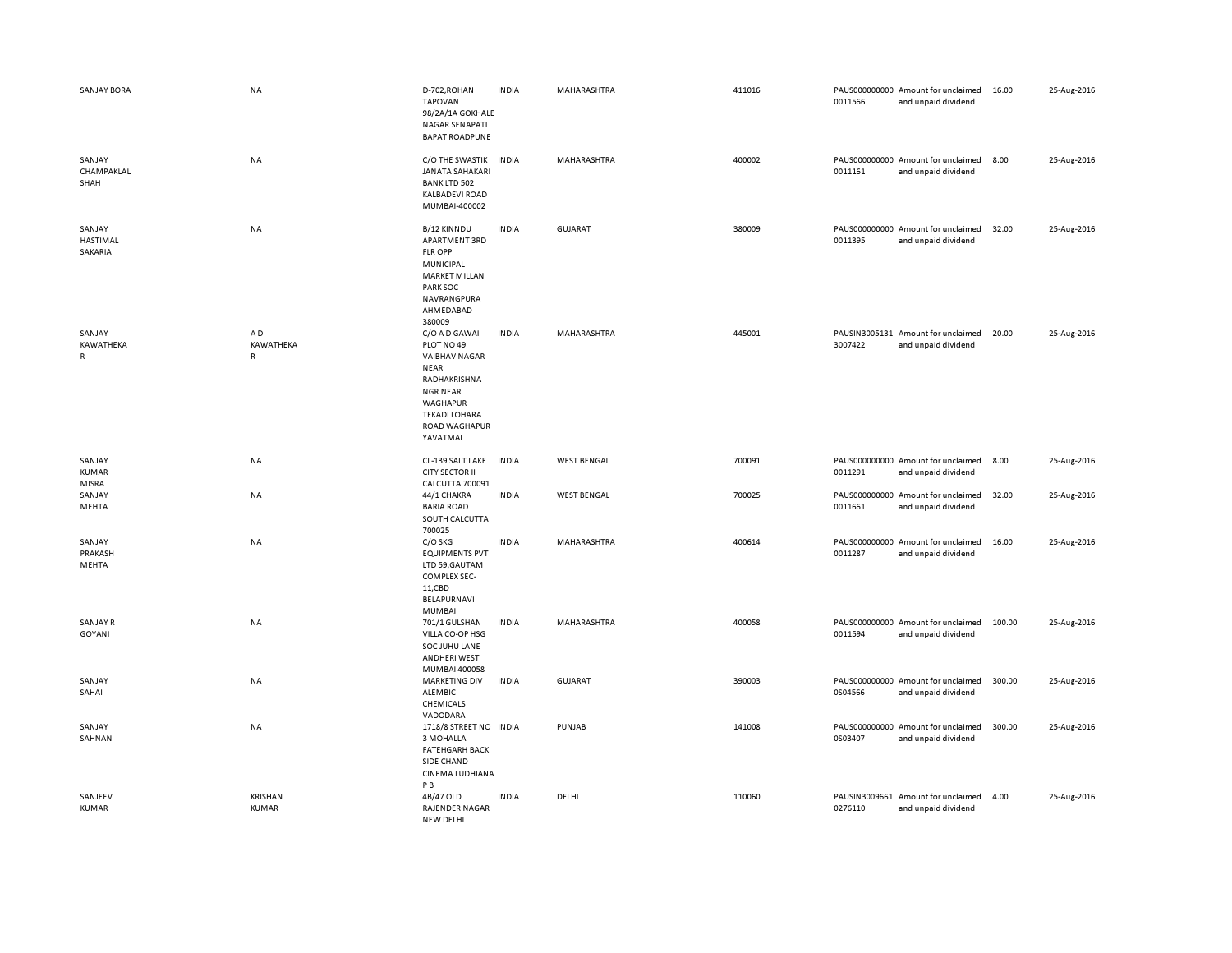| SANJIV<br><b>KUMAR</b><br>UPADHYAY   | B L<br><b>UPADHYAY</b> | D-86, VIVEK VIHAR INDIA<br>DELHI                                                                                | DELHI             | 110095 | 0019929 | PAUSIN3007241 Amount for unclaimed<br>and unpaid dividend | 16.00  | 25-Aug-2016 |
|--------------------------------------|------------------------|-----------------------------------------------------------------------------------------------------------------|-------------------|--------|---------|-----------------------------------------------------------|--------|-------------|
| SANKATHA<br>SINGH                    | NA                     | D-38 HAUZ KHAS<br><b>INDIA</b><br>FLAT NO 2 I FLOOR<br><b>NEW DELHI 110016</b>                                  | DELHI             | 110016 | 0011306 | PAUS000000000 Amount for unclaimed<br>and unpaid dividend | 8.00   | 25-Aug-2016 |
| <b>SANT LAL</b>                      | NA                     | C-4 B/13/147 Janak INDIA<br>Puri New Delhi                                                                      | DELHI             | 110058 | 0087648 | PAUSIN3008611 Amount for unclaimed<br>and unpaid dividend | 16.00  | 25-Aug-2016 |
| SANTHANAM<br>KANNAN                  | <b>NA</b>              | DHANALAKSHMI<br><b>INDIA</b><br><b>MILLS</b><br>NATCHIARKIRL PO<br><b>KUMBAKINAM RMS</b><br><b>DIST TANJORE</b> | <b>TAMIL NADU</b> | 612001 | 0010833 | PAUS000000000 Amount for unclaimed<br>and unpaid dividend | 32.00  | 25-Aug-2016 |
| SANTOSH                              | NA                     | H NO 21-7-104<br><b>INDIA</b><br><b>GHANSI BAZAR</b><br>KOKHARWADI<br>HYDERABAD                                 | ANDHRA PRADESH    | 500002 | 0S03219 | PAUS000000000 Amount for unclaimed<br>and unpaid dividend | 600.00 | 25-Aug-2016 |
| SANTOSH<br><b>BIJANI</b>             | <b>NA</b>              | B-604, JYOTI SUPER INDIA<br>GARDEN, AHMSA<br>KHAND II 2 MALL<br>ROAD,<br><b>INDRAPURAM</b><br><b>GHAZIABAD</b>  | UTTAR PRADESH     | 201001 | 0011564 | PAUS000000000 Amount for unclaimed<br>and unpaid dividend | 32.00  | 25-Aug-2016 |
| SANTOSH<br>DEVI                      | <b>NA</b>              | 2641 MAIN BAZAR INDIA<br>SHADIPUR PO<br>PATEL NAGAR NEW<br>DELHI-110008                                         | DELHI             | 110008 | 0010987 | PAUS000000000 Amount for unclaimed<br>and unpaid dividend | 8.00   | 25-Aug-2016 |
| SANTOSH<br>JAIN                      | NA                     | C/O G C JAIN<br><b>INDIA</b><br>ALLAHABAD BANK<br><b>SCINDIA HOUSE</b><br>NEW DELHI-110001                      | DELHI             | 110001 | 0011299 | PAUS000000000 Amount for unclaimed<br>and unpaid dividend | 8.00   | 25-Aug-2016 |
| SANTOSH<br><b>KUMAR</b><br>CHAUDHARY | NA                     | N 2-18 SUNDER<br><b>INDIA</b><br><b>NAGAR S V ROAD</b><br>MALAD (WEST)<br>MUMBAI-400064                         | MAHARASHTRA       | 400064 | 0010916 | PAUS000000000 Amount for unclaimed<br>and unpaid dividend | 8.00   | 25-Aug-2016 |
| SANTOSH<br>RAINA                     | <b>NA</b>              | FLAT O 67-C<br><b>INDIA</b><br>POCKET A/D<br>SHALIMAR BAGH<br><b>NEW DELHI 110052</b>                           | DELHI             | 110052 | 0011035 | PAUS000000000 Amount for unclaimed<br>and unpaid dividend | 8.00   | 25-Aug-2016 |
| SANTOSH<br>RANI                      | NA                     | C/O M/S BABOO<br><b>INDIA</b><br>RAM HARI CHAND<br>KHARI BAOLI DELHI-<br>110006                                 | DELHI             | 110006 | 0011301 | PAUS000000000 Amount for unclaimed<br>and unpaid dividend | 8.00   | 25-Aug-2016 |
| SANTOSH<br>RANI                      | NA                     | <b>INDIA</b><br>T/696 GALI NO 4<br><b>FAIZ ROAD KAROL</b><br><b>BAGH NEW DELHI</b><br>110005                    | DELHI             | 110005 | 0011251 | PAUS000000000 Amount for unclaimed<br>and unpaid dividend | 8.00   | 25-Aug-2016 |
| SANTOSH<br>SIDHU                     | <b>NA</b>              | 24 SRAVANA<br><b>INDIA</b><br><b>NOFRA NAVY</b><br>NAGAR COLABA<br>MUMBAI 400005                                | MAHARASHTRA       | 400005 | 0011088 | PAUS000000000 Amount for unclaimed<br>and unpaid dividend | 8.00   | 25-Aug-2016 |
| SANWARMAL<br>SIHAG                   | NA                     | <b>INDIA</b><br>C/O SHRIRAJ<br><b>BEARING CO OPP</b><br><b>VORK HOTEL M I</b><br><b>ROAD JAIPUR</b>             | RAJASTHAN         | 302003 | 0S03321 | PAUS000000000 Amount for unclaimed<br>and unpaid dividend | 200.00 | 25-Aug-2016 |
| SARABHAI<br>CHIMANLAL                | <b>NA</b>              | "MANGALAM" 9<br><b>INDIA</b><br><b>JAGABHAI PARK</b><br><b>KANKARIA</b><br>AHMEDABAD-<br>380022                 | <b>GUJARAT</b>    | 380022 | 0010665 | PAUS000000000 Amount for unclaimed<br>and unpaid dividend | 32.00  | 25-Aug-2016 |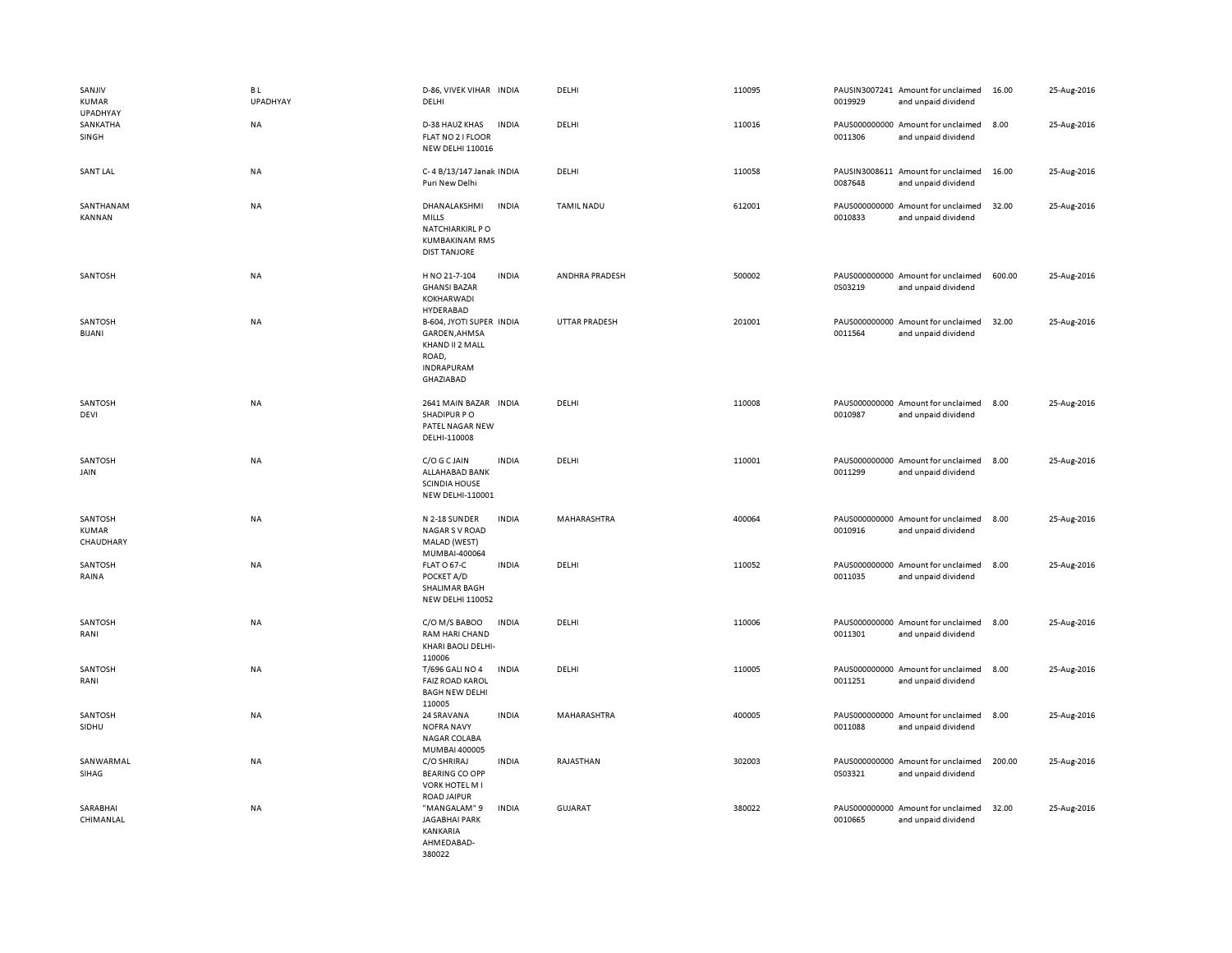| SARADA G<br><b>NAIR</b>          | NA                           | <b>SARADA VIHAR</b><br><b>NARTHENR GATE</b><br>AMBALAPUIAH                                                                                           | <b>INDIA</b> | <b>HARYANA</b>       | 133001 | 0011380                  | PAUS000000000 Amount for unclaimed<br>and unpaid dividend | 6.00   | 25-Aug-2016 |
|----------------------------------|------------------------------|------------------------------------------------------------------------------------------------------------------------------------------------------|--------------|----------------------|--------|--------------------------|-----------------------------------------------------------|--------|-------------|
| SARASVATIBE<br>N                 | NA                           | LIMDA CHOWK<br>SURAT-395001                                                                                                                          | <b>INDIA</b> | <b>GUJARAT</b>       | 395001 | 0010743                  | PAUS000000000 Amount for unclaimed<br>and unpaid dividend | 6.00   | 25-Aug-2016 |
| <b>BALVANTRAI</b><br>KABRAWALA   |                              |                                                                                                                                                      |              |                      |        |                          |                                                           |        |             |
| SARASWATI A<br>CHANDIRA          | NA                           | C/O DRAR<br><b>CHANDIRA RMO</b><br><b>MUNICIPLE</b><br>HOSPITAL SIDHPUR-<br>384151                                                                   | <b>INDIA</b> | <b>GUJARAT</b>       | 384151 | 0010925                  | PAUS000000000 Amount for unclaimed<br>and unpaid dividend | 8.00   | 25-Aug-2016 |
| SARASWATI<br>DEBI                | NA                           | C-169 D D A FLATS INDIA<br>SAKET NEW DELHI-<br>110017                                                                                                |              | DELHI                | 110017 | 0011228                  | PAUS000000000 Amount for unclaimed<br>and unpaid dividend | 16.00  | 25-Aug-2016 |
| SARASWATI<br>RAMANIKLAL<br>PATEL | RAMANIKLA<br>LM.<br>VAGADIYA | NO 350-1<br>NAYANDAHALLI<br>OPP THE CLUB<br><b>MYSORE ROAD</b><br><b>BANGALORE</b>                                                                   | <b>INDIA</b> | KARNATAKA            | 560039 | PAUSIN3019263<br>0430348 | Amount for unclaimed<br>and unpaid dividend               | 32.00  | 25-Aug-2016 |
| SARAT<br>KUMAR<br>SAHOO          | <b>NA</b>                    | PHYSICIAN, DY.<br><b>CHIEF MEDICAL</b><br>OFFICER GAS<br><b>AUTHORITY OF</b><br>INDIA LTD, 16,<br><b>BHIKAIJI PALACE,</b><br>R.K.PURAM, NEW<br>DELHI | <b>INDIA</b> | DELHI                | 110066 | 0S04451                  | PAUS000000000 Amount for unclaimed<br>and unpaid dividend | 200.00 | 25-Aug-2016 |
| SARAYU A                         | ARUNACHAL<br>AM <sub>S</sub> | 29 ANNA ROAD<br>SWARNAPURI<br>SALEM                                                                                                                  | <b>INDIA</b> | <b>TAMIL NADU</b>    | 636004 | 0744708                  | PAUSIN3013132 Amount for unclaimed<br>and unpaid dividend | 600.00 | 25-Aug-2016 |
| SARLA D<br>TRIPATHI              | NA                           | C/O STATE BANK<br>OF INDIA<br><b>RANDHEJA DIST</b><br>GANDHINAGAR<br>382620 GUJ                                                                      | <b>INDIA</b> | <b>GUJARAT</b>       | 382620 | 0011441                  | PAUS000000000 Amount for unclaimed<br>and unpaid dividend | 32.00  | 25-Aug-2016 |
| SARLA<br>DHAWAN                  | NA                           | 25 MALCHA MARG INDIA<br>CHANAKYAPURI<br>NEW DELHI-110021                                                                                             |              | DELHI                | 110021 | 0011050                  | PAUS000000000 Amount for unclaimed<br>and unpaid dividend | 8.00   | 25-Aug-2016 |
| SARLA<br>KIRITBHAI<br>SHAH       | NA                           | SHIVE KRUPA 3RD<br>FL FLAT NO 9<br><b>KARANI LANE</b><br><b>GHATKOPAR</b><br>MUMBAI-400086                                                           | <b>INDIA</b> | <b>MAHARASHTRA</b>   | 400086 | 0011163                  | PAUS000000000 Amount for unclaimed<br>and unpaid dividend | 8.00   | 25-Aug-2016 |
| SARLABEN<br>MADHUBHAI<br>DESAI   | NA                           | MEGHDUT SOCIETY INDIA<br>NO 25 KARELI<br><b>BAUG BARODA</b><br>390018                                                                                |              | GUJARAT              | 390018 | 0010613                  | PAUS000000000 Amount for unclaimed<br>and unpaid dividend | 2.00   | 25-Aug-2016 |
| SAROJ                            | NA                           | 440 SARDARPURA<br>3RD "C" ROAD<br>JODHPUR-342003                                                                                                     | <b>INDIA</b> | RAJASTHAN            | 342003 | 0010969                  | PAUS000000000 Amount for unclaimed<br>and unpaid dividend | 8.00   | 25-Aug-2016 |
| <b>SAROJ BALA</b><br>JAIN        | NA                           | 64 APUPURA JAIN<br>MANDIR<br>MUZAFFARNAGAR                                                                                                           | INDIA        | <b>UTTAR PRADESH</b> | 251001 | 0011384                  | PAUS000000000 Amount for unclaimed<br>and unpaid dividend | 16.00  | 25-Aug-2016 |
| <b>SAROJ BALA</b><br>MUTREJA     | NA                           | 3/5 MOTI NAGAR<br><b>NEW DELHI-110015</b>                                                                                                            | <b>INDIA</b> | DELHI                | 110015 | 0010995                  | PAUS000000000 Amount for unclaimed<br>and unpaid dividend | 8.00   | 25-Aug-2016 |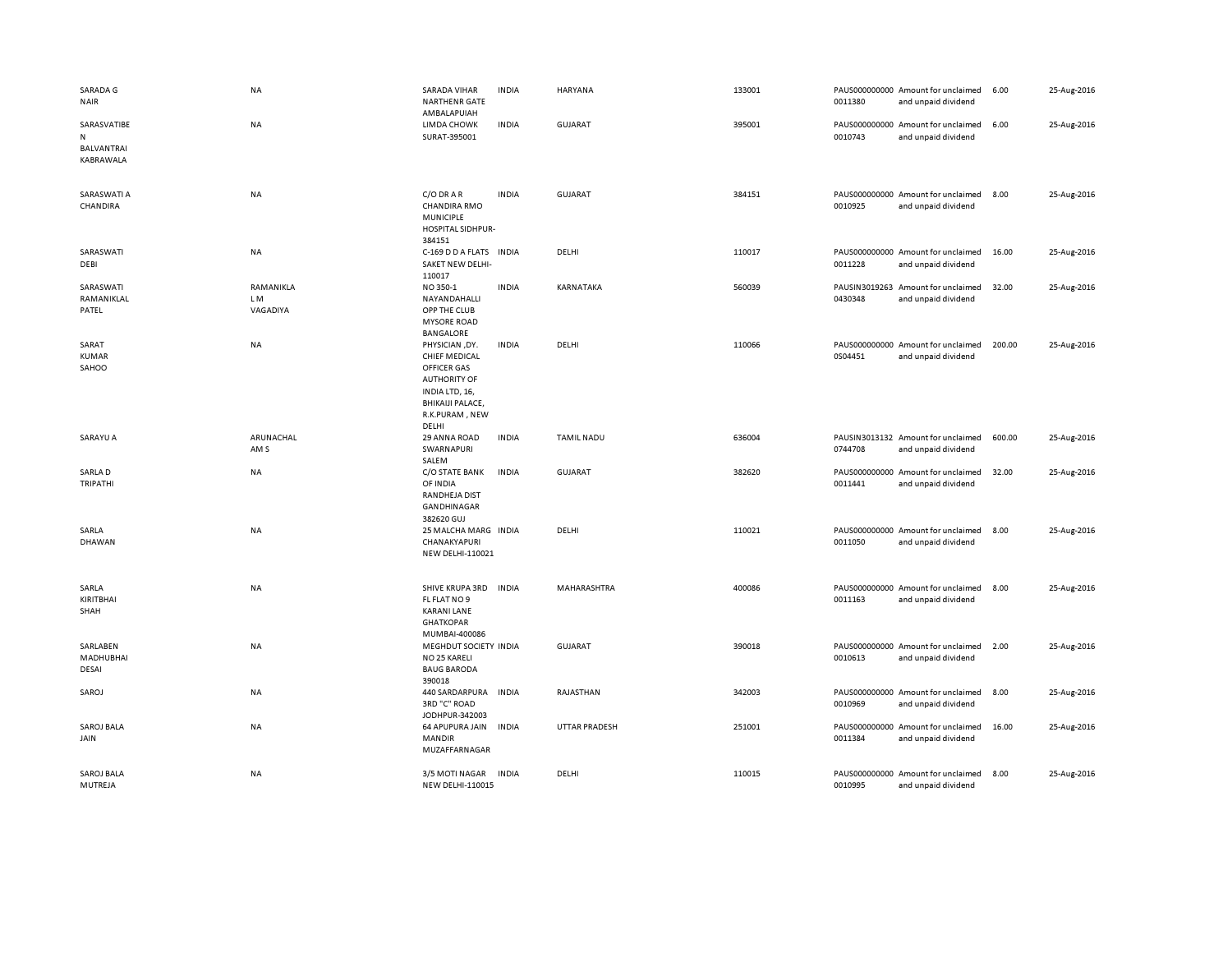| SAROJ<br><b>GAMBHIR</b>                                 | <b>NA</b>               | C/O DR M L<br><b>GAMBHIR STAFF</b><br><b>COLONY THAPAR</b><br><b>ENGG COLLEGE</b><br><b>CAMPUS PATIALA</b><br>PUNJAB 147001         | <b>INDIA</b> | PUNJAB             | 147001 | 0010946 | PAUS000000000 Amount for unclaimed<br>and unpaid dividend | 16.00  | 25-Aug-2016 |
|---------------------------------------------------------|-------------------------|-------------------------------------------------------------------------------------------------------------------------------------|--------------|--------------------|--------|---------|-----------------------------------------------------------|--------|-------------|
| SAROJ<br>KEJRIWAL                                       | NA                      | AMPOULES & VIALS INDIA<br>MFG CO (B) LTD<br>139-A MAROL<br><b>MAROSHI ROAD</b><br>MUMBAI-400059                                     |              | MAHARASHTRA        | 400059 | 0010912 | PAUS000000000 Amount for unclaimed<br>and unpaid dividend | 32.00  | 25-Aug-2016 |
| SAROJ<br>KUMARI                                         | NA                      | C/O PAWAN<br>CREDIT<br>CORPORATION<br>30/31 KALA-KAR<br><b>STREET 4TH FLOOR</b><br>ROOM NO <sub>27</sub><br>CALCUTT- A-700007       | <b>INDIA</b> | <b>WEST BENGAL</b> | 700007 | 0011285 | PAUS000000000 Amount for unclaimed<br>and unpaid dividend | 8.00   | 25-Aug-2016 |
| SAROJ S<br>PUNJABI                                      | <b>NA</b>               | K-2, DALAL<br>ESTATE, GRD<br>FLR, DR. DADA<br>SAHEB<br>BHADKAMKAR<br>MG, OPP: SHAGUN<br>HOTEL, MUMBAI<br>CENTRAL, MUMBAI-<br>400008 | <b>INDIA</b> | MAHARASHTRA        | 400008 | 0011685 | PAUS000000000 Amount for unclaimed<br>and unpaid dividend | 8.00   | 25-Aug-2016 |
| <b>SAROJ VINOD</b><br>PAREKH                            | <b>NA</b>               | 39 SARASWATI<br>BHUWAN<br>WALKESHWAR<br><b>BANGANGA CROSS</b><br>LANE MUMBAI -<br>400006                                            | <b>INDIA</b> | <b>MAHARASHTRA</b> | 400006 | 0011273 | PAUS000000000 Amount for unclaimed<br>and unpaid dividend | 16.00  | 25-Aug-2016 |
| SAROJ<br><b>VISHNOI</b>                                 | NA                      | <b>73 TAGORE PARK</b><br><b>MODEL TOWN</b><br>DELHI-110009                                                                          | <b>INDIA</b> | DELHI              | 110009 | 0010994 | PAUS000000000 Amount for unclaimed<br>and unpaid dividend | 16.00  | 25-Aug-2016 |
| SAROJBEN<br>BHANUBHAI<br>PATEL                          | NA                      | 'TUSHAR' BEHIND<br><b>UCO BANK NEAR</b><br>SARDAR STATUE V<br><b>VIDYANAGAR DIST</b><br>KAIRA 388120                                | <b>INDIA</b> | <b>GUJARAT</b>     | 388120 | 0010744 | PAUS000000000 Amount for unclaimed<br>and unpaid dividend | 16.00  | 25-Aug-2016 |
| SAROJBEN<br><b>DHANSUKHR</b><br>AM INGREJI              | <b>NA</b>               | <b>B-12 SUSHMA</b><br><b>SOCIETY NEAR</b><br><b>HINDU MILAN</b><br><b>MANDIR SURAT</b><br>395003                                    | <b>INDIA</b> | <b>GUJARAT</b>     | 395003 | 0011372 | PAUS000000000 Amount for unclaimed<br>and unpaid dividend | 6.00   | 25-Aug-2016 |
| SAROJBEN<br>MANEKCHAN<br>D SHAH                         | <b>NA</b>               | 592/64 PARADISE<br>APARTMENT<br>LAXMINAGAR GUJ<br><b>HSG BOARD</b><br><b>BARODA 390021</b>                                          | <b>INDIA</b> | <b>GUJARAT</b>     | 390021 | 0010667 | PAUS000000000 Amount for unclaimed<br>and unpaid dividend | 2.00   | 25-Aug-2016 |
| SAROJBEN<br>PATEL                                       | NA                      | <b>B-26 GANGA</b><br><b>JAMANA SOCIETY</b><br>SUBHANPURA<br>VADODARA                                                                | <b>INDIA</b> | GUJARAT            | 390007 | 0S04338 | PAUS000000000 Amount for unclaimed<br>and unpaid dividend | 200.00 | 25-Aug-2016 |
| SAROJBEN<br>PRAMODCHA<br><b>NDRA</b><br>CHHIKNIWAL<br>Α | LT<br>PRAMODCH<br>ANDRA | A/2 ATILAXMI<br>APPTS. LAXMI SOC.<br>ROAD NEAR NEHRU<br>PARK VASTRAPUR<br>AHMFDARAD                                                 | <b>INDIA</b> | <b>GUJARAT</b>     | 380015 | 0012993 | PAUS000000000 Amount for unclaimed<br>and unpaid dividend | 32.00  | 25-Aug-2016 |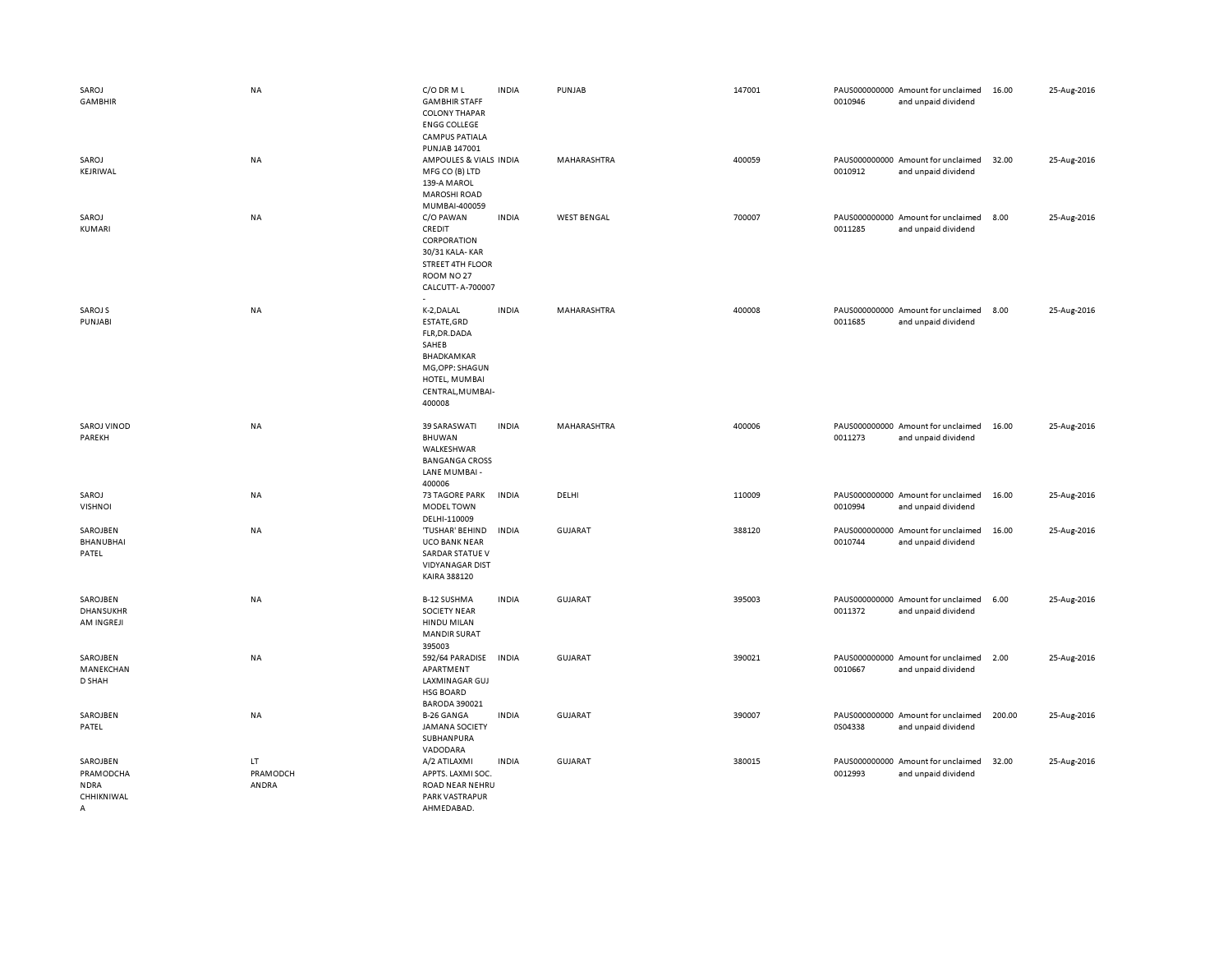| SAROJINI<br>DEVI                      | <b>NA</b> | $C/O$ B K<br>CHAODHARY<br>ALEMBIC<br><b>CHEMICAL WORKS</b><br>CO LTD PATNA                                                       | <b>INDIA</b> | <b>BIHAR</b>         | 800001 | 0S04017 | PAUS000000000 Amount for unclaimed<br>and unpaid dividend | 200.00  | 25-Aug-2016 |
|---------------------------------------|-----------|----------------------------------------------------------------------------------------------------------------------------------|--------------|----------------------|--------|---------|-----------------------------------------------------------|---------|-------------|
| <b>SAROJINI M</b>                     | NA        | C/O PRAJA VYDYA<br>SALA OPP HOTEL<br>SUDHA GAJUWALA<br>VISAKHAPATNAM                                                             | <b>INDIA</b> | ANDHRA PRADESH       | 530026 | 0S04833 | PAUS000000000 Amount for unclaimed<br>and unpaid dividend | 200.00  | 25-Aug-2016 |
| <b>SAROJINI S</b><br>SANKA            | <b>NA</b> | N C-12 POWER<br><b>HOUSE COLONY</b><br><b>GODAVARI KHANI</b><br><b>KARIM NAGAR</b><br>505209 A P                                 | <b>INDIA</b> | ANDHRA PRADESH       | 505209 | 0010961 | PAUS000000000 Amount for unclaimed<br>and unpaid dividend | 8.00    | 25-Aug-2016 |
| SARSWTIBEN<br><b>GULABRAI</b><br>SONI | NA        | $C/24$ ,<br>GANDHINAGAR,<br><b>RLY. STATION</b><br>ROAD, JAMNAGAR<br>PIN-361002                                                  | <b>INDIA</b> | <b>GUJARAT</b>       | 361002 | 0011075 | PAUS000000000 Amount for unclaimed<br>and unpaid dividend | 8.00    | 25-Aug-2016 |
| SARVESH<br>CHANDEV<br>NAGAR           | <b>NA</b> | C/O SHRI VINOD<br><b>KUMAR STATE</b><br><b>BANK OF INDIA</b><br>ASAF ALI ROAD<br><b>NEW DELHI 110001</b>                         | <b>INDIA</b> | DELHI                | 110001 | 0010990 | PAUS000000000 Amount for unclaimed<br>and unpaid dividend | 8.00    | 25-Aug-2016 |
| SARVOTAM<br>VENKATESH<br>BHAT         | NA        | 6 GHARKUL GOPAL INDIA<br><b>NAGAR DOMBIVLI</b><br>EAST 421201                                                                    |              | <b>MAHARASHTRA</b>   | 421201 | 0011168 | PAUS000000000 Amount for unclaimed<br>and unpaid dividend | 8.00    | 25-Aug-2016 |
| SASIDHAR<br>KOMAKULA                  | <b>NA</b> | C/O DR K V G K<br>TILAK 3/2 PRINCE<br>APARTMENTS<br>VISAKHAPATNAM                                                                | <b>INDIA</b> | ANDHRA PRADESH       | 530002 | 0S05339 | PAUS000000000 Amount for unclaimed<br>and unpaid dividend | 1500.00 | 25-Aug-2016 |
| SASTRY D G P                          | <b>NA</b> | 6-3-668/10/45<br><b>DURGA NAGAR</b><br>COLONY<br>PANJABUTIA, HYDE<br><b>RABAD</b>                                                | <b>INDIA</b> | ANDHRA PRADESH       | 500482 | 0S03196 | PAUS000000000 Amount for unclaimed<br>and unpaid dividend | 200.00  | 25-Aug-2016 |
| <b>SAT PAL</b>                        | <b>NA</b> | C/O BHAGWAN<br>DAS GUPTA & CO 4<br><b>DELHI STOCK</b><br><b>EXCHANGE BULD</b><br><b>ASAF ALI ROAD</b><br><b>NEW DELHI-110002</b> | <b>INDIA</b> | DELHI                | 110002 | 0011217 | PAUS000000000 Amount for unclaimed<br>and unpaid dividend | 8.00    | 25-Aug-2016 |
| <b>SAT PAL</b>                        | <b>NA</b> | 602 NIRMAL<br><b>TOWER</b><br><b>BARAKHAMBA</b><br>ROAD NEW DELHI<br>110001                                                      | <b>INDIA</b> | DELHI                | 110001 | 0011351 | PAUS000000000 Amount for unclaimed<br>and unpaid dividend | 8.00    | 25-Aug-2016 |
| <b>SAT PAL</b><br>DHAWAN              | NA        | 15 BAG FARZANA<br><b>CIVIL LINES AGRA</b><br>282002                                                                              | <b>INDIA</b> | <b>UTTAR PRADESH</b> | 282002 | 0011085 | PAUS000000000 Amount for unclaimed<br>and unpaid dividend | 8.00    | 25-Aug-2016 |
| SATEESH<br>MAHALE                     | NA        | 8, ESKIMO'S<br><b>ENCLAVE, NEAR</b><br><b>HAVELI BUNGALO</b><br><b>BEHIND T.V.TOWER</b><br>OFF DIRVE-IN<br>ROAD.AHMEDABA         | <b>INDIA</b> | <b>GUJARAT</b>       | 380054 | 0S05278 | PAUS000000000 Amount for unclaimed<br>and unpaid dividend | 200.00  | 25-Aug-2016 |

 $\overline{D}$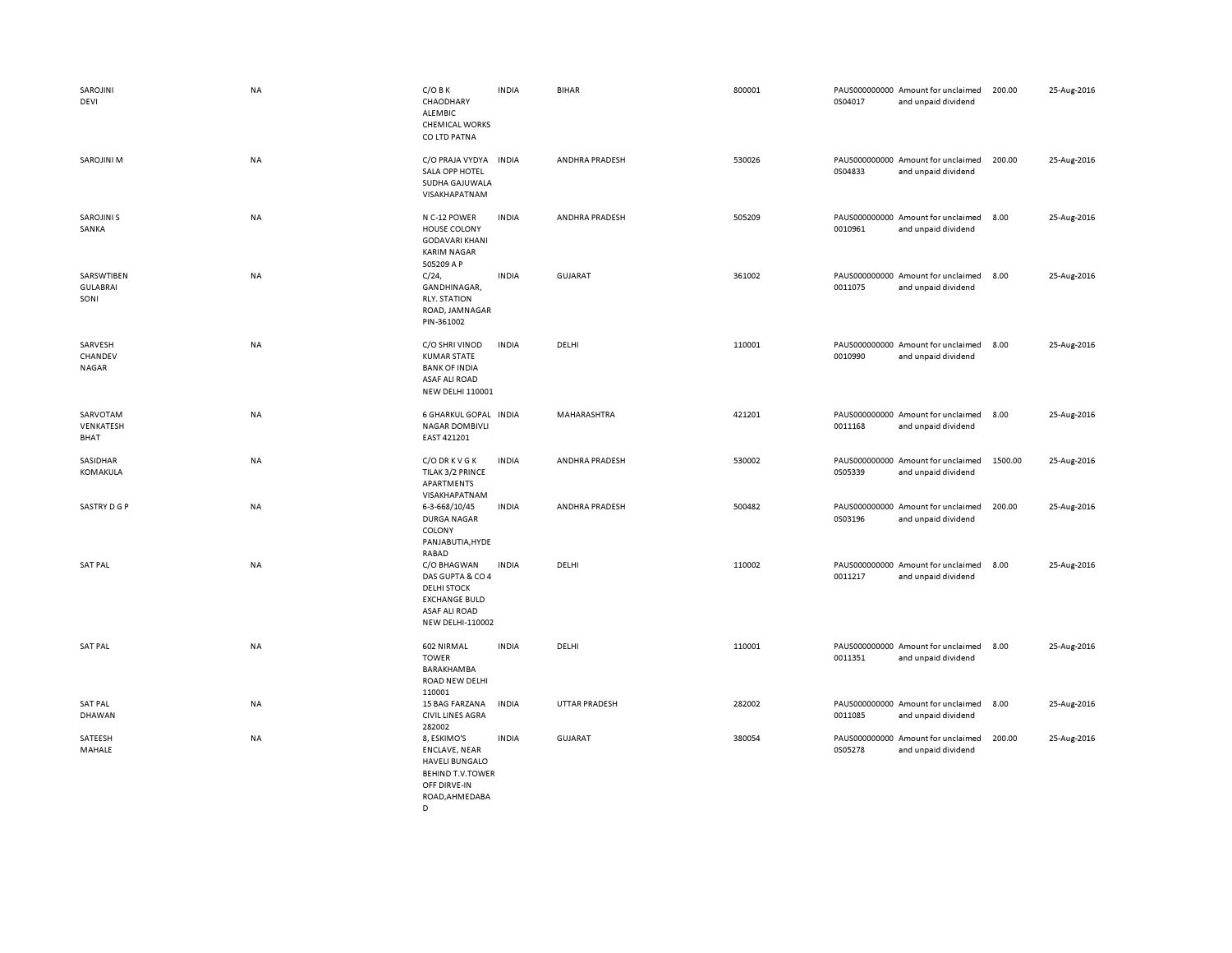| SATEESH<br>MAHALE                            | <b>NA</b>               | 8, ESKIMO'S<br><b>ENCLAVE NEAR</b><br>HAVELI<br><b>BUNGALOW</b><br><b>BEHIND</b><br>T.V.TOWER, OFF<br>DRIVE-IN<br>ROAD, AHMEDABA<br>D         | <b>INDIA</b> | GUJARAT            | 380054 | 0S04618                  | PAUS000000000 Amount for unclaimed<br>and unpaid dividend | 200.00 | 25-Aug-2016 |
|----------------------------------------------|-------------------------|-----------------------------------------------------------------------------------------------------------------------------------------------|--------------|--------------------|--------|--------------------------|-----------------------------------------------------------|--------|-------------|
| SATHYAVATH                                   | NA                      | W/OHB GOWDA J INDIA<br>S S DOCTORS<br><b>QUARTERS-NO II</b><br><b>CROSS SHANKAR</b><br><b>MUTT ROAD</b><br><b>MYSORE</b>                      |              | KARNATAKA          | 570004 | 0S02453                  | PAUS000000000 Amount for unclaimed<br>and unpaid dividend | 200.00 | 25-Aug-2016 |
| SATISH<br>CHANDRA                            | NA                      | C-6/13 RANA<br><b>PRATAP BAGH</b><br>DELHI-110007                                                                                             | <b>INDIA</b> | DELHI              | 110007 | 0011001                  | PAUS000000000 Amount for unclaimed<br>and unpaid dividend | 8.00   | 25-Aug-2016 |
| SATISH<br>CHANDRA<br><b>BHARGAVA</b>         | NA                      | 4/62 JAWAHAR<br>NAGAR, JAIPUR.<br>JAIPUR.                                                                                                     | <b>INDIA</b> | RAJASTHAN          | 302004 | 0010746                  | PAUS000000000 Amount for unclaimed<br>and unpaid dividend | 32.00  | 25-Aug-2016 |
| SATISH<br>CHANDRA<br><b>RASTOGI</b>          | <b>NA</b>               | 31/109C GALI NO-5 INDIA<br><b>BHIKAM SINGH</b><br><b>COLONY VISHWAS</b><br>NAGAR SHAHDRA<br>DELHI 110032                                      |              | DELHI              | 110032 | 0010999                  | PAUS000000000 Amount for unclaimed<br>and unpaid dividend | 8.00   | 25-Aug-2016 |
| SATISH<br>KUMAR<br>RATHORE                   | NA                      | C-233 SOUTH MOTI INDIA<br><b>BAGH NEW DELHI-</b><br>110021                                                                                    |              | DELHI              | 110021 | 0010989                  | PAUS000000000 Amount for unclaimed<br>and unpaid dividend | 8.00   | 25-Aug-2016 |
| SATISHBHAI<br><b>BABUBHAI</b><br>AMIN        | NA                      | DARWAJA KHADKI<br><b>TARAPUR DIST.</b><br>ANAND                                                                                               | <b>INDIA</b> | GUJARAT            | 388180 | 0304468                  | PAUSIN3019911 Amount for unclaimed<br>and unpaid dividend | 32.00  | 25-Aug-2016 |
| SATPAL<br>SINGH BEDI                         | <b>NA</b>               | B-234 ASHOK<br>VIHAR DELHI-<br>110052                                                                                                         | <b>INDIA</b> | DELHI              | 110052 | 0011214                  | PAUS000000000 Amount for unclaimed<br>and unpaid dividend | 8.00   | 25-Aug-2016 |
| <b>SATYA BRATA</b><br><b>DUTTA</b>           | NA                      | <b>BAGH KUTIR BARA</b><br><b>BAZAR PO</b><br><b>CHANDAN NAGAR</b><br><b>DIST HOOGHLY</b><br><b>WEST BENGAL-</b><br>712136                     | <b>INDIA</b> | <b>WEST BENGAL</b> | 712136 | 0011115                  | PAUS000000000 Amount for unclaimed<br>and unpaid dividend | 16.00  | 25-Aug-2016 |
| <b>SATYA PAL</b><br>SAINI                    | <b>RAM LAL</b><br>SAINI | D 18A GREEN PARK INDIA<br>MAIN NEW DELHI<br>DELHI                                                                                             |              | DELHI              | 110016 | 0494864                  | PAUSIN3026793 Amount for unclaimed<br>and unpaid dividend | 8.00   | 25-Aug-2016 |
| SATYA<br>PRASAD<br><b>GHOSAL</b>             | <b>NA</b>               | 62 SURJYA SEN<br>STREET CALCUTTA-<br>700009                                                                                                   | <b>INDIA</b> | <b>WEST BENGAL</b> | 700009 | 0011125                  | PAUS000000000 Amount for unclaimed<br>and unpaid dividend | 8.00   | 25-Aug-2016 |
| SATYA<br>PRASAD<br>PANDEY                    | NA                      | PANDEY GENERAL INDIA<br><b>STORES JAMEEL</b><br><b>BABA COMPOUND</b><br>KAMRAJ NAGAR E E<br>HIGHWAY<br><b>GHATKOPAR EAST</b><br><b>MUMBAI</b> |              | MAHARASHTRA        | 400077 | PAUSIN3013301<br>7387475 | Amount for unclaimed<br>and unpaid dividend               | 16.00  | 25-Aug-2016 |
| SATYANARAY<br>ANA SINHA<br>NALLANTHIG<br>HAL | NA                      | 209/2 MVP<br>COLONY<br>VISAKHAPATNAM                                                                                                          | <b>INDIA</b> | ANDHRA PRADESH     | 530017 | 0S04814                  | PAUS000000000 Amount for unclaimed<br>and unpaid dividend | 500.00 | 25-Aug-2016 |
| SATYASURYA<br>NARAYANA<br>YANAMANDR          | NA                      | 37/A, BANSILALPET INDIA<br>SECUNDERABAD                                                                                                       |              | ANDHRA PRADESH     | 500003 | 0S00695                  | PAUS000000000 Amount for unclaimed<br>and unpaid dividend | 200.00 | 25-Aug-2016 |

A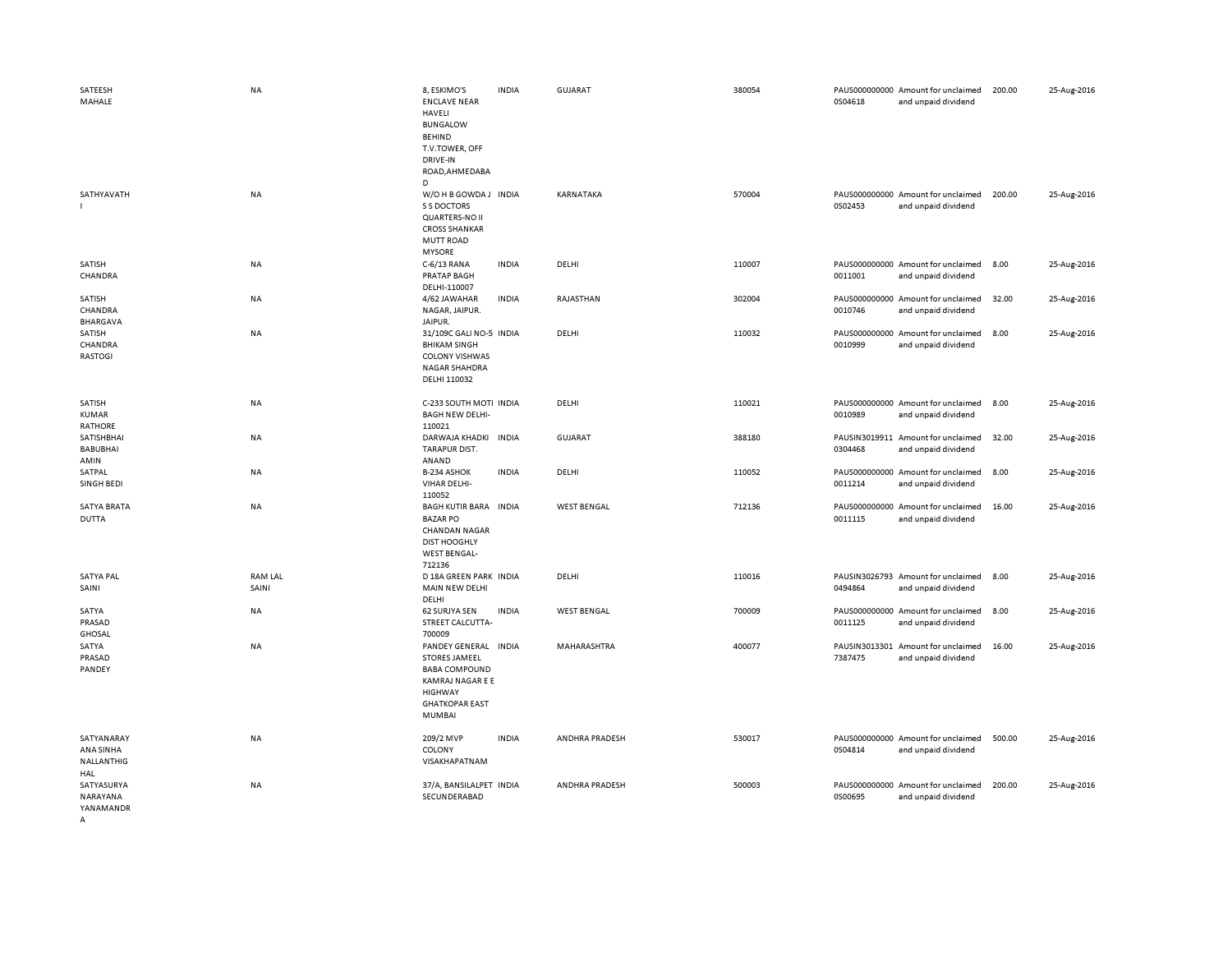| SATYENDRA<br><b>KUMAR</b><br>SINHA                      | NA        | D/95 P C COLONY<br><b>KANKAR BAGH</b><br>PATNA 800020                                                                             | <b>INDIA</b> | <b>BIHAR</b>      | 800020 | 0011468 | PAUS000000000 Amount for unclaimed<br>and unpaid dividend | 50.00   | 25-Aug-2016 |
|---------------------------------------------------------|-----------|-----------------------------------------------------------------------------------------------------------------------------------|--------------|-------------------|--------|---------|-----------------------------------------------------------|---------|-------------|
| SATYENDRAK<br><b>UMAR</b><br><b>GOVINDBHAI</b><br>PATEL | NA        | <b>HARIKRIPA NIVAS</b><br>CHHANI BARODA-<br>391740                                                                                | <b>INDIA</b> | GUJARAT           | 391740 | 0010748 | PAUS000000000 Amount for unclaimed<br>and unpaid dividend | 6.00    | 25-Aug-2016 |
| SAURABH<br>ARVINDKUM<br>AR SHAH                         | NA        | C/O.<br>ARVINDKUMAR R.<br>SHAH K-2/454,<br>NOBLE-<br>NAGAR, OPP:<br>NARODA RLY STN.<br>PO:KUBERNAG-AR,<br>AHMEADABAD-<br>382340 - | <b>INDIA</b> | <b>GUJARAT</b>    | 382340 | 0010877 | PAUS000000000 Amount for unclaimed<br>and unpaid dividend | 16.00   | 25-Aug-2016 |
| SAVITA<br><b>DHINGRA</b>                                | <b>NA</b> | 1/9059 WEST<br><b>ROHTAS NAGAR</b><br>SHADARA DELHI-<br>110032                                                                    | <b>INDIA</b> | DELHI             | 110032 | 0011003 | PAUS000000000 Amount for unclaimed<br>and unpaid dividend | 8.00    | 25-Aug-2016 |
| SAVITA<br>NATHANI                                       | NA        | C/O ASHIRWAD<br><b>TRANSPORT</b><br><b>CARRIER 6 VIWHAL</b><br>CORP BLDG NAROL<br><b>CHAR RASTA</b><br><b>NAROL</b>               | <b>INDIA</b> | <b>GUJARAT</b>    | 382405 | 0S02327 | PAUS000000000 Amount for unclaimed<br>and unpaid dividend | 300.00  | 25-Aug-2016 |
| SAVITA<br>SHARAN<br>NIGAM                               | <b>NA</b> | FLAT NO 35<br>UTTARANCHAL-5<br>PATPARGANJ DELHI<br>110092                                                                         | <b>INDIA</b> | DELHI             | 110092 | 0011255 | PAUS000000000 Amount for unclaimed<br>and unpaid dividend | 8.00    | 25-Aug-2016 |
| SAVITABEN<br><b>BHOGILAL</b><br>PATEL                   | NA        | F-255 ALEMBIC<br><b>COLONY BARODA</b><br>390003                                                                                   | <b>INDIA</b> | <b>GUJARAT</b>    | 390003 | 0010859 | PAUS000000000 Amount for unclaimed<br>and unpaid dividend | 32.00   | 25-Aug-2016 |
| SAVITABEN<br>VITHALBHAI<br>PATEL                        | NA        | 7 SARDARNAGAR<br>SOCIETY BARODA<br>390002                                                                                         | <b>INDIA</b> | <b>GUJARAT</b>    | 390002 | 0010618 | PAUS000000000 Amount for unclaimed<br>and unpaid dividend | 40.00   | 25-Aug-2016 |
| SAVITHA                                                 | NA        | 308, KEMPS<br><b>AVENUE PAI</b><br>LAYOUT,<br>VIDYANAGAR,<br>BENNIGANAHALLI<br>OFF OLD MADRAS<br>ROAD, BANGALORE                  | <b>INDIA</b> | KARNATAKA         | 560016 | 0S00251 | PAUS000000000 Amount for unclaimed<br>and unpaid dividend | 1000.00 | 25-Aug-2016 |
| <b>SAVITHRI</b><br><b>BOLLINI</b>                       | NA        | 20 THOMAS ROAD INDIA<br>TANAGAR<br>CHENNAI-600017                                                                                 |              | <b>TAMIL NADU</b> | 600017 | 0011132 | PAUS000000000 Amount for unclaimed<br>and unpaid dividend | 8.00    | 25-Aug-2016 |
| SAVITRI<br>ADDAGADA                                     | NA        | 2-2-1075/12/C<br><b>BAGHAMBER PET</b><br>HYDERABAD-<br>500013                                                                     | <b>INDIA</b> | ANDHRA PRADESH    | 500013 | 0010960 | PAUS000000000 Amount for unclaimed<br>and unpaid dividend | 8.00    | 25-Aug-2016 |
| SAVITRI BAI<br>NARAYAN<br>BHAT<br>SHIVAPURA             | NA        | SREENIVAS BLDG.<br>VIVEKANANDA<br>ROAD GADAG<br>(KARNATAKA)                                                                       | INDIA        | KARNATAKA         | 582101 | 0S00697 | PAUS000000000 Amount for unclaimed<br>and unpaid dividend | 1600.00 | 25-Aug-2016 |
| <b>SAVITRI DEVI</b><br>SURI                             | NA        | WZ-114 MAHABIR INDIA<br>NAGAR NEW DELHI-<br>110018                                                                                |              | DELHI             | 110018 | 0011023 | PAUS000000000 Amount for unclaimed<br>and unpaid dividend | 8.00    | 25-Aug-2016 |
| <b>SAVITRI</b><br>GARG                                  | NA        | C/O SH L C BANSAL INDIA<br>D-21 GANESH<br><b>MARG BAPUNAGAR</b><br>JAIPUR 302001 RAJ                                              |              | RAJASTHAN         | 302001 | 0011371 | PAUS000000000 Amount for unclaimed<br>and unpaid dividend | 24.00   | 25-Aug-2016 |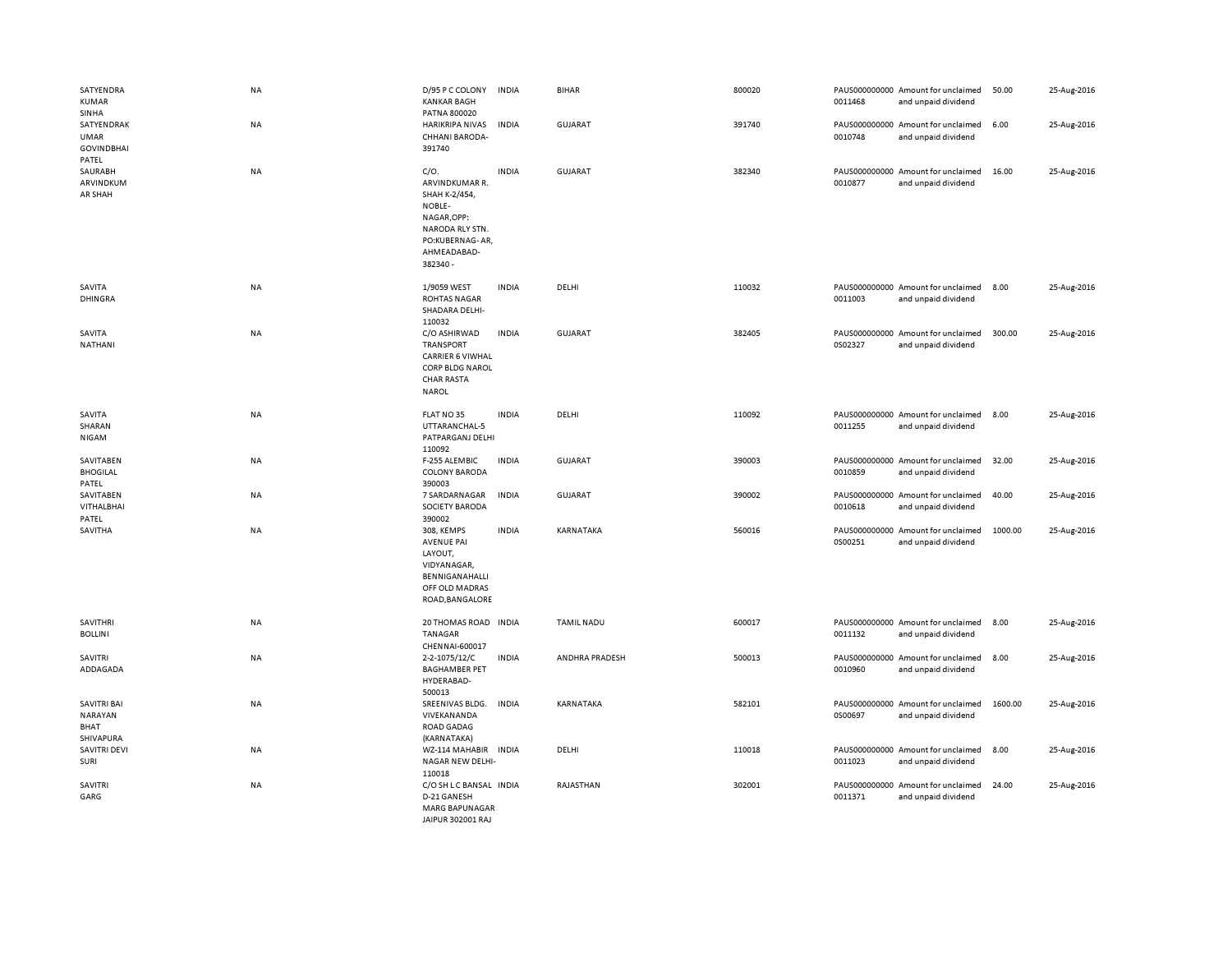| SAVITRI<br><b>KUMAR</b>                  | NA                        | C-2/3B LAWRENCE INDIA<br>RD DELHI 110035                                                                                  | DELHI              | 110035 | PAUS000000000 Amount for unclaimed<br>0011413 | and unpaid dividend                         | 8.00   | 25-Aug-2016 |
|------------------------------------------|---------------------------|---------------------------------------------------------------------------------------------------------------------------|--------------------|--------|-----------------------------------------------|---------------------------------------------|--------|-------------|
| SAVITRIBEN<br>KESHAVLAL<br><b>BHATT</b>  | NA                        | <b>INDIA</b><br>SAVITRI 26<br>ARUNODAYA<br>SOCIETY ALKAPURI<br>BARODA-390005                                              | GUJARAT            | 390005 | PAUS000000000 Amount for unclaimed<br>0010751 | and unpaid dividend                         | 82.00  | 25-Aug-2016 |
| SAWATRI<br>DEBI<br><b>DHANDHANI</b><br>A | NA                        | C/O INTEX<br><b>INDIA</b><br><b>ENTERPRISES P-25</b><br>PRINCEP STREET<br>CALCUTTA 700072                                 | <b>WEST BENGAL</b> | 700072 | PAUS000000000 Amount for unclaimed<br>0011288 | and unpaid dividend                         | 8.00   | 25-Aug-2016 |
| SEETHA H<br>RAO                          | NA                        | Flat No.301,<br><b>INDIA</b><br>Sovereign Palace<br>17/28, R.V.Layout<br>Kumarapark West                                  | KARNATAKA          | 560020 | PAUS000000000 Amount for unclaimed<br>0S05647 | and unpaid dividend                         | 800.00 | 25-Aug-2016 |
| SEETHA<br>KAILASAM                       | NA                        | C/O SRI R K<br><b>INDIA</b><br>CHANDRASHEKARA<br>N PROFESSOR OF<br>CHEMISTRY.MIG<br>FLAT NO 12<br>RAJARAM<br>NAGAR, SALEM | <b>TAMIL NADU</b>  | 636007 | PAUS000000000 Amount for unclaimed<br>0S01029 | and unpaid dividend                         | 40.00  | 25-Aug-2016 |
| SELVARAJAN<br>M                          | NA                        | 240/A, 11TH CROSS INDIA<br>SASTRINAGAR<br><b>BANGALORE</b>                                                                | KARNATAKA          | 560028 | PAUS000000000 Amount for unclaimed<br>0M01008 | and unpaid dividend                         | 80.00  | 25-Aug-2016 |
| SESHAN<br>SRINIVASAN                     | <b>NA</b>                 | <b>INDIA</b><br>3/5 THE SAFIRE<br><b>11TH AVENUE</b><br><b>ASHOK NAGAR</b><br>CHENNAI 600083                              | <b>TAMIL NADU</b>  | 600083 | PAUS000000000 Amount for unclaimed<br>0010976 | and unpaid dividend                         | 16.00  | 25-Aug-2016 |
| SETUL M<br>PATEL                         | NA                        | SETUL OPP PETROL INDIA<br>PUMP HAKIM<br>STREET<br>NAGARWADA<br><b>BARODA 390001</b><br>GUJARAT                            | GUJARAT            | 390001 | PAUS000000000 Amount for unclaimed<br>0011641 | and unpaid dividend                         | 16.00  | 25-Aug-2016 |
| SEVANTILAL<br><b>B MODOT</b>             | BHAWARLAL<br><b>MODOT</b> | 37/9 VALWEKAR<br><b>INDIA</b><br><b>GALLI NEAR</b><br><b>AGRASIN BHAVAN</b><br>HUBLI                                      | KARNATAKA          | 580020 | PAUS120447000 Amount for unclaimed<br>4166109 | and unpaid dividend                         | 300.00 | 25-Aug-2016 |
| SEVANTILAL<br>CHIMANLAL<br>MODI          | NA                        | SHERTHA TG&DI<br><b>INDIA</b><br><b>GANDHINAGAR VIA-</b><br>KASTURINAGAR-<br>382423                                       | <b>GUJARAT</b>     | 382423 | PAUS000000000<br>0011266                      | Amount for unclaimed<br>and unpaid dividend | 8.00   | 25-Aug-2016 |
| <b>SEWA RAM</b><br><b>BATRA</b>          | NA                        | <b>INDIA</b><br>17A/29 W E AREA<br><b>KAROL BAGH NEW</b><br>DELHI-110005                                                  | DELHI              | 110005 | PAUS000000000 Amount for unclaimed<br>0011029 | and unpaid dividend                         | 8.00   | 25-Aug-2016 |
| SHABBIR<br>SHAMSHERAL<br>PATANGWAL<br>A  | <b>NA</b>                 | MOGALWADA<br><b>INDIA</b><br><b>SURTI'S CORNER</b><br>BARODA-390001                                                       | <b>GUJARAT</b>     | 390001 | PAUS000000000 Amount for unclaimed<br>0010753 | and unpaid dividend                         | 16.00  | 25-Aug-2016 |
| SHABIRHUSAI<br>N BOHARI                  | NA                        | <b>INDIA</b><br>893 MAIN ROAD<br>PANDHARPUR                                                                               | MAHARASHTRA        | 413304 | PAUS000000000 Amount for unclaimed<br>0S04062 | and unpaid dividend                         | 200.00 | 25-Aug-2016 |
| SHAFINAZ<br><b>BEGUM</b>                 | NA                        | G/10 ALEMBIC<br><b>INDIA</b><br><b>GLASS COLONY</b><br>WHITEFIELD<br><b>BANGALORE-</b><br>560066                          | KARNATAKA          | 560066 | PAUS000000000 Amount for unclaimed<br>0010855 | and unpaid dividend                         | 16.00  | 25-Aug-2016 |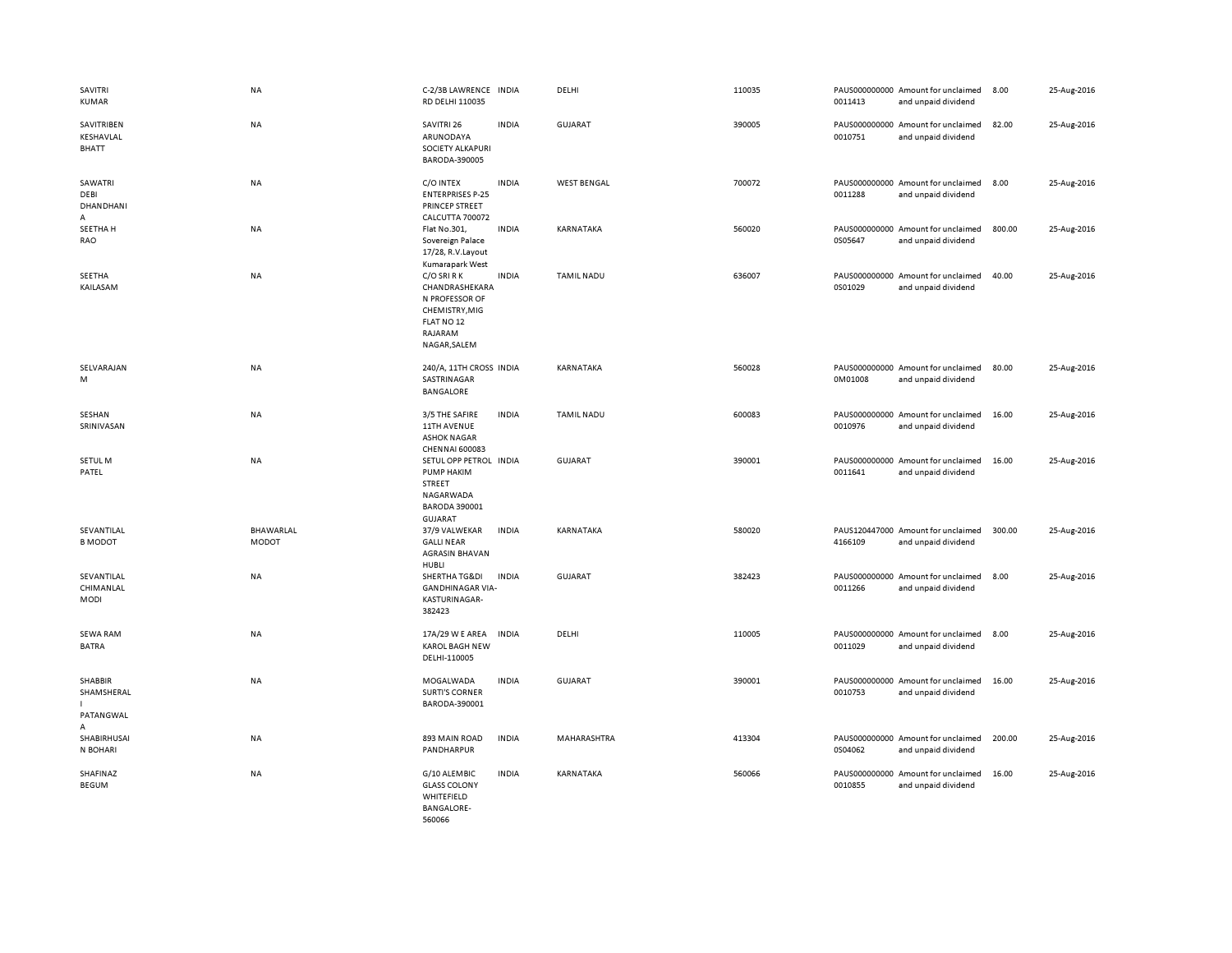| <b>SHAFIQ</b><br><b>GULAMALI</b><br>SHAIKH | <b>NA</b>                        | B-150, SAURABH<br>PARK, B/H.<br>SAMATA FLATS,<br>P.O. T.B. HOSPITAL,<br>VADODARA-390021                 | <b>INDIA</b> | GUJARAT            | 390021 | 0010638 | PAUS000000000 Amount for unclaimed<br>and unpaid dividend | 2.00   | 25-Aug-2016 |
|--------------------------------------------|----------------------------------|---------------------------------------------------------------------------------------------------------|--------------|--------------------|--------|---------|-----------------------------------------------------------|--------|-------------|
| SHAGUFTA<br>NATHANI                        | NA                               | FATIMA VILLA 1ST INDIA<br>FLOOR 29TH ROAD<br><b>BANDRA MUMBAI</b>                                       |              | MAHARASHTRA        | 400050 | 0S03627 | PAUS000000000 Amount for unclaimed<br>and unpaid dividend | 200.00 | 25-Aug-2016 |
| SHAH<br>AMITABEN<br><b>ATULBHAI</b>        | ATULBHAI<br>RAMANLAL             | <b>B-22 VRUNDAVAN</b><br>SOC VIP ROAD B/H<br><b>BRIGHT DAY</b><br>SCHOOL<br>KARELIBAUG<br><b>BARODA</b> | <b>INDIA</b> | GUJARAT            | 390018 | 5346540 | PAUSIN3003941 Amount for unclaimed<br>and unpaid dividend | 6.00   | 25-Aug-2016 |
| SHAH PUJA<br>DHARMESHK<br><b>UMAR</b>      | SHAH<br>DHARMESHK<br><b>UMAR</b> | 5 NANDANVAN<br>SOCIETY AT AND<br>POST DEMAI<br><b>TALUKA BAYAD</b><br><b>DIST</b><br>SABARKANTHA        | <b>INDIA</b> | <b>GUJARAT</b>     | 383330 | 0026847 | PAUSIN3023321 Amount for unclaimed<br>and unpaid dividend | 16.00  | 25-Aug-2016 |
| SHAHEEN TAJ                                | <b>NA</b>                        | 332<br>HANUMANTHANA<br><b>GARNB</b><br><b>EXTENSION</b><br>MYSORE 570015                                | <b>INDIA</b> | KARNATAKA          | 570015 | 0010853 | PAUS000000000 Amount for unclaimed<br>and unpaid dividend | 16.00  | 25-Aug-2016 |
| SHAIKH<br>ABDUL<br>RASHID                  | NA                               | 2/26 MURIJ<br><b>MANSION 298 LBS</b><br><b>MARG KURLA</b><br>MUMBAI 400070                              | <b>INDIA</b> | MAHARASHTRA        | 400070 | 0011497 | PAUS000000000 Amount for unclaimed<br>and unpaid dividend | 32.00  | 25-Aug-2016 |
| SHAILAJA<br>PRAKASH<br>HEBALKAR            | <b>NA</b>                        | FLAT 601 UDAY<br>DARSHAN SAYANI<br>ROAD PRABHADEVI<br>MUMBAI 400025                                     | <b>INDIA</b> | <b>MAHARASHTRA</b> | 400025 | 0011182 | PAUS000000000 Amount for unclaimed<br>and unpaid dividend | 8.00   | 25-Aug-2016 |
| SHAILESH<br>BHUPENDRA<br>PATEL             | NA                               | <b>ALKAPURI POST-</b><br>SOKHDA DIST-<br><b>BARODA</b>                                                  | <b>INDIA</b> | <b>GUJARAT</b>     | 391745 | 0011706 | PAUS000000000 Amount for unclaimed<br>and unpaid dividend | 2.00   | 25-Aug-2016 |
| SHAILESH J<br>THAKKAR                      | NA                               | NATHY SHIVJI BLDG INDIA<br><b>1ST FLOOR BAZAR</b><br>PETH JAMBLI NAKA<br><b>THANA WEST</b><br>400607    |              | MAHARASHTRA        | 400607 | 0011625 | PAUS000000000 Amount for unclaimed<br>and unpaid dividend | 32.00  | 25-Aug-2016 |
| SHAILESH<br><b>KUMAR</b>                   | <b>BANGALI</b><br>SINGH          | 5TH FLOOR<br>SUMITRA SADAN<br><b>WEST BORING</b><br>CANAL ROAD                                          | <b>INDIA</b> | <b>BIHAR</b>       | 800001 | 0012227 | PAUSIN3009991 Amount for unclaimed<br>and unpaid dividend | 32.00  | 25-Aug-2016 |
| SHAILESH M<br>PATEL                        | NA                               | PATNA BIHAR<br>AT & PO KANIYOL<br><b>TAL HIMATNAGAR</b><br>383010 DIST<br>SABARKANTHA GUJ               | <b>INDIA</b> | <b>GUJARAT</b>     | 383010 | 0011599 | PAUS000000000 Amount for unclaimed<br>and unpaid dividend | 6.00   | 25-Aug-2016 |
| SHAILESH<br>PAVECHA                        | NA                               | M/S MALWA<br><b>FERTILISERS NAI</b><br><b>ABADI GADI</b><br>ADDHA<br>MANDASAUR M P                      | <b>INDIA</b> | MADHYA PRADESH     | 458001 | 0011616 | PAUS000000000 Amount for unclaimed<br>and unpaid dividend | 200.00 | 25-Aug-2016 |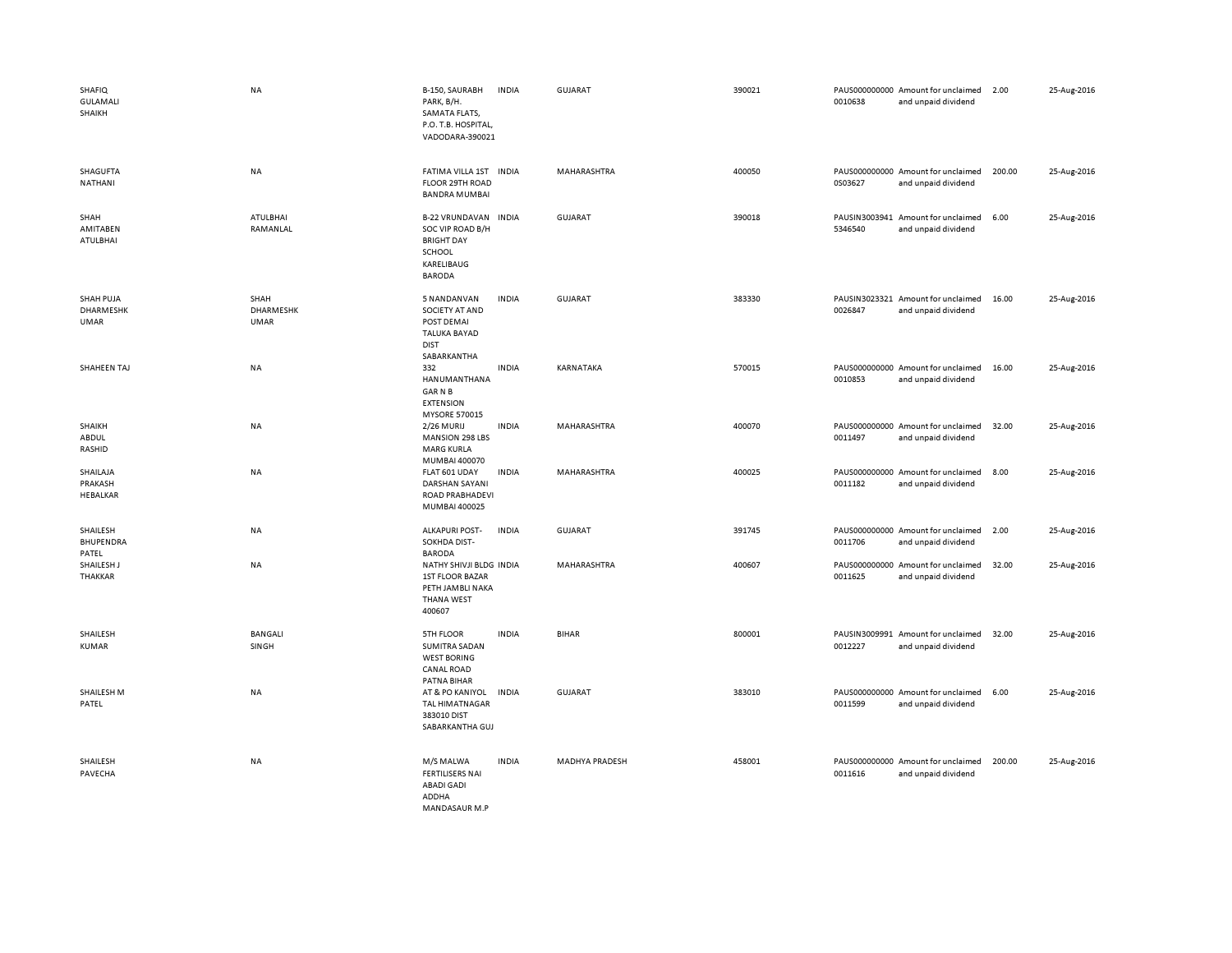| SHAILESH<br>PAVECHA                                    | <b>NA</b> | M/S MALWA<br><b>FERTILISERS NAI</b><br><b>ABADI GADI</b><br>ADDHA                                                                           | <b>INDIA</b> | <b>MADHYA PRADESH</b> | 458001 | 0011701 | PAUS000000000 Amount for unclaimed<br>and unpaid dividend | 16.00 | 25-Aug-2016 |
|--------------------------------------------------------|-----------|---------------------------------------------------------------------------------------------------------------------------------------------|--------------|-----------------------|--------|---------|-----------------------------------------------------------|-------|-------------|
| SHAILESH<br>RAMESHCHA<br><b>NDRA PATEL</b>             | NA        | MANDSAUR (M.P)<br>C/O R N PATEL<br>SHRIJI KRUPA 11<br><b>GIRIRAJ S-OC</b><br><b>BEHIND GAURAV</b><br><b>SOC PANIGATE</b><br>BARODA-39-0006- | <b>INDIA</b> | <b>GUJARAT</b>        | 390006 | 0010754 | PAUS000000000 Amount for unclaimed<br>and unpaid dividend | 2.00  | 25-Aug-2016 |
| SHAILESH<br>RASIKLAL<br>GANDHI                         | <b>NA</b> | II-B WEST VIEW 309 INDIA<br>S V ROAD<br>SANTACRUZ (W)                                                                                       |              | MAHARASHTRA           | 400054 | 0011179 | PAUS000000000 Amount for unclaimed<br>and unpaid dividend | 18.00 | 25-Aug-2016 |
| SHAILESHKU<br>MAR<br>KANTILAL                          | <b>NA</b> | MUMBAI-400054<br>17/A VIKRAM<br><b>NAGAR SOCIETY</b><br><b>KARELI BAUG</b>                                                                  | <b>INDIA</b> | GUJARAT               | 390001 | 0010756 | PAUS000000000 Amount for unclaimed<br>and unpaid dividend | 20.00 | 25-Aug-2016 |
| PATEL<br>SHAKUNTALA<br>DEVI<br>AGRAWAL                 | <b>NA</b> | BARODA-390001<br>UMB SALES &<br>SERVICES 24 R N<br>MUKHERJEE ROAD<br>CALCUTTA-700001                                                        | <b>INDIA</b> | <b>WEST BENGAL</b>    | 700001 | 0011326 | PAUS000000000 Amount for unclaimed<br>and unpaid dividend | 8.00  | 25-Aug-2016 |
| SHAKUNTALA<br>M ASOPA                                  | NA        | C/O PRAKASH<br><b>CHANDRA ASOPA</b><br><b>BAGDI MOHALLA</b><br><b>GOGA GATE</b><br>BIKANERRAJASTHA<br>N                                     | <b>INDIA</b> | RAJASTHAN             | 334001 | 0010903 | PAUS000000000 Amount for unclaimed<br>and unpaid dividend | 8.00  | 25-Aug-2016 |
| SHAKUNTALA<br>PAREEK                                   | NA        | 105, SHIV NAGAR<br>SECOND, KEWAL<br>MARG, NEAR<br>NARMADA<br>HOSPITAL, MURLIPU<br>RA SCHEME,<br>JAIPUR-302013                               | <b>INDIA</b> | RAJASTHAN             | 302013 | 0011193 | PAUS000000000 Amount for unclaimed<br>and unpaid dividend | 8.00  | 25-Aug-2016 |
| SHAKUNTLA<br>DEVI<br>MOHINDRU                          | NA        | M/58 KALKAJI NEW INDIA<br>DELHI-110019                                                                                                      |              | DELHI                 | 110019 | 0011042 | PAUS000000000 Amount for unclaimed<br>and unpaid dividend | 16.00 | 25-Aug-2016 |
| SHAKUNTLA<br>JAIN                                      | <b>NA</b> | <b>D-10 VIVEK VIHAR</b><br>DELHI-110032                                                                                                     | <b>INDIA</b> | DELHI                 | 110032 | 0011243 | PAUS000000000 Amount for unclaimed<br>and unpaid dividend | 16.00 | 25-Aug-2016 |
| SHAKUNTLA<br><b>VERMA</b>                              | NA        | C/O SRI YASH PAL<br>SINGH VERMA 81<br>LADDHA WALA<br><b>MUZAFFAR NAGAR-</b><br>251002                                                       | <b>INDIA</b> | <b>UTTAR PRADESH</b>  | 251002 | 0011219 | PAUS000000000 Amount for unclaimed<br>and unpaid dividend | 8.00  | 25-Aug-2016 |
| SHAKUNTLAB<br>EN<br><b>BALMUKUND</b><br><b>TRIVEDI</b> | <b>NA</b> | <b>BANSIDHAR</b><br><b>BUNGLOW NO 5</b><br><b>B/H VINAY SOC</b><br>AJWA ROAD<br><b>BARODA</b>                                               | <b>INDIA</b> | <b>GUJARAT</b>        | 390019 | 0011379 | PAUS000000000 Amount for unclaimed<br>and unpaid dividend | 2.00  | 25-Aug-2016 |
| SHAKUNTLAB<br>EN RAJARAM<br><b>TIMPLEY</b>             | <b>NA</b> | CHHIPWAD<br>DAMODARDAS'S<br>CHAWL BARODA-                                                                                                   | <b>INDIA</b> | <b>GUJARAT</b>        | 390006 | 0010757 | PAUS000000000 Amount for unclaimed<br>and unpaid dividend | 2.00  | 25-Aug-2016 |
| SHALINI<br>SHARATCHA<br><b>NDRA</b><br>DHAVLE          | <b>NA</b> | 390006<br><b>JANAKI TAMBE</b><br>CONVALESCENT<br>HOME TALEGAON<br><b>GEN HOSP</b><br>TALEGAON 410508                                        | <b>INDIA</b> | MAHARASHTRA           | 410508 | 0010607 | PAUS000000000 Amount for unclaimed<br>and unpaid dividend | 16.00 | 25-Aug-2016 |
| SHAM<br>SUNDER<br>CHAWI A                              | NA        | 3814 MORI GATE<br>DELHI-110006                                                                                                              | <b>INDIA</b> | DELHI                 | 110006 | 0011047 | PAUS000000000 Amount for unclaimed<br>and unpaid dividend | 8.00  | 25-Aug-2016 |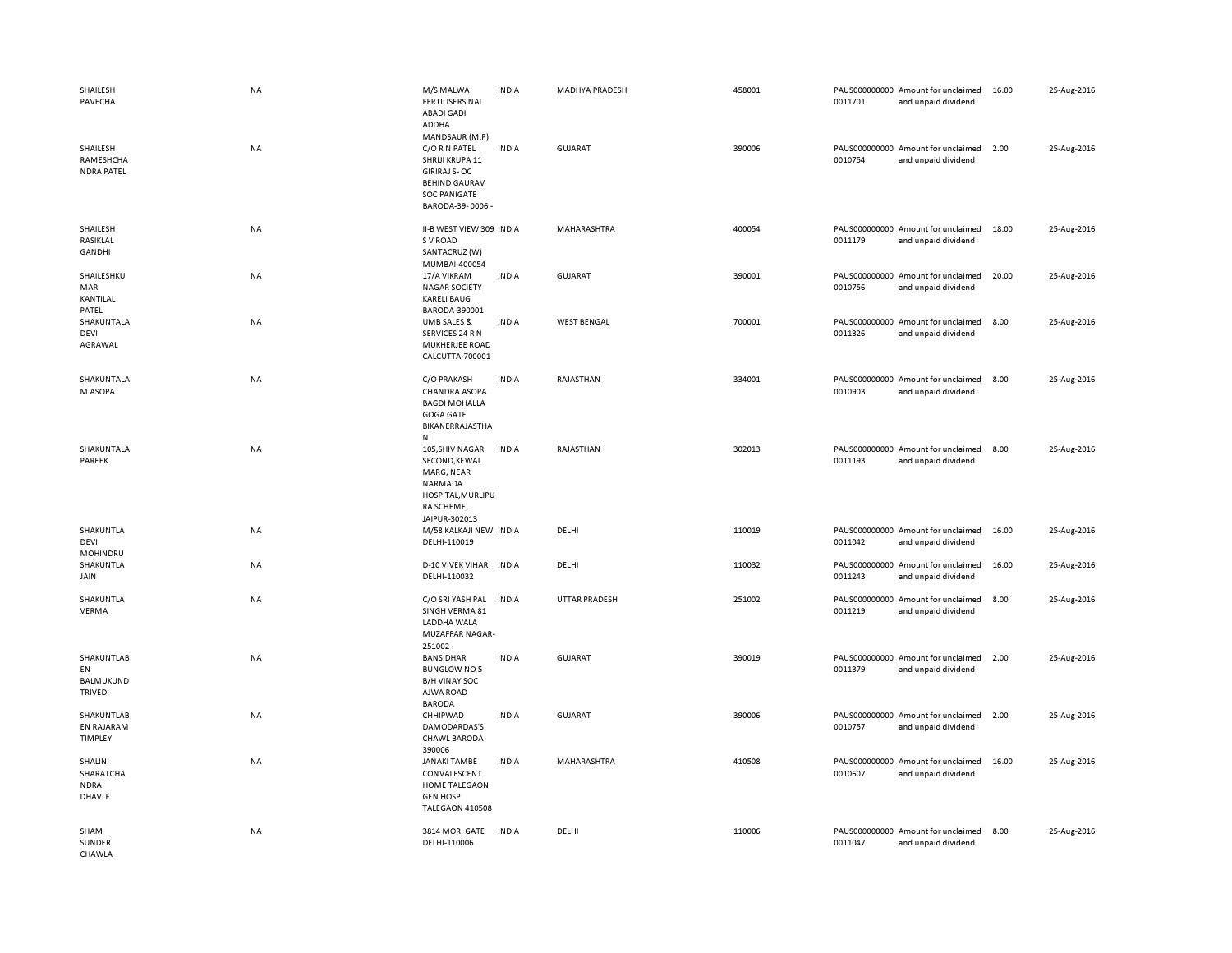| SHAMBHUBH<br>AI<br><b>GIRDHARDAS</b>               | NA                                   | 733 MOTISALE PURI INDIA<br><b>DARIAPUR</b><br>AHMEDABAD-                                                          | <b>GUJARAT</b>     | 380001 | 0010875 | PAUS000000000 Amount for unclaimed<br>and unpaid dividend | 8.00   | 25-Aug-2016 |
|----------------------------------------------------|--------------------------------------|-------------------------------------------------------------------------------------------------------------------|--------------------|--------|---------|-----------------------------------------------------------|--------|-------------|
| PATEL<br>SHAMBHUBH<br>AI<br>ZAVERBHAI<br>PATEL     | NA                                   | 380001<br>AT & PO CHAKLAD<br><b>INDIA</b><br>TA AMOD DIST<br><b>BROACH PIN-</b><br>392110                         | <b>GUJARAT</b>     | 392110 | 0010758 | PAUS000000000 Amount for unclaimed<br>and unpaid dividend | 10.00  | 25-Aug-2016 |
| SHAMITA<br>CHAKRABORT<br>Y                         | NA                                   | C/O SRI SOUMITRA INDIA<br>CHAKRABORTY<br>20/A NATIONAL<br>PLACE BUXARAH<br><b>HOWRAH 711306</b><br>W <sub>B</sub> | <b>WEST BENGAL</b> | 711306 | 0011633 | PAUS000000000 Amount for unclaimed<br>and unpaid dividend | 8.00   | 25-Aug-2016 |
| SHAMJI KANJI<br>PUNJANI                            | NA                                   | 106 NARAYANRAO INDIA<br><b>KOLI MARG</b><br>MASKAI BUILDING<br>2ND FLOOR ROOM<br>NO 26 MUMBAI-<br>400003          | MAHARASHTRA        | 400003 | 0010894 | PAUS000000000 Amount for unclaimed<br>and unpaid dividend | 24.00  | 25-Aug-2016 |
| SHAMJIBHAI<br>NARANBHAI<br>PATEL                   | NA                                   | D/30 LAXMI KRUPA INDIA<br><b>BUILDING</b><br>SUBHASH ROAD<br><b>DOMBIVALI WEST</b><br><b>DIST THANE</b>           | <b>GUJARAT</b>     | 370001 | 0010759 | PAUS000000000 Amount for unclaimed<br>and unpaid dividend | 6.00   | 25-Aug-2016 |
| SHAMSUDDI<br>N<br>ABDULKADIR<br><b>SAHEB KADRI</b> | <b>NA</b>                            | 1962 KADRI ROAD<br><b>INDIA</b><br>RAIKHAD<br>AHMEDABAD-<br>380001                                                | <b>GUJARAT</b>     | 380001 | 0010606 | PAUS000000000 Amount for unclaimed<br>and unpaid dividend | 2.00   | 25-Aug-2016 |
| SHANABHAI<br>СННОТАВНАІ<br>VALAND                  | NA                                   | <b>INDIA</b><br>AT KHANPUR PO<br><b>SEVASI TAL</b><br><b>BARODA DIST</b><br><b>BARODA PIN</b><br>390001           | <b>GUJARAT</b>     | 390001 | 0010635 | PAUS000000000 Amount for unclaimed<br>and unpaid dividend | 6.00   | 25-Aug-2016 |
| SHANABHAI<br>RANCHHODB<br><b>HAI PARMAR</b>        | NA                                   | BRAMANWADA AT INDIA<br>& PO SOKHADA<br>DIST BARODA PIN-<br>391240                                                 | <b>GUJARAT</b>     | 391240 | 0010760 | PAUS000000000 Amount for unclaimed<br>and unpaid dividend | 2.00   | 25-Aug-2016 |
| SHANKAR<br><b>KRISHNA</b>                          | NA                                   | 125 BABULA TANK INDIA<br>ROAD MUMBAI-                                                                             | MAHARASHTRA        | 400009 | 0010674 | PAUS000000000 Amount for unclaimed<br>and unpaid dividend | 6.00   | 25-Aug-2016 |
| HUKERIKAR<br><b>SHANKAR LAL</b><br>SIKARIA         | LATE<br>GOVERDHA<br>N LAL<br>SIKARIA | 400009<br>C/O SIKARIA<br><b>INDIA</b><br>BROTHERS 15/760<br>SHASTRINAGAR<br>(WEST)DHANBAD                         | <b>JHARKHAND</b>   | 826001 | 0004548 | PAUS120109260 Amount for unclaimed<br>and unpaid dividend | 16.00  | 25-Aug-2016 |
| <b>SHANKAR M</b><br>P B                            | NA                                   | 505, PALLAVI VIHAR INDIA<br>APARTMENT<br>AMEERPET<br>HYDERABAD                                                    | ANDHRA PRADESH     | 500016 | 0M01165 | PAUS000000000 Amount for unclaimed<br>and unpaid dividend | 200.00 | 25-Aug-2016 |
| SHANKAR<br>TRIMBAK<br><b>GHAISAS</b>               | <b>NA</b>                            | 1127 SHUKARWAR INDIA<br>PETH KUSUMSHREE<br>PUNE-411001                                                            | MAHARASHTRA        | 411001 | 0010678 | PAUS000000000 Amount for unclaimed<br>and unpaid dividend | 6.00   | 25-Aug-2016 |
| SHANKAR<br><b>TRIMBAK</b><br><b>GHAISAS</b>        | <b>NA</b>                            | 1127 SHUKARWAR INDIA<br>PETH KUSUMSHREE<br>PUNE-411001                                                            | MAHARASHTRA        | 411001 | 0010677 | PAUS000000000 Amount for unclaimed<br>and unpaid dividend | 6.00   | 25-Aug-2016 |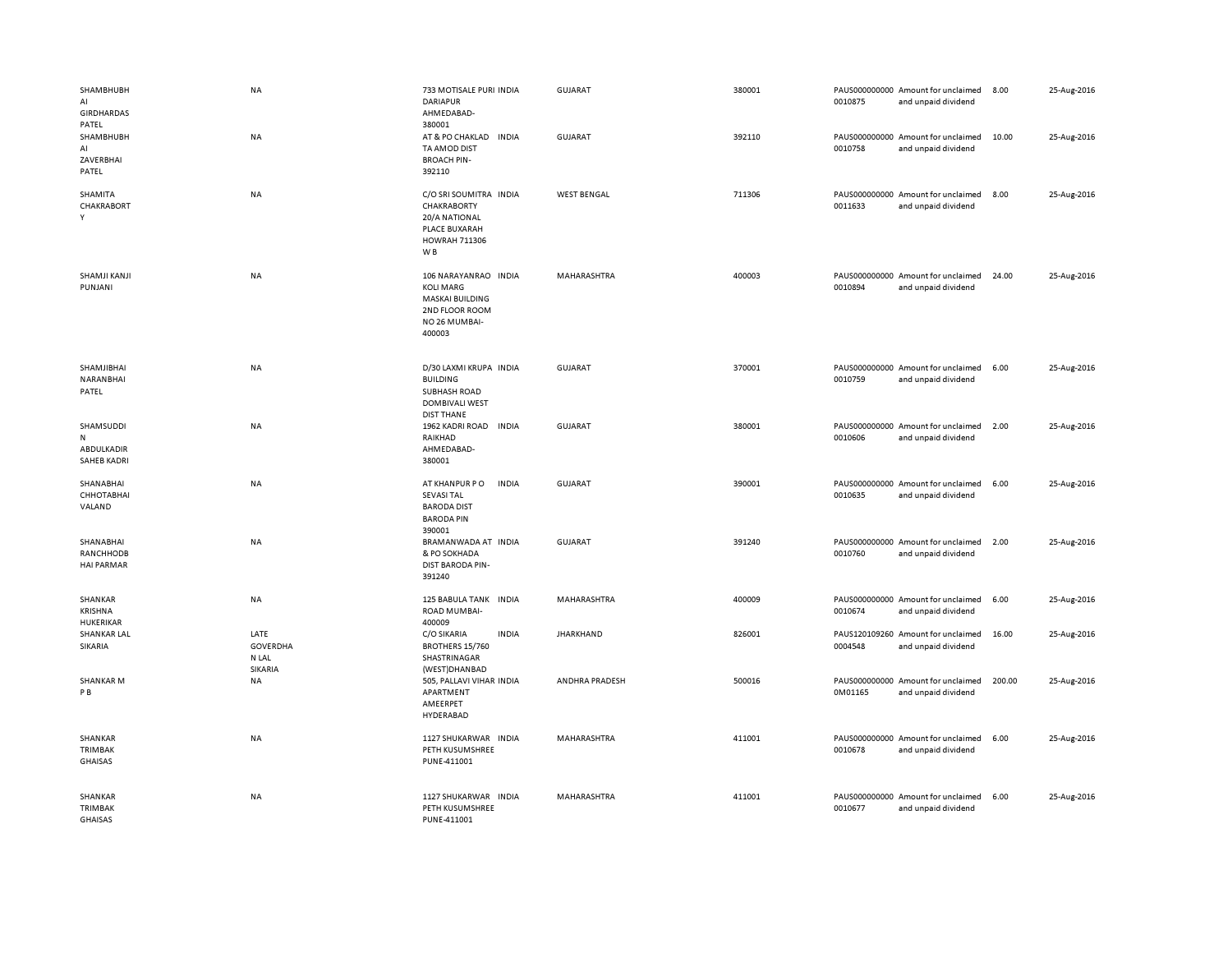| SHANKARBH<br>AI<br>HARMANBHA                     | NA        | LAXMI<br>RESTAURANT<br><b>ASHRAM ROAD</b>                                                                       | <b>INDIA</b> | <b>GUJARAT</b>        | 388001 | 0010761 | PAUS000000000 Amount for unclaimed<br>and unpaid dividend | 32.00 | 25-Aug-2016 |
|--------------------------------------------------|-----------|-----------------------------------------------------------------------------------------------------------------|--------------|-----------------------|--------|---------|-----------------------------------------------------------|-------|-------------|
| <b>I PATEL</b><br>SHANKARLAL<br>AGARWALA         | NA        | NADIAD-388001<br>C/O RAMJEEWAN<br>MANDHA 1 ISHAN<br><b>BOSE LANE SIBPUR</b><br>HOWRAH (SOUTH)-<br>711102        | <b>INDIA</b> | <b>WEST BENGAL</b>    | 711102 | 0011121 | PAUS000000000 Amount for unclaimed<br>and unpaid dividend | 16.00 | 25-Aug-2016 |
| SHANKER<br>CHAMPAKLAL<br>MODI                    | NA        | PRIYA DARSHINI<br><b>APARTMENTS FLAT</b><br>NO3 SECOND<br><b>FLOOR SOCIETY</b><br><b>AREA BHARUCH</b><br>392002 | <b>INDIA</b> | GUJARAT               | 392002 | 0010856 | PAUS000000000 Amount for unclaimed<br>and unpaid dividend | 2.00  | 25-Aug-2016 |
| <b>SHANKER LAL</b><br>MITTAL                     | <b>NA</b> | FLAT NO 11 RAM<br>DURG BUILDING<br><b>JAWAHAR NAGAR</b><br>DELHI-110007                                         | <b>INDIA</b> | DELHI                 | 110007 | 0011259 | PAUS000000000 Amount for unclaimed<br>and unpaid dividend | 8.00  | 25-Aug-2016 |
| <b>SHANKER LAL</b><br>SINGHANIA                  | NA        | 233/34 CHANDNI<br><b>CHOWK FATEHPURI</b><br>DELHI 110006                                                        | INDIA        | DELHI                 | 110006 | 0011483 | PAUS000000000 Amount for unclaimed<br>and unpaid dividend | 32.00 | 25-Aug-2016 |
| SHANKERBHA<br>RAMDASBHAI<br>PATEL                | <b>NA</b> | AT PO RAJBODELI<br>TA PAVI-JETPUR<br><b>DIST BARODA PIN</b><br>391160                                           | <b>INDIA</b> | <b>GUJARAT</b>        | 391160 | 0010632 | PAUS000000000 Amount for unclaimed<br>and unpaid dividend | 2.00  | 25-Aug-2016 |
| SHANKERLAL<br>KALURAM<br>DAVE                    | NA        | C/O ANIL R PARIKH INDIA<br><b>FINANCE DIVISION</b><br>A G I LTD BARODA-<br>390003                               |              | <b>GUJARAT</b>        | 390003 | 0010762 | PAUS000000000 Amount for unclaimed<br>and unpaid dividend | 6.00  | 25-Aug-2016 |
| SHANKERRAO<br>POSHAYYA<br>SHAPHAKAR              | NA        | 24/771<br>GEETANAGAR<br><b>NEAR INDIRA</b><br>NAGAR<br>AMRAIWADI<br>AHMEDABAD-<br>380008                        | <b>INDIA</b> | <b>GUJARAT</b>        | 380008 | 0010763 | PAUS000000000 Amount for unclaimed<br>and unpaid dividend | 2.00  | 25-Aug-2016 |
| SHANKUNTAL<br>ABEN<br><b>BUDDISAGAR</b><br>PATEL | NA        | BHATWADA AT &<br>PO SOKHDA 391740<br><b>TA BARODA</b>                                                           | <b>INDIA</b> | <b>GUJARAT</b>        | 391740 | 0011377 | PAUS000000000 Amount for unclaimed<br>and unpaid dividend | 10.00 | 25-Aug-2016 |
| SHANTA<br>AGARWAL                                | NA        | C/O SHIV<br><b>INDUSTRIES KEDAL</b><br><b>GUNJ ALWAR-</b><br>301001                                             | <b>INDIA</b> | RAJASTHAN             | 301001 | 0010967 | PAUS000000000 Amount for unclaimed<br>and unpaid dividend | 8.00  | 25-Aug-2016 |
| SHANTA<br>JAYARAMAN                              | NA        | C-205 PARADISE<br>APARTMENTS 40<br><b>INDRAPRASTA</b><br><b>EXTENSION</b><br>PATPARGANJ DELHI<br>110092         | <b>INDIA</b> | DELHI                 | 110092 | 0011028 | PAUS000000000 Amount for unclaimed<br>and unpaid dividend | 16.00 | 25-Aug-2016 |
| SHANTA<br>SHARMA                                 | NA        | 4-D/28 OLD<br>RAJENDRANAGAR<br><b>NEW DELHI 110060</b>                                                          | <b>INDIA</b> | DELHI                 | 110060 | 0011382 | PAUS000000000 Amount for unclaimed<br>and unpaid dividend | 16.00 | 25-Aug-2016 |
| SHANTABAI<br>RAMCHANDR<br>A PATHAK               | NA        | 9 ASHOK COLONY<br><b>KHASGI BAZAR</b><br><b>GWALIOR 474001</b>                                                  | <b>INDIA</b> | <b>MADHYA PRADESH</b> | 474001 | 0011065 | PAUS000000000 Amount for unclaimed<br>and unpaid dividend | 16.00 | 25-Aug-2016 |
| SHANTABEN<br><b>B PANCHOLI</b>                   | NA        | "MATRU CHHAYA"<br><b>DANDIA BAZAR</b><br>SHIVAJI ROAD<br><b>BARODA 390001</b>                                   | <b>INDIA</b> | GUJARAT               | 390001 | 0011481 | PAUS000000000 Amount for unclaimed<br>and unpaid dividend | 6.00  | 25-Aug-2016 |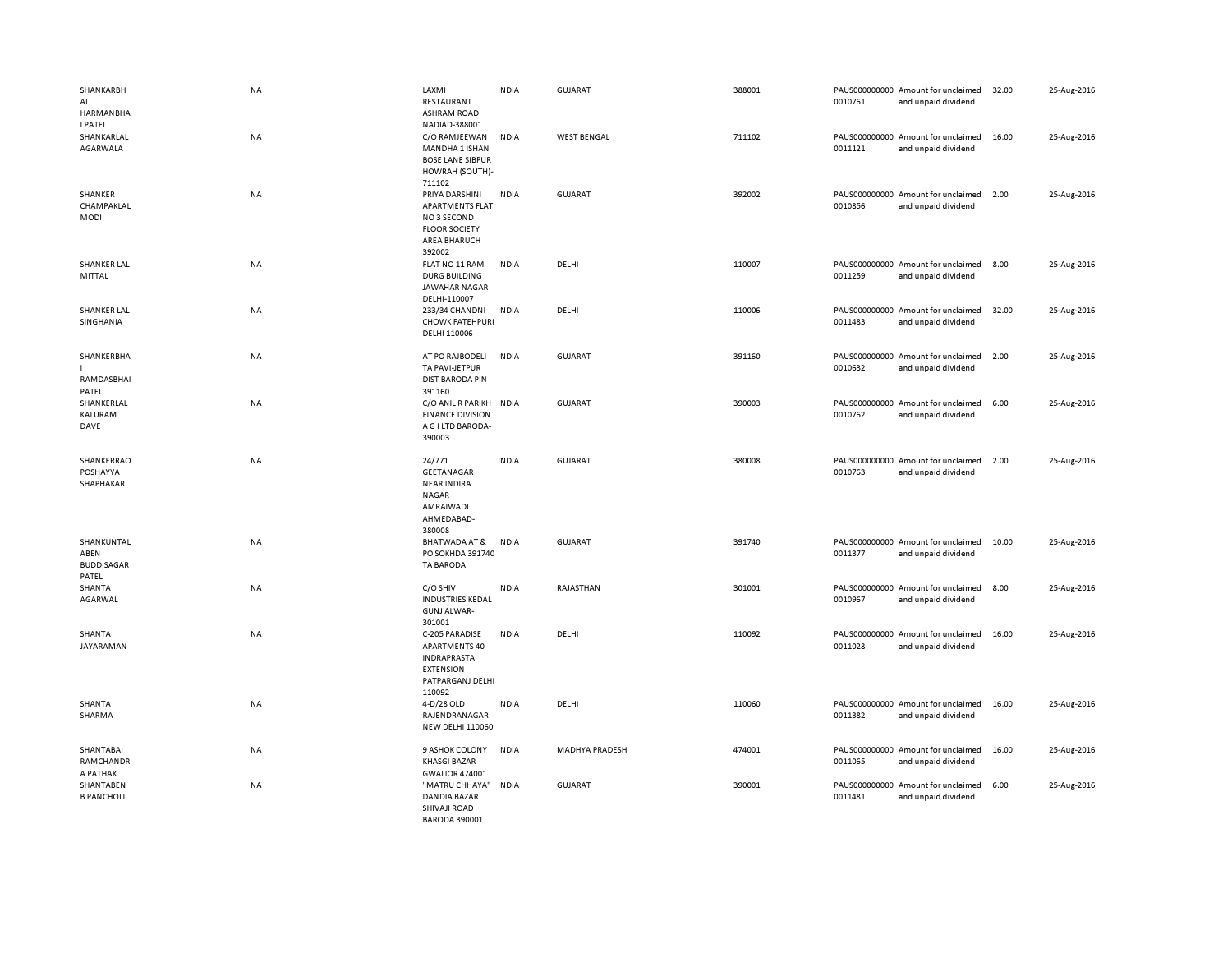| SHANTABEN<br>C PATEL                                   | NA        | BAJRANG FALIA PO INDIA<br><b>CHHANI DIST</b><br><b>BARODA</b>                                                      | GUJARAT        | 391740 | 0S04424 | PAUS000000000 Amount for unclaimed<br>and unpaid dividend | 200.00  | 25-Aug-2016 |
|--------------------------------------------------------|-----------|--------------------------------------------------------------------------------------------------------------------|----------------|--------|---------|-----------------------------------------------------------|---------|-------------|
| SHANTABEN<br>CHUNILAL<br>DESAI                         | <b>NA</b> | <b>BAJWADA</b><br><b>INDIA</b><br>HANUMAN POLE<br><b>OPP KRISHNA</b><br><b>BHAVAN BARODA-</b><br>390001            | GUJARAT        | 390001 | 0010764 | PAUS000000000 Amount for unclaimed<br>and unpaid dividend | 2.00    | 25-Aug-2016 |
| SHANTABEN<br>HIRALAL<br><b>JOSHI</b>                   | NA        | NEAR CHAMPANER INDIA<br><b>GATE CHHIPWAD</b><br><b>RD BARODA-</b><br>390006                                        | <b>GUJARAT</b> | 390006 | 0010650 | PAUS000000000 Amount for unclaimed<br>and unpaid dividend | 2.00    | 25-Aug-2016 |
| SHANTABEN<br>JAIN                                      | NA        | 16 GANGA VIHAR<br><b>INDIA</b><br>ROKADIA LANE<br><b>BORIVALI (WEST)</b><br><b>MUMBAI</b>                          | MAHARASHTRA    | 400092 | 0011696 | PAUS000000000 Amount for unclaimed<br>and unpaid dividend | 32.00   | 25-Aug-2016 |
| SHANTABEN<br><b>JETHABHAI</b><br><b>BRAHMBHAT</b><br>T | NA        | <b>INDIA</b><br>F-221 ALEMBIC<br><b>GLASS COLONY</b><br>BARODA-390003                                              | <b>GUJARAT</b> | 390003 | 0011353 | PAUS000000000 Amount for unclaimed<br>and unpaid dividend | 10.00   | 25-Aug-2016 |
| SHANTABEN<br>KANTIBHAI<br>PATEL                        | NA        | <b>INDIA</b><br>102 NIRANJAN<br>PARK OPP DARPAN<br><b>CINEMALH ROAD</b><br><b>SURAT 395006</b>                     | <b>GUJARAT</b> | 395006 | 0011265 | PAUS000000000 Amount for unclaimed<br>and unpaid dividend | 50.00   | 25-Aug-2016 |
| SHANTABEN<br>S THAKKAR                                 | NA        | <b>INDIA</b><br>FILKA BLDG FLAT<br>NO 5 3RD FL PLOT<br>NO 2-B DAFTARY<br>ROAD MALAD EAST<br>MUMBAI-400064          | MAHARASHTRA    | 400064 | 0011339 | PAUS000000000 Amount for unclaimed<br>and unpaid dividend | 8.00    | 25-Aug-2016 |
| SHANTABEN<br>SANTUBHAI<br>PATEL                        | NA        | GAIKWAD<br><b>INDIA</b><br><b>COMPOUND NEAR</b><br><b>GARNALA OPP</b><br>NAVNITPARK AJWA<br>ROAD BARODA-<br>390006 | <b>GUJARAT</b> | 390006 | 0010768 | PAUS000000000 Amount for unclaimed<br>and unpaid dividend | 40.00   | 25-Aug-2016 |
| SHANTABEN<br>SHAMBHUBH<br>AI PATEL                     | NA        | GAYAKWAD<br><b>INDIA</b><br>COMPOUND<br><b>NAVNIT PARK</b><br>AJWA ROAD NEAR<br><b>WATER TANK</b><br>BARODA-390006 | <b>GUJARAT</b> | 390006 | 0010767 | PAUS000000000 Amount for unclaimed<br>and unpaid dividend | 16.00   | 25-Aug-2016 |
| SHANTHA                                                | NA        | NO.20, IST MAIN<br><b>INDIA</b><br>ROAD,<br>GANDHINAGAR,<br><b>TUMKUR</b><br>(KARNATAKA)                           | KARNATAKA      | 572101 | 0S00254 | PAUS000000000 Amount for unclaimed<br>and unpaid dividend | 1000.00 | 25-Aug-2016 |
| SHANTHA L<br>NAIDU                                     | NA        | <b>INDIA</b><br>NO.862, 22ND<br><b>MAIN 37TH CROSS</b><br>4TH 'T' BLOCK,<br>JAYANAGAR<br><b>BANGALORE</b>          | KARNATAKA      | 560011 | 0S00255 | PAUS000000000 Amount for unclaimed<br>and unpaid dividend | 400.00  | 25-Aug-2016 |
| SHANTHA M                                              | NA        | 505, PALLAVI VIHAR INDIA<br>APARTMENT<br>AMEERPET<br><b>HYDERABAD</b>                                              | ANDHRA PRADESH | 500016 | 0M01164 | PAUS000000000 Amount for unclaimed<br>and unpaid dividend | 1280.00 | 25-Aug-2016 |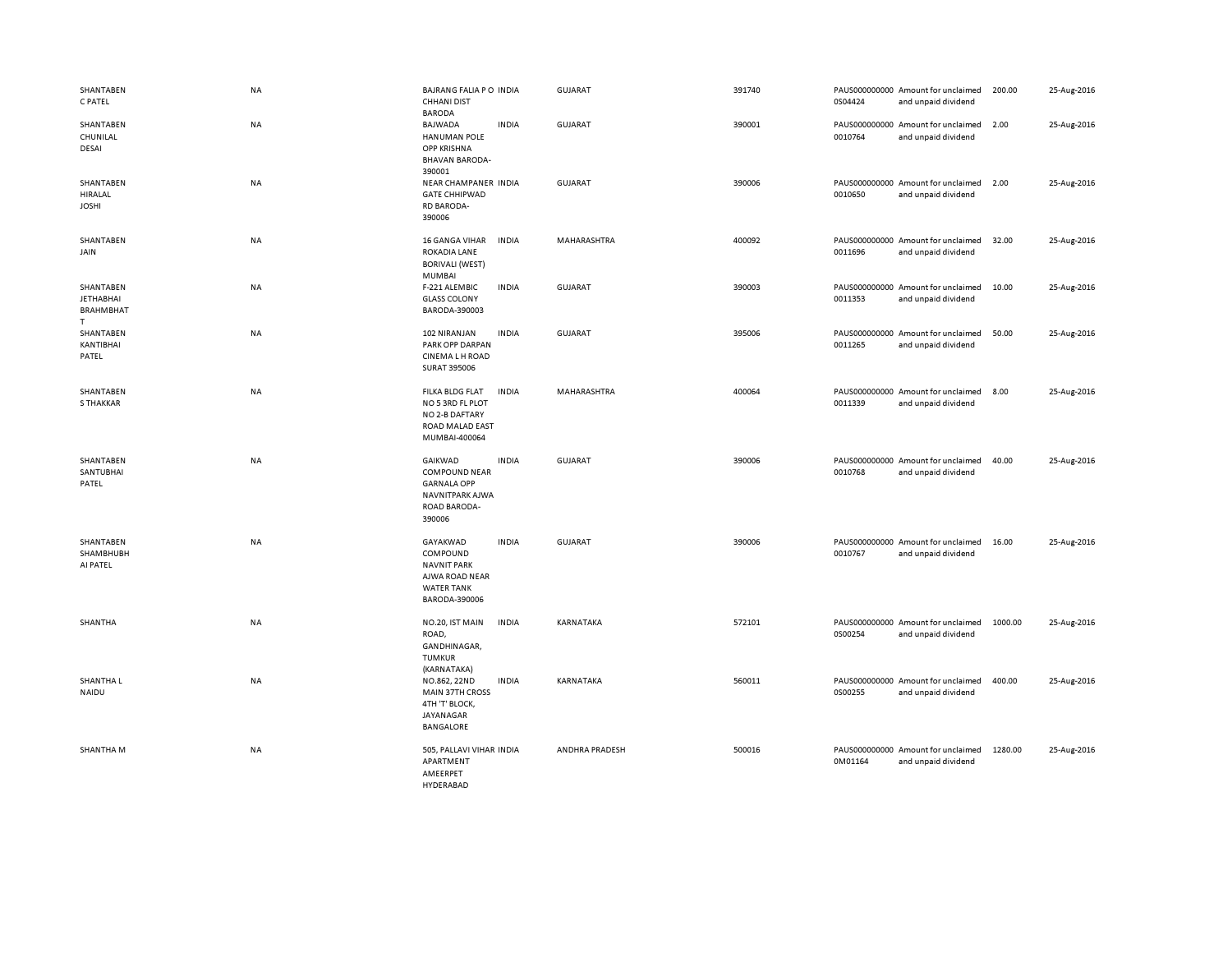| SHANTHILAL<br>KOTHARI                      | NA        | C/O.PAXAL<br>CHEMICAL IND (P)<br>LTD., 2ND FLOOR,<br>1/1, VINAYAKA<br>TOWER, IST CROS<br>GANDHINAGAR,<br>BANGALORE.                                    | <b>INDIA</b> | KARNATAKA            | 560009 | 0K01623 | PAUS000000000 Amount for unclaimed<br>and unpaid dividend | 900.00 | 25-Aug-2016 |
|--------------------------------------------|-----------|--------------------------------------------------------------------------------------------------------------------------------------------------------|--------------|----------------------|--------|---------|-----------------------------------------------------------|--------|-------------|
| SHANTI<br>CHAKRAVART<br>Y                  | NA        | C-117 SURVEY PARK INDIA<br>CALCUTTA                                                                                                                    |              | <b>WEST BENGAL</b>   | 700075 | 0S02944 | PAUS000000000 Amount for unclaimed<br>and unpaid dividend | 600.00 | 25-Aug-2016 |
| SHANTI<br>CHOPRA                           | <b>NA</b> | C/O SETHI & SON<br>1599 MAIN BAZAR<br>PAHAR GANJ NEW<br>DELHI-110055                                                                                   | <b>INDIA</b> | DELHI                | 110055 | 0011045 | PAUS000000000 Amount for unclaimed<br>and unpaid dividend | 8.00   | 25-Aug-2016 |
| <b>SHANTI DEVI</b>                         | NA        | C-169 D D A FLATS<br>SAKET NEW DELHI-<br>110017                                                                                                        | <b>INDIA</b> | DELHI                | 110017 | 0011227 | PAUS000000000 Amount for unclaimed<br>and unpaid dividend | 16.00  | 25-Aug-2016 |
| <b>SHANTI DEVI</b>                         | <b>NA</b> | <b>B-99 GREATER</b><br>KAILASH I NEW<br>DELHI-110048                                                                                                   | <b>INDIA</b> | DELHI                | 110048 | 0011063 | PAUS000000000 Amount for unclaimed<br>and unpaid dividend | 8.00   | 25-Aug-2016 |
| <b>SHANTI DEVI</b><br><b>ASHANT</b>        | <b>NA</b> | DWARKA 293 6TH D INDIA<br>MAIN WEST OF<br>CHARD ROA- D IIND<br><b>STAGE IIND PHASE</b><br>MAHALAXMIPURA<br>M - LAYOUT<br><b>BANGALORE-</b><br>560086 - |              | KARNATAKA            | 560086 | 0010966 | PAUS000000000 Amount for unclaimed<br>and unpaid dividend | 8.00   | 25-Aug-2016 |
| <b>SHANTI DEVI</b><br><b>BANSAL</b>        | <b>NA</b> | C/O SHRI<br>SHRINIWAS<br>BANSAL 477 GAH<br><b>BAKHTABAR</b><br>HATHRAS-204101                                                                          | <b>INDIA</b> | <b>UTTAR PRADESH</b> | 204101 | 0011041 | PAUS000000000 Amount for unclaimed<br>and unpaid dividend | 8.00   | 25-Aug-2016 |
| <b>SHANTI DEVI</b><br>GANDHI               | NA        | M-34 KIRTI NAGAR INDIA<br><b>NEW DELHI-110015</b>                                                                                                      |              | DELHI                | 110015 | 0011024 | PAUS000000000 Amount for unclaimed<br>and unpaid dividend | 8.00   | 25-Aug-2016 |
| <b>SHANTI LAL</b><br>BAID                  | NA        | P-30/B C I T ROAD<br><b>3RD FLOOR</b><br>CALCUTTA 700014                                                                                               | <b>INDIA</b> | <b>WEST BENGAL</b>   | 700014 | 0011647 | PAUS000000000 Amount for unclaimed<br>and unpaid dividend | 16.00  | 25-Aug-2016 |
| SHANTI<br>SENGAMALA<br>M<br>THIRUMALAI     | NA        | 73 SUNITA OPP<br><b>COLABA POST</b><br>OFFICE COLABA<br>MUMBAI-400005                                                                                  | <b>INDIA</b> | MAHARASHTRA          | 400005 | 0011349 | PAUS000000000 Amount for unclaimed<br>and unpaid dividend | 8.00   | 25-Aug-2016 |
| SHANTIBEN<br>CHANDRAKA<br><b>NT PARIKH</b> | NA        | SHAHPORE SURAT- INDIA<br>395001                                                                                                                        |              | GUJARAT              | 395001 | 0010660 | PAUS000000000 Amount for unclaimed<br>and unpaid dividend | 16.00  | 25-Aug-2016 |
| SHANTILAL<br>AMBALAL<br>PATEL              | <b>NA</b> | 19 BHAWANI PURA INDIA<br><b>SOCIETY</b><br>NIZAMPURA<br>BARODA-390002                                                                                  |              | <b>GUJARAT</b>       | 390002 | 0010769 | PAUS000000000 Amount for unclaimed<br>and unpaid dividend | 16.00  | 25-Aug-2016 |
| SHANTILAL<br>CHHOTALAL<br>SHAH             | NA        | 5 JAY NATIONAL<br>SOCIETY<br>NARANPURA CHAR<br>RASTA<br>AHMEDABAD-<br>380013                                                                           | <b>INDIA</b> | <b>GUJARAT</b>       | 380013 | 0011139 | PAUS000000000 Amount for unclaimed<br>and unpaid dividend | 18.00  | 25-Aug-2016 |
| SHANTILAL<br>HANSRAJ<br>GOAR               | NA        | SIDDHIVINAYAK<br><b>BUILDING GROUND</b><br><b>FLOOR NEAR DENA</b><br><b>BANK MANOHAR</b><br><b>ROAD PALGHAR</b><br><b>WEST DIST THANE</b><br>401404    | <b>INDIA</b> | MAHARASHTRA          | 401404 | 0011189 | PAUS000000000 Amount for unclaimed<br>and unpaid dividend | 8.00   | 25-Aug-2016 |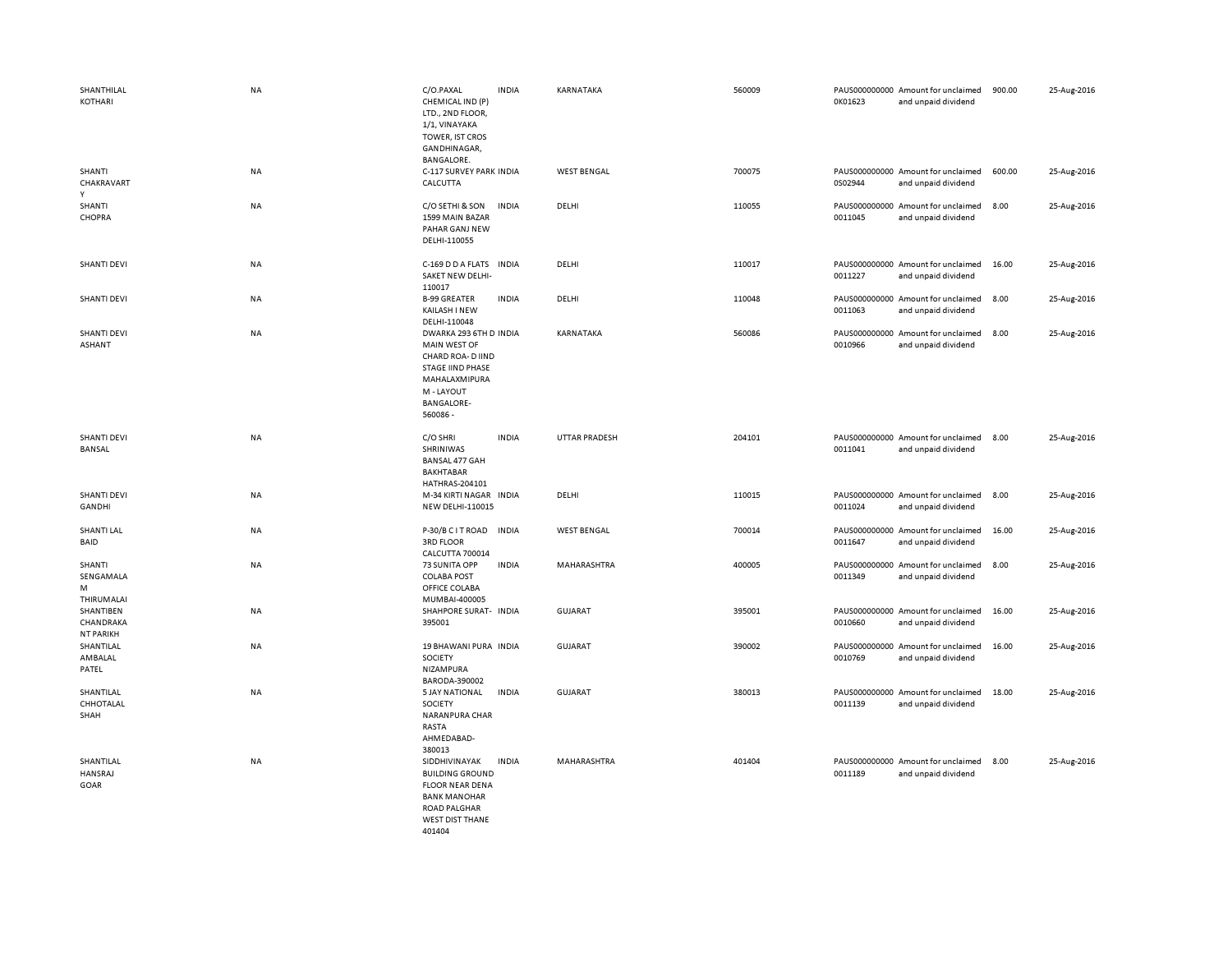| SHANTILAL<br>MANILAL<br>SHAH                             | <b>NA</b> | 20-KADAM<br><b>BUILDING</b><br>SAYAJIGANJ<br>BARODA-390005                                              | <b>INDIA</b> | <b>GUJARAT</b>     | 390005 | 0010630 | PAUS000000000 Amount for unclaimed<br>and unpaid dividend | 2.00   | 25-Aug-2016 |
|----------------------------------------------------------|-----------|---------------------------------------------------------------------------------------------------------|--------------|--------------------|--------|---------|-----------------------------------------------------------|--------|-------------|
| SHARAD<br>DATTATRAY<br><b>BHAGWAT</b>                    | <b>NA</b> | <b>BHAGYASHREE 8</b><br><b>GAYATRI KRUPA</b><br>SOC B/H KABIR<br>MANDIR<br>MANJALPUR<br>VADODARA 390011 | <b>INDIA</b> | <b>GUJARAT</b>     | 390011 | 0010752 | PAUS000000000 Amount for unclaimed<br>and unpaid dividend | 2.00   | 25-Aug-2016 |
| SHARAD<br><b>DIWAKAR</b><br>SHARANGPA<br>NI              | NA        | 344 KRISHNA<br><b>COTTAGE 6TH</b><br><b>ROAD KHAR</b><br>MUMBAI-400052                                  | <b>INDIA</b> | <b>MAHARASHTRA</b> | 400052 | 0010685 | PAUS000000000 Amount for unclaimed<br>and unpaid dividend | 6.00   | 25-Aug-2016 |
| SHARAD<br>MULJIBHAI<br><b>KAKKAD</b>                     | NA        | 16, ANKUR APTS<br>JETALPUR ROAD<br><b>VISHWAS COLONY</b><br><b>ALKAPURI BARODA</b><br>390005            | <b>INDIA</b> | <b>GUJARAT</b>     | 390005 | 0010772 | PAUS000000000 Amount for unclaimed<br>and unpaid dividend | 6.00   | 25-Aug-2016 |
| SHARADA<br>SHANKAR<br>PATIL                              | NA        | 1/B 106 PIRAMAL<br><b>NAGAR S V ROAD</b><br><b>GOREGAON (WEST)</b><br>MUMBAI-400062                     | <b>INDIA</b> | MAHARASHTRA        | 400062 | 0010911 | PAUS000000000 Amount for unclaimed<br>and unpaid dividend | 16.00  | 25-Aug-2016 |
| SHARADABAI<br>RAMESHNAIK<br>BADAMI                       | <b>NA</b> | <b>GANDHI ROAD,</b><br>HAVERI.<br>DIST.DHARWAR.                                                         | <b>INDIA</b> | KARNATAKA          | 581110 | 0S00706 | PAUS000000000 Amount for unclaimed<br>and unpaid dividend | 400.00 | 25-Aug-2016 |
| SHARADBHAI<br>TRIBHOVAND<br>AS GANDHI                    | NA        | SANTOSPURI POLE INDIA<br><b>PADRA DIST</b><br><b>BARODA PIN-</b><br>391440                              |              | <b>GUJARAT</b>     | 391440 | 0010773 | PAUS000000000 Amount for unclaimed<br>and unpaid dividend | 12.00  | 25-Aug-2016 |
| SHARADCHA<br><b>NDRA</b><br><b>GORDHANBH</b><br>AI PATEL | NA        | 43 SHREYNAGAR<br>SOCIETY<br>SUBHANPURA<br><b>BARODA 390007</b>                                          | <b>INDIA</b> | <b>GUJARAT</b>     | 390007 | 0010608 | PAUS000000000 Amount for unclaimed<br>and unpaid dividend | 16.00  | 25-Aug-2016 |
| SHARADCHA<br><b>NDRA</b><br>NARANBHAI<br>PATEL           | NA        | <b>NAVI MANGROL</b><br>POST SITPUR TAL<br><b>DABHOI DIST</b><br><b>BARODA PIN-</b><br>391110            | <b>INDIA</b> | <b>GUJARAT</b>     | 391110 | 0010774 | PAUS000000000 Amount for unclaimed<br>and unpaid dividend | 32.00  | 25-Aug-2016 |
| SHARAT<br>CHANDRA<br>SATPATHY                            | NA        | G-30 ALEMBIC<br><b>COLONY ALEMBIC</b><br>ROAD VADODARA                                                  | <b>INDIA</b> | <b>GUJARAT</b>     | 390003 | 0S04568 | PAUS000000000 Amount for unclaimed<br>and unpaid dividend | 200.00 | 25-Aug-2016 |
| SHARDA<br>KHERA                                          | NA        | C/O M/S BHARTI<br><b>KATRAS ROAD PO</b><br>DHANBAD 826001                                               | <b>INDIA</b> | <b>JHARKHAND</b>   | 826001 | 0011631 | PAUS000000000 Amount for unclaimed<br>and unpaid dividend | 50.00  | 25-Aug-2016 |
| SHARDA<br>MANI MISRA                                     | NA        | "SURUCHI" 5/5<br><b>SARVA PRIYA</b><br>VIHAR NEW DELHI-<br>110016                                       | <b>INDIA</b> | DELHI              | 110016 | 0011031 | PAUS000000000 Amount for unclaimed<br>and unpaid dividend | 8.00   | 25-Aug-2016 |
| SHARDA<br>NAND JHA                                       | NA        | C/O BHARAT<br><b>GENERAL &amp; TEX</b><br>INDS LTD 9/1 R N<br>MUKHERJEE ROAD<br>CALCUTTA-700001         | <b>INDIA</b> | <b>WEST BENGAL</b> | 700001 | 0011289 | PAUS000000000 Amount for unclaimed<br>and unpaid dividend | 8.00   | 25-Aug-2016 |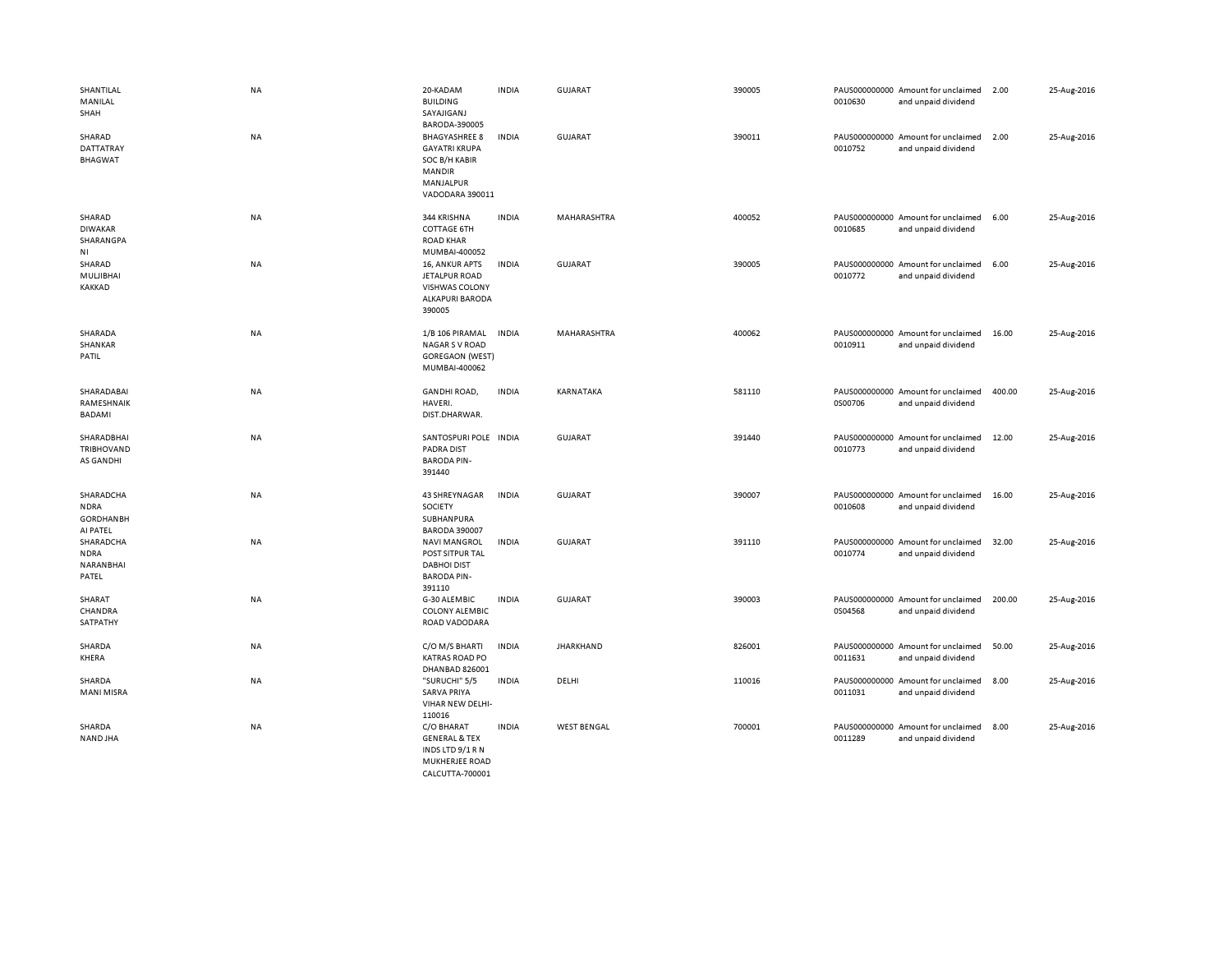| SHARDA<br>NARESH<br>DALWADI             | <b>NA</b> | B/1 RACHNA APTS<br><b>ELLISBRIDGE NR</b><br>NAVRANGPURA<br><b>TELE EXCHANGE</b><br>AHMEDABAD-<br>380006                                                                   | <b>INDIA</b> | <b>GUJARAT</b> | 380006 | 0010882 | PAUS000000000 Amount for unclaimed<br>and unpaid dividend | 16.00 | 25-Aug-2016 |
|-----------------------------------------|-----------|---------------------------------------------------------------------------------------------------------------------------------------------------------------------------|--------------|----------------|--------|---------|-----------------------------------------------------------|-------|-------------|
| SHARDA<br>VIRENDRA<br><b>GUPTA</b>      | <b>NA</b> | 4/10 AGRAWAL<br><b>NAGAR DR</b><br>AMBEDKAR ROAD<br>MATUNGA<br>MUMBAI-400019                                                                                              | <b>INDIA</b> | MAHARASHTRA    | 400019 | 0010929 | PAUS000000000 Amount for unclaimed<br>and unpaid dividend | 8.00  | 25-Aug-2016 |
| SHARDABEN<br><b>DINKERBHAI</b><br>DALAL | NA        | C/O BHARAT L<br>PARIKH BUNGLOW<br>NO 7 AAROHI-<br><b>BUNGLOWS NEAR</b><br>ASHWAMEGH 1<br>B/HP&TCO-<br>MPLEX 132 RING<br><b>RD SATELLITE</b><br>ROAD AHMEDA-<br>BAD 380015 | <b>INDIA</b> | <b>GUJARAT</b> | 380015 | 0011345 | PAUS000000000 Amount for unclaimed<br>and unpaid dividend | 16.00 | 25-Aug-2016 |
| SHARDABEN<br><b>DOLATRAI</b><br>DESAI   | <b>NA</b> | 204 ASHRAY NEAR INDIA<br>MEDICARE<br><b>HOSPITAL HALAR</b><br><b>CROSS LANE</b><br>VALSAD 396001                                                                          |              | <b>GUJARAT</b> | 396001 | 0011615 | PAUS000000000 Amount for unclaimed<br>and unpaid dividend | 12.00 | 25-Aug-2016 |
| SHARDABEN<br>HASMUKHLA<br>L GANDHI      | NA        | 10/B PUSHAPKUNJ INDIA<br><b>SOCIETY BEHINDS</b><br><b>BI HARNI ROAD</b><br><b>BRANCH HARNI</b><br>ROAD KARELI BAUG<br><b>BARODA</b>                                       |              | GUJARAT        | 380018 | 0010604 | PAUS000000000 Amount for unclaimed<br>and unpaid dividend | 2.00  | 25-Aug-2016 |
| SHARDABEN<br><b>ISHVERBHAI</b><br>PATEL | NA        | 301,SUBH<br><b>COMPLEX SAI</b><br><b>CHOKDI AMBER</b><br>SCHOOL<br>ROADMANJALPUR                                                                                          | <b>INDIA</b> | <b>GUJARAT</b> | 390011 | 0011087 | PAUS000000000 Amount for unclaimed<br>and unpaid dividend | 8.00  | 25-Aug-2016 |
| SHARDABEN<br><b>ISHWARBHAI</b><br>PATEL | NA        | A-46 ALEMBIC<br><b>COLONY BARODA</b><br>390003                                                                                                                            | <b>INDIA</b> | <b>GUJARAT</b> | 390003 | 0010624 | PAUS000000000 Amount for unclaimed<br>and unpaid dividend | 2.00  | 25-Aug-2016 |
| SHARDABEN<br>KESHAVBHAI<br>PATEL        | NA        | 34,<br>LAXMINARAYAN<br>NAGAR OPP.<br>LAXMINARAYAN<br><b>MANDIR</b><br>MANJALPUR<br>VADODARA                                                                               | <b>INDIA</b> | <b>GUJARAT</b> | 390011 | 0010776 | PAUS000000000 Amount for unclaimed<br>and unpaid dividend | 2.00  | 25-Aug-2016 |
| SHARDABEN<br>MANUBHAI<br>RANA           | <b>NA</b> | C/O PATEL<br>RAMANBHAI<br>RANCHHODDAS<br>"NILKAN-TH" 2A<br>SANTOSH SOCIETY<br>NR P&D BLDG OPP-<br>SAMI SOC BARODA -                                                       | <b>INDIA</b> | GUJARAT        | 390001 | 0011331 | PAUS000000000 Amount for unclaimed<br>and unpaid dividend | 6.00  | 25-Aug-2016 |
| SHARDABEN<br>NARSHIBHAI<br>AMIN         | NA        | C/O JAGDISHBHAI INDIA<br>NATHABHAI PATEL<br><b>MANOR TEKRA PO</b><br>VASAD TAL ANAND<br><b>DIST KHEDA</b>                                                                 |              | <b>GUJARAT</b> | 390001 | 0010777 | PAUS000000000 Amount for unclaimed<br>and unpaid dividend | 16.00 | 25-Aug-2016 |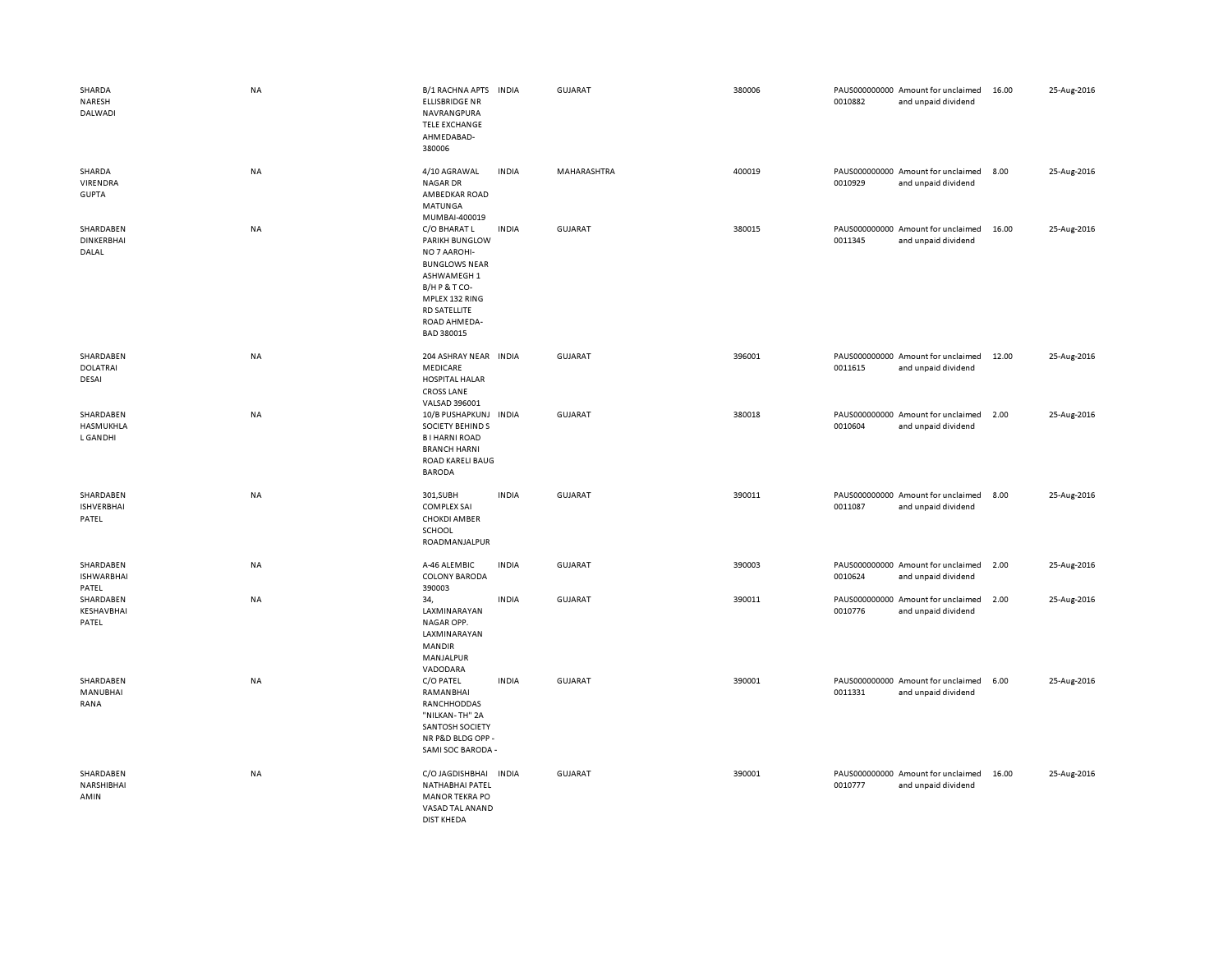| SHARDABEN<br>NATHABHAI<br><b>BARIA</b>        | <b>NA</b> | BLOCK NO. 87,<br>PARAS SOCIETY,<br>NR. R.T.O. OFFICE<br>VADODARA-390006                                               | <b>INDIA</b> | <b>GUJARAT</b> | 390006 | 0011386 | PAUS000000000 Amount for unclaimed<br>and unpaid dividend | 2.00   | 25-Aug-2016 |
|-----------------------------------------------|-----------|-----------------------------------------------------------------------------------------------------------------------|--------------|----------------|--------|---------|-----------------------------------------------------------|--------|-------------|
| SHARDABEN<br>RAJENDRABH<br>AI                 | <b>NA</b> | <b>GHADIALI POLE</b><br>BARODA-390001                                                                                 | <b>INDIA</b> | <b>GUJARAT</b> | 390001 | 0010620 | PAUS000000000 Amount for unclaimed<br>and unpaid dividend | 10.00  | 25-Aug-2016 |
| SHARDABEN<br><b>U SOLANKI</b>                 | NA        | RAMDEV FALIA,<br>NAVAYARD<br>VADODARA-390002                                                                          | <b>INDIA</b> | <b>GUJARAT</b> | 390002 | 0011668 | PAUS000000000 Amount for unclaimed<br>and unpaid dividend | 16.00  | 25-Aug-2016 |
| SHARDABEN<br>V SHAH                           | <b>NA</b> | RADIOWALA'S<br>HOUSE SHATRI NO<br><b>KHANCHO DHANA</b><br><b>SUTHAR'S POLE</b><br>KALUPUR<br>AHMEDABAD-<br>380001     | <b>INDIA</b> | <b>GUJARAT</b> | 380001 | 0011141 | PAUS000000000 Amount for unclaimed<br>and unpaid dividend | 8.00   | 25-Aug-2016 |
| SHASHI BALA                                   | <b>NA</b> | <b>B-49 MOTI NAGAR INDIA</b><br>NEW DELHI-110015                                                                      |              | DELHI          | 110015 | 0011238 | PAUS000000000 Amount for unclaimed<br>and unpaid dividend | 20.00  | 25-Aug-2016 |
| SHASHI GOLA                                   | <b>NA</b> | 1/5, INDIRA VIKAS INDIA<br>COLONY<br>MUKHERJEE<br><b>NAGAR DELHI</b>                                                  |              | DELHI          | 110009 | 0011318 | PAUS000000000 Amount for unclaimed<br>and unpaid dividend | 32.00  | 25-Aug-2016 |
| SHASHI KALA                                   | <b>NA</b> | H NO 21-7-104<br><b>KOKHAR WADI</b><br><b>GHANSI BAZAR</b><br>HYDERABAD                                               | <b>INDIA</b> | ANDHRA PRADESH | 500002 | 0S03221 | PAUS000000000 Amount for unclaimed<br>and unpaid dividend | 600.00 | 25-Aug-2016 |
| SHASHI<br>KHANNA                              | NA        | D-38 VIJAY NAGAR INDIA<br>DELHI-110009                                                                                |              | DELHI          | 110009 | 0011039 | PAUS000000000 Amount for unclaimed<br>and unpaid dividend | 8.00   | 25-Aug-2016 |
| SHASHI<br>KIRAN<br><b>THAKUR</b>              | <b>NA</b> | SQN LDR KEVAL<br>SINGH 57 B ROCK<br><b>VIEW AIR FORCE</b><br><b>STATION PALAM</b><br><b>NEW DELHI 110010</b>          | <b>INDIA</b> | DELHI          | 110010 | 0011487 | PAUS000000000 Amount for unclaimed<br>and unpaid dividend | 32.00  | 25-Aug-2016 |
| SHASHI<br>PRABHA<br>SAXENA                    | NA        | C-4H-150<br><b>JANAKPURI NEW</b><br>DELHI-110058                                                                      | <b>INDIA</b> | DELHI          | 110058 | 0010992 | PAUS000000000 Amount for unclaimed<br>and unpaid dividend | 8.00   | 25-Aug-2016 |
| SHASHI<br>SHARMA                              | NA        | C/O UJJWAL LTD<br><b>SHANKAR BHAWAN</b><br>S M S HIGHWAY<br>JAIPUR-302003                                             | <b>INDIA</b> | RAJASTHAN      | 302003 | 0010847 | PAUS000000000 Amount for unclaimed<br>and unpaid dividend | 16.00  | 25-Aug-2016 |
| SHASHIKANT<br>CHANDULAL<br>MEHTA              | <b>NA</b> | <b>10 STATE BANK</b><br>SOCIETY B/H<br>ROHINI SOC NR-<br><b>GANDHI PARK</b><br><b>COLLEGE ROAD</b><br>NADIAD 387001-- | <b>INDIA</b> | <b>GUJARAT</b> | 387001 | 0010691 | PAUS000000000 Amount for unclaimed<br>and unpaid dividend | 6.00   | 25-Aug-2016 |
| SHASHIKANT<br><b>GOKALDAS</b><br>THAKKAR      | NA        | <b>GOKUL NIVAS</b><br><b>GHADIALI POLE</b><br>KOLAKHADI<br>BARODA-390001                                              | <b>INDIA</b> | <b>GUJARAT</b> | 390001 | 0010603 | PAUS000000000 Amount for unclaimed<br>and unpaid dividend | 6.00   | 25-Aug-2016 |
| SHASHIKANT<br>T SHAH                          | NA        | <b>B/5 VIMLA FLAT</b><br><b>FATEHPURA NEAR</b><br><b>THAKOR PARK</b><br>PALDI<br>AHMEDABAD                            | <b>INDIA</b> | <b>GUJARAT</b> | 380007 | 0S02250 | PAUS000000000 Amount for unclaimed<br>and unpaid dividend | 200.00 | 25-Aug-2016 |
| SHASHIKANT<br><b>VITHALDAS</b><br><b>SHAH</b> | <b>NA</b> | <b>STATION ROAD</b><br>GODHRA-389001                                                                                  | <b>INDIA</b> | <b>GUJARAT</b> | 389001 | 0010823 | PAUS000000000 Amount for unclaimed<br>and unpaid dividend | 8.00   | 25-Aug-2016 |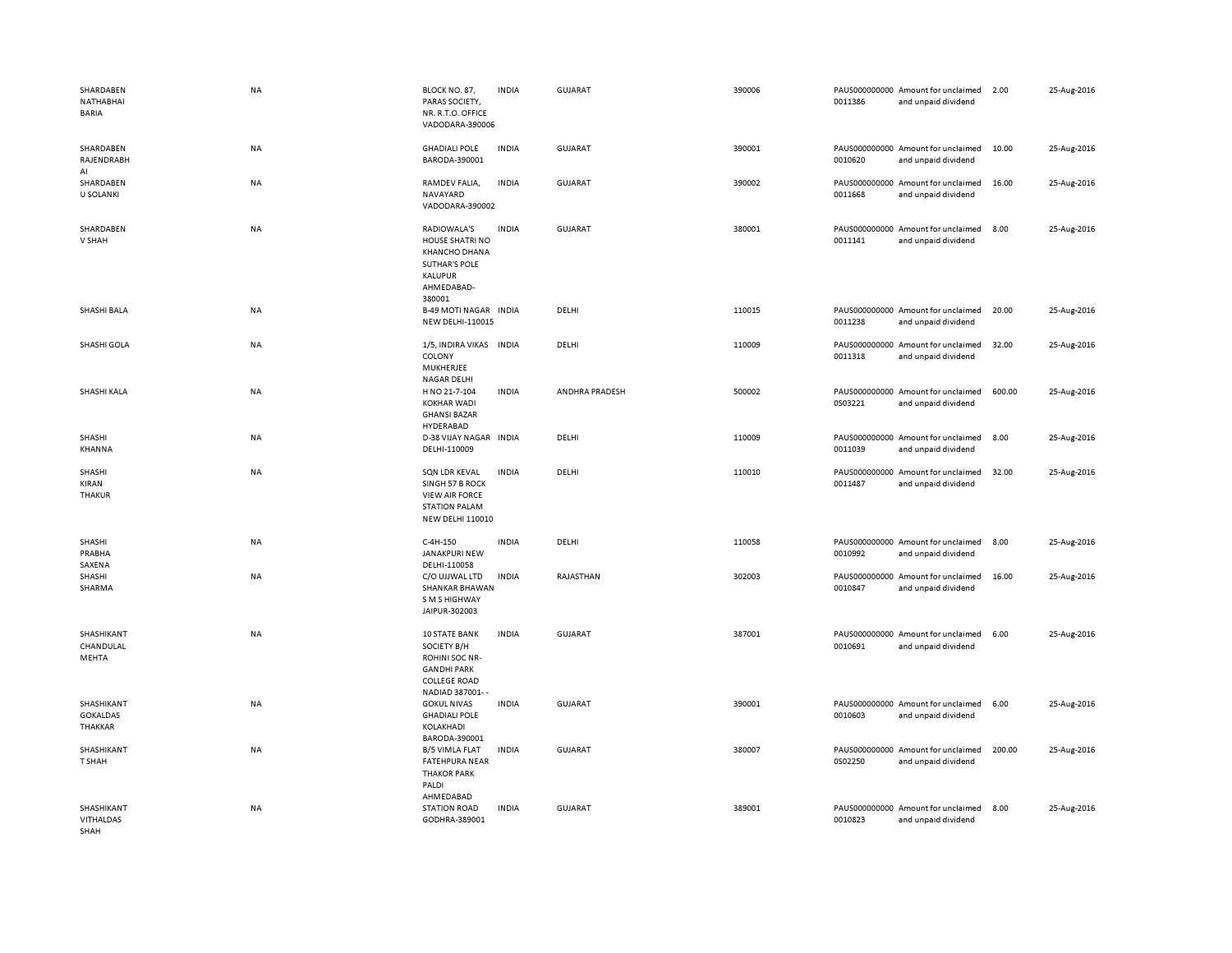| SHEELA                                     | <b>NA</b>                          | E/414 GOVT<br><b>QUARTERS DEV</b><br><b>NAGAR KAROL</b><br><b>BAGH NEW DELHI</b><br>110005                         | <b>INDIA</b> | DELHI                | 110005 | 0011252                  | PAUS000000000 Amount for unclaimed<br>and unpaid dividend | 8.00    | 25-Aug-2016 |
|--------------------------------------------|------------------------------------|--------------------------------------------------------------------------------------------------------------------|--------------|----------------------|--------|--------------------------|-----------------------------------------------------------|---------|-------------|
| SHEELA<br>AGGARWAL                         | NA                                 | F-14/7 MODEL<br><b>TOWN DELHI-</b><br>110009                                                                       | <b>INDIA</b> | DELHI                | 110009 | 0011009                  | PAUS000000000 Amount for unclaimed<br>and unpaid dividend | 8.00    | 25-Aug-2016 |
| SHEELA VATI<br><b>GANDOTRA</b>             | <b>NA</b>                          | C/O KAMAL<br>TRADER"S 198<br><b>GHEE MANDI</b><br>PAHAR GUNJ NEW<br>DELHI 110055                                   | <b>INDIA</b> | DELHI                | 110055 | 0011241                  | PAUS000000000 Amount for unclaimed<br>and unpaid dividend | 8.00    | 25-Aug-2016 |
| SHEETAL<br>PANDE                           | <b>NA</b>                          | 10 RAMKRISHNA<br><b>NAGAR NEAR</b><br><b>TELECOM HALL</b><br><b>NAGPUR</b>                                         | <b>INDIA</b> | MAHARASHTRA          | 440025 | 0S04344                  | PAUS000000000 Amount for unclaimed<br>and unpaid dividend | 200.00  | 25-Aug-2016 |
| SHEILA G<br>PATEL                          | <b>NA</b>                          | <b>NEAR KOTY'S</b><br><b>STUDIO PALACE</b><br>ROAD BARODA-<br>390001                                               | <b>INDIA</b> | <b>GUJARAT</b>       | 390001 | 0010780                  | PAUS000000000 Amount for unclaimed<br>and unpaid dividend | 32.00   | 25-Aug-2016 |
| SHEILA<br><b>KAPOOR</b>                    | NA                                 | <b>FLAT NO 216 "D"</b><br>WING BLDG NO 42<br>MANISH - NAGAR J<br>P ROAD ANDHERI<br><b>WEST MUMBAI-</b><br>4000-58- | <b>INDIA</b> | MAHARASHTRA          | 400058 | 0010923                  | PAUS000000000 Amount for unclaimed<br>and unpaid dividend | 8.00    | 25-Aug-2016 |
| SHEILA<br>SORAB                            | <b>NA</b>                          | ORION BUNGALOW INDIA<br>GANDHARVA<br>NAGARI, NASIK<br>ROAD                                                         |              | <b>MAHARASHTRA</b>   | 422101 | 0S01053                  | PAUS000000000 Amount for unclaimed<br>and unpaid dividend | 40.00   | 25-Aug-2016 |
| SHESHARADD<br><b>I VENARADDI</b><br>GANGAL | NA                                 | HANCHINAL<br>SAUNDATTI DIST<br>BELGAUM<br>KARNATAKA STATE<br>590001                                                | <b>INDIA</b> | KARNATAKA            | 590001 | 0010832                  | PAUS000000000 Amount for unclaimed<br>and unpaid dividend | 32.00   | 25-Aug-2016 |
| SHILPA<br>SESHADRI                         | <b>NA</b>                          | 24 PREM MILAN CO-INDIA<br>OP 87-B NAPEAN<br><b>SEA ROAD</b><br><b>MUMBAI</b>                                       |              | MAHARASHTRA          | 400006 | 0S05097                  | PAUS000000000 Amount for unclaimed<br>and unpaid dividend | 1200.00 | 25-Aug-2016 |
| SHIRIN<br>LALIPURWAL<br>Α                  | <b>NA</b>                          | 493/94 D'MONTE<br><b>STREET MOTIWALA</b><br><b>BLDG BANDRA</b><br>MUMBAI 400050                                    | <b>INDIA</b> | MAHARASHTRA          | 400050 | 0011574                  | PAUS000000000 Amount for unclaimed<br>and unpaid dividend | 32.00   | 25-Aug-2016 |
| <b>SHIRISH</b><br>YESHWANT<br><b>JOSHI</b> | NA                                 | 14/1 MUKUND<br><b>IRON STAFF CO OP</b><br>HSG SOC<br>GAYANPADA<br><b>MULUNDE</b><br>MUMBAI 400081                  | <b>INDIA</b> | MAHARASHTRA          | 400081 | 0010891                  | PAUS000000000 Amount for unclaimed<br>and unpaid dividend | 8.00    | 25-Aug-2016 |
| SHIRISHBHAI<br>MAGANBHAI<br>PATEL          | <b>NA</b>                          | <b>14 ASHAPURI</b><br><b>SOCIETY AKOTA</b><br>BARODA-390005                                                        | <b>INDIA</b> | <b>GUJARAT</b>       | 390005 | 0010781                  | PAUS000000000 Amount for unclaimed<br>and unpaid dividend | 10.00   | 25-Aug-2016 |
| <b>SHIV BHAJAN</b><br>MISRA                | <b>NA</b>                          | 83/194<br>PARAMPURWA<br><b>KANPUR 208014</b>                                                                       | <b>INDIA</b> | <b>UTTAR PRADESH</b> | 208014 | 0011200                  | PAUS000000000 Amount for unclaimed<br>and unpaid dividend | 8.00    | 25-Aug-2016 |
| <b>SHIV KUMAR</b><br><b>JINDAL</b>         | <b>CHUNNI LAL</b><br><b>JINDAL</b> | H.NO - 1264<br><b>SECTOR - 3 ROHTAK</b><br>(HARYANA)                                                               | <b>INDIA</b> | HARYANA              | 124001 | PAUSIN3009401<br>0019082 | Amount for unclaimed<br>and unpaid dividend               | 32.00   | 25-Aug-2016 |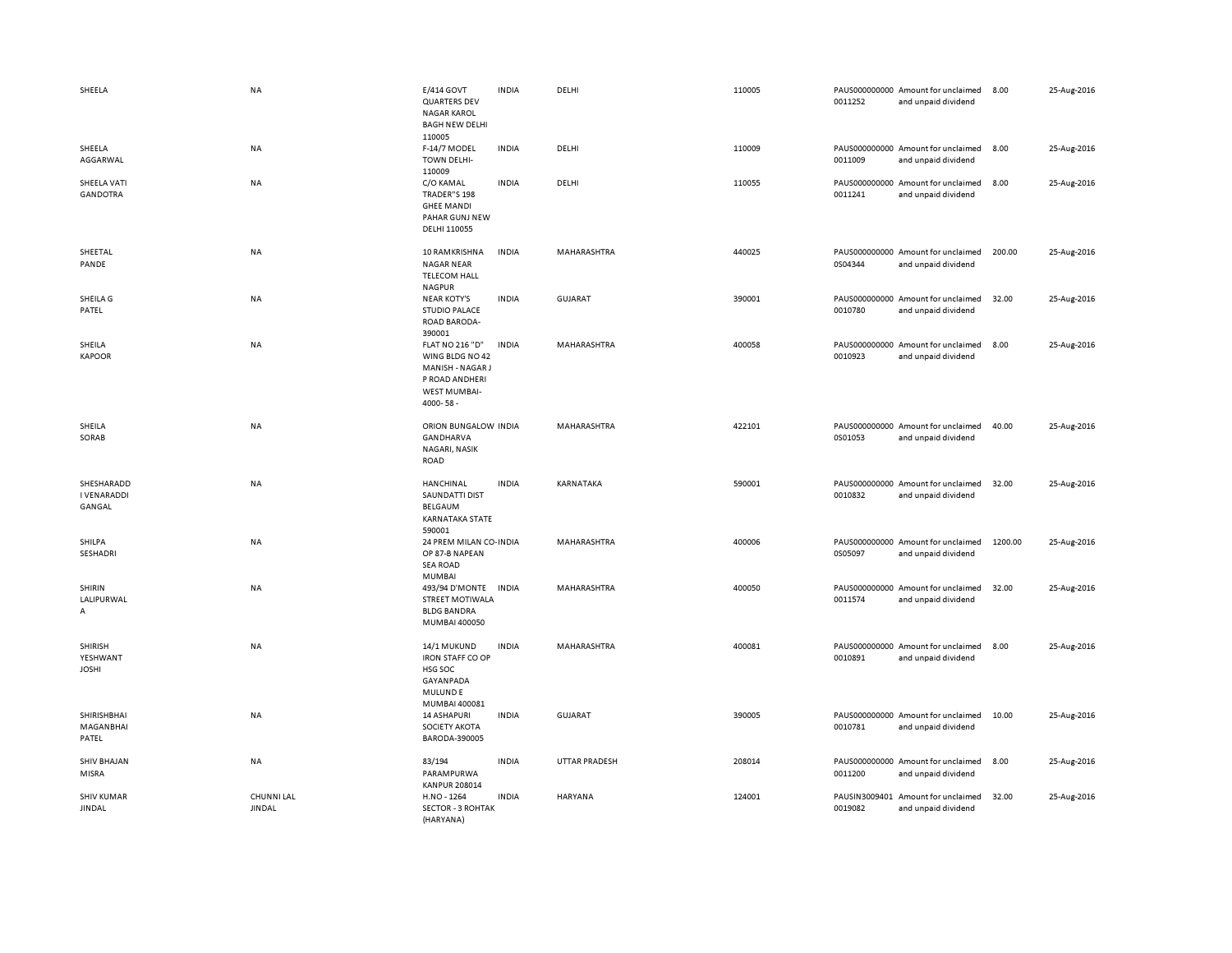| SHIVA<br>PHANIRAJ<br><b>NANDURINS</b><br>RAJ      | NA                     | 6-4-101, NAGULA<br>STREET,<br>HANUMAKONDA,<br>WARANGAL                                                                                                     | <b>INDIA</b> | ANDHRA PRADESH     | 505001 | 0S00714                  | PAUS000000000 Amount for unclaimed<br>and unpaid dividend | 400.00 | 25-Aug-2016 |
|---------------------------------------------------|------------------------|------------------------------------------------------------------------------------------------------------------------------------------------------------|--------------|--------------------|--------|--------------------------|-----------------------------------------------------------|--------|-------------|
| SHIVABHAIM<br><b>OTIBHAI</b><br>PATEL             | NA                     | 50 SONALIKA<br><b>SOCIETY KARELI</b><br><b>BAUG BARODA-</b><br>390018                                                                                      | <b>INDIA</b> | GUJARAT            | 390018 | 0010643                  | PAUS000000000 Amount for unclaimed<br>and unpaid dividend | 2.00   | 25-Aug-2016 |
| SHIVAJI<br><b>UMAJI</b><br><b>DHOKANE</b>         | NA                     | "VARSHA" 493A<br><b>NEAR RANGTA</b><br><b>HIGH SCHOOL</b><br>NASIK-422001                                                                                  | <b>INDIA</b> | MAHARASHTRA        | 422001 | PAUS000000000<br>0011269 | Amount for unclaimed<br>and unpaid dividend               | 16.00  | 25-Aug-2016 |
| SHIVAJIRAO<br><b>BHASKERRAO</b><br>MANE           | NA                     | 'RAM NIVAS'<br>SHIYABAUG<br>RAMCHANDRARAO<br><b>MEN-EPATIL RD</b><br>OPP POLO GROUND<br>BARODA 390001--                                                    | <b>INDIA</b> | GUJARAT            | 390001 | 0011650                  | PAUS000000000 Amount for unclaimed<br>and unpaid dividend | 12.00  | 25-Aug-2016 |
| SHIVGANESH<br>MAURYA                              | NA                     | ROOM NO 23<br><b>BHOLA BHAI</b><br>KICHAWL AGRA<br><b>ROAD THANE</b><br>400601                                                                             | <b>INDIA</b> | MAHARASHTRA        | 400601 | 0010899                  | PAUS000000000 Amount for unclaimed<br>and unpaid dividend | 16.00  | 25-Aug-2016 |
| SHIVKUMAR<br>RAMSWARO<br>OP AVASTHI               | RAMSWARO<br>OP AVASTHI | 6, GOKULPURA<br>CHAMANPURA,<br><b>ASARVA ROAD</b><br>AHMEDABAD                                                                                             | <b>INDIA</b> | <b>GUJARAT</b>     | 380016 | 0035608                  | PAUSIN3022931 Amount for unclaimed<br>and unpaid dividend | 8.00   | 25-Aug-2016 |
| SHOBHA<br>BHAMBHANI                               | NA                     | $C/O$ S K<br><b>GIANCHANDANI SR</b><br>E E (E&M) NCL<br>SINGRAULI SIDHI<br>486889                                                                          | <b>INDIA</b> | MADHYA PRADESH     | 486889 | 0011212                  | PAUS000000000 Amount for unclaimed<br>and unpaid dividend | 8.00   | 25-Aug-2016 |
| SHOBHAGYC<br>HAND VELJI<br><b>GANDHI</b>          | <b>NA</b>              | C/O SHANTILAL M INDIA<br>RATHOD<br>SIDDHIVINAYAK BL-<br>DG GR FLOOR NEAR<br><b>DENA BANK</b><br><b>MANOR ROAD P-</b><br>ALGHAR WEST DIST<br>THANE 401404 - |              | MAHARASHTRA        | 401404 | 0011190                  | PAUS000000000 Amount for unclaimed<br>and unpaid dividend | 8.00   | 25-Aug-2016 |
| SHOBHANA<br>MORE                                  | NA                     | <b>DIGVIJAY MILLS</b><br>CHAWL 157/28<br>DATTARAM LAD<br>MARG<br>KALACHOWKI<br>MUMBAI 400033                                                               | <b>INDIA</b> | MAHARASHTRA        | 400033 | 0011453                  | PAUS000000000 Amount for unclaimed<br>and unpaid dividend | 32.00  | 25-Aug-2016 |
| <b>SHOBHIT</b><br>MANGLIK                         | NA                     | 7 JHANDA BAZAR<br>DEHRADUN                                                                                                                                 | <b>INDIA</b> | UTTARAKHAND        | 248001 | 0S03557                  | PAUS000000000 Amount for unclaimed<br>and unpaid dividend | 300.00 | 25-Aug-2016 |
| SHOBHNABE<br>${\sf N}$<br>MANHARLAL<br>SHAH       | <b>NA</b>              | C/O KESHAVLAL<br>MOHANLAL 51<br>VITHALWADI<br>MUMBAI-400007                                                                                                | <b>INDIA</b> | MAHARASHTRA        | 400007 | 0011352                  | PAUS000000000 Amount for unclaimed<br>and unpaid dividend | 8.00   | 25-Aug-2016 |
| SHREE<br><b>KRISHNA</b><br>LATH                   | <b>NA</b>              | 22/13 MANOHAR<br><b>PUKUR ROAD</b><br>CALCUTTA-700029                                                                                                      | <b>INDIA</b> | <b>WEST BENGAL</b> | 700029 | 0011109                  | PAUS000000000 Amount for unclaimed<br>and unpaid dividend | 8.00   | 25-Aug-2016 |
| SHREEDAR<br>YAMANAPPA<br>SHETTY<br>MANGANAH<br>AL | NA                     | <b>BANK ROAD</b><br>NAVALAGUND DIST<br>DHARWAR 576224                                                                                                      | <b>INDIA</b> | KARNATAKA          | 576224 | 0010830                  | PAUS000000000 Amount for unclaimed<br>and unpaid dividend | 16.00  | 25-Aug-2016 |
| SHREEKANT<br>RAMCHANDR                            | <b>NA</b>              | 1182 BUDHWAR<br>PETH POONA-<br>411002                                                                                                                      | <b>INDIA</b> | <b>MAHARASHTRA</b> | 411002 | 0010661                  | PAUS000000000 Amount for unclaimed<br>and unpaid dividend | 2.00   | 25-Aug-2016 |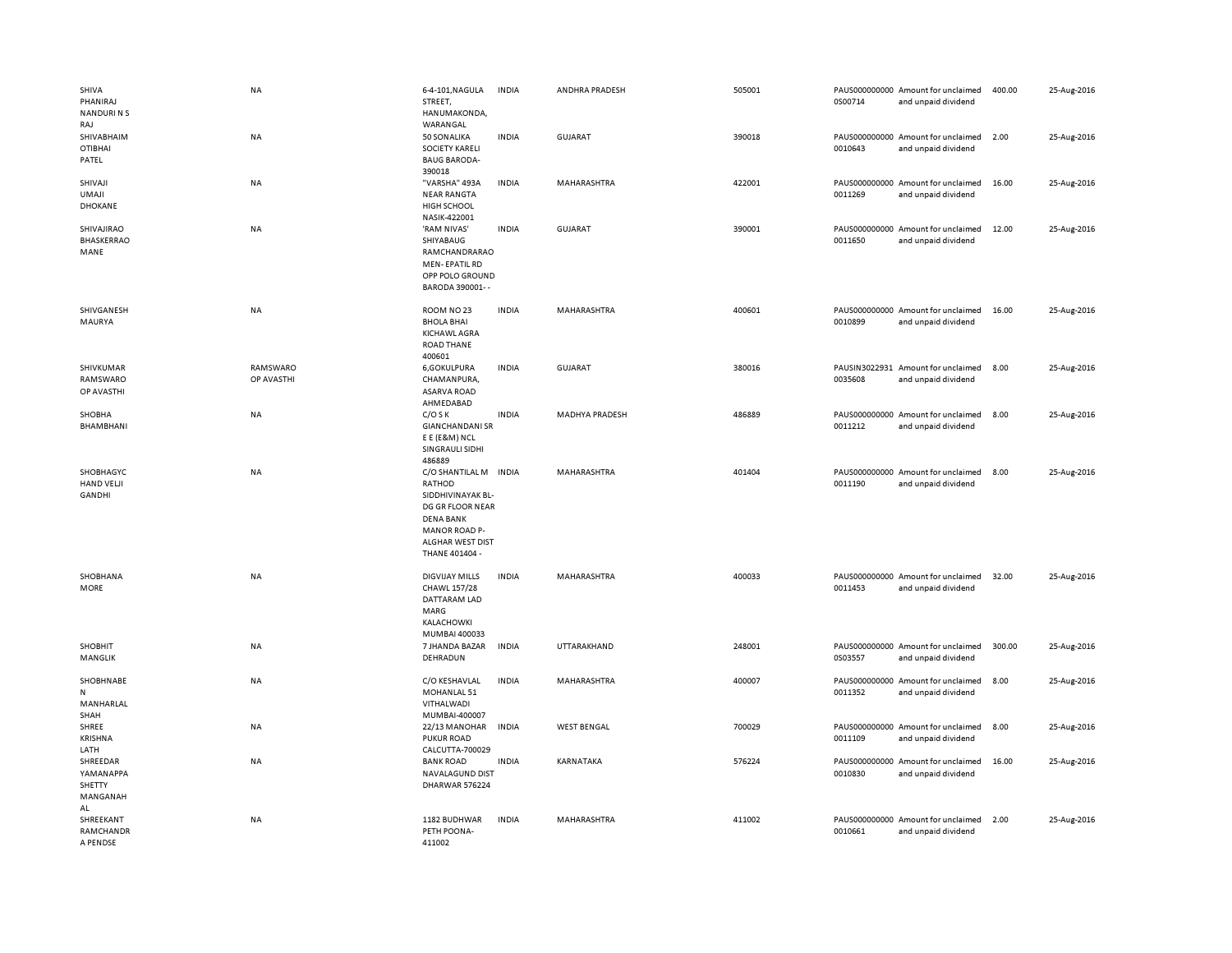| SHRENIK<br>RATILAL<br>SHAH               | NA        | 12-B WEST VIEW<br>309 S V ROAD<br>SANTACRUZ (W)<br>MUMBAI-400054                                              | <b>INDIA</b> | MAHARASHTRA          | 400054 | 0011178 | PAUS000000000 Amount for unclaimed<br>and unpaid dividend | 18.00  | 25-Aug-2016 |
|------------------------------------------|-----------|---------------------------------------------------------------------------------------------------------------|--------------|----------------------|--------|---------|-----------------------------------------------------------|--------|-------------|
| <b>SHRI NIWAS</b><br><b>GUPTA</b>        | NA        | 1-5/1 SECTOR 16<br>ROHINI DELHI-<br>110085                                                                    | <b>INDIA</b> | DELHI                | 110085 | 0010947 | PAUS000000000 Amount for unclaimed<br>and unpaid dividend | 24.00  | 25-Aug-2016 |
| SHRI<br>PRAKASH<br>AGARWAL               | NA        | S D 360<br>SHASTRINAGAR<br><b>GHAZIABAD U P</b><br>201001                                                     | <b>INDIA</b> | <b>UTTAR PRADESH</b> | 201001 | 0011059 | PAUS000000000 Amount for unclaimed<br>and unpaid dividend | 8.00   | 25-Aug-2016 |
| SHRIDHAR<br>DATTATRAYA<br>AGASHE         | NA        | 3112 TILAK LANE<br>RATNAGIRI-415612                                                                           | <b>INDIA</b> | MAHARASHTRA          | 415612 | 0010695 | PAUS000000000 Amount for unclaimed<br>and unpaid dividend | 6.00   | 25-Aug-2016 |
| <b>SHRIDHARK</b><br>POOJARY              | NA        | D-5-8 JEEVAN<br>SHANTI S V ROAD<br><b>SANTACRUZ WEST</b><br>MUMBAI 400054                                     | <b>INDIA</b> | MAHARASHTRA          | 400054 | 0011156 | PAUS000000000 Amount for unclaimed<br>and unpaid dividend | 8.00   | 25-Aug-2016 |
| SHRIKANT<br><b>BHARGAV</b><br>GORE       | <b>NA</b> | SAPHALYA SHRI<br><b>SOCIETY SHASTRI</b><br>NAGAR DOMBIVALI<br>WEST 421202                                     | <b>INDIA</b> | <b>MAHARASHTRA</b>   | 421202 | 0011478 | PAUS000000000 Amount for unclaimed<br>and unpaid dividend | 16.00  | 25-Aug-2016 |
| <b>SHRIKANT V</b><br>PRABHU              | <b>NA</b> | 2, RAJESHREE 36<br><b>SARASWATI BAG</b><br>JOGESWARI (EAST)<br>MUMBAI                                         | <b>INDIA</b> | MAHARASHTRA          | 400060 | 0S02041 | PAUS000000000 Amount for unclaimed<br>and unpaid dividend | 200.00 | 25-Aug-2016 |
| SHRIKAR<br>MANGESH<br>KENKARE            | NA        | ICL, 163, ASHRAM<br>ROAD, OPP.A.I.R.,<br>AHMEDABAD                                                            | <b>INDIA</b> | <b>GUJARAT</b>       | 380014 | 0S00711 | PAUS000000000 Amount for unclaimed<br>and unpaid dividend | 200.00 | 25-Aug-2016 |
| SHRIKRISHNA<br>M FIRKE                   | <b>NA</b> | C/O SUREKHA<br>NARKHEDE<br>MOHANANAND<br><b>NAGAR MUNJARLI</b><br>P O KULGAON DIST<br><b>THANE M S 421503</b> | <b>INDIA</b> | <b>MAHARASHTRA</b>   | 421503 | 0011095 | PAUS000000000 Amount for unclaimed<br>and unpaid dividend | 8.00   | 25-Aug-2016 |
| SHRIMATI<br><b>JAYKAR</b><br>ALMAULA     | NA        | 6A PRITAMNAGAR INDIA<br><b>ELLISBRIDGE</b><br>AHMEDABAD<br>380006                                             |              | <b>GUJARAT</b>       | 380006 | 0011370 | PAUS000000000 Amount for unclaimed<br>and unpaid dividend | 8.00   | 25-Aug-2016 |
| SHRINIVAS<br>MARTANAND<br><b>JOSHI</b>   | NA        | 15 BELLARY GALLI<br>HUBLI-580020                                                                              | <b>INDIA</b> | KARNATAKA            | 580020 | 0010831 | PAUS000000000 Amount for unclaimed<br>and unpaid dividend | 32.00  | 25-Aug-2016 |
| SHRIPAD<br>SHANKARRA<br>O THAKUR         | NA        | 340-G, AD-SECTOR,<br>SCHEME NO. - 74C,<br><b>INDORE-452010</b>                                                | <b>INDIA</b> | MADHYA PRADESH       | 452010 | 0011067 | PAUS000000000 Amount for unclaimed<br>and unpaid dividend | 8.00   | 25-Aug-2016 |
| SHUBHA<br>PRAMOD<br><b>NAIK</b>          | NA        | TYPE III/C 4-TATA<br><b>COLONY MAHUL</b><br>ROAD CHEMBUR<br>MUMBAI 400074                                     | <b>INDIA</b> | MAHARASHTRA          | 400074 | 0011277 | PAUS000000000 Amount for unclaimed<br>and unpaid dividend | 40.00  | 25-Aug-2016 |
| SHUBHRA<br>CHAKRAVART<br>Y               | NA        | C/O REDIFFUSION<br>ADVERTISING (P)<br>LTD POONAM<br>BLDG 5/2 RUSSEL<br>STREET CALCUTTA-<br>700071             | <b>INDIA</b> | <b>WEST BENGAL</b>   | 700071 | 0010942 | PAUS000000000 Amount for unclaimed<br>and unpaid dividend | 8.00   | 25-Aug-2016 |
| SHUSILABEN<br>RAMANLAL<br><b>CHOKSHI</b> | NA        | <b>CHOKSHI BAZAR</b><br><b>UMRETH DIST</b><br>KAIRA PIN-388220                                                | <b>INDIA</b> | <b>GUJARAT</b>       | 388220 | 0010784 | PAUS000000000 Amount for unclaimed<br>and unpaid dividend | 6.00   | 25-Aug-2016 |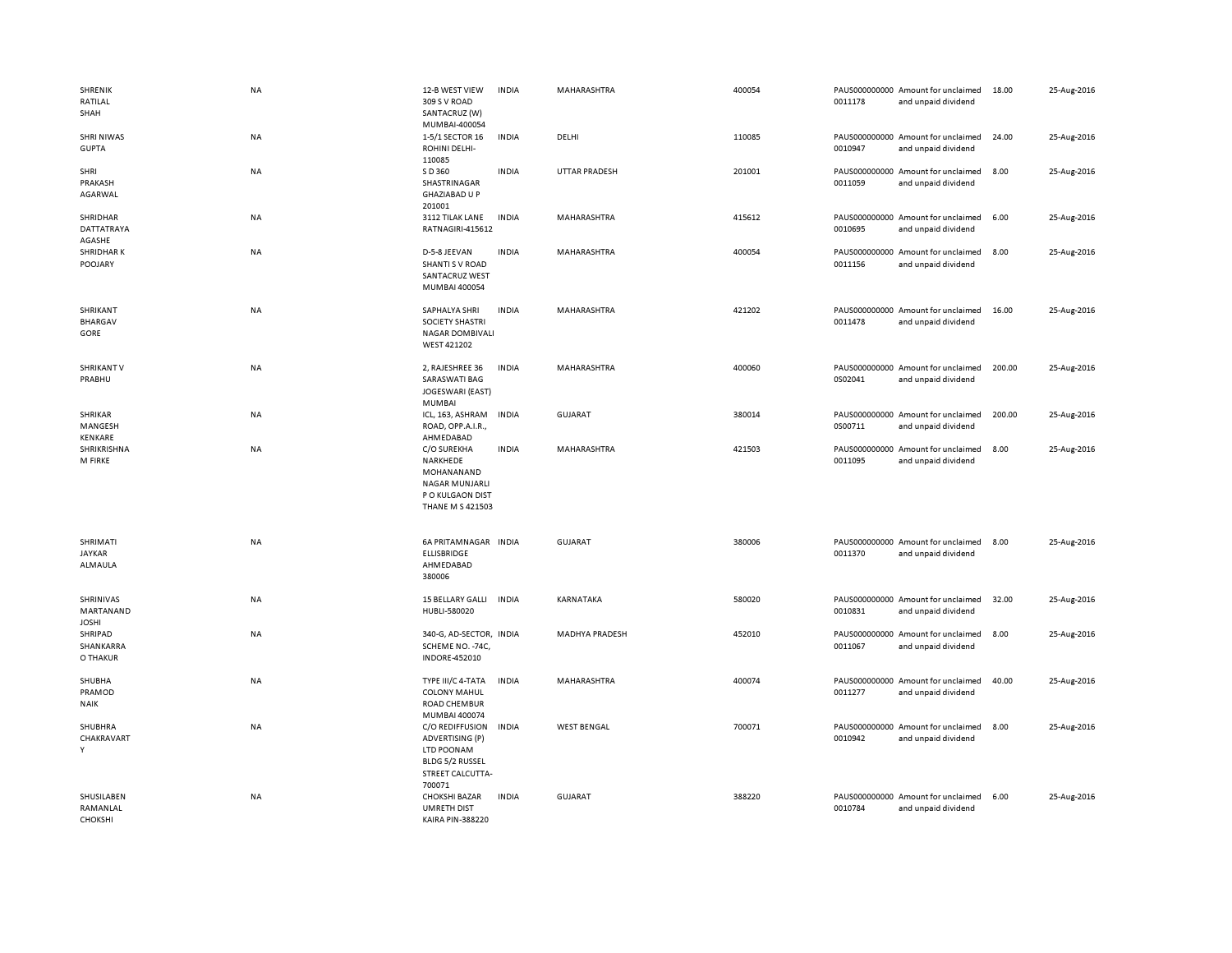| SHYAM<br><b>KISHORI DEVI</b>                | <b>NA</b>              | C/O. SHRI R.M.<br><b>INDIA</b><br>VERMA FLAT NO. E-<br>23, IP EXTN.<br>PATPARGANJ NEW<br>DELHI-110092                 | DELHI              | 110092 | PAUS000000000 Amount for unclaimed<br>0011048<br>and unpaid dividend | 25-Aug-2016<br>24.00   |
|---------------------------------------------|------------------------|-----------------------------------------------------------------------------------------------------------------------|--------------------|--------|----------------------------------------------------------------------|------------------------|
| SHYAM<br><b>KUMAR</b><br>PAREEK             | NA                     | M/S UJJWAL LTD<br><b>INDIA</b><br><b>SHANKAR BHAWAN</b><br>S M S HIGHWAY<br>JAIPUR-302003                             | RAJASTHAN          | 302003 | PAUS000000000 Amount for unclaimed<br>0010849<br>and unpaid dividend | 16.00<br>25-Aug-2016   |
| SHYAMAL<br><b>GHOSH</b>                     | NA                     | <b>INDIA</b><br>MARKETING<br><b>DIVISION ALEMBIC</b><br><b>CHEMICAL WORK</b><br><b>ALEMBIC ROAD</b><br>VADODARA       | GUJARAT            | 390003 | PAUS000000000 Amount for unclaimed<br>0S04578<br>and unpaid dividend | 200.00<br>25-Aug-2016  |
| SHYMAL<br>KUMAR<br>TALUKDAR                 | <b>NA</b>              | TALUKDAR CHAWL INDIA<br>MALPA DONGRI NO-<br>3 ANDHERI EAST<br>MUMBAI 400093                                           | MAHARASHTRA        | 400093 | PAUS000000000 Amount for unclaimed<br>0011614<br>and unpaid dividend | 25-Aug-2016<br>32.00   |
| SHYMALA V                                   | NA                     | 23/38,<br><b>INDIA</b><br>SUNDARACHALA<br>ST., PRODDATUR<br>CUDDAPAH DT.                                              | ANDHRA PRADESH     | 516360 | PAUS000000000 Amount for unclaimed<br>0V00300<br>and unpaid dividend | 200.00<br>25-Aug-2016  |
| SIGFRED D<br>SILVA                          | NA                     | 9 AMIN NAGAR<br><b>INDIA</b><br><b>CHHANI DIST</b><br><b>BARODA PIN-</b><br>391740                                    | <b>GUJARAT</b>     | 391740 | PAUS000000000 Amount for unclaimed<br>0010785<br>and unpaid dividend | 2.00<br>25-Aug-2016    |
| SIGFRED<br>OLIVERA                          | NA                     | 9 AMIN NAGAR<br><b>INDIA</b><br>CHHANI BARODA<br>PIN-391740                                                           | <b>GUJARAT</b>     | 391740 | PAUS000000000 Amount for unclaimed<br>0010786<br>and unpaid dividend | 6.00<br>25-Aug-2016    |
| SIMA<br>LAKHOTIA                            | NA                     | 24-A SHAKESPEARE INDIA<br><b>SARANI 9TH FLOOR</b><br>FLAT NO 94D<br>CALCUTTA 700017                                   | <b>WEST BENGAL</b> | 700017 | PAUS000000000 Amount for unclaimed<br>0010941<br>and unpaid dividend | 16.00<br>25-Aug-2016   |
| SIMONE<br>MANEKJEE<br>REGISTRAR             | NA                     | <b>BUNGALOW AE-1</b><br><b>INDIA</b><br>THE INDIAN STEEL<br>& WIRE PRODS LTD<br>PO INDRANAGAR<br>JAMSHEDPUR<br>831008 | <b>JHARKHAND</b>   | 831008 | PAUS000000000 Amount for unclaimed<br>0011665<br>and unpaid dividend | 8.00<br>25-Aug-2016    |
| <b>SIPRA RANI</b><br>SAHA                   | NA                     | 7-G LENIN SARANI INDIA<br>SERAMPORE<br><b>HOOGHLY</b>                                                                 | <b>WEST BENGAL</b> | 712203 | PAUS000000000 Amount for unclaimed<br>0S02910<br>and unpaid dividend | 2000.00<br>25-Aug-2016 |
| SIRAJ<br>AIYUBBHAI<br>KHEDAWALA             | AIYUBBHAI<br>KHEDAWALA | 28/2, SIDE &<br><b>INDIA</b><br>SERVICE, OPP.<br><b>GANJ SHAHID</b><br>DARGAH<br>DANILIMDA<br>AHMEDABAD               | <b>GUJARAT</b>     | 380028 | PAUSIN3009821 Amount for unclaimed<br>0097312<br>and unpaid dividend | 10.00<br>25-Aug-2016   |
| SIRAJ<br><b>JIVABHAI</b><br>LOKHANDWA<br>LA | NA                     | M G ROAD BARODA INDIA<br>390001                                                                                       | <b>GUJARAT</b>     | 390001 | PAUS000000000 Amount for unclaimed<br>0010787<br>and unpaid dividend | 6.00<br>25-Aug-2016    |
| <b>SITA RAM</b><br>BAHETI                   | NA                     | 48 HEM CHANDRA INDIA<br><b>NASKAR ROAD</b><br><b>BELLA GHATA</b><br>CALCUTTA                                          | <b>WEST BENGAL</b> | 700010 | PAUS000000000 Amount for unclaimed<br>0S02814<br>and unpaid dividend | 300.00<br>25-Aug-2016  |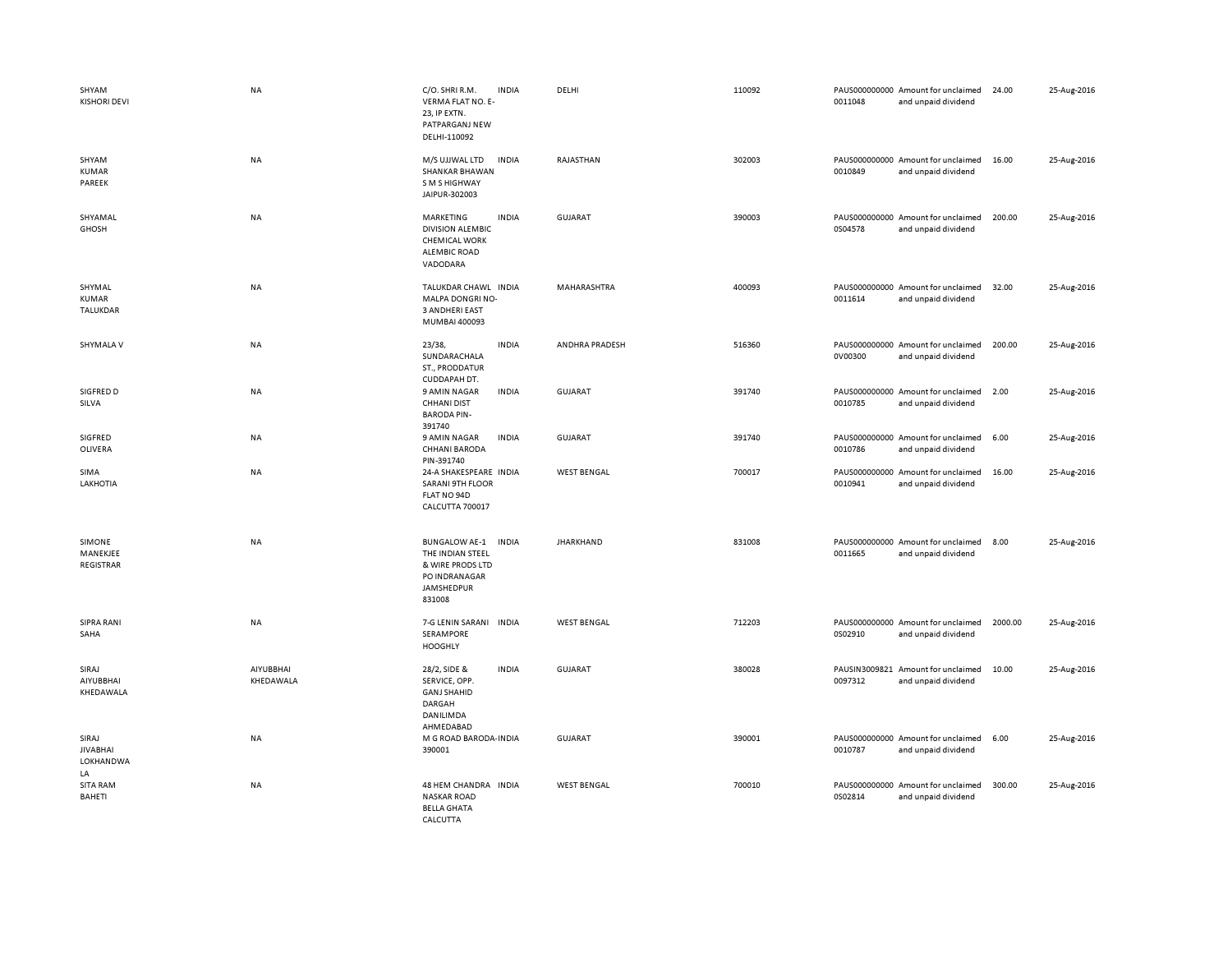| <b>SITA RAM</b><br><b>FALOR</b>                | <b>NA</b>                           | C/O M/S SHREE<br><b>LAXMI BASTRA</b><br><b>BHANDARPO</b><br><b>TAMLUK DIST</b><br>MIDNAPORE-<br>721636       | <b>INDIA</b> | <b>WEST BENGAL</b>   | 721636 | 0011107                  | PAUS000000000 Amount for unclaimed<br>and unpaid dividend | 16.00  | 25-Aug-2016 |
|------------------------------------------------|-------------------------------------|--------------------------------------------------------------------------------------------------------------|--------------|----------------------|--------|--------------------------|-----------------------------------------------------------|--------|-------------|
| <b>SITA RAM</b><br>LOHIYA                      | <b>NA</b>                           | M/S POHOP SINGH INDIA<br>KISHAN SAHAI RAM-<br><b>GANJ ALWAR</b><br>301001                                    |              | RAJASTHAN            | 301001 | 0011264                  | PAUS000000000 Amount for unclaimed<br>and unpaid dividend | 16.00  | 25-Aug-2016 |
| SITA SHARMA                                    | NA                                  | 106/299 GANDHI<br><b>NAGAR KANPUR-</b><br>208012                                                             | <b>INDIA</b> | <b>UTTAR PRADESH</b> | 208012 | 0011199                  | PAUS000000000 Amount for unclaimed<br>and unpaid dividend | 8.00   | 25-Aug-2016 |
| SITANGSHU<br>JANA                              | <b>NA</b>                           | <b>GOLEPUKUR OPP</b><br><b>TELEPHONE</b><br><b>EXCHANGE PO</b><br><b>BARIPUR 24</b><br>PARGANAS              | <b>INDIA</b> | <b>WEST BENGAL</b>   | 743248 | 0S02930                  | PAUS000000000 Amount for unclaimed<br>and unpaid dividend | 200.00 | 25-Aug-2016 |
| SITARAMAIYE<br>$\mathsf{R}$<br>VENUGOPAL<br>AN | <b>NA</b>                           | 15 DOUBLE STREET INDIA<br>AGRAHARAM<br>SINGANALLUR<br><b>COIMBATORE</b><br>641005                            |              | <b>TAMIL NADU</b>    | 641005 | 0010950                  | PAUS000000000 Amount for unclaimed<br>and unpaid dividend | 8.00   | 25-Aug-2016 |
| <b>SIVA PRASAD</b><br>ADDEPALLI                | <b>NA</b>                           | CHANDOLU (POST) INDIA<br>PITTALAVARIPALE<br>M MANDAL<br><b>GUNTUR DIST</b>                                   |              | ANDHRA PRADESH       | 522311 | 0S04738                  | PAUS000000000 Amount for unclaimed<br>and unpaid dividend | 300.00 | 25-Aug-2016 |
| SIVAGAMI<br>KANNAN                             | <b>NA</b>                           | 8 JAYAMMAL<br>STREET AYYAVOO<br>NAIDU COLONY<br>CHENNAI-600029                                               | <b>INDIA</b> | <b>TAMIL NADU</b>    | 600029 | 0010978                  | PAUS000000000 Amount for unclaimed<br>and unpaid dividend | 8.00   | 25-Aug-2016 |
| SIVAM<br><b>GHOSH</b>                          | <b>NA</b>                           | 5/4 BARASAT<br><b>HOUSING ESTATE</b><br>PHASE-II PO<br>NOAPARA 24-<br>PAGS(N)                                | <b>INDIA</b> | <b>WEST BENGAL</b>   | 700125 | PAUS000000000<br>0S02774 | Amount for unclaimed<br>and unpaid dividend               | 200.00 | 25-Aug-2016 |
| SIVASANKARI<br>SATHIAMOO<br>RTHY               | SUNDARAM<br>RAKKIYAPPA<br>${\sf N}$ | 28 ANN AIIN DRA<br><b>NAGAR IRUGAR</b><br><b>ROAD ONDIPUDUR</b><br><b>COIMBATORE</b>                         | <b>INDIA</b> | <b>TAMIL NADU</b>    | 641016 | 0748734                  | PAUS130414000 Amount for unclaimed<br>and unpaid dividend | 2.00   | 25-Aug-2016 |
| SMITA<br><b>DEEPAK</b><br>DESAI                | NA                                  | <b>B-1/6 REF KURUL</b><br><b>COLONY ALIBAG</b><br><b>DIST RAIGAD</b><br>402208 M S                           | <b>INDIA</b> | MAHARASHTRA          | 402208 | 0011431                  | PAUS000000000 Amount for unclaimed<br>and unpaid dividend | 32.00  | 25-Aug-2016 |
| SMITA<br>SHANKERLAL<br><b>TANNA</b>            | NA                                  | C/O SHANKERLAL R INDIA<br><b>TANNA 28/43</b><br>PRAHLAD PLOT<br>"SHIVAM" RAJKOT-<br>360001                   |              | <b>GUJARAT</b>       | 360001 | 0011076                  | PAUS000000000 Amount for unclaimed<br>and unpaid dividend | 8.00   | 25-Aug-2016 |
| SNEHLATA<br>JANARDAN<br>MEHTA                  | NA                                  | C/O MR GIRISH<br><b>MEHTA BANK OF</b><br>BARODA P B NO-<br>131 MARUTI GALLI<br>BELGAUM 590002                | <b>INDIA</b> | KARNATAKA            | 590002 | 0010597                  | PAUS000000000 Amount for unclaimed<br>and unpaid dividend | 2.00   | 25-Aug-2016 |
| SNEHLATABE<br>N VINUBHAI<br>PATEL              | <b>NA</b>                           | C/O ORIENTAL<br><b>CERAMIC WORKS</b><br>AT, PO & TAL<br><b>VIJAPUR DIST</b><br><b>MEHSANA PIN-</b><br>382870 | <b>INDIA</b> | <b>GUJARAT</b>       | 382870 | 0010789                  | PAUS000000000 Amount for unclaimed<br>and unpaid dividend | 6.00   | 25-Aug-2016 |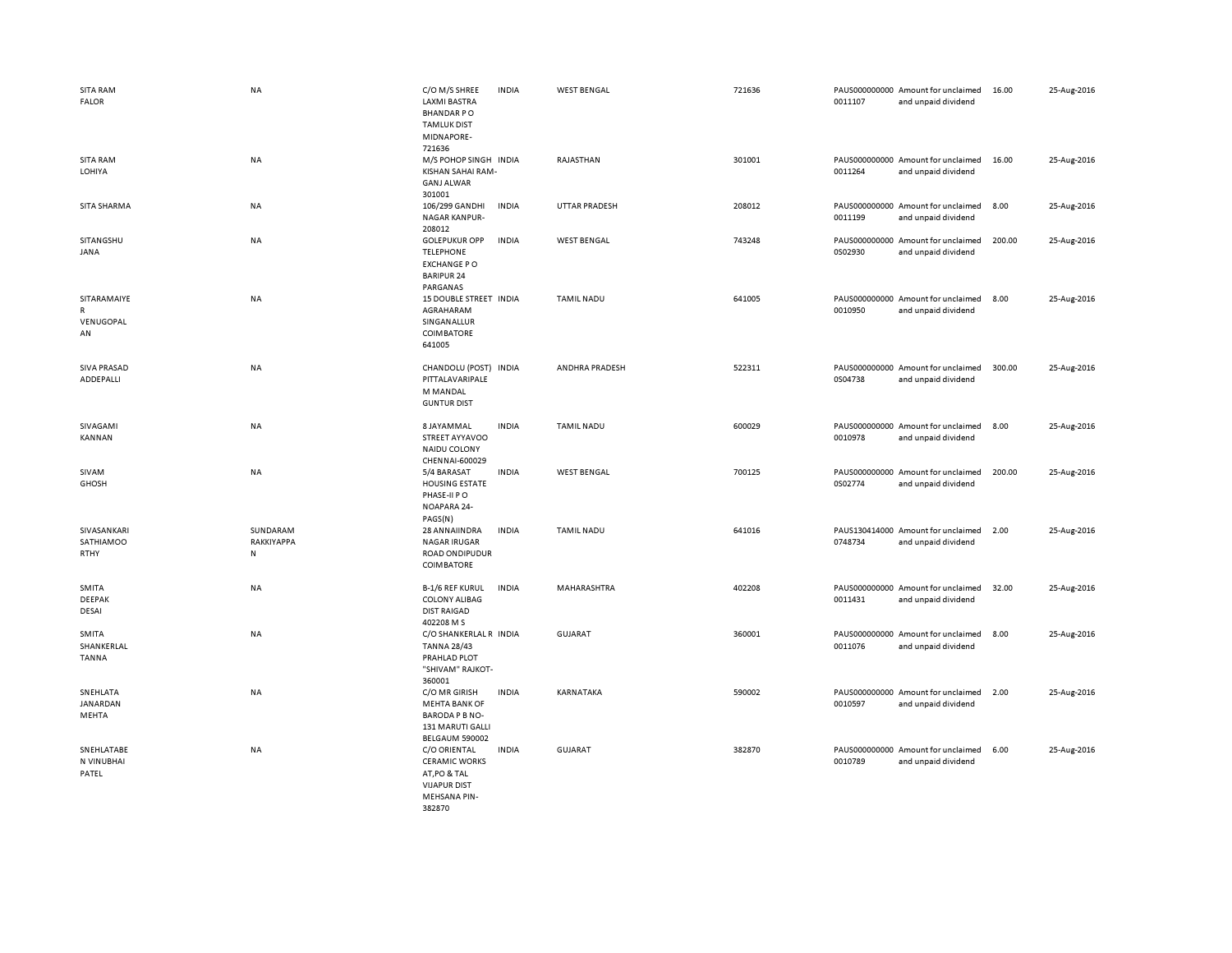| SOBHA<br>RAJENDRAKU<br>MAR                 | NA                | ERICKATTU<br>BALAKRISHNA<br><b>MENON ROAD</b><br><b>EDAPALLY PO</b>                                                                | <b>INDIA</b> | KERALA             | 682024 | 0S02973 | PAUS000000000 Amount for unclaimed<br>and unpaid dividend | 200.00 | 25-Aug-2016 |
|--------------------------------------------|-------------------|------------------------------------------------------------------------------------------------------------------------------------|--------------|--------------------|--------|---------|-----------------------------------------------------------|--------|-------------|
| SOHAN<br>SINGH                             | NA                | <b>COCHIN</b><br>6/81, WEA, KAROLB INDIA<br>AGH NEW DELHI                                                                          |              | DELHI              | 110005 | 0S01410 | PAUS000000000 Amount for unclaimed<br>and unpaid dividend | 400.00 | 25-Aug-2016 |
| SOHAN<br>SINGH                             | <b>NA</b>         | 6/81 W E A<br><b>KAROLBAGH N</b><br>DELHI-110005                                                                                   | <b>INDIA</b> | DELHI              | 110005 | 0010850 | PAUS000000000 Amount for unclaimed<br>and unpaid dividend | 66.00  | 25-Aug-2016 |
| SOHAN<br>SINGH                             | NA                | 6/81 W E A KAROL INDIA<br><b>BAGH NEW DELHI-</b><br>110005                                                                         |              | DELHI              | 110005 | 0010700 | PAUS000000000 Amount for unclaimed<br>and unpaid dividend | 32.00  | 25-Aug-2016 |
| SOJAN<br><b>FRANCIS</b>                    | <b>NA</b>         | KONIKKARA HOUSE INDIA<br>CHELAKKOTTOKAR<br>A TRICHUR                                                                               |              | KERALA             | 680005 | 0S02986 | PAUS000000000 Amount for unclaimed<br>and unpaid dividend | 300.00 | 25-Aug-2016 |
| SOMABHAI<br>AMTHABHAI<br>PATEL             | <b>NA</b>         | AT & PO KANSA TAL INDIA<br><b>VISNAGAR DIST</b><br><b>MEHSANA PIN-</b><br>384250                                                   |              | <b>GUJARAT</b>     | 384250 | 0010790 | PAUS000000000 Amount for unclaimed<br>and unpaid dividend | 6.00   | 25-Aug-2016 |
| SOMABHAI<br>PRABHUDAS<br>PATEL             | NA                | KAMANIYA PARA<br><b>NEAR TANK DIST.</b><br>MEHSANA AT.<br>POST. UNAVA                                                              | <b>INDIA</b> | GUJARAT            | 384160 | 0011722 | PAUS000000000 Amount for unclaimed<br>and unpaid dividend | 2.00   | 25-Aug-2016 |
| SOMABHAI<br><b>VIRAMBHAI</b><br>PATEL      | NA                | AT-VASADARA<br>POST SARSOLI TAL<br><b>BAYAD DIST</b><br>SABARKANTHA PIN<br>383325                                                  | <b>INDIA</b> | GUJARAT            | 383325 | 0010631 | PAUS000000000 Amount for unclaimed<br>and unpaid dividend | 32.00  | 25-Aug-2016 |
| SOMESHBHAI<br>JAYKRISHNA<br><b>BHATT</b>   | <b>JAYKRISHNA</b> | SHIVAM, HARIYALA INDIA<br>PLOT NO. 75,<br><b>BORDI GATE,</b><br>BHAVNAGAR.                                                         |              | <b>GUJARAT</b>     | 364001 | 0670774 | PAUSIN3009741 Amount for unclaimed<br>and unpaid dividend | 6.00   | 25-Aug-2016 |
| SONA<br>SURESH<br><b>HINDUJA</b>           | NA                | SAI DARSHAN CO-<br>OP HSG SOCIETY<br>FLAT NO 7 1ST<br><b>FLOOR RKT</b><br><b>COLLEGE RD</b><br>ULHASNAGAR<br>421003<br>MAHARASHTRA | <b>INDIA</b> | MAHARASHTRA        | 421003 | 0010897 | PAUS000000000 Amount for unclaimed<br>and unpaid dividend | 8.00   | 25-Aug-2016 |
| SONALI<br><b>UDESH</b><br><b>KAPOOR</b>    | <b>NA</b>         | H/6, Nav Prabhat<br>Chs Ltd. Sant<br>Janabai Marg Vile<br>Parle(E)                                                                 | <b>INDIA</b> | MAHARASHTRA        | 400057 | 0S03755 | PAUS000000000 Amount for unclaimed<br>and unpaid dividend | 200.00 | 25-Aug-2016 |
| SOUMENDRA<br><b>KUMAR</b><br><b>BOTHRA</b> | <b>NA</b>         | C/O LOTTERY-<br><b>HOUSE 143-D</b><br><b>SARPAT BOSE</b><br>ROAD CALCUTTA-<br>700026                                               | <b>INDIA</b> | <b>WEST BENGAL</b> | 700026 | 0011113 | PAUS000000000 Amount for unclaimed<br>and unpaid dividend | 8.00   | 25-Aug-2016 |
| SOUMENDRA<br><b>ROY</b>                    | <b>NA</b>         | 14/1 ANANTADEV<br>MUKHERJEE LANE<br>HOWRAH                                                                                         | <b>INDIA</b> | <b>WEST BENGAL</b> | 711102 | 0S02883 | PAUS000000000 Amount for unclaimed<br>and unpaid dividend | 200.00 | 25-Aug-2016 |
| SP<br>SATHAPPAN                            | <b>NA</b>         | 26 GANAPATHY<br><b>LAYOUT K K PUDUR</b><br>SAIBABA<br>COLONYCOIMBATO<br>RE                                                         | <b>INDIA</b> | <b>TAMIL NADU</b>  | 641038 | 0S03038 | PAUS000000000 Amount for unclaimed<br>and unpaid dividend | 200.00 | 25-Aug-2016 |
| SQN LDR S<br>VENKATACHA<br>RY              | NA                | C-ACCTS I HQ<br>TRAINING<br>COMMAND I A F<br>HEBBAL<br><b>BANGALORE-</b><br>560006                                                 | <b>INDIA</b> | KARNATAKA          | 560006 | 0011282 | PAUS000000000 Amount for unclaimed<br>and unpaid dividend | 8.00   | 25-Aug-2016 |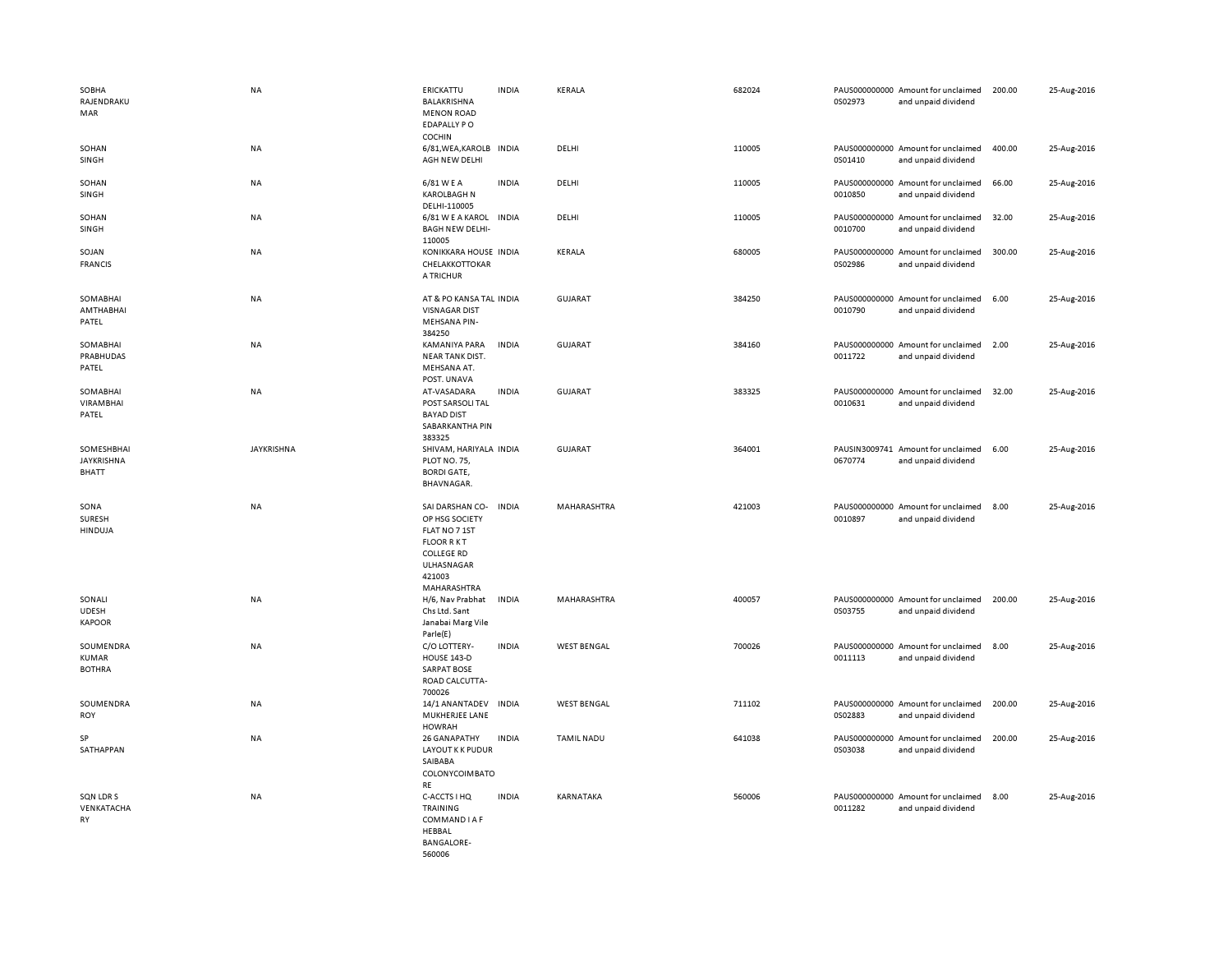| SREE<br>LAKSHMI<br>PENUGONDA                    | <b>NA</b>                   | PARAMATMA<br>KRUPA 75 FEET<br>ROAD D NO 27-32-<br>54                                                                          | <b>INDIA</b> | ANDHRA PRADESH    | 530001 | 0S04853 | PAUS000000000 Amount for unclaimed<br>and unpaid dividend | 300.00  | 25-Aug-2016 |
|-------------------------------------------------|-----------------------------|-------------------------------------------------------------------------------------------------------------------------------|--------------|-------------------|--------|---------|-----------------------------------------------------------|---------|-------------|
| SREESAI<br>SATYA<br>PRAKASH<br><b>BENDAPUDI</b> | <b>NA</b>                   | VISAKHAPATNAM<br>18-1-30<br><b>APARTMENT NO-2</b><br>O P MEDICALS<br><b>ADITYA MEDICAL</b><br>COMPLEX<br>VISAKHAPATNAM        | <b>INDIA</b> | ANDHRA PRADESH    | 530002 | 0S04829 | PAUS000000000 Amount for unclaimed<br>and unpaid dividend | 300.00  | 25-Aug-2016 |
| SRIDEVI                                         | LT PRAMOD<br><b>ALNDKAR</b> | $C/O$ R.D.<br><b>ALANDKAR PLOT</b><br>N0.130<br>H.NO.1495/3<br>LAXMI NIVAS OPP.<br>KOTHARI<br>BHAVAN, SBH<br>COLONYGULBARGA   | <b>INDIA</b> | KARNATAKA         | 585101 | 0012986 | PAUS000000000 Amount for unclaimed<br>and unpaid dividend | 200.00  | 25-Aug-2016 |
| SRIDEVI<br>JANARDHAN                            | NA                          | PLOTNO.62, 54D,<br>SHIVAYANAGAR<br><b>NEAR</b><br>THIYAGARAJAN<br>STREET,<br>ALAGAPURAM,                                      | <b>INDIA</b> | <b>TAMIL NADU</b> | 636004 | 0S01028 | PAUS000000000 Amount for unclaimed<br>and unpaid dividend | 1600.00 | 25-Aug-2016 |
| SRIDHAR<br>DAVULURU                             | <b>NA</b>                   | DG-844 SAROJINI<br>NAGAR NEW DELHI                                                                                            | <b>INDIA</b> | DELHI             | 110023 | 0S03878 | PAUS000000000 Amount for unclaimed<br>and unpaid dividend | 200.00  | 25-Aug-2016 |
| SRIKRISHNA<br><b>MURTHY</b><br><b>BADIDA</b>    | <b>NA</b>                   | AZAD<br>STREET, NO.7/183,<br><b>ROBERTSONPET</b><br>MACHILIPATNAM                                                             | <b>INDIA</b> | ANDHRA PRADESH    | 521001 | 0S00719 | PAUS000000000 Amount for unclaimed<br>and unpaid dividend | 400.00  | 25-Aug-2016 |
| SRIKRISHNA<br>RAO BN                            | NA                          | M/S SRI<br>NIMISHAMBA<br><b>MEDICALS</b><br>'PARIMALA<br>COMPLEX'100 FI<br><b>ROAD MYSORE</b>                                 | <b>INDIA</b> | KARNATAKA         | 570024 | 0S02634 | PAUS000000000 Amount for unclaimed<br>and unpaid dividend | 400.00  | 25-Aug-2016 |
| SRIKRUPA<br>KRISHNAKUM<br>AR                    | <b>NA</b>                   | D/O S.KRISHNA<br><b>KUMAR FLAT NO</b><br>7C, 'MADHUBAN'<br><b>GEN J BHOSLE</b><br>ROAD, NARIMAN<br>POINT                      | <b>INDIA</b> | MAHARASHTRA       | 400021 | 0S03026 | PAUS000000000 Amount for unclaimed<br>and unpaid dividend | 300.00  | 25-Aug-2016 |
| SRINIVAS<br><b>ENJAMOORI</b>                    | NA                          | 8-3-228/396<br>REHMATHNAGAR<br>YOUSUFGUDA<br>HYDERABAD                                                                        | <b>INDIA</b> | ANDHRA PRADESH    | 500045 | 0S03125 | PAUS000000000 Amount for unclaimed<br>and unpaid dividend | 200.00  | 25-Aug-2016 |
| SRINIVASA<br>RAMANUJAM<br>PARVASTU              | <b>NA</b>                   | C/O MR.P.V.G.<br>RAJAN, 14-37-24,<br><b>GOKHULE R</b><br>MUPPIDI COLONY,<br>MAHARANIPETA<br>VISHAKAPATNAM                     | <b>INDIA</b> | ANDHRA PRADESH    | 530002 | 0S00722 | PAUS000000000 Amount for unclaimed<br>and unpaid dividend | 800.00  | 25-Aug-2016 |
| SRINIVASA<br>SAI KOTI                           | NA                          | C/O K S SAI HOUSE IN DIA<br><b>NO LIG 822</b><br><b>BHARATHI N-AGAR</b><br><b>BHEL R C PURAM</b><br>HYDERABAD<br>$500032 - -$ |              | ANDHRA PRADESH    | 500032 | 0010956 | PAUS000000000 Amount for unclaimed<br>and unpaid dividend | 8.00    | 25-Aug-2016 |
| SRINIVASAN<br>$\top$ S                          | <b>NA</b>                   | 28/1 5TH MAIN<br>ROAD<br>MALLESWARAM<br>BANGALORE                                                                             | <b>INDIA</b> | KARNATAKA         | 560010 | 0T00962 | PAUS000000000 Amount for unclaimed<br>and unpaid dividend | 80.00   | 25-Aug-2016 |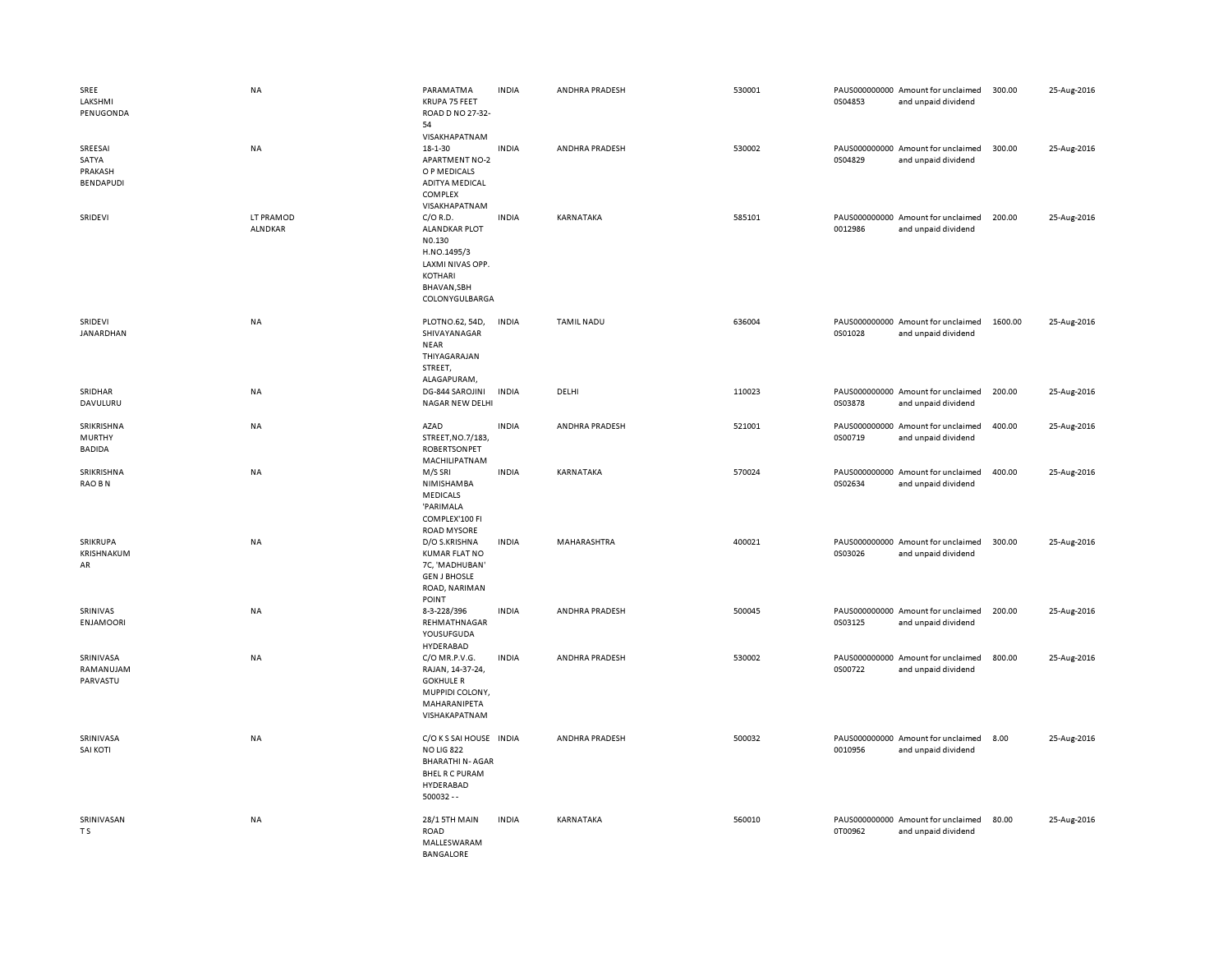| SRINIVASULU<br>KASAM                          | NA        | 8-3-225/59<br>YADAGIRINAGAR<br>YOUSUFGUDA                                                                                                      | <b>INDIA</b> | ANDHRA PRADESH        | 500045 | 0S03128 | PAUS000000000 Amount for unclaimed<br>and unpaid dividend | 200.00 | 25-Aug-2016 |
|-----------------------------------------------|-----------|------------------------------------------------------------------------------------------------------------------------------------------------|--------------|-----------------------|--------|---------|-----------------------------------------------------------|--------|-------------|
| SRIRAMA<br><b>MURTHY</b><br>VISHNUVAJH<br>ALA | <b>NA</b> | HYDERABAD<br>6-11-45 PRAKASAM INDIA<br><b>ROAD NARSAPUR</b><br>534275 W.G.DT<br>534275                                                         |              | <b>ANDHRA PRADESH</b> | 534275 | 0011311 | PAUS000000000 Amount for unclaimed<br>and unpaid dividend | 8.00   | 25-Aug-2016 |
| <b>SUBASH KAUL</b>                            | NA        | <b>KAUL SONS</b><br><b>CHEMISTS BANIHAL</b><br>VIA JAMMU (TAWI)<br><b>BANIHAL-182146</b>                                                       | <b>INDIA</b> | JAMMU AND KASHMIR     | 182146 | 0010792 | PAUS000000000 Amount for unclaimed<br>and unpaid dividend | 2.00   | 25-Aug-2016 |
| SUBBA<br>REDDY<br>VASEPALLI                   | NA        | C/O.PEOPLES<br><b>MEDICAL AGENCY</b><br>PHARMACEUTICAL<br><b>DISTRIBUTORS</b><br>DOOR NO.17-1<br>AMALANADHUNIV<br>ANI STREET<br>ONGOLE         | <b>INDIA</b> | ANDHRA PRADESH        | 523001 | 0S00728 | PAUS000000000 Amount for unclaimed<br>and unpaid dividend | 400.00 | 25-Aug-2016 |
| SUBBA<br>REDDY<br>VASEPALLI                   | NA        | PLOT NO<br>17, VIVE KAN AN DA<br><b>NAGAR COLONY</b><br><b>EXTN</b><br>JAGADGINIGUTTA<br>ROAD, NR POULTRY<br>FARM<br>KUKATPALLY, HYDE<br>RABAD | <b>INDIA</b> | ANDHRA PRADESH        | 500872 | 0S00265 | PAUS000000000 Amount for unclaimed<br>and unpaid dividend | 200.00 | 25-Aug-2016 |
| SUBBAIAH<br><b>SETTY MR</b>                   | <b>NA</b> | <b>SRI SAIBABA</b><br><b>MEDICAL STORES</b><br>SANTHEPET<br>CHITRADURGA<br>(KARNATAKA)                                                         | <b>INDIA</b> | KARNATAKA             | 577501 | 0M00149 | PAUS000000000 Amount for unclaimed<br>and unpaid dividend | 400.00 | 25-Aug-2016 |
| SUBBARAO M<br>$\vee$                          | NA        | C/O M V SUBBA<br><b>RAO ASHOK NAGAR</b><br>5-7-30/4 GUNTUR                                                                                     | <b>INDIA</b> | ANDHRA PRADESH        | 522007 | 0011486 | PAUS000000000 Amount for unclaimed<br>and unpaid dividend | 32.00  | 25-Aug-2016 |
| SUBBAREDDY<br>RAMASAMY                        | <b>NA</b> | C/O.R.SUBBA<br>REDDY B.A.<br>POOCHMPATTY, KA<br>CHAIKATTY P.O.<br>(VIA) VADPATTY, MA<br>DURAI DIST.                                            | <b>INDIA</b> | <b>TAMIL NADU</b>     | 625001 | 0S01413 | PAUS000000000 Amount for unclaimed<br>and unpaid dividend | 200.00 | 25-Aug-2016 |
| SUBBULAKSH<br><b>MIC</b>                      | <b>NA</b> | W/0.<br>CHOKKALINGAM.<br>G, 175, Cauvery<br>Road Udayanagar                                                                                    | <b>INDIA</b> | KARNATAKA             | 560016 | 0C01062 | PAUS000000000 Amount for unclaimed<br>and unpaid dividend | 40.00  | 25-Aug-2016 |
| SUBHA<br>NARNARAIN<br>CHOUDHARY               | NA        | D II/6<br>SUBHRAMANIAM<br><b>BHARATI MARG</b><br><b>NEW DELHI 110003</b>                                                                       | <b>INDIA</b> | DELHI                 | 110003 | 0010702 | PAUS000000000 Amount for unclaimed<br>and unpaid dividend | 10.00  | 25-Aug-2016 |
| SUBHADRA<br><b>BHOGILAL</b><br>SHAH           | NA        | C-1 GROUND FLR<br>AMI VARSHA OPP<br>SYNDICATE-BANK<br>NR RAM GALLI OFF<br>S V ROAD KANDIVL-<br>I WEST MUMBAI-                                  | <b>INDIA</b> | MAHARASHTRA           | 400067 | 0010888 | PAUS000000000 Amount for unclaimed<br>and unpaid dividend | 8.00   | 25-Aug-2016 |

400067 -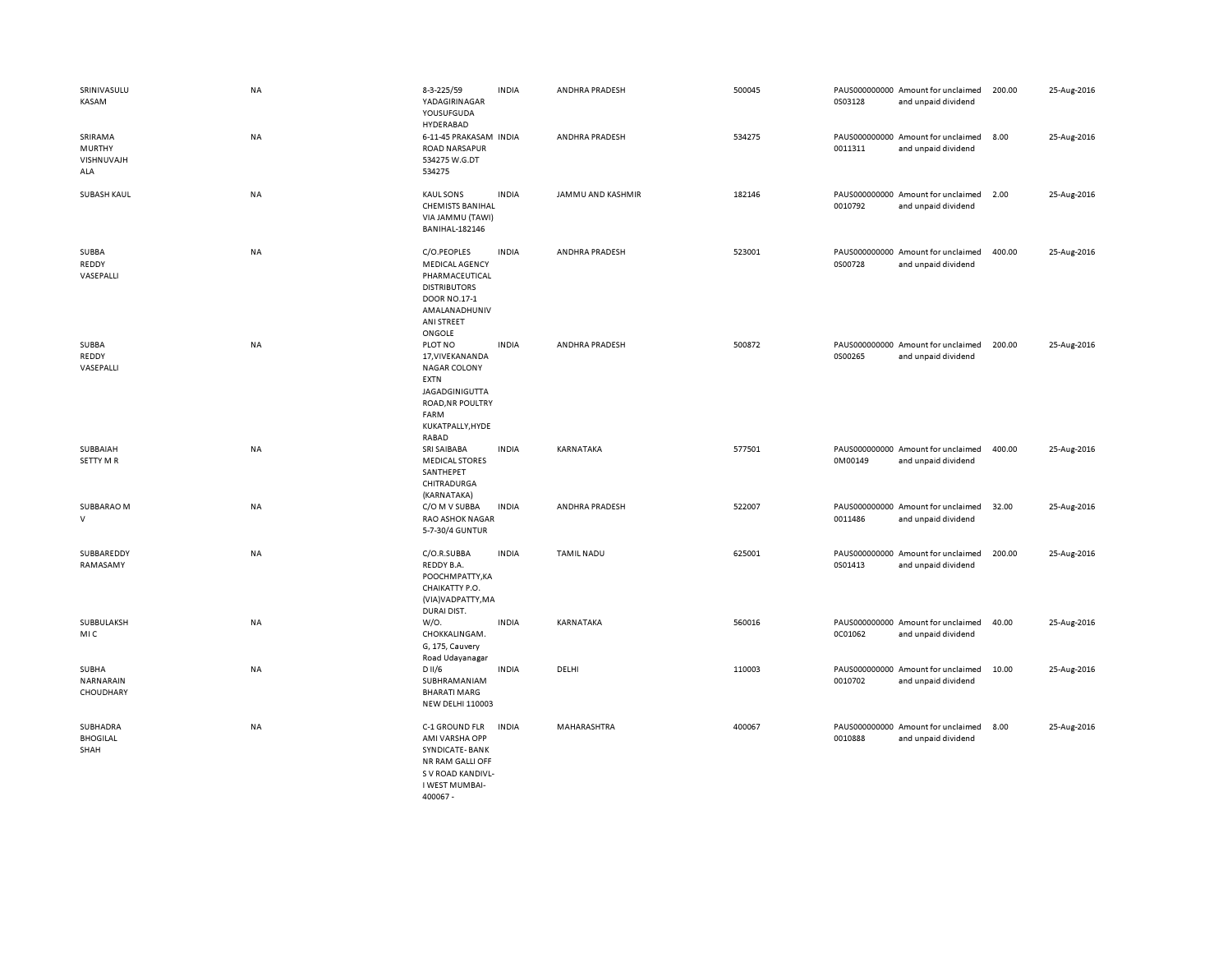| SUBHAGI<br>VINODKUMA<br>R VAIDYA                     | <b>NA</b> | 1, MADHUVAN<br>SOCIETY OPP. S T<br><b>BUS STAND, BAVLA</b><br>DIST-AHMEDABAD<br>GUJARAT                         | <b>INDIA</b> | <b>GUJARAT</b>       | 382220 | 0012547 | PAUS000000000 Amount for unclaimed<br>and unpaid dividend | 8.00   | 25-Aug-2016 |
|------------------------------------------------------|-----------|-----------------------------------------------------------------------------------------------------------------|--------------|----------------------|--------|---------|-----------------------------------------------------------|--------|-------------|
| SUBHASCHA<br><b>NDRA</b><br>RAOJIBHAI<br>AMIN        | NA        | 2 SHARAD<br>PURNIMA SOCIETY<br>OPP MUNICIPAL<br>MARKET<br>NAVRANGPURA<br>AHMEDABAD-<br>380009                   | <b>INDIA</b> | <b>GUJARAT</b>       | 380009 | 0010703 | PAUS000000000 Amount for unclaimed<br>and unpaid dividend | 6.00   | 25-Aug-2016 |
| SUBHASH<br>CHANDER<br>DHAMIJA                        | NA        | F-30 PRASHANT<br><b>VIHAR ROHINI</b><br>SECTOR XIV DELHI                                                        | <b>INDIA</b> | DELHI                | 110085 | 0011220 | PAUS000000000 Amount for unclaimed<br>and unpaid dividend | 8.00   | 25-Aug-2016 |
| SUBHASH<br>CHANDRA<br>KOTHARI                        | NA        | DH 129, MIG FLATS IN DIA<br>PALLARPURAM, MO<br>DIPURAM MEERUT<br>CITY (U.P)                                     |              | UTTAR PRADESH        | 250110 | 0S01776 | PAUS000000000 Amount for unclaimed<br>and unpaid dividend | 200.00 | 25-Aug-2016 |
| SUBHASH<br>CHOPRA                                    | <b>NA</b> | $C-190$<br>MAHANAGAR<br><b>LUCKNOW-226006</b>                                                                   | <b>INDIA</b> | <b>UTTAR PRADESH</b> | 226006 | 0010793 | PAUS000000000 Amount for unclaimed<br>and unpaid dividend | 16.00  | 25-Aug-2016 |
| SUBHASH<br>DATAR                                     | NA        | 36/3 GANGAVAS<br>SOCIETY<br>ERANDWANA<br><b>PUNE</b>                                                            | <b>INDIA</b> | MAHARASHTRA          | 411038 | 0S04944 | PAUS000000000 Amount for unclaimed<br>and unpaid dividend | 300.00 | 25-Aug-2016 |
| SUBHASH<br><b>GOVIND</b><br><b>DHARIA</b>            | NA        | POST BIRWADI TAL INDIA<br><b>MAHAD DIST</b><br>KOLABA 402301                                                    |              | MAHARASHTRA          | 402301 | 0010598 | PAUS000000000 Amount for unclaimed<br>and unpaid dividend | 2.00   | 25-Aug-2016 |
| SUBHASH<br><b>GOVINDRAO</b><br>MARATHE               | NA        | "KH-75 NEW KAVI INDIA<br>NAGAR"<br>GHAZIABAD 201002                                                             |              | UTTAR PRADESH        | 201002 | 0010795 | PAUS000000000 Amount for unclaimed<br>and unpaid dividend | 2.00   | 25-Aug-2016 |
| SUBHASH<br><b>JITENDRA</b><br>DALAL                  | NA        | SWATI A202 C D<br><b>BARFIWALA MARG</b><br>ANDHERI WEST<br>MUMBAI-400058                                        | <b>INDIA</b> | MAHARASHTRA          | 400058 | 0010704 | PAUS000000000 Amount for unclaimed<br>and unpaid dividend | 2.00   | 25-Aug-2016 |
| SUBHASH<br>NAROTAMDA<br>S SHAH                       | NA        | C/O<br>BHARATKUMAR<br>MAHESHCHANDRA<br>295 NEW CLOTH<br>MARKET<br>AHMEDABAD-<br>380002                          | <b>INDIA</b> | GUJARAT              | 380002 | 0011268 | PAUS000000000 Amount for unclaimed<br>and unpaid dividend | 8.00   | 25-Aug-2016 |
| SUBHASHBHA<br>I RAOJIBHAI<br>AMIN                    | NA        | 2 SHARAD<br>PURNIMA SOCIETY<br>OPP MUNICIPAL<br>MARKET<br>NAVRANGPURA<br>AHMEDABAD-<br>380009                   | <b>INDIA</b> | GUJARAT              | 380009 | 0010705 | PAUS000000000 Amount for unclaimed<br>and unpaid dividend | 6.00   | 25-Aug-2016 |
| SUBHASHCHA<br><b>NDRA</b><br>RANCHHODB<br>HAI PANDYA | <b>NA</b> | "NIRU KUNJ" OPP<br><b>TELEPHONE</b><br><b>EXCHANGE VALL-</b><br>ABHA VIDYANAGAR<br>DIST KAIRA PIN-<br>388120 -- | <b>INDIA</b> | <b>GUJARAT</b>       | 388120 | 0010796 | PAUS000000000 Amount for unclaimed<br>and unpaid dividend | 16.00  | 25-Aug-2016 |
| <b>SUBHOJIT</b><br>MUKHERJEE                         | NA        | B-139/1 R D S O<br><b>MANAK NAGAR</b><br>LUCKNOW                                                                | <b>INDIA</b> | UTTAR PRADESH        | 226011 | 0S03395 | PAUS000000000 Amount for unclaimed<br>and unpaid dividend | 200.00 | 25-Aug-2016 |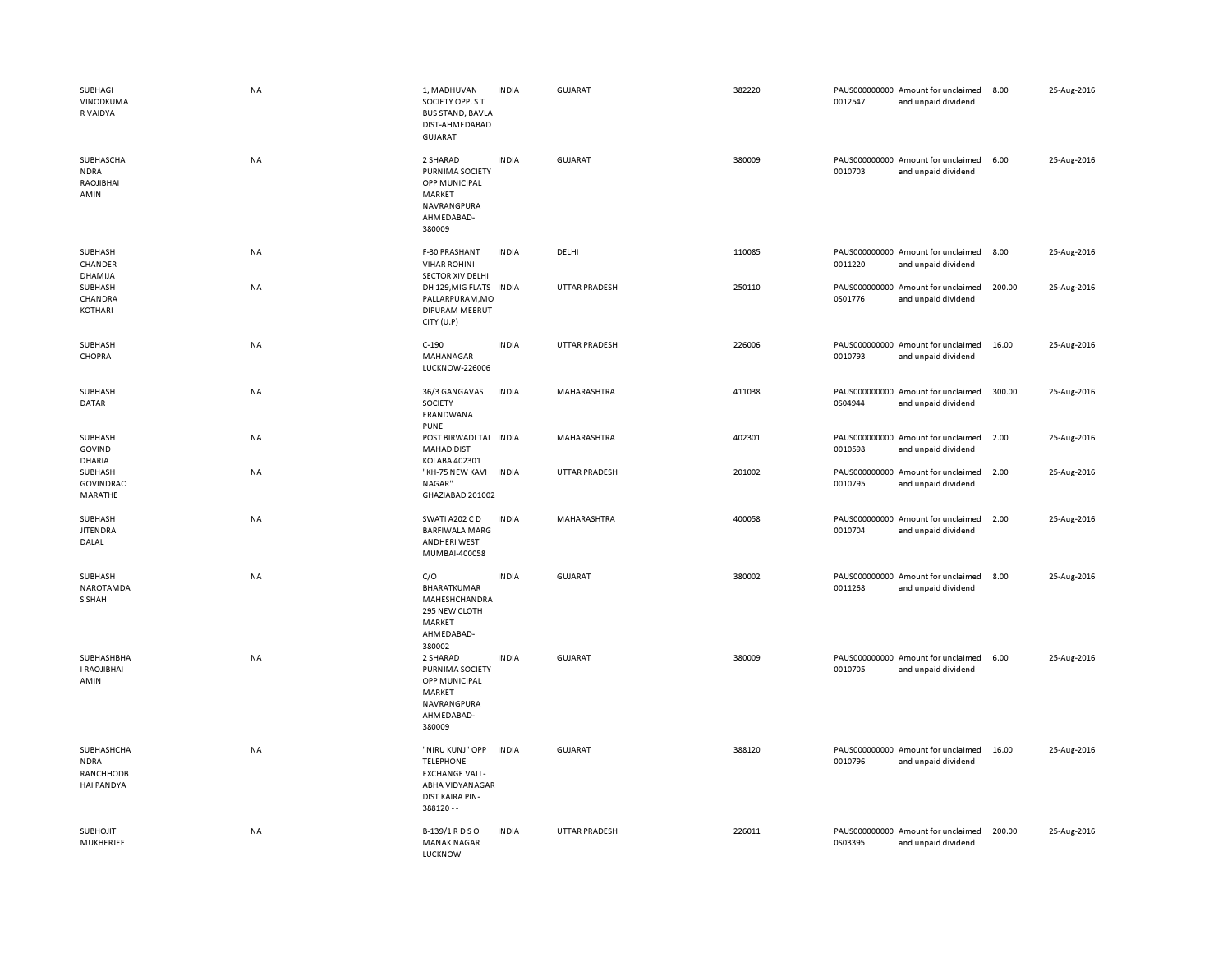| SUBODHCHA<br>NDRA C<br>VAIDYA                     | NA                         | AT & POST<br><b>KELISANA TA</b><br><b>VIJAPUR DIST</b><br>MEHSANA 382830<br>(N G)                             | <b>INDIA</b> | GUJARAT               | 382830 | 0010797 | PAUS000000000 Amount for unclaimed<br>and unpaid dividend | 2.00    | 25-Aug-2016 |
|---------------------------------------------------|----------------------------|---------------------------------------------------------------------------------------------------------------|--------------|-----------------------|--------|---------|-----------------------------------------------------------|---------|-------------|
| SUBRAHMAN<br>YA K BHAT                            | SUBRAYA<br><b>BHATK</b>    | NO 43 9TH A MAIN INDIA<br>PIPELINE ROAD<br>SRINAGAR<br><b>BANGALORE</b>                                       |              | KARNATAKA             | 560050 | 0077692 | PAUSIN3013562 Amount for unclaimed<br>and unpaid dividend | 16.00   | 25-Aug-2016 |
| SUBRAHMAN<br>YA SASTRY<br><b>TEJOMURTH</b><br>ULA | NA                         | C/O CIRCARS<br>LAKSHIMI MILL<br><b>STORES CONVENT</b><br>STREET<br>VIJAYAWADA<br>520001                       | <b>INDIA</b> | ANDHRA PRADESH        | 520001 | 0011084 | PAUS000000000 Amount for unclaimed<br>and unpaid dividend | 16.00   | 25-Aug-2016 |
| SUBRAHMAN<br>YAM KOLLI                            | NA                         | 47-9-24B 3RD LANE INDIA<br>DWARAKANAGAR<br>VISAKHAPATNAM-<br>530016                                           |              | <b>ANDHRA PRADESH</b> | 530016 | 0010798 | PAUS000000000 Amount for unclaimed<br>and unpaid dividend | 32.00   | 25-Aug-2016 |
| SUBRAMANI<br>AM<br>MAHADEVAN<br><b>IYER</b>       | NA                         | ALIN GAMA DHOM INDIA<br>PHARMACEUTICAL/<br><b>LABORATORY</b><br>17/113, NOORANI,<br>PALGHAT (KERALA)          |              | KERALA                | 678004 | 0S00731 | PAUS000000000 Amount for unclaimed<br>and unpaid dividend | 400.00  | 25-Aug-2016 |
| SUBRAMANI<br>AN R                                 | NA                         | 298, MAIN ROAD<br>SHEVAPET SALAM                                                                              | <b>INDIA</b> | <b>TAMIL NADU</b>     | 636002 | 0R00628 | PAUS000000000 Amount for unclaimed<br>and unpaid dividend | 200.00  | 25-Aug-2016 |
| SUBRAMANI<br>AN <sub>S</sub>                      | NA                         | 23, TEPPAKULAM<br>ST., TUTICORIN<br><b>TAMIL NADU</b>                                                         | <b>INDIA</b> | <b>TAMIL NADU</b>     | 628002 | 0S00242 | PAUS000000000 Amount for unclaimed<br>and unpaid dividend | 200.00  | 25-Aug-2016 |
| SUBRAMANY<br>A BHAT U                             | <b>NA</b>                  | SRI CLINIC DARBE<br>PUTTUR(S.K.DIST.)                                                                         | <b>INDIA</b> | KARNATAKA             | 574202 | 0U00765 | PAUS000000000 Amount for unclaimed<br>and unpaid dividend | 200.00  | 25-Aug-2016 |
| SUBRAMANY<br>AM KOLLI                             | NA                         | M/S.WALTER<br><b>BASHNELL LTD, 7TH</b><br>PLOT 9TH MAIN<br>ROAD<br>DANDEESWARAM<br>VELACHERY<br><b>MADRAS</b> | <b>INDIA</b> | <b>TAMIL NADU</b>     | 600042 | 0S00730 | PAUS000000000 Amount for unclaimed<br>and unpaid dividend | 1600.00 | 25-Aug-2016 |
| <b>SUBRAY M</b><br>HEGDE                          | NA                         | NO 15-8-446 NEAR INDIA<br><b>KAMATH NURSING</b><br><b>HOME KADRI</b><br>MANGALORE<br>3(KARNATAKA)             |              | KARNATAKA             | 575001 | 0011105 | PAUS000000000 Amount for unclaimed<br>and unpaid dividend | 16.00   | 25-Aug-2016 |
| SUCHI<br>SHANDILYA                                | <b>NA</b>                  | CARE OF SMT<br>SHARDA MANI<br>MISRA 5/5 SARVA<br>PRIYA VIHAR NEW<br>DELHI-110016                              | <b>INDIA</b> | DELHI                 | 110016 | 0011030 | PAUS000000000 Amount for unclaimed<br>and unpaid dividend | 8.00    | 25-Aug-2016 |
| SUDARSAN<br>ADISESHA<br>MADABUSHI                 | M S<br>VARADARAJ<br>ASWAMY | FLAT NO 4 ARPITHA INDIA<br>APARTMENTS<br>SNEHAPURI<br>NACHARAM<br>HYDERABAD                                   |              | ANDHRA PRADESH        | 500076 | 1269437 | PAUSIN3026793 Amount for unclaimed<br>and unpaid dividend | 50.00   | 25-Aug-2016 |
| SUDARSHAN<br>KUMAR<br>SHARMA                      | NA                         | C/O UJJWAL LTD<br><b>BROWN ROAD</b><br>LUDHIANA                                                               | <b>INDIA</b> | PUNJAB                | 141008 | 0S03442 | PAUS000000000 Amount for unclaimed<br>and unpaid dividend | 200.00  | 25-Aug-2016 |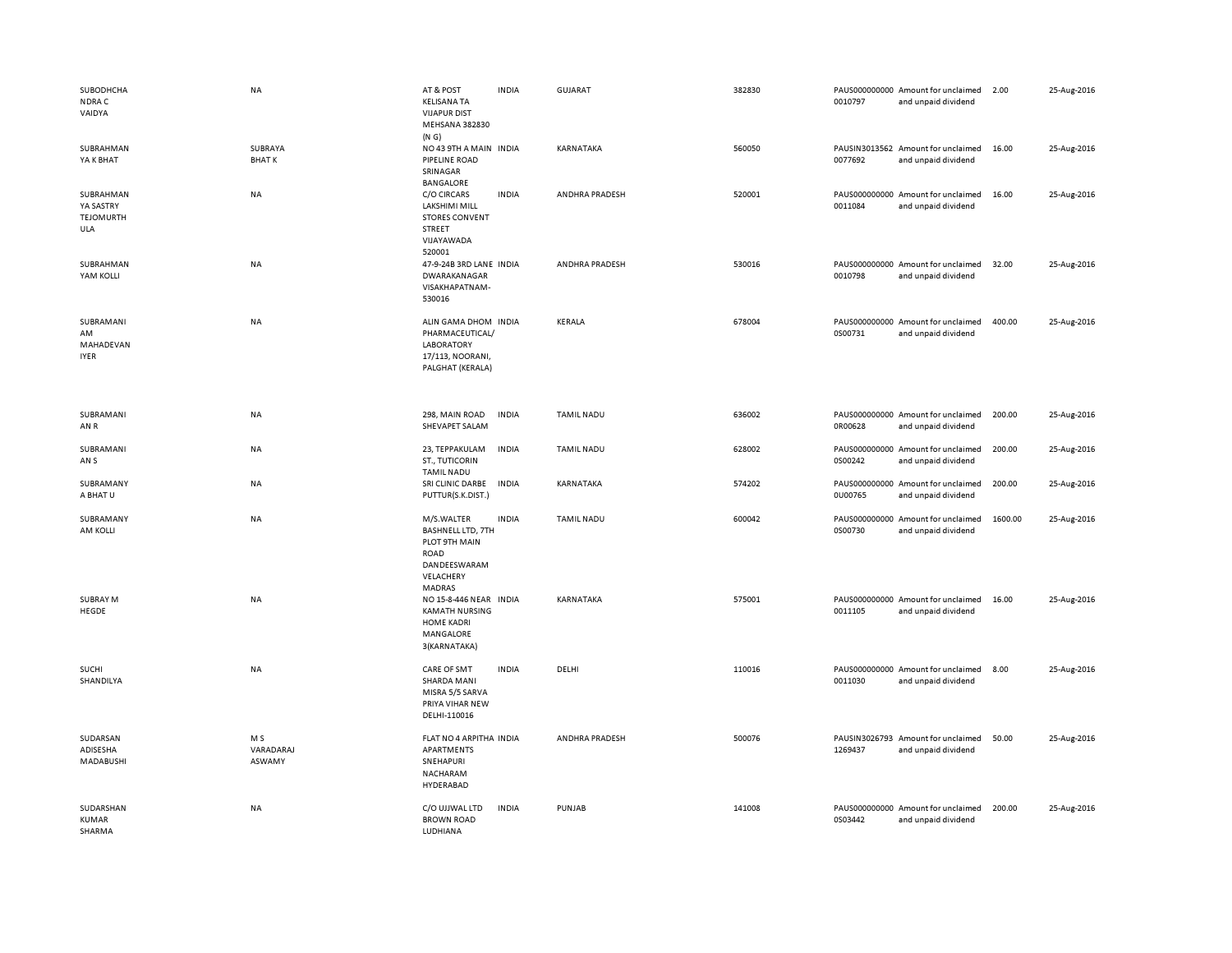| SUDESH<br><b>KUMAR JAIN</b>                   | <b>NA</b> | C/O M K BAXI 2-JA- INDIA<br><b>6 JAWAHAR NAGAR</b><br>JAIPUR 302004                                                            |              | RAJASTHAN            | 302004 | 0010963 | PAUS000000000 Amount for unclaimed<br>and unpaid dividend | 8.00   | 25-Aug-2016 |
|-----------------------------------------------|-----------|--------------------------------------------------------------------------------------------------------------------------------|--------------|----------------------|--------|---------|-----------------------------------------------------------|--------|-------------|
| SUDESH<br><b>KUMAR</b><br><b>KAPUR</b>        | NA        | F-202 SOM VIHAR<br>APTS R K PURAM<br><b>NEW DELHI</b>                                                                          | <b>INDIA</b> | CHANDIGARH           | 160018 | 0010998 | PAUS000000000 Amount for unclaimed<br>and unpaid dividend | 8.00   | 25-Aug-2016 |
| SUDESHNA<br>DEVI                              | NA        | C/O DR AJAY<br>CHOUDHARY<br>RAMBAGH COLONY<br><b>BIJNOR U P</b>                                                                | <b>INDIA</b> | <b>UTTAR PRADESH</b> | 246701 | 0S03971 | PAUS000000000 Amount for unclaimed<br>and unpaid dividend | 600.00 | 25-Aug-2016 |
| SUDGOONA<br><b>DINKAR</b><br><b>INAMDAR</b>   | NA        | <b>B-4 JAY MAHAL</b><br><b>FLATS MITHAKHALI</b><br>ELLISBRIDGE<br>AHMEDABAD-<br>380006                                         | <b>INDIA</b> | <b>GUJARAT</b>       | 380006 | 0010614 | PAUS000000000 Amount for unclaimed<br>and unpaid dividend | 10.00  | 25-Aug-2016 |
| SUDHA<br>AVINASH<br>AROSKAR                   | <b>NA</b> | 403 SADACHAR<br>RAIYANIGRAM<br>SHIMPOLI ROAD<br><b>BORIVALI (W)</b><br>MUMBAI-400092                                           | <b>INDIA</b> | MAHARASHTRA          | 400092 | 0011151 | PAUS000000000 Amount for unclaimed<br>and unpaid dividend | 16.00  | 25-Aug-2016 |
| SUDHA M<br>PATEL                              | <b>NA</b> | 403-G H B<br><b>COMPLEX ANKUR</b><br><b>ROAD NARANPURA</b><br>AHMEDABAD<br>380013                                              | <b>INDIA</b> | <b>GUJARAT</b>       | 380013 | 0011597 | PAUS000000000 Amount for unclaimed<br>and unpaid dividend | 66.00  | 25-Aug-2016 |
| SUDHABEN<br>SATYENDRA<br><b>BHATT</b>         | NA        | PITRUDAYA<br>SOORYODAY<br><b>SOCIETY FATEH</b><br><b>GANJ BARODA</b><br>390002                                                 | <b>INDIA</b> | <b>GUJARAT</b>       | 390002 | 0010637 | PAUS000000000 Amount for unclaimed<br>and unpaid dividend | 2.00   | 25-Aug-2016 |
| SUDHANSHU<br><b>RASTOGI</b>                   | NA        | 14/197 FIRST<br><b>FLOOR NEAR SUNIL</b><br><b>NURSING HOME</b><br><b>MALVIYA NAGAR</b><br><b>NEW DELHI 110017</b>              | <b>INDIA</b> | DELHI                | 110017 | 0010926 | PAUS000000000 Amount for unclaimed<br>and unpaid dividend | 8.00   | 25-Aug-2016 |
| <b>SUDHIR</b><br><b>DOGRA</b>                 | NA        | <b>FLAT NO</b><br>603, UDYAN-3, B<br>WING, MILITARY<br>ROAD,<br>MAROL, ANDHERI<br>WEST, MUMBAI.                                | <b>INDIA</b> | MAHARASHTRA          | 400072 | 0011637 | PAUS000000000 Amount for unclaimed<br>and unpaid dividend | 32.00  | 25-Aug-2016 |
| <b>SUDHIR</b><br>JAYANTILAL<br>JAISWAL        | NA        | <b>HUZARAT PAGA</b><br>SHUSHILA<br><b>COTTAGE BARODA-</b><br>390006                                                            | <b>INDIA</b> | <b>GUJARAT</b>       | 390006 | 0010799 | PAUS000000000 Amount for unclaimed<br>and unpaid dividend | 16.00  | 25-Aug-2016 |
| <b>SUDHIR</b><br><b>KUMAR</b><br><b>GHOSH</b> | <b>NA</b> | 43/A, NIMTOLE<br><b>GHAT STREET</b><br>CALCUTTA                                                                                | <b>INDIA</b> | <b>WEST BENGAL</b>   | 700006 | 0S02669 | PAUS000000000 Amount for unclaimed<br>and unpaid dividend | 200.00 | 25-Aug-2016 |
| <b>SUDHIR</b><br><b>KUMAR RAHA</b>            | NA        | 65A SURJA SEN<br>STREET CALCUTTA-<br>700009                                                                                    | <b>INDIA</b> | <b>WEST BENGAL</b>   | 700009 | 0010940 | PAUS000000000 Amount for unclaimed<br>and unpaid dividend | 8.00   | 25-Aug-2016 |
| SUDHIRCHAN<br><b>DRA SHRIPAD</b><br>SAMARTH   | NA        | 2/9 SAURABH PARK INDIA<br><b>GUJARAT HOUSING</b><br><b>BOARD - FLATS NR</b><br>CHHANI JAKAT<br><b>NAKA BARODA-</b><br>39000-2- |              | <b>GUJARAT</b>       | 390002 | 0010708 | PAUS000000000 Amount for unclaimed<br>and unpaid dividend | 32.00  | 25-Aug-2016 |
| SUDHIRKUM<br><b>AR SHIVNATH</b><br>MISRA      | ΝA        | 123 AJAY SOCIETY<br><b>FATEHGANJ</b><br><b>BARODA 390002</b>                                                                   | <b>INDIA</b> | <b>GUJARAT</b>       | 390002 | 0010801 | PAUS000000000 Amount for unclaimed<br>and unpaid dividend | 2.00   | 25-Aug-2016 |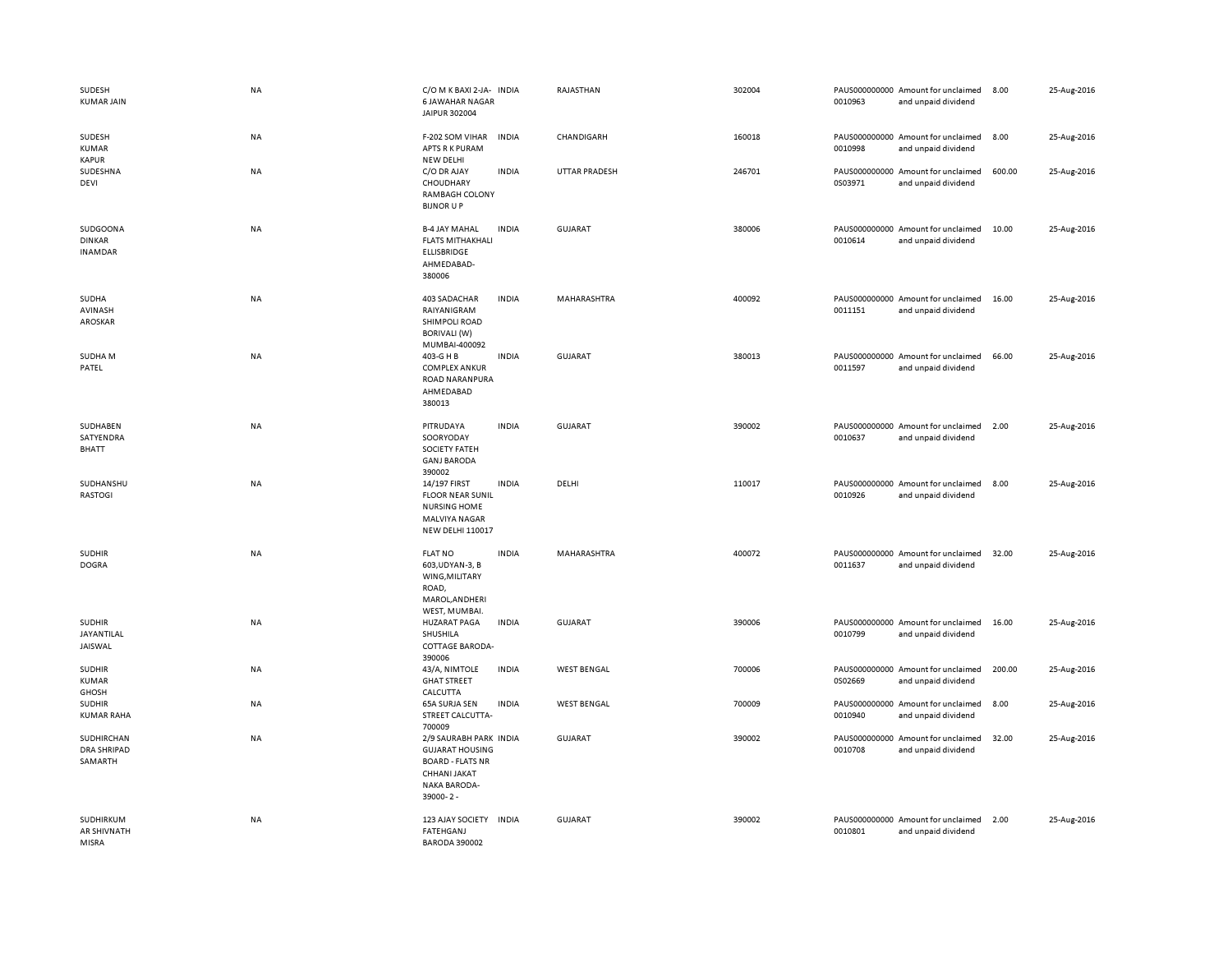| SUGANDHAL<br>AL<br>VASUDEVAN         | NA        | PALLITHRI KOYIL<br>MADHOM<br>PONNURUNNI<br>VYTILA P O COCHIN                                                          | <b>INDIA</b> | KERALA         | 682019 | 0S02964 | PAUS000000000 Amount for unclaimed<br>and unpaid dividend | 1100.00 | 25-Aug-2016 |
|--------------------------------------|-----------|-----------------------------------------------------------------------------------------------------------------------|--------------|----------------|--------|---------|-----------------------------------------------------------|---------|-------------|
| SUHASINI<br>VITHAL<br>CHAVAN         | NA        | C-10 SHANTI<br><b>CAMPUS SOCIETY</b><br><b>NAHUR ROAD</b><br>MULUND WEST<br>MUMBAI 400080                             | <b>INDIA</b> | MAHARASHTRA    | 400080 | 0011455 | PAUS000000000 Amount for unclaimed<br>and unpaid dividend | 4.00    | 25-Aug-2016 |
| <b>SUJAL PATEL</b>                   | <b>NA</b> | NIRALI "AKASH<br><b>GANGA" TRADE</b><br>CENTRE<br><b>HIMATNAGAR</b><br>383001                                         | <b>INDIA</b> | GUJARAT        | 383001 | 0011628 | PAUS000000000 Amount for unclaimed<br>and unpaid dividend | 16.00   | 25-Aug-2016 |
| <b>SUJATA S</b><br>PATIL             | NA        | D6 K L E STAFF<br><b>QUARTERS BEHIND</b><br>J G COMMERCE<br><b>COLLEGE HUBLI</b>                                      | <b>INDIA</b> | KARNATAKA      | 580020 | 0S05179 | PAUS000000000 Amount for unclaimed<br>and unpaid dividend | 1200.00 | 25-Aug-2016 |
| <b>SUJATA VIPUL</b><br>VORA          | NA        | D-801, DHANANJAY INDIA<br><b>TOWERS SHYAMAL</b><br><b>KARNAVATI ROAD</b><br>SATELLITEAHMEDA<br><b>BAD</b>             |              | <b>GUJARAT</b> | 380015 | 0011427 | PAUS000000000 Amount for unclaimed<br>and unpaid dividend | 32.00   | 25-Aug-2016 |
| SUJAYA<br>BASAVANNA                  | NA        | 751 10TH MAIN III<br><b>BLOCK III STAGE</b><br>BASAVESHWARAN<br>AGAR BANGALORE-<br>560079                             | <b>INDIA</b> | KARNATAKA      | 560079 | 0011280 | PAUS000000000 Amount for unclaimed<br>and unpaid dividend | 8.00    | 25-Aug-2016 |
| SUJITH M                             | CHERIAN   | 333/339 VALLELIL INDIA<br>PANAMTHOTTIL 2<br>VALAN JAVATTOM<br><b>KADAPRA</b><br>THIRUVALLA                            |              | KERALA         | 689107 | 0976622 | PAUSIN3005131 Amount for unclaimed<br>and unpaid dividend | 66.00   | 25-Aug-2016 |
| SUKANYABEN<br>HIRALAL<br>SHAH        | NA        | C/O SHRIKRISHNA<br><b>DURLABHDAS</b><br>SHAH DESAIPURA<br><b>NANDARBAR DIST</b><br>DHULIA PIN-425412                  | <b>INDIA</b> | MAHARASHTRA    | 425412 | 0010655 | PAUS000000000 Amount for unclaimed<br>and unpaid dividend | 10.00   | 25-Aug-2016 |
| <b>SUKHI DEVI</b><br><b>BHUTORIA</b> | NA        | C/O DAULATRAM<br><b>BIJAI SINGH</b><br><b>BHUTORIA PATTY</b><br>NO 7TH PO<br>LADNUN 341306                            | <b>INDIA</b> | RAJASTHAN      | 341306 | 0011303 | PAUS000000000 Amount for unclaimed<br>and unpaid dividend | 24.00   | 25-Aug-2016 |
| <b>SUKHJIT</b><br>SINGH SIDHU        | <b>NA</b> | C/O LT COL LAKHA INDIA<br>SINGH VSM ARMY<br>HQ PROVOST UNIT<br><b>RED FORT DELHI-</b><br>110006                       |              | DELHI          | 110006 | 0011006 | PAUS000000000 Amount for unclaimed<br>and unpaid dividend | 8.00    | 25-Aug-2016 |
| SUKHLAL<br>MAGANLAL<br>SETHE         | <b>NA</b> | KUVERJI DEVSHI<br>CHAWL 2ND FL B S<br><b>ROAD OPP</b><br>ZARAPKAR SHOW<br>ROOM DADAR W<br><b>RLY MUMBAI</b><br>400028 | <b>INDIA</b> | MAHARASHTRA    | 400028 | 0011174 | PAUS000000000 Amount for unclaimed<br>and unpaid dividend | 8.00    | 25-Aug-2016 |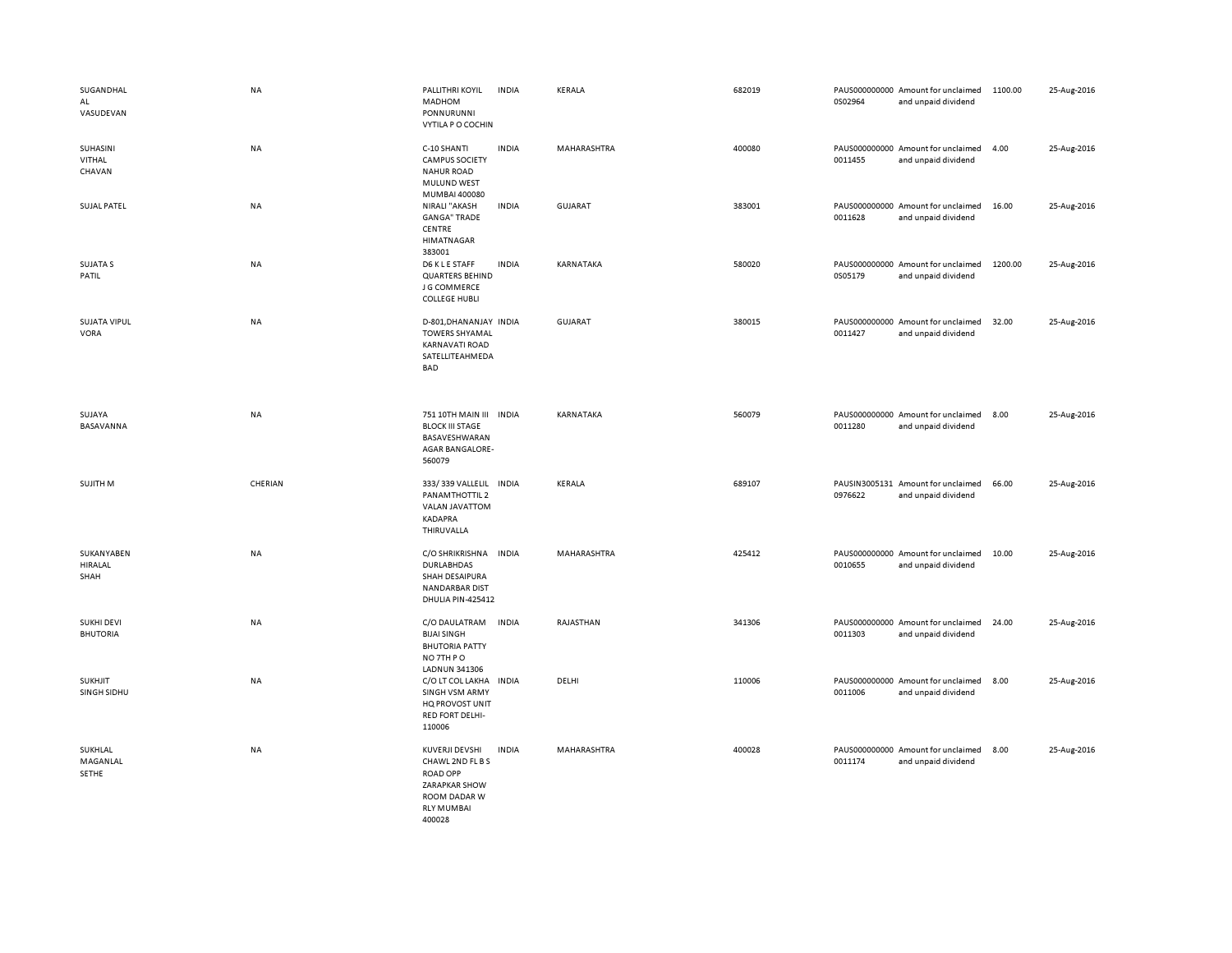| SUKHRAJ<br>CHHOGALAL<br>ZINANI               | <b>NA</b> | <b>BAGRECHA</b><br><b>BUILDING</b><br><b>JUNGOKIBAS</b><br>SIWANA DT<br><b>BARMER RAJ PIN-</b>                                            | <b>INDIA</b> | RAJASTHAN          | 343044 | 0010710 | PAUS000000000 Amount for unclaimed<br>and unpaid dividend | 16.00  | 25-Aug-2016 |
|----------------------------------------------|-----------|-------------------------------------------------------------------------------------------------------------------------------------------|--------------|--------------------|--------|---------|-----------------------------------------------------------|--------|-------------|
| SULATHA<br>JAYARAMA<br>SHENOY                | NA        | 343044<br>"SAURABH" I'C'<br><b>MAIN IST BLOCK</b><br>1131, HAL III STAGE<br>HAL SECOND<br><b>STAGE POST</b><br><b>BANGALORE</b><br>560008 | <b>INDIA</b> | KARNATAKA          | 560008 | 0010933 | PAUS000000000 Amount for unclaimed<br>and unpaid dividend | 16.00  | 25-Aug-2016 |
| SULJAN<br><b>MAHMOOD</b><br><b>KHAN SURI</b> | NA        | 53/A 34TH CROSS<br>9TH MAIN ROAD<br><b>BANA SHANKARI</b><br><b>IIND STAGE</b><br><b>BANGALORE</b><br>KARNATAKA<br>560070                  | <b>INDIA</b> | KARNATAKA          | 560070 | 0010854 | PAUS000000000 Amount for unclaimed<br>and unpaid dividend | 16.00  | 25-Aug-2016 |
| SULOCHANA                                    | NA        | W/O SHRI.A V<br><b>VEERARAJE URS</b><br>DNO 876/5,1ST<br>CROSS,LAXMIPURA<br>M MYSORE                                                      | <b>INDIA</b> | KARNATAKA          | 570014 | 0S01912 | PAUS000000000 Amount for unclaimed<br>and unpaid dividend | 400.00 | 25-Aug-2016 |
| SULOCHANA<br>CHANDRAKA<br>NT VYAS            | NA        | PARDESHI FALIA<br>MADAN ZAMPA<br>ROAD VADODARA                                                                                            | <b>INDIA</b> | <b>GUJARAT</b>     | 390001 | 0011603 | PAUS000000000 Amount for unclaimed<br>and unpaid dividend | 16.00  | 25-Aug-2016 |
| SUMALA<br><b>BHADURI</b>                     | NA        | 36-A DR SUDHIR<br><b>BOSE ROAD 4TH</b><br><b>FLOOR CALCUTTA</b>                                                                           | <b>INDIA</b> | <b>WEST BENGAL</b> | 700023 | 0S02801 | PAUS000000000 Amount for unclaimed<br>and unpaid dividend | 300.00 | 25-Aug-2016 |
| SUMAN<br>ARORA                               | NA        | 501 VARSHA 7<br><b>BUNGLOWS</b><br>ANDHERI (WEST)<br>MUMBAI-400061                                                                        | <b>INDIA</b> | MAHARASHTRA        | 400061 | 0010927 | PAUS000000000 Amount for unclaimed<br>and unpaid dividend | 8.00   | 25-Aug-2016 |
| <b>SUMANA SEN</b>                            | <b>NA</b> | 214/3/22 S K DEB<br><b>ROAD</b><br>CHOWDHURY<br><b>BAGAN CALCUTTA</b>                                                                     | <b>INDIA</b> | <b>WEST BENGAL</b> | 700048 | 0S02740 | PAUS000000000 Amount for unclaimed<br>and unpaid dividend | 200.00 | 25-Aug-2016 |
| SUMANBEN<br>RASIKLAL<br>THAKER               | NA        | 48 SHYAMAL ROW INDIA<br>HOUSES-II<br>SATELLITE ROAD<br>AHMEDABAD<br>380015                                                                |              | <b>GUJARAT</b>     | 380015 | 0010715 | PAUS000000000 Amount for unclaimed<br>and unpaid dividend | 16.00  | 25-Aug-2016 |
| SUMANDEVI<br><b>JITEN DRALAL</b><br>DESAI    | NA        | 134 MANEKBAG<br>SOCIETY<br>AMBAVADI<br>AHMEDABAD-<br>380015                                                                               | <b>INDIA</b> | <b>GUJARAT</b>     | 380015 | 0010716 | PAUS000000000 Amount for unclaimed<br>and unpaid dividend | 2.00   | 25-Aug-2016 |
| SUMANLAL<br>CHIMANLAL                        | NA        | <b>BHAGYA NAGAR</b><br>SOCIETY H NO 2<br>RAMBAG<br>MANINAGAR<br>AHMEDABAD-<br>380008                                                      | <b>INDIA</b> | <b>GUJARAT</b>     | 380008 | 0010719 | PAUS000000000 Amount for unclaimed<br>and unpaid dividend | 6.00   | 25-Aug-2016 |
| SUMANRAI<br><b>HARIBHAI</b><br>PATEL         | NA        | $C/O$ M/S<br>SUMANRAI<br><b>HARIBHAI &amp; CO</b><br><b>KALSARI ROAD AT</b><br><b>VISAVADAR DIST</b><br><b>JUNAGADH PIN-</b><br>362130    | <b>INDIA</b> | <b>GUJARAT</b>     | 362130 | 0010802 | PAUS000000000 Amount for unclaimed<br>and unpaid dividend | 16.00  | 25-Aug-2016 |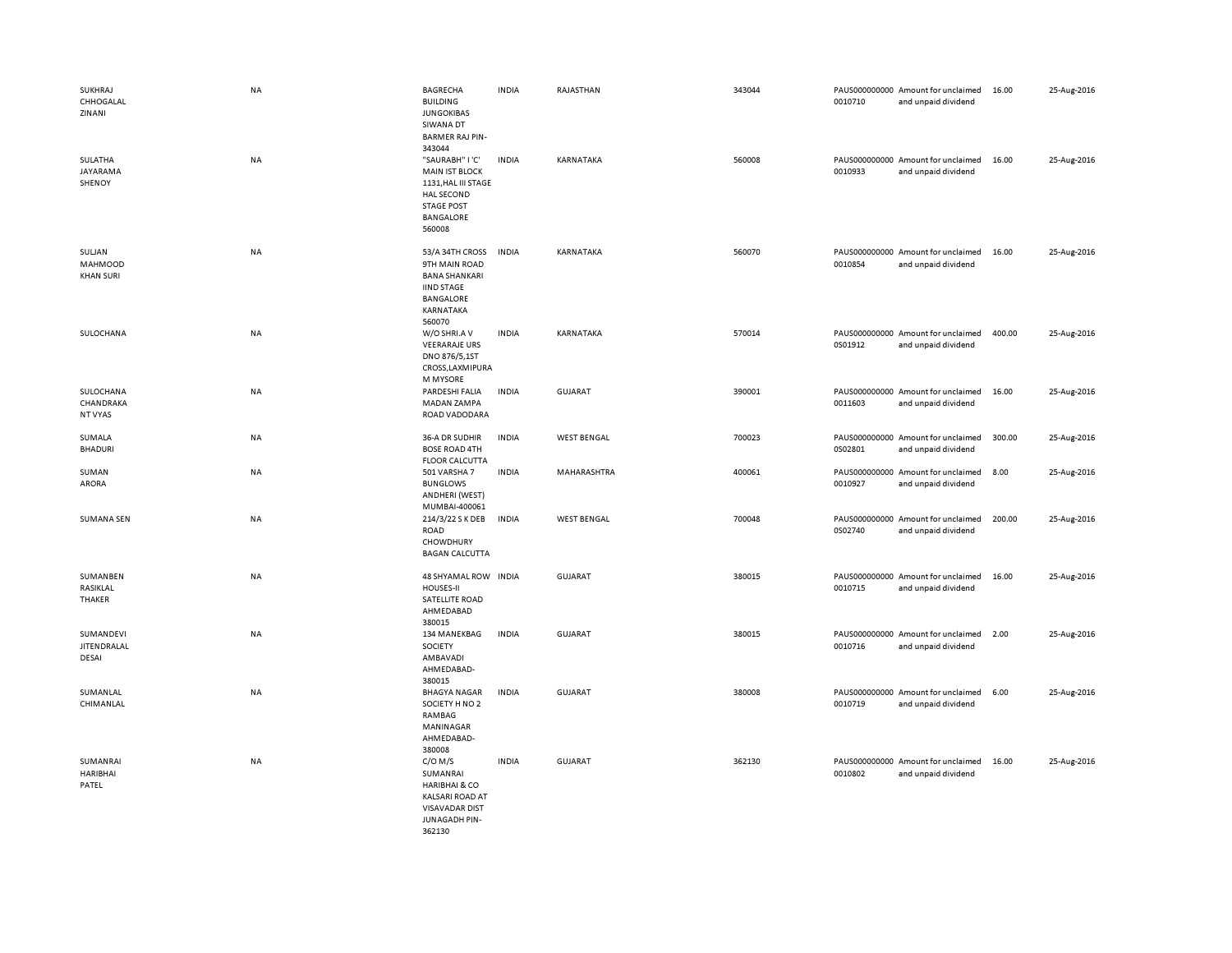| SUMANTLAL<br>CHUNILAL<br>SHAH              | <b>NA</b>              | SHUBH SHANTI<br><b>INDIA</b><br><b>COMPLEX FLAT NO</b><br>A 104 1ST - FLOOR<br><b>DHANUKAR WADI</b><br>KANDIVALI WEST<br>MUMB-AI 400067 - | MAHARASHTRA           | 400067 | 0010889 | PAUS000000000 Amount for unclaimed<br>and unpaid dividend | 24.00  | 25-Aug-2016 |
|--------------------------------------------|------------------------|-------------------------------------------------------------------------------------------------------------------------------------------|-----------------------|--------|---------|-----------------------------------------------------------|--------|-------------|
| SUMANTRAY<br>HIMATLAL<br>SHUKLA            | NA                     | C K 1B CYNAMID<br><b>INDIA</b><br><b>COLONY ATUL-</b><br>396020                                                                           | GUJARAT               | 396020 | 0010720 | PAUS000000000 Amount for unclaimed<br>and unpaid dividend | 20.00  | 25-Aug-2016 |
| SUMATIBEN<br>RANCHHODB<br><b>HAI PATEL</b> | NA                     | 9 MAHARANI ROAD INDIA<br>SIYAGANJ INDORE-<br>452001                                                                                       | <b>MADHYA PRADESH</b> | 452001 | 0010868 | PAUS000000000 Amount for unclaimed<br>and unpaid dividend | 16.00  | 25-Aug-2016 |
| SUMEET<br><b>JOHAR</b>                     | NA                     | NO 11 CLUBE DRIVE INDIA<br>M G ROAD<br><b>GHITORNI NEW</b><br>DELHI 110030                                                                | DELHI                 | 110030 | 0011218 | PAUS000000000 Amount for unclaimed<br>and unpaid dividend | 8.00   | 25-Aug-2016 |
| SUMER<br>SINGH                             | <b>NA</b>              | 45/A DHULESHWAR INDIA<br><b>GARDEN AJMER</b><br><b>ROAD JAIPUR</b><br>302001                                                              | RAJASTHAN             | 302001 | 0010848 | PAUS000000000 Amount for unclaimed<br>and unpaid dividend | 16.00  | 25-Aug-2016 |
| SUMI<br>MAHESHWAR                          | NA                     | <b>TAPARIA AGENCY</b><br><b>INDIA</b><br>CHAH KAMAL PO<br>HAPUR 245101                                                                    | <b>UTTAR PRADESH</b>  | 245101 | 0011060 | PAUS000000000 Amount for unclaimed<br>and unpaid dividend | 24.00  | 25-Aug-2016 |
| SUMITRA<br>DAS                             | NA                     | 7/2C NORTHERN<br><b>INDIA</b><br>AVENUE CALCUTTA                                                                                          | <b>WEST BENGAL</b>    | 700037 | 0S02694 | PAUS000000000 Amount for unclaimed<br>and unpaid dividend | 200.00 | 25-Aug-2016 |
| <b>SUMITTRA</b><br>DEVI                    | NA                     | B-29 C C COLONY<br><b>INDIA</b><br>OPP RANA PRATAP<br><b>BAGH DELHI-</b><br>110007                                                        | DELHI                 | 110007 | 0011332 | PAUS000000000 Amount for unclaimed<br>and unpaid dividend | 16.00  | 25-Aug-2016 |
| SUNANDA<br>SANJEEV<br>SHET                 | NA                     | C/O THE SWASTIK<br><b>INDIA</b><br><b>JANATA SAHAKARI</b><br><b>BANK LTD 502</b><br><b>KALBADEVI ROAD</b><br>MUMBAI-400002                | MAHARASHTRA           | 400002 | 0011162 | PAUS000000000 Amount for unclaimed<br>and unpaid dividend | 8.00   | 25-Aug-2016 |
| SUNANDA<br>SHIVAJI<br>DESAI                | NA                     | 11 AQSA CAESAR<br><b>INDIA</b><br><b>RD AMBOLI</b><br>ANDHERI WEST<br>MUMBAI 400058                                                       | MAHARASHTRA           | 400058 | 0011580 | PAUS000000000 Amount for unclaimed<br>and unpaid dividend | 8.00   | 25-Aug-2016 |
| <b>SUNDAR RAJ</b><br>КJ                    | NA                     | J.S.PHARMACY,<br><b>INDIA</b><br><b>BANK ROAD,</b><br>MYSORE.                                                                             | KARNATAKA             | 570001 | 0J00084 | PAUS000000000 Amount for unclaimed<br>and unpaid dividend | 200.00 | 25-Aug-2016 |
| SUNDARAM P<br>L                            | PALANIAPPA<br>CHETTIAR | NO.1/151-N,<br><b>INDIA</b><br>KRISHNAMMAL<br>NAGAR, OPP. TO<br>SARADA<br>COLLEGE, SALEM                                                  | <b>TAMIL NADU</b>     | 636016 | 0619929 | PAUS120109000 Amount for unclaimed<br>and unpaid dividend | 600.00 | 25-Aug-2016 |
| SUNDARARAJ<br>A RAO T S                    | NA                     | <b>INDIA</b><br>'MARUTHI', 14,<br>SIXTH MAIN ROAD,<br>RAJAH ANNAMALAI<br>PURAM, CHENNAI                                                   | <b>TAMIL NADU</b>     | 600028 | 0T00754 | PAUS000000000 Amount for unclaimed<br>and unpaid dividend | 400.00 | 25-Aug-2016 |
| SUNDARI<br>RAJAGOPAL                       | <b>NA</b>              | 'SAMPATH<br><b>INDIA</b><br>ARCADE' 45-58-7/5,<br><b>FLAT NO.201,</b><br>'SANTHOSH'<br>NARASIMHANAGA<br>R VISAKHAPATNAM                   | ANDHRA PRADESH        | 530024 | 0S00738 | PAUS000000000 Amount for unclaimed<br>and unpaid dividend | 200.00 | 25-Aug-2016 |
| SUNDERLAL<br>VADILAL<br>SHAH               | <b>NA</b>              | 13<br><b>INDIA</b><br>CHANDRANAGAR<br>SOCIETY BEHIND<br><b>NAJAR BAG</b><br><b>BARODA 390001</b>                                          | <b>GUJARAT</b>        | 390001 | 0010628 | PAUS000000000 Amount for unclaimed<br>and unpaid dividend | 2.00   | 25-Aug-2016 |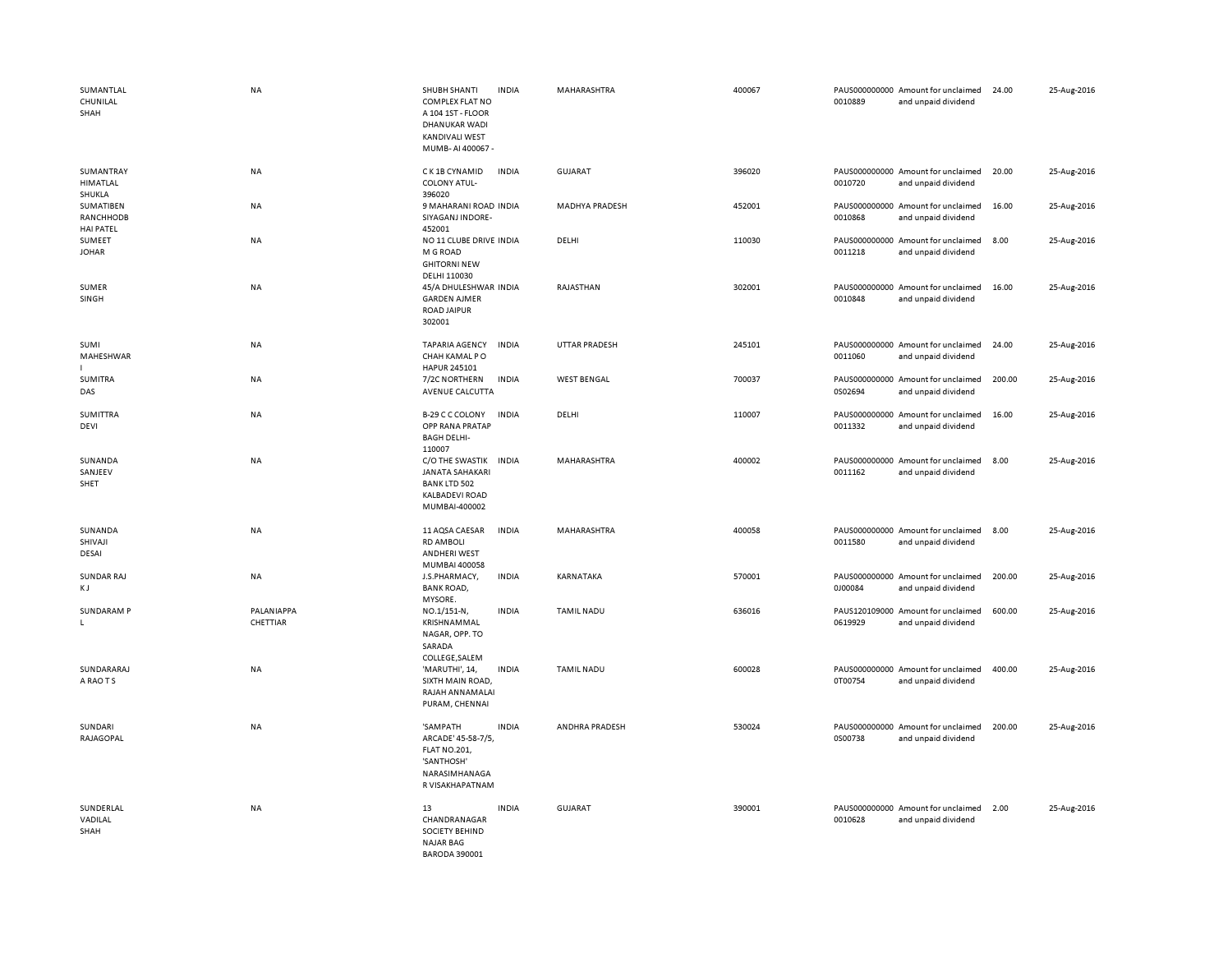| SUNIL J<br><b>HINDOCHA</b>                      | NA                           | <b>B-21 DHANLAXMI</b><br><b>SOCIETY ARYA</b><br><b>KANYA ROAD</b><br><b>KARELI BAUG</b><br>VADODARA 390018                   | <b>INDIA</b> | <b>GUJARAT</b>     | 390018 | 0011462 | PAUS000000000 Amount for unclaimed<br>and unpaid dividend | 16.00  | 25-Aug-2016 |
|-------------------------------------------------|------------------------------|------------------------------------------------------------------------------------------------------------------------------|--------------|--------------------|--------|---------|-----------------------------------------------------------|--------|-------------|
| SUNIL<br><b>KUMAR</b>                           | NA                           | C/O ALEMBIC<br><b>CHEMICALS WORKS</b><br>CO LTD 110<br>JAWAHAR LAL<br><b>NEHRU MARG</b><br>AMBALA CANTT                      | <b>INDIA</b> | <b>HARYANA</b>     | 133001 | 0S03417 | PAUS000000000 Amount for unclaimed<br>and unpaid dividend | 200.00 | 25-Aug-2016 |
| SUNIL<br><b>KUMAR</b><br>LAKHOTIA               | LT GANESH<br>DAS<br>LAKHOTIA | 24/A SHAKESPEARE INDIA<br><b>SARANI PARIJAAT</b><br>9TH FLOOR FLAT<br>NO 94 CALCUTTA                                         |              | <b>WEST BENGAL</b> | 700017 | 8047861 | PAUSIN3012502 Amount for unclaimed<br>and unpaid dividend | 16.00  | 25-Aug-2016 |
| SUNIL<br><b>KUMAR</b><br><b>PUROHIT</b>         | NA                           | 107 LAKSHMI<br>APARTMENTS<br>NALGONDA 'X'<br>ROAD'S MALAKPET<br>HYDERABAD                                                    | <b>INDIA</b> | ANDHRA PRADESH     | 500036 | 0S03157 | PAUS000000000 Amount for unclaimed<br>and unpaid dividend | 600.00 | 25-Aug-2016 |
| <b>SUNIL N</b><br>SHRIPURKAR                    | NA                           | 217 SHANKAR<br><b>NAGAR NAGPUR</b><br>440010                                                                                 | <b>INDIA</b> | MAHARASHTRA        | 440010 | 0010807 | PAUS000000000 Amount for unclaimed<br>and unpaid dividend | 2.00   | 25-Aug-2016 |
| SUNIL<br>RAMESHCHA<br><b>NDRA SHAH</b>          | NA                           | 1 GOPAL BHUVAN<br>2ND FLOOR B B S<br><b>MARG GHATKOPAR</b><br>(WEST) MUMBAI-<br>400086                                       | <b>INDIA</b> | MAHARASHTRA        | 400086 | 0011146 | PAUS000000000 Amount for unclaimed<br>and unpaid dividend | 16.00  | 25-Aug-2016 |
| SUNIL<br><b>SITARAM</b><br>WAGH                 | NA                           | KUVERJI DEVSHI<br>CHAWL 2ND FL B S<br><b>ROAD OPP</b><br><b>ZARAPKAR SHOW</b><br>ROOM DADAR W<br><b>RLY MUMBAI</b><br>400028 | <b>INDIA</b> | MAHARASHTRA        | 400028 | 0011173 | PAUS000000000 Amount for unclaimed<br>and unpaid dividend | 8.00   | 25-Aug-2016 |
| SUNIL<br>SURESHCHAN<br>DRA<br>SHETHIAJIWA<br>LA | NA                           | 9 ANUPAM<br>SOCIETY WADI -<br><b>WADI BARODA</b>                                                                             | <b>INDIA</b> | <b>GUJARAT</b>     | 390007 | 0041789 | PAUSIN3006441 Amount for unclaimed<br>and unpaid dividend | 400.00 | 25-Aug-2016 |
| SUNITA                                          | NA                           | $1 - 1 - 274$<br>CHIKADPALLY<br>HYDERABAD                                                                                    | <b>INDIA</b> | ANDHRA PRADESH     | 500020 | 0S03175 | PAUS000000000 Amount for unclaimed<br>and unpaid dividend | 200.00 | 25-Aug-2016 |
| SUNITA<br>GOSWAMI                               | NA                           | 2E/3<br>JHANDEWALAN<br><b>EXTENSION LINK</b><br>ROAD NEW DELHI-<br>110055                                                    | <b>INDIA</b> | DELHI              | 110055 | 0011032 | PAUS000000000 Amount for unclaimed<br>and unpaid dividend | 8.00   | 25-Aug-2016 |
| <b>SUNITA JAIN</b>                              | NA                           | C-Y/100 S D A HAUZ INDIA<br>KHAS NEW DLEHI<br>110016                                                                         |              | DELHI              | 110016 | 0011244 | PAUS000000000 Amount for unclaimed<br>and unpaid dividend | 8.00   | 25-Aug-2016 |
| SUNITA<br>MAHENDRA<br>KHIMASIA                  | NA                           | 2 SAUMYA FLATS<br><b>ST XAVIERS</b><br><b>COLLEGE ROAD</b><br>NAVRANGPURA<br>AHMEDABAD<br>380009                             | <b>INDIA</b> | <b>GUJARAT</b>     | 380009 | 0011519 | PAUS000000000 Amount for unclaimed<br>and unpaid dividend | 8.00   | 25-Aug-2016 |
| SUNITA<br><b>MOHAN</b><br><b>DARYANI</b>        | NA                           | SHAVITA MANSION INDIA<br>DR AMBEDKAR<br>ROAD DADAR<br>MUMBAL400014                                                           |              | MAHARASHTRA        | 400014 | 0010918 | PAUS000000000 Amount for unclaimed<br>and unpaid dividend | 16.00  | 25-Aug-2016 |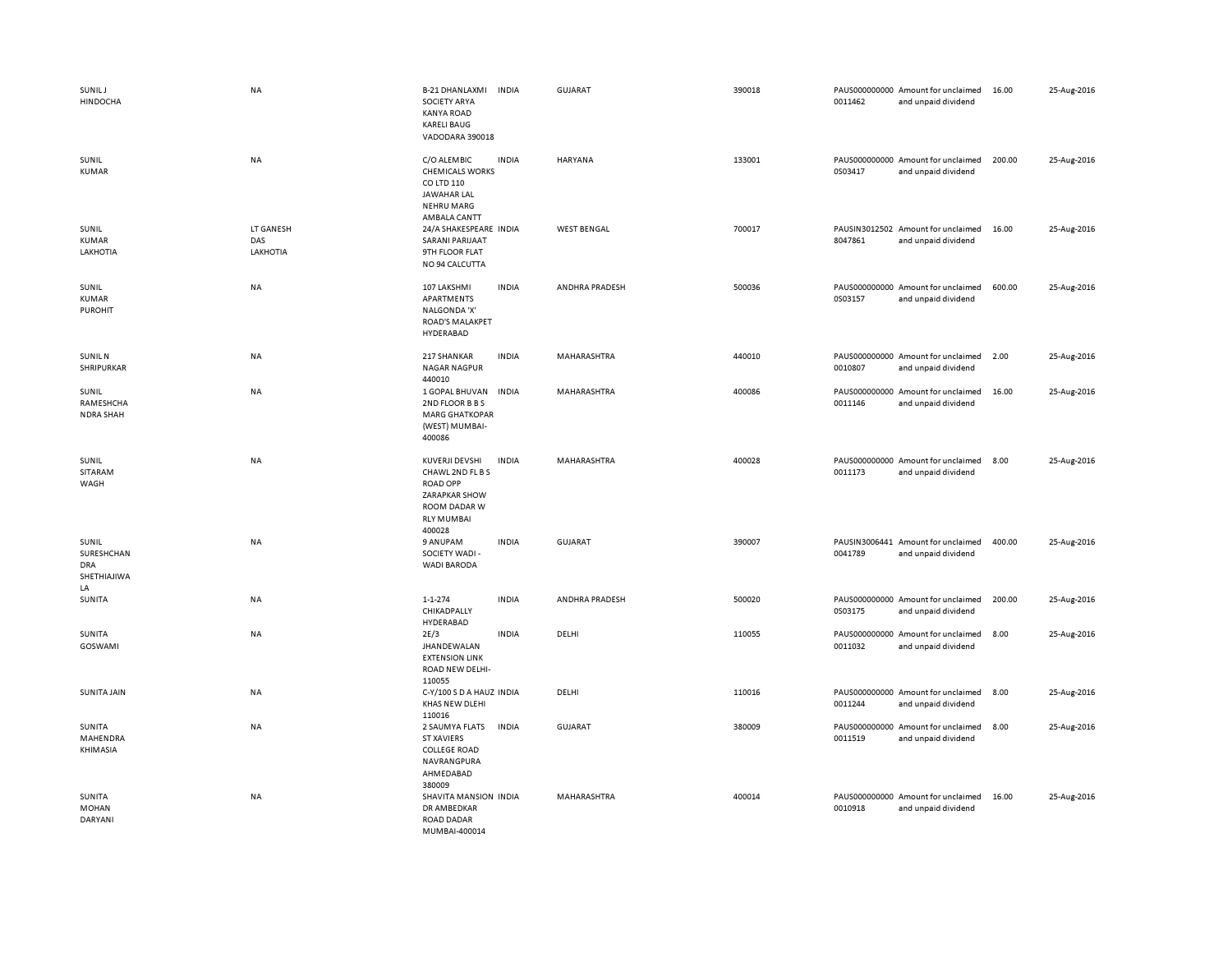| SUNITA<br>MUKESH<br>SHIVDASANI                      | NA        | 8A/94 W E A KAROL INDIA<br><b>BAGH NEW DELHI-</b><br>110005                                                                |              | DELHI                | 110005 | 0011054 | PAUS000000000 Amount for unclaimed<br>and unpaid dividend | 8.00   | 25-Aug-2016 |
|-----------------------------------------------------|-----------|----------------------------------------------------------------------------------------------------------------------------|--------------|----------------------|--------|---------|-----------------------------------------------------------|--------|-------------|
| SUNITA<br>PATHAK                                    | NA        | $B - 2/89$<br>SAFDARJUNG<br><b>ENCLAVE NEW</b><br>DELHI-110029                                                             | <b>INDIA</b> | DELHI                | 110029 | 0011250 | PAUS000000000 Amount for unclaimed<br>and unpaid dividend | 16.00  | 25-Aug-2016 |
| SUNITA<br>SHARADCHA<br><b>NDRA</b><br>WADKAR        | NA        | F2-301 E F F<br><b>JUMBODARSHAN</b><br><b>HSG SOCIETY</b><br><b>KULDONGRI RD-2</b><br><b>ANDHERI EAST</b><br>MUMBAI-400069 | <b>INDIA</b> | MAHARASHTRA          | 400069 | 0010809 | PAUS000000000 Amount for unclaimed<br>and unpaid dividend | 16.00  | 25-Aug-2016 |
| SUNITA<br>SHRIDHAR<br>DATE                          | NA        | A-1203, SAINATH<br>HEIGHT CHS NR.<br><b>JAIN TEMPLE</b><br>NEELAM NGR RD<br>PH-2 MULUND<br>EASTMUMBAI                      | <b>INDIA</b> | MAHARASHTRA          | 400081 | 0010723 | PAUS000000000 Amount for unclaimed<br>and unpaid dividend | 6.00   | 25-Aug-2016 |
| SUNITA<br>SHRIKANT<br>BHIDE                         | NA        | <b>DATT KUTIR</b><br>MUKADAM'S<br>HOUSE BEHIND G P<br>O RAOPURA<br>BARODA-390001                                           | <b>INDIA</b> | GUJARAT              | 390001 | 0010810 | PAUS000000000 Amount for unclaimed<br>and unpaid dividend | 2.00   | 25-Aug-2016 |
| SUNITA<br>YADAV                                     | NA        | A 103 MONIKA<br>APARTMENT<br>KHAJPURA PATNA<br>(BIHAR)                                                                     | <b>INDIA</b> | <b>BIHAR</b>         | 800014 | 0S04016 | PAUS000000000 Amount for unclaimed<br>and unpaid dividend | 200.00 | 25-Aug-2016 |
| SUNKU<br>VENKATASUB<br><b>BARAO</b><br><b>GUPTA</b> | <b>NA</b> | 18/140 SESHUGARI INDIA<br><b>STREET</b><br>PRODDATUR                                                                       |              | ANDHRA PRADESH       | 516360 | 0S01031 | PAUS000000000 Amount for unclaimed<br>and unpaid dividend | 200.00 | 25-Aug-2016 |
| <b>SURA REDDY</b><br><b>KOVVURI</b>                 | NA        | SRI SATYA MEDICAL INDIA<br>& ELECTRICAL<br>STORES,<br>RAYAVARAM VIA.<br>ANAPARTHI,<br>(E.G.DT.)                            |              | ANDHRA PRADESH       | 516129 | 0S00892 | PAUS000000000 Amount for unclaimed<br>and unpaid dividend | 200.00 | 25-Aug-2016 |
| <b>SURAJI BAI</b><br>AGRAWAL                        | NA        | C/O MR C L<br>AGRAWAL<br><b>AGRAWAL TALKIES</b><br>PO ARANG DIST<br>RAIPUR 493441                                          | <b>INDIA</b> | CHHATTISGARH         | 493441 | 0011106 | PAUS000000000 Amount for unclaimed<br>and unpaid dividend | 16.00  | 25-Aug-2016 |
| SUREKHABEN<br><b>GOVINDBHAI</b><br>PATEL            | NA        | <b>HARIKRIPA NIVAS</b><br><b>CHHANI BARODA</b><br>PIN-391740                                                               | <b>INDIA</b> | <b>GUJARAT</b>       | 391740 | 0010811 | PAUS000000000 Amount for unclaimed<br>and unpaid dividend | 6.00   | 25-Aug-2016 |
| SURENDER<br><b>JIT SINGH</b>                        | NA        | 29 P P N MARKET<br>KANPUR-208001                                                                                           | <b>INDIA</b> | <b>UTTAR PRADESH</b> | 208001 | 0011203 | PAUS000000000 Amount for unclaimed<br>and unpaid dividend | 8.00   | 25-Aug-2016 |
| SURENDRA<br>CHAWLA                                  | NA        | 17-C (MIG) DDA<br><b>FLATS GULABI</b><br><b>BAGH DELHI</b><br>110007                                                       | <b>INDIA</b> | DELHI                | 110007 | 0011245 | PAUS000000000 Amount for unclaimed<br>and unpaid dividend | 8.00   | 25-Aug-2016 |
| SURENDRA<br>CHIMANLAL<br>PARIKH                     | NA        | <b>GHANTIADA</b><br><b>GHADIALI POLE</b><br>BARODA-390001                                                                  | <b>INDIA</b> | GUJARAT              | 390001 | 0011347 | PAUS000000000 Amount for unclaimed<br>and unpaid dividend | 2.00   | 25-Aug-2016 |
| SURENDRA<br><b>KUMAR</b>                            | NA        | C/O SUNIL<br>KHANDELWAL 526<br><b>KUCHA PATI RAM</b><br>DELHI 110006                                                       | <b>INDIA</b> | DELHI                | 110006 | 0011399 | PAUS000000000 Amount for unclaimed<br>and unpaid dividend | 8.00   | 25-Aug-2016 |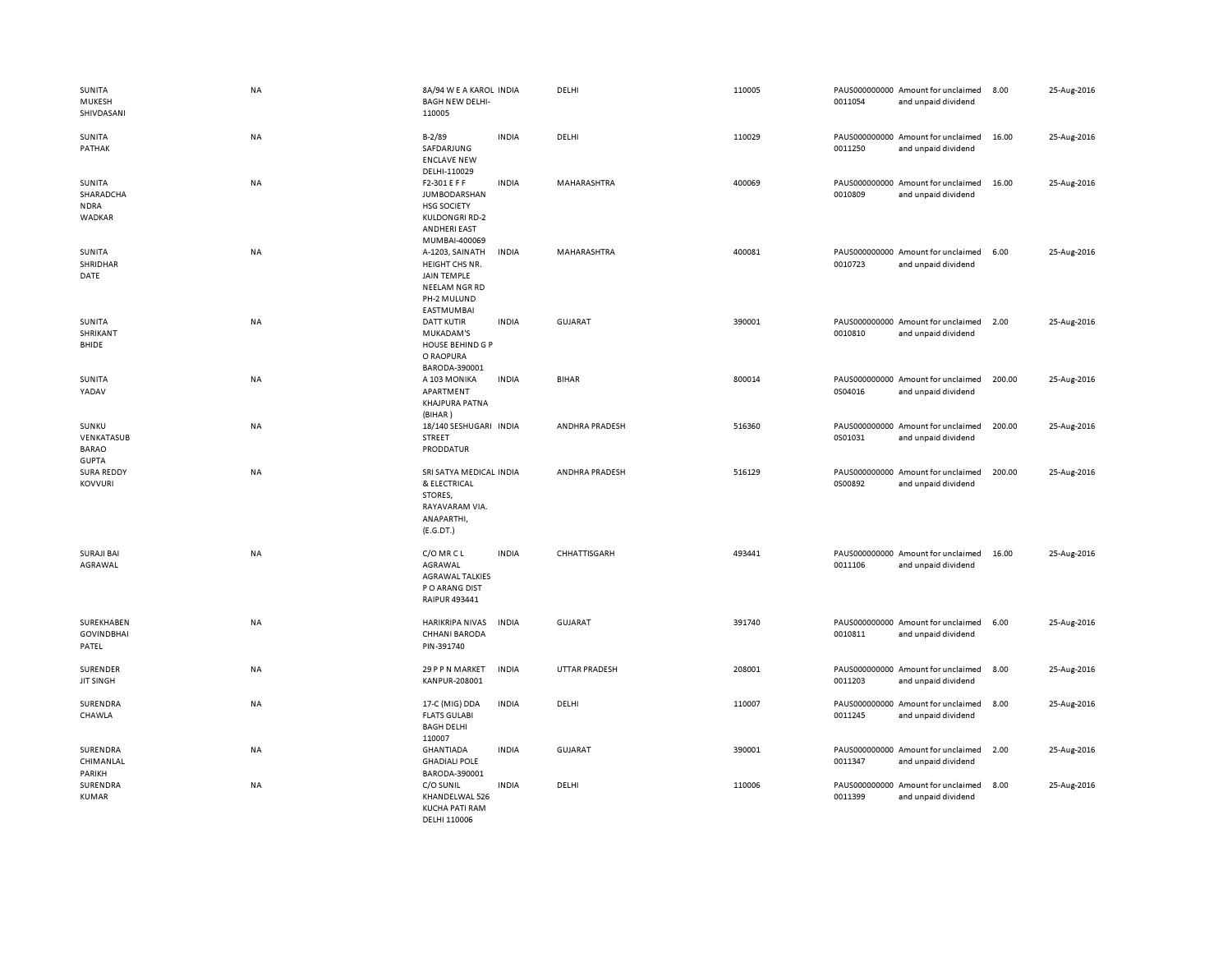| SURENDRA<br>KUMAR<br>AGARWAL           | <b>NA</b> | 110 SOUTHERN<br><b>INDIA</b><br>AVENUE-KOL-29<br>WARD-90 5TH<br><b>FLOOR FLAT 5A</b><br>KOLKATA                                              | <b>WEST BENGAL</b> | 700029 | PAUSIN3003941 Amount for unclaimed<br>6279019<br>and unpaid dividend | 8.00   | 25-Aug-2016 |
|----------------------------------------|-----------|----------------------------------------------------------------------------------------------------------------------------------------------|--------------------|--------|----------------------------------------------------------------------|--------|-------------|
| SURENDRA<br>RAVJIBHAI<br>PATEL         | <b>NA</b> | AT POST 15<br><b>INDIA</b><br>HARIDARSHAN<br><b>SOCIETY</b><br>NAVABAZAR<br><b>KARJAN DIST</b><br><b>BARODA 391240</b>                       | GUJARAT            | 391240 | PAUS000000000 Amount for unclaimed<br>0010627<br>and unpaid dividend | 16.00  | 25-Aug-2016 |
| SURESH<br><b>BIJJARGI</b>              | NA        | MANGALWAR PETH INDIA<br>POST TALUKA JAT<br><b>DIST SANGLI</b>                                                                                | MAHARASHTRA        | 416404 | PAUS000000000 Amount for unclaimed<br>0S04067<br>and unpaid dividend | 200.00 | 25-Aug-2016 |
| SURESH<br>DULLABHRA<br>M VAKHARIA      | NA        | C/O B G VAKHARIA INDIA<br>& CO 155 NAGDEVI<br><b>STREET MUMBAI</b><br>400003                                                                 | MAHARASHTRA        | 400003 | PAUS000000000 Amount for unclaimed<br>0010619<br>and unpaid dividend | 16.00  | 25-Aug-2016 |
| <b>SURESH</b><br>GOVINDLAL<br>SHAH     | <b>NA</b> | <b>MAMA'S POLE</b><br><b>INDIA</b><br>RAOPURA BARODA<br>390001                                                                               | <b>GUJARAT</b>     | 390001 | PAUS000000000 Amount for unclaimed<br>0010642<br>and unpaid dividend | 2.00   | 25-Aug-2016 |
| SURESH JAIN                            | <b>NA</b> | C 2 ROOM NO 32<br><b>INDIA</b><br>4TH FLR MANIYAR<br><b>BLDG TARDEO RD</b><br>MUMBAI 400034                                                  | MAHARASHTRA        | 400034 | PAUS000000000 Amount for unclaimed<br>0011581<br>and unpaid dividend | 8.00   | 25-Aug-2016 |
| <b>SURESH</b><br><b>KAKKAR</b>         | NA        | E-20 G K ENCLAVE II INDIA<br><b>NEW DELHI-110046</b>                                                                                         | DELHI              | 110046 | PAUS000000000 Amount for unclaimed<br>0010986<br>and unpaid dividend | 8.00   | 25-Aug-2016 |
| SURESH<br>KANCHANLAL<br>MODI           | NA        | DESAI SHERI BAVA INDIA<br><b>MADHI'S LANE</b><br>BARODA-390001                                                                               | <b>GUJARAT</b>     | 390001 | PAUS000000000 Amount for unclaimed<br>0010812<br>and unpaid dividend | 2.00   | 25-Aug-2016 |
| SURESH<br>KUMAR<br><b>GOINDANI</b>     | NA        | QTR NO TYPE II/520 INDIA<br><b>LAXMI BAI NAGAR</b><br><b>NEW DELHI 110023</b>                                                                | DELHI              | 110023 | PAUS000000000 Amount for unclaimed<br>0011254<br>and unpaid dividend | 16.00  | 25-Aug-2016 |
| SURESH<br><b>KUMAR</b><br><b>GUPTA</b> | NA        | C/O UMRAO<br><b>INDIA</b><br>PRASAD GUPTA &<br>CO SHARE BROKER<br><b>STOCK EXCHANGE</b><br><b>BLDG ASAF ALI</b><br>ROAD NEW DELHI-<br>110002 | DELHI              | 110002 | PAUS000000000 Amount for unclaimed<br>0011360<br>and unpaid dividend | 8.00   | 25-Aug-2016 |
| SURESH<br><b>KUMAR</b><br><b>GUPTA</b> | <b>NA</b> | HOUSE NO-700,<br><b>INDIA</b><br><b>BABA KHARAM</b><br>SINGH MARG NEAR<br>NEW DELHI G.P.O.,<br>NEW DELHI                                     | DELHI              | 110001 | PAUS000000000 Amount for unclaimed<br>0S01428<br>and unpaid dividend | 200.00 | 25-Aug-2016 |
| SURESH<br><b>KUMARP</b>                | <b>NA</b> | M/S. PUSHAK<br><b>INDIA</b><br>METALS D-3/1, PVR<br>ROAD BANGALORE                                                                           | KARNATAKA          | 560010 | PAUS000000000 Amount for unclaimed<br>0S02075<br>and unpaid dividend | 100.00 | 25-Aug-2016 |
| <b>SURESH</b><br><b>KUMBAR</b>         | NA        | <b>INDIA</b><br>ADARSH<br><b>PATHOLOGY</b><br><b>LABORATORY</b><br><b>RAMDRUG DIST</b><br>BELGAUM                                            | KARNATAKA          | 591123 | PAUS000000000 Amount for unclaimed<br>0S02481<br>and unpaid dividend | 200.00 | 25-Aug-2016 |
| SURESH M P                             | NA        | D NO 1 8TH MAIN S INDIA<br>J H ROAD<br>VIDYARANYAPURA<br><b>M MYSORE</b>                                                                     | KARNATAKA          | 570008 | PAUS000000000 Amount for unclaimed<br>0S02497<br>and unpaid dividend | 300.00 | 25-Aug-2016 |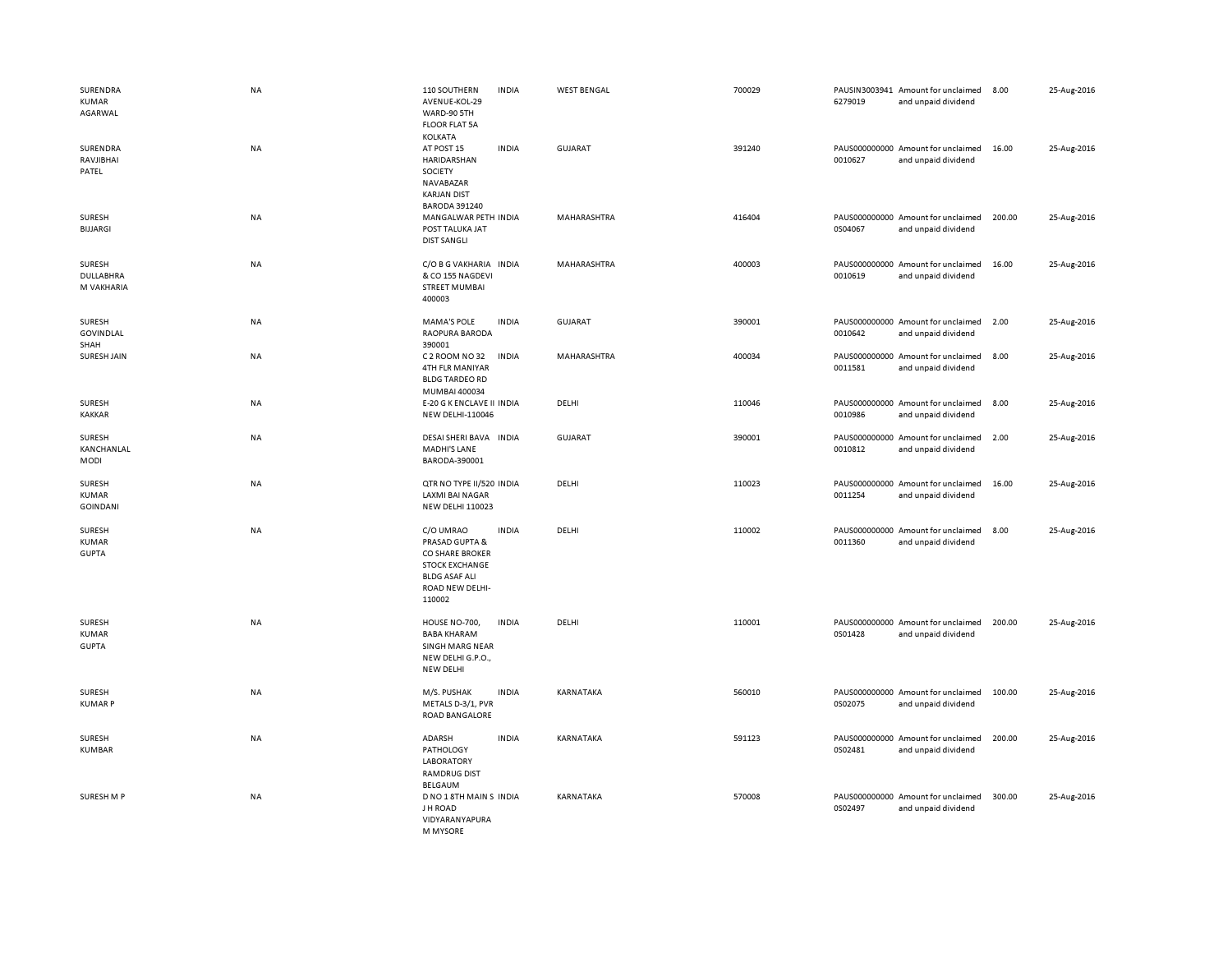| SURESH<br>MAHADEV<br><b>BATAVALE</b>                   | <b>NA</b>                           | KUVERJI DEVSHI<br>CHAWL 2ND FLOOR<br><b>B S ROAD OPP</b><br>ZARAPKAR SHOW<br>ROOM DADAR W<br><b>RLY MUMBAI</b><br>400028 | <b>INDIA</b> | MAHARASHTRA    | 400028 | 0011171                  | PAUS000000000 Amount for unclaimed<br>and unpaid dividend | 8.00   | 25-Aug-2016 |
|--------------------------------------------------------|-------------------------------------|--------------------------------------------------------------------------------------------------------------------------|--------------|----------------|--------|--------------------------|-----------------------------------------------------------|--------|-------------|
| SURESH<br>RATILAL<br>MEHTA                             | <b>NA</b>                           | <b>SHANTI SADAN</b><br>PAREKH LANE<br><b>KAMDIVLEE WEST</b><br>MUMBAI 400067 N<br>В                                      | <b>INDIA</b> | MAHARASHTRA    | 400067 | 0011449                  | PAUS000000000 Amount for unclaimed<br>and unpaid dividend | 8.00   | 25-Aug-2016 |
| SURESH<br>SINGRU                                       | NA                                  | SRIRAM 138<br>SURENDRANAGAR<br><b>NAGPUR</b>                                                                             | <b>INDIA</b> | MAHARASHTRA    | 440015 | 0S03721                  | PAUS000000000 Amount for unclaimed<br>and unpaid dividend | 200.00 | 25-Aug-2016 |
| SURESH<br>SITARAMJI<br><b>GADODIA</b>                  | NA                                  | C/O 2ND FLOOR<br>SHIVNERI BLDG<br>SHIVAJINAGAR AT<br>& PO PARBHANI M<br>s                                                | INDIA        | MAHARASHTRA    | 421103 | PAUS000000000<br>0010913 | Amount for unclaimed<br>and unpaid dividend               | 8.00   | 25-Aug-2016 |
| SURESHBHAI<br>CHANDULAL<br>KAPADIA                     | NA                                  | 601 BULBUL<br>TARANG 414-A<br>14TH ROAD KHAR<br>WESTMUMBAI                                                               | <b>INDIA</b> | MAHARASHTRA    | 400053 | 0010813                  | PAUS000000000 Amount for unclaimed<br>and unpaid dividend | 32.00  | 25-Aug-2016 |
| SURESHBHAI<br><b>D PATEL</b>                           | NA                                  | AT & PO KARENA<br>TAL AMOD DIST<br><b>BHARUCH</b>                                                                        | INDIA        | <b>GUJARAT</b> | 392001 | 0011568                  | PAUS000000000 Amount for unclaimed<br>and unpaid dividend | 32.00  | 25-Aug-2016 |
| SURESHBHAI<br>SHIVABHAI<br>PATEL                       | NA                                  | OLD ZAVER<br><b>BHUWAN NR</b><br>MAHARASHTRA<br>LODGE DANDIA<br><b>BAZAR BARODA</b><br>390001                            | <b>INDIA</b> | <b>GUJARAT</b> | 390001 | 0010633                  | PAUS000000000 Amount for unclaimed<br>and unpaid dividend | 6.00   | 25-Aug-2016 |
| SURESHCHAN<br><b>DRA</b><br>JAYANTILAL<br><b>DOSHI</b> | <b>NA</b>                           | C/O AMBICA<br><b>FERTILISER S T</b><br><b>ROAD IDAR DIST</b><br>SABARKANTHA PIN-<br>383430                               | <b>INDIA</b> | GUJARAT        | 383430 | 0010814                  | PAUS000000000 Amount for unclaimed<br>and unpaid dividend | 2.00   | 25-Aug-2016 |
|                                                        |                                     |                                                                                                                          |              |                |        |                          |                                                           |        |             |
| SURINDER<br>KAUR                                       | NA                                  | 40-D GEWA<br><b>APARTMENTS VIKA</b><br>PURI NEW DELHI                                                                    | <b>INDIA</b> | DELHI          | 110018 | 0011025                  | PAUS000000000 Amount for unclaimed<br>and unpaid dividend | 8.00   | 25-Aug-2016 |
| SURINDER<br>KAUR                                       | NA                                  | 110018<br>B-2/117 JANAKPURI INDIA<br>NEW DELHI-110058                                                                    |              | DELHI          | 110058 | 0011333                  | PAUS000000000 Amount for unclaimed<br>and unpaid dividend | 24.00  | 25-Aug-2016 |
| SURINDER<br>KUMAR                                      | <b>NA</b>                           | <b>B-14 MOTI NAGAR INDIA</b><br><b>NEW DELHI-110015</b>                                                                  |              | DELHI          | 110015 | 0011017                  | PAUS000000000 Amount for unclaimed<br>and unpaid dividend | 8.00   | 25-Aug-2016 |
| CHOPRA<br>SURINDER<br>KUMAR<br>DHUPER                  | NA                                  | C-1796, SHUSHANT INDIA<br>LOK PHASE-1,<br><b>GURGAON</b><br>HARYANA-122001                                               |              | HARYANA        | 122001 | 0011363                  | PAUS000000000 Amount for unclaimed<br>and unpaid dividend | 8.00   | 25-Aug-2016 |
| SURINDER<br>LAL<br>KHAZANCHI                           | NA                                  | H NO 3514<br><b>LALMAN STREET</b><br>DARYA GUNJ NEW<br>DELHI-110002                                                      | <b>INDIA</b> | DELHI          | 110002 | 0011008                  | PAUS000000000 Amount for unclaimed<br>and unpaid dividend | 8.00   | 25-Aug-2016 |
| SURINDER<br>MOHAN<br><b>BUDHRAJA</b>                   | <b>KESAR DAS</b><br><b>BUDHRAJA</b> | 108-B, GH-10<br>SUNDER<br>APARTMENTS<br>PASCHIM VIHAR<br>NEW DELHI                                                       | <b>INDIA</b> | DELHI          | 110087 | 0023197                  | PAUSIN3026201 Amount for unclaimed<br>and unpaid dividend | 8.00   | 25-Aug-2016 |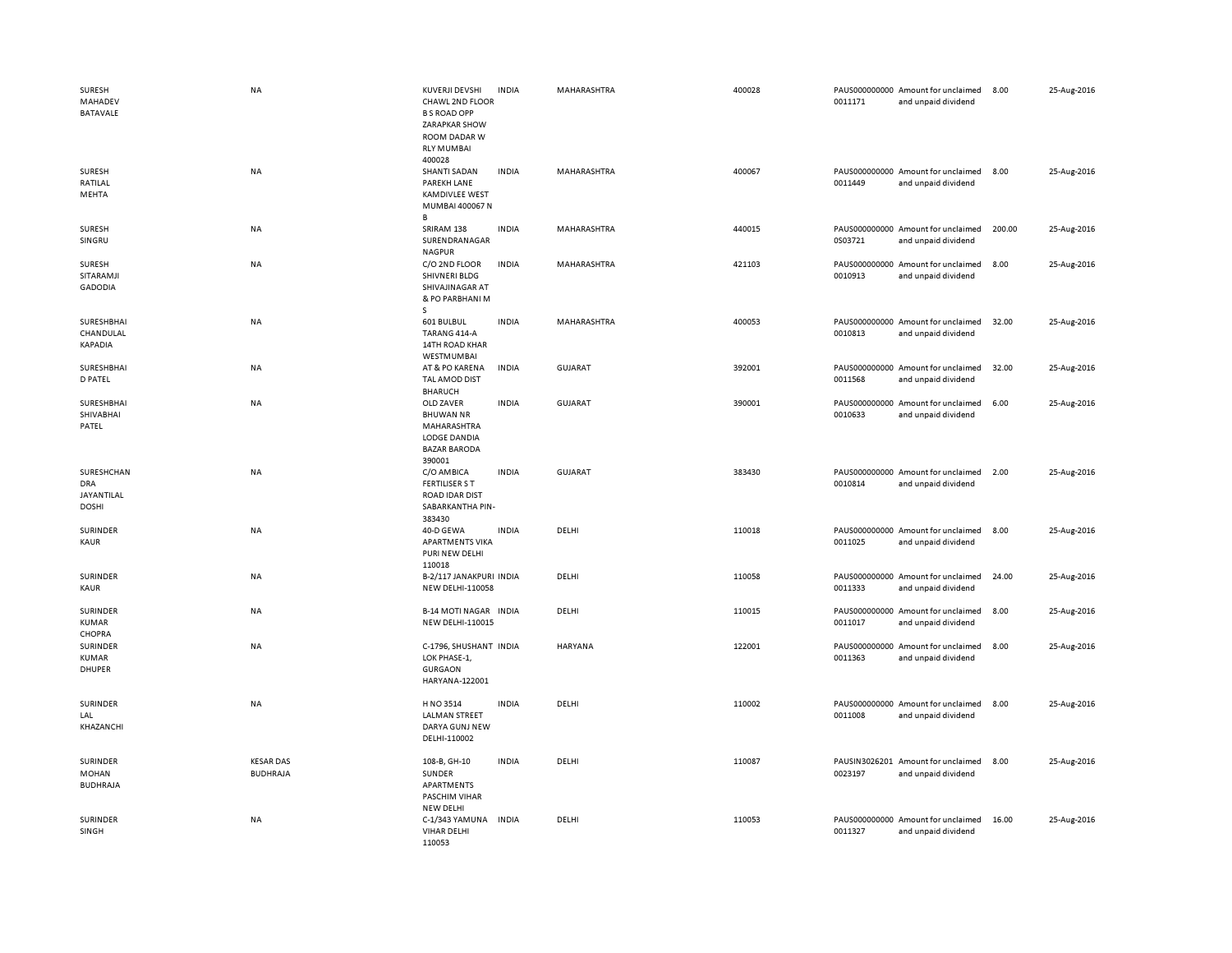| SURINDER<br>SINGH <sub>G</sub><br><b>BHATIA</b> | NA        | C/O JANTA ROAD<br>LINES<br>26,AHMEDABAD<br>WARE - HOUSING<br><b>NAROL CHAR</b><br>RASTA<br>AHMEDABAD 3824- | <b>INDIA</b> | <b>GUJARAT</b>     | 382405 | 0011494 | PAUS000000000 Amount for unclaimed<br>and unpaid dividend | 32.00  | 25-Aug-2016 |
|-------------------------------------------------|-----------|------------------------------------------------------------------------------------------------------------|--------------|--------------------|--------|---------|-----------------------------------------------------------|--------|-------------|
| SURJEET<br>KAUR                                 | NA        | $05 -$<br>C/O LT COL LAKHA<br><b>SINGH VSM ARMY</b><br>HQ PROVOST UNIT<br><b>RED FORT DELHI-</b><br>110006 | <b>INDIA</b> | DELHI              | 110006 | 0011007 | PAUS000000000 Amount for unclaimed<br>and unpaid dividend | 8.00   | 25-Aug-2016 |
| <b>SURJIT SINGH</b><br>NANDA                    | NA        | B-3/167 JANAK<br>PURI NEW DELHI-<br>110058                                                                 | <b>INDIA</b> | DELHI              | 110058 | 0011336 | PAUS000000000 Amount for unclaimed<br>and unpaid dividend | 24.00  | 25-Aug-2016 |
| <b>SURYA BAI</b>                                | <b>NA</b> | C/O.JEEVAN MEDL. INDIA<br><b>HALL GAJWEL</b><br>DIST.MEDAK (A.P)                                           |              | ANDHRA PRADESH     | 502110 | 0S00275 | PAUS000000000 Amount for unclaimed<br>and unpaid dividend | 200.00 | 25-Aug-2016 |
| <b>SURYA H</b><br>PATEL                         | NA        | G/120 ALEMBIC<br><b>GLASS COLONY</b><br><b>BARODA 390003</b>                                               | <b>INDIA</b> | <b>GUJARAT</b>     | 390003 | 0011585 | PAUS000000000 Amount for unclaimed<br>and unpaid dividend | 16.00  | 25-Aug-2016 |
| SURYAKANT<br>CHIMANBHAI<br>PATEL                | NA        | 20 GAYATRI NAGAR INDIA<br><b>NEAR ABHAI</b><br><b>NAGAR GORWA</b><br><b>BARODA 390004</b>                  |              | <b>GUJARAT</b>     | 390004 | 0010640 | PAUS000000000 Amount for unclaimed<br>and unpaid dividend | 2.00   | 25-Aug-2016 |
| SURYAKANT<br>DATTATRAYA<br>GORE                 | NA        | <b>RUKHMINI</b><br><b>BHUVAN 3RD</b><br><b>FLOOR KHADILKAR</b><br><b>ROAD GIRGAUM</b><br>MUMBAI-400004     | <b>INDIA</b> | MAHARASHTRA        | 400004 | 0010731 | PAUS000000000 Amount for unclaimed<br>and unpaid dividend | 16.00  | 25-Aug-2016 |
| SURYAKANT<br>GOVINDLAL<br>PATEL                 | NA        | RAOPURA LIMDA<br>POLE BARODA-<br>390001                                                                    | <b>INDIA</b> | <b>GUJARAT</b>     | 390001 | 0010815 | PAUS000000000 Amount for unclaimed<br>and unpaid dividend | 6.00   | 25-Aug-2016 |
| SURYAKANT<br><b>HARGOVIND</b><br>DAS PATEL      | NA        | AT<br><b>KOTVALIYAPURA P</b><br>O & TA CHANASMA<br>DIST MEHSANA PIN-<br>384220                             | <b>INDIA</b> | <b>GUJARAT</b>     | 384220 | 0010816 | PAUS000000000 Amount for unclaimed<br>and unpaid dividend | 6.00   | 25-Aug-2016 |
| SURYAKANT<br>NARANBHAI<br>PATEL                 | NA        | AT&PO JITODIA<br>TAK ANAND DIST<br>KAIRA PIN-388001                                                        | <b>INDIA</b> | <b>GUJARAT</b>     | 388001 | 0010817 | PAUS000000000 Amount for unclaimed<br>and unpaid dividend | 32.00  | 25-Aug-2016 |
| SURYANARAY<br>ANA<br>KARMACHET<br>TY            | <b>NA</b> | "RATNA" 46,<br>SREENAGAR<br>COLONY,<br>HYDERABAD                                                           | <b>INDIA</b> | ANDHRA PRADESH     | 500873 | 0S00740 | PAUS000000000 Amount for unclaimed<br>and unpaid dividend | 400.00 | 25-Aug-2016 |
| SUSEELA<br><b>UDATHA</b>                        | <b>NA</b> | W/O<br>U.RAMATULASAIAH<br>C/O MADDI<br>SAMBASIVA RAO<br>H.NO.5-37-<br>74,4/9,BRODIPET                      | <b>INDIA</b> | ANDHRA PRADESH     | 522002 | 0S04729 | PAUS000000000 Amount for unclaimed<br>and unpaid dividend | 200.00 | 25-Aug-2016 |
| SUSHIL<br><b>KUMARI JAIN</b>                    | NA        | A-7 C C COLONY<br>DELHI-110007                                                                             | <b>INDIA</b> | DELHI              | 110007 | 0011004 | PAUS000000000 Amount for unclaimed<br>and unpaid dividend | 16.00  | 25-Aug-2016 |
| SUSHIL<br>RANJAN<br><b>GHOSAL</b>               | NA        | 3 K K PALLY PO<br>BIRATI                                                                                   | <b>INDIA</b> | <b>WEST BENGAL</b> | 700051 | 0S02679 | PAUS000000000 Amount for unclaimed<br>and unpaid dividend | 200.00 | 25-Aug-2016 |
| SUSHILA<br><b>BHANUBHAI</b><br>MEHTA            | NA        | QRT NO 164/9<br>SECTOR NO 17<br>GANDHINAGAR-<br>382017                                                     | <b>INDIA</b> | <b>GUJARAT</b>     | 382017 | 0010860 | PAUS000000000 Amount for unclaimed<br>and unpaid dividend | 6.00   | 25-Aug-2016 |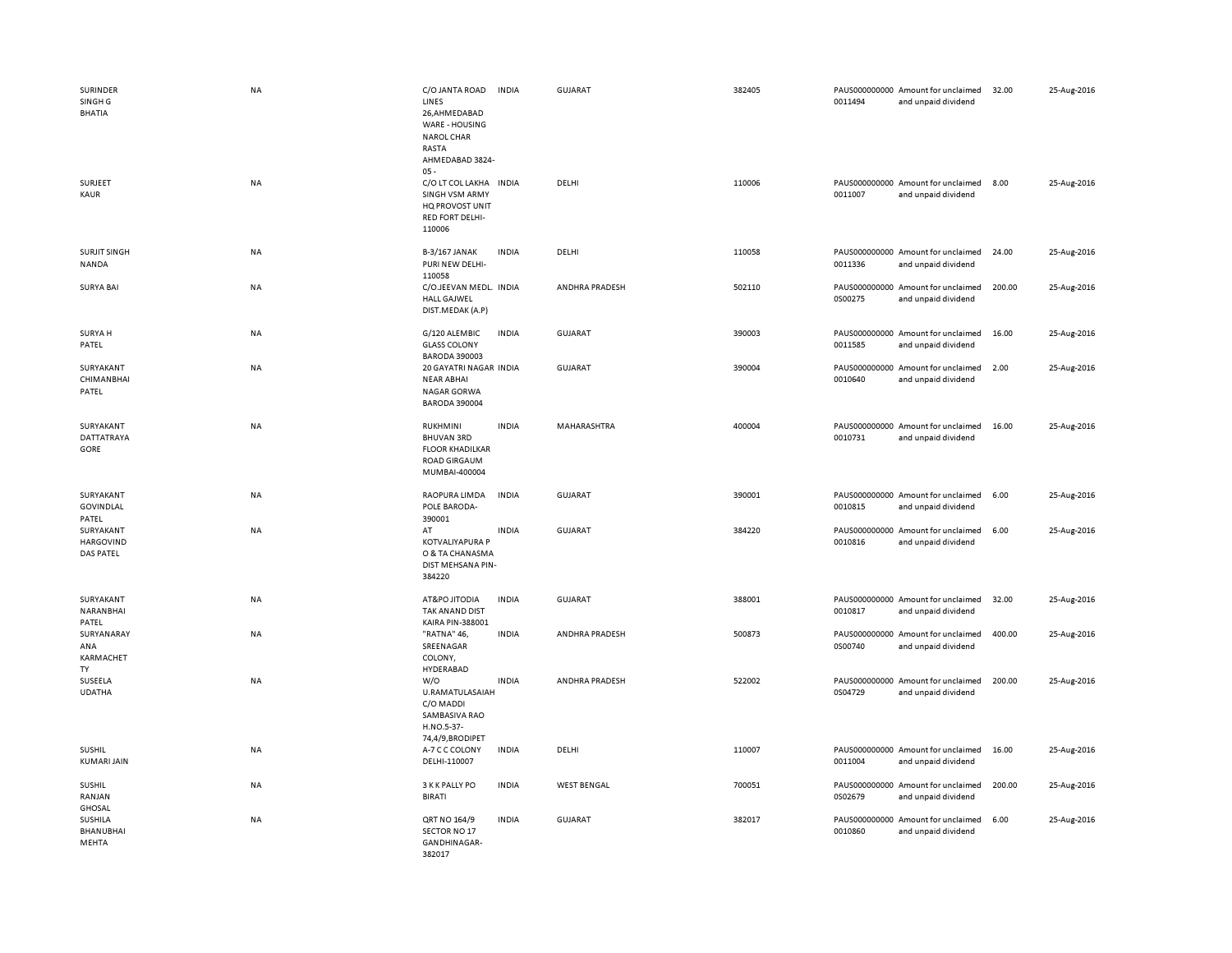| SUSHILA DEVI                                       | NA        | C/O SRI PRADEEP<br>POTDAR 57 NEHRU<br><b>NAGAR AGRA</b>                                                   | <b>INDIA</b> | <b>UTTAR PRADESH</b> | 282002 | 0011316 | PAUS000000000 Amount for unclaimed<br>and unpaid dividend | 18.00  | 25-Aug-2016 |
|----------------------------------------------------|-----------|-----------------------------------------------------------------------------------------------------------|--------------|----------------------|--------|---------|-----------------------------------------------------------|--------|-------------|
| SUSHILA<br><b>DHINGRA</b>                          | NA        | 6082 SADAR BAZAR INDIA<br><b>BARI MARKET</b><br>DELHI-110006                                              |              | DELHI                | 110006 | 0011000 | PAUS000000000 Amount for unclaimed<br>and unpaid dividend | 24.00  | 25-Aug-2016 |
| SUSHILA<br>GULEECHA                                | NA        | P.B.1831, NO.3, II<br><b>MAIN ROAD</b><br>CHAMRAJPET<br><b>BANGALORE</b>                                  | <b>INDIA</b> | KARNATAKA            | 560018 | 0S05451 | PAUS000000000 Amount for unclaimed<br>and unpaid dividend | 100.00 | 25-Aug-2016 |
| SUSHILA<br><b>KAPURCHAN</b><br>D PARMAR            | NA        | 2-D/24 TAXIMEN<br>SOCIETY L B S<br><b>MARG KURLA</b><br>MUMBAI 400070                                     | <b>INDIA</b> | MAHARASHTRA          | 400070 | 0011543 | PAUS000000000 Amount for unclaimed<br>and unpaid dividend | 8.00   | 25-Aug-2016 |
| <b>SUSHILA</b><br>SHARMA                           | <b>NA</b> | HOUSE NO 1402<br><b>GALI MUSBBIRON</b><br>CHANKYA MA-RG<br><b>SUBASH CHOWK</b><br>JAIPUR 302002 - -       | <b>INDIA</b> | RAJASTHAN            | 302002 | 0011365 | PAUS000000000 Amount for unclaimed<br>and unpaid dividend | 16.00  | 25-Aug-2016 |
| <b>SUSHILA</b><br>TAYAL                            | <b>NA</b> | <b>S R INVESTMENT</b><br>88 HANUMAN<br><b>LANE SITABURDI</b><br>NAGPUR 440012                             | <b>INDIA</b> | MAHARASHTRA          | 440012 | 0011621 | PAUS000000000 Amount for unclaimed<br>and unpaid dividend | 16.00  | 25-Aug-2016 |
| SUSHILA<br>YOGESHBHAI<br>PANDYA                    | NA        | B NO 70/E/1087<br>SAHIJPUR BOGA<br>KRISHNANAGAR<br>AHMEDABAD                                              | <b>INDIA</b> | <b>GUJARAT</b>       | 382345 | 0011412 | PAUS000000000 Amount for unclaimed<br>and unpaid dividend | 10.00  | 25-Aug-2016 |
| <b>SUSHMA</b><br><b>GUPTA</b>                      | NA        | C/O UPENDRA<br>GUPTA H NO 170<br><b>GALI BARDOOB</b><br>WALI AJMERI GATE<br>DELHI-110006                  | <b>INDIA</b> | DELHI                | 110006 | 0011002 | PAUS000000000 Amount for unclaimed<br>and unpaid dividend | 8.00   | 25-Aug-2016 |
| SUSHMA<br><b>MOHTA</b>                             | <b>NA</b> | C/O MR RAVI<br><b>DUJARI</b><br>303,"ANAND-<br>JYOTI" 41, NETAJI<br><b>SUBHASH ROAD</b><br><b>KOLKATA</b> | <b>INDIA</b> | <b>WEST BENGAL</b>   | 700001 | 0011117 | PAUS000000000 Amount for unclaimed<br>and unpaid dividend | 16.00  | 25-Aug-2016 |
| <b>SUSILAN V</b>                                   | NA        | 73, SUBBAIAH<br><b>MUDALIAR STREET</b><br><b>COIMBATORE</b><br>TAMILNADU.                                 | <b>INDIA</b> | <b>TAMIL NADU</b>    | 641001 | 0S01433 | PAUS000000000 Amount for unclaimed<br>and unpaid dividend | 200.00 | 25-Aug-2016 |
| <b>SUVARNAR</b>                                    | NA        | 511/A, VEENE<br>SESHANNA ROAD,<br>IV CROSS,<br>K.R.MOHALLA,<br><b>MYSORE</b>                              | <b>INDIA</b> | KARNATAKA            | 570001 | 0R00213 | PAUS000000000 Amount for unclaimed<br>and unpaid dividend | 200.00 | 25-Aug-2016 |
| SUVARNA<br><b>RAJPAL BAGI</b>                      | NA        | 25/666 2ND FLOOR INDIA<br>RAJAT CHS LTD<br><b>NEHRU NAGAR</b><br><b>KURLA EAST</b><br><b>MUMBAI</b>       |              | MAHARASHTRA          | 400024 | 0590255 | PAUSIN3007571 Amount for unclaimed<br>and unpaid dividend | 24.00  | 25-Aug-2016 |
| SUVARNABE<br>N PRIYAKANT<br>PARIKH                 | <b>NA</b> | PATOLIA POLE<br><b>GHADIALI POLE</b><br><b>MANDVI BARODA</b><br>390001                                    | <b>INDIA</b> | <b>GUJARAT</b>       | 390001 | 0011437 | PAUS000000000 Amount for unclaimed<br>and unpaid dividend | 6.00   | 25-Aug-2016 |
| <b>SWAMI ALIAS</b><br><b>BABURAO G</b><br>NEGINHAL | NA        | 93<br>MEHABOOBNAGAR<br>HUBLI-580020                                                                       | <b>INDIA</b> | KARNATAKA            | 580020 | 0010822 | PAUS000000000 Amount for unclaimed<br>and unpaid dividend | 66.00  | 25-Aug-2016 |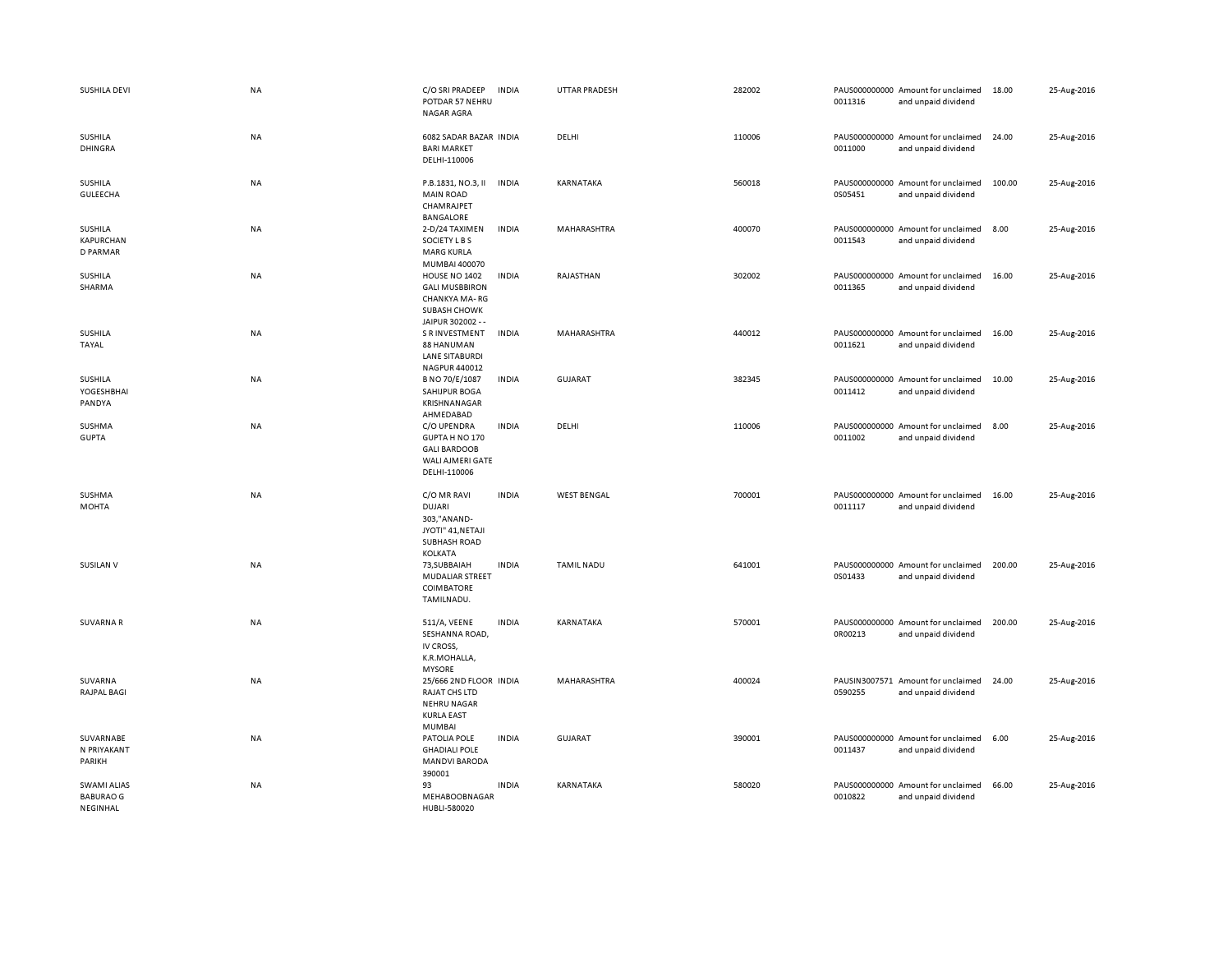| SWAPAN<br>CHAKRABORT<br>Y                              | <b>NA</b> | M/S MODERN<br>SALES AGENCY 65A<br>CENTRAL RD PO<br>NONACHANDANPU<br><b>KUR BARRACKPUR</b>   | <b>INDIA</b> | <b>WEST BENGAL</b> | 700122 | 0S02786 | PAUS000000000 Amount for unclaimed<br>and unpaid dividend | 200.00 | 25-Aug-2016 |
|--------------------------------------------------------|-----------|---------------------------------------------------------------------------------------------|--------------|--------------------|--------|---------|-----------------------------------------------------------|--------|-------------|
| SWARAJ<br><b>MADHOK</b>                                | <b>NA</b> | A-1/213, JANAK<br>PURI, NEW DELHI<br>PIN-110058                                             | <b>INDIA</b> | DELHI              | 110058 | 0011305 | PAUS000000000 Amount for unclaimed<br>and unpaid dividend | 8.00   | 25-Aug-2016 |
| SWARNA<br>CHALASANI                                    | NA        | 222<br>VENKATESWARA<br>NAGAR MEERPET<br>MOULA ALI<br>SECUNDERABAD<br>500040 A P             | <b>INDIA</b> | ANDHRA PRADESH     | 500040 | 0011388 | PAUS000000000 Amount for unclaimed<br>and unpaid dividend | 8.00   | 25-Aug-2016 |
| SWARNA<br>KAMAL<br>MUKHERJEE                           | <b>NA</b> | 73<br>DURGACHANRAN<br><b>DOCTOR ROAD</b><br>CALCUTTA                                        | <b>INDIA</b> | <b>WEST BENGAL</b> | 700014 | 0S02909 | PAUS000000000 Amount for unclaimed<br>and unpaid dividend | 200.00 | 25-Aug-2016 |
| T B AMEER<br>AHAMED                                    | <b>NA</b> | S/O TH BASHA<br>SAHEB<br>AGRICULTURIST PO<br>HARIHARAPURA<br>KOPPATALUK<br>577120           | <b>INDIA</b> | KARNATAKA          | 577120 | 0011786 | PAUS000000000 Amount for unclaimed<br>and unpaid dividend | 8.00   | 25-Aug-2016 |
| T.<br>BALARAMAN                                        | <b>NA</b> | G-3 ALEMBIC GLASS INDIA<br><b>COLONY WHITE</b><br>FIELD PO<br>BANGALORE                     |              | KARNATAKA          | 560066 | 0T05132 | PAUS000000000 Amount for unclaimed<br>and unpaid dividend | 200.00 | 25-Aug-2016 |
| т<br>BALARAMAN                                         | <b>NA</b> | F/16 ALEMBIC<br><b>GLASS COLONY</b><br>WHITE FIELD<br>BANGALORE<br>560066                   | <b>INDIA</b> | KARNATAKA          | 560066 | 0011740 | PAUS000000000 Amount for unclaimed<br>and unpaid dividend | 10.00  | 25-Aug-2016 |
| T BHAIRAV                                              | NA        | THIRCHIGANJ<br>ROAD KAMAREDDY<br>POST<br>DIST.NIZAMABAD                                     | <b>INDIA</b> | ANDHRA PRADESH     | 503111 | 0T03211 | PAUS000000000 Amount for unclaimed<br>and unpaid dividend | 200.00 | 25-Aug-2016 |
| тc<br>SATHYANARA<br>YANA                               | <b>NA</b> | <b>DHANVANTRI</b><br>NILAYA B H ROAD<br>ARSIKERE                                            | <b>INDIA</b> | KARNATAKA          | 573103 | 0T02366 | PAUS000000000 Amount for unclaimed<br>and unpaid dividend | 600.00 | 25-Aug-2016 |
| T G<br>CHANDRAM<br>OHAN                                | <b>NA</b> | K-11 ALEMBIC<br>COLONY<br>VADODARA<br>VADODARA                                              | <b>INDIA</b> | <b>GUJARAT</b>     | 390003 | 0T04307 | PAUS000000000 Amount for unclaimed<br>and unpaid dividend | 200.00 | 25-Aug-2016 |
| ΤG<br>LAKSHMANA<br>N                                   | NA        | 20/1540 G II FLOOR INDIA<br>GANGA<br>APARTMENTS<br><b>MANARI ROAD</b><br>KALLAI P O CALICUT |              | KERALA             | 673003 | 0T02949 | PAUS000000000 Amount for unclaimed<br>and unpaid dividend | 200.00 | 25-Aug-2016 |
| T G<br>NAGARAJAN                                       | <b>NA</b> | 3 K 1ST STREET<br>NARAYAN PILLAI ST<br><b>CROSS BANGALORE</b><br>560001                     | <b>INDIA</b> | KARNATAKA          | 560001 | 0011765 | PAUS000000000 Amount for unclaimed<br>and unpaid dividend | 8.00   | 25-Aug-2016 |
| T GOMATHI<br>AMMAL                                     | NA        | 59, OFFICERS<br><b>COLONY PUTHUR</b><br>TIRUCHI                                             | <b>INDIA</b> | <b>TAMIL NADU</b>  | 620017 | 0T01913 | PAUS000000000 Amount for unclaimed<br>and unpaid dividend | 400.00 | 25-Aug-2016 |
| T.<br><b>GOPALAKRIS</b><br><b>HNA</b><br><b>MURTHY</b> | <b>NA</b> | 49-26-16 2ND 'D'<br>SRINIVAS<br><b>MADHURA NAGAR</b><br>VISAKHAPATNAM                       | <b>INDIA</b> | ANDHRA PRADESH     | 530016 | 0T04727 | PAUS000000000 Amount for unclaimed<br>and unpaid dividend | 300.00 | 25-Aug-2016 |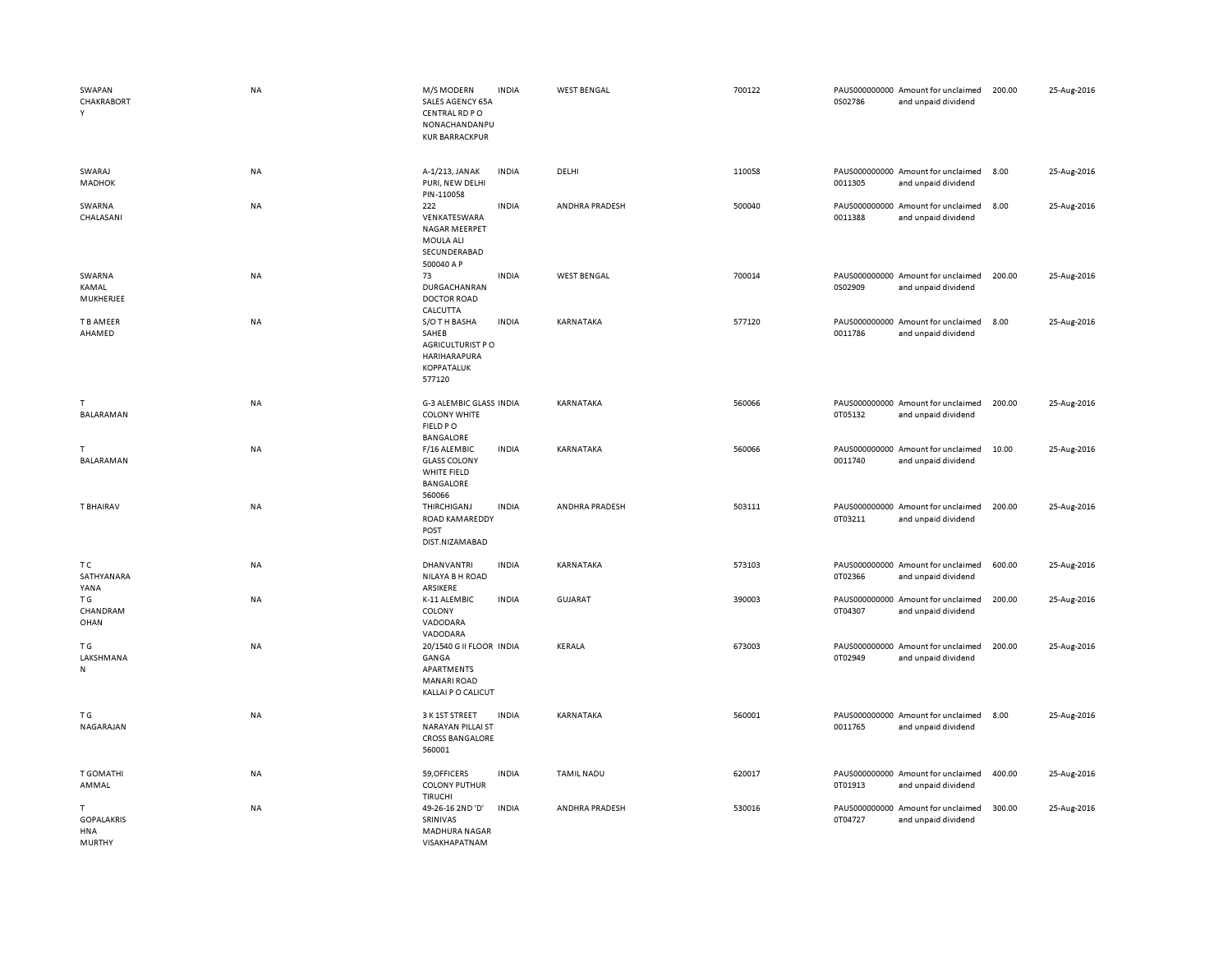| TK<br>NATARAJAN                   | <b>NA</b>                | C/O DUNLOP INDIA INDIA<br>LIMITED 1ST FLOOR<br><b>MOHAN TOWERS</b><br>50 RESIDENCY<br><b>ROAD BANGALORE</b><br>560025 |              | KARNATAKA         | 560025 | 0011797                  | PAUS000000000 Amount for unclaimed<br>and unpaid dividend | 16.00  | 25-Aug-2016 |
|-----------------------------------|--------------------------|-----------------------------------------------------------------------------------------------------------------------|--------------|-------------------|--------|--------------------------|-----------------------------------------------------------|--------|-------------|
| TK<br>PRASANNA<br><b>KUMAR</b>    | <b>NA</b>                | 255 HILLSIDE<br><b>LAYOUT WHITE</b><br><b>FIELD BANGALORE</b>                                                         | <b>INDIA</b> | KARNATAKA         | 560066 | 0T02375                  | PAUS000000000 Amount for unclaimed<br>and unpaid dividend | 200.00 | 25-Aug-2016 |
| TK<br>VENKITESWA<br>RAN           | <b>NA</b>                | 1X/628 PANDIKUDI INDIA<br>ROAD COCHIN-<br>682002                                                                      |              | KERALA            | 682002 | 0011781                  | PAUS000000000 Amount for unclaimed<br>and unpaid dividend | 16.00  | 25-Aug-2016 |
| T.<br>MALLIKARJU<br><b>NARAO</b>  | SOT<br>SIVAIAH<br>CHETTY | D.NO13-<br>38, NEWRAJAMEDI<br>CALSTORE,<br><b>VEDURLA BAZAAR</b><br>PRODDATURKADAP<br>A [DIST]                        | <b>INDIA</b> | ANDHRA PRADESH    | 516360 | PAUS120137000<br>0263265 | Amount for unclaimed<br>and unpaid dividend               | 32.00  | 25-Aug-2016 |
| T N VITTAL                        | <b>NA</b>                | 3 LAKSHMIPURAM INDIA<br>1ST STREET<br>ROYAPETTAH<br>CHENNAI-600014                                                    |              | <b>TAMIL NADU</b> | 600014 | 0011756                  | PAUS000000000 Amount for unclaimed<br>and unpaid dividend | 6.00   | 25-Aug-2016 |
| $\mathsf{T}$<br>NARENDRAN         | NA                       | <b>B21 IST MAIN</b><br><b>ROAD TV NAGAR</b><br>AMBATTUR<br>CHENNAI                                                    | <b>INDIA</b> | <b>TAMIL NADU</b> | 600053 | 0T03497                  | PAUS000000000 Amount for unclaimed<br>and unpaid dividend | 300.00 | 25-Aug-2016 |
| T P RAMESH                        | NA                       | 24/371 AUDITHYA<br><b>PURAM VILLAGE</b><br>PALGAHAT                                                                   | <b>INDIA</b> | KERALA            | 678008 | 0011741                  | PAUS000000000 Amount for unclaimed<br>and unpaid dividend | 2.00   | 25-Aug-2016 |
| TR.<br>RAMADAS                    | <b>NA</b>                | F/33 RBI STAFF QRS INDIA<br><b>KAKOOR</b><br><b>ERNAKULAM KOCHI</b>                                                   |              | <b>KERALA</b>     | 682017 | 0T03017                  | PAUS000000000 Amount for unclaimed<br>and unpaid dividend | 200.00 | 25-Aug-2016 |
| <b>TRRUKMANI</b>                  | <b>NA</b>                | No.6, Thiruvalluvar INDIA<br>Street, Anbalagam<br>Nagar Perambur                                                      |              | <b>TAMIL NADU</b> | 600011 | 0T05188                  | PAUS000000000 Amount for unclaimed<br>and unpaid dividend | 400.00 | 25-Aug-2016 |
| т<br>RAMASWAMI<br><b>IYENGAR</b>  | <b>NA</b>                | A/75 31'A' CROSS<br>7TH BLOCK<br>JAYANAGAR<br>BANGALORE                                                               | <b>INDIA</b> | KARNATAKA         | 560082 | 0T05352                  | PAUS000000000 Amount for unclaimed<br>and unpaid dividend | 100.00 | 25-Aug-2016 |
| T S<br>BALAKRISHN<br>AN           | NA                       | 18 INF DIV SIG REGI INDIA<br><b>56 APO</b>                                                                            |              | MAHARASHTRA       | 999999 | 0011787                  | PAUS000000000 Amount for unclaimed<br>and unpaid dividend | 8.00   | 25-Aug-2016 |
| T S<br>KALYANAKRIS<br><b>HNAN</b> | <b>NA</b>                | 1 MANOBEENACD INDIA<br><b>BARFIWALA MARG</b><br>ANDHERI (WEST)<br>MUMBAI-400058                                       |              | MAHARASHTRA       | 400058 | 0011763                  | PAUS000000000 Amount for unclaimed<br>and unpaid dividend | 16.00  | 25-Aug-2016 |
| <b>T SAMBASIVA</b><br>RAO         | NA                       | D-152 FATEH<br><b>NAGAR NEW DELHI</b><br>110018                                                                       | <b>INDIA</b> | DELHI             | 110018 | 0011789                  | PAUS000000000 Amount for unclaimed<br>and unpaid dividend | 16.00  | 25-Aug-2016 |
| <b>TVSMANI</b>                    | NA                       | "ASHOK" 16<br><b>SECOND CROSS</b><br>STREET WEST C IT<br>NAGAR CHENNAI-<br>600035                                     | <b>INDIA</b> | <b>TAMIL NADU</b> | 600035 | 0011768                  | PAUS000000000 Amount for unclaimed<br>and unpaid dividend | 8.00   | 25-Aug-2016 |
| T V<br>SUBBAIAH                   | NA                       | D-1, PRESIDENT<br><b>BANZARA ROAD</b><br>NO. 2 BANZARA<br>HILLS, HYDERABAD                                            | <b>INDIA</b> | ANDHRA PRADESH    | 500034 | 0T04625                  | PAUS000000000 Amount for unclaimed<br>and unpaid dividend | 200.00 | 25-Aug-2016 |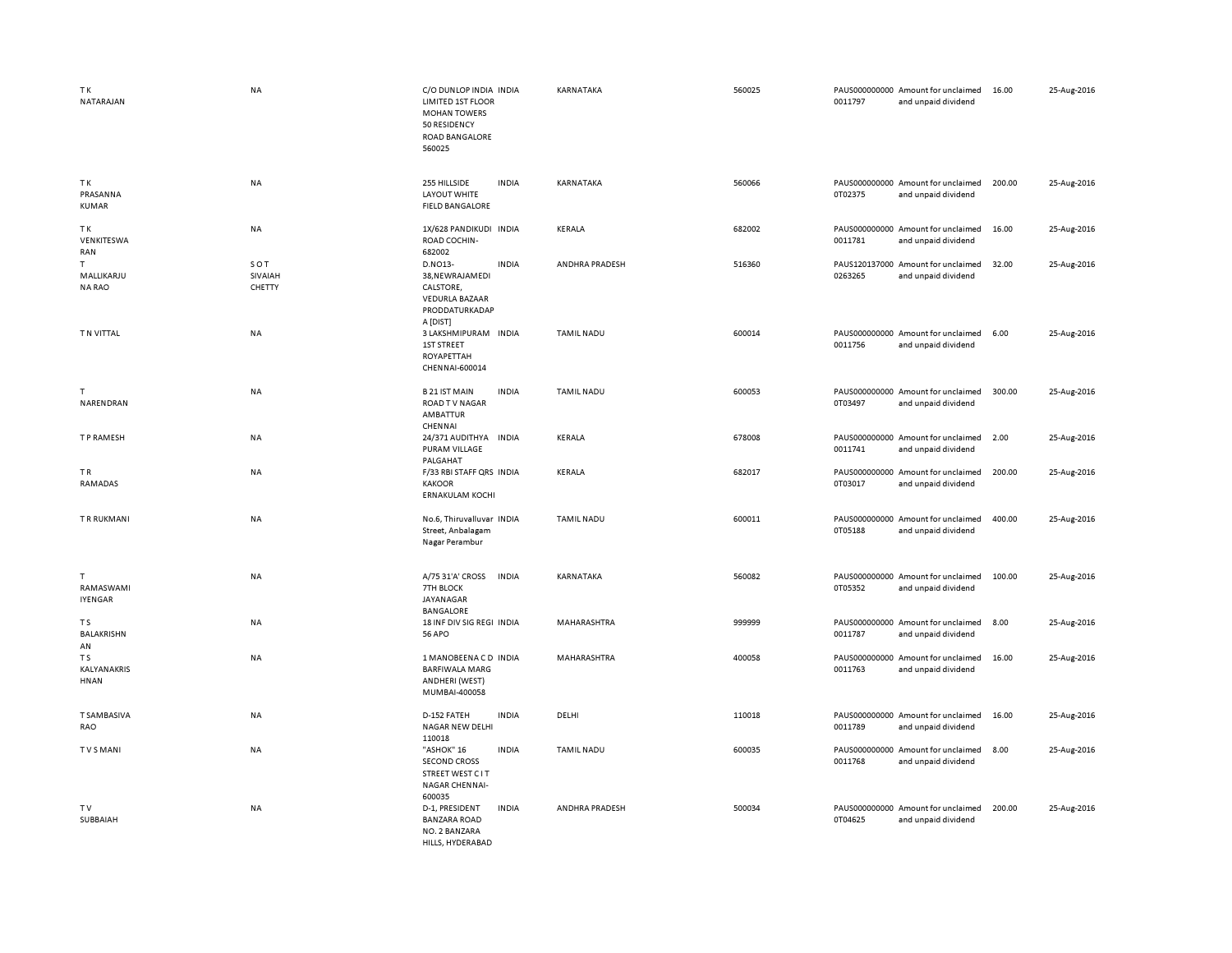| TV<br>SUBRAMANY<br>AM                              | N<br>VENUGOPAL<br>AN | NO 96 S RAMARAO INDIA<br>LAYOUT BSK 3RD<br>STAGE<br><b>KATTRIGUPPA</b><br><b>BANGALORE</b>                                 |              | KARNATAKA            | 560085 | 0063827 | PAUSIN3019263 Amount for unclaimed<br>and unpaid dividend | 200.00 | 25-Aug-2016 |
|----------------------------------------------------|----------------------|----------------------------------------------------------------------------------------------------------------------------|--------------|----------------------|--------|---------|-----------------------------------------------------------|--------|-------------|
| $\mathsf{T}$<br>VIJAYAKUMA<br>$\mathsf{R}$         | NA                   | 91 SARAVANA<br>PERUMAL STREET<br>PURSWALLKAM                                                                               | <b>INDIA</b> | <b>TAMIL NADU</b>    | 600084 | 0T05207 | PAUS000000000 Amount for unclaimed<br>and unpaid dividend | 200.00 | 25-Aug-2016 |
| TAIYABALI<br><b>NANABHAI</b><br>SORANGWAL<br>А     | NA                   | WADI BADRI<br>MOHOLLA BARODA-<br>390001                                                                                    | <b>INDIA</b> | GUJARAT              | 390001 | 0011743 | PAUS000000000 Amount for unclaimed<br>and unpaid dividend | 32.00  | 25-Aug-2016 |
| <b>TANESH</b><br>DESAI                             | PARMANAN<br>D DESAI  | <b>88 TARANG HILL</b><br>SOCIETY NR ARJUN<br>ASHRAM<br>CHANDLODIA SOLA<br>CIVIL AHMEDABAD                                  | <b>INDIA</b> | GUJARAT              | 380014 | 0173210 | PAUSIN3012763 Amount for unclaimed<br>and unpaid dividend | 6.00   | 25-Aug-2016 |
| TANVEER<br>KHAN                                    | NA                   | C/O R A KHAN<br><b>INDIAN OVERSEAS</b><br><b>BANK TILAK NAGAR</b><br>JAIPUR 302004                                         | <b>INDIA</b> | RAJASTHAN            | 302004 | 0011799 | PAUS000000000 Amount for unclaimed<br>and unpaid dividend | 16.00  | 25-Aug-2016 |
| TANVIR<br>NATHANI                                  | NA                   | 4 FATIMA VILLA 1ST INDIA<br>FLOOR 29TH ROAD<br><b>BANDRA MUMBAI</b>                                                        |              | MAHARASHTRA          | 400050 | 0T03628 | PAUS000000000 Amount for unclaimed<br>and unpaid dividend | 200.00 | 25-Aug-2016 |
| <b>TARA DEVI</b><br>SARAWGI                        | NA                   | <b>C/O PIONER</b><br><b>PLASTIC PRODUCTS</b><br>28/132A SIRKI<br>MOHAL KANPUR-<br>208001                                   | <b>INDIA</b> | <b>UTTAR PRADESH</b> | 208001 | 0011792 | PAUS000000000 Amount for unclaimed<br>and unpaid dividend | 16.00  | 25-Aug-2016 |
| <b>TARABAI</b><br>BHAVANISHA<br><b>NKAR RAIKAR</b> | NA                   | C/O THE SWASTIK<br><b>INDIA</b><br><b>JANATA SAHAKARI</b><br><b>BANK LTD 502</b><br><b>KALBADEVI ROAD</b><br>MUMBAI-400002 |              | MAHARASHTRA          | 400002 | 0011780 | PAUS000000000 Amount for unclaimed<br>and unpaid dividend | 8.00   | 25-Aug-2016 |
| TARACHAND<br>DEVCHANDD<br>AS CHOKSHI               | NA                   | C/O.<br>MAHENDRABHAI B.<br>GOSER FLAT NO.<br>949, II FLR, BLOCK<br>NO. M.20<br>VIJAYNAGAR,<br>HARNI ROAD,<br>BARODA-390006 | <b>INDIA</b> | <b>GUJARAT</b>       | 390006 | 0011733 | PAUS000000000 Amount for unclaimed<br>and unpaid dividend | 6.00   | 25-Aug-2016 |
| TARALAXMI<br>NAVNITRAI<br>MEHTA                    | NA                   | C/O MONA<br><b>TRADING CO MAIN</b><br><b>BAZAR AT RAJULA</b><br>DIST AMRELI PIN-<br>364560                                 | <b>INDIA</b> | <b>GUJARAT</b>       | 364560 | 0011745 | PAUS000000000 Amount for unclaimed<br>and unpaid dividend | 16.00  | 25-Aug-2016 |
| TARJANBHAI<br>BHAILALBHAI<br>PATEL                 | NA                   | D-25, SHANTI PARK INDIA<br><b>SOC MAKRAND</b><br>DESAI MARG NR.<br><b>TRIBHOVAN PARK</b><br>SCOVASNA ROAD<br><b>BARODA</b> |              | <b>GUJARAT</b>       | 390015 | 0011729 | PAUS000000000 Amount for unclaimed<br>and unpaid dividend | 2.00   | 25-Aug-2016 |
| <b>TARUN</b><br>GOOPTU                             | NA                   | 48V B T ROAD<br>CALCUTTA                                                                                                   | <b>INDIA</b> | <b>WEST BENGAL</b>   | 700050 | 0T02861 | PAUS000000000 Amount for unclaimed<br>and unpaid dividend | 200.00 | 25-Aug-2016 |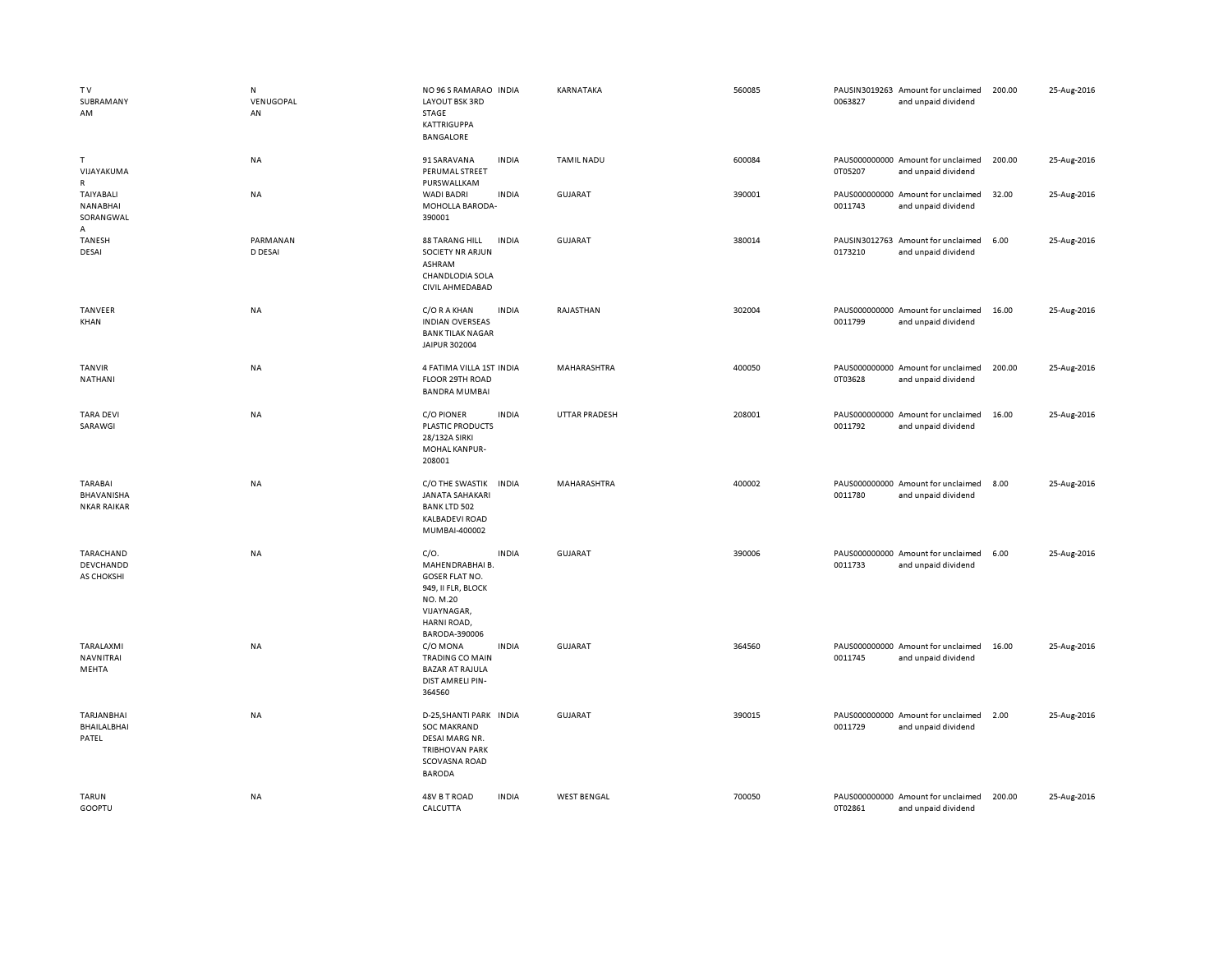| <b>TAVVA</b><br>PRAKASH<br>RAO                                             | <b>NA</b> | D NO.11-35-<br>17, FIRSTT FLOOR<br>KOTAMRAJUVARI<br>STREET<br>VIJAYAWADA                                                 | <b>INDIA</b> | ANDHRA PRADESH        | 520001 | 0T00292 | PAUS000000000 Amount for unclaimed<br>and unpaid dividend | 200.00 | 25-Aug-2016 |
|----------------------------------------------------------------------------|-----------|--------------------------------------------------------------------------------------------------------------------------|--------------|-----------------------|--------|---------|-----------------------------------------------------------|--------|-------------|
| TEJ RANBIR<br>SINGH<br><b>AURORA</b>                                       | NA        | UJJWAL LTD S M S INDIA<br>HIGH WAY JAIPUR-<br>302003                                                                     |              | RAJASTHAN             | 302003 | 0011757 | PAUS000000000 Amount for unclaimed<br>and unpaid dividend | 16.00  | 25-Aug-2016 |
| <b>THAKORBHAI</b><br>RAMANBHAI<br>PATEL                                    | <b>NA</b> | PATIDAR BHAVAN<br>DAVAKHANA UPAR<br><b>GORVA BARODA-</b><br>390003                                                       | <b>INDIA</b> | <b>GUJARAT</b>        | 390003 | 0011748 | PAUS000000000 Amount for unclaimed<br>and unpaid dividend | 2.00   | 25-Aug-2016 |
| THANKAMM<br>APK                                                            | NA        | <b>KRISHNA VILAS</b><br>PEREKKAT LANE<br>ALWAYE                                                                          | <b>INDIA</b> | KERALA                | 683101 | 0T02977 | PAUS000000000 Amount for unclaimed<br>and unpaid dividend | 200.00 | 25-Aug-2016 |
| <b>THOMAS</b><br>ABRAHAM                                                   | NA        | M/S.THOMAS<br>ABRAHAM & SON.,<br><b>CHEMISTS &amp;</b><br>DRUGGISTS,<br><b>MEDICAL COLLEGE</b><br>P. TRIVANDRUM          | <b>INDIA</b> | KERALA                | 695011 | 0T00758 | PAUS000000000 Amount for unclaimed<br>and unpaid dividend | 400.00 | 25-Aug-2016 |
| <b>THOMAS</b><br>DEVASSY<br>THARAKAN                                       | <b>NA</b> | A 39/302 VAISHALI INDIA<br><b>NAGAR S V ROAD</b><br>JOGESHWARI WEST<br><b>MUMBAI</b>                                     |              | MAHARASHTRA           | 400102 | 0T01793 | PAUS000000000 Amount for unclaimed<br>and unpaid dividend | 400.00 | 25-Aug-2016 |
| <b>THOMAS</b><br><b>JOSEPH</b><br><b>ANTHONY</b><br>SALES<br><b>PONTES</b> | <b>NA</b> | FLAT 2 PLOT 1 OLD INDIA<br><b>GOLF LINKS KHAR</b><br>MUMBAI-400052                                                       |              | <b>MAHARASHTRA</b>    | 400052 | 0011764 | PAUS000000000 Amount for unclaimed<br>and unpaid dividend | 8.00   | 25-Aug-2016 |
| <b>THOMSON</b><br>ANDREWS                                                  | NA        | NO.1, 63RD<br><b>STREET, ASHOK</b><br>NAGAR, CHENNAI                                                                     | <b>INDIA</b> | <b>TAMIL NADU</b>     | 600083 | 0T01088 | PAUS000000000 Amount for unclaimed<br>and unpaid dividend | 40.00  | 25-Aug-2016 |
| THULASI<br><b>AMMALT</b>                                                   | <b>NA</b> | THULASI AMMAL<br>'PRASANTH' T C<br>4/99 INFANT JESUS<br><b>SCHOOL LANE</b><br><b>KAWDIAR PO</b><br>TRIVANDRUM-<br>695003 | <b>INDIA</b> | KERALA                | 695003 | 0011782 | PAUS000000000 Amount for unclaimed<br>and unpaid dividend | 8.00   | 25-Aug-2016 |
| THUNUGUNT<br>LA SUNEETA                                                    | <b>NA</b> | C/O T JAGAN<br><b>MOHAN RAO</b><br><b>GUNTURI VARI</b><br>THOTA 3RD LINE<br><b>GUNTUR 522001</b>                         | <b>INDIA</b> | ANDHRA PRADESH        | 522001 | 0011798 | PAUS000000000 Amount for unclaimed<br>and unpaid dividend | 16.00  | 25-Aug-2016 |
| <b>TILAK RAJ</b><br>SONI                                                   | <b>NA</b> | <b>B-106 CHINAR</b><br><b>RETREAT OPP</b><br><b>MAIDA MILL</b><br><b>BHOPAL 462011</b>                                   | <b>INDIA</b> | <b>MADHYA PRADESH</b> | 462011 | 0011777 | PAUS000000000 Amount for unclaimed<br>and unpaid dividend | 16.00  | 25-Aug-2016 |
| TIRATH<br>THANWARDA<br>s<br>KEWALRAMA<br>NI                                | <b>NA</b> | $B-102$<br>DEVINARAYAN<br>TOWER B/H SHIV<br><b>VATIKA NR INDRA</b><br><b>LOK TOWNSHIP</b><br>WARASHIA<br>VADODARA        | <b>INDIA</b> | <b>GUJARAT</b>        | 390006 | 0011727 | PAUS000000000 Amount for unclaimed<br>and unpaid dividend | 2.00   | 25-Aug-2016 |
| TO BE<br>PUNCHED<br><b>FROM FORM</b>                                       | <b>NA</b> | NA                                                                                                                       | <b>INDIA</b> | MAHARASHTRA           | 999999 | 0011690 | PAUS000000000 Amount for unclaimed<br>and unpaid dividend | 32.00  | 25-Aug-2016 |
| <b>TRIBHOVANB</b><br>HAI<br><b>FULABHAI</b><br>PATFI                       | <b>NA</b> | <b>HARIKRIPA NIVAS</b><br><b>CHHANI BARODA</b><br>PIN-391740                                                             | <b>INDIA</b> | <b>GUJARAT</b>        | 391740 | 0011750 | PAUS000000000 Amount for unclaimed<br>and unpaid dividend | 6.00   | 25-Aug-2016 |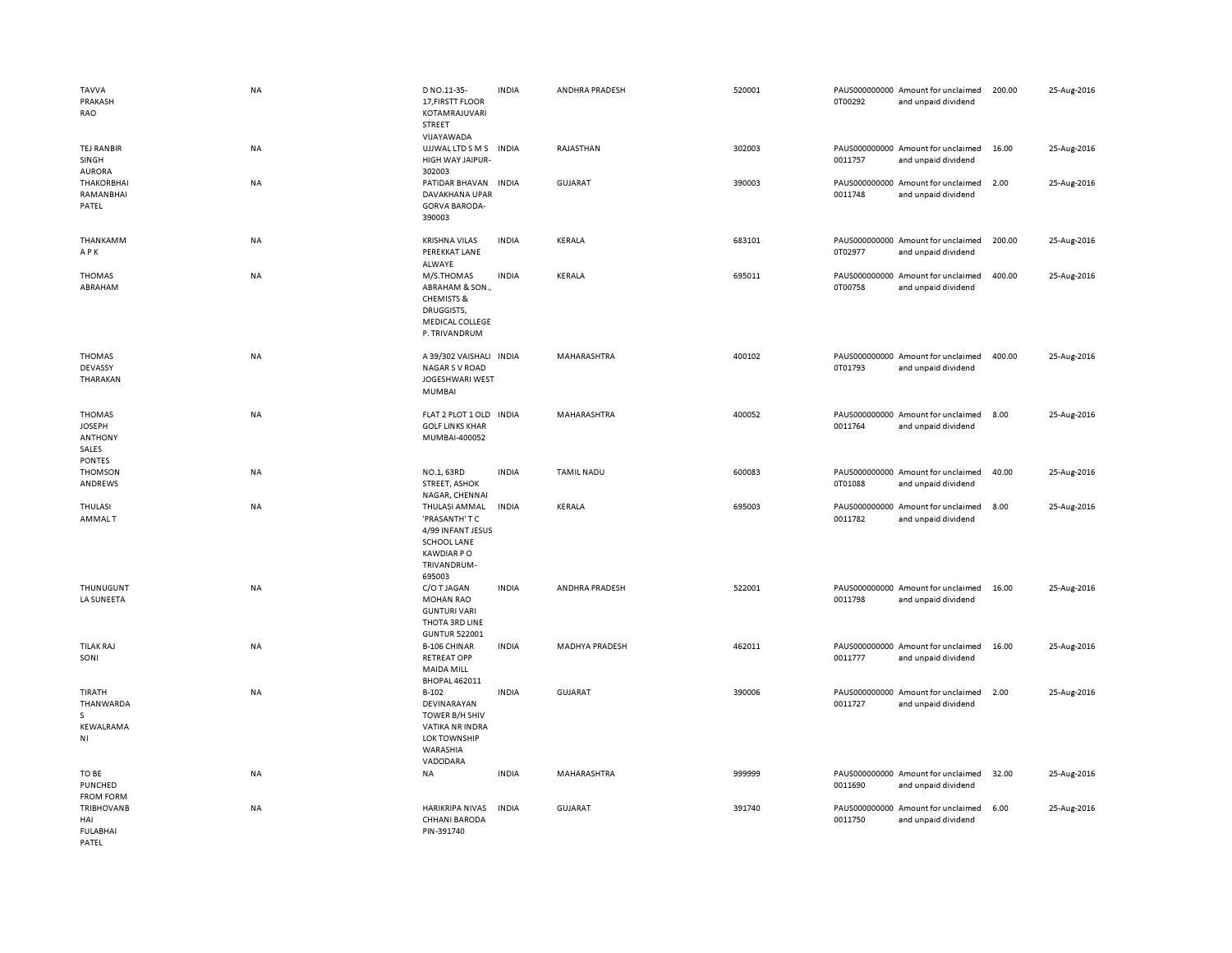| TRIBHOVAND<br>AS KHODIDAS<br>SOLANKI           | NA                                                | SOLANKI NIVAS<br><b>LAKKAD PITHA</b><br><b>FAIYAZKHAN ROAD</b><br>BARODA-390001                                                         | <b>INDIA</b> | <b>GUJARAT</b>        | 390001 | 0011751 | PAUS000000000 Amount for unclaimed<br>and unpaid dividend | 6.00   | 25-Aug-2016 |
|------------------------------------------------|---------------------------------------------------|-----------------------------------------------------------------------------------------------------------------------------------------|--------------|-----------------------|--------|---------|-----------------------------------------------------------|--------|-------------|
| <b>TRISHLA DEVI</b><br>JAIN                    | NA                                                | 3/69 ROOP NAGAR INDIA<br>DELHI-110007                                                                                                   |              | DELHI                 | 110007 | 0011769 | PAUS000000000 Amount for unclaimed<br>and unpaid dividend | 8.00   | 25-Aug-2016 |
| TULASIBHAI<br><b>JETHABHAI</b><br>PATEL        | NA                                                | AT RAMSIKAMPA<br>POST ODHA TAL<br><b>BAYAD DIST</b><br>SABARKANTHA<br>383325                                                            | <b>INDIA</b> | <b>GUJARAT</b>        | 383325 | 0011752 | PAUS000000000 Amount for unclaimed<br>and unpaid dividend | 2.00   | 25-Aug-2016 |
| <b>TUSHAR A</b><br>MEHTA                       | NA                                                | VRAJ APTS 2ND<br><b>FLOOR OPP</b><br>SAMARTHESHWAR<br>MAHADEV<br><b>ELLISBRIDGE</b><br>AHMEDABAD<br>380006                              | <b>INDIA</b> | <b>GUJARAT</b>        | 380006 | 0011795 | PAUS000000000 Amount for unclaimed<br>and unpaid dividend | 2.00   | 25-Aug-2016 |
| TUSHAR<br><b>BABULAL</b><br>PARIKH             | NA                                                | <b>MANI BHUVAN</b><br>DALAL COLONY<br>OPP HARIHAR<br>SOCIETY<br>MANINAGER<br>AHMEDABAD<br>380008                                        | <b>INDIA</b> | <b>GUJARAT</b>        | 380008 | 0011728 | PAUS000000000 Amount for unclaimed<br>and unpaid dividend | 2.00   | 25-Aug-2016 |
| <b>UDAY KUMAR</b><br>RAHALKAR                  | NA                                                | 310-BLOCK-C<br>SAGARE<br>APARTMENTS 17/1,<br><b>OLD PALASIA</b>                                                                         | <b>INDIA</b> | <b>MADHYA PRADESH</b> | 452003 | 0U03248 | PAUS000000000 Amount for unclaimed<br>and unpaid dividend | 400.00 | 25-Aug-2016 |
| <b>UDAYKUMAR</b><br><b>ISHWARBHAI</b><br>DESAI | NA                                                | 9 MAHESHWAR<br><b>NAGAR</b><br>SUBHANPURA<br><b>BARODA 390003</b>                                                                       | <b>INDIA</b> | <b>GUJARAT</b>        | 390003 | 0011829 | PAUS000000000 Amount for unclaimed<br>and unpaid dividend | 2.00   | 25-Aug-2016 |
| <b>UDHO RAM</b><br>CHAWALIA                    | NA                                                | 11/92 WEST AZAD<br>NAGAR PO<br><b>KRISHAN NAGAR</b><br>DELHI-110051                                                                     | INDIA        | DELHI                 | 110051 | 0011887 | PAUS000000000 Amount for unclaimed<br>and unpaid dividend | 8.00   | 25-Aug-2016 |
| UJWALA<br><b>KRISHNA</b><br>PATIL              | NA                                                | A-1 WILD FLOWER INDIA<br><b>HALL JAI</b><br>BHAWANIMATA<br>MARG OFFCEASOR<br><b>ROAD AMBOLI</b><br><b>ANDHERI WEST</b><br>MUMBAI 400058 |              | MAHARASHTRA           | 400058 | 0011877 | PAUS000000000 Amount for unclaimed<br>and unpaid dividend | 8.00   | 25-Aug-2016 |
| ULHAS<br>SHANKARRA<br>O VIDVANS                | NA                                                | PRATAP ROAD<br>RAOPURA BARODA-<br>390001                                                                                                | <b>INDIA</b> | <b>GUJARAT</b>        | 390001 | 0011822 | PAUS000000000 Amount for unclaimed<br>and unpaid dividend | 2.00   | 25-Aug-2016 |
| ULHAS<br>SUBHEDEV<br>SURYAWANS<br>HI           | NA                                                | 10 'SUNDARAM'<br><b>MAHAVIR NAGAR</b><br>CHINCHPADA PEN<br><b>DIST RAIGAD</b>                                                           | <b>INDIA</b> | MAHARASHTRA           | 402106 | 0U03828 | PAUS000000000 Amount for unclaimed<br>and unpaid dividend | 200.00 | 25-Aug-2016 |
| UMA BANSAL                                     | SHRI<br>RAJENDRA<br><b>KUMAR</b><br><b>BANSAL</b> | 477, GALI<br><b>BAKHTAWAR</b><br><b>HATHRAS</b>                                                                                         | <b>INDIA</b> | <b>UTTAR PRADESH</b>  | 204101 | 0078337 | PAUSIN3010061 Amount for unclaimed<br>and unpaid dividend | 8.00   | 25-Aug-2016 |
| <b>UMA</b><br>RAMARATHA<br><b>NAM</b>          | NA                                                | BLOCK 24 B B C<br>HOMES 18 SOUTH<br><b>BOAG ROAD T</b><br><b>NAGAR CHENNAI</b><br>600017                                                | <b>INDIA</b> | <b>TAMIL NADU</b>     | 600017 | 0011910 | PAUS000000000 Amount for unclaimed<br>and unpaid dividend | 8.00   | 25-Aug-2016 |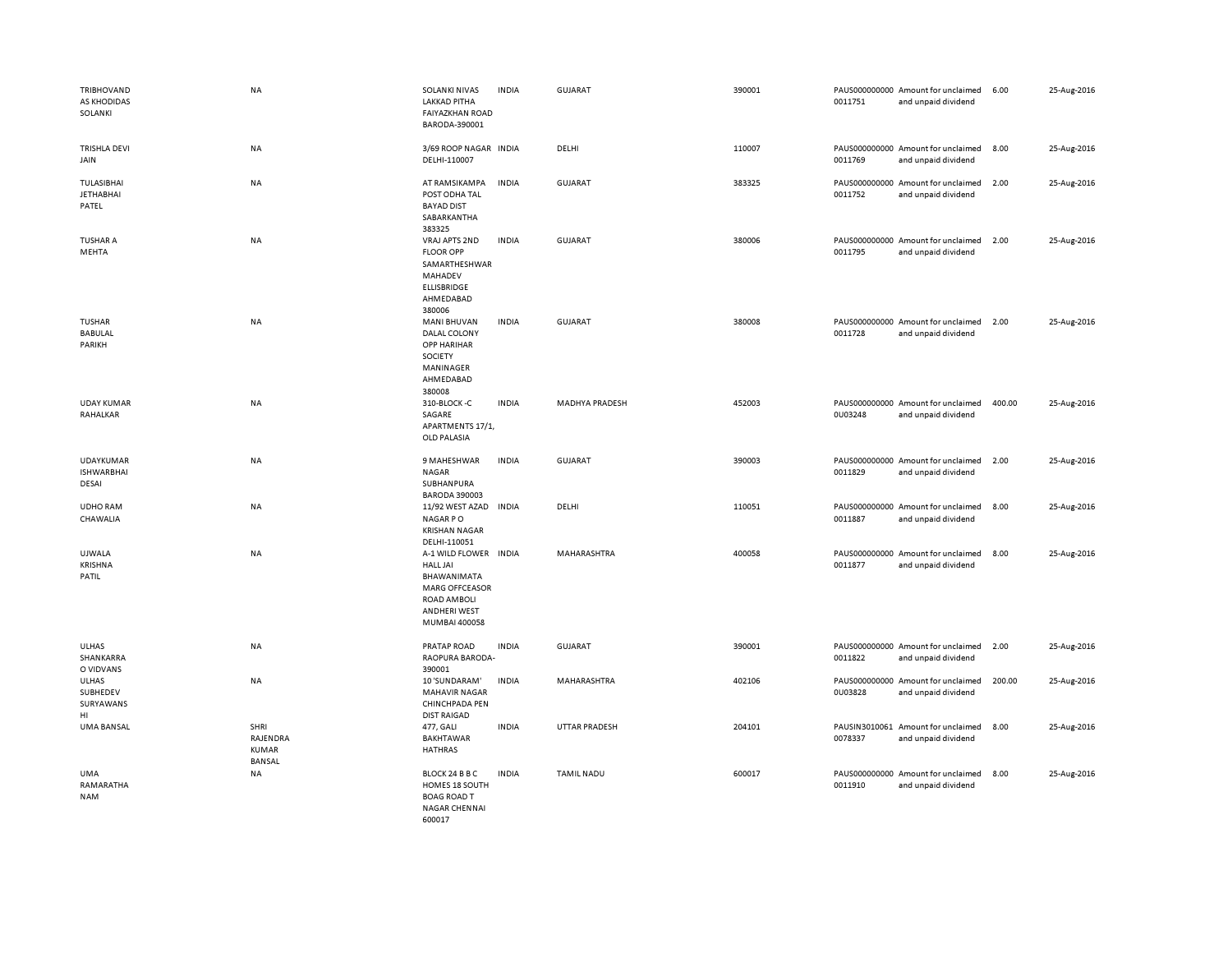| UMA<br>RASHMIKANT<br>PATEL                     | <b>NA</b> | D1 SHIRALI SOCIETY INDIA<br><b>FATEHGUNJ NEAR</b><br><b>SADAR BAZAR</b><br>VADODARA 390003                                                                                                   | <b>GUJARAT</b> | 390003 | PAUS000000000 Amount for unclaimed<br>0011921<br>and unpaid dividend | 16.00  | 25-Aug-2016 |
|------------------------------------------------|-----------|----------------------------------------------------------------------------------------------------------------------------------------------------------------------------------------------|----------------|--------|----------------------------------------------------------------------|--------|-------------|
| UMA TAMBE                                      | NA        | 7 GANGAWAS APTS INDIA<br>S NO 36/3/3<br>ERANDAWANE<br><b>PUNE</b>                                                                                                                            | MAHARASHTRA    | 411058 | PAUS000000000 Amount for unclaimed<br>0U04073<br>and unpaid dividend | 200.00 | 25-Aug-2016 |
| UMADEVI                                        | NA        | H NO 107<br><b>INDIA</b><br>HYDERBASTHI<br>KINGSWAY<br>SECUNDERABAD<br>500003                                                                                                                | ANDHRA PRADESH | 500003 | PAUS000000000 Amount for unclaimed<br>0011904<br>and unpaid dividend | 16.00  | 25-Aug-2016 |
| <b>UMAPATHIS</b>                               | NA        | <b>HATTI VILLAGE</b><br><b>INDIA</b><br><b>BULUSAGAR POST</b><br>CHANNAGIRI<br><b>TALUK BULUSAGAR</b><br>POST<br>DAVANAGERE DT                                                               | KARNATAKA      | 577221 | PAUSIN3021481 Amount for unclaimed<br>0526196<br>and unpaid dividend | 16.00  | 25-Aug-2016 |
| UMEDABHAI<br><b>TRIBHOVEND</b><br>AS PATEL     | NA        | DHARMRAJ NAGAR INDIA<br>CO-OP HSG SOC<br>VIBHAG-2 NR<br>CHANKYAPURI<br><b>GHATLODIYA</b><br>AHMEDABAD                                                                                        | GUJARAT        | 380001 | PAUS000000000 Amount for unclaimed<br>0011893<br>and unpaid dividend | 8.00   | 25-Aug-2016 |
| <b>UMESH</b><br><b>ATCHUT</b><br>SARDESSAI     | <b>NA</b> | ANTIL-PETH<br><b>INDIA</b><br><b>BICHOLIM GOA PIN-</b><br>403504                                                                                                                             | GOA            | 403504 | PAUS000000000 Amount for unclaimed<br>0011843<br>and unpaid dividend | 6.00   | 25-Aug-2016 |
| <b>UMESH</b><br><b>FOGLA</b>                   | NA        | <b>INDIA</b><br><b>FOGLA TRADING</b><br>COM. MAL<br><b>GODOWN ROAD</b><br>WARD NO 13<br>KHAGARIA                                                                                             | <b>BIHAR</b>   | 851204 | PAUS120191010 Amount for unclaimed<br>0211194<br>and unpaid dividend | 200.00 | 25-Aug-2016 |
| <b>UMESH</b><br><b>KUMAR</b><br>PRABHAKAR      | NA        | H NO 970 SEC-19<br><b>INDIA</b><br>FARIDABAD                                                                                                                                                 | HARYANA        | 121001 | PAUS000000000 Amount for unclaimed<br>0U03434<br>and unpaid dividend | 200.00 | 25-Aug-2016 |
| <b>UMESH NATH</b><br>MAHESHWAR<br>$\mathbf{L}$ | <b>NA</b> | C-25 INDUSTRIAL<br><b>INDIA</b><br><b>ESTATE ALIGARH</b><br>202001                                                                                                                           | UTTAR PRADESH  | 202001 | PAUS000000000 Amount for unclaimed<br>0011870<br>and unpaid dividend | 8.00   | 25-Aug-2016 |
| <b>UMESHR</b><br><b>KOTIAN</b>                 | NA        | 25/400 SIDHARTH<br><b>INDIA</b><br>NAGAR-4<br><b>ABHIMAN CO-OP</b><br>SOC LTD<br><b>GOREGAON WEST</b><br>MUMBAI 400002                                                                       | MAHARASHTRA    | 400002 | PAUS000000000 Amount for unclaimed<br>0011911<br>and unpaid dividend | 8.00   | 25-Aug-2016 |
| <b>UMESH</b><br>RAIZADA                        | NA        | <b>INDIA</b><br><b>BHARATI NAGAR</b><br><b>MANIS ROAD</b><br>ALIGARH-202001                                                                                                                  | UTTAR PRADESH  | 202001 | PAUS000000000 Amount for unclaimed<br>0011853<br>and unpaid dividend | 32.00  | 25-Aug-2016 |
| <b>UMESH</b><br><b>TRIVEDI</b>                 | NA        | 2 JANVISHRAM<br><b>INDIA</b><br>SOCIETY<br>POLYTECHNIC<br>AHMEDABAD<br>380015                                                                                                                | GUJARAT        | 380015 | PAUS000000000 Amount for unclaimed<br>0011917<br>and unpaid dividend | 16.00  | 25-Aug-2016 |
| UNNITA<br><b>DINKARBHAI</b><br>DALAL           | <b>NA</b> | <b>INDIA</b><br>C/O BHARAT L<br>PARIKH BUNG NO 7<br><b>AAROHI BU-</b><br><b>NGLOWS NEAR</b><br>ASHWAMEGH 1<br>B/H P & T COMPL-<br>EX 132 RING ROAD<br>SATELLITE ROAD<br>AHMEDAB-AD<br>380015 | <b>GUJARAT</b> | 380015 | PAUS000000000 Amount for unclaimed<br>0011912<br>and unpaid dividend | 16.00  | 25-Aug-2016 |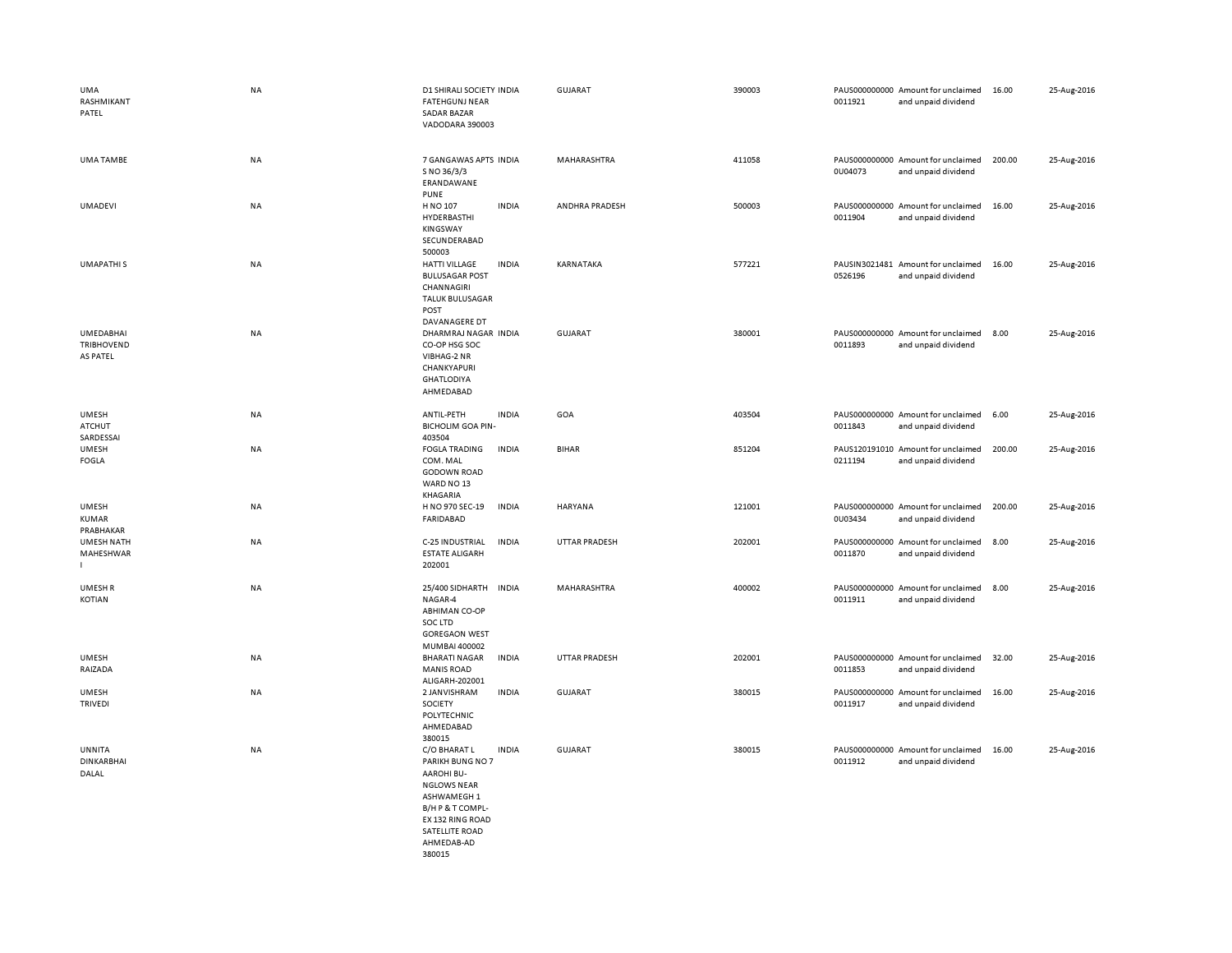| UPENDRA<br>HARIPRASAD<br>BHATT             | NA             | TANNA BUILDING<br><b>STATION RD</b><br>AMRELI 364601                                                                 | <b>INDIA</b> | <b>GUJARAT</b>     | 364601 | 0011845 | PAUS000000000 Amount for unclaimed<br>and unpaid dividend | 6.00  | 25-Aug-2016 |
|--------------------------------------------|----------------|----------------------------------------------------------------------------------------------------------------------|--------------|--------------------|--------|---------|-----------------------------------------------------------|-------|-------------|
| UPENDRAKU<br>MAR<br>MANHARLAL<br>SHAH      | NA             | "MAHAVIR"<br>GAJARAWADI<br>ROAD OPP BHAT-<br><b>WADA BARODA</b><br>390001                                            | <b>INDIA</b> | GUJARAT            | 390001 | 0011826 | PAUS000000000 Amount for unclaimed<br>and unpaid dividend | 2.00  | 25-Aug-2016 |
| <b>URAMBATH</b><br>KRISHNAN<br><b>NAIR</b> | <b>NA</b>      | ROOM NO 5<br>MOHAN VILLA J P<br><b>NAGAR GOREGAON</b><br>(EAST) MUMBAI-<br>400063                                    | <b>INDIA</b> | <b>MAHARASHTRA</b> | 400063 | 0011832 | PAUS000000000 Amount for unclaimed<br>and unpaid dividend | 6.00  | 25-Aug-2016 |
| URMILA<br><b>BALMUKUND</b><br>SHAH         | <b>NA</b>      | SULTANPURA<br><b>ADHYARU'S POLE</b><br>BARODA-390001                                                                 | <b>INDIA</b> | <b>GUJARAT</b>     | 390001 | 0011828 | PAUS000000000 Amount for unclaimed<br>and unpaid dividend | 2.00  | 25-Aug-2016 |
| <b>URMILA DEVI</b>                         | NA             | C/O SMT PREM<br><b>KAPOOR AHUJA</b><br>RADIOS 215 OKHLA<br>INDUSTRIAL<br><b>ESTATE NEW DELHI-</b><br>110020          | <b>INDIA</b> | DELHI              | 110020 | 0011886 | PAUS000000000 Amount for unclaimed<br>and unpaid dividend | 8.00  | 25-Aug-2016 |
| URMILA<br>KANAIYALAL<br>SHAH               | NA             | 4/16 PROFESSOR<br><b>BLOCK SIX</b><br><b>BUNGALOWS NR ST</b><br><b>BUS STAND</b><br>VALLABH<br>VIDYANAGAR<br>388120  | <b>INDIA</b> | <b>GUJARAT</b>     | 388120 | 0011834 | PAUS000000000 Amount for unclaimed<br>and unpaid dividend | 32.00 | 25-Aug-2016 |
| URMILA<br>KANTILAL<br>LODAYA               | <b>NA</b>      | C/O THE SWASTIK INDIA<br>JANATA SAHAKARI<br><b>BANK LTD 502</b><br><b>KALBADEVI ROAD</b><br>MUMBAI-400002            |              | MAHARASHTRA        | 400002 | 0011879 | PAUS000000000 Amount for unclaimed<br>and unpaid dividend | 8.00  | 25-Aug-2016 |
| URMILA<br>RATILAL<br>SHAH                  | NA             | II-B WEST VIEW 309 INDIA<br>S V ROAD<br>SANTACRUZ (W)<br>MUMBAI-400054                                               |              | MAHARASHTRA        | 400054 | 0011881 | PAUS000000000 Amount for unclaimed<br>and unpaid dividend | 18.00 | 25-Aug-2016 |
| URMILABEN<br>RAMANIKLAL<br>MANIAR          | RAMANIKLA<br>L | <b>AKANKI STATION</b><br>ROAD 4/2/16<br><b>VISNAGAR DIST</b><br>MEHSANA<br>MEHSANA                                   | <b>INDIA</b> | <b>GUJARAT</b>     | 384315 | 0325689 | PAUSIN3012763 Amount for unclaimed<br>and unpaid dividend | 6.00  | 25-Aug-2016 |
| URMILABEN<br>RAOJIBHAI<br>PATEL            | NA             | C/O KASHIBHAI<br>RAOJIBHAI PATEL<br><b>CHOKSHI BAZAR</b><br><b>BEHIND POST</b><br><b>OFFICE POST</b><br>PADRA-391440 | <b>INDIA</b> | GUJARAT            | 391440 | 0011827 | PAUS000000000 Amount for unclaimed<br>and unpaid dividend | 2.00  | 25-Aug-2016 |
| URMILABEN<br>SANMUKHBH<br>AI SONI          | NA             | FB/122 ALEMBIC<br><b>COLONY B/H</b><br><b>BHAILAL AMIN</b><br>HOSPITAL BARODA<br>390003                              | <b>INDIA</b> | GUJARAT            | 390003 | 0011823 | PAUS000000000 Amount for unclaimed<br>and unpaid dividend | 2.00  | 25-Aug-2016 |
| URMILABEN<br><b>VINOOBHAI</b><br>PATEL     | NA             | <b>GUNDA FALIA</b><br>RAJMAHAL ROAD<br>BARODA-390001                                                                 | <b>INDIA</b> | GUJARAT            | 390001 | 0011847 | PAUS000000000 Amount for unclaimed<br>and unpaid dividend | 6.00  | 25-Aug-2016 |
| <b>USHA</b><br>AGARWAL                     | NA             | FD-54 HAL FLATS<br>OLD CHENNAI<br><b>ROAD BANGALORE</b><br>560093                                                    | <b>INDIA</b> | KARNATAKA          | 560093 | 0011863 | PAUS000000000 Amount for unclaimed<br>and unpaid dividend | 16.00 | 25-Aug-2016 |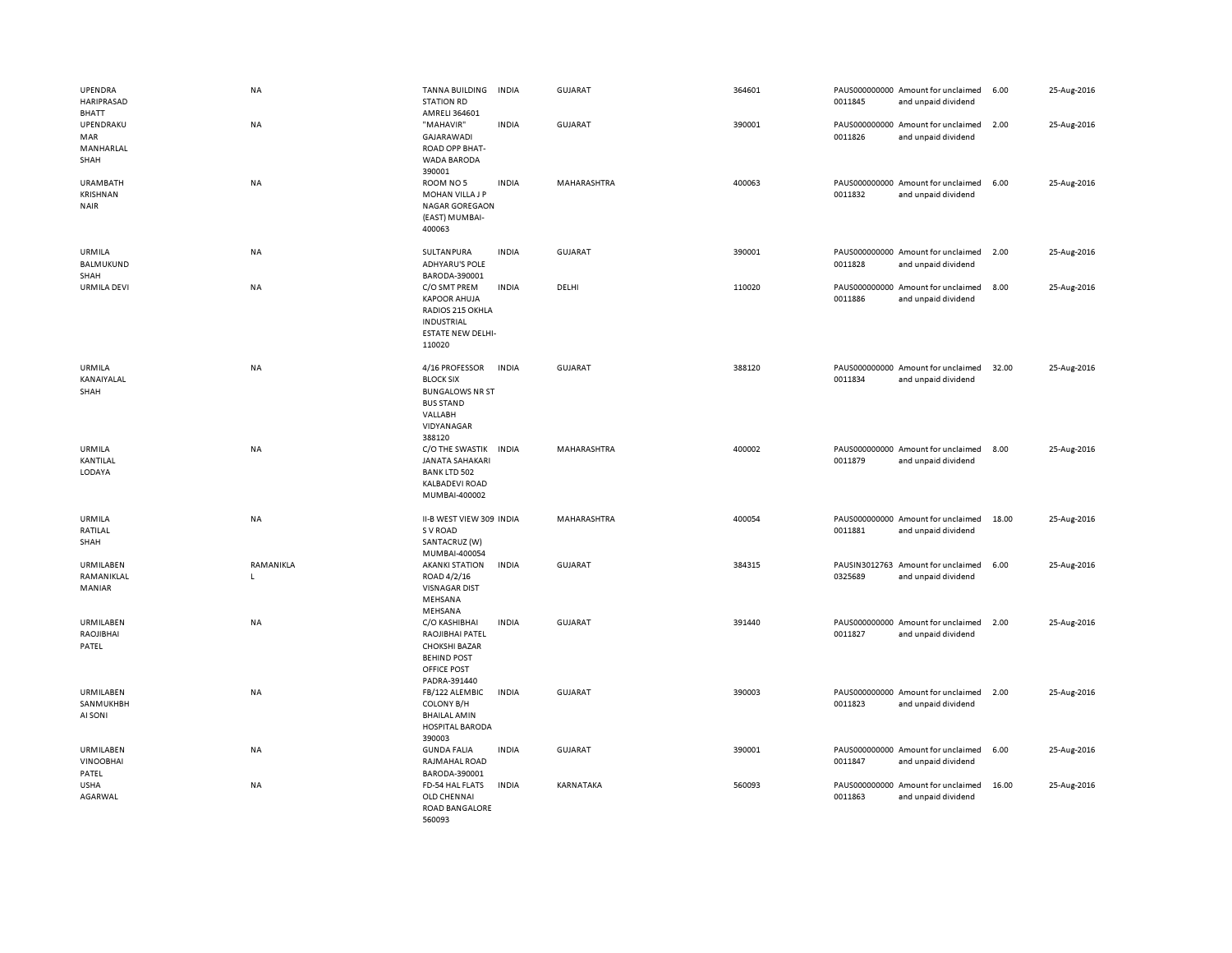| <b>USHA</b><br>CHADHA                      | <b>NA</b>                 | 13/28 WEST PATEL INDIA<br>NAGAR NEW DELHI-<br>110008                                                  |              | DELHI              | 110008 | 0011888                  | PAUS000000000 Amount for unclaimed<br>and unpaid dividend | 8.00   | 25-Aug-2016 |
|--------------------------------------------|---------------------------|-------------------------------------------------------------------------------------------------------|--------------|--------------------|--------|--------------------------|-----------------------------------------------------------|--------|-------------|
| USHA GOYAL                                 | <b>NA</b>                 | $C/O$ M/S<br>MOOLCHAND &<br>SONS 131 COTTON<br>STREET 2ND FLR<br>ROOM NO6<br><b>CALCUTTA 700007</b>   | <b>INDIA</b> | <b>WEST BENGAL</b> | 700007 | 0011876                  | PAUS000000000 Amount for unclaimed<br>and unpaid dividend | 24.00  | 25-Aug-2016 |
| USHA J<br>SACHDE                           | <b>NA</b>                 | 20/B<br>CHANDANMAHAL<br><b>3RD FLOOR VALJI</b><br>LADHA ROAD<br>MULUND WEST<br>MUMBAI 400080          | <b>INDIA</b> | MAHARASHTRA        | 400080 | 0011931                  | PAUS000000000 Amount for unclaimed<br>and unpaid dividend | 32.00  | 25-Aug-2016 |
| <b>USHA</b><br>JAGAJIVAN<br>RUPAREL        | <b>NA</b>                 | C/O J R RUPAREL G INDIA<br>E B COLONY<br>QUATER NO C-2<br>PORBANDAR-<br>360575                        |              | <b>GUJARAT</b>     | 360575 | 0011858                  | PAUS000000000 Amount for unclaimed<br>and unpaid dividend | 8.00   | 25-Aug-2016 |
| <b>USHA</b><br>KANUBHAI<br>RAVAL           | <b>NA</b>                 | 1736, NAVGHARIYA INDIA<br>KAPDIWAD<br>SARANGPUR<br>AHMEDABAD                                          |              | <b>GUJARAT</b>     | 380001 | 0268733                  | PAUSIN3009821 Amount for unclaimed<br>and unpaid dividend | 50.00  | 25-Aug-2016 |
| <b>USHA</b><br><b>KAPOOR</b>               | NA                        | BLOCK DA FLAT NO INDIA<br>11-B HARI NAGAR<br>(NEAR CLOCK<br><b>TOWER) NEW</b><br>DELHI-110064         |              | DELHI              | 110064 | 0011885                  | PAUS000000000 Amount for unclaimed<br>and unpaid dividend | 8.00   | 25-Aug-2016 |
| <b>USHA</b><br><b>KAPOOR</b>               | NA                        | E-19 SECTOR-9<br>NEW VIJAY NAGAR<br><b>GHAZIABAD U P</b><br>201009                                    | <b>INDIA</b> | UTTAR PRADESH      | 201009 | 0011883                  | PAUS000000000 Amount for unclaimed<br>and unpaid dividend | 16.00  | 25-Aug-2016 |
| <b>USHA</b><br><b>KAPOOR</b>               | <b>NA</b>                 | BLOCK DA FLAT NO INDIA<br>11-B HARI NAGAR<br><b>NR CLOCK TOWER</b><br><b>NEW DELHI 110064</b>         |              | DELHI              | 110064 | PAUS000000000<br>0011906 | Amount for unclaimed<br>and unpaid dividend               | 8.00   | 25-Aug-2016 |
| <b>USHA</b><br>KATHURIA                    | <b>NA</b>                 | 7814 RAM GALI R A INDIA<br>ROAD 7814-RAM<br><b>GALI R A ROAD</b><br>DELHI-110007                      |              | DELHI              | 110007 | 0011891                  | PAUS000000000 Amount for unclaimed<br>and unpaid dividend | 8.00   | 25-Aug-2016 |
| <b>USHA</b><br>KIRTIKUMAR<br><b>SHROFF</b> | <b>NA</b>                 | 85 WALKESHWAR INDIA<br><b>ROAD SMRUTI</b><br><b>BLDG NEAR WHITE</b><br><b>HOUSE MUMBAI-</b><br>400006 |              | MAHARASHTRA        | 400006 | 0011819                  | PAUS000000000 Amount for unclaimed<br>and unpaid dividend | 6.00   | 25-Aug-2016 |
| USHA LAL                                   | HAR<br><b>KRISHAN LAL</b> | 3/8, SARVARRIYA<br>VIHAR NEW DELHI                                                                    | <b>INDIA</b> | DELHI              | 110016 | 0012540                  | PAUS000000000 Amount for unclaimed<br>and unpaid dividend | 16.00  | 25-Aug-2016 |
| <b>USHA</b><br>RAMESH<br>KANSARA           | <b>NA</b>                 | C/53<br>KANYAKUMARI M V<br><b>ROAD ANDHERI</b><br><b>EAST MUMBAI</b><br>400069                        | <b>INDIA</b> | MAHARASHTRA        | 400069 | 0011927                  | PAUS000000000 Amount for unclaimed<br>and unpaid dividend | 166.00 | 25-Aug-2016 |
| USHA RANI                                  | NA                        | E/414 GOVT<br>QUARTERS DEV<br><b>NAGAR KAROL</b><br><b>BAGH NEW DELHI</b><br>110005                   | <b>INDIA</b> | DELHI              | 110005 | 0011890                  | PAUS000000000 Amount for unclaimed<br>and unpaid dividend | 8.00   | 25-Aug-2016 |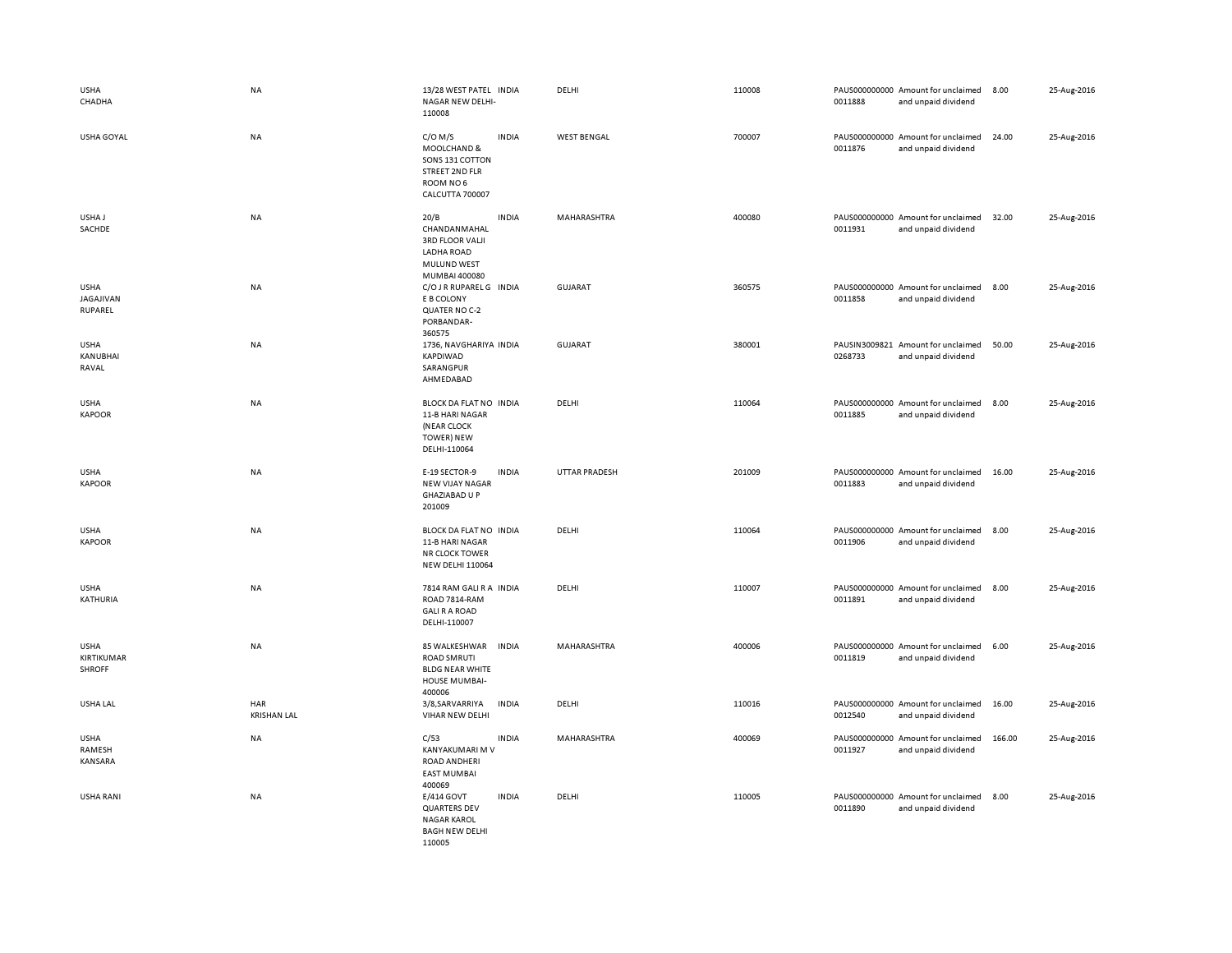| USHA RANI<br>NANDA                             | NA        | C/O J.D.MODI, H-<br><b>INDIA</b><br>17/139, SECTOR 7,<br>ROHINI DELHI-<br>110085                                                              | DELHI             | 110085 | PAUS000000000 Amount for unclaimed<br>0011868<br>and unpaid dividend | 8.00<br>25-Aug-2016   |  |
|------------------------------------------------|-----------|-----------------------------------------------------------------------------------------------------------------------------------------------|-------------------|--------|----------------------------------------------------------------------|-----------------------|--|
| <b>USHA</b><br>SHARMA                          | NA        | F-208 PANDAV<br><b>INDIA</b><br>NAGAR SAMASPUR<br>ROAD PATPARGANJ<br>DELHI-110092                                                             | DELHI             | 110092 | PAUS000000000 Amount for unclaimed<br>0011902<br>and unpaid dividend | 8.00<br>25-Aug-2016   |  |
| <b>USHA</b><br>SHASTRI<br><b>DUGGIRALA</b>     | NA        | C/O D S SASTRI SR S INDIA<br>O (P & R) DEPT S C<br>CO LTD<br>KOTHAGUDEM<br>507101                                                             | ANDHRA PRADESH    | 507101 | PAUS000000000 Amount for unclaimed<br>0011897<br>and unpaid dividend | 25-Aug-2016<br>16.00  |  |
| USHABEN<br>RAMANBHAI<br>PATEL                  | NA        | C/O RAMANBHAIS INDIA<br>PATEL SHIYA PURA<br>RAOPURA BARODA-<br>390001                                                                         | <b>GUJARAT</b>    | 390001 | PAUS000000000 Amount for unclaimed<br>0011900<br>and unpaid dividend | 2.00<br>25-Aug-2016   |  |
| <b>USHABEN</b><br>RATILAL<br>PARMAR            | NA        | NIRMALA COLONY INDIA<br>NEW YARD D'<br>CABIN BARODA-<br>390002                                                                                | <b>GUJARAT</b>    | 390002 | PAUS000000000 Amount for unclaimed<br>0011851<br>and unpaid dividend | 32.00<br>25-Aug-2016  |  |
| <b>USHANATH K</b>                              | NA        | 6/1 5TH CROSS -<br><b>INDIA</b><br><b>DINNUR</b><br>RABINDRANATH<br><b>TAGORE NAGAR</b><br>BANGALORE                                          | KARNATAKA         | 560032 | PAUS000000000 Amount for unclaimed<br>0U00296<br>and unpaid dividend | 80.00<br>25-Aug-2016  |  |
| <b>USMANBHAI</b><br><b>GABUBHAI</b><br>MANSURI | NA        | RAJMAHAL ROAD, INDIA<br>KHANDERAO<br><b>MARKET KHADIA</b><br>POLE NO.1<br>VADODARA-390001                                                     | <b>GUJARAT</b>    | 390001 | PAUS000000000 Amount for unclaimed<br>0011824<br>and unpaid dividend | 25-Aug-2016<br>2.00   |  |
| <b>UTTAM</b><br>NAMAJI<br><b>BHOSALE</b>       | NA        | SPECIAL ENGG PVT INDIA<br>LTD JETEX<br>COMPOUND<br>PRATAPPURA<br><b>HALOL DIST</b><br>PANCHMAHAL                                              | <b>GUJARAT</b>    | 390003 | PAUS000000000 Amount for unclaimed<br>0011852<br>and unpaid dividend | 2.00<br>25-Aug-2016   |  |
| <b>UTTAMCHAN</b><br>D DEVCHAND<br>SANKHESRA    | <b>NA</b> | <b>INDIA</b><br>C/O AMAR<br><b>FERTILISER OPP</b><br>TALUKA K V SANGH<br><b>IDAR DIST</b><br>SABARKATHA PIN-<br>383430                        | <b>GUJARAT</b>    | 383430 | PAUS000000000 Amount for unclaimed<br>0011850<br>and unpaid dividend | 16.00<br>25-Aug-2016  |  |
| V<br>ANNAPURNA                                 | NA        | 1882 C MAIN ROAD INDIA<br>JAYANAGAR IX<br><b>BLOCK BANGALORE-</b><br>560069                                                                   | KARNATAKA         | 560069 | PAUS000000000 Amount for unclaimed<br>0012089<br>and unpaid dividend | 25-Aug-2016<br>8.00   |  |
| V<br>CHANDRASEK<br>HAR                         | NA        | <b>NO 1170 FEET</b><br><b>INDIA</b><br>ROAD JAWAHAR<br><b>NAGAR CHENNAI</b>                                                                   | <b>TAMIL NADU</b> | 600082 | PAUS000000000 Amount for unclaimed<br>0V03499<br>and unpaid dividend | 200.00<br>25-Aug-2016 |  |
| V<br>DHARMARAJ                                 | NA        | S/O M VEERA<br><b>INDIA</b><br>SAMY PLOT NO 18<br><b>DOOR NO 517</b><br><b>VEERA ILLAM</b><br>CHIDAM BARAM<br><b>NAGAR</b><br>MATHUR, PUDUKKO | UTTAR PRADESH     | 281001 | PAUS000000000 Amount for unclaimed<br>0V04197<br>and unpaid dividend | 200.00<br>25-Aug-2016 |  |

TTAI DIST., **TAMILNADU**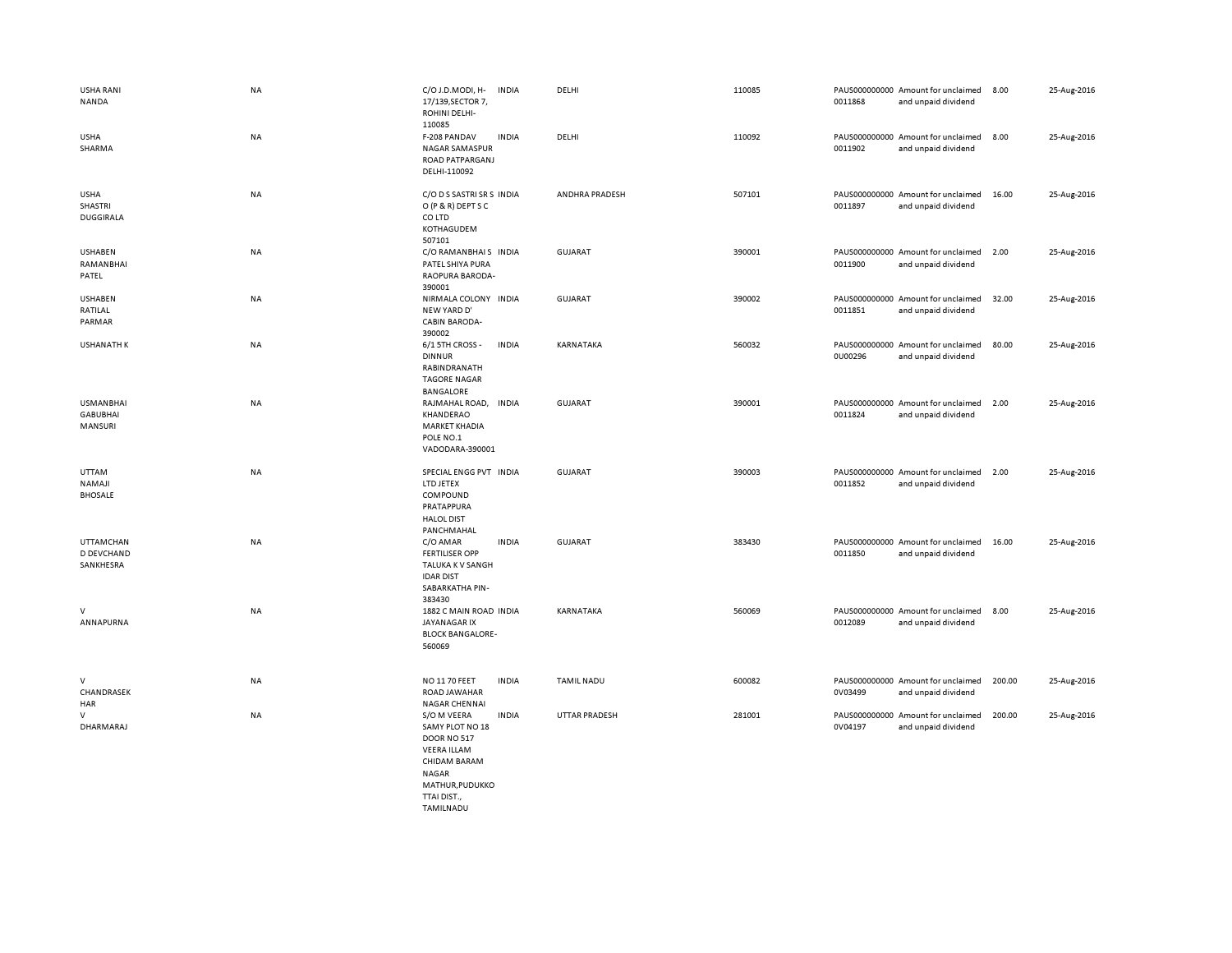| V EBENEZER<br>PAUL                      | NA                           | <b>INCOME TAX</b><br><b>INSPECTOR TAX</b><br><b>RECOVERY OFFICE</b><br><b>BANK OF BARODA</b><br><b>BUILDINGS</b><br>COIMBATORE-<br>641018                   | <b>INDIA</b> | <b>TAMIL NADU</b> | 641018 | 0012094 | PAUS000000000 Amount for unclaimed<br>and unpaid dividend | 8.00   | 25-Aug-2016 |
|-----------------------------------------|------------------------------|-------------------------------------------------------------------------------------------------------------------------------------------------------------|--------------|-------------------|--------|---------|-----------------------------------------------------------|--------|-------------|
| V<br>JAYARAMAN                          | NA                           | <b>IRS PROJECT</b><br>MANAGEMENT<br>OFFICE 4TH FLOOR<br><b>ISRO SATELLITE</b><br><b>CENTRE AIRPORT</b><br><b>ROAD VIMANPURA</b><br>P O BANGALORE-<br>560017 | <b>INDIA</b> | KARNATAKA         | 560017 | 0012090 | PAUS000000000 Amount for unclaimed<br>and unpaid dividend | 8.00   | 25-Aug-2016 |
| V K PRABHU                              | NA                           | 14/17C DUKKARA<br>OFFICE ROAD<br><b>TATABAD</b><br>COIMBATORE-                                                                                              | <b>INDIA</b> | <b>TAMIL NADU</b> | 641012 | 0012057 | PAUS000000000 Amount for unclaimed<br>and unpaid dividend | 6.00   | 25-Aug-2016 |
| V K PRABHU                              | NA                           | 641012<br>NO 1 (133/1) 5TH<br>CROSS, 3RD O ROAD<br>PAPATH<br>LAYOUT, KASTURI<br>NAGAR<br><b>BANGALORE</b>                                                   | <b>INDIA</b> | KARNATAKA         | 560016 | 0V03505 | PAUS000000000 Amount for unclaimed<br>and unpaid dividend | 200.00 | 25-Aug-2016 |
| V L<br><b>DAKSHINA</b><br><b>MURTHY</b> | NA                           | $F-74$<br>THANIKACHALAM<br>NAGAR<br>PONNIAMMANME<br>DU WEST CHENNAI                                                                                         | <b>INDIA</b> | TAMIL NADU        | 600110 | 0V01836 | PAUS000000000 Amount for unclaimed<br>and unpaid dividend | 40.00  | 25-Aug-2016 |
| V L<br>DHAKSHINA<br><b>MURTHY</b>       | NA                           | $F-74$<br>THANIKACHALAM<br>NAGAR<br>PONNIAMMANME<br>DU WEST CHENNAI<br>600110                                                                               | <b>INDIA</b> | <b>TAMIL NADU</b> | 600110 | 0012054 | PAUS000000000 Amount for unclaimed<br>and unpaid dividend | 6.00   | 25-Aug-2016 |
| V M SAKHUJA                             | <b>RAM LAL</b>               | 38 GF, HARGOBIND INDIA<br><b>ENCLAVE VIKAS</b><br>MARG EXT DELHI                                                                                            |              | DELHI             | 110092 | 0888289 | PAUSIN3029024 Amount for unclaimed<br>and unpaid dividend | 8.00   | 25-Aug-2016 |
| VN<br>RAMASWAM<br>Y                     | NA                           | 3-6-294/A/10<br>HYDERGUDA<br>HYDERABAD<br>500029                                                                                                            | <b>INDIA</b> | ANDHRA PRADESH    | 500029 | 0012210 | PAUS000000000 Amount for unclaimed<br>and unpaid dividend | 16.00  | 25-Aug-2016 |
| v<br>NARAYANAN                          | <b>NA</b>                    | 19/20 KADAI<br>VEEDHI<br><b>KADAMBAR KOIL</b><br>KULITHALAI PIN-<br>639104                                                                                  | <b>INDIA</b> | <b>TAMIL NADU</b> | 639104 | 0012050 | PAUS000000000 Amount for unclaimed<br>and unpaid dividend | 10.00  | 25-Aug-2016 |
| V NIRANJAN<br>RAO                       | $\vee$<br>JAGANNADH<br>A RAO | <b>FLAT NO 102, A</b><br><b>BLOCK OM SAI</b><br>EMERALD, OPP<br>MARI KRISHNA<br>HALL VIJAYAPURI,<br><b>TARNAKA</b><br>HYDERABAD                             | <b>INDIA</b> | ANDHRA PRADESH    | 500007 | 0036990 | PAUSIN3003601 Amount for unclaimed<br>and unpaid dividend | 6.00   | 25-Aug-2016 |
| V P<br>SETHUMADH<br>AVAN                | NA                           | C/O DARSHAK LTD INDIA<br>32/77<br>CANNONSHED<br>ROAD ERNAKULAM<br>COCHIN-682011                                                                             |              | KERALA            | 682011 | 0012059 | PAUS000000000 Amount for unclaimed<br>and unpaid dividend | 2.00   | 25-Aug-2016 |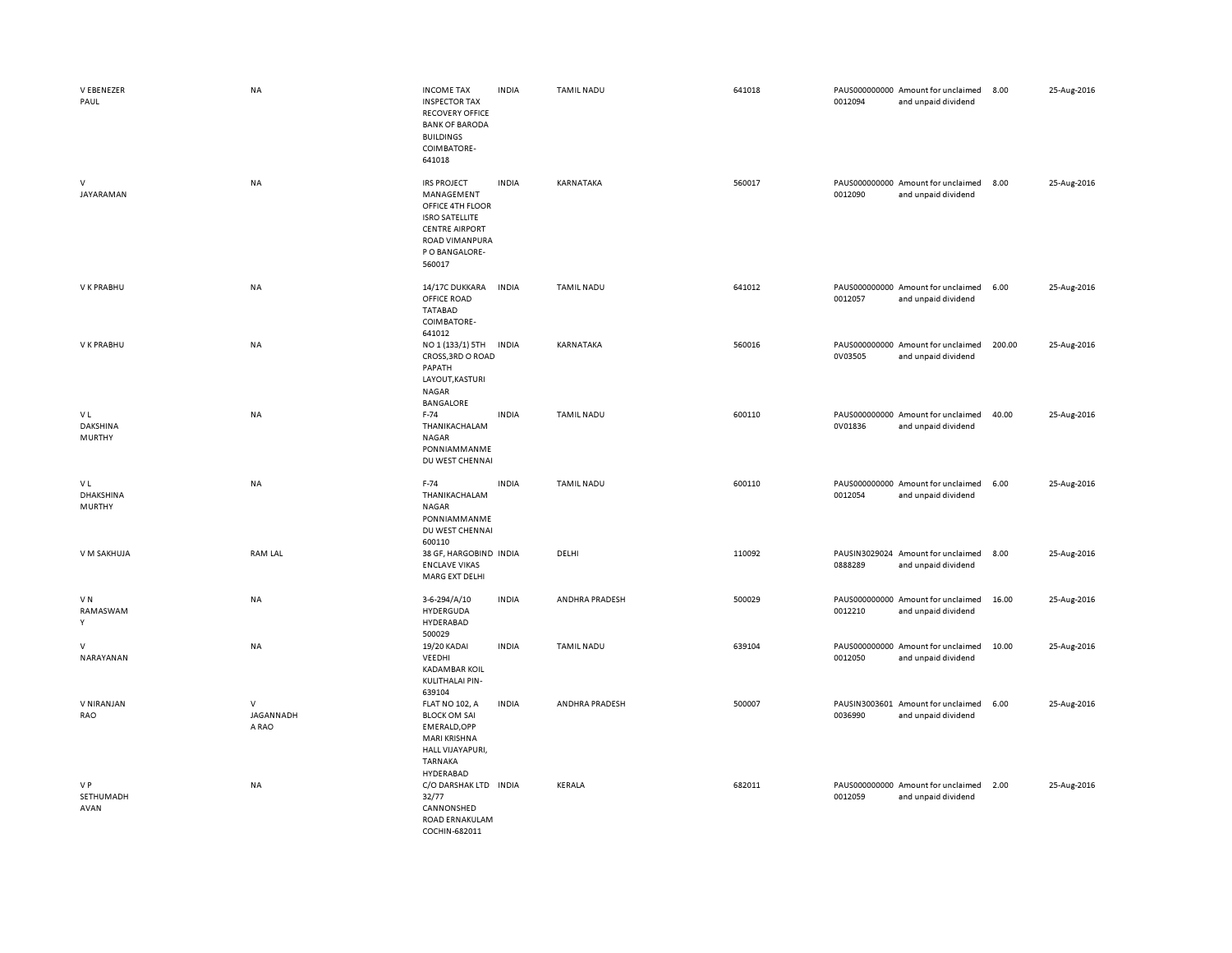| V P SHAH                               | <b>NA</b> | 506 GOLDEN<br>APARTMENT 4TH<br><b>FLOOR</b><br>SUBHANPURA<br><b>RACE COURSE</b><br><b>ROAD BARODA</b>       | <b>INDIA</b> | GUJARAT           | 390007 | 0012061 | PAUS000000000 Amount for unclaimed<br>and unpaid dividend | 116.00 | 25-Aug-2016 |
|----------------------------------------|-----------|-------------------------------------------------------------------------------------------------------------|--------------|-------------------|--------|---------|-----------------------------------------------------------|--------|-------------|
| V P VASWANI                            | NA        | 390007<br>II-O-42 LAJPAT<br><b>NAGAR NEW DELHI</b><br>110024                                                | <b>INDIA</b> | DELHI             | 110024 | 0012289 | PAUS000000000 Amount for unclaimed<br>and unpaid dividend | 8.00   | 25-Aug-2016 |
| V P VASWANI                            | <b>NA</b> | II-O-42 LAJPAT<br><b>NAGAR NEW DELHI</b><br>110024                                                          | <b>INDIA</b> | DELHI             | 110024 | 0012299 | PAUS000000000 Amount for unclaimed<br>and unpaid dividend | 8.00   | 25-Aug-2016 |
| V P VIJAY<br>VARGIYA                   | NA        | 21-2-492<br>CHARKAMAN<br><b>MATTIKA SHER</b><br>HYDERABAD-<br>500002                                        | <b>INDIA</b> | ANDHRA PRADESH    | 500002 | 0012215 | PAUS000000000 Amount for unclaimed<br>and unpaid dividend | 8.00   | 25-Aug-2016 |
| V ROHINI                               | NA        | 20 DR THOMAS<br>ROAD T NAGAR,<br>CHENNAI                                                                    | INDIA        | <b>TAMIL NADU</b> | 600017 | 0342354 | PAUSIN3001001 Amount for unclaimed<br>and unpaid dividend | 4.00   | 25-Aug-2016 |
| V S CH<br>MANIKYARA<br>O PELLURI       | <b>NA</b> | $1 - 2 - 32$<br>SITHARAMPURAM<br>ONGOLE                                                                     | <b>INDIA</b> | ANDHRA PRADESH    | 523002 | 0V04745 | PAUS000000000 Amount for unclaimed<br>and unpaid dividend | 400.00 | 25-Aug-2016 |
| V S<br>KARKHANIS                       | NA        | GOKHALENAGAR<br>RANANTHAPA<br>HYDERABAD-<br>500013                                                          | <b>INDIA</b> | ANDHRA PRADESH    | 500013 | 0012058 | PAUS000000000 Amount for unclaimed<br>and unpaid dividend | 6.00   | 25-Aug-2016 |
| $\mathsf{V}$<br>SADAYAPILLA            | NA        | SUNNAMBUMEDU INDIA<br>VILLAGE<br>KEELGOLAVEEDU<br>POST VANDAVASI<br><b>TALUK NORTH</b><br><b>ARCOT DIST</b> |              | <b>TAMIL NADU</b> | 632503 | 0012060 | PAUS000000000 Amount for unclaimed<br>and unpaid dividend | 6.00   | 25-Aug-2016 |
| V SAMYUKTA                             | <b>NA</b> | 'SARADA PRASANT' INDIA<br>16-24-17 AKKENA<br>PRAGAD-AVAIN ST<br><b>OLD GUNTUR</b><br>GUNTUR-522001 - -      |              | ANDHRA PRADESH    | 522001 | 0012053 | PAUS000000000 Amount for unclaimed<br>and unpaid dividend | 82.00  | 25-Aug-2016 |
| V<br>SEETHARAM<br>AN                   | NA        | NO 11 RESERVE<br>CHSL "PARAG"<br>CHANDAVARKAR<br><b>ROAD BORIVILI</b><br><b>WEST MUMBAI</b><br>400092       | <b>INDIA</b> | MAHARASHTRA       | 400092 | 0012109 | PAUS000000000 Amount for unclaimed<br>and unpaid dividend | 32.00  | 25-Aug-2016 |
| $\vee$<br>SIVARAMAKR<br><b>ISHNAN</b>  | <b>NA</b> | C/O M/S DARSHAK INDIA<br>LIMITED NO 1<br>ARULANANDA<br>MUDALI STREET<br>SANTHOME<br>CHENNAI 60000           |              | <b>TAMIL NADU</b> | 600004 | 0012055 | PAUS000000000 Amount for unclaimed<br>and unpaid dividend | 2.00   | 25-Aug-2016 |
| $\vee$<br>VIJAYAKUMA<br>$\mathsf{R}$   | NA        | 11 E-2 " SAIKRIPA"<br><b>CANERY NAGAR KK</b><br><b>PUDUR</b><br><b>COIMBATORE</b>                           | <b>INDIA</b> | <b>TAMIL NADU</b> | 641038 | 0V03039 | PAUS000000000 Amount for unclaimed<br>and unpaid dividend | 200.00 | 25-Aug-2016 |
| $\mathsf{V}$<br>VIJAYALAKSH<br>MI      | <b>NA</b> | 134 PALANI ROAD<br><b>VENKATESA MILLS</b><br>POST UDAMALPET-<br>642128                                      | <b>INDIA</b> | <b>TAMIL NADU</b> | 642128 | 0012095 | PAUS000000000 Amount for unclaimed<br>and unpaid dividend | 8.00   | 25-Aug-2016 |
| VADIBHAI<br><b>VALLABHDAS</b><br>PATEL | ΝA        | 56 PRABHAKUNJ<br>SOCIETY GODHRA<br>389001                                                                   | <b>INDIA</b> | <b>GUJARAT</b>    | 389001 | 0012047 | PAUS000000000 Amount for unclaimed<br>and unpaid dividend | 166.00 | 25-Aug-2016 |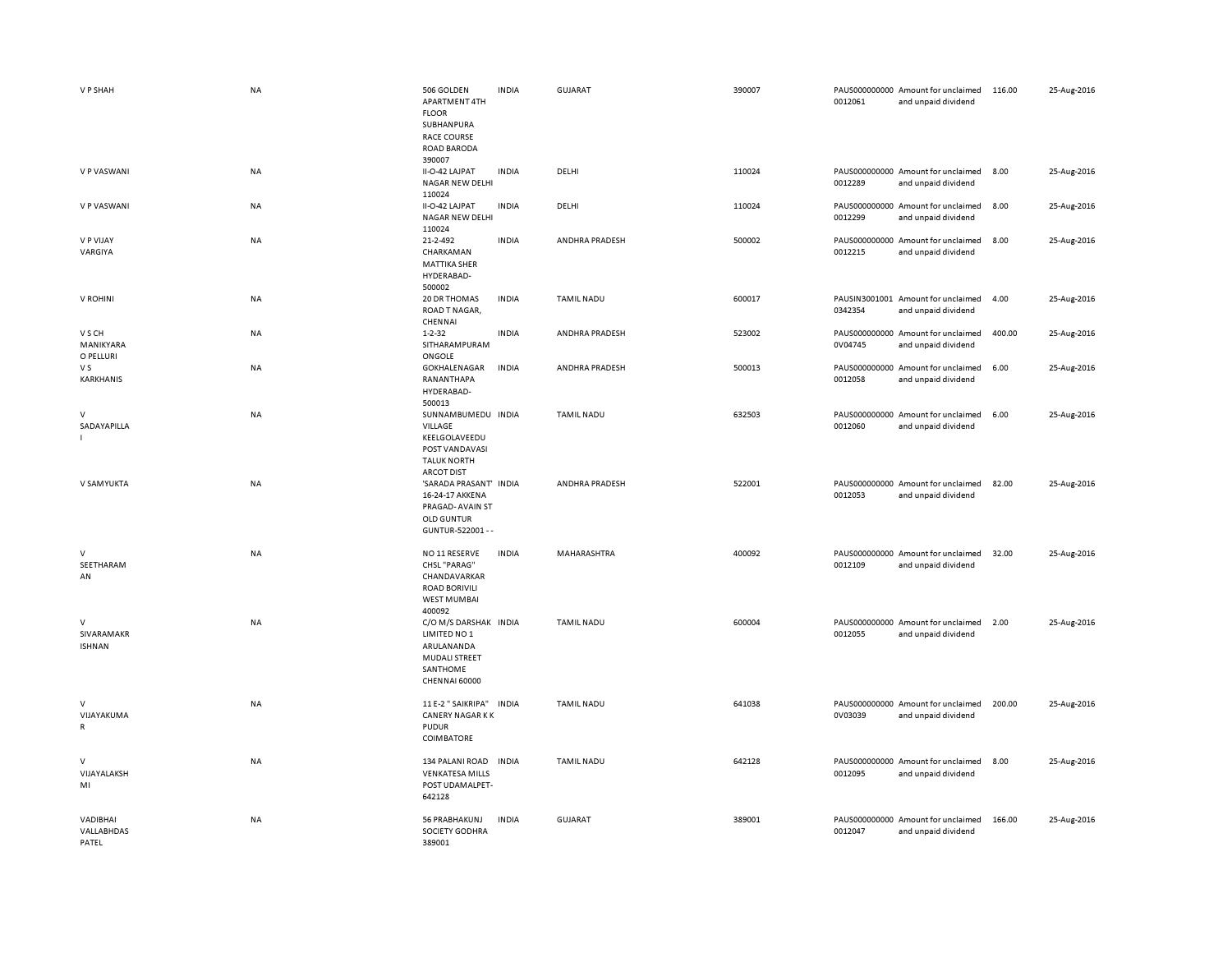| VADILAL<br>MANILAL<br>PAREKH<br>VAIDYANATH<br>AN<br>NARAYANAN | <b>NA</b><br><b>NA</b> | KUVERJI DEVSHI<br>CHAWL 2ND FL B S<br><b>ROAD OPP</b><br>ZARAPKAR SHOW<br>ROOM DADAR W<br><b>RLY MUMBAI</b><br>400028<br>FLAT NO 3 SPRING INDIA<br><b>FIELDS 25 FIRST</b><br><b>CROSS - STREET</b><br><b>KASTURBA NAGAR</b><br><b>ADAYAR CHENNAI</b><br>$60 - 0020 -$ | <b>INDIA</b> | MAHARASHTRA<br><b>TAMIL NADU</b> | 400028<br>600020 | 0012176<br>0012162 | PAUS000000000 Amount for unclaimed<br>and unpaid dividend<br>PAUS000000000 Amount for unclaimed<br>and unpaid dividend | 8.00<br>8.00 | 25-Aug-2016<br>25-Aug-2016 |
|---------------------------------------------------------------|------------------------|-----------------------------------------------------------------------------------------------------------------------------------------------------------------------------------------------------------------------------------------------------------------------|--------------|----------------------------------|------------------|--------------------|------------------------------------------------------------------------------------------------------------------------|--------------|----------------------------|
| VAIDYANATH<br>AN <sub>S</sub>                                 | NA                     | ROOM NO. 214,<br>POST BOX NO. 47<br><b>XLERI POST</b><br>JAMSHEDPUR                                                                                                                                                                                                   | <b>INDIA</b> | <b>JHARKHAND</b>                 | 831001           | 0S00244            | PAUS000000000 Amount for unclaimed<br>and unpaid dividend                                                              | 200.00       | 25-Aug-2016                |
| VAIDYANATH<br>AN<br>SEETHARAM<br>AN                           | NA                     | TC NO 41/548<br>MALAMEL LANE III<br>PUTHEN STREET<br>TRIVANDRUM<br>695009                                                                                                                                                                                             | <b>INDIA</b> | KERALA                           | 695009           | 0012093            | PAUS000000000 Amount for unclaimed<br>and unpaid dividend                                                              | 8.00         | 25-Aug-2016                |
| VAISHAL<br><b>BRAHMBHAT</b><br>T.                             | NA                     | 12<br>KASHIVISHVANATH<br>SOC NR S R P GR<br>NO 1 BARODA                                                                                                                                                                                                               | <b>INDIA</b> | <b>GUJARAT</b>                   | 390004           | 0012312            | PAUS000000000 Amount for unclaimed<br>and unpaid dividend                                                              | 2.00         | 25-Aug-2016                |
| VAJINDER<br><b>KUMAR</b><br><b>GUPTA</b>                      | NA                     | 26/22 VISHWAS<br>NAGAR GALI NO 12<br>SHAHDARA DELHI-<br>110032                                                                                                                                                                                                        | <b>INDIA</b> | DELHI                            | 110032           | 0012116            | PAUS000000000 Amount for unclaimed<br>and unpaid dividend                                                              | 8.00         | 25-Aug-2016                |
| VALABOJU                                                      | NA                     | H NO 1-8-183/1<br>CHIKKADPALLY<br>HYDERABAD                                                                                                                                                                                                                           | <b>INDIA</b> | ANDHRA PRADESH                   | 500020           | 0V03216            | PAUS000000000 Amount for unclaimed<br>and unpaid dividend                                                              | 300.00       | 25-Aug-2016                |
| <b>VALJI NANAJI</b><br>GANGAR                                 | NA                     | KUVERJI DEVSHI<br>CHAWL 2ND FL B S<br><b>ROAD OPP</b><br><b>ZARAPKAR SHOW</b><br>ROOM DADAR W<br><b>RLY MUMBAI</b><br>400028                                                                                                                                          | <b>INDIA</b> | MAHARASHTRA                      | 400028           | 0012175            | PAUS000000000 Amount for unclaimed<br>and unpaid dividend                                                              | 8.00         | 25-Aug-2016                |
| VALLABHDAS<br><b>GALABHAI</b><br>PATEL                        | <b>NA</b>              | GIN PLOT DHORAJI INDIA<br><b>DIST-RAJKOT PIN</b><br>360410                                                                                                                                                                                                            |              | <b>GUJARAT</b>                   | 360410           | 0011945            | PAUS000000000 Amount for unclaimed<br>and unpaid dividend                                                              | 16.00        | 25-Aug-2016                |
| VALLABHDAS<br>NARSIDAS<br>GHIYA                               | NA                     | A 306 RIDHHI<br>SIDHHI APT 3RD<br>FLR RAJENDR-A<br><b>COMPLEX OPP</b><br>CORPORATION<br><b>BANK ANAND NA-</b><br><b>GAR DAHISAR EAST</b><br>MUMBAI 400068 -                                                                                                           | <b>INDIA</b> | MAHARASHTRA                      | 400068           | 0012285            | PAUS000000000 Amount for unclaimed<br>and unpaid dividend                                                              | 32.00        | 25-Aug-2016                |
| VANDANA<br>MAHENDRA<br>PATEL                                  | <b>NA</b>              | 47 SARDARNAGAR INDIA<br><b>BARODA 390002</b>                                                                                                                                                                                                                          |              | <b>GUJARAT</b>                   | 390002           | 0012257            | PAUS000000000 Amount for unclaimed<br>and unpaid dividend                                                              | 6.00         | 25-Aug-2016                |
| VANDANA<br><b>NAGPAL</b>                                      | <b>NA</b>              | H-243 ASHOK<br><b>VIHAR PHASE-I</b><br>DELHI 110052                                                                                                                                                                                                                   | <b>INDIA</b> | DELHI                            | 110052           | 0012300            | PAUS000000000 Amount for unclaimed<br>and unpaid dividend                                                              | 32.00        | 25-Aug-2016                |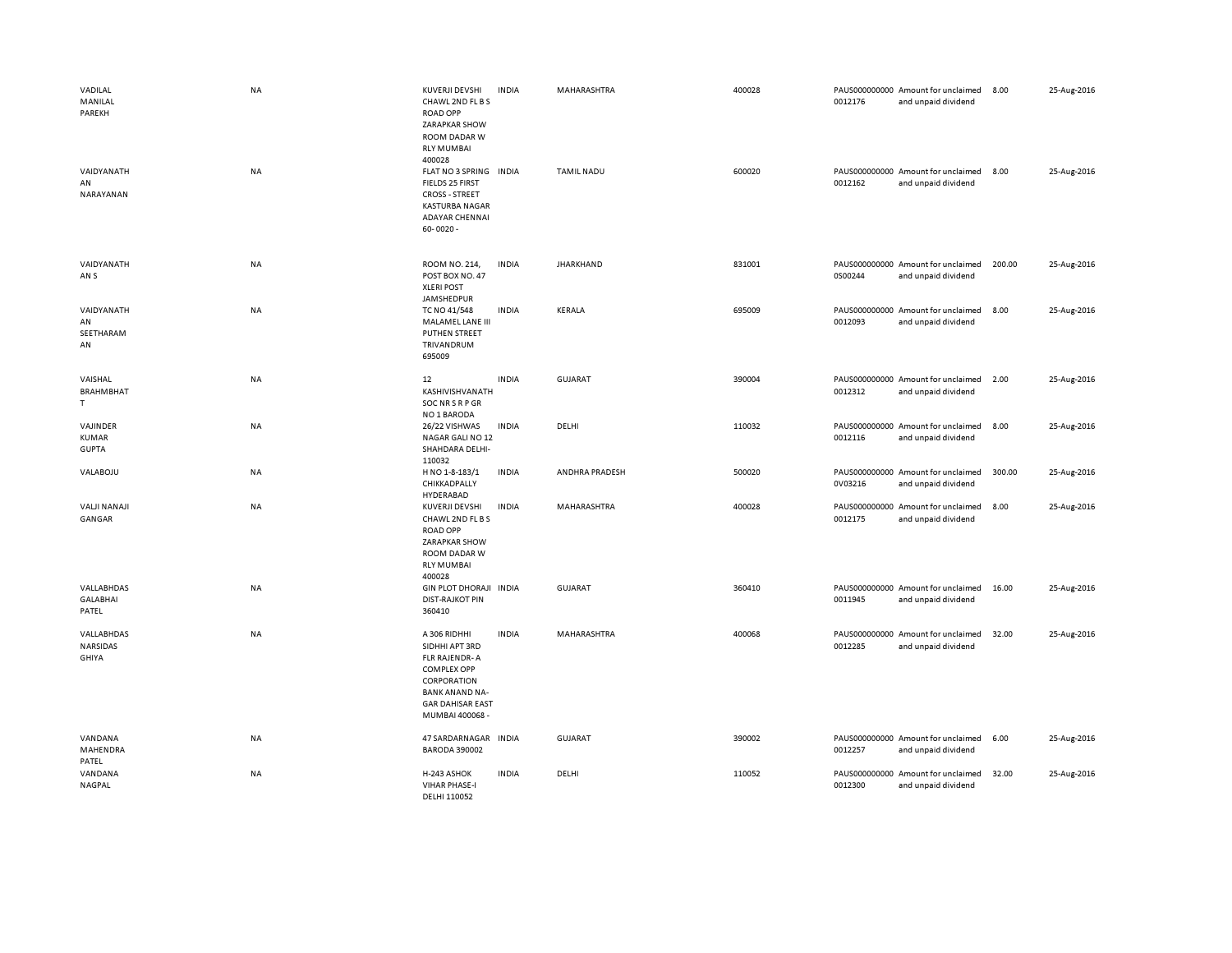| VANLATA<br>ASHWIN<br>PATEL             | <b>NA</b>                 | C/O M/S G T<br><b>BROTHERS</b><br>KHUSHBOO<br><b>CORNER 56</b><br>VISHWAS COLONY<br>ALKAPURI BARODA<br>390005                                                | <b>INDIA</b> | <b>GUJARAT</b>    | 390005 | 0011996 | PAUS000000000 Amount for unclaimed<br>and unpaid dividend | 50.00  | 25-Aug-2016 |
|----------------------------------------|---------------------------|--------------------------------------------------------------------------------------------------------------------------------------------------------------|--------------|-------------------|--------|---------|-----------------------------------------------------------|--------|-------------|
| <b>VANLILAR</b><br>PATEL               | NA                        | B/29 ALEMBIC<br><b>COLONY BARODA</b><br>390003                                                                                                               | <b>INDIA</b> | <b>GUJARAT</b>    | 390003 | 0012306 | PAUS000000000 Amount for unclaimed<br>and unpaid dividend | 16.00  | 25-Aug-2016 |
| <b>VANRAJ R</b><br>SHAH                | RAMANLAL<br>SHAH          | 165 PARIKHA<br><b>SADAN TAMBODI</b><br>VAD BAJWADA<br>MANGAL BAZAR<br><b>ROAD BARODA</b>                                                                     | INDIA        | GUJARAT           | 390001 | 6283800 | PAUSIN3003941 Amount for unclaimed<br>and unpaid dividend | 2.00   | 25-Aug-2016 |
| VANRAJ<br>SURESHBHAI<br>KAPADIA        | <b>NA</b>                 | 501 BULBUL<br>TARANG 414-A<br>14TH ROAD KHAR<br>WESTMUMBAI                                                                                                   | <b>INDIA</b> | MAHARASHTRA       | 400053 | 0011997 | PAUS000000000 Amount for unclaimed<br>and unpaid dividend | 32.00  | 25-Aug-2016 |
| VARKADI<br>VASUDEVA<br>RAO             | NA                        | NO-1 GOPAL<br><b>KRISHNA STREET T</b><br>NAGAR CHENNAI<br>600017                                                                                             | <b>INDIA</b> | <b>TAMIL NADU</b> | 600017 | 0012118 | PAUS000000000 Amount for unclaimed<br>and unpaid dividend | 8.00   | 25-Aug-2016 |
| VARSHA S<br>MUNDLE                     | <b>NA</b>                 | C/O. MR. SHIVAJI S. INDIA<br>SAWANT L/101<br>GOKUL-<br><b>HEAVEN, THAKUR</b><br>COMPLEX, WESTER<br>N EXPRESS H-<br>IGHWAY,<br>KANDIVLI(E)MUMB<br>Al-400101 - |              | MAHARASHTRA       | 400101 | 0012279 | PAUS000000000 Amount for unclaimed<br>and unpaid dividend | 16.00  | 25-Aug-2016 |
| VARSHA<br>SHAH                         | <b>NA</b>                 | 802, SAGUN<br>PALACE, NR. ARJUN<br>TOWER, 132, RING<br>ROAD,<br>AHMEDABAD-<br>380015                                                                         | <b>INDIA</b> | <b>GUJARAT</b>    | 380015 | 0012281 | PAUS000000000 Amount for unclaimed<br>and unpaid dividend | 16.00  | 25-Aug-2016 |
| VARSHABEN<br>RAJNIKANT<br>LALANI       | <b>NA</b>                 | <b>PARIKH FALI</b><br>DHANDHUKA DIST<br>AHMEDABAD                                                                                                            | <b>INDIA</b> | <b>GUJARAT</b>    | 382460 | 0012264 | PAUS000000000 Amount for unclaimed<br>and unpaid dividend | 32.00  | 25-Aug-2016 |
| Vasamreddy<br>Sreedhar<br>Reddy        | V Dasaratha<br>Rami Reddy | 11/84. Potti<br>Sreeramulu Street<br><b>Sullurpet Dist</b><br>Nellore                                                                                        | <b>INDIA</b> | ANDHRA PRADESH    | 524121 | 0777866 | PAUSIN3000951 Amount for unclaimed<br>and unpaid dividend | 400.00 | 25-Aug-2016 |
| VASANT<br><b>DINKAR RAO</b><br>AHIRRAO | NA                        | A/2 PRABHAKAR<br>COLONY<br><b>VAGHODIA ROAD</b><br><b>BARODA 390019</b>                                                                                      | <b>INDIA</b> | <b>GUJARAT</b>    | 390019 | 0012333 | PAUS000000000 Amount for unclaimed<br>and unpaid dividend | 2.00   | 25-Aug-2016 |
| VASANT<br><b>GURURAO</b><br>PUJAR      | NA                        | <b>236 SHRI</b><br>CHIDAMBAR<br>NAGAR TILAKWADI<br><b>BELGAUM 590006</b>                                                                                     | INDIA        | KARNATAKA         | 590006 | 0012048 | PAUS000000000 Amount for unclaimed<br>and unpaid dividend | 16.00  | 25-Aug-2016 |
| VASANT<br>KISAN<br>CHOUDHARI           | <b>NA</b>                 | "SURANA NIWAS"<br>AT BODWAD DIST<br><b>JALGAON</b><br>MAHARASHTRA<br>425310                                                                                  | <b>INDIA</b> | MAHARASHTRA       | 425310 | 0012178 | PAUS000000000 Amount for unclaimed<br>and unpaid dividend | 8.00   | 25-Aug-2016 |
| VASANT L<br>SHAH                       | NA                        | KUMARPAL<br><b>TRADING CO BHID</b><br><b>BAZAR BHUJ-</b><br>KUTCH 370001                                                                                     | <b>INDIA</b> | GUJARAT           | 370001 | 0012326 | PAUS000000000 Amount for unclaimed<br>and unpaid dividend | 32.00  | 25-Aug-2016 |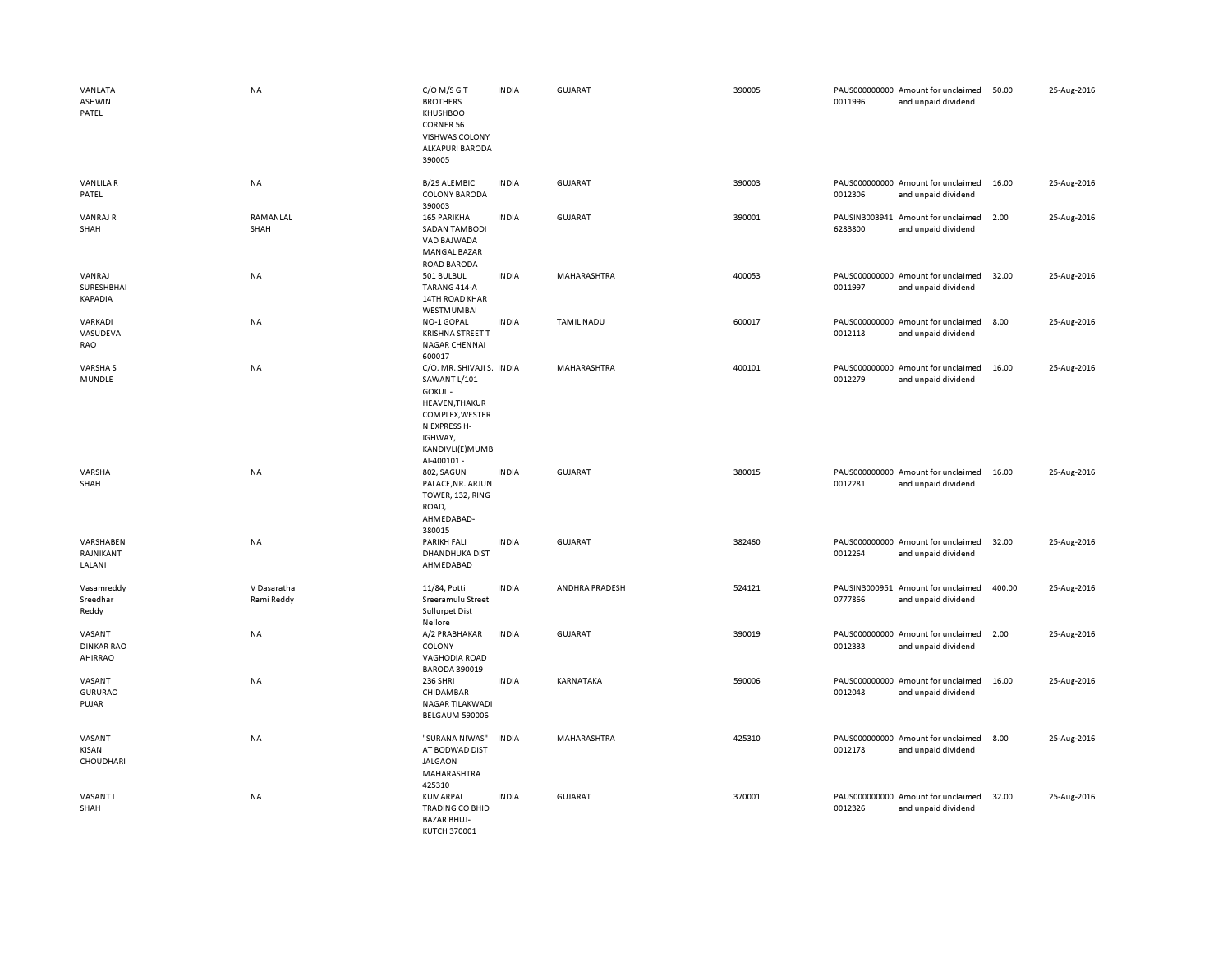| VASANT<br>VISHWANAT<br>H PATHAK          | VISHWANAT<br>H PATHAK | PLOT NO 99 SUR<br>NO 901 CHETANA<br><b>NAGAR NASIK</b>                                                            | <b>INDIA</b> | MAHARASHTRA       | 422009 | 2951804 | PAUSIN3001831 Amount for unclaimed<br>and unpaid dividend | 32.00   | 25-Aug-2016 |
|------------------------------------------|-----------------------|-------------------------------------------------------------------------------------------------------------------|--------------|-------------------|--------|---------|-----------------------------------------------------------|---------|-------------|
| <b>VASANTBEN J</b><br>THAKKAR            | <b>NA</b>             | <b>SHRI GANESH</b><br>NIVAS 1ST FLOOR N<br>S BOSE ROAD<br>MUMBAI-400080                                           | <b>INDIA</b> | MAHARASHTRA       | 400080 | 0012082 | PAUS000000000 Amount for unclaimed<br>and unpaid dividend | 32.00   | 25-Aug-2016 |
| VASANTBHAI<br>BHIKHABHAI<br>RANA         | <b>NA</b>             | AT & PO SOKHADA INDIA<br><b>SUNDER BAZAAR</b><br>DIST BARODA PIN-<br>391240                                       |              | <b>GUJARAT</b>    | 391240 | 0011998 | PAUS000000000 Amount for unclaimed<br>and unpaid dividend | 2.00    | 25-Aug-2016 |
| VASANTBHAI<br>SHAMBHUBH<br>AI PATEL      | NA                    | AT & PO CHAKLAD<br>TA AMOD DIST<br>BROACH-392110                                                                  | <b>INDIA</b> | <b>GUJARAT</b>    | 392110 | 0011999 | PAUS000000000 Amount for unclaimed<br>and unpaid dividend | 2.00    | 25-Aug-2016 |
| VASANTHA<br>DEVI                         | NA                    | <b>NO.13, NEW</b><br>THANDAVARAYA<br><b>GRAMANI STREET,</b><br>CHENNAI                                            | <b>INDIA</b> | <b>TAMIL NADU</b> | 600021 | 0S01091 | PAUS000000000 Amount for unclaimed<br>and unpaid dividend | 200.00  | 25-Aug-2016 |
| VASANTHA<br>NAGARAJAN                    | <b>NA</b>             | A/75 31ST A CROSS INDIA<br>7TH BLOCK<br>JAYANAGAR                                                                 |              | KARNATAKA         | 560082 | 0V05659 | PAUS000000000 Amount for unclaimed<br>and unpaid dividend | 100.00  | 25-Aug-2016 |
| VASANTHA<br>NAGARAJAN                    | NA                    | A/75 31'A' CROSS<br>7TH BLOCK<br>JAYANAGAR<br><b>BANGALORE</b>                                                    | <b>INDIA</b> | KARNATAKA         | 560082 | 0V05351 | PAUS000000000 Amount for unclaimed<br>and unpaid dividend | 100.00  | 25-Aug-2016 |
| VASANTHA<br>RAMARAO                      | NA                    | 7-38/A,CROSS<br>STREET 16 BESANT<br>NAGAR CHENNAI                                                                 | <b>INDIA</b> | <b>TAMIL NADU</b> | 600090 | 0V00781 | PAUS000000000 Amount for unclaimed<br>and unpaid dividend | 800.00  | 25-Aug-2016 |
| VASANTHI N<br><b>KUMAR</b>               | NA                    | M/S.MYSORE<br>MEDL. HALL,<br><b>ASHOKA ROAD</b><br><b>TUMKUR</b><br>(KARNATAKA)                                   | <b>INDIA</b> | KARNATAKA         | 572101 | 0V00306 | PAUS000000000 Amount for unclaimed<br>and unpaid dividend | 1000.00 | 25-Aug-2016 |
| VASANTIBEN<br><b>GULABDAS</b><br>SNATIKA | <b>NA</b>             | C/O ANIL G PATEL<br>HOUSE NO-2161-B<br><b>KALAKRUTI ROAD</b><br>YEOLA DIST NASIK<br>VIA MANMAD                    | <b>INDIA</b> | <b>GUJARAT</b>    | 390001 | 0011971 | PAUS000000000 Amount for unclaimed<br>and unpaid dividend | 16.00   | 25-Aug-2016 |
| VASANTKUM<br>AR<br>SHANKERLAL<br>MEHTA   | <b>NA</b>             | FA/9 ALEMBIC<br><b>COLONY ALEMBIC</b><br>ROAD BARODA<br>390003                                                    | <b>INDIA</b> | <b>GUJARAT</b>    | 390003 | 0011958 | PAUS000000000 Amount for unclaimed<br>and unpaid dividend | 6.00    | 25-Aug-2016 |
| VASANTLAL<br>HIMATLAL<br>SHAH            | NA                    | AT & PO SOKHADA IN DIA<br>DIST BARODA PIN-<br>391240                                                              |              | <b>GUJARAT</b>    | 391240 | 0012000 | PAUS000000000 Amount for unclaimed<br>and unpaid dividend | 10.00   | 25-Aug-2016 |
| VASANTRAO<br><b>GOVINDRAO</b><br>MANE    | <b>NA</b>             | "SHILPA" SOCIETY INDIA<br><b>BLOCK NO 1 OPP</b><br><b>LALBAUG SWIMING</b><br>POOL<br>PRATAPNAGAR<br>BARODA-390004 |              | GUJARAT           | 390004 | 0012001 | PAUS000000000 Amount for unclaimed<br>and unpaid dividend | 32.00   | 25-Aug-2016 |
| VASANTRAO<br>SHASTRY                     | NA                    | <b>FORT</b><br>RANEBENNUR                                                                                         | <b>INDIA</b> | KARNATAKA         | 581115 | 0V02349 | PAUS000000000 Amount for unclaimed<br>and unpaid dividend | 200.00  | 25-Aug-2016 |
| VASARAMBH<br>AI JETHABHAI<br>PATEL       | NA                    | AT RAMSIKAMPA<br><b>TAL BAYAD POST</b><br><b>ODHA DIST</b><br>SABARKANTHA<br>383325                               | <b>INDIA</b> | GUJARAT           | 383325 | 0012002 | PAUS000000000 Amount for unclaimed<br>and unpaid dividend | 2.00    | 25-Aug-2016 |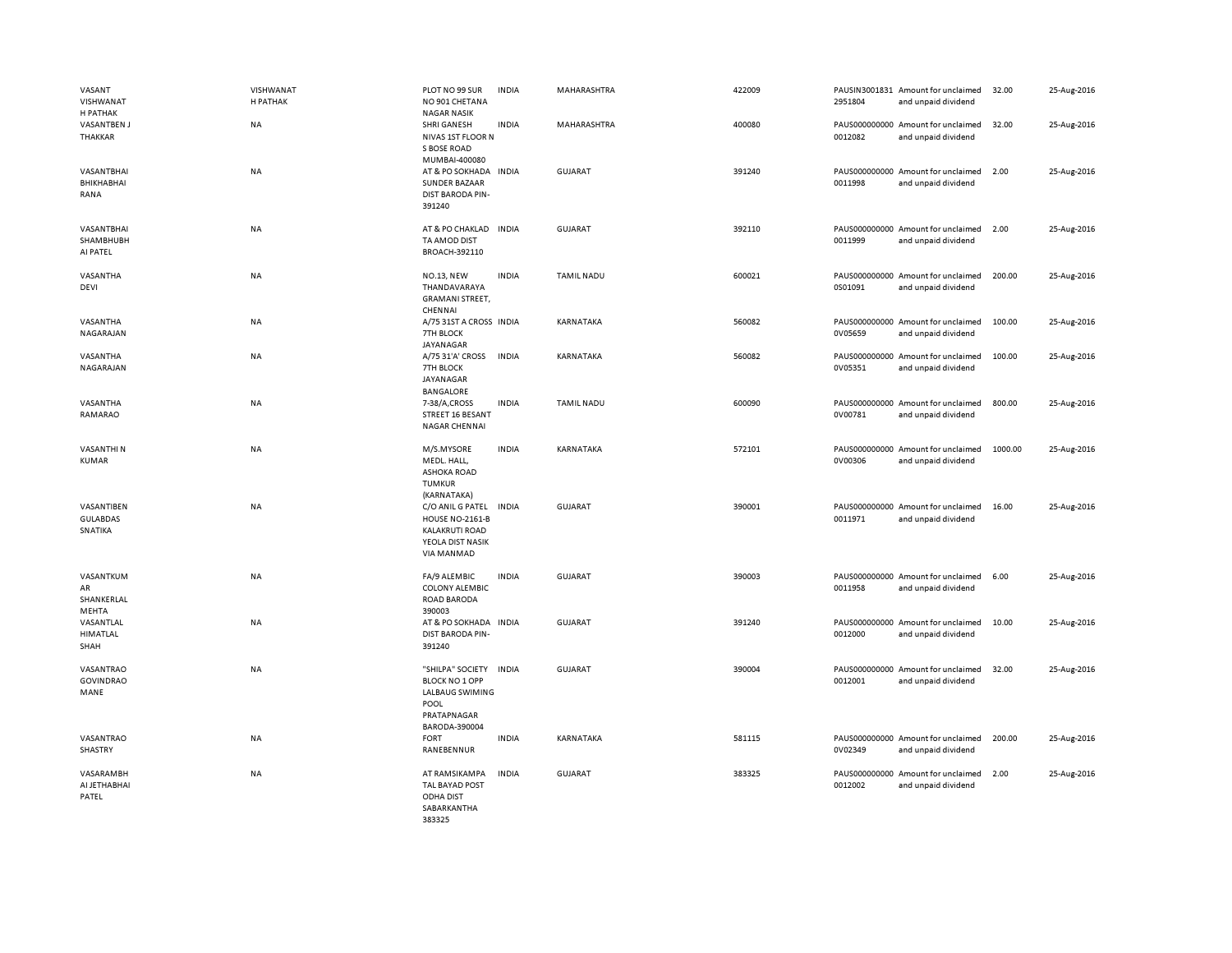| VASAVI B S                                | <b>NA</b>         | C/O SRI<br>VENKATESH<br><b>MEDICAL STORES C</b><br><b>G HOSPITAL ROAD</b><br>DAVANGERE                                             | <b>INDIA</b> | KARNATAKA      | 577002 | 0V02374 | PAUS000000000 Amount for unclaimed<br>and unpaid dividend | 200.00  | 25-Aug-2016 |
|-------------------------------------------|-------------------|------------------------------------------------------------------------------------------------------------------------------------|--------------|----------------|--------|---------|-----------------------------------------------------------|---------|-------------|
| VASUDEO<br>PATEL                          | <b>NA</b>         | C/O VIPIN PARIKH<br>16-A ASTAPAD<br>SOCIETY<br>KARELIBAUG<br><b>BARODA 390018</b>                                                  | <b>INDIA</b> | <b>GUJARAT</b> | 390018 | 0012336 | PAUS000000000 Amount for unclaimed<br>and unpaid dividend | 32.00   | 25-Aug-2016 |
| VASUMATI<br>CHANDRAKA<br>NT AMIN          | NA                | VASUNDHARA<br>PRAKASHAN 533<br><b>ELLORA</b><br>COMMERCIAL<br><b>CENTRE BEHIND</b><br><b>RELIEF CINEMA</b><br>AHMEDABAD-<br>380001 | <b>INDIA</b> | <b>GUJARAT</b> | 380001 | 0012239 | PAUS000000000 Amount for unclaimed<br>and unpaid dividend | 6.00    | 25-Aug-2016 |
| VASUMATI<br>MAHENDRAK<br><b>UMAR SHAH</b> | <b>NA</b>         | 'VAISHALI' B NO 10 INDIA<br><b>MAHAVIR SOCIETY</b><br>PALDI<br>AHMEDABAD-<br>380007                                                |              | GUJARAT        | 380007 | 0012228 | PAUS000000000 Amount for unclaimed<br>and unpaid dividend | 2.00    | 25-Aug-2016 |
| VATHSALA<br>PANT                          | <b>NA</b>         | 2972,4TH<br>CROSS, 13TH MAIN<br>H A L II ND STAGE<br>BANGALORE                                                                     | <b>INDIA</b> | KARNATAKA      | 560038 | 0V01803 | PAUS000000000 Amount for unclaimed<br>and unpaid dividend | 1200.00 | 25-Aug-2016 |
| <b>VAZIR CHAND</b><br>SHARMA              | ANI RAM<br>SHARMA | 14/2, BALBIR ROAD INDIA<br>DEHRADUN                                                                                                |              | UTTARAKHAND    | 248001 | 0066628 | PAUS120106040 Amount for unclaimed<br>and unpaid dividend | 4.00    | 25-Aug-2016 |
| VED<br><b>BHUSHAN</b><br>SHARMA           | <b>NA</b>         | QTR NO A-5(T)<br>PIPPRI PO TURRA<br><b>DIST SON BHADRA</b><br>(UP) 231221                                                          | <b>INDIA</b> | UTTAR PRADESH  | 231221 | 0012219 | PAUS000000000 Amount for unclaimed<br>and unpaid dividend | 8.00    | 25-Aug-2016 |
| VED<br>PARKASH<br>GOGIA                   | <b>NA</b>         | 12 NETAJI NAGAR<br>MKT NEW DELHI-<br>110023                                                                                        | <b>INDIA</b> | DELHI          | 110023 | 0012192 | PAUS000000000 Amount for unclaimed<br>and unpaid dividend | 8.00    | 25-Aug-2016 |
| VED<br>PRAKASH                            | <b>NA</b>         | C/O VINOD KUMAR INDIA<br>GARG 186/1-ARYA<br>PURI LANE II<br>MUZAFFARNAGAR<br>U P 251001                                            |              | UTTAR PRADESH  | 251001 | 0012190 | PAUS000000000 Amount for unclaimed<br>and unpaid dividend | 16.00   | 25-Aug-2016 |
| VED<br>PRAKASH<br><b>KAPUR</b>            | NA                | A/3 RASHMI<br>NAGAR DAYAL<br><b>BAGH AGRA WEST</b><br>282005                                                                       | <b>INDIA</b> | UTTAR PRADESH  | 282005 | 0012225 | PAUS000000000 Amount for unclaimed<br>and unpaid dividend | 16.00   | 25-Aug-2016 |
| VED<br>PRAKASH<br>NAGRATH                 | <b>NA</b>         | RAGHUNATH<br>BHAWAN 29-<br>SEWAK ASHRAM<br>ROAD DEHRA DUN<br>248001                                                                | <b>INDIA</b> | UTTARAKHAND    | 248001 | 0012120 | PAUS000000000 Amount for unclaimed<br>and unpaid dividend | 8.00    | 25-Aug-2016 |
| VED<br>PRAKASH<br>PANDEY                  | NA                | 230 ZAKATI STREET INDIA<br>BAREILLY 243001                                                                                         |              | UTTAR PRADESH  | 243001 | 0012196 | PAUS000000000 Amount for unclaimed<br>and unpaid dividend | 8.00    | 25-Aug-2016 |
| VEDAMATHA<br>VUSIRIKALA                   | <b>NA</b>         | PARAMATMA<br>KRUPA 75 FEET<br>ROAD D NO 27-32-<br>54<br>VISAKHAPATNAM                                                              | <b>INDIA</b> | ANDHRA PRADESH | 530001 | 0V04993 | PAUS000000000 Amount for unclaimed<br>and unpaid dividend | 300.00  | 25-Aug-2016 |
| <b>VEENA ARYA</b>                         | NA                | STREET NO 5 H NO INDIA<br>245 THAPAR<br>NAGAR MEERUT<br>250001                                                                     |              | UTTAR PRADESH  | 250001 | 0012133 | PAUS000000000 Amount for unclaimed<br>and unpaid dividend | 8.00    | 25-Aug-2016 |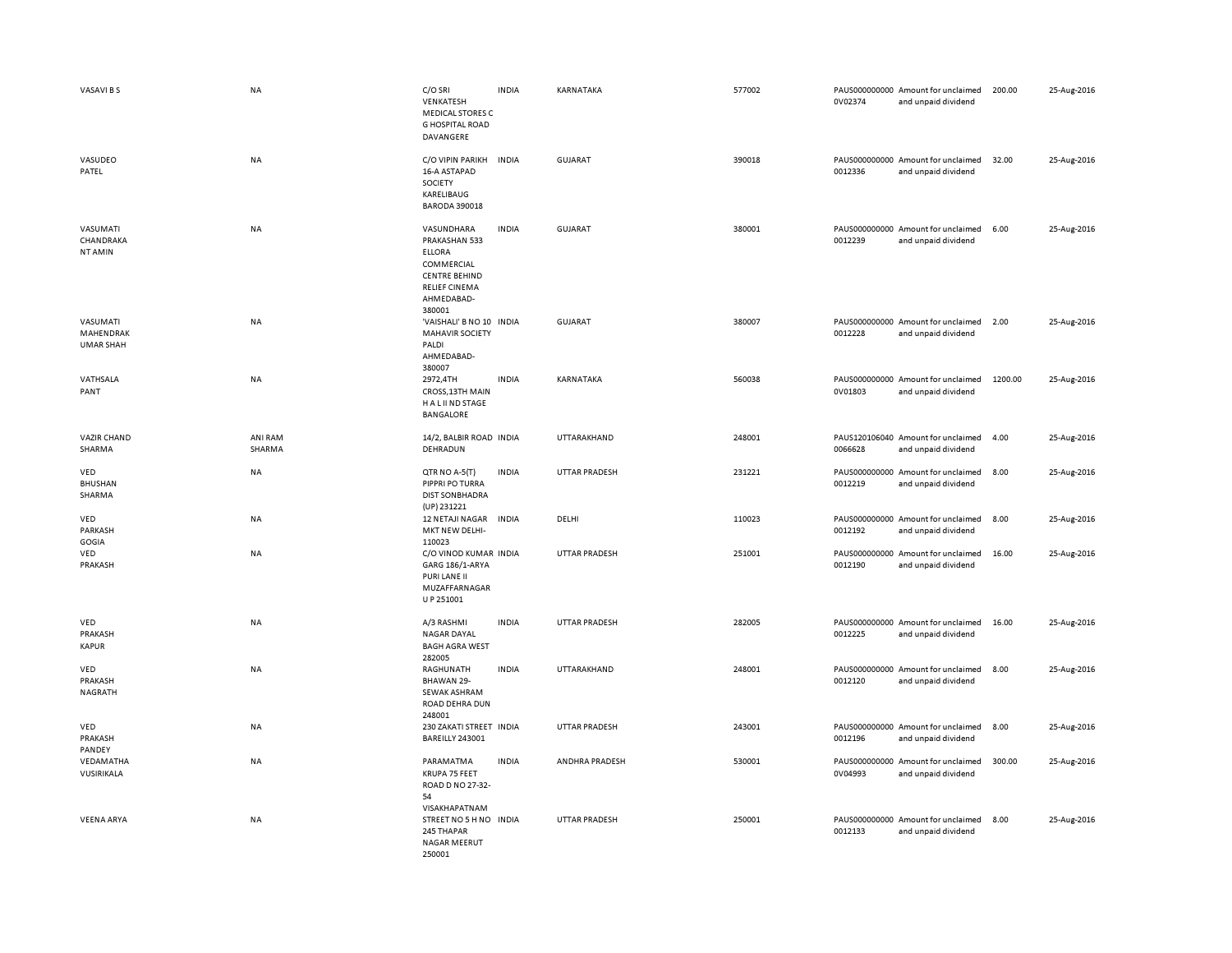| VEENA<br>CHATURVEDI                             | NA                              | S-561 GREATER<br>KAILASH II NEW<br>DELHI 110048                                                                                            | <b>INDIA</b> | DELHI                | 110048 | 0012343 | PAUS000000000 Amount for unclaimed<br>and unpaid dividend | 8.00   | 25-Aug-2016 |
|-------------------------------------------------|---------------------------------|--------------------------------------------------------------------------------------------------------------------------------------------|--------------|----------------------|--------|---------|-----------------------------------------------------------|--------|-------------|
| VEENA<br><b>GUPTA</b>                           | NA                              | H NO 666 W NO 5<br><b>MEHRAULI NEW</b><br>DELHI-110030                                                                                     | <b>INDIA</b> | DELHI                | 110030 | 0012189 | PAUS000000000 Amount for unclaimed<br>and unpaid dividend | 8.00   | 25-Aug-2016 |
| VEENA<br>JAYENDRA<br>SHAH                       | NA                              | C/O D B DESAI 16-<br>CHARANKRUPA<br>SOC VIBHAG--2 NR<br><b>JAI SAFALI ROW</b><br><b>HOUSES SETTELITE</b><br>R-OAD<br>AHMEDABAD<br>380015 - | <b>INDIA</b> | <b>GUJARAT</b>       | 380015 | 0011936 | PAUS000000000 Amount for unclaimed<br>and unpaid dividend | 2.00   | 25-Aug-2016 |
| VEENA<br>SHARMA                                 | <b>NA</b>                       | A-211 HARI NAGAR INDIA<br><b>CLOCK TOWER</b><br><b>NEW DELHI 110064</b>                                                                    |              | DELHI                | 110064 | 0012138 | PAUS000000000 Amount for unclaimed<br>and unpaid dividend | 8.00   | 25-Aug-2016 |
| <b>VEENA UPPAL</b>                              | NA                              | A-11 SECTOR 16<br>ROURKELA-769003                                                                                                          | <b>INDIA</b> | ORISSA               | 769003 | 0012159 | PAUS000000000 Amount for unclaimed<br>and unpaid dividend | 8.00   | 25-Aug-2016 |
| VEENABEN<br><b>JAYKANT</b><br>PATEL             | NA                              | "VIJAY"<br>RACECOURSE<br>ROAD OPP ST<br>OFFICE BARODA-<br>390005                                                                           | <b>INDIA</b> | GUJARAT              | 390005 | 0012005 | PAUS000000000 Amount for unclaimed<br>and unpaid dividend | 32.00  | 25-Aug-2016 |
| VEERA<br>VENKATA<br><b>JANKI DEVI</b><br>KODALI | <b>NA</b>                       | 39-12-11 MURALI<br><b>NAGAR</b><br>VISAKHAPATNAM                                                                                           | <b>INDIA</b> | ANDHRA PRADESH       | 530007 | 0V04819 | PAUS000000000 Amount for unclaimed<br>and unpaid dividend | 300.00 | 25-Aug-2016 |
| VEERANDRA<br><b>KUMAR</b><br><b>DUBEY</b>       | <b>RAM ANUJ</b><br><b>DUBEY</b> | BY PASS USRO<br><b>KHOJAN PUR</b><br>FAIZABAD                                                                                              | <b>INDIA</b> | <b>UTTAR PRADESH</b> | 224001 | 0022745 | PAUS120106060 Amount for unclaimed<br>and unpaid dividend | 50.00  | 25-Aug-2016 |
| VEERARAGHA<br>VA<br>SRINIVASAN                  | NA                              | C/O SHRIMATI R N<br>RANJAN B/6<br><b>SMURTI FLATS 59</b><br>SIVAJI NAGAR<br>NAGPUR 440010<br>MAHARASHTRA                                   | <b>INDIA</b> | MAHARASHTRA          | 440010 | 0012161 | PAUS000000000 Amount for unclaimed<br>and unpaid dividend | 8.00   | 25-Aug-2016 |
| VEERAYYA<br>MAILAPUR                            | NA                              | <b>FORT ROAD</b><br><b>GULBARGA</b>                                                                                                        | <b>INDIA</b> | KARNATAKA            | 585101 | 0V00308 | PAUS000000000 Amount for unclaimed<br>and unpaid dividend | 400.00 | 25-Aug-2016 |
| VEERSHETTY<br><b>BEKNAL</b>                     | <b>NA</b>                       | <b>GULBARGA</b><br><b>MEDICAL HALL OPP</b><br><b>GOVT HOSPITAL</b><br>GULBARGA                                                             | <b>INDIA</b> | KARNATAKA            | 585102 | 0V02563 | PAUS000000000 Amount for unclaimed<br>and unpaid dividend | 200.00 | 25-Aug-2016 |
| VEERSINH<br><b>BHADRASINH</b><br>RAO<br>GAEKWAR | <b>NA</b>                       | 'PADMAKUT' NEAR INDIA<br><b>BAGIKHANA</b><br>BARODA-390001                                                                                 |              | <b>GUJARAT</b>       | 390001 | 0011977 | PAUS000000000 Amount for unclaimed<br>and unpaid dividend | 2.00   | 25-Aug-2016 |
| VEERSWAMY<br><b>BOLLA</b>                       | NA                              | S/O NARASIMHA<br>MURTY M G ROAD<br><b>PALAKOL 534260</b>                                                                                   | <b>INDIA</b> | ANDHRA PRADESH       | 534260 | 0012096 | PAUS000000000 Amount for unclaimed<br>and unpaid dividend | 8.00   | 25-Aug-2016 |
| <b>VELCHAND C</b><br>SHAH                       | NA                              | B.203, Sanskar<br>Dham Opp.<br>Sharada Mandir Lal<br>Chowki DABHOI                                                                         | <b>INDIA</b> | <b>GUJARAT</b>       | 391110 | 0V03813 | PAUS000000000 Amount for unclaimed<br>and unpaid dividend | 200.00 | 25-Aug-2016 |
| <b>VELJI BECHAR</b><br>SHAH                     | NA                              | KUVERJI DEVSHI<br>CHAWL 2ND FL B S<br><b>ROAD OPP</b><br>ZARAPKAR SHOW<br>ROOM DADAR W<br><b>RIY MUMBAL</b>                                | <b>INDIA</b> | MAHARASHTRA          | 400028 | 0012177 | PAUS000000000 Amount for unclaimed<br>and unpaid dividend | 8.00   | 25-Aug-2016 |

400028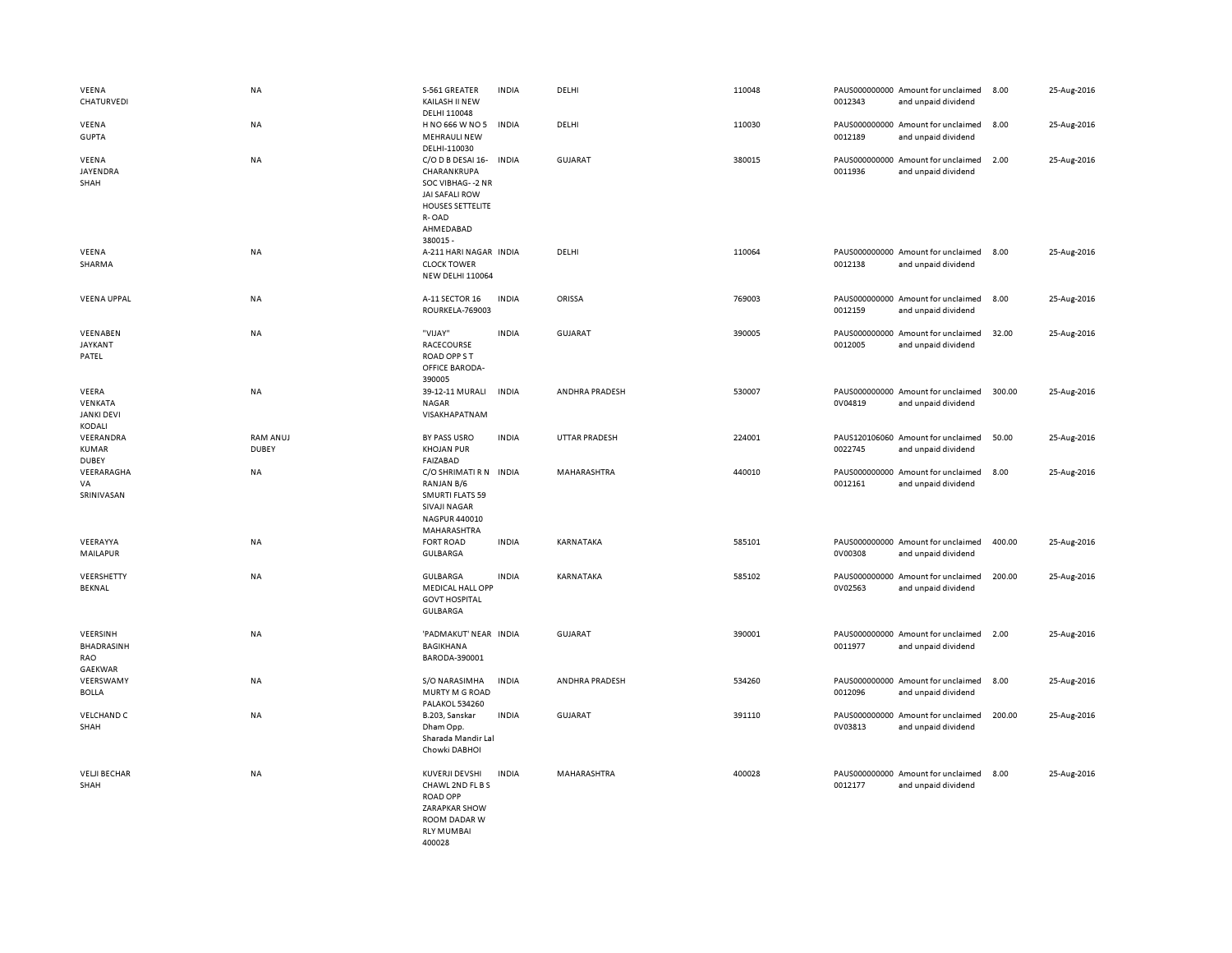| VENEY<br>OLIVERA                                  | <b>NA</b>                    | 9 AMIN NAGAR<br>CHHANI BARODA-<br>391740                                                      | <b>INDIA</b> | <b>GUJARAT</b>        | 391740 | 0012007 | PAUS000000000 Amount for unclaimed<br>and unpaid dividend | 6.00    | 25-Aug-2016 |
|---------------------------------------------------|------------------------------|-----------------------------------------------------------------------------------------------|--------------|-----------------------|--------|---------|-----------------------------------------------------------|---------|-------------|
| VENKARADDI<br>GOVINDRAD<br>DI GANGAL              | <b>NA</b>                    | <b>HANCHINAL TAL</b><br><b>SAUNDATTI DIST</b><br><b>BELGAUM</b><br>KARNATAKA STATE<br>591126  | <b>INDIA</b> | KARNATAKA             | 591126 | 0012049 | PAUS000000000 Amount for unclaimed<br>and unpaid dividend | 32.00   | 25-Aug-2016 |
| VENKAT<br>REDDY G                                 | <b>NA</b>                    | C/O. M/S. JEEVAN INDIA<br>MEDAL HALL,<br>GAJWEL, MEDAK<br>DIST.                               |              | ANDHRA PRADESH        | 502110 | 0G00063 | PAUS000000000 Amount for unclaimed<br>and unpaid dividend | 200.00  | 25-Aug-2016 |
| VENKATA<br>APPALA<br>SANYASAYYA<br>VAJRAPU        | <b>NA</b>                    | C/O.RAJA MEDICAL INDIA<br>STORES,<br>MAHATMA<br><b>GANDHI ROAD.</b><br>VIJAYANAGARAM<br>(A.P) |              | ANDHRA PRADESH        | 531201 | 0V00789 | PAUS000000000 Amount for unclaimed<br>and unpaid dividend | 200.00  | 25-Aug-2016 |
| VENKATA<br><b>KRISHNA RAO</b><br><b>GARLAPATI</b> | NA                           | OLD CLUB ROAD<br><b>GUNTUR</b>                                                                | <b>INDIA</b> | ANDHRA PRADESH        | 522001 | 0065919 | PAUSIN3006101 Amount for unclaimed<br>and unpaid dividend | 82.00   | 25-Aug-2016 |
| VENKATA<br>PADMA<br>SESHASAYI<br>NANDURI          | <b>NA</b>                    | N.V.PADMA<br>SESHASAYI<br>BHIMAVARAM<br>(W.G.DT.) (A.P)                                       | <b>INDIA</b> | ANDHRA PRADESH        | 534201 | 0V00798 | PAUS000000000 Amount for unclaimed<br>and unpaid dividend | 200.00  | 25-Aug-2016 |
| VENKATA<br>RAJESWARA<br>RAO<br>KAREDLA            | <b>NA</b>                    | <b>KAREDLA'S</b><br><b>MEDICAL STORES</b><br>RAMACHANDRAPU<br>RAM E.G.DIST.                   | <b>INDIA</b> | ANDHRA PRADESH        | 533255 | 0V00907 | PAUS000000000 Amount for unclaimed<br>and unpaid dividend | 2000.00 | 25-Aug-2016 |
| VENKATA<br>RAMAYYA M                              | <b>NA</b>                    | C/O PRAJA VYDYA INDIA<br>SALA OPP HOTEL<br>SUDHA GAJUWALA<br>VISAKHAPATNAM                    |              | ANDHRA PRADESH        | 530026 | 0V04832 | PAUS000000000 Amount for unclaimed<br>and unpaid dividend | 200.00  | 25-Aug-2016 |
| VENKATA<br><b>RANGAIAH H</b><br>K                 | <b>NA</b>                    | KRISHNA MEDL.<br>HALL, HASSAN.                                                                | <b>INDIA</b> | KARNATAKA             | 573201 | 0H00420 | PAUS000000000 Amount for unclaimed<br>and unpaid dividend | 40.00   | 25-Aug-2016 |
| VENKATA<br>RATNA VARA<br>PRASAD<br>GAVINI         | VENKATA<br><b>GOPALA RAO</b> | <b>JAMPANI PO</b><br><b>VEMURU MANDAL</b><br><b>GUNTUR DISTRICT</b><br>ANDHRA PRADESH         | <b>INDIA</b> | ANDHRA PRADESH        | 522261 | 1424355 | PAUSIN3003941 Amount for unclaimed<br>and unpaid dividend | 8.00    | 25-Aug-2016 |
| VENKATA<br>SUBBA<br>REDDY<br>PALLAM<br>REDDY      | <b>NA</b>                    | SULURPET NELLORE INDIA<br>DT.                                                                 |              | <b>ANDHRA PRADESH</b> | 524121 | 0V00312 | PAUS000000000 Amount for unclaimed<br>and unpaid dividend | 400.00  | 25-Aug-2016 |
| VENKATAKRIS<br>HNA RAO<br>NIMMAGAD<br>DA          | NA                           | LABBIPET,<br>VIJAYAWADA                                                                       | <b>INDIA</b> | ANDHRA PRADESH        | 520010 | 0V00795 | PAUS000000000 Amount for unclaimed<br>and unpaid dividend | 400.00  | 25-Aug-2016 |
| VENKATARA<br>MANA<br>KANDALA                      | NA                           | ADVOCATE FORT<br><b>KURNOOL</b>                                                               | <b>INDIA</b> | ANDHRA PRADESH        | 518001 | 0V00315 | PAUS000000000 Amount for unclaimed<br>and unpaid dividend | 200.00  | 25-Aug-2016 |
| VENKATARA<br>MANUJAM<br>GRANDHI                   | NA                           | 1ST FLOOR,40<br>SALAI STREET<br>MYLAPORE,<br>CHENNAI                                          | <b>INDIA</b> | <b>TAMIL NADU</b>     | 600004 | 0V00799 | PAUS000000000 Amount for unclaimed<br>and unpaid dividend | 1400.00 | 25-Aug-2016 |
| VENKATARA<br>O KOMPELLA                           | NA                           | Area Manager<br>Darshak Ltd.<br>Dr.G.S.Raju Street<br>Near Gyamkhana<br>Club, Gandhinagar     | <b>INDIA</b> | ANDHRA PRADESH        | 520003 | 0V04714 | PAUS000000000 Amount for unclaimed<br>and unpaid dividend | 400.00  | 25-Aug-2016 |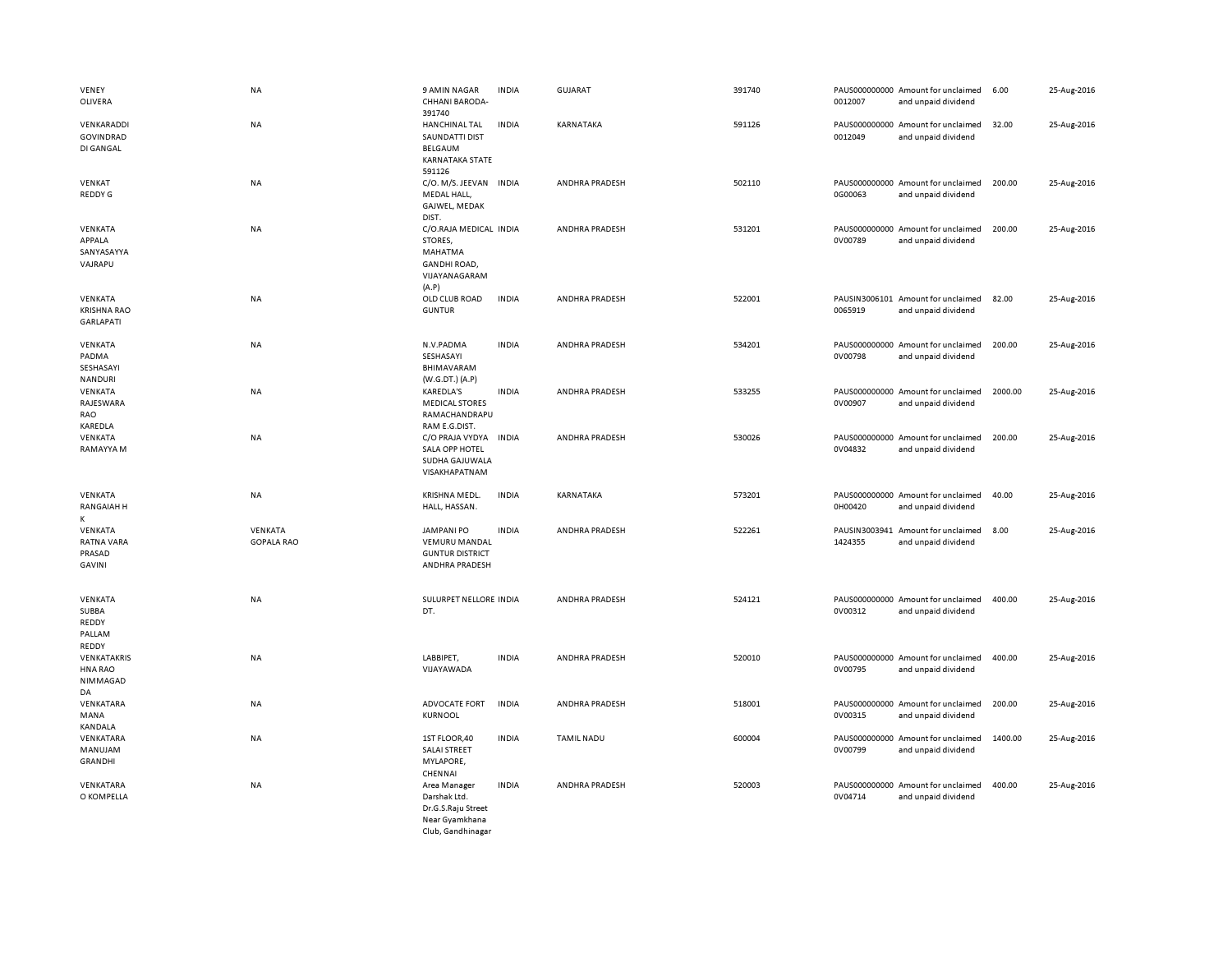| VENKATARED<br>DI JANUPALA                       | NA        | H NO 28/831-B J V<br>R NAGAR<br>NOONEPALLI PO                                                               | <b>INDIA</b> | ANDHRA PRADESH        | 518503 | 0012100 | PAUS000000000 Amount for unclaimed<br>and unpaid dividend | 16.00  | 25-Aug-2016 |
|-------------------------------------------------|-----------|-------------------------------------------------------------------------------------------------------------|--------------|-----------------------|--------|---------|-----------------------------------------------------------|--------|-------------|
| VENKATARED<br>DI<br>PENUGONDA                   | NA        | <b>NANDYAL 518503</b><br>PARAMATMA<br>KRUPA 75 FEET<br>ROAD D NO 27-32-<br>54<br>VISAKHAPATNAM              | <b>INDIA</b> | ANDHRA PRADESH        | 530001 | 0V04852 | PAUS000000000 Amount for unclaimed<br>and unpaid dividend | 300.00 | 25-Aug-2016 |
| VENKATASUB<br>BALAKSHMI<br>MANGIPUDY            | NA        | C/O.M.RAMAMURT INDIA<br>HY, 11,<br>MADHUVAN<br>ENCLAVE,<br>DAYALBAGH,<br>AGRA.                              |              | <b>UTTAR PRADESH</b>  | 282005 | 0V00806 | PAUS000000000 Amount for unclaimed<br>and unpaid dividend | 400.00 | 25-Aug-2016 |
| VENKATESH<br>HANAMANTR<br>AO<br>DESHPANDE       | NA        | 78 SOMAWARPETH INDIA<br>TILAKWADI<br><b>BELGAUM-590006</b>                                                  |              | KARNATAKA             | 590006 | 0012008 | PAUS000000000 Amount for unclaimed<br>and unpaid dividend | 6.00   | 25-Aug-2016 |
| VENKATESH<br>WARLU<br>AKELLA                    | <b>NA</b> | $10 - 7 - 19/3$<br>CHILKALGUDA<br>SECUNDERABAD                                                              | <b>INDIA</b> | ANDHRA PRADESH        | 500025 | 0V03143 | PAUS000000000 Amount for unclaimed<br>and unpaid dividend | 300.00 | 25-Aug-2016 |
| VENKATESW<br>ARA RAO A                          | NA        | 1610 Cheney Drive<br>Vidalia GA 30474                                                                       | INDIA        | MAHARASHTRA           | 999999 | 0V00790 | PAUS000000000 Amount for unclaimed<br>and unpaid dividend | 400.00 | 25-Aug-2016 |
| VENKATESW<br>ARA RAO<br>KODALI                  | NA        | 39-12-11 MURALI<br><b>NAGAR</b><br>VISAKHAPATNAM                                                            | <b>INDIA</b> | ANDHRA PRADESH        | 530007 | 0V04818 | PAUS000000000 Amount for unclaimed<br>and unpaid dividend | 300.00 | 25-Aug-2016 |
| VENKATESW<br>ARA RAO<br>MAREMALLA               | NA        | C/O.VENKATESHW INDIA<br>ARA MEDICAL &<br><b>FANCY STORES</b><br>KONDAPALLI<br>KRISHNA DT.                   |              | ANDHRA PRADESH        | 521228 | 0V00309 | PAUS000000000 Amount for unclaimed<br>and unpaid dividend | 200.00 | 25-Aug-2016 |
| VENKATESW<br>ARAN TS                            | <b>NA</b> | SANTHAPETA<br>KAMASASTRY<br><b>STREET ONGOLE</b>                                                            | <b>INDIA</b> | <b>ANDHRA PRADESH</b> | 523001 | 0V04749 | PAUS000000000 Amount for unclaimed<br>and unpaid dividend | 200.00 | 25-Aug-2016 |
| VENKATESW<br>ARLU<br>VEMURU                     | NA        | PLOT NO 19 N G G INDIA<br>O'S COLONY<br>VENUGOPALANAG<br>AR GUNTUR                                          |              | ANDHRA PRADESH        | 522006 | 0V04752 | PAUS000000000 Amount for unclaimed<br>and unpaid dividend | 200.00 | 25-Aug-2016 |
| VENUGOPAL<br>A GUPTA P N                        | NA        | PARTNER, GOPAL<br><b>MEDICAL STORES,</b><br>SAYAJI RAO ROAD,<br><b>MYSORE</b>                               | <b>INDIA</b> | KARNATAKA             | 570001 | 0P00958 | PAUS000000000 Amount for unclaimed<br>and unpaid dividend | 280.00 | 25-Aug-2016 |
| VENUGOPAL<br>AN<br><b>GUNAVATHI</b>             | NA        | 20<br>NATANAGOPALAR<br>ST KUMBAKONAM<br>(T.N)                                                               | <b>INDIA</b> | <b>TAMIL NADU</b>     | 612001 | 0012051 | PAUS000000000 Amount for unclaimed<br>and unpaid dividend | 10.00  | 25-Aug-2016 |
| VERINER<br>MEHTA                                | NA        | 205/94<br>MEGHDOOT BLDG<br>NEHRU PLACE NEW<br>DELHI 110019                                                  | <b>INDIA</b> | DELHI                 | 110019 | 0012345 | PAUS000000000 Amount for unclaimed<br>and unpaid dividend | 8.00   | 25-Aug-2016 |
| <b>VERMIT</b><br><b>KAUR A</b><br><b>BHATIA</b> | NA        | C/O JANTA ROAD<br>LINES<br>26, AHMEDABAD<br>WARE - HOUSING<br><b>NAROL CHAR</b><br>RASTA<br>AHMEDABAD 3824- | <b>INDIA</b> | <b>GUJARAT</b>        | 382405 | 0012284 | PAUS000000000 Amount for unclaimed<br>and unpaid dividend | 32.00  | 25-Aug-2016 |

05 -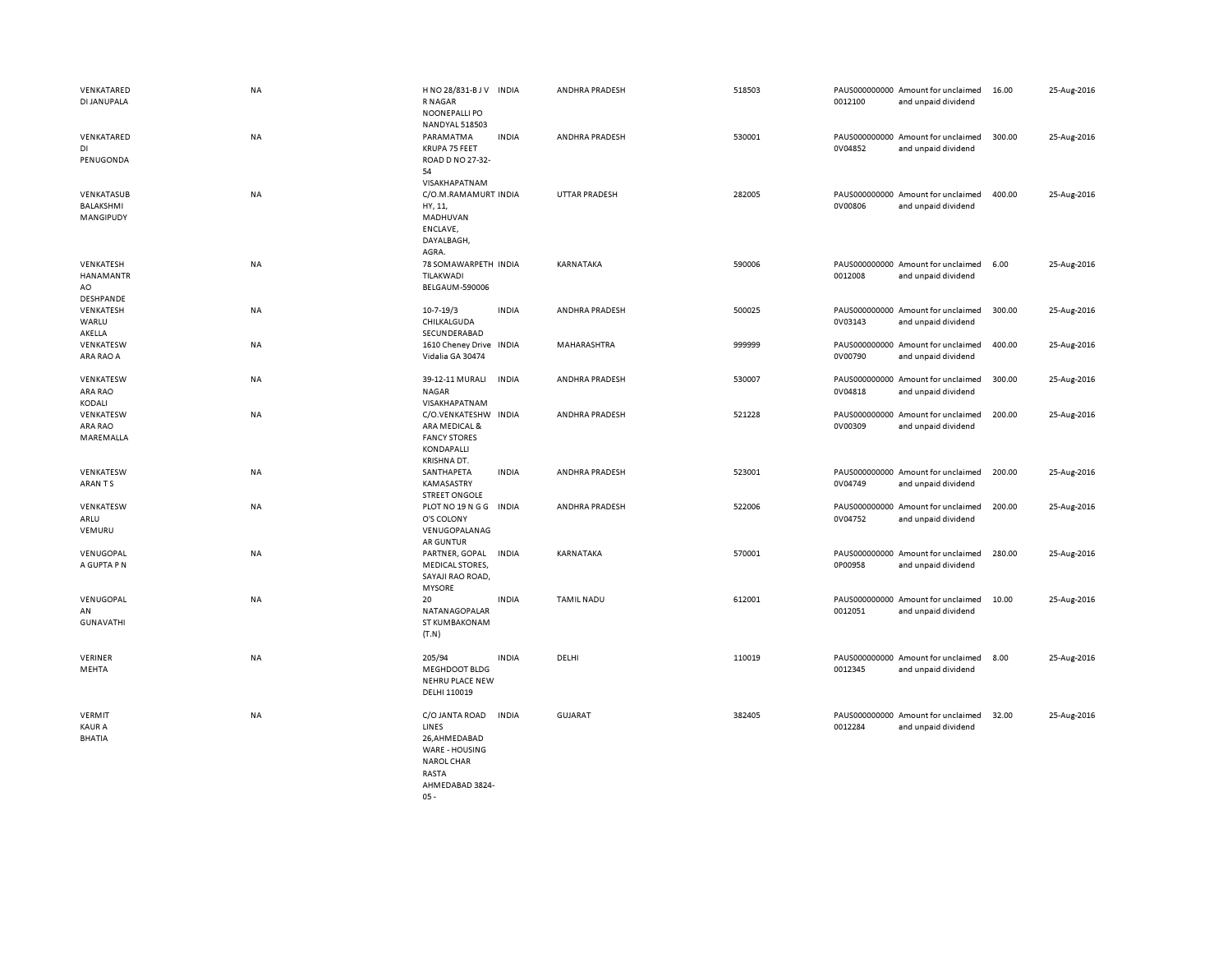| <b>VIBHUTI</b><br>PIYUSH DESAI           | <b>NA</b>                                            | 2/4614 MAIN ROAD INDIA<br>SAGRAMPURA<br>NEAR ANAVIL VADI<br><b>SURAT 395002</b>                                                      |              | GUJARAT              | 395002 | 0012305 | PAUS000000000 Amount for unclaimed<br>and unpaid dividend | 16.00  | 25-Aug-2016 |
|------------------------------------------|------------------------------------------------------|--------------------------------------------------------------------------------------------------------------------------------------|--------------|----------------------|--------|---------|-----------------------------------------------------------|--------|-------------|
| VIDYA<br>GANESH<br><b>BHOKARI</b>        | <b>NA</b>                                            | "ASHIRWAD"<br>SHIYAPURA<br>RAOPURA ROAD<br><b>BARODA 390001</b>                                                                      | <b>INDIA</b> | GUJARAT              | 390001 | 0012282 | PAUS000000000 Amount for unclaimed<br>and unpaid dividend | 2.00   | 25-Aug-2016 |
| VIDYA SAGAR<br>APPALA                    | <b>NA</b>                                            | 3-2-378/9 CHAPPAL INDIA<br><b>BAZAR</b><br>KACHEGUDA<br>HYDERABAD-<br>500027                                                         |              | ANDHRA PRADESH       | 500027 | 0012098 | PAUS000000000 Amount for unclaimed<br>and unpaid dividend | 8.00   | 25-Aug-2016 |
| VIDYABEN<br>RAMESH<br>PATEL              | NA                                                   | SNEHAL<br>JUNAGADH (GUJAR<br>AT)-362001                                                                                              | <b>INDIA</b> | <b>GUJARAT</b>       | 362001 | 0012101 | PAUS000000000 Amount for unclaimed<br>and unpaid dividend | 8.00   | 25-Aug-2016 |
| VIDYASAGAR<br><b>K SHARMA</b>            | <b>NA</b>                                            | A202 59-60 SHRI<br>PRASTHA HSG<br>COMPLEX<br>NALLASOPARA<br><b>WEST DIST THANE</b>                                                   | <b>INDIA</b> | MAHARASHTRA          | 401203 | 0V03858 | PAUS000000000 Amount for unclaimed<br>and unpaid dividend | 200.00 | 25-Aug-2016 |
| VIDYAVATI<br>CHADHA                      | <b>NA</b>                                            | C/O MRVK<br>CHADHA 57-C<br>MODIFIED SECTOR<br><b>III BHEL RANIPUR</b><br>HARDWAR-249403                                              | <b>INDIA</b> | UTTARAKHAND          | 249403 | 0012123 | PAUS000000000 Amount for unclaimed<br>and unpaid dividend | 8.00   | 25-Aug-2016 |
| VIDYAVILAS<br><b>DOLATSING</b><br>TAMASI | <b>DOLATSING</b><br><b>HIRASING</b><br><b>TAMASI</b> | <b>15 SAFALKUNJ</b><br>SOCIETY<br>MANINAGAR (E)<br>AHMEDABAD                                                                         | <b>INDIA</b> | GUJARAT              | 380008 | 1032750 | PAUSIN3001261 Amount for unclaimed<br>and unpaid dividend | 16.00  | 25-Aug-2016 |
| VIJAINDER<br>KUMAR<br><b>GUPTA</b>       | NA                                                   | B-9/102 AIR-INDIA INDIA<br>COLONY VASANT-<br>VIHAR NEW DELHI-<br>110057                                                              |              | DELHI                | 110057 | 0012217 | PAUS000000000 Amount for unclaimed<br>and unpaid dividend | 8.00   | 25-Aug-2016 |
| VIJAY<br>AGARWAL                         | <b>NA</b>                                            | M/S ALWAR BRICKS INDIA<br><b>INDUSTRIES OPP U I</b><br>TR-OAD NO 2 NR<br><b>BHAGAT SINGH</b><br>CIRCLE ALWAR 3-<br>01001 RAJASTHAN - |              | RAJASTHAN            | 301001 | 0012104 | PAUS000000000 Amount for unclaimed<br>and unpaid dividend | 8.00   | 25-Aug-2016 |
| VIJAY AHUJA                              | <b>NA</b>                                            | <b>VOLTAS LIMITED</b><br>7/1 ASAF ALI ROAD<br><b>NEW DELHI 110002</b>                                                                | <b>INDIA</b> | DELHI                | 110002 | 0012249 | PAUS000000000 Amount for unclaimed<br>and unpaid dividend | 24.00  | 25-Aug-2016 |
| VIJAY<br>DHANJIBHAI<br>SHAH              | <b>NA</b>                                            | 707 ARPAN<br>APARTMENT<br>KADAR SHA NI<br><b>NAAL NANPURA</b><br>SURAT                                                               | <b>INDIA</b> | <b>GUJARAT</b>       | 395003 | 0012304 | PAUS000000000 Amount for unclaimed<br>and unpaid dividend | 6.00   | 25-Aug-2016 |
| VIJAY<br><b>DWIVEDI</b>                  | <b>NA</b>                                            | 66/7F/5 CHAK<br>DAUD NAGAR<br>NAINI ALLAHABAD<br>UP                                                                                  | <b>INDIA</b> | <b>UTTAR PRADESH</b> | 211008 | 0V04690 | PAUS000000000 Amount for unclaimed<br>and unpaid dividend | 200.00 | 25-Aug-2016 |
| <b>VIJAY KISHAN</b><br><b>HARSHA</b>     | <b>NA</b>                                            | <b>CHETANIYON KI</b><br><b>GALINEAR</b><br><b>GANCHHA BAZAR</b><br>JODHPUR-342001                                                    | <b>INDIA</b> | RAJASTHAN            | 342001 | 0012103 | PAUS000000000 Amount for unclaimed<br>and unpaid dividend | 16.00  | 25-Aug-2016 |
| <b>VIJAY KUMAR</b><br>GOEL               | <b>NA</b>                                            | 25 C/P PITAM PURA INDIA<br>DELHI-110034                                                                                              |              | DELHI                | 110034 | 0012218 | PAUS000000000 Amount for unclaimed<br>and unpaid dividend | 8.00   | 25-Aug-2016 |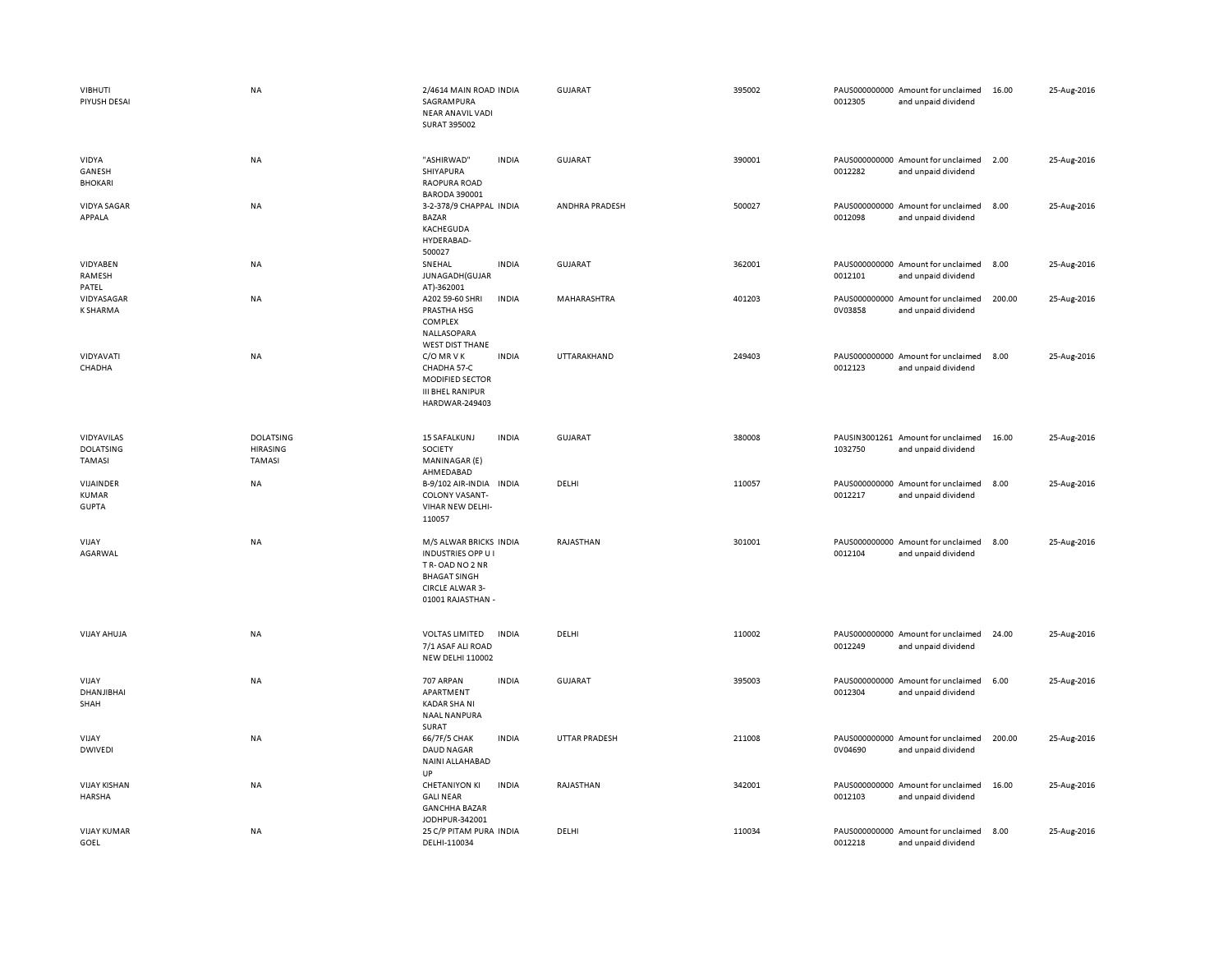| <b>VIJAY KUMAR</b><br><b>GUPTA</b>    | NA        | H NO 13 KEWAL<br>PARK AZAD PUR<br>DELHI-110033                                                                                                            | <b>INDIA</b> | DELHI          | 110033 | 0012130 | PAUS000000000 Amount for unclaimed<br>and unpaid dividend | 8.00   | 25-Aug-2016 |
|---------------------------------------|-----------|-----------------------------------------------------------------------------------------------------------------------------------------------------------|--------------|----------------|--------|---------|-----------------------------------------------------------|--------|-------------|
| <b>VIJAY KUMAR</b><br>MAHAJAN         | <b>NA</b> | QR NO 1100<br>SECTOR 8 (VIII) R K<br>PURAM NEW DELHI-<br>110022                                                                                           | <b>INDIA</b> | DELHI          | 110022 | 0012193 | PAUS000000000 Amount for unclaimed<br>and unpaid dividend | 8.00   | 25-Aug-2016 |
| <b>VIJAY KUMAR</b><br>MANSABDAR       | <b>NA</b> | $1 - 1 - 274$<br>CHIKADPALLY<br>HYDERABAD                                                                                                                 | <b>INDIA</b> | ANDHRA PRADESH | 500020 | 0V03176 | PAUS000000000 Amount for unclaimed<br>and unpaid dividend | 300.00 | 25-Aug-2016 |
| <b>VIJAY KUMAR</b><br>MATTA           | NA        | Q-35 RAJOURI<br><b>GARDEN NEW</b><br>DELHI-110027                                                                                                         | <b>INDIA</b> | DELHI          | 110027 | 0012062 | PAUS000000000 Amount for unclaimed<br>and unpaid dividend | 32.00  | 25-Aug-2016 |
| <b>VIJAY KUMAR</b><br>MODI            | <b>NA</b> | C/O MODI<br><b>MEDICOS</b><br>GURDWARA<br><b>STREET BARNALA</b>                                                                                           | <b>INDIA</b> | PUNJAB         | 148101 | 0V03432 | PAUS000000000 Amount for unclaimed<br>and unpaid dividend | 200.00 | 25-Aug-2016 |
| <b>VIJAY P</b><br><b>KESKAR</b>       | NA        | B.52,<br>SUBHASHNAGAR<br>MIRAJ MALGAON<br><b>ROAD DT: SANGLI</b>                                                                                          | <b>INDIA</b> | MAHARASHTRA    | 416415 | 0V04076 | PAUS000000000 Amount for unclaimed<br>and unpaid dividend | 200.00 | 25-Aug-2016 |
| <b>VIJAY R</b><br>PATEL               | <b>NA</b> | 20 NANDANVAN<br><b>SOC ALKAPURI</b><br><b>BARODA 390005</b>                                                                                               | <b>INDIA</b> | <b>GUJARAT</b> | 390005 | 0012307 | PAUS000000000 Amount for unclaimed<br>and unpaid dividend | 6.00   | 25-Aug-2016 |
| <b>VIJAY SARIN</b>                    | <b>NA</b> | B-3/397 PASCHIM<br>VIHAR NEW DELHI-<br>110063                                                                                                             | <b>INDIA</b> | DELHI          | 110063 | 0012122 | PAUS000000000 Amount for unclaimed<br>and unpaid dividend | 8.00   | 25-Aug-2016 |
| VIJAY<br>TUKARAM<br>VEER              | NA        | 163/4679, PANT<br><b>NAGAR</b><br><b>GHATKOPAR</b><br>MUMBAI 400075                                                                                       | <b>INDIA</b> | MAHARASHTRA    | 400075 | 0012169 | PAUS000000000 Amount for unclaimed<br>and unpaid dividend | 8.00   | 25-Aug-2016 |
| VIJAY<br>VASUDEV                      | NA        | 626 SECTOR 14<br>FARIDABAD 121007                                                                                                                         | <b>INDIA</b> | HARYANA        | 121007 | 0012342 | PAUS000000000 Amount for unclaimed<br>and unpaid dividend | 8.00   | 25-Aug-2016 |
| VIJAYA ANIL<br>DONGARE                | NA        | FLAT NO.5,<br><b>DEODOOT</b><br>HSG.SCTY<br>DAHANUKAR<br>COLONY-A,<br>KOTHRUD, PUNE-<br>411029                                                            | <b>INDIA</b> | MAHARASHTRA    | 411029 | 0012351 | PAUS000000000 Amount for unclaimed<br>and unpaid dividend | 16.00  | 25-Aug-2016 |
| VIJAYA<br><b>DINKAR</b><br>AMBEKAR    | <b>NA</b> | POST OFFICE ROAD INDIA<br><b>JALNA</b>                                                                                                                    |              | MAHARASHTRA    | 431203 | 0V04945 | PAUS000000000 Amount for unclaimed<br>and unpaid dividend | 200.00 | 25-Aug-2016 |
| VIJAYA<br>NALLANTHIG<br>HAL           | <b>NA</b> | 209/2 MVP<br>COLONY<br>VISAKHAPATNAM                                                                                                                      | <b>INDIA</b> | ANDHRA PRADESH | 530017 | 0V04815 | PAUS000000000 Amount for unclaimed<br>and unpaid dividend | 200.00 | 25-Aug-2016 |
| VIJAYA<br>PARSHURAM<br><b>BHATKAR</b> | NA        | A-107 SUNDARVAN INDIA<br>HSG COMPLEX NR<br>NANDANVA-N<br>SOCIETY B/H<br>BHAGWATNAGAR<br><b>ABHILASH CHA-R</b><br>RASTA NEW SAMA<br>ROAD BARODA<br>390008- |              | <b>GUJARAT</b> | 390008 | 0012010 | PAUS000000000 Amount for unclaimed<br>and unpaid dividend | 16.00  | 25-Aug-2016 |
| VIJAYA<br>RATNAKAR<br>PHATAK          | <b>NA</b> | 304 SUPREME<br><b>TOWER SURENDRA</b><br><b>MANGALDAS RO-</b><br>AD NEAR EXCISE<br>CHOWKI<br>AMBAWADI<br>AHMEDABA-D<br>380015-                             | <b>INDIA</b> | <b>GUJARAT</b> | 380015 | 0011980 | PAUS000000000 Amount for unclaimed<br>and unpaid dividend | 16.00  | 25-Aug-2016 |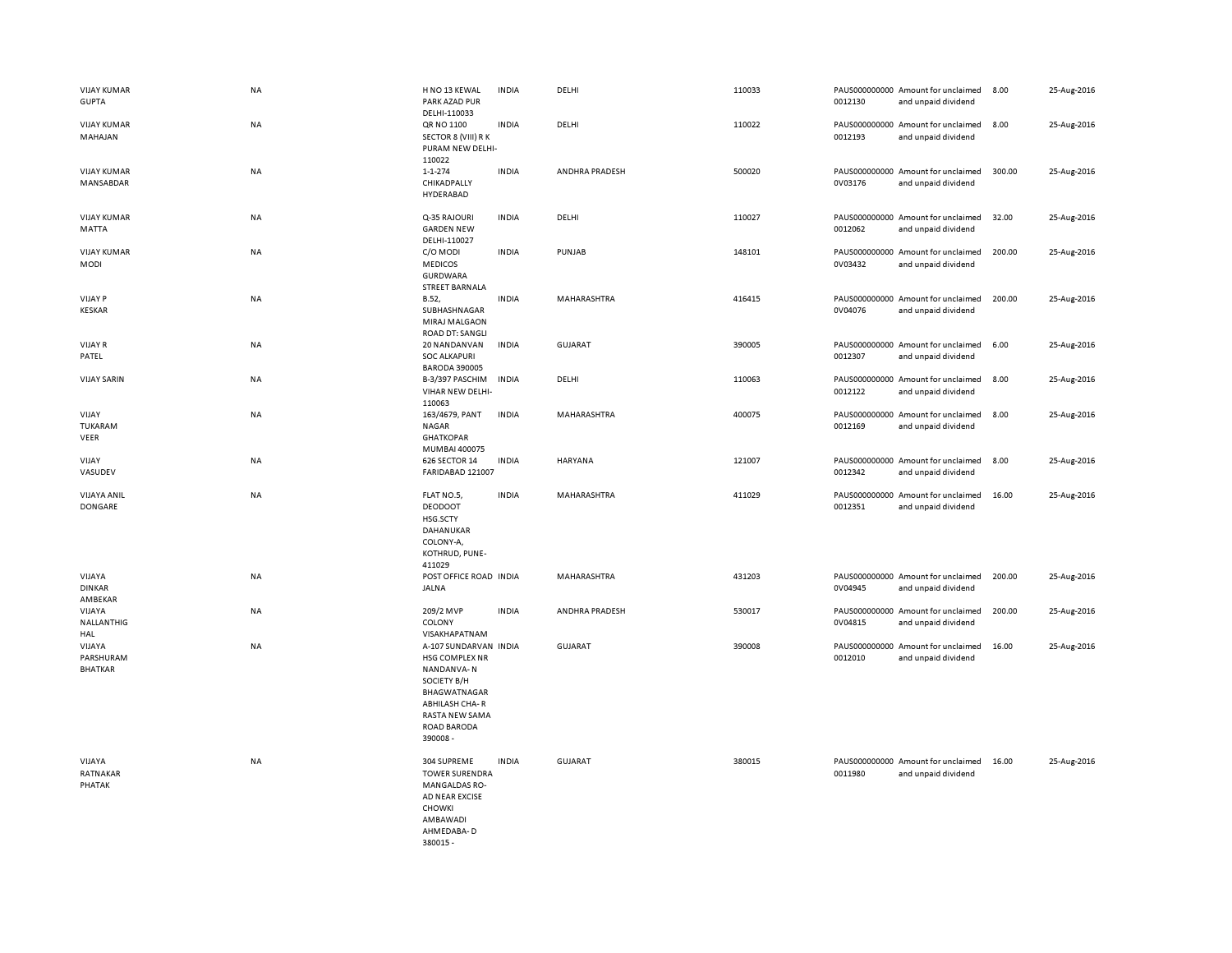| VIJAYABAI<br>BALKRISHNA<br>GANAPULE                 | <b>NA</b>                                | C/O DR B S<br><b>GANAPULE</b><br>"YASHASHREE"<br>RANADE COLONY<br><b>HINDWADI</b><br>BELGAUM-590011                    | <b>INDIA</b> | KARNATAKA      | 590011 | 0012242 | PAUS000000000 Amount for unclaimed<br>and unpaid dividend | 12.00  | 25-Aug-2016 |
|-----------------------------------------------------|------------------------------------------|------------------------------------------------------------------------------------------------------------------------|--------------|----------------|--------|---------|-----------------------------------------------------------|--------|-------------|
| VIJAYABEN<br>RAMANLAL<br><b>MISTRY</b>              | <b>NA</b>                                | 201 PRABHAT<br>APARTMENT<br>AARYA CHANAKYA<br><b>NAGAR AKURLI</b><br>ROAD KANDIVALI<br><b>EAST MUMBAI</b><br>400101    | <b>INDIA</b> | MAHARASHTRA    | 400101 | 0012274 | PAUS000000000 Amount for unclaimed<br>and unpaid dividend | 32.00  | 25-Aug-2016 |
| VIJAYALAKSH<br><b>MI IYENGAR</b><br>G V MBBS<br>MD  | NA                                       | C/O<br>MR.G.V.KRISHNA<br>PRASAD TATA SILK<br>FARM, 9, III MAIN,<br>BASAVANAGUDI<br><b>BANGALORE</b>                    | <b>INDIA</b> | KARNATAKA      | 560004 | 0G00919 | PAUS000000000 Amount for unclaimed<br>and unpaid dividend | 200.00 | 25-Aug-2016 |
| VIJAYASARAD<br>HI CHITYALA                          | NA                                       | $6 - 1 - 716$<br>KHAIRATABAD<br>HYDERABAD-<br>500004                                                                   | <b>INDIA</b> | ANDHRA PRADESH | 500004 | 0012212 | PAUS000000000 Amount for unclaimed<br>and unpaid dividend | 8.00   | 25-Aug-2016 |
| VIJAYKUMAR<br><b>GORDHANBH</b><br>AI PATEL          | NA                                       | C/O BHANUBHAI<br><b>MANIBHAI BIN</b><br>DHULABHAI PA-TEL<br>NARANDEV<br>MAHADEV<br><b>KARAMSAD VIA</b><br>ANAND-388325 | <b>INDIA</b> | <b>GUJARAT</b> | 388325 | 0011964 | PAUS000000000 Amount for unclaimed<br>and unpaid dividend | 2.00   | 25-Aug-2016 |
| VIJAYKUMAR<br><b>VITHAL PATEL</b><br><b>MFGVKPA</b> | NA                                       | <b>GUNDI FALIA</b><br><b>PADRA DIST</b><br><b>BARODA PIN-</b><br>391440                                                | <b>INDIA</b> | <b>GUJARAT</b> | 391440 | 0012012 | PAUS000000000 Amount for unclaimed<br>and unpaid dividend | 6.00   | 25-Aug-2016 |
| <b>VIJIA KUMAR</b><br>JAIN                          | <b>NA</b>                                | C/O R B GANPAT<br>PRASHAD XIV/4351<br>PAHARI DHIRAJ<br>DELHI-110006                                                    | <b>INDIA</b> | DELHI          | 110006 | 0012231 | PAUS000000000 Amount for unclaimed<br>and unpaid dividend | 8.00   | 25-Aug-2016 |
| <b>VIKAS</b><br>SOMKANT<br><b>KARNIK</b>            | <b>NA</b>                                | 3A/101 SWAGAT<br><b>SOCIETY</b><br>DAMODAR PARK L<br><b>BSMARG</b><br><b>GHATKOPAR</b><br>MUMBAI 400086                | <b>INDIA</b> | MAHARASHTRA    | 400086 | 0011981 | PAUS000000000 Amount for unclaimed<br>and unpaid dividend | 40.00  | 25-Aug-2016 |
| VIKRAM<br>RASIKLAL<br><b>VOHERA</b>                 | RASIKLAL<br>HEMRAJBHA<br><b>I VOHERA</b> | 302 PADMAVATI<br>PARK LIMBACHA<br><b>FALIA KATARGAM</b><br>SURAT                                                       | <b>INDIA</b> | GUJARAT        | 395004 | 0537754 | PAUSIN3008451 Amount for unclaimed<br>and unpaid dividend | 44.00  | 25-Aug-2016 |
| VIKRAM<br>VANKAMAMI<br>DI                           | <b>NA</b>                                | 1-8-47 KRISHNA<br><b>NAGAR COLONY</b><br>137 P G ROAD<br>SECUNDERABAD                                                  | <b>INDIA</b> | ANDHRA PRADESH | 500003 | 0V03134 | PAUS000000000 Amount for unclaimed<br>and unpaid dividend | 300.00 | 25-Aug-2016 |
| VILASBEN<br>KANTILAL<br>PATEL                       | NA                                       | NEAR PARABADI P INDIA<br>O MOGRI TAL<br>ANAND DIST KAIRA<br>PIN-388345                                                 |              | <b>GUJARAT</b> | 388345 | 0012013 | PAUS000000000 Amount for unclaimed<br>and unpaid dividend | 2.00   | 25-Aug-2016 |
| VIMAL<br>MAHENDRAB<br>HAI MEHTA                     | <b>NA</b>                                | KRISHNA BUILDING INDIA<br><b>HANUMAN POLE</b><br>BAJWADA BARODA-<br>390001                                             |              | GUJARAT        | 390001 | 0012014 | PAUS000000000 Amount for unclaimed<br>and unpaid dividend | 10.00  | 25-Aug-2016 |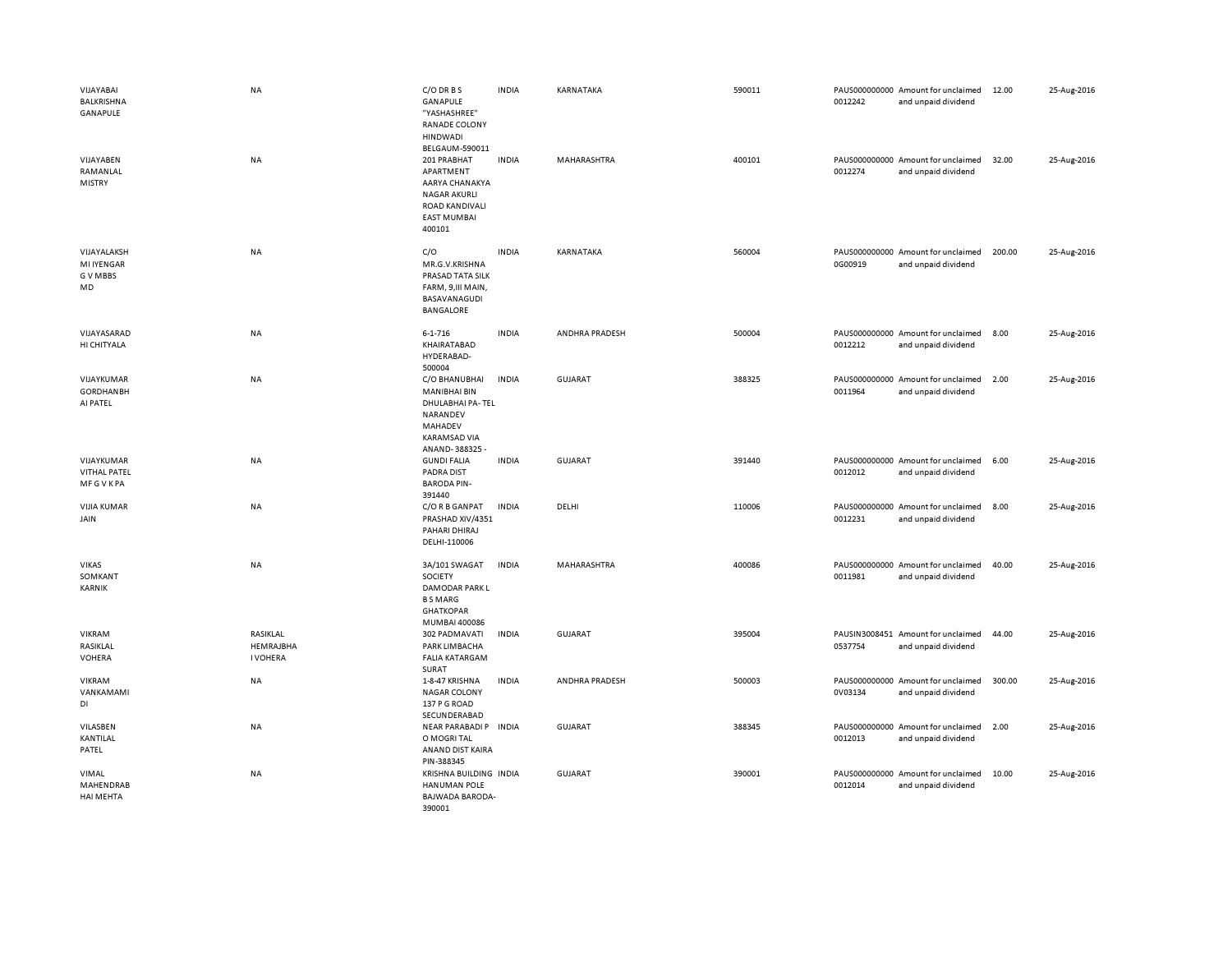| <b>VIMALA DEVI</b><br>KHANDELWA<br>$\mathsf{L}$ | <b>NA</b> | H2/15 SUNDER<br><b>NAGAR S V ROAD</b><br><b>MALAD WEST</b><br>MUMBAI 400064                                                                 | <b>INDIA</b> | MAHARASHTRA          | 400064 | 0012278                  | PAUS000000000 Amount for unclaimed<br>and unpaid dividend | 32.00   | 25-Aug-2016 |
|-------------------------------------------------|-----------|---------------------------------------------------------------------------------------------------------------------------------------------|--------------|----------------------|--------|--------------------------|-----------------------------------------------------------|---------|-------------|
| <b>VIMALA DEVI</b><br>M V M MBBS<br><b>DGO</b>  | NA        | GF.3, RATNA<br><b>TOWERS</b><br>18/1, ARUNDALPET<br><b>GUNTUR</b>                                                                           | <b>INDIA</b> | ANDHRA PRADESH       | 522002 | 0M00957                  | PAUS000000000 Amount for unclaimed<br>and unpaid dividend | 2000.00 | 25-Aug-2016 |
| VIMALABEN<br>ARVINDKUM<br>AR PATEL              | <b>NA</b> | 880 FIRST VAS<br>NARANPURA<br>VILLAGE<br>AHMEDABAD-<br>380013                                                                               | <b>INDIA</b> | <b>GUJARAT</b>       | 380013 | 0012165                  | PAUS000000000 Amount for unclaimed<br>and unpaid dividend | 8.00    | 25-Aug-2016 |
| VIMALABEN<br><b>DHIRUBHAI</b><br>PATEL          | <b>NA</b> | C/O DHIRUBHAI<br>PARSHOTAMDAS<br>PATEL AT AJA-<br><b>BPURA P O ODHA</b><br>VIA SATHAMBA TA<br><b>BAYAD DI-ST</b><br>SABARKANTHA<br>383340 - | <b>INDIA</b> | <b>GUJARAT</b>       | 383340 | 0012015                  | PAUS000000000 Amount for unclaimed<br>and unpaid dividend | 16.00   | 25-Aug-2016 |
| <b>VIMLA KAPUR</b>                              | NA        | A/3 RASHMI<br><b>NAGAR DAYAL</b><br><b>BAGH AGRA WEST</b><br>282005                                                                         | <b>INDIA</b> | <b>UTTAR PRADESH</b> | 282005 | 0012226                  | PAUS000000000 Amount for unclaimed<br>and unpaid dividend | 8.00    | 25-Aug-2016 |
| VIMLA<br>PANACHAND<br>JHAVERI                   | NA        | 497 S V P ROAD<br>ROOP-RAJ 4TH<br><b>FLOOR MUMBAI</b><br>400004                                                                             | <b>INDIA</b> | MAHARASHTRA          | 400004 | 0012154                  | PAUS000000000 Amount for unclaimed<br>and unpaid dividend | 8.00    | 25-Aug-2016 |
| VIMLA<br><b>TANDON</b>                          | NA        | 2/89 SECTOR-15C<br>CHANDIGARH<br>160015                                                                                                     | <b>INDIA</b> | CHANDIGARH           | 160015 | 0012091                  | PAUS000000000 Amount for unclaimed<br>and unpaid dividend | 16.00   | 25-Aug-2016 |
| VIMLABEN<br>CHANDUBHAI<br>AMIN                  | NA        | B/18 RACE COURSE INDIA<br><b>PARK NEAR</b><br>NATUBHAI CENTRE<br><b>GOTRI ROAD</b><br><b>BARODA 390007</b>                                  |              | GUJARAT              | 390007 | PAUS000000000<br>0012246 | Amount for unclaimed<br>and unpaid dividend               | 6.00    | 25-Aug-2016 |
| VIMLABEN<br>LALLUBHAI<br><b>GANDHI</b>          | <b>NA</b> | C/O NAVBHARAT<br><b>AGENCIES RIDDHI</b><br>SIDDHI MARKET AT<br>SAVARKUNDLA<br>DIST BHAVNAGAR-<br>364515                                     | <b>INDIA</b> | <b>GUJARAT</b>       | 364515 | 0012016                  | PAUS000000000 Amount for unclaimed<br>and unpaid dividend | 16.00   | 25-Aug-2016 |
| VIMLABEN<br>RAMANLAL<br>SHAH                    | NA        | 113, "SHILP" C.G.<br>ROAD,<br>NAVRANGPURA,<br>AHMEDABAD-<br>380009                                                                          | <b>INDIA</b> | <b>GUJARAT</b>       | 380009 | 0012353                  | PAUS000000000 Amount for unclaimed<br>and unpaid dividend | 16.00   | 25-Aug-2016 |
| VINAY<br><b>KUMARKR</b>                         | NA        | <b>SARALA NIVAS</b><br>KAITHAVANA<br>ALAPPUZHA                                                                                              | <b>INDIA</b> | KERALA               | 688003 | 0V02980                  | PAUS000000000 Amount for unclaimed<br>and unpaid dividend | 300.00  | 25-Aug-2016 |
| <b>VINAY WAHI</b>                               | J K WAHI  | 459 PHASE 9<br><b>MAHALI PUNJAB</b>                                                                                                         | <b>INDIA</b> | PUNJAB               | 160062 | 0013004                  | PAUS000000000 Amount for unclaimed<br>and unpaid dividend | 16.00   | 25-Aug-2016 |
| VINAYA<br><b>KUMARKR</b>                        | NA        | <b>SARALA NIVAS</b><br>KAITHAVANA<br>ALAPPUZHA                                                                                              | <b>INDIA</b> | KERALA               | 688003 | 0V02982                  | PAUS000000000 Amount for unclaimed<br>and unpaid dividend | 300.00  | 25-Aug-2016 |
| VINAYAK<br><b>KRISHNARAO</b><br><b>DHAKAPPA</b> | NA        | VEERABHADRA<br><b>GALLI NORTH</b><br><b>CANARA SIRSI</b>                                                                                    | <b>INDIA</b> | KARNATAKA            | 581401 | PAUS000000000<br>0V05494 | Amount for unclaimed<br>and unpaid dividend               | 4800.00 | 25-Aug-2016 |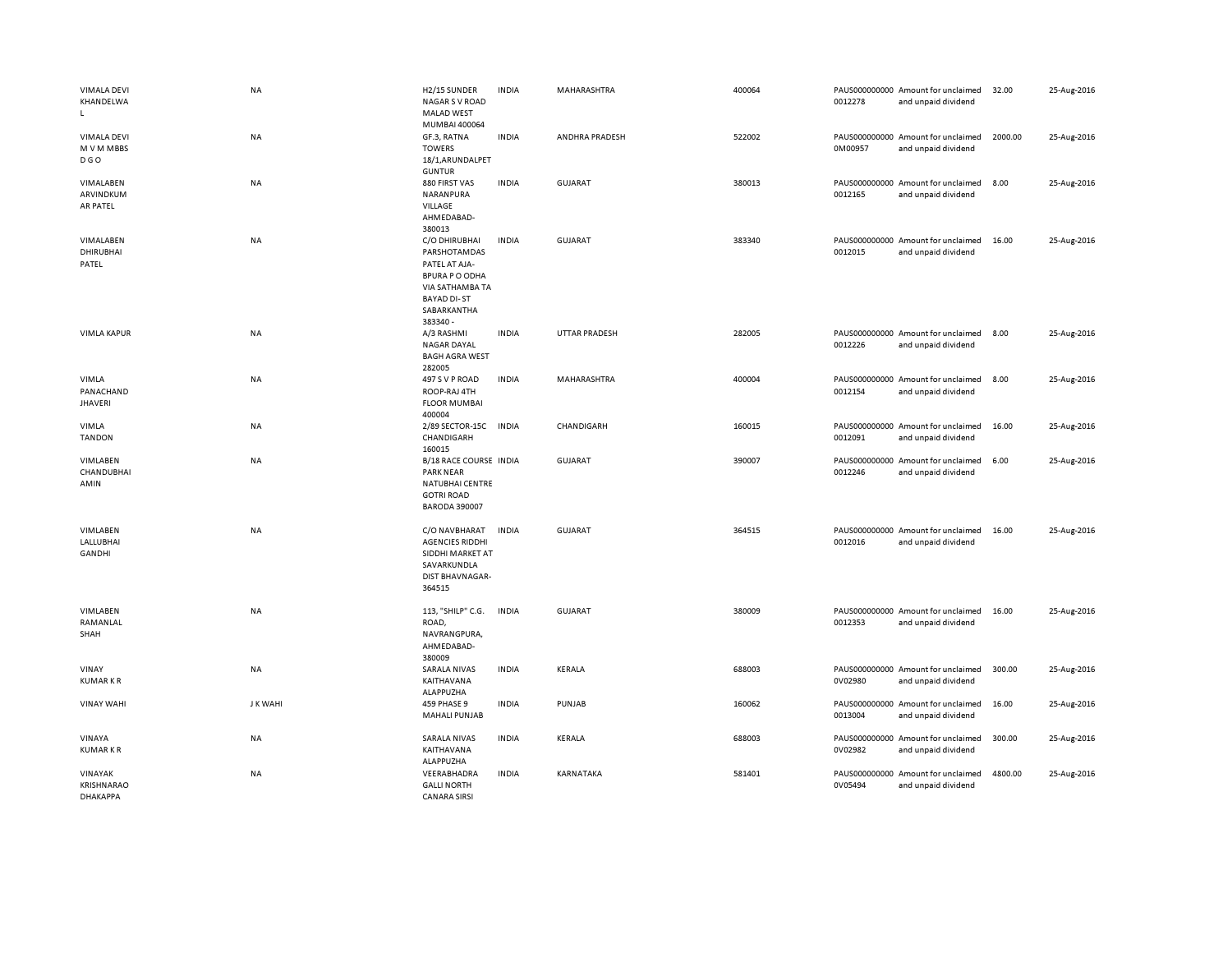| VINAYAK<br>NARAYAN<br>OKA          | <b>NA</b> | R III 7/6 SACHIN<br>HOU SOCIETY<br>MITHANAGAR<br>ROAD MULUND<br><b>EAST MUMBAI-</b><br>400081                                                 | <b>INDIA</b> | MAHARASHTRA    | 400081 | PAUS000000000 Amount for unclaimed<br>0011940<br>and unpaid dividend | 6.00    | 25-Aug-2016 |
|------------------------------------|-----------|-----------------------------------------------------------------------------------------------------------------------------------------------|--------------|----------------|--------|----------------------------------------------------------------------|---------|-------------|
| VINAYAKA<br>KRISHNARAO<br>DHANAPPA | <b>NA</b> | VEERABHADRAGAL INDIA<br>LI SIRSI (N.K)<br><b>NORTH KENARA</b>                                                                                 |              | KARNATAKA      | 581401 | PAUS000000000 Amount for unclaimed<br>0V05465<br>and unpaid dividend | 2000.00 | 25-Aug-2016 |
| VINAYAKUM<br>AR DAYABHAI<br>PATEL  | NA        | C/O. KAMLESH A<br>PATEL F/2,<br>PREMJYOT<br>TOWERS, OPP<br>A.ONE SCHOOL<br>SUBHASH CHIWA,<br><b>GURUKUL</b><br>ROAD, AHMEDABA<br><sub>D</sub> | <b>INDIA</b> | <b>GUJARAT</b> | 380052 | PAUS000000000 Amount for unclaimed<br>0V00813<br>and unpaid dividend | 200.00  | 25-Aug-2016 |
| VINEET<br><b>KUMAR</b><br>TIWARI   | <b>NA</b> | D-63/31-A8<br>PANCHSHEEL<br>COLONY<br>MONDWDIH<br>VARANASI                                                                                    | <b>INDIA</b> | UTTAR PRADESH  | 221001 | PAUS000000000 Amount for unclaimed<br>0V03399<br>and unpaid dividend | 200.00  | 25-Aug-2016 |
| VINITKUMAR<br>PARIKH               | NA        | 136 SAMRAT<br><b>ASHOK SOCIETY</b><br>4TH FLOOR RATILAL<br>R THAKKER MARG<br><b>MALBAR HILL</b><br>MUMBAI 400006                              | <b>INDIA</b> | MAHARASHTRA    | 400006 | PAUS000000000 Amount for unclaimed<br>0012317<br>and unpaid dividend | 8.00    | 25-Aug-2016 |
| VINOD<br>ARORA                     | NA        | A 28/2 DDA FLATS<br><b>SFS TYPE SAKET</b><br><b>NEW DELHI 110017</b>                                                                          | <b>INDIA</b> | DELHI          | 110017 | PAUS000000000 Amount for unclaimed<br>0012117<br>and unpaid dividend | 8.00    | 25-Aug-2016 |
| VINOD<br>CHIMANLAL<br>SHAH         | NA        | 208<br>MAHABALIPURAM<br>OLD PADRA<br>(TANDALJA) ROAD<br>NR BASIL SCHOOL<br><b>BARODA</b>                                                      | <b>INDIA</b> | <b>GUJARAT</b> | 380001 | PAUS000000000 Amount for unclaimed<br>0012020<br>and unpaid dividend | 16.00   | 25-Aug-2016 |
| VINOD<br><b>KUMAR</b>              | NA        | <b>B-58 GUJRAWAL</b><br><b>TOWN PART I</b><br><b>STADIUM ROAD</b><br>DELHI 110009                                                             | <b>INDIA</b> | DELHI          | 110009 | PAUS000000000 Amount for unclaimed<br>0012197<br>and unpaid dividend | 8.00    | 25-Aug-2016 |
| VINOD<br><b>KUMAR</b>              | NA        | C/O CHANDIGARH INDIA<br><b>STATIONERS SHOP</b><br>NO 47 SECTOR 16 D<br>CHANDIGARH<br>160016                                                   |              | CHANDIGARH     | 160016 | PAUS000000000 Amount for unclaimed<br>0012232<br>and unpaid dividend | 16.00   | 25-Aug-2016 |
| VINOD<br><b>KUMAR</b><br>ARORA     | NA        | 7/206 GEETA<br><b>COLONY GANDHI</b><br>NAGAR DELHI-<br>110031                                                                                 | <b>INDIA</b> | DELHI          | 110031 | PAUS000000000 Amount for unclaimed<br>0012135<br>and unpaid dividend | 8.00    | 25-Aug-2016 |
| VINOD<br>KUMAR<br>BANSAL           | NA        | 68, VIGYAN VIHAR, INDIA<br>DELHI PIN-110092                                                                                                   |              | DELHI          | 110092 | PAUS000000000 Amount for unclaimed<br>0012354<br>and unpaid dividend | 66.00   | 25-Aug-2016 |
| VINOD<br><b>KUMAR</b><br>BHARDWAJ  | NA        | C/O UJJWAL LTD<br>26/79 KARACHI<br><b>KHANA KANPUR</b>                                                                                        | <b>INDIA</b> | UTTARAKHAND    | 248001 | PAUS000000000 Amount for unclaimed<br>0V03353<br>and unpaid dividend | 200.00  | 25-Aug-2016 |
| VINOD<br><b>KUMAR JAIN</b>         | NA        | 125/50 ORIENTAL<br>APTT SECTOR-9 D C<br><b>CHOWK ROHINI</b><br>DELHI 110085                                                                   | <b>INDIA</b> | DELHI          | 110085 | PAUS000000000 Amount for unclaimed<br>0012198<br>and unpaid dividend | 8.00    | 25-Aug-2016 |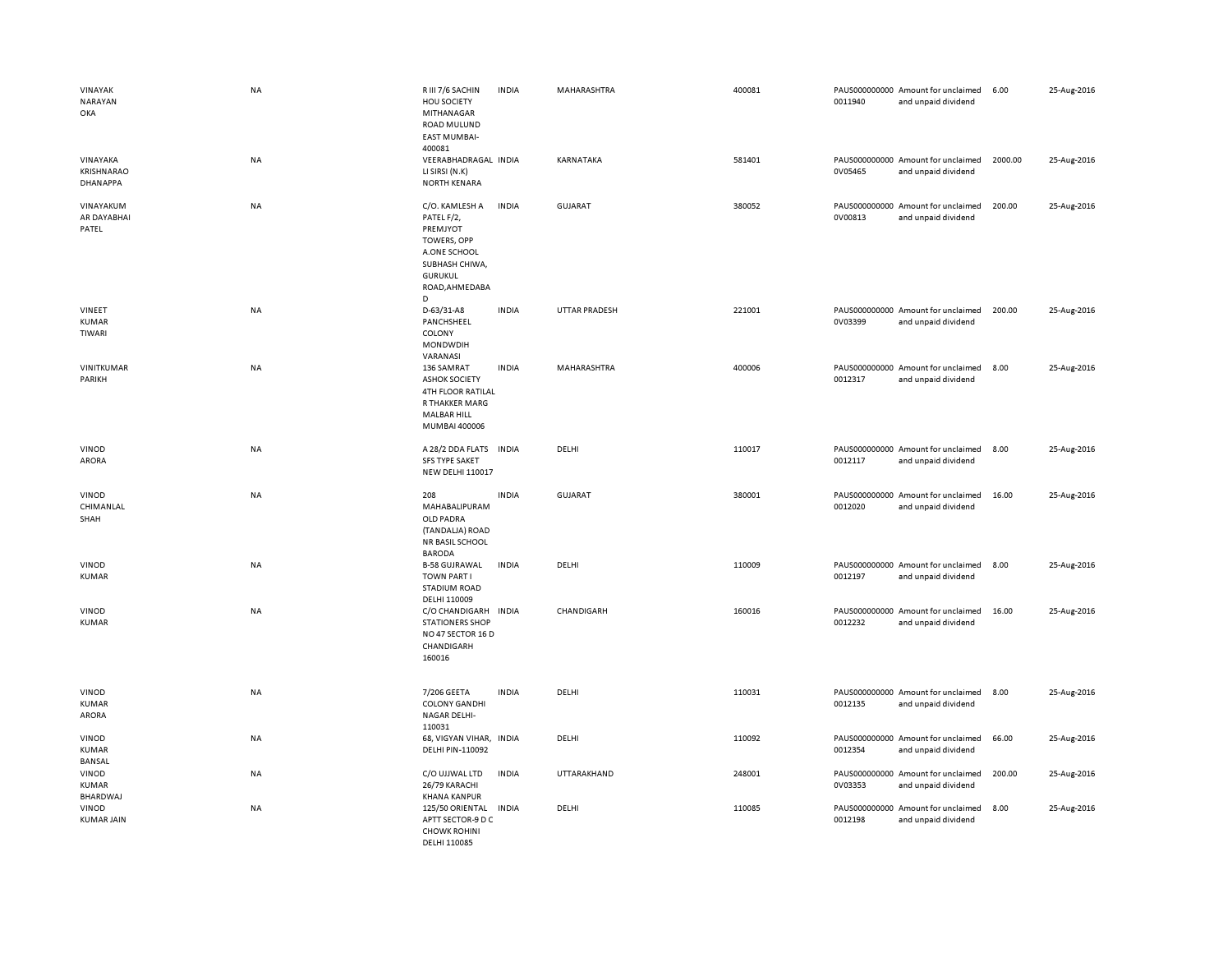| VINOD<br>KUMAR<br><b>KHANNA</b>               | <b>NA</b> | 104/B SAMEER<br>NIWAS 21/AJP<br>ROAD <sub>7</sub><br><b>BUNGLOWS</b><br><b>VERSOVA MUMBAI</b>               | <b>INDIA</b> | MAHARASHTRA           | 400061 | 0V04616 | PAUS000000000 Amount for unclaimed<br>and unpaid dividend | 400.00 | 25-Aug-2016 |
|-----------------------------------------------|-----------|-------------------------------------------------------------------------------------------------------------|--------------|-----------------------|--------|---------|-----------------------------------------------------------|--------|-------------|
| <b>VINOD</b><br><b>ONKAR JOSHI</b>            | NA        | QTR NO D/90/ICT INDIA<br>P S COLONY<br>URJANAGAR<br><b>CHANDRAPUR P</b><br>442-404 M S                      |              | <b>MADHYA PRADESH</b> | 442404 | 0012337 | PAUS000000000 Amount for unclaimed<br>and unpaid dividend | 32.00  | 25-Aug-2016 |
| VINODCHAN<br>DRA<br>CHHAGANLAL<br>GANDHI      | NA        | GOLWAD GANDEVI INDIA<br>DIST BULSAR PIN-<br>396360                                                          |              | <b>GUJARAT</b>        | 396360 | 0012023 | PAUS000000000 Amount for unclaimed<br>and unpaid dividend | 16.00  | 25-Aug-2016 |
| VINODCHAN<br>DRA<br>POPATLAL<br><b>MISTRY</b> | NA        | B/41, YOGESHWAR INDIA<br><b>KRUPA SOCIETY NR.</b><br>H.P. PETROL PUMP,<br>VASNA ROAD,<br>VADODARA 390015    |              | <b>GUJARAT</b>        | 390015 | 0011951 | PAUS000000000 Amount for unclaimed<br>and unpaid dividend | 2.00   | 25-Aug-2016 |
| VINODCHAN<br><b>DRA</b><br>RAMANLAL<br>PARIKH | NA        | <b>13 LOVEKUSH</b><br>SOCIETY<br>NAVAVADAJ<br>AHMEDABAD-<br>380013                                          | <b>INDIA</b> | <b>GUJARAT</b>        | 380013 | 0012025 | PAUS000000000 Amount for unclaimed<br>and unpaid dividend | 32.00  | 25-Aug-2016 |
| VINODKUMA<br>R NAVNITLAL<br>SHAH              | NA        | <b>SATAK POLE</b><br>"PANCHSEEL"<br><b>UMRETH 388220</b>                                                    | <b>INDIA</b> | <b>GUJARAT</b>        | 388220 | 0011946 | PAUS000000000 Amount for unclaimed<br>and unpaid dividend | 8.00   | 25-Aug-2016 |
| <b>VINODRAI</b><br><b>BHOGILAL</b><br>SHAH    | NA        | C/O SHAH MEDICAL INDIA<br><b>STORES OPP</b><br>ANUPAM CINEMA<br>JAMNAGAR 361001                             |              | <b>GUJARAT</b>        | 361001 | 0012026 | PAUS000000000 Amount for unclaimed<br>and unpaid dividend | 32.00  | 25-Aug-2016 |
| <b>VINUBHAI</b><br>AMBALAL<br>PATEL           | NA        | 9 MAIKRUPA<br><b>SOCIETY KARELI</b><br><b>BAUG BARODA-</b><br>390001                                        | <b>INDIA</b> | <b>GUJARAT</b>        | 390001 | 0012028 | PAUS000000000 Amount for unclaimed<br>and unpaid dividend | 6.00   | 25-Aug-2016 |
| <b>VINUBHAI</b><br>BABABHAI                   | NA        | 52-53 JANTA<br><b>NAGAR RAMOL</b><br>AHMEDABAD<br>382449                                                    | <b>INDIA</b> | GUJARAT               | 382449 | 0011988 | PAUS000000000 Amount for unclaimed<br>and unpaid dividend | 2.00   | 25-Aug-2016 |
| VINUBHAI<br><b>FULABHAI</b><br>PATEL          | NA        | AT & POST UNDERA INDIA<br><b>DIST BARODA PIN</b><br>390001                                                  |              | <b>GUJARAT</b>        | 390001 | 0011957 | PAUS000000000 Amount for unclaimed<br>and unpaid dividend | 20.00  | 25-Aug-2016 |
| <b>VINUBHAI</b><br><b>ISHWARBHAI</b><br>PATEL | <b>NA</b> | C/O ORIENTAL<br><b>CERAMIC WORKS</b><br>AT PO & TAL<br><b>VIJAPUR DIST</b><br><b>MEHSANA PIN-</b><br>382870 | <b>INDIA</b> | <b>GUJARAT</b>        | 382870 | 0012029 | PAUS000000000 Amount for unclaimed<br>and unpaid dividend | 6.00   | 25-Aug-2016 |
| VINUBHAI<br>MULJIBHAI<br>PATEL                | NA        | MAHADEV FALIA<br>AT & PO SOKHADA<br><b>DIST BARODA PIN-</b><br>391240                                       | <b>INDIA</b> | GUJARAT               | 391240 | 0012030 | PAUS000000000 Amount for unclaimed<br>and unpaid dividend | 2.00   | 25-Aug-2016 |
| VINUBHAI<br>TRIBHOVAND<br>AS PATEL            | NA        | B/46<br>VALLABHNAGAR<br>KARELIBAUG<br>BARODA-390001                                                         | <b>INDIA</b> | <b>GUJARAT</b>        | 390001 | 0012031 | PAUS000000000 Amount for unclaimed<br>and unpaid dividend | 2.00   | 25-Aug-2016 |
| VINUSINH<br>DILIPSINH<br>ZALA                 | NA        | 2 BHAGAVATI<br>SOCIETY MAHIYAL<br><b>TALOD 383215</b>                                                       | <b>INDIA</b> | <b>GUJARAT</b>        | 383215 | 0012147 | PAUS000000000 Amount for unclaimed<br>and unpaid dividend | 8.00   | 25-Aug-2016 |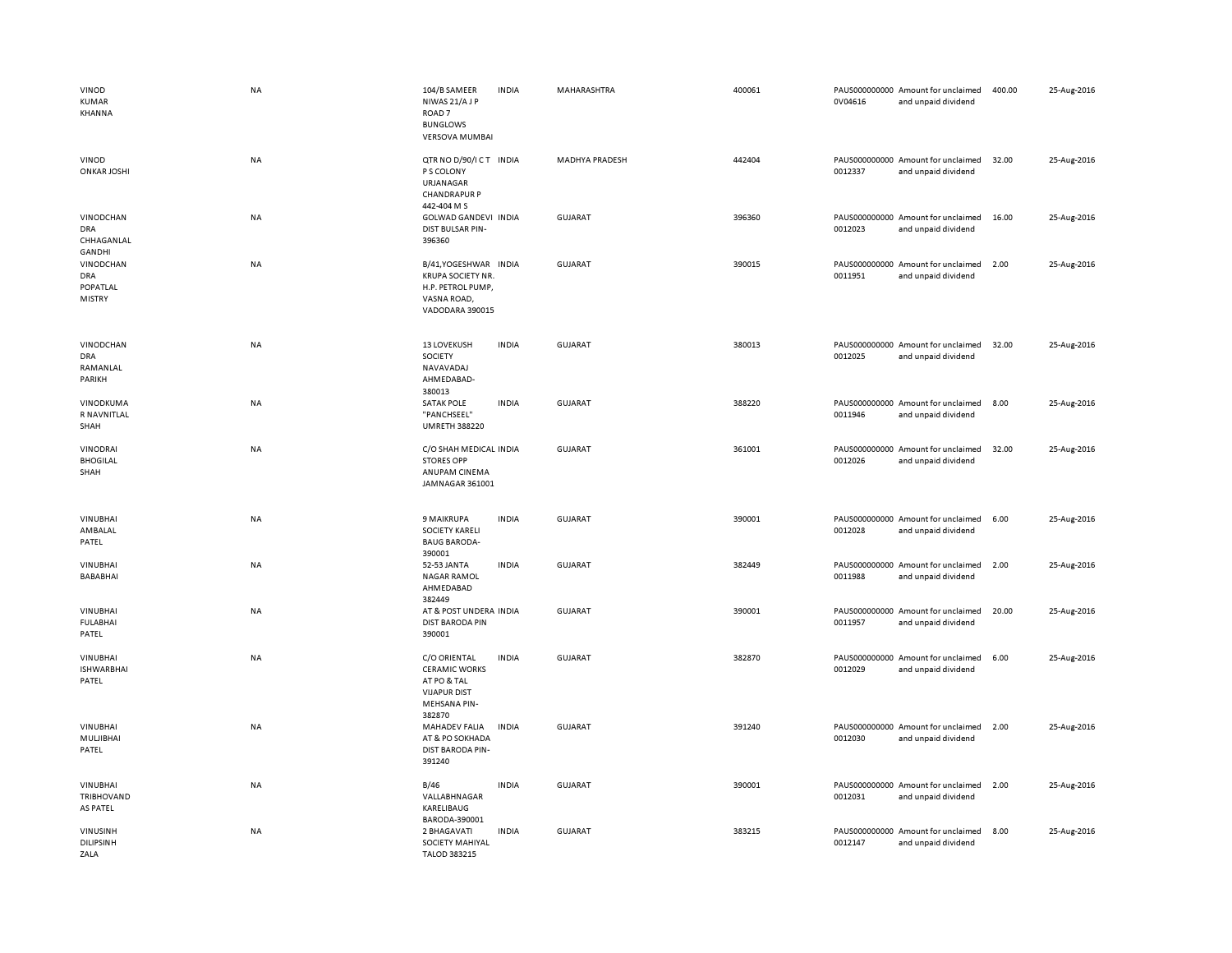| VIPINCHAND<br>RA<br>RAMANLAL<br>PARIKH    | NA        | 16 ASTAPAD<br><b>SOCIETY NEAR</b><br><b>WATER TANK</b><br>KARELIBAUG<br>VADODARA                  | <b>INDIA</b> | <b>GUJARAT</b> | 390018 | 0V04473 | PAUS000000000 Amount for unclaimed<br>and unpaid dividend | 200.00 | 25-Aug-2016 |
|-------------------------------------------|-----------|---------------------------------------------------------------------------------------------------|--------------|----------------|--------|---------|-----------------------------------------------------------|--------|-------------|
| VIPINCHAND<br>RA<br>SHIVABHAI<br>PATEL    | NA        | PO SUNDRNA TA<br>PETLAD DIST<br>KHEDA 388480                                                      | <b>INDIA</b> | GUJARAT        | 388480 | 0012149 | PAUS000000000 Amount for unclaimed<br>and unpaid dividend | 8.00   | 25-Aug-2016 |
| VIPINKUMAR<br>CHANDULAL<br><b>DOSHI</b>   | NA        | C/O MILAN<br><b>TRADERS S T ROAD</b><br><b>DIST SABARKATHA</b><br>PIN-383430                      | <b>INDIA</b> | <b>GUJARAT</b> | 383430 | 0012032 | PAUS000000000 Amount for unclaimed<br>and unpaid dividend | 2.00   | 25-Aug-2016 |
| <b>VIPUL</b><br>NAVRANGLAL<br>DHOLAKIA    | NA        | 'LINA' OPP PUNJAB INDIA<br><b>NATIONAL BANK</b><br><b>FATEHGANJ</b><br>BARODA-390002              |              | <b>GUJARAT</b> | 390002 | 0012063 | PAUS000000000 Amount for unclaimed<br>and unpaid dividend | 66.00  | 25-Aug-2016 |
| <b>VIPUL</b><br>VARMA                     | NA        | 212 ROCKET<br>REGIMENT C/O 56<br>APO DEHRADUN                                                     | <b>INDIA</b> | UTTARAKHAND    | 248001 | 0012112 | PAUS000000000 Amount for unclaimed<br>and unpaid dividend | 8.00   | 25-Aug-2016 |
| <b>VIPUL</b><br>VARMA                     | NA        | 212, ROCKET<br>REGIMENT C/O.56<br>APO TAMILNADU                                                   | <b>INDIA</b> | MAHARASHTRA    | 999999 | 0012258 | PAUS000000000 Amount for unclaimed<br>and unpaid dividend | 8.00   | 25-Aug-2016 |
| <b>VIPUL</b><br>VINDORAY<br>VANKANI       | <b>NA</b> | C/O MR P T LIMAYE INDIA<br>7 VRAJWAS<br>SOCIETY COLLEGE<br><b>ROAD NADIAD</b><br>387001           |              | <b>GUJARAT</b> | 387001 | 0012298 | PAUS000000000 Amount for unclaimed<br>and unpaid dividend | 16.00  | 25-Aug-2016 |
| VIPULKUMAR<br>KANUBHAI<br>SHAH            | NA        | 13, ANAND SAGAR INDIA<br>APARTMENTS, NR.<br>NEW INDIA MILLS,<br>JETALPUR ROAD,<br>VADODARA-390005 |              | <b>GUJARAT</b> | 390005 | 0012034 | PAUS000000000 Amount for unclaimed<br>and unpaid dividend | 32.00  | 25-Aug-2016 |
| VIRBALA<br>KAMALKANT<br>DALAL             | NA        | 21 PUNIT NAGAR<br>OLD PADRA ROAD<br>OPP VACCINE<br><b>INSTITUTE BARODA</b><br>390015              | <b>INDIA</b> | <b>GUJARAT</b> | 390015 | 0011990 | PAUS000000000 Amount for unclaimed<br>and unpaid dividend | 106.00 | 25-Aug-2016 |
| VIRENDRA<br>CHAWLA                        | NA        | A-H/29 SHALIMAR INDIA<br><b>BAGH DELHI</b><br>110052                                              |              | DELHI          | 110052 | 0012269 | PAUS000000000 Amount for unclaimed<br>and unpaid dividend | 32.00  | 25-Aug-2016 |
| <b>VIRENDRAJ</b><br>GANDHI                | NA        | C/O POPATLAL K<br><b>SHAH AT MARCHI</b><br>POLE IN RATAN<br>POLE AHMEDABAD-<br>380001             | <b>INDIA</b> | GUJARAT        | 380001 | 0012202 | PAUS000000000 Amount for unclaimed<br>and unpaid dividend | 16.00  | 25-Aug-2016 |
| VIRENDRA<br><b>KUMAR</b><br><b>BHASIN</b> | NA        | AC-IV 65-D MIG<br><b>FLATS</b><br>SHALIMARBAGH<br>DELHI 110052                                    | <b>INDIA</b> | DELHI          | 110052 | 0012200 | PAUS000000000 Amount for unclaimed<br>and unpaid dividend | 8.00   | 25-Aug-2016 |
| VIRENDRA<br><b>KUMAR</b><br>SINGH         | NA        | FEDERAL BANK LTD INDIA<br><b>MEHTA POLE</b><br>MANDVI<br>VADODARA                                 |              | <b>GUJARAT</b> | 390006 | 0V04331 | PAUS000000000 Amount for unclaimed<br>and unpaid dividend | 300.00 | 25-Aug-2016 |
| <b>VIRENDRA P</b><br>MANKAD               | NA        | 2/H 74 307 HUDCO INDIA<br>ANAND NAGAR<br>OPP GAYATRI<br>TEMPLE RAIKOT                             |              | <b>GUJARAT</b> | 360002 | 0V04123 | PAUS000000000 Amount for unclaimed<br>and unpaid dividend | 300.00 | 25-Aug-2016 |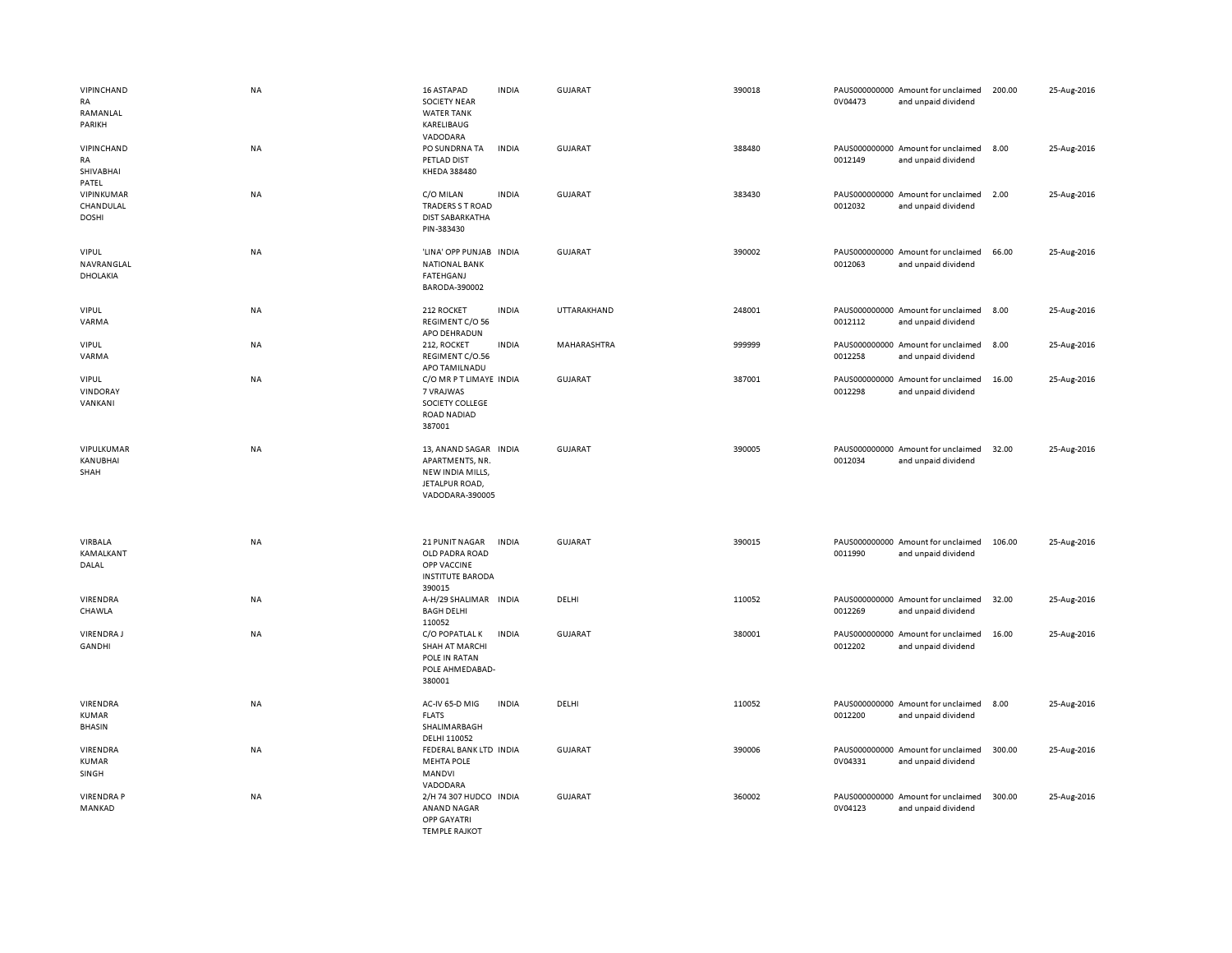| VIRENDRA<br>SHANTILAL<br>TRIVEDI                               | NA                  | 8-A VIVEKANAND<br>PARK AJWA ROAD<br>BARODA-390006                                                                                            | <b>INDIA</b> | <b>GUJARAT</b>       | 390006 | 0012035 | PAUS000000000 Amount for unclaimed<br>and unpaid dividend | 16.00   | 25-Aug-2016 |
|----------------------------------------------------------------|---------------------|----------------------------------------------------------------------------------------------------------------------------------------------|--------------|----------------------|--------|---------|-----------------------------------------------------------|---------|-------------|
| <b>VIRES K SHAH</b>                                            | <b>NA</b>           | C/O SHAH<br>POPATLAL KALIDAS<br><b>NEAR PURNIMA</b><br><b>GUEST HOUSE</b><br><b>RATAN POLE</b><br>AHMEDABAD-<br>380001                       | <b>INDIA</b> | <b>GUJARAT</b>       | 380001 | 0012166 | PAUS000000000 Amount for unclaimed<br>and unpaid dividend | 24.00   | 25-Aug-2016 |
| VIRU<br>NARENDRA<br>DESAI                                      | <b>NA</b>           | 9 SHANTINATH APT INDIA<br>2ND FLOOR<br><b>BEHIND DOCTO-</b><br><b>R'S HOUSE NEAR</b><br>PARIMAL GARDEN<br>AMBAWADI -<br>AHMEDABAD<br>380006- |              | GUJARAT              | 380006 | 0012036 | PAUS000000000 Amount for unclaimed<br>and unpaid dividend | 16.00   | 25-Aug-2016 |
| VIRUPAXAPP<br>$\overline{A}$<br>SANNACHAN<br>ABASAPPA<br>ANNIG | NA                  | AT & POST<br><b>TIRLAPURE TAL</b><br>NAVALGUND DIST<br><b>DHARWAR</b><br>KARNATAK 576224                                                     | <b>INDIA</b> | KARNATAKA            | 576224 | 0012052 | PAUS000000000 Amount for unclaimed<br>and unpaid dividend | 16.00   | 25-Aug-2016 |
| <b>VISALAKSHI G</b>                                            | NA                  | W/O. DR.<br>GOVINDARAJAN.<br>O.K 13, SITHAN<br>STREET GUGAI,<br>SALEM                                                                        | <b>INDIA</b> | <b>TAMIL NADU</b>    | 636006 | 0G00401 | PAUS000000000 Amount for unclaimed<br>and unpaid dividend | 1600.00 | 25-Aug-2016 |
| VISHAL M<br>KUNDNANI                                           | <b>NA</b>           | 7/A GOKUL NIVAS<br>LT P N KOTNIS<br>PATH MAHIM<br>MUMBAI 400016                                                                              | <b>INDIA</b> | MAHARASHTRA          | 400016 | 0012322 | PAUS000000000 Amount for unclaimed<br>and unpaid dividend | 8.00    | 25-Aug-2016 |
| VISHNU<br><b>DINKAR</b><br><b>JOSHI</b>                        | NA                  | G-89 LOKMANYA<br><b>NAGARTH</b><br>KATARIYA MARG<br>MUMBAI-400016                                                                            | <b>INDIA</b> | MAHARASHTRA          | 400016 | 0011939 | PAUS000000000 Amount for unclaimed<br>and unpaid dividend | 2.00    | 25-Aug-2016 |
| VISHNU<br><b>DINKAR</b><br><b>JOSHI</b>                        | NA                  | G-89 LOKMANYA<br><b>NAGARTH</b><br>KATARIYA MARG<br>MUMBAI-400016                                                                            | <b>INDIA</b> | MAHARASHTRA          | 400016 | 0011938 | PAUS000000000 Amount for unclaimed<br>and unpaid dividend | 6.00    | 25-Aug-2016 |
| VISHNU<br>YADAO<br>KHEDKAR                                     | <b>NA</b>           | <b>BHARTI PURA</b><br>KARANJA (LAD)<br><b>DIST AKOLA M S</b><br>PIN-444105                                                                   | <b>INDIA</b> | <b>MAHARASHTRA</b>   | 444105 | 0011992 | PAUS000000000 Amount for unclaimed<br>and unpaid dividend | 6.00    | 25-Aug-2016 |
| VISHNUPRAS<br>AD HIRALAL<br>PATEL                              | NA                  | WADI CHHELLIPOLE INDIA<br><b>BARODA 390001</b>                                                                                               |              | <b>GUJARAT</b>       | 390001 | 0011948 | PAUS000000000 Amount for unclaimed<br>and unpaid dividend | 10.00   | 25-Aug-2016 |
| VISHWA<br><b>MITTER SONI</b>                                   | LATE SH D P<br>SONI | B-4/18 KRISHNA<br>NAGAR DELHI                                                                                                                | <b>INDIA</b> | DELHI                | 110051 | 0617675 | PAUSIN3001181 Amount for unclaimed<br>and unpaid dividend | 16.00   | 25-Aug-2016 |
| VISHWA<br><b>NATH SINGH</b>                                    | <b>NA</b>           | C/O MR KALYAN<br>SINGH VILLAGE<br>SOBBAWAPUR PO<br>AMBARA PACHUM<br><b>DIST RAI BARELI</b><br>229001                                         | <b>INDIA</b> | <b>UTTAR PRADESH</b> | 229001 | 0012037 | PAUS000000000 Amount for unclaimed<br>and unpaid dividend | 16.00   | 25-Aug-2016 |
| VISHWANAT<br>H AIYER                                           | NA                  | 24/4 SHIVAJI-<br><b>NAGAR POONA-</b><br>411005                                                                                               | <b>INDIA</b> | MAHARASHTRA          | 411005 | 0012141 | PAUS000000000 Amount for unclaimed<br>and unpaid dividend | 16.00   | 25-Aug-2016 |
| VISHWANAT<br>H HANJI                                           | <b>NA</b>           | HANJI MEDICALS<br>RANI LAXMIBAI RD<br>GADHINGLAJ                                                                                             | <b>INDIA</b> | MAHARASHTRA          | 416502 | 0V04110 | PAUS000000000 Amount for unclaimed<br>and unpaid dividend | 200.00  | 25-Aug-2016 |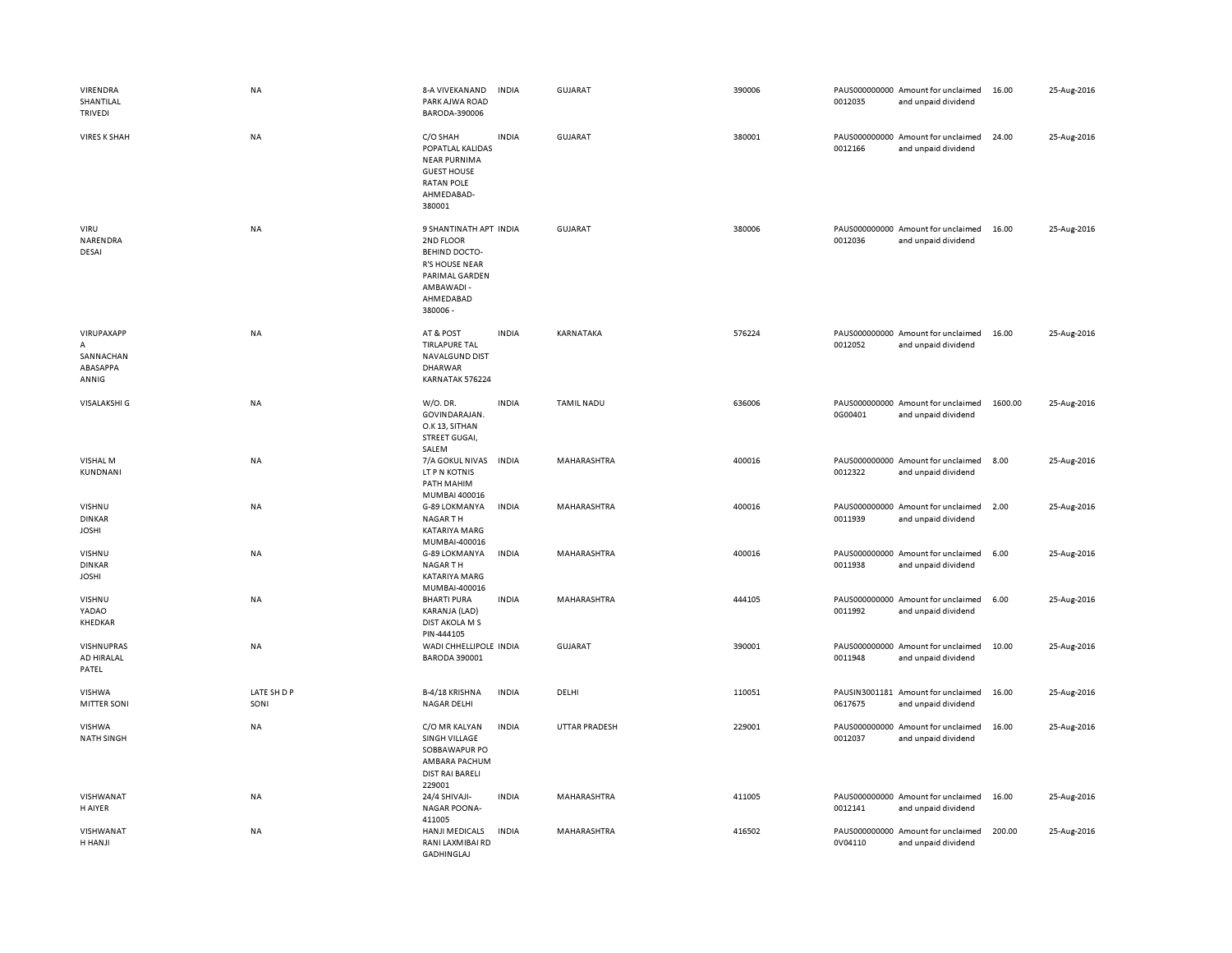| VISHWANAT<br>H M TELSANG                           | <b>NA</b>                                          | C/O M/S SWADESHI INDIA<br><b>MEDICAL STORES</b><br><b>MAIN ROAD</b><br><b>ATHANI</b> |              | KARNATAKA      | 591304 | 0V02400 | PAUS000000000 Amount for unclaimed<br>and unpaid dividend | 200.00 | 25-Aug-2016 |
|----------------------------------------------------|----------------------------------------------------|--------------------------------------------------------------------------------------|--------------|----------------|--------|---------|-----------------------------------------------------------|--------|-------------|
| VISWANATH<br>AN S G                                | <b>NA</b>                                          | C/O. MR.BHIMA<br>RAO NO 99,4TH<br>MAIN<br>ROAD, MALLESWAR<br>AM BANGALORE            | <b>INDIA</b> | KARNATAKA      | 560003 | 0V01145 | PAUS000000000 Amount for unclaimed<br>and unpaid dividend | 80.00  | 25-Aug-2016 |
| VISWESWAR<br>A RAO<br>BEERAKA                      | <b>NA</b>                                          | <b>NEHRU NAGAR</b><br>NANDIGAMA<br>KRISHNA DIST (A.P)                                | <b>INDIA</b> | ANDHRA PRADESH | 521185 | 0V00818 | PAUS000000000 Amount for unclaimed<br>and unpaid dividend | 800.00 | 25-Aug-2016 |
| <b>VITHALBHAI</b><br>DEVAJIBHAI<br>PATEL           | <b>NA</b>                                          | AT NAVA MUVADA INDIA<br>POST SORNA TAL<br><b>KAPADVANJ DIST</b><br>KAIRA             |              | <b>GUJARAT</b> | 387411 | 0012038 | PAUS000000000 Amount for unclaimed<br>and unpaid dividend | 16.00  | 25-Aug-2016 |
| <b>VITHALBHAIK</b><br>PATEL                        | <b>NA</b>                                          | <b>GUNDI FALIA</b><br>PADRA DIST<br><b>BARODA PIN-</b><br>391440                     | <b>INDIA</b> | <b>GUJARAT</b> | 391440 | 0012039 | PAUS000000000 Amount for unclaimed<br>and unpaid dividend | 6.00   | 25-Aug-2016 |
| <b>VITHALBHAI</b><br>NATHABHAI<br>SOLANKI          | <b>NA</b>                                          | <b>GARASIA WADO</b><br><b>GORWA BARODA</b><br>390003                                 | <b>INDIA</b> | <b>GUJARAT</b> | 390003 | 0011949 | PAUS000000000 Amount for unclaimed<br>and unpaid dividend | 2.00   | 25-Aug-2016 |
| VITHALBHAI<br><b>RANCHHODB</b><br><b>HAI PATEL</b> | <b>NA</b>                                          | AT & POST ADVALA INDIA<br>TA AMOD DIST<br><b>BROACH PIN-</b><br>392110               |              | GUJARAT        | 392110 | 0012041 | PAUS000000000 Amount for unclaimed<br>and unpaid dividend | 6.00   | 25-Aug-2016 |
| VITHALDAS<br>DAYALAL<br>AMIPARA                    | <b>NA</b>                                          | DAYALAL<br><b>DEVRAJBHAI &amp; CO</b><br><b>BAZAR ROAD</b><br><b>DHORAJI 360410</b>  | <b>INDIA</b> | <b>GUJARAT</b> | 360410 | 0012308 | PAUS000000000 Amount for unclaimed<br>and unpaid dividend | 32.00  | 25-Aug-2016 |
| VITHALDAS<br><b>HARILAL</b><br>SHAH                | NA                                                 | <b>VITHAL KRUPA</b><br><b>MUSA POLE</b><br><b>MEHTA POLE</b><br>BARODA-390006        | <b>INDIA</b> | <b>GUJARAT</b> | 390006 | 0012042 | PAUS000000000 Amount for unclaimed<br>and unpaid dividend | 2.00   | 25-Aug-2016 |
| VITTHALBHAI<br>SHIVRAM<br>JADHAV                   | NA                                                 | 19/204 GUJARAT<br><b>HOUSING BOARD</b><br><b>AKOTA ROAD</b><br><b>BARODA 390005</b>  | <b>INDIA</b> | <b>GUJARAT</b> | 390005 | 0011960 | PAUS000000000 Amount for unclaimed<br>and unpaid dividend | 2.00   | 25-Aug-2016 |
| <b>VITTHALDAS</b><br>TRIKAMDAS<br>PATADIYA         | <b>TRIKAMDAS</b><br>PARABHUDA<br><b>S PATADIYA</b> | 1/16/65<br>RUGNATHDASNI<br><b>SHERI VIRAMGAM</b><br>AHMEDABAD                        | <b>INDIA</b> | <b>GUJARAT</b> | 382150 | 3418255 | PAUSIN3017741 Amount for unclaimed<br>and unpaid dividend | 8.00   | 25-Aug-2016 |
| <b>VIVEK</b><br>KESHAVRAO<br>MARKANDEY<br>A        | NA                                                 | 1-B1 ADITY KUNJ<br><b>DINDERI ROAD</b><br><b>PANCHVATI NASIK</b><br>422003           | <b>INDIA</b> | MAHARASHTRA    | 422003 | 0012044 | PAUS000000000 Amount for unclaimed<br>and unpaid dividend | 2.00   | 25-Aug-2016 |
| <b>VIVEK V</b><br><b>DABKE</b>                     | NA                                                 | NO 83/A CIL<br>COLONY 2ND MAIN<br><b>ROAD</b><br>SANJAYNAGAR<br>BANGALORE<br>560094  | <b>INDIA</b> | KARNATAKA      | 560094 | 0012260 | PAUS000000000 Amount for unclaimed<br>and unpaid dividend | 6.00   | 25-Aug-2016 |
| VRAJESHKUM<br>AR<br>VITHALDAS<br>SHAH              | NA                                                 | 5-1-720 BANK<br>STREET<br>HYDERABAD                                                  | <b>INDIA</b> | ANDHRA PRADESH | 500002 | 0V02719 | PAUS000000000 Amount for unclaimed<br>and unpaid dividend | 200.00 | 25-Aug-2016 |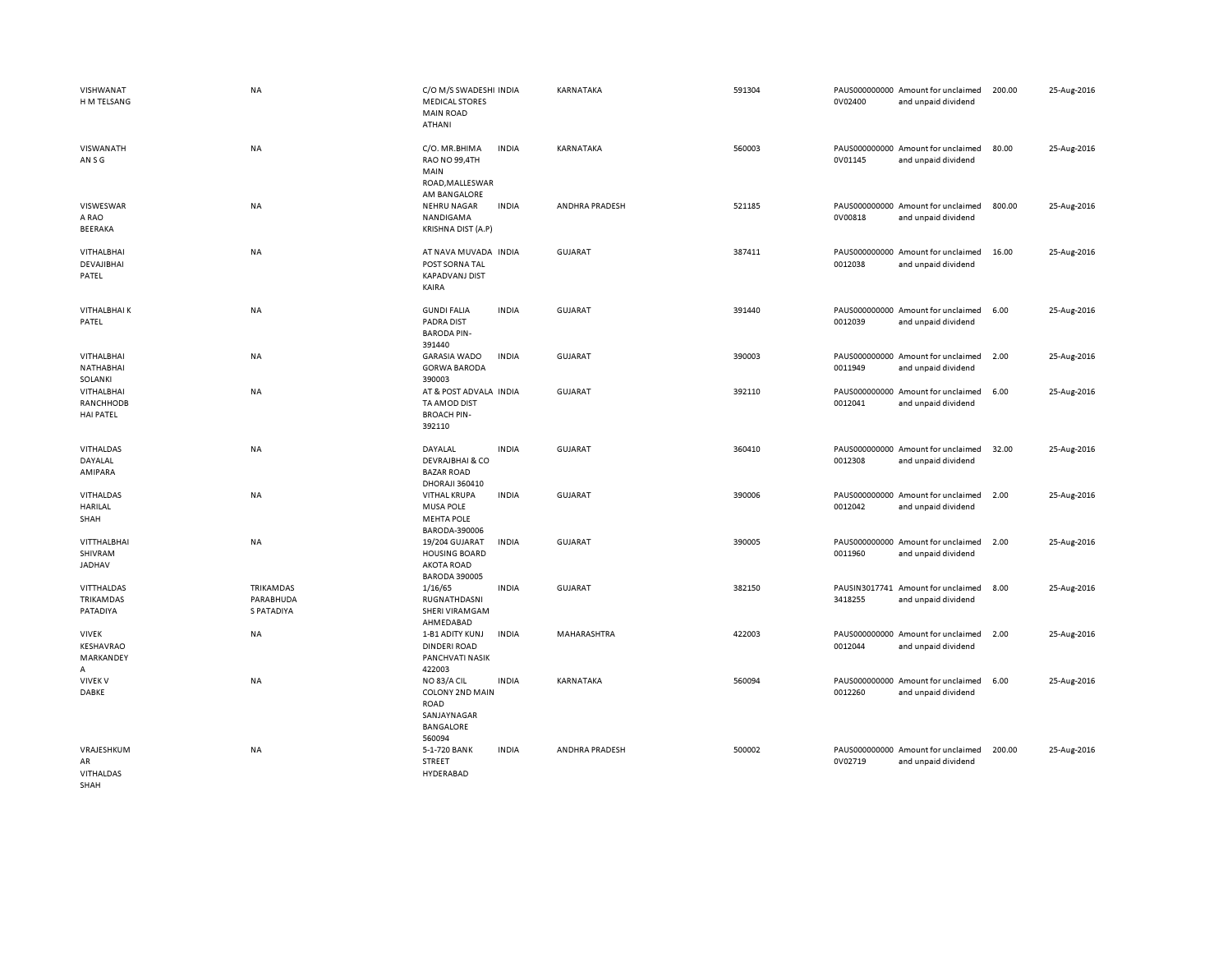| VRAJLAL<br><b>DURLABHJIB</b><br><b>HAI VAGHELA</b> | <b>NA</b> | <b>FLAT 42 11TH</b><br>FLOOR BLDG 17<br><b>NAVJIVAN SOCIETY</b><br><b>LAMINGTON ROAD</b><br>MUMBAI-400008                   | <b>INDIA</b> | MAHARASHTRA          | 400008 | 0012152 | PAUS000000000 Amount for unclaimed<br>and unpaid dividend | 8.00   | 25-Aug-2016 |
|----------------------------------------------------|-----------|-----------------------------------------------------------------------------------------------------------------------------|--------------|----------------------|--------|---------|-----------------------------------------------------------|--------|-------------|
| VRAJLAL<br>MEGHJI<br>CHAVDA                        | NA        | KESHAV JIVAN B/H INDIA<br>MAHILA COLLEGE<br>NR SETUBANDH<br><b>SOC SAHAKAR</b><br><b>NAGAR MARG</b><br><b>RAJKOT 360001</b> |              | <b>GUJARAT</b>       | 360001 | 0012222 | PAUS000000000 Amount for unclaimed<br>and unpaid dividend | 24.00  | 25-Aug-2016 |
| VRAJLAL<br>PREMJIBHAI<br>PARMAR                    | <b>NA</b> | 6 GITABHARTI CO<br>HO SO SHREEJI<br>NIVAS DANILIMDA<br>AHMEDABAD-<br>380022                                                 | <b>INDIA</b> | GUJARAT              | 380022 | 0012201 | PAUS000000000 Amount for unclaimed<br>and unpaid dividend | 8.00   | 25-Aug-2016 |
| VUPPALA<br><b>KRISHNAMUR</b><br>THY                | NA        | PLOT NO.235<br>PRAGATHINAGAR<br>OPP.JNTU<br>HYDERABAD                                                                       | <b>INDIA</b> | ANDHRA PRADESH       | 500072 | 0V02197 | PAUS000000000 Amount for unclaimed<br>and unpaid dividend | 200.00 | 25-Aug-2016 |
| WIRAN WALI<br>ANAND                                | <b>NA</b> | 76 GOKHALE<br><b>MARKET DELHI-</b><br>110054                                                                                | <b>INDIA</b> | DELHI                | 110054 | 0012362 | PAUS000000000 Amount for unclaimed<br>and unpaid dividend | 8.00   | 25-Aug-2016 |
| Υ<br>NIJALINGPPA                                   | NA        | C/O<br>TUNGABHADRA<br><b>FARM SUPPLIES</b><br><b>KALAMMA STREET</b><br><b>BELLARY</b><br>KARNATAKA                          | <b>INDIA</b> | KARNATAKA            | 583101 | 0012380 | PAUS000000000 Amount for unclaimed<br>and unpaid dividend | 50.00  | 25-Aug-2016 |
| YAHYA<br>AKBARALY<br>GANDHI                        | NA        | C/O AKBARALY<br>JAFARJI GANDHI<br>VORA VAD GANDHI<br><b>BAZAR RAJKOT-</b><br>360001                                         | <b>INDIA</b> | <b>GUJARAT</b>       | 360001 | 0012398 | PAUS000000000 Amount for unclaimed<br>and unpaid dividend | 8.00   | 25-Aug-2016 |
| YAJAMAN<br>NANJUNDAP<br>PA                         | NA        | 284,7TH MAIN<br><b>ROAD UPPER</b><br>PALACE ORCHARDS<br><b>BANGALORE</b>                                                    | <b>INDIA</b> | KARNATAKA            | 560080 | 0Y02047 | PAUS000000000 Amount for unclaimed<br>and unpaid dividend | 300.00 | 25-Aug-2016 |
| YANAMANDR<br>А<br>RAMCHANDR<br>A RAO               | NA        | HNO 9-21-3 C B M INDIA<br>COMPOUND<br>VISAKHAPATNAM<br>530003                                                               |              | ANDHRA PRADESH       | 530003 | 0012377 | PAUS000000000 Amount for unclaimed<br>and unpaid dividend | 16.00  | 25-Aug-2016 |
| YASH PAL<br>KALRA                                  | NA        | 996/7 MEHRAULI<br>NEW DELHI-110030                                                                                          | <b>INDIA</b> | DELHI                | 110030 | 0012385 | PAUS000000000 Amount for unclaimed<br>and unpaid dividend | 8.00   | 25-Aug-2016 |
| YASH PAL<br>SABHERVAL                              | NA        | A 12/3 MOTI<br><b>NAGAR NEW DELHI</b><br>110015                                                                             | <b>INDIA</b> | DELHI                | 110015 | 0012394 | PAUS000000000 Amount for unclaimed<br>and unpaid dividend | 8.00   | 25-Aug-2016 |
| YASHODA<br><b>DEVI PURI</b>                        | <b>NA</b> | NO4 BAG FARZANA INDIA<br><b>CIVIL LINES AGRA</b><br>282002                                                                  |              | <b>UTTAR PRADESH</b> | 282002 | 0012387 | PAUS000000000 Amount for unclaimed<br>and unpaid dividend | 8.00   | 25-Aug-2016 |
| YASHPAL<br>SINGH                                   | NA        | H NO 29 NANGLOI INDIA<br>DELHI-110041                                                                                       |              | DELHI                | 110041 | 0012395 | PAUS000000000 Amount for unclaimed<br>and unpaid dividend | 16.00  | 25-Aug-2016 |
| YASHVANT<br>VASUDEORA<br>O MARATHE                 | NA        | 'SANTOSH' KASAR<br><b>FALIA OPP GOVT</b><br>PRESS BARODA-<br>390001                                                         | <b>INDIA</b> | <b>GUJARAT</b>       | 390001 | 0012372 | PAUS000000000 Amount for unclaimed<br>and unpaid dividend | 2.00   | 25-Aug-2016 |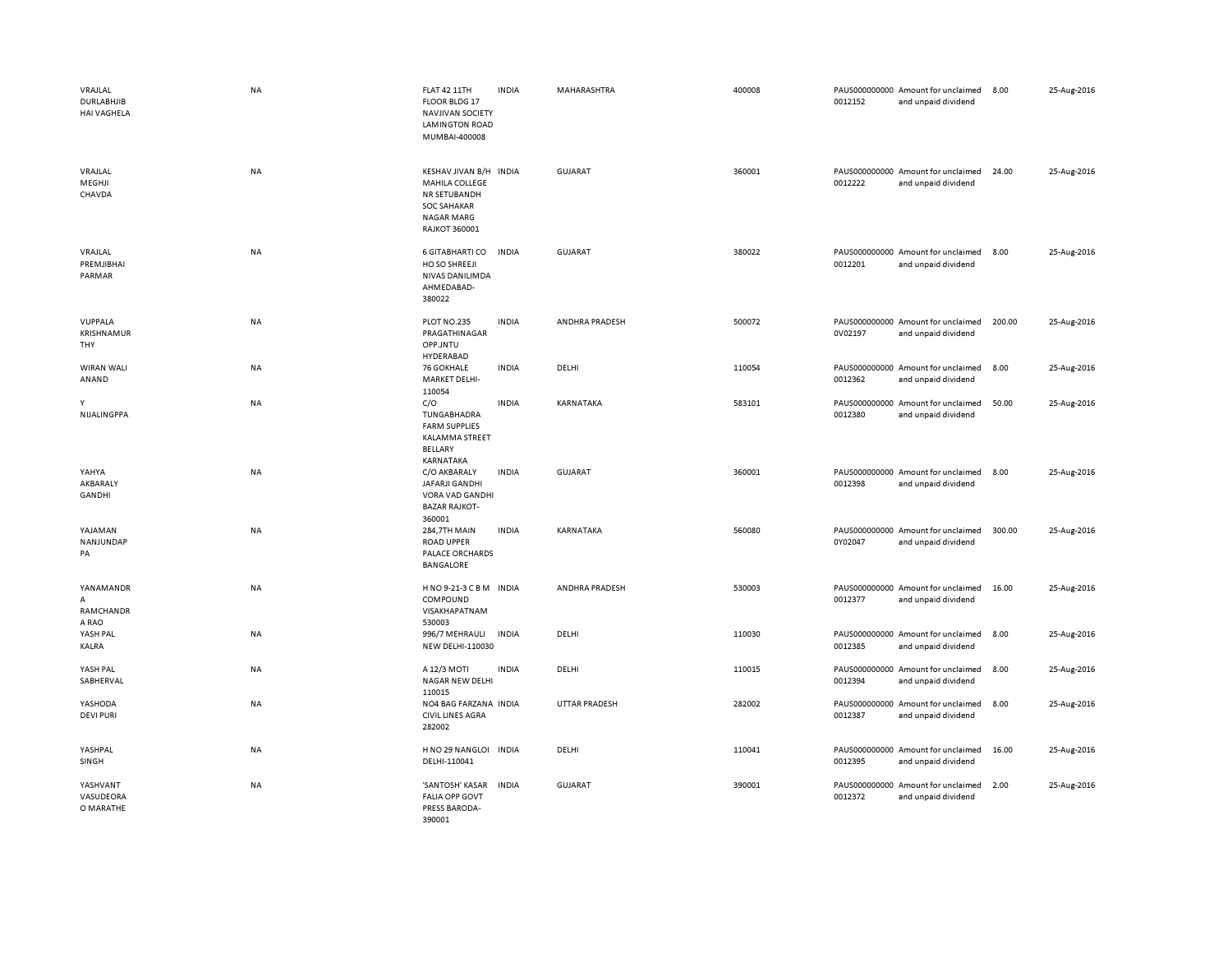| YASHWANT<br>ATMARAM<br><b>DHARAP</b>              | <b>NA</b> | EVEREST BLDG NO INDIA<br>26/12 PANDIT<br>DINDAYAL MARG<br>VISHNU NAGAR<br>DOMBIVLI 421203                                      |              | MAHARASHTRA       | 421203 | 0012391 | PAUS000000000 Amount for unclaimed<br>and unpaid dividend | 16.00  | 25-Aug-2016 |
|---------------------------------------------------|-----------|--------------------------------------------------------------------------------------------------------------------------------|--------------|-------------------|--------|---------|-----------------------------------------------------------|--------|-------------|
| YASHWANT<br>GOPAL<br>DAMLE                        | <b>NA</b> | C/O.<br>R.B.PRABHUDESAI,<br>B-405<br>CHANDIWALA<br>COMPLEX<br>C.H.S.CHANDANW<br>ADI, PANCH<br>PAKHEDI<br>THANE(WEST)4006<br>01 | <b>INDIA</b> | MAHARASHTRA       | 400601 | 0012422 | PAUS000000000 Amount for unclaimed<br>and unpaid dividend | 58.00  | 25-Aug-2016 |
| YATIN H<br>PAREKH                                 | <b>NA</b> | MEHTA & PAREKH INDIA<br>(CA) 2-A PERIANNA<br>MAISTRY STREET,<br>2ND FLR, CHENNAI-<br>600001                                    |              | <b>TAMIL NADU</b> | 600001 | 0012392 | PAUS000000000 Amount for unclaimed<br>and unpaid dividend | 24.00  | 25-Aug-2016 |
| YATIN P<br>PATEL                                  | <b>NA</b> | 34, MADHUVAN<br><b>TOWER MADALPUR</b><br><b>UNDER BRIDGE</b><br>ELLISBRIDGE<br>AHMEDABAD<br>380006                             | <b>INDIA</b> | <b>GUJARAT</b>    | 380006 | 0012404 | PAUS000000000 Amount for unclaimed<br>and unpaid dividend | 6.00   | 25-Aug-2016 |
| YEDUGANI<br>VISHWANAT<br>HAN                      | NA        | HOUSE NO 2-1-31 INDIA<br>NALLAKUNTA<br>HYDERABAD-<br>500044                                                                    |              | ANDHRA PRADESH    | 500044 | 0012401 | PAUS000000000 Amount for unclaimed<br>and unpaid dividend | 24.00  | 25-Aug-2016 |
| YEKKALA<br><b>DEVI</b><br>ADINARAYAN<br>А         | <b>NA</b> | DNO 21-16-4, NR<br>PAPPULA MILL<br>MADHURANAGAR<br>VIJAYAWADA                                                                  | <b>INDIA</b> | ANDHRA PRADESH    | 520011 | 0Y01109 | PAUS000000000 Amount for unclaimed<br>and unpaid dividend | 80.00  | 25-Aug-2016 |
| YELKUR<br>VASANTA<br>CHARAN                       | <b>NA</b> | 40/812 CLUB ROAD INDIA<br><b>SRINIVAS NAGAR</b><br>KURNOOL-518004<br>MRS YELKUR VASA-<br>NT-                                   |              | ANDHRA PRADESH    | 518004 | 0012383 | PAUS000000000 Amount for unclaimed<br>and unpaid dividend | 16.00  | 25-Aug-2016 |
| YERRAMAWE<br>NI PADMAJA                           | <b>NA</b> | NEHRU NAGAR H<br>NO 11-3-70<br>KHAMMAM                                                                                         | <b>INDIA</b> | ANDHRA PRADESH    | 507001 | 0Y04747 | PAUS000000000 Amount for unclaimed<br>and unpaid dividend | 600.00 | 25-Aug-2016 |
| YOGENDRAK<br>UMAR<br>JAYANTILAL<br><b>PUROHIT</b> | NA        | E S I SECTION OLD<br>ADMINISTRATIVE<br><b>BLDG ALEMBIC</b><br><b>CHEMICAL WORK</b><br>CO LTD BARODA-<br>390003                 | <b>INDIA</b> | <b>GUJARAT</b>    | 390003 | 0012368 | PAUS000000000 Amount for unclaimed<br>and unpaid dividend | 6.00   | 25-Aug-2016 |
| YOGESH<br>MEHTA                                   | <b>NA</b> | C/O M S HURANA<br>WM 74 BASTI<br>GUZNA<br><b>JALLANDHAR</b><br>PUNJAB 144001                                                   | <b>INDIA</b> | PUNJAB            | 144001 | 0012408 | PAUS000000000 Amount for unclaimed<br>and unpaid dividend | 8.00   | 25-Aug-2016 |
| YOGESH<br>MEHTA                                   | NA        | C/O M S KHURANA INDIA<br>WM 74 BASTI<br>GUZNA<br><b>JALLANDHAR</b><br>PUNJAB 144001                                            |              | PUNJAB            | 144001 | 0012402 | PAUS000000000 Amount for unclaimed<br>and unpaid dividend | 8.00   | 25-Aug-2016 |
| YOGESH<br><b>MISHRA</b>                           | <b>NA</b> | FLAT NO 6,<br>MANJARI'A'<br>PANDURANG<br>COLONY 36/6,<br><b>FRANDWANE</b>                                                      | <b>INDIA</b> | MAHARASHTRA       | 411038 | 0Y03282 | PAUS000000000 Amount for unclaimed<br>and unpaid dividend | 200.00 | 25-Aug-2016 |